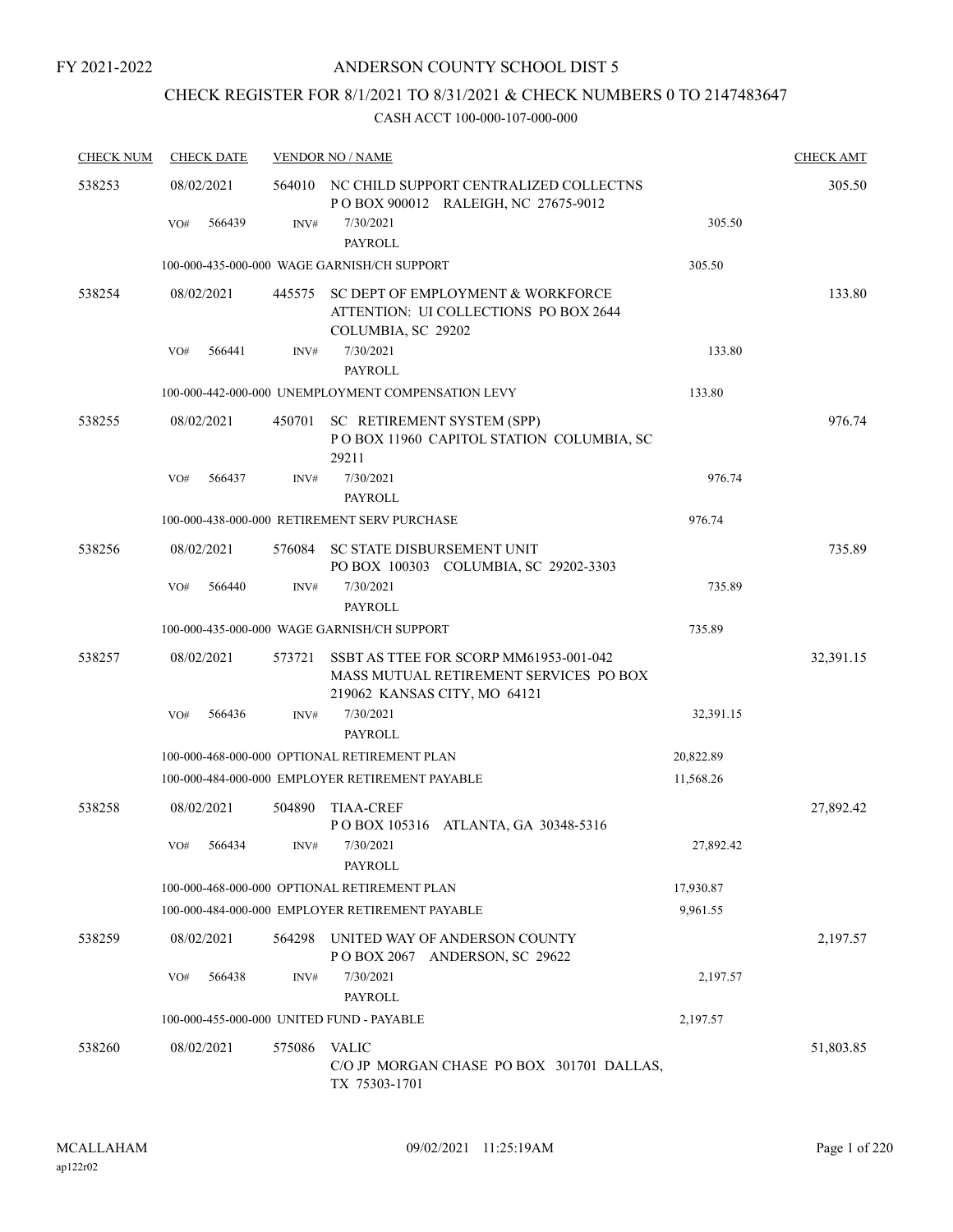## CHECK REGISTER FOR 8/1/2021 TO 8/31/2021 & CHECK NUMBERS 0 TO 2147483647

| <b>CHECK NUM</b> | <b>CHECK DATE</b>                     |        | <b>VENDOR NO / NAME</b>                              |                                              |            | <b>CHECK AMT</b> |
|------------------|---------------------------------------|--------|------------------------------------------------------|----------------------------------------------|------------|------------------|
|                  | 566435<br>VO#                         | INV#   | 7/30/2021<br>PAYROLL                                 |                                              | 51,803.85  |                  |
|                  |                                       |        | 100-000-468-000-000 OPTIONAL RETIREMENT PLAN         |                                              | 33,302.44  |                  |
|                  |                                       |        | 100-000-484-000-000 EMPLOYER RETIREMENT PAYABLE      |                                              | 18,501.41  |                  |
| 538261           | 08/04/2021                            | 568170 | ANDERSON UNIVERSITY                                  | 316 BOULEVARD ANDERSON, SC 29621             |            | 1,000.00         |
|                  | 566456<br>VO#                         | INV#   | <b>SCHOLARSHIP</b><br><b>CAMERON LYNCH</b>           |                                              | 1,000.00   |                  |
|                  |                                       |        | 702-271-660-002-899 RADIO BROADCASTING EXPENSE       |                                              | 1,000.00   |                  |
| 538262           | 08/04/2021                            | 569972 | ANGELA PATRICK                                       | 1220 BROWN RD ANDERSON, SC 29621             |            | 1,170.59         |
|                  | VO#<br>566448                         | INV#   | <b>REIMBURSEMENT</b><br>8TH GRADE MCCANTS            |                                              | 1,170.59   |                  |
|                  | 705-271-660-005-496 8TH GRADE EXPENSE |        |                                                      |                                              | 1,170.59   |                  |
| 538263           | 08/04/2021                            | 568871 | BARNES & NOBLE                                       | P.O. BOX 951610 DALLAS, TX 75395-1610        |            | 3,405.10         |
|                  | 566458<br>VO#                         | INV#   | 4135254<br><b>ACCT 5280045</b>                       | 14749<br>PO#                                 | 3,405.10   |                  |
|                  |                                       |        | 100-221-410-000-000 SUPPLIES AND MATERIALS           |                                              | 1,770.25 A |                  |
|                  | 263-224-410-000-PD5 Supplies          |        |                                                      |                                              | 1,634.85 A |                  |
| 538264           | 08/04/2021                            | 565504 | <b>BRANDMARK, INC</b>                                | PO BOX 890530 CHARLOTTE, NC 28289-0530       |            | 537.07           |
|                  | 566539<br>VO#                         | INV#   | 80-105360<br><b>GLENVIEW</b>                         |                                              | 537.07     |                  |
|                  | 100-233-410-020-000 SUPPLIES          |        |                                                      |                                              | 537.07 A   |                  |
| 538265           | 08/04/2021                            | 572588 | BRYANT ENTERPRISES, LLC                              | 3280 NC HWY 69, SUITE 2 HAYESVILLE, NC 28904 |            | 195.00           |
|                  | 566579<br>VO#                         | INV#   | 15494<br>WHITEHALL ELEM                              |                                              | 195.00     |                  |
|                  |                                       |        | 719-271-660-019-201 MISCELLANEOUS EXPENSE            |                                              | 195.00     |                  |
| 538266           | 08/04/2021                            | 576890 | BUCK, RANDY**                                        | PO BOX 14293 ANDERSON, SC 29624              |            | 405.00           |
|                  | 566540<br>VO#                         | INV#   | 1555<br><b>REPAIRS</b>                               |                                              | 175.50     |                  |
|                  |                                       |        | 100-255-323-000-ACT ACTIVITY BUS CONTRACTED SERVICES |                                              | 175.50     |                  |
|                  | 566599<br>VO#                         | INV#   | 1556<br><b>REPAIRS</b>                               |                                              | 229.50     |                  |
|                  |                                       |        | 100-255-323-000-ACT ACTIVITY BUS CONTRACTED SERVICES |                                              | 229.50     |                  |
| 538267           | 08/04/2021                            | 152900 | CAMPBELL-BROWN, INC                                  | PO BOX 26685 CHARLOTTE, NC 28221             |            | 6,317.71         |
|                  | VO#<br>566600                         | INV#   | 341244<br><b>TAHOE INSTALL</b>                       | 14691<br>PO#                                 | 6,317.71   |                  |
|                  |                                       |        | 100-255-323-000-000 CONTRACTED SERVICES              |                                              | 6,317.71 A |                  |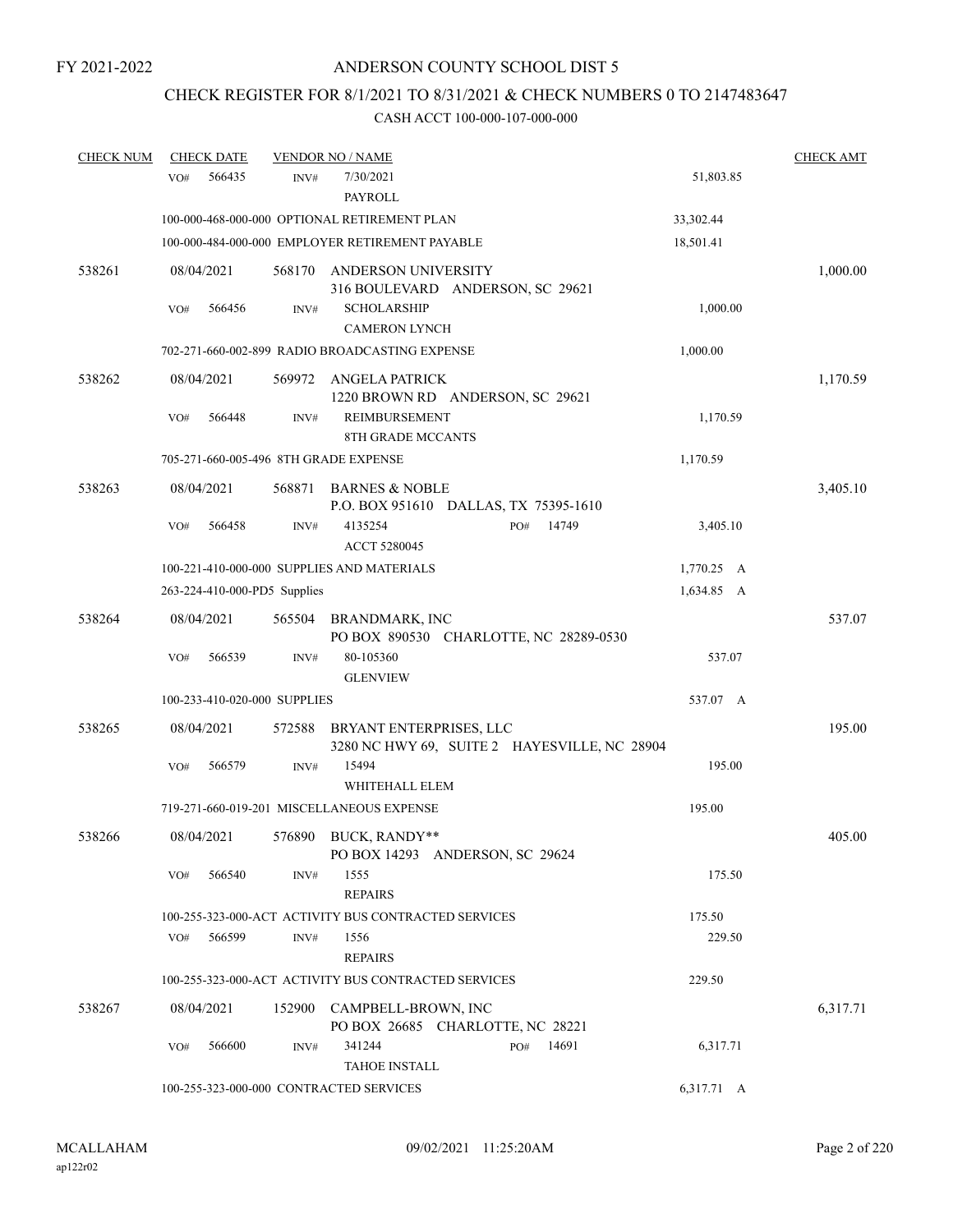## CHECK REGISTER FOR 8/1/2021 TO 8/31/2021 & CHECK NUMBERS 0 TO 2147483647

| <b>CHECK DATE</b> |               |                                                                                                                                                                                                                                                                                              |                                                                                                                                                                                                                                                                                                                                                                                                                                                                                                                                                                                            | <b>CHECK AMT</b>                                                      |
|-------------------|---------------|----------------------------------------------------------------------------------------------------------------------------------------------------------------------------------------------------------------------------------------------------------------------------------------------|--------------------------------------------------------------------------------------------------------------------------------------------------------------------------------------------------------------------------------------------------------------------------------------------------------------------------------------------------------------------------------------------------------------------------------------------------------------------------------------------------------------------------------------------------------------------------------------------|-----------------------------------------------------------------------|
| 08/04/2021        |               |                                                                                                                                                                                                                                                                                              |                                                                                                                                                                                                                                                                                                                                                                                                                                                                                                                                                                                            | 255.73                                                                |
| 566612<br>VO#     | INV#          | 1636723578<br><b>ACCT 609251</b>                                                                                                                                                                                                                                                             | 255.73                                                                                                                                                                                                                                                                                                                                                                                                                                                                                                                                                                                     |                                                                       |
|                   |               |                                                                                                                                                                                                                                                                                              | 255.73 A                                                                                                                                                                                                                                                                                                                                                                                                                                                                                                                                                                                   |                                                                       |
| 08/04/2021        | 156900        | CAROLINA PRODUCE COMPANY<br>POBOX 3849 ATT: ACCOUNTS RECEIVABLE                                                                                                                                                                                                                              |                                                                                                                                                                                                                                                                                                                                                                                                                                                                                                                                                                                            | 10,425.85                                                             |
| 566608<br>VO#     | INV#          | <b>JULY 2021</b><br><b>PRODUCE</b>                                                                                                                                                                                                                                                           | 10,425.85                                                                                                                                                                                                                                                                                                                                                                                                                                                                                                                                                                                  |                                                                       |
|                   |               |                                                                                                                                                                                                                                                                                              | 482.60                                                                                                                                                                                                                                                                                                                                                                                                                                                                                                                                                                                     |                                                                       |
|                   |               |                                                                                                                                                                                                                                                                                              | 988.90                                                                                                                                                                                                                                                                                                                                                                                                                                                                                                                                                                                     |                                                                       |
|                   |               |                                                                                                                                                                                                                                                                                              | 143.00                                                                                                                                                                                                                                                                                                                                                                                                                                                                                                                                                                                     |                                                                       |
|                   |               |                                                                                                                                                                                                                                                                                              | 207.05                                                                                                                                                                                                                                                                                                                                                                                                                                                                                                                                                                                     |                                                                       |
|                   |               |                                                                                                                                                                                                                                                                                              | 1,845.50                                                                                                                                                                                                                                                                                                                                                                                                                                                                                                                                                                                   |                                                                       |
|                   |               |                                                                                                                                                                                                                                                                                              | 813.30                                                                                                                                                                                                                                                                                                                                                                                                                                                                                                                                                                                     |                                                                       |
|                   |               |                                                                                                                                                                                                                                                                                              | 3,479.05                                                                                                                                                                                                                                                                                                                                                                                                                                                                                                                                                                                   |                                                                       |
|                   |               |                                                                                                                                                                                                                                                                                              | 1,158.45                                                                                                                                                                                                                                                                                                                                                                                                                                                                                                                                                                                   |                                                                       |
|                   |               |                                                                                                                                                                                                                                                                                              | 1,308.00                                                                                                                                                                                                                                                                                                                                                                                                                                                                                                                                                                                   |                                                                       |
| 08/04/2021        | 160602        | CDW GOVERNMENT<br>75 REMITTANCE DRIVE SUITE 1515 ATT:                                                                                                                                                                                                                                        |                                                                                                                                                                                                                                                                                                                                                                                                                                                                                                                                                                                            | 865.39                                                                |
|                   |               | ACCOUNTS RECEIVABLE CHICAGO, IL 60675-1515                                                                                                                                                                                                                                                   |                                                                                                                                                                                                                                                                                                                                                                                                                                                                                                                                                                                            |                                                                       |
|                   |               | ACCT 0691072                                                                                                                                                                                                                                                                                 |                                                                                                                                                                                                                                                                                                                                                                                                                                                                                                                                                                                            |                                                                       |
|                   |               |                                                                                                                                                                                                                                                                                              | 469.96 A                                                                                                                                                                                                                                                                                                                                                                                                                                                                                                                                                                                   |                                                                       |
|                   |               |                                                                                                                                                                                                                                                                                              | 160.45 A                                                                                                                                                                                                                                                                                                                                                                                                                                                                                                                                                                                   |                                                                       |
|                   |               |                                                                                                                                                                                                                                                                                              |                                                                                                                                                                                                                                                                                                                                                                                                                                                                                                                                                                                            |                                                                       |
| 08/04/2021        |               | PO BOX 602937 CHARLOTTE, NC 28260-2937                                                                                                                                                                                                                                                       |                                                                                                                                                                                                                                                                                                                                                                                                                                                                                                                                                                                            | 853.86                                                                |
| VO#<br>566580     | INV#          | 18991204416                                                                                                                                                                                                                                                                                  | 853.86                                                                                                                                                                                                                                                                                                                                                                                                                                                                                                                                                                                     |                                                                       |
|                   |               | <b>WESTSIDE CAFE</b>                                                                                                                                                                                                                                                                         |                                                                                                                                                                                                                                                                                                                                                                                                                                                                                                                                                                                            |                                                                       |
|                   |               |                                                                                                                                                                                                                                                                                              | 853.86                                                                                                                                                                                                                                                                                                                                                                                                                                                                                                                                                                                     |                                                                       |
| 08/04/2021        | 573223        | DEPT OF ADMINISTRATION                                                                                                                                                                                                                                                                       |                                                                                                                                                                                                                                                                                                                                                                                                                                                                                                                                                                                            | 1,371.06                                                              |
| 566541<br>VO#     | INV#          | 90319811<br><b>SERVICE</b>                                                                                                                                                                                                                                                                   | 1,371.06                                                                                                                                                                                                                                                                                                                                                                                                                                                                                                                                                                                   |                                                                       |
|                   |               |                                                                                                                                                                                                                                                                                              | 229.24                                                                                                                                                                                                                                                                                                                                                                                                                                                                                                                                                                                     |                                                                       |
|                   |               |                                                                                                                                                                                                                                                                                              | 67.07                                                                                                                                                                                                                                                                                                                                                                                                                                                                                                                                                                                      |                                                                       |
|                   |               |                                                                                                                                                                                                                                                                                              | 22.90                                                                                                                                                                                                                                                                                                                                                                                                                                                                                                                                                                                      |                                                                       |
|                   |               |                                                                                                                                                                                                                                                                                              | 22.90                                                                                                                                                                                                                                                                                                                                                                                                                                                                                                                                                                                      |                                                                       |
|                   |               |                                                                                                                                                                                                                                                                                              | 67.07                                                                                                                                                                                                                                                                                                                                                                                                                                                                                                                                                                                      |                                                                       |
|                   |               |                                                                                                                                                                                                                                                                                              | 22.90                                                                                                                                                                                                                                                                                                                                                                                                                                                                                                                                                                                      |                                                                       |
|                   |               |                                                                                                                                                                                                                                                                                              | 67.07                                                                                                                                                                                                                                                                                                                                                                                                                                                                                                                                                                                      |                                                                       |
|                   | 566459<br>VO# | 600-256-460-002-000 FOOD<br>600-256-460-003-000 FOOD<br>600-256-460-005-000 FOOD<br>600-256-460-006-000 FOOD<br>600-256-460-007-000 FOOD<br>600-256-460-012-000 FOOD<br>600-256-460-013-000 FOOD<br>600-256-460-016-000 FOOD<br>600-256-460-019-000 FOOD<br>INV#<br>600-256-460-003-000 FOOD | <b>VENDOR NO / NAME</b><br>569296 CAPITAL ONE<br>PO BOX 60506 CITY OF INDUSTRY, CA 91716-0506<br>802-113-410-005-004 TEACHER CADET/PRO TEAM SUPPLIES<br>ANDERSON, SC 29622<br>PO 14300<br>14300<br>PO#<br>100-232-410-000-000 SUPPLIES<br>100-232-410-000-000 SUPPLIES<br>100-232-410-000-000 SUPPLIES<br>574613 COCA-COLA BOTTLING CO CONSOLIDATED<br>100-266-340-000-000 TELEPHONE<br>100-266-340-001-000 TELEPHONE<br>100-266-340-002-000 TELEPHONE<br>100-266-340-003-000 TELEPHONE<br>100-266-340-005-000 TELEPHONE<br>100-266-340-006-000 TELEPHONE<br>100-266-340-007-000 TELEPHONE | 865.39<br>234.98 A<br>SUITE 409 1200 SENATE STREET COLUMBIA, SC 29201 |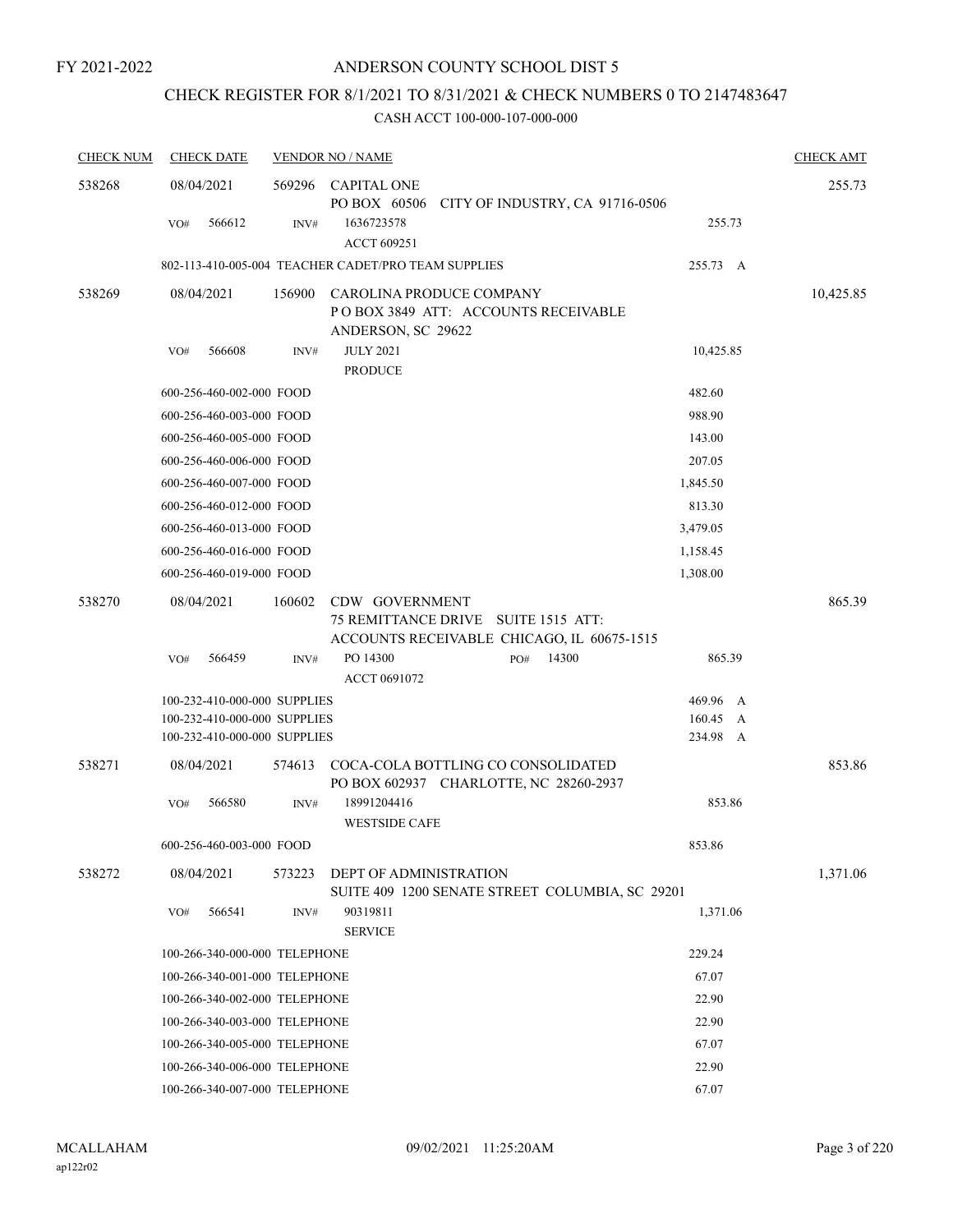## CHECK REGISTER FOR 8/1/2021 TO 8/31/2021 & CHECK NUMBERS 0 TO 2147483647

| <b>CHECK NUM</b> |     | <b>CHECK DATE</b>             |        | <b>VENDOR NO / NAME</b>                                                      |  |             | <b>CHECK AMT</b> |
|------------------|-----|-------------------------------|--------|------------------------------------------------------------------------------|--|-------------|------------------|
|                  |     | 100-266-340-008-000 TELEPHONE |        |                                                                              |  | 67.07       |                  |
|                  |     | 100-266-340-009-000 TELEPHONE |        |                                                                              |  | 67.07       |                  |
|                  |     | 100-266-340-010-000 TELEPHONE |        |                                                                              |  | 67.07       |                  |
|                  |     | 100-266-340-011-000 TELEPHONE |        |                                                                              |  | 67.07       |                  |
|                  |     | 100-266-340-012-000 TELEPHONE |        |                                                                              |  | 67.07       |                  |
|                  |     | 100-266-340-013-000 TELEPHONE |        |                                                                              |  | 67.07       |                  |
|                  |     | 100-266-340-014-000 TELEPHONE |        |                                                                              |  | 67.07       |                  |
|                  |     | 100-266-340-016-000 TELEPHONE |        |                                                                              |  | 67.07       |                  |
|                  |     | 100-266-340-017-000 TELEPHONE |        |                                                                              |  | 67.07       |                  |
|                  |     | 100-266-340-019-000 TELEPHONE |        |                                                                              |  | 67.07       |                  |
|                  |     | 100-266-340-020-000 TELEPHONE |        |                                                                              |  | 67.07       |                  |
|                  |     | 100-266-340-021-000 TELEPHONE |        |                                                                              |  | 67.07       |                  |
|                  |     | 131-266-340-031-000 TELEPHONE |        |                                                                              |  | 67.07       |                  |
| 538273           |     | 08/04/2021                    | 202625 | DILLARD'S TROPHY SHOPPE<br>116 EAST SHOCKLEY FERRY RD ANDERSON, SC 29624     |  |             | 280.06           |
|                  | VO# | 566542                        | INV#   | 144268<br><b>TL HANNA</b>                                                    |  | 280.06      |                  |
|                  |     |                               |        | 702-271-660-002-410 GENERAL ADMINISTRATION EXPENSE                           |  | 280.06      |                  |
|                  |     |                               |        |                                                                              |  |             |                  |
| 538274           |     | 08/04/2021                    |        | 574010 DIXON POWERS DRUG COMPANY<br>805 NORTH FANT STREET ANDERSON, SC 29621 |  |             | 750.00           |
|                  | VO# | 566543                        | INV#   | <b>WESTSIDE</b><br><b>EPI PENS</b>                                           |  | 375.00      |                  |
|                  |     |                               |        | 100-213-410-000-000 SUPPLIES AND MATERIALS                                   |  | 375.00      |                  |
|                  | VO# | 566544                        | INV#   | TL HANNA<br><b>EPI PENS</b>                                                  |  | 375.00      |                  |
|                  |     |                               |        | 100-213-410-000-000 SUPPLIES AND MATERIALS                                   |  | 375.00      |                  |
| 538275           |     | 08/04/2021                    | 576157 | DRI-STICK DECAL CORPORATION<br>RYDIN PO BOX 7233 CAROL STREAM, IL 60197-7233 |  |             | 616.27           |
|                  | VO# | 566480                        | INV#   | 381027<br>CUST #25477                                                        |  | 616.27      |                  |
|                  |     |                               |        | 702-271-660-002-507 PARKING DECALS EXPENSE                                   |  | 616.27      |                  |
|                  |     |                               |        |                                                                              |  |             |                  |
| 538276           |     | 08/04/2021                    | 211302 | DUKE ENERGY<br>PO BOX 1094 CHARLOTTE, NC 28201-1094                          |  |             | 33,290.12        |
|                  | VO# | 566611                        | INV#   | DUE AUG 23<br><b>UTILITIES</b>                                               |  | 33,290.12   |                  |
|                  |     |                               |        | 100-254-470-000-000 ENERGY-ELECTRICITY & WATER                               |  | 637.91 A    |                  |
|                  |     |                               |        | 100-254-470-001-000 ENERGY-ELECTRICITY & WATER                               |  | 94.79 A     |                  |
|                  |     |                               |        | 100-254-470-002-000 ENERGY-ELECTRICITY & WATER                               |  | 140.62 A    |                  |
|                  |     |                               |        | 100-254-470-003-000 ENERGY-ELECTRICITY & WATER                               |  | 404.91 A    |                  |
|                  |     |                               |        | 100-254-470-005-000 ENERGY-ELECTRICITY & WATER                               |  | 81.60 A     |                  |
|                  |     |                               |        | 100-254-470-007-000 ENERGY-ELECTRICITY & WATER                               |  | 11,091.05 A |                  |
|                  |     |                               |        | 100-254-470-008-000 ENERGY-ELECTRICITY & WATER                               |  | 26.56 A     |                  |
|                  |     |                               |        | 100-254-470-009-000 ENERGY-ELECTRICITY & WATER                               |  | 6,564.96 A  |                  |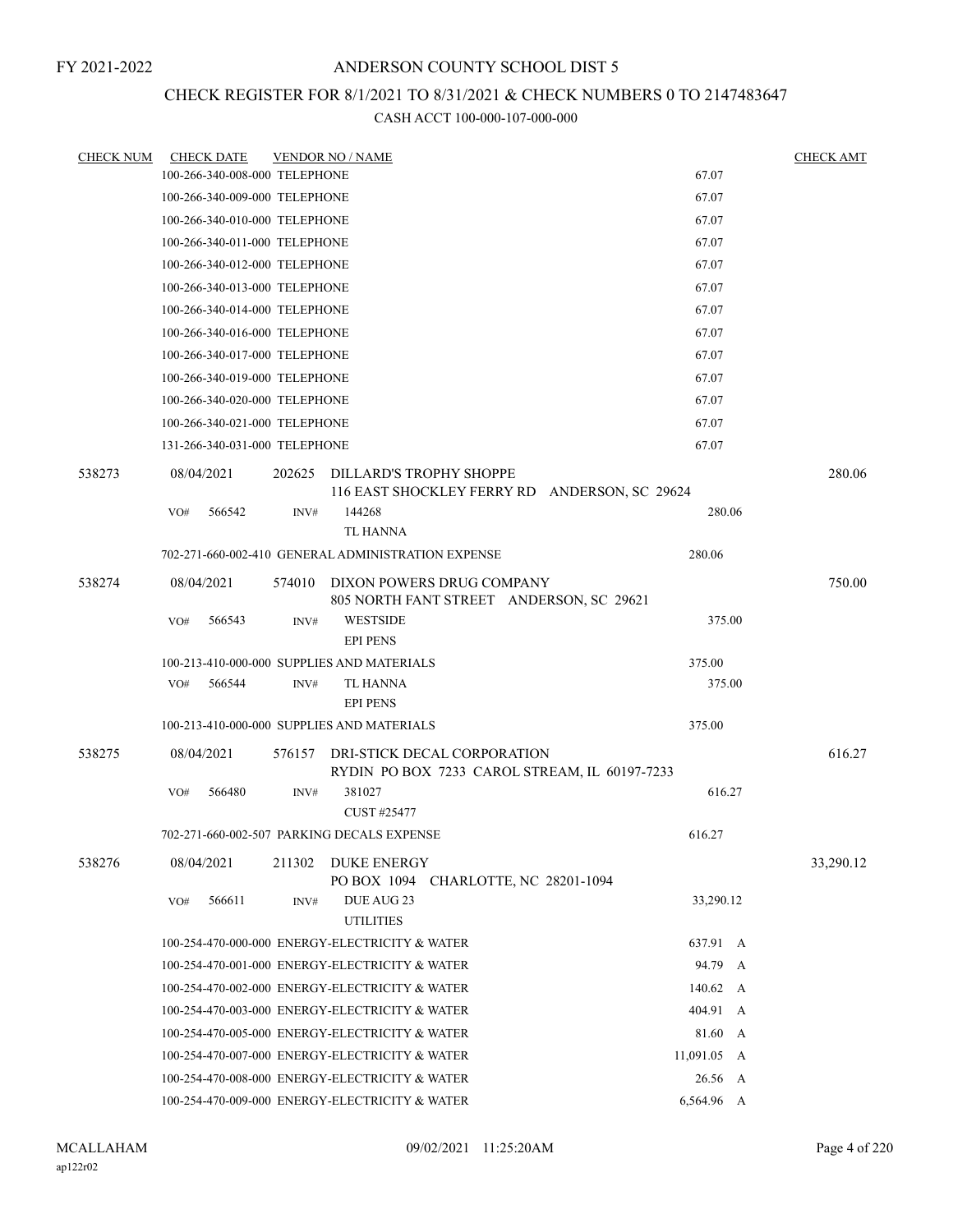## CHECK REGISTER FOR 8/1/2021 TO 8/31/2021 & CHECK NUMBERS 0 TO 2147483647

| <b>CHECK NUM</b> | <b>CHECK DATE</b>                  |        |        | <b>VENDOR NO / NAME</b>                                                                                   |     |       |                               | <b>CHECK AMT</b> |
|------------------|------------------------------------|--------|--------|-----------------------------------------------------------------------------------------------------------|-----|-------|-------------------------------|------------------|
|                  |                                    |        |        | 100-254-470-010-000 ENERGY-ELECTRICITY & WATER                                                            |     |       | 6,238.25 A                    |                  |
|                  |                                    |        |        | 100-254-470-014-000 ENERGY-ELECTRICITY & WATER                                                            |     |       | 46.56 A                       |                  |
|                  |                                    |        |        | 100-254-470-015-000 ENERGY-ELECTRICITY & WATER                                                            |     |       | 45.95 A                       |                  |
|                  |                                    |        |        | 100-254-470-019-000 ENERGY-ELECTRICITY & WATER                                                            |     |       | 5,417.30 A                    |                  |
|                  |                                    |        |        | 100-254-470-023-000 ENERGY-ELECTRICITY & WATER                                                            |     |       | 2,499.66 A                    |                  |
| 538277           | 08/04/2021                         |        | 569967 | ACP (FUZZY FEET)<br>POBOX 944 ALABASTER, AL 35007                                                         |     |       |                               | 965.00           |
|                  | VO#                                | 566462 | INV#   | 8704<br><b>CALHOUN ELEM</b>                                                                               |     |       | 965.00                        |                  |
|                  | 100-113-410-014-000 SUPPLIES       |        |        |                                                                                                           |     |       | 965.00                        |                  |
| 538278           | 08/04/2021                         |        | 576952 | <b>GEORGETOWN COUNTY SCHOOL DISTRICT</b><br>ATTN: JUDI BOMBICH 2018 CHURCH STREET<br>GEORGETOWN, SC 29440 |     |       |                               | 885.24           |
|                  | VO#                                | 566595 | INV#   | 2021088<br><b>PROVISO</b>                                                                                 |     |       | 885.24                        |                  |
|                  |                                    |        |        | 100-412-720-000-000 PAYMENTS TO OTHER GOV'T UNITS                                                         |     |       | 885.24 A                      |                  |
| 538279           | 08/04/2021                         |        | 574279 | HALLIGAN MAHONEY & WILLIAMS<br>PO BOX 11367 COLUMBIA, SC 29211-1367                                       |     |       |                               | 3,675.00         |
|                  | VO#                                | 566601 | INV#   | 15990<br><b>JULY SERVICES</b>                                                                             |     |       | 3,613.75                      |                  |
|                  | 100-231-318-000-000 AUDIT SERVICES |        |        |                                                                                                           |     |       | 3,613.75                      |                  |
|                  | VO#                                | 566602 | INV#   | 15988<br><b>AIT JULY SERVICES</b>                                                                         |     |       | 61.25                         |                  |
|                  | 131-233-318-031-000 AUDIT SERVICES |        |        |                                                                                                           |     |       | 61.25                         |                  |
| 538280           | 08/04/2021                         |        | 259400 | HAMMOND WATER DISTRICT<br>4315 HWY 29 NORTH BELTON, SC 29627-9796                                         |     |       |                               | 12,406.90        |
|                  | VO#                                | 566610 | INV#   | $5/17 - 7/22$<br><b>WATER &amp; SEWER</b>                                                                 |     |       | 12,406.90                     |                  |
|                  |                                    |        |        | 100-254-470-002-000 ENERGY-ELECTRICITY & WATER                                                            |     |       | $120.20\quad A$               |                  |
|                  |                                    |        |        | 100-254-470-002-000 ENERGY-ELECTRICITY & WATER                                                            |     |       | 3,693.09 A                    |                  |
|                  |                                    |        |        | 100-254-470-002-000 ENERGY-ELECTRICITY & WATER<br>100-254-470-002-000 ENERGY-ELECTRICITY & WATER          |     |       | 1,514.45 A<br>271.35 A        |                  |
|                  |                                    |        |        | 100-254-470-002-000 ENERGY-ELECTRICITY & WATER                                                            |     |       | 216.80 A                      |                  |
|                  |                                    |        |        | 100-254-470-013-000 ENERGY-ELECTRICITY & WATER                                                            |     |       | $1,047.82 \quad A$            |                  |
|                  |                                    |        |        | 100-254-470-013-000 ENERGY-ELECTRICITY & WATER                                                            |     |       | $120.20\quad A$               |                  |
|                  |                                    |        |        | 100-254-470-017-000 ENERGY-ELECTRICITY & WATER                                                            |     |       | 3,192.79 A                    |                  |
|                  |                                    |        |        | 100-254-470-020-000 ENERGY-ELECTRICITY & WATER<br>100-254-470-020-000 ENERGY-ELECTRICITY & WATER          |     |       | $120.20\quad A$<br>2,110.00 A |                  |
| *<br>538282      | 08/04/2021                         |        | 574108 | INTERNATIONAL E-Z UP, INC<br>1900 SECOND STREET NORCO, CA 92860                                           |     |       |                               | 4,125.82         |
|                  | VO#                                | 566546 | INV#   | 0348767<br><b>ECLIPSE</b>                                                                                 | PO# | 14834 | 4,125.82                      |                  |
|                  |                                    |        |        | 100-271-410-006-000 MIDDLE SCHOOL SUPPLIES                                                                |     |       | 2,062.91                      |                  |
|                  |                                    |        |        | 100-271-410-020-000 MIDDLE SCHOOL SUPPLIES                                                                |     |       | 2,062.91                      |                  |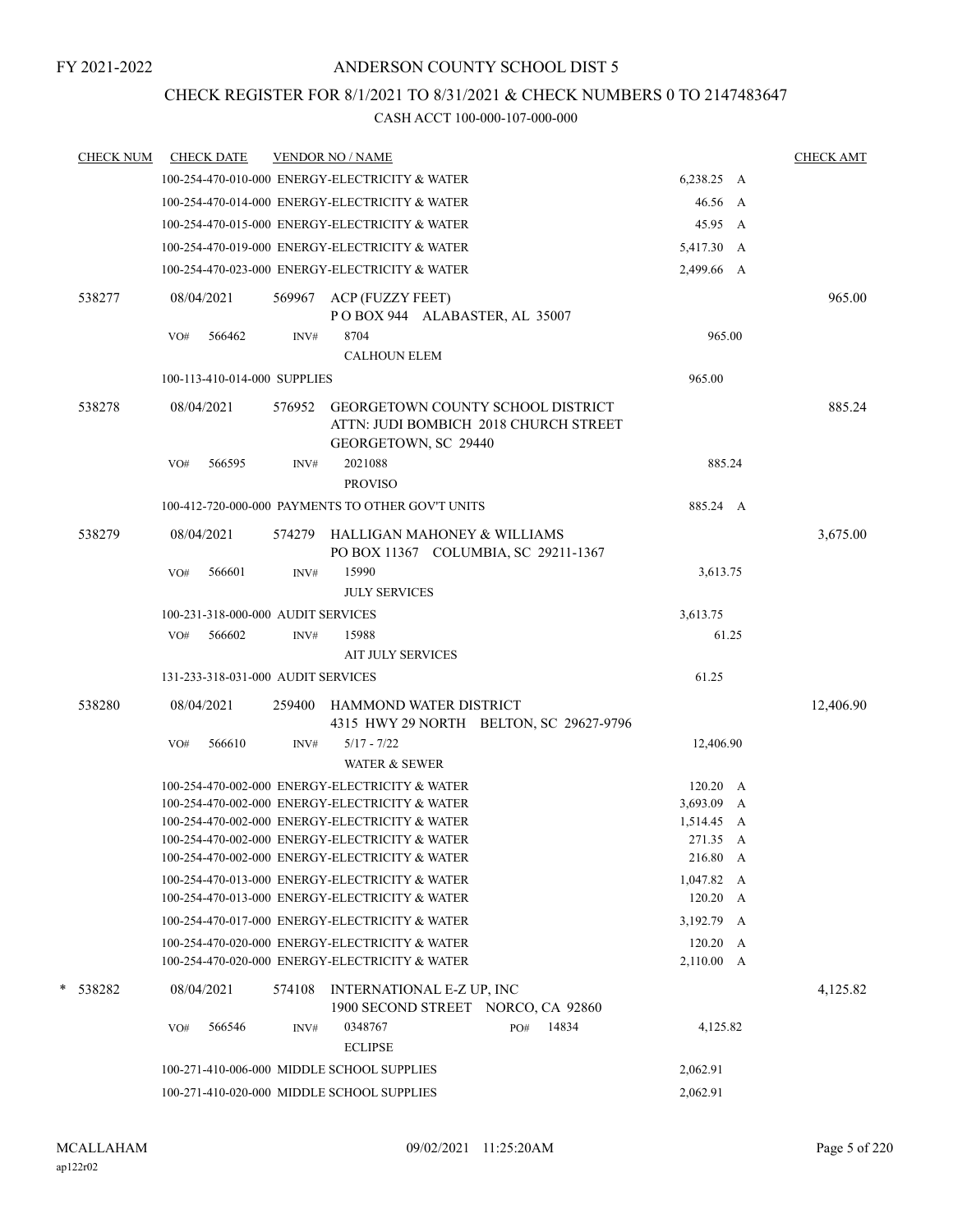## ANDERSON COUNTY SCHOOL DIST 5

## CHECK REGISTER FOR 8/1/2021 TO 8/31/2021 & CHECK NUMBERS 0 TO 2147483647

|   | <b>CHECK NUM</b> |                   | <b>CHECK DATE</b> |                              | <b>VENDOR NO / NAME</b>                                                                                                                                                                                                                                                                      |     |       |                                                       | <b>CHECK AMT</b> |
|---|------------------|-------------------|-------------------|------------------------------|----------------------------------------------------------------------------------------------------------------------------------------------------------------------------------------------------------------------------------------------------------------------------------------------|-----|-------|-------------------------------------------------------|------------------|
|   | 538283           | 08/04/2021        |                   | 320795                       | LESLEY COURTS AND PAVING, INC<br>3104 OLD WILLIAMSTON ROAD ATT: ACCOUNTS<br>RECEIVABLE ANDERSON, SC 29621                                                                                                                                                                                    |     |       |                                                       | 129,920.00       |
|   |                  | VO#               | 566548            | INV#                         | 3624, 3623<br><b>TENNIS COURTS</b>                                                                                                                                                                                                                                                           | PO# | 14304 | 129,920.00                                            |                  |
|   |                  |                   |                   |                              | 505-254-540-002-PAV PAVING UPGRADES                                                                                                                                                                                                                                                          |     |       | 70,720.00                                             |                  |
|   |                  |                   |                   |                              | 505-254-540-003-PAV PAVING UPGRADES                                                                                                                                                                                                                                                          |     |       | 59,200.00                                             |                  |
|   | 538284           | 08/04/2021        |                   | 572611                       | LLOYD ROOFING COMPANY, INC<br>PO BOX 49308 GREENWOOD, SC 29649                                                                                                                                                                                                                               |     |       |                                                       | 97,021.10        |
|   |                  | VO#               | 566465            | INV#                         | APP <sub>3</sub><br><b>TL HANNA</b>                                                                                                                                                                                                                                                          | PO# | 13811 | 97,021.10                                             |                  |
|   |                  |                   |                   | 505-253-522-002-ROF ROOF TLH |                                                                                                                                                                                                                                                                                              |     |       | 97,021.10                                             |                  |
| * | 538286           | 08/04/2021        |                   | 346000                       | MCCANTS MIDDLE SCHOOL<br>2123 MARCHBANKS AVENUE ANDERSON, SC 29621                                                                                                                                                                                                                           |     |       |                                                       | 300.00           |
|   |                  | VO#               | 566582            | INV#                         | <b>AUGUST 9TH</b><br>FEE DAY                                                                                                                                                                                                                                                                 |     |       | 300.00                                                |                  |
|   |                  |                   |                   |                              | 705-271-660-005-412 MATERIAL FEES EXPENSE                                                                                                                                                                                                                                                    |     |       | 300.00                                                |                  |
|   | 538287           | 08/04/2021        |                   | 567126                       | MUSIC & ARTS CENTER<br>5295 WESTVIEW DR SUITE 300 ATTN: CA<br>FREDERICK, MD 21703                                                                                                                                                                                                            |     |       |                                                       | 772.63           |
|   |                  | VO#               | 566583            | INV#                         | 027397711<br>027397713                                                                                                                                                                                                                                                                       | PO# | 14729 | 260.08                                                |                  |
|   |                  |                   |                   |                              | 100-113-314-021-000 BAND REPAIRS ACCOUNT                                                                                                                                                                                                                                                     |     |       | 112.64                                                |                  |
|   |                  |                   |                   |                              | 100-114-314-002-000 BAND REPAIRS ACCOUNT                                                                                                                                                                                                                                                     |     |       | 147.44                                                |                  |
|   |                  | VO#               | 566584            | INV#                         | <b>GLENVIEW</b><br>ACCT# 0958756                                                                                                                                                                                                                                                             |     |       | 512.55                                                |                  |
|   |                  |                   |                   |                              | 100-113-410-020-COB CHORUS, ORCHESTRA & BAND<br>100-113-410-020-COB CHORUS, ORCHESTRA & BAND<br>100-113-410-020-COB CHORUS, ORCHESTRA & BAND<br>100-113-410-020-COB CHORUS, ORCHESTRA & BAND<br>100-113-410-020-COB CHORUS, ORCHESTRA & BAND<br>100-113-410-020-COB CHORUS, ORCHESTRA & BAND |     |       | 21.07<br>140.14<br>138.99<br>16.05<br>43.01<br>153.29 |                  |
|   | 538288           | 08/04/2021<br>VO# | 566550            | 366700<br>INV#               | MUTUAL OF OMAHA<br>PO BOX 2147 OMAHA, NE 68103-2147<br>AUGUST 2021                                                                                                                                                                                                                           |     |       | 25,614.61                                             | 25,614.61        |
|   |                  |                   |                   |                              | #G00018B5                                                                                                                                                                                                                                                                                    |     |       |                                                       |                  |
|   |                  |                   |                   |                              | 100-000-450-000-000 MISC. DEDUCTIONS                                                                                                                                                                                                                                                         |     |       | 7,048.21                                              |                  |
|   |                  |                   |                   |                              | 100-000-456-000-000 INSURANCE PAYABLE                                                                                                                                                                                                                                                        |     |       | 18,566.40                                             |                  |
|   | 538289           | 08/04/2021        |                   | 576752                       | NATIONAL 4-H COUNCIL<br>7011 CONNECTICUT AVENUE CHEVY CHASE, MD<br>20815                                                                                                                                                                                                                     |     |       |                                                       | 2,131.92         |
|   |                  | VO#               | 561277            | INV#                         | D7739<br><b>EDUCATOR KITS</b>                                                                                                                                                                                                                                                                | PO# | 14084 | 2,131.92                                              |                  |
|   |                  |                   |                   |                              | 900-113-410-000-027 IGT SUPPLIES/BANQUET                                                                                                                                                                                                                                                     |     |       | 2,131.92                                              |                  |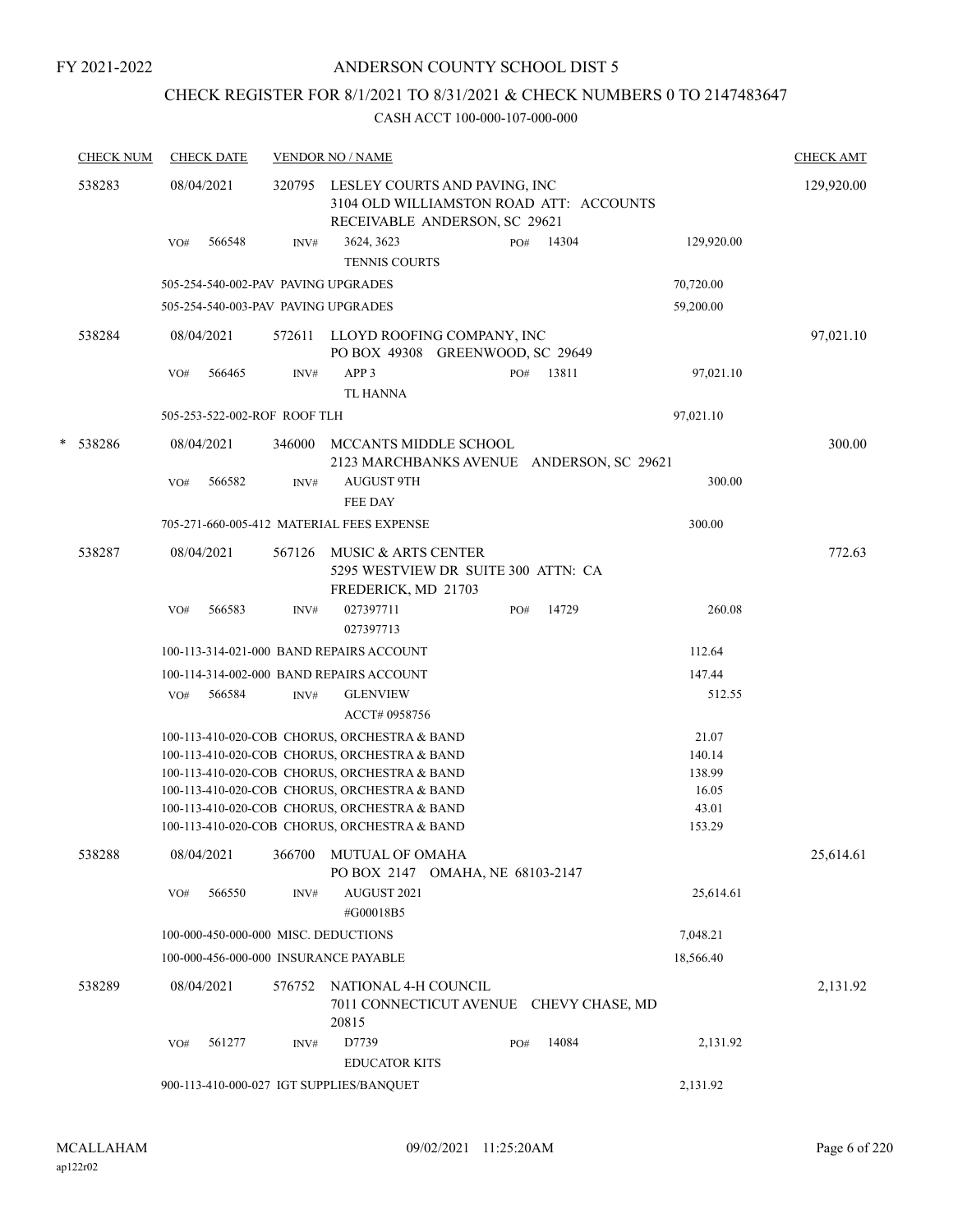## ANDERSON COUNTY SCHOOL DIST 5

# CHECK REGISTER FOR 8/1/2021 TO 8/31/2021 & CHECK NUMBERS 0 TO 2147483647

| <b>CHECK NUM</b> | <b>CHECK DATE</b>                        |        | <b>VENDOR NO / NAME</b>                                              |             | <b>CHECK AMT</b> |
|------------------|------------------------------------------|--------|----------------------------------------------------------------------|-------------|------------------|
| 538290           | 08/04/2021                               |        | 569972 NW GOLF<br>PO BOX 3151 ROCK HILL, SC 29732                    |             | 275.00           |
|                  | 566466<br>VO#                            | INV#   | <b>GIRLS GOLF</b><br>TL HANNA                                        | 275.00      |                  |
|                  | 702-271-660-002-750 GOLF GIRLS EXPENSE   |        |                                                                      | 275.00      |                  |
| 538291           | 08/04/2021                               |        | 565985 PANERA BREAD<br>103 ANDERSON STATION ANDERSON, SC 29621       |             | 625.63           |
|                  | 566474<br>VO#                            | INV#   | ID 53192598<br><b>AUG 10 NEVITT</b>                                  | 625.63      |                  |
|                  |                                          |        | 712-271-660-012-201 MISCELLANEOUS EXPENSE                            | 625.63      |                  |
| 538292           | 08/04/2021                               |        | 565985 PANERA BREAD<br>103 ANDERSON STATION ANDERSON, SC 29621       |             | 469.78           |
|                  | VO#<br>566596                            | INV#   | <b>ORDER 659898</b><br><b>CENTERVILLE</b>                            | 469.78      |                  |
|                  |                                          |        | 707-190-660-007-201 MISCELLANEOUS EXPENSE                            | 469.78      |                  |
| 538293           | 08/04/2021                               |        | 575317 PARTS TOWN, LLC<br>27787 NETWORK PLACE CHICAGO, IL 60673-1277 |             | 145.65           |
|                  | 566553<br>VO#                            | INV#   | 27410230<br><b>REPAIR PARTS</b>                                      | 23.31       |                  |
|                  | 600-256-323-017-000 REPAIRS TO EQUIPMENT |        |                                                                      | 23.31       |                  |
|                  | 566554<br>VO#                            | INV#   | 27303674<br><b>REPAIR PARTS</b>                                      | 351.54      |                  |
|                  | 600-256-323-014-000 REPAIRS TO EQUIPMENT |        |                                                                      | 351.54      |                  |
|                  | 566555<br>VO#                            | INV#   | 8963558<br><b>CREDIT</b>                                             | $-254.49$   |                  |
|                  | 600-256-323-014-000 REPAIRS TO EQUIPMENT |        |                                                                      | $-254.49$   |                  |
|                  | 566556<br>VO#                            | INV#   | 8960841<br><b>CREDIT</b>                                             | $-157.29$   |                  |
|                  | 600-256-323-014-000 REPAIRS TO EQUIPMENT |        |                                                                      | $-157.29$   |                  |
|                  | 566557<br>VO#                            | INV#   | 27189184<br><b>REPAIR PARTS</b>                                      | 182.58      |                  |
|                  | 600-256-323-014-000 REPAIRS TO EQUIPMENT |        |                                                                      | 182.58 A    |                  |
| 538294           | 08/04/2021                               | 404600 | PERFECTION LEARNING<br>1000 NORTH SECOND AVENUE LOGAN, IA 51546-0500 |             | 932.87           |
|                  | 566475<br>VO#                            | INV#   | 215857<br><b>TL HANNA</b>                                            | 932.87      |                  |
|                  | 702-271-660-002-413 TEXTBOOKS EXPENSE    |        |                                                                      | 932.87      |                  |
| 538295           | 08/04/2021                               | 407900 | PICKENS CONSTRUCTION, INC<br>PO BOX 5135 ANDERSON, SC 29623-5135     |             | 13,332.00        |
|                  | 566558<br>VO#                            | INV#   | 4337<br>14695<br>PO#<br><b>MCLEES ELEM</b>                           | 13,332.00   |                  |
|                  |                                          |        | 100-254-323-008-CAP CAPITAL IMPROVEMENTS                             | 13,332.00 A |                  |
| 538296           | 08/04/2021                               |        | 576016 PIVOT POINT INTERNATIONAL, INC                                |             | 9,384.93         |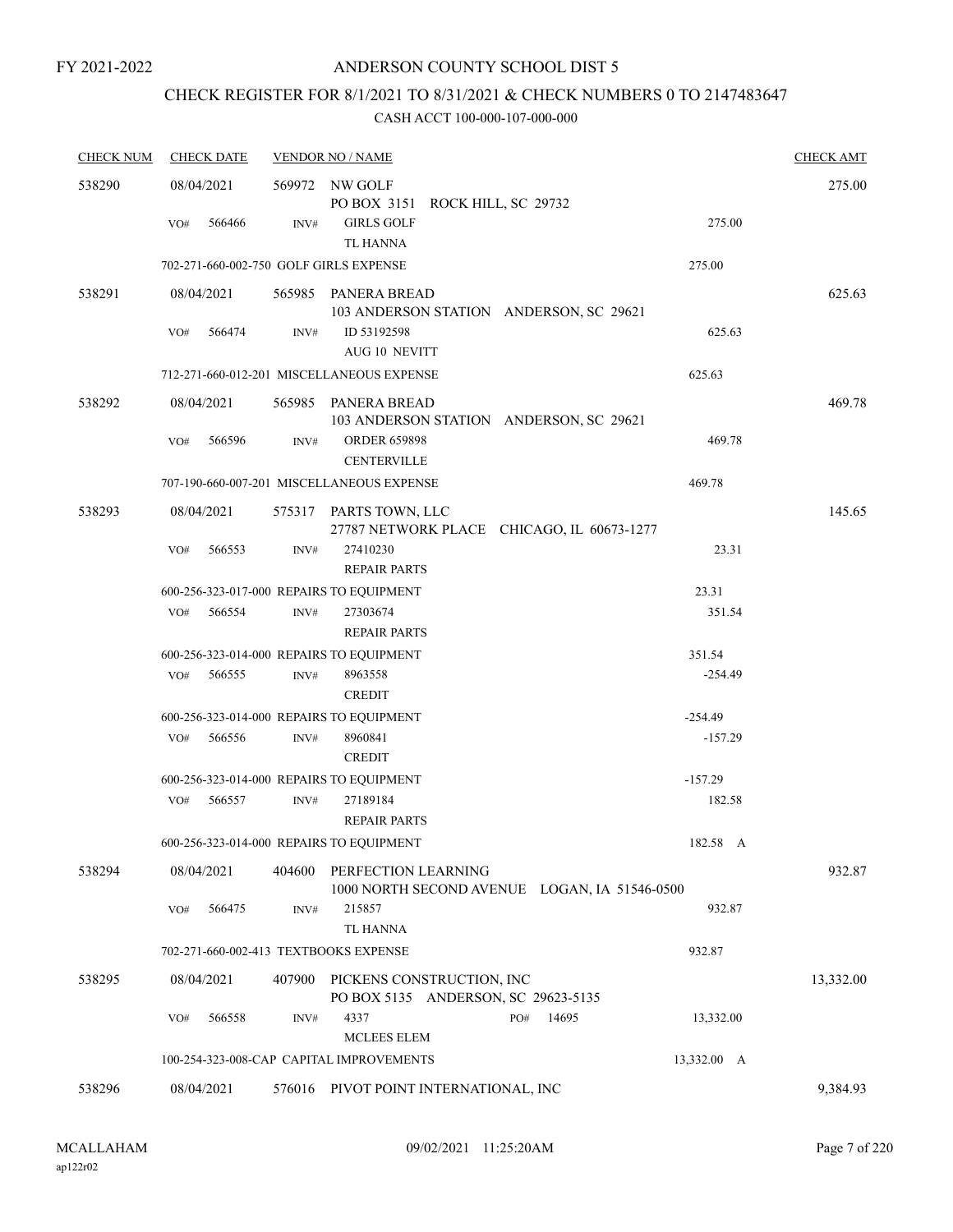## ANDERSON COUNTY SCHOOL DIST 5

## CHECK REGISTER FOR 8/1/2021 TO 8/31/2021 & CHECK NUMBERS 0 TO 2147483647

|   | <b>CHECK NUM</b> |     | <b>CHECK DATE</b> |        | <b>VENDOR NO / NAME</b>                                                                     |          | <b>CHECK AMT</b> |
|---|------------------|-----|-------------------|--------|---------------------------------------------------------------------------------------------|----------|------------------|
|   |                  |     |                   |        | DEPT 20-1055 PO BOX 5940 CAROL STREAM, IL<br>60197-5940                                     |          |                  |
|   |                  | VO# | 566477            | INV#   | 16426188<br>CUST #3467321                                                                   | 9,384.93 |                  |
|   |                  |     |                   |        | 731-271-660-031-823 COSMETOLOGY EXPENSE                                                     | 9,384.93 |                  |
|   | 538297           |     | 08/04/2021        |        | 443275 ROTARY CLUB OF ANDERSON<br>PO BOX 434 ANDERSON, SC 29622                             |          | 973.20           |
|   |                  | VO# | 566560            | INV#   | <b>MEMBERSHIP</b><br><b>DENISE SAVIDGE</b>                                                  | 973.20   |                  |
|   |                  |     |                   |        | 100-390-410-000-000 SUPPLIES AND MATERIALS                                                  | 973.20   |                  |
|   | 538298           |     | 08/04/2021        |        | 449800 SC HIGH SCHOOL LEAGUE<br>PO BOX 211575 COLUMBIA, SC 29221-6575                       |          | 1,404.00         |
|   |                  | VO# | 566481            | INV#   | 5782<br><b>GLENVIEW</b>                                                                     | 681.00   |                  |
|   |                  |     |                   |        | 100-271-312-000-000 PURCHASED SERVICE                                                       | 681.00   |                  |
|   |                  | VO# | 566482            | INV#   | 5830<br><b>MCCANTS</b>                                                                      | 723.00   |                  |
|   |                  |     |                   |        | 100-271-312-000-000 PURCHASED SERVICE                                                       | 723.00   |                  |
|   | 538299           |     | 08/04/2021        | 576147 | <b>SCHNEIDER TREE CARE</b><br>713 EAST GREENVILLE ST. SUITE D BOX 284<br>ANDERSON, SC 29621 |          | 307.00           |
|   |                  | VO# | 566561            | INV#   | 1326<br><b>WESTSIDE</b>                                                                     | 307.00   |                  |
|   |                  |     |                   |        | 100-254-323-003-400 CONTR SERV-HVAC/ELECT/PLUMBING                                          | 307.00   |                  |
| * | 538302           |     | 08/04/2021        | 568954 | <b>SHRED A WAY</b><br>PO BOX 51132 ATT: ACCOUNTS RECEIVABLE<br>PIEDMONT, SC 29673           |          | 311.00           |
|   |                  | VO# | 566507            | INV#   | A92882<br><b>NORTH POINTE</b>                                                               | 33.00    |                  |
|   |                  |     |                   |        | 713-271-660-013-201 MISCELLANEOUS EXPENSE                                                   | 33.00    |                  |
|   |                  | VO# | 566508            | INV#   | A92268<br>NORTH POINTE                                                                      | 33.00    |                  |
|   |                  |     |                   |        | 713-271-660-013-201 MISCELLANEOUS EXPENSE                                                   | 33.00    |                  |
|   |                  | VO# | 566509            | INV#   | A92492<br><b>MCCANTS</b>                                                                    | 48.00    |                  |
|   |                  |     |                   |        | 100-113-410-005-VEN SUPPLY-ADDT'L FOR LOST VENDING                                          | 48.00    |                  |
|   |                  | VO# | 566510            | INV#   | A92279<br>WHITEHALL                                                                         | 33.00    |                  |
|   |                  |     |                   |        | 719-271-660-019-201 MISCELLANEOUS EXPENSE                                                   | 33.00    |                  |
|   |                  | VO# | 566511            | INV#   | A92671<br><b>MCLEES</b>                                                                     | 33.00    |                  |
|   |                  |     |                   |        | 708-271-660-008-201 MISCELLANEOUS EXPENSE                                                   | 33.00    |                  |
|   |                  | VO# | 566515            | INV#   | A92694<br>WHITEHALL                                                                         | 33.00    |                  |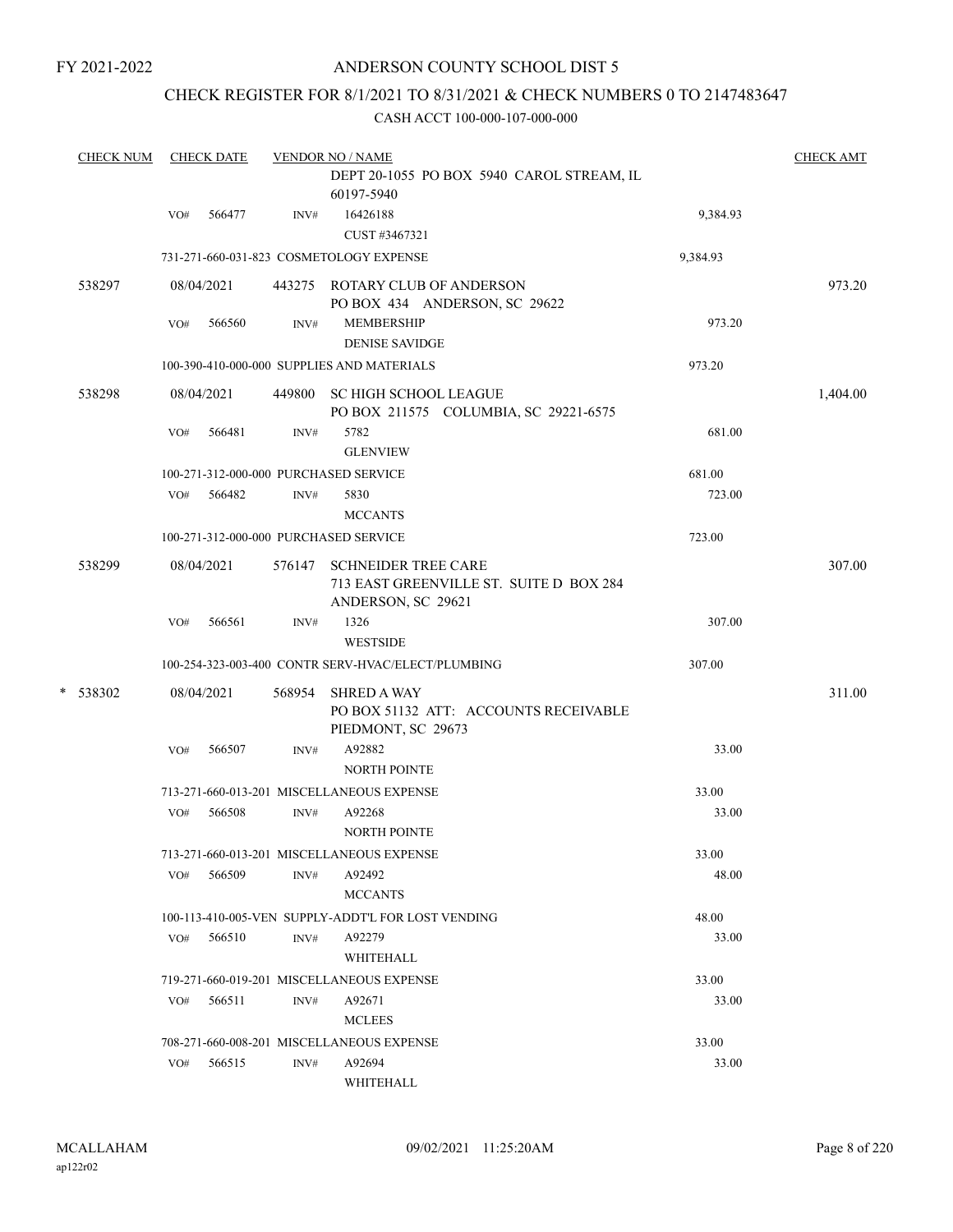## CHECK REGISTER FOR 8/1/2021 TO 8/31/2021 & CHECK NUMBERS 0 TO 2147483647

| <b>CHECK NUM</b> |     | <b>CHECK DATE</b>                  |        | <b>VENDOR NO / NAME</b>                                 |                                         |           | <b>CHECK AMT</b> |
|------------------|-----|------------------------------------|--------|---------------------------------------------------------|-----------------------------------------|-----------|------------------|
|                  |     |                                    |        | 719-271-660-019-201 MISCELLANEOUS EXPENSE               |                                         | 33.00     |                  |
|                  | VO# | 566563                             | INV#   | A92969<br><b>VARENNES</b>                               |                                         | 33.00     |                  |
|                  |     | 100-112-410-016-000 SUPPLIES       |        |                                                         |                                         | 33.00     |                  |
|                  | VO# | 566589                             | INV#   | A92057                                                  |                                         | 65.00     |                  |
|                  |     |                                    |        | <b>MIDWAY ELEM</b>                                      |                                         |           |                  |
|                  |     |                                    |        | 717-190-660-017-201 MISCELLANEOUS EXPENSE               |                                         | 65.00     |                  |
|                  |     |                                    |        |                                                         |                                         |           |                  |
| * 538304         |     | 08/04/2021                         |        | 571007 SIMPLIFIED OFFICE SYSTEMS                        | 6220 BUSH RIVER ROAD COLUMBIA, SC 29212 |           | 311.56           |
|                  | VO# | 566513                             | INV#   | 210708-0170                                             |                                         | 170.24    |                  |
|                  |     |                                    |        | <b>NORTH POINTE</b>                                     |                                         |           |                  |
|                  |     | 713-271-660-013-362 COPIER EXPENSE |        |                                                         |                                         | 170.24    |                  |
|                  | VO# | 566564                             | INV#   | 210729-0007                                             |                                         | 141.32    |                  |
|                  |     |                                    |        | SOUTHWOOD                                               |                                         |           |                  |
|                  |     | 100-113-410-021-000 SUPPLIES       |        |                                                         |                                         | 141.32    |                  |
|                  |     |                                    |        |                                                         |                                         |           |                  |
| * 538306         |     | 08/04/2021                         |        | 569972 THE PETAL PUSHER                                 | 107 N. MCINTOSH ST ELBERTON, GA 30635   |           | 156.00           |
|                  | VO# | 566586                             | INV#   | 4170<br><b>TL HANNA</b>                                 |                                         | 156.00    |                  |
|                  |     |                                    |        | 702-271-660-002-410 GENERAL ADMINISTRATION EXPENSE      |                                         | 156.00    |                  |
|                  |     |                                    |        |                                                         |                                         |           |                  |
| 538307           |     | 08/04/2021                         | 566181 | THE BACH COMPANY<br>RECEIVABLE PALO ALTO, CA 94303-4695 | 760 SAN ANTONIO ROAD ATT: ACCOUNTS      |           | 19,003.20        |
|                  | VO# | 566591                             | INV#   | 249793                                                  | PO# 14566                               | 19,003.20 |                  |
|                  |     |                                    |        | <b>WESTSIDE</b>                                         |                                         |           |                  |
|                  |     | 397-114-410-003-000 SUPPLIES       |        |                                                         |                                         | 19,003.20 |                  |
|                  |     |                                    |        |                                                         |                                         |           |                  |
| 538308           |     | 08/04/2021                         |        | 573815 UNITED REFRIGERATION, INC                        | PO BOX 740703 ATLANTA, GA 30374-0703    |           | 146.61           |
|                  | VO# | 566566                             | INV#   | 79850226                                                |                                         | 38.54     |                  |
|                  |     |                                    |        | <b>SUPPLIES</b>                                         |                                         |           |                  |
|                  |     |                                    |        | 600-256-323-016-000 REPAIRS TO EQUIPMENT                |                                         | 38.54     |                  |
|                  | VO# | 566567                             | INV#   | 79722077                                                |                                         | 34.67     |                  |
|                  |     |                                    |        | <b>SUPPLIES</b>                                         |                                         |           |                  |
|                  |     |                                    |        | 600-256-323-018-000 REPAIRS TO EQUIPMENT                |                                         | 34.67 A   |                  |
|                  | VO# | 566568                             | INV#   | 79833146                                                |                                         | 73.40     |                  |
|                  |     |                                    |        | <b>SUPPLIES</b>                                         |                                         |           |                  |
|                  |     |                                    |        | 600-256-323-002-000 REPAIRS TO EQUIPMENT                |                                         | 3.87      |                  |
|                  |     |                                    |        | 600-256-323-003-000 REPAIRS TO EQUIPMENT                |                                         | 3.87      |                  |
|                  |     |                                    |        |                                                         |                                         |           |                  |
|                  |     |                                    |        | 600-256-323-005-000 REPAIRS TO EQUIPMENT                |                                         | 3.87      |                  |
|                  |     |                                    |        | 600-256-323-006-000 REPAIRS TO EQUIPMENT                |                                         | 3.87      |                  |
|                  |     |                                    |        | 600-256-323-007-000 REPAIRS TO EQUIPMENT                |                                         | 3.87      |                  |
|                  |     |                                    |        | 600-256-323-008-000 REPAIRS TO EQUIPMENT                |                                         | 3.87      |                  |
|                  |     |                                    |        | 600-256-323-009-000 REPAIRS TO EQUIPMENT                |                                         | 3.86      |                  |
|                  |     |                                    |        | 600-256-323-010-000 REPAIRS TO EQUIPMENT                |                                         | 3.86      |                  |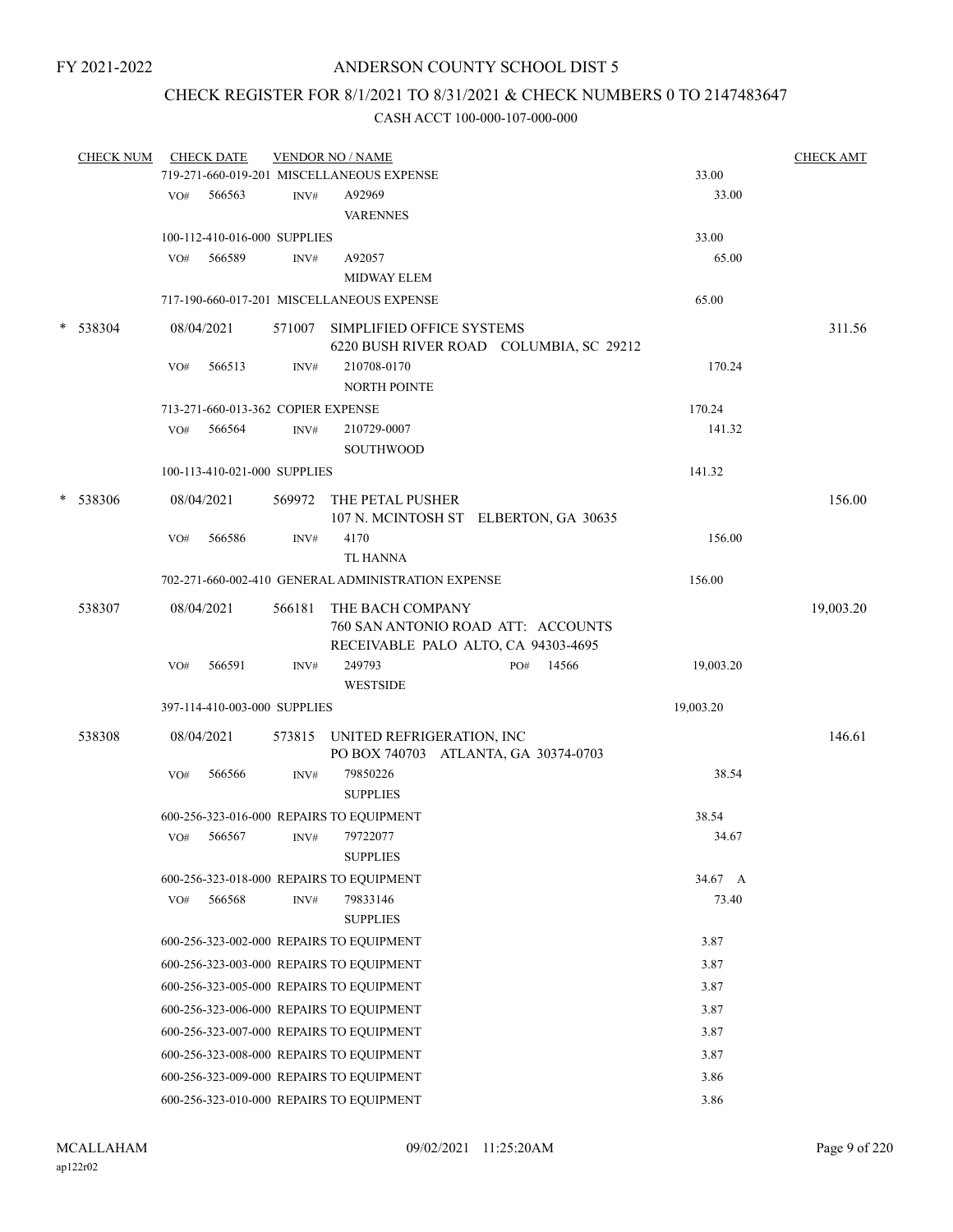## CHECK REGISTER FOR 8/1/2021 TO 8/31/2021 & CHECK NUMBERS 0 TO 2147483647

| <b>CHECK NUM</b> | <b>CHECK DATE</b>                        |        | <b>VENDOR NO / NAME</b>                                                                           |     |       |          | <b>CHECK AMT</b> |
|------------------|------------------------------------------|--------|---------------------------------------------------------------------------------------------------|-----|-------|----------|------------------|
|                  | 600-256-323-011-000 REPAIRS TO EQUIPMENT |        |                                                                                                   |     |       | 3.86     |                  |
|                  | 600-256-323-012-000 REPAIRS TO EQUIPMENT |        |                                                                                                   |     |       | 3.86     |                  |
|                  | 600-256-323-013-000 REPAIRS TO EQUIPMENT |        |                                                                                                   |     |       | 3.86     |                  |
|                  | 600-256-323-014-000 REPAIRS TO EQUIPMENT |        |                                                                                                   |     |       | 3.86     |                  |
|                  | 600-256-323-015-000 REPAIRS TO EQUIPMENT |        |                                                                                                   |     |       | 3.86     |                  |
|                  | 600-256-323-016-000 REPAIRS TO EQUIPMENT |        |                                                                                                   |     |       | 3.86     |                  |
|                  | 600-256-323-017-000 REPAIRS TO EQUIPMENT |        |                                                                                                   |     |       | 3.86     |                  |
|                  | 600-256-323-018-000 REPAIRS TO EQUIPMENT |        |                                                                                                   |     |       | 3.86     |                  |
|                  | 600-256-323-019-000 REPAIRS TO EQUIPMENT |        |                                                                                                   |     |       | 3.86     |                  |
|                  | 600-256-323-020-000 REPAIRS TO EQUIPMENT |        |                                                                                                   |     |       | 3.86     |                  |
|                  | 600-256-323-021-000 REPAIRS TO EQUIPMENT |        |                                                                                                   |     |       | 3.86     |                  |
| 538309           | 08/04/2021                               | 567862 | USA TESTPREP LLC<br>PO BOX 746845 ATLANTA, GA 30374                                               |     |       |          | 7,735.00         |
|                  | 566517<br>VO#                            | INV#   | 74057<br><b>NEVITT FOREST</b>                                                                     | PO# | 14903 | 4,550.00 |                  |
|                  |                                          |        | 201-112-410-012-000 SUPPLIES AND MATERIALS                                                        |     |       | 4,550.00 |                  |
|                  | VO#<br>566518                            | INV#   | 73038                                                                                             | PO# | 14852 | 3,185.00 |                  |
|                  |                                          |        | <b>NEW PROSPECT</b>                                                                               |     |       |          |                  |
|                  | 202-112-445-010-000 TECHNOLOGY SUPPLIES  |        |                                                                                                   |     |       | 3,185.00 |                  |
| 538310           | 08/04/2021                               | 566477 | WE BLACK TERMITE & PEST CONTROL, INC<br>POBOX 1053 ATT: ACCOUNTS RECEIVABLE<br>ANDERSON, SC 29622 |     |       |          | 225.00           |
|                  | 566569<br>VO#                            | INV#   | 244615                                                                                            |     |       | 225.00   |                  |
|                  |                                          |        | TL HANNA GYM                                                                                      |     |       |          |                  |
|                  |                                          |        | 100-254-323-002-400 CONTR SERV-HVAC/ELECT/PLUMBING                                                |     |       | 225.00   |                  |
| 538311           | 08/04/2021                               | 573864 | WELLS FARGO VENDOR FIN SERV<br>PO BOX 105743 ATLANTA, GA 30348-5743                               |     |       |          | 578.55           |
|                  | 566519<br>VO#                            | INV#   | 5015798771<br><b>COPIER</b>                                                                       |     |       | 252.52   |                  |
|                  | 723-190-660-023-913 COPIER EXPENSE       |        |                                                                                                   |     |       | 252.52   |                  |
|                  | 566520<br>VO#                            | INV#   | 5015721911<br><b>COPIER</b>                                                                       |     |       | 174.41   |                  |
|                  | 723-190-660-023-913 COPIER EXPENSE       |        |                                                                                                   |     |       | 174.41   |                  |
|                  | VO#<br>566521                            | INV#   | 5015577504<br><b>COPIER</b>                                                                       |     |       | 96.16    |                  |
|                  | 723-190-660-023-913 COPIER EXPENSE       |        |                                                                                                   |     |       | 96.16    |                  |
|                  | 566590<br>VO#                            | INV#   | 5016004227                                                                                        |     |       | 55.46    |                  |
|                  |                                          |        | <b>COPIER</b>                                                                                     |     |       |          |                  |
|                  | 723-190-660-023-913 COPIER EXPENSE       |        |                                                                                                   |     |       | 55.46    |                  |
| 538312           | 08/04/2021                               | 523475 | W W NORTON & COMPANY<br>PO BOX 786652 PHILADELPHIA, PA 19178-6652                                 |     |       |          | 4,934.40         |
|                  | 566522<br>VO#                            | INV#   | 808088,805872<br>ACCT #WWN1005542                                                                 | PO# | 14718 | 4,934.40 |                  |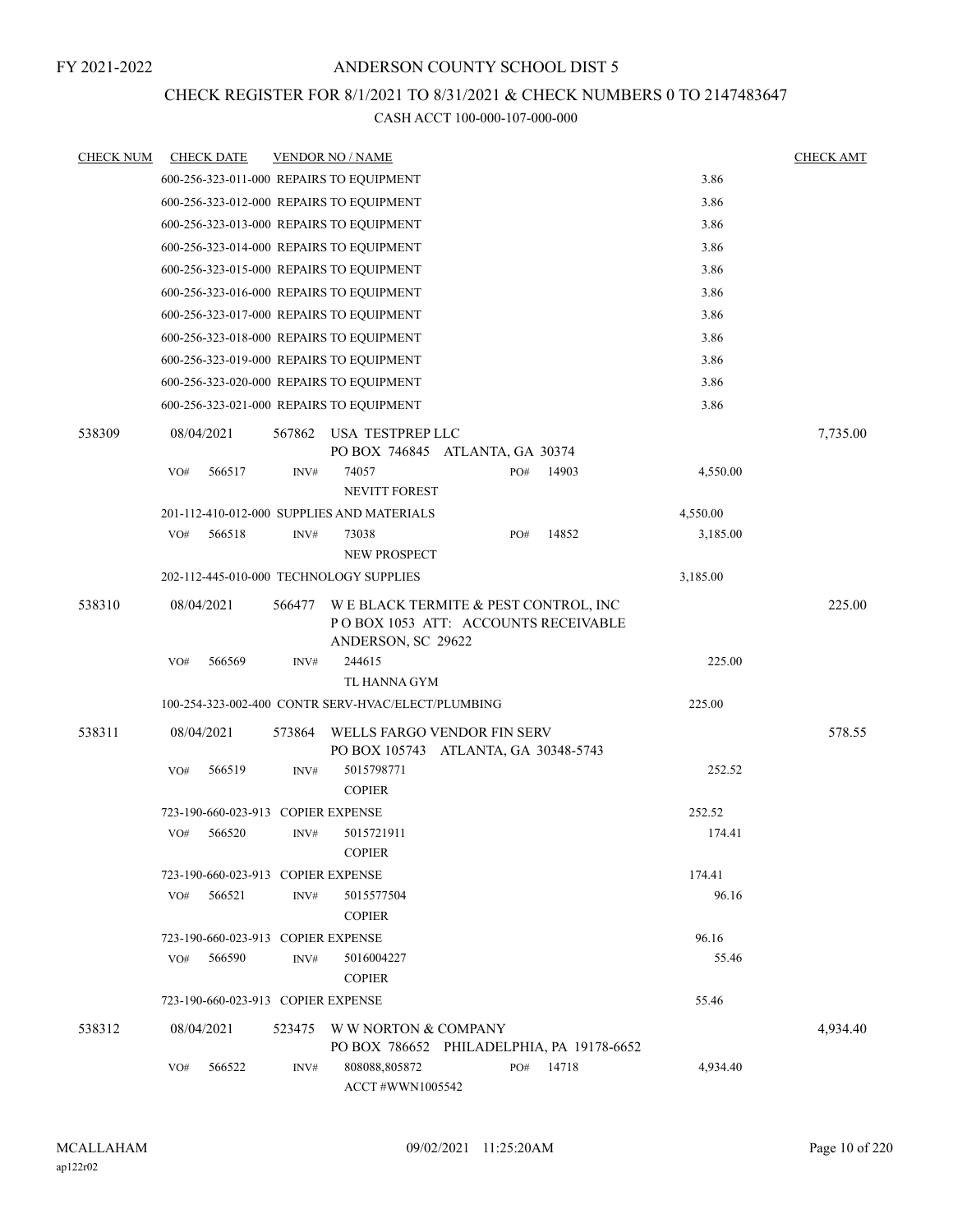## CHECK REGISTER FOR 8/1/2021 TO 8/31/2021 & CHECK NUMBERS 0 TO 2147483647

|            | CHECK NUM CHECK DATE                       |        | <b>VENDOR NO / NAME</b><br>210-114-410-002-021 SUPPLIES AND MATERIALS/ AP MUSIC               | 1,934.40 A | <b>CHECK AMT</b> |
|------------|--------------------------------------------|--------|-----------------------------------------------------------------------------------------------|------------|------------------|
|            |                                            |        | 210-114-410-002-021 SUPPLIES AND MATERIALS/ AP MUSIC                                          | 3,000.00 A |                  |
| 538313     | 08/09/2021                                 |        | 143385 BOULEVARD LANES<br>4140 CLEMSON BOULEVARD ANDERSON, SC 29621                           |            | 450.00           |
|            | 566616<br>VO#                              | INV#   | 47744<br><b>ROBERT ANDERSON</b>                                                               | 450.00     |                  |
|            | 100-113-410-006-000 SUPPLIES               |        |                                                                                               | 450.00     |                  |
| 538314     | 08/09/2021                                 |        | 565685 CORNER BAGEL SHOP<br>715 EAST GREENVILLE STREET ANDERSON, SC 29621                     |            | 436.00           |
|            | VO#<br>566615                              | INV#   | FOR AUG 9TH<br><b>ROBERT ANDERSON</b>                                                         | 436.00     |                  |
|            | 100-113-410-006-000 SUPPLIES               |        |                                                                                               | 436.00     |                  |
| 538315     | 08/09/2021                                 |        | 576824 TACO BROTHERS LLC<br>3403 WHITE HORSE RD UNIT C GREENVILLE, SC 29611                   |            | 780.00           |
|            | 566614<br>VO#                              | INV#   | 0040<br><b>CALHOUN ELEM</b>                                                                   | 780.00     |                  |
|            | 802-112-410-014-000 SUPPLIES - RETENTION   |        |                                                                                               | 780.00     |                  |
| $* 538318$ | 08/10/2021                                 |        | 110100 AMSTERDAM<br>PO BOX 580 AMSTERDAM, NY 12010                                            |            | 122.53           |
|            | 567758<br>VO#                              | INV#   | 6875224<br><b>SOUTH FANT</b>                                                                  | 122.53     |                  |
|            |                                            |        | 715-271-660-015-201 MISCELLANEOUS EXPENSE                                                     | 122.53     |                  |
| 538319     | 08/10/2021                                 |        | 115202 ASD5 CULINARY SERVICES PETTY CASH                                                      |            | 750.00           |
|            | 567757<br>VO#                              | INV#   | 2021-2022<br>PETTY CASH                                                                       | 750.00     |                  |
|            | 600-000-102-008-000 PETTY CASH- MCLEES     |        |                                                                                               | 100.00     |                  |
|            | 600-000-102-009-000 PETTY CASH- CONCORD    |        |                                                                                               | 50.00      |                  |
|            |                                            |        | 600-000-102-011-000 PETTY CASH- HOMELAND PARK                                                 | 50.00      |                  |
|            | 600-000-102-014-000 PETTY CASH- CALHOUN    |        |                                                                                               | 50.00      |                  |
|            | 600-000-102-015-000 PETTY CASH- SOUTH FANT |        |                                                                                               | 25.00      |                  |
|            | 600-000-102-016-000 PETTY CASH-VARENNES    |        |                                                                                               | 50.00      |                  |
|            | 600-000-102-017-000 PETTY CASH-MIDWAY      |        |                                                                                               | 50.00      |                  |
|            |                                            |        | 600-000-102-018-000 PETTY CASH-WEST MARKET                                                    | 25.00      |                  |
|            | 600-000-102-020-000 PETTY CASH- GLENVIEW   |        |                                                                                               | 100.00     |                  |
|            | 600-000-102-021-000 PETTY CASH- SOUTHWOOD  |        |                                                                                               | 100.00     |                  |
|            | 631-000-102-031-000 PETTY CASH-AIT         |        |                                                                                               | 150.00     |                  |
| 538320     | 08/10/2021                                 | 570814 | AT&T<br>$(864 M09-9122)$<br>PO BOX 105262 ATTN: ACCOUNTS RECEIVABLE<br>ATLANTA, GA 30348-5262 |            | 1,396.91         |
|            | 567765<br>VO#                              | INV#   | 864 M09-9122<br><b>SERVICE</b>                                                                | 1,396.91   |                  |
|            | 100-266-340-000-000 TELEPHONE              |        |                                                                                               | 1,396.91   |                  |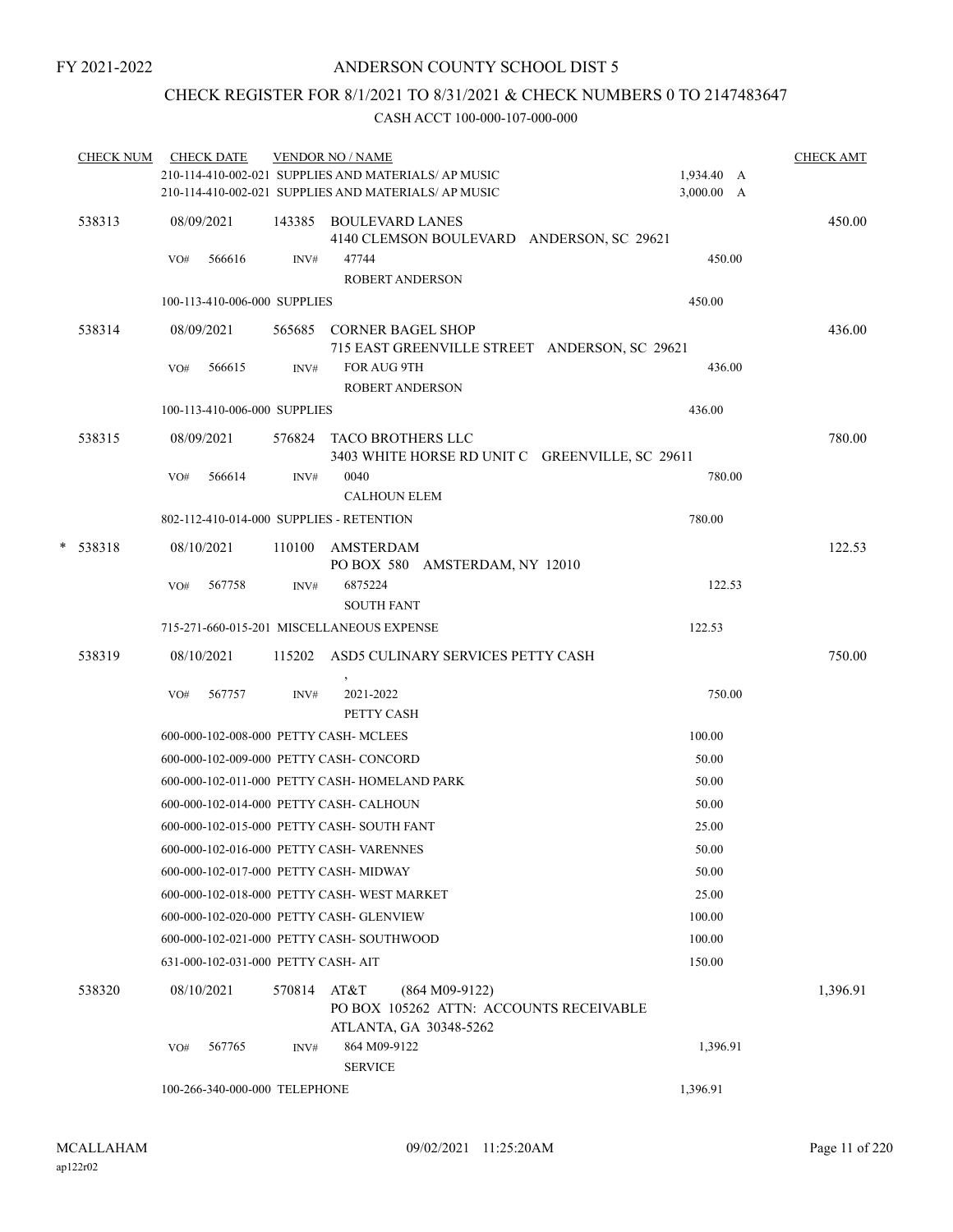## CHECK REGISTER FOR 8/1/2021 TO 8/31/2021 & CHECK NUMBERS 0 TO 2147483647

| <b>CHECK NUM</b> | <b>CHECK DATE</b>            |        | <b>VENDOR NO / NAME</b>                                                                                             |             | <b>CHECK AMT</b> |
|------------------|------------------------------|--------|---------------------------------------------------------------------------------------------------------------------|-------------|------------------|
| 538321           | 08/10/2021                   |        | 569296 CAPITAL ONE<br>PO BOX 60506 CITY OF INDUSTRY, CA 91716-0506                                                  |             | 813.66           |
|                  | 567767<br>VO#                | INV#   | 1636726446<br>ACCT #636837                                                                                          | 813.66      |                  |
|                  |                              |        | 712-271-660-012-324 POSTIVE BEHAVIOR I.S. EXPENSE                                                                   | 813.66      |                  |
| 538322           | 08/10/2021                   | 566761 | <b>CENTER FOR EDUCATION/EMPLOYMENT LAW</b><br>PO BOX 3008 ATT: ACCOUNTS RECEIVABLE<br><b>MALVERN, PA 19355-9562</b> |             | 159.00           |
|                  | 567768<br>VO#                | INV#   | A275037504<br><b>RENEWAL</b>                                                                                        | 159.00      |                  |
|                  | 131-115-410-031-000 SUPPLIES |        |                                                                                                                     | 159.00      |                  |
| 538323           | 08/10/2021                   | 566154 | CHICK-FIL-A ANDERSON PAVILION<br>1641 EAST GREENVILLE STREET ATT: ACCOUNTS<br>RECEIVABLE ANDERSON, SC 29621         |             | 346.41           |
|                  | VO#<br>567769                | INV#   | 8362176<br><b>WEST MARKET</b>                                                                                       | 346.41      |                  |
|                  |                              |        | 718-271-660-018-201 MISCELLANEOUS EXPENSE                                                                           | 346.41      |                  |
| 538324           | 08/10/2021                   | 571748 | <b>COLONIAL LIFE</b><br>PREMIUM PROCESSING PO BOX 903 COLUMBIA, SC<br>29202-0903                                    |             | 6,739.14         |
|                  | 567770<br>VO#                | INV#   | <b>JULY 2021</b><br>E4041711                                                                                        | 6,739.14    |                  |
|                  |                              |        | 100-000-469-000-000 LIFE INSURANCE PAYABLE                                                                          | 6,739.14    |                  |
| 538325           | 08/10/2021                   |        | 574010 DIXON POWERS DRUG COMPANY<br>805 NORTH FANT STREET ANDERSON, SC 29621                                        |             | 375.00           |
|                  | 567772<br>VO#                | INV#   | 06198464<br><b>EPI PEN</b>                                                                                          | 375.00      |                  |
|                  |                              |        | 100-254-410-000-055 OFFICE SUPPLIES & FURNITURE                                                                     | 375.00      |                  |
| *<br>538327      | 08/10/2021                   | 211302 | DUKE ENERGY<br>PO BOX 1094 CHARLOTTE, NC 28201-1094                                                                 |             | 743.16           |
|                  | 567773<br>VO#                | INV#   | <b>UTILITIES</b><br>9100 3369 4791                                                                                  | 358.00      |                  |
|                  |                              |        | 100-254-470-005-000 ENERGY-ELECTRICITY & WATER                                                                      | 358.00 A    |                  |
|                  | 567774<br>VO#                | INV#   | <b>UTILITIES</b><br>9100 3369 4791                                                                                  | 385.16      |                  |
|                  |                              |        | 100-254-470-005-000 ENERGY-ELECTRICITY & WATER                                                                      | 385.16      |                  |
| 538328           | 08/10/2021                   | 179840 | ENCORE TECHNOLOGY GROUP LLC<br>DEPT 720017 P.O. BOX 1335 CHARLOTTE, NC<br>28201-1335                                |             | 17,292.44        |
|                  | 567776<br>VO#                | INV#   | 155927<br>14753<br>PO#<br><b>ORDER 11589</b>                                                                        | 17,292.44   |                  |
|                  | 399-266-410-000-000 SUPPLIES |        |                                                                                                                     | 17,292.44 A |                  |
| $*$ 538330       | 08/10/2021                   |        | 569352 FRONTLINE TECHNOLOGIES<br>PO BOX 780577 PHILADELPHIA, PA 19178-0577                                          |             | 56,264.72        |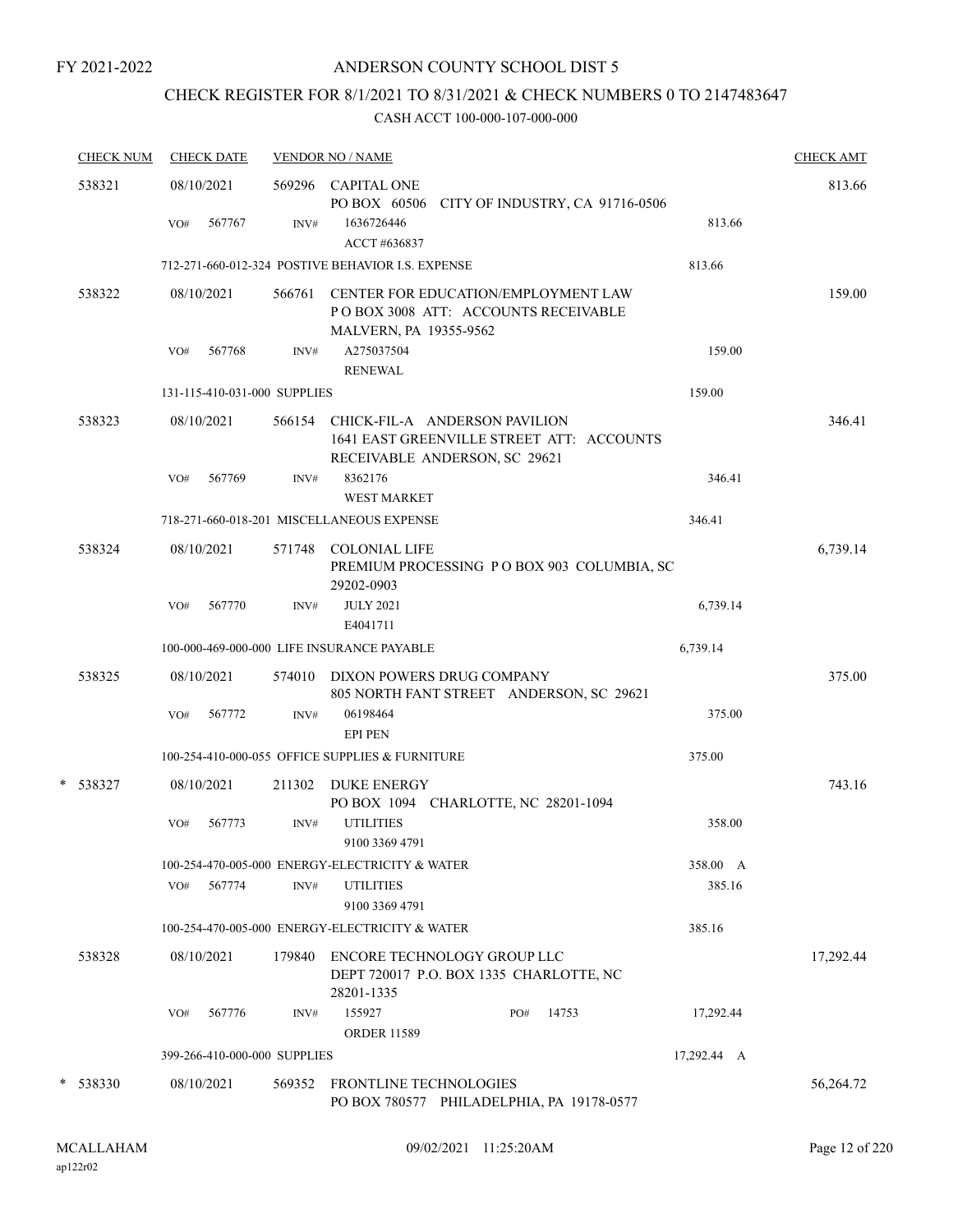## CHECK REGISTER FOR 8/1/2021 TO 8/31/2021 & CHECK NUMBERS 0 TO 2147483647

|   | <b>CHECK NUM</b> |     | <b>CHECK DATE</b> |                                  | <b>VENDOR NO / NAME</b>                                                                   |                           |       |            | <b>CHECK AMT</b> |
|---|------------------|-----|-------------------|----------------------------------|-------------------------------------------------------------------------------------------|---------------------------|-------|------------|------------------|
|   |                  | VO# | 567781            | INV#                             | 140748<br>2021-2022                                                                       | PO#                       | 14966 | 48,973.08  |                  |
|   |                  |     |                   | 100-221-445-000-RTI RTI SOFTWARE |                                                                                           |                           |       | 48,973.08  |                  |
|   |                  | VO# | 567818            | INV#                             | 146220<br><b>JUNE 2021</b>                                                                | PO#                       | 13239 | 7,291.64   |                  |
|   |                  |     |                   |                                  | 283-213-316-000-000 HEALTHMASTER DATA PROCESSING                                          |                           |       | 7,291.64 A |                  |
|   | 538331           |     | 08/10/2021        | 255100                           | <b>GREENVILLE TECHNICAL COLLEGE</b><br>506 SOUTH PLEASANTBURG DR GREENVILLE, SC<br>29607  |                           |       |            | 500.00           |
|   |                  | VO# | 567826            | INV#                             | <b>SCHOLARSHIP</b><br><b>EMMA G EAVES</b>                                                 |                           |       | 500.00     |                  |
|   |                  |     |                   |                                  | 900-114-410-003-055 GRAINGER SCHOLARSHIP (WHS)                                            |                           |       | 500.00     |                  |
|   | 538332           |     | 08/10/2021        | 307795                           | <b>KEPHART SERVICES</b><br>PO BOX 5748<br>ACCOUNTS RECEIVABLE ANDERSON, SC 29623          | DBA RCI SERVICES INC ATT: |       |            | 450.00           |
|   |                  | VO# | 567782            | INV#                             | <b>PAINT</b><br><b>ROBERT ANDERSON</b>                                                    |                           |       | 450.00     |                  |
|   |                  |     |                   | 100-233-410-006-000 SUPPLIES     |                                                                                           |                           |       | 450.00     |                  |
|   | 538333           |     | 08/10/2021        |                                  | 569972 LAVIGNE'S JROTC AWARDS<br>483 NORTH WILSON RD RADCLIFF, KY 40160-2127              |                           |       |            | 114.00           |
|   |                  | VO# | 567816            | INV#                             | 23611<br><b>TL HANNA</b>                                                                  |                           |       | 114.00     |                  |
|   |                  |     |                   |                                  | 702-271-660-002-655 ROTC/ SUPPORT UNIT EXPENSE                                            |                           |       | 114.00     |                  |
|   | 538334           |     | 08/10/2021        |                                  | 569972 NEW PROSPECT BAPTIST CHURCH                                                        |                           |       |            | 250.00           |
|   |                  | VO# | 567787            | INV#                             | <b>RBT ANDERSON</b><br><b>HEART 4 SCHOOLS</b>                                             |                           |       | 250.00     |                  |
|   |                  |     |                   |                                  | 900-181-372-000-015 NEEDY STUDENTS & STAFF EXPENSE                                        |                           |       | 250.00     |                  |
| * | 538336           |     | 08/10/2021        | 576196                           | PRINE SYSTEMS INC<br>PCLIQUIDATIONS.COM 140 STOCKTON STEET<br>JACKSONVILLE, FL 32204      |                           |       |            | 627.42           |
|   |                  | VO# | 567827            | INV#                             | 471089<br><b>TECH SUPPLIES</b>                                                            |                           |       | 313.71     |                  |
|   |                  |     |                   |                                  | 723-190-660-023-911 MISCELLANEOUS- ADULT ED EXPENSE                                       |                           |       | 313.71     |                  |
|   |                  | VO# | 567828            | INV#                             | 471492<br><b>TECH SUPPLIES</b>                                                            |                           |       | 313.71     |                  |
|   |                  |     |                   |                                  | 712-271-660-012-201 MISCELLANEOUS EXPENSE                                                 |                           |       | 313.71     |                  |
|   | 538337           |     | 08/10/2021        | 563477                           | <b>SC ASSOC MIDDLE LEVEL EDUCATION</b><br>225 GARDENWALK DRIVE WEST COLUMBIA, SC<br>29170 |                           |       |            | 175.00           |
|   |                  | VO# | 567792            | INV#                             | 2221<br><b>ROBERT ANDERSON</b>                                                            |                           |       | 175.00     |                  |
|   |                  |     |                   | 100-113-410-006-000 SUPPLIES     |                                                                                           |                           |       | 175.00     |                  |
|   | 538338           |     | 08/10/2021        | 572111                           | SC DEPT OF HEALTH & HUMAN SERVICES                                                        |                           |       |            | 9,386.15         |
|   |                  |     |                   |                                  |                                                                                           |                           |       |            |                  |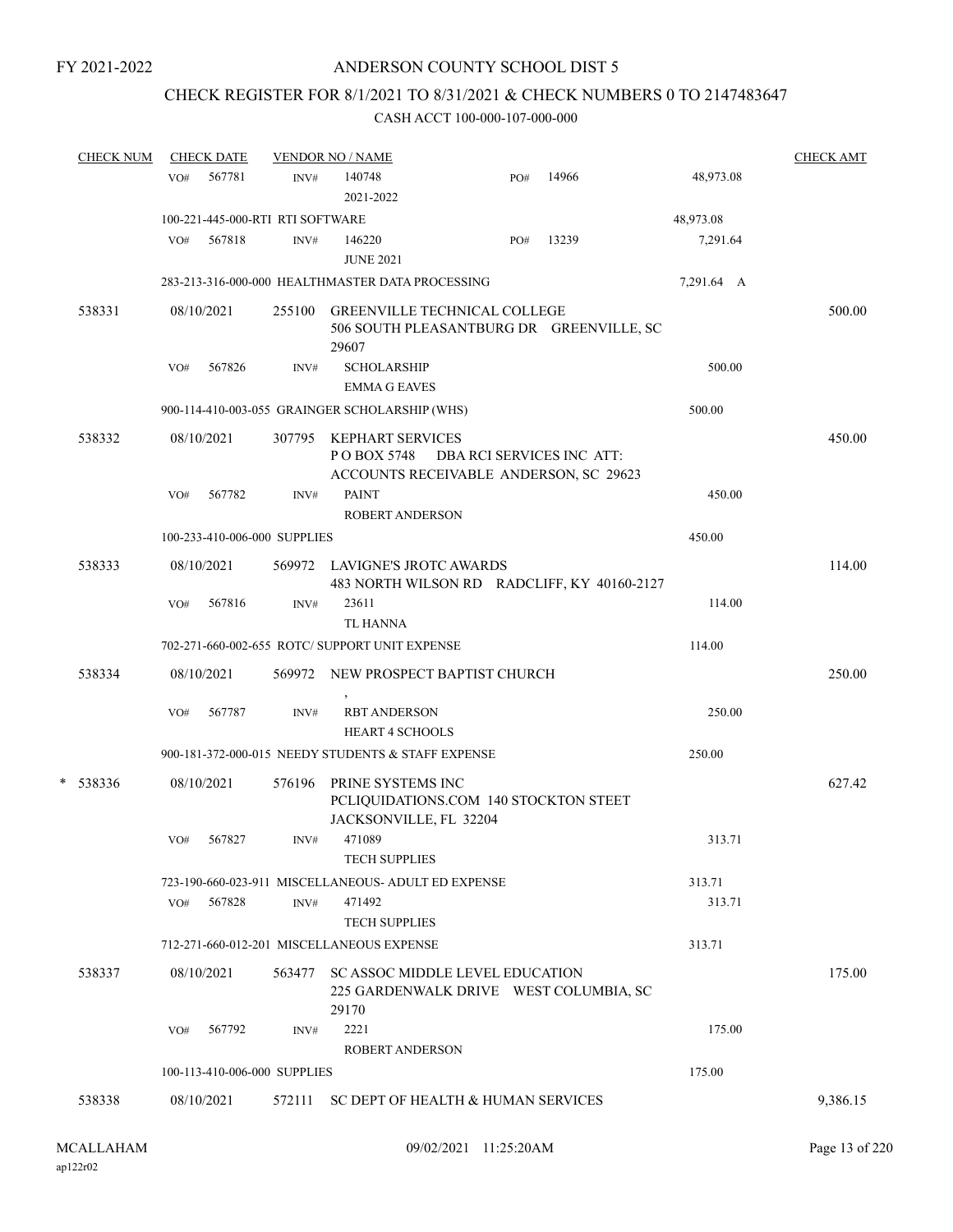## CHECK REGISTER FOR 8/1/2021 TO 8/31/2021 & CHECK NUMBERS 0 TO 2147483647

|   | <b>CHECK NUM</b> |     | <b>CHECK DATE</b>                                              |        | <b>VENDOR NO / NAME</b>                                                                |               | <b>CHECK AMT</b> |
|---|------------------|-----|----------------------------------------------------------------|--------|----------------------------------------------------------------------------------------|---------------|------------------|
|   |                  |     |                                                                |        | PO BOX 8206 ATTN: ACCOUNTS RECEIVABLE<br>COLUMBIA, SC 29202                            |               |                  |
|   |                  | VO# | 567796                                                         | INV#   | QTR4<br><b>OVER PAYMENT</b>                                                            | 9,386.15      |                  |
|   |                  |     | 283-001-930-000-000 MEDICAID                                   |        |                                                                                        | 9,386.15 A    |                  |
|   | 538339           |     | 08/10/2021                                                     | 449800 | <b>SC HIGH SCHOOL LEAGUE</b><br>PO BOX 211575 COLUMBIA, SC 29221-6575                  |               | 819.00           |
|   |                  | VO# | 567793                                                         | INV#   | 5868<br><b>ROBERT ANDERSON</b>                                                         | 819.00        |                  |
|   |                  |     |                                                                |        | 100-271-312-000-000 PURCHASED SERVICE                                                  | 819.00        |                  |
| * | 538341           |     | 08/10/2021                                                     | 576350 | <b>SEGRA</b><br>SC TELECOMMUNICATIONS GROUP PO BOX 631140<br>CINCINNATI, OH 45263-1140 |               | 219.64           |
|   |                  | VO# | 567797                                                         | INV#   | 1958917<br><b>SERVICE</b>                                                              | 114.54        |                  |
|   |                  |     | 100-266-340-000-000 TELEPHONE                                  |        |                                                                                        | 55.77         |                  |
|   |                  |     | 100-266-340-000-000 TELEPHONE                                  |        |                                                                                        | 1.23          |                  |
|   |                  |     | 100-266-340-000-000 TELEPHONE                                  |        |                                                                                        | 2.97          |                  |
|   |                  |     | 100-266-340-001-000 TELEPHONE                                  |        |                                                                                        | 9.30          |                  |
|   |                  |     | 100-266-340-002-000 TELEPHONE                                  |        |                                                                                        | 14.33         |                  |
|   |                  |     | 100-266-340-003-000 TELEPHONE                                  |        |                                                                                        | 12.66         |                  |
|   |                  |     | 100-266-340-007-000 TELEPHONE                                  |        |                                                                                        | 2.61          |                  |
|   |                  |     | 100-266-340-008-000 TELEPHONE                                  |        |                                                                                        | 1.38          |                  |
|   |                  |     | 100-266-340-009-000 TELEPHONE                                  |        |                                                                                        | 1.65          |                  |
|   |                  |     | 100-266-340-010-000 TELEPHONE                                  |        |                                                                                        | 0.85          |                  |
|   |                  |     | 100-266-340-011-000 TELEPHONE                                  |        |                                                                                        | 0.34          |                  |
|   |                  |     | 100-266-340-012-000 TELEPHONE                                  |        |                                                                                        | 1.11          |                  |
|   |                  |     | 100-266-340-014-000 TELEPHONE                                  |        |                                                                                        | 0.89          |                  |
|   |                  |     | 100-266-340-015-000 TELEPHONE                                  |        |                                                                                        | 2.63          |                  |
|   |                  |     | 100-266-340-016-000 TELEPHONE                                  |        |                                                                                        | 0.67          |                  |
|   |                  |     | 100-266-340-017-000 TELEPHONE                                  |        |                                                                                        | 3.48          |                  |
|   |                  |     | 100-266-340-018-000 TELEPHONE                                  |        |                                                                                        | 0.05          |                  |
|   |                  |     | 100-266-340-019-000 TELEPHONE                                  |        |                                                                                        | 1.50          |                  |
|   |                  |     | 100-266-340-021-000 TELEPHONE                                  |        |                                                                                        | 1.12          |                  |
|   |                  | VO# | 567798                                                         | INV#   | 1974930                                                                                | 105.10        |                  |
|   |                  |     |                                                                |        | <b>SERVICE</b>                                                                         |               |                  |
|   |                  |     | 100-266-340-000-000 TELEPHONE                                  |        |                                                                                        | 0.29          |                  |
|   |                  |     | 100-266-340-000-000 TELEPHONE                                  |        |                                                                                        | 2.88          |                  |
|   |                  |     | 100-266-340-000-000 TELEPHONE<br>100-266-340-000-000 TELEPHONE |        |                                                                                        | 0.70<br>48.12 |                  |
|   |                  |     | 100-266-340-001-000 TELEPHONE                                  |        |                                                                                        | 6.05          |                  |
|   |                  |     | 100-266-340-002-000 TELEPHONE                                  |        |                                                                                        | 14.11         |                  |
|   |                  |     | 100-266-340-003-000 TELEPHONE                                  |        |                                                                                        | 8.04          |                  |
|   |                  |     |                                                                |        |                                                                                        |               |                  |
|   |                  |     | 100-266-340-007-000 TELEPHONE                                  |        |                                                                                        | 3.19          |                  |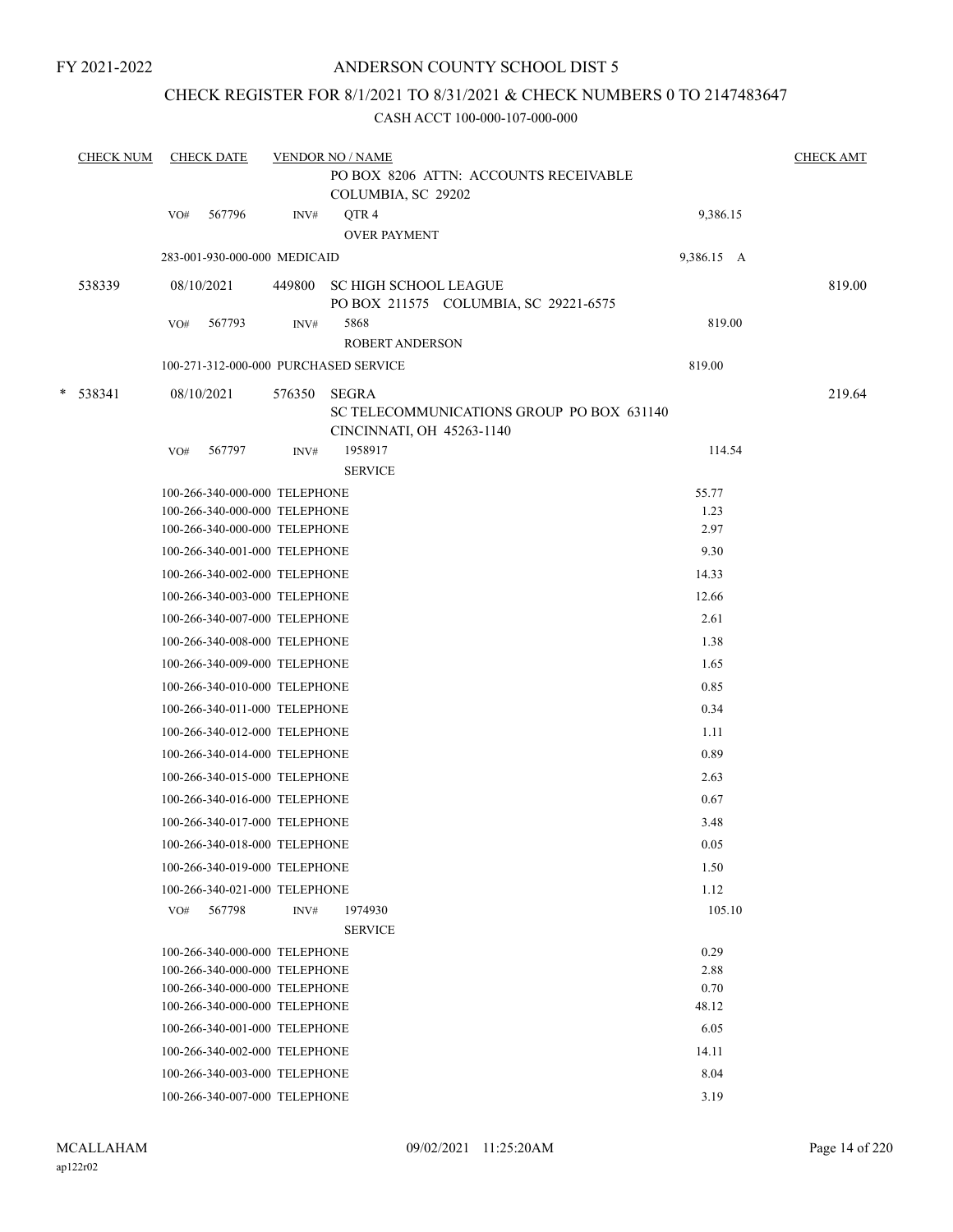## CHECK REGISTER FOR 8/1/2021 TO 8/31/2021 & CHECK NUMBERS 0 TO 2147483647

| <u>CHECK NUM</u> |            | <b>CHECK DATE</b>                 |        | <b>VENDOR NO / NAME</b>                                                           |        | <b>CHECK AMT</b> |
|------------------|------------|-----------------------------------|--------|-----------------------------------------------------------------------------------|--------|------------------|
|                  |            | 100-266-340-008-000 TELEPHONE     |        |                                                                                   | 0.63   |                  |
|                  |            | 100-266-340-009-000 TELEPHONE     |        |                                                                                   | 3.02   |                  |
|                  |            | 100-266-340-010-000 TELEPHONE     |        |                                                                                   | 0.85   |                  |
|                  |            | 100-266-340-011-000 TELEPHONE     |        |                                                                                   | 1.00   |                  |
|                  |            | 100-266-340-012-000 TELEPHONE     |        |                                                                                   | 2.41   |                  |
|                  |            | 100-266-340-014-000 TELEPHONE     |        |                                                                                   | 2.06   |                  |
|                  |            | 100-266-340-015-000 TELEPHONE     |        |                                                                                   | 2.98   |                  |
|                  |            | 100-266-340-016-000 TELEPHONE     |        |                                                                                   | 0.60   |                  |
|                  |            | 100-266-340-017-000 TELEPHONE     |        |                                                                                   | 0.92   |                  |
|                  |            | 100-266-340-019-000 TELEPHONE     |        |                                                                                   | 4.90   |                  |
|                  |            | 100-266-340-021-000 TELEPHONE     |        |                                                                                   | 2.19   |                  |
|                  |            | 124-266-340-024-000 TELEPHONE     |        |                                                                                   | 0.16   |                  |
| 538342           | 08/10/2021 |                                   |        | 564862 SETON IDENTIFICATION PRODUCTS<br>PO BOX 95904 CHICAGO, IL 60694-5904       |        | 736.95           |
|                  | VO#        | 567799                            | INV#   | 9347420468                                                                        | 736.95 |                  |
|                  |            |                                   |        | <b>DECALS</b>                                                                     |        |                  |
|                  |            | 131-115-410-031-000 SUPPLIES      |        |                                                                                   | 15.12  |                  |
|                  |            |                                   |        | 731-271-660-031-811 MISCELLANEOUS EXPENSE                                         | 721.83 |                  |
| 538343           | 08/10/2021 |                                   | 568954 | <b>SHRED A WAY</b><br>PO BOX 51132 ATT: ACCOUNTS RECEIVABLE<br>PIEDMONT, SC 29673 |        | 130.00           |
|                  | VO#        | 567803                            | INV#   | A93152<br><b>ROBERT ANDERSON</b>                                                  | 65.00  |                  |
|                  |            | 100-113-410-006-000 SUPPLIES      |        |                                                                                   | 65.00  |                  |
|                  | VO#        | 567804                            | INV#   | A92556                                                                            | 65.00  |                  |
|                  |            |                                   |        | <b>ROBERT ANDERSON</b>                                                            |        |                  |
|                  |            | 100-113-410-006-000 SUPPLIES      |        |                                                                                   | 65.00  |                  |
| 538344           | 08/10/2021 |                                   | 571007 | SIMPLIFIED OFFICE SYSTEMS<br>6220 BUSH RIVER ROAD COLUMBIA, SC 29212              |        | 113.19           |
|                  | VO#        | 567805                            | INV#   | 210729-0106<br><b>COPIES</b>                                                      | 78.83  |                  |
|                  |            | 100-113-410-006-000 SUPPLIES      |        |                                                                                   | 78.83  |                  |
|                  | VO#        | 567806                            | INV#   | 210729-0105<br><b>COPIES</b>                                                      | 34.36  |                  |
|                  |            | 100-113-410-006-000 SUPPLIES      |        |                                                                                   | 34.36  |                  |
| 538345           | 08/10/2021 |                                   | 570749 | SNA OF SC<br>PO BOX 1795 COLUMBIA, SC 29202                                       |        | 405.00           |
|                  | VO#        | 567825                            | INV#   | <b>REGISTRATION</b><br><b>OCT CONFERENCE</b>                                      | 405.00 |                  |
|                  |            | 600-256-640-000-000 DUES AND FEES |        |                                                                                   | 405.00 |                  |
| * 538347         | 08/10/2021 |                                   | 571571 | <b>TECHPOINT</b><br>144 PEARL INDUSTRIAL AVE HOSCHTON, GA 30548                   |        | 425.00           |
|                  | VO#        | 567808                            | INV#   | 2894                                                                              | 425.00 |                  |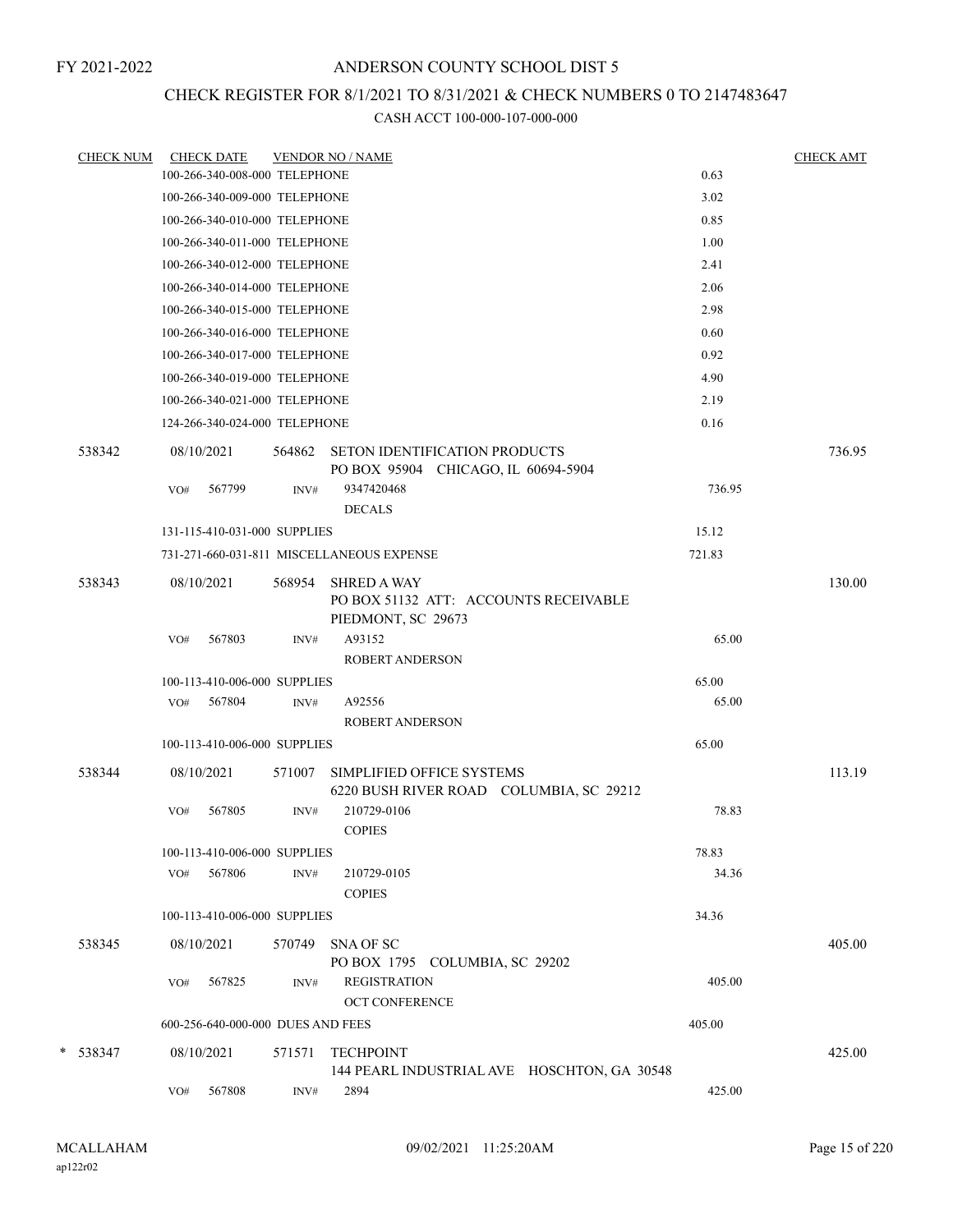## CHECK REGISTER FOR 8/1/2021 TO 8/31/2021 & CHECK NUMBERS 0 TO 2147483647

### CASH ACCT 100-000-107-000-000

| <b>CHECK NUM</b> | <b>CHECK DATE</b>            |        | <b>VENDOR NO / NAME</b>                                                        |              |           | <b>CHECK AMT</b> |
|------------------|------------------------------|--------|--------------------------------------------------------------------------------|--------------|-----------|------------------|
|                  |                              |        | ROBERT ANDERSON                                                                |              |           |                  |
|                  |                              |        | 100-266-314-006-000 REPAIRS TO EQUIPMENT                                       |              | 425.00    |                  |
| 538348           | 08/10/2021                   |        | 571797 THE BLECKLEY INN<br>151 EAST CHURCH STREET ANDERSON, SC 29624           |              |           | 200.00           |
|                  | 567809<br>VO#                | INV#   | 704167                                                                         |              | 200.00    |                  |
|                  |                              |        | <b>CONFERENCE ROOM</b>                                                         |              |           |                  |
|                  |                              |        | 100-224-312-006-000 STAFF DEV. - PURCHASED SERVICES                            |              | 200.00    |                  |
| 538349           | 08/10/2021                   | 572122 | THE ELECTRIC CITY NEWS<br>POBOX 1015 ANDERSON, SC 29622                        |              |           | 925.00           |
|                  | 567810<br>VO#                | INV#   | 7661<br><b>SCHEDULES</b>                                                       |              | 925.00    |                  |
|                  |                              |        | 100-263-360-000-000 PRINTING AND BINDING                                       |              | 925.00    |                  |
| 538350           | 08/10/2021                   | 574390 | THE LINCOLN ELECTRIC COMPANY<br>PO BOX 644248 PITTSBURGH, PA 15264-4248        |              |           | 1,910.95         |
|                  | 567811<br>VO#                | INV#   | PO 14927<br>ORDER #46985771                                                    | 14927<br>PO# | 1,910.95  |                  |
|                  |                              |        | 207-115-410-031-006 SUPPLIES-IMPROVE PRGS                                      |              | 1,036.32  |                  |
|                  |                              |        | 207-115-410-031-006 SUPPLIES-IMPROVE PRGS                                      |              | 747.55    |                  |
|                  |                              |        | 207-115-410-031-006 SUPPLIES-IMPROVE PRGS                                      |              | 127.08    |                  |
| 538351           | 08/10/2021                   | 575944 | TL VENDING LLC<br>KONA ICE ANDERSON 216 MIDDLE BROOKE DR<br>ANDERSON, SC 29621 |              |           | 395.00           |
|                  | 567812<br>VO#                | INV#   | 16055                                                                          |              | 395.00    |                  |
|                  |                              |        | <b>ROBERT ANDERSON</b>                                                         |              |           |                  |
|                  | 100-113-410-006-000 SUPPLIES |        |                                                                                |              | 395.00    |                  |
| 538352           | 08/10/2021                   | 510790 | US FOODSERVICE<br>POBOX 602292 CHARLOTTE, NC 28260-2292                        |              |           | 21,661.48        |
|                  | 567831<br>VO#                | INV#   | 20950515<br><b>FOOD &amp; SUPPLIES</b>                                         |              | 21,661.48 |                  |
|                  | 600-256-410-002-000 SUPPLIES |        |                                                                                |              | 458.38    |                  |
|                  | 600-256-410-005-000 SUPPLIES |        |                                                                                |              | 280.00    |                  |
|                  | 600-256-410-013-000 SUPPLIES |        |                                                                                |              | 390.57    |                  |
|                  | 600-256-410-019-000 SUPPLIES |        |                                                                                |              | 1,100.93  |                  |
|                  | 600-256-460-002-000 FOOD     |        |                                                                                |              | 1,716.52  |                  |
|                  | 600-256-460-003-000 FOOD     |        |                                                                                |              | 4,323.78  |                  |
|                  | 600-256-460-005-000 FOOD     |        |                                                                                |              | 4,036.48  |                  |
|                  | 600-256-460-006-000 FOOD     |        |                                                                                |              | 2,148.54  |                  |
|                  | 600-256-460-007-000 FOOD     |        |                                                                                |              | 687.23    |                  |
|                  | 600-256-460-012-000 FOOD     |        |                                                                                |              | 471.73    |                  |
|                  | 600-256-460-013-000 FOOD     |        |                                                                                |              | 1,574.08  |                  |
|                  | 600-256-460-016-000 FOOD     |        |                                                                                |              | 754.13    |                  |
|                  | 600-256-460-019-000 FOOD     |        |                                                                                |              | 3,719.11  |                  |
| 538353           | 08/10/2021                   | 574288 | WREN HIGH SCHOOL                                                               |              |           | 150.00           |

ap122r02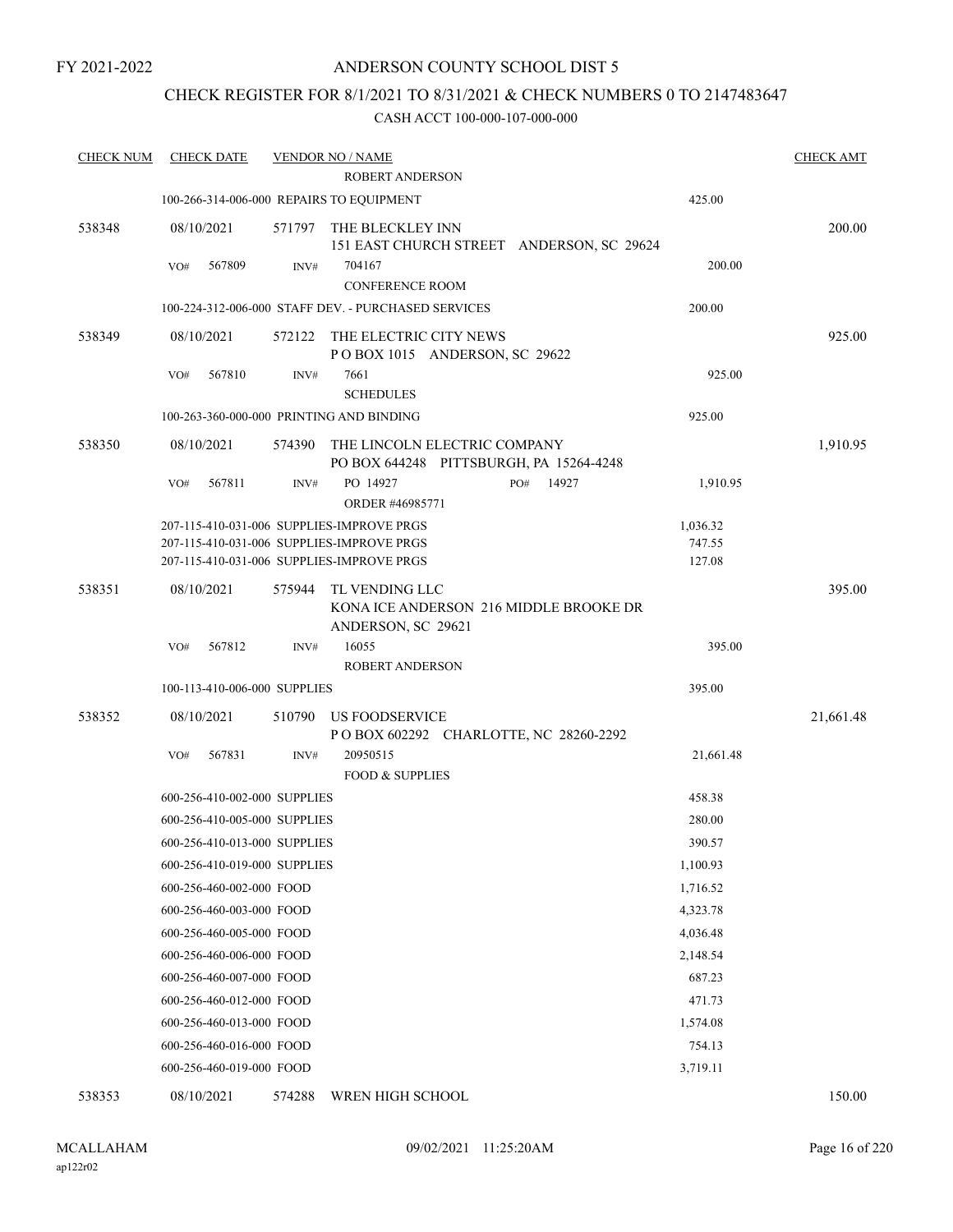## CHECK REGISTER FOR 8/1/2021 TO 8/31/2021 & CHECK NUMBERS 0 TO 2147483647

| <b>CHECK NUM</b> |     | <b>CHECK DATE</b>                                                                                                                |                | <b>VENDOR NO / NAME</b>                                                                      |                                      | <b>CHECK AMT</b> |
|------------------|-----|----------------------------------------------------------------------------------------------------------------------------------|----------------|----------------------------------------------------------------------------------------------|--------------------------------------|------------------|
|                  |     |                                                                                                                                  |                | 905 WREN SCHOOL ROAD ATTN: PHIL HEWLETT<br>PIEDMONT, SC 29673                                |                                      |                  |
|                  | VO# | 567815                                                                                                                           | $\text{INV}\#$ | <b>GIRLS GOLF</b>                                                                            | 150.00                               |                  |
|                  |     |                                                                                                                                  |                | <b>TL HANNA</b>                                                                              |                                      |                  |
|                  |     |                                                                                                                                  |                | 702-271-660-002-750 GOLF GIRLS EXPENSE                                                       | 150.00                               |                  |
| 538354           |     | 08/12/2021                                                                                                                       | 572707         | ADDIS, SANDY<br>BOARD OF TRUSTEES 5230 WHITE CITY PARK RD<br>ANDERSON, SC 29625              |                                      | 600.00           |
|                  | VO# | 567878                                                                                                                           | INV#           | 2021-2022<br><b>BONUS</b>                                                                    | 600.00                               |                  |
|                  |     | 100-231-334-000-000 TRUSTEE EXPENSE                                                                                              |                |                                                                                              | 600.00 A                             |                  |
| 538355           |     | 08/12/2021                                                                                                                       | 568170         | ANDERSON UNIVERSITY<br>316 BOULEVARD ANDERSON, SC 29621                                      |                                      | 500.00           |
|                  | VO# | 567836                                                                                                                           | INV#           | <b>SCHOLARSHIP</b>                                                                           | 500.00                               |                  |
|                  |     |                                                                                                                                  |                | <b>ASHLEY SULT</b><br>900-114-410-002-055 GRAINGER SCHOLARSHIP (TLH)                         | 500.00                               |                  |
| 538356           |     | 08/12/2021                                                                                                                       | 567907         | AT&T<br>$(864 M10-0346)$<br>PO BOX 105503 ATT: ACCOUNTS RECEIVABLE<br>ATLANTA, GA 30348-5503 |                                      | 4,231.77         |
|                  | VO# | 567891                                                                                                                           | INV#           | 864 M10-0346<br><b>SERVICE</b>                                                               | 4,231.77                             |                  |
|                  |     | 100-266-340-000-000 TELEPHONE<br>100-266-340-000-000 TELEPHONE<br>100-266-340-000-000 TELEPHONE<br>100-266-340-000-000 TELEPHONE |                |                                                                                              | 18.00<br>123.65<br>1,379.29<br>87.37 |                  |
|                  |     | 100-266-340-001-000 TELEPHONE                                                                                                    |                |                                                                                              | 59.34                                |                  |
|                  |     | 100-266-340-002-000 TELEPHONE                                                                                                    |                |                                                                                              | 396.83                               |                  |
|                  |     | 100-266-340-003-000 TELEPHONE                                                                                                    |                |                                                                                              | 401.88                               |                  |
|                  |     | 100-266-340-005-000 TELEPHONE                                                                                                    |                |                                                                                              | 87.37                                |                  |
|                  |     | 100-266-340-006-000 TELEPHONE                                                                                                    |                |                                                                                              | 72.84                                |                  |
|                  |     | 100-266-340-007-000 TELEPHONE                                                                                                    |                |                                                                                              | 67.71                                |                  |
|                  |     | 100-266-340-008-000 TELEPHONE                                                                                                    |                |                                                                                              | 59.13                                |                  |
|                  |     | 100-266-340-009-000 TELEPHONE                                                                                                    |                |                                                                                              | 82.11                                |                  |
|                  |     | 100-266-340-010-000 TELEPHONE                                                                                                    |                |                                                                                              | 72.84                                |                  |
|                  |     | 100-266-340-011-000 TELEPHONE                                                                                                    |                |                                                                                              | 254.04                               |                  |
|                  |     | 100-266-340-012-000 TELEPHONE                                                                                                    |                |                                                                                              | 101.19                               |                  |
|                  |     | 100-266-340-013-000 TELEPHONE                                                                                                    |                |                                                                                              | 86.55                                |                  |
|                  |     | 100-266-340-014-000 TELEPHONE                                                                                                    |                |                                                                                              | 87.37                                |                  |
|                  |     | 100-266-340-015-000 TELEPHONE                                                                                                    |                |                                                                                              | 73.52                                |                  |
|                  |     | 100-266-340-016-000 TELEPHONE                                                                                                    |                |                                                                                              | 95.05                                |                  |
|                  |     | 100-266-340-017-000 TELEPHONE                                                                                                    |                |                                                                                              | 86.55                                |                  |
|                  |     | 100-266-340-018-000 TELEPHONE                                                                                                    |                |                                                                                              | 86.55                                |                  |
|                  |     | 100-266-340-019-000 TELEPHONE                                                                                                    |                |                                                                                              | 68.27                                |                  |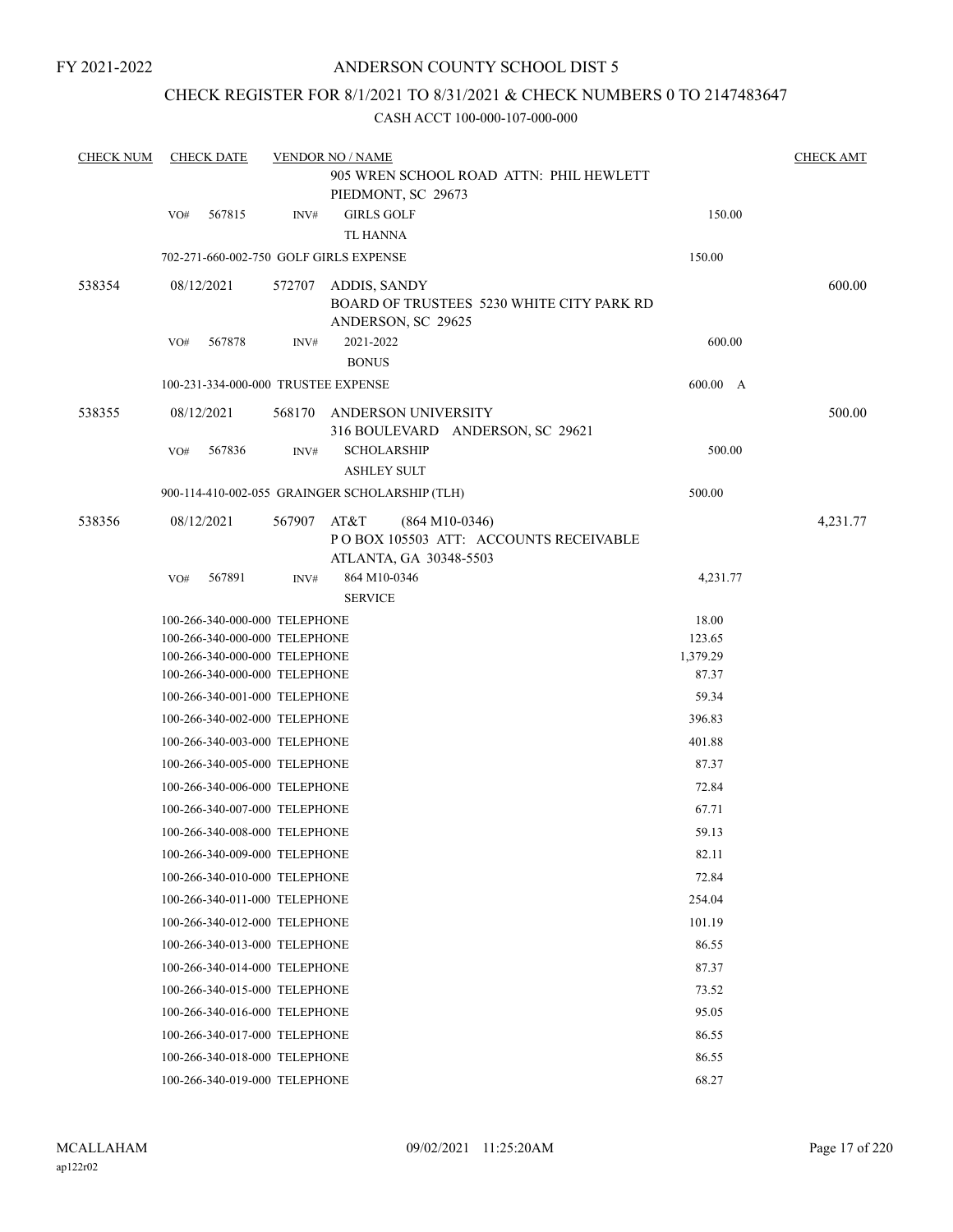## CHECK REGISTER FOR 8/1/2021 TO 8/31/2021 & CHECK NUMBERS 0 TO 2147483647

|   | <b>CHECK NUM</b> |     | <b>CHECK DATE</b>                   |                | <b>VENDOR NO / NAME</b>                                                                   |                  |     |       |           | <b>CHECK AMT</b> |
|---|------------------|-----|-------------------------------------|----------------|-------------------------------------------------------------------------------------------|------------------|-----|-------|-----------|------------------|
|   |                  |     | 100-266-340-020-000 TELEPHONE       |                |                                                                                           |                  |     |       | 59.13     |                  |
|   |                  |     | 100-266-340-021-000 TELEPHONE       |                |                                                                                           |                  |     |       | 87.37     |                  |
|   |                  |     | 100-266-340-023-000 TELEPHONE       |                |                                                                                           |                  |     |       | 45.83     |                  |
|   |                  |     | 124-266-340-024-000 TELEPHONE       |                |                                                                                           |                  |     |       | 45.42     |                  |
|   |                  |     | 131-266-340-031-000 TELEPHONE       |                |                                                                                           |                  |     |       | 31.71     |                  |
|   |                  |     | 600-256-340-000-000 TELEPHONE       |                |                                                                                           |                  |     |       | 114.86    |                  |
|   | 538357           | VO# | 08/12/2021<br>567890                | 570003<br>INV# | AT&T<br>PO BOX 9011 ATT: ACCOUNTS RECEIVABLE CAROL<br>STREAM, IL 60197<br>803 M248701701  | $(803 M24-8701)$ |     |       | 1,069.68  | 1,069.68         |
|   |                  |     |                                     |                | <b>SERVICE</b>                                                                            |                  |     |       |           |                  |
|   |                  |     | 100-266-340-015-000 TELEPHONE       |                |                                                                                           |                  |     |       | 356.56    |                  |
|   |                  |     | 100-266-340-018-000 TELEPHONE       |                |                                                                                           |                  |     |       | 356.56    |                  |
|   |                  |     | 100-266-340-023-000 TELEPHONE       |                |                                                                                           |                  |     |       | 356.56    |                  |
| * | 538359           |     | 08/12/2021                          | 567666         | <b>BRADSHAW, RICK</b><br>BOARD OF TRUSTEES 404 QUAIL HOLLOW<br>ANDERSON, SC 29621         |                  |     |       |           | 600.00           |
|   |                  | VO# | 567885                              | INV#           | 2021-2022<br><b>BONUS</b>                                                                 |                  |     |       | 600.00    |                  |
|   |                  |     | 100-231-334-000-000 TRUSTEE EXPENSE |                |                                                                                           |                  |     |       | 600.00 A  |                  |
|   | 538360           |     | 08/12/2021                          | 576890         | BUCK, RANDY**<br>PO BOX 14293 ANDERSON, SC 29624                                          |                  |     |       |           | 189.00           |
|   |                  | VO# | 567894                              | INV#           | 1557<br><b>REPAIRS</b>                                                                    |                  |     |       | 189.00    |                  |
|   |                  |     |                                     |                | 100-255-323-000-ACT ACTIVITY BUS CONTRACTED SERVICES                                      |                  |     |       | 189.00    |                  |
|   | 538361           |     | 08/12/2021                          | 576878         | CAMP CHATUGA, INC.<br>291 CAMP CHATUGA RD MOUNTAIN REST, SC 29664                         |                  |     |       |           | 11,115.00        |
|   |                  | VO# | 567895                              | INV#           | 2448<br><b>TL HANNA</b>                                                                   |                  |     |       | 11,115.00 |                  |
|   |                  |     |                                     |                | 702-271-660-002-674 FOOTBALL EXPENSE                                                      |                  |     |       | 11,115.00 |                  |
|   | 538362           |     | 08/12/2021                          | 568558         | <b>CHARTER COMMUNICATIONS</b><br>PO BOX 94188 PALATINE, IL 60094-4188                     |                  |     |       |           | 2,399.00         |
|   |                  | VO# | 567896                              | INV#           | 0867030070921<br><b>SERVICE</b>                                                           |                  |     |       | 2,399.00  |                  |
|   |                  |     | 100-266-340-000-000 TELEPHONE       |                |                                                                                           |                  |     |       | 2,399.00  |                  |
|   | * 538364         |     | 08/12/2021                          | 198651         | <b>DELL MARKETING</b><br>PO BOX 534118 ATT: ACCOUNTS RECEIVABLE<br>ATLANTA, GA 30353-4118 |                  |     |       |           | 8,310.15         |
|   |                  | VO# | 567838                              | INV#           | 10502818091<br><b>TECH SUPPLIES</b>                                                       |                  | PO# | 14720 | 8,077.96  |                  |
|   |                  |     |                                     |                | 221-113-445-000-NFH TECHNOLOGY SUPPLIES                                                   |                  |     |       | 8,077.96  |                  |
|   |                  | VO# | 567839                              | INV#           | 10506007571<br><b>MONITOR</b>                                                             |                  | PO# | 14850 | 232.19    |                  |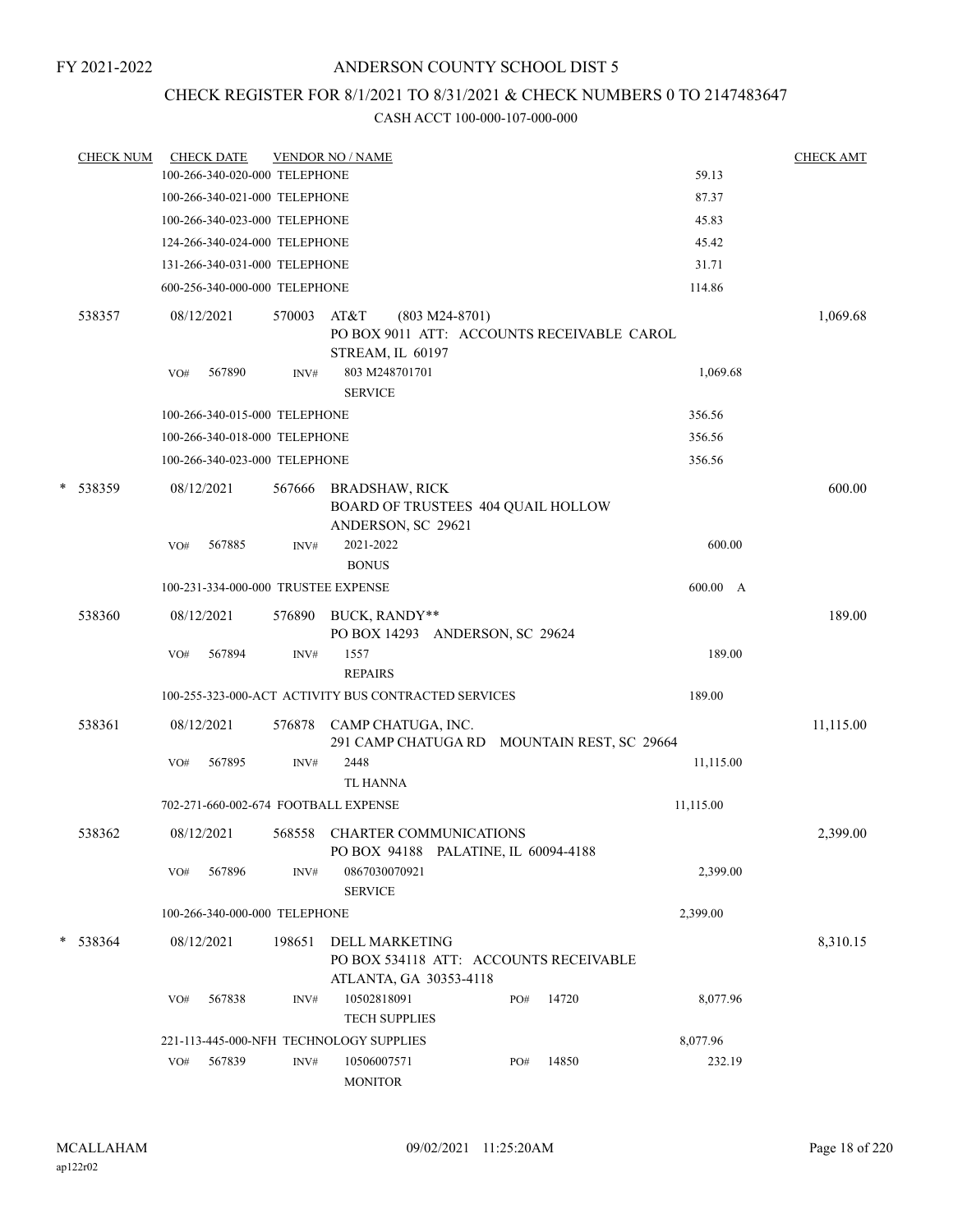## CHECK REGISTER FOR 8/1/2021 TO 8/31/2021 & CHECK NUMBERS 0 TO 2147483647

| <b>CHECK NUM</b> | <b>CHECK DATE</b><br>100-252-410-000-001 SUPPLIES-GRANT WRITER |        | <b>VENDOR NO / NAME</b>                                                   | 232.19     | <b>CHECK AMT</b> |
|------------------|----------------------------------------------------------------|--------|---------------------------------------------------------------------------|------------|------------------|
| 538365           | 08/12/2021                                                     | 573223 | DEPT OF ADMINISTRATION<br>SUITE 409 1200 SENATE STREET COLUMBIA, SC 29201 |            | 1,371.06         |
|                  | 567897<br>VO#                                                  | INV#   | 90315826<br><b>SERVICE</b>                                                | 1,371.06   |                  |
|                  | 100-266-340-000-000 TELEPHONE                                  |        |                                                                           | 229.24 A   |                  |
|                  | 100-266-340-001-000 TELEPHONE                                  |        |                                                                           | 67.07 A    |                  |
|                  | 100-266-340-002-000 TELEPHONE                                  |        |                                                                           | 22.90 A    |                  |
|                  | 100-266-340-003-000 TELEPHONE                                  |        |                                                                           | 22.90<br>A |                  |
|                  | 100-266-340-005-000 TELEPHONE                                  |        |                                                                           | 67.07 A    |                  |
|                  | 100-266-340-006-000 TELEPHONE                                  |        |                                                                           | 22.90<br>A |                  |
|                  | 100-266-340-007-000 TELEPHONE                                  |        |                                                                           | 67.07 A    |                  |
|                  | 100-266-340-008-000 TELEPHONE                                  |        |                                                                           | 67.07 A    |                  |
|                  | 100-266-340-009-000 TELEPHONE                                  |        |                                                                           | 67.07 A    |                  |
|                  | 100-266-340-010-000 TELEPHONE                                  |        |                                                                           | 67.07 A    |                  |
|                  | 100-266-340-011-000 TELEPHONE                                  |        |                                                                           | 67.07 A    |                  |
|                  | 100-266-340-012-000 TELEPHONE                                  |        |                                                                           | 67.07 A    |                  |
|                  | 100-266-340-013-000 TELEPHONE                                  |        |                                                                           | 67.07 A    |                  |
|                  | 100-266-340-014-000 TELEPHONE                                  |        |                                                                           | 67.07 A    |                  |
|                  | 100-266-340-016-000 TELEPHONE                                  |        |                                                                           | 67.07 A    |                  |
|                  | 100-266-340-017-000 TELEPHONE                                  |        |                                                                           | 67.07 A    |                  |
|                  | 100-266-340-019-000 TELEPHONE                                  |        |                                                                           | 67.07 A    |                  |
|                  | 100-266-340-020-000 TELEPHONE                                  |        |                                                                           | 67.07<br>A |                  |
|                  | 100-266-340-021-000 TELEPHONE                                  |        |                                                                           | 67.07 A    |                  |
|                  | 131-266-340-031-000 TELEPHONE                                  |        |                                                                           | 67.07 A    |                  |
| 538366           | 08/12/2021                                                     | 573762 | DONALD, JOHNNY<br>BOARD OF TRUSTEES 2010 BOLT DRIVE ANDERSON,<br>SC 29621 |            | 600.00           |
|                  | 567881<br>VO#                                                  | INV#   | 2021-2022<br><b>BONUS</b>                                                 | 600.00     |                  |
|                  | 100-231-334-000-000 TRUSTEE EXPENSE                            |        |                                                                           | 600.00 A   |                  |
| 538367           | 08/12/2021                                                     | 211302 | DUKE ENERGY<br>PO BOX 1094<br>CHARLOTTE, NC 28201-1094                    |            | 69,369.52        |
|                  | 567957<br>VO#                                                  | INV#   | DUE AUG 30<br><b>UTILITIES</b>                                            | 69,369.52  |                  |
|                  |                                                                |        | 100-254-470-000-000 ENERGY-ELECTRICITY & WATER                            | 4,356.79   |                  |
|                  |                                                                |        | 100-254-470-002-000 ENERGY-ELECTRICITY & WATER                            | 25,811.68  |                  |
|                  |                                                                |        | 100-254-470-003-000 ENERGY-ELECTRICITY & WATER                            | 3,686.22   |                  |
|                  |                                                                |        | 100-254-470-005-000 ENERGY-ELECTRICITY & WATER                            | 11,551.72  |                  |
|                  |                                                                |        | 100-254-470-016-000 ENERGY-ELECTRICITY & WATER                            | 27.49      |                  |
|                  |                                                                |        | 100-254-470-018-000 ENERGY-ELECTRICITY & WATER                            | 3,110.91   |                  |
|                  |                                                                |        | 100-254-470-019-000 ENERGY-ELECTRICITY & WATER                            | 30.12      |                  |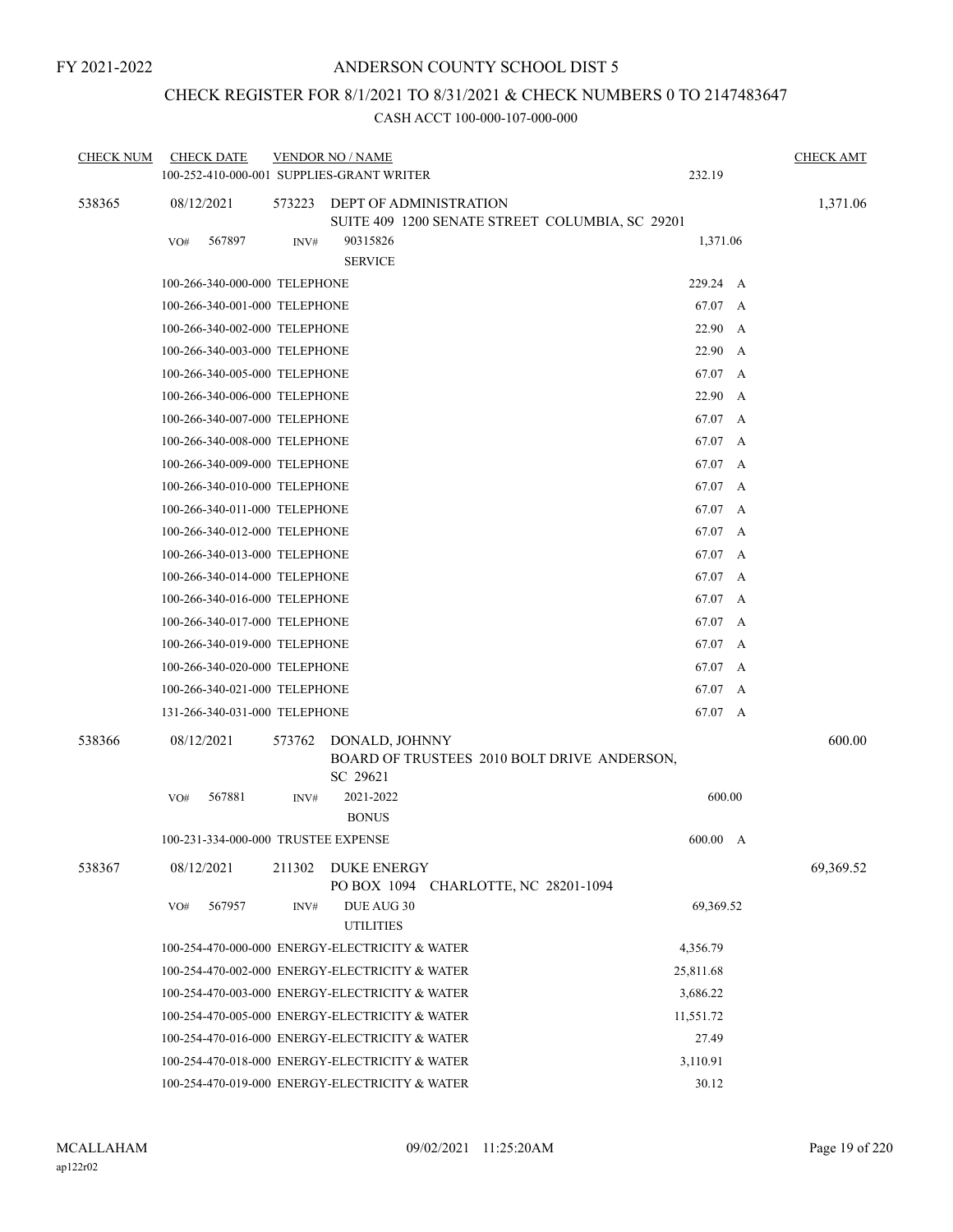## CHECK REGISTER FOR 8/1/2021 TO 8/31/2021 & CHECK NUMBERS 0 TO 2147483647

| <b>CHECK NUM</b> | <b>CHECK DATE</b> |                                     | <b>VENDOR NO / NAME</b>                                                                              |              |           | <b>CHECK AMT</b> |
|------------------|-------------------|-------------------------------------|------------------------------------------------------------------------------------------------------|--------------|-----------|------------------|
|                  |                   |                                     | 100-254-470-021-000 ENERGY-ELECTRICITY & WATER                                                       |              | 11,124.98 |                  |
|                  |                   |                                     | 131-254-470-031-000 ENERGY-ELECTRICITY/WATER                                                         |              | 9,669.61  |                  |
| 538368           | 08/12/2021        | 563495                              | ELECTRIC CITY UTILITIES<br>CITY OF ANDERSON 601 SOUTH MAIN ST<br>ANDERSON, SC 29624                  |              |           | 5,860.50         |
|                  | 567959<br>VO#     | INV#                                | DUE AUG 26<br><b>UTILITIES</b>                                                                       |              |           | 5,860.50         |
|                  |                   |                                     | 100-254-470-001-000 ENERGY-ELECTRICITY & WATER                                                       |              | 686.13    |                  |
|                  |                   |                                     | 100-254-470-006-000 ENERGY-ELECTRICITY & WATER                                                       |              | 2,551.37  |                  |
|                  |                   |                                     | 100-254-470-015-000 ENERGY-ELECTRICITY & WATER                                                       |              | 211.50    |                  |
|                  |                   |                                     | 100-254-470-016-000 ENERGY-ELECTRICITY & WATER                                                       |              | 517.32    |                  |
|                  |                   |                                     | 100-254-470-018-000 ENERGY-ELECTRICITY & WATER                                                       |              | 470.28    |                  |
|                  |                   |                                     | 100-254-470-021-000 ENERGY-ELECTRICITY & WATER                                                       |              | 1,423.90  |                  |
| 538369           | 08/12/2021        | 179840                              | ENCORE TECHNOLOGY GROUP LLC<br>DEPT 720017 P.O. BOX 1335 CHARLOTTE, NC<br>28201-1335                 |              |           | 8,915.00         |
|                  | 567898<br>VO#     | INV#                                | 158503                                                                                               | 14858<br>PO# |           | 8,915.00         |
|                  |                   |                                     | <b>SERVICES</b>                                                                                      |              |           |                  |
|                  |                   |                                     | 100-266-345-000-000 TECHNOLOGY INFRASTRUCTURE                                                        |              | 8,915.00  |                  |
| 538370           | 08/12/2021        | 576738                              | FREEMAN, BRAD<br><b>BOARD OF TRUSTEES 1412 COUNTRY MEADOWS</b><br>ANDERSON, SC 29626                 |              |           | 600.00           |
|                  | 567880<br>VO#     | INV#                                | 2021-2022<br><b>BONUS</b>                                                                            |              |           | 600.00           |
|                  |                   | 100-231-334-000-000 TRUSTEE EXPENSE |                                                                                                      |              |           | 600.00 A         |
| 538371           | 08/12/2021        | 569372                              | <b>GREAT AMERICA LEASING CORP</b><br>PO BOX 660831 ATT: ACCOUNTS RECEIVABLE<br>DALLAS, TX 75266-0831 |              |           | 1,769.52         |
|                  | VO#<br>567947     | INV#                                | 29805231<br><b>COPIER</b>                                                                            | 14926<br>PO# |           | 1,769.52         |
|                  |                   | 100-252-325-000-000 RENTALS         |                                                                                                      |              | 1,769.52  |                  |
| 538372           | 08/12/2021        |                                     | 571711 GRIFFITH, JOHN P<br>BOARD OF TRUSTEES 1313 NORTHAMPTON ROAD<br>ANDERSON, SC 29621             |              |           | 600.00           |
|                  | 567886<br>VO#     | INV#                                | 2021-2022<br><b>BONUS</b>                                                                            |              |           | 600.00           |
|                  |                   | 100-231-334-000-000 TRUSTEE EXPENSE |                                                                                                      |              |           | 600.00 A         |
| 538373           | 08/12/2021        | 575699                              | HILL, DANA<br>116 CARTER HALL DR ANDERSON, SC 29621                                                  |              |           | 350.00           |
|                  | VO#<br>567833     | INV#                                | <b>MEMBERSHIP</b><br>REIMBURSEMENT                                                                   |              |           | 350.00           |
|                  |                   |                                     | 263-370-312-000-MSA PS-MONTESSORI SCH OF AND                                                         |              | 350.00    |                  |
| 538374           | 08/12/2021        |                                     | 269901 HOME DEPOT CREDIT SERVICES                                                                    |              |           | 184.97           |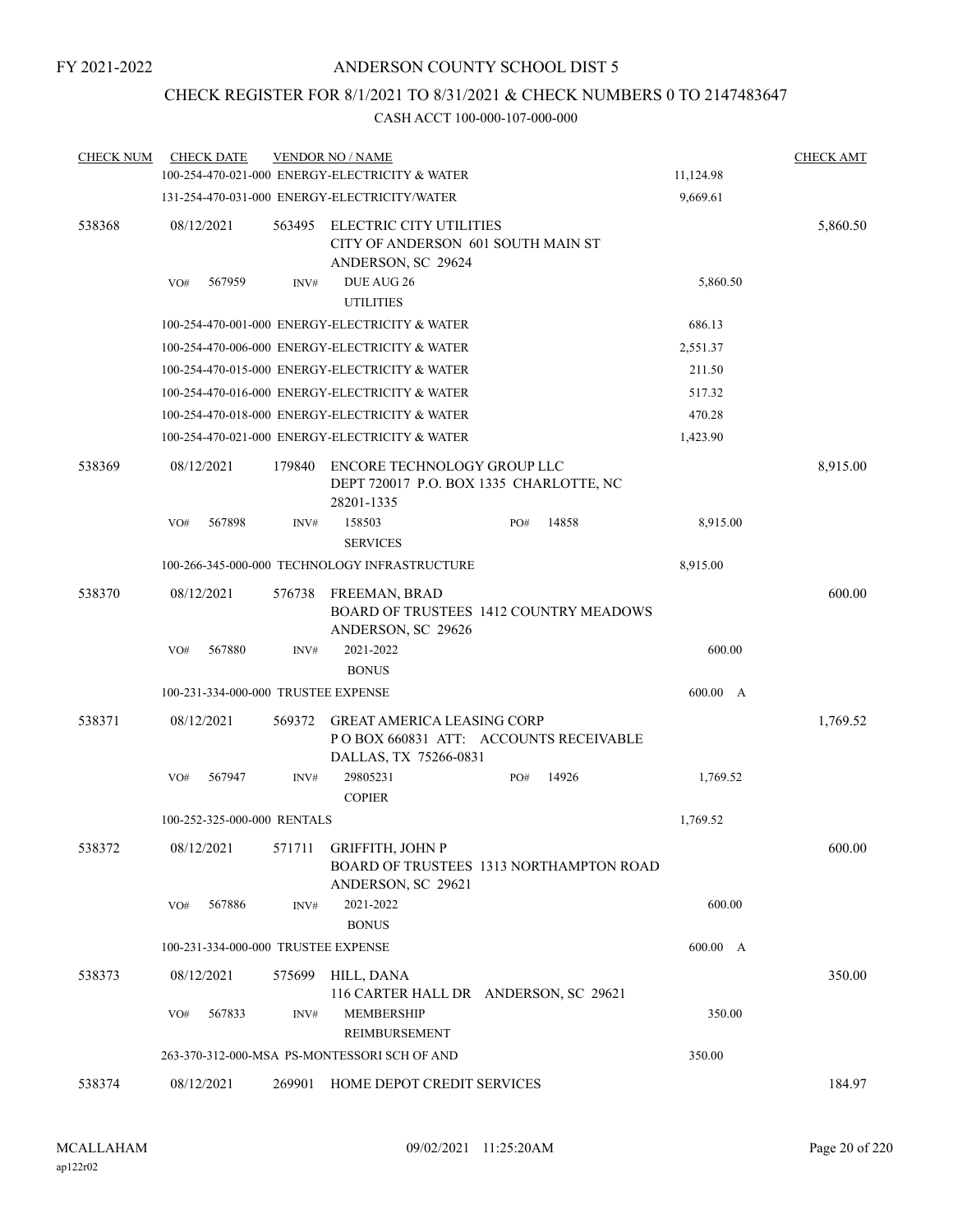### ANDERSON COUNTY SCHOOL DIST 5

## CHECK REGISTER FOR 8/1/2021 TO 8/31/2021 & CHECK NUMBERS 0 TO 2147483647

| <b>CHECK NUM</b> |            | <b>CHECK DATE</b> |                              | <b>VENDOR NO / NAME</b>                                                                      |     |       |          |   | <b>CHECK AMT</b> |
|------------------|------------|-------------------|------------------------------|----------------------------------------------------------------------------------------------|-----|-------|----------|---|------------------|
|                  |            |                   |                              | DEPT 32-2501418523 PO BOX 78047 PHOENIX, AZ                                                  |     |       |          |   |                  |
|                  |            |                   |                              | 85062-8047                                                                                   |     |       |          |   |                  |
|                  | VO#        | 567840            | INV#                         | 9022535                                                                                      |     |       | 184.97   |   |                  |
|                  |            |                   |                              | <b>SUPPLIES</b>                                                                              |     |       |          |   |                  |
|                  |            |                   |                              | 100-254-410-013-001 SUPPLIES - MAINTENANCE                                                   |     |       | 184.97   |   |                  |
| 538375           | 08/12/2021 |                   |                              | 306035 KAY II, HAROLD R.                                                                     |     |       |          |   | 600.00           |
|                  |            |                   |                              | BOARD OF TRUSTEES PO BOX 2473 ANDERSON, SC                                                   |     |       |          |   |                  |
|                  |            |                   |                              | 29622<br>2021-2022                                                                           |     |       | 600.00   |   |                  |
|                  | VO#        | 567884            | INV#                         | <b>BONUS</b>                                                                                 |     |       |          |   |                  |
|                  |            |                   |                              | 100-231-334-000-000 TRUSTEE EXPENSE                                                          |     |       | 600.00 A |   |                  |
|                  |            |                   |                              |                                                                                              |     |       |          |   |                  |
| 538376           | 08/12/2021 |                   | 319400                       | LEARNING RESOURCES, INC<br>6641 EAGLE WAY ATT: ACCOUNTS RECEIVABLE<br>CHICAGO, IL 60678-1066 |     |       |          |   | 106.95           |
|                  | VO#        | 567842            | INV#                         | 5561001                                                                                      | PO# | 14878 | 106.95   |   |                  |
|                  |            |                   |                              | <b>CENTERVILLE</b>                                                                           |     |       |          |   |                  |
|                  |            |                   |                              | 201-112-410-007-000 SUPPLIES AND MATERIALS                                                   |     |       | 106.95   |   |                  |
| 538377           | 08/12/2021 |                   | 329401                       | LOWES BUSINESS ACCOUNT                                                                       |     |       |          |   | 2,148.13         |
|                  |            |                   |                              | PO BOX 530954 CREDIT SERVICES ATLANTA, GA                                                    |     |       |          |   |                  |
|                  |            |                   |                              | 30353-0954                                                                                   |     |       |          |   |                  |
|                  | VO#        | 567854            | INV#                         | 9800 728800 8                                                                                |     |       | 2,148.13 |   |                  |
|                  |            |                   |                              | <b>PURCHASES</b>                                                                             |     |       |          |   |                  |
|                  |            |                   |                              | 100-221-410-019-000 SUPPLIES AND MATERIALS                                                   |     |       | 454.38 A |   |                  |
|                  |            |                   |                              | 100-254-312-000-ERP EMPLOYEE RECOGNITION PROGRAM                                             |     |       | 531.12 A |   |                  |
|                  |            |                   |                              | 100-254-410-000-000 CUSTODIAL SUPPLIES                                                       |     |       | 51.26 A  |   |                  |
|                  |            |                   |                              | 100-254-410-000-001 MAINT. SUPPLIES-STRUCTURES                                               |     |       | 856.04 A |   |                  |
|                  |            |                   |                              | 100-254-410-000-500 PEST MANAGEMENT                                                          |     |       | 28.40    | A |                  |
|                  |            |                   |                              | 100-254-410-002-001 SUPPLIES - MAINTENANCE                                                   |     |       | 8.01 A   |   |                  |
|                  |            |                   |                              | 100-254-410-003-001 SUPPLIES - MAINTENANCE                                                   |     |       | 8.00 A   |   |                  |
|                  |            |                   |                              | 100-254-410-007-001 SUPPLIES - MAINTENANCE                                                   |     |       | 30.50 A  |   |                  |
|                  |            |                   |                              | 100-254-410-012-001 SUPPLIES - MAINTENANCE                                                   |     |       | 25.38 A  |   |                  |
|                  |            |                   | 100-254-410-015-000 SUPPLIES |                                                                                              |     |       | 33.52 A  |   |                  |
|                  |            |                   |                              | 100-254-410-019-001 SUPPLIES - MAINTENANCE                                                   |     |       | 28.44 A  |   |                  |
|                  |            |                   |                              | 100-254-412-000-001 TRUCK SERVICE - MAINTENANCE                                              |     |       | 22.92 A  |   |                  |
|                  |            |                   |                              | 131-254-410-031-001 SUPPLIES - MAINTENANCE                                                   |     |       | 70.16 A  |   |                  |
| 538378           | 08/12/2021 |                   | 329401                       | LOWES BUSINESS ACCOUNT<br>PO BOX 530954 CREDIT SERVICES ATLANTA, GA<br>30353-0954            |     |       |          |   | 281.62           |
|                  | VO#        | 567855            | INV#                         | 9800 728800 8                                                                                |     |       | 281.62   |   |                  |
|                  |            |                   |                              | <b>PURCHASES</b>                                                                             |     |       |          |   |                  |
|                  |            |                   | 100-266-410-000-000 SUPPLIES |                                                                                              |     |       | 281.62 A |   |                  |
| 538379           | 08/12/2021 |                   |                              | 329401 LOWES BUSINESS ACCOUNT                                                                |     |       |          |   | 151.26           |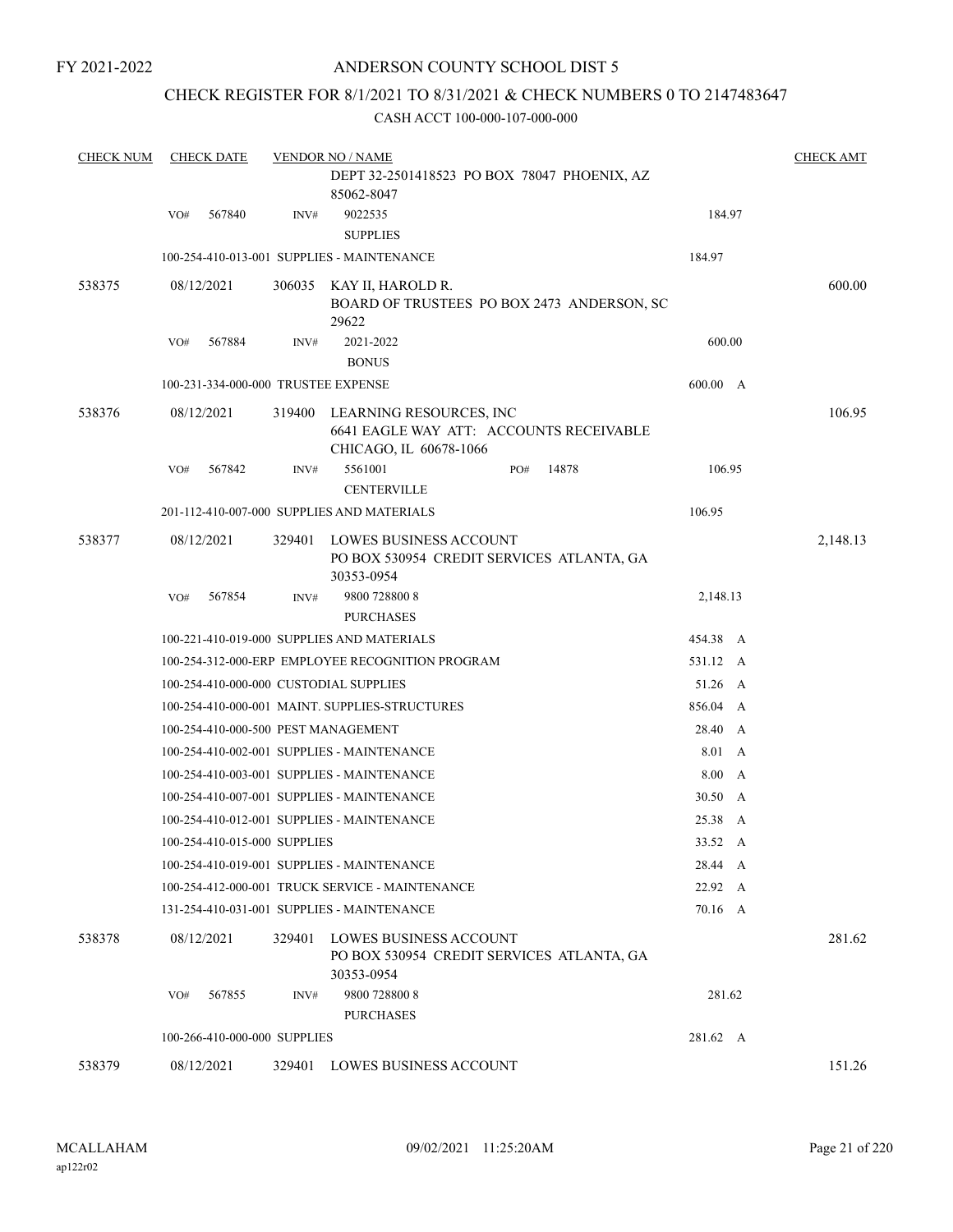## ANDERSON COUNTY SCHOOL DIST 5

## CHECK REGISTER FOR 8/1/2021 TO 8/31/2021 & CHECK NUMBERS 0 TO 2147483647

|   | <b>CHECK NUM</b> |     | <b>CHECK DATE</b> |                                                                                              | <b>VENDOR NO / NAME</b><br>PO BOX 530954 CREDIT SERVICES ATLANTA, GA                     |     |       |                            | <b>CHECK AMT</b> |
|---|------------------|-----|-------------------|----------------------------------------------------------------------------------------------|------------------------------------------------------------------------------------------|-----|-------|----------------------------|------------------|
|   |                  | VO# | 567856            | INV#                                                                                         | 30353-0954<br>9800 728800 8<br><b>PURCHASES</b>                                          |     |       | 151.26                     |                  |
|   |                  |     |                   |                                                                                              | 802-254-410-000-000 SUPPLIES - RETENTION                                                 |     |       | 151.26 A                   |                  |
|   | 538380           |     | 08/12/2021        | 329401                                                                                       | LOWES BUSINESS ACCOUNT<br>PO BOX 530954 CREDIT SERVICES ATLANTA, GA<br>30353-0954        |     |       |                            | 194.47           |
|   |                  | VO# | 567857            | INV#                                                                                         | 9800 728800 8<br><b>PURCHASES</b>                                                        |     |       | 194.47                     |                  |
|   |                  |     |                   |                                                                                              | 329-115-410-031-000 SUPPLIES-STATE EQUIPMENT                                             |     |       | 194.47 A                   |                  |
| * | 538382           |     | 08/12/2021        |                                                                                              | 329401 LOWES BUSINESS ACCOUNT<br>PO BOX 530954 CREDIT SERVICES ATLANTA, GA<br>30353-0954 |     |       |                            | 309.85           |
|   |                  | VO# | 567859            | INV#                                                                                         | 9800 728800 8<br><b>PURCHASES</b>                                                        |     |       | 309.85                     |                  |
|   |                  |     |                   | 821-221-410-000-000 SUPPLIES                                                                 |                                                                                          |     |       | 309.85 A                   |                  |
|   | 538383           |     | 08/12/2021        |                                                                                              | 575493 MONTROY SUPPLY COMPANY<br>PO BOX 93000 LONG BEACH, CA 90809                       |     |       |                            | 1,462.40         |
|   |                  | VO# | 567844            | $\text{INV}\#$                                                                               | PO 14836<br>NEVITT FOREST                                                                | PO# | 14836 | 1,462.40                   |                  |
|   |                  |     |                   | 100-112-410-012-000 SUPPLIES<br>100-112-410-012-000 SUPPLIES<br>100-112-410-012-000 SUPPLIES |                                                                                          |     |       | 574.80<br>644.75<br>242.85 |                  |
|   | 538384           |     | 08/12/2021        | 567126                                                                                       | MUSIC & ARTS CENTER<br>5295 WESTVIEW DR SUITE 300 ATTN: CA<br>FREDERICK, MD 21703        |     |       |                            | 249.52           |
|   |                  | VO# | 567845            | INV#                                                                                         | 027538105<br>TL HANNA                                                                    | PO# | 14729 | 249.52                     |                  |
|   |                  |     |                   |                                                                                              | 100-114-314-002-000 BAND REPAIRS ACCOUNT                                                 |     |       | 249.52                     |                  |
|   | 538385           |     | 08/12/2021        | 574314                                                                                       | NATIONAL SEATING & MOBILITY, INC<br>MSC 410583 PO BOX 415000 NASHVILLE, TN<br>37241-5000 |     |       |                            | 2,528.41         |
|   |                  | VO# | 567906            | INV#                                                                                         | 029-2537527<br><b>SUPPLIES</b>                                                           | PO# | 14682 | 2,528.41                   |                  |
|   |                  |     |                   |                                                                                              | 809-255-410-000-000 TRANSPORTATION SUPPLIES                                              |     |       | 2,528.41                   |                  |
|   | * 538387         |     | 08/12/2021        | 569027                                                                                       | O'REILLY AUTO PARTS<br>POBOX 9464 ATT: ACCOUNTS RECEIVABLE<br>SPRINGFIELD, MO 65801-9464 |     |       |                            | 422.68           |
|   |                  | VO# | 567912            | INV#                                                                                         | 1430-270050<br>CUST #768459                                                              |     |       | 192.95                     |                  |
|   |                  |     |                   |                                                                                              | 100-255-323-000-ACT ACTIVITY BUS CONTRACTED SERVICES                                     |     |       | 192.95                     |                  |
|   |                  | VO# | 567913            | INV#                                                                                         | 1430-273001<br>CUST #768459                                                              |     |       | 229.73                     |                  |
|   |                  |     |                   |                                                                                              | 100-255-323-000-ACT ACTIVITY BUS CONTRACTED SERVICES                                     |     |       | 229.73                     |                  |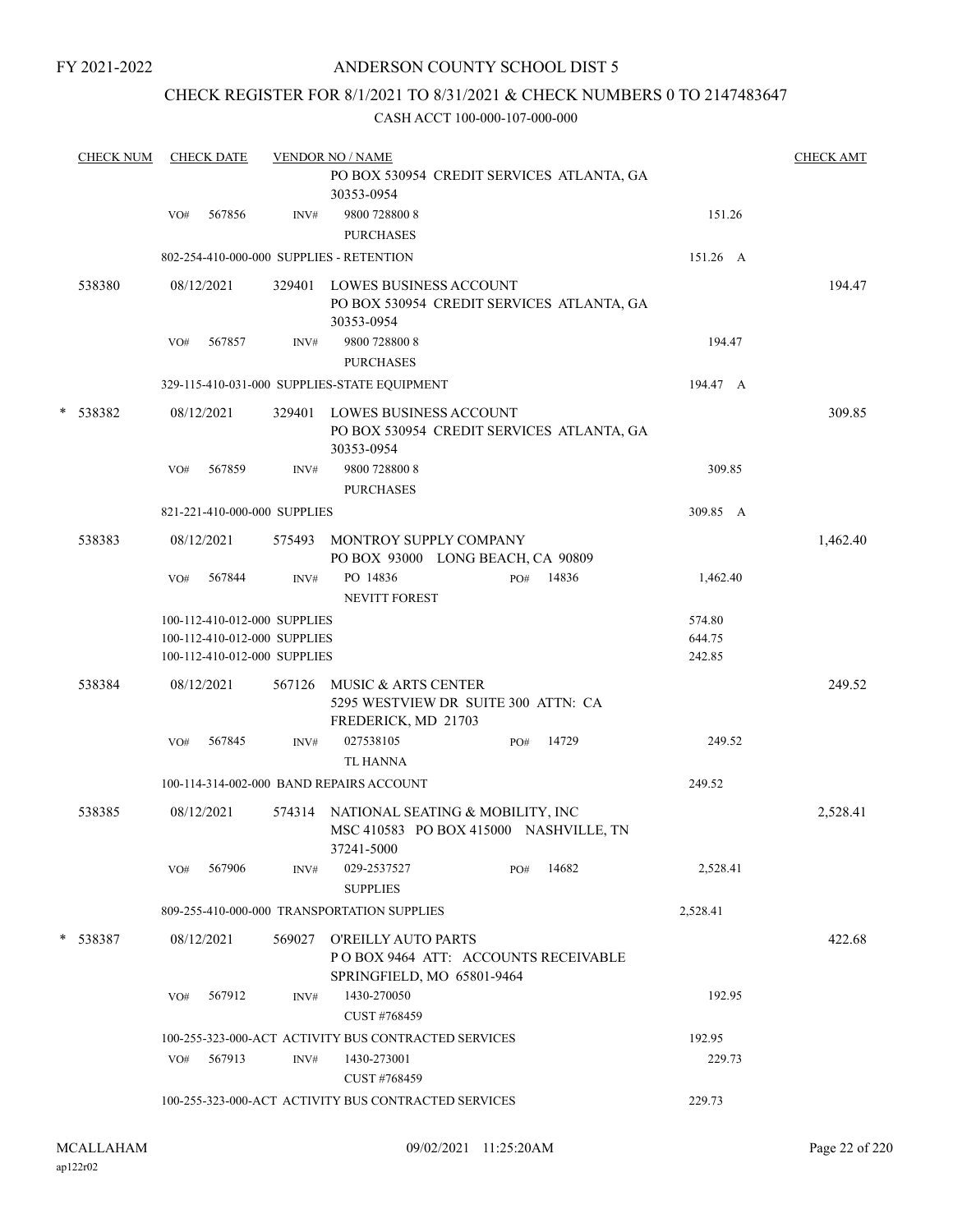## CHECK REGISTER FOR 8/1/2021 TO 8/31/2021 & CHECK NUMBERS 0 TO 2147483647

| <b>CHECK NUM</b> | <b>CHECK DATE</b>                   |        | <b>VENDOR NO / NAME</b>                                                                |          | <b>CHECK AMT</b> |
|------------------|-------------------------------------|--------|----------------------------------------------------------------------------------------|----------|------------------|
| 538388           | 08/12/2021                          |        | 576737 PATRICK, ANDY<br><b>BOARD OF TRUSTEES 1220 BROWN ROAD</b><br>ANDERSON, SC 29621 |          | 600.00           |
|                  | 567879<br>VO#                       | INV#   | 2021-2022<br><b>BONUS</b>                                                              | 600.00   |                  |
|                  | 100-231-334-000-000 TRUSTEE EXPENSE |        |                                                                                        | 600.00 A |                  |
| 538389           | 08/12/2021                          | 406300 | PHIL JEWELERS                                                                          |          | 126.26           |
|                  |                                     |        | 116 NORTH MAIN STREET ANDERSON, SC 29621                                               |          |                  |
|                  | 567915<br>VO#                       | INV#   | 344561,345063<br>ACCT 2605105                                                          | 126.26   |                  |
|                  | 709-271-660-009-375 FACULTY EXPENSE |        |                                                                                        | 126.26   |                  |
|                  |                                     |        |                                                                                        |          |                  |
| 538390           | 08/12/2021                          | 568036 | PIEDMONT NATURAL GAS<br>PO BOX 1246 CHARLOTTE, NC 28201-1246                           |          | 1,062.31         |
|                  | VO#<br>567958                       | INV#   | DUE AUG 18<br><b>UTILITIES</b>                                                         | 1,062.31 |                  |
|                  | 100-254-472-000-000 ENERGY-GAS      |        |                                                                                        | 51.02    |                  |
|                  | 100-254-472-001-000 ENERGY-GAS      |        |                                                                                        | 295.71   |                  |
|                  | 100-254-472-005-000 ENERGY-GAS      |        |                                                                                        | 24.72    |                  |
|                  | 100-254-472-011-000 ENERGY-GAS      |        |                                                                                        | 23.54    |                  |
|                  | 100-254-472-012-000 ENERGY-GAS      |        |                                                                                        | 24.72    |                  |
|                  | 100-254-472-015-000 ENERGY-GAS      |        |                                                                                        | 64.58    |                  |
|                  | 100-254-472-016-000 ENERGY-GAS      |        |                                                                                        | 23.54    |                  |
|                  | 100-254-472-021-000 ENERGY- GAS     |        |                                                                                        | 75.07    |                  |
|                  | 600-256-470-011-000 ENERGY          |        |                                                                                        | 83.15    |                  |
|                  | 600-256-470-012-000 ENERGY          |        |                                                                                        | 83.67    |                  |
|                  | 600-256-470-015-000 ENERGY          |        |                                                                                        | 84.87    |                  |
|                  | 600-256-470-016-000 ENERGY          |        |                                                                                        | 134.97   |                  |
|                  | 600-256-470-021-000 ENERGY          |        |                                                                                        | 92.75    |                  |
| 538391           | 08/12/2021                          | 571701 | PRICE, TOMMY<br><b>BOARD OF TRUSTEES 201 HUNTERS LANE</b><br>ANDERSON, SC 29625        |          | 600.00           |
|                  | 567882<br>VO#                       | INV#   | 2021-2022<br><b>BONUS</b>                                                              | 600.00   |                  |
|                  | 100-231-334-000-000 TRUSTEE EXPENSE |        |                                                                                        | 600.00 A |                  |
| 538392           | 08/12/2021                          | 576456 | RED FOX DISTRIBUTION LLC<br>104 COMMERCE BLVD EASLEY, SC 29642                         |          | 901.44           |
|                  | 567943<br>VO#                       | INV#   | 1444<br><b>SUPPLIES</b>                                                                | 901.44   |                  |
|                  | 631-256-460-031-000 PURCHASED FOOD  |        |                                                                                        | 901.44   |                  |
| 538393           | 08/12/2021                          | 571699 | ROSETTA STONE, LTD<br>DEPARTMENT CH 19948<br>PALATINE, IL 60055-9948                   |          | 5,136.00         |
|                  | 567848<br>VO#                       | INV#   | 11452286<br>14892<br>PO#<br>CUST #6356621                                              | 5,136.00 |                  |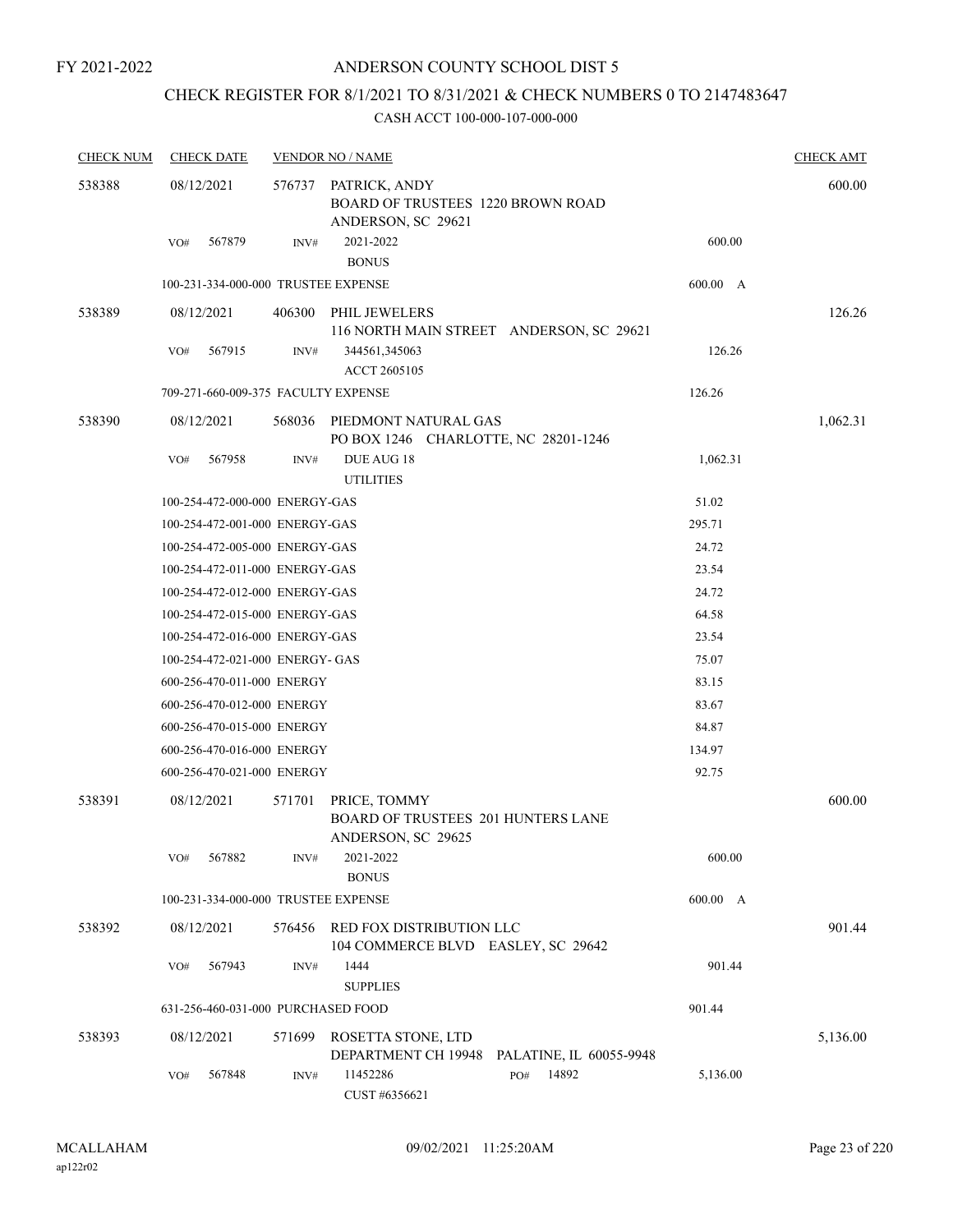## ANDERSON COUNTY SCHOOL DIST 5

## CHECK REGISTER FOR 8/1/2021 TO 8/31/2021 & CHECK NUMBERS 0 TO 2147483647

| <b>CHECK NUM</b> |     | <b>CHECK DATE</b>                 |        | <b>VENDOR NO / NAME</b>                                                                               |          | <b>CHECK AMT</b> |
|------------------|-----|-----------------------------------|--------|-------------------------------------------------------------------------------------------------------|----------|------------------|
|                  |     | 356-183-410-023-000 SUPPLIES      |        |                                                                                                       | 5,136.00 |                  |
| 538394           |     | 08/12/2021                        | 563477 | SC ASSOC MIDDLE LEVEL EDUCATION<br>225 GARDENWALK DRIVE WEST COLUMBIA, SC<br>29170                    |          | 125.00           |
|                  | VO# | 567916                            | INV#   | 2222<br><b>GLENVIEW</b>                                                                               | 125.00   |                  |
|                  |     | 100-113-640-020-000 DUES AND FEES |        |                                                                                                       | 125.00   |                  |
| 538395           |     | 08/12/2021                        | 449800 | <b>SC HIGH SCHOOL LEAGUE</b><br>PO BOX 211575 COLUMBIA, SC 29221-6575                                 |          | 7,575.00         |
|                  | VO# | 567944                            | INV#   | 5647<br>14990<br>PO#<br><b>TL HANNA</b>                                                               | 7,425.00 |                  |
|                  |     |                                   |        | 100-271-312-000-000 PURCHASED SERVICE                                                                 | 7,425.00 |                  |
|                  | VO# | 567945                            | INV#   | 5647                                                                                                  | 150.00   |                  |
|                  |     |                                   |        | TL HANNA                                                                                              |          |                  |
|                  |     |                                   |        | 702-271-660-002-663 ATHLETIC GENERAL EXPENSE                                                          | 150.00   |                  |
| 538396           |     | 08/12/2021                        |        | 450701 SC RETIREMENT SYSTEM (SPP)<br>POBOX 11960 CAPITOL STATION COLUMBIA, SC<br>29211                |          | 976.74           |
|                  | VO# | 567887                            | INV#   | 8/13 PAYROLL<br><b>DEDUCTIONS</b>                                                                     | 976.74   |                  |
|                  |     |                                   |        | 100-000-438-000-000 RETIREMENT SERV PURCHASE                                                          | 976.74   |                  |
| 538397           |     | 08/12/2021                        | 576084 | SC STATE DISBURSEMENT UNIT<br>PO BOX 100303 COLUMBIA, SC 29202-3303                                   |          | 735.89           |
|                  | VO# | 567889                            | INV#   | 8/13 PAYROLL<br><b>DEDUCTIONS</b>                                                                     | 735.89   |                  |
|                  |     |                                   |        | 100-000-435-000-000 WAGE GARNISH/CH SUPPORT                                                           | 735.89   |                  |
| 538398           |     | 08/12/2021                        | 568699 | SHEPARD & ASSOCIATES, LLC<br>3547 DREHER SHOALS RD SUITE 6 ATT: ACCOUNTS<br>RECEIVABLE IRMO, SC 29063 |          | 1,065.00         |
|                  | VO# | 567918                            | INV#   | 21090<br>13343<br>PO#                                                                                 | 1,065.00 |                  |
|                  |     |                                   |        | <b>TL HANNA</b>                                                                                       |          |                  |
|                  |     | 505-253-522-002-ROF ROOF TLH      |        |                                                                                                       | 1,065.00 |                  |
| $*$ 538401       |     | 08/12/2021                        | 508700 | TRI-COUNTY TECHNICAL COLLEGE<br>POBOX 587 PENDLETON, SC 29670                                         |          | 500.00           |
|                  | VO# | 567850                            | INV#   | <b>SCHOLARSHIP</b><br><b>HEATHER KING</b>                                                             | 500.00   |                  |
|                  |     |                                   |        | 900-114-410-002-055 GRAINGER SCHOLARSHIP (TLH)                                                        | 500.00   |                  |
| 538402           |     | 08/12/2021                        | 564298 | UNITED WAY OF ANDERSON COUNTY<br>POBOX 2067 ANDERSON, SC 29622                                        |          | 1,973.40         |
|                  | VO# | 567888                            | INV#   | 8/13 PAYROLL<br><b>DEDUCTIONS</b>                                                                     | 1,973.40 |                  |
|                  |     |                                   |        | 100-000-455-000-000 UNITED FUND - PAYABLE                                                             | 1,973.40 |                  |
| 538403           |     | 08/12/2021                        | 519401 | <b>VERIZON</b><br>POBOX 660108 DALLAS, TX 75266-0652                                                  |          | 6,021.76         |
|                  |     |                                   |        |                                                                                                       |          |                  |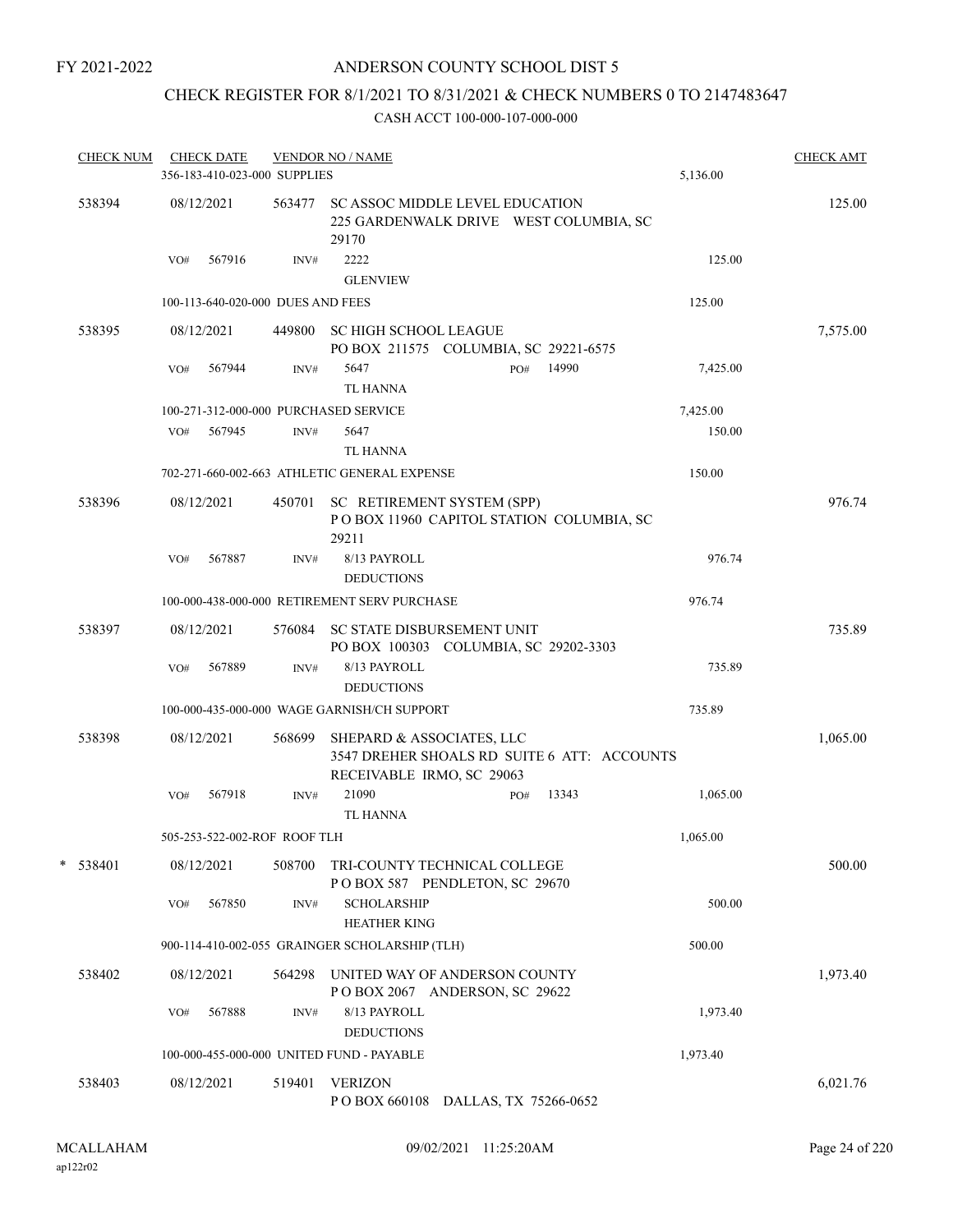## CHECK REGISTER FOR 8/1/2021 TO 8/31/2021 & CHECK NUMBERS 0 TO 2147483647

| <b>CHECK NUM</b> |     | <b>CHECK DATE</b>             |        | <b>VENDOR NO / NAME</b>                                                            |     |       |           | <b>CHECK AMT</b> |
|------------------|-----|-------------------------------|--------|------------------------------------------------------------------------------------|-----|-------|-----------|------------------|
|                  | VO# | 567853                        | INV#   | 9884873721                                                                         |     |       | 6,021.76  |                  |
|                  |     |                               |        | <b>SERVICE</b>                                                                     |     |       |           |                  |
|                  |     | 100-266-340-000-000 TELEPHONE |        |                                                                                    |     |       | 4,578.56  |                  |
|                  |     | 100-266-340-001-000 TELEPHONE |        | 38.01                                                                              |     |       |           |                  |
|                  |     | 100-266-340-002-000 TELEPHONE |        |                                                                                    |     |       | 122.97    |                  |
|                  |     | 100-266-340-003-000 TELEPHONE |        |                                                                                    |     |       | 136.07    |                  |
|                  |     | 100-266-340-006-000 TELEPHONE |        |                                                                                    |     |       | 18.27     |                  |
|                  |     | 100-266-340-007-000 TELEPHONE |        |                                                                                    |     |       | 13.98     |                  |
|                  |     | 100-266-340-008-000 TELEPHONE |        |                                                                                    |     |       | 63.01     |                  |
|                  |     | 100-266-340-009-000 TELEPHONE |        |                                                                                    |     |       | 63.01     |                  |
|                  |     | 100-266-340-010-000 TELEPHONE |        |                                                                                    |     |       | 13.98     |                  |
|                  |     | 100-266-340-012-000 TELEPHONE |        |                                                                                    |     |       | 67.00     |                  |
|                  |     | 100-266-340-013-000 TELEPHONE |        |                                                                                    |     |       | 13.98     |                  |
|                  |     | 100-266-340-014-000 TELEPHONE |        |                                                                                    |     |       | 63.01     |                  |
|                  |     | 100-266-340-015-000 TELEPHONE |        |                                                                                    |     |       | 49.03     |                  |
|                  |     | 100-266-340-016-000 TELEPHONE |        |                                                                                    |     |       | 30.90     |                  |
|                  |     | 100-266-340-017-000 TELEPHONE |        |                                                                                    |     |       | 13.98     |                  |
|                  |     | 100-266-340-018-000 TELEPHONE |        |                                                                                    |     |       | 13.98     |                  |
|                  |     | 100-266-340-019-000 TELEPHONE |        |                                                                                    |     |       | 63.01     |                  |
|                  |     | 100-266-340-020-000 TELEPHONE |        |                                                                                    |     |       | 67.30     |                  |
|                  |     |                               |        | 100-266-345-000-000 TECHNOLOGY INFRASTRUCTURE                                      |     |       | 209.58    |                  |
|                  |     | 131-266-340-031-000 TELEPHONE |        |                                                                                    |     |       | 148.00    |                  |
|                  |     | 338-221-340-000-EAR TELEPHONE |        |                                                                                    |     |       | 38.01     |                  |
|                  |     | 600-256-340-000-000 TELEPHONE |        |                                                                                    |     |       | 147.09    |                  |
|                  |     |                               |        | 900-188-340-000-006 HOMELESS TELEPHONE                                             |     |       | 49.03     |                  |
| 538404           |     | 08/12/2021                    | 576048 | VITAL RECORDS HOLDINGS, LLC<br>DEPT 5874 PO BOX 11407 BIRMINGHAM, AL<br>35246-5874 |     |       |           | 869.34           |
|                  | VO# | 567851                        | INV#   | 2167642<br><b>SERVICES</b>                                                         |     |       | 869.34    |                  |
|                  |     | 100-232-312-000-REC RECORDS   |        |                                                                                    |     |       | 869.34    |                  |
|                  |     |                               |        |                                                                                    |     |       |           |                  |
| 538405           |     | 08/12/2021                    | 573864 | WELLS FARGO VENDOR FIN SERV<br>PO BOX 105743 ATLANTA, GA 30348-5743                |     |       |           | 50,625.66        |
|                  | VO# | 567948                        | INV#   | 5015757283<br><b>COPIERS</b>                                                       | PO# | 15005 | 12,656.26 |                  |
|                  |     | 100-115-410-003-000 SUPPLIES  |        |                                                                                    |     |       | 12,656.26 |                  |
|                  | VO# | 567949                        | INV#   | 5015805051<br><b>COPIERS</b>                                                       | PO# | 14999 | 4,082.35  |                  |
|                  |     |                               |        | 100-112-410-008-000 SUPPLIES AND MATERIALS                                         |     |       | 4,082.35  |                  |
|                  | VO# | 567950                        | INV#   | 5015682024<br><b>COPIER</b>                                                        | PO# | 15000 | 1,412.40  |                  |
|                  |     |                               |        | 100-112-410-008-000 SUPPLIES AND MATERIALS                                         |     |       | 1,412.40  |                  |
|                  | VO# | 567951                        | INV#   | 5015445948                                                                         | PO# | 15004 | 26,441.20 |                  |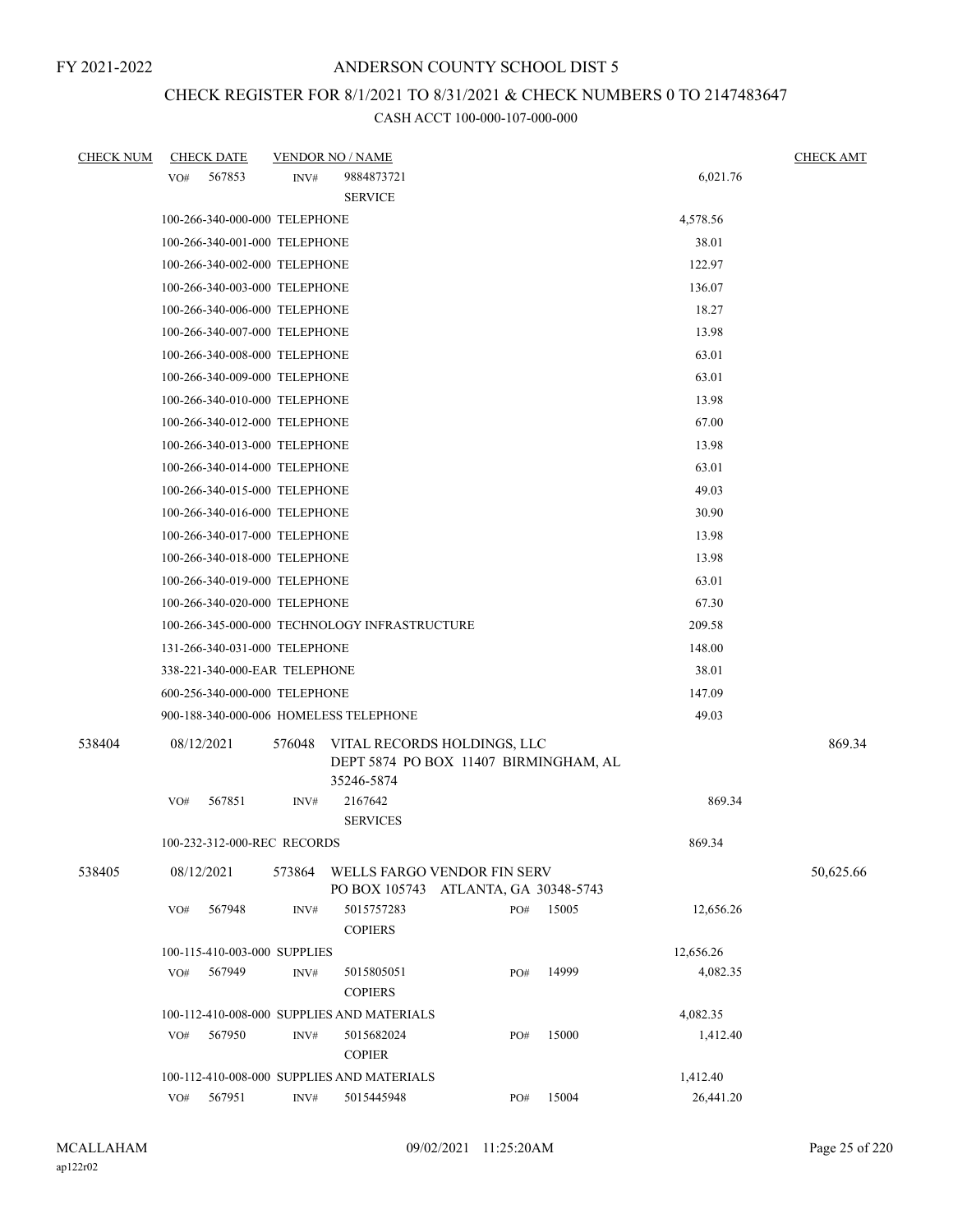## ANDERSON COUNTY SCHOOL DIST 5

## CHECK REGISTER FOR 8/1/2021 TO 8/31/2021 & CHECK NUMBERS 0 TO 2147483647

| <b>CHECK NUM</b> |     | <b>CHECK DATE</b>            |                | <b>VENDOR NO / NAME</b><br><b>COPIERS</b>                                         |     |       |           | <b>CHECK AMT</b> |
|------------------|-----|------------------------------|----------------|-----------------------------------------------------------------------------------|-----|-------|-----------|------------------|
|                  |     | 100-115-410-002-000 SUPPLIES |                |                                                                                   |     |       | 26,441.20 |                  |
|                  | VO# | 567952                       | INV#           | 5015149567<br><b>COPIERS</b>                                                      | PO# | 14997 | 4,185.84  |                  |
|                  |     |                              |                | 124-114-445-024-000 TECHNOLOGY SUPPLIES                                           |     |       | 4,185.84  |                  |
|                  | VO# | 567953                       | INV#           | 5015536939<br>5015938303                                                          | PO# | 14998 | 710.48    |                  |
|                  |     | 100-114-410-021-000 SUPPLIES |                |                                                                                   |     |       | 355.24    |                  |
|                  |     | 100-114-410-021-000 SUPPLIES |                |                                                                                   |     |       | 355.24    |                  |
|                  | VO# | 567954                       | $\text{INV}\#$ | 5015569945<br><b>COPIERS</b>                                                      | PO# | 15002 | 460.10    |                  |
|                  |     |                              |                | 100-113-410-005-VEN SUPPLY-ADDT'L FOR LOST VENDING                                |     |       | 460.10    |                  |
|                  | VO# | 567955                       | INV#           | 5015536963<br>5015938317                                                          | PO# | 15001 | 450.72    |                  |
|                  |     | 100-139-410-015-CDP SUPPLIES |                |                                                                                   |     |       | 225.36    |                  |
|                  |     | 100-139-410-015-CDP SUPPLIES |                |                                                                                   |     |       | 225.36    |                  |
|                  | VO# | 567956                       | INV#           | 5015882632<br><b>COPIERS</b>                                                      | PO# | 15003 | 226.31    |                  |
|                  |     |                              |                | 100-255-323-000-000 CONTRACTED SERVICES                                           |     |       | 226.31    |                  |
| 538406           |     | 08/12/2021                   | 565833         | WEX BANK<br>WRIGHT EXPRESS FLEET SERVICES PO BOX 6293                             |     |       |           | 1,912.39         |
|                  | VO# | 567923                       | INV#           | CAROL STREAM, IL 60197-6293<br>73367478<br><b>FUEL</b>                            |     |       | 1,912.39  |                  |
|                  |     | 100-255-411-000-000 GASOLINE |                |                                                                                   |     |       | 1,912.39  |                  |
|                  |     |                              |                |                                                                                   |     |       |           |                  |
| 538407           |     | 08/12/2021                   |                | 571542 ZUGG, PAUL<br>BOARD OF TRUSTEES 532 STAGECOACH DRIVE<br>ANDERSON, SC 29625 |     |       |           | 600.00           |
|                  | VO# | 567883                       | INV#           | 2021-2022<br><b>BONUS</b>                                                         |     |       | 600.00    |                  |
|                  |     |                              |                | 100-231-334-000-000 TRUSTEE EXPENSE                                               |     |       | 600.00 A  |                  |
| $*$ 538411       |     | 08/17/2021                   |                | 576935 ARTEMAX INC<br>16000 W. ROGERS DR, SUITE 100 NEW BERLIN, WI<br>53151       |     |       |           | 269.64           |
|                  | VO# | 567996                       | $\text{INV}\#$ | WR0087323<br><b>MCCANTS</b>                                                       |     |       | 269.64    |                  |
|                  |     | 100-113-410-005-000 SUPPLIES |                |                                                                                   |     |       | 269.64    |                  |
| 538412           |     | 08/17/2021                   | 575868         | AVEANNA HEALTHCARE<br>PO BOX 746256 ATLANTA, GA 30374-6256                        |     |       |           | 1,150.80         |
|                  | VO# | 567998                       | INV#           | 2768156<br><b>JUNE SERVICE</b>                                                    |     |       | 1,150.80  |                  |
|                  |     |                              |                | 203-213-312-017-SUP PURCHASED SERVICES                                            |     |       | 1,150.80  |                  |
| 538413           |     | 08/17/2021                   |                | 573607 CAROLINA BIOMEDICAL SERVICES                                               |     |       |           | 190.00           |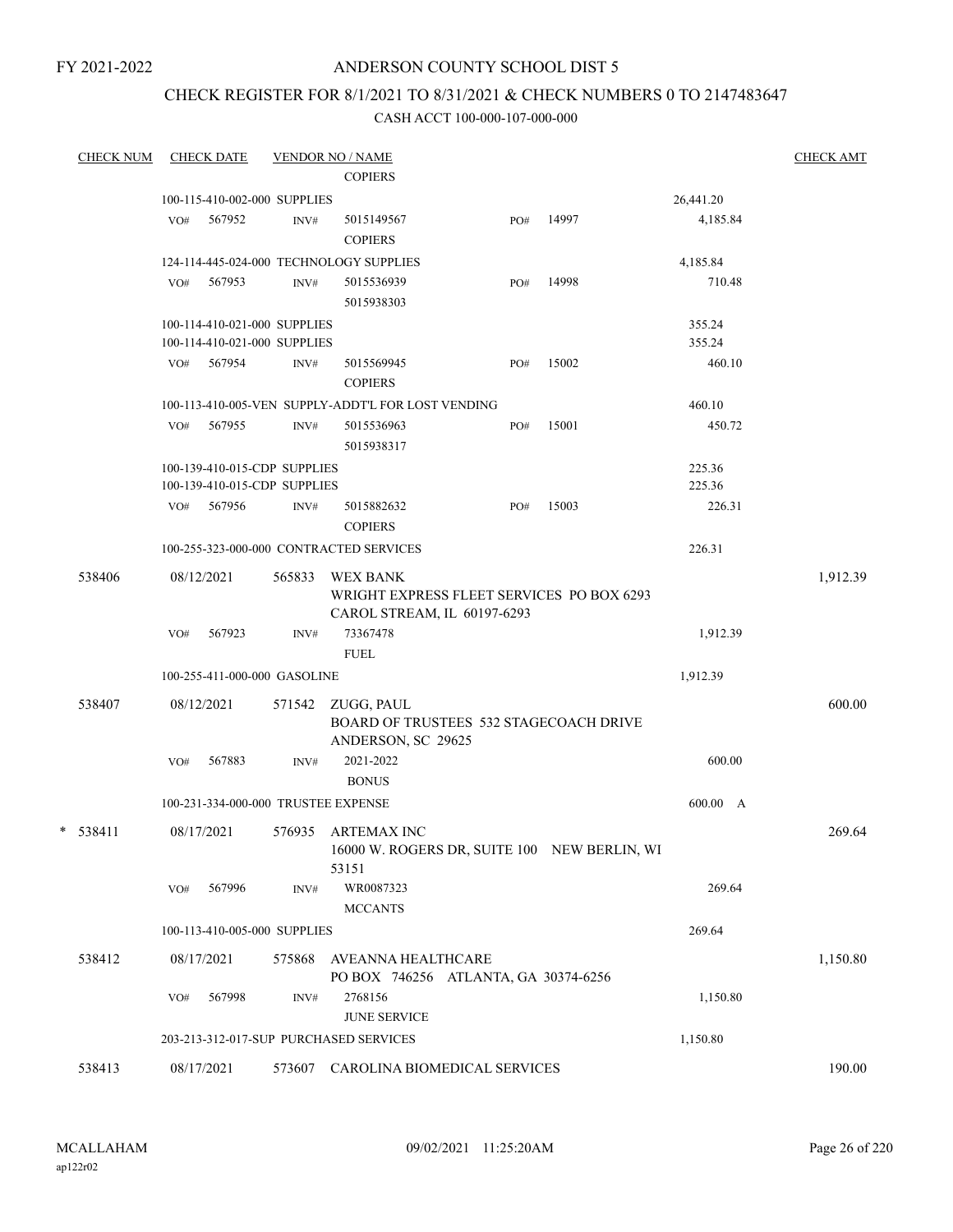### ANDERSON COUNTY SCHOOL DIST 5

## CHECK REGISTER FOR 8/1/2021 TO 8/31/2021 & CHECK NUMBERS 0 TO 2147483647

|   | <b>CHECK NUM</b> |     | <b>CHECK DATE</b>            |      | <b>VENDOR NO / NAME</b>                                                                                |     |       |          | <b>CHECK AMT</b> |
|---|------------------|-----|------------------------------|------|--------------------------------------------------------------------------------------------------------|-----|-------|----------|------------------|
|   |                  |     |                              |      | 2190 SOUTH 2ND AVE EXTENSION SILER CITY, NC<br>27344                                                   |     |       |          |                  |
|   |                  | VO# | 568008                       | INV# | 7951<br><b>TL HANNA</b>                                                                                |     |       | 190.00   |                  |
|   |                  |     |                              |      | 702-271-660-002-698 TRAINING ROOM EXPENSE                                                              |     |       | 190.00   |                  |
|   | 538414           |     | 08/17/2021                   |      | 566288 CES CITY ELECTRIC SUPPLY<br>PO BOX 131811 DALLAS, TX 75313                                      |     |       |          | 1,174.39         |
|   |                  | VO# | 568011                       | INV# | 161131<br><b>SUPPLIES</b>                                                                              |     |       | 1,043.25 |                  |
|   |                  |     |                              |      | 100-254-410-000-001 MAINT. SUPPLIES-STRUCTURES                                                         |     |       | 1,043.25 |                  |
|   |                  | VO# | 568012                       | INV# | 161455<br><b>SUPPLIES</b>                                                                              |     |       | 131.14   |                  |
|   |                  |     |                              |      | 100-254-410-000-001 MAINT. SUPPLIES-STRUCTURES                                                         |     |       | 131.14   |                  |
|   | 538415           |     | 08/17/2021                   |      | 571072 CLEMSON UNIV ACCOUNTING SERVICES<br>391 COLLEGE AVE SUITE 301 CLEMSON, SC 29634                 |     |       |          | 218.75           |
|   |                  | VO# | 568014                       | INV# | W0133370950<br><b>CONSULTATION</b>                                                                     |     |       | 218.75   |                  |
|   |                  |     |                              |      | 203-127-312-000-SUP PURCHASED SERVICES                                                                 |     |       | 218.75   |                  |
|   | 538416           |     | 08/17/2021                   |      | 576972 CONN EDUCATION<br>3901 UNION BLVD STE 155 ST LOUIS, MO 63115                                    |     |       |          | 281.40           |
|   |                  | VO# | 568021                       | INV# | SI9412<br><b>MCCANTS</b>                                                                               |     |       | 281.40   |                  |
|   |                  |     | 100-113-410-005-000 SUPPLIES |      |                                                                                                        |     |       | 281.40   |                  |
|   | 538417           |     | 08/17/2021                   |      | 567489 DE LAGE LANDEN<br>POBOX 41602 PHILADELPHIA, PA 19101-1602                                       |     |       |          | 426.84           |
|   |                  | VO# | 568022                       | INV# | 73475213<br><b>COPIER</b>                                                                              |     |       | 156.22   |                  |
|   |                  |     | 100-113-410-009-000 SUPPLIES |      |                                                                                                        |     |       | 156.22   |                  |
|   |                  | VO# | 568023                       | INV# | 73466164<br><b>COPIER</b>                                                                              |     |       | 270.62   |                  |
|   |                  |     | 100-113-410-017-000 SUPPLIES |      |                                                                                                        |     |       | 270.62   |                  |
| * | 538419           |     | 08/17/2021                   |      | 202625 DILLARD'S TROPHY SHOPPE<br>116 EAST SHOCKLEY FERRY RD ANDERSON, SC 29624                        |     |       |          | 272.85           |
|   |                  | VO# | 568025                       | INV# | 144207<br>TL HANNA                                                                                     |     |       | 272.85   |                  |
|   |                  |     |                              |      | 702-271-660-002-663 ATHLETIC GENERAL EXPENSE                                                           |     |       | 272.85   |                  |
|   | 538420           |     | 08/17/2021                   |      | 202950 DISCOUNT BARK COMPANY<br>1820 PEARMAN DAIRY ROAD ATT: ACCOUNTS<br>RECEIVABLE ANDERSON, SC 29625 |     |       |          | 9,651.40         |
|   |                  | VO# | 568030                       | INV# | 13872<br><b>RIVER SAND</b>                                                                             | PO# | 14833 | 9,651.40 |                  |
|   |                  |     |                              |      | 100-254-410-002-001 SUPPLIES - MAINTENANCE                                                             |     |       | 2,895.40 |                  |
|   |                  |     |                              |      | 100-254-410-003-001 SUPPLIES - MAINTENANCE                                                             |     |       | 1,689.00 |                  |
|   |                  |     |                              |      | 100-254-410-005-001 SUPPLIES - MAINTENANCE                                                             |     |       | 1,689.00 |                  |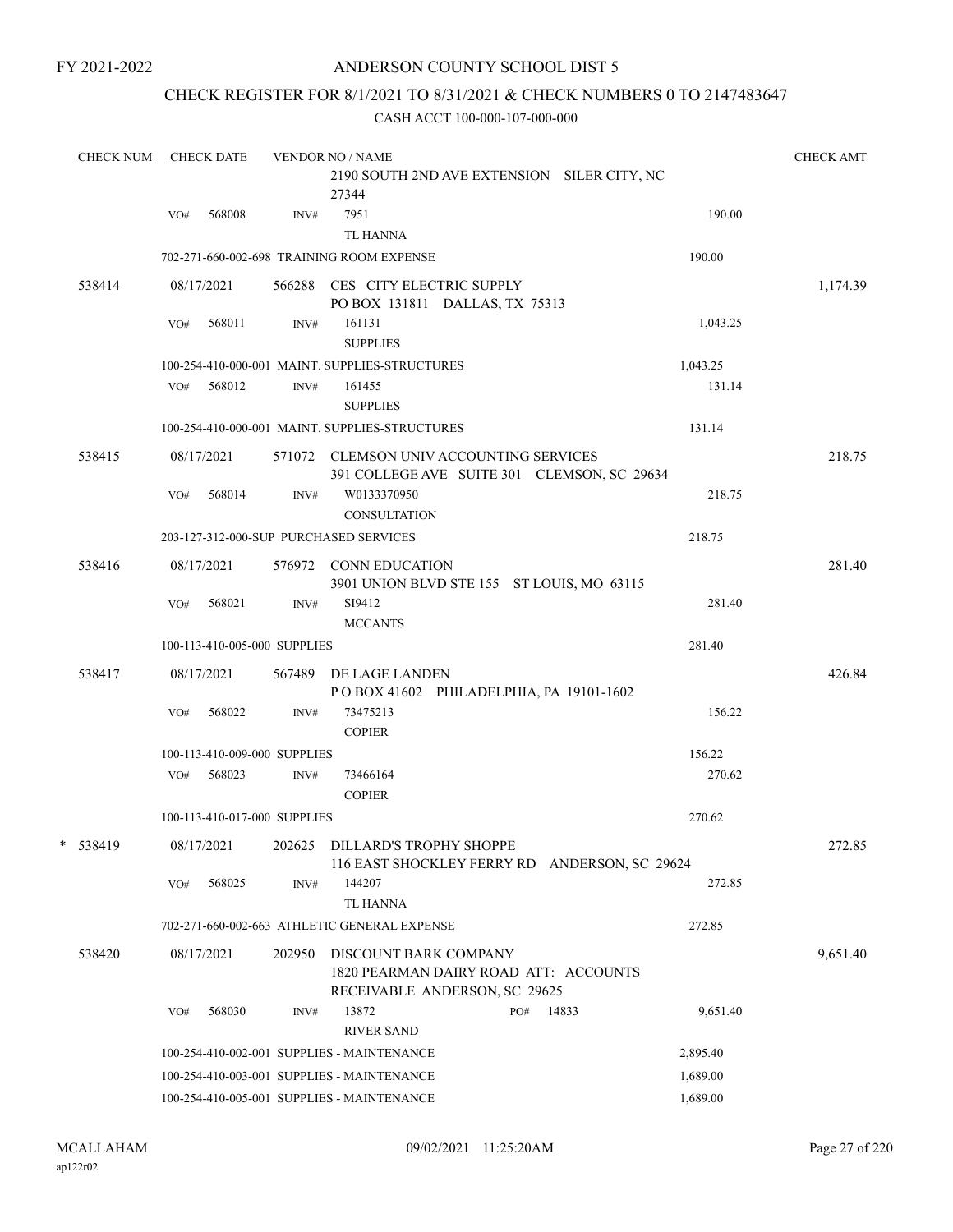## CHECK REGISTER FOR 8/1/2021 TO 8/31/2021 & CHECK NUMBERS 0 TO 2147483647

|   | <b>CHECK NUM</b> |     | <b>CHECK DATE</b>            |        | <b>VENDOR NO / NAME</b>                                                                                               |          | <b>CHECK AMT</b> |
|---|------------------|-----|------------------------------|--------|-----------------------------------------------------------------------------------------------------------------------|----------|------------------|
|   |                  |     |                              |        | 100-254-410-006-001 SUPPLIES - MAINTENANCE                                                                            | 1,689.00 |                  |
|   |                  |     |                              |        | 100-254-410-020-001 SUPPLIES - MAINTENANCE                                                                            | 1,689.00 |                  |
|   | 538421           |     | 08/17/2021                   |        | 573685 EPIC SPORTS<br>9750 E 53RD ST N BEL AIRE, KS 67226                                                             |          | 132.86           |
|   |                  | VO# | 568031                       | INV#   | 5591697<br><b>MCCANTS</b>                                                                                             | 132.86   |                  |
|   |                  |     |                              |        | 705-271-660-005-663 ATHLETIC GENERAL EXPENSE                                                                          | 132.86   |                  |
|   | 538422           |     | 08/17/2021                   |        | 576971 ESS SOUTH CENTRAL LLC<br>PO BOX 747077 ATLANTA, GA 30374-7077                                                  |          | 419.25           |
|   |                  | VO# | 568032                       | INV#   | 253536<br>July 13-16                                                                                                  | 419.25   |                  |
|   |                  |     |                              |        | 100-264-312-000-000 PURCHASED SERVICES                                                                                | 419.25   |                  |
| * | 538424           |     | 08/17/2021                   | 252100 | <b>GRACE'S COFFEE HOUSE AND RESTAURANT</b><br>1510 NORTH MURRAY AVENUE ATT: ACCOUNTS<br>RECEIVABLE ANDERSON, SC 29625 |          | 719.40           |
|   |                  | VO# | 567972                       | INV#   | <b>AUG 10 BKFST</b><br><b>NEW PROSPECT</b>                                                                            | 719.40   |                  |
|   |                  |     |                              |        | 710-271-660-010-201 MISCELLANEOUS EXPENSE                                                                             | 719.40   |                  |
|   | 538425           |     | 08/17/2021                   | 566044 | HAWKINS, GREGORY **<br>1106 GILREATH ROAD ANDERSON, SC 29621                                                          |          | 200.00           |
|   |                  | VO# | 568044                       | INV#   | <b>GLENVIEW</b><br>2021 FOOTBALL                                                                                      | 100.00   |                  |
|   |                  |     |                              |        | 720-271-660-020-674 FOOTBALL EXPENSE                                                                                  | 100.00   |                  |
|   |                  | VO# | 568045                       | INV#   | <b>MCCANTS</b><br>2021 FOOTBALL                                                                                       | 100.00   |                  |
|   |                  |     |                              |        | 705-271-660-005-674 FOOTBALL EXPENSE                                                                                  | 100.00   |                  |
|   | 538426           |     | 08/17/2021                   | 268000 | HOFFMAN & HOFFMAN, INC<br>PO BOX 896000 ATT: ACCOUNTS RECEIVABLE<br>CHARLOTTE, NC 28289                               |          | 458.05           |
|   |                  | VO# | 568046                       | INV#   | 598534<br><b>MOTOR</b>                                                                                                | 458.05   |                  |
|   |                  |     |                              |        | 100-254-410-016-001 SUPPLIES - MAINTENANCE                                                                            | 458.05   |                  |
|   | 538427           |     | 08/17/2021                   |        | 573237 IVEY SALES ASSOCIATES, INC.<br>363 RIDGEWOOD DR. WATERLOO, SC 29384                                            |          | 645.00           |
|   |                  | VO# | 568048                       | INV#   | 3599<br>ROBERT ANDERSON                                                                                               | 645.00   |                  |
|   |                  |     |                              |        | 706-271-660-006-663 ATHLETIC GENERAL EXPENSE                                                                          | 645.00   |                  |
|   | 538428           |     | 08/17/2021                   |        | 313476 LAKESHORE LEARNING MATERIALS<br>2695 EAST DOMINGUEZ STREET ATT: ACCOUNTS<br>RECEIVABLE CARSON, CA 90895        |          | 894.43           |
|   |                  | VO# | 568061                       | INV#   | 3968120721<br>NORTH POINTE                                                                                            | 894.43   |                  |
|   |                  |     | 100-147-410-013-000 SUPPLIES |        |                                                                                                                       | 894.43   |                  |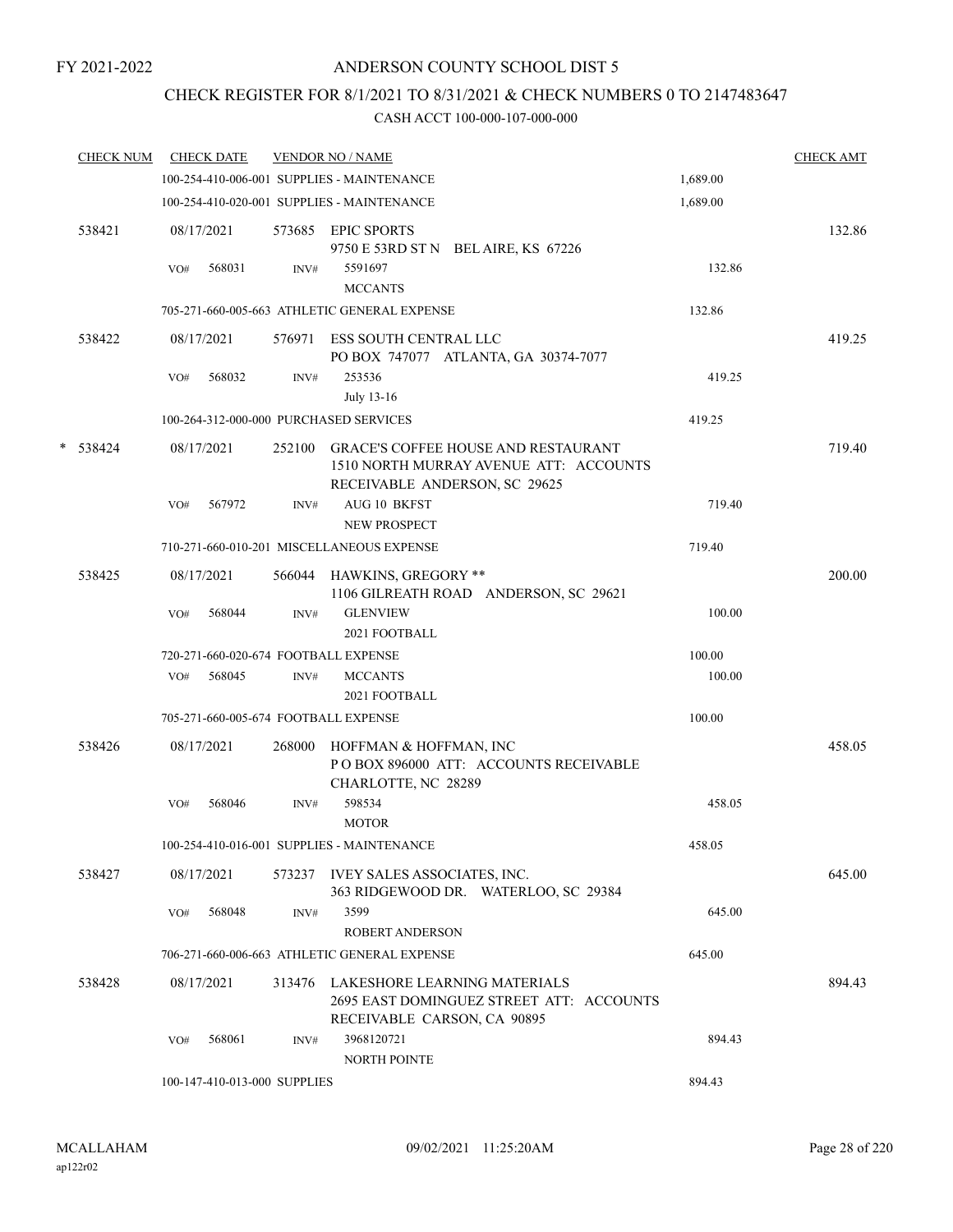## CHECK REGISTER FOR 8/1/2021 TO 8/31/2021 & CHECK NUMBERS 0 TO 2147483647

|        | <b>CHECK NUM</b> | <b>CHECK DATE</b>                       |        | <b>VENDOR NO / NAME</b>                                                                          |          | <b>CHECK AMT</b> |
|--------|------------------|-----------------------------------------|--------|--------------------------------------------------------------------------------------------------|----------|------------------|
|        | 538429           | 08/17/2021                              |        | 572859 LIFETOUCH NATIONAL SCHOOL STUDIOS<br>PO BOX 46993 EDEN PRAIRIE, MN 55344-9728             |          | 335.24           |
|        |                  | 568062<br>VO#                           | INV#   | 39776214<br>ID 60789                                                                             | 335.24   |                  |
|        |                  | 710-271-660-010-240 YEARBOOK EXPENSE    |        |                                                                                                  | 335.24   |                  |
| $\ast$ | 538431           | 08/17/2021                              | 329401 | LOWES BUSINESS ACCOUNT<br>PO BOX 530954 CREDIT SERVICES ATLANTA, GA<br>30353-0954                |          | 1,000.97         |
|        |                  | 568071<br>VO#                           | INV#   | 9800 728800 8<br><b>PURCHASES</b>                                                                | 1,000.97 |                  |
|        |                  | 100-254-410-000-000 CUSTODIAL SUPPLIES  |        |                                                                                                  | 27.73    |                  |
|        |                  |                                         |        | 100-254-410-000-001 MAINT. SUPPLIES-STRUCTURES                                                   | 404.52   |                  |
|        |                  |                                         |        | 100-254-410-003-001 SUPPLIES - MAINTENANCE                                                       | 82.66    |                  |
|        |                  |                                         |        | 100-254-410-006-001 SUPPLIES - MAINTENANCE                                                       | 123.85   |                  |
|        |                  |                                         |        | 100-254-410-014-001 SUPPLIES - MAINTENANCE                                                       | 194.65   |                  |
|        |                  |                                         |        | 100-254-410-020-001 SUPPLIES - MAINTENANCE                                                       | 154.38   |                  |
|        |                  |                                         |        | 100-254-410-023-001 SUPPLIES-MAINTENANCE                                                         | 13.18    |                  |
|        | 538432           | 08/17/2021                              | 568647 | MANSFIELD OIL COMPANY<br>PO BOX 733706 DALLAS, TX 75373-3706                                     |          | 4,872.47         |
|        |                  | 568072<br>VO#                           | INV#   | SQLCD700055<br>FUEL ACCT 15951                                                                   | 4,872.47 |                  |
|        |                  | 100-254-411-000-001 GASOLINE            |        |                                                                                                  | 4,782.24 |                  |
|        |                  | 600-256-690-019-SSP OTHER OBJECTS       |        |                                                                                                  | 90.23    |                  |
|        | 538433           | 08/17/2021                              |        | 574358 MONSTER TECHNOLOGY, LLC<br>8726 S. SEPULVEDA BLVD SUITE D #B-152 LOS<br>ANGELES, CA 90045 |          | 912.95           |
|        |                  | VO#<br>568073                           | INV#   | IGH 1695<br>NORTH POINTE                                                                         | 912.95   |                  |
|        |                  | 100-111-410-013-000 SUPPLIES            |        |                                                                                                  | 188.98   |                  |
|        |                  | 100-112-410-013-000 SUPPLIES            |        |                                                                                                  | 188.98   |                  |
|        |                  | 100-112-410-013-0RE RELATED ARTS        |        |                                                                                                  | 168.00   |                  |
|        |                  | 100-113-410-013-000 SUPPLIES            |        |                                                                                                  | 188.99   |                  |
|        |                  | 100-147-410-013-000 SUPPLIES            |        |                                                                                                  | 89.00    |                  |
|        |                  | 100-212-410-013-000 SUPPLIES            |        |                                                                                                  | 89.00    |                  |
|        | * 538435         | 08/17/2021                              | 575317 | PARTS TOWN, LLC<br>27787 NETWORK PLACE CHICAGO, IL 60673-1277                                    |          | 812.74           |
|        |                  | VO#<br>568090                           | INV#   | 27450159<br><b>SUPPLIES</b>                                                                      | 107.29   |                  |
|        |                  | 631-256-323-031-000 CONTRACTED SERVICES |        |                                                                                                  | 107.29   |                  |
|        |                  | 568091<br>VO#                           | INV#   | 27481546<br><b>SUPPLIES</b>                                                                      | 618.11   |                  |
|        |                  |                                         |        | 100-254-410-003-001 SUPPLIES - MAINTENANCE                                                       | 618.11   |                  |
|        |                  | VO# 568092                              | INV#   | 27450631                                                                                         | 87.34    |                  |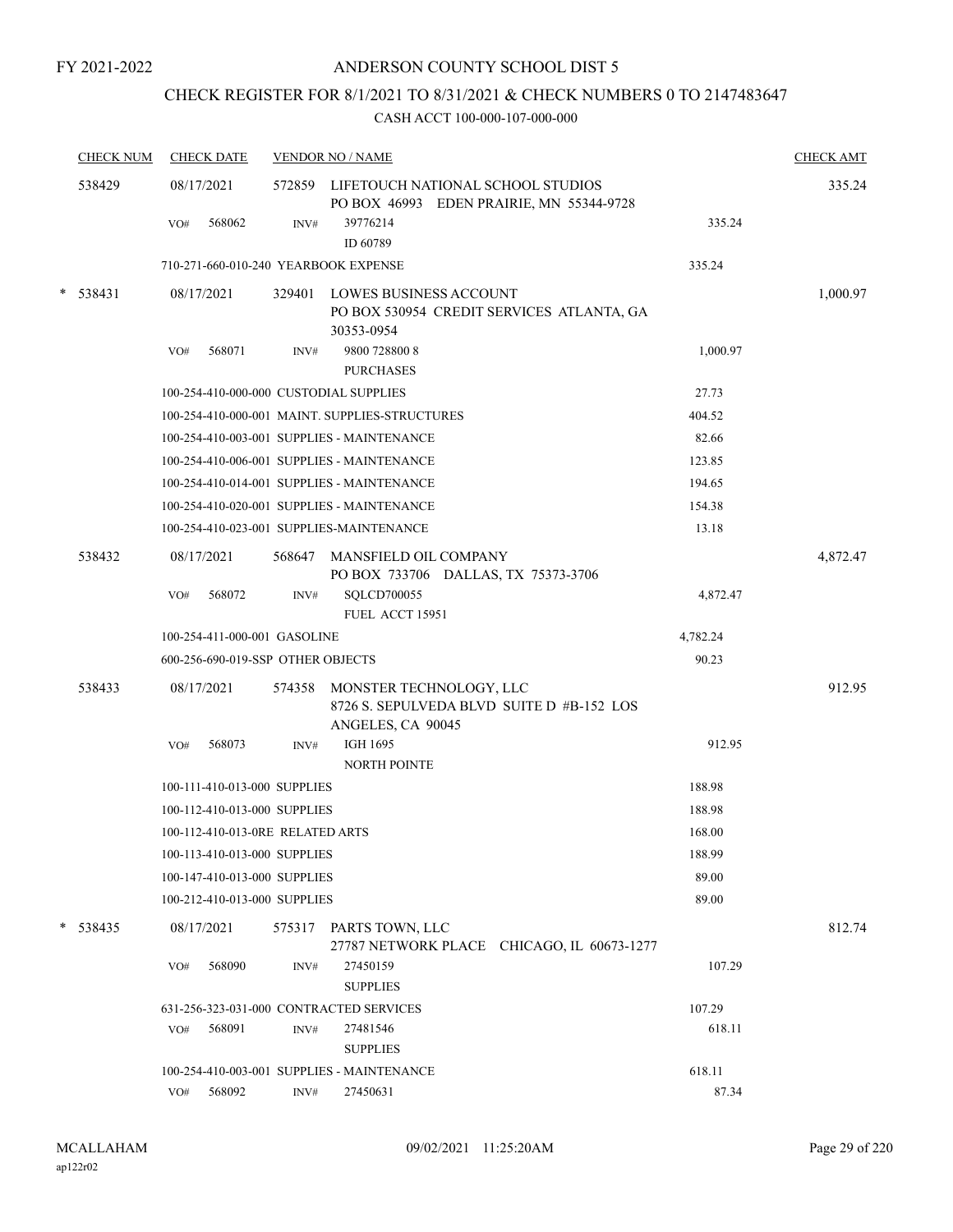## ANDERSON COUNTY SCHOOL DIST 5

## CHECK REGISTER FOR 8/1/2021 TO 8/31/2021 & CHECK NUMBERS 0 TO 2147483647

| <b>CHECK NUM</b> | <b>CHECK DATE</b>                        |        | <b>VENDOR NO / NAME</b><br><b>SUPPLIES</b>                             |          | <b>CHECK AMT</b> |
|------------------|------------------------------------------|--------|------------------------------------------------------------------------|----------|------------------|
|                  |                                          |        | 100-254-410-003-001 SUPPLIES - MAINTENANCE                             | 87.34    |                  |
|                  |                                          |        |                                                                        |          |                  |
| 538436           | 08/17/2021                               | 572248 | PINE GROVE, INC<br>POBOX 100 ELGIN, SC 29045-0100                      |          | 2,158.40         |
|                  | 568093<br>VO#                            | INV#   | KAY2021ED0821<br>PO#<br>14983                                          | 2,158.40 |                  |
|                  |                                          |        | <b>AUG SERVICES</b>                                                    |          |                  |
|                  | 203-127-312-000-SUP PURCHASED SERVICES   |        |                                                                        | 2,158.40 |                  |
| 538437           | 08/17/2021                               | 575998 | PRO KITCHEN ONLINE LLC                                                 |          | 358.80           |
|                  |                                          |        | 2115 COMMERCE DR CAYCE, SC 29033                                       |          |                  |
|                  | 568098<br>VO#                            | INV#   | 31935<br><b>CURTAINS</b>                                               | 358.80   |                  |
|                  | 600-256-323-012-000 REPAIRS TO EQUIPMENT |        |                                                                        | 358.80   |                  |
| 538438           | 08/17/2021                               |        | 571652 PROSOURCE LLC                                                   |          | 248.69           |
|                  |                                          |        | P.O. BOX 5339 GREENVILLE, SC 29606                                     |          |                  |
|                  | 568099<br>VO#                            | INV#   | S2367271                                                               | 49.08    |                  |
|                  |                                          |        | <b>SUPPLIES</b>                                                        |          |                  |
|                  |                                          |        | 100-254-410-017-001 SUPPLIES - MANTENANCE                              | 49.08    |                  |
|                  | 568100<br>VO#                            | INV#   | S2363593                                                               | 199.61   |                  |
|                  |                                          |        | <b>SUPPLIES</b>                                                        |          |                  |
|                  |                                          |        | 100-254-410-007-001 SUPPLIES - MAINTENANCE                             | 19.42    |                  |
|                  |                                          |        | 100-254-410-008-001 SUPPLIES - MAINTENANCE                             | 75.14    |                  |
|                  |                                          |        | 100-254-410-010-001 SUPPLIES - MAINTENANCE                             | 101.80   |                  |
|                  |                                          |        | 100-254-410-019-001 SUPPLIES - MAINTENANCE                             | 3.25     |                  |
| 538439           | 08/17/2021                               | 570470 | RICHARD KAY SUPERSTORE                                                 |          | 1,033.74         |
|                  |                                          |        | 1935 PEARMAN DAIRY ROAD ATT: ACCOUNTS<br>RECEIVABLE ANDERSON, SC 29625 |          |                  |
|                  | 568102<br>VO#                            | INV#   | 100291                                                                 | 1,033.74 |                  |
|                  |                                          |        | MO 115520                                                              |          |                  |
|                  |                                          |        | 100-254-412-000-001 TRUCK SERVICE - MAINTENANCE                        | 1,033.74 |                  |
| 538440           | 08/17/2021                               | 576205 | RONALD J. PATANE                                                       |          | 2,328.00         |
|                  |                                          |        | UPSTATE FENCE CO, INC 104 VALLEY FORGE DRIVE<br><b>GREER, SC 29650</b> |          |                  |
|                  | 568139<br>VO#                            | INV#   | <b>FENCE</b>                                                           | 2,328.00 |                  |
|                  |                                          |        | WHITEHALL ELEM                                                         |          |                  |
|                  |                                          |        | 100-254-323-019-400 CONTR SERV-HVAC/ELECT/PLUMBING                     | 2,328.00 |                  |
| 538441           | 08/17/2021                               | 576565 | <b>SC GRAPHICS INC</b><br>100 CONTROL DR ANDERSON, SC 29625            |          | 802.50           |
|                  | 568105<br>VO#                            | INV#   | 4081                                                                   | 802.50   |                  |
|                  |                                          |        | <b>SIGNS</b>                                                           |          |                  |
|                  |                                          |        | 100-254-410-005-001 SUPPLIES - MAINTENANCE                             | 353.10   |                  |
|                  |                                          |        | 100-254-410-008-001 SUPPLIES - MAINTENANCE                             | 58.85    |                  |
|                  |                                          |        | 100-254-410-009-001 SUPPLIES - MAINTENANCE                             | 80.25    |                  |
|                  |                                          |        | 100-254-410-010-001 SUPPLIES - MAINTENANCE                             | 116.63   |                  |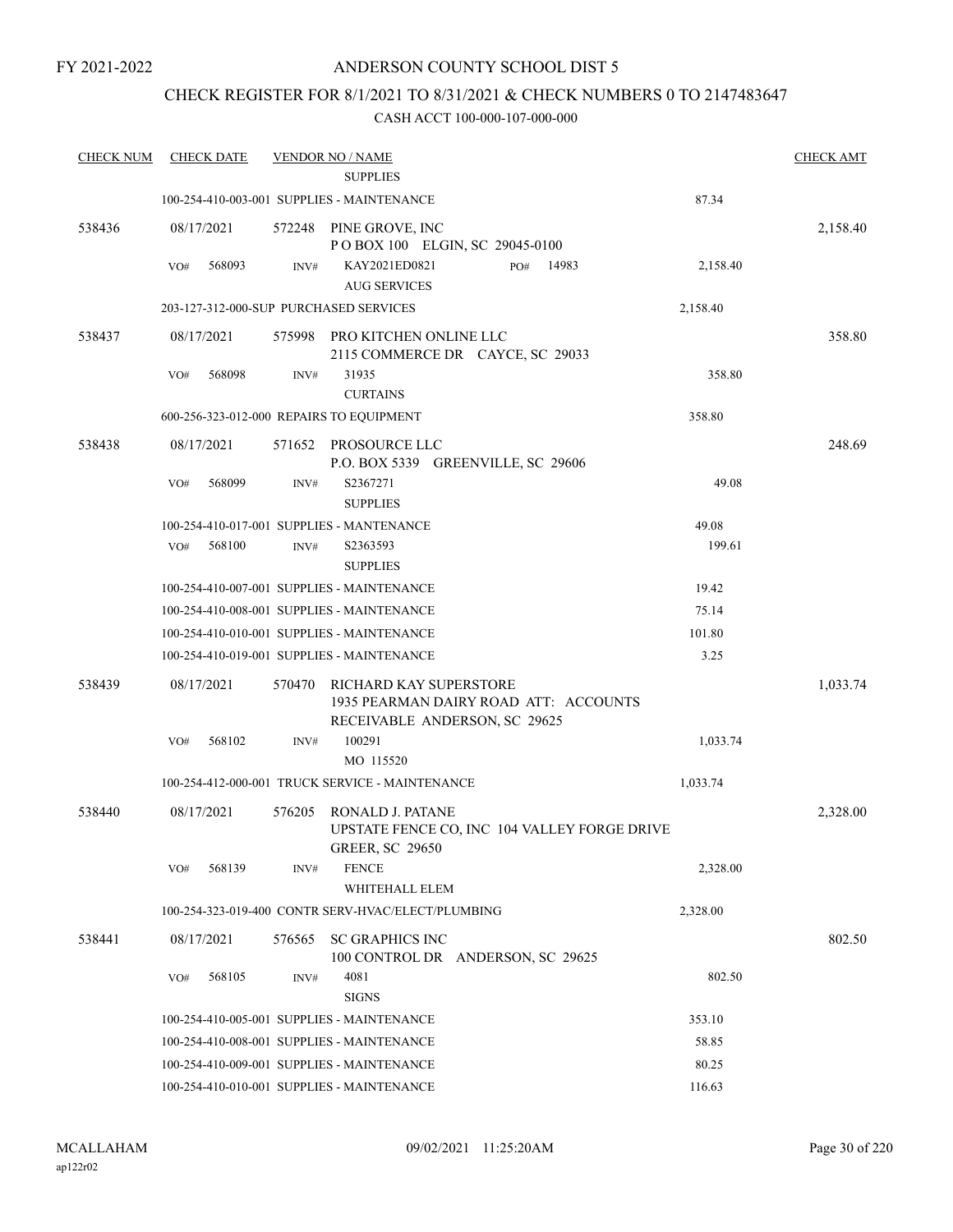## CHECK REGISTER FOR 8/1/2021 TO 8/31/2021 & CHECK NUMBERS 0 TO 2147483647

|   | <b>CHECK NUM</b> |     | <b>CHECK DATE</b>            |        | <b>VENDOR NO / NAME</b>                                      |                                                                          |                | <b>CHECK AMT</b> |
|---|------------------|-----|------------------------------|--------|--------------------------------------------------------------|--------------------------------------------------------------------------|----------------|------------------|
|   |                  |     |                              |        | 100-254-410-016-001 SUPPLIES - MAINTENANCE                   |                                                                          | 176.55         |                  |
|   |                  |     |                              |        | 131-254-410-031-001 SUPPLIES - MAINTENANCE                   |                                                                          | 17.12          |                  |
|   | 538442           |     | 08/17/2021                   | 568954 | <b>SHRED A WAY</b><br>PIEDMONT, SC 29673                     | PO BOX 51132 ATT: ACCOUNTS RECEIVABLE                                    |                | 182.00           |
|   |                  | VO# | 568122                       | INV#   | A93403<br><b>ROBERT ANDERSON</b>                             |                                                                          | 68.00          |                  |
|   |                  |     |                              |        |                                                              |                                                                          |                |                  |
|   |                  | VO# | 568123                       | INV#   | 100-113-410-006-VEN SUPPLY-ADDT'L FOR LOST VENDING<br>A93190 |                                                                          | 68.00<br>48.00 |                  |
|   |                  |     |                              |        | <b>TL HANNA</b>                                              |                                                                          |                |                  |
|   |                  |     |                              |        | 702-271-660-002-411 MISCELLANEOUS EXPENSE                    |                                                                          | 48.00          |                  |
|   |                  | VO# | 568124                       | INV#   | A93162<br><b>ADULT ED</b>                                    |                                                                          | 33.00          |                  |
|   |                  |     |                              |        | 723-190-660-023-911 MISCELLANEOUS- ADULT ED EXPENSE          |                                                                          | 33.00          |                  |
|   |                  | VO# | 568125                       | INV#   | A16276<br><b>MCLEES</b>                                      |                                                                          | 33.00          |                  |
|   |                  |     |                              |        | 708-271-660-008-201 MISCELLANEOUS EXPENSE                    |                                                                          | 33.00          |                  |
|   | 538443           |     | 08/17/2021                   | 573073 | STUDIES WEEKLY, INC<br>WEST OREM, UT 84057                   | AMERICAN LEGACY PUBLISHING 1140 NORTH 1430                               |                | 1,701.30         |
|   |                  | VO# | 568126                       | INV#   | 393120<br>NORTH POINTE                                       |                                                                          | 1,701.30       |                  |
|   |                  |     | 100-112-410-013-000 SUPPLIES |        |                                                              |                                                                          | 1,701.30       |                  |
| * | 538445           |     | 08/17/2021                   | 569025 |                                                              | TIMECLOCK PLUS/BY DATA MANAGEMENT<br>PO BOX 913377 DENVER, CO 80291-3377 |                | 62,736.24        |
|   |                  | VO# | 567922                       | INV#   | 581568<br>21-22 LICENSE                                      | 12924<br>PO#                                                             | 62,736.24      |                  |
|   |                  |     |                              |        | 100-252-312-000-000 PURCHASED SERVICES                       |                                                                          | 62,736.24 A    |                  |
|   | 538446           |     | 08/17/2021                   | 573815 | UNITED REFRIGERATION, INC                                    | PO BOX 740703 ATLANTA, GA 30374-0703                                     |                | 1,979.40         |
|   |                  | VO# | 568130                       | INV#   | 79920081<br><b>SUPPLIES</b>                                  |                                                                          | 408.98         |                  |
|   |                  |     |                              |        | 100-254-410-006-001 SUPPLIES - MAINTENANCE                   |                                                                          | 408.98         |                  |
|   |                  | VO# | 568131                       | INV#   | 80084557<br><b>SUPPLIES</b>                                  |                                                                          | 139.10         |                  |
|   |                  |     |                              |        | 631-256-323-031-000 CONTRACTED SERVICES                      |                                                                          | 139.10         |                  |
|   |                  | VO# | 568132                       | INV#   | 79957811                                                     |                                                                          | 57.64          |                  |
|   |                  |     |                              |        | <b>SUPPLIES</b>                                              |                                                                          |                |                  |
|   |                  |     |                              |        | 600-256-323-002-000 REPAIRS TO EQUIPMENT                     |                                                                          | 3.04           |                  |
|   |                  |     |                              |        | 600-256-323-003-000 REPAIRS TO EQUIPMENT                     |                                                                          | 3.04           |                  |
|   |                  |     |                              |        | 600-256-323-005-000 REPAIRS TO EQUIPMENT                     |                                                                          | 3.04           |                  |
|   |                  |     |                              |        | 600-256-323-006-000 REPAIRS TO EQUIPMENT                     |                                                                          | 3.04           |                  |
|   |                  |     |                              |        | 600-256-323-007-000 REPAIRS TO EQUIPMENT                     |                                                                          | 3.04           |                  |
|   |                  |     |                              |        | 600-256-323-008-000 REPAIRS TO EQUIPMENT                     |                                                                          | 3.04           |                  |
|   |                  |     |                              |        |                                                              |                                                                          |                |                  |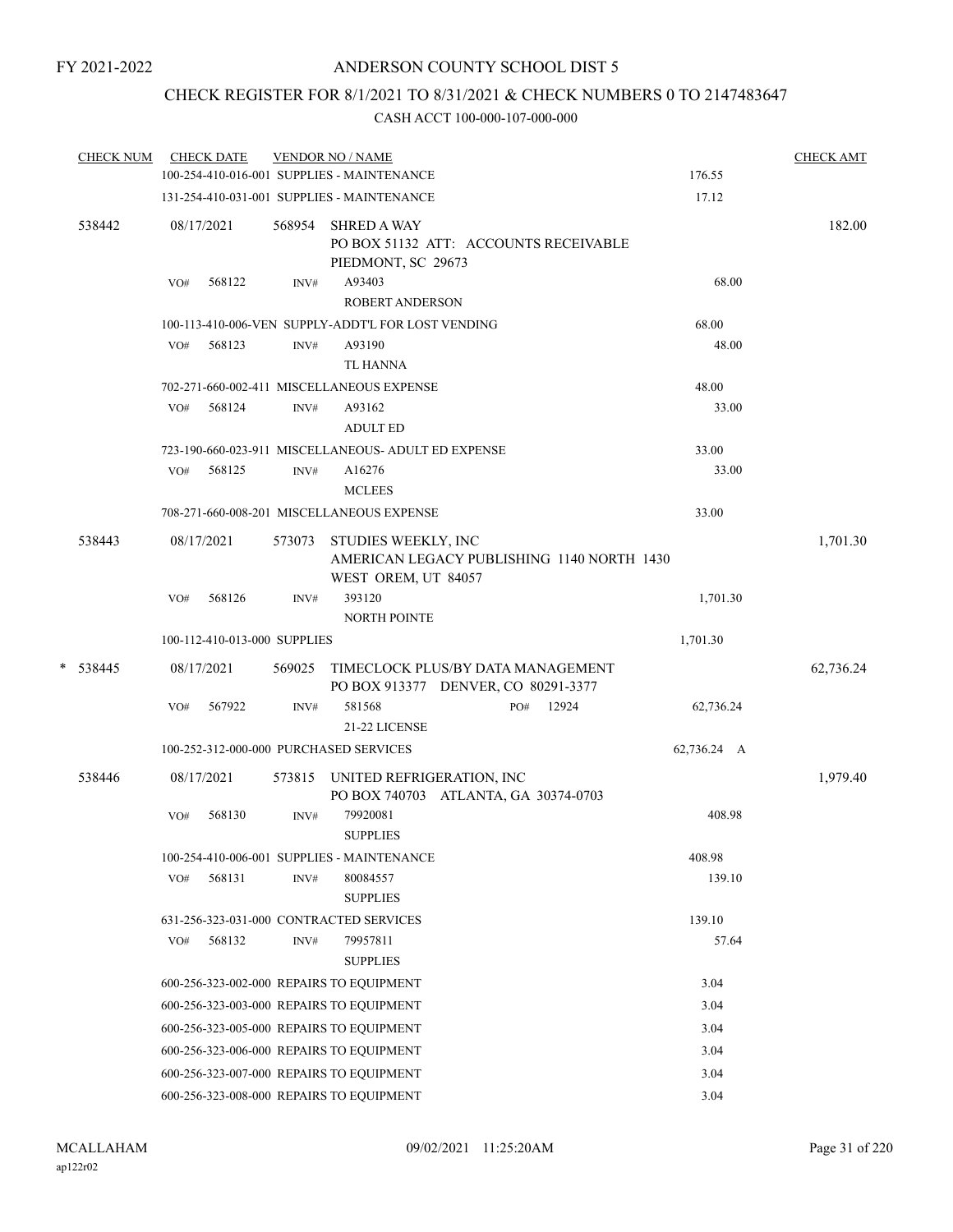## CHECK REGISTER FOR 8/1/2021 TO 8/31/2021 & CHECK NUMBERS 0 TO 2147483647

| <b>CHECK NUM</b> | <b>CHECK DATE</b> | <b>VENDOR NO / NAME</b>                                                          |           | <b>CHECK AMT</b> |
|------------------|-------------------|----------------------------------------------------------------------------------|-----------|------------------|
|                  |                   | 600-256-323-009-000 REPAIRS TO EQUIPMENT                                         | 3.04      |                  |
|                  |                   | 600-256-323-010-000 REPAIRS TO EQUIPMENT                                         | 3.03      |                  |
|                  |                   | 600-256-323-011-000 REPAIRS TO EQUIPMENT                                         | 3.03      |                  |
|                  |                   | 600-256-323-012-000 REPAIRS TO EQUIPMENT                                         | 3.03      |                  |
|                  |                   | 600-256-323-013-000 REPAIRS TO EQUIPMENT                                         | 3.03      |                  |
|                  |                   | 600-256-323-014-000 REPAIRS TO EQUIPMENT                                         | 3.03      |                  |
|                  |                   | 600-256-323-015-000 REPAIRS TO EQUIPMENT                                         | 3.03      |                  |
|                  |                   | 600-256-323-016-000 REPAIRS TO EQUIPMENT                                         | 3.03      |                  |
|                  |                   | 600-256-323-017-000 REPAIRS TO EQUIPMENT                                         | 3.03      |                  |
|                  |                   | 600-256-323-018-000 REPAIRS TO EQUIPMENT                                         | 3.03      |                  |
|                  |                   | 600-256-323-019-000 REPAIRS TO EQUIPMENT                                         | 3.03      |                  |
|                  |                   | 600-256-323-020-000 REPAIRS TO EQUIPMENT                                         | 3.03      |                  |
|                  |                   | 600-256-323-021-000 REPAIRS TO EQUIPMENT                                         | 3.03      |                  |
|                  | 568133<br>VO#     | 80056434<br>INV#                                                                 | 22.08     |                  |
|                  |                   | <b>SUPPLIES</b>                                                                  |           |                  |
|                  |                   | 100-254-410-000-001 MAINT, SUPPLIES-STRUCTURES                                   | 22.08     |                  |
|                  | 568134<br>VO#     | 80073926<br>INV#                                                                 | 722.25    |                  |
|                  |                   | <b>SUPPLIES</b>                                                                  |           |                  |
|                  |                   | 100-254-410-001-001 SUPPLIES - MAINTENANCE                                       | 722.25    |                  |
|                  | 568135<br>VO#     | INV#<br>80056313<br><b>SUPPLIES</b>                                              | 242.59    |                  |
|                  |                   | 100-254-410-001-001 SUPPLIES - MAINTENANCE                                       | 242.59    |                  |
|                  | 568136<br>VO#     | 79985118<br>INV#                                                                 | 47.08     |                  |
|                  |                   | <b>SUPPLIES</b>                                                                  |           |                  |
|                  |                   | 100-254-410-000-001 MAINT. SUPPLIES-STRUCTURES                                   | 47.08     |                  |
|                  | VO#<br>568137     | 80084205<br>INV#                                                                 | 293.58    |                  |
|                  |                   | <b>SUPPLIES</b>                                                                  |           |                  |
|                  |                   | 100-254-410-002-001 SUPPLIES - MAINTENANCE                                       | 186.11    |                  |
|                  |                   | 100-254-410-005-001 SUPPLIES - MAINTENANCE                                       | 107.47    |                  |
|                  | 568138<br>VO#     | 80107542<br>INV#                                                                 | 46.10     |                  |
|                  |                   | <b>SUPPLIES</b>                                                                  |           |                  |
|                  |                   | 100-254-410-003-001 SUPPLIES - MAINTENANCE                                       | 46.10     |                  |
| 538447           | 08/17/2021        | 573864<br>WELLS FARGO VENDOR FIN SERV<br>PO BOX 105743 ATLANTA, GA 30348-5743    |           | 400.72           |
|                  | 568141<br>VO#     | 15003<br>5016292033<br>PO#<br>INV#                                               | 226.31    |                  |
|                  |                   | <b>COPIER</b>                                                                    |           |                  |
|                  |                   | 100-255-323-000-000 CONTRACTED SERVICES                                          | 226.31    |                  |
|                  | VO#<br>568142     | 5016139422<br>INV#                                                               | 174.41    |                  |
|                  |                   | <b>COPIER</b>                                                                    |           |                  |
|                  |                   | 723-190-660-023-913 COPIER EXPENSE                                               | 174.41    |                  |
| 538448           | 08/19/2021        | 572426<br>AGILE SPORTS TECHNOLOGIES<br>DBA: HUDL 29775 NETWORK PLACE CHICAGO, IL |           | 10,058.02        |
|                  |                   | 60673-1775                                                                       |           |                  |
|                  | 568177<br>VO#     | 1172020<br>INV#                                                                  | 10,058.02 |                  |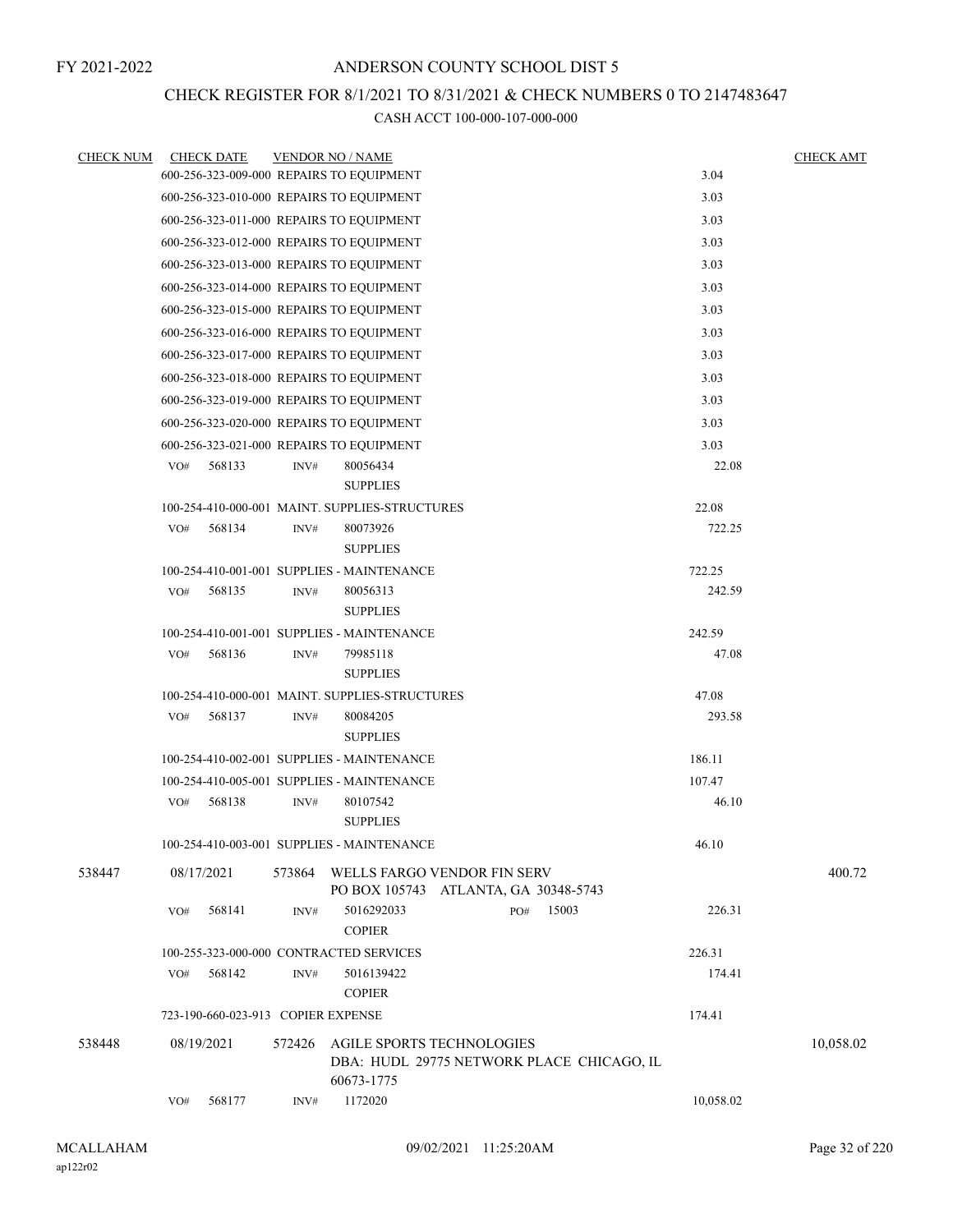## ANDERSON COUNTY SCHOOL DIST 5

## CHECK REGISTER FOR 8/1/2021 TO 8/31/2021 & CHECK NUMBERS 0 TO 2147483647

| <b>CHECK NUM</b> | <b>CHECK DATE</b>                   |        | <b>VENDOR NO / NAME</b><br><b>TL HANNA</b>                                                     |                    | <b>CHECK AMT</b> |
|------------------|-------------------------------------|--------|------------------------------------------------------------------------------------------------|--------------------|------------------|
|                  |                                     |        | 702-271-660-002-663 ATHLETIC GENERAL EXPENSE                                                   | 10,058.02          |                  |
| 538449           | 08/19/2021                          | 576739 | ALAMO MUSIC CENTER, INC.<br>425 NORTH MAIN AVE. SAN ANTONIO, TX 78205                          |                    | 448.00           |
|                  | 568178<br>VO#                       | INV#   | 915862<br>PO#<br><b>WESTSIDE</b>                                                               | 14132<br>448.00    |                  |
|                  | 397-114-410-003-000 SUPPLIES        |        |                                                                                                | 448.00             |                  |
| 538450           | 08/19/2021                          | 574576 | AMPLIFIED IT, LLC<br>812 GRANBY STREET NORFOLK, VA 23510                                       |                    | 30,336.00        |
|                  | 568179<br>VO#                       | INV#   | 33798<br>PO#<br>21-22 LICENSE                                                                  | 14972<br>30,336.00 |                  |
|                  | 225-266-445-000-009 GSUITE SUPPLIES |        |                                                                                                | 30,336.00          |                  |
| * 538452         | 08/19/2021                          | 563809 | <b>BAND SHOPPE</b><br>POBOX 428 CYNTHIANA, IN 47612-0428                                       |                    | 1,048.70         |
|                  | 568184<br>VO#                       | INV#   | SIV194016<br><b>WESTSIDE</b>                                                                   | 1,048.70           |                  |
|                  |                                     |        | 100-114-410-003-002 COLOR GUARD/DRUM LINE                                                      | 1,048.70           |                  |
| * 538454         | 08/19/2021                          | 574045 | <b>BORDEN DAIRY</b><br>PO BOX 208769 DALLAS, TX 75320-8769                                     |                    | 12,606.29        |
|                  | 568304<br>VO#                       | INV#   | <b>CUST 138365</b><br><b>MILK</b>                                                              | 12,606.29          |                  |
|                  | 100-271-410-002-000 SUPPLIES        |        |                                                                                                | 1,417.11           |                  |
|                  | 600-256-460-002-000 FOOD            |        |                                                                                                | 203.06             |                  |
|                  | 600-256-460-003-000 FOOD            |        |                                                                                                | 1,641.83           |                  |
|                  | 600-256-460-005-000 FOOD            |        |                                                                                                | 1,495.48           |                  |
|                  | 600-256-460-006-000 FOOD            |        |                                                                                                | 1,248.80           |                  |
|                  | 600-256-460-007-000 FOOD            |        |                                                                                                | 1,133.11           |                  |
|                  | 600-256-460-010-000 FOOD            |        |                                                                                                | 74.59              |                  |
|                  | 600-256-460-012-000 FOOD            |        |                                                                                                | 1,132.86           |                  |
|                  | 600-256-460-013-000 FOOD            |        |                                                                                                | 1,506.17           |                  |
|                  | 600-256-460-016-000 FOOD            |        |                                                                                                | 1,067.83           |                  |
|                  | 600-256-460-019-000 FOOD            |        |                                                                                                | 1,685.45           |                  |
| 538455           | 08/19/2021                          | 567945 | <b>BURNETT ATHLETICS INC</b><br>7095 HIGHWAY 11 ATTN: ACCTS RECEIVABLE<br>CAMPOBELLO, SC 29322 |                    | 1,180.00         |
|                  | 568271<br>VO#                       | INV#   | BA86213<br><b>PAINT</b>                                                                        | 1,180.00           |                  |
|                  |                                     |        | 100-254-410-002-001 SUPPLIES - MAINTENANCE                                                     | 393.33             |                  |
|                  |                                     |        | 100-254-410-003-001 SUPPLIES - MAINTENANCE                                                     | 295.00             |                  |
|                  |                                     |        | 100-254-410-005-001 SUPPLIES - MAINTENANCE                                                     | 196.67             |                  |
|                  |                                     |        | 100-254-410-006-001 SUPPLIES - MAINTENANCE                                                     | 147.50             |                  |
|                  |                                     |        | 100-254-410-020-001 SUPPLIES - MAINTENANCE                                                     | 147.50             |                  |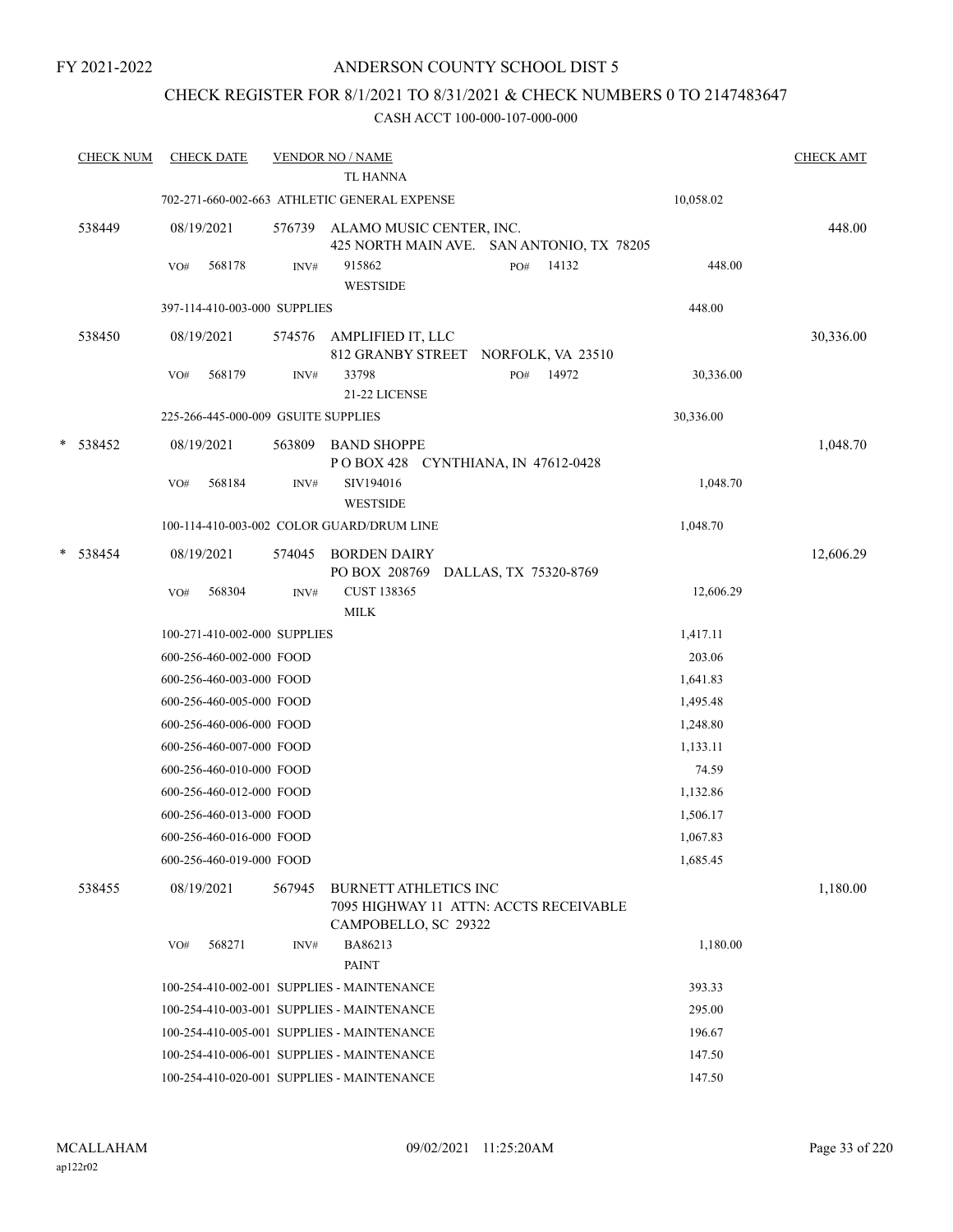## CHECK REGISTER FOR 8/1/2021 TO 8/31/2021 & CHECK NUMBERS 0 TO 2147483647

| <b>CHECK NUM</b> | <b>CHECK DATE</b>                        |                  | <b>VENDOR NO / NAME</b>                                                                          | <b>CHECK AMT</b> |
|------------------|------------------------------------------|------------------|--------------------------------------------------------------------------------------------------|------------------|
| 538456           | 08/19/2021                               | 576490           | <b>BWI COMPANIES INC</b><br>PO BOX 1410 GREER, SC 29652-1410                                     | 882.87           |
|                  | 568272<br>VO#                            | INV#             | 16545499<br><b>SUPPLIES</b>                                                                      | 882.87           |
|                  |                                          |                  | 731-271-660-031-878 HORTICULTURE EXPENSE                                                         | 882.87           |
| 538457           | 08/19/2021                               | 570581           | CITY OF ANDERSON POLICE DEPT<br>401 SOUTH MAIN ST ATTN: TESSA FREDERICKS                         | 15,294.60        |
|                  | 568274<br>VO#                            | INV#             | ANDERSON, SC 29624<br><b>APRIL-JUNE</b><br>13108<br>PO#<br><b>CROSSING GUARDS</b>                | 15,294.60        |
|                  | 100-258-690-000-000 CROSSING GUARDS      |                  |                                                                                                  | 15,294.60 A      |
| 538458           | 08/19/2021                               | 573557           | <b>CLAY-KING</b><br>125 BEN-ABI ROAD SPARTANBURG, SC 29307-5400                                  | 3,606.97         |
|                  | 568273<br>VO#                            | INV#             | 5918<br>PO#<br>14456<br><b>TL HANNA</b>                                                          | 3,606.97         |
|                  | 100-114-410-002-ART ART SUPPLIES         |                  |                                                                                                  | 3,606.97 A       |
| 538459           | 08/19/2021                               |                  | 576977 CLIA LABORATORY PROGRAM<br>PO BOX 3056 PORTLAND, OR 97208-3056                            | 180.00           |
|                  | 568256<br>VO#                            | INV#             | 42D2229755<br><b>CERTIFICATE FEE</b>                                                             | 180.00           |
|                  |                                          |                  | 100-213-410-000-000 SUPPLIES AND MATERIALS                                                       | 180.00           |
| 538460           | 08/19/2021                               | 572743           | DECKER EQUIPMENT<br>215 SOUTH SERMAN ST VASSAR, MI 48768-8802                                    | 243.31           |
|                  | 568191<br>VO#                            | INV#             | 393399A<br><b>CONDORD ELEM</b>                                                                   | 243.31           |
|                  |                                          |                  | 709-271-660-009-201 MISCELLANEOUS EXPENSE                                                        | 243.31           |
| 538461           | 08/19/2021                               | 198651           | <b>DELL MARKETING</b><br>PO BOX 534118 ATT: ACCOUNTS RECEIVABLE<br>ATLANTA, GA 30353-4118        | 150,136.85       |
|                  | 568194<br>VO#                            | INV#             | 10510499810<br>14984<br>PO#<br><b>BATTERIES</b>                                                  | 1,668.99         |
|                  | 100-266-314-000-000 REPAIRS TO EQUIPMENT |                  |                                                                                                  | 1,668.99         |
|                  | 568275<br>VO#                            | INV#             | 10510904973<br>14498<br>PO#<br><b>SERVER</b>                                                     | 45,534.92        |
|                  |                                          |                  | 860-266-345-000-000 TECHNOLOGY PURCHASED SERV                                                    | 45,534.92        |
|                  | 568276<br>VO#                            | $\mathrm{INV}\#$ | 14498<br>10504914021<br>PO#<br><b>TECHNOLOGY</b>                                                 | 102,932.94       |
|                  |                                          |                  | 860-266-345-000-000 TECHNOLOGY PURCHASED SERV                                                    | 102,932.94 A     |
| 538462           | 08/19/2021                               | 211302           | DUKE ENERGY<br>PO BOX 1094 CHARLOTTE, NC 28201-1094                                              | 72,952.17        |
|                  | 568303<br>VO#                            | INV#             | DUE SEPT 3<br><b>UTILITIES</b>                                                                   | 72,952.17        |
|                  |                                          |                  | 100-254-470-000-000 ENERGY-ELECTRICITY & WATER<br>100-254-470-000-000 ENERGY-ELECTRICITY & WATER | 314.49<br>815.17 |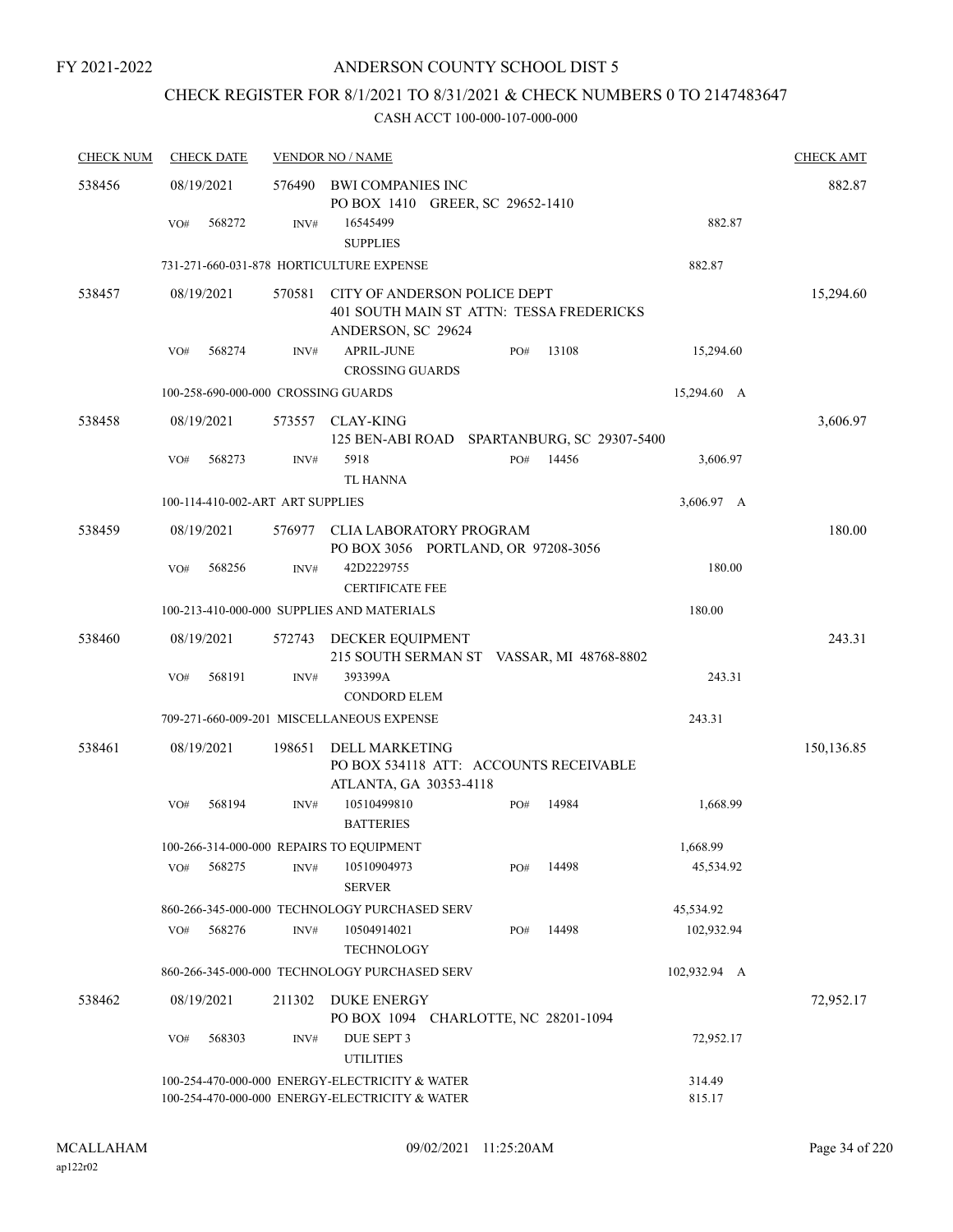## CHECK REGISTER FOR 8/1/2021 TO 8/31/2021 & CHECK NUMBERS 0 TO 2147483647

| <b>CHECK NUM</b> | <b>CHECK DATE</b>                        |        | <b>VENDOR NO / NAME</b>                                                                         |     |          |                    | <b>CHECK AMT</b> |
|------------------|------------------------------------------|--------|-------------------------------------------------------------------------------------------------|-----|----------|--------------------|------------------|
|                  |                                          |        | 100-254-470-000-000 ENERGY-ELECTRICITY & WATER                                                  |     |          | 9.96               |                  |
|                  |                                          |        | 100-254-470-001-000 ENERGY-ELECTRICITY & WATER                                                  |     |          | 366.14             |                  |
|                  |                                          |        | 100-254-470-002-000 ENERGY-ELECTRICITY & WATER                                                  |     |          | 17.08              |                  |
|                  |                                          |        | 100-254-470-006-000 ENERGY-ELECTRICITY & WATER                                                  |     |          | 16,262.84          |                  |
|                  |                                          |        | 100-254-470-008-000 ENERGY-ELECTRICITY & WATER                                                  |     |          | 6,847.13           |                  |
|                  |                                          |        | 100-254-470-011-000 ENERGY-ELECTRICITY & WATER                                                  |     | 4,033.18 |                    |                  |
|                  |                                          |        | 100-254-470-012-000 ENERGY-ELECTRICITY & WATER                                                  |     |          | 5,423.47           |                  |
|                  |                                          |        | 100-254-470-013-000 ENERGY-ELECTRICITY & WATER                                                  |     |          | 9,681.53           |                  |
|                  |                                          |        | 100-254-470-014-000 ENERGY-ELECTRICITY & WATER                                                  |     |          | 5,985.10           |                  |
|                  | 100-254-470-014-THR UTILITIES - THEATRE  |        |                                                                                                 |     |          | 1,790.78           |                  |
|                  |                                          |        | 100-254-470-015-000 ENERGY-ELECTRICITY & WATER                                                  |     |          | 2,765.33           |                  |
|                  |                                          |        | 100-254-470-017-000 ENERGY-ELECTRICITY & WATER                                                  |     |          | 7,850.14           |                  |
|                  |                                          |        | 100-254-470-020-000 ENERGY-ELECTRICITY & WATER                                                  |     |          | 10,475.33          |                  |
|                  | 600-256-470-026-000 ENERGY               |        |                                                                                                 |     |          | 314.50             |                  |
| 538463           | 08/19/2021                               | 563495 | ELECTRIC CITY UTILITIES                                                                         |     |          |                    | 830.03           |
|                  |                                          |        | CITY OF ANDERSON 601 SOUTH MAIN ST                                                              |     |          |                    |                  |
|                  |                                          |        | ANDERSON, SC 29624                                                                              |     |          |                    |                  |
|                  | 568299<br>VO#                            | INV#   | 495402011                                                                                       |     |          | 116.27             |                  |
|                  |                                          |        | <b>UTILITIES</b>                                                                                |     |          |                    |                  |
|                  |                                          |        | 100-254-470-000-000 ENERGY-ELECTRICITY & WATER                                                  |     |          | 116.27             |                  |
|                  | VO#<br>568300                            | INV#   | 500079018<br><b>UTILITIES</b>                                                                   |     |          | 75.41              |                  |
|                  |                                          |        | 100-254-470-000-000 ENERGY-ELECTRICITY & WATER                                                  |     |          | 75.41              |                  |
|                  | 568301<br>VO#                            | INV#   | 295758061<br><b>UTILITIES</b>                                                                   |     |          | 612.58             |                  |
|                  |                                          |        | 100-254-470-012-000 ENERGY-ELECTRICITY & WATER                                                  |     |          | 612.58             |                  |
|                  | VO#<br>568302                            | INV#   | 500079017                                                                                       |     |          | 25.77              |                  |
|                  |                                          |        | <b>UTILITIES</b>                                                                                |     |          |                    |                  |
|                  |                                          |        | 100-254-470-000-000 ENERGY-ELECTRICITY & WATER                                                  |     |          | 25.77              |                  |
|                  |                                          |        |                                                                                                 |     |          |                    |                  |
| 538464           | 08/19/2021                               | 179840 | ENCORE TECHNOLOGY GROUP LLC<br>DEPT 720017 P.O. BOX 1335 CHARLOTTE, NC<br>28201-1335            |     |          |                    | 4,019.57         |
|                  | 568192<br>VO#                            | INV#   | 155928<br><b>TECHNOLOGY</b>                                                                     | PO# | 14671    | 1,607.83           |                  |
|                  |                                          |        | 866-266-345-000-000 TECHNOLOGY PURCHASED SERV                                                   |     |          | $1,607.83 \quad A$ |                  |
|                  | 568193<br>VO#                            | INV#   | 155929<br><b>TECHNOLOGY</b>                                                                     | PO# | 14554    | 2,411.74           |                  |
|                  | 100-266-314-000-000 REPAIRS TO EQUIPMENT |        |                                                                                                 |     |          | 2,411.74 A         |                  |
| 538465           | 08/19/2021                               | 576055 | <b>FANNIN, JOHN</b><br><b>FANNIN MUSICAL PRODUCTIONS 504 LYNNWOOD</b><br>COURT MURRAY, KY 42071 |     |          |                    | 2,500.00         |
|                  | 568195<br>VO#                            | INV#   | 26<br><b>WESTSIDE</b>                                                                           |     |          | 2,500.00           |                  |
|                  | 100-114-410-003-001 BAND SUPPLIES        |        |                                                                                                 |     |          | 2,500.00           |                  |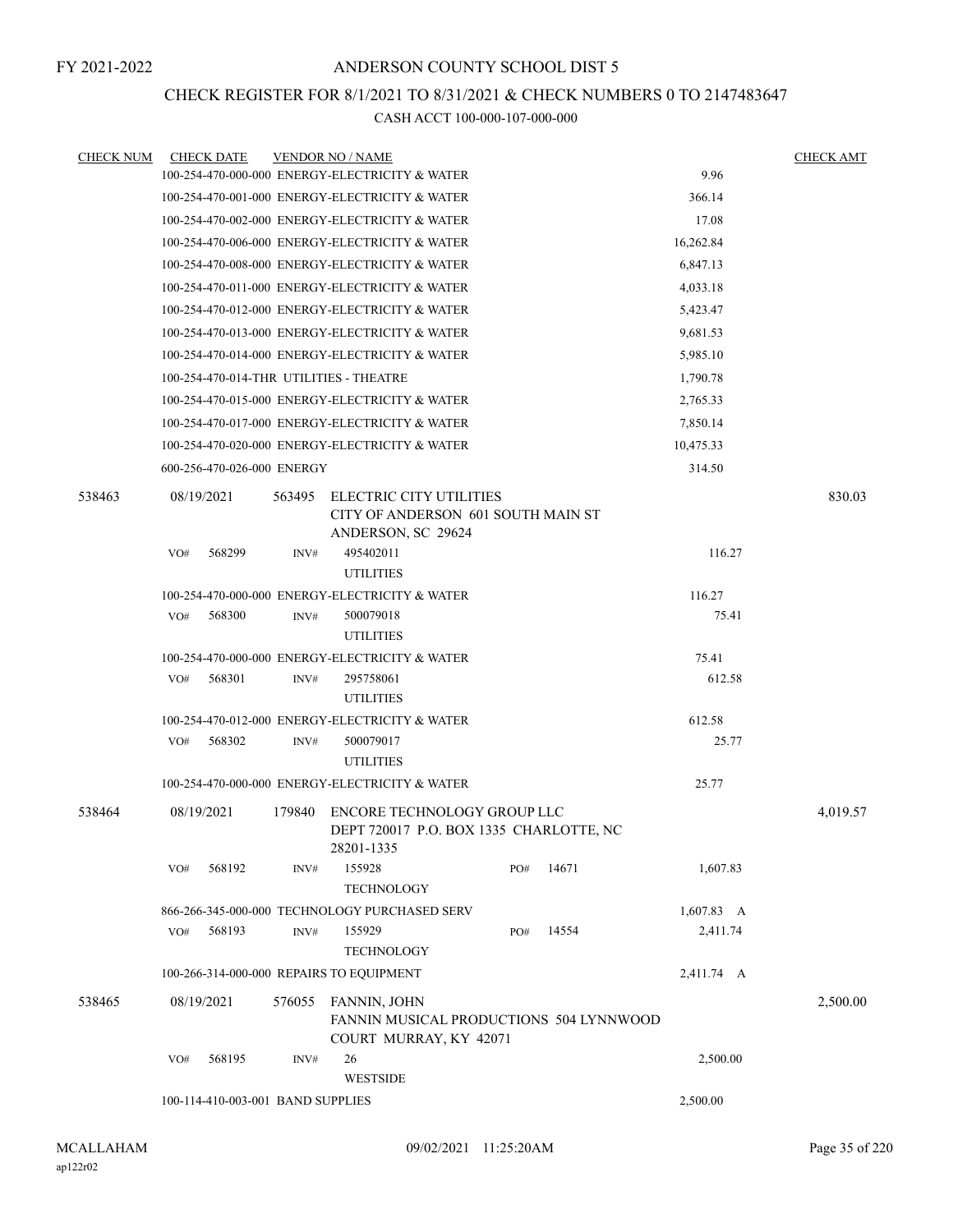## ANDERSON COUNTY SCHOOL DIST 5

## CHECK REGISTER FOR 8/1/2021 TO 8/31/2021 & CHECK NUMBERS 0 TO 2147483647

| <b>CHECK NUM</b> | <b>CHECK DATE</b>                      |        | <b>VENDOR NO / NAME</b>                                                                   |             | <b>CHECK AMT</b> |
|------------------|----------------------------------------|--------|-------------------------------------------------------------------------------------------|-------------|------------------|
| 538466           | 08/19/2021                             |        | 572058 HARRIS SCHOOL SOLUTIONS<br>PO BOX 74008484 CHICAGO, IL 60674-8484                  |             | 67,568.37        |
|                  | 568200<br>VO#                          | INV#   | 14447<br><b>SMAMN0000038</b><br>PO#<br>2021-2022                                          | 67,568.37   |                  |
|                  |                                        |        | 100-266-316-000-000 DATA PROCESSING SERVICES                                              | 67,568.37 A |                  |
| 538467           | 08/19/2021                             | 574294 | INDEPENDENT MAIL<br>SUBSCRIPTIONS PO BOX 742699 CINCINNATI, OH<br>45274-2699              |             | 509.04           |
|                  | 568204<br>VO#                          | INV#   | 2021-2022<br><b>RENEWAL</b>                                                               | 509.04      |                  |
|                  | 100-252-312-000-000 PURCHASED SERVICES |        |                                                                                           | 509.04      |                  |
| 538468           | 08/19/2021                             |        | 576601 LATHAM RESTAURANT GROUP<br>BESTO 1606 N MAIN ST ANDERSON, SC 29621                 |             | 457.80           |
|                  | 568269<br>VO#                          | INV#   | <b>BREAKFAST</b><br>NORTH POINTE                                                          | 457.80      |                  |
|                  |                                        |        | 713-271-660-013-201 MISCELLANEOUS EXPENSE                                                 | 457.80      |                  |
| 538469           | 08/19/2021                             | 567419 | MAC'S DRY CLEANERS<br>105 WEST CALHOUN ST ANDERSON, SC 29625                              |             | 530.72           |
|                  | 568207<br>VO#                          | INV#   | 709918<br><b>TABLECLOTHS</b>                                                              | 530.72      |                  |
|                  | 131-115-410-031-000 SUPPLIES           |        |                                                                                           | 530.72      |                  |
| 538470           | 08/19/2021                             | 569988 | MCMILLAN PAZDAN SMITH, LLC<br>DEPT 999450 PO BOX 537044 ATLANTA, GA 30353-7044            |             | 56,760.00        |
|                  | 568278<br>VO#                          | INV#   | 02102850<br>PROJ #020136                                                                  | 31,299.75   |                  |
|                  |                                        |        | 505-253-540-000-BLD TRANSPORTATION RENOVATIONS                                            | 31,299.75   |                  |
|                  | 568279<br>VO#                          | INV#   | 02103032<br>PROJ #020475                                                                  | 15,057.30   |                  |
|                  |                                        |        | 515-253-520-000-HQ1 DOWNTOWN PROJECT BLDG 1                                               | 15,057.30   |                  |
|                  | 568280<br>VO#                          | INV#   | 02102860<br>PROJ #021252                                                                  | 9,788.70    |                  |
|                  |                                        |        | 505-253-520-031-CUL CULINARY CONSTRUCTION                                                 | 9,788.70    |                  |
|                  | 568281<br>VO#                          | INV#   | 02102858<br>PROJ #020529                                                                  | 614.25      |                  |
|                  |                                        |        | 515-253-520-000-HQ2 DOWNTOWN PROJECT BLDG 2                                               | 614.25      |                  |
| 538471           | 08/19/2021                             | 576277 | MENDEZ, KIYA**<br>5720 CARNEGIE BLVD APT 4322 CHARLOTTE, NC<br>28209                      |             | 240.00           |
|                  | 568282<br>VO#                          | INV#   | <b>JULY 28-AUG 6</b><br><b>AIT INTERNSHIP</b>                                             | 240.00      |                  |
|                  | 131-115-312-031-000 PURCHASED SERVICES |        |                                                                                           | 240.00      |                  |
| 538472           | 08/19/2021                             | 574358 | MONSTER TECHNOLOGY, LLC<br>8726 S. SEPULVEDA BLVD SUITE D #B-152 LOS<br>ANGELES, CA 90045 |             | 1,307.00         |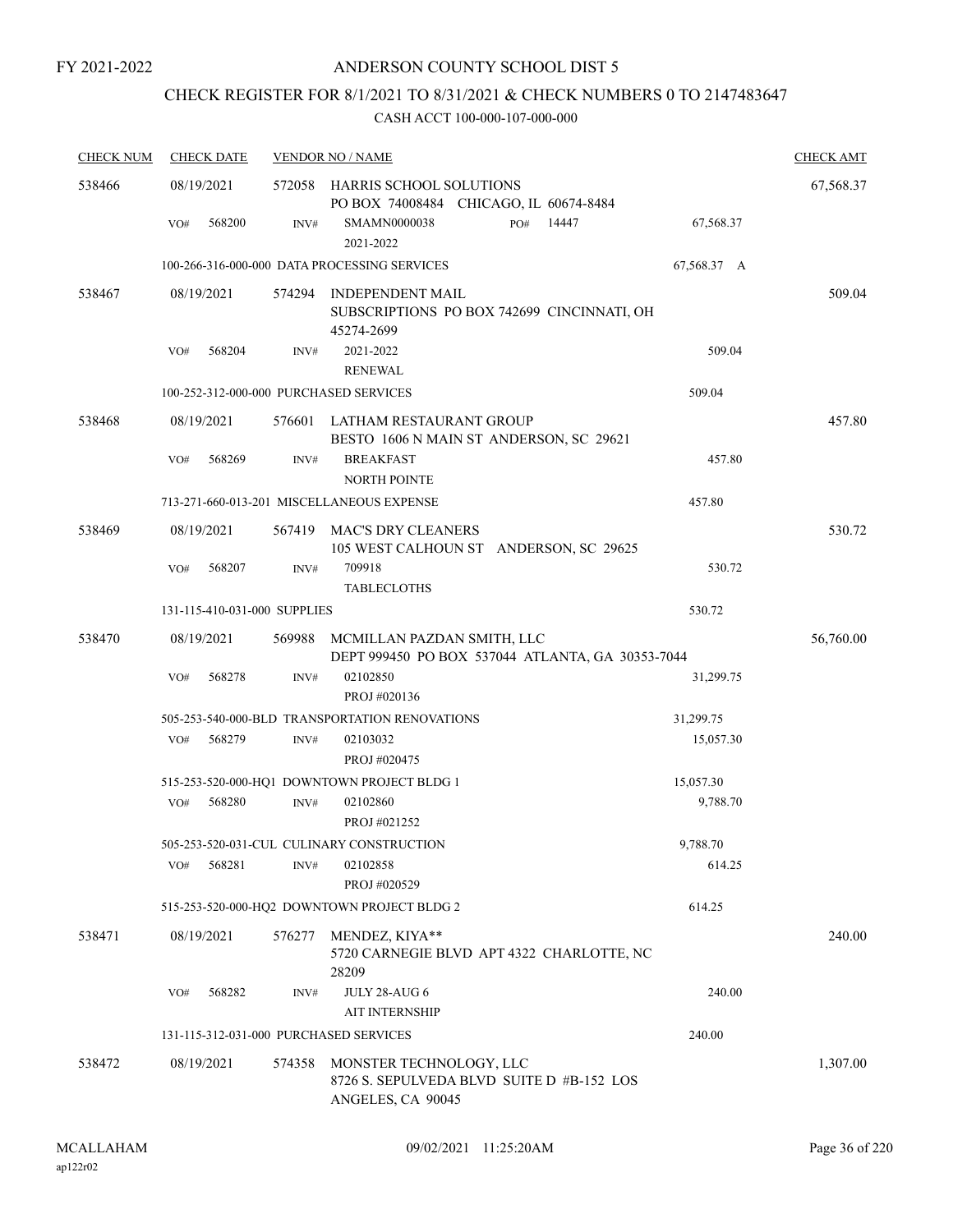# CHECK REGISTER FOR 8/1/2021 TO 8/31/2021 & CHECK NUMBERS 0 TO 2147483647

| <b>CHECK NUM</b> | <b>CHECK DATE</b>                        |        | <b>VENDOR NO / NAME</b>                                                                                 |                  | <b>CHECK AMT</b> |
|------------------|------------------------------------------|--------|---------------------------------------------------------------------------------------------------------|------------------|------------------|
|                  | 568210<br>VO#                            | INV#   | IJH 7425<br><b>MCCANTS</b>                                                                              | 1,307.00         |                  |
|                  | 100-113-410-005-000 SUPPLIES             |        |                                                                                                         | 1,307.00         |                  |
| * 538474         | 08/19/2021                               |        | 576975 NATIONAL ASSOC PUPIL TRANSPORTATION<br>1971 WESTERN AVENUE #221 ALBANY, NY 12203                 |                  | 314.00           |
|                  | 568212<br>VO#                            | INV#   | 4161 & 4162<br><b>DAVID POAG</b>                                                                        | 314.00           |                  |
|                  |                                          |        | 100-255-333-000-000 TRIPS AND CONFERENCES<br>100-255-333-000-000 TRIPS AND CONFERENCES                  | 115.00<br>199.00 |                  |
| 538475           | 08/19/2021                               | 576978 | NEWBERRY COLLEGE<br>ATTN: BUSINESS OFFICE 2100 COLLEGE ST<br>NEWBERRY, SC 29108                         |                  | 500.00           |
|                  | 568255<br>VO#                            | INV#   | <b>SCHOLARSHIP</b><br><b>MALIK STOWERS</b>                                                              | 500.00           |                  |
|                  |                                          |        | 900-114-410-003-055 GRAINGER SCHOLARSHIP (WHS)                                                          | 500.00           |                  |
| 538476           | 08/19/2021                               |        | 576962 PALADEN PROPERTIES LLC<br>1116 POLK AVE NASHVILLE, TN 37210                                      |                  | 3,000.00         |
|                  | 568224<br>VO#                            | INV#   | <b>LEASE</b><br>14992<br>PO#<br>111 ROUSCH ST                                                           | 3,000.00         |                  |
|                  | 100-255-323-000-000 CONTRACTED SERVICES  |        |                                                                                                         | 3,000.00         |                  |
| 538477           | 08/19/2021                               |        | 575317 PARTS TOWN, LLC<br>27787 NETWORK PLACE CHICAGO, IL 60673-1277                                    |                  | 646.56           |
|                  | 568225<br>VO#                            | INV#   | 27452049<br><b>REPAIR PARTS</b>                                                                         | 646.56           |                  |
|                  |                                          |        | 100-254-410-002-001 SUPPLIES - MAINTENANCE                                                              | 310.86           |                  |
|                  | 600-256-323-005-000 REPAIRS TO EQUIPMENT |        |                                                                                                         | 335.70           |                  |
| * 538479         | 08/19/2021                               |        | 431095 REALLY GOOD STUFF, LLC<br>PO BOX 734329 CHICAGO, IL 60673-4329                                   |                  | 343.94           |
|                  | 568228<br>VO#                            | INV#   | 7668792<br>ACCT #9290017                                                                                | 343.94           |                  |
|                  | 100-111-410-013-000 SUPPLIES             |        |                                                                                                         | 343.94           |                  |
| 538480           | 08/19/2021                               | 445560 | <b>SCDOT</b><br>510 W. ALEXANDER AVE ATTN: ANDREW VICKERY<br>GREENWOOD, SC 29646                        |                  | 800.00           |
|                  | 568230<br>VO#                            | INV#   | <b>SIGNS</b><br><b>HANNA &amp; WESTSIDE</b>                                                             | 800.00           |                  |
|                  |                                          |        | 100-271-410-000-000 MIDDLE SCHOOL ATHLETICS                                                             | 800.00           |                  |
| 538481           | 08/19/2021                               | 570300 | SCHOOL DISTRICT OF PICKENS COUNTY<br>1348 GRIFFIN MILL ROAD ATTN: DANNY ROGERS<br>EASLEY, SC 29640-6997 |                  | 10,000.00        |
|                  | 568292<br>VO#                            | INV#   | <b>GT REGIONAL</b><br><b>FUNDS TRANSFER</b>                                                             | 10,000.00        |                  |
|                  | 397-003-597-000-0GT GT REGIONAL          |        |                                                                                                         | $10,000.00$ A    |                  |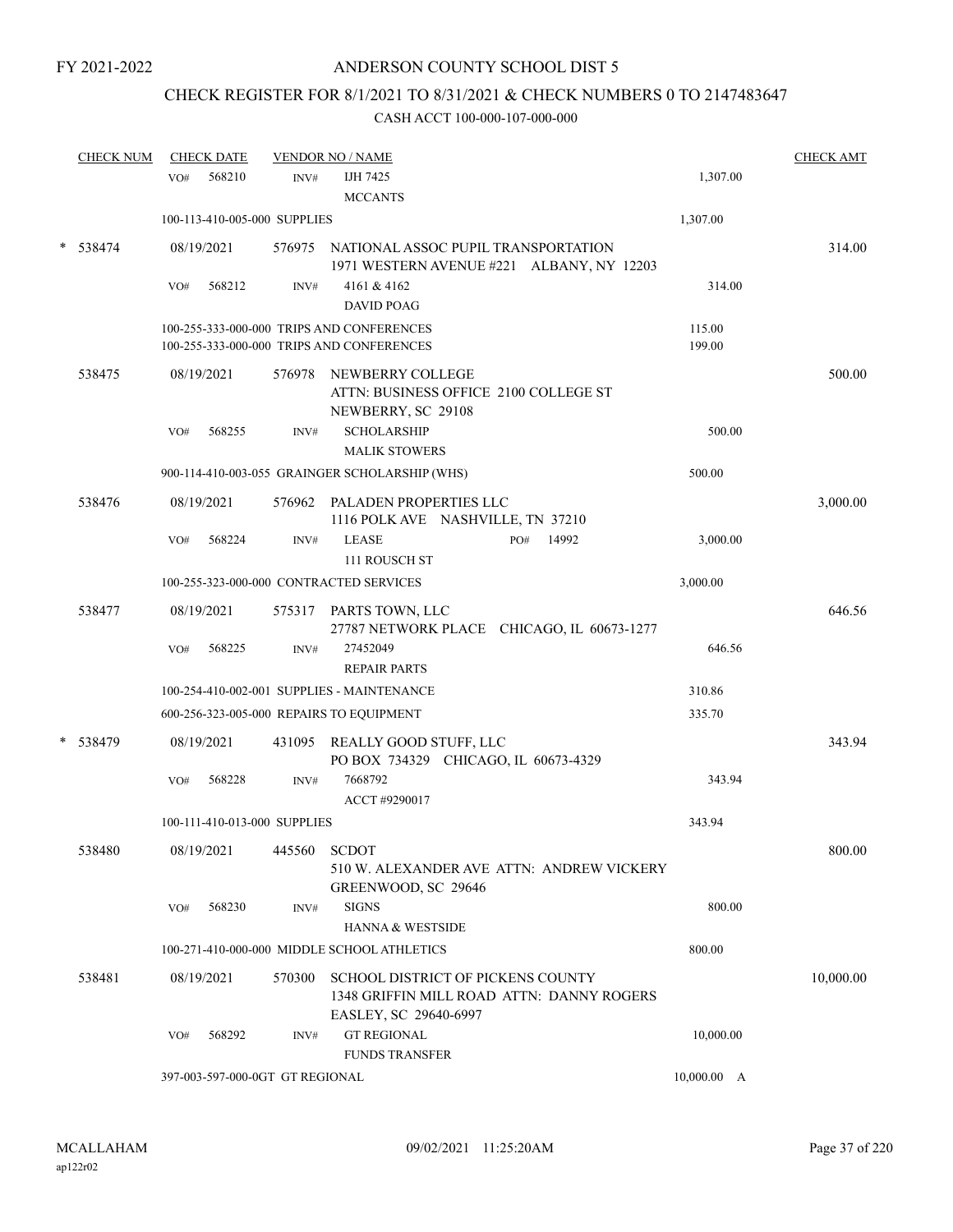### ANDERSON COUNTY SCHOOL DIST 5

## CHECK REGISTER FOR 8/1/2021 TO 8/31/2021 & CHECK NUMBERS 0 TO 2147483647

|   | <b>CHECK NUM</b> |     | <b>CHECK DATE</b> |                                  | <b>VENDOR NO / NAME</b>                                                                                      |                  | <b>CHECK AMT</b> |
|---|------------------|-----|-------------------|----------------------------------|--------------------------------------------------------------------------------------------------------------|------------------|------------------|
|   | 538482           |     | 08/19/2021        | 568954                           | <b>SHRED A WAY</b><br>PO BOX 51132 ATT: ACCOUNTS RECEIVABLE<br>PIEDMONT, SC 29673                            |                  | 190.00           |
|   |                  | VO# | 568243            | INV#                             | A93148<br><b>WESTSIDE</b>                                                                                    | 95.00            |                  |
|   |                  |     |                   |                                  | 100-114-410-003-VEN SUPPLY-ADDT'L FOR LOST VENDING                                                           | 95.00            |                  |
|   |                  |     | VO# 568244        | INV#                             | A92559                                                                                                       | 95.00            |                  |
|   |                  |     |                   |                                  | <b>WESTSIDE</b>                                                                                              |                  |                  |
|   |                  |     |                   |                                  | 100-114-410-003-VEN SUPPLY-ADDT'L FOR LOST VENDING                                                           | 95.00            |                  |
|   | 538483           |     | 08/19/2021        | 571007                           | SIMPLIFIED OFFICE SYSTEMS<br>6220 BUSH RIVER ROAD COLUMBIA, SC 29212                                         |                  | 108.36           |
|   |                  | VO# | 568245            | INV#                             | 210623-0042<br><b>SOUTHWOOD</b>                                                                              | 108.36           |                  |
|   |                  |     |                   | 100-113-410-021-000 SUPPLIES     |                                                                                                              | 108.36           |                  |
|   | * 538485         |     | 08/19/2021        |                                  | 571484 STAPLES ADVANTAGE<br>PO BOX 105748 ATLANTA, GA 30348-5748                                             |                  | 390.55           |
|   |                  | VO# | 568247            | INV#                             | 3484595867<br><b>CALHOUN ELEM</b>                                                                            | 390.55           |                  |
|   |                  |     |                   | 100-112-410-014-000 SUPPLIES     |                                                                                                              | 288.58           |                  |
|   |                  |     |                   | 100-112-410-014-0RE RELATED ARTS |                                                                                                              | 101.97           |                  |
|   | 538486           |     | 08/19/2021        |                                  | 565469 STRICKLAND FINE ART<br>2500 A N. MAIN ST. ANDERSON, SC 29621                                          |                  | 231.34           |
|   |                  | VO# | 568248            | INV#                             | 377597<br><b>FRAMING</b>                                                                                     | 231.34           |                  |
|   |                  |     |                   |                                  | 100-264-312-000-ERP EMPLOYEE RECOGNITION PROGRAM                                                             | 231.34           |                  |
|   | 538487           |     | 08/19/2021        |                                  | 574695 TEACHER INNOVATIONS, INC<br>POBOX 549 YORKVILLE, IL 60560                                             |                  | 638.63           |
|   |                  | VO# | 568249            | INV#                             | 765244<br><b>GLENVIEW</b>                                                                                    | 14.63            |                  |
|   |                  |     |                   | 100-113-410-020-000 SUPPLIES     |                                                                                                              | 14.63            |                  |
|   |                  | VO# | 568250            | INV#                             | 765235<br><b>GLENVIEW</b>                                                                                    | 624.00           |                  |
|   |                  |     |                   | 100-113-410-020-000 SUPPLIES     |                                                                                                              | 624.00           |                  |
|   | 538488           |     | 08/19/2021        | 576791                           | THE WW WILLIAMS COMPANY LLC<br>PO BOX 772022 DETROIT, MI 48277-2022                                          |                  | 4,936.58         |
|   |                  | VO# | 568254            | INV#                             | PO 14934<br>14934<br>PO#<br><b>BUS REPAIRS</b>                                                               | 4,936.58         |                  |
|   |                  |     |                   |                                  | 100-255-323-000-ACT ACTIVITY BUS CONTRACTED SERVICES                                                         | 735.63           |                  |
|   |                  |     |                   |                                  | 100-255-323-000-ACT ACTIVITY BUS CONTRACTED SERVICES                                                         | 916.04           |                  |
|   |                  |     |                   |                                  | 100-255-323-000-ACT ACTIVITY BUS CONTRACTED SERVICES                                                         | 694.73           |                  |
|   |                  |     |                   |                                  | 100-255-323-000-ACT ACTIVITY BUS CONTRACTED SERVICES<br>100-255-323-000-ACT ACTIVITY BUS CONTRACTED SERVICES | 750.00<br>601.03 |                  |
|   |                  |     |                   |                                  | 100-255-323-000-ACT ACTIVITY BUS CONTRACTED SERVICES                                                         | 1,239.15         |                  |
|   |                  |     |                   |                                  |                                                                                                              |                  |                  |
| * | 538491           |     | 08/19/2021        | 573864                           | WELLS FARGO VENDOR FIN SERV                                                                                  |                  | 1,984.00         |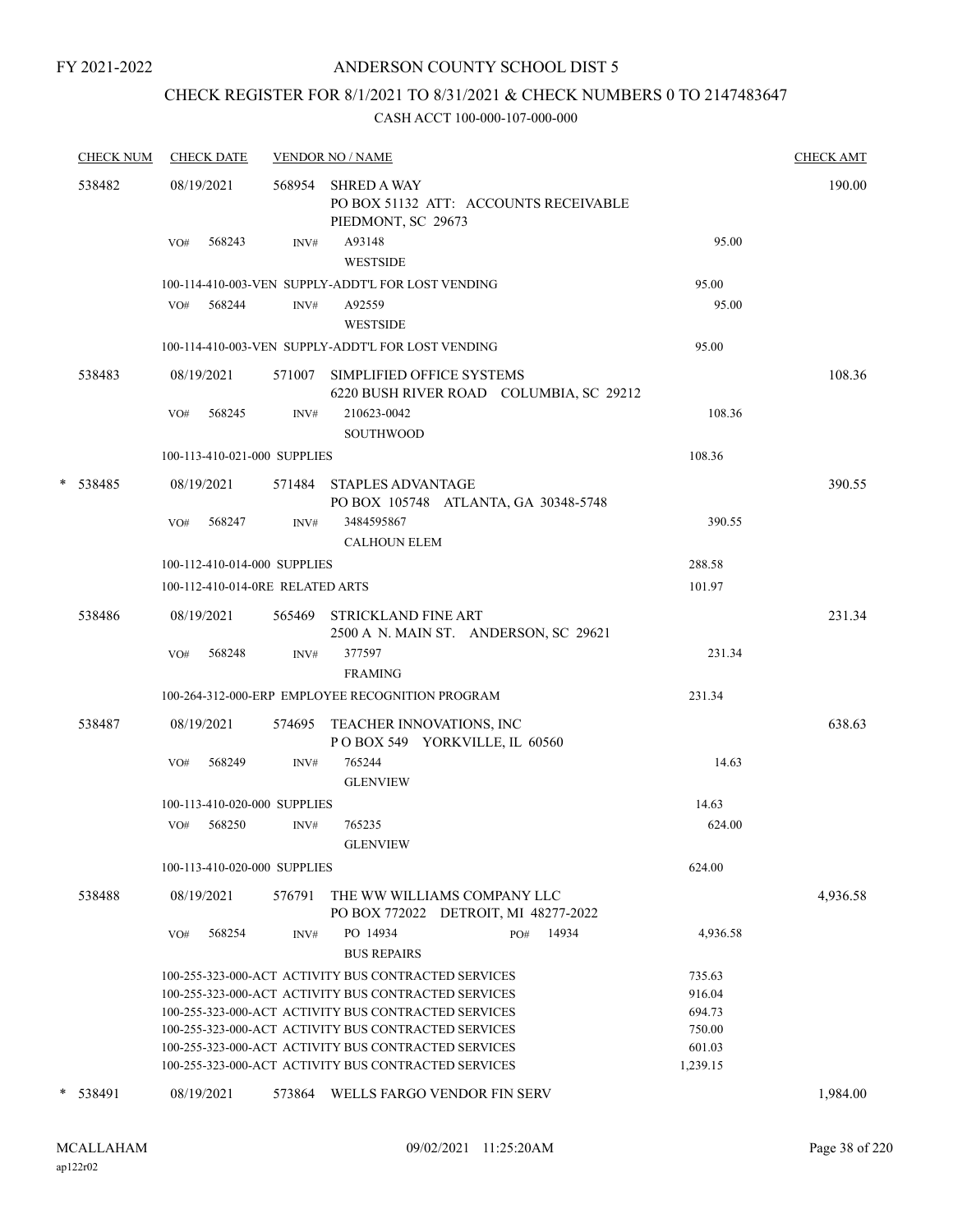#### CHECK REGISTER FOR 8/1/2021 TO 8/31/2021 & CHECK NUMBERS 0 TO 2147483647

| <b>CHECK NUM</b> |     | <b>CHECK DATE</b>               |        | <b>VENDOR NO / NAME</b>                                                                |                                      |       |                 | <b>CHECK AMT</b> |
|------------------|-----|---------------------------------|--------|----------------------------------------------------------------------------------------|--------------------------------------|-------|-----------------|------------------|
|                  |     |                                 |        |                                                                                        | PO BOX 105743 ATLANTA, GA 30348-5743 |       |                 |                  |
|                  | VO# | 568252                          | INV#   | 5015984316<br><b>COPIER</b>                                                            | PO#                                  | 15002 | 460.10          |                  |
|                  |     |                                 |        | 100-113-410-005-VEN SUPPLY-ADDT'L FOR LOST VENDING                                     |                                      |       | 460.10          |                  |
|                  | VO# | 568296                          | INV#   | 5016355400                                                                             | PO#                                  | 14998 | 355.24          |                  |
|                  |     |                                 |        | <b>COPIER</b>                                                                          |                                      |       |                 |                  |
|                  |     | 100-114-410-021-000 SUPPLIES    |        |                                                                                        |                                      |       | 355.24          |                  |
|                  | VO# | 568297                          | INV#   | 5014803423                                                                             | PO#                                  | 15050 | 1,168.66        |                  |
|                  |     |                                 |        | <b>COPIER</b>                                                                          |                                      |       |                 |                  |
|                  |     | 100-115-410-003-000 SUPPLIES    |        |                                                                                        |                                      |       | 1,168.66        |                  |
| 538492           |     | 08/24/2021                      | 576412 | AMAZON CAPITAL SERVICES                                                                |                                      |       |                 | 5,356.87         |
|                  |     |                                 |        |                                                                                        | PO BOX 035184 SEATTLE, WA 98124-5184 |       |                 |                  |
|                  | VO# | 568406                          | INV#   | <b>PURCHASES</b>                                                                       |                                      |       | 5,356.87        |                  |
|                  |     |                                 |        | #A2QG7V7TDJIMYY                                                                        |                                      |       |                 |                  |
|                  |     | 100-113-410-005-000 SUPPLIES    |        |                                                                                        |                                      |       | 118.92          |                  |
|                  |     |                                 |        | 100-221-410-000-000 SUPPLIES AND MATERIALS                                             |                                      |       | 22.77           |                  |
|                  |     |                                 |        | 100-254-410-000-000 CUSTODIAL SUPPLIES                                                 |                                      |       | 23.06           |                  |
|                  |     |                                 |        | 100-254-410-000-000 CUSTODIAL SUPPLIES                                                 |                                      |       | 231.91          |                  |
|                  |     |                                 |        | 100-266-314-000-000 REPAIRS TO EQUIPMENT                                               |                                      |       | 88.07           |                  |
|                  |     |                                 |        | 100-266-345-000-000 TECHNOLOGY INFRASTRUCTURE                                          |                                      |       | 38.80           |                  |
|                  |     |                                 |        | 100-266-345-000-000 TECHNOLOGY INFRASTRUCTURE                                          |                                      |       | 111.70          |                  |
|                  |     | 131-115-410-031-000 SUPPLIES    |        |                                                                                        |                                      |       | 758.09          |                  |
|                  |     |                                 |        | 202-223-410-000-000 SUPPLIES- POSTAGE/PRINTING                                         |                                      |       | 88.01           |                  |
|                  |     |                                 |        | 202-224-333-019-000 TRIPS AND CONFERENCES                                              |                                      |       | 128.28          |                  |
|                  |     | 217-112-410-009-001 SUPPLIES    |        |                                                                                        |                                      |       | 299.58          |                  |
|                  |     | 217-112-410-009-001 SUPPLIES    |        |                                                                                        |                                      |       | 32.07           |                  |
|                  |     |                                 |        | 702-271-660-002-674 FOOTBALL EXPENSE                                                   |                                      |       | 160.45          |                  |
|                  |     |                                 |        | 705-271-660-005-411 MISCELLANEOUS EXPENSE                                              |                                      |       | 79.85           |                  |
|                  |     |                                 |        | 705-271-660-005-611 PEP CLUB EXPENSE                                                   |                                      |       | 818.20          |                  |
|                  |     |                                 |        | 705-271-660-005-611 PEP CLUB EXPENSE                                                   |                                      |       | 32.07           |                  |
|                  |     |                                 |        | 709-271-660-009-201 MISCELLANEOUS EXPENSE                                              |                                      |       | 108.93          |                  |
|                  |     |                                 |        | 710-271-660-010-201 MISCELLANEOUS EXPENSE                                              |                                      |       | 417.93          |                  |
|                  |     |                                 |        | 712-271-660-012-300 ART CLUB/ ART ROOM EXPENSE                                         |                                      |       | 320.75          |                  |
|                  |     |                                 |        | 712-271-660-012-324 POSTIVE BEHAVIOR I.S. EXPENSE                                      |                                      |       | 335.04          |                  |
|                  |     |                                 |        | 713-271-660-013-203 KINDERGARTEN SUPPLY FEE EXPENSE                                    |                                      |       | 218.68          |                  |
|                  |     | 713-271-660-013-228 ART EXPENSE |        |                                                                                        |                                      |       | 266.43          |                  |
|                  |     |                                 |        | 716-271-660-016-201 MISCELLANEOUS EXPENSE                                              |                                      |       | 73.66           |                  |
|                  |     |                                 |        | 716-271-660-016-201 MISCELLANEOUS EXPENSE<br>716-271-660-016-201 MISCELLANEOUS EXPENSE |                                      |       | 98.72<br>125.20 |                  |
|                  |     | 821-221-410-000-000 SUPPLIES    |        |                                                                                        |                                      |       | 149.70          |                  |
|                  |     | 821-221-410-000-000 SUPPLIES    |        |                                                                                        |                                      |       | 149.70          |                  |
|                  |     | 821-221-410-000-000 SUPPLIES    |        |                                                                                        |                                      |       | 60.30           |                  |
| 538493           |     | 08/24/2021                      |        | 570950 ANDERSON COUNTY SHERIFF'S OFFICE                                                |                                      |       |                 | 105.00           |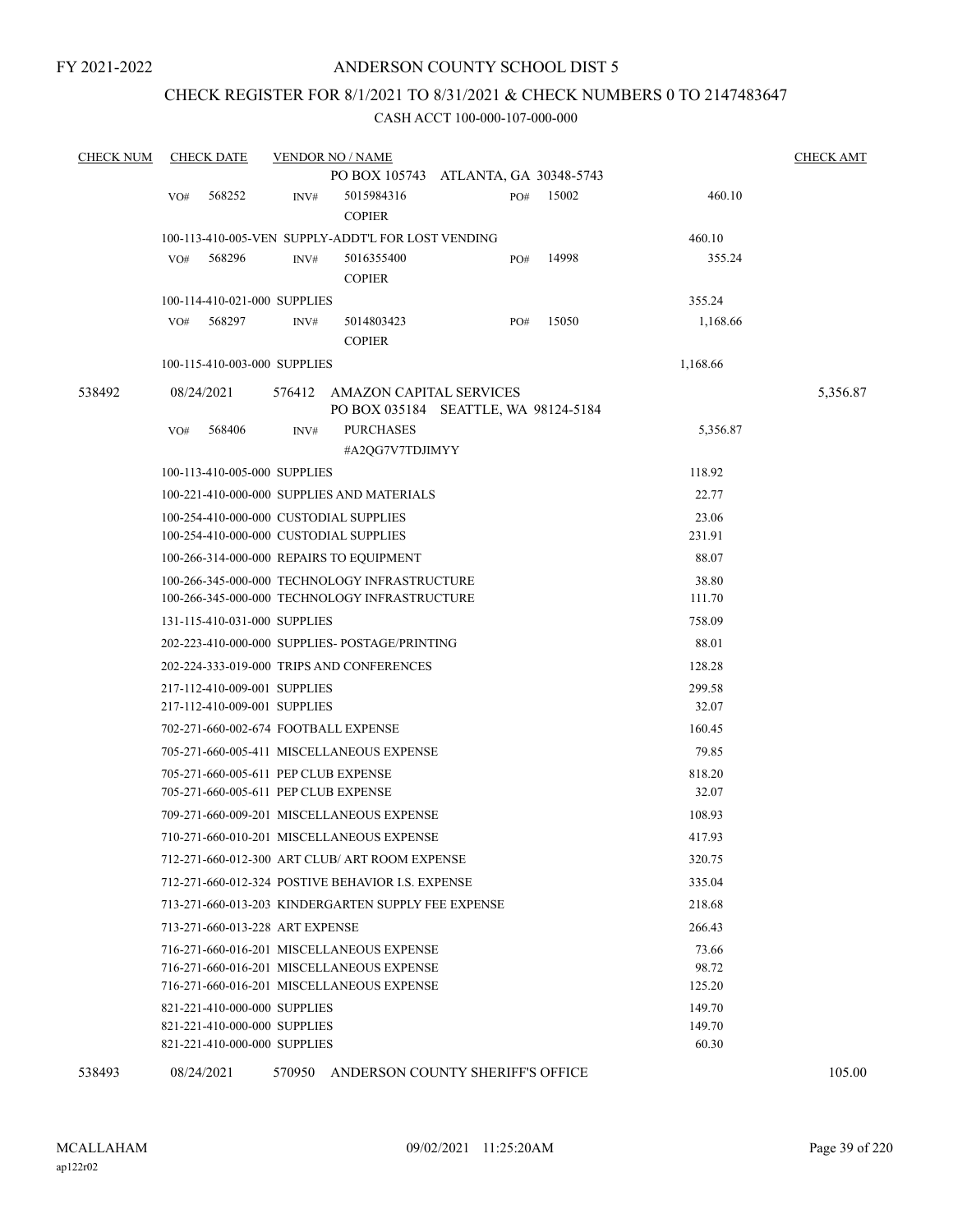### ANDERSON COUNTY SCHOOL DIST 5

### CHECK REGISTER FOR 8/1/2021 TO 8/31/2021 & CHECK NUMBERS 0 TO 2147483647

|   | <b>CHECK NUM</b> |     | <b>CHECK DATE</b>    |                               | <b>VENDOR NO / NAME</b>                                                                                        |     |                                              |          | <b>CHECK AMT</b> |
|---|------------------|-----|----------------------|-------------------------------|----------------------------------------------------------------------------------------------------------------|-----|----------------------------------------------|----------|------------------|
|   |                  |     |                      |                               | ATTN: JAMIE LAZAR 305 CAMSON ROAD<br>ANDERSON, SC 29621                                                        |     |                                              |          |                  |
|   |                  | VO# | 568324               | INV#                          | AUG <sub>13</sub><br><b>VARENNES</b>                                                                           |     |                                              | 105.00   |                  |
|   |                  |     |                      |                               | 716-271-660-016-201 MISCELLANEOUS EXPENSE                                                                      |     |                                              | 105.00   |                  |
|   | 538494           |     | 08/24/2021           | 116800                        | ANDERSON TILE & CARPET DIST CO, INC<br>1109 WHITEHALL ROAD ATT: ACCOUNTS<br>RECEIVABLE ANDERSON, SC 29625-2127 |     |                                              |          | 2,500.00         |
|   |                  | VO# | 568409               | INV#                          | 22410<br><b>WESTSIDE</b>                                                                                       |     |                                              | 2,500.00 |                  |
|   |                  |     |                      |                               | 100-254-323-003-400 CONTR SERV-HVAC/ELECT/PLUMBING                                                             |     |                                              | 2,500.00 |                  |
| * | 538496           |     | 08/24/2021           |                               | 576958 AUTOMATIONDIRECT.COM INC<br>3505 HUTCHINSON RD CUMMING, GA 30040                                        |     |                                              |          | 470.80           |
|   |                  | VO# | 568411               | INV#                          | 12490830<br><b>SUPPLIES</b>                                                                                    | PO# | 14976                                        | 470.80   |                  |
|   |                  |     |                      |                               | 329-115-410-031-0CO SUPPLIES-STATE (C/O)                                                                       |     |                                              | 470.80   |                  |
|   | 538497           | VO# | 08/24/2021<br>568459 | INV#                          | 576981 EMPLOYEE VENDOR<br>AUG 12-13                                                                            |     |                                              | 118.72   | 118.72           |
|   |                  |     |                      |                               | <b>COLUMBIA</b><br>809-224-333-003-000 TRIPS AND CONFERENCES                                                   |     |                                              | 118.72   |                  |
|   |                  |     |                      |                               |                                                                                                                |     |                                              |          |                  |
|   | 538498           |     | 08/24/2021           |                               | 574191 BREAKOUT, INC.<br>PO BOX 280 OLD BETHPAGE, NY 11804                                                     |     |                                              |          | 191.53           |
|   |                  | VO# | 568328               | INV#                          | 33524<br><b>SUBSCRIPTION</b>                                                                                   | PO# | 14915                                        | 191.53   |                  |
|   |                  |     |                      |                               | 329-115-410-031-0CO SUPPLIES-STATE (C/O)                                                                       |     |                                              | 191.53   |                  |
|   | 538499           |     | 08/24/2021           | 572588                        | BRYANT ENTERPRISES, LLC                                                                                        |     | 3280 NC HWY 69, SUITE 2 HAYESVILLE, NC 28904 |          | 262.00           |
|   |                  | VO# | 568415               | INV#                          | 15552<br><b>RADIOS</b>                                                                                         |     |                                              | 262.00   |                  |
|   |                  |     |                      | 100-233-410-019-000 SUPPLIES  |                                                                                                                |     |                                              | 262.00   |                  |
|   | 538500           |     | 08/24/2021           | 576890                        | BUCK, RANDY**<br>PO BOX 14293 ANDERSON, SC 29624                                                               |     |                                              |          | 175.50           |
|   |                  | VO# | 568329               | INV#                          | 1558<br><b>REPAIRS</b>                                                                                         |     |                                              | 175.50   |                  |
|   |                  |     |                      |                               | 100-255-323-000-ACT ACTIVITY BUS CONTRACTED SERVICES                                                           |     |                                              | 175.50   |                  |
|   | * 538502         |     | 08/24/2021           | 568558                        | <b>CHARTER COMMUNICATIONS</b><br>PO BOX 94188 PALATINE, IL 60094-4188                                          |     |                                              |          | 2,399.00         |
|   |                  | VO# | 568330               | INV#                          | 0867030080921                                                                                                  |     |                                              | 2,399.00 |                  |
|   |                  |     |                      |                               | <b>SERVICE</b>                                                                                                 |     |                                              |          |                  |
|   |                  |     |                      | 100-266-340-000-000 TELEPHONE |                                                                                                                |     |                                              | 2,399.00 |                  |
|   | 538503           |     | 08/24/2021           | 566154                        | CHICK-FIL-A ANDERSON PAVILION<br>RECEIVABLE ANDERSON, SC 29621                                                 |     | 1641 EAST GREENVILLE STREET ATT: ACCOUNTS    |          | 1,781.95         |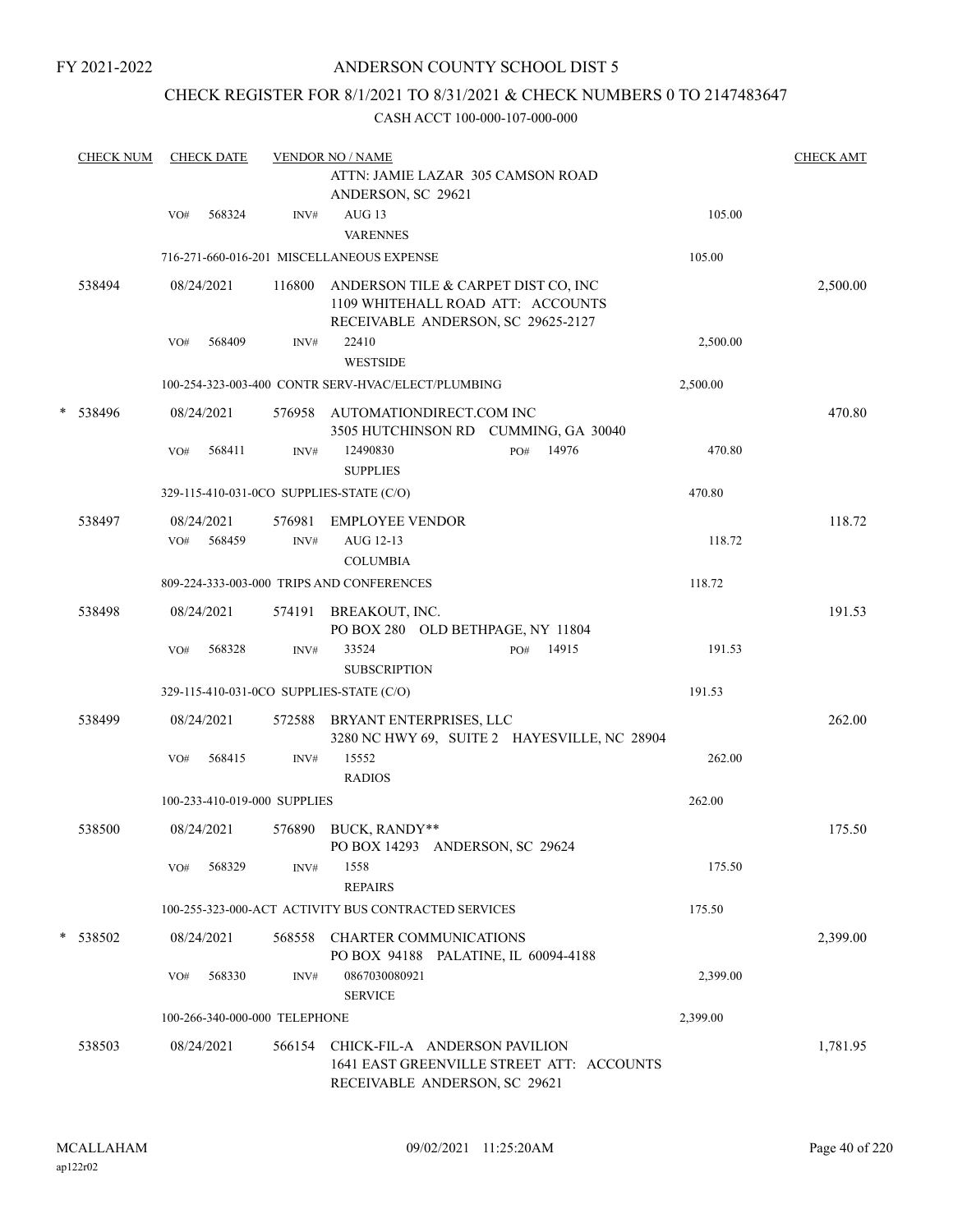## CHECK REGISTER FOR 8/1/2021 TO 8/31/2021 & CHECK NUMBERS 0 TO 2147483647

| <b>CHECK NUM</b> | <b>CHECK DATE</b> |        |        | <b>VENDOR NO / NAME</b>                                                                                   | <b>CHECK AMT</b> |
|------------------|-------------------|--------|--------|-----------------------------------------------------------------------------------------------------------|------------------|
|                  | VO#               | 568419 | INV#   | 8353531<br>1,781.95<br><b>AUG 4 BOXED LUNCH</b>                                                           |                  |
|                  |                   |        |        | 802-221-410-000-005 MEETING SUPPLIES<br>1,781.95                                                          |                  |
| 538504           | 08/24/2021        |        |        | 569972 CLARK ATLANTA UNIVERSITY<br>223 JAMES P BRAWLEY DR SW ATLANTA, GA 30314                            | 250.00           |
|                  | VO#               | 568331 | INV#   | <b>SCHOLARSHIP</b><br>250.00<br><b>DAVID ROBINSON</b>                                                     |                  |
|                  |                   |        |        | 250.00<br>702-271-660-002-502 STUDENT GOV/COUNCIL EXPENSE                                                 |                  |
| 538505           | 08/24/2021        |        |        | 565685 CORNER BAGEL SHOP<br>715 EAST GREENVILLE STREET ANDERSON, SC 29621                                 | 771.72           |
|                  | VO#               | 568418 | INV#   | 1333<br>771.72<br><b>BOXED LUNCHES</b>                                                                    |                  |
|                  |                   |        |        | 771.72<br>802-221-410-000-005 MEETING SUPPLIES                                                            |                  |
| * 538507         | 08/24/2021        |        |        | 196400 DEAN HUNTER & COMPANY<br>1815 NORTH BOULEVARD ATT: ACCOUNTS<br>RECEIVABLE ANDERSON, SC 29621       | 300.00           |
|                  | VO#               | 568421 | INV#   | 300.00<br>48677<br><b>WESTSIDE</b>                                                                        |                  |
|                  |                   |        |        | 100-254-323-003-400 CONTR SERV-HVAC/ELECT/PLUMBING<br>300.00                                              |                  |
| 538508           | 08/24/2021        |        | 198651 | DELL MARKETING<br>PO BOX 534118 ATT: ACCOUNTS RECEIVABLE<br>ATLANTA, GA 30353-4118                        | 546.77           |
|                  | VO#               | 568332 | INV#   | 10512027952<br>14828<br>546.77<br>PO#<br><b>COLOR PRINTER</b>                                             |                  |
|                  |                   |        |        | 100-266-314-006-000 REPAIRS TO EQUIPMENT<br>546.77                                                        |                  |
| 538509           | 08/24/2021        |        |        | 576799 EASLEY HIGH SCHOOL<br>154 GREEN WAVE BLVD EASLEY, SC 29642                                         | 120.00           |
|                  | VO#               | 568334 | INV#   | <b>INVITATIONAL</b><br>120.00<br><b>JV &amp; VARSITY</b>                                                  |                  |
|                  |                   |        |        | 702-271-660-002-669 V CHEERLEADERS-CURR.YR. EXPENSE<br>120.00                                             |                  |
| 538510           | 08/24/2021        |        |        | 576971 ESS SOUTH CENTRAL LLC<br>PO BOX 747077 ATLANTA, GA 30374-7077                                      | 683.70           |
|                  | VO#               | 568335 | INV#   | 683.70<br>254837<br>WK ENDING 8/14                                                                        |                  |
|                  |                   |        |        | 100-112-311-009-000 PURCHASED SERVICE - SUBS<br>251.55                                                    |                  |
|                  |                   |        |        | 100-113-311-006-000 PURCHASED SERVICE - SUBS<br>348.30                                                    |                  |
|                  |                   |        |        | 83.85<br>100-113-311-020-000 PURCHASED SERVICE - SUBS                                                     |                  |
| $*$ 538513       | 08/24/2021        |        | 573352 | <b>GREENVILLE HIGH SCHOOL</b><br>ATTN: CHRIS GIBBS 540 LAUREL MEADOWS PKWY<br><b>GREENVILLE, SC 29607</b> | 205.00           |
|                  | VO#               | 568337 | INV#   | TL HANNA<br>205.00<br><b>SWIM TEAM</b>                                                                    |                  |
|                  |                   |        |        | 702-271-660-002-748 SWIMMING EXPENSE<br>205.00                                                            |                  |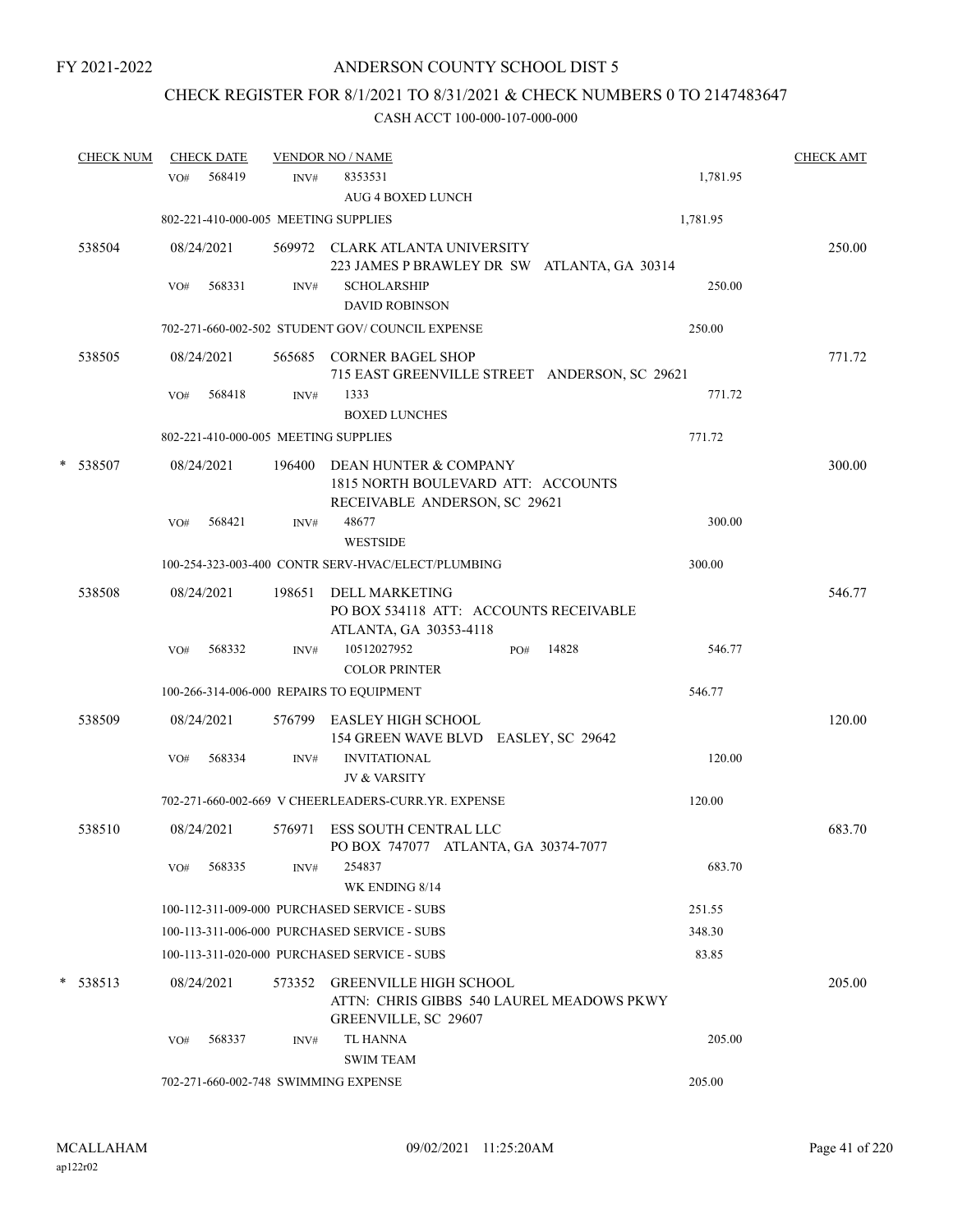#### ANDERSON COUNTY SCHOOL DIST 5

### CHECK REGISTER FOR 8/1/2021 TO 8/31/2021 & CHECK NUMBERS 0 TO 2147483647

|        | <b>CHECK NUM</b> |     | <b>CHECK DATE</b>            |        | <b>VENDOR NO / NAME</b>                                                                                 |     |       |            | <b>CHECK AMT</b> |
|--------|------------------|-----|------------------------------|--------|---------------------------------------------------------------------------------------------------------|-----|-------|------------|------------------|
|        | 538515           |     | 08/24/2021                   |        | 576027 HOME DEPOT USA, INC<br>PO BOX 742604 ATLANTA, GA 30374-2604                                      |     |       |            | 3,030.36         |
|        |                  | VO# | 568431                       | INV#   | 628589574<br><b>WHSE SUPPLIES</b>                                                                       | PO# | 14846 | 412.93     |                  |
|        |                  |     |                              |        | 100-000-170-000-000 WAREHOUSE INVENTORY                                                                 |     |       | 412.93     |                  |
|        |                  | VO# | 568432                       | INV#   | 630002988<br><b>WHSE SUPPLIES</b>                                                                       | PO# | 14919 | 2,617.43   |                  |
|        |                  |     |                              |        | 100-000-170-000-000 WAREHOUSE INVENTORY                                                                 |     |       | 2,617.43   |                  |
| $\ast$ | 538517           |     | 08/24/2021                   | 321425 | LEXINGTON SCHOOL DISTRICT TWO<br>715 NINTH STREET ATTN: TRAVIS CROCKER WEST<br>COLUMBIA, SC 29169       |     |       |            | 6,371.06         |
|        |                  | VO# | 568340                       | INV#   | 2020-2021<br><b>PROVISO</b>                                                                             |     |       | 6,371.06   |                  |
|        |                  |     |                              |        | 100-412-720-000-000 PAYMENTS TO OTHER GOV'T UNITS                                                       |     |       | 6,371.06 A |                  |
|        | 538518           |     | 08/24/2021                   | 568804 | <b>MASSTAR SIGN CORPORATION</b><br>11801 ANDERSON ROAD ATT: ACCOUNTS<br>RECEIVABLE GREENVILLE, SC 29611 |     |       |            | 1,936.85         |
|        |                  | VO# | 568341                       | INV#   | 210796-1<br><b>TL HANNA</b>                                                                             |     |       | 1,936.85   |                  |
|        |                  |     | 100-271-410-002-000 SUPPLIES |        |                                                                                                         |     |       | 1,936.85   |                  |
|        | 538519           |     | 08/24/2021                   | 564723 | MATRIX CONSTRUCTION CO, INC<br>POBOX 1807 ATT: ACCOUNTS RECEIVABLE<br>ANDERSON, SC 29622-1807           |     |       |            | 121,686.50       |
|        |                  | VO# | 568436                       | INV#   | APP 200020-03<br><b>BUS FACILITY</b>                                                                    |     |       | 121,686.50 |                  |
|        |                  |     |                              |        | 505-253-540-000-BLD TRANSPORTATION RENOVATIONS                                                          |     |       | 121,686.50 |                  |
| *      | 538521           |     | 08/24/2021                   | 575149 | MICROBURST LEARNING<br>141-F PELHAM DRIVE COLUMBIA, SC 29209                                            |     |       |            | 16,220.00        |
|        |                  | VO# | 568348                       | INV#   | 1833<br><b>2021-22 RENEWAL</b>                                                                          | PO# | 14939 | 12,342.00  |                  |
|        |                  |     |                              |        | 395-212-312-000-000 PURCHASED SERVICES                                                                  |     |       | 12,342.00  |                  |
|        |                  | VO# | 568349                       | INV#   | 1834<br>2021-22 RENEWAL                                                                                 | PO# | 14940 | 3,878.00   |                  |
|        |                  |     |                              |        | 395-212-312-000-000 PURCHASED SERVICES                                                                  |     |       | 3,878.00   |                  |
|        | 538522           |     | 08/24/2021                   |        | 576980 MOBILITY PLUS ANDERSON<br>3334 N. MAIN STREET ANDERSON, SC 29621                                 |     |       |            | 210.50           |
|        |                  | VO# | 568378                       | INV#   | 1450<br><b>RENTAL</b>                                                                                   |     |       | 210.50     |                  |
|        |                  |     |                              |        | 100-255-323-000-000 CONTRACTED SERVICES                                                                 |     |       | 210.50     |                  |
|        | 538523           |     | 08/24/2021                   |        | 385075 NORRIS, JENNIFER RAE**<br>28 CROSSVINE WAY SIMPSONVILLE, SC 29680                                |     |       |            | 150.00           |
|        |                  | VO# | 568353                       | INV#   | 100<br><b>ROBERT ANDERSON</b>                                                                           |     |       | 150.00     |                  |
|        |                  |     |                              |        | 706-271-660-006-663 ATHLETIC GENERAL EXPENSE                                                            |     |       | 150.00     |                  |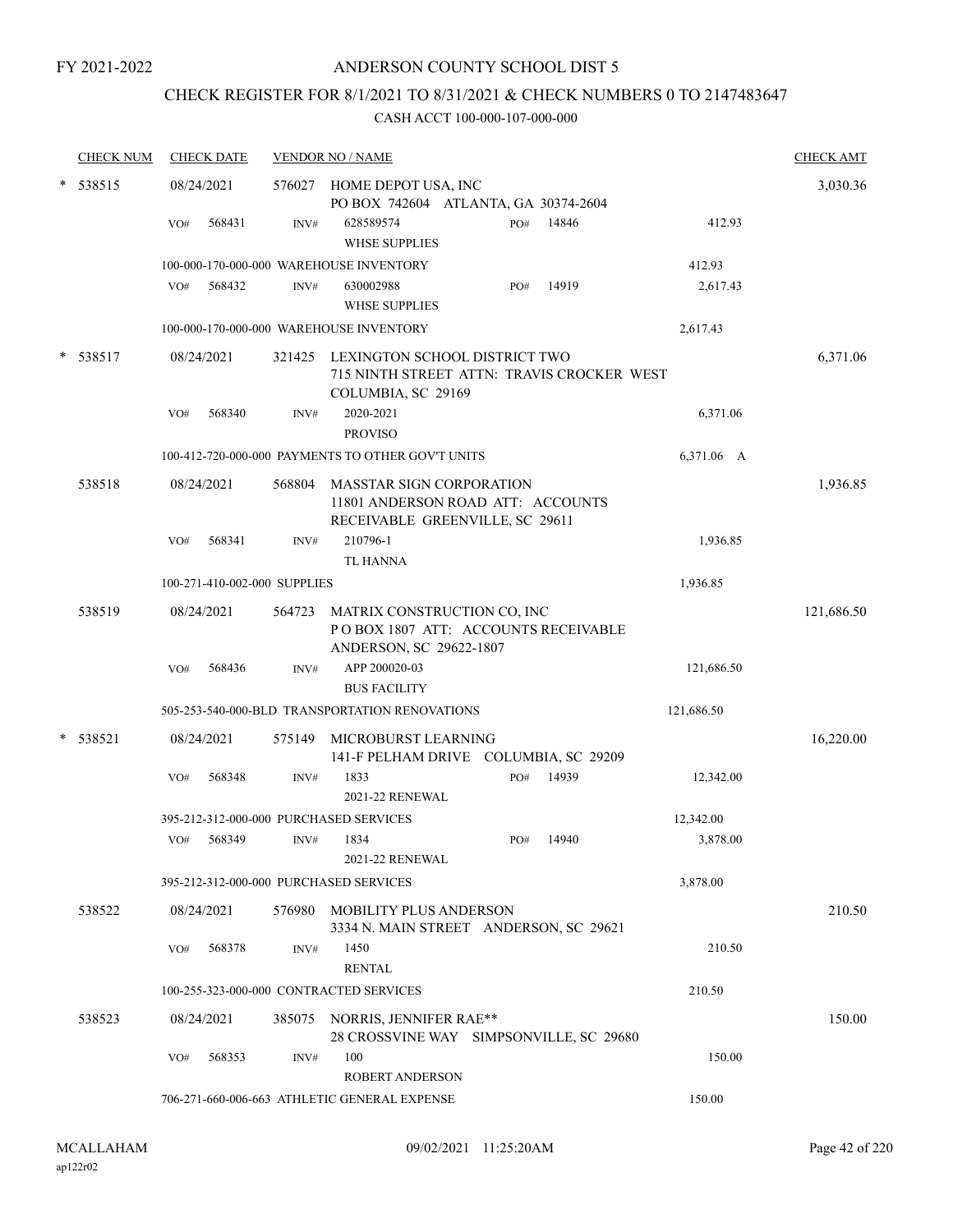## CHECK REGISTER FOR 8/1/2021 TO 8/31/2021 & CHECK NUMBERS 0 TO 2147483647

| <b>CHECK NUM</b> | <b>CHECK DATE</b>                       |        | <b>VENDOR NO / NAME</b>                                                    | <b>CHECK AMT</b> |
|------------------|-----------------------------------------|--------|----------------------------------------------------------------------------|------------------|
| * 538525         | 08/24/2021                              | 576933 | PATHS PROGRAMS LLC<br>12408 WEST ENCANTO BLVD AVONDALE, AZ 85392           | 13,391.88        |
|                  | 568366<br>VO#                           | INV#   | SPY2036<br>14829<br>13,391.88<br>PO#<br><b>HOMELAND PARK</b>               |                  |
|                  | 225-212-410-011-010 SUPPLIES (PATHS)    |        | 13,391.88                                                                  |                  |
| 538526           | 08/24/2021                              |        | 575998 PRO KITCHEN ONLINE LLC<br>2115 COMMERCE DR CAYCE, SC 29033          | 5,700.97         |
|                  | 568449<br>VO#                           | INV#   | 32072<br>14813<br>5,215.19<br>PO#<br><b>CF REAMES</b>                      |                  |
|                  | 600-256-410-002-000 SUPPLIES            |        | 434.96                                                                     |                  |
|                  | 600-256-410-003-000 SUPPLIES            |        | 664.74                                                                     |                  |
|                  | 600-256-410-005-000 SUPPLIES            |        | 401.46                                                                     |                  |
|                  | 600-256-410-006-000 SUPPLIES            |        | 126.22                                                                     |                  |
|                  | 600-256-410-008-000 SUPPLIES            |        | 334.03                                                                     |                  |
|                  | 600-256-410-009-000 SUPPLIES            |        | 350.28                                                                     |                  |
|                  | 600-256-410-010-000 SUPPLIES            |        | 385.39                                                                     |                  |
|                  | 600-256-410-011-000 SUPPLIES            |        | 348.99                                                                     |                  |
|                  | 600-256-410-013-000 SUPPLIES            |        | 334.03                                                                     |                  |
|                  | 600-256-410-014-000 SUPPLIES            |        | 294.55                                                                     |                  |
|                  | 600-256-410-015-000 SUPPLIES            |        | 67.99                                                                      |                  |
|                  | 600-256-410-016-000 SUPPLIES            |        | 75.67                                                                      |                  |
|                  | 600-256-410-017-000 SUPPLIES            |        | 332.43                                                                     |                  |
|                  | 600-256-410-019-000 SUPPLIES            |        | 491.68                                                                     |                  |
|                  | 600-256-410-020-000 SUPPLIES            |        | 77.66                                                                      |                  |
|                  | 600-256-410-021-000 SUPPLIES            |        | 495.11                                                                     |                  |
|                  | 568450<br>VO#                           | INV#   | 32071<br>485.78                                                            |                  |
|                  |                                         |        | <b>MCCANTS</b>                                                             |                  |
|                  | 600-256-410-005-000 SUPPLIES            |        | 485.78                                                                     |                  |
| 538527           | 08/24/2021                              |        | 575749 RAINES ON MAIN BAR & GRILL, LLC<br>312 S MAIN ST ANDERSON, SC 29624 | 1,525.99         |
|                  | 568451<br>VO#                           | INV#   | 1,525.99<br>AUG <sub>5</sub><br><b>BOXED LUNCHES</b>                       |                  |
|                  | 802-221-410-000-005 MEETING SUPPLIES    |        | 1,525.99                                                                   |                  |
| * 538529         | 08/24/2021                              |        | 572850 ROBERT ANDERSON PETTY CASH                                          | 250.00           |
|                  | 568370<br>VO#                           | INV#   | , ---<br>250.00<br>SEPT <sub>1</sub><br><b>VOLLEYBALL</b>                  |                  |
|                  | 706-271-660-006-666 CONCESSIONS EXPENSE |        | 100.00                                                                     |                  |
|                  |                                         |        | 706-271-660-006-679 VOLLEYBALL GATE RECEIPTS EXPENSE<br>150.00             |                  |
|                  |                                         |        |                                                                            |                  |
| 538530           | 08/24/2021                              | 572850 | ROBERT ANDERSON PETTY CASH<br>, ---                                        | 200.00           |
|                  | 568452<br>VO#                           | INV#   | 200.00<br>AUG 26<br><b>FOOTBALL</b>                                        |                  |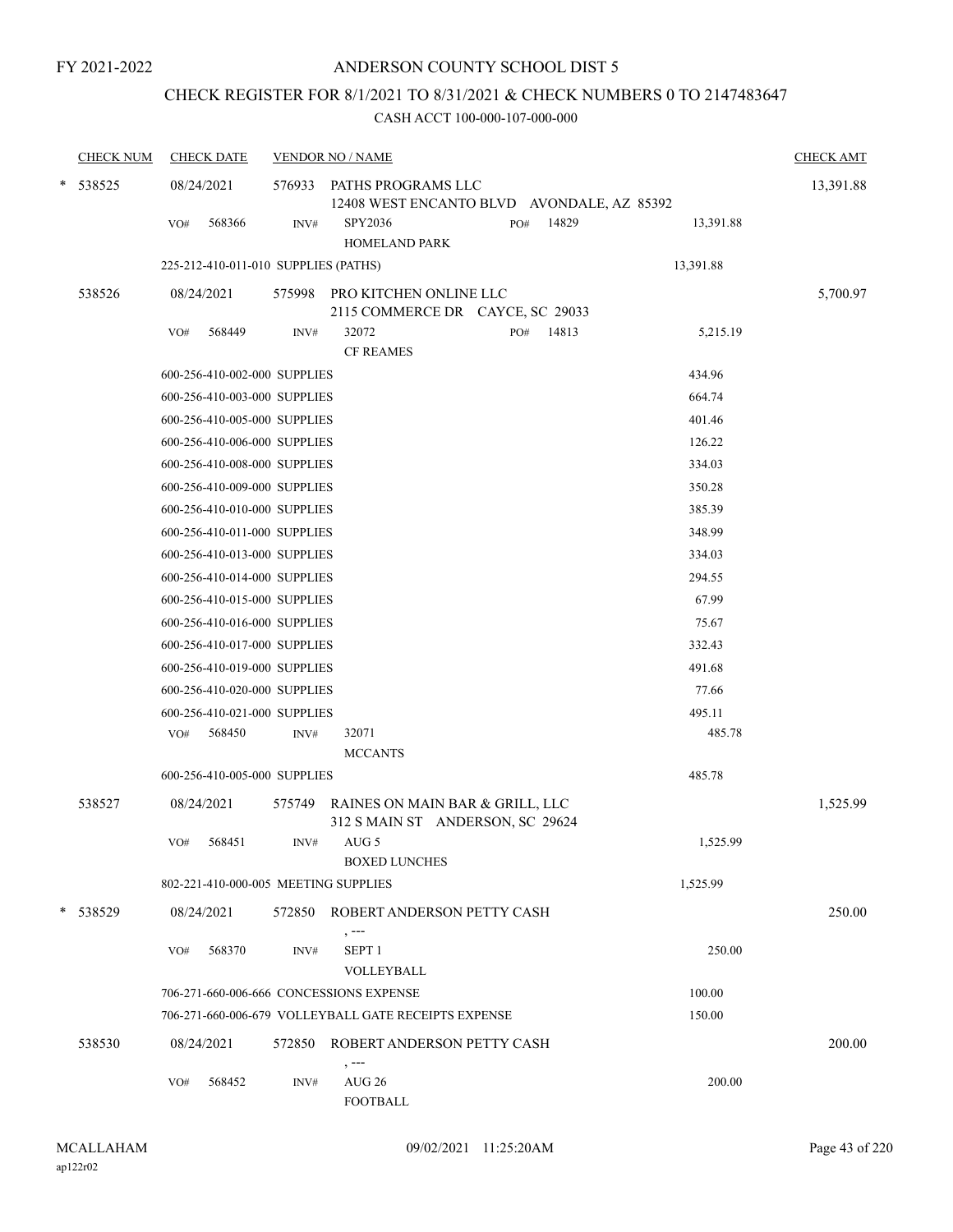### ANDERSON COUNTY SCHOOL DIST 5

### CHECK REGISTER FOR 8/1/2021 TO 8/31/2021 & CHECK NUMBERS 0 TO 2147483647

|   | <b>CHECK NUM</b> |     | <b>CHECK DATE</b>                  |        | <b>VENDOR NO / NAME</b>                                                                           | <b>CHECK AMT</b> |
|---|------------------|-----|------------------------------------|--------|---------------------------------------------------------------------------------------------------|------------------|
|   |                  |     |                                    |        | 706-271-660-006-666 CONCESSIONS EXPENSE<br>200.00                                                 |                  |
|   | 538531           |     | 08/24/2021                         | 572850 | ROBERT ANDERSON PETTY CASH<br>, ---                                                               | 250.00           |
|   |                  | VO# | 568369                             | INV#   | SEPT <sub>6</sub><br>VOLLEYBALL                                                                   | 250.00           |
|   |                  |     |                                    |        | 706-271-660-006-666 CONCESSIONS EXPENSE<br>100.00                                                 |                  |
|   |                  |     |                                    |        | 706-271-660-006-679 VOLLEYBALL GATE RECEIPTS EXPENSE<br>150.00                                    |                  |
|   | 538532           |     | 08/24/2021                         | 576205 | RONALD J. PATANE<br>UPSTATE FENCE CO, INC 104 VALLEY FORGE DRIVE<br><b>GREER, SC 29650</b>        | 6,774.48         |
|   |                  | VO# | 568442                             | INV#   | <b>FENCING</b><br>14987<br>PO#<br><b>CENTERVILLE ELEM</b>                                         | 6,774.48         |
|   |                  |     | 505-254-323-007-FEN FENCE AND TREE |        | 6,774.48                                                                                          |                  |
|   | 538533           |     | 08/24/2021                         | 572723 | S/P <sub>2</sub> SCHOOLS<br>9200 GLENWOOD STREET SUITE 102 OVERLAND<br>PARK, KS 66212             | 524.00           |
|   |                  | VO# | 568372                             | INV#   | G5715326<br>14920<br>PO#<br><b>SUBSCRIPTION</b>                                                   | 524.00           |
|   |                  |     |                                    |        | 207-115-410-031-006 SUPPLIES-IMPROVE PRGS<br>524.00                                               |                  |
| * | 538536           |     | 08/24/2021                         | 573893 | <b>SIDELINE POWER</b><br>23859 KZ PKWY SUITE #1 GREENWOOD, NE 68366                               | 110.00           |
|   |                  | VO# | 568377                             | INV#   | 5953<br><b>TL HANNA</b>                                                                           | 110.00           |
|   |                  |     |                                    |        | 702-271-660-002-663 ATHLETIC GENERAL EXPENSE<br>110.00                                            |                  |
|   | 538537           |     | 08/24/2021                         | 571484 | <b>STAPLES ADVANTAGE</b><br>PO BOX 105748 ATLANTA, GA 30348-5748                                  | 10,065.28        |
|   |                  | VO# | 568456                             | INV#   | 8062926289<br>14843<br>PO#<br><b>WHSE SUPPLIES</b>                                                | 10,065.28        |
|   |                  |     |                                    |        | 100-000-170-000-000 WAREHOUSE INVENTORY<br>10,065.28                                              |                  |
|   | * 538539         |     | 08/24/2021                         | 576791 | THE WW WILLIAMS COMPANY LLC<br>PO BOX 772022 DETROIT, MI 48277-2022                               | 300.00           |
|   |                  | VO# | 568380                             | INV#   | 068W10678<br><b>REPAIR</b>                                                                        | 300.00           |
|   |                  |     |                                    |        | 100-255-323-000-ACT ACTIVITY BUS CONTRACTED SERVICES<br>300.00                                    |                  |
|   | 538540           |     | 08/24/2021                         | 564442 | UNITED CHEMICAL & SUPPLY CO<br>POBOX 5066 ATT: ACCOUNTS RECEIVABLE<br><b>GREENVILLE, SC 29606</b> | 9,643.16         |
|   |                  | VO# | 568458                             | INV#   | 14909<br>633334<br>PO#<br><b>WHSE SUPPLIES</b>                                                    | 9,643.16         |
|   |                  |     |                                    |        | 9,643.16<br>100-000-170-000-000 WAREHOUSE INVENTORY                                               |                  |
|   | 538541           |     | 08/24/2021                         | 573864 | WELLS FARGO VENDOR FIN SERV<br>PO BOX 105743 ATLANTA, GA 30348-5743                               | 252.52           |
|   |                  | VO# | 568381                             | INV#   | 5016205492                                                                                        | 252.52           |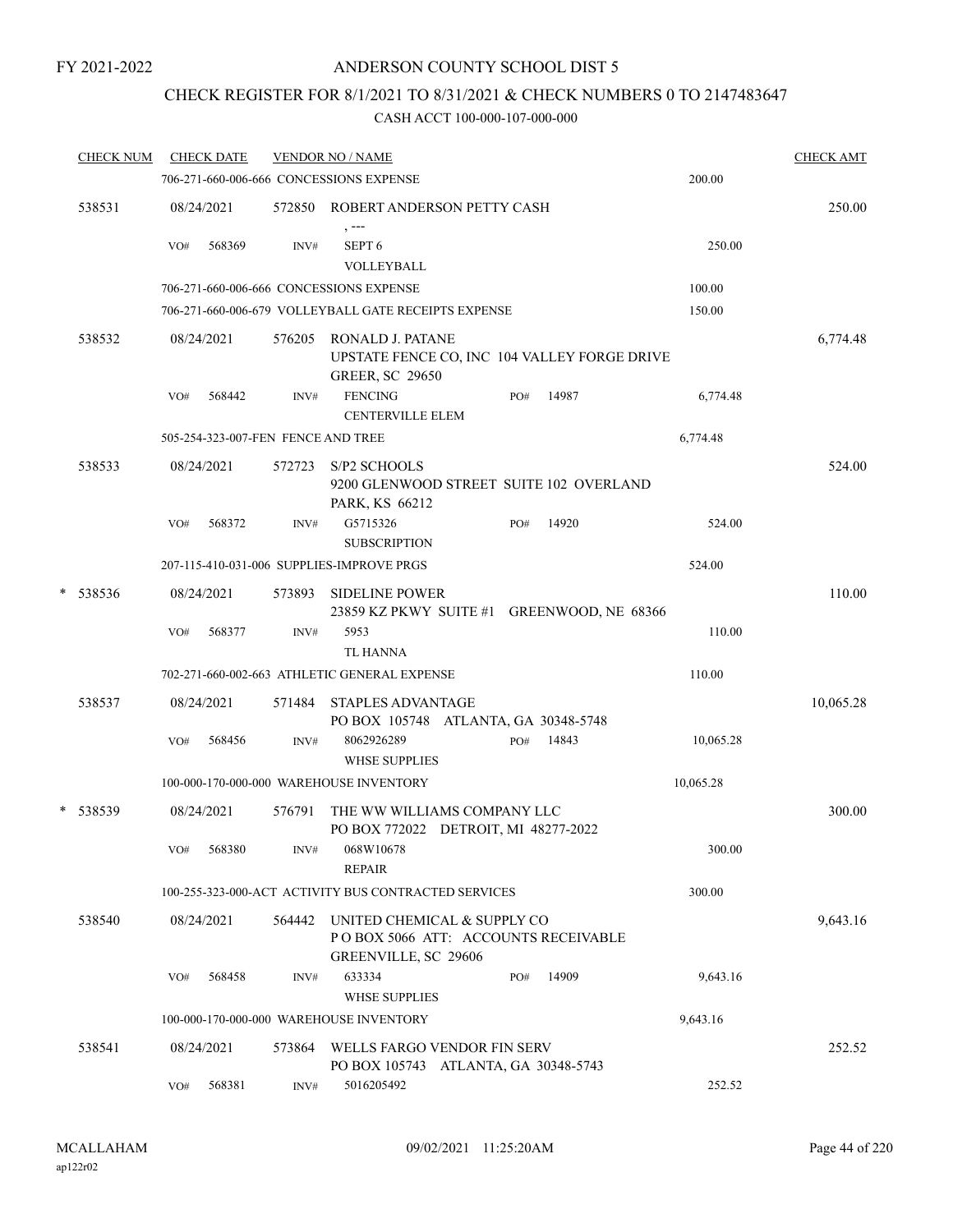### ANDERSON COUNTY SCHOOL DIST 5

### CHECK REGISTER FOR 8/1/2021 TO 8/31/2021 & CHECK NUMBERS 0 TO 2147483647

|   | <b>CHECK NUM</b> | <b>CHECK DATE</b> |                                                              |            | <b>VENDOR NO / NAME</b><br><b>COPIER</b>            |               | <b>CHECK AMT</b> |
|---|------------------|-------------------|--------------------------------------------------------------|------------|-----------------------------------------------------|---------------|------------------|
|   |                  |                   | 723-190-660-023-913 COPIER EXPENSE                           |            |                                                     | 252.52        |                  |
|   |                  |                   |                                                              |            |                                                     |               |                  |
|   | 538542           | 08/26/2021        |                                                              | 563627 ACT | FINANCE PO BOX 4072 IOWA CITY, IA 52243-4072        |               | 9,774.00         |
|   |                  | VO#               | 568578                                                       | INV#       | 16316<br>15093<br>PO#<br><b>STATE TESTING</b>       | 9,774.00      |                  |
|   |                  |                   |                                                              |            | 319-221-312-000-000 PURCHASED SERVICES-TESTING      | 9,774.00      |                  |
| * | 538544           | 08/26/2021        |                                                              |            | 566136 AMTEC                                        |               | 500.00           |
|   |                  |                   |                                                              |            | 90 AVON MEADOW LANE AVON, CT 06001                  |               |                  |
|   |                  | VO#               | 568473                                                       | INV#       | 5723-08-21<br><b>PROF SERVICES</b>                  | 500.00        |                  |
|   |                  |                   | 100-231-319-000-000 LEGAL FEES                               |            |                                                     | 500.00        |                  |
|   | 538545           | 08/26/2021        |                                                              |            | 115205 ASD5 GENERAL FUND PETTY CASH                 |               | 144.29           |
|   |                  | VO#               | 568474                                                       | INV#       | <b>EXPENSES</b><br>REIMBURSEMENT                    | 144.29        |                  |
|   |                  |                   |                                                              |            | 100-252-324-000-000 PROPERTY INSURANCE              | 1.00          |                  |
|   |                  |                   |                                                              |            | 100-252-324-000-000 PROPERTY INSURANCE              | 22.00         |                  |
|   |                  |                   |                                                              |            | 100-252-410-000-000 SUPPLIES AND MATERIALS          | 3.38          |                  |
|   |                  |                   |                                                              |            | 100-254-410-000-000 CUSTODIAL SUPPLIES              | 11.64         |                  |
|   |                  |                   |                                                              |            | 100-254-540-000-001 EQUIPMENT - MAINTENANCE         | 17.00         |                  |
|   |                  |                   | 100-257-410-000-000 SUPPLIES                                 |            |                                                     | 25.00         |                  |
|   |                  |                   | 100-257-412-000-000 TRUCK SERVICE                            |            |                                                     | 12.83         |                  |
|   |                  |                   |                                                              |            | 302-223-410-000-000 SUPPLIES AND MATERIALS          | 9.96          |                  |
|   |                  |                   | 852-252-410-000-000 SUPPLIES<br>852-252-410-000-000 SUPPLIES |            |                                                     | 6.27<br>35.21 |                  |
|   | 538546           | 08/26/2021        |                                                              | 569220     | <b>AUTECH</b><br>POBOX 248 ATT: ACCOUNTS RECEIVABLE |               | 850.00           |
|   |                  |                   |                                                              |            | WILLIAMSTON, SC 29697                               |               |                  |
|   |                  | VO#               | 568478                                                       | INV#       | 8660<br><b>WESTSIDE</b>                             | 100.00        |                  |
|   |                  |                   |                                                              |            | 100-254-323-003-400 CONTR SERV-HVAC/ELECT/PLUMBING  | 100.00        |                  |
|   |                  | VO#               | 568479                                                       | INV#       | 8655<br>TL HANNA                                    | 150.00        |                  |
|   |                  |                   |                                                              |            | 100-254-323-002-400 CONTR SERV-HVAC/ELECT/PLUMBING  | 150.00        |                  |
|   |                  | VO# 568480        |                                                              | INV#       | 8653<br><b>NEW PROSPECT</b>                         | 150.00        |                  |
|   |                  |                   |                                                              |            | 100-254-323-010-400 CONTR SERV-HVAC/ELECT/PLUMBING  | 150.00        |                  |
|   |                  | VO#               | 568481                                                       | INV#       | 8662<br>MCLEES ELEM                                 | 150.00        |                  |
|   |                  |                   |                                                              |            | 100-254-323-008-400 CONTR SERV-HVAC/ELECT/PLUMBING  | 150.00        |                  |
|   |                  | VO#               | 568482                                                       | INV#       | 8661<br><b>MCCANTS</b>                              | 150.00        |                  |
|   |                  |                   |                                                              |            | 100-254-323-005-400 CONTR SERV-HVAC/ELECT/PLUMBING  | 150.00        |                  |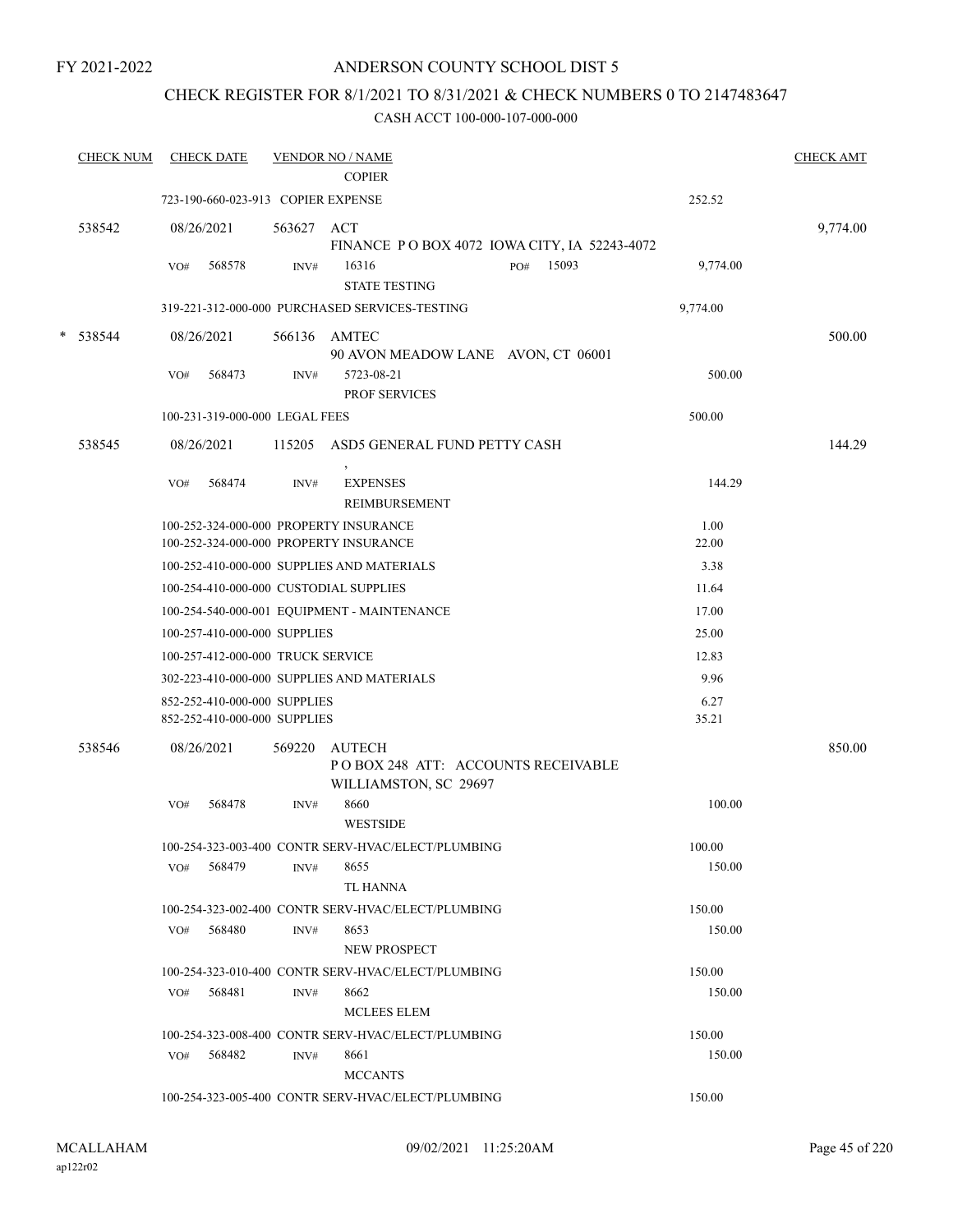## CHECK REGISTER FOR 8/1/2021 TO 8/31/2021 & CHECK NUMBERS 0 TO 2147483647

|   | <b>CHECK NUM</b> |                                                | <b>CHECK DATE</b>            |      | <b>VENDOR NO / NAME</b>                        |                                                                                            |           |          | <b>CHECK AMT</b> |
|---|------------------|------------------------------------------------|------------------------------|------|------------------------------------------------|--------------------------------------------------------------------------------------------|-----------|----------|------------------|
|   |                  | VO#                                            | 568483                       | INV# | 8657<br><b>SOUTH FANT</b>                      |                                                                                            |           | 150.00   |                  |
|   |                  |                                                |                              |      |                                                | 100-254-323-015-400 CONTR SERV-HVAC/ELECT/PLUMBING                                         |           | 150.00   |                  |
|   | 538547           |                                                | 08/26/2021                   |      | 576890 BUCK, RANDY**                           | PO BOX 14293 ANDERSON, SC 29624                                                            |           |          | 162.00           |
|   |                  | VO#                                            | 568585                       | INV# | 1559<br><b>REPAIR</b>                          |                                                                                            |           | 162.00   |                  |
|   |                  |                                                |                              |      |                                                | 100-255-323-000-ACT ACTIVITY BUS CONTRACTED SERVICES                                       |           | 162.00   |                  |
| * | 538551           |                                                | 08/26/2021                   |      | 55480-1414                                     | 565639 DATA RECOGNITION CORP<br>BIN #131410 P.O. BOX 1414 MINNEAPOLIS, MN                  |           |          | 342.74           |
|   |                  | VO#                                            | 568487                       | INV# | 153859<br>CUST #9181140                        |                                                                                            |           | 342.74   |                  |
|   |                  |                                                | 356-182-410-023-000 SUPPLIES |      |                                                |                                                                                            |           | 342.74   |                  |
|   | 538552           |                                                | 08/26/2021                   |      | 211302 DUKE ENERGY                             |                                                                                            |           |          | 7,496.60         |
|   |                  | VO#                                            | 568569                       | INV# | 910033744835<br><b>UTILITIES</b>               | PO BOX 1094 CHARLOTTE, NC 28201-1094                                                       |           | 5,722.76 |                  |
|   |                  |                                                |                              |      | 100-254-470-016-000 ENERGY-ELECTRICITY & WATER |                                                                                            |           | 5,722.76 |                  |
|   |                  | VO#                                            | 568570                       | INV# | 910033649077<br><b>UTILITIES</b>               |                                                                                            |           | 113.99   |                  |
|   |                  | 100-254-470-023-000 ENERGY-ELECTRICITY & WATER |                              |      |                                                |                                                                                            |           | 113.99   |                  |
|   |                  |                                                | VO# 568571                   | INV# | 910033792875<br><b>UTILITIES</b>               |                                                                                            |           | 1,659.85 |                  |
|   |                  |                                                |                              |      | 100-254-470-001-000 ENERGY-ELECTRICITY & WATER |                                                                                            |           | 1,659.85 |                  |
|   | 538553           |                                                | 08/26/2021                   |      | NC 28223                                       | 576830 EDUCATION INNOVATIONS & SOLUTIONS<br>9319 ROBERT D SNYDER RD SUITE 304 C CHARLOTTE, |           |          | 235.39           |
|   |                  | VO#                                            | 568488                       | INV# | EIS-3277<br><b>VIDEO BUNDLE</b>                |                                                                                            | PO# 14334 | 235.39   |                  |
|   |                  |                                                | 100-112-410-010-000 SUPPLIES |      |                                                |                                                                                            |           | 235.39 A |                  |
|   | 538554           |                                                | 08/26/2021                   |      | ANDERSON, SC 29624                             | 563495 ELECTRIC CITY UTILITIES<br>CITY OF ANDERSON 601 SOUTH MAIN ST                       |           |          | 5,200.27         |
|   |                  | VO#                                            | 568565                       | INV# | 125257581<br><b>UTILITIES</b>                  |                                                                                            |           | 1,725.10 |                  |
|   |                  |                                                |                              |      | 100-254-470-014-000 ENERGY-ELECTRICITY & WATER |                                                                                            |           | 1,725.10 |                  |
|   |                  | VO#                                            | 568566                       | INV# | 145157672<br><b>UTILITIES</b>                  |                                                                                            |           | 1,883.57 |                  |
|   |                  |                                                |                              |      | 100-254-470-009-000 ENERGY-ELECTRICITY & WATER |                                                                                            |           | 1,883.57 |                  |
|   |                  | VO#                                            | 568567                       | INV# | 136057641<br><b>UTILITIES</b>                  |                                                                                            |           | 1,494.56 |                  |
|   |                  |                                                |                              |      | 100-254-470-005-000 ENERGY-ELECTRICITY & WATER |                                                                                            |           | 1,494.56 |                  |
|   |                  | VO#                                            | 568568                       | INV# | 165357731                                      |                                                                                            |           | 97.04    |                  |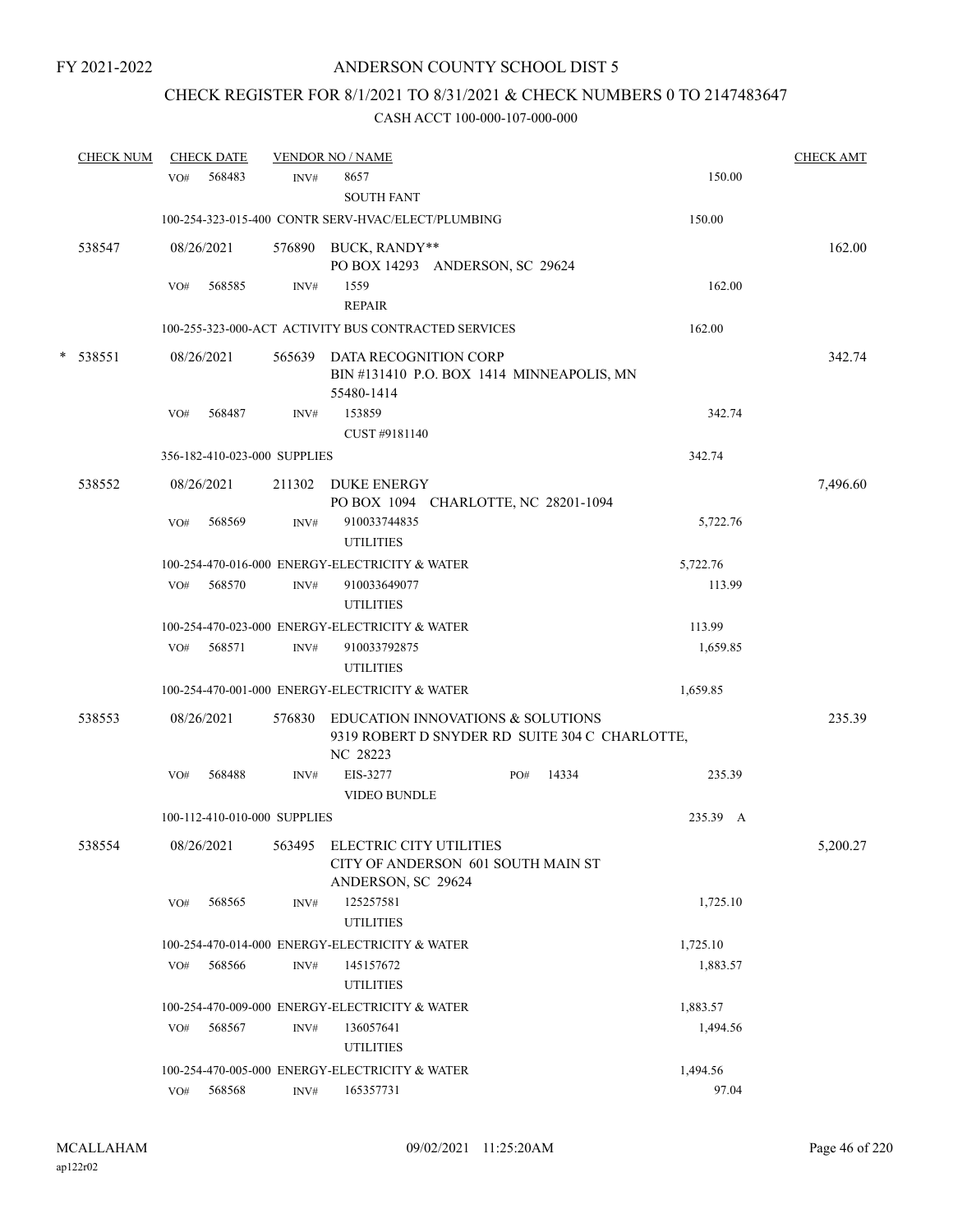### ANDERSON COUNTY SCHOOL DIST 5

### CHECK REGISTER FOR 8/1/2021 TO 8/31/2021 & CHECK NUMBERS 0 TO 2147483647

| <b>CHECK NUM</b> |     | <b>CHECK DATE</b>            |        | <b>VENDOR NO / NAME</b><br><b>UTILITIES</b>                                               |     |             |           | <b>CHECK AMT</b> |
|------------------|-----|------------------------------|--------|-------------------------------------------------------------------------------------------|-----|-------------|-----------|------------------|
|                  |     |                              |        | 100-254-470-023-000 ENERGY-ELECTRICITY & WATER                                            |     |             | 97.04     |                  |
| 538555           |     | 08/26/2021                   | 179840 | ENCORE TECHNOLOGY GROUP LLC<br>DEPT 720017 P.O. BOX 1335 CHARLOTTE, NC<br>28201-1335      |     |             |           | 37,585.65        |
|                  | VO# | 568589                       | INV#   | 158779<br><b>SMARTNET</b>                                                                 | PO# | 14962       | 37,585.65 |                  |
|                  |     |                              |        | 100-266-445-000-000 SOFTWARE TECHNOLOGY                                                   |     |             | 37,585.65 |                  |
| 538556           |     | 08/26/2021                   | 569372 | <b>GREAT AMERICA LEASING CORP</b><br>PO BOX 660831 ATT: ACCOUNTS RECEIVABLE               |     |             |           | 147.66           |
|                  | VO# | 568492                       | INV#   | DALLAS, TX 75266-0831<br>29887157<br><b>COPIER</b>                                        | PO# | 14925       | 147.66    |                  |
|                  |     | 100-113-410-005-000 SUPPLIES |        |                                                                                           |     |             | 147.66    |                  |
| 538557           |     | 08/26/2021                   | 567977 | HARVEY & ASSOCIATES, INC<br>PO BOX 818 ATT: ACCOUNTS RECEIVABLE<br>FOUNTAIN INN, SC 29644 |     |             |           | 14,000.00        |
|                  | VO# | 568594                       | INV#   | 32103<br><b>INSPECTION</b>                                                                | PO# | 14882       | 14,000.00 |                  |
|                  |     |                              |        | 100-254-323-002-400 CONTR SERV-HVAC/ELECT/PLUMBING                                        |     |             | 1,700.00  |                  |
|                  |     |                              |        | 100-254-323-003-400 CONTR SERV-HVAC/ELECT/PLUMBING                                        |     |             | 1,275.00  |                  |
|                  |     |                              |        | 100-254-323-006-400 CONTR SERV-HVAC/ELECT/PLUMBING                                        |     |             | 2,550.00  |                  |
|                  |     |                              |        | 100-254-323-008-400 CONTR SERV-HVAC/ELECT/PLUMBING                                        |     |             | 2,325.00  |                  |
|                  |     |                              |        | 100-254-323-013-400 CONTR SERV-HVAC/ELECT/PLUMBING                                        |     |             | 1,700.00  |                  |
|                  |     |                              |        | 100-254-323-014-400 CONTR SERV-HVAC/ELECT/PLUMBING                                        |     |             | 425.00    |                  |
|                  |     |                              |        | 100-254-323-017-400 CONTR SERV-HVAC/ELECT/PLUMBING                                        |     |             | 2,325.00  |                  |
|                  |     |                              |        | 100-254-323-018-400 CONTR SERV-HVAC/ELECT/PLUMBING                                        |     |             | 425.00    |                  |
|                  |     |                              |        | 100-254-323-020-400 CONTR SERV-HVAC/ELECT/PLUMBING                                        |     |             | 850.00    |                  |
|                  |     |                              |        | 100-254-323-021-400 CONTR SERV-HVAC/ELECT/PLUMBING                                        |     |             | 425.00    |                  |
| 538558           |     | 08/26/2021                   | 572865 | <b>ISTATION</b><br>PO BOX 814409 DALLAS, TX 75381-4409                                    |     |             |           | 15,440.00        |
|                  | VO# | 568494                       | INV#   | SIN020283<br>2021-2022                                                                    | PO# | 15088       | 15,440.00 |                  |
|                  |     |                              |        | 100-221-445-000-000 TECHNOLOGY SUPPLIES                                                   |     |             | 5,000.00  |                  |
|                  |     |                              |        | 100-221-445-009-000 TECHNOLOGY SUPPLIES                                                   |     |             | 580.00    |                  |
|                  |     |                              |        | 100-221-445-011-000 TECHNOLOGY SUPPLIES                                                   |     |             | 1,160.00  |                  |
|                  |     |                              |        | 100-221-445-013-000 TECHNOLOGY SUPPLIES                                                   |     |             | 1,160.00  |                  |
|                  |     |                              |        | 100-221-445-015-000 TECHNOLOGY SUPPLIES                                                   |     |             | 2,320.00  |                  |
|                  |     |                              |        | 100-221-445-018-000 TECHNOLOGY SUPPLIES                                                   |     |             | 4,060.00  |                  |
|                  |     |                              |        | 100-221-445-019-000 TECHNOLOGY SUPPLIES                                                   |     |             | 1,160.00  |                  |
| *<br>538561      |     | 08/26/2021                   | 576956 | <b>MAXIM STAFFING SOLUTIONS</b><br>12558 COLLECTIONS CENTER DRIVE<br>60693                |     | CHICAGO, IL |           | 212.50           |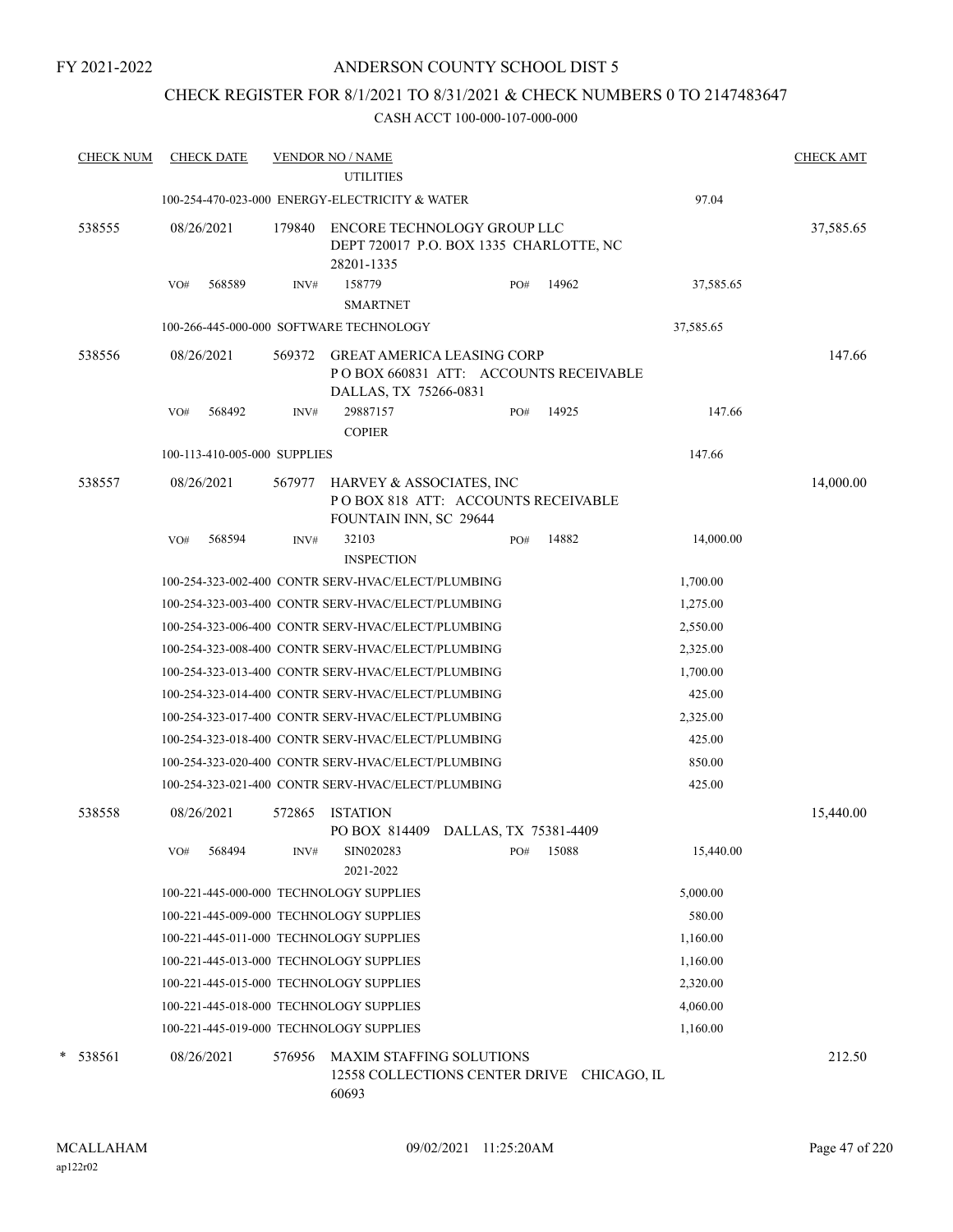### CHECK REGISTER FOR 8/1/2021 TO 8/31/2021 & CHECK NUMBERS 0 TO 2147483647

|   | <b>CHECK NUM</b> |     | <b>CHECK DATE</b> |                                    | <b>VENDOR NO / NAME</b>                                                                                     |     |       |           | <b>CHECK AMT</b> |
|---|------------------|-----|-------------------|------------------------------------|-------------------------------------------------------------------------------------------------------------|-----|-------|-----------|------------------|
|   |                  | VO# | 568508            | INV#                               | E3617760143                                                                                                 |     |       | 127.50    |                  |
|   |                  |     |                   |                                    | ACCT #ERM9200                                                                                               |     |       |           |                  |
|   |                  |     |                   |                                    | 283-126-312-000-000 CONTRACTED SERVICES                                                                     |     |       | 127.50    |                  |
|   |                  | VO# | 568509            | INV#                               | E3412960143                                                                                                 |     |       | 85.00     |                  |
|   |                  |     |                   |                                    | ACCT #ERM9200                                                                                               |     |       |           |                  |
|   |                  |     |                   |                                    | 283-126-312-000-000 CONTRACTED SERVICES                                                                     |     |       | 85.00     |                  |
|   | 538562           |     | 08/26/2021        |                                    | 575505 MCCOLLUM, CHRISTOPER**<br>LUMBERJACK TREE SERVICE PO BOX 14161<br>ANDERSON, SC 29624                 |     |       |           | 2,950.00         |
|   |                  | VO# | 568510            | INV#                               | 104                                                                                                         |     |       | 1,450.00  |                  |
|   |                  |     |                   |                                    | <b>ADULT ED</b>                                                                                             |     |       |           |                  |
|   |                  |     |                   | 505-254-323-007-FEN FENCE AND TREE |                                                                                                             |     |       | 1,450.00  |                  |
|   |                  | VO# | 568511            | INV#                               | 105                                                                                                         |     |       | 1,500.00  |                  |
|   |                  |     |                   |                                    | <b>CYPRESS LANE</b>                                                                                         |     |       |           |                  |
|   |                  |     |                   |                                    | 100-254-323-012-400 CONTR SERV-HVAC/ELECT/PLUMBING                                                          |     |       | 1,500.00  |                  |
| * | 538564           |     | 08/26/2021        |                                    | 574358 MONSTER TECHNOLOGY, LLC<br>8726 S. SEPULVEDA BLVD SUITE D #B-152 LOS<br>ANGELES, CA 90045            |     |       |           | 345.00           |
|   |                  | VO# | 568512            | INV#                               | IGH-1711<br><b>NORTH POINTE</b>                                                                             |     |       | 345.00    |                  |
|   |                  |     |                   | 713-271-660-013-228 ART EXPENSE    |                                                                                                             |     |       | 345.00    |                  |
|   | 538565           |     | 08/26/2021        |                                    | 576946 MOORE, RICHARD                                                                                       |     |       |           | 186.98           |
|   |                  |     |                   |                                    | 586 DIAMOND LANE ROYSTON, GA 30662                                                                          |     |       |           |                  |
|   |                  | VO# | 568464            | INV#                               | <b>JULY-AUG</b>                                                                                             |     |       | 186.98    |                  |
|   |                  |     |                   |                                    | <b>MILEAGE</b>                                                                                              |     |       |           |                  |
|   |                  |     |                   |                                    | 100-271-332-000-CCT IN-DISTRICT TRAVEL                                                                      |     |       | 186.98    |                  |
|   | 538566           |     | 08/26/2021        | 575141                             | MORLEY ATHLETIC SUPPLY CO INC<br>PO BOX 557 208 DIVISION ST AMSTERDAM, NY 12010                             |     |       |           | 17,730.19        |
|   |                  | VO# | 568513            | INV#                               | <b>KR-887</b><br><b>WHEELIN WATER</b>                                                                       | PO# | 14887 | 17,730.19 |                  |
|   |                  |     |                   |                                    | 100-271-410-005-000 MIDDLE SCHOOL SUPPLIES                                                                  |     |       | 5,910.06  |                  |
|   |                  |     |                   |                                    | 100-271-410-006-000 MIDDLE SCHOOL SUPPLIES                                                                  |     |       | 5,910.06  |                  |
|   |                  |     |                   |                                    | 100-271-410-020-000 MIDDLE SCHOOL SUPPLIES                                                                  |     |       | 5,910.07  |                  |
|   | 538567           |     | 08/26/2021        | 382750                             | NEW FOUNDATIONS CHILDREN & FAM SVCS INC<br>2300 STANDRIDGE ROAD ATT: DONNA HARRINGTON<br>ANDERSON, SC 29625 |     |       |           | 3,156.60         |
|   |                  | VO# | 568514            | INV#                               | 1869<br><b>JULY EXPENSES</b>                                                                                | PO# | 15036 | 3,156.60  |                  |
|   |                  |     |                   |                                    | 221-113-312-000-NFH ADMIN COORD/VOC FACIL/TUTORS                                                            |     |       | 3,156.60  |                  |
|   | 538568           |     | 08/26/2021        | 568036                             | PIEDMONT NATURAL GAS<br>PO BOX 1246 CHARLOTTE, NC 28201-1246                                                |     |       |           | 5,781.34         |
|   |                  | VO# | 568564            | INV#                               | DUE SEPT 2<br><b>UTILITIES</b>                                                                              |     |       | 5,781.34  |                  |
|   |                  |     |                   | 100-254-472-000-000 ENERGY-GAS     |                                                                                                             |     |       | 23.54     |                  |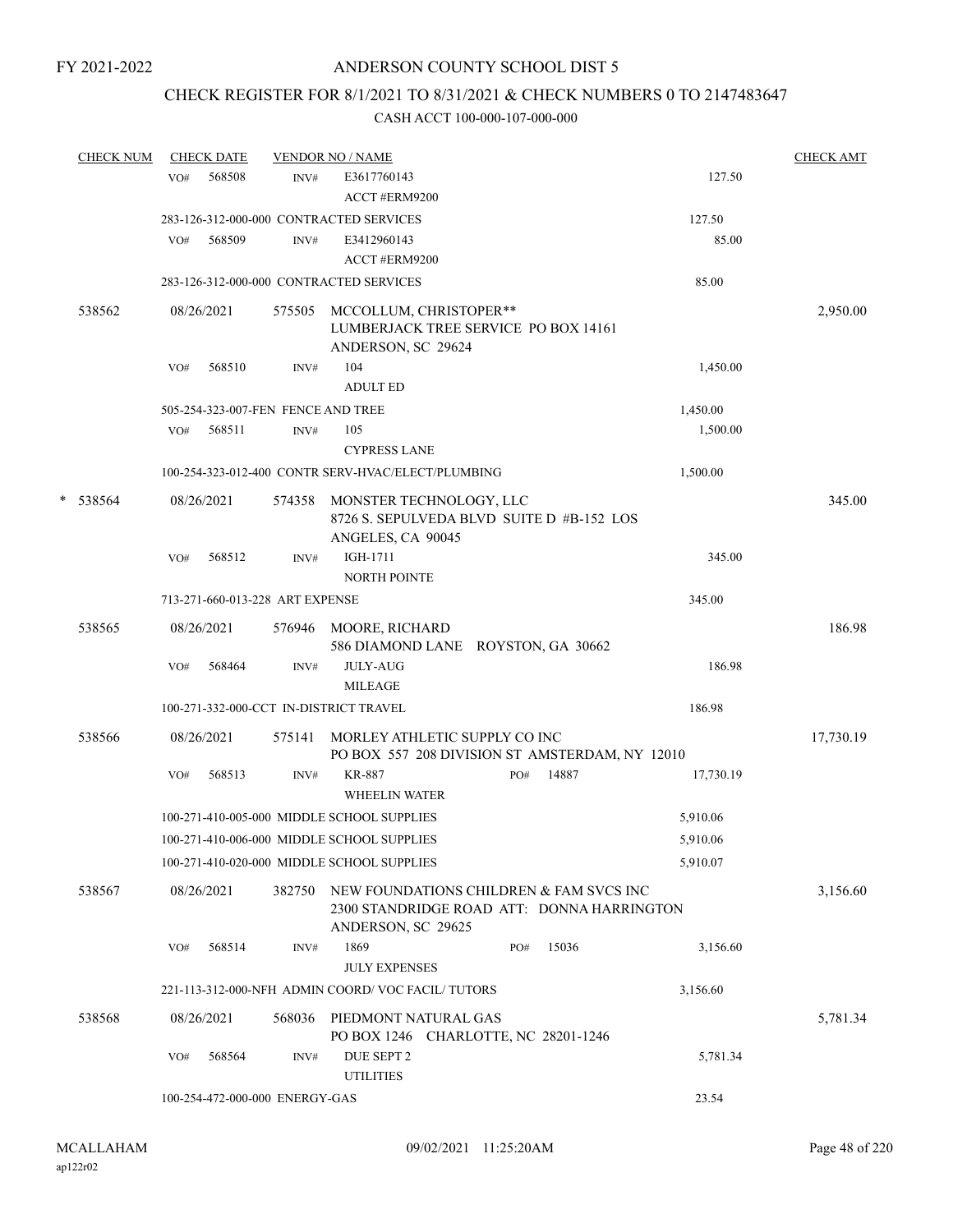## CHECK REGISTER FOR 8/1/2021 TO 8/31/2021 & CHECK NUMBERS 0 TO 2147483647

| <b>CHECK NUM</b> |     | <b>CHECK DATE</b>              |        | <b>VENDOR NO / NAME</b>                                                                                |     |       |              | <b>CHECK AMT</b> |
|------------------|-----|--------------------------------|--------|--------------------------------------------------------------------------------------------------------|-----|-------|--------------|------------------|
|                  |     | 100-254-472-000-000 ENERGY-GAS |        |                                                                                                        |     |       | 27.86        |                  |
|                  |     | 100-254-472-003-000 ENERGY-GAS |        |                                                                                                        |     |       | 1,215.86     |                  |
|                  |     | 100-254-472-005-000 ENERGY-GAS |        |                                                                                                        |     |       | 107.73       |                  |
|                  |     | 100-254-472-006-000 ENERGY-GAS |        |                                                                                                        |     |       | 139.29       |                  |
|                  |     | 100-254-472-007-000 ENERGY-GAS |        |                                                                                                        |     |       | 23.54        |                  |
|                  |     | 100-254-472-010-000 ENERGY-GAS |        |                                                                                                        |     |       | 23.54        |                  |
|                  |     | 100-254-472-014-000 ENERGY-GAS |        |                                                                                                        |     |       | 77.79        |                  |
|                  |     | 100-254-472-023-000 ENERGY-GAS |        |                                                                                                        |     |       | 49.44        |                  |
|                  |     |                                |        | 131-254-472-031-000 ENERGY-NATURAL GAS                                                                 |     |       | 3,568.94     |                  |
|                  |     | 600-256-470-003-000 ENERGY     |        |                                                                                                        |     |       | 50.32        |                  |
|                  |     | 600-256-470-005-000 ENERGY     |        |                                                                                                        |     |       | 73.70        |                  |
|                  |     | 600-256-470-007-000 ENERGY     |        |                                                                                                        |     |       | 80.55        |                  |
|                  |     | 600-256-470-008-000 ENERGY     |        |                                                                                                        |     |       | 82.28        |                  |
|                  |     | 600-256-470-010-000 ENERGY     |        |                                                                                                        |     |       | 122.88       |                  |
|                  |     | 600-256-470-014-000 ENERGY     |        |                                                                                                        |     |       | 46.49        |                  |
|                  |     | 600-256-470-018-000 ENERGY     |        |                                                                                                        |     |       | 67.59        |                  |
| 538569           |     | 08/26/2021                     | 576016 | PIVOT POINT INTERNATIONAL, INC<br>DEPT 20-1055 PO BOX 5940 CAROL STREAM, IL<br>60197-5940              |     |       |              | 109.75           |
|                  | VO# | 568600                         | INV#   | 16426172<br>CUST #3467321                                                                              | PO# | 14916 | 109.75       |                  |
|                  |     |                                |        | 329-115-410-031-0CO SUPPLIES-STATE (C/O)                                                               |     |       | 109.75       |                  |
| 538570           |     | 08/26/2021                     | 572037 | PLANBOOKEDU LLC<br>710 MARKET ST #14 CHAPEL HILL, NC 27516                                             |     |       |              | 1,520.00         |
|                  | VO# | 568525                         | INV#   | 2021-12313<br><b>WESTSIDE HS</b>                                                                       |     |       | 1,520.00     |                  |
|                  |     |                                |        | 100-114-410-003-VEN SUPPLY-ADDT'L FOR LOST VENDING                                                     |     |       | $1,520.00$ A |                  |
| * 538573         |     | 08/26/2021                     | 569727 | <b>SCHOOL DISTRICT OF NEWBERRY</b><br>POBOX 718 ATT: MARY HELEN STUHR - PROVISO<br>NEWBERRY, SC 29108  |     |       |              | 1,419.30         |
|                  | VO# | 568527                         | INV#   | 2020-2021<br><b>PROVISO</b>                                                                            |     |       | 1,419.30     |                  |
|                  |     |                                |        | 100-412-720-000-000 PAYMENTS TO OTHER GOV'T UNITS                                                      |     |       | 1,419.30 A   |                  |
| 538574           |     | 08/26/2021                     | 571007 | SIMPLIFIED OFFICE SYSTEMS<br>6220 BUSH RIVER ROAD COLUMBIA, SC 29212                                   |     |       |              | 146.05           |
|                  | VO# | 568542                         | INV#   | 210820-0002<br><b>COPIES</b>                                                                           |     |       | 146.05       |                  |
|                  |     | 100-113-410-021-000 SUPPLIES   |        |                                                                                                        |     |       | 146.05       |                  |
| 538575           |     | 08/26/2021                     | 576122 | THERE IS HOPE COUNSELING, LLC<br>ROYCE V. MILLER 145 THOMAS GREEN BLVD, SUITE<br>210 CLEMSON, SC 29631 |     |       |              | 1,575.00         |
|                  | VO# | 568543                         | INV#   | 161790<br><b>SERVICES</b>                                                                              |     |       | 1,575.00     |                  |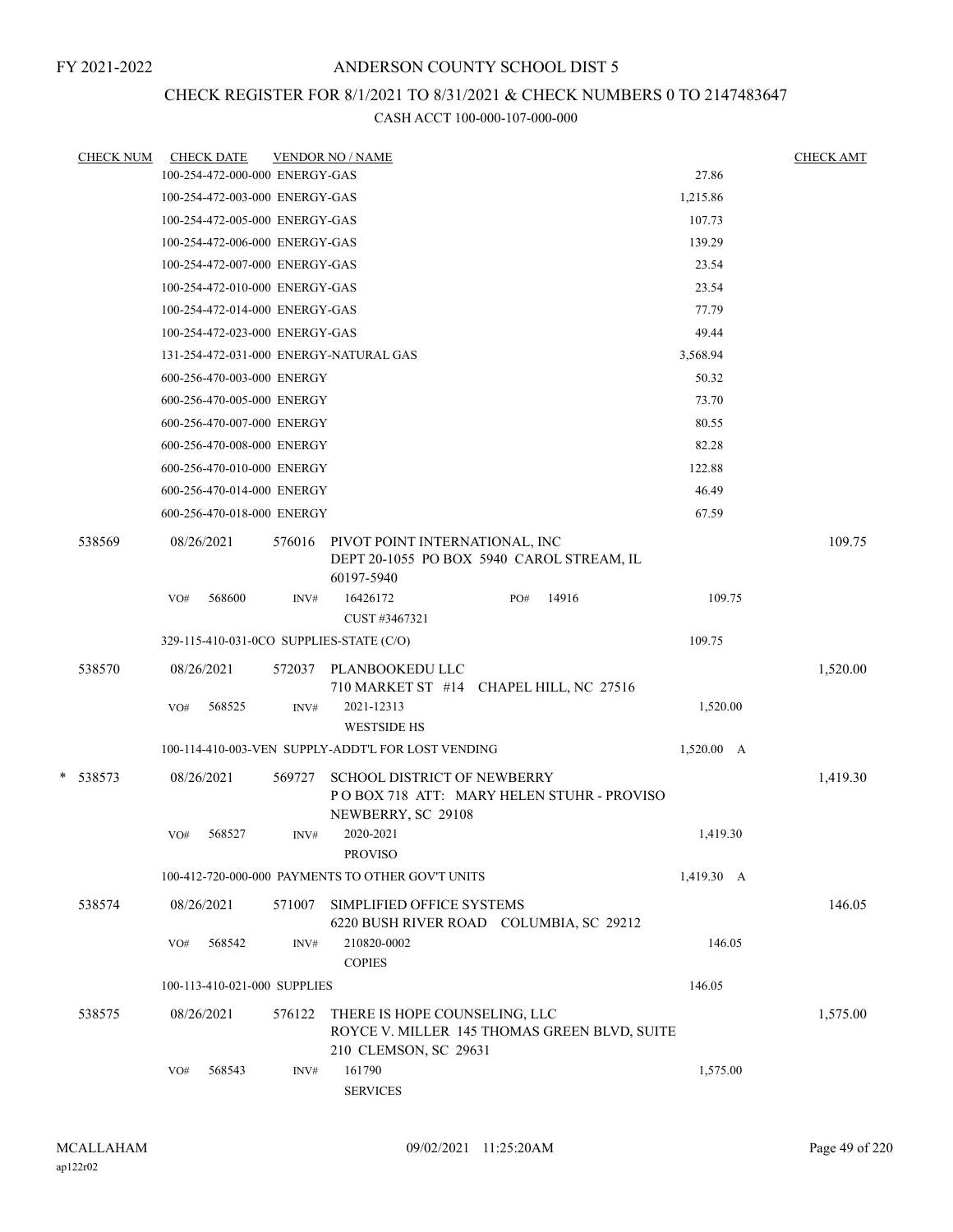### CHECK REGISTER FOR 8/1/2021 TO 8/31/2021 & CHECK NUMBERS 0 TO 2147483647

| <b>CHECK NUM</b> |            | <b>CHECK DATE</b>            |        | <b>VENDOR NO / NAME</b><br>237-128-313-002-020 STUDENT SERVICES/ COUNSELOR |     |       | 787.50   | <b>CHECK AMT</b> |
|------------------|------------|------------------------------|--------|----------------------------------------------------------------------------|-----|-------|----------|------------------|
|                  |            |                              |        | 237-128-313-003-020 STUDENT SERVICES/ COUNSELOR                            |     |       | 787.50   |                  |
|                  |            |                              |        |                                                                            |     |       |          |                  |
| 538576           | 08/26/2021 |                              | 509900 | <b>CSW</b><br>TUCKER'S RESTAURANT PO BOX 6188 ANDERSON,<br>SC 29623        |     |       |          | 647.99           |
|                  | VO#        | 568587                       | INV#   | <b>BOX LUNCH</b>                                                           |     |       | 647.99   |                  |
|                  |            |                              |        | <b>MONDAY AUG 16</b>                                                       |     |       |          |                  |
|                  |            | 100-114-410-001-ALT SUPPLIES |        |                                                                            |     |       | 481.40   |                  |
|                  |            | 124-114-410-024-000 SUPPLIES |        |                                                                            |     |       | 166.59   |                  |
| 538577           | 08/26/2021 |                              |        | 573815 UNITED REFRIGERATION, INC<br>PO BOX 740703 ATLANTA, GA 30374-0703   |     |       |          | 1,340.46         |
|                  | VO#        | 568544                       | INV#   | 80454934<br><b>SUPPLIES</b>                                                |     |       | 37.94    |                  |
|                  |            |                              |        | 100-254-410-002-001 SUPPLIES - MAINTENANCE                                 |     |       | 37.94    |                  |
|                  | VO#        | 568545                       | INV#   | 80536411<br><b>SUPPLIES</b>                                                |     |       | 283.12   |                  |
|                  |            |                              |        | 100-254-410-006-001 SUPPLIES - MAINTENANCE                                 |     |       | 283.12   |                  |
|                  | VO#        | 568546                       | INV#   | 80447394<br><b>SUPPLIES</b>                                                |     |       | 410.05   |                  |
|                  |            |                              |        | 100-254-410-010-001 SUPPLIES - MAINTENANCE                                 |     |       | 410.05   |                  |
|                  | VO#        | 568547                       | INV#   | 80228959<br><b>SUPPLIES</b>                                                |     |       | 7.32     |                  |
|                  |            |                              |        | 100-254-410-020-001 SUPPLIES - MAINTENANCE                                 |     |       | 7.32     |                  |
|                  | VO#        | 568548                       | INV#   | 80404196<br><b>SUPPLIES</b>                                                |     |       | 103.02   |                  |
|                  |            |                              |        | 100-254-410-020-001 SUPPLIES - MAINTENANCE                                 |     |       | 103.02   |                  |
|                  | VO#        | 568549                       | INV#   | 80257525<br><b>SUPPLIES</b>                                                |     |       | 117.70   |                  |
|                  |            |                              |        | 100-254-410-000-001 MAINT, SUPPLIES-STRUCTURES                             |     |       | 117.70   |                  |
|                  | VO#        | 568550                       | INV#   | 80228928<br><b>SUPPLIES</b>                                                |     |       | 43.17    |                  |
|                  |            |                              |        | 100-254-410-000-001 MAINT, SUPPLIES-STRUCTURES                             |     |       | 43.17    |                  |
|                  | VO#        | 568551                       | INV#   | 80474341<br><b>SUPPLIES</b>                                                |     |       | 283.12   |                  |
|                  |            |                              |        | 100-254-410-000-001 MAINT. SUPPLIES-STRUCTURES                             |     |       | 283.12   |                  |
|                  | VO#        | 568552                       | INV#   | 80497529<br><b>SUPPLIES</b>                                                |     |       | 55.02    |                  |
|                  |            |                              |        | 100-254-410-019-001 SUPPLIES - MAINTENANCE                                 |     |       | 55.02    |                  |
| 538578           | 08/26/2021 |                              | 573864 | WELLS FARGO VENDOR FIN SERV<br>PO BOX 105743 ATLANTA, GA 30348-5743        |     |       |          | 7,788.40         |
|                  | VO#        | 568553                       | INV#   | 5015149565<br><b>COPIER</b>                                                | PO# | 15081 | 4,339.92 |                  |
|                  |            |                              |        | 124-114-445-024-000 TECHNOLOGY SUPPLIES                                    |     |       | 4,339.92 |                  |
|                  | VO#        | 568554                       | INV#   | 5016403243                                                                 | PO# | 15006 | 314.44   |                  |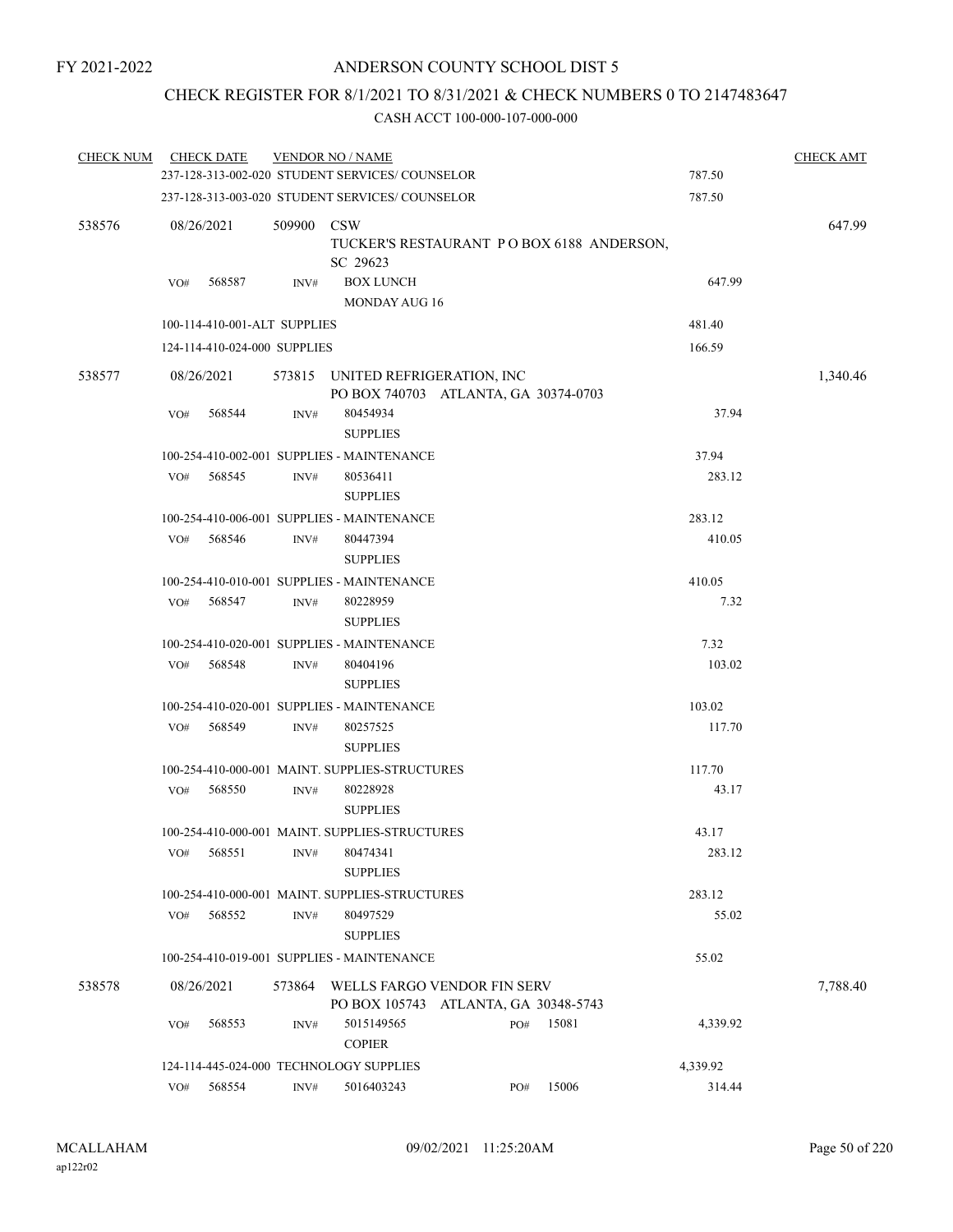## CHECK REGISTER FOR 8/1/2021 TO 8/31/2021 & CHECK NUMBERS 0 TO 2147483647

| <b>CHECK NUM</b> | <b>CHECK DATE</b>                       | <b>VENDOR NO / NAME</b> |                                                    |     |       |          | <b>CHECK AMT</b> |
|------------------|-----------------------------------------|-------------------------|----------------------------------------------------|-----|-------|----------|------------------|
|                  |                                         |                         | <b>COPIER</b>                                      |     |       |          |                  |
|                  | 329-115-690-031-000 OTHER OBJECTS-WBL   |                         |                                                    |     |       | 314.44   |                  |
|                  | 568555<br>VO#                           | INV#                    | 5015805060<br>5016223253                           | PO# | 15084 | 738.30   |                  |
|                  | 100-113-410-020-000 SUPPLIES            |                         |                                                    |     |       | 369.15   |                  |
|                  | 100-113-410-020-000 SUPPLIES            |                         |                                                    |     |       | 369.15   |                  |
|                  | 568556<br>VO#                           | INV#                    | 5015747069<br>5016183117                           | PO# | 15082 | 445.12   |                  |
|                  | 100-147-410-018-000 SUPPLIES            |                         |                                                    |     |       | 222.56   |                  |
|                  | 100-147-410-018-000 SUPPLIES            |                         |                                                    |     |       | 222.56   |                  |
|                  | 568557<br>VO#                           | INV#                    | 5015932198                                         | PO# | 15085 | 451.54   |                  |
|                  |                                         |                         | 5016349372                                         |     |       |          |                  |
|                  | 100-112-410-017-000 SUPPLIES            |                         |                                                    |     |       | 237.54   |                  |
|                  | 100-112-410-017-000 SUPPLIES            |                         |                                                    |     |       | 214.00   |                  |
|                  | 568558<br>VO#                           | INV#                    | 5016399633<br><b>COPIER</b>                        | PO# | 15086 | 410.10   |                  |
|                  | 100-113-410-006-000 SUPPLIES            |                         |                                                    |     |       | 410.10   |                  |
|                  | 568559<br>VO#                           | INV#                    | 5016395059<br><b>COPIER</b>                        | PO# | 15002 | 460.10   |                  |
|                  |                                         |                         | 100-113-410-005-VEN SUPPLY-ADDT'L FOR LOST VENDING |     |       | 460.10   |                  |
|                  | 568607<br>VO#                           | INV#                    | 5015577425                                         | PO# | 15006 | 628.88   |                  |
|                  |                                         |                         | 5016004141                                         |     |       |          |                  |
|                  | 329-115-690-031-000 OTHER OBJECTS-WBL   |                         |                                                    |     |       | 314.44   |                  |
|                  | 329-115-690-031-000 OTHER OBJECTS-WBL   |                         |                                                    |     |       | 314.44   |                  |
| 538579           | 08/26/2021                              | 570755                  | WILSON & ASSOCIATES SPORTS TURF                    |     |       |          | 10,495.00        |
|                  |                                         |                         | 1737 SOUTH LAKE DRIVE ATT: ACCOUNTS                |     |       |          |                  |
|                  | 568608<br>VO#                           | INV#                    | RECEIVABLE LEXINGTON, SC 29073<br>17337            | PO# | 14896 | 3,895.00 |                  |
|                  |                                         |                         | <b>GROUNDS MAINT</b>                               |     |       |          |                  |
|                  | 100-254-323-002-001 CONTRACTED SERVICES |                         |                                                    |     |       | 1,100.00 |                  |
|                  | 100-254-323-003-001 CONTRACTED SERVICES |                         |                                                    |     |       | 1,100.00 |                  |
|                  | 100-254-323-005-001 CONTRACTED SERVICES |                         |                                                    |     |       | 325.00   |                  |
|                  | 100-254-323-006-001 CONTRACTED SERVICES |                         |                                                    |     |       | 325.00   |                  |
|                  | 100-254-323-013-001 CONTRACTED SERVICES |                         |                                                    |     |       | 720.00   |                  |
|                  | 100-254-323-020-001 CONTRACTED SERVICES |                         |                                                    |     |       | 325.00   |                  |
|                  | 568609<br>VO#                           | INV#                    | 17336                                              | PO# | 14896 | 6,600.00 |                  |
|                  |                                         |                         | <b>TOP DRESSING</b>                                |     |       |          |                  |
|                  | 100-254-323-002-001 CONTRACTED SERVICES |                         |                                                    |     |       | 3,000.00 |                  |
|                  | 100-254-323-003-001 CONTRACTED SERVICES |                         |                                                    |     |       | 1,200.00 |                  |
|                  | 100-254-323-005-001 CONTRACTED SERVICES |                         |                                                    |     |       | 600.00   |                  |
|                  | 100-254-323-006-001 CONTRACTED SERVICES |                         |                                                    |     |       | 900.00   |                  |
|                  | 100-254-323-020-001 CONTRACTED SERVICES |                         |                                                    |     |       | 900.00   |                  |
| 538580           | 08/31/2021                              | 102325                  | ACADEMIC THERAPY PUBLICATIONS                      |     |       |          | 4,345.00         |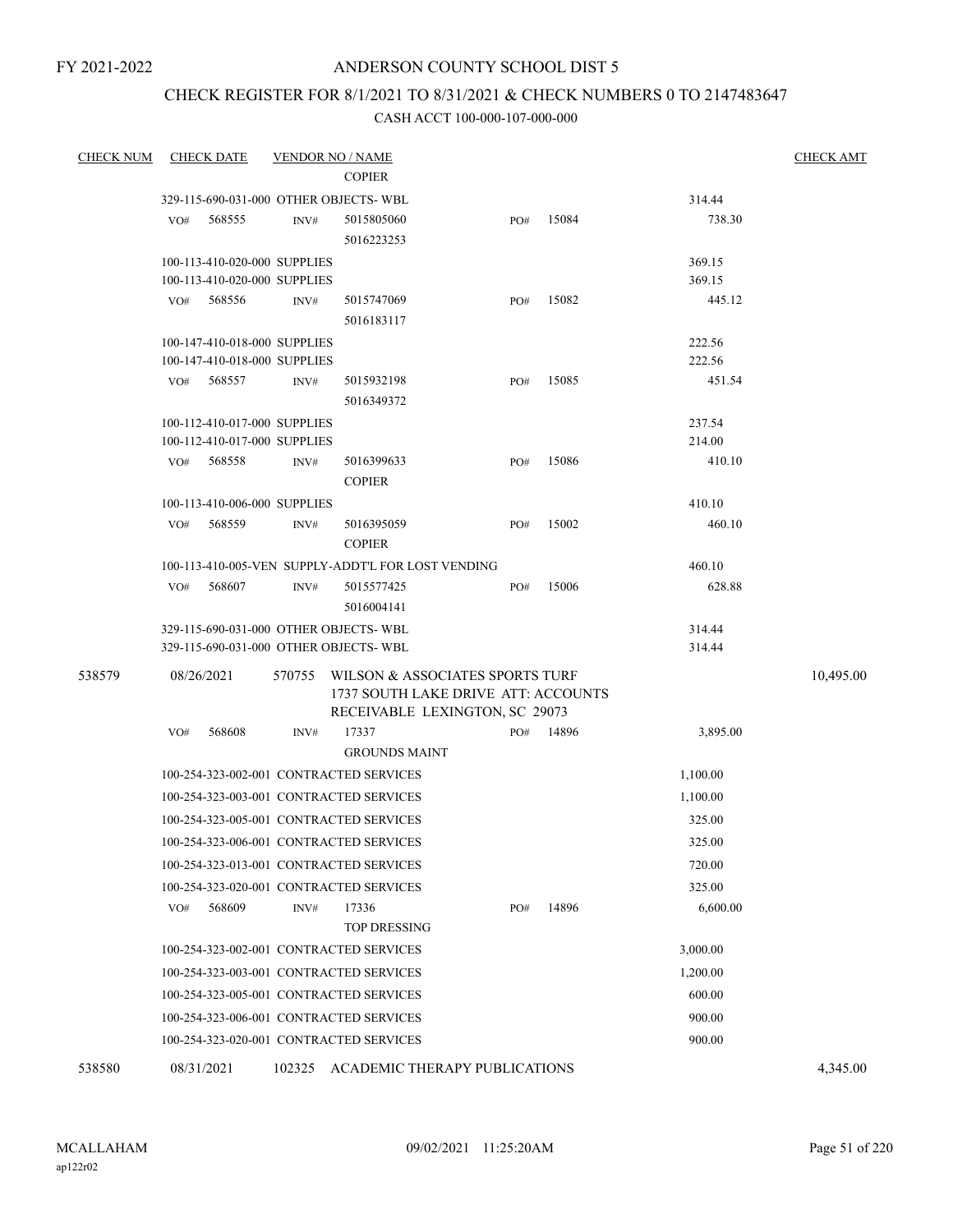### CHECK REGISTER FOR 8/1/2021 TO 8/31/2021 & CHECK NUMBERS 0 TO 2147483647

| <b>CHECK NUM</b> | <b>CHECK DATE</b>                                            |      | <b>VENDOR NO / NAME</b>             | 20 LEVERONI CT ATT: ACCOUNTS RECEIVABLE |       |                 | <b>CHECK AMT</b> |
|------------------|--------------------------------------------------------------|------|-------------------------------------|-----------------------------------------|-------|-----------------|------------------|
|                  |                                                              |      | NOVATO, CA 94949-5746               |                                         |       |                 |                  |
|                  | 568628<br>VO#                                                | INV# | 278115<br><b>BOOKS</b>              | PO#                                     | 14629 | 4,345.00        |                  |
|                  | 237-127-410-000-021 SUPPLIES                                 |      |                                     |                                         |       | 3,950.00        |                  |
|                  | 237-127-410-000-021 SUPPLIES                                 |      |                                     |                                         |       | 395.00          |                  |
| 538581           | 08/31/2021                                                   |      | 576412 AMAZON CAPITAL SERVICES      | PO BOX 035184 SEATTLE, WA 98124-5184    |       |                 | 7,165.76         |
|                  | 568617<br>VO#                                                | INV# | <b>PURCHASES</b><br>#A2QG7V7TDJIMYY |                                         |       | 7,165.76        |                  |
|                  | 100-111-410-014-000 SUPPLIES                                 |      |                                     |                                         |       | 509.86          |                  |
|                  | 100-112-410-013-000 SUPPLIES                                 |      |                                     |                                         |       | 80.52           |                  |
|                  | 100-112-410-013-0RE RELATED ARTS                             |      |                                     |                                         |       | 37.01           |                  |
|                  | 100-112-410-014-000 SUPPLIES                                 |      |                                     |                                         |       | 373.49          |                  |
|                  | 100-112-410-014-0RE RELATED ARTS                             |      |                                     |                                         |       | 898.03          |                  |
|                  | 100-113-410-005-000 SUPPLIES                                 |      |                                     |                                         |       | 319.93          |                  |
|                  | 100-113-410-006-VEN SUPPLY-ADDT'L FOR LOST VENDING           |      |                                     |                                         |       | 85.59           |                  |
|                  | 100-113-410-006-VEN SUPPLY-ADDT'L FOR LOST VENDING           |      |                                     |                                         |       | 83.86           |                  |
|                  | 100-113-410-006-VEN SUPPLY-ADDT'L FOR LOST VENDING           |      |                                     |                                         |       | 140.22          |                  |
|                  | 100-114-410-001-ALT SUPPLIES                                 |      |                                     |                                         |       | 206.64          |                  |
|                  | 100-114-410-001-ALT SUPPLIES<br>100-114-410-001-ALT SUPPLIES |      |                                     |                                         |       | 131.40<br>40.33 |                  |
|                  | 100-114-410-001-ALT SUPPLIES                                 |      |                                     |                                         |       | 37.38           |                  |
|                  | 100-114-410-001-ALT SUPPLIES                                 |      |                                     |                                         |       | 45.24           |                  |
|                  | 100-114-410-002-000 SUPPLIES                                 |      |                                     |                                         |       | 104.10          |                  |
|                  | 100-114-410-023-PLC SUPPLIES                                 |      |                                     |                                         |       | 171.19          |                  |
|                  | 100-221-410-000-000 SUPPLIES AND MATERIALS                   |      |                                     |                                         |       | 22.45           |                  |
|                  | 100-221-410-000-MHC MHC SUPPLIES                             |      |                                     |                                         |       | 176.52          |                  |
|                  | 100-233-410-006-000 SUPPLIES                                 |      |                                     |                                         |       | 88.05           |                  |
|                  | 100-233-410-008-000 SUPPLIES                                 |      |                                     |                                         |       | 109.18          |                  |
|                  | 100-233-410-013-000 SUPPLIES                                 |      |                                     |                                         |       | 52.76           |                  |
|                  | 100-254-410-000-000 CUSTODIAL SUPPLIES                       |      |                                     |                                         |       | 271.58          |                  |
|                  | 100-266-345-000-000 TECHNOLOGY INFRASTRUCTURE                |      |                                     |                                         |       | 319.92          |                  |
|                  | 100-266-345-000-000 TECHNOLOGY INFRASTRUCTURE                |      |                                     |                                         |       | 1,599.60        |                  |
|                  | 124-114-410-024-000 SUPPLIES                                 |      |                                     |                                         |       | 66.23           |                  |
|                  | 124-114-410-024-000 SUPPLIES                                 |      |                                     |                                         |       | 377.29          |                  |
|                  | 131-115-410-031-000 SUPPLIES                                 |      |                                     |                                         |       | 76.64           |                  |
|                  | 203-127-410-000-000 SUPPLIES-LD/DD/OHI, SUPPLEMENTAL         |      |                                     |                                         |       | 32.40           |                  |
|                  | 203-127-410-000-000 SUPPLIES- LD/DD/OHI, SUPPLEMENTAL        |      |                                     |                                         |       | 144.15          |                  |
|                  | 702-271-660-002-420 LAB FEES EXPENSE                         |      |                                     |                                         |       | 251.80          |                  |
|                  | 702-271-660-002-669 V CHEERLEADERS-CURR.YR. EXPENSE          |      |                                     |                                         |       | 26.72           |                  |
|                  | 705-271-660-005-411 MISCELLANEOUS EXPENSE                    |      |                                     |                                         |       | 144.50          |                  |
|                  | 708-271-660-008-201 MISCELLANEOUS EXPENSE                    |      |                                     |                                         |       | 141.18          |                  |
| 538582           | 08/31/2021                                                   |      |                                     | 570950 ANDERSON COUNTY SHERIFF'S OFFICE |       |                 | 1,645.00         |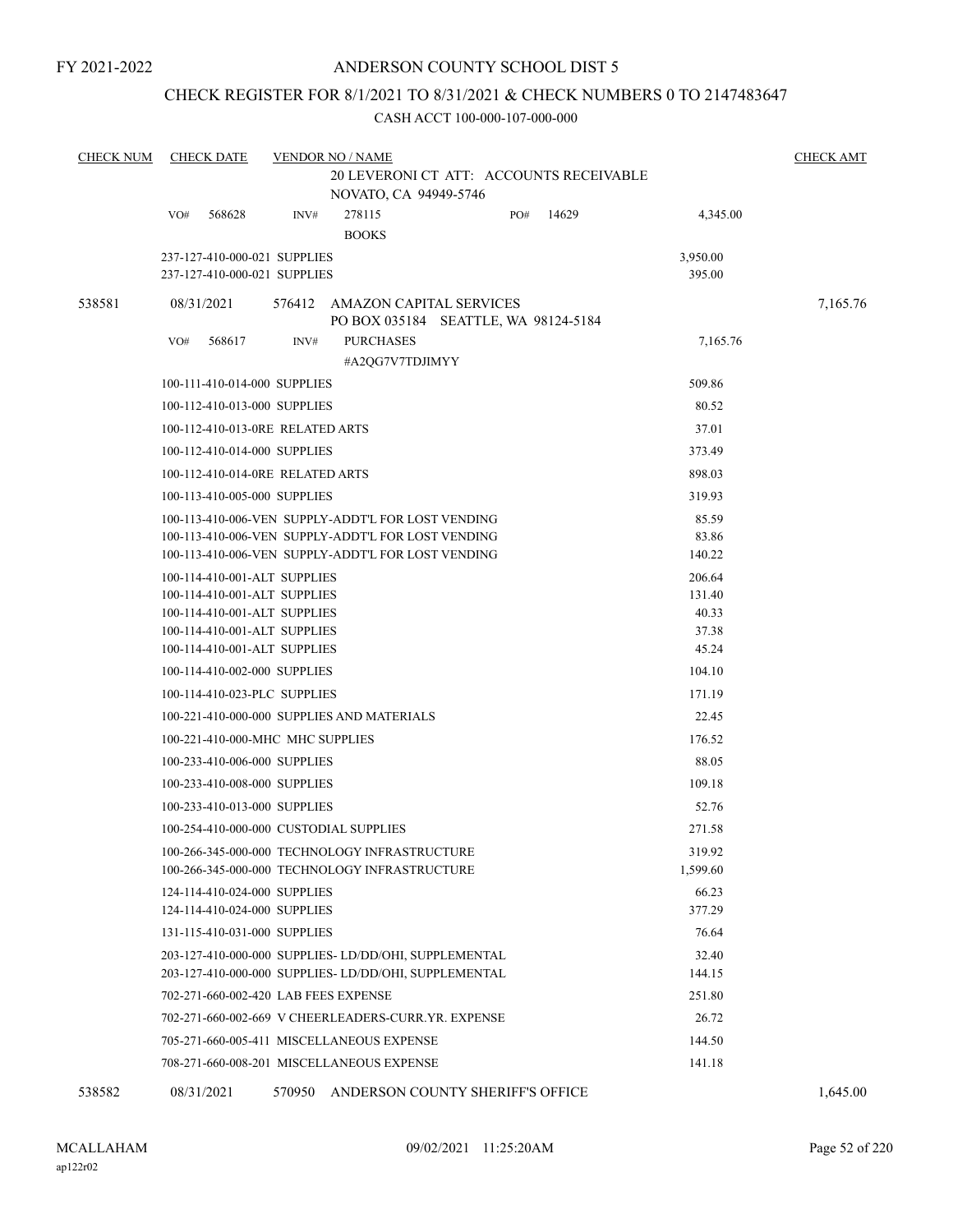### ANDERSON COUNTY SCHOOL DIST 5

### CHECK REGISTER FOR 8/1/2021 TO 8/31/2021 & CHECK NUMBERS 0 TO 2147483647

| <b>CHECK NUM</b> |     | <b>CHECK DATE</b> |                               | <b>VENDOR NO / NAME</b>                                                               |                    | <b>CHECK AMT</b> |
|------------------|-----|-------------------|-------------------------------|---------------------------------------------------------------------------------------|--------------------|------------------|
|                  |     |                   |                               | ATTN: JAMIE LAZAR 305 CAMSON ROAD<br>ANDERSON, SC 29621                               |                    |                  |
|                  | VO# | 568630            | INV#                          | <b>TL HANNA</b>                                                                       | 157.50             |                  |
|                  |     |                   |                               | <b>VB SECURITY</b>                                                                    |                    |                  |
|                  |     |                   |                               | 702-271-660-002-679 VOLLEYBALL GATE RECEIPTS EXPENSE                                  | 157.50<br>1,487.50 |                  |
|                  | VO# | 568631            | INV#                          | TL HANNA<br><b>FB SECURITY</b>                                                        |                    |                  |
|                  |     |                   |                               | 702-271-660-002-671 FOOTBALL GATE RECEIPTS EXPENSE                                    | 1,487.50           |                  |
|                  |     |                   |                               |                                                                                       |                    |                  |
| 538583           |     | 08/31/2021        | 570814 AT&T                   | $(864 M09-9122)$<br>PO BOX 105262 ATTN: ACCOUNTS RECEIVABLE<br>ATLANTA, GA 30348-5262 |                    | 1,396.91         |
|                  | VO# | 568698            | INV#                          | 864 M09-9122<br><b>SERVICE</b>                                                        | 1,396.91           |                  |
|                  |     |                   | 100-266-340-000-000 TELEPHONE |                                                                                       | 1,396.91           |                  |
| 538584           |     | 08/31/2021        |                               | 569220 AUTECH<br>POBOX 248 ATT: ACCOUNTS RECEIVABLE<br>WILLIAMSTON, SC 29697          |                    | 550.00           |
|                  | VO# | 568637            | INV#                          | 8444<br><b>CF REAMES</b>                                                              | 150.00             |                  |
|                  |     |                   |                               | 100-254-323-001-400 CONTR SERV-HVAC/ELECT/PLUMBING                                    | 150.00             |                  |
|                  |     | VO# 568638        | INV#                          | 8589<br><b>ROBERT ANDERSON</b>                                                        | 400.00             |                  |
|                  |     |                   |                               | 100-254-323-006-400 CONTR SERV-HVAC/ELECT/PLUMBING                                    | 400.00             |                  |
| 538585           |     | 08/31/2021        |                               | 572588 BRYANT ENTERPRISES, LLC<br>3280 NC HWY 69, SUITE 2 HAYESVILLE, NC 28904        |                    | 160.00           |
|                  | VO# | 568640            | INV#                          | 15343<br><b>BATTERIES</b>                                                             | 160.00             |                  |
|                  |     |                   | 100-111-410-010-000 SUPPLIES  |                                                                                       | 160.00             |                  |
| 538586           |     | 08/31/2021        |                               | 576490 BWI COMPANIES INC<br>PO BOX 1410 GREER, SC 29652-1410                          |                    | 305.30           |
|                  | VO# | 568641            | INV#                          | 16676936<br><b>SUPPLIES</b>                                                           | 305.30             |                  |
|                  |     |                   |                               | 731-271-660-031-878 HORTICULTURE EXPENSE                                              | 305.30             |                  |
| 538587           |     | 08/31/2021        |                               | 569296 CAPITAL ONE<br>PO BOX 60506<br>CITY OF INDUSTRY, CA 91716-0506                 |                    | 420.94           |
|                  | VO# | 568731            | INV#                          | 1637235659<br>ACCT #634851                                                            | 420.94             |                  |
|                  |     |                   |                               | 713-271-660-013-201 MISCELLANEOUS EXPENSE                                             | 420.94             |                  |
| 538588           |     | 08/31/2021        |                               | 569296 CAPITAL ONE<br>PO BOX 60506<br>CITY OF INDUSTRY, CA 91716-0506                 |                    | 263.40           |
|                  | VO# | 568732            | INV#                          | 1637200997<br>ACCT #611452                                                            | 263.40             |                  |
|                  |     |                   | 100-113-410-006-000 SUPPLIES  |                                                                                       | 263.40             |                  |
| * 538590         |     | 08/31/2021        |                               | 573302 CAROWINDS                                                                      |                    | 400.00           |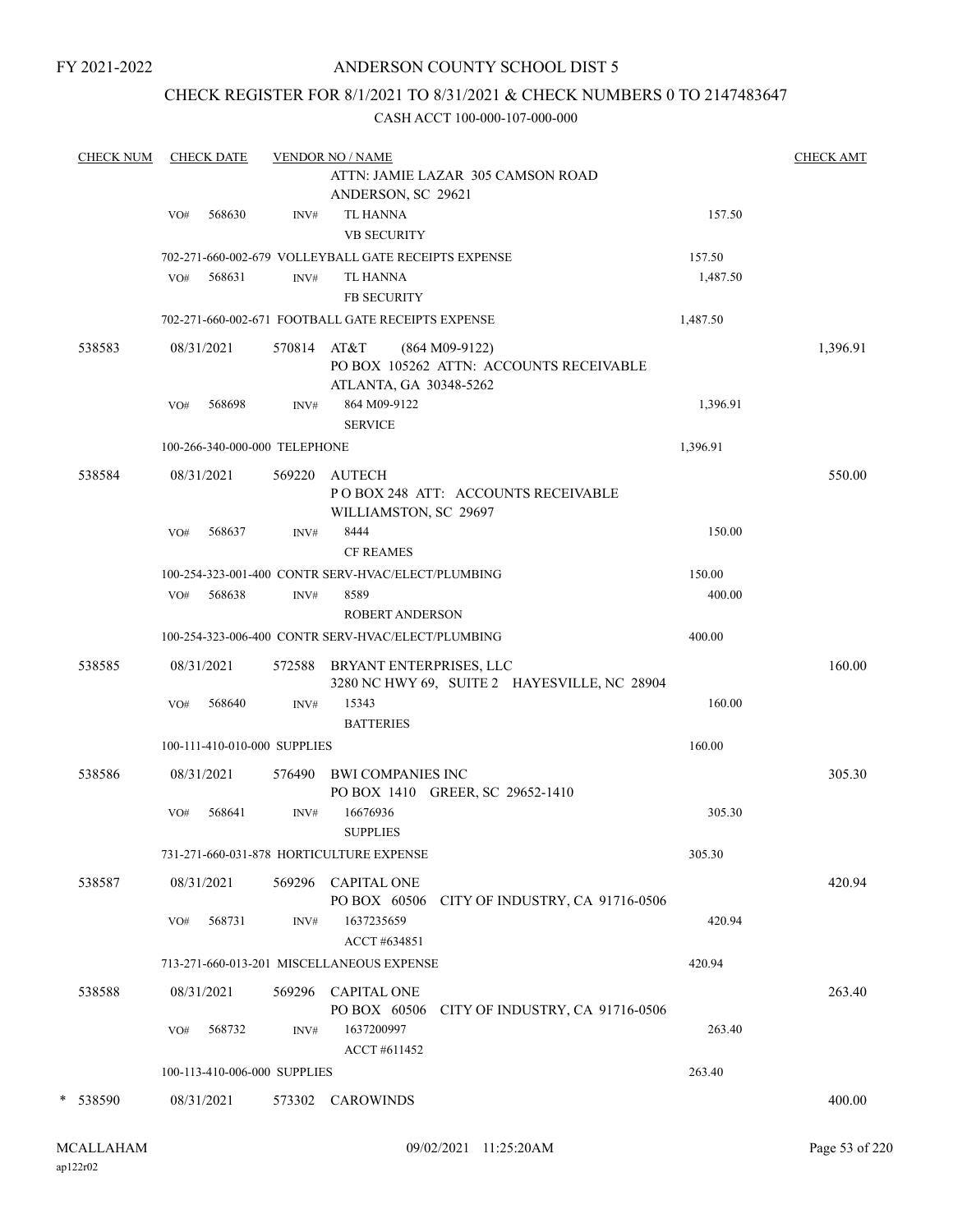### ANDERSON COUNTY SCHOOL DIST 5

### CHECK REGISTER FOR 8/1/2021 TO 8/31/2021 & CHECK NUMBERS 0 TO 2147483647

| <b>CHECK NUM</b><br><b>CHECK DATE</b> |     |                                  | <b>VENDOR NO / NAME</b> | <b>CHECK AMT</b>                                                                   |     |       |          |          |
|---------------------------------------|-----|----------------------------------|-------------------------|------------------------------------------------------------------------------------|-----|-------|----------|----------|
|                                       |     |                                  |                         | FESTIVAL OF MUSIC PO BOX 410289 CHARLOTTE, NC<br>28241-0289                        |     |       |          |          |
|                                       | VO# | 568700                           | INV#                    | 22733                                                                              |     |       | 200.00   |          |
|                                       |     |                                  |                         | <b>SOUTHWOOD ORCH</b>                                                              |     |       |          |          |
|                                       |     |                                  |                         | 721-190-660-021-658 ORCHESTRA MIDDLE EXPENSE                                       |     |       | 100.00   |          |
|                                       |     |                                  |                         | 721-190-660-021-659 ORCHESTRA HIGH EXPENSE                                         |     |       | 100.00   |          |
|                                       | VO# | 568701                           | INV#                    | 22759                                                                              |     |       | 200.00   |          |
|                                       |     |                                  |                         | SOUTHWOOD CHORAL                                                                   |     |       |          |          |
|                                       |     |                                  |                         | 721-190-660-021-641 CHORUS MIDDLE EXPENSE                                          |     |       | 100.00   |          |
|                                       |     |                                  |                         | 721-190-660-021-642 CHORUS HIGH EXPENSE                                            |     |       | 100.00   |          |
| * 538592                              |     | 08/31/2021                       | 167800                  | CHICK-FIL-A<br>3526 CLEMSON BOULEVARD ATT: MARY STEPHENS<br>ANDERSON, SC 29625     |     |       |          | 116.58   |
|                                       | VO# | 568642                           | INV#                    | <b>BOXED MEALS</b><br>FRIDAY, AUG 20                                               |     |       | 116.58   |          |
|                                       |     | 131-115-410-031-000 SUPPLIES     |                         |                                                                                    |     |       | 116.58   |          |
|                                       |     |                                  |                         |                                                                                    |     |       |          |          |
| 538593                                |     | 08/31/2021                       | 573557                  | <b>CLAY-KING</b><br>125 BEN-ABI ROAD SPARTANBURG, SC 29307-5400                    |     |       |          | 217.76   |
|                                       | VO# | 568702                           | INV#                    | 6084<br><b>RBT ANDERSON</b>                                                        |     |       | 217.76   |          |
|                                       |     | 100-113-410-006-ART ART SUPPLIES |                         |                                                                                    |     |       | 217.76   |          |
| 538594                                |     | 08/31/2021                       | 198651                  | DELL MARKETING<br>PO BOX 534118 ATT: ACCOUNTS RECEIVABLE<br>ATLANTA, GA 30353-4118 |     |       |          | 216.14   |
|                                       | VO# | 568706                           | INV#                    | 10514349567<br><b>TONER</b>                                                        | PO# | 14914 | 46.01    |          |
|                                       |     |                                  |                         | 100-266-314-000-000 REPAIRS TO EQUIPMENT                                           |     |       | 46.01    |          |
|                                       | VO# | 568707                           | $\text{INV}\#$          | 10514349559<br><b>DRUM KIT</b>                                                     | PO# | 15074 | 170.13   |          |
|                                       |     |                                  |                         | 100-266-314-005-000 REPAIRS TO EQUIPMENT                                           |     |       | 170.13   |          |
| 538595                                |     | 08/31/2021                       | 573223                  | DEPT OF ADMINISTRATION<br>SUITE 409 1200 SENATE STREET COLUMBIA, SC 29201          |     |       |          | 1,371.06 |
|                                       | VO# | 568708                           | INV#                    | 90321832<br><b>SERVICE</b>                                                         |     |       | 1,371.06 |          |
|                                       |     | 100-266-340-000-000 TELEPHONE    |                         |                                                                                    |     |       | 229.24   |          |
|                                       |     | 100-266-340-001-000 TELEPHONE    |                         |                                                                                    |     |       | 67.07    |          |
|                                       |     | 100-266-340-002-000 TELEPHONE    |                         |                                                                                    |     |       | 22.90    |          |
|                                       |     | 100-266-340-003-000 TELEPHONE    |                         |                                                                                    |     |       | 22.90    |          |
|                                       |     | 100-266-340-005-000 TELEPHONE    |                         |                                                                                    |     |       | 67.07    |          |
|                                       |     | 100-266-340-006-000 TELEPHONE    |                         |                                                                                    |     |       | 22.90    |          |
|                                       |     | 100-266-340-007-000 TELEPHONE    |                         |                                                                                    |     |       | 67.07    |          |
|                                       |     | 100-266-340-008-000 TELEPHONE    |                         |                                                                                    |     |       | 67.07    |          |
|                                       |     | 100-266-340-009-000 TELEPHONE    |                         |                                                                                    |     |       | 67.07    |          |
|                                       |     |                                  |                         |                                                                                    |     |       |          |          |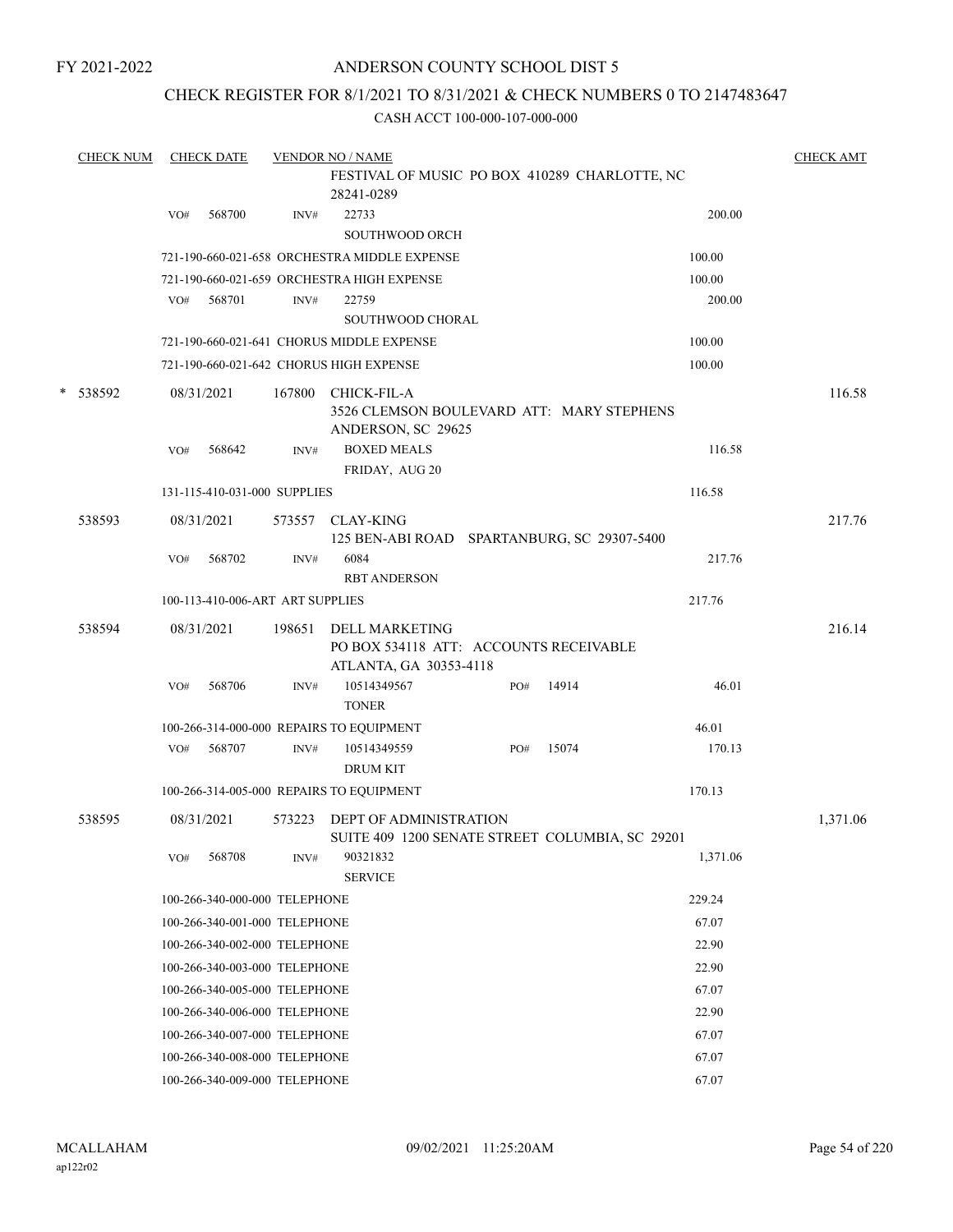### CHECK REGISTER FOR 8/1/2021 TO 8/31/2021 & CHECK NUMBERS 0 TO 2147483647

| <b>CHECK NUM</b> |     | <b>CHECK DATE</b>             |        | <b>VENDOR NO / NAME</b>                                                      |     |       |          | <b>CHECK AMT</b> |
|------------------|-----|-------------------------------|--------|------------------------------------------------------------------------------|-----|-------|----------|------------------|
|                  |     | 100-266-340-010-000 TELEPHONE |        |                                                                              |     |       | 67.07    |                  |
|                  |     | 100-266-340-011-000 TELEPHONE |        |                                                                              |     |       | 67.07    |                  |
|                  |     | 100-266-340-012-000 TELEPHONE |        |                                                                              |     |       | 67.07    |                  |
|                  |     | 100-266-340-013-000 TELEPHONE |        |                                                                              |     |       | 67.07    |                  |
|                  |     | 100-266-340-014-000 TELEPHONE |        |                                                                              |     |       | 67.07    |                  |
|                  |     | 100-266-340-016-000 TELEPHONE |        |                                                                              |     |       | 67.07    |                  |
|                  |     | 100-266-340-017-000 TELEPHONE |        |                                                                              |     |       | 67.07    |                  |
|                  |     | 100-266-340-019-000 TELEPHONE |        |                                                                              |     |       | 67.07    |                  |
|                  |     | 100-266-340-020-000 TELEPHONE |        |                                                                              |     |       | 67.07    |                  |
|                  |     | 100-266-340-021-000 TELEPHONE |        |                                                                              |     |       | 67.07    |                  |
|                  |     | 131-266-340-031-000 TELEPHONE |        |                                                                              |     |       | 67.07    |                  |
| 538596           |     | 08/31/2021                    | 576157 | DRI-STICK DECAL CORPORATION<br>RYDIN PO BOX 7233 CAROL STREAM, IL 60197-7233 |     |       |          | 700.00           |
|                  | VO# | 568709                        | INV#   | 384370                                                                       |     |       | 700.00   |                  |
|                  |     |                               |        | <b>NEVITT FOREST</b>                                                         |     |       |          |                  |
|                  |     | 100-112-410-012-000 SUPPLIES  |        |                                                                              |     |       | 700.00   |                  |
| 538597           |     | 08/31/2021                    | 576971 | ESS SOUTH CENTRAL LLC<br>PO BOX 747077 ATLANTA, GA 30374-7077                |     |       |          | 7,369.13         |
|                  | VO# | 568643                        | INV#   | 255751, 255752                                                               | PO# | 15078 | 7,369.13 |                  |
|                  |     |                               |        | <b>WK ENDING 8/21/21</b>                                                     |     |       |          |                  |
|                  |     |                               |        | 100-112-311-008-000 PURCHASED SERVICE - SUBS                                 |     |       | 277.35   |                  |
|                  |     |                               |        | 100-112-311-009-000 PURCHASED SERVICE - SUBS                                 |     |       | 806.25   |                  |
|                  |     |                               |        | 100-112-311-010-000 PURCHASED SERVICE - SUBS                                 |     |       | 96.75    |                  |
|                  |     |                               |        | 100-112-311-011-000 PURCHASED SERVICE - SUBS                                 |     |       | 290.25   |                  |
|                  |     |                               |        | 100-112-311-012-000 PURCHASED SERVICE - SUBS                                 |     |       | 1,360.95 |                  |
|                  |     |                               |        | 100-112-311-013-000 PURCHASED SERVICE - SUBS                                 |     |       | 193.50   |                  |
|                  |     |                               |        | 100-112-311-014-000 PURCHASED SERVICE - SUBS                                 |     |       | 232.20   |                  |
|                  |     |                               |        | 100-112-311-017-000 PURCHASED SERVICE - SUBS                                 |     |       | 193.50   |                  |
|                  |     |                               |        | 100-112-311-019-000 PURCHASED SERVICE - SUBS                                 |     |       | 96.75    |                  |
|                  |     |                               |        | 100-113-311-005-000 PURCHASED SERVICE - SUBS                                 |     |       | 180.60   |                  |
|                  |     |                               |        | 100-113-311-006-000 PURCHASED SERVICE - SUBS                                 |     |       | 277.35   |                  |
|                  |     |                               |        | 100-113-311-020-000 PURCHASED SERVICE - SUBS                                 |     |       | 890.10   |                  |
|                  |     |                               |        | 100-114-311-002-000 PURCHASED SERVICE - SUBS                                 |     |       | 870.75   |                  |
|                  |     |                               |        | 100-114-311-003-000 PURCHASED SERVICE - SUBS                                 |     |       | 1,299.68 |                  |
|                  |     |                               |        | 100-264-312-000-000 PURCHASED SERVICES                                       |     |       | 64.50    |                  |
|                  |     |                               |        | 131-115-311-031-000 PURCHASED SERVICE - SUBS                                 |     |       | 238.65   |                  |
| * 538599         |     | 08/31/2021                    | 563501 | FOOD EQUIPMENT COMPANY, INC                                                  |     |       |          | 14,753.20        |
|                  |     |                               |        | 34 TEDWALL COURT ATT: ACCOUNTS RECEIVABLE<br><b>GREER, SC 29650</b>          |     |       |          |                  |
|                  | VO# | 568644                        | INV#   | 125940                                                                       | PO# | 14935 | 4,703.30 |                  |
|                  |     |                               |        | <b>SOUTHWOOD</b>                                                             |     |       |          |                  |
|                  |     |                               |        | 600-256-541-021-000 EQUIPMENT-NON EXPENDABLE                                 |     |       | 503.30   |                  |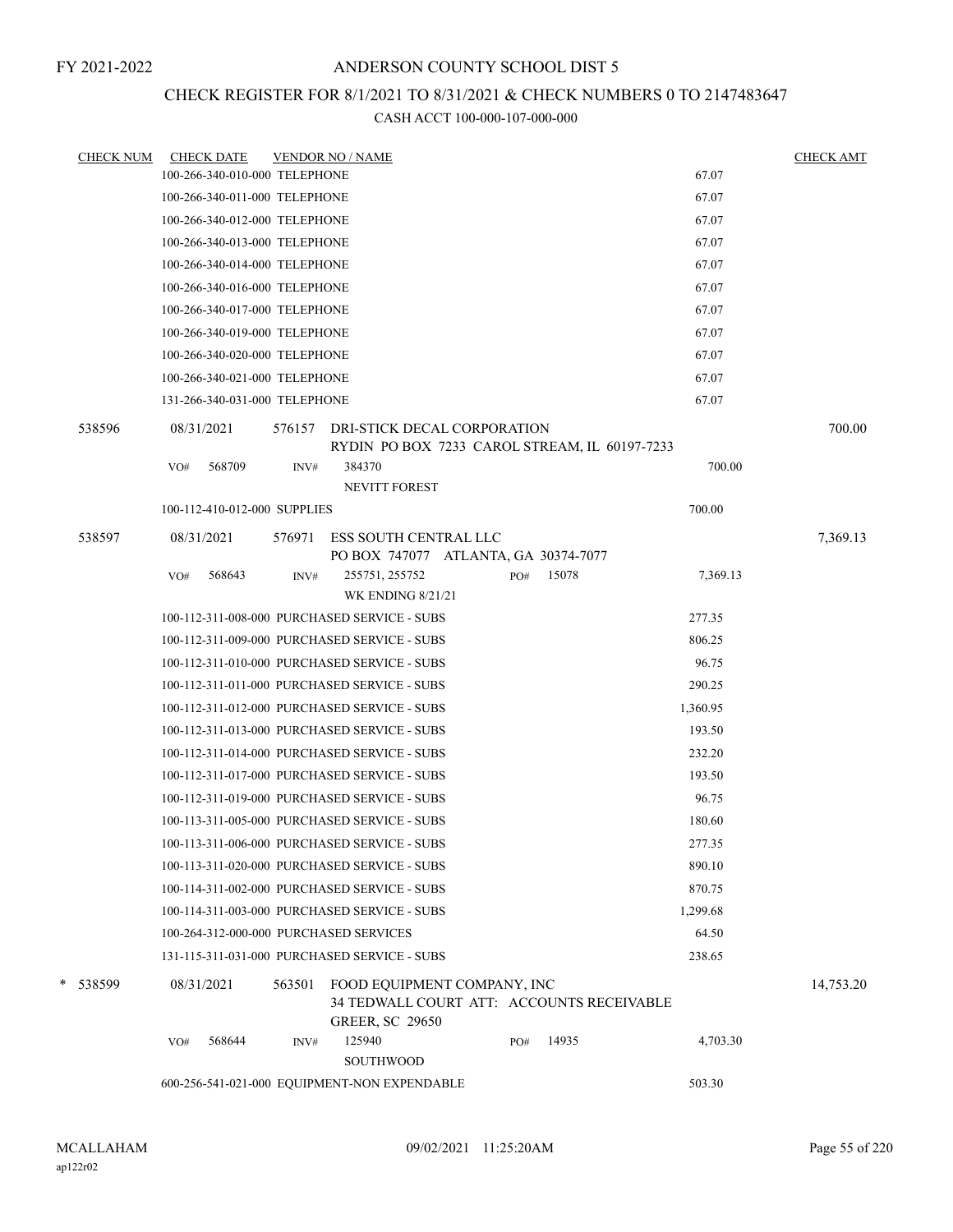### ANDERSON COUNTY SCHOOL DIST 5

### CHECK REGISTER FOR 8/1/2021 TO 8/31/2021 & CHECK NUMBERS 0 TO 2147483647

|   | <b>CHECK NUM</b> |     | <b>CHECK DATE</b> |        | <b>VENDOR NO / NAME</b>                                                                                 |     |       |                      | <b>CHECK AMT</b> |
|---|------------------|-----|-------------------|--------|---------------------------------------------------------------------------------------------------------|-----|-------|----------------------|------------------|
|   |                  |     |                   |        | 600-256-541-021-CNP CNP SCHOOL MEALS EQUIPMENT                                                          |     |       | 4,200.00             |                  |
|   |                  | VO# | 568645            | INV#   | 125939<br><b>TL HANNA</b>                                                                               | PO# | 14936 | 10,049.90            |                  |
|   |                  |     |                   |        | 600-256-541-002-CNP CNP SCHOOL MEALS EQUIPMENT                                                          |     |       | 5,400.00             |                  |
|   |                  |     |                   |        | 600-256-541-016-000 EQUIPMENT- NON EXPENDABLE                                                           |     |       | 249.90               |                  |
|   |                  |     |                   |        | 600-256-541-016-CNP CNP SCHOOL MEALS EQUIPMENT                                                          |     |       | 4,400.00             |                  |
|   | 538600           |     | 08/31/2021        | 575699 | HILL, DANA<br>116 CARTER HALL DR ANDERSON, SC 29621                                                     |     |       |                      | 161.28           |
|   |                  | VO# | 568691            | INV#   | <b>JULY 22</b><br><b>SCISA MILEAGE</b>                                                                  |     |       | 161.28               |                  |
|   |                  |     |                   |        | 263-370-312-000-MSA PS-MONTESSORI SCH OF AND                                                            |     |       | 161.28               |                  |
| * | 538602           |     | 08/31/2021        | 576778 | KATAZOOM<br>115 A CONWAY DRIVE GREER, SC 29651                                                          |     |       |                      | 3,284.94         |
|   |                  | VO# | 568650            | INV#   | 3128<br><b>VEHICLE WRAP</b>                                                                             | PO# | 14995 | 3,284.94             |                  |
|   |                  |     |                   |        | 100-255-323-000-000 CONTRACTED SERVICES                                                                 |     |       | 3,284.94             |                  |
|   | 538603           |     | 08/31/2021        | 569972 | KELSEY MITCHELL<br>2826 LECONTE RD ANDERSON, SC 29621                                                   |     |       |                      | 132.00           |
|   |                  | VO# | 568622            | INV#   | <b>MATERIALS</b><br>REIMBURSEMENT                                                                       |     |       | 132.00               |                  |
|   |                  |     |                   |        | 202-370-410-000-SJC SUPPLIES-ST.JOSEPH'S CATHOLIC                                                       |     |       | 132.00               |                  |
|   | 538604           |     | 08/31/2021        | 307745 | KENDALL HUNT PUBLISHING CO<br>PO BOX 1840 ATT: ACCOUNTS RECEIVABLE<br>DUBUQUE, IA 52004-1840            |     |       |                      | 14,981.24        |
|   |                  | VO# | 568651            | INV#   | 12738302<br>12726538                                                                                    | PO# | 14941 | 14,981.24            |                  |
|   |                  |     |                   |        | 100-221-445-000-000 TECHNOLOGY SUPPLIES                                                                 |     |       | 5,239.48             |                  |
|   |                  |     |                   |        | 871-113-410-000-000 SUPPLIES AND MATERIALS<br>871-113-410-000-000 SUPPLIES AND MATERIALS                |     |       | 8,699.59<br>1,042.17 |                  |
|   | 538605           |     | 08/31/2021        | 313476 | LAKESHORE LEARNING MATERIALS<br>2695 EAST DOMINGUEZ STREET ATT: ACCOUNTS<br>RECEIVABLE CARSON, CA 90895 |     |       |                      | 1,158.40         |
|   |                  | VO# | 568652            | INV#   | 435956081021<br><b>HOMELAND PARK</b>                                                                    | PO# | 14969 | 1,158.40             |                  |
|   |                  |     |                   |        | 202-112-410-011-000 SUPPLIES AND MATERIALS                                                              |     |       | 1,158.40             |                  |
| * | 538607           |     | 08/31/2021        | 574358 | MONSTER TECHNOLOGY, LLC<br>8726 S. SEPULVEDA BLVD SUITE D #B-152 LOS<br>ANGELES, CA 90045               |     |       |                      | 1,193.00         |
|   |                  | VO# | 568658            | INV#   | IJH-7552<br><b>TONER</b>                                                                                |     |       | 1,193.00             |                  |
|   |                  |     |                   |        | 202-188-445-016-000 TECHNOLOGY SUPPLIES                                                                 |     |       | 1,104.00             |                  |
|   |                  |     |                   |        | 716-271-660-016-201 MISCELLANEOUS EXPENSE                                                               |     |       | 89.00                |                  |
|   | 538608           |     | 08/31/2021        |        | 567126 MUSIC & ARTS CENTER                                                                              |     |       |                      | 372.73           |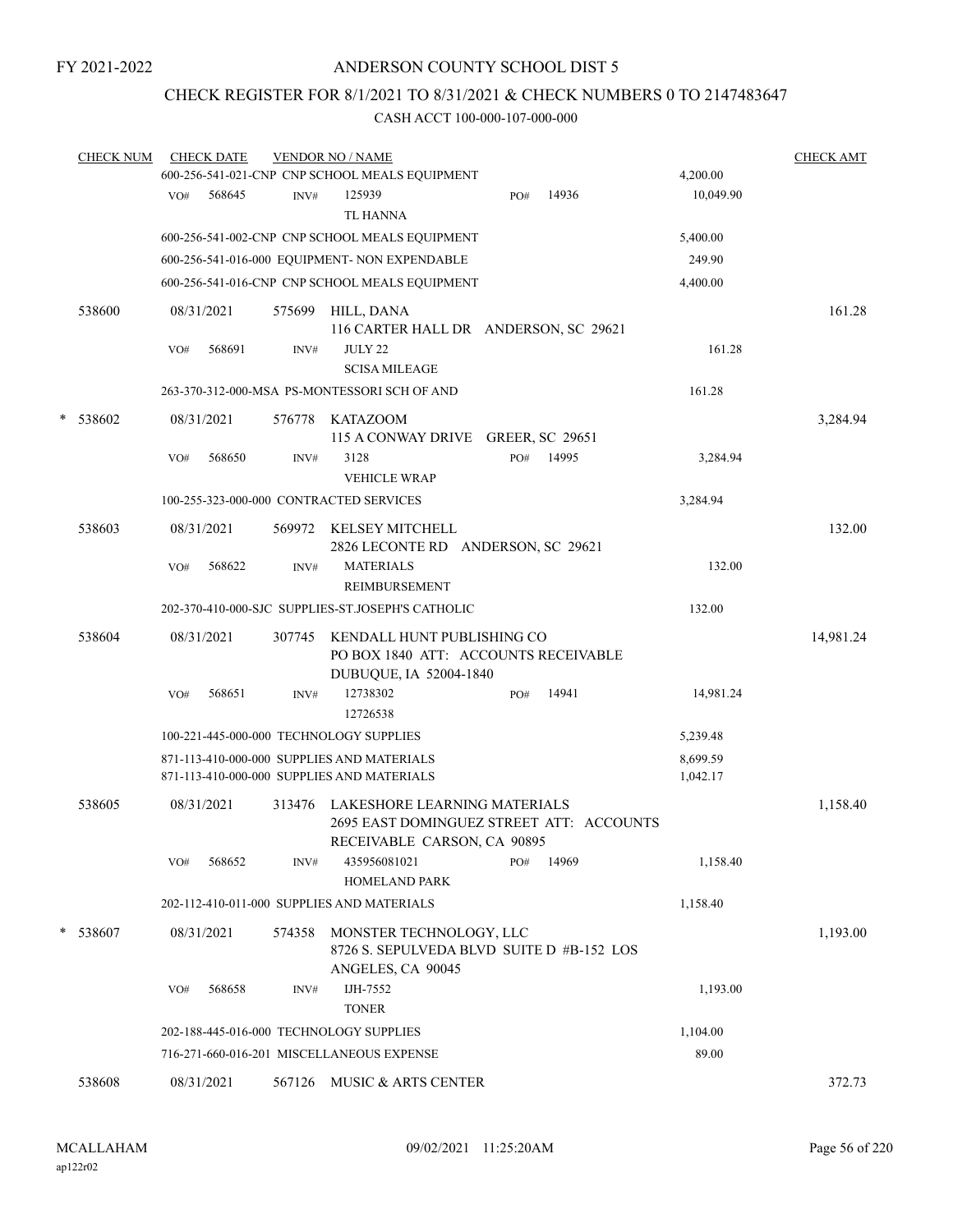### ANDERSON COUNTY SCHOOL DIST 5

### CHECK REGISTER FOR 8/1/2021 TO 8/31/2021 & CHECK NUMBERS 0 TO 2147483647

|   | <b>CHECK NUM</b> |     | <b>CHECK DATE</b>                |        | <b>VENDOR NO / NAME</b>                         |     |       |          | <b>CHECK AMT</b> |
|---|------------------|-----|----------------------------------|--------|-------------------------------------------------|-----|-------|----------|------------------|
|   |                  |     |                                  |        | 5295 WESTVIEW DR SUITE 300 ATTN: CA             |     |       |          |                  |
|   |                  |     |                                  |        | FREDERICK, MD 21703                             |     |       |          |                  |
|   |                  | VO# | 568716                           | INV#   | 027828166                                       | PO# | 14729 | 372.73   |                  |
|   |                  |     |                                  |        | <b>TL HANNA</b>                                 |     |       |          |                  |
|   |                  |     |                                  |        | 100-114-314-002-000 BAND REPAIRS ACCOUNT        |     |       | 372.73   |                  |
|   |                  |     |                                  |        |                                                 |     |       |          |                  |
| * | 538611           |     | 08/31/2021                       |        | 397270 PAPA JOHN'S PIZZA                        |     |       |          | 208.51           |
|   |                  |     |                                  |        | 401 VARDRY STREET GREENVILLE, SC 29601          |     |       |          |                  |
|   |                  | VO# | 568719                           | INV#   | AUG 13 & 23                                     |     |       | 208.51   |                  |
|   |                  |     |                                  |        | NEW PROSPECT ELEM                               |     |       |          |                  |
|   |                  |     |                                  |        | 710-271-660-010-201 MISCELLANEOUS EXPENSE       |     |       | 45.71    |                  |
|   |                  |     |                                  |        | 710-271-660-010-201 MISCELLANEOUS EXPENSE       |     |       | 48.48    |                  |
|   |                  |     |                                  |        | 710-271-660-010-201 MISCELLANEOUS EXPENSE       |     |       | 57.16    |                  |
|   |                  |     |                                  |        | 710-271-660-010-201 MISCELLANEOUS EXPENSE       |     |       | 57.16    |                  |
|   |                  |     |                                  |        |                                                 |     |       |          |                  |
|   | 538612           |     | 08/31/2021                       | 569766 | PEAP                                            |     |       |          | 247.95           |
|   |                  |     |                                  |        | PRESIDENT'S EDUCATION AWARDS PROGRAM PO         |     |       |          |                  |
|   |                  |     |                                  |        | BOX 1020 SEWICKLEY, PA 15143-1020               |     |       |          |                  |
|   |                  | VO# | 568670                           | INV#   | 476323                                          |     |       | 247.95   |                  |
|   |                  |     |                                  |        | CUST #202292                                    |     |       |          |                  |
|   |                  |     |                                  |        | 717-190-660-017-201 MISCELLANEOUS EXPENSE       |     |       | 247.95   |                  |
|   | 538613           |     | 08/31/2021                       | 564099 | PIONEER VALLEY BOOKS                            |     |       |          | 1,820.07         |
|   |                  |     |                                  |        | 155A INDUSTRIAL DRIVE ATT: ACCOUNTS             |     |       |          |                  |
|   |                  |     |                                  |        | RECEIVABLE NORTHAMPTON, MA 01060                |     |       |          |                  |
|   |                  | VO# | 568671                           | INV#   | I213099                                         | PO# | 14961 | 1,820.07 |                  |
|   |                  |     |                                  |        | <b>NEVITT FOREST</b>                            |     |       |          |                  |
|   |                  |     |                                  |        | 201-112-410-012-000 SUPPLIES AND MATERIALS      |     |       | 1,820.07 |                  |
|   |                  |     |                                  |        |                                                 |     |       |          |                  |
|   | 538614           |     | 08/31/2021                       | 570470 | RICHARD KAY SUPERSTORE                          |     |       |          | 1,282.51         |
|   |                  |     |                                  |        | 1935 PEARMAN DAIRY ROAD ATT: ACCOUNTS           |     |       |          |                  |
|   |                  |     |                                  |        | RECEIVABLE ANDERSON, SC 29625                   |     |       |          |                  |
|   |                  | VO# | 568721                           | INV#   | 179706                                          |     |       | 1,282.51 |                  |
|   |                  |     |                                  |        | <b>REPAIR</b>                                   |     |       |          |                  |
|   |                  |     |                                  |        | 100-254-412-000-001 TRUCK SERVICE - MAINTENANCE |     |       | 1,282.51 |                  |
|   |                  |     |                                  |        |                                                 |     |       |          |                  |
|   | 538615           |     | 08/31/2021                       | 576006 | SAFE HAVEN & EDUCATIONAL ADVENTURES INC         |     |       |          | 275.00           |
|   |                  |     |                                  |        | PO BOX 14790 GREENVILLE, SC 29610               |     |       |          |                  |
|   |                  | VO# | 568673                           | INV#   | 309                                             |     |       | 275.00   |                  |
|   |                  |     |                                  |        | PROGRAMS ON 8/31                                |     |       |          |                  |
|   |                  |     |                                  |        | 731-271-660-031-878 HORTICULTURE EXPENSE        |     |       | 137.50   |                  |
|   |                  |     |                                  |        | 731-271-660-031-879 AG BIOSYSTEMS EXPENSE       |     |       | 137.50   |                  |
|   |                  |     |                                  |        |                                                 |     |       |          |                  |
|   | 538616           |     | 08/31/2021                       | 572780 | SAFETY & COMPLIANCE MGMT INC                    |     |       |          | 1,337.20         |
|   |                  |     |                                  |        | P.O. BOX 615 ROCK SPRING, GA 30739              |     |       |          |                  |
|   |                  | VO# | 568722                           | INV#   | 26699                                           |     |       | 668.60   |                  |
|   |                  |     |                                  |        | <b>TL HANNA</b>                                 |     |       |          |                  |
|   |                  |     | 100-271-312-002-TST DRUG TESTING |        |                                                 |     |       | 668.60   |                  |
|   |                  | VO# | 568723                           | INV#   | 26699                                           |     |       | 668.60   |                  |
|   |                  |     |                                  |        | WESTSIDE                                        |     |       |          |                  |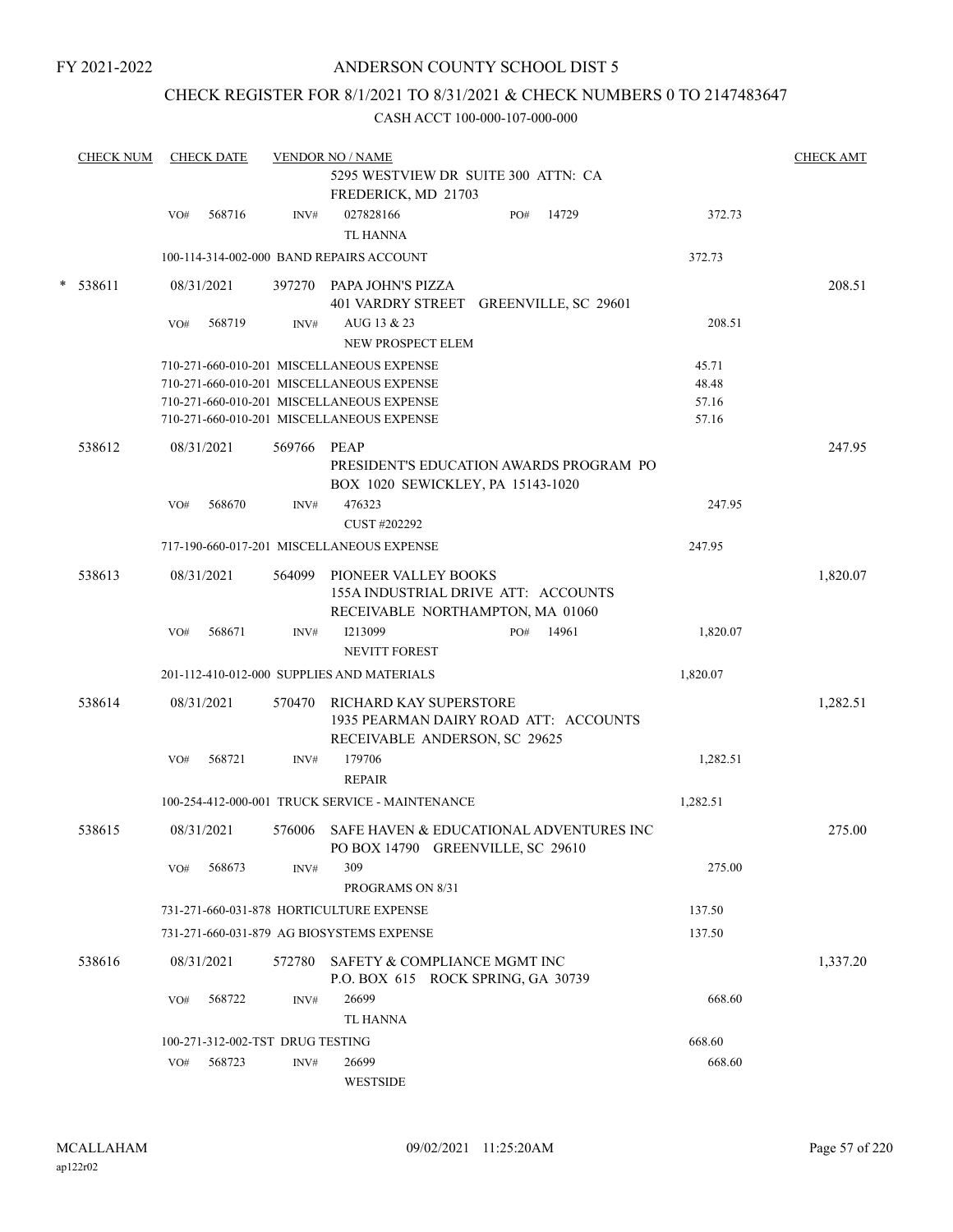### ANDERSON COUNTY SCHOOL DIST 5

## CHECK REGISTER FOR 8/1/2021 TO 8/31/2021 & CHECK NUMBERS 0 TO 2147483647

| <b>CHECK NUM</b> |     | <b>CHECK DATE</b><br>100-271-312-003-TST DRUG TESTING |              | <b>VENDOR NO / NAME</b>                                                                                                 | 668.60    | <b>CHECK AMT</b> |
|------------------|-----|-------------------------------------------------------|--------------|-------------------------------------------------------------------------------------------------------------------------|-----------|------------------|
| 538617           | VO# | 08/31/2021<br>568612                                  | INV#         | 568980 SC DEPT OF REVENUE<br>PO BOX 2535 COLUMBIA, SC 29202-2535<br>8/30 PAYROLL                                        | 486.93    | 486.93           |
|                  |     |                                                       |              | <b>DEDUCTIONS</b>                                                                                                       |           |                  |
|                  |     |                                                       |              | 100-000-440-000-000 SC STATE TAX LEVY                                                                                   | 486.93    |                  |
| 538618           |     | 08/31/2021                                            | 574194 SCISA | PO DRAWER 690 ORANGBURG, SC 29116-0690                                                                                  |           | 150.00           |
|                  | VO# | 568724                                                | INV#         | <b>WORKSHOP</b><br><b>MONTESSORI</b>                                                                                    | 150.00    |                  |
|                  |     |                                                       |              | 263-370-312-000-MSA PS-MONTESSORI SCH OF AND                                                                            | 150.00    |                  |
| 538619           |     | 08/31/2021                                            |              | 450701 SC RETIREMENT SYSTEM (SPP)<br>POBOX 11960 CAPITOL STATION COLUMBIA, SC<br>29211                                  |           | 976.74           |
|                  | VO# | 568610                                                | INV#         | 8/30 PAYROLL<br><b>DEDUCTIONS</b>                                                                                       | 976.74    |                  |
|                  |     |                                                       |              | 100-000-438-000-000 RETIREMENT SERV PURCHASE                                                                            | 976.74    |                  |
| 538620           |     | 08/31/2021                                            |              | 576084 SC STATE DISBURSEMENT UNIT<br>PO BOX 100303 COLUMBIA, SC 29202-3303                                              |           | 1,060.55         |
|                  | VO# | 568611                                                | INV#         | 8/30 PAYROLL<br><b>DEDUCTIONS</b>                                                                                       | 1,060.55  |                  |
|                  |     |                                                       |              | 100-000-435-000-000 WAGE GARNISH/CH SUPPORT                                                                             | 1,060.55  |                  |
| 538621           |     | 08/31/2021                                            | 568954       | <b>SHRED A WAY</b><br>PO BOX 51132 ATT: ACCOUNTS RECEIVABLE<br>PIEDMONT, SC 29673                                       |           | 193.00           |
|                  | VO# | 568679                                                | INV#         | A15652<br><b>TRANSPORTATION</b>                                                                                         | 160.00    |                  |
|                  |     |                                                       |              | 100-255-323-000-000 CONTRACTED SERVICES                                                                                 | 160.00    |                  |
|                  | VO# | 568725                                                | INV#         | A93812<br><b>NORTH POINTE</b>                                                                                           | 33.00     |                  |
|                  |     |                                                       |              | 713-271-660-013-201 MISCELLANEOUS EXPENSE                                                                               | 33.00     |                  |
| 538623           |     | 08/31/2021                                            |              | 573721 SSBT AS TTEE FOR SCORP MM61953-001-042<br>MASS MUTUAL RETIREMENT SERVICES PO BOX<br>219062 KANSAS CITY, MO 64121 |           | 25,868.36        |
|                  | VO# | 568613                                                | INV#         | 8/30 PAYROLL<br><b>DEDUCTIONS</b>                                                                                       | 25,868.36 |                  |
|                  |     |                                                       |              | 100-000-468-000-000 OPTIONAL RETIREMENT PLAN                                                                            | 16,629.66 |                  |
|                  |     |                                                       |              | 100-000-484-000-000 EMPLOYER RETIREMENT PAYABLE                                                                         | 9.238.70  |                  |
| 538624           |     | 08/31/2021                                            | 569192       | STC INCORPORATED<br>1904 WHITEHALL ROAD ATT: ACCOUNTS<br>RECEIVABLE ANDERSON, SC 29625                                  |           | 841.10           |
|                  | VO# | 568726                                                | INV#         | <b>TL HANNA</b><br><b>BATTERIES</b>                                                                                     | 835.75    |                  |
|                  |     |                                                       |              | 100-254-323-002-400 CONTR SERV-HVAC/ELECT/PLUMBING                                                                      | 835.75    |                  |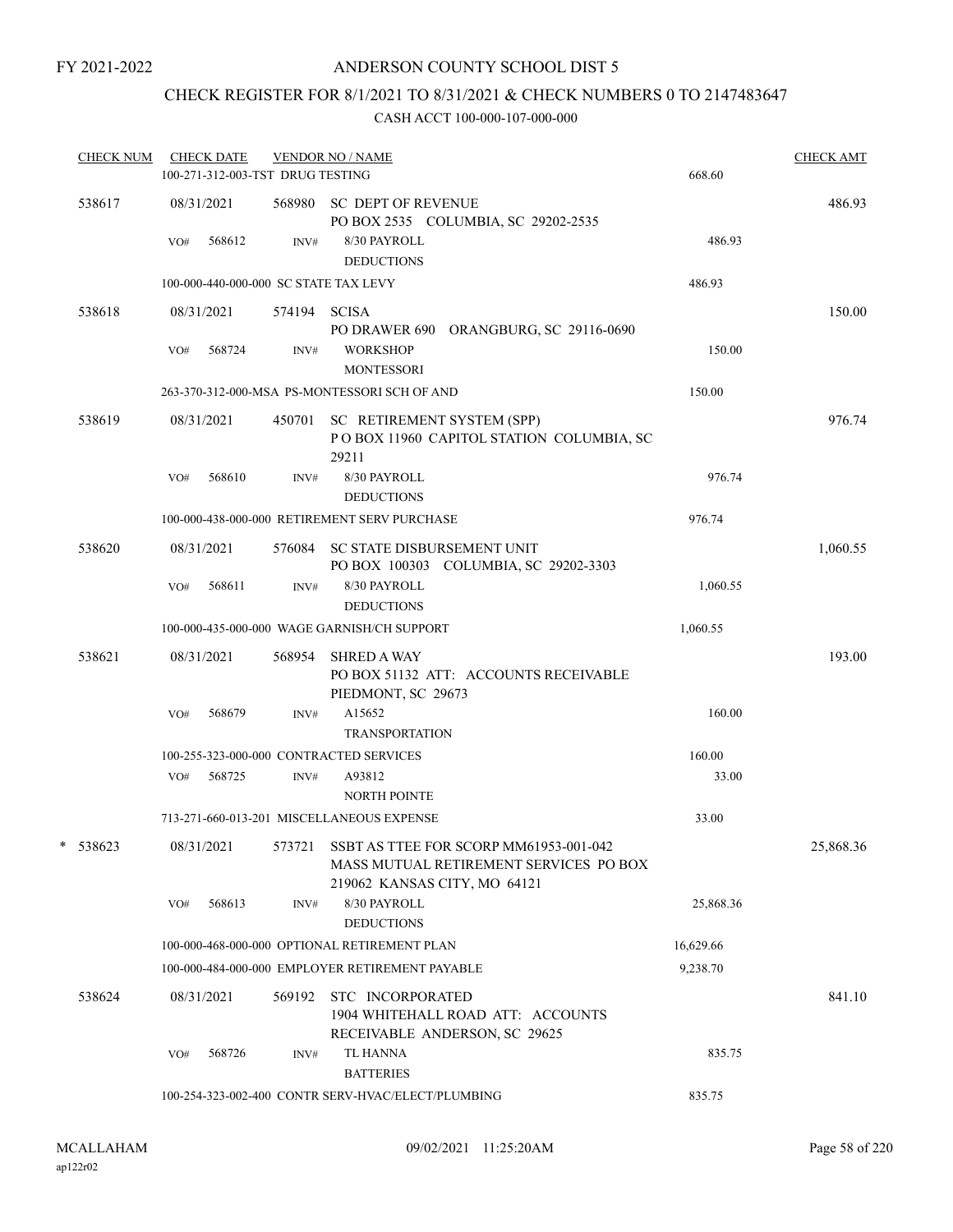## CHECK REGISTER FOR 8/1/2021 TO 8/31/2021 & CHECK NUMBERS 0 TO 2147483647

| <b>CHECK NUM</b> | <b>CHECK DATE</b> |        | <b>VENDOR NO / NAME</b>                         |                                                                       |           | <b>CHECK AMT</b> |   |
|------------------|-------------------|--------|-------------------------------------------------|-----------------------------------------------------------------------|-----------|------------------|---|
|                  | 568727<br>VO#     | INV#   | <b>TL HANNA</b><br><b>LIGHT SWITCH</b>          |                                                                       | 5.35      |                  |   |
|                  |                   |        | 100-254-410-002-001 SUPPLIES - MAINTENANCE      |                                                                       | 5.35      |                  |   |
| 538625           | 08/31/2021        | 576973 | SUNBELT STAFFING, LLC                           | PO BOX 934411 ATLANTA, GA 31193-4411                                  |           | 1,780.00         |   |
|                  | 568680<br>VO#     | INV#   | 20198410<br><b>WK ENDING 8/15/21</b>            |                                                                       | 1,780.00  |                  |   |
|                  |                   |        | 283-126-312-000-000 CONTRACTED SERVICES         |                                                                       | 1,780.00  |                  |   |
| 538626           | 08/31/2021        | 576955 | THERAPIA STAFFING                               | PO BOX 207841 DALLAS, TX 75320                                        |           | 1,373.50         |   |
|                  | 568681<br>VO#     | INV#   | 29931<br><b>WK ENDING 8/15/21</b>               |                                                                       | 1,373.50  |                  |   |
|                  |                   |        | 283-126-312-000-000 CONTRACTED SERVICES         |                                                                       | 1,373.50  |                  |   |
| 538627           | 08/31/2021        | 504890 | <b>TIAA-CREF</b>                                | POBOX 105316 ATLANTA, GA 30348-5316                                   |           | 30,601.95        |   |
|                  | 568614<br>VO#     | INV#   | 8/30 PAYROLL<br><b>DEDUCTIONS</b>               |                                                                       | 30,601.95 |                  |   |
|                  |                   |        | 100-000-468-000-000 OPTIONAL RETIREMENT PLAN    |                                                                       | 19,672.69 |                  |   |
|                  |                   |        | 100-000-484-000-000 EMPLOYER RETIREMENT PAYABLE |                                                                       | 10,929.26 |                  |   |
| 538628           | 08/31/2021        | 573815 | UNITED REFRIGERATION, INC                       | PO BOX 740703 ATLANTA, GA 30374-0703                                  |           | 722.00           |   |
|                  | 568728<br>VO#     | INV#   | 80686705<br><b>SUPPLIES</b>                     |                                                                       | 52.00     |                  |   |
|                  |                   |        | 100-254-410-002-001 SUPPLIES - MAINTENANCE      |                                                                       | 52.00     |                  |   |
|                  | 568729<br>VO#     | INV#   | 80529553<br><b>SUPPLIES</b>                     |                                                                       | 417.36    |                  |   |
|                  |                   |        | 100-254-410-006-001 SUPPLIES - MAINTENANCE      |                                                                       | 417.36    |                  |   |
|                  | 568730<br>VO#     | INV#   | 80224258<br><b>SUPPLIES</b>                     |                                                                       | 252.64    |                  |   |
|                  |                   |        | 100-254-410-020-001 SUPPLIES - MAINTENANCE      |                                                                       | 252.64    |                  |   |
| 538629           | 08/31/2021        |        |                                                 | 564298 UNITED WAY OF ANDERSON COUNTY<br>POBOX 2067 ANDERSON, SC 29622 |           | 1,910.96         |   |
|                  | VO#<br>568615     | INV#   | 8/30 PAYROLL<br><b>DEDUCTIONS</b>               |                                                                       | 1,910.96  |                  |   |
|                  |                   |        | 100-000-455-000-000 UNITED FUND - PAYABLE       |                                                                       | 1,910.96  |                  |   |
| 538630           | 08/31/2021        | 575086 | <b>VALIC</b><br>TX 75303-1701                   | C/O JP MORGAN CHASE PO BOX 301701 DALLAS,                             |           | 53,499.77        |   |
|                  | 568616<br>VO#     | INV#   | $8/30$ PAYROLL<br><b>DEDUCTIONS</b>             |                                                                       | 53,499.77 |                  |   |
|                  |                   |        | 100-000-468-000-000 OPTIONAL RETIREMENT PLAN    |                                                                       | 34,392.72 |                  |   |
|                  |                   |        | 100-000-484-000-000 EMPLOYER RETIREMENT PAYABLE |                                                                       | 19,107.05 |                  |   |
| *<br>18068       | 08/04/2021        | 569031 | <b>AIRGAS USA</b>                               |                                                                       |           | 1,094.93         | E |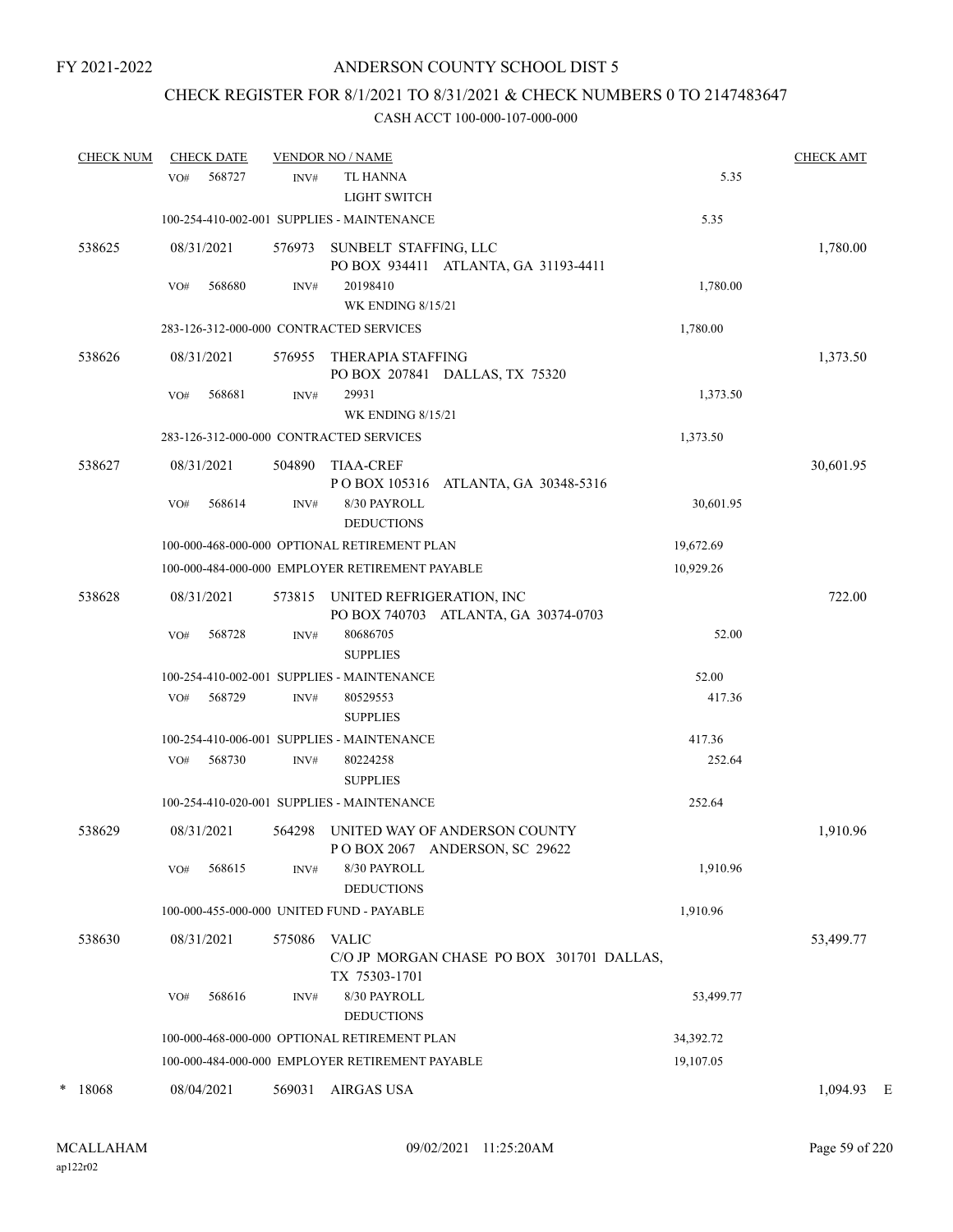### ANDERSON COUNTY SCHOOL DIST 5

### CHECK REGISTER FOR 8/1/2021 TO 8/31/2021 & CHECK NUMBERS 0 TO 2147483647

| <b>CHECK NUM</b> | <b>CHECK DATE</b>            | <b>VENDOR NO / NAME</b> |                                                                                                |            |              |  |  |  |  |  |
|------------------|------------------------------|-------------------------|------------------------------------------------------------------------------------------------|------------|--------------|--|--|--|--|--|
|                  |                              |                         | POBOX 532609 ATT: ACCOUNTS RECEIVABLE<br>ATLANTA, GA 30353-2609                                |            |              |  |  |  |  |  |
|                  | 566533<br>VO#                | INV#                    | 9980792333<br><b>RENTAL</b>                                                                    | 1,094.93   |              |  |  |  |  |  |
|                  |                              |                         | 329-115-410-031-000 SUPPLIES-STATE EQUIPMENT                                                   | 1,094.93 A |              |  |  |  |  |  |
| 18069            | 08/04/2021                   | 111125                  | <b>ANDERSON AWARDS</b><br>716 WHITEHALL ROAD ATT: ACCOUNTS<br>RECEIVABLE ANDERSON, SC 29625    |            | 335.98 E     |  |  |  |  |  |
|                  | 566534<br>VO#                | INV#                    | <b>CHARTER</b>                                                                                 | 102.72     |              |  |  |  |  |  |
|                  |                              |                         | <b>DOOR PLATES</b>                                                                             |            |              |  |  |  |  |  |
|                  | 124-114-410-024-000 SUPPLIES |                         |                                                                                                | 102.72     |              |  |  |  |  |  |
|                  | VO#<br>566535                | INV#                    | ACE                                                                                            | 205.44     |              |  |  |  |  |  |
|                  |                              |                         | <b>DOOR PLATES</b>                                                                             |            |              |  |  |  |  |  |
|                  | 100-114-410-001-000 SUPPLIES |                         |                                                                                                | 205.44     |              |  |  |  |  |  |
|                  | 566536<br>VO#                | INV#                    | <b>CF REAMES</b><br><b>SUPPLIES</b>                                                            | 27.82      |              |  |  |  |  |  |
|                  | 100-233-410-001-000 SUPPLIES |                         |                                                                                                | 27.82      |              |  |  |  |  |  |
|                  |                              |                         |                                                                                                |            |              |  |  |  |  |  |
| 18070            | 08/04/2021                   | 113600                  | <b>ANDERSON FIRE &amp; SAFETY</b><br>POBOX 1265 ATT: ACCOUNTS RECEIVABLE<br>ANDERSON, SC 29622 |            | $1,094.00$ E |  |  |  |  |  |
|                  | VO#<br>566537                | INV#                    | 11716-11720<br>12981<br>PO#<br><b>INSPECTIONS</b>                                              | 1,094.00   |              |  |  |  |  |  |
|                  |                              |                         | 100-254-323-007-600 MAINTENANCE SERVICES                                                       | 92.00 A    |              |  |  |  |  |  |
|                  |                              |                         | 100-254-323-010-600 MAINTENANCE SERVICES                                                       | 144.00 A   |              |  |  |  |  |  |
|                  |                              |                         | 100-254-323-018-600 MAINTENANCE SERVICES                                                       | 237.00 A   |              |  |  |  |  |  |
|                  |                              |                         | 100-254-323-019-000 CUSTODIAL OUTSIDE SERVICES                                                 | 261.00 A   |              |  |  |  |  |  |
|                  |                              |                         | 100-254-323-021-600 MAINTENANCE SERVICES                                                       | 360.00 A   |              |  |  |  |  |  |
| 18071            | 08/04/2021                   | 126675                  | ATTAWAY INC<br>PO BOX 302 ATT: ACCOUNTS RECEIVABLE<br>ANDERSON, SC 29622                       |            | 1,838.73 E   |  |  |  |  |  |
|                  | 566457<br>VO#                | INV#                    | 234617<br><b>ADULT ED</b>                                                                      | 251.45     |              |  |  |  |  |  |
|                  |                              |                         | 723-190-660-023-911 MISCELLANEOUS- ADULT ED EXPENSE                                            | 251.45     |              |  |  |  |  |  |
|                  | 566538<br>VO#                | INV#                    | 234768<br><b>LUNCH LETTER</b>                                                                  | 1,587.28   |              |  |  |  |  |  |
|                  | 600-256-410-000-000 SUPPLIES |                         |                                                                                                | 1,587.28   |              |  |  |  |  |  |
| 18072            | 08/04/2021<br>566447<br>VO#  | 573677<br>INV#          | <b>EMPLOYEE VENDOR</b><br><b>JULY 22-23</b><br><b>COLUMBIA</b>                                 | 343.24     | 343.24 E     |  |  |  |  |  |
|                  |                              |                         | 263-224-333-000-PD6 TEACHERS/LEADERS TRIPS                                                     | 343.24     |              |  |  |  |  |  |
|                  |                              |                         |                                                                                                |            |              |  |  |  |  |  |
| $*$ 18074        | 08/04/2021<br>566597<br>VO#  | 572771<br>INV#          | <b>EMPLOYEE VENDOR</b><br><b>STAMPS</b><br>REIMBURSEMENT                                       | 110.00     | 178.68 E     |  |  |  |  |  |
|                  | 124-114-410-024-000 SUPPLIES |                         |                                                                                                | 110.00     |              |  |  |  |  |  |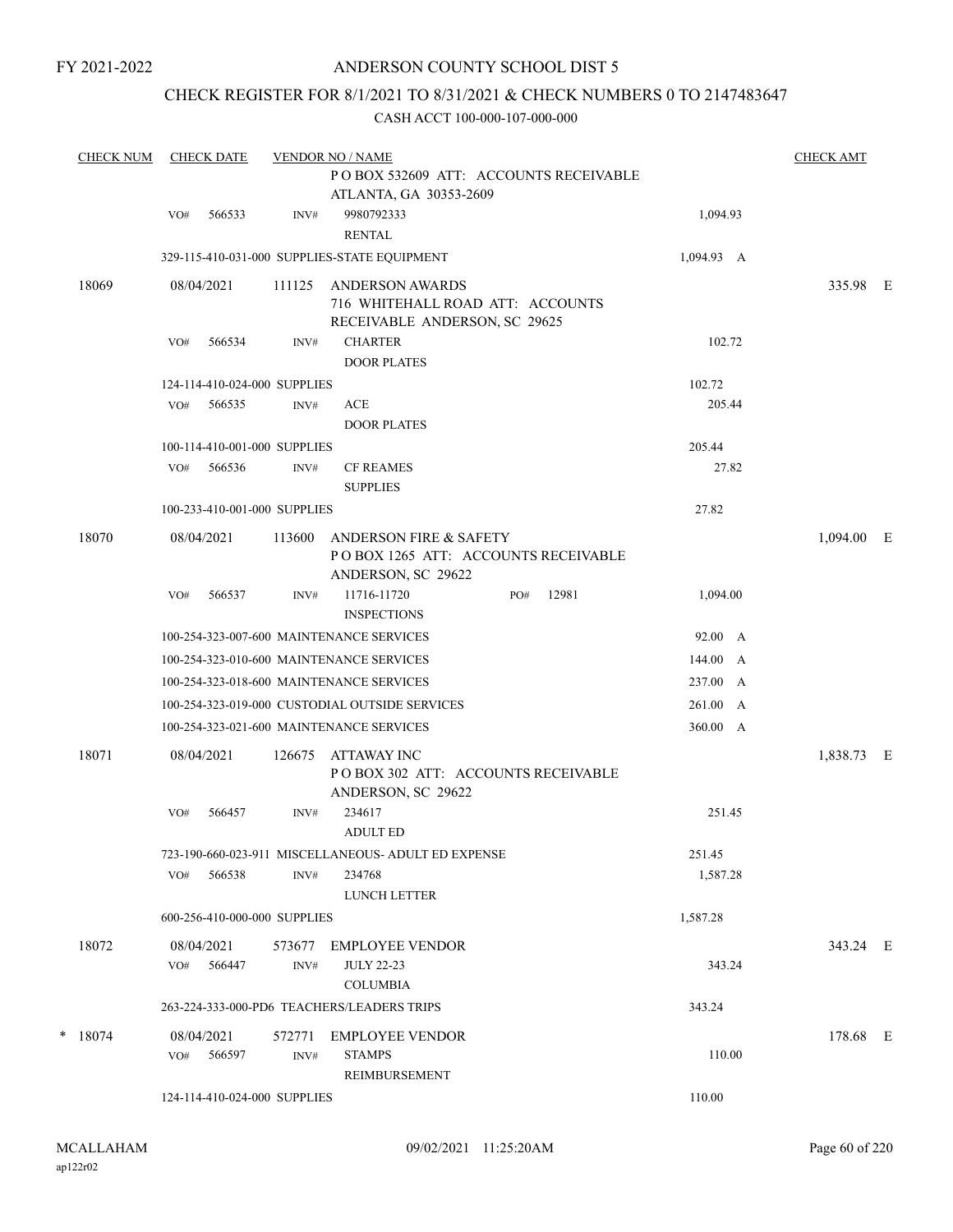### CHECK REGISTER FOR 8/1/2021 TO 8/31/2021 & CHECK NUMBERS 0 TO 2147483647

|        | <b>CHECK NUM</b> | <b>CHECK DATE</b>                   |                  | <b>VENDOR NO / NAME</b>                                                               |              |           | <b>CHECK AMT</b> |  |
|--------|------------------|-------------------------------------|------------------|---------------------------------------------------------------------------------------|--------------|-----------|------------------|--|
|        |                  | 566598<br>VO#                       | INV#             | <b>CARSTICKERS</b><br>REIMBURSEMENT                                                   |              | 68.68     |                  |  |
|        |                  | 124-114-410-024-000 SUPPLIES        |                  |                                                                                       |              | 68.68     |                  |  |
| $\ast$ | 18076            | 08/04/2021<br>566594<br>VO#         | 573927<br>INV#   | <b>EMPLOYEE VENDOR</b><br><b>JULY 10-15</b><br><b>LAS VEGAS</b>                       |              | 3,091.36  | 3,091.36 E       |  |
|        |                  |                                     |                  | 100-212-333-000-000 TRIPS AND CONFERENCES                                             |              | 3,091.36  |                  |  |
|        | 18077            | 08/04/2021<br>566443<br>VO#         | INV#             | 573394 EMPLOYEE VENDOR<br><b>JULY 18-23</b><br><b>ORLANDO</b>                         |              | 1,841.43  | 1,841.43 E       |  |
|        |                  |                                     |                  | 201-224-333-007-000 TRIPS AND CONFERENCES                                             |              | 1,841.43  |                  |  |
|        | 18078            | 08/04/2021                          |                  | 237555 FORMS & SUPPLY<br>POBOX 563953 ATT: ACCOUNTS RECEIVABLE<br>CHARLOTTE, NC 28256 |              |           | 25,295.79 E      |  |
|        |                  | 566460<br>VO#                       | INV#             | 5834205<br><b>SUPPLIES</b>                                                            |              | 4.22      |                  |  |
|        |                  |                                     |                  | 100-252-410-000-000 SUPPLIES AND MATERIALS                                            |              | 4.22 A    |                  |  |
|        |                  | VO#<br>566461                       | INV#             | 5785752-1<br><b>SUPPLIES</b>                                                          |              | 29.37     |                  |  |
|        |                  |                                     |                  | 817-112-410-014-000 SUPPLIES AND MATERIALS                                            |              | 29.37     |                  |  |
|        |                  | 566547<br>VO#                       | $\mathrm{INV}\#$ | C5830787<br><b>CREDIT</b>                                                             |              | $-16.02$  |                  |  |
|        |                  |                                     |                  | 100-252-410-000-000 SUPPLIES AND MATERIALS                                            |              | $-16.02$  |                  |  |
|        |                  | 566592<br>VO#                       | INV#             | 5785832<br><b>SUPPLIES</b>                                                            | 14395<br>PO# | 25,278.22 |                  |  |
|        |                  | 397-222-410-014-FUR MEDIA FURNITURE |                  |                                                                                       |              | 25,278.22 |                  |  |
| $\ast$ | 18081            | 08/04/2021<br>566454<br>VO#         | 575614<br>INV#   | <b>EMPLOYEE VENDOR</b><br><b>BLECKLEY INN</b><br>REIMBURSEMENT                        |              | 183.60    | 183.60 E         |  |
|        |                  | 131-115-410-031-000 SUPPLIES        |                  |                                                                                       |              | 183.60    |                  |  |
|        | 18082            | 08/04/2021<br>566575<br>VO#         | INV#             | 573954 EMPLOYEE VENDOR<br><b>TARGET</b>                                               |              | 53.85     | $106.27$ E       |  |
|        |                  |                                     |                  | REIMBURSEMENT                                                                         |              |           |                  |  |
|        |                  | 883-223-410-000-000 SUPPLIES        |                  |                                                                                       |              | 53.85     |                  |  |
|        |                  | VO#<br>566577                       | INV#             | <b>JULY 2021</b><br><b>MILEAGE</b>                                                    |              | 52.42     |                  |  |
|        |                  |                                     |                  | 203-223-332-000-000 IN-DISTRICT TRAVEL- ADMIN                                         |              | 52.42     |                  |  |
| $\ast$ | 18084            | 08/04/2021<br>VO# 566529            | INV#             | 572115 EMPLOYEE VENDOR<br><b>CHOPPED PRIZES</b><br>REIMBURSEMENT                      |              | 181.90    | 181.90 E         |  |
|        |                  | 631-256-410-031-000 SUPPLIES        |                  |                                                                                       |              | 181.90    |                  |  |
|        | 18085            | 08/04/2021<br>566445<br>VO#         | 576050<br>INV#   | <b>EMPLOYEE VENDOR</b><br><b>JULY 18-23</b>                                           |              | 745.39    | 745.39 E         |  |
|        |                  |                                     |                  |                                                                                       |              |           |                  |  |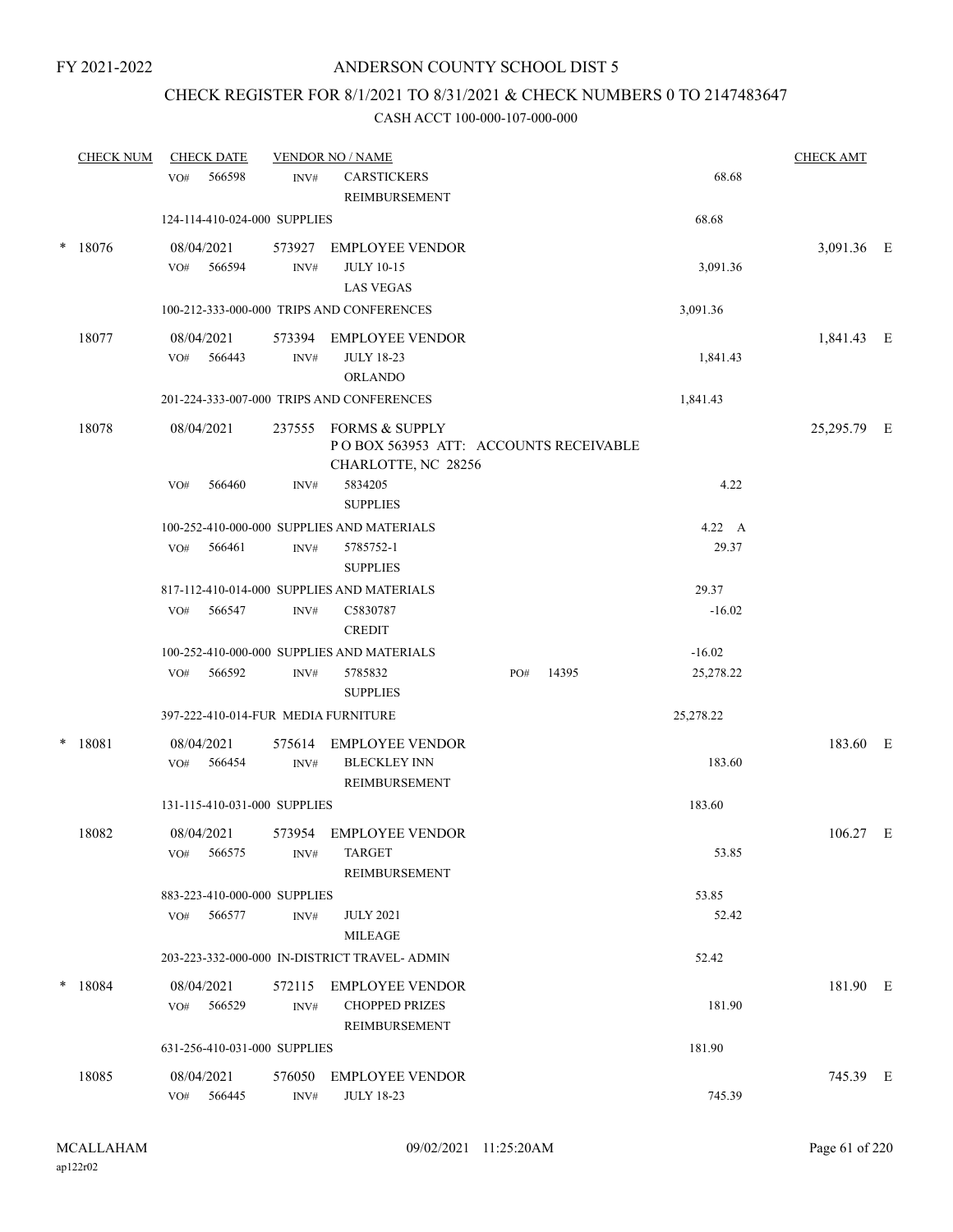### ANDERSON COUNTY SCHOOL DIST 5

### CHECK REGISTER FOR 8/1/2021 TO 8/31/2021 & CHECK NUMBERS 0 TO 2147483647

|   | <b>CHECK NUM</b> |                                        | <b>CHECK DATE</b>    |                                   | <b>VENDOR NO / NAME</b><br><b>ORLANDO</b>                                                            |     |       |          | <b>CHECK AMT</b> |  |
|---|------------------|----------------------------------------|----------------------|-----------------------------------|------------------------------------------------------------------------------------------------------|-----|-------|----------|------------------|--|
|   |                  |                                        |                      |                                   | 201-224-333-007-000 TRIPS AND CONFERENCES                                                            |     |       | 745.39   |                  |  |
|   | 18086            |                                        | 08/04/2021           | 300176                            | <b>JOSTENS INC</b><br>21336 NETWORK PLACE ATT: ACCOUNTS<br>RECEIVABLE CHICAGO, IL 60673              |     |       |          | 1,071.88 E       |  |
|   |                  | VO#                                    | 566463               | INV#                              | 1246881<br><b>SOUTHWOOD</b>                                                                          |     |       | 1,071.88 |                  |  |
|   |                  |                                        |                      |                                   | 721-190-660-021-552 YEARBOOK EXPENSE                                                                 |     |       | 1,071.88 |                  |  |
|   | 18087            |                                        | 08/04/2021           | 566745                            | <b>JUNIOR LIBRARY GUILD</b><br>P.O. BOX 6308 ATT: ACCOUNTS RECEIVABLE CAROL<br>STREAM, IL 60197-6308 |     |       |          | 2,657.30 E       |  |
|   |                  | VO#                                    | 566467               | INV#                              | 572832<br><b>MCCANTS</b>                                                                             |     |       | 249.90   |                  |  |
|   |                  |                                        |                      | 100-222-410-005-000 SUPPLIES      |                                                                                                      |     |       | 249.90   |                  |  |
|   |                  | VO#                                    | 566581               | INV#                              | 575919<br><b>MCCANTS</b>                                                                             | PO# | 14638 | 2,407.40 |                  |  |
|   |                  |                                        |                      | 397-222-430-005-000 LIBRARY BOOKS |                                                                                                      |     |       | 2,407.40 |                  |  |
| * | 18090            | VO#                                    | 08/04/2021<br>566444 | 576727<br>INV#                    | <b>EMPLOYEE VENDOR</b><br><b>JULY 18-23</b><br><b>ORLANDO</b>                                        |     |       | 607.21   | 607.21 E         |  |
|   |                  |                                        |                      |                                   | 201-224-333-007-000 TRIPS AND CONFERENCES                                                            |     |       | 607.21   |                  |  |
|   | 18091            | VO#                                    | 08/04/2021<br>566449 | 574462<br>INV#                    | <b>EMPLOYEE VENDOR</b><br><b>SUPPLIES</b><br>REIMBURSEMENT                                           |     |       | 108.86   | 108.86 E         |  |
|   |                  | 108.86<br>852-252-410-000-000 SUPPLIES |                      |                                   |                                                                                                      |     |       |          |                  |  |
| * | 18093            |                                        | 08/04/2021           | 347400                            | <b>EMPLOYEE VENDOR</b>                                                                               |     |       |          | 912.68 E         |  |
|   |                  | VO#                                    | 566442               | INV#                              | <b>JULY 18-23</b><br><b>ORLANDO</b>                                                                  |     |       | 912.68   |                  |  |
|   |                  |                                        |                      |                                   | 201-224-333-007-000 TRIPS AND CONFERENCES                                                            |     |       | 912.68   |                  |  |
|   | 18094            | VO#                                    | 08/04/2021<br>566530 | 571837<br>INV#                    | <b>EMPLOYEE VENDOR</b><br><b>MISC SUPPLIES</b><br>REIMBURSEMENT                                      |     |       | 709.71   | 849.87 E         |  |
|   |                  |                                        |                      | 100-233-410-017-000 SUPPLIES      |                                                                                                      |     |       | 709.71   |                  |  |
|   |                  | VO#                                    | 566573               | INV#                              | <b>SULLIVANS</b><br><b>REIMBURSEMENT</b>                                                             |     |       | 140.16   |                  |  |
|   |                  |                                        |                      |                                   | 717-190-660-017-201 MISCELLANEOUS EXPENSE                                                            |     |       | 140.16   |                  |  |
|   | 18095            |                                        | 08/04/2021           | 349701                            | MED CENTRAL HEALTH RESOURCES<br>3424 CLEMSON BLVD ATT: ACCOUNTS RECEIVABLE<br>ANDERSON, SC 29621     |     |       |          | 130.00 E         |  |
|   |                  | VO#                                    | 566603               | INV#                              | 55576<br><b>TATE</b>                                                                                 |     |       | 65.00    |                  |  |
|   |                  |                                        |                      |                                   | 100-255-323-000-000 CONTRACTED SERVICES                                                              |     |       | 65.00    |                  |  |
|   |                  | VO#                                    | 566604               | INV#                              | 42902                                                                                                |     |       | 65.00    |                  |  |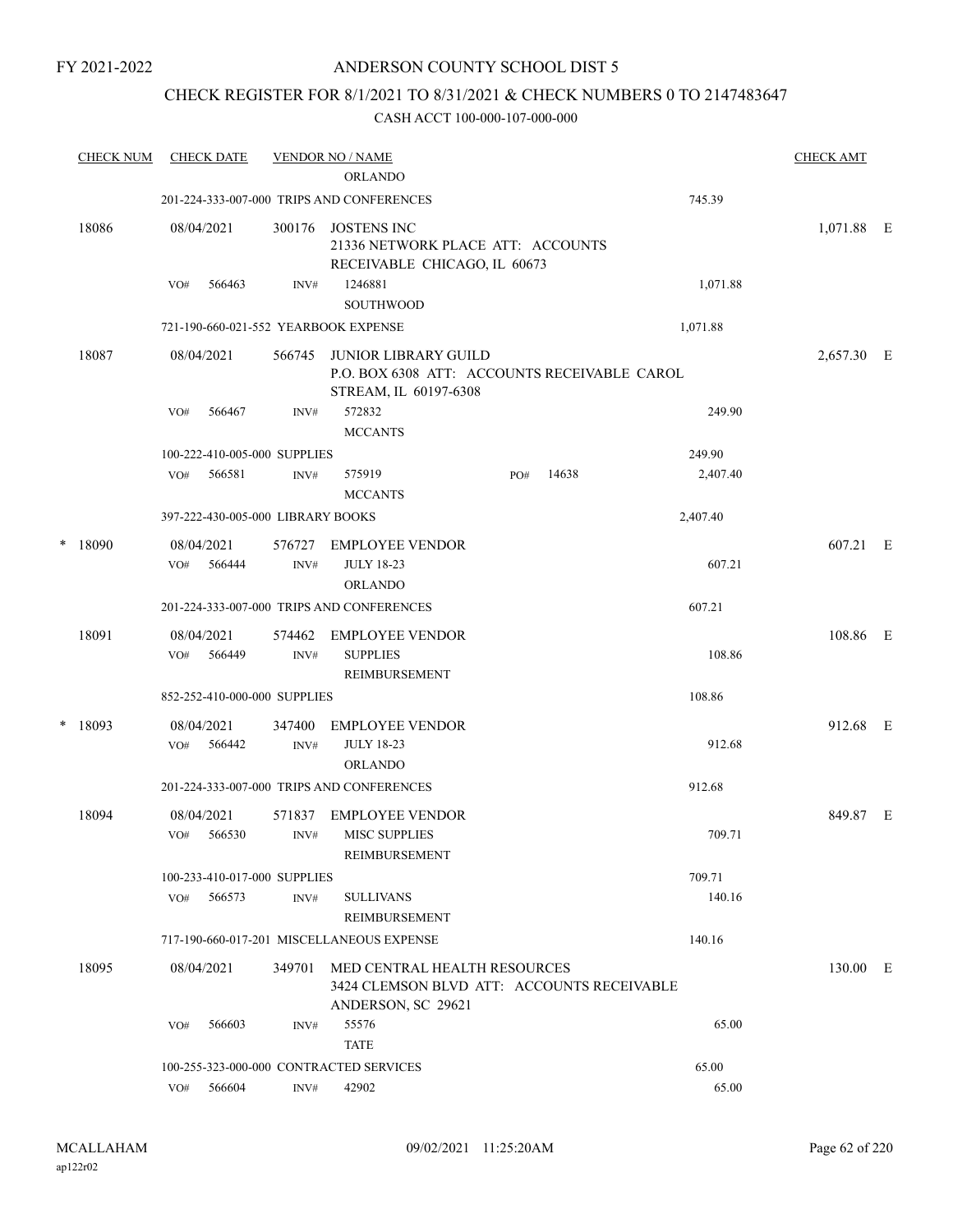### ANDERSON COUNTY SCHOOL DIST 5

### CHECK REGISTER FOR 8/1/2021 TO 8/31/2021 & CHECK NUMBERS 0 TO 2147483647

| <b>CHECK NUM</b> |     | <b>CHECK DATE</b>            |        | <b>VENDOR NO / NAME</b><br><b>GARNER</b>                                                     |                   | <b>CHECK AMT</b> |  |
|------------------|-----|------------------------------|--------|----------------------------------------------------------------------------------------------|-------------------|------------------|--|
|                  |     |                              |        | 100-255-323-000-000 CONTRACTED SERVICES                                                      | 65.00             |                  |  |
| $*$ 18097        |     | 08/04/2021                   |        | 389900 OFFICE DEPOT<br>POBOX 1413 CHARLOTTE, NC 28201-1413                                   |                   | 975.46 E         |  |
|                  | VO# | 566468                       | INV#   | 180124251001<br><b>SUPPLIES</b>                                                              | 11.77             |                  |  |
|                  |     | 100-113-410-020-000 SUPPLIES |        |                                                                                              | $11.77 \text{ A}$ |                  |  |
|                  |     | VO# 566469                   | INV#   | 181261205001<br><b>SUPPLIES</b>                                                              | 11.22             |                  |  |
|                  |     | 100-264-410-000-000 SUPPLIES |        |                                                                                              | 11.22             |                  |  |
|                  |     | VO# 566470                   | INV#   | 181790634001<br><b>CREDIT</b>                                                                | $-11.22$          |                  |  |
|                  |     | 100-264-410-000-000 SUPPLIES |        |                                                                                              | $-11.22$          |                  |  |
|                  |     | VO# 566471                   | INV#   | 178727639001<br><b>SUPPLIES</b>                                                              | 169.05            |                  |  |
|                  |     | 100-264-410-000-000 SUPPLIES |        |                                                                                              | 169.05            |                  |  |
|                  |     | VO# 566472                   | INV#   | 181090146001<br><b>SUPPLIES</b>                                                              | 141.30            |                  |  |
|                  |     | 100-264-410-000-000 SUPPLIES |        |                                                                                              | 141.30            |                  |  |
|                  |     | VO# 566473                   | INV#   | 181261944001<br><b>SUPPLIES</b>                                                              | 18.89             |                  |  |
|                  |     | 100-264-410-000-000 SUPPLIES |        |                                                                                              | 18.89             |                  |  |
|                  |     | VO# 566551                   | INV#   | 166981139001<br><b>SUPPLIES</b>                                                              | 515.70            |                  |  |
|                  |     |                              |        | 100-254-410-000-055 OFFICE SUPPLIES & FURNITURE                                              | 515.70 A          |                  |  |
|                  |     | VO# 566552                   | INV#   | 180124252001<br><b>SUPPLIES</b>                                                              | 42.79             |                  |  |
|                  |     | 100-113-410-020-000 SUPPLIES |        |                                                                                              | 42.79 A           |                  |  |
|                  | VO# | 566585                       | INV#   | 175073979001<br><b>SUPPLIES</b>                                                              | 75.96             |                  |  |
|                  |     |                              |        | 717-190-660-017-201 MISCELLANEOUS EXPENSE                                                    | 75.96             |                  |  |
| 18098            |     | 08/04/2021                   |        | 394675 PIP PRINTING<br>1005 NORTH FANT STREET ATT: ACCOUNTS<br>RECEIVABLE ANDERSON, SC 29621 |                   | 275.02 E         |  |
|                  | VO# | 566476                       | INV#   | 102054<br><b>BUSINESS CARDS</b>                                                              | 275.02            |                  |  |
|                  |     | 131-115-410-031-000 SUPPLIES |        |                                                                                              | 275.02            |                  |  |
| 18099            |     | 08/04/2021                   |        | 574635 PRINT IT!<br>PO BOX 1707 SENECA, SC 29679                                             |                   | 1,849.70 E       |  |
|                  | VO# | 566559                       | INV#   | 78868<br>PO#<br>14953<br><b>MANUALS ACCT 630</b>                                             | 1,849.70          |                  |  |
|                  |     |                              |        | 100-255-360-000-000 PRINTING AND BINDING                                                     | 1,849.70          |                  |  |
| 18100            |     | 08/04/2021                   | 426200 | <b>QUILL CORPORATION</b>                                                                     |                   | 453.11 E         |  |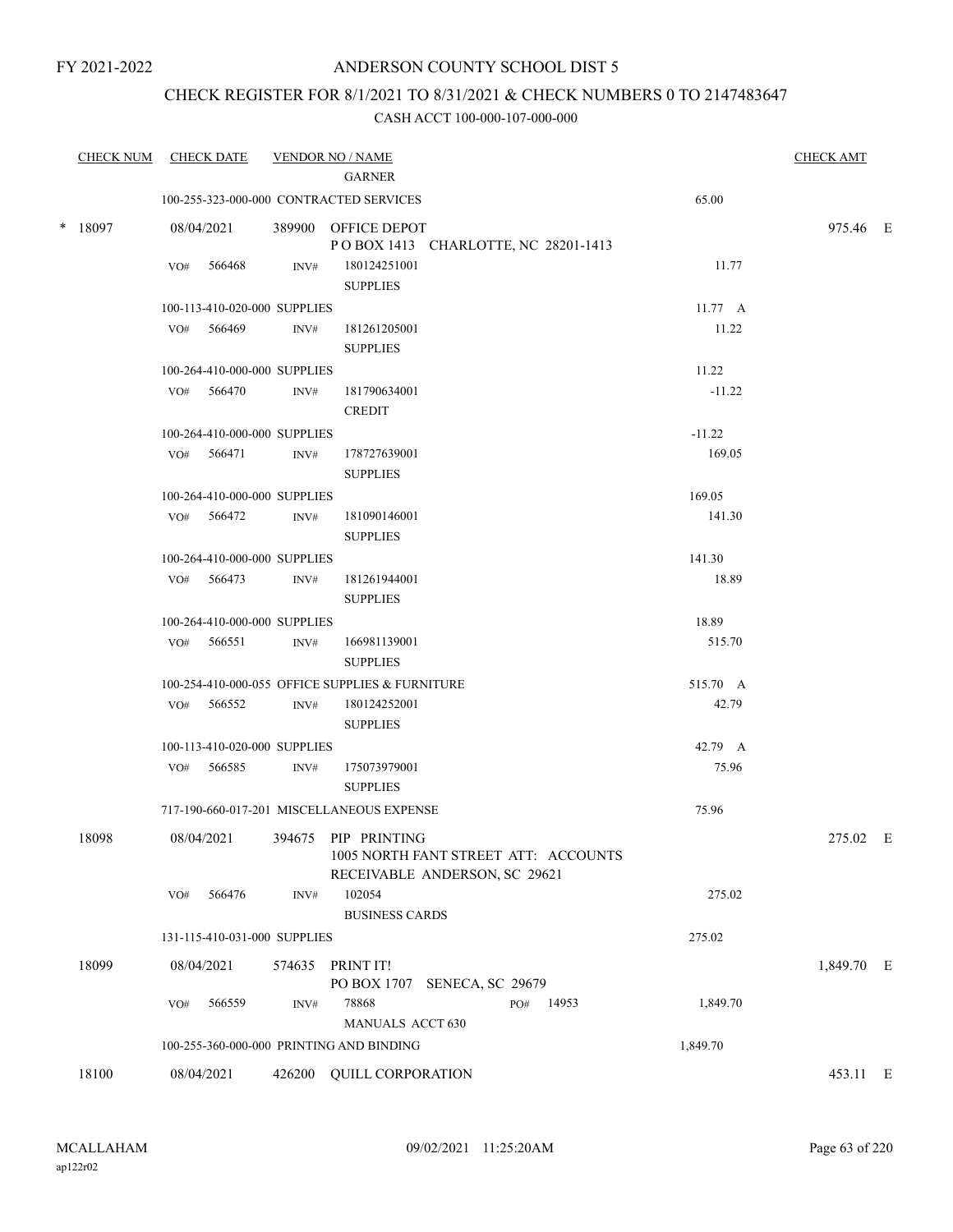#### ANDERSON COUNTY SCHOOL DIST 5

### CHECK REGISTER FOR 8/1/2021 TO 8/31/2021 & CHECK NUMBERS 0 TO 2147483647

|  | <b>CHECK NUM</b> |        | <b>CHECK DATE</b>               |                             | <b>VENDOR NO / NAME</b><br>POBOX 37600 ATT: ACCOUNTS RECEIVABLE                          |                 | <b>CHECK AMT</b> |  |
|--|------------------|--------|---------------------------------|-----------------------------|------------------------------------------------------------------------------------------|-----------------|------------------|--|
|  |                  | VO#    | 566478                          | INV#                        | PHILADELPHIA, PA 19101-0600<br>18037573                                                  | 453.11          |                  |  |
|  |                  |        |                                 |                             | SOUTHWOOD                                                                                |                 |                  |  |
|  |                  |        |                                 |                             | 100-113-410-021-VEN SUPPLY-ADDT'L FOR LOST VENDING                                       | 453.11          |                  |  |
|  | $*$ 18102        |        | 08/04/2021                      |                             | 440950 ROCHESTER 100 INC<br>PO BOX 92801 ATT: ACCOUNTS RECEIVABLE<br>ROCHESTER, NY 14692 |                 | 1,080.00 E       |  |
|  |                  | VO#    | 566479                          | INV#                        | 86307<br>14840<br>PO#<br>NEVITT FOREST                                                   | 1,080.00        |                  |  |
|  |                  |        |                                 |                             | 202-188-410-012-000 SUPPLIES AND MATERIALS                                               | 1,080.00        |                  |  |
|  | 18103            |        | 08/04/2021                      | 570059                      | SHARP BUSINESS SYSTEMS<br>DEPT 1216 PO BOX 121216 DALLAS, TX 75312-1216                  |                 | 1,746.94 E       |  |
|  |                  | VO#    | 566483                          | INV#                        | 9003391922<br><b>COPIES</b>                                                              | 39.22           |                  |  |
|  |                  |        |                                 |                             | 124-114-445-024-000 TECHNOLOGY SUPPLIES                                                  | 39.22 A         |                  |  |
|  |                  | VO#    | 566484                          | INV#                        | 9003391949<br><b>COPIES</b>                                                              | 11.03           |                  |  |
|  |                  |        | 100-113-410-021-000 SUPPLIES    |                             |                                                                                          | $11.03 \quad A$ |                  |  |
|  | VO#              | 566485 | $\mathrm{INV}\#$                | 9003355908<br><b>COPIES</b> | 150.58                                                                                   |                 |                  |  |
|  |                  |        | 100-113-410-020-000 SUPPLIES    |                             |                                                                                          | 150.58 A        |                  |  |
|  |                  | VO#    | 566486                          | INV#                        | 9003369560<br><b>SUPPORT</b>                                                             | 13.48           |                  |  |
|  |                  |        | 100-113-410-020-000 SUPPLIES    |                             |                                                                                          | 13.48           |                  |  |
|  |                  | VO#    | 566487                          | INV#                        | 9003396724<br><b>COPIES</b>                                                              | 67.57           |                  |  |
|  |                  |        |                                 |                             | 202-112-490-016-000 OTHER/ COPIER COST                                                   | 67.57 A         |                  |  |
|  |                  | VO#    | 566488                          | INV#                        | 9003394408<br><b>COPIES</b>                                                              | 77.82           |                  |  |
|  |                  |        | 202-112-490-007-000 COPIER COST |                             |                                                                                          | 77.82 A         |                  |  |
|  |                  | VO#    | 566489                          | INV#                        | 9003382205<br><b>COPIES</b>                                                              | 549.07          |                  |  |
|  |                  |        | 202-112-490-014-000 COPIER COST |                             |                                                                                          | 549.07 A        |                  |  |
|  |                  |        | VO# 566490                      | INV#                        | 9003391259<br><b>SUPPORT</b>                                                             | 19.26           |                  |  |
|  |                  |        | 202-112-490-014-000 COPIER COST |                             |                                                                                          | 19.26           |                  |  |
|  |                  |        | $VO#$ 566491                    | INV#                        | 9003369675<br><b>COPIES</b>                                                              | 269.21          |                  |  |
|  |                  |        | 202-112-490-012-000 COPIER COST |                             |                                                                                          | 269.21 A        |                  |  |
|  |                  |        | VO# 566492                      | INV#                        | 9003391256<br><b>SUPPORT</b>                                                             | 19.26           |                  |  |
|  |                  |        | 202-112-490-007-000 COPIER COST |                             |                                                                                          | 19.26           |                  |  |
|  |                  |        | VO# 566493                      | INV#                        | 9003393269<br><b>COPIES</b>                                                              | 57.00           |                  |  |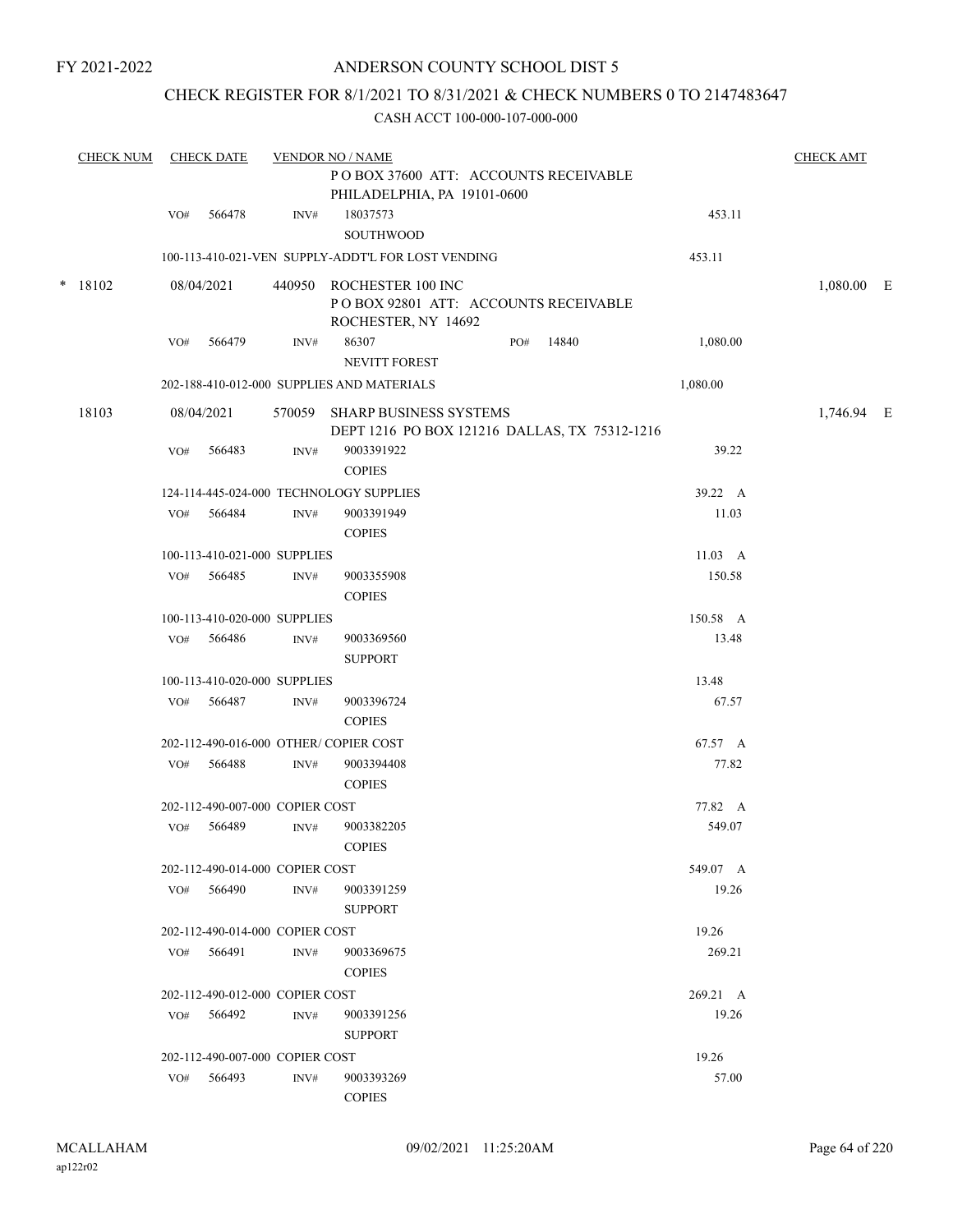## CHECK REGISTER FOR 8/1/2021 TO 8/31/2021 & CHECK NUMBERS 0 TO 2147483647

| <b>CHECK NUM</b> |     | <b>CHECK DATE</b>                            | <b>VENDOR NO / NAME</b> |                                                    | <b>CHECK AMT</b> |  |
|------------------|-----|----------------------------------------------|-------------------------|----------------------------------------------------|------------------|--|
|                  |     | 202-112-490-010-000 COPIER COST              |                         |                                                    | 57.00 A          |  |
|                  | VO# | 566494                                       | INV#                    | 9003369498<br><b>SUPPORT</b>                       | 13.48            |  |
|                  |     |                                              |                         | 202-112-490-016-000 OTHER/COPIER COST              | 13.48            |  |
|                  | VO# | 566495                                       | INV#                    | 9003369603                                         | 6.74             |  |
|                  |     |                                              |                         | <b>SUPPORT</b>                                     |                  |  |
|                  |     | 715-271-660-015-362 COPIER                   |                         |                                                    | 6.74             |  |
|                  |     | VO# 566496                                   | INV#                    | 9003398753                                         | 13.00            |  |
|                  |     |                                              |                         | <b>COPIES</b>                                      |                  |  |
|                  |     | 715-271-660-015-362 COPIER                   |                         |                                                    | 13.00            |  |
|                  |     | VO# 566497                                   | INV#                    | 9003357120                                         | 28.59            |  |
|                  |     |                                              |                         | <b>COPIES</b>                                      |                  |  |
|                  |     | 715-271-660-015-362 COPIER                   |                         |                                                    | 28.59            |  |
|                  | VO# | 566498                                       | INV#                    | 9003391948                                         | 34.72            |  |
|                  |     |                                              |                         | <b>COPIES</b>                                      |                  |  |
|                  |     | 723-190-660-023-913 COPIER EXPENSE           |                         |                                                    | 34.72            |  |
|                  |     | VO# 566499                                   | INV#                    | 9003391924                                         | 158.32           |  |
|                  |     |                                              |                         | <b>COPIES</b>                                      |                  |  |
|                  |     | 723-190-660-023-913 COPIER EXPENSE           |                         |                                                    | 158.32           |  |
|                  | VO# | 566500                                       | INV#                    | 9003381121                                         | 0.26             |  |
|                  |     |                                              |                         | <b>COPIES</b>                                      |                  |  |
|                  |     | 723-190-660-023-913 COPIER EXPENSE           |                         |                                                    | 0.26             |  |
|                  | VO# | 566501                                       | INV#                    | 9003369486                                         | 13.48            |  |
|                  |     |                                              |                         | <b>SUPPORT</b>                                     |                  |  |
|                  | VO# | 723-190-660-023-913 COPIER EXPENSE<br>566502 | INV#                    | 9003353820                                         | 13.48<br>47.96   |  |
|                  |     |                                              |                         | <b>COPIES</b>                                      |                  |  |
|                  |     | 713-271-660-013-362 COPIER EXPENSE           |                         |                                                    | 47.96            |  |
|                  | VO# | 566503                                       | INV#                    | 9003385161                                         | 9.58             |  |
|                  |     |                                              |                         | <b>COPIES</b>                                      |                  |  |
|                  |     | 708-271-660-008-362 COPIER EXPENSE           |                         |                                                    | 9.58             |  |
|                  | VO# | 566504                                       | INV#                    | 9003369577                                         | 13.48            |  |
|                  |     |                                              |                         | <b>SUPPORT</b>                                     |                  |  |
|                  |     | 708-271-660-008-362 COPIER EXPENSE           |                         |                                                    | 13.48            |  |
|                  | VO# | 566505                                       | INV#                    | 9003385146                                         | 31.39            |  |
|                  |     |                                              |                         | <b>COPIES</b>                                      |                  |  |
|                  |     | 708-271-660-008-362 COPIER EXPENSE           |                         |                                                    | 31.39            |  |
|                  | VO# | 566506                                       | INV#                    | 9003369574                                         | 13.48            |  |
|                  |     |                                              |                         | <b>COPIES</b>                                      |                  |  |
|                  |     |                                              |                         | 100-113-410-005-VEN SUPPLY-ADDT'L FOR LOST VENDING | 13.48            |  |
|                  | VO# | 566562                                       | INV#                    | 9003394405                                         | 9.65             |  |
|                  |     |                                              |                         | <b>COPIES</b>                                      |                  |  |
|                  |     | 100-113-410-020-000 SUPPLIES                 |                         |                                                    | 9.65 A           |  |
|                  | VO# | 566587                                       | INV#                    | 9003369578                                         | 6.74             |  |
|                  |     |                                              |                         | <b>SUPPORT</b>                                     |                  |  |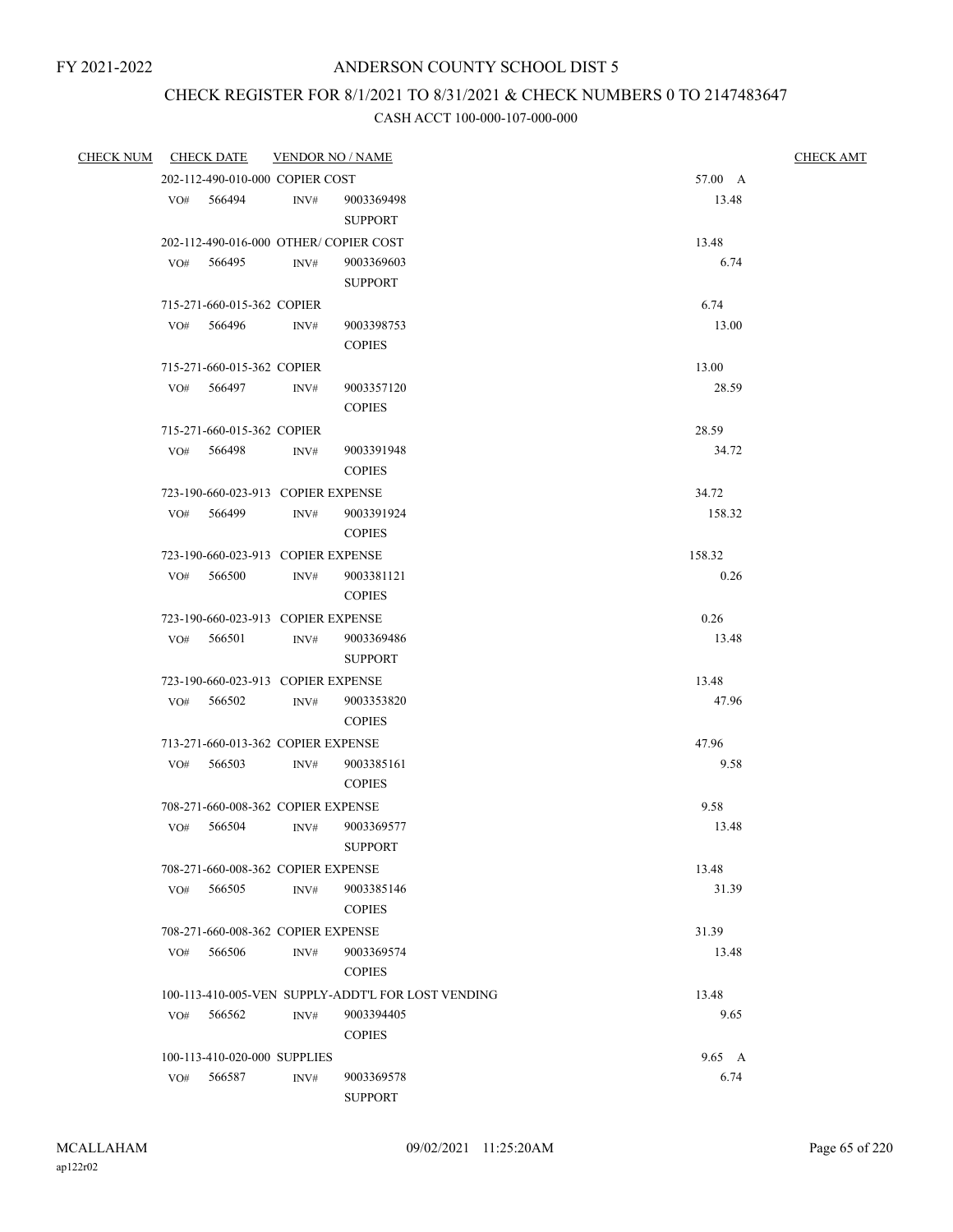### CHECK REGISTER FOR 8/1/2021 TO 8/31/2021 & CHECK NUMBERS 0 TO 2147483647

|  | <b>CHECK NUM</b> |     | <b>CHECK DATE</b>    |                                              | <b>VENDOR NO / NAME</b>                                                    |     |          |                    | <b>CHECK AMT</b> |  |
|--|------------------|-----|----------------------|----------------------------------------------|----------------------------------------------------------------------------|-----|----------|--------------------|------------------|--|
|  |                  |     |                      | 717-190-660-017-362 COPIER EXPENSE           |                                                                            |     |          | 6.74               |                  |  |
|  |                  | VO# | 566588               | INV#                                         | 9003360465<br><b>COPIES</b>                                                |     |          | 57.00              |                  |  |
|  |                  |     |                      | 717-190-660-017-362 COPIER EXPENSE           |                                                                            |     |          | 57.00              |                  |  |
|  |                  | VO# | 566605               | INV#                                         | 9003403384<br><b>COPIES</b>                                                |     |          | 15.57              |                  |  |
|  |                  |     |                      | 100-147-410-018-000 SUPPLIES                 |                                                                            |     |          | 15.57 A            |                  |  |
|  | 18104            |     | 08/04/2021           | 575651                                       | <b>EMPLOYEE VENDOR</b>                                                     |     |          |                    | 2,161.14 E       |  |
|  |                  | VO# | 566574               | INV#                                         | <b>MATERIALS</b><br>REIMBURSEMENT                                          |     |          | 2,161.14           |                  |  |
|  |                  |     |                      | 100-112-410-017-000 SUPPLIES                 |                                                                            |     |          | 2,161.14 A         |                  |  |
|  | 18105            |     | 08/04/2021           | 476385                                       | <b>EMPLOYEE VENDOR</b>                                                     |     |          |                    | 418.44 E         |  |
|  |                  | VO# | 566593               | INV#                                         | <b>JULY 10-15</b><br><b>LAS VEGAS</b>                                      |     |          | 418.44             |                  |  |
|  |                  |     |                      | 100-212-333-000-000 TRIPS AND CONFERENCES    |                                                                            |     | 418.44   |                    |                  |  |
|  | $*$ 18109        |     | 08/04/2021           | 567940                                       | STRAWBRIDGE STUDIOS, INC<br>POBOX 3005 ATT: ACCOUNTS RECEIVABLE            |     |          |                    | 1,096.95 E       |  |
|  |                  | VO# | 566516               | INV#                                         | DURHAM, NC 27715<br>104203-22453<br>WHITEHALL ELEM                         |     |          | 1,096.95           |                  |  |
|  |                  |     |                      | 719-271-660-019-240 YEARBOOK EXPENSE         |                                                                            |     | 1,096.95 |                    |                  |  |
|  | $*$ 18111        |     | 08/04/2021           | 575839                                       | <b>TESTING SERVICES (TSI) LLC</b><br>817 SHOWALTER AVENUE DALTON, GA 30721 |     |          |                    | 6,450.00 E       |  |
|  |                  | VO# | 566565               | INV#                                         | 178734<br><b>SURFACE TESTING</b>                                           | PO# | 14869    | 6,450.00           |                  |  |
|  |                  |     |                      |                                              | 100-254-323-002-001 CONTRACTED SERVICES                                    |     |          | $3,225.00 \quad A$ |                  |  |
|  |                  |     |                      |                                              | 100-254-323-003-001 CONTRACTED SERVICES                                    |     |          | 3,225.00 A         |                  |  |
|  | 18112            | VO# | 08/04/2021<br>566455 | 576509<br>INV#                               | <b>EMPLOYEE VENDOR</b><br><b>SAMS CLUB</b>                                 |     |          | 223.75             | 223.75 E         |  |
|  |                  |     |                      |                                              | REIMBURSEMENT                                                              |     |          |                    |                  |  |
|  |                  |     |                      |                                              | 702-271-660-002-674 FOOTBALL EXPENSE                                       |     |          | 223.75             |                  |  |
|  | 18113            | VO# | 08/04/2021<br>566524 | 527775<br>INV#                               | EMPLOYEE VENDOR<br><b>JULY 11-14</b><br><b>MYRTLE BEACH</b>                |     |          | 113.00             | 113.00 E         |  |
|  |                  |     |                      |                                              | 100-255-333-000-000 TRIPS AND CONFERENCES                                  |     |          | 113.00             |                  |  |
|  | 18114            |     | 08/04/2021           | 332750                                       | WILLIAM V MACGILL & CO                                                     |     |          |                    | 1,788.83 E       |  |
|  |                  |     |                      |                                              | 1000 NORTH LOMBARD ROAD ATT: ACCOUNTS<br>RECEIVABLE LOMBARD, IL 60148      |     |          |                    |                  |  |
|  |                  | VO# | 566570               | INV#                                         | 0764096<br>NURSING SUPPLIES                                                | PO# | 14849    | 1,788.83           |                  |  |
|  |                  |     |                      |                                              | 100-213-410-000-000 SUPPLIES AND MATERIALS                                 |     |          | 1,655.54           |                  |  |
|  |                  |     |                      | 100-213-410-003-000 SUPPLIES-HEALTH SERVICES |                                                                            |     | 89.00    |                    |                  |  |
|  |                  |     |                      | 100-213-410-005-000 SUPPLIES                 |                                                                            |     |          | 20.00              |                  |  |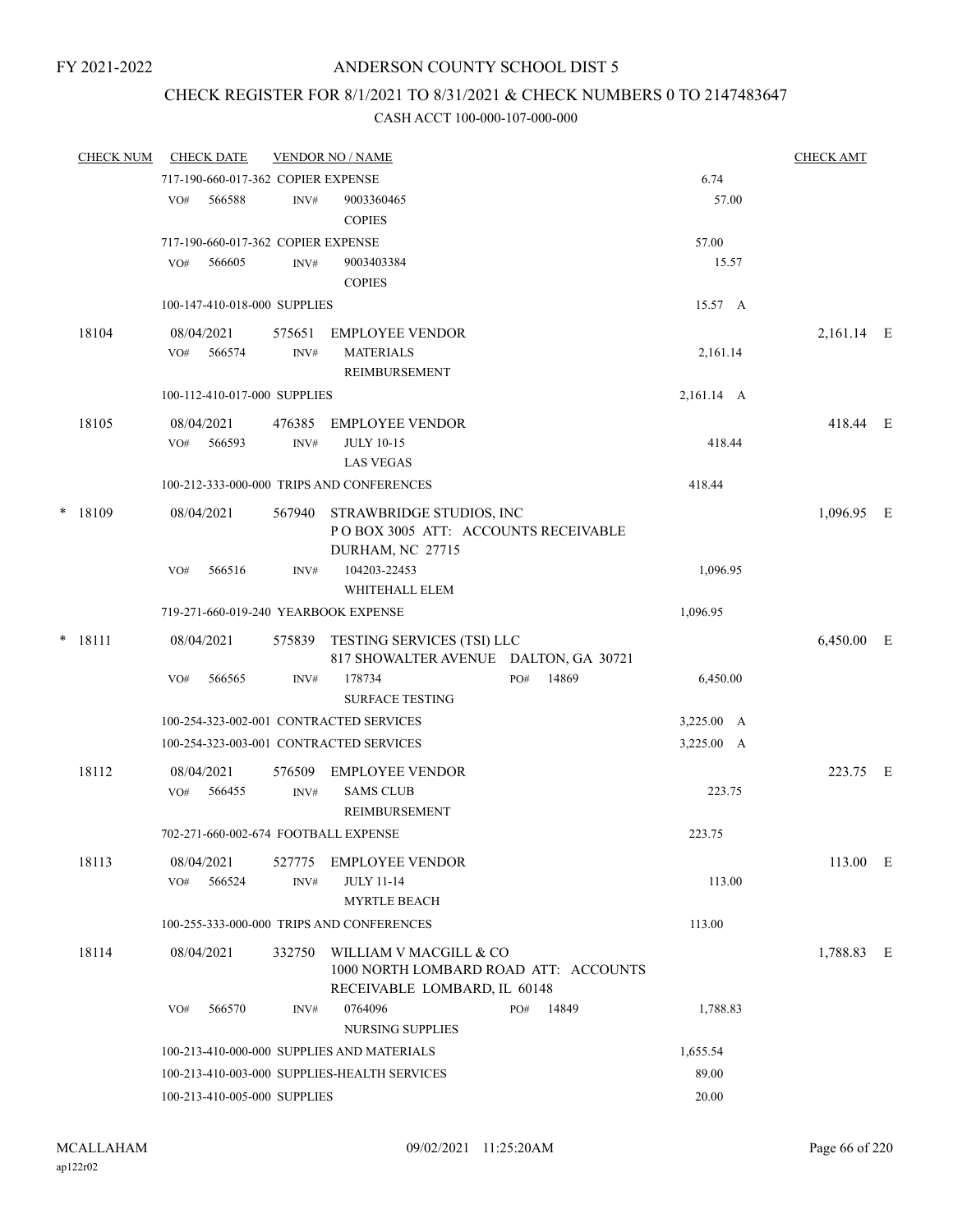### CHECK REGISTER FOR 8/1/2021 TO 8/31/2021 & CHECK NUMBERS 0 TO 2147483647

|        | <b>CHECK NUM</b> |     | <b>CHECK DATE</b><br>100-213-410-010-000 SUPPLIES |      | <b>VENDOR NO / NAME</b>                                           | 12.99  | <b>CHECK AMT</b> |  |
|--------|------------------|-----|---------------------------------------------------|------|-------------------------------------------------------------------|--------|------------------|--|
|        |                  |     | 100-213-410-017-000 SUPPLIES                      |      |                                                                   | 11.30  |                  |  |
| $\ast$ | 18117            |     | 08/09/2021                                        |      | 569749 MARIE MARCHANT<br>17 TIDEWATER ANDERSON, SC 29625          |        | 275.00 E         |  |
|        |                  | VO# | 566617                                            | INV# | $***$<br>21-22 TEACHER SUPPLY                                     | 275.00 |                  |  |
|        |                  |     |                                                   |      | 377-114-410-000-000 TEACHER SUPPLY - DISTRICT OFFICE              | 275.00 |                  |  |
|        |                  |     |                                                   |      |                                                                   |        |                  |  |
|        | 18118            |     | 08/09/2021                                        |      | 569749 STEPHEN BALCH<br>92 HUNTERS LANE ANDERSON, SC 29625        |        | 275.00 E         |  |
|        |                  | VO# | 566630                                            | INV# | 21-22 TEACHER SUPPLY                                              | 275.00 |                  |  |
|        |                  |     |                                                   |      | 377-114-410-000-000 TEACHER SUPPLY - DISTRICT OFFICE              | 275.00 |                  |  |
|        |                  |     |                                                   |      |                                                                   |        |                  |  |
|        | 18119            |     | 08/09/2021                                        |      | 569749 NANCY CANN<br>221 RICHLAND POINT ROAD ANDERSON, SC 29626   |        | 275.00 E         |  |
|        |                  | VO# | 566624                                            | INV# | **                                                                | 275.00 |                  |  |
|        |                  |     |                                                   |      | 21-22 TEACHER SUPPLY                                              |        |                  |  |
|        |                  |     |                                                   |      | 377-114-410-000-000 TEACHER SUPPLY - DISTRICT OFFICE              | 275.00 |                  |  |
|        | 18120            |     | 08/09/2021                                        |      | 569749 ELIZABETH COLLINS<br>500 ASHLEY DOWNS ANDERSON, SC 29621   |        | 275.00 E         |  |
|        |                  | VO# | 566628                                            | INV# | **                                                                | 275.00 |                  |  |
|        |                  |     |                                                   |      | 21-22 TEACHER SUPPLY                                              |        |                  |  |
|        |                  |     |                                                   |      | 377-114-410-000-000 TEACHER SUPPLY - DISTRICT OFFICE              | 275.00 |                  |  |
|        | 18121            |     | 08/09/2021                                        |      | 569749 CAROL CORNELL<br>114 WOODSIDE DRIVE HONEA PATH, SC 29654   |        | 275.00 E         |  |
|        |                  | VO# | 566618                                            | INV# | $***$                                                             | 275.00 |                  |  |
|        |                  |     |                                                   |      | 21-22 TEACHER SUPPLY                                              |        |                  |  |
|        |                  |     |                                                   |      | 377-114-410-000-000 TEACHER SUPPLY - DISTRICT OFFICE              | 275.00 |                  |  |
|        | 18122            |     | 08/09/2021                                        |      | 569749 CHARLES GAY<br>836 OAK GROVE ROAD CARROLLTON, GA 30117     |        | 275.00 E         |  |
|        |                  | VO# | 566625                                            | INV# | $***$<br>21-22 TEACHER SUPPLY                                     | 275.00 |                  |  |
|        |                  |     |                                                   |      | 377-114-410-000-000 TEACHER SUPPLY - DISTRICT OFFICE              | 275.00 |                  |  |
|        | 18123            |     | 08/09/2021                                        |      | 569749 NAKITA GRIFFIN<br>1039 WHIRLAWAY CIRCLE ANDERSON, SC 29621 |        | 275.00 E         |  |
|        |                  | VO# | 566620                                            | INV# | **                                                                | 275.00 |                  |  |
|        |                  |     |                                                   |      | 21-22 TEACHER SUPPLY                                              |        |                  |  |
|        |                  |     |                                                   |      | 377-114-410-000-000 TEACHER SUPPLY - DISTRICT OFFICE              | 275.00 |                  |  |
|        | 18124            |     | 08/09/2021                                        |      | 569749 SANTINA GUNN<br>236 SASSAFRAS DRIVE EASLEY, SC 29642       |        | 275.00 E         |  |
|        |                  | VO# | 566627                                            | INV# | $***$                                                             | 275.00 |                  |  |
|        |                  |     |                                                   |      | 21-22 TEACHER SUPPLY                                              |        |                  |  |
|        |                  |     |                                                   |      | 377-114-410-000-000 TEACHER SUPPLY - DISTRICT OFFICE              | 275.00 |                  |  |
|        | 18125            |     | 08/09/2021                                        |      | 569749 CELECIA HUMPHREY                                           |        | 275.00 E         |  |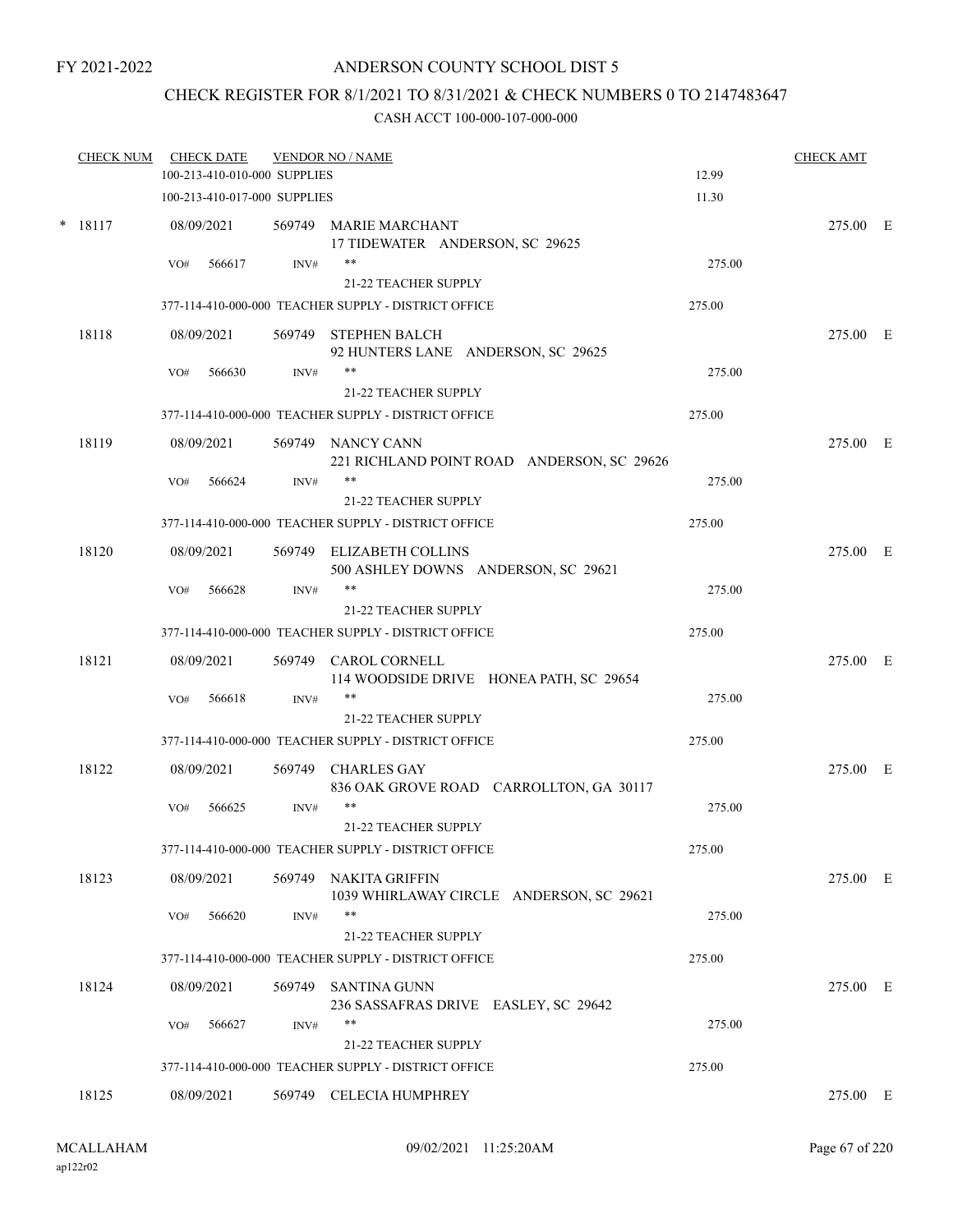### ANDERSON COUNTY SCHOOL DIST 5

### CHECK REGISTER FOR 8/1/2021 TO 8/31/2021 & CHECK NUMBERS 0 TO 2147483647

| <b>CHECK NUM</b> |     | <b>CHECK DATE</b> |        | <b>VENDOR NO / NAME</b>                              |        | <b>CHECK AMT</b> |  |
|------------------|-----|-------------------|--------|------------------------------------------------------|--------|------------------|--|
|                  |     |                   |        | 512 W. HAMPTON STREET ANDERSON, SC 29624             |        |                  |  |
|                  | VO# | 566623            | INV#   | $***$                                                | 275.00 |                  |  |
|                  |     |                   |        | 21-22 TEACHER SUPPLY                                 |        |                  |  |
|                  |     |                   |        | 377-114-410-000-000 TEACHER SUPPLY - DISTRICT OFFICE | 275.00 |                  |  |
| 18126            |     | 08/09/2021        |        | 569749 WILLIAM LEE                                   |        | 275.00 E         |  |
|                  |     |                   |        | 618 PROVIDENCE POINT DRIVE SENECA, SC 29678          |        |                  |  |
|                  | VO# | 566629            | INV#   | $***$                                                | 275.00 |                  |  |
|                  |     |                   |        | 21-22 TEACHER SUPPLY                                 |        |                  |  |
|                  |     |                   |        | 377-114-410-000-000 TEACHER SUPPLY - DISTRICT OFFICE | 275.00 |                  |  |
| 18127            |     | 08/09/2021        |        | 569749 J DAVID MADDEN                                |        | 275.00 E         |  |
|                  |     |                   |        | 108 MIDDLEWOOD LANE ANDERSON, SC 29621               |        |                  |  |
|                  | VO# | 566622            | INV#   | $***$                                                | 275.00 |                  |  |
|                  |     |                   |        | 21-22 TEACHER SUPPLY                                 |        |                  |  |
|                  |     |                   |        | 377-114-410-000-000 TEACHER SUPPLY - DISTRICT OFFICE | 275.00 |                  |  |
|                  |     |                   |        |                                                      |        |                  |  |
| 18128            |     | 08/09/2021        | 569749 | SARAH MORRIS                                         |        | 275.00 E         |  |
|                  |     | 566619            |        | 129 GARDEN PARK DRIVE ANDERSON, SC 29621<br>$***$    | 275.00 |                  |  |
|                  | VO# |                   | INV#   | 21-22 TEACHER SUPPLY                                 |        |                  |  |
|                  |     |                   |        |                                                      |        |                  |  |
|                  |     |                   |        | 377-114-410-000-000 TEACHER SUPPLY - DISTRICT OFFICE | 275.00 |                  |  |
| 18129            |     | 08/09/2021        |        | 569749 MICHELE MOUYEOS                               |        | 275.00 E         |  |
|                  |     |                   |        | 109 LYTTLETON WAY ANDERSON, SC 29621                 |        |                  |  |
|                  | VO# | 566626            | INV#   | $***$                                                | 275.00 |                  |  |
|                  |     |                   |        | 21-22 TEACHER SUPPLY                                 |        |                  |  |
|                  |     |                   |        | 377-114-410-000-000 TEACHER SUPPLY - DISTRICT OFFICE | 275.00 |                  |  |
| 18130            |     | 08/09/2021        |        | 569749 CURTIS RUSSELL                                |        | 275.00 E         |  |
|                  |     |                   |        | 121 JAMES ROAD EASLEY, SC 29642                      |        |                  |  |
|                  | VO# | 566621            | INV#   |                                                      | 275.00 |                  |  |
|                  |     |                   |        | 21-22 TEACHER SUPPLY                                 |        |                  |  |
|                  |     |                   |        | 377-114-410-000-000 TEACHER SUPPLY - DISTRICT OFFICE | 275.00 |                  |  |
| 18131            |     |                   |        | 569749 KRISHAUN ADAMS                                |        |                  |  |
|                  |     | 08/09/2021        |        | 111 BLUEBERRY LANE PENDLETON, SC 29670               |        | 275.00 E         |  |
|                  |     | VO# 566901        | INV#   |                                                      | 275.00 |                  |  |
|                  |     |                   |        | 21-22 TEACHER SUPPLY                                 |        |                  |  |
|                  |     |                   |        |                                                      |        |                  |  |
|                  |     |                   |        | 377-114-410-002-000 TEACHER SUPPLY - TLH             | 275.00 |                  |  |
| 18132            |     | 08/09/2021        |        | 569749 ISAAC ALLRED                                  |        | 275.00 E         |  |
|                  |     |                   |        | 242 BLUEBIRD LANE CENTRAL, SC 29630                  |        |                  |  |
|                  | VO# | 566933            | INV#   | $***$                                                | 275.00 |                  |  |
|                  |     |                   |        | 21-22 TEACHER SUPPLY                                 |        |                  |  |
|                  |     |                   |        | 377-114-410-002-000 TEACHER SUPPLY - TLH             | 275.00 |                  |  |
| 18133            |     | 08/09/2021        |        | 569749 DANA AMAN                                     |        | 275.00 E         |  |
|                  |     |                   |        | 1107 OAK HILL DRIVE ANDERSON, SC 29621               |        |                  |  |
|                  | VO# | 566845            | INV#   | $***$                                                | 275.00 |                  |  |
|                  |     |                   |        | 21-22 TEACHER SUPPLY                                 |        |                  |  |
|                  |     |                   |        |                                                      |        |                  |  |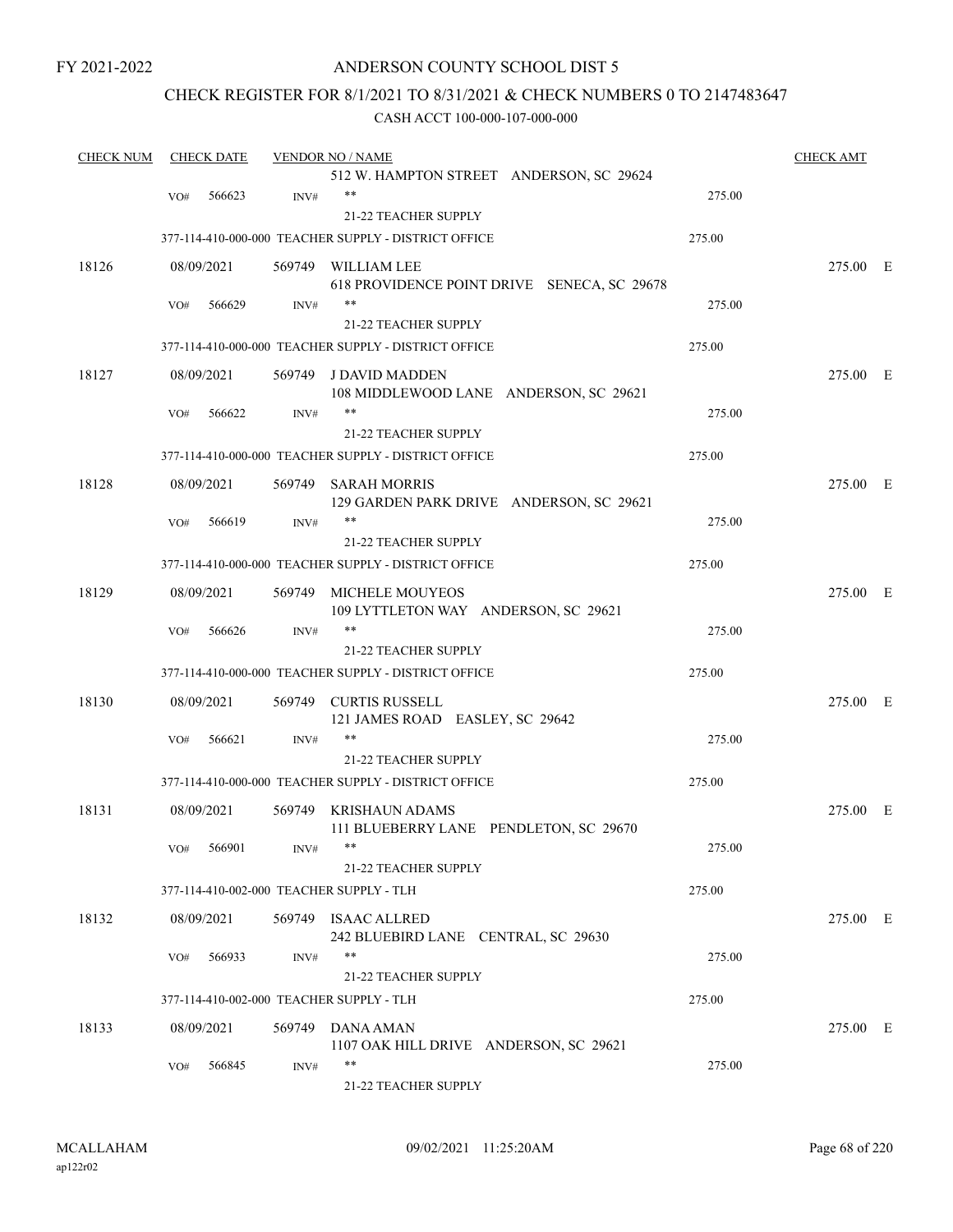### CHECK REGISTER FOR 8/1/2021 TO 8/31/2021 & CHECK NUMBERS 0 TO 2147483647

| <b>CHECK NUM</b> | <b>CHECK DATE</b>                        |        | <b>VENDOR NO / NAME</b>                                               |        | <b>CHECK AMT</b> |  |
|------------------|------------------------------------------|--------|-----------------------------------------------------------------------|--------|------------------|--|
|                  | 377-114-410-002-000 TEACHER SUPPLY - TLH |        |                                                                       | 275.00 |                  |  |
| 18134            | 08/09/2021                               |        | 569749 JAMES ARRINGTON<br>3515 MT VERNON CT LAWRENCEVILLE, GA 30044   |        | 275.00 E         |  |
|                  | 566910<br>VO#                            | INV#   | <b>21-22 TEACHER SUPPLY</b>                                           | 275.00 |                  |  |
|                  | 377-114-410-002-000 TEACHER SUPPLY - TLH |        |                                                                       | 275.00 |                  |  |
| 18135            | 08/09/2021                               |        | 569749 JAMIE BAILEY<br>202 DRIFTWOOD DRIVE ANDERSON, SC 29621         |        | 275.00 E         |  |
|                  | 566876<br>VO#                            | INV#   | **<br>21-22 TEACHER SUPPLY                                            | 275.00 |                  |  |
|                  |                                          |        |                                                                       |        |                  |  |
|                  | 377-114-410-002-000 TEACHER SUPPLY - TLH |        |                                                                       | 275.00 |                  |  |
| 18136            | 08/09/2021                               |        | 569749 MILDRED BAILEY<br>221 SAVANNAH DRIVE ANDERSON, SC 29621        |        | 275.00 E         |  |
|                  | 566863<br>VO#                            | INV#   | **<br>21-22 TEACHER SUPPLY                                            | 275.00 |                  |  |
|                  | 377-114-410-002-000 TEACHER SUPPLY - TLH |        |                                                                       | 275.00 |                  |  |
| 18137            | 08/09/2021                               |        | 569749 JONATHAN BARTAL<br>138 MCPHAIL FARMS CIRCLE ANDERSON, SC 29621 |        | 275.00 E         |  |
|                  | 566869<br>VO#                            | INV#   | $***$<br>21-22 TEACHER SUPPLY                                         | 275.00 |                  |  |
|                  | 377-114-410-002-000 TEACHER SUPPLY - TLH |        |                                                                       | 275.00 |                  |  |
| 18138            | 08/09/2021                               |        | 569749 PATRICIA BELL<br>5401 COPELAND ROAD WILLIAMSTON, SC 29697      |        | 275.00 E         |  |
|                  | 566874<br>VO#                            | INV#   | **<br>21-22 TEACHER SUPPLY                                            | 275.00 |                  |  |
|                  | 377-114-410-002-000 TEACHER SUPPLY - TLH |        |                                                                       | 275.00 |                  |  |
| 18139            | 08/09/2021                               |        | 569749 KEVIN BENSON<br>111 HENRY ST ABBEVILLE, SC 29620               |        | 275.00 E         |  |
|                  | 566859<br>VO#                            | INV#   | **<br>21-22 TEACHER SUPPLY                                            | 275.00 |                  |  |
|                  | 377-114-410-002-000 TEACHER SUPPLY - TLH |        |                                                                       | 275.00 |                  |  |
|                  |                                          |        |                                                                       |        |                  |  |
| 18140            | 08/09/2021                               |        | 569749 JANICE BLANKENSHIP<br>134 CAYMAN WAY ANDERSON, SC 29621<br>**  |        | 275.00 E         |  |
|                  | 566914<br>VO#                            | INV#   | 21-22 TEACHER SUPPLY                                                  | 275.00 |                  |  |
|                  | 377-114-410-002-000 TEACHER SUPPLY - TLH |        |                                                                       | 275.00 |                  |  |
| 18141            | 08/09/2021                               |        | 569749 ERIC BONA<br>101 TULLY DR ANDERSON, SC 29621-7668              |        | 275.00 E         |  |
|                  | 566902<br>VO#                            | INV#   | **<br>21-22 TEACHER SUPPLY                                            | 275.00 |                  |  |
|                  | 377-114-410-002-000 TEACHER SUPPLY - TLH |        |                                                                       | 275.00 |                  |  |
| 18142            | 08/09/2021                               | 569749 | LILY BRANNON<br>604 COLLEGE HEIGHTS ANDERSON, SC 29621                |        | 275.00 E         |  |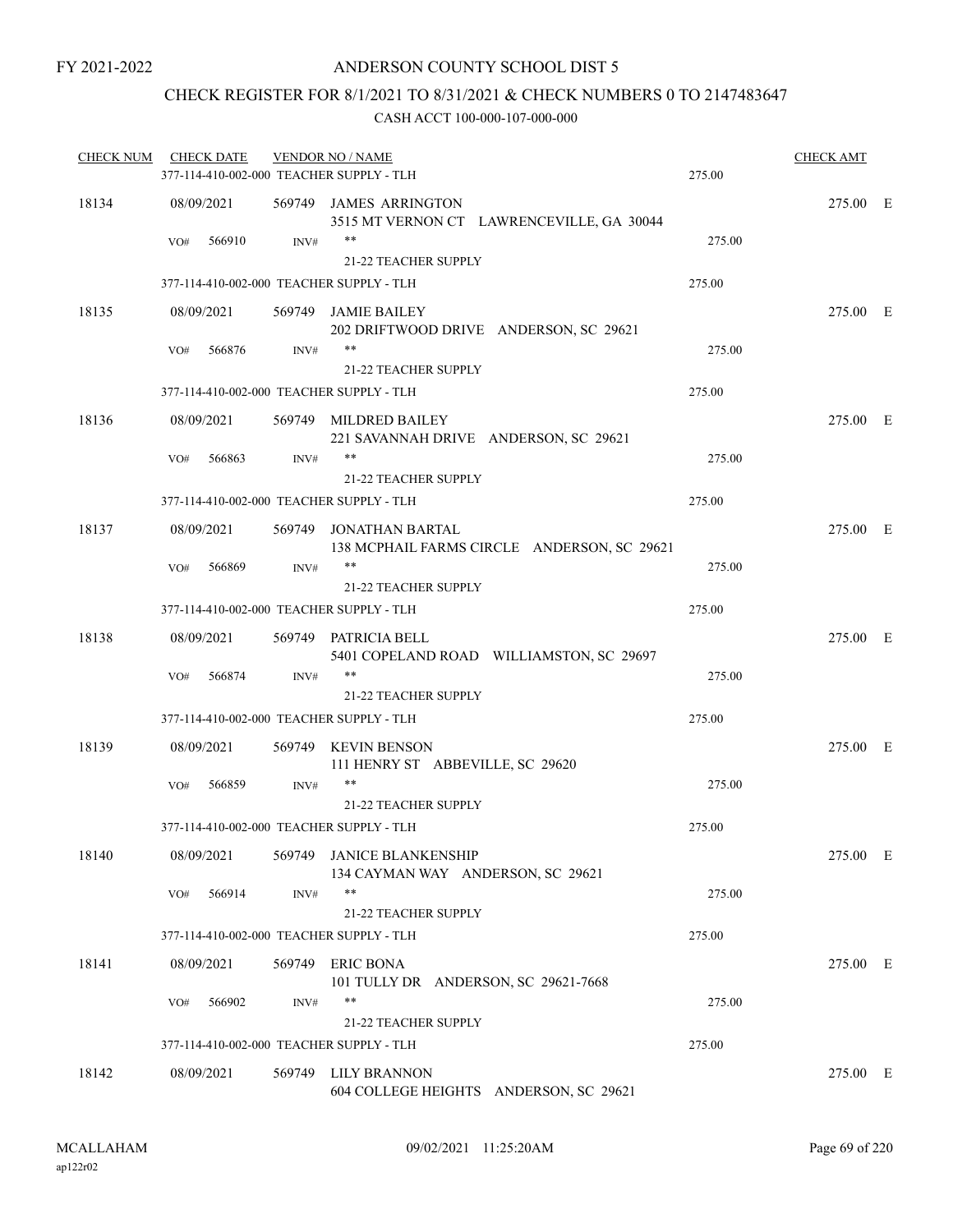## CHECK REGISTER FOR 8/1/2021 TO 8/31/2021 & CHECK NUMBERS 0 TO 2147483647

| <b>CHECK NUM</b> | <b>CHECK DATE</b> |        |        | <b>VENDOR NO / NAME</b>                                                  |        | <b>CHECK AMT</b> |  |
|------------------|-------------------|--------|--------|--------------------------------------------------------------------------|--------|------------------|--|
|                  | VO#               | 566911 | INV#   | **                                                                       | 275.00 |                  |  |
|                  |                   |        |        | <b>21-22 TEACHER SUPPLY</b>                                              |        |                  |  |
|                  |                   |        |        | 377-114-410-002-000 TEACHER SUPPLY - TLH                                 | 275.00 |                  |  |
| 18143            | 08/09/2021        |        |        | 569749 NICOLETTE BRIGHT<br>745 BEACH SPRINGS ROAD PELZER, SC 29669       |        | 275.00 E         |  |
|                  | VO#               | 566925 | INV#   | **                                                                       | 275.00 |                  |  |
|                  |                   |        |        | 21-22 TEACHER SUPPLY                                                     |        |                  |  |
|                  |                   |        |        | 377-114-410-002-000 TEACHER SUPPLY - TLH                                 | 275.00 |                  |  |
| 18144            | 08/09/2021        |        |        | 569749 COREY BRIGMAN<br>248 BRANCHWOOD DR LIBERTY, SC 29657              |        | 275.00 E         |  |
|                  | VO#               | 566882 | INV#   | **                                                                       | 275.00 |                  |  |
|                  |                   |        |        | 21-22 TEACHER SUPPLY                                                     |        |                  |  |
|                  |                   |        |        | 377-114-410-002-000 TEACHER SUPPLY - TLH                                 | 275.00 |                  |  |
| 18145            | 08/09/2021        |        |        | 569749 STEPHEN BROOKS<br>180 WICKERSHAM DRIVE ATHENS, GA 30606           |        | 275.00 E         |  |
|                  | VO#               | 566923 | INV#   | **                                                                       | 275.00 |                  |  |
|                  |                   |        |        | 21-22 TEACHER SUPPLY                                                     |        |                  |  |
|                  |                   |        |        | 377-114-410-002-000 TEACHER SUPPLY - TLH                                 | 275.00 |                  |  |
| 18146            | 08/09/2021        |        |        | 569749 DANETTE BUDDIN<br>503 LAUREL CREEK DRIVE ANDERSON, SC 29621       |        | 275.00 E         |  |
|                  | VO#               | 566846 | INV#   | **                                                                       | 275.00 |                  |  |
|                  |                   |        |        | <b>21-22 TEACHER SUPPLY</b>                                              |        |                  |  |
|                  |                   |        |        | 377-114-410-002-000 TEACHER SUPPLY - TLH                                 | 275.00 |                  |  |
| 18147            | 08/09/2021        |        |        | 569749 SANDRA CAMACHO BENAVIDES<br>105 PENDER DRIVE GREENVILLE, SC 29611 |        | 275.00 E         |  |
|                  | VO#               | 566865 | INV#   |                                                                          | 275.00 |                  |  |
|                  |                   |        |        | 21-22 TEACHER SUPPLY                                                     |        |                  |  |
|                  |                   |        |        | 377-114-410-002-000 TEACHER SUPPLY - TLH                                 | 275.00 |                  |  |
| 18148            | 08/09/2021        |        |        | 569749 CHANDA CANUP<br>308 MOULTRIE SQUARE ANDERSON, SC 29621            |        | 275.00 E         |  |
|                  | VO#               | 566887 | INV#   | $***$                                                                    | 275.00 |                  |  |
|                  |                   |        |        | 21-22 TEACHER SUPPLY                                                     |        |                  |  |
|                  |                   |        |        | 377-114-410-002-000 TEACHER SUPPLY - TLH                                 | 275.00 |                  |  |
| 18149            | 08/09/2021        |        | 569749 | MONICA CASTANEDA<br>ONE PARKGATE COURT<br>SIMPSONVILLE, SC 29680         |        | 275.00 E         |  |
|                  | VO#               | 566930 | INV#   | $***$                                                                    | 275.00 |                  |  |
|                  |                   |        |        | 21-22 TEACHER SUPPLY                                                     |        |                  |  |
|                  |                   |        |        | 377-114-410-002-000 TEACHER SUPPLY - TLH                                 | 275.00 |                  |  |
| 18150            | 08/09/2021        |        |        | 569749 RACHEL CECERE<br>206 REVIS CREEK COURT SIMPSONVILLE, SC 29681     |        | 275.00 E         |  |
|                  | VO#               | 566942 | INV#   | **<br><b>21-22 TEACHER SUPPLY</b>                                        | 275.00 |                  |  |
|                  |                   |        |        | 377-114-410-002-000 TEACHER SUPPLY - TLH                                 | 275.00 |                  |  |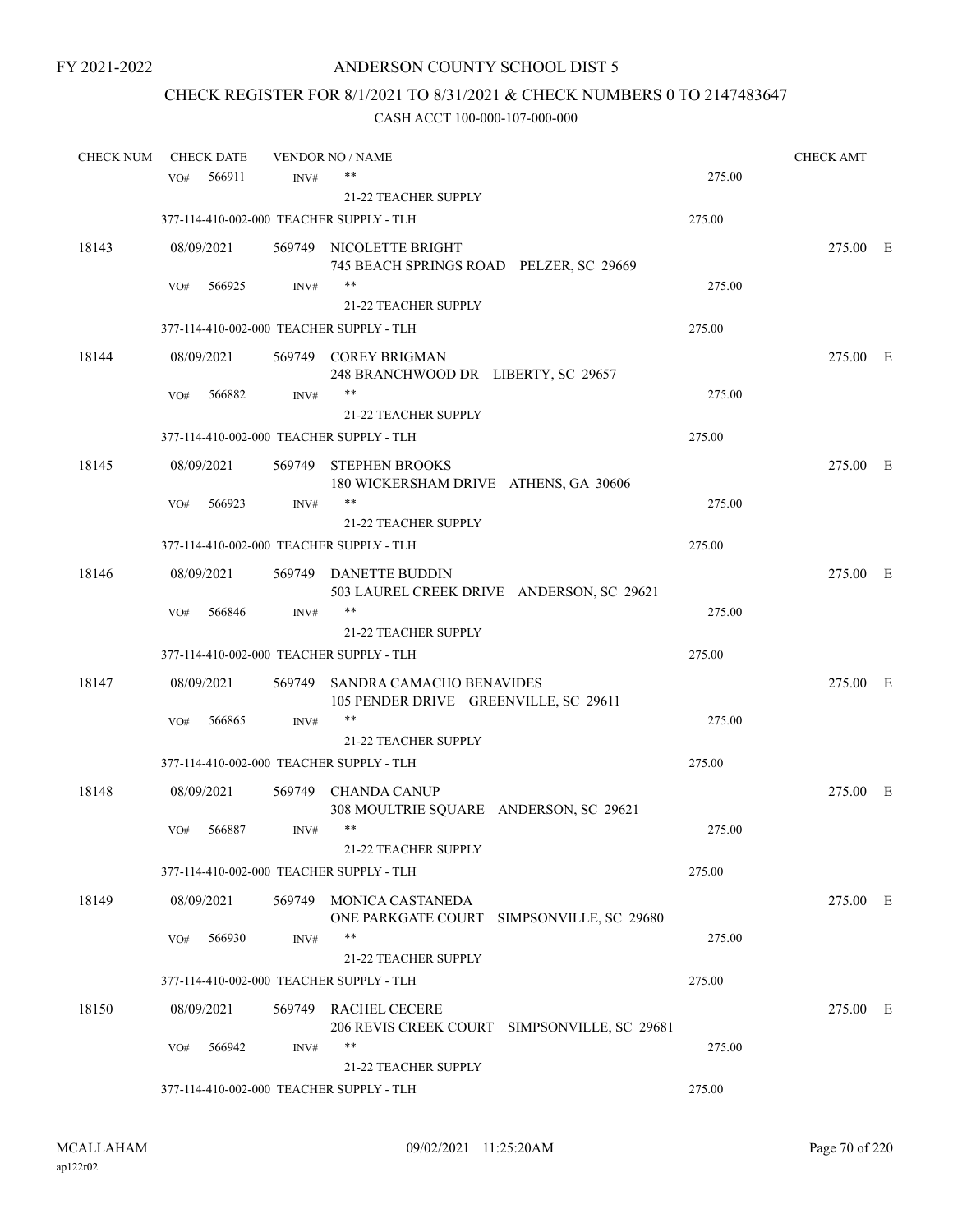### ANDERSON COUNTY SCHOOL DIST 5

### CHECK REGISTER FOR 8/1/2021 TO 8/31/2021 & CHECK NUMBERS 0 TO 2147483647

| <b>CHECK NUM</b> | <b>CHECK DATE</b>                        |      | <b>VENDOR NO / NAME</b>                                                   |        | <b>CHECK AMT</b> |  |
|------------------|------------------------------------------|------|---------------------------------------------------------------------------|--------|------------------|--|
| 18151            | 08/09/2021                               |      | 569749 JULIE CHRISTOPHER<br>2419 WATKINS ROAD EXT. ANDERSON, SC 29625     |        | 275.00 E         |  |
|                  | 566943<br>VO#                            | INV# | **<br>21-22 TEACHER SUPPLY                                                | 275.00 |                  |  |
|                  | 377-114-410-002-000 TEACHER SUPPLY - TLH |      |                                                                           | 275.00 |                  |  |
| 18152            | 08/09/2021                               |      | 569749 JULIA COFFMAN<br>1039 DRAKES CROSSING ANDERSON, SC 29625           |        | 275.00 E         |  |
|                  | 566899<br>VO#                            | INV# | **<br><b>21-22 TEACHER SUPPLY</b>                                         | 275.00 |                  |  |
|                  | 377-114-410-002-000 TEACHER SUPPLY - TLH |      |                                                                           | 275.00 |                  |  |
| 18153            | 08/09/2021                               |      | 569749 SAMANTHA COLMAN<br>308 MOULTRIE SQUARE ANDERSON, SC 29621-3817     |        | 275.00 E         |  |
|                  | 566897<br>VO#                            | INV# | **<br>21-22 TEACHER SUPPLY                                                | 275.00 |                  |  |
|                  | 377-114-410-002-000 TEACHER SUPPLY - TLH |      |                                                                           | 275.00 |                  |  |
| 18154            | 08/09/2021                               |      | 569749 JESSIKA COLVIN-TYO<br>603 CREEKSIDE DRIVE APT. 3 CLEMSON, SC 29630 |        | 275.00 E         |  |
|                  | 566921<br>VO#                            | INV# | $***$<br><b>21-22 TEACHER SUPPLY</b>                                      | 275.00 |                  |  |
|                  | 377-114-410-002-000 TEACHER SUPPLY - TLH |      |                                                                           | 275.00 |                  |  |
| 18155            | 08/09/2021                               |      | 569749 JAMES COPELAND<br>802 CALVERT AVENUE CLINTON, SC 29325             |        | 275.00 E         |  |
|                  | 566917<br>VO#                            | INV# | $***$                                                                     | 275.00 |                  |  |
|                  |                                          |      | 21-22 TEACHER SUPPLY                                                      |        |                  |  |
|                  | 377-114-410-002-000 TEACHER SUPPLY - TLH |      |                                                                           | 275.00 |                  |  |
| 18156            | 08/09/2021                               |      | 569749 JAMES CRENSHAW<br>606 BARN SWALLOW DRIVE SIMPSONVILLE, SC<br>29680 |        | 275.00 E         |  |
|                  | 566881<br>VO#                            | INV# |                                                                           | 275.00 |                  |  |
|                  |                                          |      | 21-22 TEACHER SUPPLY                                                      |        |                  |  |
|                  | 377-114-410-002-000 TEACHER SUPPLY - TLH |      |                                                                           | 275.00 |                  |  |
| 18157            | 08/09/2021                               |      | 569749 CHASE CULBERTSON<br>219 BRONSON RIDGE ANDERSON, SC 29621           |        | 275.00 E         |  |
|                  | 566866<br>VO#                            | INV# | **<br>21-22 TEACHER SUPPLY                                                | 275.00 |                  |  |
|                  | 377-114-410-002-000 TEACHER SUPPLY - TLH |      |                                                                           | 275.00 |                  |  |
| 18158            | 08/09/2021                               |      | 569749 FRANCES DEVOE<br>403 W MAIN ST WALHALLA, SC 29691                  |        | 275.00 E         |  |
|                  | 566854<br>VO#                            | INV# | **                                                                        | 275.00 |                  |  |
|                  |                                          |      | 21-22 TEACHER SUPPLY                                                      |        |                  |  |
|                  | 377-114-410-002-000 TEACHER SUPPLY - TLH |      |                                                                           | 275.00 |                  |  |
| 18159            | 08/09/2021                               |      | 569749 JAYNE DINGLE<br>508 DUNBAR ST GREENVILLE, SC 29601                 |        | 275.00 E         |  |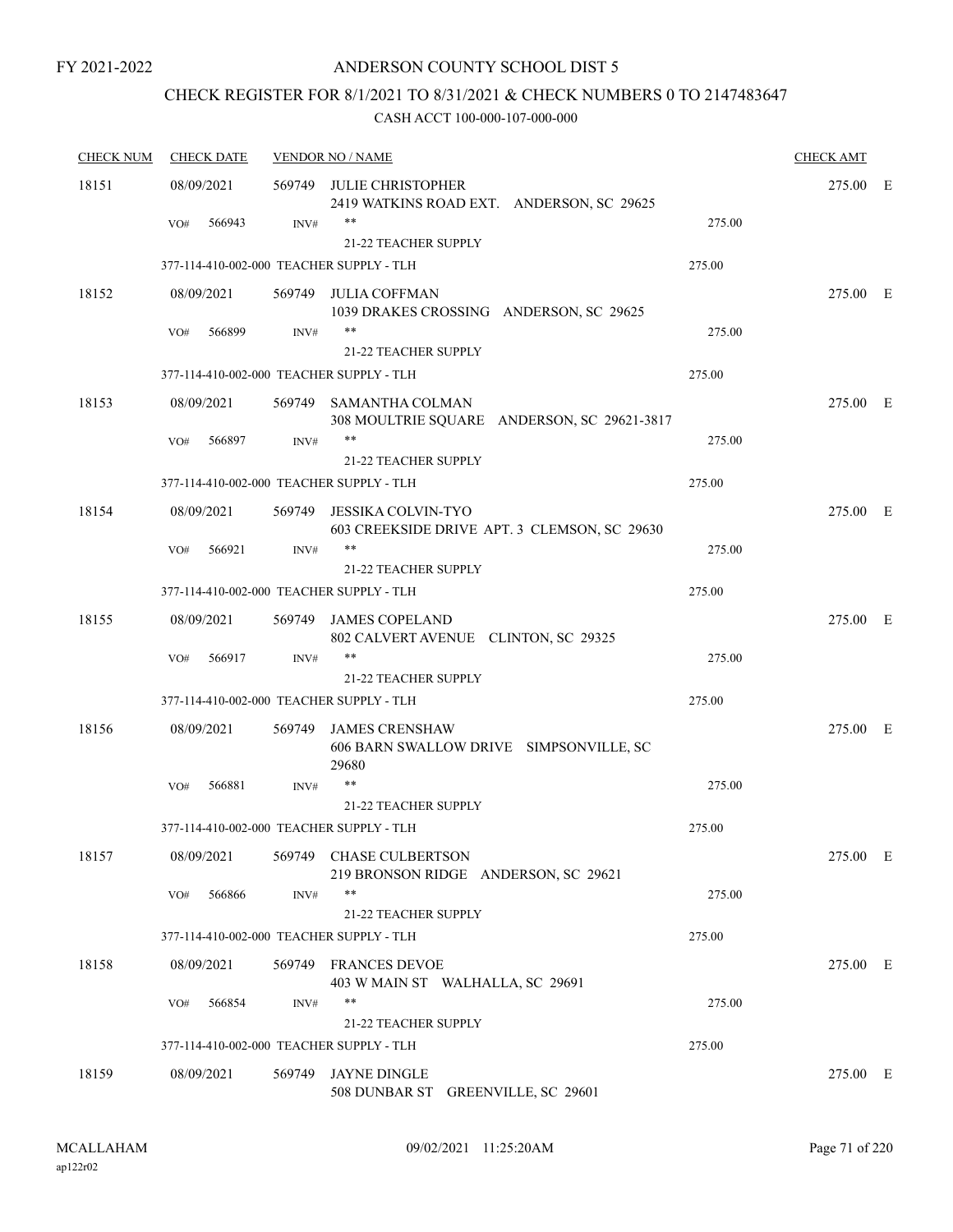## CHECK REGISTER FOR 8/1/2021 TO 8/31/2021 & CHECK NUMBERS 0 TO 2147483647

| <b>CHECK NUM</b> |     | <b>CHECK DATE</b> |      | <b>VENDOR NO / NAME</b>                                             |        | <b>CHECK AMT</b> |  |
|------------------|-----|-------------------|------|---------------------------------------------------------------------|--------|------------------|--|
|                  | VO# | 566903            | INV# | **                                                                  | 275.00 |                  |  |
|                  |     |                   |      | <b>21-22 TEACHER SUPPLY</b>                                         |        |                  |  |
|                  |     |                   |      | 377-114-410-002-000 TEACHER SUPPLY - TLH                            | 275.00 |                  |  |
| 18160            |     | 08/09/2021        |      | 569749 CHRISTOPHER DONOVAN<br>1034 ANNA LANE ANDERSON, SC 29625     |        | 275.00 E         |  |
|                  | VO# | 566920            | INV# | **                                                                  | 275.00 |                  |  |
|                  |     |                   |      | 21-22 TEACHER SUPPLY                                                |        |                  |  |
|                  |     |                   |      | 377-114-410-002-000 TEACHER SUPPLY - TLH                            | 275.00 |                  |  |
| 18161            |     | 08/09/2021        |      | 569749 WILLIAM ELROD<br>109 ROLLING MEADOW COURT ANDERSON, SC 29621 |        | 275.00 E         |  |
|                  | VO# | 566880            | INV# | **                                                                  | 275.00 |                  |  |
|                  |     |                   |      | 21-22 TEACHER SUPPLY                                                |        |                  |  |
|                  |     |                   |      | 377-114-410-002-000 TEACHER SUPPLY - TLH                            | 275.00 |                  |  |
| 18162            |     | 08/09/2021        |      | 569749 MELVIN EZELL<br>100 LEWIS DR APT 1D GREENVILLE, SC 29605     |        | 275.00 E         |  |
|                  | VO# | 566919            | INV# | **                                                                  | 275.00 |                  |  |
|                  |     |                   |      | 21-22 TEACHER SUPPLY                                                |        |                  |  |
|                  |     |                   |      | 377-114-410-002-000 TEACHER SUPPLY - TLH                            | 275.00 |                  |  |
| 18163            |     | 08/09/2021        |      | 569749 ASHLEY FARR<br>129 SADDLE BROOK ANDERSON, SC 29625           |        | 275.00 E         |  |
|                  | VO# | 566889            | INV# | **                                                                  | 275.00 |                  |  |
|                  |     |                   |      | 21-22 TEACHER SUPPLY                                                |        |                  |  |
|                  |     |                   |      | 377-114-410-002-000 TEACHER SUPPLY - TLH                            | 275.00 |                  |  |
| 18164            |     | 08/09/2021        |      | 569749 JAMIE FLETCHER<br>246 STREAMS WAY ANDERSON, SC 29625         |        | 275.00 E         |  |
|                  | VO# | 566878            | INV# | **                                                                  | 275.00 |                  |  |
|                  |     |                   |      | 21-22 TEACHER SUPPLY                                                |        |                  |  |
|                  |     |                   |      | 377-114-410-002-000 TEACHER SUPPLY - TLH                            | 275.00 |                  |  |
| 18165            |     | 08/09/2021        |      | 569749 CAMERON FORD<br>406 SUTTON PLACE ANDERSON, SC 29621          |        | 275.00 E         |  |
|                  | VO# | 566891            | INV# | $***$                                                               | 275.00 |                  |  |
|                  |     |                   |      | 21-22 TEACHER SUPPLY                                                |        |                  |  |
|                  |     |                   |      | 377-114-410-002-000 TEACHER SUPPLY - TLH                            | 275.00 |                  |  |
| 18166            |     | 08/09/2021        |      | 569749 MICHELLE FULLER<br>110 TEMPLEWOOD CT. WILLIAMSTON, SC 29697  |        | 275.00 E         |  |
|                  | VO# | 566872            | INV# | $***$                                                               | 275.00 |                  |  |
|                  |     |                   |      | 21-22 TEACHER SUPPLY                                                |        |                  |  |
|                  |     |                   |      | 377-114-410-002-000 TEACHER SUPPLY - TLH                            | 275.00 |                  |  |
| 18167            |     | 08/09/2021        |      | 569749 SAMANTHA GALBREATH<br>203 SKYVIEW DRIVE CLEMSON, SC 29631    |        | 275.00 E         |  |
|                  | VO# | 566936            | INV# | **                                                                  | 275.00 |                  |  |
|                  |     |                   |      | 21-22 TEACHER SUPPLY                                                |        |                  |  |
|                  |     |                   |      | 377-114-410-002-000 TEACHER SUPPLY - TLH                            | 275.00 |                  |  |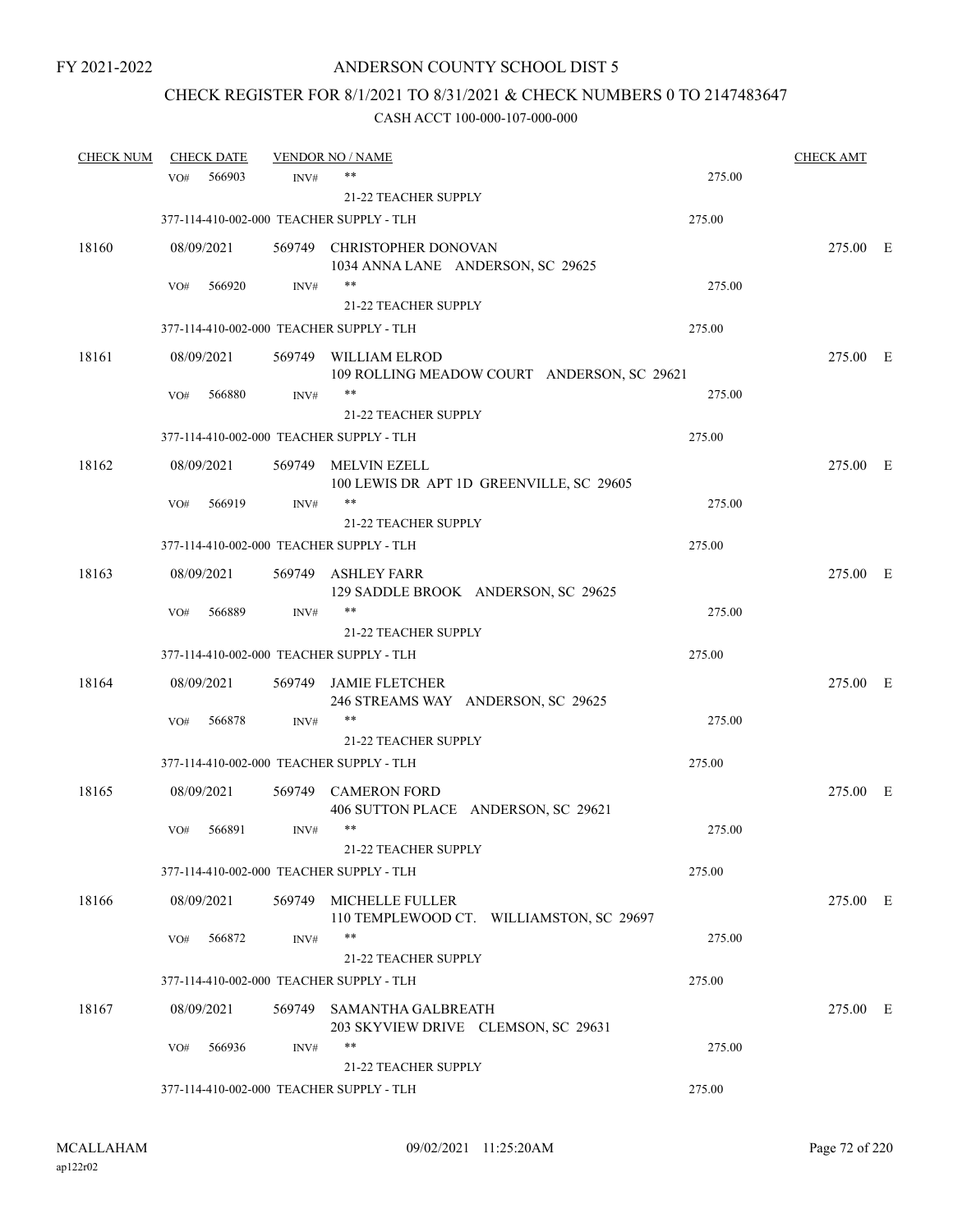### ANDERSON COUNTY SCHOOL DIST 5

## CHECK REGISTER FOR 8/1/2021 TO 8/31/2021 & CHECK NUMBERS 0 TO 2147483647

| <b>CHECK NUM</b> | <b>CHECK DATE</b>                        |        | <b>VENDOR NO / NAME</b>                                                     |        | <b>CHECK AMT</b> |  |
|------------------|------------------------------------------|--------|-----------------------------------------------------------------------------|--------|------------------|--|
| 18168            | 08/09/2021                               |        | 569749 PATRICIA GARCIA<br>408 CANEBRAKE DR ANDERSON, SC 29621               |        | 275.00 E         |  |
|                  | 566857<br>VO#                            | INV#   | **                                                                          | 275.00 |                  |  |
|                  |                                          |        | 21-22 TEACHER SUPPLY                                                        |        |                  |  |
|                  | 377-114-410-002-000 TEACHER SUPPLY - TLH |        |                                                                             | 275.00 |                  |  |
| 18169            | 08/09/2021                               |        | 569749 AUSTIN GARRETT<br>108 CAMERON WAY ANDERSON, SC 29621                 |        | 275.00 E         |  |
|                  | 566909<br>VO#                            | INV#   | **<br>21-22 TEACHER SUPPLY                                                  | 275.00 |                  |  |
|                  | 377-114-410-002-000 TEACHER SUPPLY - TLH |        |                                                                             | 275.00 |                  |  |
| 18170            | 08/09/2021                               |        | 569749 KATHERINE GARRIS<br>2001 N HOLLY ST ANDERSON, SC 29625               |        | 275.00 E         |  |
|                  | VO#<br>566861                            | INV#   | **<br>21-22 TEACHER SUPPLY                                                  | 275.00 |                  |  |
|                  | 377-114-410-002-000 TEACHER SUPPLY - TLH |        |                                                                             | 275.00 |                  |  |
| 18171            | 08/09/2021                               |        | 569749 YUDERKIS GONZALEZ-RODRIGUEZ<br>400 CUMBERLAND WAY ANDERSON, SC 29621 |        | 275.00 E         |  |
|                  | 566871<br>VO#                            | INV#   | **                                                                          | 275.00 |                  |  |
|                  |                                          |        | 21-22 TEACHER SUPPLY                                                        |        |                  |  |
|                  | 377-114-410-002-000 TEACHER SUPPLY - TLH |        |                                                                             | 275.00 |                  |  |
| 18172            | 08/09/2021                               |        | 569749 MARY GOOD<br>206 FOX CREEK ROAD ANDERSON, SC 29621                   |        | 275.00 E         |  |
|                  | 566870<br>VO#                            | INV#   | **<br><b>21-22 TEACHER SUPPLY</b>                                           | 275.00 |                  |  |
|                  | 377-114-410-002-000 TEACHER SUPPLY - TLH |        |                                                                             | 275.00 |                  |  |
|                  |                                          |        |                                                                             |        |                  |  |
| 18173            | 08/09/2021                               |        | 569749 JANIE GOTFREDSON<br>204 BRACKEN WOODS WAY PIEDMONT, SC 29673         |        | 275.00 E         |  |
|                  | 566918<br>VO#                            | INV#   | **                                                                          | 275.00 |                  |  |
|                  |                                          |        | 21-22 TEACHER SUPPLY                                                        |        |                  |  |
|                  | 377-114-410-002-000 TEACHER SUPPLY - TLH |        |                                                                             | 275.00 |                  |  |
| 18174            | 08/09/2021                               |        | 569749 BRANDY GREENLEE<br>408 ASHLEY DOWNS ANDERSON, SC 29621               |        | 275.00 E         |  |
|                  | 566848<br>VO#                            | INV#   | **                                                                          | 275.00 |                  |  |
|                  |                                          |        | 21-22 TEACHER SUPPLY                                                        |        |                  |  |
|                  | 377-114-410-002-000 TEACHER SUPPLY - TLH |        |                                                                             | 275.00 |                  |  |
| 18175            | 08/09/2021                               |        | 569749 ANDREW GREGORY<br>15 WILDWOOD ROAD GREENVILLE, SC 29615              |        | 275.00 E         |  |
|                  | 566937<br>VO#                            | INV#   | **<br>21-22 TEACHER SUPPLY                                                  | 275.00 |                  |  |
|                  | 377-114-410-002-000 TEACHER SUPPLY - TLH |        |                                                                             | 275.00 |                  |  |
| 18176            | 08/09/2021                               | 569749 | KAREN HALL                                                                  |        | 275.00 E         |  |
|                  |                                          |        | 205 OAK DRIVE ANDERSON, SC 29625                                            |        |                  |  |
|                  | 566849<br>VO#                            | INV#   | **                                                                          | 275.00 |                  |  |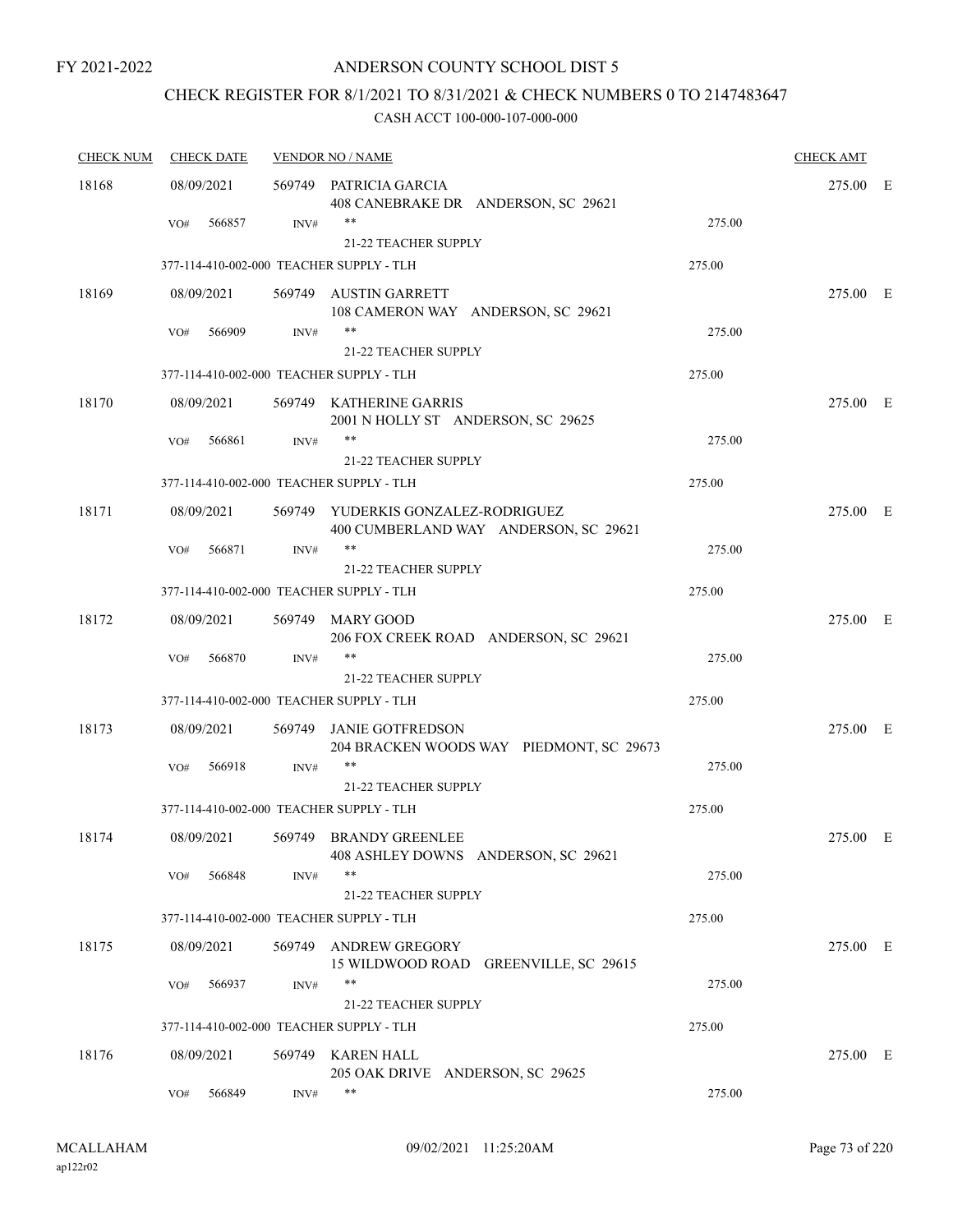### CHECK REGISTER FOR 8/1/2021 TO 8/31/2021 & CHECK NUMBERS 0 TO 2147483647

| <b>CHECK NUM</b> | <b>CHECK DATE</b>                        |        | <b>VENDOR NO / NAME</b><br>21-22 TEACHER SUPPLY             |        | <b>CHECK AMT</b> |  |
|------------------|------------------------------------------|--------|-------------------------------------------------------------|--------|------------------|--|
|                  | 377-114-410-002-000 TEACHER SUPPLY - TLH |        |                                                             | 275.00 |                  |  |
|                  |                                          |        |                                                             |        | 275.00 E         |  |
| 18177            | 08/09/2021                               |        | 569749 DEREK HAMBY<br>132 ROSSMOOR COURT ANDERSON, SC 29621 |        |                  |  |
|                  | 566867<br>VO#                            | INV#   | $***$                                                       | 275.00 |                  |  |
|                  |                                          |        | <b>21-22 TEACHER SUPPLY</b>                                 |        |                  |  |
|                  | 377-114-410-002-000 TEACHER SUPPLY - TLH |        |                                                             | 275.00 |                  |  |
| 18178            | 08/09/2021                               |        | 569749 ANDREW HAMMETT                                       |        | 275.00 E         |  |
|                  |                                          |        | 109 CAVERSHAM LANE ANDERSON, SC 29621                       |        |                  |  |
|                  | 566912<br>VO#                            | INV#   | **                                                          | 275.00 |                  |  |
|                  |                                          |        | 21-22 TEACHER SUPPLY                                        |        |                  |  |
|                  | 377-114-410-002-000 TEACHER SUPPLY - TLH |        |                                                             | 275.00 |                  |  |
| 18179            | 08/09/2021                               |        | 569749 ANNE HARDER                                          |        | 275.00 E         |  |
|                  | 566855                                   | INV#   | 163 NEWINGTON CIRCLE ANDERSON, SC 29621<br>**               | 275.00 |                  |  |
|                  | VO#                                      |        | 21-22 TEACHER SUPPLY                                        |        |                  |  |
|                  | 377-114-410-002-000 TEACHER SUPPLY - TLH |        |                                                             | 275.00 |                  |  |
| 18180            | 08/09/2021                               |        | 569749 DARRIEN HARRISON                                     |        | 275.00 E         |  |
|                  |                                          |        | 113 BEAN MILL WAY ANDERSON, SC 29625                        |        |                  |  |
|                  | 566886<br>VO#                            | INV#   | $***$                                                       | 275.00 |                  |  |
|                  |                                          |        | <b>21-22 TEACHER SUPPLY</b>                                 |        |                  |  |
|                  | 377-114-410-002-000 TEACHER SUPPLY - TLH |        |                                                             | 275.00 |                  |  |
| 18181            | 08/09/2021                               | 569749 | <b>TANNER HAYES</b>                                         |        | 275.00 E         |  |
|                  |                                          |        | 2009 GREENE STREET #218 COLUMBIA, SC 29205                  |        |                  |  |
|                  | 566939<br>VO#                            | INV#   | **                                                          | 275.00 |                  |  |
|                  |                                          |        | 21-22 TEACHER SUPPLY                                        |        |                  |  |
|                  | 377-114-410-002-000 TEACHER SUPPLY - TLH |        |                                                             | 275.00 |                  |  |
| 18182            | 08/09/2021                               | 569749 | ELIZABETH HEARN<br>1210 E GREENVILLE ST ANDERSON, SC 29621  |        | 275.00 E         |  |
|                  | 566868<br>VO#                            | INV#   | $***$                                                       | 275.00 |                  |  |
|                  |                                          |        | 21-22 TEACHER SUPPLY                                        |        |                  |  |
|                  | 377-114-410-002-000 TEACHER SUPPLY - TLH |        |                                                             | 275.00 |                  |  |
| 18183            | 08/09/2021                               | 569749 | <b>GARRETT HOCHSTETLER</b>                                  |        | 275.00 E         |  |
|                  |                                          |        | 119 ANDERSON AVE ANDERSON, SC 29625                         |        |                  |  |
|                  | 566904<br>VO#                            | INV#   | $***$                                                       | 275.00 |                  |  |
|                  |                                          |        | 21-22 TEACHER SUPPLY                                        |        |                  |  |
|                  | 377-114-410-002-000 TEACHER SUPPLY - TLH |        |                                                             | 275.00 |                  |  |
| 18184            | 08/09/2021                               |        | 569749 CHARLEY HOLDEN                                       |        | 275.00 E         |  |
|                  |                                          |        | 3250 HWY 187 SOUTH ANDERSON, SC 29626                       |        |                  |  |
|                  | 566847<br>VO#                            | INV#   | **<br>21-22 TEACHER SUPPLY                                  | 275.00 |                  |  |
|                  | 377-114-410-002-000 TEACHER SUPPLY - TLH |        |                                                             | 275.00 |                  |  |
|                  |                                          |        |                                                             |        |                  |  |
| 18185            | 08/09/2021                               |        | 569749 MARCITA HUDSON                                       |        | 275.00 E         |  |
|                  |                                          |        |                                                             |        |                  |  |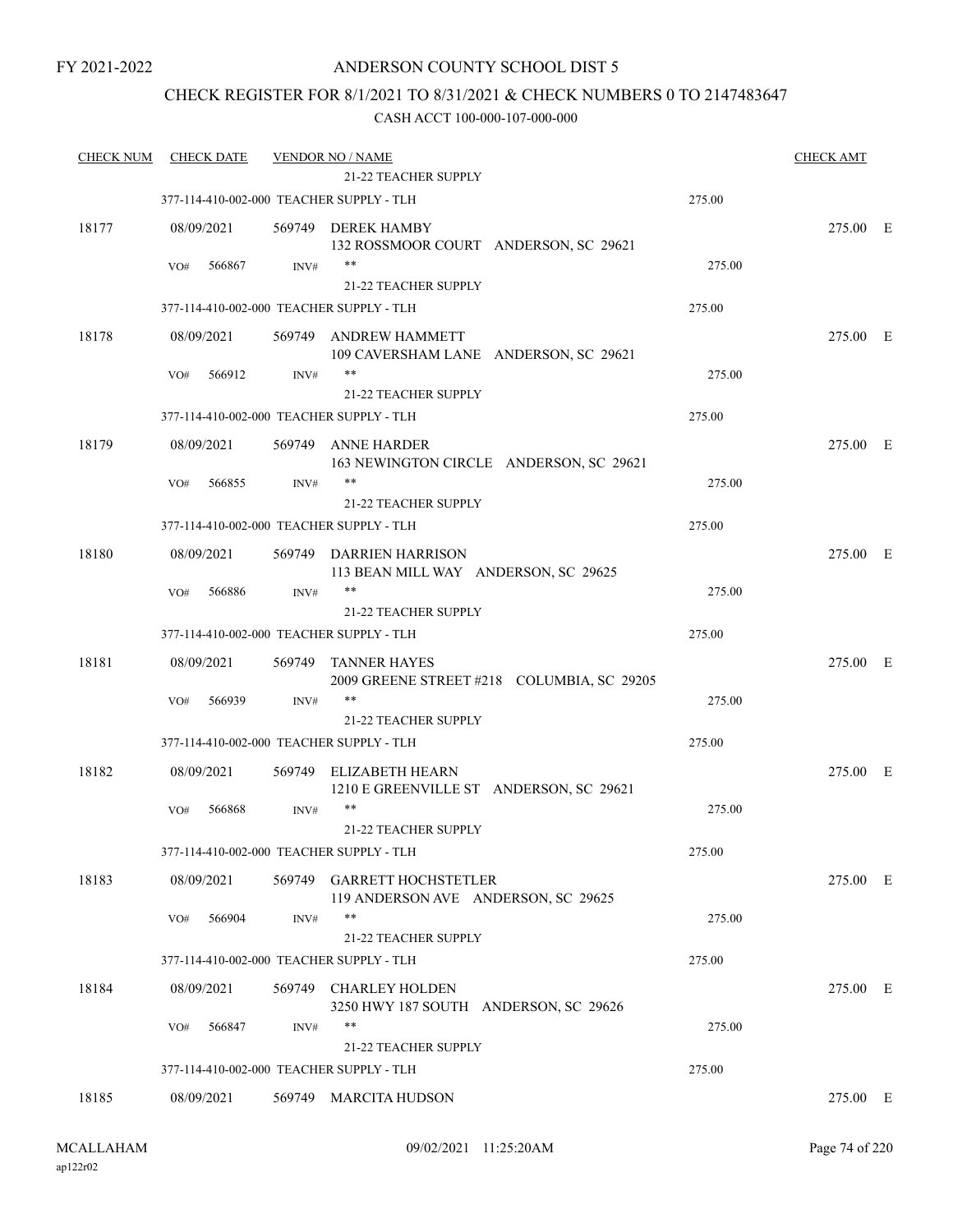### ANDERSON COUNTY SCHOOL DIST 5

### CHECK REGISTER FOR 8/1/2021 TO 8/31/2021 & CHECK NUMBERS 0 TO 2147483647

| <b>CHECK NUM</b> |     | <b>CHECK DATE</b> |        | <b>VENDOR NO / NAME</b>                                        |        | <b>CHECK AMT</b> |  |
|------------------|-----|-------------------|--------|----------------------------------------------------------------|--------|------------------|--|
|                  |     |                   |        | 224 CHESTNUT DRIVE BELTON, SC 29627                            |        |                  |  |
|                  | VO# | 566885            | INV#   | $***$                                                          | 275.00 |                  |  |
|                  |     |                   |        | 21-22 TEACHER SUPPLY                                           |        |                  |  |
|                  |     |                   |        | 377-114-410-002-000 TEACHER SUPPLY - TLH                       | 275.00 |                  |  |
| 18186            |     | 08/09/2021        |        | 569749 LAJUANA JONES                                           |        | 275.00 E         |  |
|                  |     |                   |        | 1507 NARDIN AVENUE ANDERSON, SC 29625                          |        |                  |  |
|                  | VO# | 566850            | INV#   | **                                                             | 275.00 |                  |  |
|                  |     |                   |        | <b>21-22 TEACHER SUPPLY</b>                                    |        |                  |  |
|                  |     |                   |        | 377-114-410-002-000 TEACHER SUPPLY - TLH                       | 275.00 |                  |  |
| 18187            |     | 08/09/2021        |        | 569749 XIOMARA JONES                                           |        | 275.00 E         |  |
|                  |     |                   |        | 9 RIVER RUN COURT GREENVILLE, SC 29605                         |        |                  |  |
|                  | VO# | 566883            | INV#   | **                                                             | 275.00 |                  |  |
|                  |     |                   |        | 21-22 TEACHER SUPPLY                                           |        |                  |  |
|                  |     |                   |        | 377-114-410-002-000 TEACHER SUPPLY - TLH                       | 275.00 |                  |  |
|                  |     |                   |        |                                                                |        |                  |  |
| 18188            |     | 08/09/2021        |        | 569749 LAUREN KNOX<br>105 LOCKWOOD DRIVE LEXINGTON, SC 29072   |        | 275.00 E         |  |
|                  |     | 566895            |        | **                                                             | 275.00 |                  |  |
|                  | VO# |                   | INV#   | <b>21-22 TEACHER SUPPLY</b>                                    |        |                  |  |
|                  |     |                   |        |                                                                |        |                  |  |
|                  |     |                   |        | 377-114-410-002-000 TEACHER SUPPLY - TLH                       | 275.00 |                  |  |
| 18189            |     | 08/09/2021        | 569749 | <b>JENNIFER LEE</b>                                            |        | 275.00 E         |  |
|                  |     |                   |        | 1007 WILLOW RUN ANDERSON, SC 29621                             |        |                  |  |
|                  | VO# | 566894            | INV#   | $***$                                                          | 275.00 |                  |  |
|                  |     |                   |        | <b>21-22 TEACHER SUPPLY</b>                                    |        |                  |  |
|                  |     |                   |        | 377-114-410-002-000 TEACHER SUPPLY - TLH                       | 275.00 |                  |  |
| 18190            |     | 08/09/2021        |        | 569749 BEECHER LOCKWOOD                                        |        | 275.00 E         |  |
|                  |     |                   |        | 1241 SHIRLEY DR ANDERSON, SC 29621                             |        |                  |  |
|                  | VO# | 566864            | INV#   | **                                                             | 275.00 |                  |  |
|                  |     |                   |        | 21-22 TEACHER SUPPLY                                           |        |                  |  |
|                  |     |                   |        | 377-114-410-002-000 TEACHER SUPPLY - TLH                       | 275.00 |                  |  |
| 18191            |     | 08/09/2021        |        | 569749 JOHN LUSSIER                                            |        | 275.00 E         |  |
|                  |     |                   |        | 13 WILBROOKE WAY ANDERSON, SC 29621                            |        |                  |  |
|                  |     | VO# 566927        | INV#   | **                                                             | 275.00 |                  |  |
|                  |     |                   |        | 21-22 TEACHER SUPPLY                                           |        |                  |  |
|                  |     |                   |        | 377-114-410-002-000 TEACHER SUPPLY - TLH                       | 275.00 |                  |  |
| 18192            |     | 08/09/2021        |        | 569749 LEAH MACHEN                                             |        | 275.00 E         |  |
|                  |     |                   |        | 103 SELWOOD CT EASLEY, SC 29642                                |        |                  |  |
|                  | VO# | 566949            | INV#   | $***$                                                          | 275.00 |                  |  |
|                  |     |                   |        | 21-22 TEACHER SUPPLY                                           |        |                  |  |
|                  |     |                   |        | 377-114-410-002-000 TEACHER SUPPLY - TLH                       | 275.00 |                  |  |
|                  |     |                   |        |                                                                |        |                  |  |
| 18193            |     | 08/09/2021        |        | 569749 DRAKE MCCAULEY<br>536 WINESAP CIRCLE ANDERSON, SC 29621 |        | 275.00 E         |  |
|                  |     |                   |        | $***$                                                          |        |                  |  |
|                  | VO# | 566905            | INV#   |                                                                | 275.00 |                  |  |
|                  |     |                   |        | 21-22 TEACHER SUPPLY                                           |        |                  |  |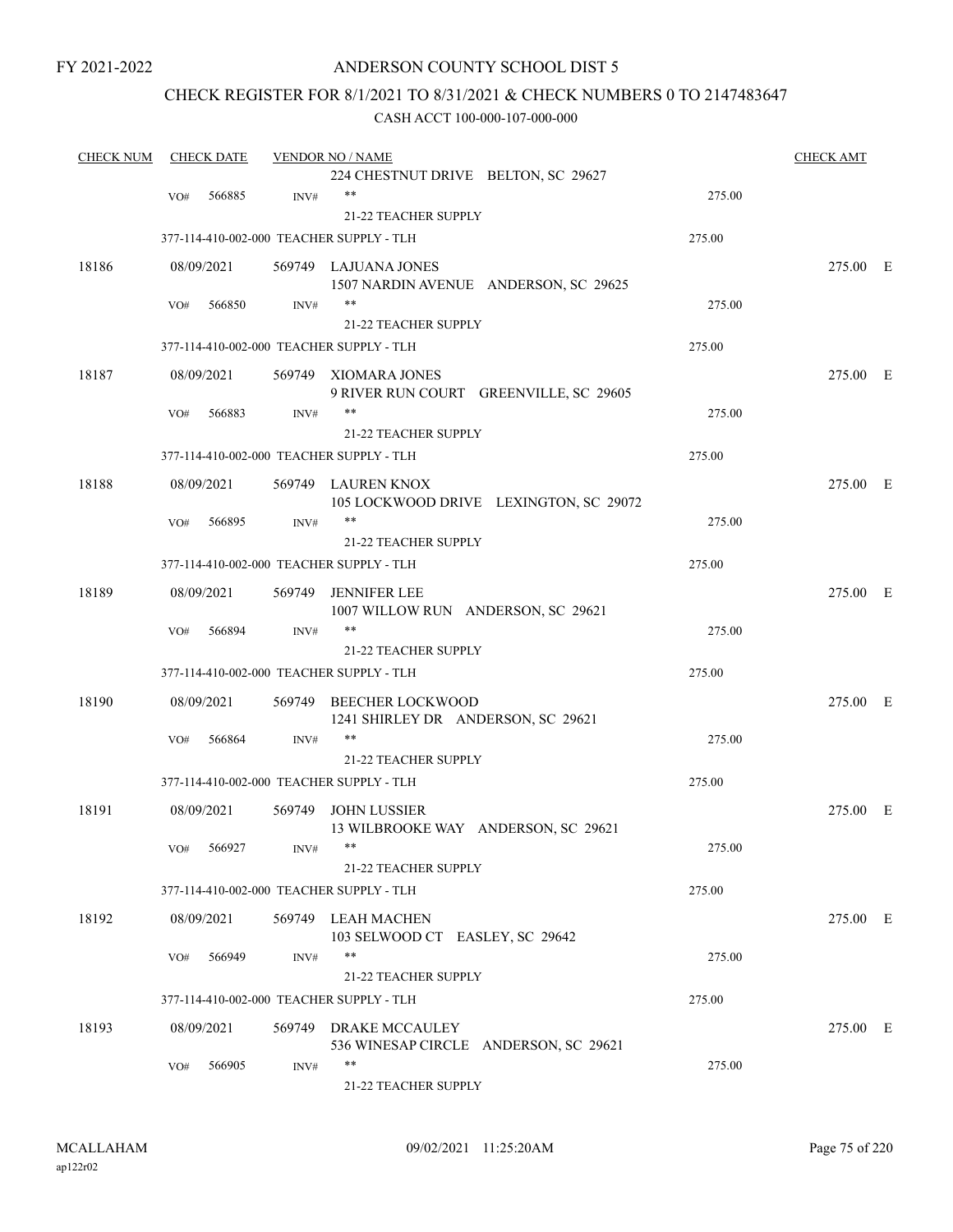### CHECK REGISTER FOR 8/1/2021 TO 8/31/2021 & CHECK NUMBERS 0 TO 2147483647

| <b>CHECK NUM</b> | <b>CHECK DATE</b> |        | <b>VENDOR NO / NAME</b><br>377-114-410-002-000 TEACHER SUPPLY - TLH  | 275.00 | <b>CHECK AMT</b> |  |
|------------------|-------------------|--------|----------------------------------------------------------------------|--------|------------------|--|
| 18194            | 08/09/2021        |        | 569749 JOSHUA MCCORD<br>262 HILLENDALE WAY PELZER, SC 29669          |        | 275.00 E         |  |
|                  | 566938<br>VO#     | INV#   | **<br><b>21-22 TEACHER SUPPLY</b>                                    | 275.00 |                  |  |
|                  |                   |        | 377-114-410-002-000 TEACHER SUPPLY - TLH                             | 275.00 |                  |  |
| 18195            | 08/09/2021        |        | 569749 MARK MENEES<br>922 ELLIS LANE EVANS, GA 30809                 |        | 275.00 E         |  |
|                  | 566946<br>VO#     | INV#   | **<br><b>21-22 TEACHER SUPPLY</b>                                    | 275.00 |                  |  |
|                  |                   |        | 377-114-410-002-000 TEACHER SUPPLY - TLH                             | 275.00 |                  |  |
| 18196            | 08/09/2021        |        | 569749 HANNAH MOORE<br>180 WEXFORD DR UNIT 207 ANDERSON, SC 29621    |        | 275.00 E         |  |
|                  | 566916<br>VO#     | INV#   | $***$                                                                | 275.00 |                  |  |
|                  |                   |        | <b>21-22 TEACHER SUPPLY</b>                                          |        |                  |  |
|                  |                   |        | 377-114-410-002-000 TEACHER SUPPLY - TLH                             | 275.00 |                  |  |
| 18197            | 08/09/2021        |        | 569749 KATHLEEN MOORE<br>217 ANSONBOROUGH BELTON, SC 29627           |        | 275.00 E         |  |
|                  | VO#<br>566858     | INV#   | **<br><b>21-22 TEACHER SUPPLY</b>                                    | 275.00 |                  |  |
|                  |                   |        | 377-114-410-002-000 TEACHER SUPPLY - TLH                             | 275.00 |                  |  |
| 18198            | 08/09/2021        |        | 569749 ASHLEY NOLETTE<br>2709 DELLWOOD LN ANDERSON, SC 29621         |        | 275.00 E         |  |
|                  | 566928<br>VO#     | INV#   | $***$<br>21-22 TEACHER SUPPLY                                        | 275.00 |                  |  |
|                  |                   |        | 377-114-410-002-000 TEACHER SUPPLY - TLH                             | 275.00 |                  |  |
| 18199            | 08/09/2021        |        | 569749 ALLESON NUNAMACHER<br>4078 CRIPPLE CREEK ROAD GREER, SC 29651 |        | 275.00 E         |  |
|                  | 566940<br>VO#     | INV#   | $***$<br><b>21-22 TEACHER SUPPLY</b>                                 | 275.00 |                  |  |
|                  |                   |        | 377-114-410-002-000 TEACHER SUPPLY - TLH                             | 275.00 |                  |  |
| 18200            | 08/09/2021        | 569749 | <b>JOHN NUTT</b><br>150 LAKE FOREST CIRCLE EASLEY, SC 29642          |        | 275.00 E         |  |
|                  | 566877<br>VO#     | INV#   | **<br>21-22 TEACHER SUPPLY                                           | 275.00 |                  |  |
|                  |                   |        | 377-114-410-002-000 TEACHER SUPPLY - TLH                             | 275.00 |                  |  |
| 18201            | 08/09/2021        |        | 569749 WENDY OSBORNE<br>420 MAPLEWOOD CIRCLE CONWAY, SC 29526        |        | 275.00 E         |  |
|                  | 566948<br>VO#     | INV#   | **<br>21-22 TEACHER SUPPLY                                           | 275.00 |                  |  |
|                  |                   |        | 377-114-410-002-000 TEACHER SUPPLY - TLH                             | 275.00 |                  |  |
| 18202            | 08/09/2021        |        | 569749 WARREN PACE<br>2 PINECROFT DRIVE TAYLORS, SC 29687            |        | 275.00 E         |  |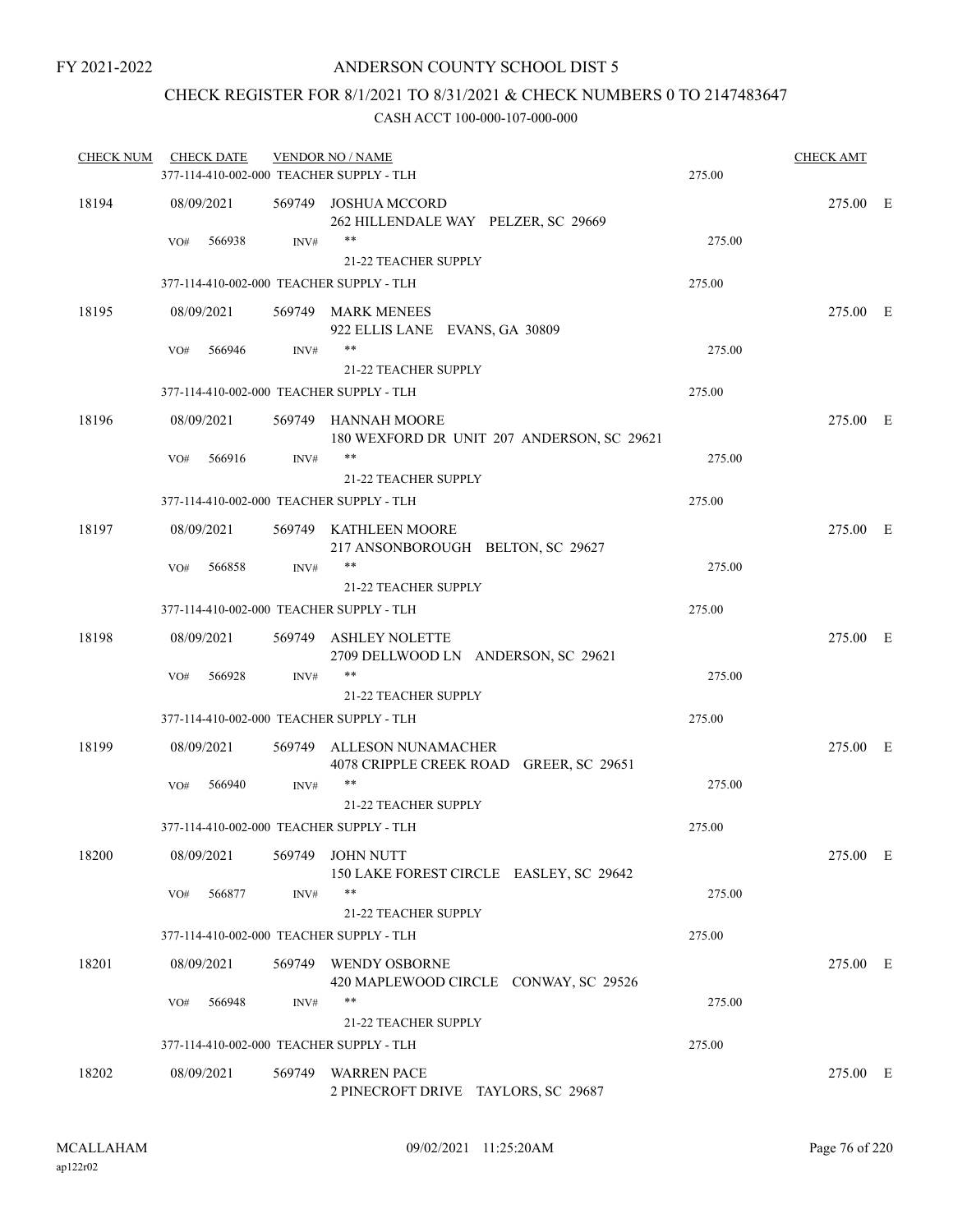# CHECK REGISTER FOR 8/1/2021 TO 8/31/2021 & CHECK NUMBERS 0 TO 2147483647

| <b>CHECK NUM</b> |            | <b>CHECK DATE</b> |        | <b>VENDOR NO / NAME</b>                                             |        | <b>CHECK AMT</b> |  |
|------------------|------------|-------------------|--------|---------------------------------------------------------------------|--------|------------------|--|
|                  | VO#        | 566922            | INV#   | **                                                                  | 275.00 |                  |  |
|                  |            |                   |        | 21-22 TEACHER SUPPLY                                                |        |                  |  |
|                  |            |                   |        | 377-114-410-002-000 TEACHER SUPPLY - TLH                            | 275.00 |                  |  |
| 18203            | 08/09/2021 |                   |        | 569749 AMANDA PINSON                                                |        | 275.00 E         |  |
|                  |            |                   |        | 105 JOSEPH DRIVE STARR, SC 29684<br>$***$                           | 275.00 |                  |  |
|                  | VO#        | 566951            | INV#   | <b>21-22 TEACHER SUPPLY</b>                                         |        |                  |  |
|                  |            |                   |        | 377-114-410-002-000 TEACHER SUPPLY - TLH                            | 275.00 |                  |  |
|                  |            |                   |        |                                                                     |        |                  |  |
| 18204            | 08/09/2021 |                   |        | 569749 CHRISTOPHER PLYMEL<br>POBOX 325 HARTWELL, GA 30643           |        | 275.00 E         |  |
|                  | VO#        | 566860            | INV#   | **                                                                  | 275.00 |                  |  |
|                  |            |                   |        | <b>21-22 TEACHER SUPPLY</b>                                         |        |                  |  |
|                  |            |                   |        | 377-114-410-002-000 TEACHER SUPPLY - TLH                            | 275.00 |                  |  |
| 18205            | 08/09/2021 |                   |        | 569749 DAVID POWELL<br>115 GARDEN PARK DRIVE ANDERSON, SC 29621     |        | 275.00 E         |  |
|                  | VO#        | 566888            | INV#   | **                                                                  | 275.00 |                  |  |
|                  |            |                   |        | 21-22 TEACHER SUPPLY                                                |        |                  |  |
|                  |            |                   |        | 377-114-410-002-000 TEACHER SUPPLY - TLH                            | 275.00 |                  |  |
| 18206            | 08/09/2021 |                   |        | 569749 JEREMY POWELL<br>290 HERMAN BROOKS ROAD BELTON, SC 29627     |        | 275.00 E         |  |
|                  | VO#        | 566862            | INV#   | $***$                                                               | 275.00 |                  |  |
|                  |            |                   |        | <b>21-22 TEACHER SUPPLY</b>                                         |        |                  |  |
|                  |            |                   |        | 377-114-410-002-000 TEACHER SUPPLY - TLH                            | 275.00 |                  |  |
| 18207            | 08/09/2021 |                   |        | 569749 DAVID PRESSLEY<br>211 GRACEVIEW W ANDERSON, SC 29625         |        | 275.00 E         |  |
|                  | VO#        | 566856            | INV#   | $***$                                                               | 275.00 |                  |  |
|                  |            |                   |        | <b>21-22 TEACHER SUPPLY</b>                                         |        |                  |  |
|                  |            |                   |        | 377-114-410-002-000 TEACHER SUPPLY - TLH                            | 275.00 |                  |  |
| 18208            | 08/09/2021 |                   |        | 569749 JEREMY PRICE<br>135 JONES CREEK CIRCLE ANDERSON, SC 29621    |        | 275.00 E         |  |
|                  | VO#        | 566906            | INV#   | $***$                                                               | 275.00 |                  |  |
|                  |            |                   |        | 21-22 TEACHER SUPPLY                                                |        |                  |  |
|                  |            |                   |        | 377-114-410-002-000 TEACHER SUPPLY - TLH                            | 275.00 |                  |  |
| 18209            | 08/09/2021 |                   |        | 569749 JAMES QUINN<br>1 EAST MAIN ST. APT 1402 GREENVILLE, SC 29611 |        | 275.00 E         |  |
|                  | VO#        | 566929            | INV#   | **                                                                  | 275.00 |                  |  |
|                  |            |                   |        | <b>21-22 TEACHER SUPPLY</b>                                         |        |                  |  |
|                  |            |                   |        | 377-114-410-002-000 TEACHER SUPPLY - TLH                            | 275.00 |                  |  |
| 18210            | 08/09/2021 |                   | 569749 | <b>STEPHANIE RASPET</b><br>100 BUTTERCUP TRAIL ANDERSON, SC 29621   |        | 275.00 E         |  |
|                  | VO#        | 566884            | INV#   | **                                                                  | 275.00 |                  |  |
|                  |            |                   |        | <b>21-22 TEACHER SUPPLY</b>                                         |        |                  |  |
|                  |            |                   |        | 377-114-410-002-000 TEACHER SUPPLY - TLH                            | 275.00 |                  |  |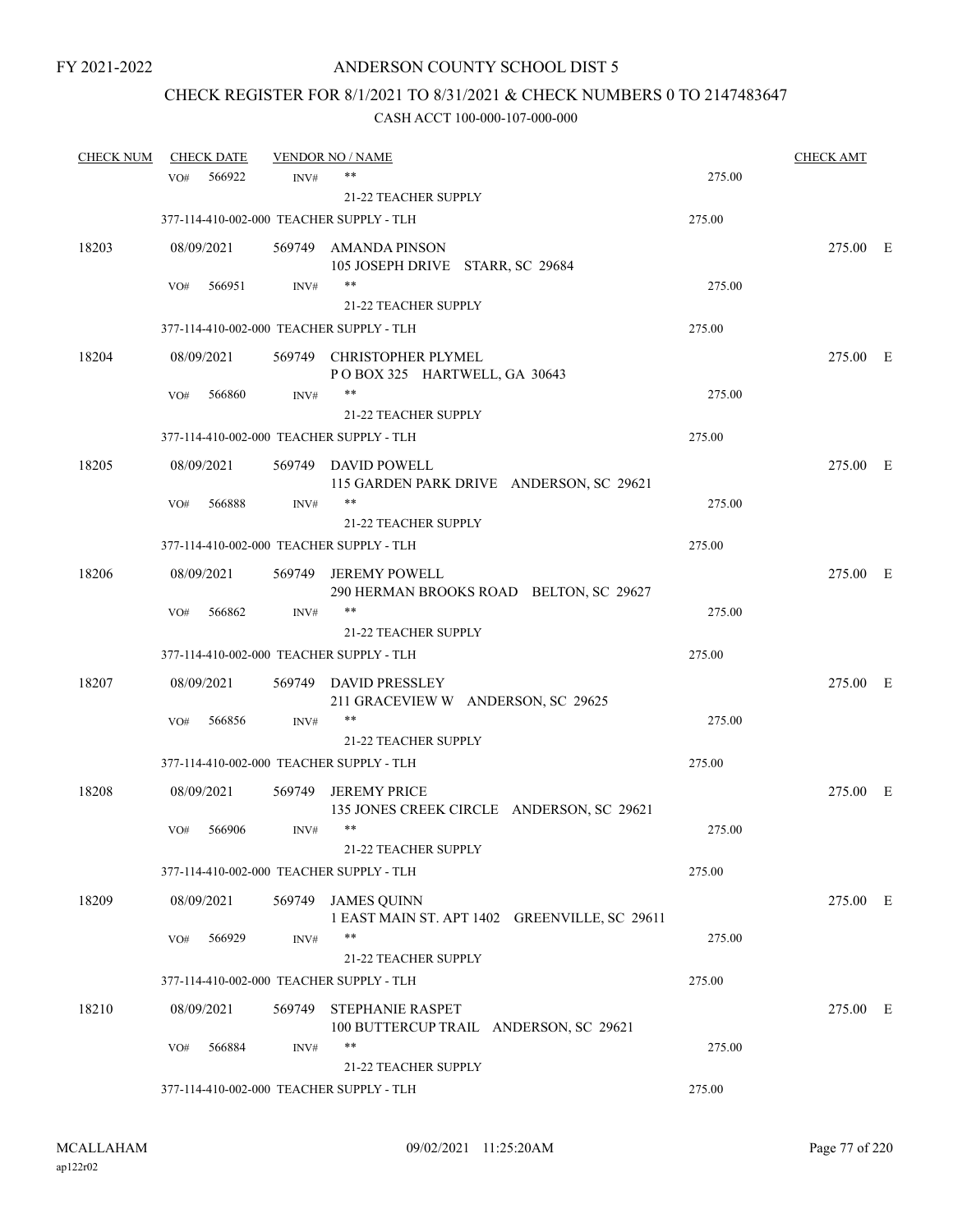### ANDERSON COUNTY SCHOOL DIST 5

## CHECK REGISTER FOR 8/1/2021 TO 8/31/2021 & CHECK NUMBERS 0 TO 2147483647

| <b>CHECK NUM</b> | <b>CHECK DATE</b>                        |      | <b>VENDOR NO / NAME</b>                                            |        | <b>CHECK AMT</b> |  |
|------------------|------------------------------------------|------|--------------------------------------------------------------------|--------|------------------|--|
| 18211            | 08/09/2021                               |      | 569749 SARAH RINKER<br>114 HIGHLANDS DRIVE BELTON, SC 29627        |        | 275.00 E         |  |
|                  | 566892<br>VO#                            | INV# | 21-22 TEACHER SUPPLY                                               | 275.00 |                  |  |
|                  | 377-114-410-002-000 TEACHER SUPPLY - TLH |      |                                                                    | 275.00 |                  |  |
| 18212            | 08/09/2021                               |      | 569749 MISAEL RODRIGUEZ<br>400 CUMBERLAND WAY ANDERSON, SC 29621   |        | 275.00 E         |  |
|                  | 566875<br>VO#                            | INV# | **<br>21-22 TEACHER SUPPLY                                         | 275.00 |                  |  |
|                  | 377-114-410-002-000 TEACHER SUPPLY - TLH |      |                                                                    | 275.00 |                  |  |
| 18213            | 08/09/2021                               |      | 569749 JOHN ROGERS<br>108 HARTFORD COURT ANDERSON, SC 29621        |        | 275.00 E         |  |
|                  | 566851<br>VO#                            | INV# | **<br>21-22 TEACHER SUPPLY                                         | 275.00 |                  |  |
|                  | 377-114-410-002-000 TEACHER SUPPLY - TLH |      |                                                                    | 275.00 |                  |  |
| 18214            | 08/09/2021                               |      | 569749 ANSLEY RUTLAND<br>126 CRESTA VERDE ROAD ANDERSON, SC 29621  |        | 275.00 E         |  |
|                  | 566913<br>VO#                            | INV# | **                                                                 | 275.00 |                  |  |
|                  |                                          |      | <b>21-22 TEACHER SUPPLY</b>                                        |        |                  |  |
|                  | 377-114-410-002-000 TEACHER SUPPLY - TLH |      |                                                                    | 275.00 |                  |  |
| 18215            | 08/09/2021                               |      | 569749 HALEY SCRUGGS<br>319 S. LAWRENCE AVE. SENECA, SC 29678      |        | 275.00 E         |  |
|                  | VO#<br>566900                            | INV# | **<br><b>21-22 TEACHER SUPPLY</b>                                  | 275.00 |                  |  |
|                  | 377-114-410-002-000 TEACHER SUPPLY - TLH |      |                                                                    | 275.00 |                  |  |
| 18216            | 08/09/2021                               |      | 569749 LEWIS SHERIDAN<br>128 MID TOWN SQUARE ANDERSON, SC 29621    |        | 275.00 E         |  |
|                  | 566890<br>VO#                            | INV# | 21-22 TEACHER SUPPLY                                               | 275.00 |                  |  |
|                  | 377-114-410-002-000 TEACHER SUPPLY - TLH |      |                                                                    | 275.00 |                  |  |
| 18217            | 08/09/2021                               |      | 569749 ROBERT SPENCER<br>102 CHAD COURT ANDERSON, SC 29621         |        | 275.00 E         |  |
|                  | 566879<br>VO#                            | INV# | **<br>21-22 TEACHER SUPPLY                                         | 275.00 |                  |  |
|                  | 377-114-410-002-000 TEACHER SUPPLY - TLH |      |                                                                    | 275.00 |                  |  |
| 18218            | 08/09/2021                               |      | 569749 CHRISTOPHER STANZIONE<br>1003 WILLOW RUN ANDERSON, SC 29621 |        | 275.00 E         |  |
|                  | 566852<br>VO#                            | INV# | **<br>21-22 TEACHER SUPPLY                                         | 275.00 |                  |  |
|                  | 377-114-410-002-000 TEACHER SUPPLY - TLH |      |                                                                    | 275.00 |                  |  |
| 18219            | 08/09/2021                               |      | 569749 HALEY STOLLAR<br>27 RAVENCREST DRIVE ANDERSON, SC 29621     |        | 275.00 E         |  |
|                  | 566932<br>VO#                            | INV# | **                                                                 | 275.00 |                  |  |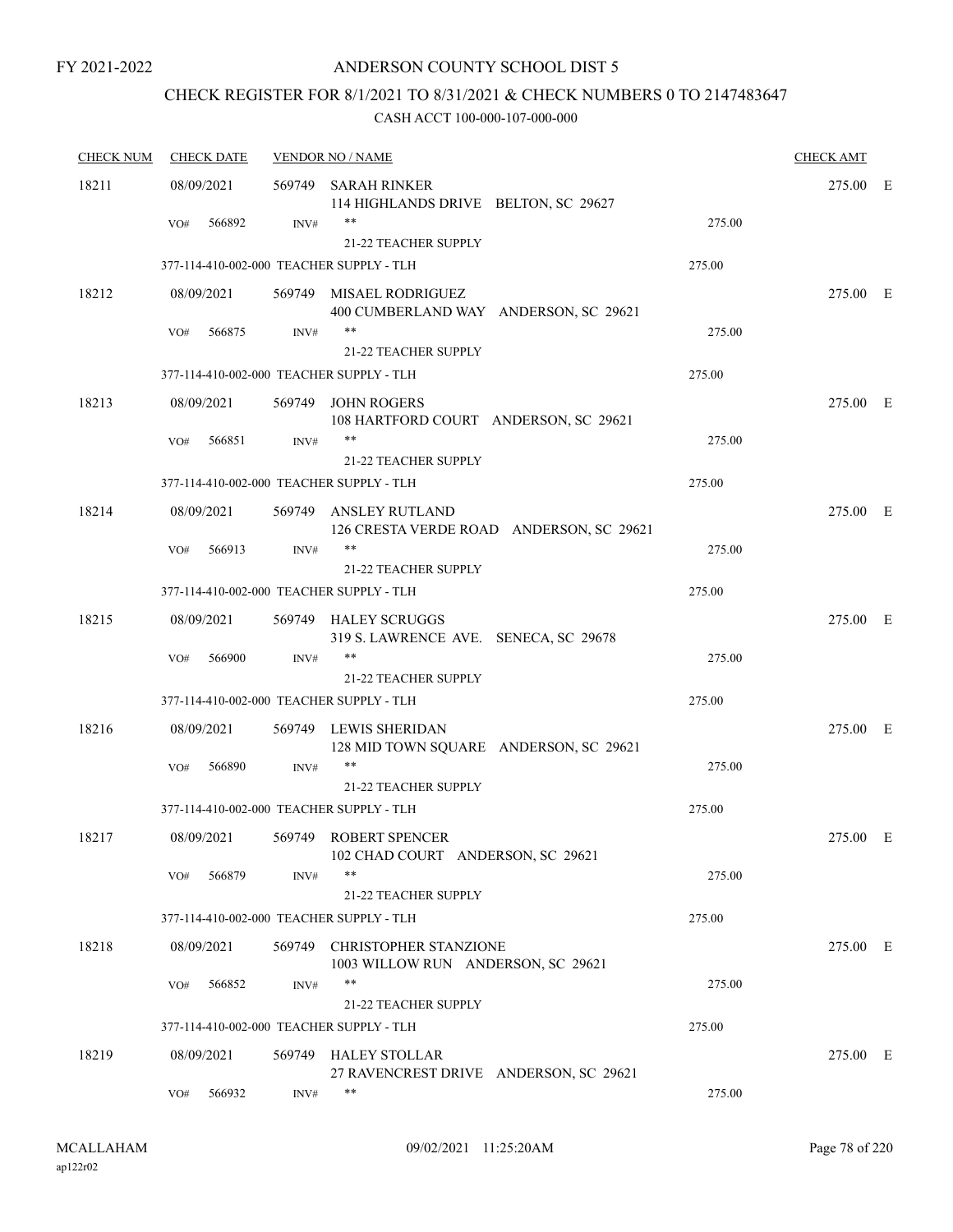### ANDERSON COUNTY SCHOOL DIST 5

### CHECK REGISTER FOR 8/1/2021 TO 8/31/2021 & CHECK NUMBERS 0 TO 2147483647

| <b>CHECK NUM</b> | <b>CHECK DATE</b>                        |        | <b>VENDOR NO / NAME</b><br><b>21-22 TEACHER SUPPLY</b>        |        | <b>CHECK AMT</b> |  |
|------------------|------------------------------------------|--------|---------------------------------------------------------------|--------|------------------|--|
|                  | 377-114-410-002-000 TEACHER SUPPLY - TLH |        |                                                               | 275.00 |                  |  |
|                  |                                          |        |                                                               |        |                  |  |
| 18220            | 08/09/2021                               |        | 569749 WHITNEY SUTTON<br>1000 HOPKINS AVE PENDLETON, SC 29670 |        | 275.00 E         |  |
|                  | 566898<br>VO#                            | INV#   | $***$                                                         | 275.00 |                  |  |
|                  |                                          |        | 21-22 TEACHER SUPPLY                                          |        |                  |  |
|                  | 377-114-410-002-000 TEACHER SUPPLY - TLH |        |                                                               | 275.00 |                  |  |
| 18221            | 08/09/2021                               |        | 569749 DYLAN TAYLOR                                           |        | 275.00 E         |  |
|                  |                                          |        | 14 RENE COURT GREER, SC 29651                                 |        |                  |  |
|                  | 566908<br>VO#                            | INV#   | **                                                            | 275.00 |                  |  |
|                  |                                          |        | <b>21-22 TEACHER SUPPLY</b>                                   |        |                  |  |
|                  | 377-114-410-002-000 TEACHER SUPPLY - TLH |        |                                                               | 275.00 |                  |  |
| 18222            | 08/09/2021                               |        | 569749 KACIE TAYLOR                                           |        | 275.00 E         |  |
|                  | 566896<br>VO#                            | INV#   | 310 STRAWBERRY LANE ANDERSON, SC 29625<br>$***$               | 275.00 |                  |  |
|                  |                                          |        | 21-22 TEACHER SUPPLY                                          |        |                  |  |
|                  | 377-114-410-002-000 TEACHER SUPPLY - TLH |        |                                                               | 275.00 |                  |  |
| 18223            | 08/09/2021                               |        | 569749 BRIAN THOMAS                                           |        | 275.00 E         |  |
|                  |                                          |        | 323 LUCAS STREET SIMPSONVILLE, SC 29680                       |        |                  |  |
|                  | 566931<br>VO#                            | INV#   | $***$                                                         | 275.00 |                  |  |
|                  |                                          |        | 21-22 TEACHER SUPPLY                                          |        |                  |  |
|                  | 377-114-410-002-000 TEACHER SUPPLY - TLH |        |                                                               | 275.00 |                  |  |
| 18224            | 08/09/2021                               |        | 569749 PATRICIA THOMAS                                        |        | 275.00 E         |  |
|                  | 566935                                   |        | 9 CHARDONNAY DRIVE ANDERSON, SC 29621<br>**                   | 275.00 |                  |  |
|                  | VO#                                      | INV#   | 21-22 TEACHER SUPPLY                                          |        |                  |  |
|                  | 377-114-410-002-000 TEACHER SUPPLY - TLH |        |                                                               | 275.00 |                  |  |
| 18225            |                                          |        | 569749 RYAN THOMAS                                            |        | 275.00 E         |  |
|                  | 08/09/2021                               |        | 9 CHARDONNAY DRIVE ANDERSON, SC 29621                         |        |                  |  |
|                  | 566934<br>VO#                            | INV#   | $***$                                                         | 275.00 |                  |  |
|                  |                                          |        | 21-22 TEACHER SUPPLY                                          |        |                  |  |
|                  | 377-114-410-002-000 TEACHER SUPPLY - TLH |        |                                                               | 275.00 |                  |  |
| 18226            | 08/09/2021                               | 569749 | MINDY VAN DE WATER                                            |        | 275.00 E         |  |
|                  |                                          |        | 106 CALLOWHILL WAY ANDERSON, SC 29621                         |        |                  |  |
|                  | 566947<br>VO#                            | INV#   | $***$<br>21-22 TEACHER SUPPLY                                 | 275.00 |                  |  |
|                  | 377-114-410-002-000 TEACHER SUPPLY - TLH |        |                                                               | 275.00 |                  |  |
|                  |                                          |        |                                                               |        |                  |  |
| 18227            | 08/09/2021                               | 569749 | DAVID WALDKIRCH<br>107 ROSSMOOR COURT ANDERSON, SC 29621      |        | 275.00 E         |  |
|                  | 566944<br>VO#                            | INV#   | $***$                                                         | 275.00 |                  |  |
|                  |                                          |        | <b>21-22 TEACHER SUPPLY</b>                                   |        |                  |  |
|                  | 377-114-410-002-000 TEACHER SUPPLY - TLH |        |                                                               | 275.00 |                  |  |
| 18228            | 08/09/2021                               |        | 569749 HANNAH WALDKIRCH                                       |        | 275.00 E         |  |
|                  |                                          |        |                                                               |        |                  |  |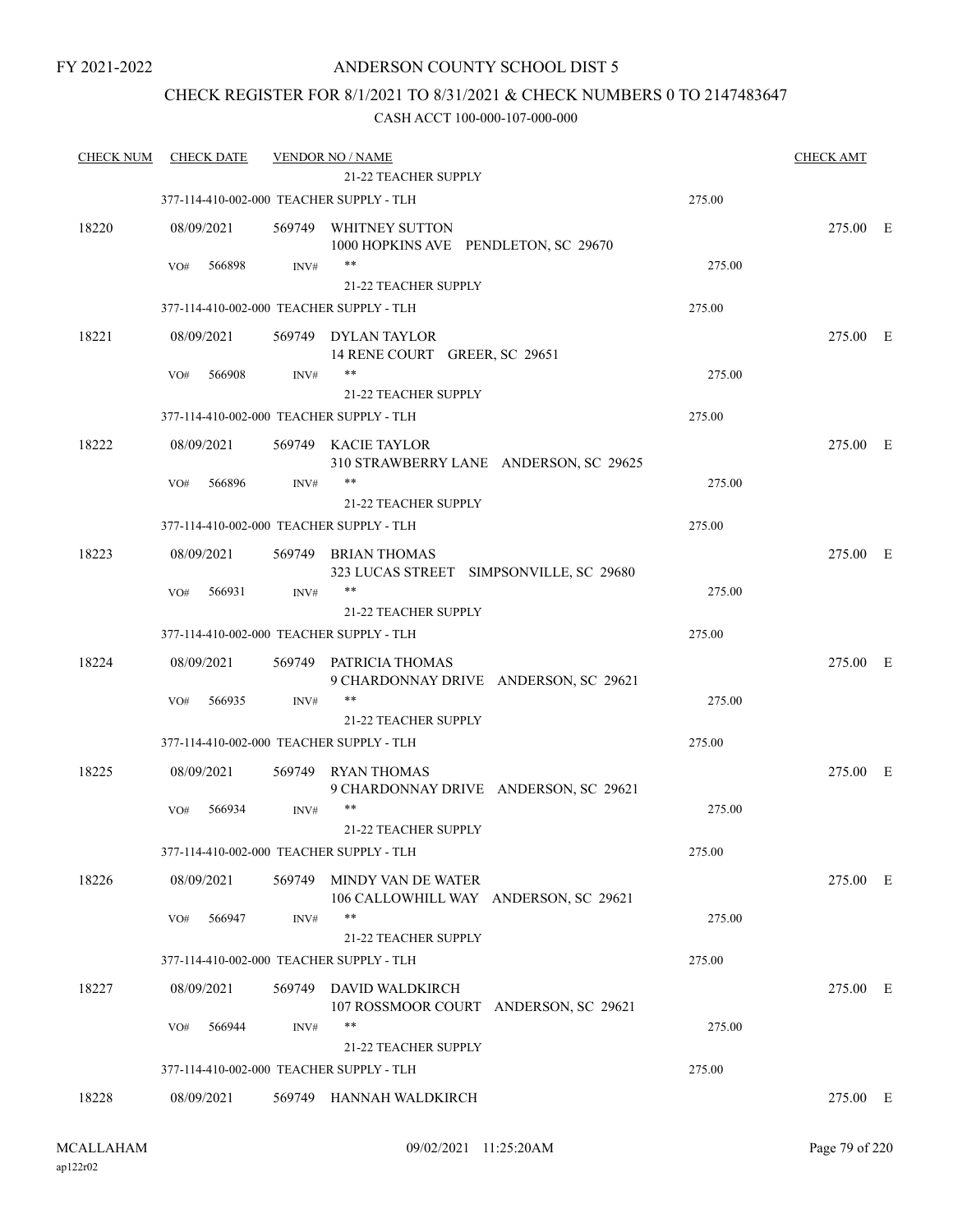### ANDERSON COUNTY SCHOOL DIST 5

### CHECK REGISTER FOR 8/1/2021 TO 8/31/2021 & CHECK NUMBERS 0 TO 2147483647

| <b>CHECK NUM</b> | <b>CHECK DATE</b> |        | <b>VENDOR NO / NAME</b>                             |        | <b>CHECK AMT</b> |  |
|------------------|-------------------|--------|-----------------------------------------------------|--------|------------------|--|
|                  |                   |        | 107 ROSSMOOR CT ANDERSON, SC 29621                  |        |                  |  |
|                  | 566941<br>VO#     | INV#   | **                                                  | 275.00 |                  |  |
|                  |                   |        | 21-22 TEACHER SUPPLY                                |        |                  |  |
|                  |                   |        | 377-114-410-002-000 TEACHER SUPPLY - TLH            | 275.00 |                  |  |
| 18229            | 08/09/2021        |        | 569749 DIEDRE WESLEY                                |        | 275.00 E         |  |
|                  |                   |        | 62 SMYTHE AVENUE GREENVILLE, SC 29605               |        |                  |  |
|                  | 566893<br>VO#     | INV#   | $***$                                               | 275.00 |                  |  |
|                  |                   |        | 21-22 TEACHER SUPPLY                                |        |                  |  |
|                  |                   |        | 377-114-410-002-000 TEACHER SUPPLY - TLH            | 275.00 |                  |  |
| 18230            | 08/09/2021        |        | 569749 BRIAN WHITE                                  |        | 275.00 E         |  |
|                  |                   |        | 102 KILSPRINGS ANDERSON, SC 29622                   |        |                  |  |
|                  | 566853<br>VO#     | INV#   | **                                                  | 275.00 |                  |  |
|                  |                   |        | 21-22 TEACHER SUPPLY                                |        |                  |  |
|                  |                   |        | 377-114-410-002-000 TEACHER SUPPLY - TLH            | 275.00 |                  |  |
| 18231            | 08/09/2021        |        | 569749 ANN WILLETTS                                 |        | 275.00 E         |  |
|                  |                   |        | 1755 SPRINGDALE DRIVE CAMDEN, SC 29020              |        |                  |  |
|                  | 566945<br>VO#     | INV#   | **                                                  | 275.00 |                  |  |
|                  |                   |        | 21-22 TEACHER SUPPLY                                |        |                  |  |
|                  |                   |        | 377-114-410-002-000 TEACHER SUPPLY - TLH            | 275.00 |                  |  |
| 18232            | 08/09/2021        |        | 569749 HANNAH WILSON                                |        | 275.00 E         |  |
|                  |                   |        | 153 CIVIC CENTER BLVD APT 370 ANDERSON, SC<br>29625 |        |                  |  |
|                  | 566924<br>VO#     | INV#   | $***$                                               | 275.00 |                  |  |
|                  |                   |        | <b>21-22 TEACHER SUPPLY</b>                         |        |                  |  |
|                  |                   |        | 377-114-410-002-000 TEACHER SUPPLY - TLH            | 275.00 |                  |  |
| 18233            | 08/09/2021        |        | 569749 HEATHER WOHLERS                              |        | 275.00 E         |  |
|                  |                   |        | 142 WALTZING VINE LANE WILLIAMSTON, SC 29697        |        |                  |  |
|                  | 566873<br>VO#     | INV#   | **                                                  | 275.00 |                  |  |
|                  |                   |        | <b>21-22 TEACHER SUPPLY</b>                         |        |                  |  |
|                  |                   |        | 377-114-410-002-000 TEACHER SUPPLY - TLH            | 275.00 |                  |  |
| 18234            | 08/09/2021        |        | 569749 LANELLE WYNN                                 |        | 275.00 E         |  |
|                  |                   |        | 206 WOODBINE CIRCLE ANDERSON, SC 29621              |        |                  |  |
|                  | 566926<br>VO#     | INV#   | $***$                                               | 275.00 |                  |  |
|                  |                   |        | 21-22 TEACHER SUPPLY                                |        |                  |  |
|                  |                   |        | 377-114-410-002-000 TEACHER SUPPLY - TLH            | 275.00 |                  |  |
| 18235            | 08/09/2021        | 569749 | <b>CHELSEA YOST</b>                                 |        | 275.00 E         |  |
|                  |                   |        | 136 RUNNING FOX LN BELTON, SC 29627                 |        |                  |  |
|                  | 566907<br>VO#     | INV#   | **                                                  | 275.00 |                  |  |
|                  |                   |        | 21-22 TEACHER SUPPLY                                |        |                  |  |
|                  |                   |        | 377-114-410-002-000 TEACHER SUPPLY - TLH            | 275.00 |                  |  |
| 18236            | 08/09/2021        | 569749 | <b>MATTHEW ADAMS</b>                                |        | 275.00 E         |  |
|                  |                   |        | 111 QUARTERMEIN COURT PIEDMONT, SC 29673            |        |                  |  |
|                  | 567025<br>VO#     | INV#   | **                                                  | 275.00 |                  |  |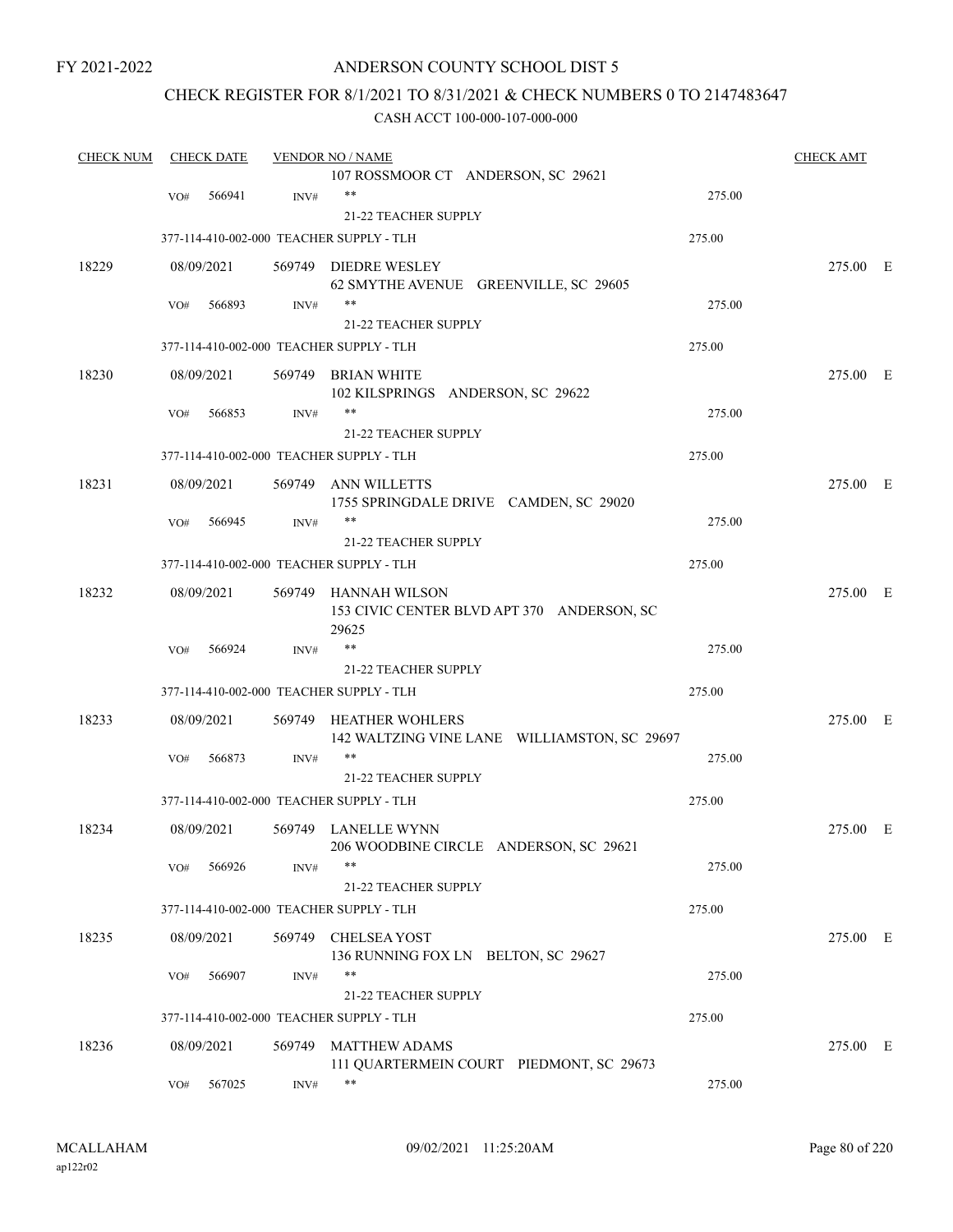### CHECK REGISTER FOR 8/1/2021 TO 8/31/2021 & CHECK NUMBERS 0 TO 2147483647

| <b>CHECK NUM</b> | <b>CHECK DATE</b>                        |        | <b>VENDOR NO / NAME</b>                                            |        | <b>CHECK AMT</b> |  |
|------------------|------------------------------------------|--------|--------------------------------------------------------------------|--------|------------------|--|
|                  |                                          |        | 21-22 TEACHER SUPPLY                                               |        |                  |  |
|                  | 377-114-410-003-000 TEACHER SUPPLY - WHS |        |                                                                    | 275.00 |                  |  |
| 18237            | 08/09/2021                               |        | 569749 NICHOLAS AGNELLO<br>124 VICTORIAN DRIVE ANDERSON, SC 29625  |        | 275.00 E         |  |
|                  | 566987<br>VO#                            | INV#   | $***$                                                              | 275.00 |                  |  |
|                  |                                          |        | 21-22 TEACHER SUPPLY                                               |        |                  |  |
|                  | 377-114-410-003-000 TEACHER SUPPLY - WHS |        |                                                                    | 275.00 |                  |  |
| 18238            | 08/09/2021                               |        | 569749 CLAIRE ARMSTRONG<br>922 CAMEO COURT ANDERSON, SC 29621      |        | 275.00 E         |  |
|                  | 567010<br>VO#                            | INV#   | **                                                                 | 275.00 |                  |  |
|                  |                                          |        | 21-22 TEACHER SUPPLY                                               |        |                  |  |
|                  | 377-114-410-003-000 TEACHER SUPPLY - WHS |        |                                                                    | 275.00 |                  |  |
| 18239            | 08/09/2021                               | 569749 | JILL BAILEY<br>218 BAY RIDGE DRIVE TOWNVILLE, SC 29689             |        | 275.00 E         |  |
|                  | 567008<br>VO#                            | INV#   | **                                                                 | 275.00 |                  |  |
|                  |                                          |        | 21-22 TEACHER SUPPLY                                               |        |                  |  |
|                  | 377-114-410-003-000 TEACHER SUPPLY - WHS |        |                                                                    | 275.00 |                  |  |
| 18240            | 08/09/2021                               |        | 569749 SAMANTHA BAILEY<br>202 BROOKHAVEN DRIVE GREENWOOD, SC 29646 |        | 275.00 E         |  |
|                  | 567039<br>VO#                            | INV#   | **                                                                 | 275.00 |                  |  |
|                  |                                          |        | 21-22 TEACHER SUPPLY                                               |        |                  |  |
|                  | 377-114-410-003-000 TEACHER SUPPLY - WHS |        |                                                                    | 275.00 |                  |  |
| 18241            | 08/09/2021                               | 569749 | JADA BARR<br>1012 TERRAPIN CROSSING ROAD LIBERTY, SC 29657         |        | 275.00 E         |  |
|                  | 567042<br>VO#                            | INV#   | **                                                                 | 275.00 |                  |  |
|                  |                                          |        | 21-22 TEACHER SUPPLY                                               |        |                  |  |
|                  | 377-114-410-003-000 TEACHER SUPPLY - WHS |        |                                                                    | 275.00 |                  |  |
| 18242            | 08/09/2021                               | 569749 | <b>JOYCE BEATTY</b><br>215 SIMPSON STREET WESTMINSTER, SC 29693    |        | 275.00 E         |  |
|                  | 566972<br>VO#                            | INV#   | $***$                                                              | 275.00 |                  |  |
|                  |                                          |        | 21-22 TEACHER SUPPLY                                               |        |                  |  |
|                  | 377-114-410-003-000 TEACHER SUPPLY - WHS |        |                                                                    | 275.00 |                  |  |
| 18243            | 08/09/2021                               |        | 569749 PHILIP BEBEN<br>1103 PLUM LANE ANDERSON, SC 29621           |        | 275.00 E         |  |
|                  | 566968<br>VO#                            | INV#   | **                                                                 | 275.00 |                  |  |
|                  |                                          |        | <b>21-22 TEACHER SUPPLY</b>                                        |        |                  |  |
|                  | 377-114-410-003-000 TEACHER SUPPLY - WHS |        |                                                                    | 275.00 |                  |  |
| 18244            | 08/09/2021                               | 569749 | MORIAH BECHTEL<br>170 FRANK HILBERT ROAD JONESBOROUGH, TN<br>37659 |        | 275.00 E         |  |
|                  | 567012<br>VO#                            | INV#   | $***$                                                              | 275.00 |                  |  |
|                  |                                          |        | <b>21-22 TEACHER SUPPLY</b>                                        |        |                  |  |
|                  | 377-114-410-003-000 TEACHER SUPPLY - WHS |        |                                                                    | 275.00 |                  |  |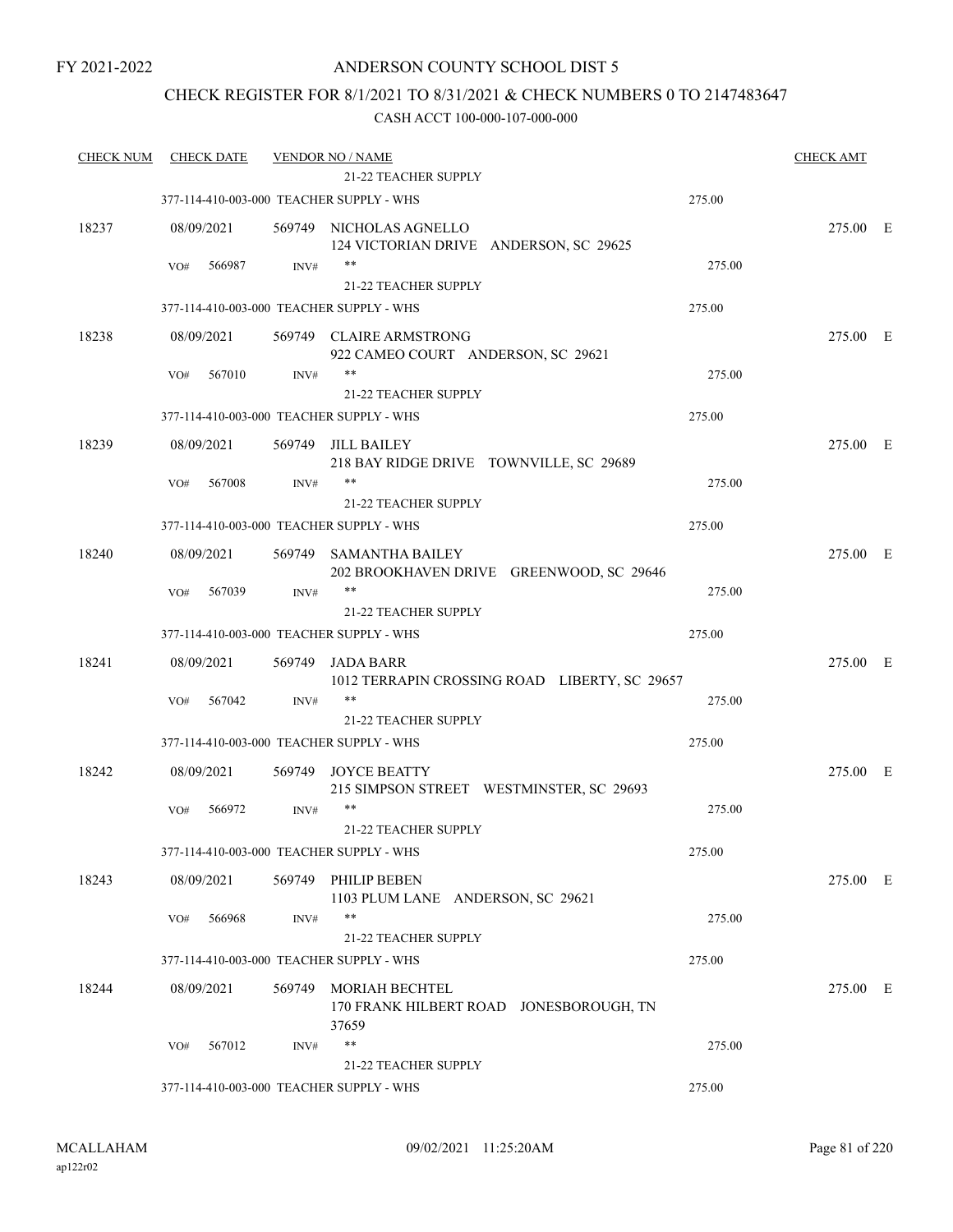### ANDERSON COUNTY SCHOOL DIST 5

## CHECK REGISTER FOR 8/1/2021 TO 8/31/2021 & CHECK NUMBERS 0 TO 2147483647

| <b>CHECK NUM</b> | <b>CHECK DATE</b>                        |        | <b>VENDOR NO / NAME</b>                                                |        | <b>CHECK AMT</b> |  |
|------------------|------------------------------------------|--------|------------------------------------------------------------------------|--------|------------------|--|
| 18245            | 08/09/2021                               |        | 569749 KATHERINE BERRY-BURNS<br>110 STANMOORE DRIVE ANDERSON, SC 29621 |        | 275.00 E         |  |
|                  | 566962<br>VO#                            | INV#   | 21-22 TEACHER SUPPLY                                                   | 275.00 |                  |  |
|                  | 377-114-410-003-000 TEACHER SUPPLY - WHS |        |                                                                        | 275.00 |                  |  |
| 18246            | 08/09/2021                               |        | 569749 MEGAN BROWN<br>2008 BEAVER LAKE ROAD ANDERSON, SC 29625         |        | 275.00 E         |  |
|                  | 567021<br>VO#                            | INV#   | **<br>21-22 TEACHER SUPPLY                                             | 275.00 |                  |  |
|                  | 377-114-410-003-000 TEACHER SUPPLY - WHS |        |                                                                        | 275.00 |                  |  |
| 18247            | 08/09/2021                               |        | 569749 POLLY BROWN<br>3350 CENTERVILLE ROAD ANDERSON, SC 29625         |        | 275.00 E         |  |
|                  | 566973<br>VO#                            | INV#   | **<br>21-22 TEACHER SUPPLY                                             | 275.00 |                  |  |
|                  | 377-114-410-003-000 TEACHER SUPPLY - WHS |        |                                                                        | 275.00 |                  |  |
| 18248            | 08/09/2021                               |        | 569749 STACEY BROWN<br>316 BROOKSTONE DRIVE LAGRANGE, GA 30241         |        | 275.00 E         |  |
|                  | 567036<br>VO#                            | INV#   | **                                                                     | 275.00 |                  |  |
|                  | 377-114-410-003-000 TEACHER SUPPLY - WHS |        | <b>21-22 TEACHER SUPPLY</b>                                            | 275.00 |                  |  |
| 18249            | 08/09/2021                               |        | 569749 MAKAELA BURDETTE<br>136 SHAKLETON DRIVE ANDERSON, SC 29625      |        | 275.00 E         |  |
|                  | VO#<br>566998                            | INV#   | **<br><b>21-22 TEACHER SUPPLY</b>                                      | 275.00 |                  |  |
|                  | 377-114-410-003-000 TEACHER SUPPLY - WHS |        |                                                                        | 275.00 |                  |  |
| 18250            | 08/09/2021                               |        | 569749 RODNEY BURDETTE<br>136 SHAKLETON DRIVE ANDERSON, SC 29625       |        | 275.00 E         |  |
|                  | 566979<br>VO#                            | INV#   | 21-22 TEACHER SUPPLY                                                   | 275.00 |                  |  |
|                  | 377-114-410-003-000 TEACHER SUPPLY - WHS |        |                                                                        | 275.00 |                  |  |
| 18251            | 08/09/2021                               |        | 569749 TRACEY BUREL<br>10 HWY 178 SOUTH DONALDS, SC 29638              |        | 275.00 E         |  |
|                  | 566980<br>VO#                            | INV#   | **<br>21-22 TEACHER SUPPLY                                             | 275.00 |                  |  |
|                  | 377-114-410-003-000 TEACHER SUPPLY - WHS |        |                                                                        | 275.00 |                  |  |
| 18252            | 08/09/2021                               |        | 569749 RACHEL BURTON<br>365 BROOKS ROAD BELTON, SC 29627               |        | 275.00 E         |  |
|                  | 566971<br>VO#                            | INV#   | **<br>21-22 TEACHER SUPPLY                                             | 275.00 |                  |  |
|                  | 377-114-410-003-000 TEACHER SUPPLY - WHS |        |                                                                        | 275.00 |                  |  |
| 18253            | 08/09/2021                               | 569749 | <b>TERRIE CARTEE</b><br>103 CATFISH COVE ROAD SENECA, SC 29672         |        | 275.00 E         |  |
|                  | 566981<br>VO#                            | INV#   | **                                                                     | 275.00 |                  |  |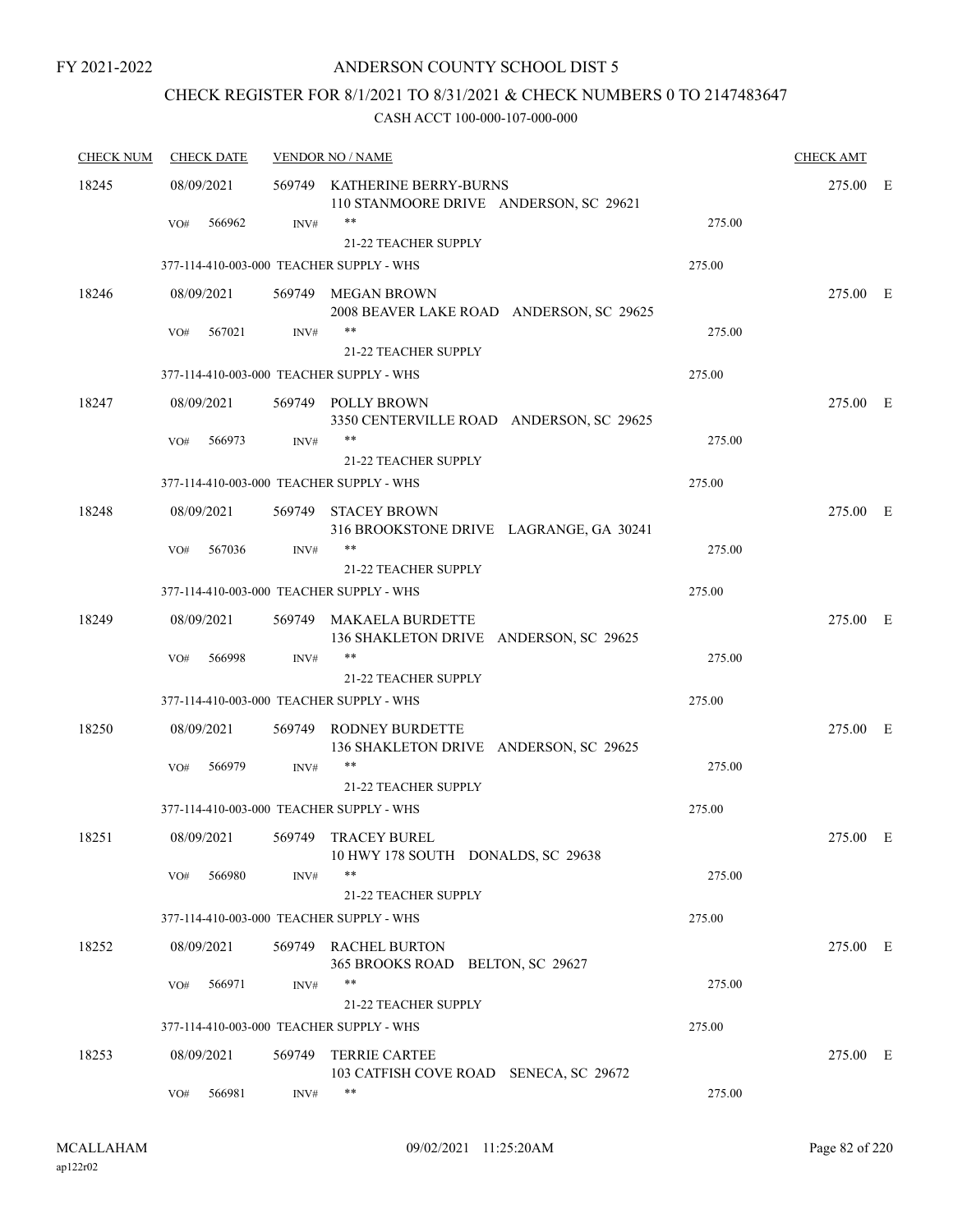### CHECK REGISTER FOR 8/1/2021 TO 8/31/2021 & CHECK NUMBERS 0 TO 2147483647

| <b>CHECK NUM</b> | <b>CHECK DATE</b>                        |        | <b>VENDOR NO / NAME</b><br><b>21-22 TEACHER SUPPLY</b>          |        | <b>CHECK AMT</b> |  |
|------------------|------------------------------------------|--------|-----------------------------------------------------------------|--------|------------------|--|
|                  | 377-114-410-003-000 TEACHER SUPPLY - WHS |        |                                                                 | 275.00 |                  |  |
|                  |                                          |        |                                                                 |        |                  |  |
| 18254            | 08/09/2021                               |        | 569749 BRENDA CARTER<br>238 PAULAN ROAD WILLIAMSTON, SC 29697   |        | 275.00 E         |  |
|                  | 566974<br>VO#                            | INV#   | $***$                                                           | 275.00 |                  |  |
|                  |                                          |        | 21-22 TEACHER SUPPLY                                            |        |                  |  |
|                  | 377-114-410-003-000 TEACHER SUPPLY - WHS |        |                                                                 | 275.00 |                  |  |
| 18255            | 08/09/2021                               |        | 569749 DENIELA COLLINGTON                                       |        | 275.00 E         |  |
|                  |                                          |        | 15 ROHAN DRIVE ANDERSON, SC 29621                               |        |                  |  |
|                  | 567005<br>VO#                            | INV#   | $***$                                                           | 275.00 |                  |  |
|                  |                                          |        | 21-22 TEACHER SUPPLY                                            |        |                  |  |
|                  | 377-114-410-003-000 TEACHER SUPPLY - WHS |        |                                                                 | 275.00 |                  |  |
| 18256            | 08/09/2021                               |        | 569749 KYLEIGH DAVENPORT                                        |        | 275.00 E         |  |
|                  |                                          |        | 38 SANTEE COURT SIMPSONVILLE, SC 29680                          |        |                  |  |
|                  | 567032<br>VO#                            | INV#   | **                                                              | 275.00 |                  |  |
|                  |                                          |        | <b>21-22 TEACHER SUPPLY</b>                                     |        |                  |  |
|                  | 377-114-410-003-000 TEACHER SUPPLY - WHS |        |                                                                 | 275.00 |                  |  |
| 18257            | 08/09/2021                               | 569749 | <b>JAMES DAWSON</b>                                             |        | 275.00 E         |  |
|                  |                                          |        | 107 MARIA DRIVE ANDERSON, SC 29625                              |        |                  |  |
|                  | 566964<br>VO#                            | INV#   | $***$                                                           | 275.00 |                  |  |
|                  |                                          |        | <b>21-22 TEACHER SUPPLY</b>                                     |        |                  |  |
|                  | 377-114-410-003-000 TEACHER SUPPLY - WHS |        |                                                                 | 275.00 |                  |  |
| 18258            | 08/09/2021                               | 569749 | <b>SARAH DENHARTOG</b>                                          |        | 275.00 E         |  |
|                  |                                          |        | 122 PALM BRANCH WAY ANDERSON, SC 29621<br>$***$                 |        |                  |  |
|                  | 566982<br>VO#                            | INV#   | 21-22 TEACHER SUPPLY                                            | 275.00 |                  |  |
|                  | 377-114-410-003-000 TEACHER SUPPLY - WHS |        |                                                                 | 275.00 |                  |  |
|                  |                                          |        |                                                                 |        |                  |  |
| 18259            | 08/09/2021                               |        | 569749 HOLLY DUNN<br>125 MCALISTER CIRCLE WILLIAMSTON, SC 29697 |        | 275.00 E         |  |
|                  | 566986<br>VO#                            | INV#   | $***$                                                           | 275.00 |                  |  |
|                  |                                          |        | 21-22 TEACHER SUPPLY                                            |        |                  |  |
|                  | 377-114-410-003-000 TEACHER SUPPLY - WHS |        |                                                                 | 275.00 |                  |  |
| 18260            | 08/09/2021                               | 569749 | CHRISTINA EBERHARD                                              |        | 275.00 E         |  |
|                  |                                          |        | 209 RHOE CIRCLE ANDERSON, SC 29621                              |        |                  |  |
|                  | 567001<br>VO#                            | INV#   | $***$                                                           | 275.00 |                  |  |
|                  |                                          |        | 21-22 TEACHER SUPPLY                                            |        |                  |  |
|                  | 377-114-410-003-000 TEACHER SUPPLY - WHS |        |                                                                 | 275.00 |                  |  |
| 18261            | 08/09/2021                               |        | 569749 CARRIE EVANS                                             |        | 275.00 E         |  |
|                  |                                          |        | 208 STREAMS WAY ANDERSON, SC 29625                              |        |                  |  |
|                  | 566953<br>VO#                            | INV#   | **                                                              | 275.00 |                  |  |
|                  |                                          |        | <b>21-22 TEACHER SUPPLY</b>                                     |        |                  |  |
|                  | 377-114-410-003-000 TEACHER SUPPLY - WHS |        |                                                                 | 275.00 |                  |  |
| 18262            | 08/09/2021                               |        | 569749 TONI EVANS                                               |        | 275.00 E         |  |
|                  |                                          |        |                                                                 |        |                  |  |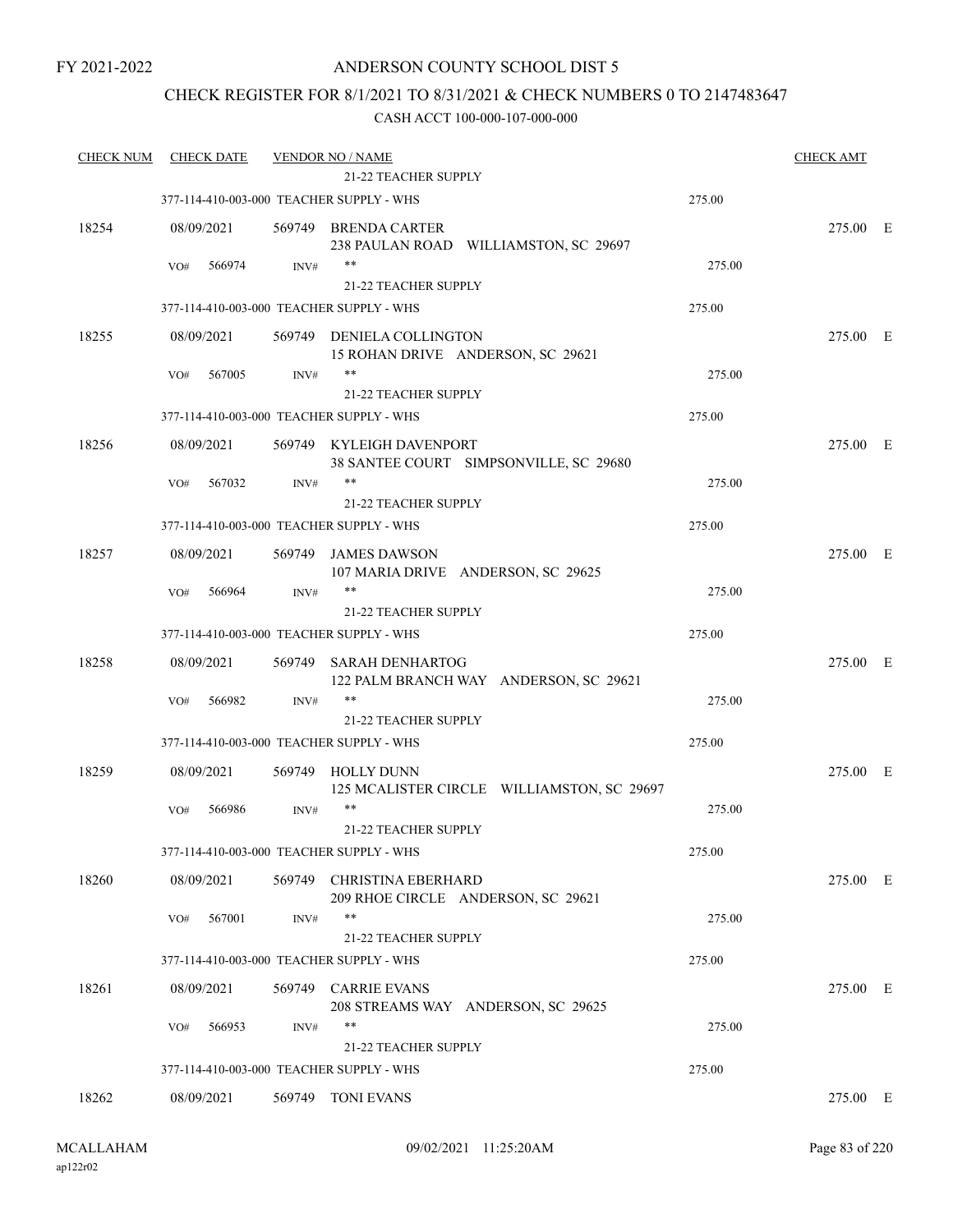### ANDERSON COUNTY SCHOOL DIST 5

### CHECK REGISTER FOR 8/1/2021 TO 8/31/2021 & CHECK NUMBERS 0 TO 2147483647

| <b>CHECK NUM</b> | <b>CHECK DATE</b> |        | <b>VENDOR NO / NAME</b>                                       |                                            |        | <b>CHECK AMT</b> |  |
|------------------|-------------------|--------|---------------------------------------------------------------|--------------------------------------------|--------|------------------|--|
|                  |                   |        | 104 SWEET SPRINGS ANDERSON, SC 29625                          |                                            |        |                  |  |
|                  | 566966<br>VO#     | INV#   | $***$                                                         |                                            | 275.00 |                  |  |
|                  |                   |        | 21-22 TEACHER SUPPLY                                          |                                            |        |                  |  |
|                  |                   |        | 377-114-410-003-000 TEACHER SUPPLY - WHS                      |                                            | 275.00 |                  |  |
| 18263            | 08/09/2021        |        | 569749 JOY FISHER                                             |                                            |        | 275.00 E         |  |
|                  |                   |        | 1113 ROOKS DRIVE ANDERSON, SC 29625                           |                                            |        |                  |  |
|                  | 566954<br>VO#     | INV#   | $***$                                                         |                                            | 275.00 |                  |  |
|                  |                   |        | <b>21-22 TEACHER SUPPLY</b>                                   |                                            |        |                  |  |
|                  |                   |        | 377-114-410-003-000 TEACHER SUPPLY - WHS                      |                                            | 275.00 |                  |  |
| 18264            | 08/09/2021        |        | 569749 CARNITA FOSTER                                         |                                            |        | 275.00 E         |  |
|                  |                   |        | 1196 DALRYMPLE ROAD ANDERSON, SC 29621                        |                                            |        |                  |  |
|                  | VO#<br>566955     | INV#   | $***$                                                         |                                            | 275.00 |                  |  |
|                  |                   |        | 21-22 TEACHER SUPPLY                                          |                                            |        |                  |  |
|                  |                   |        | 377-114-410-003-000 TEACHER SUPPLY - WHS                      |                                            | 275.00 |                  |  |
| 18265            | 08/09/2021        |        | 569749 LINDSEY FOULDS                                         |                                            |        | 275.00 E         |  |
|                  |                   |        |                                                               | 1027 STONEHAM CIRCLE ANDERSON, SC 29626    |        |                  |  |
|                  | 567002<br>VO#     | INV#   | $***$                                                         |                                            | 275.00 |                  |  |
|                  |                   |        | 21-22 TEACHER SUPPLY                                          |                                            |        |                  |  |
|                  |                   |        | 377-114-410-003-000 TEACHER SUPPLY - WHS                      |                                            | 275.00 |                  |  |
| 18266            | 08/09/2021        | 569749 | JOHN FRADY                                                    |                                            |        | 275.00 E         |  |
|                  |                   |        | 201 HOLLIDAY LANE PENDLETON, SC 29670                         |                                            |        |                  |  |
|                  | VO#<br>566977     | INV#   | $***$                                                         |                                            | 275.00 |                  |  |
|                  |                   |        | <b>21-22 TEACHER SUPPLY</b>                                   |                                            |        |                  |  |
|                  |                   |        | 377-114-410-003-000 TEACHER SUPPLY - WHS                      |                                            | 275.00 |                  |  |
| 18267            | 08/09/2021        |        | 569749 LUIS FRAGOSO                                           |                                            |        | 275.00 E         |  |
|                  |                   |        | 207 STONINGTON WAY TAYLORS, SC 29687<br>$***$                 |                                            |        |                  |  |
|                  | 567003<br>VO#     | INV#   |                                                               |                                            | 275.00 |                  |  |
|                  |                   |        | <b>21-22 TEACHER SUPPLY</b>                                   |                                            |        |                  |  |
|                  |                   |        | 377-114-410-003-000 TEACHER SUPPLY - WHS                      |                                            | 275.00 |                  |  |
| 18268            | 08/09/2021        |        | 569749 KAITLYN GARRETT<br>19138 S. HWY 11 FAIR PLAY, SC 29643 |                                            |        | 275.00 E         |  |
|                  | VO# 566994        | INV#   |                                                               |                                            | 275.00 |                  |  |
|                  |                   |        | <b>21-22 TEACHER SUPPLY</b>                                   |                                            |        |                  |  |
|                  |                   |        | 377-114-410-003-000 TEACHER SUPPLY - WHS                      |                                            | 275.00 |                  |  |
|                  |                   |        |                                                               |                                            |        |                  |  |
| 18269            | 08/09/2021        |        | 569749 NATASHA GRANT<br>805 SHAMROCK LANE ANDERSON, SC 29621  |                                            |        | 275.00 E         |  |
|                  | 567007<br>VO#     | INV#   | $***$                                                         |                                            | 275.00 |                  |  |
|                  |                   |        | <b>21-22 TEACHER SUPPLY</b>                                   |                                            |        |                  |  |
|                  |                   |        | 377-114-410-003-000 TEACHER SUPPLY - WHS                      |                                            | 275.00 |                  |  |
| 18270            | 08/09/2021        |        | 569749 HEATH GRAY                                             |                                            |        | 275.00 E         |  |
|                  |                   |        |                                                               | 5519 SPRINGS AVENUE MYRTLE BEACH, SC 29577 |        |                  |  |
|                  | 567024<br>VO#     | INV#   | **                                                            |                                            | 275.00 |                  |  |
|                  |                   |        | 21-22 TEACHER SUPPLY                                          |                                            |        |                  |  |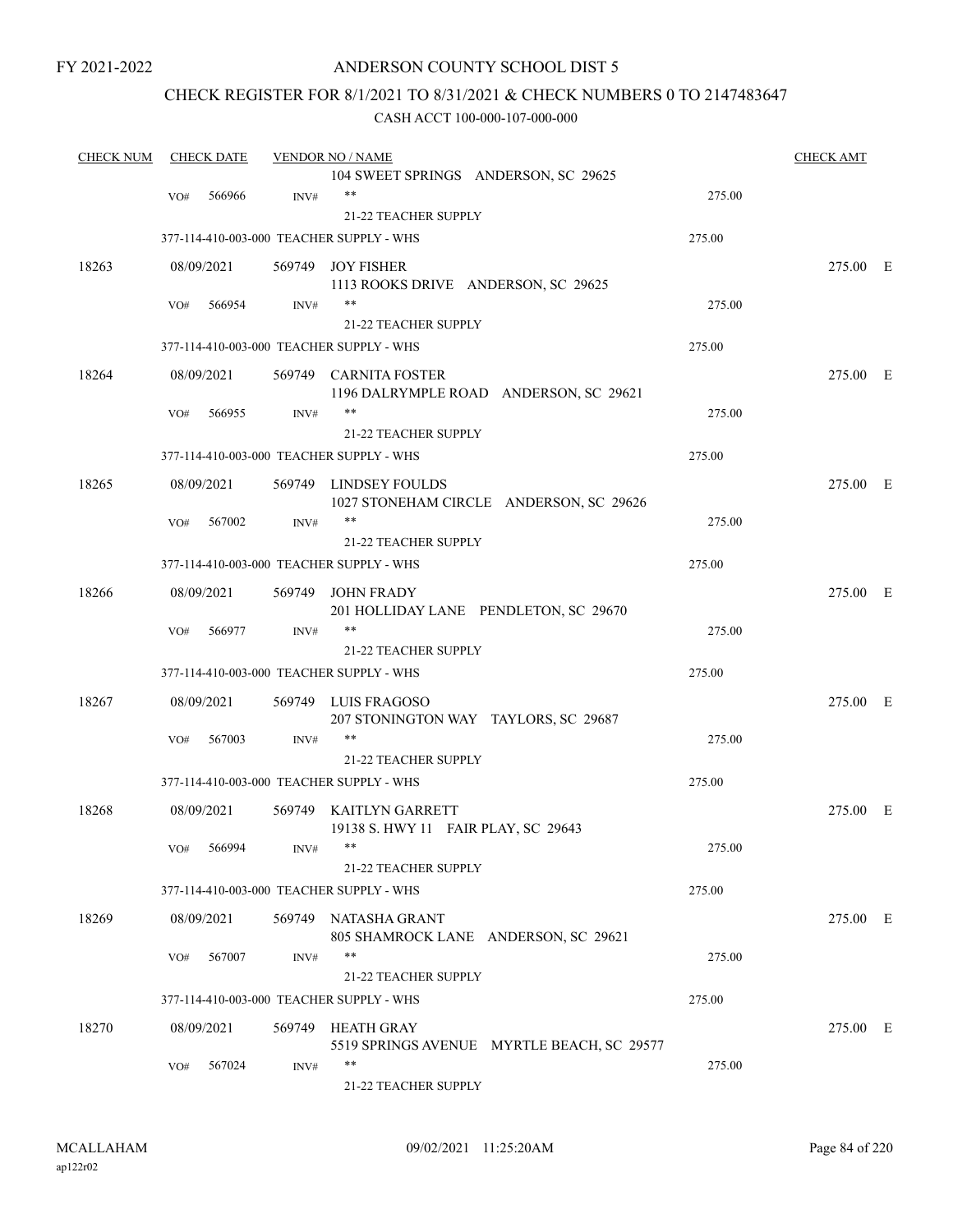### CHECK REGISTER FOR 8/1/2021 TO 8/31/2021 & CHECK NUMBERS 0 TO 2147483647

| <b>CHECK NUM</b> | <b>CHECK DATE</b>                        |      | <b>VENDOR NO / NAME</b>                                                 |        | <b>CHECK AMT</b> |  |
|------------------|------------------------------------------|------|-------------------------------------------------------------------------|--------|------------------|--|
|                  | 377-114-410-003-000 TEACHER SUPPLY - WHS |      |                                                                         | 275.00 |                  |  |
| 18271            | 08/09/2021                               |      | 569749 CHELITA GREENLEE<br>140 NORFOLK CIRCLE ANDERSON, SC 29625        |        | 275.00 E         |  |
|                  | 567000<br>VO#                            | INV# | $***$<br>21-22 TEACHER SUPPLY                                           | 275.00 |                  |  |
|                  | 377-114-410-003-000 TEACHER SUPPLY - WHS |      |                                                                         | 275.00 |                  |  |
| 18272            | 08/09/2021                               |      | 569749 ALBA GUERRERO<br>618 CHOCTAW STREET ANDERSON, SC 29626           |        | 275.00 E         |  |
|                  | 567027<br>VO#                            | INV# | $***$<br><b>21-22 TEACHER SUPPLY</b>                                    | 275.00 |                  |  |
|                  | 377-114-410-003-000 TEACHER SUPPLY - WHS |      |                                                                         | 275.00 |                  |  |
| 18273            | 08/09/2021                               |      | 569749 MICHAELA HACKMAN<br>503 WATKINS DRIVE PENDLETON, SC 29670        |        | 275.00 E         |  |
|                  | 567004<br>VO#                            | INV# | $***$                                                                   | 275.00 |                  |  |
|                  |                                          |      | 21-22 TEACHER SUPPLY                                                    |        |                  |  |
|                  | 377-114-410-003-000 TEACHER SUPPLY - WHS |      |                                                                         | 275.00 |                  |  |
| 18274            | 08/09/2021                               |      | 569749 MICHAEL HAMMETT<br>134 HAMMETT ACRES ANDERSON, SC 29621<br>$***$ |        | 275.00 E         |  |
|                  | 566956<br>VO#                            | INV# | 21-22 TEACHER SUPPLY                                                    | 275.00 |                  |  |
|                  | 377-114-410-003-000 TEACHER SUPPLY - WHS |      |                                                                         | 275.00 |                  |  |
| 18275            | 08/09/2021                               |      | 569749 JOHN HOLLAND<br>312 RHODEHAVEN DRIVE ANDERSON, SC 29625          |        | 275.00 E         |  |
|                  | 566969<br>VO#                            | INV# | $***$<br>21-22 TEACHER SUPPLY                                           | 275.00 |                  |  |
|                  | 377-114-410-003-000 TEACHER SUPPLY - WHS |      |                                                                         | 275.00 |                  |  |
| 18276            | 08/09/2021                               |      | 569749 ASHLEY HOLLIS<br>272 DELTA DRIVE WESTMINSTER, SC 29693           |        | 275.00 E         |  |
|                  | 567038<br>VO#                            | INV# | **<br>21-22 TEACHER SUPPLY                                              | 275.00 |                  |  |
|                  | 377-114-410-003-000 TEACHER SUPPLY - WHS |      |                                                                         | 275.00 |                  |  |
| 18277            | 08/09/2021                               |      | 569749 JANE ISBELL<br>441 SANDERS ROAD PENDLETON, SC 29670              |        | 275.00 E         |  |
|                  | 566967<br>VO#                            | INV# | **<br>21-22 TEACHER SUPPLY                                              | 275.00 |                  |  |
|                  | 377-114-410-003-000 TEACHER SUPPLY - WHS |      |                                                                         | 275.00 |                  |  |
| 18278            | 08/09/2021                               |      | 569749 PRESTON JONES<br>731 ALLISON CIRCLE ANDERSON, SC 29625           |        | 275.00 E         |  |
|                  | 567041<br>VO#                            | INV# | **                                                                      | 275.00 |                  |  |
|                  |                                          |      | 21-22 TEACHER SUPPLY                                                    |        |                  |  |
|                  | 377-114-410-003-000 TEACHER SUPPLY - WHS |      |                                                                         | 275.00 |                  |  |
| 18279            | 08/09/2021                               |      | 569749 REBECCA JUNKER                                                   |        | 275.00 E         |  |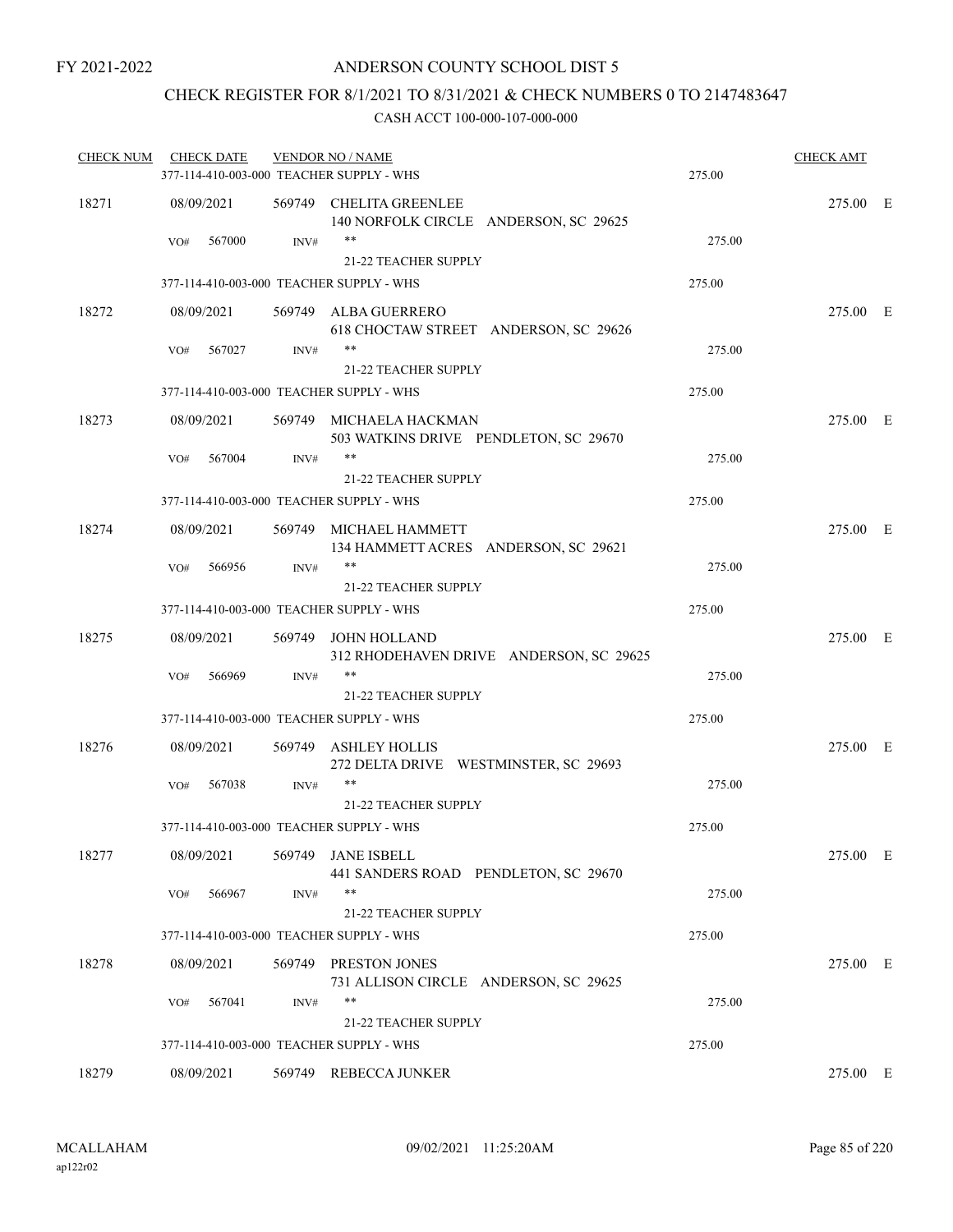### ANDERSON COUNTY SCHOOL DIST 5

### CHECK REGISTER FOR 8/1/2021 TO 8/31/2021 & CHECK NUMBERS 0 TO 2147483647

| <b>CHECK NUM</b> |     | <b>CHECK DATE</b> |        | <b>VENDOR NO / NAME</b>                                                      |        | <b>CHECK AMT</b> |  |
|------------------|-----|-------------------|--------|------------------------------------------------------------------------------|--------|------------------|--|
|                  |     |                   |        | 205 VERDAE BLVD APT. #1335 GREENVILLE, SC<br>29607-7805                      |        |                  |  |
|                  | VO# | 567019            | INV#   | $***$                                                                        | 275.00 |                  |  |
|                  |     |                   |        | <b>21-22 TEACHER SUPPLY</b>                                                  |        |                  |  |
|                  |     |                   |        | 377-114-410-003-000 TEACHER SUPPLY - WHS                                     | 275.00 |                  |  |
| 18280            |     | 08/09/2021        |        | 569749 MARIA KEELEY-GIL<br>500 SUSSEX WAY ANDERSON, SC 29625                 |        | 275.00 E         |  |
|                  | VO# | 567015            | INV#   | **                                                                           | 275.00 |                  |  |
|                  |     |                   |        | <b>21-22 TEACHER SUPPLY</b>                                                  |        |                  |  |
|                  |     |                   |        | 377-114-410-003-000 TEACHER SUPPLY - WHS                                     | 275.00 |                  |  |
| 18281            |     | 08/09/2021        |        | 569749 TARA KELLY<br>12179 FRIENDSHIP LOOP DRIVE SENECA, SC 29678            |        | 275.00 E         |  |
|                  | VO# | 567023            | INV#   | **                                                                           | 275.00 |                  |  |
|                  |     |                   |        | 21-22 TEACHER SUPPLY                                                         |        |                  |  |
|                  |     |                   |        | 377-114-410-003-000 TEACHER SUPPLY - WHS                                     | 275.00 |                  |  |
| 18282            |     | 08/09/2021        |        | 569749 JERRY KOCIURUBA<br>5 KIEV CT ANDERSON, SC 29626                       |        | 275.00 E         |  |
|                  | VO# | 567006            | INV#   | **                                                                           | 275.00 |                  |  |
|                  |     |                   |        | 21-22 TEACHER SUPPLY                                                         |        |                  |  |
|                  |     |                   |        | 377-114-410-003-000 TEACHER SUPPLY - WHS                                     | 275.00 |                  |  |
| 18283            |     | 08/09/2021        | 569749 | <b>JESSICA LANGBEHN</b><br>105 WOODLAND DR APT 2 ANDERSON, SC 29621          |        | 275.00 E         |  |
|                  | VO# | 567009            | INV#   | **<br><b>21-22 TEACHER SUPPLY</b>                                            | 275.00 |                  |  |
|                  |     |                   |        | 377-114-410-003-000 TEACHER SUPPLY - WHS                                     | 275.00 |                  |  |
|                  |     |                   |        |                                                                              |        |                  |  |
| 18284            |     | 08/09/2021        |        | 569749 LON LASSEIGNE<br>408 TWIN FALLS DRIVE SIMPSONVILLE, SC 29680          |        | 275.00 E         |  |
|                  | VO# | 567043            | INV#   | **                                                                           | 275.00 |                  |  |
|                  |     |                   |        | 21-22 TEACHER SUPPLY                                                         |        |                  |  |
|                  |     |                   |        | 377-114-410-003-000 TEACHER SUPPLY - WHS                                     | 275.00 |                  |  |
| 18285            |     | 08/09/2021        |        | 569749 REBECCA LOIBOR MONGI<br>320 E BELTLINE BLVD APT M7 ANDERSON, SC 29621 |        | 275.00 E         |  |
|                  | VO# | 567028            | INV#   | **                                                                           | 275.00 |                  |  |
|                  |     |                   |        | 21-22 TEACHER SUPPLY                                                         |        |                  |  |
|                  |     |                   |        | 377-114-410-003-000 TEACHER SUPPLY - WHS                                     | 275.00 |                  |  |
| 18286            |     | 08/09/2021        | 569749 | <b>JOSEPH LONG</b><br>817 ROGER BOLT ROAD BELTON, SC 29627                   |        | 275.00 E         |  |
|                  | VO# | 567033            | INV#   | **                                                                           | 275.00 |                  |  |
|                  |     |                   |        | 21-22 TEACHER SUPPLY                                                         |        |                  |  |
|                  |     |                   |        | 377-114-410-003-000 TEACHER SUPPLY - WHS                                     | 275.00 |                  |  |
| 18287            |     | 08/09/2021        | 569749 | <b>BRITTANY LOUDERMILK</b><br>100 LAURENS CT ANDERSON, SC 29621              |        | 275.00 E         |  |
|                  | VO# | 566991            | INV#   | **                                                                           | 275.00 |                  |  |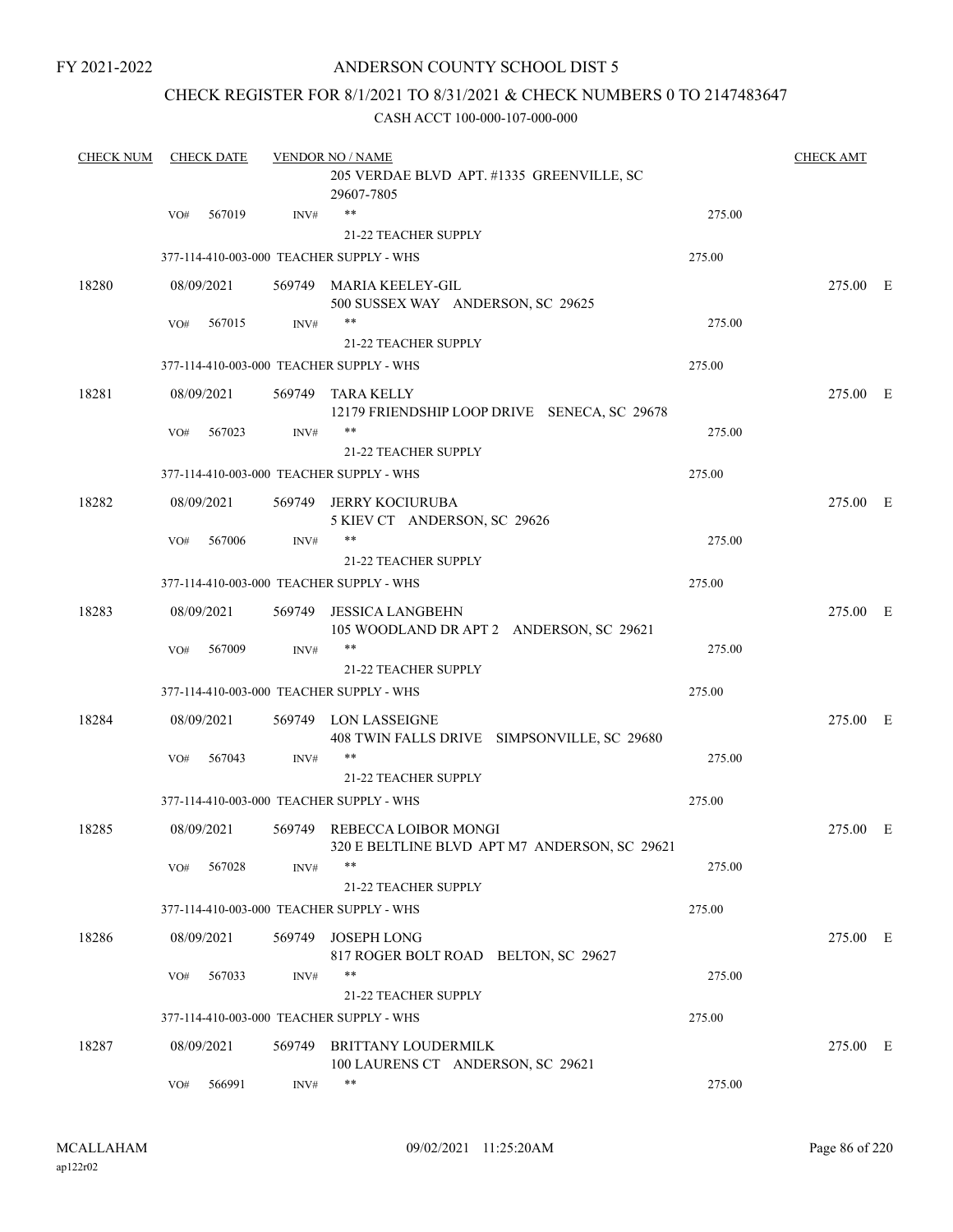### ANDERSON COUNTY SCHOOL DIST 5

### CHECK REGISTER FOR 8/1/2021 TO 8/31/2021 & CHECK NUMBERS 0 TO 2147483647

| <b>CHECK NUM</b> | <b>CHECK DATE</b>                        |        | <b>VENDOR NO / NAME</b>                                         |        | <b>CHECK AMT</b> |  |
|------------------|------------------------------------------|--------|-----------------------------------------------------------------|--------|------------------|--|
|                  |                                          |        | <b>21-22 TEACHER SUPPLY</b>                                     |        |                  |  |
|                  | 377-114-410-003-000 TEACHER SUPPLY - WHS |        |                                                                 | 275.00 |                  |  |
| 18288            | 08/09/2021                               |        | 569749 TALISHA MADISON<br>2509 COBBS WAY ANDERSON, SC 29621     |        | 275.00 E         |  |
|                  | 567013<br>VO#                            | INV#   | $***$                                                           | 275.00 |                  |  |
|                  |                                          |        | <b>21-22 TEACHER SUPPLY</b>                                     |        |                  |  |
|                  | 377-114-410-003-000 TEACHER SUPPLY - WHS |        |                                                                 | 275.00 |                  |  |
| 18289            | 08/09/2021                               |        | 569749 JAMES MARRA<br>28 HALEHAVEN DRIVE SIMPSONVILLE, SC 29681 |        | 275.00 E         |  |
|                  | 567045<br>VO#                            | INV#   | **                                                              | 275.00 |                  |  |
|                  |                                          |        | <b>21-22 TEACHER SUPPLY</b>                                     |        |                  |  |
|                  | 377-114-410-003-000 TEACHER SUPPLY - WHS |        |                                                                 | 275.00 |                  |  |
| 18290            | 08/09/2021                               |        | 569749 VICTOR MARTINEZ                                          |        | 275.00 E         |  |
|                  |                                          |        | 161 RIVERMILL PLACE PIEDMONT, SC 29673                          |        |                  |  |
|                  | 567031<br>VO#                            | INV#   | $***$                                                           | 275.00 |                  |  |
|                  |                                          |        | <b>21-22 TEACHER SUPPLY</b>                                     |        |                  |  |
|                  | 377-114-410-003-000 TEACHER SUPPLY - WHS |        |                                                                 | 275.00 |                  |  |
| 18291            | 08/09/2021                               |        | 569749 GEORGE MATHIS                                            |        | 275.00 E         |  |
|                  |                                          |        | 145 MILLRACE CIRCLE AIKEN, SC 29805                             |        |                  |  |
|                  | 566988<br>VO#                            | INV#   | $***$                                                           | 275.00 |                  |  |
|                  |                                          |        | <b>21-22 TEACHER SUPPLY</b>                                     |        |                  |  |
|                  | 377-114-410-003-000 TEACHER SUPPLY - WHS |        |                                                                 | 275.00 |                  |  |
| 18292            | 08/09/2021                               | 569749 | <b>TERRI MATTRESS</b>                                           |        | 275.00 E         |  |
|                  |                                          |        | 117 EDGEWATER DRIVE ANDERSON, SC 29626                          |        |                  |  |
|                  | 566957<br>VO#                            | INV#   | $***$                                                           | 275.00 |                  |  |
|                  |                                          |        | <b>21-22 TEACHER SUPPLY</b>                                     |        |                  |  |
|                  | 377-114-410-003-000 TEACHER SUPPLY - WHS |        |                                                                 | 275.00 |                  |  |
| 18293            | 08/09/2021                               | 569749 | <b>BAILEY MCCARLEY</b>                                          |        | 275.00 E         |  |
|                  |                                          |        | 104 WAVERLY ROAD ANDERSON, SC 29625                             |        |                  |  |
|                  | 566970<br>VO#                            | INV#   | $***$                                                           | 275.00 |                  |  |
|                  |                                          |        | <b>21-22 TEACHER SUPPLY</b>                                     |        |                  |  |
|                  | 377-114-410-003-000 TEACHER SUPPLY - WHS |        |                                                                 | 275.00 |                  |  |
| 18294            | 08/09/2021                               | 569749 | <b>JILL MCCLAIN</b>                                             |        | 275.00 E         |  |
|                  |                                          |        | 206 LAUREL HEIGHTS ANDERSON, SC 29621                           |        |                  |  |
|                  | 566976<br>VO#                            | INV#   | $***$                                                           | 275.00 |                  |  |
|                  |                                          |        | 21-22 TEACHER SUPPLY                                            |        |                  |  |
|                  | 377-114-410-003-000 TEACHER SUPPLY - WHS |        |                                                                 | 275.00 |                  |  |
| 18295            | 08/09/2021                               | 569749 | MICHAEL MCCOY<br>2205 EDGEWOOD AVENUE ANDERSON, SC 29625        |        | 275.00 E         |  |
|                  | 566985<br>VO#                            | INV#   | $***$                                                           | 275.00 |                  |  |
|                  |                                          |        | 21-22 TEACHER SUPPLY                                            |        |                  |  |
|                  |                                          |        |                                                                 |        |                  |  |
|                  | 377-114-410-003-000 TEACHER SUPPLY - WHS |        |                                                                 | 275.00 |                  |  |
| 18296            | 08/09/2021                               |        | 569749 LUCAS MCGILL                                             |        | 275.00 E         |  |
|                  |                                          |        |                                                                 |        |                  |  |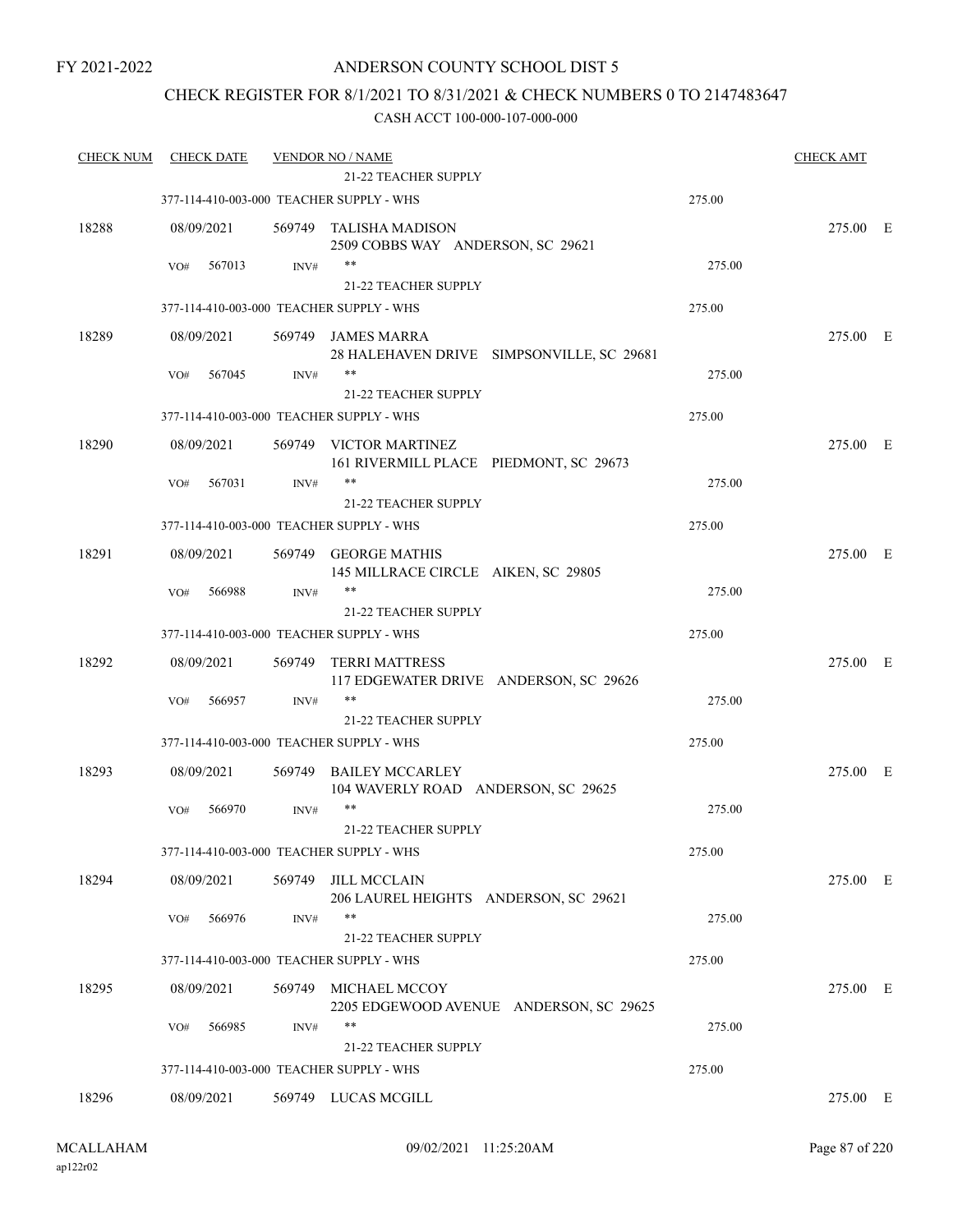### ANDERSON COUNTY SCHOOL DIST 5

### CHECK REGISTER FOR 8/1/2021 TO 8/31/2021 & CHECK NUMBERS 0 TO 2147483647

| <b>CHECK NUM</b> |     | <b>CHECK DATE</b> |      | <b>VENDOR NO / NAME</b>                  |        | <b>CHECK AMT</b> |  |
|------------------|-----|-------------------|------|------------------------------------------|--------|------------------|--|
|                  |     |                   |      | 4409 S MACK ROAD SPOKANE, WA 99224       |        |                  |  |
|                  | VO# | 567046            | INV# | $***$                                    | 275.00 |                  |  |
|                  |     |                   |      | 21-22 TEACHER SUPPLY                     |        |                  |  |
|                  |     |                   |      | 377-114-410-003-000 TEACHER SUPPLY - WHS | 275.00 |                  |  |
| 18297            |     | 08/09/2021        |      | 569749 MIRANDA MCINTOSH                  |        | 275.00 E         |  |
|                  |     |                   |      | 430 SHORE LINE DRIVE ANDERSON, SC 29626  |        |                  |  |
|                  | VO# | 566984            | INV# | $***$                                    | 275.00 |                  |  |
|                  |     |                   |      | 21-22 TEACHER SUPPLY                     |        |                  |  |
|                  |     |                   |      | 377-114-410-003-000 TEACHER SUPPLY - WHS | 275.00 |                  |  |
| 18298            |     | 08/09/2021        |      | 569749 JOHN MCKELPHIN                    |        | 275.00 E         |  |
|                  |     |                   |      | 88 TALL TIMBERS CIRCLE NEWNAN, GA 30265  |        |                  |  |
|                  | VO# | 566999            | INV# | **                                       | 275.00 |                  |  |
|                  |     |                   |      | 21-22 TEACHER SUPPLY                     |        |                  |  |
|                  |     |                   |      | 377-114-410-003-000 TEACHER SUPPLY - WHS | 275.00 |                  |  |
|                  |     |                   |      |                                          |        |                  |  |
| 18299            |     | 08/09/2021        |      | 569749 ALLIE MEADERS                     |        | 275.00 E         |  |
|                  |     |                   |      | 106 OLIVE BRANCH ANDERSON, SC 29626      |        |                  |  |
|                  | VO# | 566965            | INV# | **                                       | 275.00 |                  |  |
|                  |     |                   |      | 21-22 TEACHER SUPPLY                     |        |                  |  |
|                  |     |                   |      | 377-114-410-003-000 TEACHER SUPPLY - WHS | 275.00 |                  |  |
| 18300            |     | 08/09/2021        |      | 569749 MICHAEL MILLER                    |        | 275.00 E         |  |
|                  |     |                   |      | 256 GLORIA TRAIL COLUMBIA, SC 29203      |        |                  |  |
|                  | VO# | 567047            | INV# | $***$                                    | 275.00 |                  |  |
|                  |     |                   |      | 21-22 TEACHER SUPPLY                     |        |                  |  |
|                  |     |                   |      | 377-114-410-003-000 TEACHER SUPPLY - WHS | 275.00 |                  |  |
| 18301            |     | 08/09/2021        |      | 569749 MARY ELLEN MINNIEAR               |        | 275.00 E         |  |
|                  |     |                   |      | 406 WOODFERN CIRCLE ANDERSON, SC 29625   |        |                  |  |
|                  | VO# | 566958            | INV# | $***$                                    | 275.00 |                  |  |
|                  |     |                   |      | <b>21-22 TEACHER SUPPLY</b>              |        |                  |  |
|                  |     |                   |      | 377-114-410-003-000 TEACHER SUPPLY - WHS | 275.00 |                  |  |
|                  |     |                   |      |                                          |        |                  |  |
| 18302            |     | 08/09/2021        |      | 569749 HEATHER NEARY                     |        | 275.00 E         |  |
|                  |     |                   |      | 201 RIVER DRIVE WILLIAMSTON, SC 29697    |        |                  |  |
|                  |     | VO# 566975        | INV# | **                                       | 275.00 |                  |  |
|                  |     |                   |      | 21-22 TEACHER SUPPLY                     |        |                  |  |
|                  |     |                   |      | 377-114-410-003-000 TEACHER SUPPLY - WHS | 275.00 |                  |  |
| 18303            |     | 08/09/2021        |      | 569749 RYAN NEGOSKI                      |        | 275.00 E         |  |
|                  |     |                   |      | 103 HUNTERS LANE ANDERSON, SC 29625      |        |                  |  |
|                  | VO# | 567016            | INV# | **                                       | 275.00 |                  |  |
|                  |     |                   |      | 21-22 TEACHER SUPPLY                     |        |                  |  |
|                  |     |                   |      | 377-114-410-003-000 TEACHER SUPPLY - WHS | 275.00 |                  |  |
| 18304            |     | 08/09/2021        |      | 569749 ANDREW OAKES                      |        | 275.00 E         |  |
|                  |     |                   |      | P.O. BOX 443 IVA, SC 29655               |        |                  |  |
|                  | VO# | 567030            | INV# | **                                       | 275.00 |                  |  |
|                  |     |                   |      | 21-22 TEACHER SUPPLY                     |        |                  |  |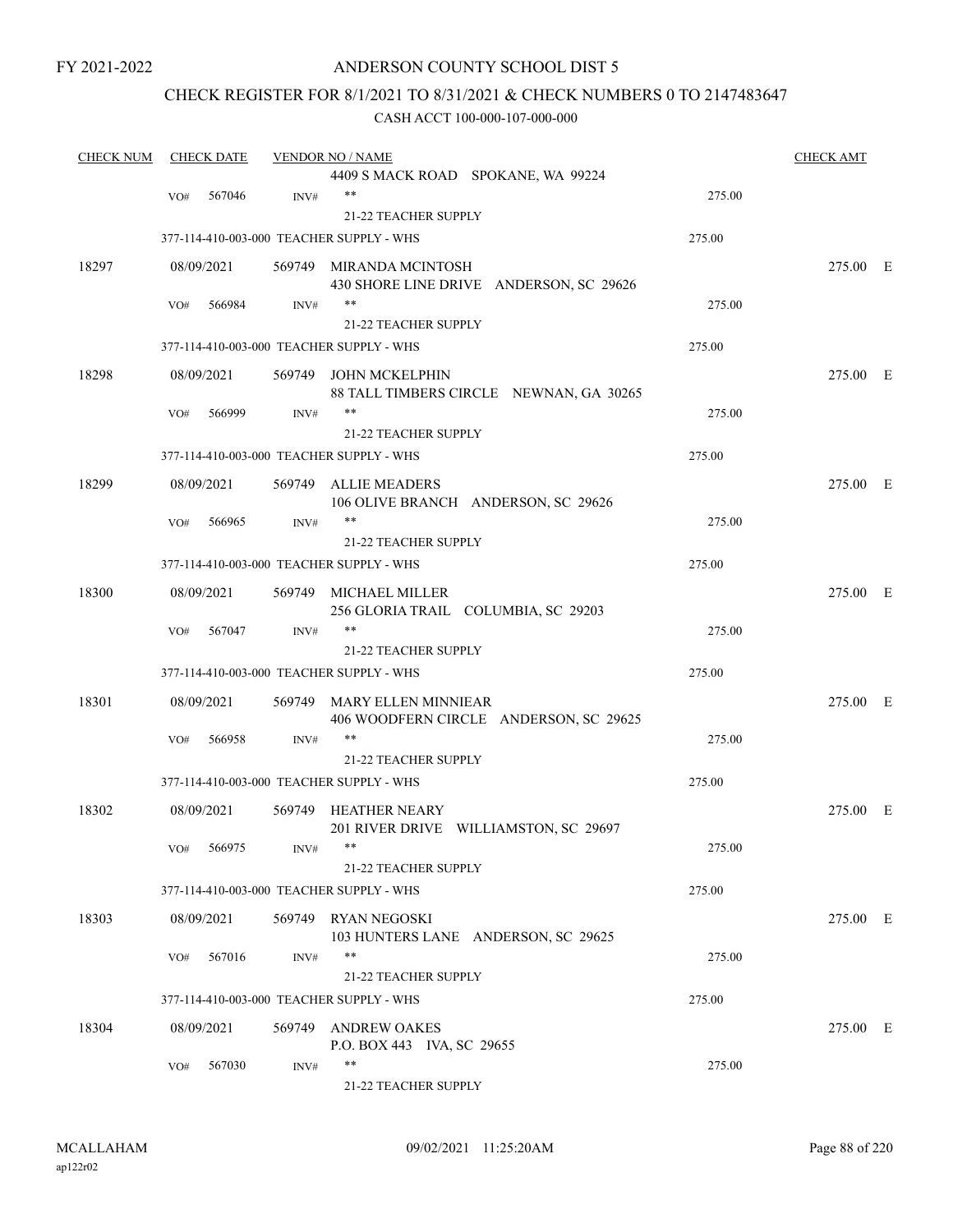### CHECK REGISTER FOR 8/1/2021 TO 8/31/2021 & CHECK NUMBERS 0 TO 2147483647

| <b>CHECK NUM</b> | <b>CHECK DATE</b> |      | <b>VENDOR NO / NAME</b><br>377-114-410-003-000 TEACHER SUPPLY - WHS          | 275.00 | <b>CHECK AMT</b> |  |
|------------------|-------------------|------|------------------------------------------------------------------------------|--------|------------------|--|
|                  |                   |      |                                                                              |        |                  |  |
| 18305            | 08/09/2021        |      | 569749 JARROD PAYNE<br>200 GEORGETOWN ROAD EASLEY, SC 29640                  |        | 275.00 E         |  |
|                  | 567011<br>VO#     | INV# | **<br><b>21-22 TEACHER SUPPLY</b>                                            | 275.00 |                  |  |
|                  |                   |      | 377-114-410-003-000 TEACHER SUPPLY - WHS                                     | 275.00 |                  |  |
| 18306            | 08/09/2021        |      | 569749 NIA PAYNE<br>30 MARKET POINT DRIVE APT. 1307 GREENVILLE, SC<br>29607  |        | 275.00 E         |  |
|                  | 567026<br>VO#     | INV# | $***$                                                                        | 275.00 |                  |  |
|                  |                   |      | <b>21-22 TEACHER SUPPLY</b>                                                  |        |                  |  |
|                  |                   |      | 377-114-410-003-000 TEACHER SUPPLY - WHS                                     | 275.00 |                  |  |
| 18307            | 08/09/2021        |      | 569749 ROBERT PETTIGREW<br>190 SENTELL ROAD WILLIAMSTON, SC 29697            |        | 275.00 E         |  |
|                  | 566997<br>VO#     | INV# | $***$                                                                        | 275.00 |                  |  |
|                  |                   |      | <b>21-22 TEACHER SUPPLY</b>                                                  |        |                  |  |
|                  |                   |      | 377-114-410-003-000 TEACHER SUPPLY - WHS                                     | 275.00 |                  |  |
| 18308            | 08/09/2021        |      | 569749 MICHAEL POLLEN<br>2200 ARLINGTON WAY LANE GRAYSON, GA 30017           |        | 275.00 E         |  |
|                  | 567049<br>VO#     | INV# | $***$                                                                        | 275.00 |                  |  |
|                  |                   |      | <b>21-22 TEACHER SUPPLY</b>                                                  |        |                  |  |
|                  |                   |      | 377-114-410-003-000 TEACHER SUPPLY - WHS                                     | 275.00 |                  |  |
| 18309            | 08/09/2021        |      | 569749 LEIGH RAMSEY<br>114 HOLLY RIDGE DR ANDERSON, SC 29621                 |        | 275.00 E         |  |
|                  | 567014<br>VO#     | INV# | $***$                                                                        | 275.00 |                  |  |
|                  |                   |      | <b>21-22 TEACHER SUPPLY</b>                                                  |        |                  |  |
|                  |                   |      | 377-114-410-003-000 TEACHER SUPPLY - WHS                                     | 275.00 |                  |  |
| 18310            | 08/09/2021        |      | 569749 CADY RICE<br>131 ACKER ROAD ANDERSON, SC 29624                        |        | 275.00 E         |  |
|                  | VO#<br>567040     | INV# | **                                                                           | 275.00 |                  |  |
|                  |                   |      | 21-22 TEACHER SUPPLY                                                         |        |                  |  |
|                  |                   |      | 377-114-410-003-000 TEACHER SUPPLY - WHS                                     | 275.00 |                  |  |
| 18311            | 08/09/2021        |      | 569749 COURTNEY ROGERS<br>218 NORTH AVE ANDERSON, SC 29625                   |        | 275.00 E         |  |
|                  | 567037<br>VO#     | INV# | **                                                                           | 275.00 |                  |  |
|                  |                   |      | 21-22 TEACHER SUPPLY                                                         |        |                  |  |
|                  |                   |      | 377-114-410-003-000 TEACHER SUPPLY - WHS                                     | 275.00 |                  |  |
| 18312            | 08/09/2021        |      | 569749 DELMIS SAN MARTY-AVILA<br>240 OLD FLAT SHOALS ROAD WALHALLA, SC 29691 |        | 275.00 E         |  |
|                  | 567017<br>VO#     | INV# | **                                                                           | 275.00 |                  |  |
|                  |                   |      | 21-22 TEACHER SUPPLY                                                         |        |                  |  |
|                  |                   |      | 377-114-410-003-000 TEACHER SUPPLY - WHS                                     | 275.00 |                  |  |
| 18313            | 08/09/2021        |      | 569749 ALLISON SAVILLE                                                       |        | 275.00 E         |  |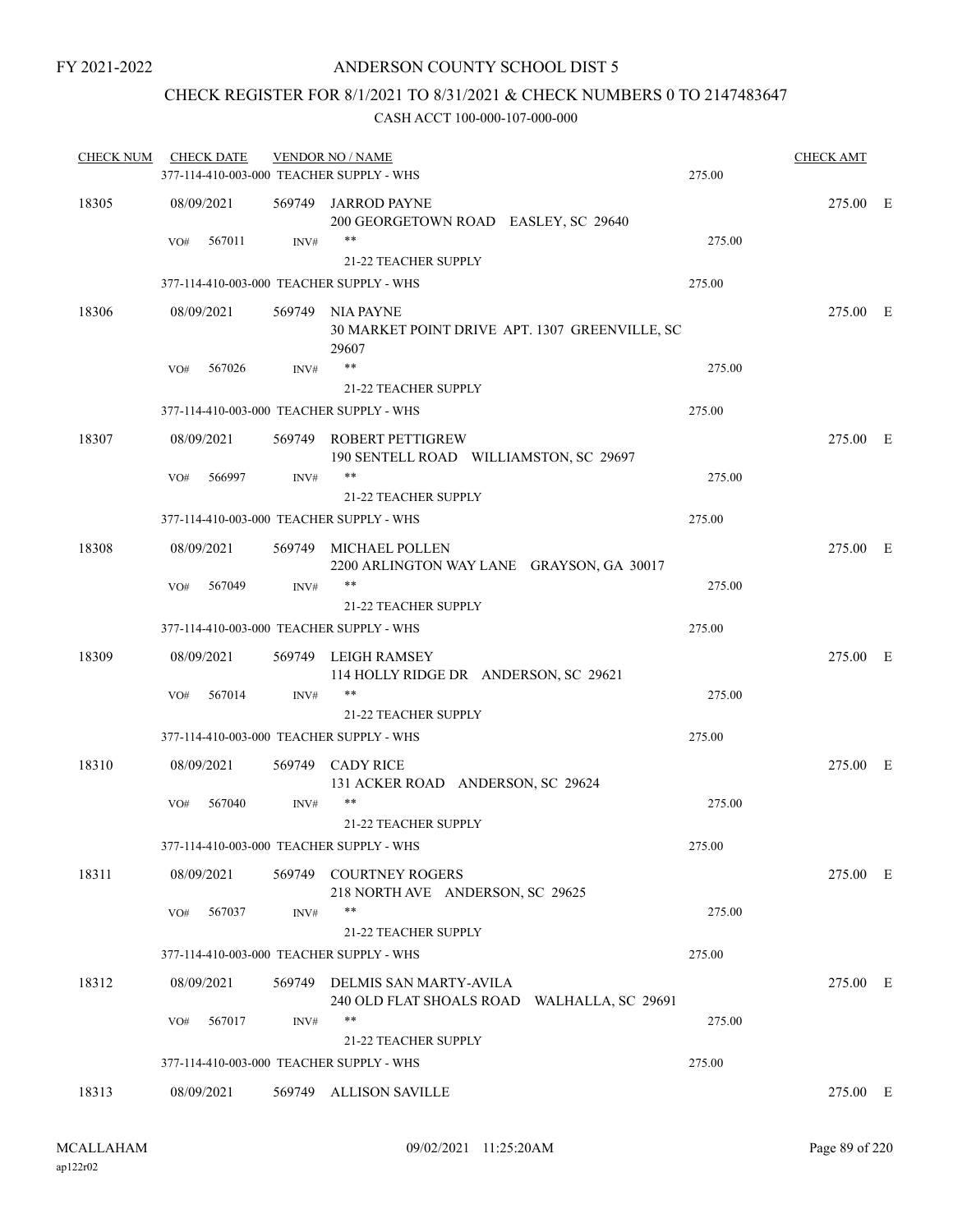### ANDERSON COUNTY SCHOOL DIST 5

### CHECK REGISTER FOR 8/1/2021 TO 8/31/2021 & CHECK NUMBERS 0 TO 2147483647

| <b>CHECK NUM</b> |     | <b>CHECK DATE</b> |        | <b>VENDOR NO / NAME</b>                                              |        | <b>CHECK AMT</b> |  |
|------------------|-----|-------------------|--------|----------------------------------------------------------------------|--------|------------------|--|
|                  |     |                   |        | 107 CALHOUN ROAD BELTON, SC 29627                                    |        |                  |  |
|                  | VO# | 566952            | INV#   | $***$                                                                | 275.00 |                  |  |
|                  |     |                   |        | 21-22 TEACHER SUPPLY                                                 |        |                  |  |
|                  |     |                   |        | 377-114-410-003-000 TEACHER SUPPLY - WHS                             | 275.00 |                  |  |
| 18314            |     | 08/09/2021        |        | 569749 SETH SCHEVING                                                 |        | 275.00 E         |  |
|                  |     | 566990            |        | 809 EAST RIVER STREET ANDERSON, SC 29624<br>$***$                    |        |                  |  |
|                  | VO# |                   | INV#   |                                                                      | 275.00 |                  |  |
|                  |     |                   |        | 21-22 TEACHER SUPPLY                                                 |        |                  |  |
|                  |     |                   |        | 377-114-410-003-000 TEACHER SUPPLY - WHS                             | 275.00 |                  |  |
| 18315            |     | 08/09/2021        |        | 569749 JOHN SCHUMPERT<br>2515 OLD PENDLETON ROAD EASLEY, SC 29642    |        | 275.00 E         |  |
|                  | VO# | 566983            | INV#   | $***$                                                                | 275.00 |                  |  |
|                  |     |                   |        | 21-22 TEACHER SUPPLY                                                 |        |                  |  |
|                  |     |                   |        | 377-114-410-003-000 TEACHER SUPPLY - WHS                             | 275.00 |                  |  |
|                  |     |                   |        |                                                                      |        |                  |  |
| 18316            |     | 08/09/2021        |        | 569749 JENINE SILEN<br>318 STEPHEN KING DRIVE ANDERSON, SC 29621     |        | 275.00 E         |  |
|                  | VO# | 566992            | INV#   | $***$                                                                | 275.00 |                  |  |
|                  |     |                   |        | <b>21-22 TEACHER SUPPLY</b>                                          |        |                  |  |
|                  |     |                   |        | 377-114-410-003-000 TEACHER SUPPLY - WHS                             | 275.00 |                  |  |
| 18317            |     | 08/09/2021        | 569749 | TAYLOR STALEY<br>124 FOXCREEK CT SENECA, SC 29678                    |        | 275.00 E         |  |
|                  | VO# | 567029            | INV#   | $***$                                                                | 275.00 |                  |  |
|                  |     |                   |        | <b>21-22 TEACHER SUPPLY</b>                                          |        |                  |  |
|                  |     |                   |        | 377-114-410-003-000 TEACHER SUPPLY - WHS                             | 275.00 |                  |  |
| 18318            |     | 08/09/2021        |        | 569749 REBECCA STATON<br>275 JIM HUNT ROAD EASLEY, SC 29640          |        | 275.00 E         |  |
|                  | VO# | 567018            | INV#   |                                                                      | 275.00 |                  |  |
|                  |     |                   |        | 21-22 TEACHER SUPPLY                                                 |        |                  |  |
|                  |     |                   |        | 377-114-410-003-000 TEACHER SUPPLY - WHS                             | 275.00 |                  |  |
|                  |     |                   |        |                                                                      |        |                  |  |
| 18319            |     | 08/09/2021        |        | 569749 MICHAEL STRAUP<br>102 HAWKS NEST BELTON, SC 29627             |        | 275.00 E         |  |
|                  |     | VO# 566959        | INV#   |                                                                      | 275.00 |                  |  |
|                  |     |                   |        | 21-22 TEACHER SUPPLY                                                 |        |                  |  |
|                  |     |                   |        | 377-114-410-003-000 TEACHER SUPPLY - WHS                             | 275.00 |                  |  |
| 18320            |     | 08/09/2021        |        | 569749 AUSTIN STUKES<br>205 TILLIWA COURT APT. 502 CENTRAL, SC 29630 |        | 275.00 E         |  |
|                  | VO# | 567020            | INV#   | $***$                                                                | 275.00 |                  |  |
|                  |     |                   |        | 21-22 TEACHER SUPPLY                                                 |        |                  |  |
|                  |     |                   |        | 377-114-410-003-000 TEACHER SUPPLY - WHS                             | 275.00 |                  |  |
| 18321            |     | 08/09/2021        |        | 569749 LURETTA SULLIVAN<br>183 LATIMER ROAD ANDERSON, SC 29626       |        | 275.00 E         |  |
|                  | VO# | 566995            | INV#   | $***$                                                                | 275.00 |                  |  |
|                  |     |                   |        | 21-22 TEACHER SUPPLY                                                 |        |                  |  |
|                  |     |                   |        |                                                                      |        |                  |  |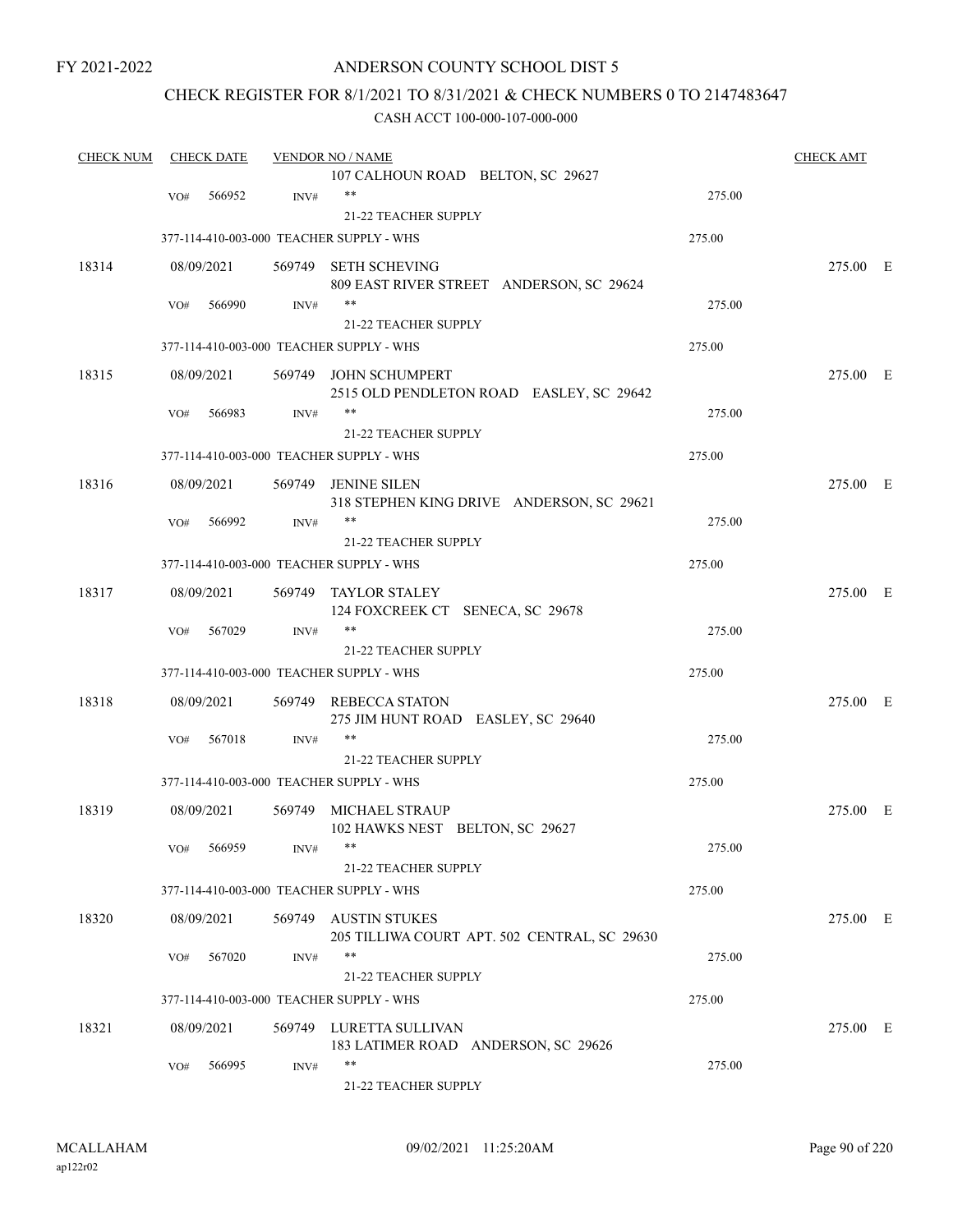### CHECK REGISTER FOR 8/1/2021 TO 8/31/2021 & CHECK NUMBERS 0 TO 2147483647

| <b>CHECK NUM</b> | <b>CHECK DATE</b> |        |        | <b>VENDOR NO / NAME</b>                                           |        | <b>CHECK AMT</b> |  |
|------------------|-------------------|--------|--------|-------------------------------------------------------------------|--------|------------------|--|
|                  |                   |        |        | 377-114-410-003-000 TEACHER SUPPLY - WHS                          | 275.00 |                  |  |
| 18322            | 08/09/2021        |        |        | 569749 WILLIS SULLIVAN<br>2407 VILLA COURT ANDERSON, SC 29621     |        | 275.00 E         |  |
|                  | VO#               | 566978 | INV#   | $***$<br>21-22 TEACHER SUPPLY                                     | 275.00 |                  |  |
|                  |                   |        |        | 377-114-410-003-000 TEACHER SUPPLY - WHS                          | 275.00 |                  |  |
| 18323            | 08/09/2021        |        |        | 569749 ELIZABETH VAUGHN                                           |        | 275.00 E         |  |
|                  |                   |        |        | 204 REVERES WAY CENTRAL, SC 29630                                 |        |                  |  |
|                  | VO#               | 567044 | INV#   | $***$                                                             | 275.00 |                  |  |
|                  |                   |        |        | 21-22 TEACHER SUPPLY<br>377-114-410-003-000 TEACHER SUPPLY - WHS  | 275.00 |                  |  |
| 18324            | 08/09/2021        |        |        | 569749 RICHARD WALLACH                                            |        | 275.00 E         |  |
|                  |                   |        |        | 1517 E CALHOUN ST ANDERSON, SC 29621                              |        |                  |  |
|                  | VO#               | 567048 | INV#   | $***$                                                             | 275.00 |                  |  |
|                  |                   |        |        | 21-22 TEACHER SUPPLY<br>377-114-410-003-000 TEACHER SUPPLY - WHS  |        |                  |  |
|                  |                   |        |        |                                                                   | 275.00 |                  |  |
| 18325            | 08/09/2021        |        |        | 569749 ANDREA WALTERS<br>7 CLEARFIELD ROAD GREENVILLE, SC 29607   |        | 275.00 E         |  |
|                  | VO#               | 567035 | INV#   | $***$                                                             | 275.00 |                  |  |
|                  |                   |        |        | 21-22 TEACHER SUPPLY                                              |        |                  |  |
|                  |                   |        |        | 377-114-410-003-000 TEACHER SUPPLY - WHS                          | 275.00 |                  |  |
| 18326            | 08/09/2021        |        |        | 569749 CARL WENTZKY<br>135 ASHTON LANE ANDERSON, SC 29621         |        | 275.00 E         |  |
|                  | VO#               | 566989 | INV#   | $***$                                                             | 275.00 |                  |  |
|                  |                   |        |        | 21-22 TEACHER SUPPLY<br>377-114-410-003-000 TEACHER SUPPLY - WHS  | 275.00 |                  |  |
| 18327            | 08/09/2021        |        |        | 569749 AUROLYN WHITE                                              |        | 275.00 E         |  |
|                  |                   |        |        | 268 LOCKLIN STREET ELBERTON, GA 30635                             |        |                  |  |
|                  | VO#               | 567022 | INV#   | $***$                                                             | 275.00 |                  |  |
|                  |                   |        |        | 21-22 TEACHER SUPPLY<br>377-114-410-003-000 TEACHER SUPPLY - WHS  | 275.00 |                  |  |
|                  |                   |        |        |                                                                   |        |                  |  |
| 18328            | 08/09/2021        |        |        | 569749 TARA WILSON<br>2009 CARDINAL PARK DRIVE ANDERSON, SC 29621 |        | 275.00 E         |  |
|                  | VO#               | 566963 | INV#   | $***$                                                             | 275.00 |                  |  |
|                  |                   |        |        | 21-22 TEACHER SUPPLY                                              |        |                  |  |
|                  |                   |        |        | 377-114-410-003-000 TEACHER SUPPLY - WHS                          | 275.00 |                  |  |
| 18329            | 08/09/2021        |        |        | 569749 KATHERINE WOODBERRY<br>3306 HOWLAND DR ANDERSON, SC 29626  |        | 275.00 E         |  |
|                  | VO#               | 566996 | INV#   | **                                                                | 275.00 |                  |  |
|                  |                   |        |        | 21-22 TEACHER SUPPLY                                              |        |                  |  |
|                  |                   |        |        | 377-114-410-003-000 TEACHER SUPPLY - WHS                          | 275.00 |                  |  |
| 18330            | 08/09/2021        |        | 569749 | JULIAN WRIGHT                                                     |        | 275.00 E         |  |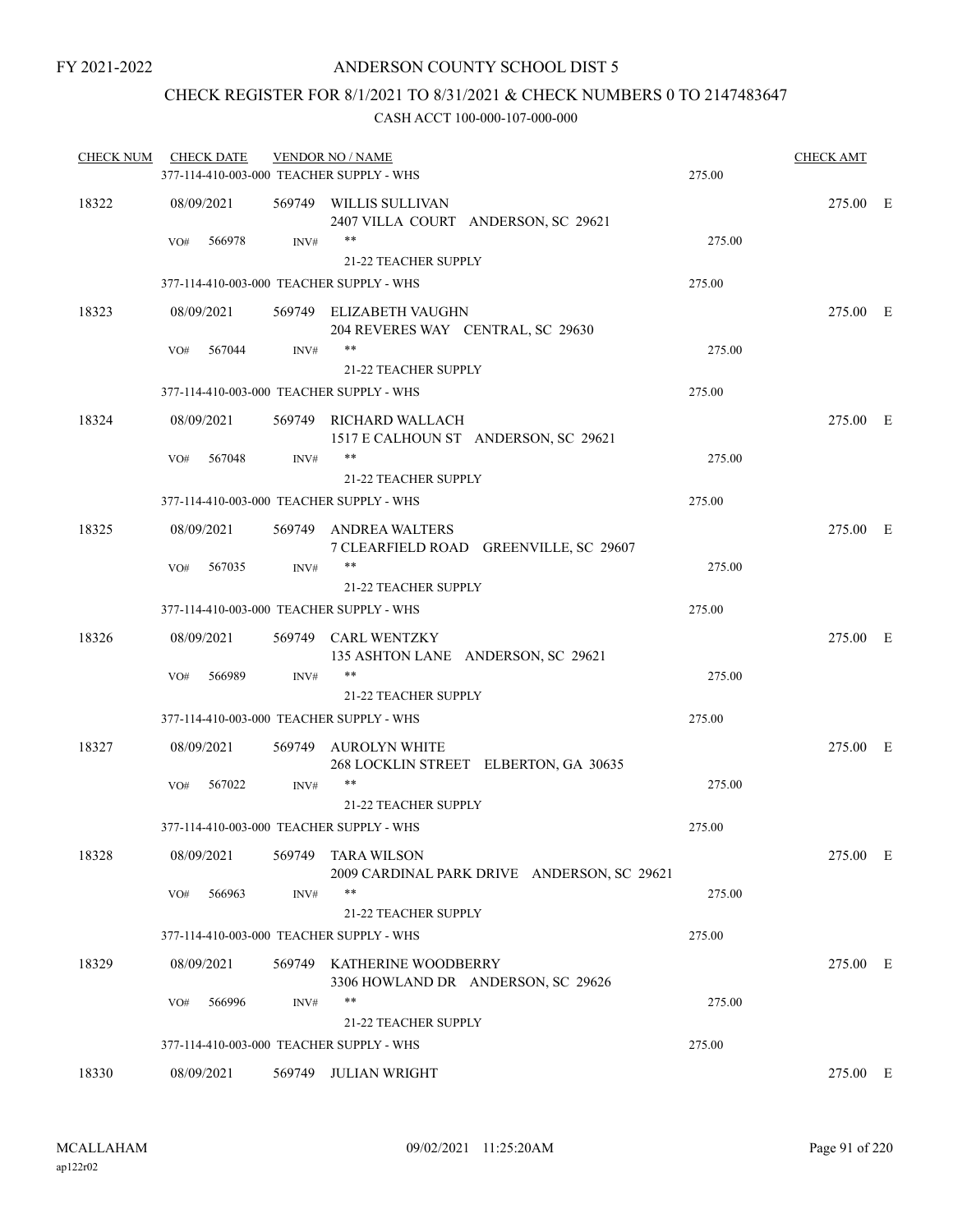#### ANDERSON COUNTY SCHOOL DIST 5

### CHECK REGISTER FOR 8/1/2021 TO 8/31/2021 & CHECK NUMBERS 0 TO 2147483647

| <b>CHECK NUM</b> |     | <b>CHECK DATE</b> |        | <b>VENDOR NO / NAME</b>                                                 |        | <b>CHECK AMT</b> |  |
|------------------|-----|-------------------|--------|-------------------------------------------------------------------------|--------|------------------|--|
|                  |     |                   |        | 100 WEST WHITNER STREET APT 104 ANDERSON, SC<br>29624                   |        |                  |  |
|                  | VO# | 566993            | INV#   | $***$                                                                   | 275.00 |                  |  |
|                  |     |                   |        | <b>21-22 TEACHER SUPPLY</b>                                             |        |                  |  |
|                  |     |                   |        | 377-114-410-003-000 TEACHER SUPPLY - WHS                                | 275.00 |                  |  |
| 18331            |     | 08/09/2021        |        | 569749 BESS WURST<br>207 LOBLOLLY DR ANDERSON, SC 29625                 |        | 275.00 E         |  |
|                  | VO# | 566961            | INV#   | **                                                                      | 275.00 |                  |  |
|                  |     |                   |        | <b>21-22 TEACHER SUPPLY</b>                                             |        |                  |  |
|                  |     |                   |        | 377-114-410-003-000 TEACHER SUPPLY - WHS                                | 275.00 |                  |  |
| 18332            |     | 08/09/2021        |        | 569749 AMANDA YARBROUGH<br>310 COOPER LANE EASLEY, SC 29642             |        | 275.00 E         |  |
|                  | VO# | 567034            | INV#   | **                                                                      | 275.00 |                  |  |
|                  |     |                   |        | <b>21-22 TEACHER SUPPLY</b>                                             |        |                  |  |
|                  |     |                   |        | 377-114-410-003-000 TEACHER SUPPLY - WHS                                | 275.00 |                  |  |
| 18333            |     | 08/09/2021        |        | 569749 LAVENIA ALEXANDER<br>218 SHADOW CREEK LANE 3A ANDERSON, SC 29621 |        | 275.00 E         |  |
|                  | VO# | 567088            | INV#   | **                                                                      | 275.00 |                  |  |
|                  |     |                   |        | <b>21-22 TEACHER SUPPLY</b>                                             |        |                  |  |
|                  |     |                   |        | 377-113-410-005-000 TEACHER SUPPLY - MCCANTS                            | 275.00 |                  |  |
| 18334            |     | 08/09/2021        |        | 569749 ALYSSA ANDERSON<br>143 SHADOW CREEK LANE ANDERSON, SC 29621      |        | 275.00 E         |  |
|                  | VO# | 567096            | INV#   | **                                                                      | 275.00 |                  |  |
|                  |     |                   |        | <b>21-22 TEACHER SUPPLY</b>                                             |        |                  |  |
|                  |     |                   |        | 377-113-410-005-000 TEACHER SUPPLY - MCCANTS                            | 275.00 |                  |  |
| 18335            |     | 08/09/2021        |        | 569749 LAVINIA ANDERSON<br>420 WESLEY COURT STARR, SC 29684             |        | 275.00 E         |  |
|                  | VO# | 567050            | INV#   | **                                                                      | 275.00 |                  |  |
|                  |     |                   |        | 21-22 TEACHER SUPPLY                                                    |        |                  |  |
|                  |     |                   |        | 377-113-410-005-000 TEACHER SUPPLY - MCCANTS                            | 275.00 |                  |  |
| 18336            |     | 08/09/2021        |        | 569749 KRISTIN AUSTIN<br>1214 OLD MILL ROAD EASELY, SC 29642            |        | 275.00 E         |  |
|                  | VO# | 567093            | INV#   | **                                                                      | 275.00 |                  |  |
|                  |     |                   |        | 21-22 TEACHER SUPPLY                                                    |        |                  |  |
|                  |     |                   |        | 377-113-410-005-000 TEACHER SUPPLY - MCCANTS                            | 275.00 |                  |  |
| 18337            |     | 08/09/2021        | 569749 | <b>JESSICA BASYARI</b><br>1708 PARK DRIVE ANDERSON, SC 29625            |        | 275.00 E         |  |
|                  | VO# | 567083            | INV#   | **                                                                      | 275.00 |                  |  |
|                  |     |                   |        | 21-22 TEACHER SUPPLY                                                    |        |                  |  |
|                  |     |                   |        | 377-113-410-005-000 TEACHER SUPPLY - MCCANTS                            | 275.00 |                  |  |
| 18338            |     | 08/09/2021        |        | 569749 KEISHA BENTLEY<br>214 MCPHAIL FARMS CIRCLE ANDERSON, SC 29621    |        | 275.00 E         |  |
|                  | VO# | 567063            | INV#   | **                                                                      | 275.00 |                  |  |
|                  |     |                   |        |                                                                         |        |                  |  |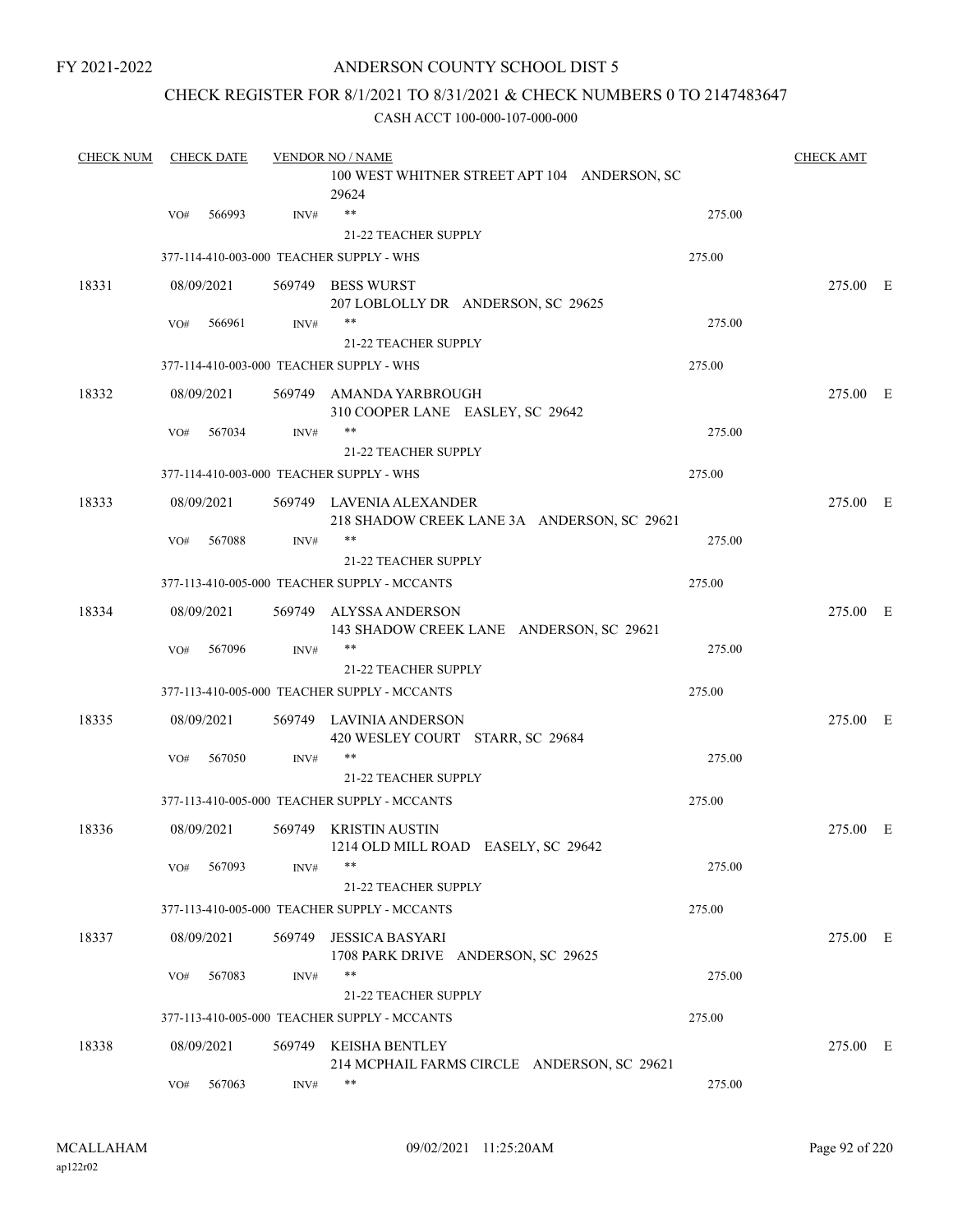### ANDERSON COUNTY SCHOOL DIST 5

### CHECK REGISTER FOR 8/1/2021 TO 8/31/2021 & CHECK NUMBERS 0 TO 2147483647

| <b>CHECK NUM</b> | <b>CHECK DATE</b> |        | <b>VENDOR NO / NAME</b><br><b>21-22 TEACHER SUPPLY</b>               |        | <b>CHECK AMT</b> |  |
|------------------|-------------------|--------|----------------------------------------------------------------------|--------|------------------|--|
|                  |                   |        | 377-113-410-005-000 TEACHER SUPPLY - MCCANTS                         |        |                  |  |
|                  |                   |        |                                                                      | 275.00 |                  |  |
| 18339            | 08/09/2021        |        | 569749 LEIGH BUCKNER<br>504 AUTUMN OAKS ANDERSON, SC 29621           |        | 275.00 E         |  |
|                  | 567051<br>VO#     | INV#   | $***$                                                                | 275.00 |                  |  |
|                  |                   |        | 21-22 TEACHER SUPPLY                                                 |        |                  |  |
|                  |                   |        | 377-113-410-005-000 TEACHER SUPPLY - MCCANTS                         | 275.00 |                  |  |
| 18340            | 08/09/2021        |        | 569749 NICHOLAS BURRELL<br>410 DICKARD ROAD SENECA, SC 29672         |        | 275.00 E         |  |
|                  | 567075<br>VO#     | INV#   | **                                                                   | 275.00 |                  |  |
|                  |                   |        | 21-22 TEACHER SUPPLY                                                 |        |                  |  |
|                  |                   |        | 377-113-410-005-000 TEACHER SUPPLY - MCCANTS                         | 275.00 |                  |  |
| 18341            | 08/09/2021        |        | 569749 QUINCY DEL COLLETTI<br>1001 CARLISLE PLACE ANDERSON, SC 29621 |        | 275.00 E         |  |
|                  | 567062<br>VO#     | INV#   | $***$                                                                | 275.00 |                  |  |
|                  |                   |        | <b>21-22 TEACHER SUPPLY</b>                                          |        |                  |  |
|                  |                   |        | 377-113-410-005-000 TEACHER SUPPLY - MCCANTS                         | 275.00 |                  |  |
| 18342            | 08/09/2021        |        | 569749 MICHAEL DONNALLEY<br>505 CLEARVIEW DRIVE SENECA, SC 29672     |        | 275.00 E         |  |
|                  | 567094<br>VO#     | INV#   | $***$                                                                | 275.00 |                  |  |
|                  |                   |        | <b>21-22 TEACHER SUPPLY</b>                                          |        |                  |  |
|                  |                   |        | 377-113-410-005-000 TEACHER SUPPLY - MCCANTS                         | 275.00 |                  |  |
| 18343            | 08/09/2021        | 569749 | JAYNE EDGAR<br>104 RIVENDELL DRIVE ANDERSON, SC 29621                |        | 275.00 E         |  |
|                  | 567060<br>VO#     | INV#   | $***$                                                                | 275.00 |                  |  |
|                  |                   |        | <b>21-22 TEACHER SUPPLY</b>                                          |        |                  |  |
|                  |                   |        | 377-113-410-005-000 TEACHER SUPPLY - MCCANTS                         | 275.00 |                  |  |
| 18344            | 08/09/2021        | 569749 | THOMAS FARRAR<br>517 BRITTANY PARK ANDERSON, SC 29621                |        | 275.00 E         |  |
|                  | 567052<br>VO#     | INV#   | $***$                                                                | 275.00 |                  |  |
|                  |                   |        | 21-22 TEACHER SUPPLY                                                 |        |                  |  |
|                  |                   |        | 377-113-410-005-000 TEACHER SUPPLY - MCCANTS                         | 275.00 |                  |  |
| 18345            | 08/09/2021        | 569749 | <b>SAMUEL GARRISON</b><br>207 BOWEN DRIVE ANDERSON, SC 29621         |        | 275.00 E         |  |
|                  | 567082<br>VO#     | INV#   | $***$                                                                | 275.00 |                  |  |
|                  |                   |        | 21-22 TEACHER SUPPLY                                                 |        |                  |  |
|                  |                   |        | 377-113-410-005-000 TEACHER SUPPLY - MCCANTS                         | 275.00 |                  |  |
| 18346            | 08/09/2021        |        | 569749 LAUREN HAMBY<br>132 ROSSMOOR COURT ANDERSON, SC 29621         |        | 275.00 E         |  |
|                  | 567065<br>VO#     | INV#   | **                                                                   | 275.00 |                  |  |
|                  |                   |        | <b>21-22 TEACHER SUPPLY</b>                                          |        |                  |  |
|                  |                   |        | 377-113-410-005-000 TEACHER SUPPLY - MCCANTS                         | 275.00 |                  |  |
| 18347            | 08/09/2021        |        | 569749 GARYT HAMILTON                                                |        | 275.00 E         |  |
|                  |                   |        |                                                                      |        |                  |  |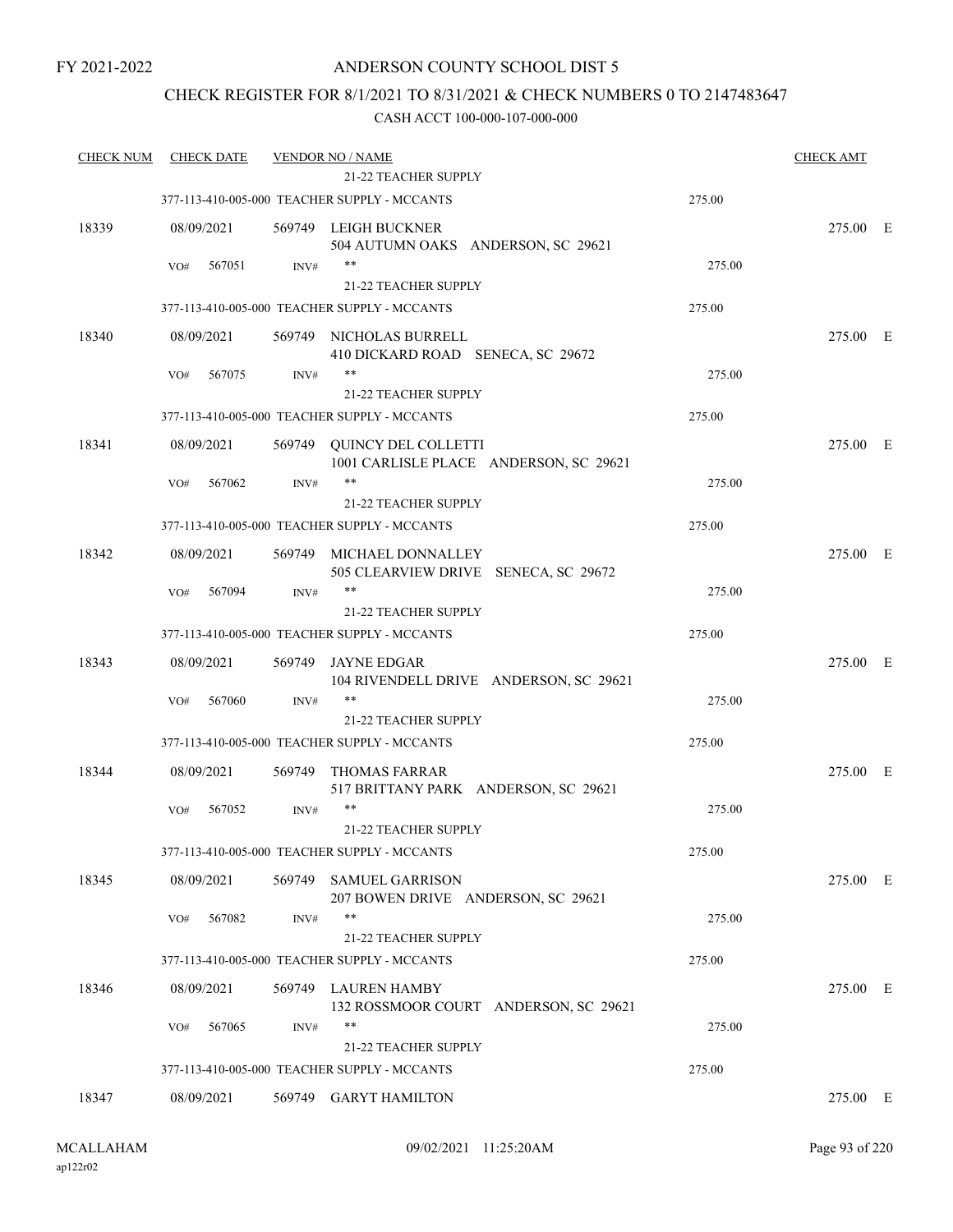### ANDERSON COUNTY SCHOOL DIST 5

### CHECK REGISTER FOR 8/1/2021 TO 8/31/2021 & CHECK NUMBERS 0 TO 2147483647

| <b>CHECK NUM</b> |     | <b>CHECK DATE</b> |        | <b>VENDOR NO / NAME</b>                                          |        | <b>CHECK AMT</b> |  |
|------------------|-----|-------------------|--------|------------------------------------------------------------------|--------|------------------|--|
|                  |     |                   |        | 104 HERITAGE PLACE DRIVE PENDLETON, SC 29670                     |        |                  |  |
|                  | VO# | 567084            | INV#   | $***$                                                            | 275.00 |                  |  |
|                  |     |                   |        | 21-22 TEACHER SUPPLY                                             |        |                  |  |
|                  |     |                   |        | 377-113-410-005-000 TEACHER SUPPLY - MCCANTS                     | 275.00 |                  |  |
| 18348            |     | 08/09/2021        |        | 569749 KENDRA HAMILTON                                           |        | 275.00 E         |  |
|                  |     |                   |        | 15 CLOCK TOWER COURT BELTON, SC 29627                            |        |                  |  |
|                  | VO# | 567097            | INV#   | $***$                                                            | 275.00 |                  |  |
|                  |     |                   |        | <b>21-22 TEACHER SUPPLY</b>                                      |        |                  |  |
|                  |     |                   |        | 377-113-410-005-000 TEACHER SUPPLY - MCCANTS                     | 275.00 |                  |  |
| 18349            |     | 08/09/2021        |        | 569749 COURTNEY HARMON<br>118 KILSPRINGS ROAD ANDERSON, SC 29621 |        | 275.00 E         |  |
|                  | VO# | 567066            | INV#   | **                                                               | 275.00 |                  |  |
|                  |     |                   |        | <b>21-22 TEACHER SUPPLY</b>                                      |        |                  |  |
|                  |     |                   |        | 377-113-410-005-000 TEACHER SUPPLY - MCCANTS                     | 275.00 |                  |  |
|                  |     |                   |        |                                                                  |        |                  |  |
| 18350            |     | 08/09/2021        | 569749 | <b>JOSEPH JACKSON</b><br>119 TAYLORS TRAIL ANDERSON, SC 29621    |        | 275.00 E         |  |
|                  | VO# | 567064            | INV#   | $***$                                                            | 275.00 |                  |  |
|                  |     |                   |        | 21-22 TEACHER SUPPLY                                             |        |                  |  |
|                  |     |                   |        | 377-113-410-005-000 TEACHER SUPPLY - MCCANTS                     | 275.00 |                  |  |
| 18351            |     | 08/09/2021        |        | 569749 KYLE JENNINGS<br>244 SHERWOOD DRIVE BELTON, SC 29627      |        | 275.00 E         |  |
|                  | VO# | 567090            | INV#   | **                                                               | 275.00 |                  |  |
|                  |     |                   |        | <b>21-22 TEACHER SUPPLY</b>                                      |        |                  |  |
|                  |     |                   |        | 377-113-410-005-000 TEACHER SUPPLY - MCCANTS                     | 275.00 |                  |  |
| 18352            |     | 08/09/2021        | 569749 | <b>JULIE LANCE</b><br>118 HURST AVENUE ANDERSON, SC 29625        |        | 275.00 E         |  |
|                  | VO# | 567080            | INV#   | $***$                                                            | 275.00 |                  |  |
|                  |     |                   |        | 21-22 TEACHER SUPPLY                                             |        |                  |  |
|                  |     |                   |        | 377-113-410-005-000 TEACHER SUPPLY - MCCANTS                     | 275.00 |                  |  |
|                  |     |                   |        |                                                                  |        |                  |  |
| 18353            |     | 08/09/2021        | 569749 | MOLLY LEWIS<br>626 JONAGOLD COURT ANDERSON, SC 29621             |        | 275.00 E         |  |
|                  | VO# | 567095            | INV#   |                                                                  | 275.00 |                  |  |
|                  |     |                   |        | 21-22 TEACHER SUPPLY                                             |        |                  |  |
|                  |     |                   |        | 377-113-410-005-000 TEACHER SUPPLY - MCCANTS                     | 275.00 |                  |  |
| 18354            |     | 08/09/2021        |        | 569749 WILLIAM LITTLE<br>105 VICTORIA CIRCLE ANDERSON, SC 29621  |        | 275.00 E         |  |
|                  | VO# | 567053            | INV#   | $***$                                                            | 275.00 |                  |  |
|                  |     |                   |        | 21-22 TEACHER SUPPLY                                             |        |                  |  |
|                  |     |                   |        | 377-113-410-005-000 TEACHER SUPPLY - MCCANTS                     | 275.00 |                  |  |
| 18355            |     | 08/09/2021        |        | 569749 POLLY LUDENA                                              |        | 275.00 E         |  |
|                  |     |                   |        | 105 NATURAL SPRINGS BELTON, SC 29627                             |        |                  |  |
|                  | VO# | 567067            | INV#   | $***$                                                            | 275.00 |                  |  |
|                  |     |                   |        | 21-22 TEACHER SUPPLY                                             |        |                  |  |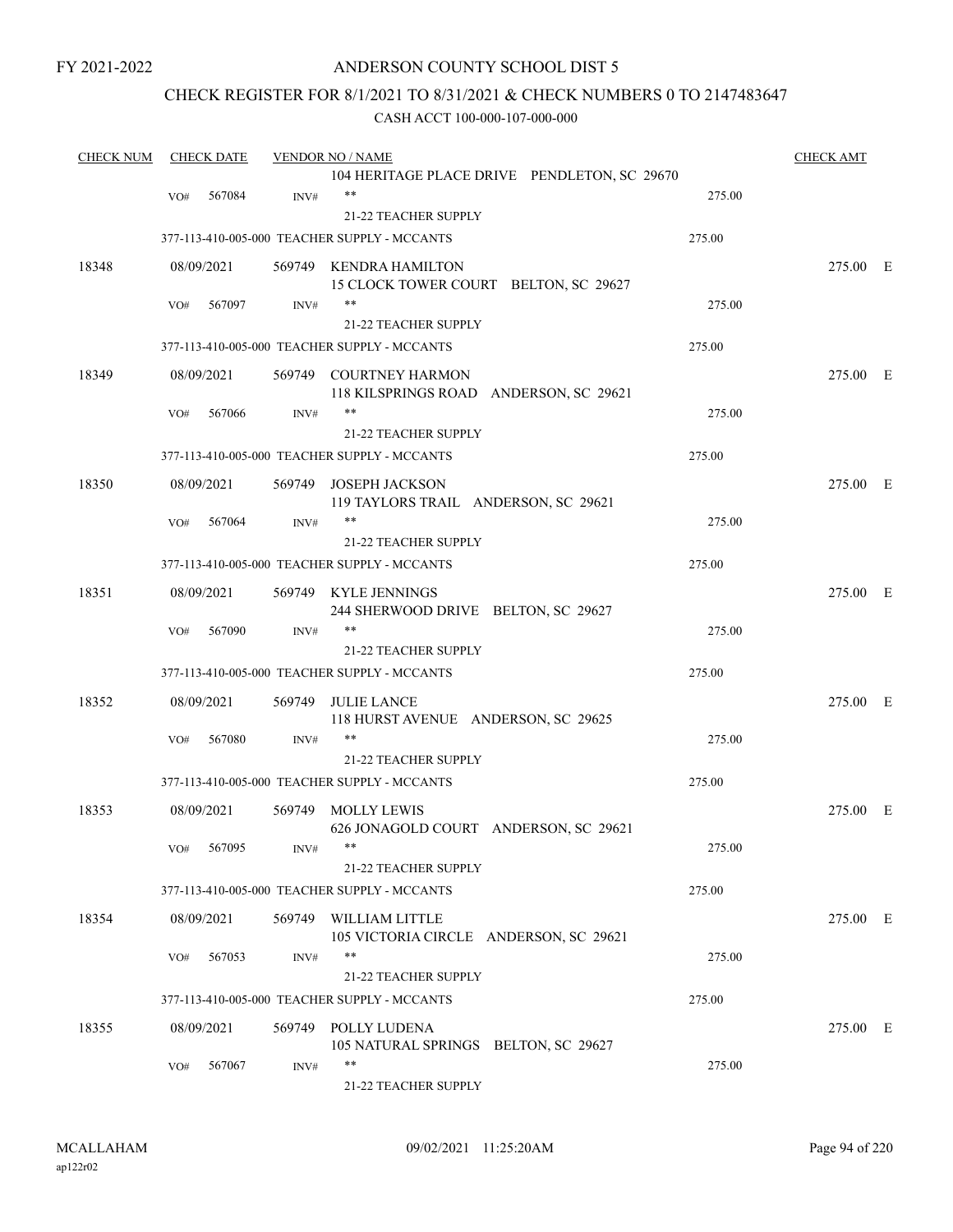### CHECK REGISTER FOR 8/1/2021 TO 8/31/2021 & CHECK NUMBERS 0 TO 2147483647

| <b>CHECK NUM</b> | <b>CHECK DATE</b> |        | <b>VENDOR NO / NAME</b><br>377-113-410-005-000 TEACHER SUPPLY - MCCANTS     | 275.00 | <b>CHECK AMT</b> |  |
|------------------|-------------------|--------|-----------------------------------------------------------------------------|--------|------------------|--|
| 18356            | 08/09/2021        |        | 569749 TERESA MADDEN<br>604 LAURENS DRIVE ANDERSON, SC 29621                |        | 275.00 E         |  |
|                  | 567054<br>VO#     | INV#   | **<br><b>21-22 TEACHER SUPPLY</b>                                           | 275.00 |                  |  |
|                  |                   |        | 377-113-410-005-000 TEACHER SUPPLY - MCCANTS                                | 275.00 |                  |  |
| 18357            | 08/09/2021        |        | 569749 MARY MALONE<br>15 GILMER DRIVE ANDERSON, SC 29621                    |        | 275.00 E         |  |
|                  | 567092<br>VO#     | INV#   | **<br><b>21-22 TEACHER SUPPLY</b>                                           | 275.00 |                  |  |
|                  |                   |        | 377-113-410-005-000 TEACHER SUPPLY - MCCANTS                                | 275.00 |                  |  |
| 18358            | 08/09/2021        |        | 569749 LINDA MANLY<br>1003 GLENWOOD AVE ANDERSON, SC 29625                  |        | 275.00 E         |  |
|                  | 567055<br>VO#     | INV#   | **                                                                          | 275.00 |                  |  |
|                  |                   |        | <b>21-22 TEACHER SUPPLY</b>                                                 |        |                  |  |
|                  |                   |        | 377-113-410-005-000 TEACHER SUPPLY - MCCANTS                                | 275.00 |                  |  |
| 18359            | 08/09/2021        |        | 569749 THOMAS MCDOWELL<br>702 BRITTON STREET ANDERSON, SC 29621             |        | 275.00 E         |  |
|                  | VO#<br>567076     | INV#   | $***$                                                                       | 275.00 |                  |  |
|                  |                   |        | <b>21-22 TEACHER SUPPLY</b><br>377-113-410-005-000 TEACHER SUPPLY - MCCANTS | 275.00 |                  |  |
|                  |                   |        |                                                                             |        |                  |  |
| 18360            | 08/09/2021        |        | 569749 CAROLE MCLELLAN<br>348 GREEN HILL DRIVE ANDERSON, SC 29621           |        | 275.00 E         |  |
|                  | 567056<br>VO#     | INV#   | **<br><b>21-22 TEACHER SUPPLY</b>                                           | 275.00 |                  |  |
|                  |                   |        | 377-113-410-005-000 TEACHER SUPPLY - MCCANTS                                | 275.00 |                  |  |
|                  |                   |        |                                                                             |        |                  |  |
| 18361            | 08/09/2021        | 569749 | <b>BRENT MEYERS</b><br>11 AUTUMN VIEW RIDGE TRAVELERS REST, SC 29690        |        | 275.00 E         |  |
|                  | 567098<br>VO#     | INV#   | **<br><b>21-22 TEACHER SUPPLY</b>                                           | 275.00 |                  |  |
|                  |                   |        | 377-113-410-005-000 TEACHER SUPPLY - MCCANTS                                | 275.00 |                  |  |
| 18362            | 08/09/2021        |        | 569749 SARAH MILES<br>211 EVANS DR CENTRAL, SC 29630                        |        | 275.00 E         |  |
|                  | 567086<br>VO#     | INV#   | **<br>21-22 TEACHER SUPPLY                                                  | 275.00 |                  |  |
|                  |                   |        | 377-113-410-005-000 TEACHER SUPPLY - MCCANTS                                | 275.00 |                  |  |
| 18363            | 08/09/2021        | 569749 | <b>ALISSA MOORE</b><br>125 TOWNE CREEK TRAIL ANDERSON, SC 29621             |        | 275.00 E         |  |
|                  | 567081<br>VO#     | INV#   | **<br><b>21-22 TEACHER SUPPLY</b>                                           | 275.00 |                  |  |
|                  |                   |        | 377-113-410-005-000 TEACHER SUPPLY - MCCANTS                                | 275.00 |                  |  |
| 18364            | 08/09/2021        | 569749 | <b>TIFFANY MORRIS</b>                                                       |        | 275.00 E         |  |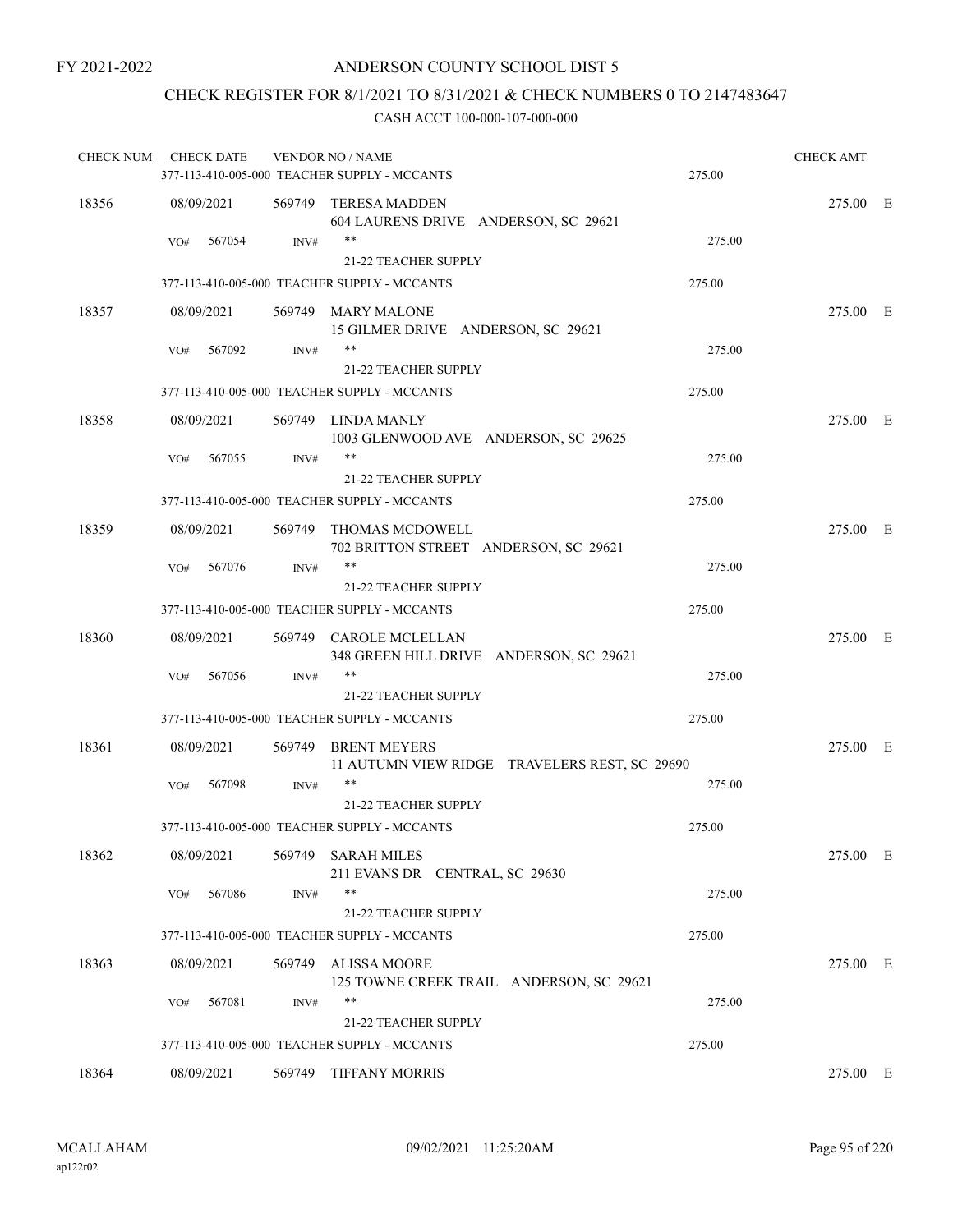### ANDERSON COUNTY SCHOOL DIST 5

### CHECK REGISTER FOR 8/1/2021 TO 8/31/2021 & CHECK NUMBERS 0 TO 2147483647

| <b>CHECK NUM</b> | <b>CHECK DATE</b> |            |        | <b>VENDOR NO / NAME</b>                                                    |        |          |  |  |
|------------------|-------------------|------------|--------|----------------------------------------------------------------------------|--------|----------|--|--|
|                  |                   |            |        | 2418 MARCHBANKS AVENUE APT. 40G ANDERSON,<br>SC 29621                      |        |          |  |  |
|                  | VO#               | 567089     | INV#   | $***$                                                                      | 275.00 |          |  |  |
|                  |                   |            |        | <b>21-22 TEACHER SUPPLY</b>                                                |        |          |  |  |
|                  |                   |            |        | 377-113-410-005-000 TEACHER SUPPLY - MCCANTS                               | 275.00 |          |  |  |
| 18365            |                   | 08/09/2021 |        | 569749 MILDRED MOSLEY<br>127 VERANDA CIR PENDLETON, SC 29670-8869          |        | 275.00 E |  |  |
|                  | VO#               | 567073     | INV#   | $***$                                                                      | 275.00 |          |  |  |
|                  |                   |            |        | 21-22 TEACHER SUPPLY                                                       |        |          |  |  |
|                  |                   |            |        | 377-113-410-005-000 TEACHER SUPPLY - MCCANTS                               | 275.00 |          |  |  |
| 18366            |                   | 08/09/2021 |        | 569749 JODY ONEILL<br>108 SHERMAN CT PIEDMONT, SC 29673                    |        | 275.00 E |  |  |
|                  | VO#               | 567077     | INV#   | **                                                                         | 275.00 |          |  |  |
|                  |                   |            |        | 21-22 TEACHER SUPPLY                                                       |        |          |  |  |
|                  |                   |            |        | 377-113-410-005-000 TEACHER SUPPLY - MCCANTS                               | 275.00 |          |  |  |
| 18367            |                   | 08/09/2021 |        | 569749 KARLI PARKER<br>543 BROOKWOOD DRIVE LAVONIA, GA 30553               |        | 275.00 E |  |  |
|                  | VO#               | 567074     | INV#   | **                                                                         | 275.00 |          |  |  |
|                  |                   |            |        | 21-22 TEACHER SUPPLY                                                       |        |          |  |  |
|                  |                   |            |        | 377-113-410-005-000 TEACHER SUPPLY - MCCANTS                               | 275.00 |          |  |  |
| 18368            |                   | 08/09/2021 |        | 569749 HALEIGH POOLE<br>118 GREENAPPLE WAY SIMPSONVILLE, SC 29681          |        | 275.00 E |  |  |
|                  | VO#               | 567068     | INV#   | $***$                                                                      | 275.00 |          |  |  |
|                  |                   |            |        | <b>21-22 TEACHER SUPPLY</b>                                                |        |          |  |  |
|                  |                   |            |        | 377-113-410-005-000 TEACHER SUPPLY - MCCANTS                               | 275.00 |          |  |  |
| 18369            |                   | 08/09/2021 |        | 569749 NANCY QUINN<br>1 EAST MAIN STREET APT. 1402 GREENVILLE, SC<br>29611 |        | 275.00 E |  |  |
|                  | VO#               | 567087     | INV#   | $***$                                                                      | 275.00 |          |  |  |
|                  |                   |            |        | <b>21-22 TEACHER SUPPLY</b>                                                |        |          |  |  |
|                  |                   |            |        | 377-113-410-005-000 TEACHER SUPPLY - MCCANTS                               | 275.00 |          |  |  |
| 18370            |                   |            |        | 08/09/2021 569749 JESSICA SIMEK<br>118 VIEWMONT DRIVE DUNCAN, SC 29334     |        | 275.00 E |  |  |
|                  | VO#               | 567091     | INV#   | **                                                                         | 275.00 |          |  |  |
|                  |                   |            |        | 21-22 TEACHER SUPPLY                                                       |        |          |  |  |
|                  |                   |            |        | 377-113-410-005-000 TEACHER SUPPLY - MCCANTS                               | 275.00 |          |  |  |
| 18371            |                   | 08/09/2021 | 569749 | <b>DOROTHY SMITH</b><br>119 EDGEWATER DR ANDERSON, SC 29626                |        | 275.00 E |  |  |
|                  | VO#               | 567057     | INV#   | $***$                                                                      | 275.00 |          |  |  |
|                  |                   |            |        | 21-22 TEACHER SUPPLY                                                       |        |          |  |  |
|                  |                   |            |        | 377-113-410-005-000 TEACHER SUPPLY - MCCANTS                               | 275.00 |          |  |  |
| 18372            |                   | 08/09/2021 |        | 569749 MARSHALL SMITH<br>2603 LINDALE ROAD ANDERSON, SC 29621              |        | 275.00 E |  |  |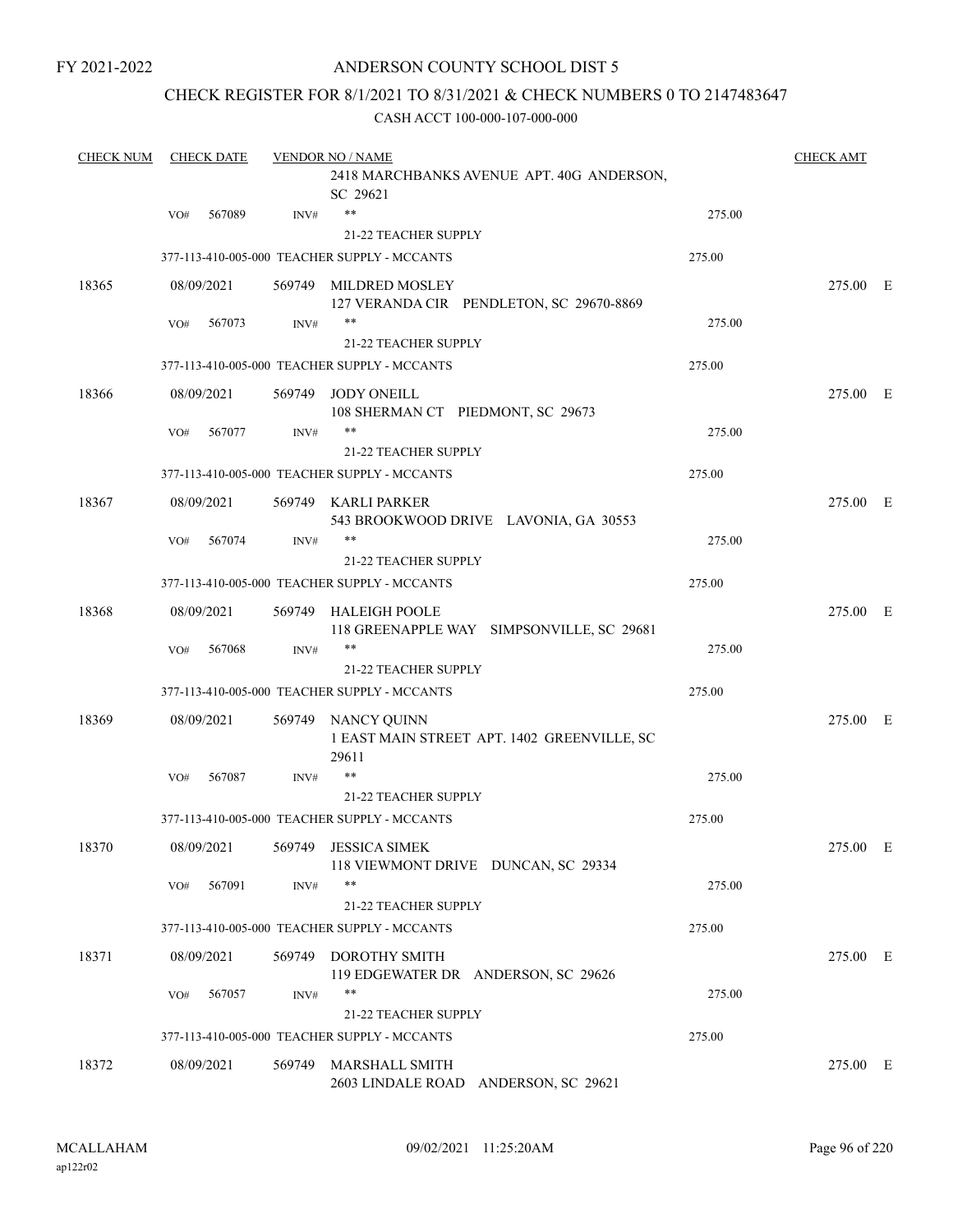## CHECK REGISTER FOR 8/1/2021 TO 8/31/2021 & CHECK NUMBERS 0 TO 2147483647

| <b>CHECK NUM</b> |     | <b>CHECK DATE</b> |        | <b>VENDOR NO / NAME</b>                                             |        | <b>CHECK AMT</b> |  |
|------------------|-----|-------------------|--------|---------------------------------------------------------------------|--------|------------------|--|
|                  | VO# | 567078            | INV#   | **                                                                  | 275.00 |                  |  |
|                  |     |                   |        | 21-22 TEACHER SUPPLY                                                |        |                  |  |
|                  |     |                   |        | 377-113-410-005-000 TEACHER SUPPLY - MCCANTS                        | 275.00 |                  |  |
| 18373            |     | 08/09/2021        |        | 569749 MICHELLE STEMPNIAK<br>1100 WHITE OAK DR ANDERSON, SC 29621   |        | 275.00 E         |  |
|                  | VO# | 567061            | INV#   | $***$                                                               | 275.00 |                  |  |
|                  |     |                   |        | <b>21-22 TEACHER SUPPLY</b>                                         |        |                  |  |
|                  |     |                   |        | 377-113-410-005-000 TEACHER SUPPLY - MCCANTS                        | 275.00 |                  |  |
| 18374            |     | 08/09/2021        |        | 569749 SYDNEY TARRANT<br>203 KINGSMAN LANE EASLEY, SC 29642         |        | 275.00 E         |  |
|                  | VO# | 567079            | INV#   | **                                                                  | 275.00 |                  |  |
|                  |     |                   |        | <b>21-22 TEACHER SUPPLY</b>                                         |        |                  |  |
|                  |     |                   |        | 377-113-410-005-000 TEACHER SUPPLY - MCCANTS                        | 275.00 |                  |  |
| 18375            |     | 08/09/2021        |        | 569749 JANA TEITLOFF<br>513 SHIRLEY CIRCLE ANDERSON, SC 29625       |        | 275.00 E         |  |
|                  | VO# | 567058            | INV#   | **                                                                  | 275.00 |                  |  |
|                  |     |                   |        | 21-22 TEACHER SUPPLY                                                |        |                  |  |
|                  |     |                   |        | 377-113-410-005-000 TEACHER SUPPLY - MCCANTS                        | 275.00 |                  |  |
| 18376            |     | 08/09/2021        |        | 569749 OLIVIA WALLACE<br>419 PENOBSCOT COURT SIMPSONVILLE, SC 29681 |        | 275.00 E         |  |
|                  | VO# | 567071            | INV#   | **                                                                  | 275.00 |                  |  |
|                  |     |                   |        | <b>21-22 TEACHER SUPPLY</b>                                         |        |                  |  |
|                  |     |                   |        | 377-113-410-005-000 TEACHER SUPPLY - MCCANTS                        | 275.00 |                  |  |
| 18377            |     | 08/09/2021        | 569749 | <b>SARAH WENTZKY</b><br>1403 CONCORD ROAD ANDERSON, SC 29621        |        | 275.00 E         |  |
|                  | VO# | 567070            | INV#   | **                                                                  | 275.00 |                  |  |
|                  |     |                   |        | 21-22 TEACHER SUPPLY                                                |        |                  |  |
|                  |     |                   |        | 377-113-410-005-000 TEACHER SUPPLY - MCCANTS                        | 275.00 |                  |  |
| 18378            |     | 08/09/2021        | 569749 | <b>MARILYN WHOLEY</b><br>114 PARKSIDE DRIVE ANDERSON, SC 29621      |        | 275.00 E         |  |
|                  | VO# | 567072            | INV#   | $***$                                                               | 275.00 |                  |  |
|                  |     |                   |        | 21-22 TEACHER SUPPLY                                                |        |                  |  |
|                  |     |                   |        | 377-113-410-005-000 TEACHER SUPPLY - MCCANTS                        | 275.00 |                  |  |
| 18379            |     | 08/09/2021        | 569749 | <b>JENNIFER WILSON</b><br>207 CANEBRAKE DRIVE ANDERSON, SC 29621    |        | 275.00 E         |  |
|                  | VO# | 567059            | INV#   | $***$                                                               | 275.00 |                  |  |
|                  |     |                   |        | <b>21-22 TEACHER SUPPLY</b>                                         |        |                  |  |
|                  |     |                   |        | 377-113-410-005-000 TEACHER SUPPLY - MCCANTS                        | 275.00 |                  |  |
| 18380            |     | 08/09/2021        | 569749 | <b>TYLER WILSON</b><br>3198 MAPLEWOOD DRIVE BELVEDERE, SC 29841     |        | 275.00 E         |  |
|                  | VO# | 567085            | INV#   | **                                                                  | 275.00 |                  |  |
|                  |     |                   |        | 21-22 TEACHER SUPPLY                                                |        |                  |  |
|                  |     |                   |        | 377-113-410-005-000 TEACHER SUPPLY - MCCANTS                        | 275.00 |                  |  |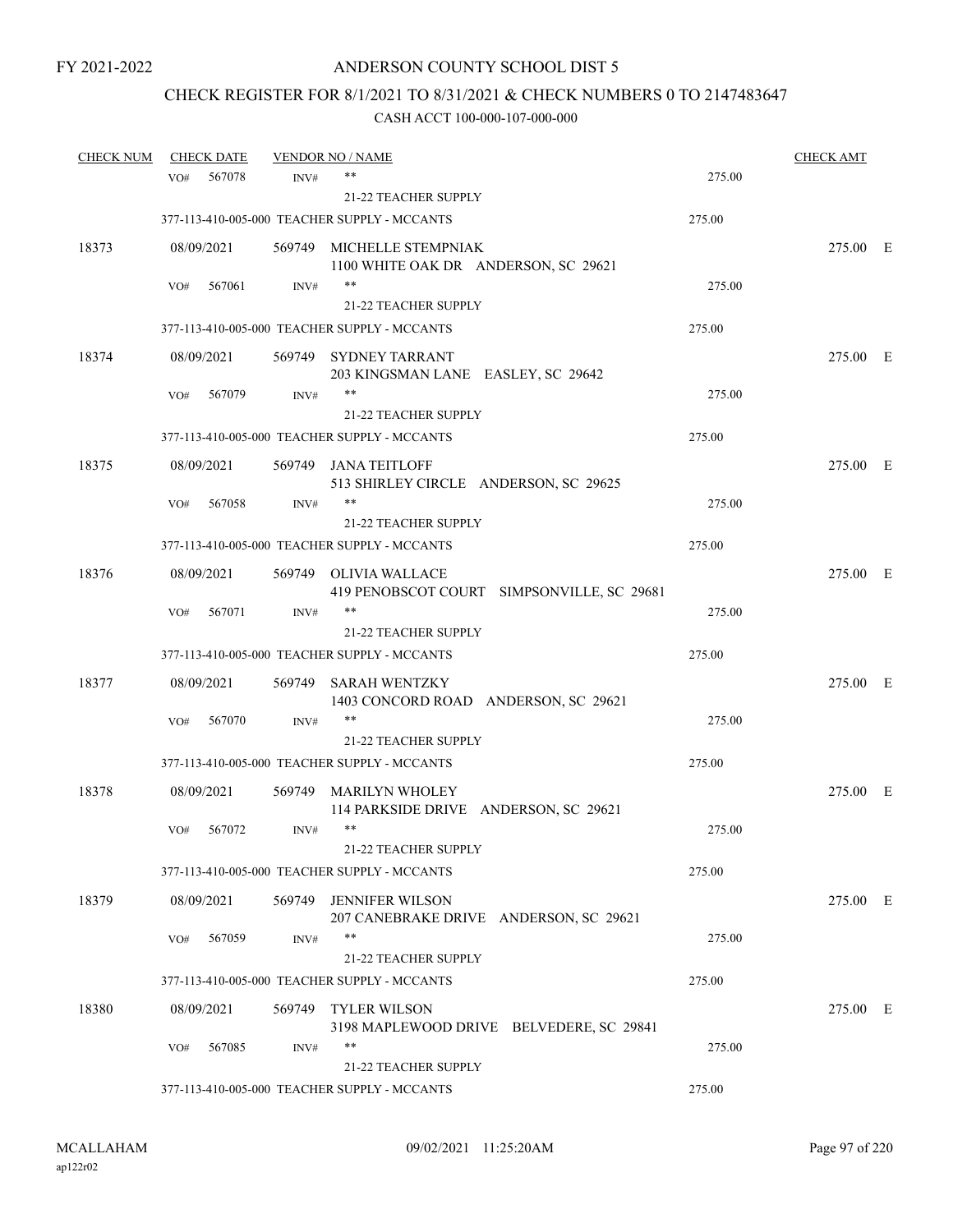### ANDERSON COUNTY SCHOOL DIST 5

## CHECK REGISTER FOR 8/1/2021 TO 8/31/2021 & CHECK NUMBERS 0 TO 2147483647

| <b>CHECK NUM</b> | <b>CHECK DATE</b> | <b>VENDOR NO / NAME</b> |                                                                 | <b>CHECK AMT</b> |          |  |
|------------------|-------------------|-------------------------|-----------------------------------------------------------------|------------------|----------|--|
| 18381            | 08/09/2021        |                         | 569749 YVONNE ALLISON<br>671 ROGERS ROAD PELZER, SC 29669       |                  | 275.00 E |  |
|                  | 567172<br>VO#     | INV#                    | 21-22 TEACHER SUPPLY                                            | 275.00           |          |  |
|                  |                   |                         | 377-113-410-006-000 TEACHER SUPPLY - ROBERT ANDERSON            | 275.00           |          |  |
| 18382            | 08/09/2021        |                         | 569749 RICHARD ANNIS<br>114 CANDI DRIVE ANDERSON, SC 29625      |                  | 275.00 E |  |
|                  | 567139<br>VO#     | INV#                    | **<br>21-22 TEACHER SUPPLY                                      | 275.00           |          |  |
|                  |                   |                         | 377-113-410-006-000 TEACHER SUPPLY - ROBERT ANDERSON            | 275.00           |          |  |
| 18383            | 08/09/2021        |                         | 569749 MARY BAILEY<br>512 EDGEWATER DRIVE ANDERSON, SC 29626    |                  | 275.00 E |  |
|                  | 567110<br>VO#     | INV#                    | **<br>21-22 TEACHER SUPPLY                                      | 275.00           |          |  |
|                  |                   |                         | 377-113-410-006-000 TEACHER SUPPLY - ROBERT ANDERSON            | 275.00           |          |  |
| 18384            | 08/09/2021        |                         | 569749 HAILEY BEVILLE<br>2604 LINMAR CIRCLE ANDERSON, SC 29621  |                  | 275.00 E |  |
|                  | 567169<br>VO#     | INV#                    | **                                                              | 275.00           |          |  |
|                  |                   |                         | <b>21-22 TEACHER SUPPLY</b>                                     |                  |          |  |
|                  |                   |                         | 377-113-410-006-000 TEACHER SUPPLY - ROBERT ANDERSON            | 275.00           |          |  |
| 18385            | 08/09/2021        |                         | 569749 KELLIE BROWN<br>2008 BEAVER LAKE ROAD ANDERSON, SC 29625 |                  | 275.00 E |  |
|                  | VO#<br>567099     | INV#                    | **<br><b>21-22 TEACHER SUPPLY</b>                               | 275.00           |          |  |
|                  |                   |                         | 377-113-410-006-000 TEACHER SUPPLY - ROBERT ANDERSON            | 275.00           |          |  |
| 18386            | 08/09/2021        |                         | 569749 LORETTA BROWN<br>908 BERKELY DRIVE CLEMSON, SC 29631     |                  | 275.00 E |  |
|                  | 567160<br>VO#     | INV#                    |                                                                 | 275.00           |          |  |
|                  |                   |                         | 21-22 TEACHER SUPPLY                                            |                  |          |  |
|                  |                   |                         | 377-113-410-006-000 TEACHER SUPPLY - ROBERT ANDERSON            | 275.00           |          |  |
| 18387            | 08/09/2021        |                         | 569749 CHAD CALDWELL<br>8800 HWY 24 TOWNVILLE, SC 29689         |                  | 275.00 E |  |
|                  | 567100<br>VO#     | INV#                    | **<br>21-22 TEACHER SUPPLY                                      | 275.00           |          |  |
|                  |                   |                         | 377-113-410-006-000 TEACHER SUPPLY - ROBERT ANDERSON            | 275.00           |          |  |
| 18388            | 08/09/2021        | 569749                  | <b>JUDITH CARSON</b>                                            |                  | 275.00 E |  |
|                  |                   |                         | 2510 LINMAR CIRCLE ANDERSON, SC 29621<br>**                     |                  |          |  |
|                  | 567124<br>VO#     | INV#                    | 21-22 TEACHER SUPPLY                                            | 275.00           |          |  |
|                  |                   |                         | 377-113-410-006-000 TEACHER SUPPLY - ROBERT ANDERSON            | 275.00           |          |  |
| 18389            | 08/09/2021        | 569749                  | <b>MATTHEW CHILDRESS</b>                                        |                  | 275.00 E |  |
|                  |                   |                         | 4414 MIDWAY ROAD BELTON, SC 29627                               |                  |          |  |
|                  | 567136<br>VO#     | INV#                    | **                                                              | 275.00           |          |  |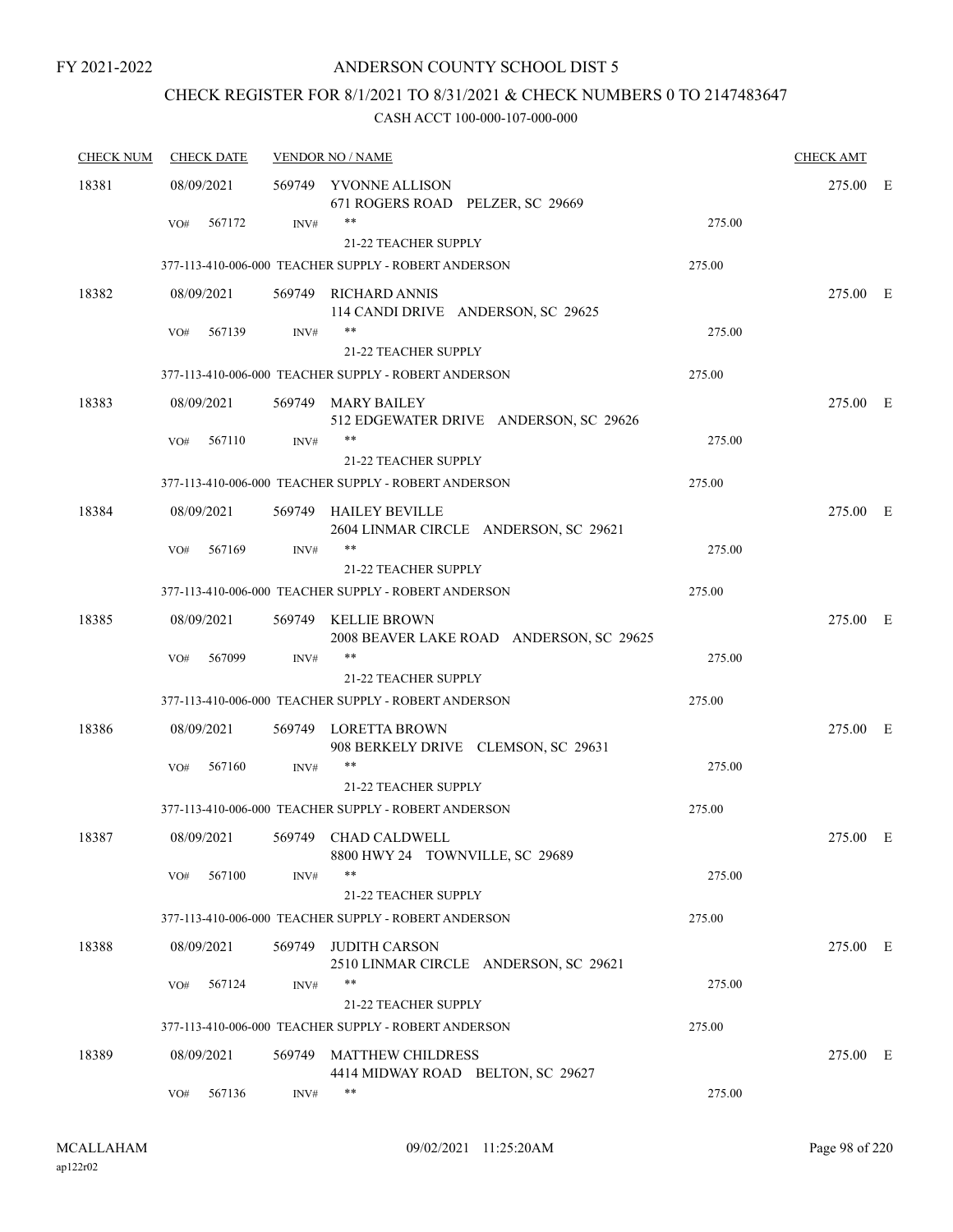### ANDERSON COUNTY SCHOOL DIST 5

### CHECK REGISTER FOR 8/1/2021 TO 8/31/2021 & CHECK NUMBERS 0 TO 2147483647

| <b>CHECK NUM</b> | <b>CHECK DATE</b> |        | <b>VENDOR NO / NAME</b><br><b>21-22 TEACHER SUPPLY</b>         |        | <b>CHECK AMT</b> |  |
|------------------|-------------------|--------|----------------------------------------------------------------|--------|------------------|--|
|                  |                   |        |                                                                |        |                  |  |
|                  |                   |        | 377-113-410-006-000 TEACHER SUPPLY - ROBERT ANDERSON           | 275.00 |                  |  |
| 18390            | 08/09/2021        |        | 569749 GINA COLLIER<br>114 AYCOCK DRIVE ANDERSON, SC 29621     |        | 275.00 E         |  |
|                  | 567101<br>VO#     | INV#   | $***$                                                          | 275.00 |                  |  |
|                  |                   |        | <b>21-22 TEACHER SUPPLY</b>                                    |        |                  |  |
|                  |                   |        | 377-113-410-006-000 TEACHER SUPPLY - ROBERT ANDERSON           | 275.00 |                  |  |
| 18391            | 08/09/2021        | 569749 | KERI COMPTON<br>105 ROSE HILL ANDERSON, SC 29624               |        | 275.00 E         |  |
|                  | 567123<br>VO#     | INV#   | **                                                             | 275.00 |                  |  |
|                  |                   |        | 21-22 TEACHER SUPPLY                                           |        |                  |  |
|                  |                   |        | 377-113-410-006-000 TEACHER SUPPLY - ROBERT ANDERSON           | 275.00 |                  |  |
| 18392            | 08/09/2021        |        | 569749 NICOLE CONNOLLY                                         |        | 275.00 E         |  |
|                  |                   |        | 101 GOLDENRAIN WAY SIMPSONVILLE, SC 29680                      |        |                  |  |
|                  | 567177<br>VO#     | INV#   |                                                                | 275.00 |                  |  |
|                  |                   |        | <b>21-22 TEACHER SUPPLY</b>                                    |        |                  |  |
|                  |                   |        | 377-113-410-006-000 TEACHER SUPPLY - ROBERT ANDERSON           | 275.00 |                  |  |
|                  |                   |        |                                                                |        |                  |  |
| 18393            | 08/09/2021        | 569749 | <b>JENNIFER COOK</b><br>108 LOBLOLLY LANE GREENVILLE, SC 29607 |        | 275.00 E         |  |
|                  | 567140<br>VO#     | INV#   | $***$                                                          | 275.00 |                  |  |
|                  |                   |        | 21-22 TEACHER SUPPLY                                           |        |                  |  |
|                  |                   |        | 377-113-410-006-000 TEACHER SUPPLY - ROBERT ANDERSON           | 275.00 |                  |  |
| 18394            | 08/09/2021        | 569749 | LINDA COOK                                                     |        | 275.00 E         |  |
|                  |                   |        | 442 SUNNYBROOK LANE HARTWELL, GA 30643                         |        |                  |  |
|                  | 567182<br>VO#     | INV#   | **                                                             | 275.00 |                  |  |
|                  |                   |        | 21-22 TEACHER SUPPLY                                           |        |                  |  |
|                  |                   |        | 377-113-410-006-000 TEACHER SUPPLY - ROBERT ANDERSON           | 275.00 |                  |  |
| 18395            | 08/09/2021        |        | 569749 KIMBERLY CRENSHAW                                       |        | 275.00 E         |  |
|                  |                   |        | 212 BRONSON RIDGE ANDERSON, SC 29621                           |        |                  |  |
|                  | 567102<br>VO#     | INV#   | $***$                                                          | 275.00 |                  |  |
|                  |                   |        | 21-22 TEACHER SUPPLY                                           |        |                  |  |
|                  |                   |        | 377-113-410-006-000 TEACHER SUPPLY - ROBERT ANDERSON           | 275.00 |                  |  |
| 18396            | 08/09/2021        | 569749 | <b>ALICIA CURETON</b>                                          |        | 275.00 E         |  |
|                  |                   |        | 112 CRANBERRY HILL CIRCLE MAULDIN, SC 29662                    |        |                  |  |
|                  | 567157<br>VO#     | INV#   | $***$                                                          | 275.00 |                  |  |
|                  |                   |        | 21-22 TEACHER SUPPLY                                           |        |                  |  |
|                  |                   |        | 377-113-410-006-000 TEACHER SUPPLY - ROBERT ANDERSON           | 275.00 |                  |  |
| 18397            | 08/09/2021        | 569749 | <b>TINA CURRY</b>                                              |        | 275.00 E         |  |
|                  |                   |        | 1723 FLAT ROCK ROAD STARR, SC 29684                            |        |                  |  |
|                  | 567168<br>VO#     | INV#   |                                                                | 275.00 |                  |  |
|                  |                   |        | <b>21-22 TEACHER SUPPLY</b>                                    |        |                  |  |
|                  |                   |        | 377-113-410-006-000 TEACHER SUPPLY - ROBERT ANDERSON           | 275.00 |                  |  |
|                  |                   |        |                                                                |        |                  |  |
| 18398            | 08/09/2021        |        | 569749 BARBARA DAWSON                                          |        | 275.00 E         |  |
|                  |                   |        |                                                                |        |                  |  |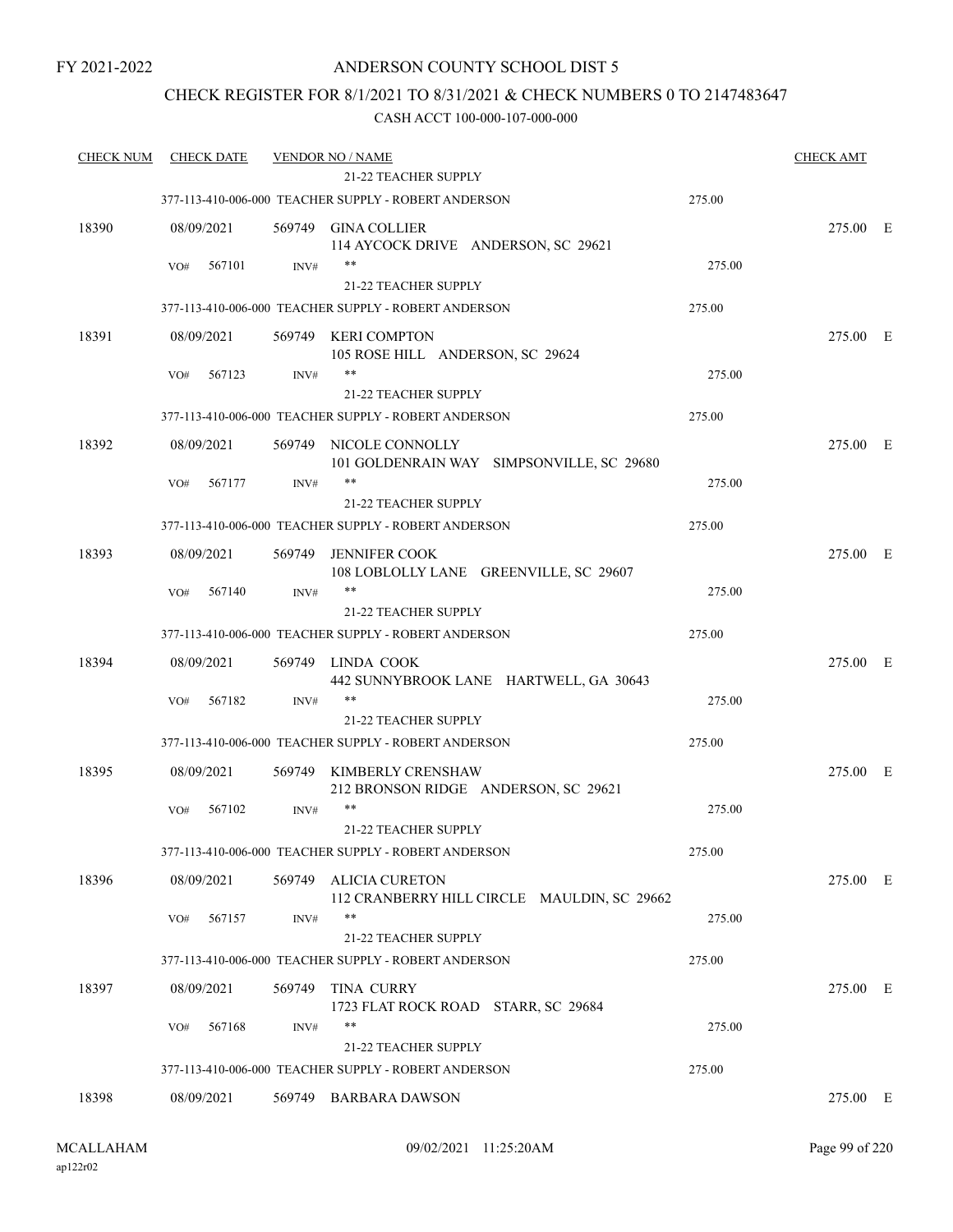### ANDERSON COUNTY SCHOOL DIST 5

### CHECK REGISTER FOR 8/1/2021 TO 8/31/2021 & CHECK NUMBERS 0 TO 2147483647

| <b>CHECK NUM</b> | <b>CHECK DATE</b> |        | <b>VENDOR NO / NAME</b>                                            |        | <b>CHECK AMT</b> |  |
|------------------|-------------------|--------|--------------------------------------------------------------------|--------|------------------|--|
|                  |                   |        | 107 MARIA DRIVE ANDERSON, SC 29625                                 |        |                  |  |
|                  | 567134<br>VO#     | INV#   | $***$                                                              | 275.00 |                  |  |
|                  |                   |        | 21-22 TEACHER SUPPLY                                               |        |                  |  |
|                  |                   |        | 377-113-410-006-000 TEACHER SUPPLY - ROBERT ANDERSON               | 275.00 |                  |  |
| 18399            | 08/09/2021        |        | 569749 DARIN DICKEY                                                |        | 275.00 E         |  |
|                  |                   |        | 1014 FAIRVIEW ROAD BEECH ISLAND, SC 29842                          |        |                  |  |
|                  | 567164<br>VO#     | INV#   | $***$                                                              | 275.00 |                  |  |
|                  |                   |        | 21-22 TEACHER SUPPLY                                               |        |                  |  |
|                  |                   |        | 377-113-410-006-000 TEACHER SUPPLY - ROBERT ANDERSON               | 275.00 |                  |  |
| 18400            | 08/09/2021        | 569749 | <b>AUSTIN DOBBS</b>                                                |        | 275.00 E         |  |
|                  |                   |        | 206 HIGH MEADOWS DRIVE WESTMINSTER, SC<br>29693                    |        |                  |  |
|                  | 567181<br>VO#     | INV#   | **                                                                 | 275.00 |                  |  |
|                  |                   |        | <b>21-22 TEACHER SUPPLY</b>                                        |        |                  |  |
|                  |                   |        | 377-113-410-006-000 TEACHER SUPPLY - ROBERT ANDERSON               | 275.00 |                  |  |
| 18401            | 08/09/2021        | 569749 | <b>OLIVIA DONE</b>                                                 |        | 275.00 E         |  |
|                  |                   |        | 180 WEXFORD DR UNIT 207 ANDERSON, SC 29621                         |        |                  |  |
|                  | 567144<br>VO#     | INV#   | $***$                                                              | 275.00 |                  |  |
|                  |                   |        | 21-22 TEACHER SUPPLY                                               |        |                  |  |
|                  |                   |        | 377-113-410-006-000 TEACHER SUPPLY - ROBERT ANDERSON               | 275.00 |                  |  |
| 18402            | 08/09/2021        | 569749 | <b>JILLIAN EDMONDS</b><br>211 LYNCHESTER ROAD GREENVILLE, SC 29615 |        | 275.00 E         |  |
|                  | 567180<br>VO#     | INV#   | **                                                                 | 275.00 |                  |  |
|                  |                   |        | <b>21-22 TEACHER SUPPLY</b>                                        |        |                  |  |
|                  |                   |        | 377-113-410-006-000 TEACHER SUPPLY - ROBERT ANDERSON               | 275.00 |                  |  |
| 18403            | 08/09/2021        | 569749 | <b>ALLISON FORREST</b>                                             |        | 275.00 E         |  |
|                  |                   |        | 701 N. OLD PENDLETON RD. LIBERTY, SC 29657                         |        |                  |  |
|                  | 567118<br>VO#     | INV#   | $***$                                                              | 275.00 |                  |  |
|                  |                   |        | 21-22 TEACHER SUPPLY                                               |        |                  |  |
|                  |                   |        | 377-113-410-006-000 TEACHER SUPPLY - ROBERT ANDERSON               | 275.00 |                  |  |
| 18404            | 08/09/2021        | 569749 | <b>JOHN GARRETT</b>                                                |        | 275.00 E         |  |
|                  |                   |        | 306 MONACO CIRCLE CLEMSON, SC 29631                                |        |                  |  |
|                  | 567152<br>VO#     | INV#   | **                                                                 | 275.00 |                  |  |
|                  |                   |        | 21-22 TEACHER SUPPLY                                               |        |                  |  |
|                  |                   |        | 377-113-410-006-000 TEACHER SUPPLY - ROBERT ANDERSON               | 275.00 |                  |  |
| 18405            | 08/09/2021        | 569749 | <b>ALLEN GARRIS</b>                                                |        | 275.00 E         |  |
|                  |                   |        | 2001 N HOLLY ST ANDERSON, SC 29625                                 |        |                  |  |
|                  | 567133<br>VO#     | INV#   | $***$                                                              | 275.00 |                  |  |
|                  |                   |        | 21-22 TEACHER SUPPLY                                               |        |                  |  |
|                  |                   |        | 377-113-410-006-000 TEACHER SUPPLY - ROBERT ANDERSON               | 275.00 |                  |  |
| 18406            | 08/09/2021        | 569749 | <b>BARBARA GIBSON</b>                                              |        | 275.00 E         |  |
|                  |                   |        | 116 LAVERNE LANE WALHALLA, SC 29691                                |        |                  |  |
|                  | 567129<br>VO#     | INV#   | **                                                                 | 275.00 |                  |  |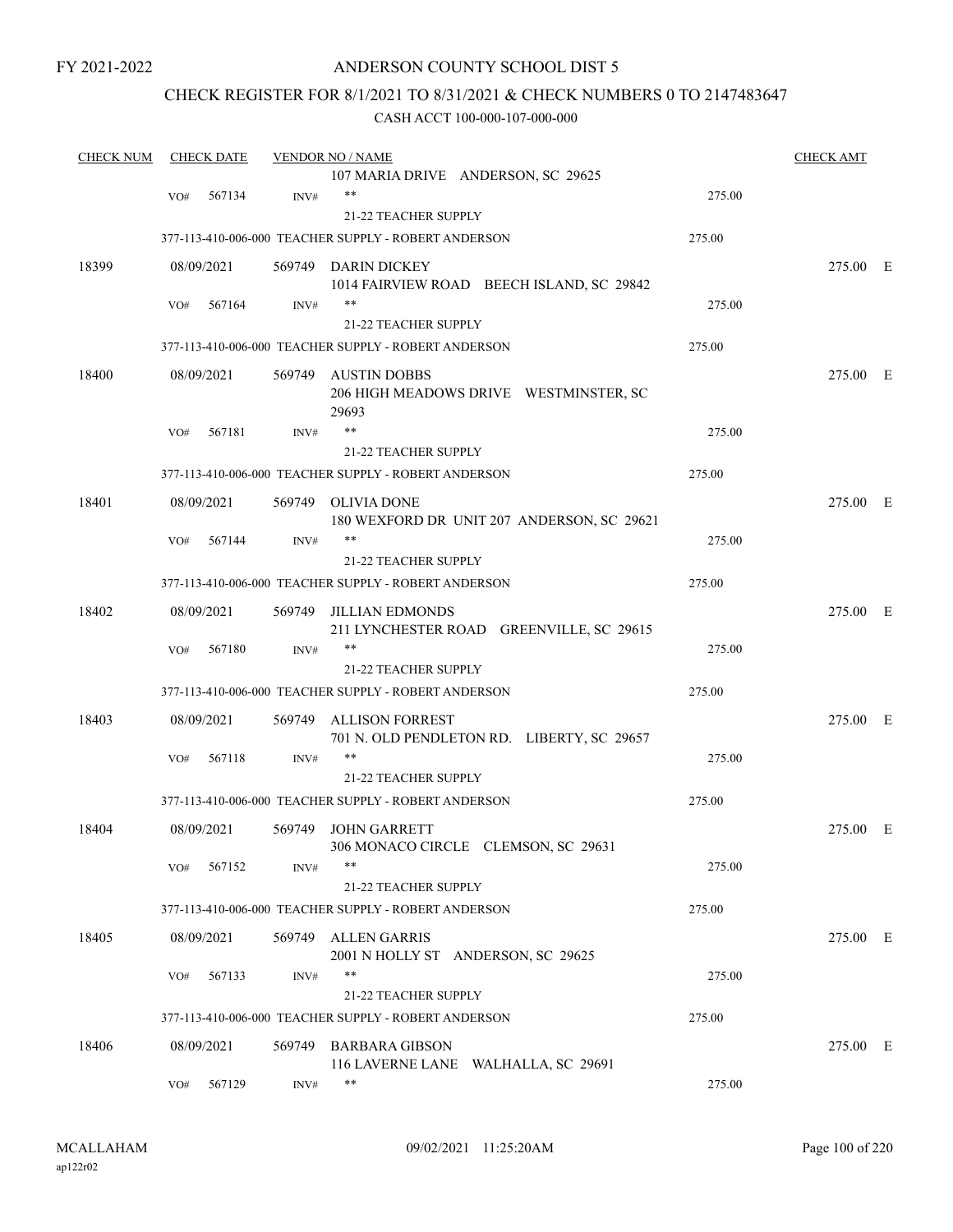### ANDERSON COUNTY SCHOOL DIST 5

### CHECK REGISTER FOR 8/1/2021 TO 8/31/2021 & CHECK NUMBERS 0 TO 2147483647

| <b>CHECK NUM</b> | <b>CHECK DATE</b> |        | <b>VENDOR NO / NAME</b>                                                         |        | <b>CHECK AMT</b> |  |
|------------------|-------------------|--------|---------------------------------------------------------------------------------|--------|------------------|--|
|                  |                   |        | <b>21-22 TEACHER SUPPLY</b>                                                     |        |                  |  |
|                  |                   |        | 377-113-410-006-000 TEACHER SUPPLY - ROBERT ANDERSON                            | 275.00 |                  |  |
| 18407            | 08/09/2021        |        | 569749 KENDALL GILES<br>2 MACS ROAD WILLIAMSTON, SC 29697                       |        | 275.00 E         |  |
|                  | VO#<br>567153     | INV#   | **                                                                              | 275.00 |                  |  |
|                  |                   |        | 21-22 TEACHER SUPPLY                                                            |        |                  |  |
|                  |                   |        | 377-113-410-006-000 TEACHER SUPPLY - ROBERT ANDERSON                            | 275.00 |                  |  |
| 18408            | 08/09/2021        | 569749 | <b>RONNIE GLANTON</b><br>128 ALLISON CIRCLE ANDERSON, SC 29625                  |        | 275.00 E         |  |
|                  | 567170<br>VO#     | INV#   | 21-22 TEACHER SUPPLY                                                            | 275.00 |                  |  |
|                  |                   |        | 377-113-410-006-000 TEACHER SUPPLY - ROBERT ANDERSON                            | 275.00 |                  |  |
| 18409            | 08/09/2021        |        | 569749 COURTNEY GOLDSMITH<br>811 ISSAQUEENA TRAIL APT 2202 CENTRAL, SC<br>29630 |        | 275.00 E         |  |
|                  | 567126<br>VO#     | INV#   | $***$                                                                           | 275.00 |                  |  |
|                  |                   |        | <b>21-22 TEACHER SUPPLY</b>                                                     |        |                  |  |
|                  |                   |        | 377-113-410-006-000 TEACHER SUPPLY - ROBERT ANDERSON                            | 275.00 |                  |  |
| 18410            | 08/09/2021        | 569749 | RANI GRIGGS<br>100 SANTEE DRIVE PIEDMONT, SC 29673                              |        | 275.00 E         |  |
|                  | 567121<br>VO#     | INV#   | $***$                                                                           | 275.00 |                  |  |
|                  |                   |        | 21-22 TEACHER SUPPLY                                                            |        |                  |  |
|                  |                   |        | 377-113-410-006-000 TEACHER SUPPLY - ROBERT ANDERSON                            | 275.00 |                  |  |
| 18411            | 08/09/2021        | 569749 | DONNA HAMBRIGHT<br>147 B HUNTER ROAD PICKENS, SC 29671                          |        | 275.00 E         |  |
|                  | 567141<br>VO#     | INV#   | **                                                                              | 275.00 |                  |  |
|                  |                   |        | 21-22 TEACHER SUPPLY                                                            |        |                  |  |
|                  |                   |        | 377-113-410-006-000 TEACHER SUPPLY - ROBERT ANDERSON                            | 275.00 |                  |  |
| 18412            | 08/09/2021        | 569749 | <b>SOMMER HAMMETT</b><br>134 HAMMETT ACRES ANDERSON, SC 29621                   |        | 275.00 E         |  |
|                  | 567117<br>VO#     | INV#   | **<br>21-22 TEACHER SUPPLY                                                      | 275.00 |                  |  |
|                  |                   |        | 377-113-410-006-000 TEACHER SUPPLY - ROBERT ANDERSON                            | 275.00 |                  |  |
| 18413            | 08/09/2021        | 569749 | <b>MEGAN HARMON</b><br>210 LAUREL HEIGHTS ANDERSON, SC 29621                    |        | 275.00 E         |  |
|                  | 567162<br>VO#     | INV#   | $***$                                                                           | 275.00 |                  |  |
|                  |                   |        | 21-22 TEACHER SUPPLY                                                            |        |                  |  |
|                  |                   |        | 377-113-410-006-000 TEACHER SUPPLY - ROBERT ANDERSON                            | 275.00 |                  |  |
| 18414            | 08/09/2021        | 569749 | KATHERINE HERCKNER<br>418 HARTVIEW CIRCLE ANDERSON, SC 29625                    |        | 275.00 E         |  |
|                  | VO#<br>567142     | INV#   | **<br>21-22 TEACHER SUPPLY                                                      | 275.00 |                  |  |
|                  |                   |        | 377-113-410-006-000 TEACHER SUPPLY - ROBERT ANDERSON                            | 275.00 |                  |  |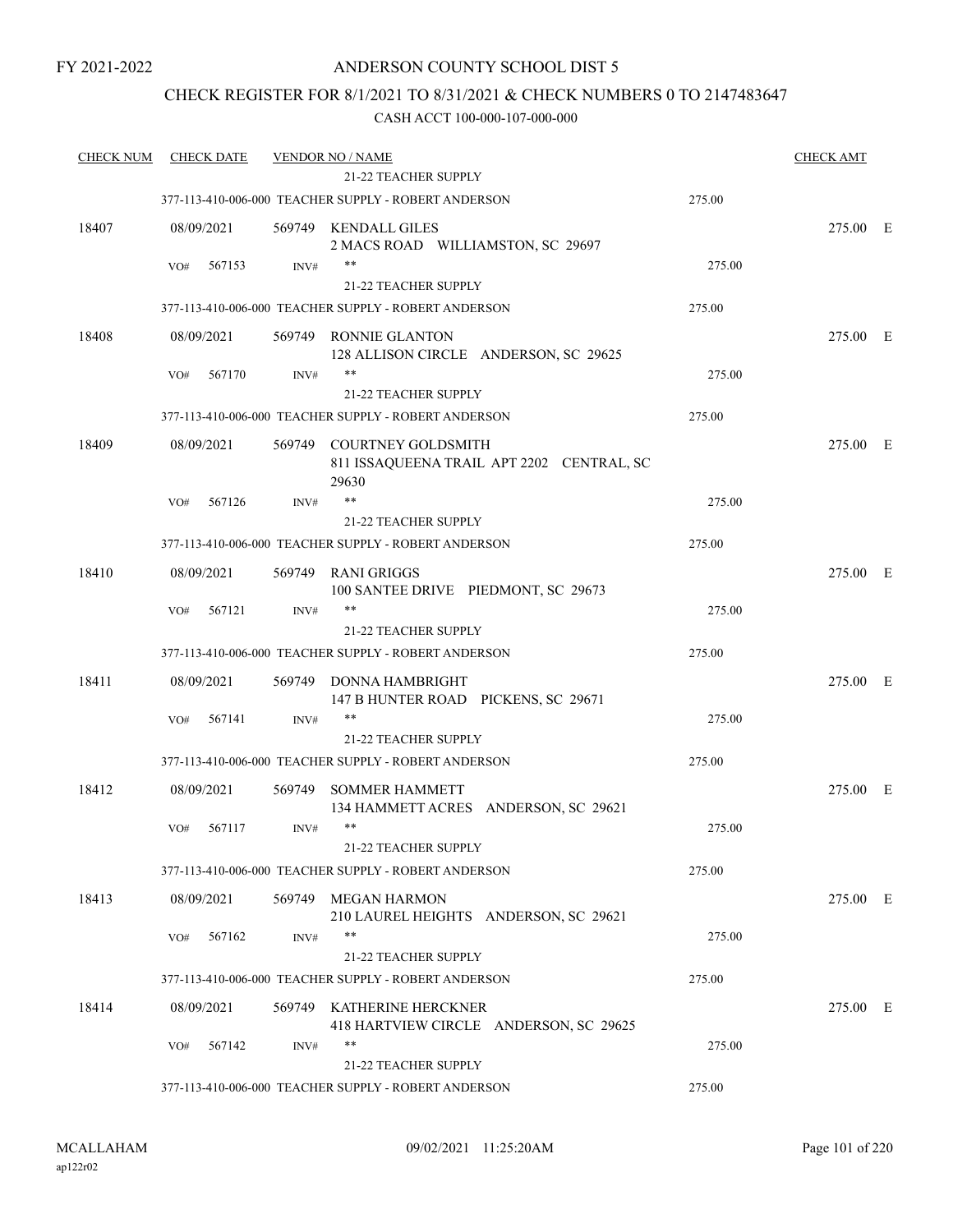### ANDERSON COUNTY SCHOOL DIST 5

## CHECK REGISTER FOR 8/1/2021 TO 8/31/2021 & CHECK NUMBERS 0 TO 2147483647

| <b>CHECK NUM</b> | <b>CHECK DATE</b> |        | <b>VENDOR NO / NAME</b>                                            |        | <b>CHECK AMT</b> |  |
|------------------|-------------------|--------|--------------------------------------------------------------------|--------|------------------|--|
| 18415            | 08/09/2021        |        | 569749 ASHLEY HIOTT<br>122 FLEET DRIVE ANDERSON, SC 29625          |        | 275.00 E         |  |
|                  | 567148<br>VO#     | INV#   | 21-22 TEACHER SUPPLY                                               | 275.00 |                  |  |
|                  |                   |        | 377-113-410-006-000 TEACHER SUPPLY - ROBERT ANDERSON               | 275.00 |                  |  |
| 18416            | 08/09/2021        |        | 569749 MARK JARZEWIAK<br>8000 LONGSHORE AVENUE SENECA, SC 29672    |        | 275.00 E         |  |
|                  | 567151<br>VO#     | INV#   | 21-22 TEACHER SUPPLY                                               | 275.00 |                  |  |
|                  |                   |        | 377-113-410-006-000 TEACHER SUPPLY - ROBERT ANDERSON               | 275.00 |                  |  |
| 18417            | 08/09/2021        |        | 569749 AUBRIE JONES<br>803 CREEKSIDE DRIVE APT D CLEMSON, SC 29631 |        | 275.00 E         |  |
|                  | 567165<br>VO#     | INV#   | **<br>21-22 TEACHER SUPPLY                                         | 275.00 |                  |  |
|                  |                   |        | 377-113-410-006-000 TEACHER SUPPLY - ROBERT ANDERSON               | 275.00 |                  |  |
| 18418            | 08/09/2021        |        | 569749 SUZANNE KINSEY<br>421 LETTER LANE PENDLETON, SC 29670       |        | 275.00 E         |  |
|                  | 567186<br>VO#     | INV#   | **                                                                 | 275.00 |                  |  |
|                  |                   |        | <b>21-22 TEACHER SUPPLY</b>                                        |        |                  |  |
|                  |                   |        | 377-113-410-006-000 TEACHER SUPPLY - ROBERT ANDERSON               | 275.00 |                  |  |
| 18419            | 08/09/2021        |        | 569749 GABRIELLE KITTS<br>1316 GRADY HALL RD ANDERSON, SC 29626    |        | 275.00 E         |  |
|                  | VO#<br>567146     | INV#   | **<br><b>21-22 TEACHER SUPPLY</b>                                  | 275.00 |                  |  |
|                  |                   |        | 377-113-410-006-000 TEACHER SUPPLY - ROBERT ANDERSON               | 275.00 |                  |  |
| 18420            | 08/09/2021        | 569749 | CHANDA LAWSON<br>700 CONCORD AVENUE ANDERSON, SC 29621             |        | 275.00 E         |  |
|                  | 567104<br>VO#     | INV#   | 21-22 TEACHER SUPPLY                                               | 275.00 |                  |  |
|                  |                   |        | 377-113-410-006-000 TEACHER SUPPLY - ROBERT ANDERSON               | 275.00 |                  |  |
| 18421            | 08/09/2021        |        | 569749 CIERRA LEOPARD<br>1117 SOUTHERN ACRES ANDERSON, SC 29625    |        | 275.00 E         |  |
|                  | 567135<br>VO#     | INV#   | **<br>21-22 TEACHER SUPPLY                                         | 275.00 |                  |  |
|                  |                   |        | 377-113-410-006-000 TEACHER SUPPLY - ROBERT ANDERSON               | 275.00 |                  |  |
| 18422            | 08/09/2021        |        | 569749 TERESA LUKAC<br>325 PENDLETON ROAD CLEMSON, SC 29631        |        | 275.00 E         |  |
|                  | 567150<br>VO#     | INV#   | **<br>21-22 TEACHER SUPPLY                                         | 275.00 |                  |  |
|                  |                   |        | 377-113-410-006-000 TEACHER SUPPLY - ROBERT ANDERSON               | 275.00 |                  |  |
| 18423            | 08/09/2021        |        | 569749 KERI LUNDQUIST<br>79 GRAND STREET READING, MA 01867         |        | 275.00 E         |  |
|                  | 567184<br>VO#     | INV#   | **                                                                 | 275.00 |                  |  |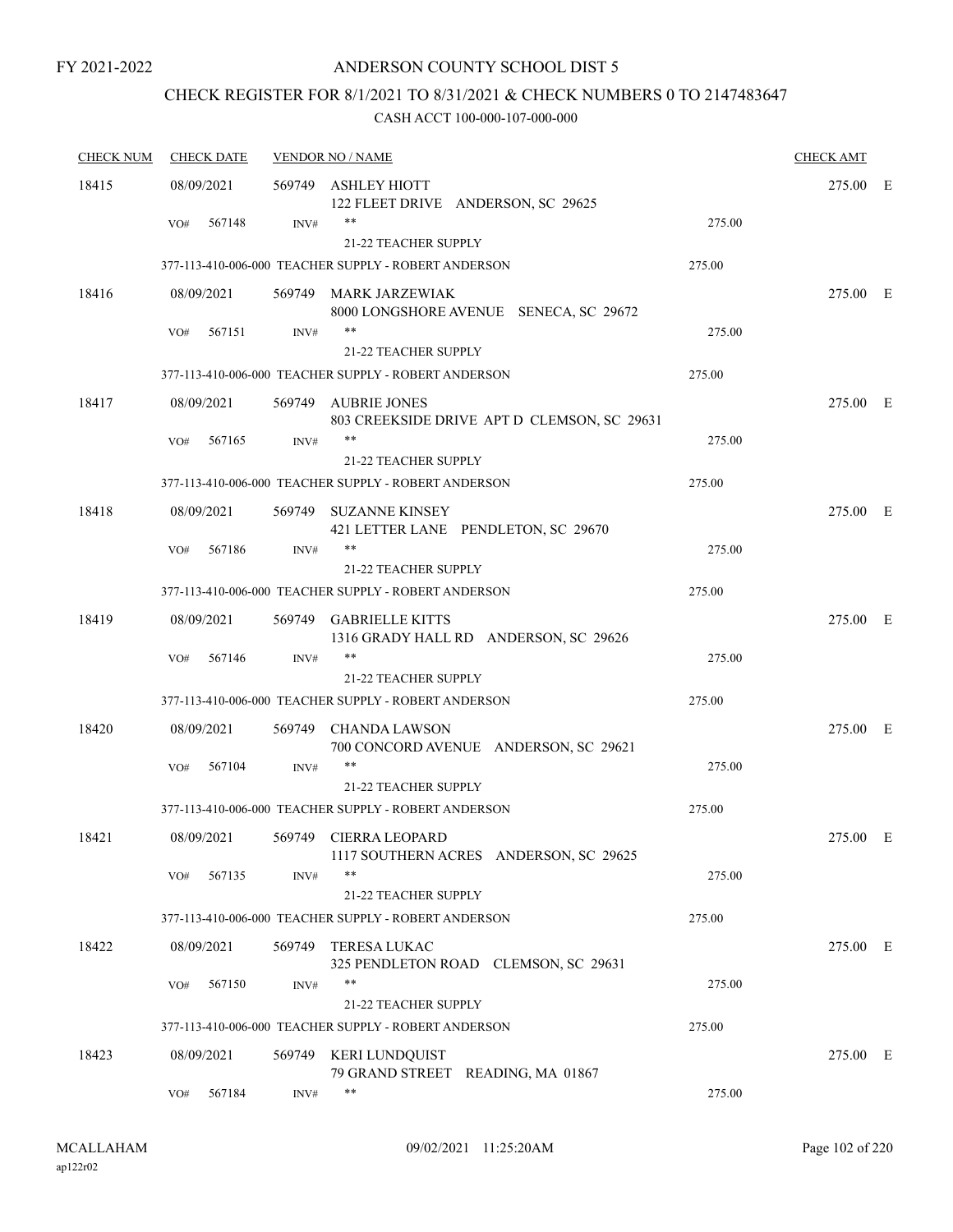### ANDERSON COUNTY SCHOOL DIST 5

### CHECK REGISTER FOR 8/1/2021 TO 8/31/2021 & CHECK NUMBERS 0 TO 2147483647

| <b>CHECK NUM</b> | <b>CHECK DATE</b> |        | <b>VENDOR NO / NAME</b>                                             |        | <b>CHECK AMT</b> |  |
|------------------|-------------------|--------|---------------------------------------------------------------------|--------|------------------|--|
|                  |                   |        | <b>21-22 TEACHER SUPPLY</b>                                         |        |                  |  |
|                  |                   |        | 377-113-410-006-000 TEACHER SUPPLY - ROBERT ANDERSON                | 275.00 |                  |  |
| 18424            | 08/09/2021        | 569749 | <b>JENNIFER MARCHBANKS</b><br>133 RUNNING FOX LANE BELTON, SC 29627 |        | 275.00 E         |  |
|                  | 567163<br>VO#     | INV#   | $***$                                                               | 275.00 |                  |  |
|                  |                   |        | 21-22 TEACHER SUPPLY                                                |        |                  |  |
|                  |                   |        | 377-113-410-006-000 TEACHER SUPPLY - ROBERT ANDERSON                | 275.00 |                  |  |
| 18425            | 08/09/2021        |        | 569749 BRIAN MATHIS<br>141 LAKESHORE DRIVE FAIRPLAY, SC 29643       |        | 275.00 E         |  |
|                  | 567167<br>VO#     | INV#   | **                                                                  | 275.00 |                  |  |
|                  |                   |        | 21-22 TEACHER SUPPLY                                                |        |                  |  |
|                  |                   |        | 377-113-410-006-000 TEACHER SUPPLY - ROBERT ANDERSON                | 275.00 |                  |  |
| 18426            | 08/09/2021        |        | 569749 KATIE MCCLAIN<br>102 COUNTRY GLEN PELZER, SC 29669           |        | 275.00 E         |  |
|                  | 567154<br>VO#     | INV#   |                                                                     | 275.00 |                  |  |
|                  |                   |        | 21-22 TEACHER SUPPLY                                                |        |                  |  |
|                  |                   |        | 377-113-410-006-000 TEACHER SUPPLY - ROBERT ANDERSON                | 275.00 |                  |  |
| 18427            | 08/09/2021        |        | 569749 KAYLEE MCCLAIN<br>303 PALMETTO PARKWAY BELTON, SC 29627      |        | 275.00 E         |  |
|                  | 567156<br>VO#     | INV#   | $***$                                                               | 275.00 |                  |  |
|                  |                   |        | 21-22 TEACHER SUPPLY                                                |        |                  |  |
|                  |                   |        | 377-113-410-006-000 TEACHER SUPPLY - ROBERT ANDERSON                | 275.00 |                  |  |
| 18428            | 08/09/2021        | 569749 | LAUREN MCCLURE<br>119 HALL WHITE DRIVE ANDERSON, SC 29626           |        | 275.00 E         |  |
|                  | 567171<br>VO#     | INV#   |                                                                     | 275.00 |                  |  |
|                  |                   |        | 21-22 TEACHER SUPPLY                                                |        |                  |  |
|                  |                   |        | 377-113-410-006-000 TEACHER SUPPLY - ROBERT ANDERSON                | 275.00 |                  |  |
| 18429            | 08/09/2021        | 569749 | RENE MCCORMICK<br>107 PINE TREE LN ANDERSON, SC 29625               |        | 275.00 E         |  |
|                  | 567115<br>VO#     | INV#   | $***$<br>21-22 TEACHER SUPPLY                                       | 275.00 |                  |  |
|                  |                   |        | 377-113-410-006-000 TEACHER SUPPLY - ROBERT ANDERSON                | 275.00 |                  |  |
| 18430            | 08/09/2021        | 569749 | <b>JEFFREY MCCOY</b>                                                |        | 275.00 E         |  |
|                  |                   |        | 203 TILLOTSON ROAD ANDERSON, SC 29621                               |        |                  |  |
|                  | 567130<br>VO#     | INV#   | $***$                                                               | 275.00 |                  |  |
|                  |                   |        | 21-22 TEACHER SUPPLY                                                |        |                  |  |
|                  |                   |        | 377-113-410-006-000 TEACHER SUPPLY - ROBERT ANDERSON                | 275.00 |                  |  |
| 18431            | 08/09/2021        | 569749 | <b>RORY MCTIGUE</b><br>222 MOUNTAIN VIEW LANE CLEMSON, SC 29631     |        | 275.00 E         |  |
|                  | 567105<br>VO#     | INV#   |                                                                     | 275.00 |                  |  |
|                  |                   |        | <b>21-22 TEACHER SUPPLY</b>                                         |        |                  |  |
|                  |                   |        | 377-113-410-006-000 TEACHER SUPPLY - ROBERT ANDERSON                | 275.00 |                  |  |
| 18432            | 08/09/2021        |        | 569749 SARA MICKEL                                                  |        | 275.00 E         |  |
|                  |                   |        |                                                                     |        |                  |  |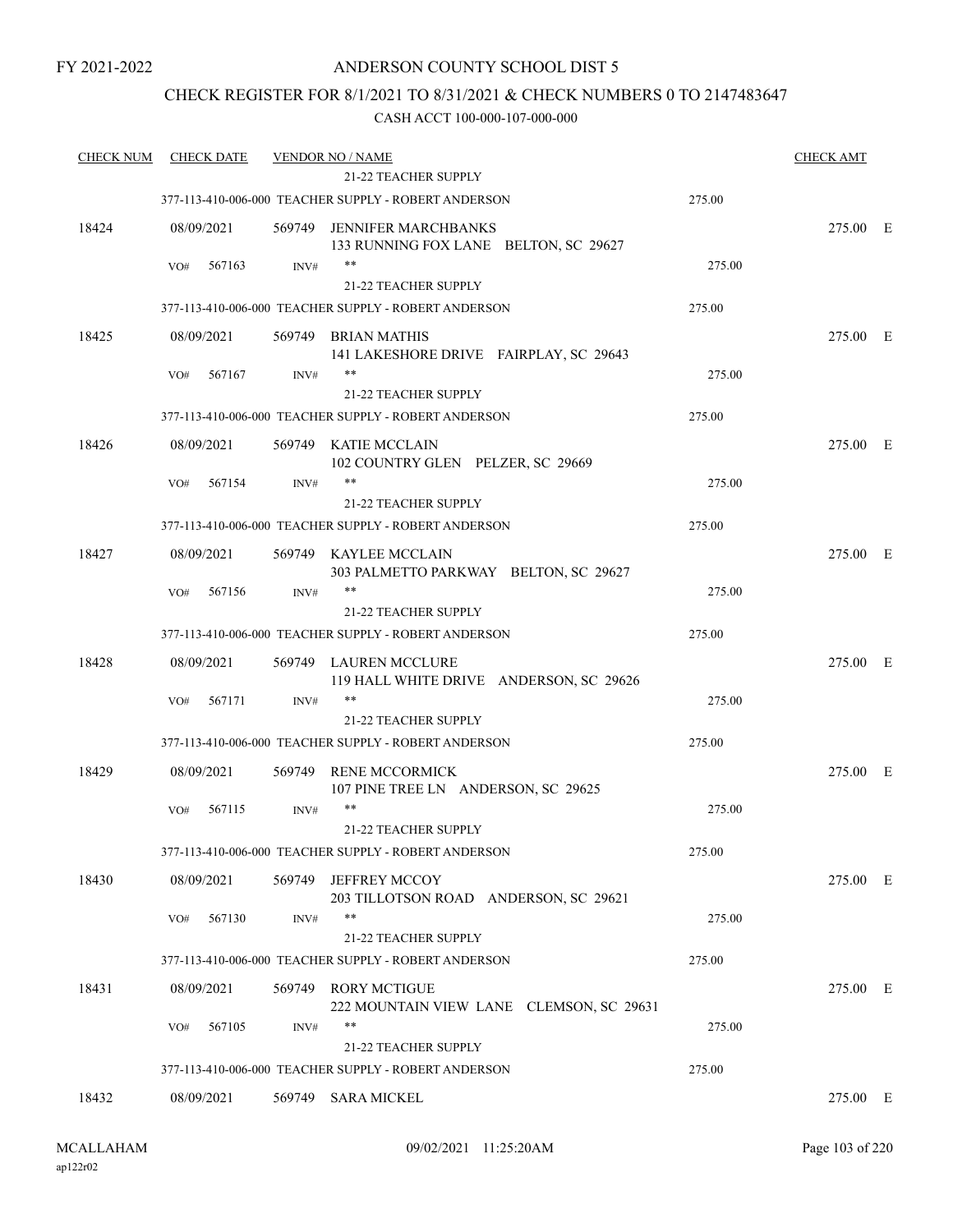### ANDERSON COUNTY SCHOOL DIST 5

### CHECK REGISTER FOR 8/1/2021 TO 8/31/2021 & CHECK NUMBERS 0 TO 2147483647

| <b>CHECK NUM</b> |     | <b>CHECK DATE</b> |        | <b>VENDOR NO / NAME</b>                                         |        | <b>CHECK AMT</b> |  |
|------------------|-----|-------------------|--------|-----------------------------------------------------------------|--------|------------------|--|
|                  |     |                   |        | 5 UNITED AVENUE PENDLETON, SC 29670                             |        |                  |  |
|                  | VO# | 567106            | INV#   | $***$                                                           | 275.00 |                  |  |
|                  |     |                   |        | <b>21-22 TEACHER SUPPLY</b>                                     |        |                  |  |
|                  |     |                   |        | 377-113-410-006-000 TEACHER SUPPLY - ROBERT ANDERSON            | 275.00 |                  |  |
| 18433            |     | 08/09/2021        |        | 569749 KATIE MOORE                                              |        | 275.00 E         |  |
|                  |     |                   |        | 296 AXMAN RD ANDERSON, SC 29626                                 |        |                  |  |
|                  | VO# | 567107            | INV#   | **                                                              | 275.00 |                  |  |
|                  |     |                   |        | 21-22 TEACHER SUPPLY                                            |        |                  |  |
|                  |     |                   |        | 377-113-410-006-000 TEACHER SUPPLY - ROBERT ANDERSON            | 275.00 |                  |  |
| 18434            |     | 08/09/2021        |        | 569749 MELINDA OWENS<br>150 LANDAU LANE ANDERSON, SC 29625      |        | 275.00 E         |  |
|                  | VO# | 567108            | INV#   |                                                                 | 275.00 |                  |  |
|                  |     |                   |        | 21-22 TEACHER SUPPLY                                            |        |                  |  |
|                  |     |                   |        | 377-113-410-006-000 TEACHER SUPPLY - ROBERT ANDERSON            | 275.00 |                  |  |
|                  |     |                   |        |                                                                 |        |                  |  |
| 18435            |     | 08/09/2021        |        | 569749 SHERYL PARK                                              |        | 275.00 E         |  |
|                  | VO# | 567109            | INV#   | 915 BERKELEY DRIVE CLEMSON, SC 29631<br>**                      | 275.00 |                  |  |
|                  |     |                   |        | 21-22 TEACHER SUPPLY                                            |        |                  |  |
|                  |     |                   |        |                                                                 |        |                  |  |
|                  |     |                   |        | 377-113-410-006-000 TEACHER SUPPLY - ROBERT ANDERSON            | 275.00 |                  |  |
| 18436            |     | 08/09/2021        |        | 569749 EMILY PAWSON<br>240 SUNRISE DRIVE GREER, SC 29651        |        | 275.00 E         |  |
|                  | VO# | 567176            | INV#   | $***$                                                           | 275.00 |                  |  |
|                  |     |                   |        | 21-22 TEACHER SUPPLY                                            |        |                  |  |
|                  |     |                   |        | 377-113-410-006-000 TEACHER SUPPLY - ROBERT ANDERSON            | 275.00 |                  |  |
| 18437            |     | 08/09/2021        | 569749 | TAWANA PICKENS<br>18 CROWN COURT ANDERSON, SC 29624             |        | 275.00 E         |  |
|                  | VO# | 567128            | INV#   | **                                                              | 275.00 |                  |  |
|                  |     |                   |        | 21-22 TEACHER SUPPLY                                            |        |                  |  |
|                  |     |                   |        | 377-113-410-006-000 TEACHER SUPPLY - ROBERT ANDERSON            | 275.00 |                  |  |
|                  |     |                   |        |                                                                 |        |                  |  |
| 18438            |     | 08/09/2021        |        | 569749 ETHAN PIFER<br>307 RICE CEMETERY ROAD ANDERSON, SC 29621 |        | 275.00 E         |  |
|                  |     | VO# 567185        | INV#   | **                                                              | 275.00 |                  |  |
|                  |     |                   |        | 21-22 TEACHER SUPPLY                                            |        |                  |  |
|                  |     |                   |        | 377-113-410-006-000 TEACHER SUPPLY - ROBERT ANDERSON            | 275.00 |                  |  |
| 18439            |     | 08/09/2021        |        | 569749 ROSE PUJOLS                                              |        | 275.00 E         |  |
|                  |     |                   |        | 432 CONNEROSS ROAD TOWNVILLE, SC 29689<br>**                    |        |                  |  |
|                  | VO# | 567149            | INV#   |                                                                 | 275.00 |                  |  |
|                  |     |                   |        | 21-22 TEACHER SUPPLY                                            |        |                  |  |
|                  |     |                   |        | 377-113-410-006-000 TEACHER SUPPLY - ROBERT ANDERSON            | 275.00 |                  |  |
| 18440            |     | 08/09/2021        |        | 569749 CATHERINE RICE                                           |        | 275.00 E         |  |
|                  |     |                   |        | 109 AMBERWOOD DRIVE ANDERSON, SC 29621<br>**                    |        |                  |  |
|                  | VO# | 567111            | INV#   |                                                                 | 275.00 |                  |  |
|                  |     |                   |        | 21-22 TEACHER SUPPLY                                            |        |                  |  |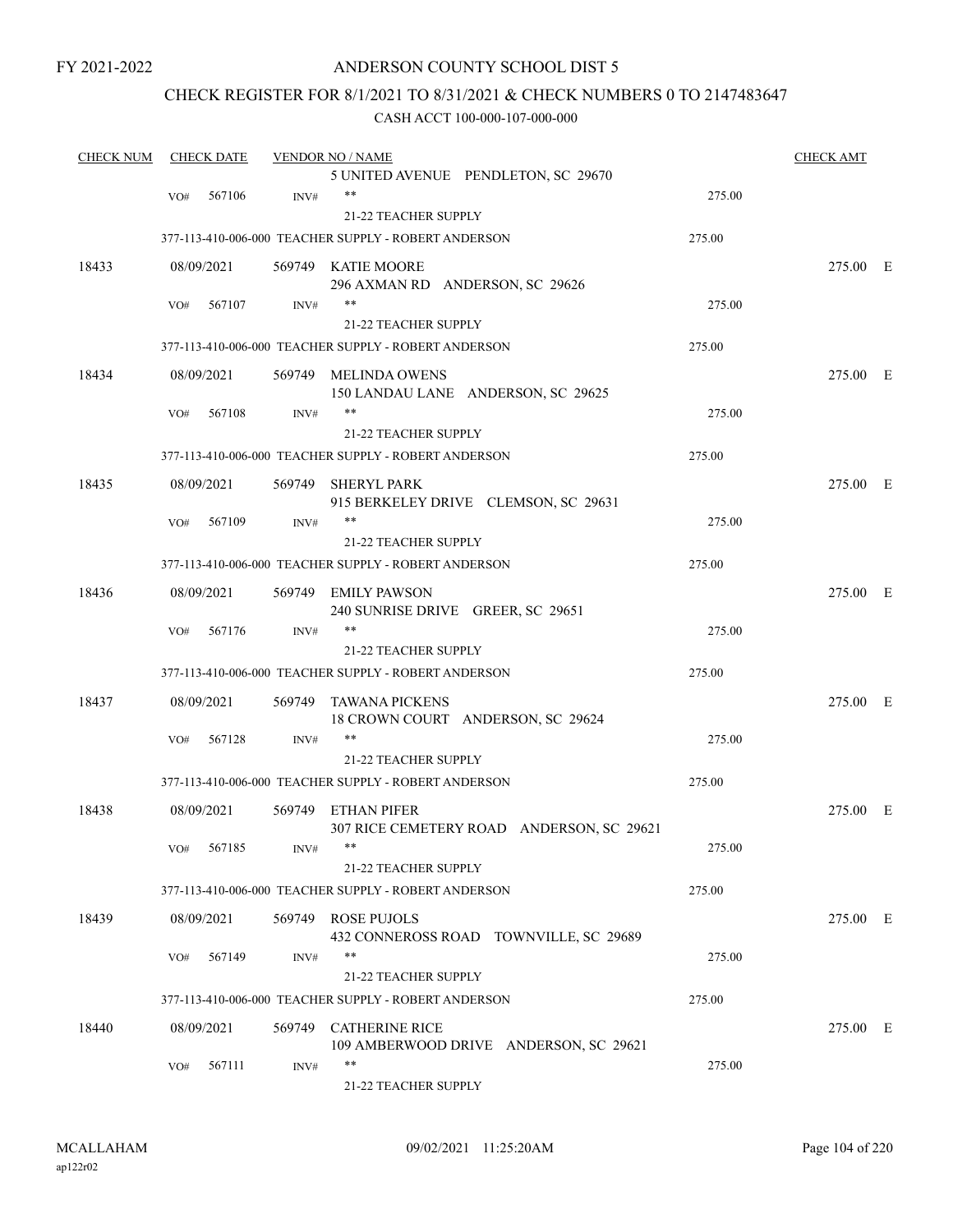### CHECK REGISTER FOR 8/1/2021 TO 8/31/2021 & CHECK NUMBERS 0 TO 2147483647

| <b>CHECK NUM</b> | <b>CHECK DATE</b> |        | <b>VENDOR NO / NAME</b><br>377-113-410-006-000 TEACHER SUPPLY - ROBERT ANDERSON | 275.00 | <b>CHECK AMT</b> |  |
|------------------|-------------------|--------|---------------------------------------------------------------------------------|--------|------------------|--|
| 18441            | 08/09/2021        |        | 569749 CHARLES RICHARDSON<br>1032 LADY'S LANE ANDERSON, SC 29621                |        | 275.00 E         |  |
|                  | 567116<br>VO#     | INV#   | $***$<br>21-22 TEACHER SUPPLY                                                   | 275.00 |                  |  |
|                  |                   |        | 377-113-410-006-000 TEACHER SUPPLY - ROBERT ANDERSON                            | 275.00 |                  |  |
| 18442            | 08/09/2021        |        | 569749 MARCY ROBINSON<br>5701 ABBEVILLE HWY ANDERSON, SC 29624                  |        | 275.00 E         |  |
|                  | 567127<br>VO#     | INV#   | $***$<br>21-22 TEACHER SUPPLY                                                   | 275.00 |                  |  |
|                  |                   |        | 377-113-410-006-000 TEACHER SUPPLY - ROBERT ANDERSON                            | 275.00 |                  |  |
| 18443            | 08/09/2021        |        | 569749 ANNA LISA ROLAND<br>122 RUNNING FOX LANE BELTON, SC 29627                |        | 275.00 E         |  |
|                  | 567173<br>VO#     | INV#   | $***$<br>21-22 TEACHER SUPPLY                                                   | 275.00 |                  |  |
|                  |                   |        | 377-113-410-006-000 TEACHER SUPPLY - ROBERT ANDERSON                            | 275.00 |                  |  |
| 18444            | 08/09/2021        |        | 569749 ELI ROLAND<br>122 RUNNING FOX LANE BELTON, SC 29627                      |        | 275.00 E         |  |
|                  | 567138<br>VO#     | INV#   | **<br><b>21-22 TEACHER SUPPLY</b>                                               | 275.00 |                  |  |
|                  |                   |        | 377-113-410-006-000 TEACHER SUPPLY - ROBERT ANDERSON                            | 275.00 |                  |  |
| 18445            | 08/09/2021        |        | 569749 KELLEY RYAN<br>315 W. PINE GROVE ROAD FAIR PLAY, SC 29643                |        | 275.00 E         |  |
|                  | 567125<br>VO#     | INV#   | **<br><b>21-22 TEACHER SUPPLY</b>                                               | 275.00 |                  |  |
|                  |                   |        | 377-113-410-006-000 TEACHER SUPPLY - ROBERT ANDERSON                            | 275.00 |                  |  |
| 18446            | 08/09/2021        |        | 569749 NOAH SANDERS<br>714 TILLOTSON ROAD ANDERSON, SC 29621                    |        | 275.00 E         |  |
|                  | 567175<br>VO#     | INV#   | **<br>21-22 TEACHER SUPPLY                                                      | 275.00 |                  |  |
|                  |                   |        | 377-113-410-006-000 TEACHER SUPPLY - ROBERT ANDERSON                            | 275.00 |                  |  |
| 18447            | 08/09/2021        |        | 569749 HANNAH SHUMAN<br>109 COLONIAL WALK PICKENS, SC 29671                     |        | 275.00 E         |  |
|                  | 567159<br>VO#     | INV#   | **<br>21-22 TEACHER SUPPLY                                                      | 275.00 |                  |  |
|                  |                   |        | 377-113-410-006-000 TEACHER SUPPLY - ROBERT ANDERSON                            | 275.00 |                  |  |
| 18448            | 08/09/2021        |        | 569749 CARRIE SIMPSON<br>107 HILLCREST CIRCLE HONEA PATH, SC 29654              |        | 275.00 E         |  |
|                  | 567131<br>VO#     | INV#   | **                                                                              | 275.00 |                  |  |
|                  |                   |        | 21-22 TEACHER SUPPLY                                                            |        |                  |  |
|                  |                   |        | 377-113-410-006-000 TEACHER SUPPLY - ROBERT ANDERSON                            | 275.00 |                  |  |
| 18449            | 08/09/2021        | 569749 | <b>DESTINY SIMPSON</b><br>107 CHRISTY MARIA LANE PIEDMONT, SC 29673             |        | 275.00 E         |  |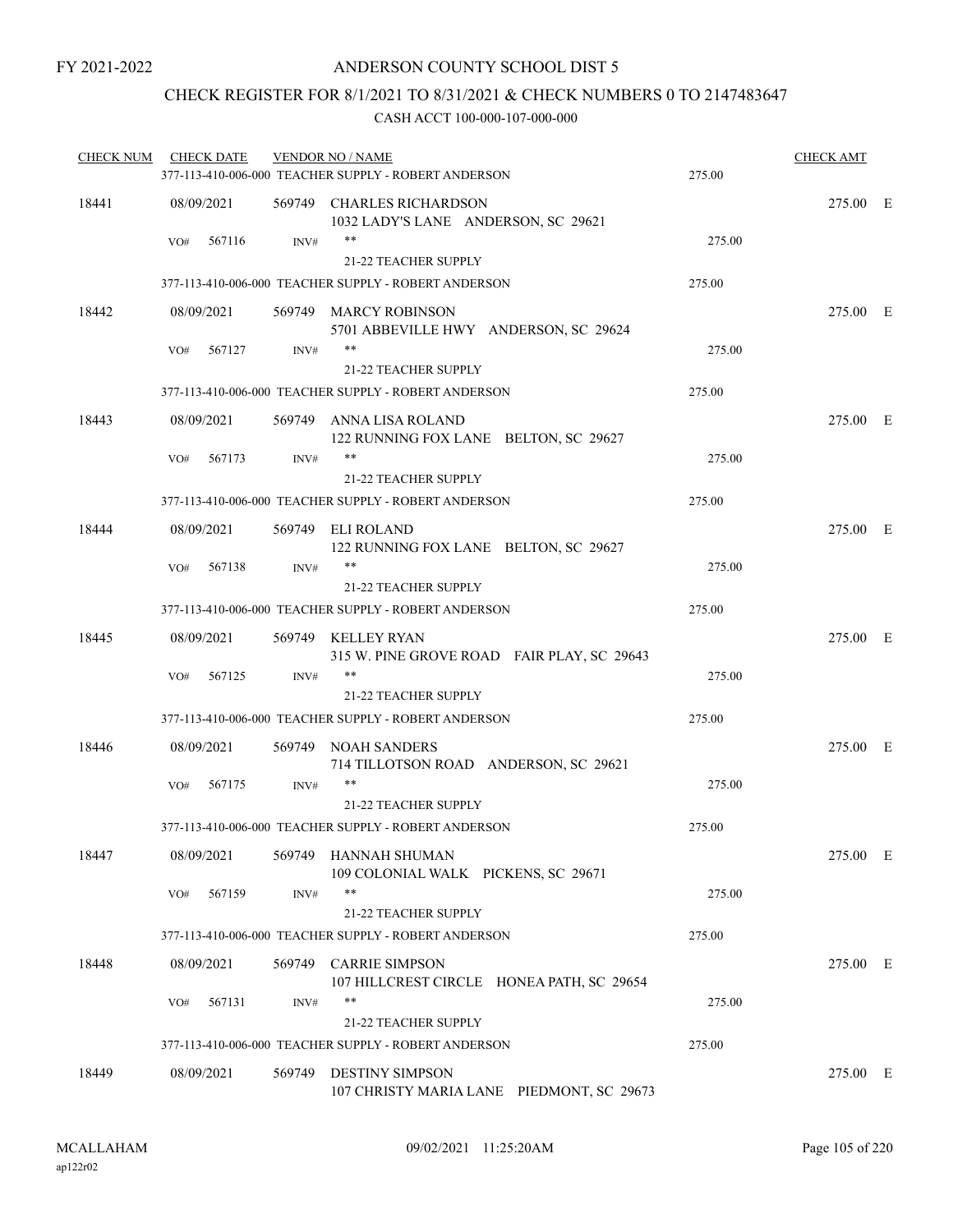# CHECK REGISTER FOR 8/1/2021 TO 8/31/2021 & CHECK NUMBERS 0 TO 2147483647

| <b>CHECK NUM</b> |     | <b>CHECK DATE</b> |        | <b>VENDOR NO / NAME</b>                                                              |        | <b>CHECK AMT</b> |  |
|------------------|-----|-------------------|--------|--------------------------------------------------------------------------------------|--------|------------------|--|
|                  | VO# | 567178            | INV#   | **                                                                                   | 275.00 |                  |  |
|                  |     |                   |        | <b>21-22 TEACHER SUPPLY</b>                                                          |        |                  |  |
|                  |     |                   |        | 377-113-410-006-000 TEACHER SUPPLY - ROBERT ANDERSON                                 | 275.00 |                  |  |
| 18450            |     | 08/09/2021        |        | 569749 RACHEL SMITH<br>312 MCNEIL DRIVE ANDERSON, SC 29624                           |        | 275.00 E         |  |
|                  | VO# | 567132            | INV#   | **                                                                                   | 275.00 |                  |  |
|                  |     |                   |        | 21-22 TEACHER SUPPLY                                                                 |        |                  |  |
|                  |     |                   |        | 377-113-410-006-000 TEACHER SUPPLY - ROBERT ANDERSON                                 | 275.00 |                  |  |
| 18451            |     | 08/09/2021        |        | 569749 ALEXANDRA SOLLA-ELLIS<br>153 CIVIC CENTER BLVD. APT 352 ANDERSON, SC<br>29625 |        | 275.00 E         |  |
|                  | VO# | 567122            | INV#   | **                                                                                   | 275.00 |                  |  |
|                  |     |                   |        | <b>21-22 TEACHER SUPPLY</b>                                                          |        |                  |  |
|                  |     |                   |        | 377-113-410-006-000 TEACHER SUPPLY - ROBERT ANDERSON                                 | 275.00 |                  |  |
| 18452            |     | 08/09/2021        |        | 569749 JAMES STANLEY<br>205 LIBERTY DRIVE PICKENS, SC 29671                          |        | 275.00 E         |  |
|                  | VO# | 567161            | INV#   |                                                                                      | 275.00 |                  |  |
|                  |     |                   |        | <b>21-22 TEACHER SUPPLY</b>                                                          |        |                  |  |
|                  |     |                   |        | 377-113-410-006-000 TEACHER SUPPLY - ROBERT ANDERSON                                 | 275.00 |                  |  |
| 18453            |     | 08/09/2021        |        | 569749 CHERYL STARWALT<br>208 GREENFOREST DRIVE ANDERSON, SC 29625                   |        | 275.00 E         |  |
|                  | VO# | 567112            | INV#   | **                                                                                   | 275.00 |                  |  |
|                  |     |                   |        | 21-22 TEACHER SUPPLY                                                                 |        |                  |  |
|                  |     |                   |        | 377-113-410-006-000 TEACHER SUPPLY - ROBERT ANDERSON                                 | 275.00 |                  |  |
| 18454            |     | 08/09/2021        | 569749 | JILL STRICKLER<br>401 SPARROWRIDGE LANE GREER, SC 29651                              |        | 275.00 E         |  |
|                  | VO# | 567158            | INV#   | **                                                                                   | 275.00 |                  |  |
|                  |     |                   |        | <b>21-22 TEACHER SUPPLY</b>                                                          |        |                  |  |
|                  |     |                   |        | 377-113-410-006-000 TEACHER SUPPLY - ROBERT ANDERSON                                 | 275.00 |                  |  |
| 18455            |     | 08/09/2021        |        | 569749 HEATHER SUTTON<br>141 UTZ LANE. STARR, SC 29684                               |        | 275.00 E         |  |
|                  | VO# | 567143            | INV#   | 21-22 TEACHER SUPPLY                                                                 | 275.00 |                  |  |
|                  |     |                   |        | 377-113-410-006-000 TEACHER SUPPLY - ROBERT ANDERSON                                 | 275.00 |                  |  |
| 18456            |     | 08/09/2021        |        | 569749 HEATHER THORE<br>210 BLACK BASS ROAD ANDERSON, SC 29626                       |        | 275.00 E         |  |
|                  | VO# | 567119            | INV#   | **<br><b>21-22 TEACHER SUPPLY</b>                                                    | 275.00 |                  |  |
|                  |     |                   |        | 377-113-410-006-000 TEACHER SUPPLY - ROBERT ANDERSON                                 | 275.00 |                  |  |
|                  |     |                   |        |                                                                                      |        |                  |  |
| 18457            |     | 08/09/2021        | 569749 | <b>TERESATICE</b><br>2005 LINDALE ROAD ANDERSON, SC 29621                            |        | 275.00 E         |  |
|                  | VO# | 567103            | INV#   | **                                                                                   | 275.00 |                  |  |
|                  |     |                   |        | 21-22 TEACHER SUPPLY                                                                 |        |                  |  |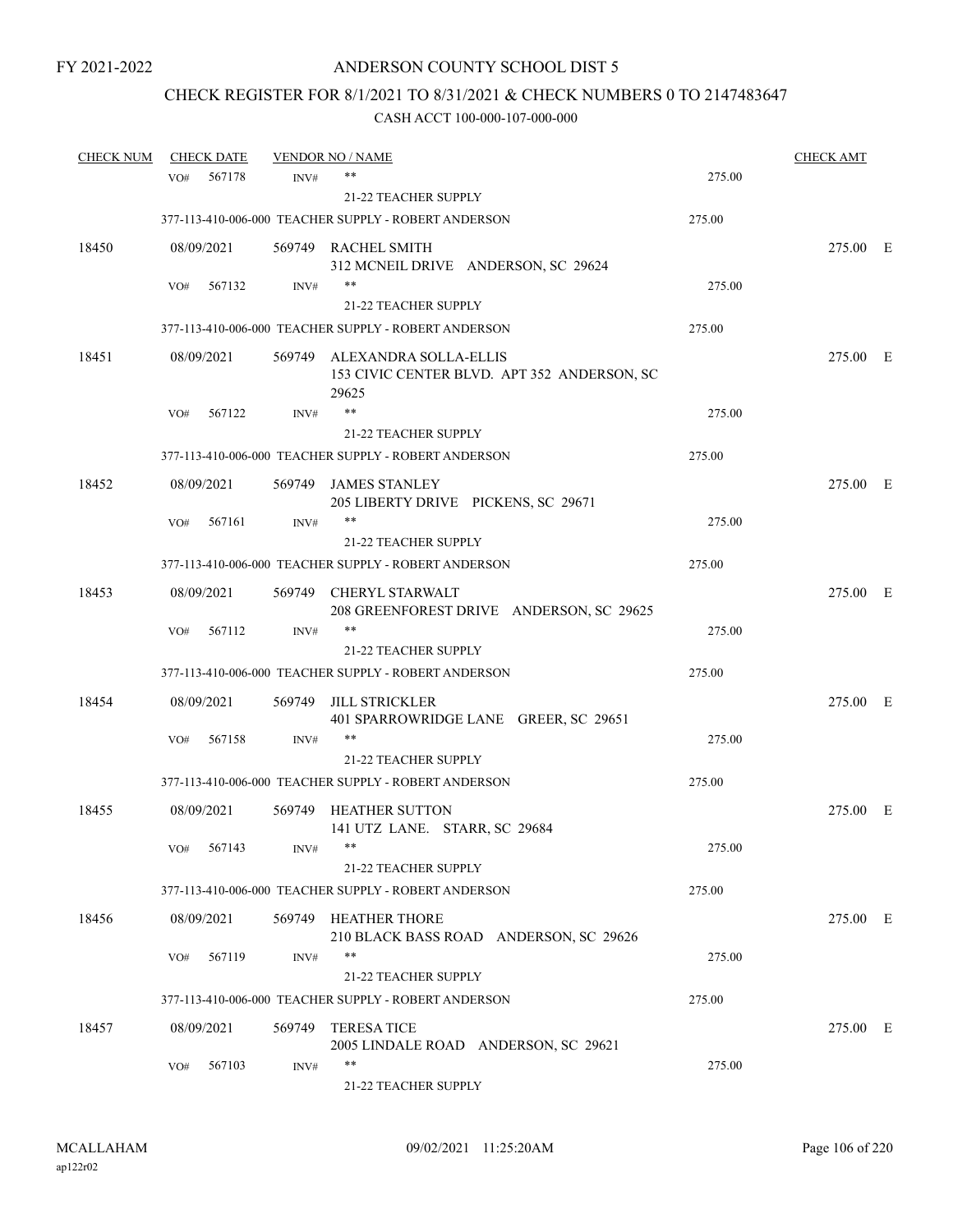### CHECK REGISTER FOR 8/1/2021 TO 8/31/2021 & CHECK NUMBERS 0 TO 2147483647

| <b>CHECK NUM</b> | <b>CHECK DATE</b> |      | <b>VENDOR NO / NAME</b><br>377-113-410-006-000 TEACHER SUPPLY - ROBERT ANDERSON | 275.00 | <b>CHECK AMT</b> |  |
|------------------|-------------------|------|---------------------------------------------------------------------------------|--------|------------------|--|
| 18458            | 08/09/2021        |      | 569749 LUCAS TRUDEAU<br>168 SHERIFF MILL ROAD EASLEY, SC 29642                  |        | 275.00 E         |  |
|                  | 567166<br>VO#     | INV# | **<br>21-22 TEACHER SUPPLY                                                      | 275.00 |                  |  |
|                  |                   |      | 377-113-410-006-000 TEACHER SUPPLY - ROBERT ANDERSON                            | 275.00 |                  |  |
| 18459            | 08/09/2021        |      | 569749 RACHEL VANDERWAL<br>502 BIRCHBARK COURT SENECA, SC 29672                 |        | 275.00 E         |  |
|                  | 567179<br>VO#     | INV# | $***$                                                                           | 275.00 |                  |  |
|                  |                   |      | 21-22 TEACHER SUPPLY                                                            |        |                  |  |
|                  |                   |      | 377-113-410-006-000 TEACHER SUPPLY - ROBERT ANDERSON                            | 275.00 |                  |  |
| 18460            | 08/09/2021        |      | 569749 STEPHANIE WASHBURN<br>313 HUNTING ROAD GREENWOOD, SC 29646               |        | 275.00 E         |  |
|                  | 567155<br>VO#     | INV# | **                                                                              | 275.00 |                  |  |
|                  |                   |      | 21-22 TEACHER SUPPLY                                                            |        |                  |  |
|                  |                   |      | 377-113-410-006-000 TEACHER SUPPLY - ROBERT ANDERSON                            | 275.00 |                  |  |
| 18461            | 08/09/2021        |      | 569749 KATIE WEAVER<br>83 STALLINGS ROAD TAYLORS, SC 29687                      |        | 275.00 E         |  |
|                  | 567174<br>VO#     | INV# | **                                                                              | 275.00 |                  |  |
|                  |                   |      | <b>21-22 TEACHER SUPPLY</b>                                                     |        |                  |  |
|                  |                   |      | 377-113-410-006-000 TEACHER SUPPLY - ROBERT ANDERSON                            | 275.00 |                  |  |
| 18462            | 08/09/2021        |      | 569749 SARAH WESLEY<br>204 HARRINGTON DRIVE ANDERSON, SC 29625                  |        | 275.00 E         |  |
|                  | 567183<br>VO#     | INV# | **                                                                              | 275.00 |                  |  |
|                  |                   |      | <b>21-22 TEACHER SUPPLY</b>                                                     |        |                  |  |
|                  |                   |      | 377-113-410-006-000 TEACHER SUPPLY - ROBERT ANDERSON                            | 275.00 |                  |  |
| 18463            | 08/09/2021        |      | 569749 MARY WEST<br>422 BECKENHAM LANE GREENVILLE, SC 29609                     |        | 275.00 E         |  |
|                  | 567137<br>VO#     | INV# | **                                                                              | 275.00 |                  |  |
|                  |                   |      | 21-22 TEACHER SUPPLY                                                            |        |                  |  |
|                  |                   |      | 377-113-410-006-000 TEACHER SUPPLY - ROBERT ANDERSON                            | 275.00 |                  |  |
| 18464            | 08/09/2021        |      | 569749 TRACY WEST<br>1126 KEONE CIRCLE WILLIAMSTON, SC 29697                    |        | 275.00 E         |  |
|                  | 567113<br>VO#     | INV# | **<br>21-22 TEACHER SUPPLY                                                      | 275.00 |                  |  |
|                  |                   |      | 377-113-410-006-000 TEACHER SUPPLY - ROBERT ANDERSON                            | 275.00 |                  |  |
|                  |                   |      |                                                                                 |        |                  |  |
| 18465            | 08/09/2021        |      | 569749 CORRY WHITE<br>112 PINE RIDGE DRIVE BELTON, SC 29627<br>**               |        | 275.00 E         |  |
|                  | 567120<br>VO#     | INV# | 21-22 TEACHER SUPPLY                                                            | 275.00 |                  |  |
|                  |                   |      | 377-113-410-006-000 TEACHER SUPPLY - ROBERT ANDERSON                            | 275.00 |                  |  |
|                  |                   |      |                                                                                 |        |                  |  |
| 18466            | 08/09/2021        |      | 569749 CARYN WILLIAMSON<br>225 GRAYLYN DRIVE ANDERSON, SC 29621                 |        | 275.00 E         |  |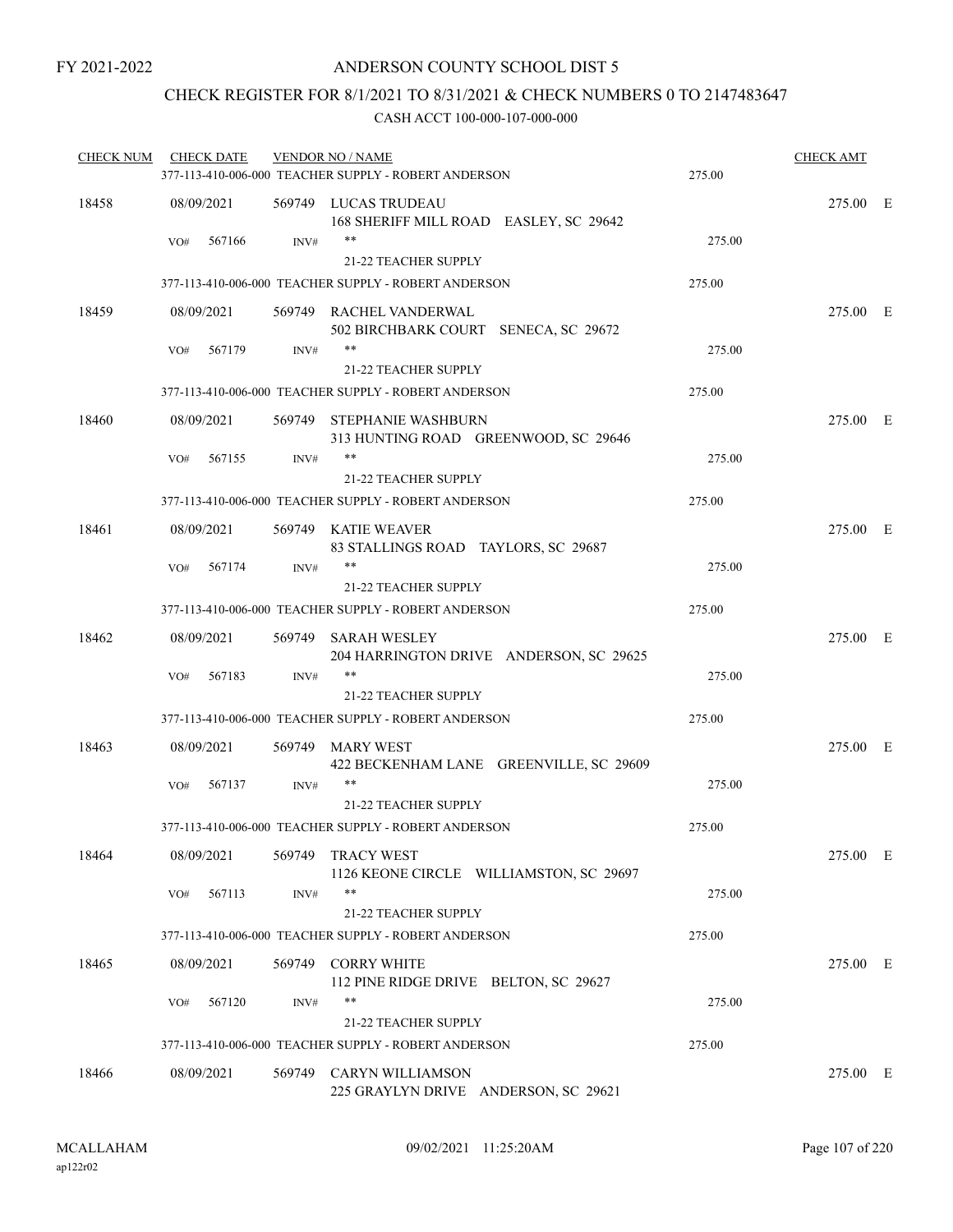# CHECK REGISTER FOR 8/1/2021 TO 8/31/2021 & CHECK NUMBERS 0 TO 2147483647

| <b>CHECK NUM</b> |            | <b>CHECK DATE</b> |      | <b>VENDOR NO / NAME</b>                                          |        | <b>CHECK AMT</b> |  |
|------------------|------------|-------------------|------|------------------------------------------------------------------|--------|------------------|--|
|                  | VO#        | 567114            | INV# | **                                                               | 275.00 |                  |  |
|                  |            |                   |      | 21-22 TEACHER SUPPLY                                             |        |                  |  |
|                  |            |                   |      | 377-113-410-006-000 TEACHER SUPPLY - ROBERT ANDERSON             | 275.00 |                  |  |
| 18467            | 08/09/2021 |                   |      | 569749 PHILLIP WOOD                                              |        | 275.00 E         |  |
|                  |            |                   |      | 1019 CLOUD DRIVE BELTON, SC 29627                                |        |                  |  |
|                  | VO#        | 567145            | INV# | **                                                               | 275.00 |                  |  |
|                  |            |                   |      | <b>21-22 TEACHER SUPPLY</b>                                      |        |                  |  |
|                  |            |                   |      | 377-113-410-006-000 TEACHER SUPPLY - ROBERT ANDERSON             | 275.00 |                  |  |
| 18468            | 08/09/2021 |                   |      | 569749 MICHAEL WRIGHT<br>407 CENTRAL AVE ANDERSON, SC 29625      |        | 275.00 E         |  |
|                  | VO#        | 567147            | INV# | **                                                               | 275.00 |                  |  |
|                  |            |                   |      | 21-22 TEACHER SUPPLY                                             |        |                  |  |
|                  |            |                   |      | 377-113-410-006-000 TEACHER SUPPLY - ROBERT ANDERSON             | 275.00 |                  |  |
| 18469            | 08/09/2021 |                   |      | 569749 ANGELA ADCOCK<br>65 ADAH MAE LANE LAKE TOXAWAY, NC 28747  |        | 275.00 E         |  |
|                  | VO#        | 567234            | INV# | **                                                               | 275.00 |                  |  |
|                  |            |                   |      | 21-22 TEACHER SUPPLY                                             |        |                  |  |
|                  |            |                   |      | 377-112-410-007-000 TEACHER SUPPLY - CENTERVILLE                 | 275.00 |                  |  |
| 18470            | 08/09/2021 |                   |      | 569749 LINDSEY AMAN<br>1107 OAK HILL DRIVE ANDERSON, SC 29621    |        | 275.00 E         |  |
|                  | VO#        | 567225            | INV# | $***$                                                            | 275.00 |                  |  |
|                  |            |                   |      | 21-22 TEACHER SUPPLY                                             |        |                  |  |
|                  |            |                   |      | 377-112-410-007-000 TEACHER SUPPLY - CENTERVILLE                 | 275.00 |                  |  |
| 18471            | 08/09/2021 |                   |      | 569749 JANET BENITEZ<br>802 STONE CREEK DRIVE ANDERSON, SC 29621 |        | 275.00 E         |  |
|                  | VO#        | 567188            | INV# | **                                                               | 275.00 |                  |  |
|                  |            |                   |      | 21-22 TEACHER SUPPLY                                             |        |                  |  |
|                  |            |                   |      | 377-112-410-007-000 TEACHER SUPPLY - CENTERVILLE                 | 275.00 |                  |  |
| 18472            | 08/09/2021 |                   |      | 569749 PENELOPE BIKAS<br>126 OLDE TOWNE DRIVE ANDERSON, SC 29621 |        | 275.00 E         |  |
|                  | VO#        | 567189            | INV# | $***$                                                            | 275.00 |                  |  |
|                  |            |                   |      | <b>21-22 TEACHER SUPPLY</b>                                      |        |                  |  |
|                  |            |                   |      | 377-112-410-007-000 TEACHER SUPPLY - CENTERVILLE                 | 275.00 |                  |  |
| 18473            | 08/09/2021 |                   |      | 569749 DANA BOWEN<br>1514 WEST END AVENUE ANDERSON, SC 29625     |        | 275.00 E         |  |
|                  | VO#        | 567215            | INV# | **                                                               | 275.00 |                  |  |
|                  |            |                   |      | 21-22 TEACHER SUPPLY                                             |        |                  |  |
|                  |            |                   |      | 377-112-410-007-000 TEACHER SUPPLY - CENTERVILLE                 | 275.00 |                  |  |
| 18474            | 08/09/2021 |                   |      | 569749 KAYLA BOWER<br>122 ALLISON CIRCLE ANDERSON, SC 29625      |        | 275.00 E         |  |
|                  | VO#        | 567218            | INV# | **                                                               | 275.00 |                  |  |
|                  |            |                   |      | 21-22 TEACHER SUPPLY                                             |        |                  |  |
|                  |            |                   |      | 377-112-410-007-000 TEACHER SUPPLY - CENTERVILLE                 | 275.00 |                  |  |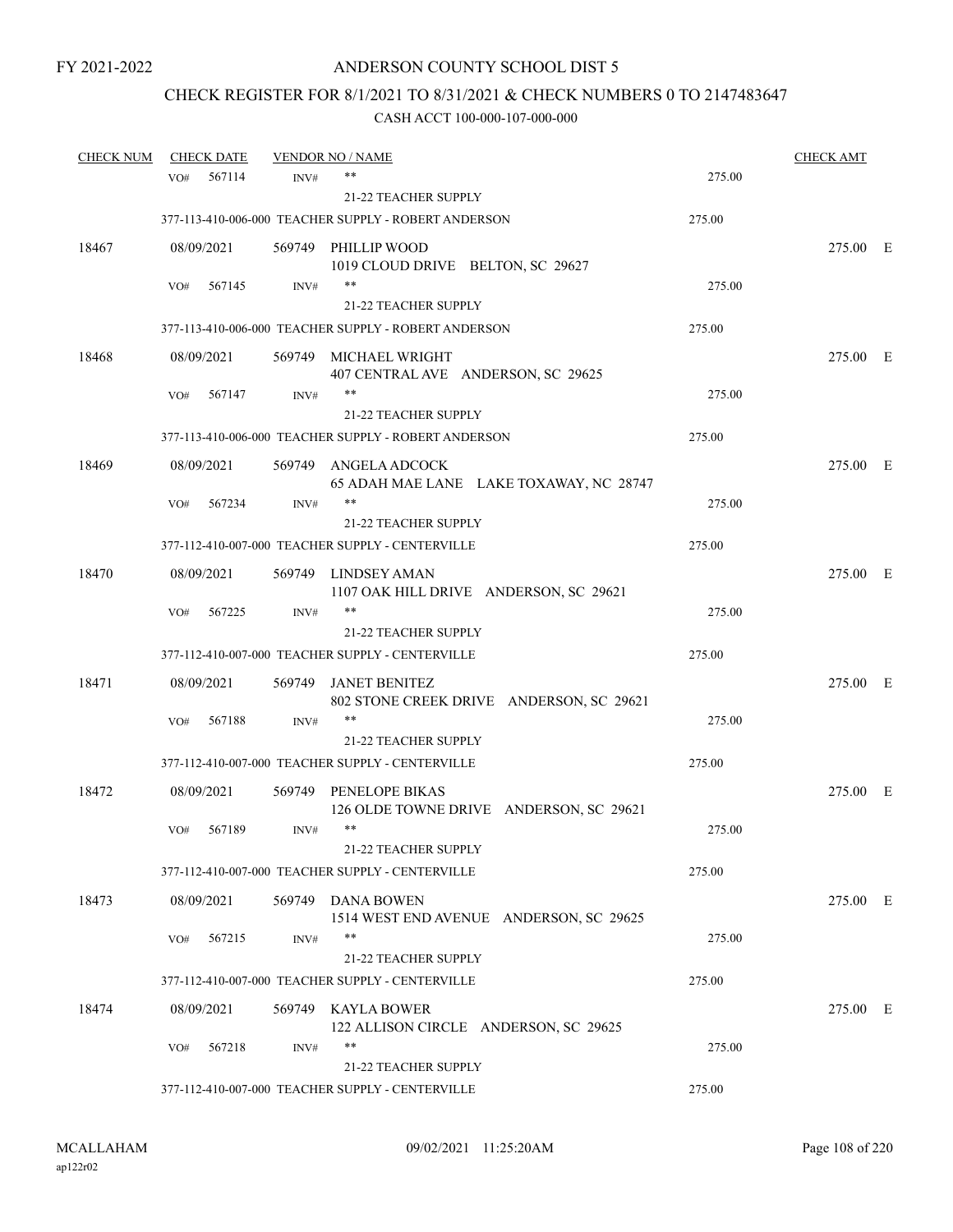### ANDERSON COUNTY SCHOOL DIST 5

# CHECK REGISTER FOR 8/1/2021 TO 8/31/2021 & CHECK NUMBERS 0 TO 2147483647

| <b>CHECK NUM</b> | <b>CHECK DATE</b> |        | <b>VENDOR NO / NAME</b>                                                         |        | <b>CHECK AMT</b> |  |
|------------------|-------------------|--------|---------------------------------------------------------------------------------|--------|------------------|--|
| 18475            | 08/09/2021        | 569749 | SHANA BRIDGES<br>509 HARPER ROAD PENDLETON, SC 29670                            |        | 275.00 E         |  |
|                  | 567208<br>VO#     | INV#   | **<br>21-22 TEACHER SUPPLY                                                      | 275.00 |                  |  |
|                  |                   |        | 377-112-410-007-000 TEACHER SUPPLY - CENTERVILLE                                | 275.00 |                  |  |
| 18476            | 08/09/2021        |        | 569749 HANNAH BURDETTE<br>121 JASMINE LANE PENDLETON, SC 29670                  |        | 275.00 E         |  |
|                  | 567230<br>VO#     | INV#   | $***$<br>21-22 TEACHER SUPPLY                                                   | 275.00 |                  |  |
|                  |                   |        | 377-112-410-007-000 TEACHER SUPPLY - CENTERVILLE                                | 275.00 |                  |  |
| 18477            | 08/09/2021        |        | 569749 REGAN DUCWORTH<br>1206 HWY 247 BELTON, SC 29627                          |        | 275.00 E         |  |
|                  | 567232<br>VO#     | INV#   | $***$<br><b>21-22 TEACHER SUPPLY</b>                                            | 275.00 |                  |  |
|                  |                   |        | 377-112-410-007-000 TEACHER SUPPLY - CENTERVILLE                                | 275.00 |                  |  |
| 18478            | 08/09/2021        |        | 569749 SYDNEY DUNCAN<br>304 BOGGS ROAD BELTON, SC 29627                         |        | 275.00 E         |  |
|                  | 567227<br>VO#     | INV#   | $***$                                                                           | 275.00 |                  |  |
|                  |                   |        | <b>21-22 TEACHER SUPPLY</b><br>377-112-410-007-000 TEACHER SUPPLY - CENTERVILLE | 275.00 |                  |  |
| 18479            | 08/09/2021        | 569749 | MELISSA ELGIN<br>320 MURPHY ROAD ANDERSON, SC 29626                             |        | 275.00 E         |  |
|                  | VO#<br>567210     | INV#   | $***$<br><b>21-22 TEACHER SUPPLY</b>                                            | 275.00 |                  |  |
|                  |                   |        | 377-112-410-007-000 TEACHER SUPPLY - CENTERVILLE                                | 275.00 |                  |  |
| 18480            | 08/09/2021        |        | 569749 LISA ETHINGTON<br>120 LOUDWATER DRIVE ANDERSON, SC 29621                 |        | 275.00 E         |  |
|                  | 567202<br>VO#     | INV#   | **<br><b>21-22 TEACHER SUPPLY</b>                                               | 275.00 |                  |  |
|                  |                   |        | 377-112-410-007-000 TEACHER SUPPLY - CENTERVILLE                                | 275.00 |                  |  |
| 18481            | 08/09/2021        | 569749 | DONNA FENNELL<br>311 JOLLY ACRES ANDERSON, SC 29621                             |        | 275.00 E         |  |
|                  | 567203<br>VO#     | INV#   | **<br>21-22 TEACHER SUPPLY                                                      | 275.00 |                  |  |
|                  |                   |        | 377-112-410-007-000 TEACHER SUPPLY - CENTERVILLE                                | 275.00 |                  |  |
| 18482            | 08/09/2021        | 569749 | <b>KIM GARAFANO</b><br>3253 LIBERTY HILL ROAD EASTANOLLEE, GA 30538             |        | 275.00 E         |  |
|                  | 567228<br>VO#     | INV#   | **<br><b>21-22 TEACHER SUPPLY</b>                                               | 275.00 |                  |  |
|                  |                   |        | 377-112-410-007-000 TEACHER SUPPLY - CENTERVILLE                                | 275.00 |                  |  |
| 18483            | 08/09/2021        | 569749 | DEBBIE LEE GARDNER<br>1630 FIVE FORKS RD PENDLETON, SC 29670                    |        | 275.00 E         |  |
|                  | 567190<br>VO#     | INV#   | **                                                                              | 275.00 |                  |  |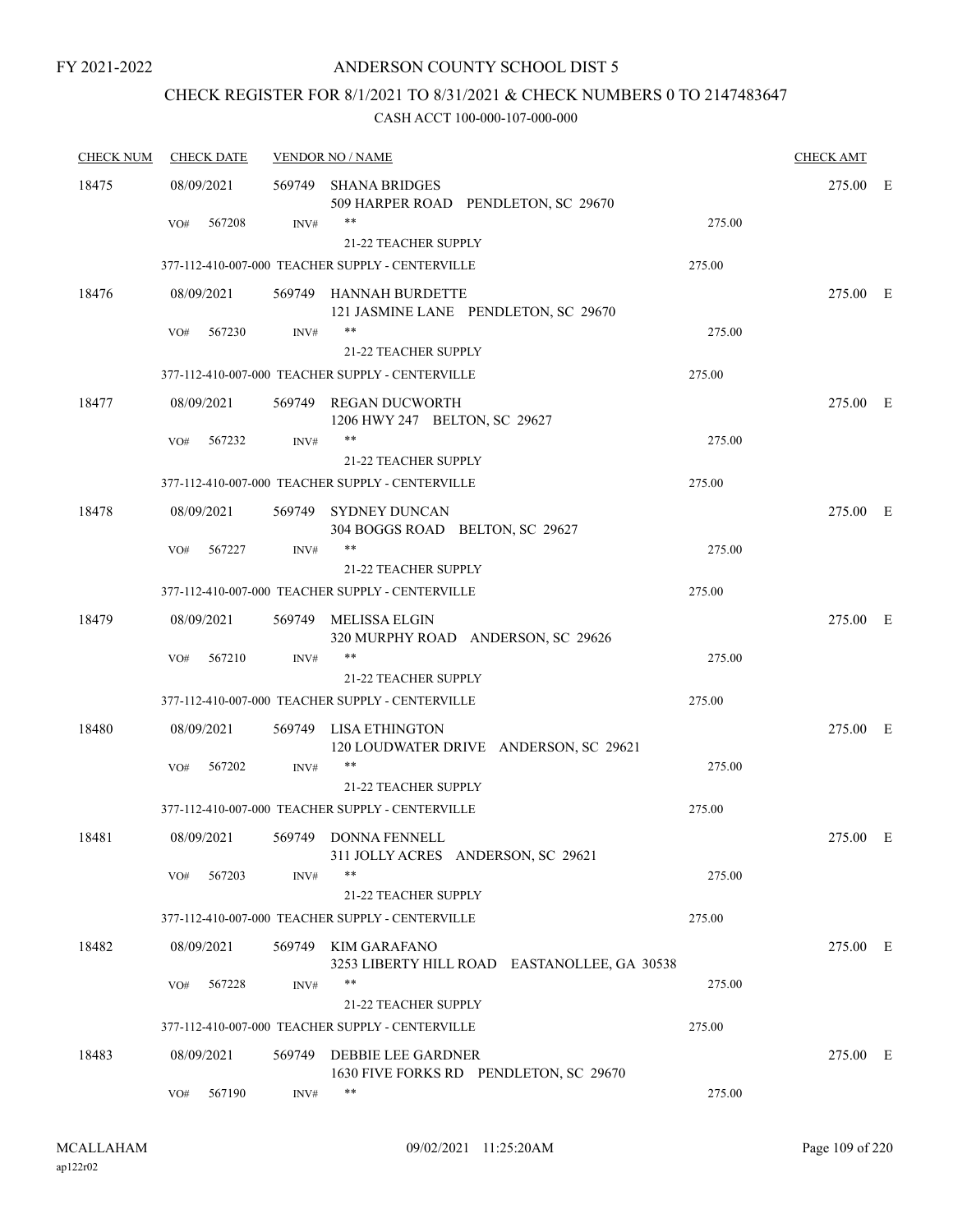### ANDERSON COUNTY SCHOOL DIST 5

### CHECK REGISTER FOR 8/1/2021 TO 8/31/2021 & CHECK NUMBERS 0 TO 2147483647

| <b>CHECK NUM</b> | <b>CHECK DATE</b> |        | <b>VENDOR NO / NAME</b><br><b>21-22 TEACHER SUPPLY</b>                   |        | <b>CHECK AMT</b> |  |
|------------------|-------------------|--------|--------------------------------------------------------------------------|--------|------------------|--|
|                  |                   |        | 377-112-410-007-000 TEACHER SUPPLY - CENTERVILLE                         | 275.00 |                  |  |
|                  |                   |        |                                                                          |        |                  |  |
| 18484            | 08/09/2021        |        | 569749 CORTNEY GLEW<br>108 LULLWATER PARKWAY ANDERSON, SC 29625          |        | 275.00 E         |  |
|                  | VO#<br>567213     | INV#   | $***$                                                                    | 275.00 |                  |  |
|                  |                   |        | 21-22 TEACHER SUPPLY                                                     |        |                  |  |
|                  |                   |        | 377-112-410-007-000 TEACHER SUPPLY - CENTERVILLE                         | 275.00 |                  |  |
| 18485            | 08/09/2021        |        | 569749 APRIL HAYS                                                        |        | 275.00 E         |  |
|                  |                   |        | 213A WESTWIND ROAD ANDERSON, SC 29625                                    |        |                  |  |
|                  | 567191<br>VO#     | INV#   | **                                                                       | 275.00 |                  |  |
|                  |                   |        | 21-22 TEACHER SUPPLY<br>377-112-410-007-000 TEACHER SUPPLY - CENTERVILLE |        |                  |  |
|                  |                   |        |                                                                          | 275.00 |                  |  |
| 18486            | 08/09/2021        |        | 569749 PAUL HERR<br>27 DAHLGLEN AVENUE GREENVILLE, SC 29607              |        | 275.00 E         |  |
|                  | 567224<br>VO#     | INV#   | **                                                                       | 275.00 |                  |  |
|                  |                   |        | 21-22 TEACHER SUPPLY                                                     |        |                  |  |
|                  |                   |        | 377-112-410-007-000 TEACHER SUPPLY - CENTERVILLE                         | 275.00 |                  |  |
| 18487            | 08/09/2021        | 569749 | <b>GABRIELLE HILLIARD</b>                                                |        | 275.00 E         |  |
|                  |                   |        | 306 TIFFANY DR. ANDERSON, SC 29625                                       |        |                  |  |
|                  | 567192<br>VO#     | INV#   | $***$                                                                    | 275.00 |                  |  |
|                  |                   |        | 21-22 TEACHER SUPPLY                                                     |        |                  |  |
|                  |                   |        | 377-112-410-007-000 TEACHER SUPPLY - CENTERVILLE                         | 275.00 |                  |  |
| 18488            | 08/09/2021        | 569749 | CHRISTOPHER HOLT                                                         |        | 275.00 E         |  |
|                  | 567193<br>VO#     | INV#   | 119 ROLLING OAK DRIVE EASLEY, SC 29642<br>**                             | 275.00 |                  |  |
|                  |                   |        | 21-22 TEACHER SUPPLY                                                     |        |                  |  |
|                  |                   |        | 377-112-410-007-000 TEACHER SUPPLY - CENTERVILLE                         | 275.00 |                  |  |
| 18489            | 08/09/2021        | 569749 | BRANTLEY ISOM                                                            |        | 275.00 E         |  |
|                  |                   |        | 436 GALLOPING GHOST RD ANDERSON, SC 29626                                |        |                  |  |
|                  | 567211<br>VO#     | INV#   | $***$                                                                    | 275.00 |                  |  |
|                  |                   |        | 21-22 TEACHER SUPPLY                                                     |        |                  |  |
|                  |                   |        | 377-112-410-007-000 TEACHER SUPPLY - CENTERVILLE                         | 275.00 |                  |  |
| 18490            | 08/09/2021        | 569749 | <b>AMBER JOHNSON</b>                                                     |        | 275.00 E         |  |
|                  | 567219<br>VO#     | INV#   | 125 VALLEY DRIVE ANDERSON, SC 29625<br>$***$                             | 275.00 |                  |  |
|                  |                   |        | 21-22 TEACHER SUPPLY                                                     |        |                  |  |
|                  |                   |        | 377-112-410-007-000 TEACHER SUPPLY - CENTERVILLE                         | 275.00 |                  |  |
| 18491            | 08/09/2021        | 569749 | <b>JENNIFER JONES</b>                                                    |        | 275.00 E         |  |
|                  |                   |        | 2004 SHELDON DRIVE ANDERSON, SC 29621                                    |        |                  |  |
|                  | 567194<br>VO#     | INV#   | **                                                                       | 275.00 |                  |  |
|                  |                   |        | <b>21-22 TEACHER SUPPLY</b>                                              |        |                  |  |
|                  |                   |        | 377-112-410-007-000 TEACHER SUPPLY - CENTERVILLE                         | 275.00 |                  |  |
| 18492            | 08/09/2021        |        | 569749 WHITNEY LOWING                                                    |        | 275.00 E         |  |
|                  |                   |        |                                                                          |        |                  |  |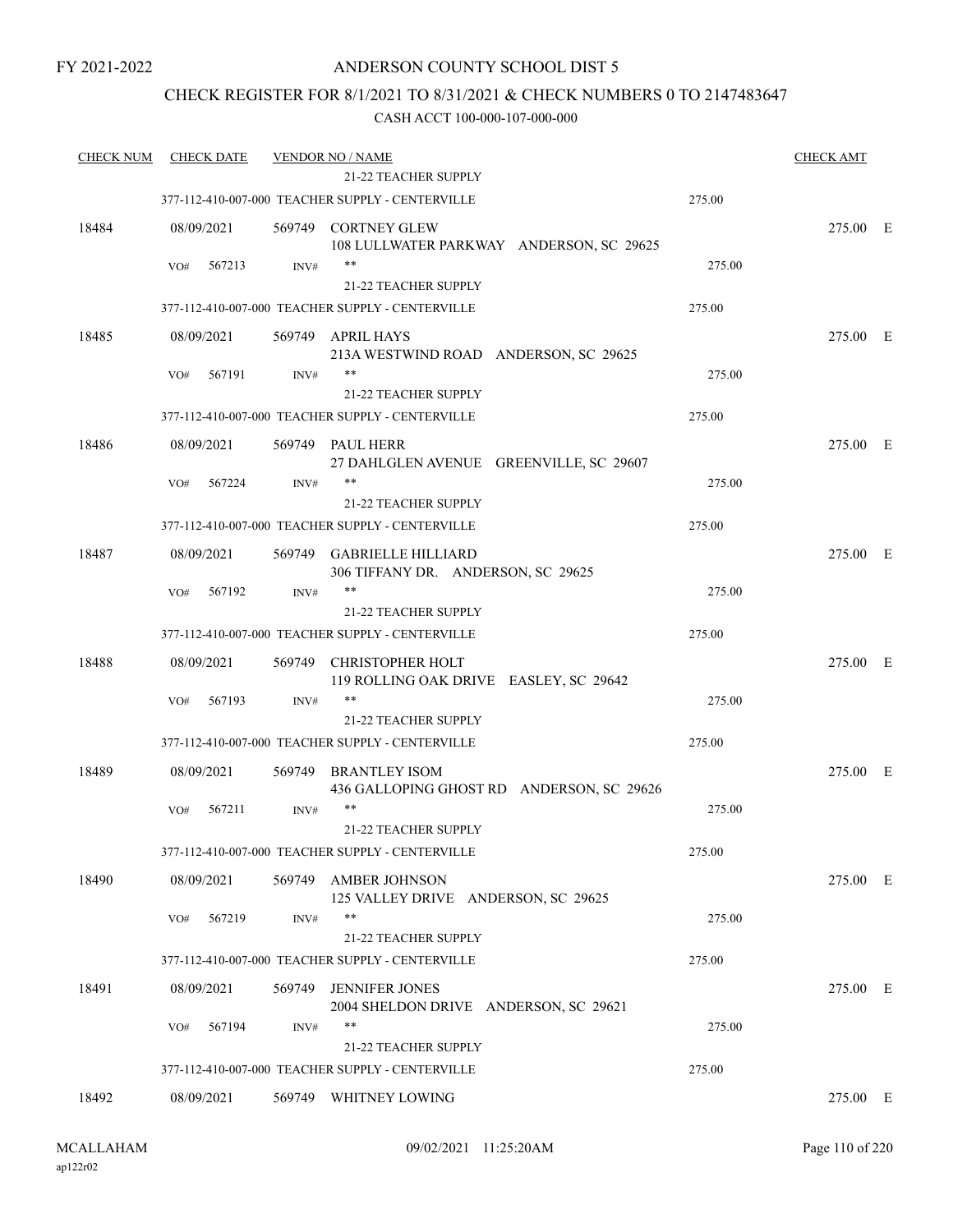### ANDERSON COUNTY SCHOOL DIST 5

### CHECK REGISTER FOR 8/1/2021 TO 8/31/2021 & CHECK NUMBERS 0 TO 2147483647

| <b>CHECK NUM</b> |            | <b>CHECK DATE</b> |        | <b>VENDOR NO / NAME</b>                                                         |        | <b>CHECK AMT</b> |  |
|------------------|------------|-------------------|--------|---------------------------------------------------------------------------------|--------|------------------|--|
|                  |            |                   |        | 504 WELDON WAY ANDERSON, SC 29626                                               |        |                  |  |
|                  | VO#        | 567212            | INV#   | $***$                                                                           | 275.00 |                  |  |
|                  |            |                   |        | 21-22 TEACHER SUPPLY                                                            |        |                  |  |
|                  |            |                   |        | 377-112-410-007-000 TEACHER SUPPLY - CENTERVILLE                                | 275.00 |                  |  |
| 18493            | 08/09/2021 |                   |        | 569749 MARY LYDE                                                                |        | 275.00 E         |  |
|                  |            |                   |        | 106 MELROSE LANE ANDERSON, SC 29626                                             |        |                  |  |
|                  | VO#        | 567229            | INV#   | $***$                                                                           | 275.00 |                  |  |
|                  |            |                   |        | <b>21-22 TEACHER SUPPLY</b>                                                     |        |                  |  |
|                  |            |                   |        | 377-112-410-007-000 TEACHER SUPPLY - CENTERVILLE                                | 275.00 |                  |  |
| 18494            | 08/09/2021 |                   |        | 569749 HOLLY MARCENGILL<br>116 COACHMAN DRIVE ANDERSON, SC 29625                |        | 275.00 E         |  |
|                  | VO#        | 567207            | INV#   | $***$                                                                           | 275.00 |                  |  |
|                  |            |                   |        | 21-22 TEACHER SUPPLY                                                            |        |                  |  |
|                  |            |                   |        | 377-112-410-007-000 TEACHER SUPPLY - CENTERVILLE                                | 275.00 |                  |  |
| 18495            | 08/09/2021 |                   | 569749 | REBECCA MARSENGILL                                                              |        | 275.00 E         |  |
|                  |            |                   |        | 237 GILLESPIE ROAD LIBERTY, SC 29657                                            |        |                  |  |
|                  | VO#        | 567195            | INV#   | $***$                                                                           | 275.00 |                  |  |
|                  |            |                   |        | 21-22 TEACHER SUPPLY                                                            |        |                  |  |
|                  |            |                   |        | 377-112-410-007-000 TEACHER SUPPLY - CENTERVILLE                                | 275.00 |                  |  |
|                  |            |                   |        |                                                                                 |        |                  |  |
| 18496            | 08/09/2021 |                   | 569749 | <b>SHAKIL MATTRESS</b><br>2418 MARCHBANKS AVENUE APT. 33F ANDERSON, SC<br>29621 |        | 275.00 E         |  |
|                  | VO#        | 567221            | INV#   | $***$                                                                           | 275.00 |                  |  |
|                  |            |                   |        | <b>21-22 TEACHER SUPPLY</b>                                                     |        |                  |  |
|                  |            |                   |        | 377-112-410-007-000 TEACHER SUPPLY - CENTERVILLE                                | 275.00 |                  |  |
| 18497            | 08/09/2021 |                   | 569749 | ALEXANDRA MCANELLY<br>137 CYPRESS HOLLOW DR ANDERSON, SC 29621                  |        | 275.00 E         |  |
|                  | VO#        | 567220            | INV#   | $***$                                                                           | 275.00 |                  |  |
|                  |            |                   |        | 21-22 TEACHER SUPPLY                                                            |        |                  |  |
|                  |            |                   |        | 377-112-410-007-000 TEACHER SUPPLY - CENTERVILLE                                | 275.00 |                  |  |
| 18498            | 08/09/2021 |                   | 569749 | BETHANY MCCALL<br>320 WOOD VALLEY DRIVE ANDERSON, SC 29621                      |        | 275.00 E         |  |
|                  | VO#        | 567214            | INV#   | **                                                                              | 275.00 |                  |  |
|                  |            |                   |        | <b>21-22 TEACHER SUPPLY</b>                                                     |        |                  |  |
|                  |            |                   |        | 377-112-410-007-000 TEACHER SUPPLY - CENTERVILLE                                | 275.00 |                  |  |
| 18499            | 08/09/2021 |                   | 569749 | <b>AIMEE MCGILL</b><br>114 COUNTRY GARDEN LANE ANDERSON, SC 29626               |        | 275.00 E         |  |
|                  | VO#        | 567197            | INV#   | $***$                                                                           | 275.00 |                  |  |
|                  |            |                   |        | 21-22 TEACHER SUPPLY                                                            |        |                  |  |
|                  |            |                   |        | 377-112-410-007-000 TEACHER SUPPLY - CENTERVILLE                                | 275.00 |                  |  |
| 18500            | 08/09/2021 |                   | 569749 | ELIZABETH MCKNIGHT                                                              |        | 275.00 E         |  |
|                  |            |                   |        | 904 CAMFIELD ROAD ANDERSON, SC 29621                                            |        |                  |  |
|                  | VO#        | 567216            | INV#   | **                                                                              | 275.00 |                  |  |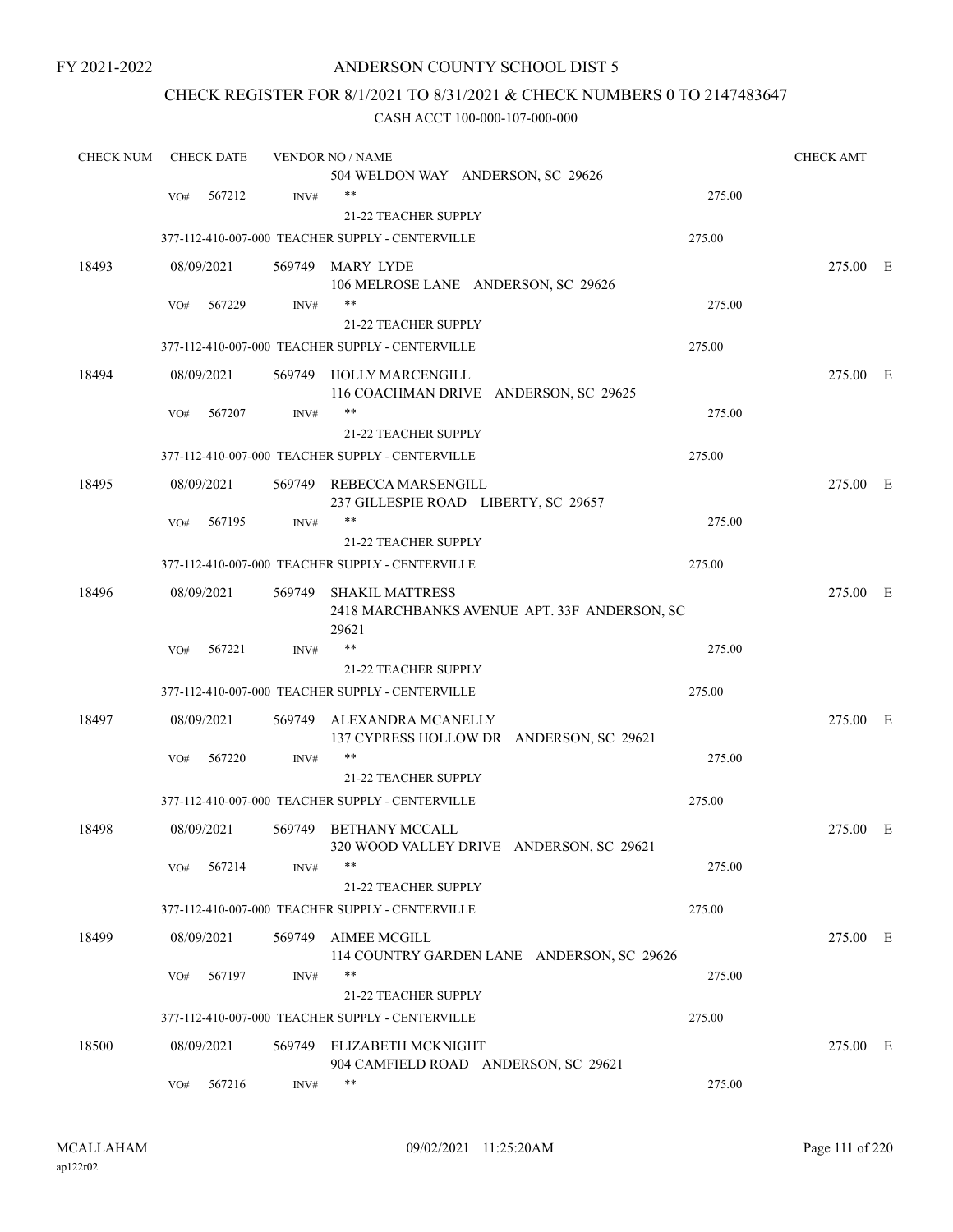### CHECK REGISTER FOR 8/1/2021 TO 8/31/2021 & CHECK NUMBERS 0 TO 2147483647

| <b>CHECK NUM</b> | <b>CHECK DATE</b> |        | <b>VENDOR NO / NAME</b><br>21-22 TEACHER SUPPLY                                       |        | <b>CHECK AMT</b> |  |
|------------------|-------------------|--------|---------------------------------------------------------------------------------------|--------|------------------|--|
|                  |                   |        | 377-112-410-007-000 TEACHER SUPPLY - CENTERVILLE                                      | 275.00 |                  |  |
| 18501            | 08/09/2021        |        | 569749 ABIGAIL MONTESI<br>1980 WEST MAIIN STREET APT 93 CENTRAL, SC<br>29630          |        | 275.00 E         |  |
|                  | 567222<br>VO#     | INV#   | **                                                                                    | 275.00 |                  |  |
|                  |                   |        | <b>21-22 TEACHER SUPPLY</b>                                                           |        |                  |  |
|                  |                   |        | 377-112-410-007-000 TEACHER SUPPLY - CENTERVILLE                                      | 275.00 |                  |  |
| 18502            | 08/09/2021        | 569749 | <b>SHANNON MOORHEAD</b><br>120 OLIVE BRANCH ANDERSON, SC 29626                        |        | 275.00 E         |  |
|                  | 567187<br>VO#     | INV#   | **                                                                                    | 275.00 |                  |  |
|                  |                   |        | 21-22 TEACHER SUPPLY                                                                  |        |                  |  |
|                  |                   |        | 377-112-410-007-000 TEACHER SUPPLY - CENTERVILLE                                      | 275.00 |                  |  |
| 18503            | 08/09/2021        | 569749 | <b>STEPHANIE MYERS</b><br>153 CIVIC CENTER BOULEVARD APT. 5-225<br>ANDERSON, SC 29625 |        | 275.00 E         |  |
|                  | 567205<br>VO#     | INV#   | **                                                                                    | 275.00 |                  |  |
|                  |                   |        | <b>21-22 TEACHER SUPPLY</b>                                                           |        |                  |  |
|                  |                   |        | 377-112-410-007-000 TEACHER SUPPLY - CENTERVILLE                                      | 275.00 |                  |  |
| 18504            | 08/09/2021        |        | 569749 MARIANNE NORRIS<br>1011 SHIRLEY DRIVE ANDERSON, SC 29621                       |        | 275.00 E         |  |
|                  | 567196<br>VO#     | INV#   | **                                                                                    | 275.00 |                  |  |
|                  |                   |        | 21-22 TEACHER SUPPLY                                                                  |        |                  |  |
|                  |                   |        | 377-112-410-007-000 TEACHER SUPPLY - CENTERVILLE                                      | 275.00 |                  |  |
| 18505            | 08/09/2021        | 569749 | ALAYNE PUTNAM<br>107 CAMERON WAY ANDERSON, SC 29621                                   |        | 275.00 E         |  |
|                  | 567198<br>VO#     | INV#   | **                                                                                    | 275.00 |                  |  |
|                  |                   |        | 21-22 TEACHER SUPPLY                                                                  |        |                  |  |
|                  |                   |        | 377-112-410-007-000 TEACHER SUPPLY - CENTERVILLE                                      | 275.00 |                  |  |
| 18506            | 08/09/2021        |        | 569749 CHERYL REYNOLDS<br>230 BRONSON RIDGE ANDERSON, SC 29621                        |        | 275.00 E         |  |
|                  | VO# 567226        | INV#   | **<br>21-22 TEACHER SUPPLY                                                            | 275.00 |                  |  |
|                  |                   |        | 377-112-410-007-000 TEACHER SUPPLY - CENTERVILLE                                      | 275.00 |                  |  |
| 18507            | 08/09/2021        |        | 569749 RACHEL SHAW<br>118 AVONDALE ROAD ANDERSON, SC 29624                            |        | 275.00 E         |  |
|                  | 567233<br>VO#     | INV#   | **<br>21-22 TEACHER SUPPLY                                                            | 275.00 |                  |  |
|                  |                   |        | 377-112-410-007-000 TEACHER SUPPLY - CENTERVILLE                                      | 275.00 |                  |  |
| 18508            | 08/09/2021        |        | 569749 STEPHANIE SINGLETON<br>125 HAYNIE DRIVE BELTON, SC 29627                       |        | 275.00 E         |  |
|                  | 567231<br>VO#     | INV#   | **<br>21-22 TEACHER SUPPLY                                                            | 275.00 |                  |  |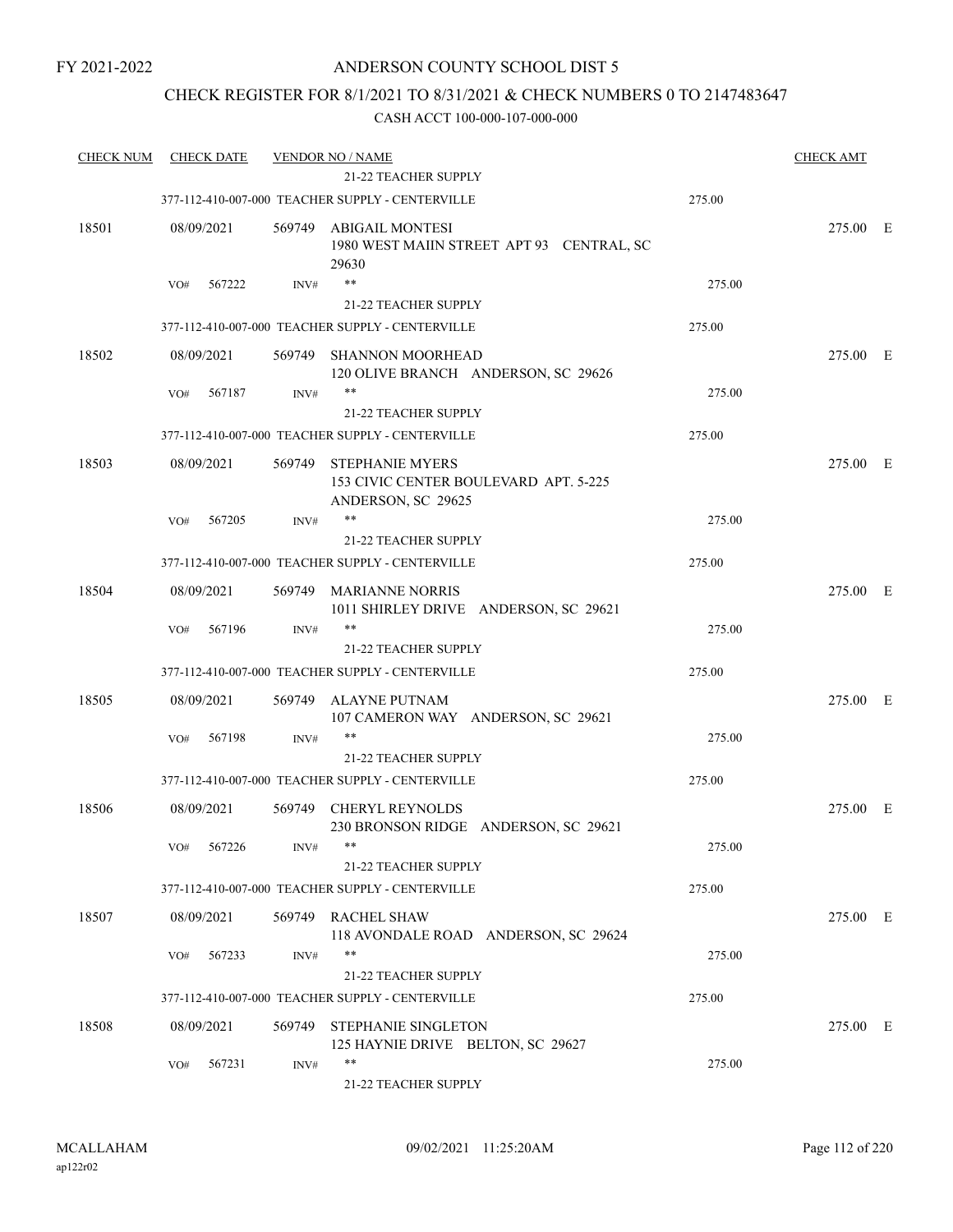### CHECK REGISTER FOR 8/1/2021 TO 8/31/2021 & CHECK NUMBERS 0 TO 2147483647

| 18509<br>569749 ALEXANDRA SMITH<br>275.00 E<br>08/09/2021<br>202 CAPEVIEW LANE ANDERSON, SC 29626<br>**<br>567223<br>INV#<br>275.00<br>VO#<br>21-22 TEACHER SUPPLY<br>377-112-410-007-000 TEACHER SUPPLY - CENTERVILLE<br>275.00<br>18510<br>275.00 E<br>08/09/2021<br>569749 JACQUELINE SMITH<br>81 PUMPKIN ROAD IVA, SC 29655<br>$***$<br>275.00<br>567217<br>INV#<br>VO#<br>21-22 TEACHER SUPPLY<br>377-112-410-007-000 TEACHER SUPPLY - CENTERVILLE<br>275.00<br>18511<br>569749 JONI SPEARMAN<br>08/09/2021<br>275.00 E<br>329 WESLEYAN DR CENTRAL, SC 29630<br>**<br>567199<br>INV#<br>275.00<br>VO#<br><b>21-22 TEACHER SUPPLY</b><br>377-112-410-007-000 TEACHER SUPPLY - CENTERVILLE<br>275.00<br>18512<br>08/09/2021<br>569749 EMILY VICKERY<br>275.00 E<br>214 TEA ROSE CT ANDERSON, SC 29625<br>$***$<br>567206<br>INV#<br>275.00<br>VO#<br><b>21-22 TEACHER SUPPLY</b><br>377-112-410-007-000 TEACHER SUPPLY - CENTERVILLE<br>275.00<br>18513<br>08/09/2021<br>275.00 E<br>569749 PAMELA WALLENZINE<br>204 TIARA COURT ANDERSON, SC 29625<br>**<br>275.00<br>567200<br>INV#<br>VO#<br><b>21-22 TEACHER SUPPLY</b><br>377-112-410-007-000 TEACHER SUPPLY - CENTERVILLE<br>275.00<br>18514<br>08/09/2021<br>275.00 E<br>569749<br>JENNIFER WARD<br>107 VININGS CROSSING BELTON, SC 29627<br>**<br>275.00<br>VO#<br>567204<br>INV#<br>21-22 TEACHER SUPPLY<br>377-112-410-007-000 TEACHER SUPPLY - CENTERVILLE<br>275.00<br>18515<br>08/09/2021<br>569749 LAUREN WEEMS<br>275.00 E<br>2015 OLD SPRING DRIVE ANDERSON, SC 29625<br>**<br>275.00<br>567209<br>INV#<br>VO#<br>21-22 TEACHER SUPPLY<br>275.00<br>377-112-410-007-000 TEACHER SUPPLY - CENTERVILLE<br>18516<br>08/09/2021<br>569749<br>AMIE WIRCHBALL<br>275.00 E<br>406 EASTVIEW DRIVE PENDLETON, SC 29670<br>**<br>567201<br>275.00<br>VO#<br>INV#<br>21-22 TEACHER SUPPLY<br>275.00<br>377-112-410-007-000 TEACHER SUPPLY - CENTERVILLE<br>08/09/2021<br><b>ELIZABETH ANDERS</b><br>18517<br>569749<br>275.00 E<br>1216 PHILLIPS ROAD ANDERSON, SC 29625 | <b>CHECK NUM</b> | <b>CHECK DATE</b> | <b>VENDOR NO / NAME</b><br>377-112-410-007-000 TEACHER SUPPLY - CENTERVILLE | 275.00 | <b>CHECK AMT</b> |  |
|----------------------------------------------------------------------------------------------------------------------------------------------------------------------------------------------------------------------------------------------------------------------------------------------------------------------------------------------------------------------------------------------------------------------------------------------------------------------------------------------------------------------------------------------------------------------------------------------------------------------------------------------------------------------------------------------------------------------------------------------------------------------------------------------------------------------------------------------------------------------------------------------------------------------------------------------------------------------------------------------------------------------------------------------------------------------------------------------------------------------------------------------------------------------------------------------------------------------------------------------------------------------------------------------------------------------------------------------------------------------------------------------------------------------------------------------------------------------------------------------------------------------------------------------------------------------------------------------------------------------------------------------------------------------------------------------------------------------------------------------------------------------------------------------------------------------------------------------------------------------------------------------------------------------------------------------------------------------------------------------------------------------------------|------------------|-------------------|-----------------------------------------------------------------------------|--------|------------------|--|
|                                                                                                                                                                                                                                                                                                                                                                                                                                                                                                                                                                                                                                                                                                                                                                                                                                                                                                                                                                                                                                                                                                                                                                                                                                                                                                                                                                                                                                                                                                                                                                                                                                                                                                                                                                                                                                                                                                                                                                                                                                  |                  |                   |                                                                             |        |                  |  |
|                                                                                                                                                                                                                                                                                                                                                                                                                                                                                                                                                                                                                                                                                                                                                                                                                                                                                                                                                                                                                                                                                                                                                                                                                                                                                                                                                                                                                                                                                                                                                                                                                                                                                                                                                                                                                                                                                                                                                                                                                                  |                  |                   |                                                                             |        |                  |  |
|                                                                                                                                                                                                                                                                                                                                                                                                                                                                                                                                                                                                                                                                                                                                                                                                                                                                                                                                                                                                                                                                                                                                                                                                                                                                                                                                                                                                                                                                                                                                                                                                                                                                                                                                                                                                                                                                                                                                                                                                                                  |                  |                   |                                                                             |        |                  |  |
|                                                                                                                                                                                                                                                                                                                                                                                                                                                                                                                                                                                                                                                                                                                                                                                                                                                                                                                                                                                                                                                                                                                                                                                                                                                                                                                                                                                                                                                                                                                                                                                                                                                                                                                                                                                                                                                                                                                                                                                                                                  |                  |                   |                                                                             |        |                  |  |
|                                                                                                                                                                                                                                                                                                                                                                                                                                                                                                                                                                                                                                                                                                                                                                                                                                                                                                                                                                                                                                                                                                                                                                                                                                                                                                                                                                                                                                                                                                                                                                                                                                                                                                                                                                                                                                                                                                                                                                                                                                  |                  |                   |                                                                             |        |                  |  |
|                                                                                                                                                                                                                                                                                                                                                                                                                                                                                                                                                                                                                                                                                                                                                                                                                                                                                                                                                                                                                                                                                                                                                                                                                                                                                                                                                                                                                                                                                                                                                                                                                                                                                                                                                                                                                                                                                                                                                                                                                                  |                  |                   |                                                                             |        |                  |  |
|                                                                                                                                                                                                                                                                                                                                                                                                                                                                                                                                                                                                                                                                                                                                                                                                                                                                                                                                                                                                                                                                                                                                                                                                                                                                                                                                                                                                                                                                                                                                                                                                                                                                                                                                                                                                                                                                                                                                                                                                                                  |                  |                   |                                                                             |        |                  |  |
|                                                                                                                                                                                                                                                                                                                                                                                                                                                                                                                                                                                                                                                                                                                                                                                                                                                                                                                                                                                                                                                                                                                                                                                                                                                                                                                                                                                                                                                                                                                                                                                                                                                                                                                                                                                                                                                                                                                                                                                                                                  |                  |                   |                                                                             |        |                  |  |
|                                                                                                                                                                                                                                                                                                                                                                                                                                                                                                                                                                                                                                                                                                                                                                                                                                                                                                                                                                                                                                                                                                                                                                                                                                                                                                                                                                                                                                                                                                                                                                                                                                                                                                                                                                                                                                                                                                                                                                                                                                  |                  |                   |                                                                             |        |                  |  |
|                                                                                                                                                                                                                                                                                                                                                                                                                                                                                                                                                                                                                                                                                                                                                                                                                                                                                                                                                                                                                                                                                                                                                                                                                                                                                                                                                                                                                                                                                                                                                                                                                                                                                                                                                                                                                                                                                                                                                                                                                                  |                  |                   |                                                                             |        |                  |  |
|                                                                                                                                                                                                                                                                                                                                                                                                                                                                                                                                                                                                                                                                                                                                                                                                                                                                                                                                                                                                                                                                                                                                                                                                                                                                                                                                                                                                                                                                                                                                                                                                                                                                                                                                                                                                                                                                                                                                                                                                                                  |                  |                   |                                                                             |        |                  |  |
|                                                                                                                                                                                                                                                                                                                                                                                                                                                                                                                                                                                                                                                                                                                                                                                                                                                                                                                                                                                                                                                                                                                                                                                                                                                                                                                                                                                                                                                                                                                                                                                                                                                                                                                                                                                                                                                                                                                                                                                                                                  |                  |                   |                                                                             |        |                  |  |
|                                                                                                                                                                                                                                                                                                                                                                                                                                                                                                                                                                                                                                                                                                                                                                                                                                                                                                                                                                                                                                                                                                                                                                                                                                                                                                                                                                                                                                                                                                                                                                                                                                                                                                                                                                                                                                                                                                                                                                                                                                  |                  |                   |                                                                             |        |                  |  |
|                                                                                                                                                                                                                                                                                                                                                                                                                                                                                                                                                                                                                                                                                                                                                                                                                                                                                                                                                                                                                                                                                                                                                                                                                                                                                                                                                                                                                                                                                                                                                                                                                                                                                                                                                                                                                                                                                                                                                                                                                                  |                  |                   |                                                                             |        |                  |  |
|                                                                                                                                                                                                                                                                                                                                                                                                                                                                                                                                                                                                                                                                                                                                                                                                                                                                                                                                                                                                                                                                                                                                                                                                                                                                                                                                                                                                                                                                                                                                                                                                                                                                                                                                                                                                                                                                                                                                                                                                                                  |                  |                   |                                                                             |        |                  |  |
|                                                                                                                                                                                                                                                                                                                                                                                                                                                                                                                                                                                                                                                                                                                                                                                                                                                                                                                                                                                                                                                                                                                                                                                                                                                                                                                                                                                                                                                                                                                                                                                                                                                                                                                                                                                                                                                                                                                                                                                                                                  |                  |                   |                                                                             |        |                  |  |
|                                                                                                                                                                                                                                                                                                                                                                                                                                                                                                                                                                                                                                                                                                                                                                                                                                                                                                                                                                                                                                                                                                                                                                                                                                                                                                                                                                                                                                                                                                                                                                                                                                                                                                                                                                                                                                                                                                                                                                                                                                  |                  |                   |                                                                             |        |                  |  |
|                                                                                                                                                                                                                                                                                                                                                                                                                                                                                                                                                                                                                                                                                                                                                                                                                                                                                                                                                                                                                                                                                                                                                                                                                                                                                                                                                                                                                                                                                                                                                                                                                                                                                                                                                                                                                                                                                                                                                                                                                                  |                  |                   |                                                                             |        |                  |  |
|                                                                                                                                                                                                                                                                                                                                                                                                                                                                                                                                                                                                                                                                                                                                                                                                                                                                                                                                                                                                                                                                                                                                                                                                                                                                                                                                                                                                                                                                                                                                                                                                                                                                                                                                                                                                                                                                                                                                                                                                                                  |                  |                   |                                                                             |        |                  |  |
|                                                                                                                                                                                                                                                                                                                                                                                                                                                                                                                                                                                                                                                                                                                                                                                                                                                                                                                                                                                                                                                                                                                                                                                                                                                                                                                                                                                                                                                                                                                                                                                                                                                                                                                                                                                                                                                                                                                                                                                                                                  |                  |                   |                                                                             |        |                  |  |
|                                                                                                                                                                                                                                                                                                                                                                                                                                                                                                                                                                                                                                                                                                                                                                                                                                                                                                                                                                                                                                                                                                                                                                                                                                                                                                                                                                                                                                                                                                                                                                                                                                                                                                                                                                                                                                                                                                                                                                                                                                  |                  |                   |                                                                             |        |                  |  |
|                                                                                                                                                                                                                                                                                                                                                                                                                                                                                                                                                                                                                                                                                                                                                                                                                                                                                                                                                                                                                                                                                                                                                                                                                                                                                                                                                                                                                                                                                                                                                                                                                                                                                                                                                                                                                                                                                                                                                                                                                                  |                  |                   |                                                                             |        |                  |  |
|                                                                                                                                                                                                                                                                                                                                                                                                                                                                                                                                                                                                                                                                                                                                                                                                                                                                                                                                                                                                                                                                                                                                                                                                                                                                                                                                                                                                                                                                                                                                                                                                                                                                                                                                                                                                                                                                                                                                                                                                                                  |                  |                   |                                                                             |        |                  |  |
|                                                                                                                                                                                                                                                                                                                                                                                                                                                                                                                                                                                                                                                                                                                                                                                                                                                                                                                                                                                                                                                                                                                                                                                                                                                                                                                                                                                                                                                                                                                                                                                                                                                                                                                                                                                                                                                                                                                                                                                                                                  |                  |                   |                                                                             |        |                  |  |
|                                                                                                                                                                                                                                                                                                                                                                                                                                                                                                                                                                                                                                                                                                                                                                                                                                                                                                                                                                                                                                                                                                                                                                                                                                                                                                                                                                                                                                                                                                                                                                                                                                                                                                                                                                                                                                                                                                                                                                                                                                  |                  |                   |                                                                             |        |                  |  |
|                                                                                                                                                                                                                                                                                                                                                                                                                                                                                                                                                                                                                                                                                                                                                                                                                                                                                                                                                                                                                                                                                                                                                                                                                                                                                                                                                                                                                                                                                                                                                                                                                                                                                                                                                                                                                                                                                                                                                                                                                                  |                  |                   |                                                                             |        |                  |  |
|                                                                                                                                                                                                                                                                                                                                                                                                                                                                                                                                                                                                                                                                                                                                                                                                                                                                                                                                                                                                                                                                                                                                                                                                                                                                                                                                                                                                                                                                                                                                                                                                                                                                                                                                                                                                                                                                                                                                                                                                                                  |                  |                   |                                                                             |        |                  |  |
|                                                                                                                                                                                                                                                                                                                                                                                                                                                                                                                                                                                                                                                                                                                                                                                                                                                                                                                                                                                                                                                                                                                                                                                                                                                                                                                                                                                                                                                                                                                                                                                                                                                                                                                                                                                                                                                                                                                                                                                                                                  |                  |                   |                                                                             |        |                  |  |
|                                                                                                                                                                                                                                                                                                                                                                                                                                                                                                                                                                                                                                                                                                                                                                                                                                                                                                                                                                                                                                                                                                                                                                                                                                                                                                                                                                                                                                                                                                                                                                                                                                                                                                                                                                                                                                                                                                                                                                                                                                  |                  |                   |                                                                             |        |                  |  |
|                                                                                                                                                                                                                                                                                                                                                                                                                                                                                                                                                                                                                                                                                                                                                                                                                                                                                                                                                                                                                                                                                                                                                                                                                                                                                                                                                                                                                                                                                                                                                                                                                                                                                                                                                                                                                                                                                                                                                                                                                                  |                  |                   |                                                                             |        |                  |  |
|                                                                                                                                                                                                                                                                                                                                                                                                                                                                                                                                                                                                                                                                                                                                                                                                                                                                                                                                                                                                                                                                                                                                                                                                                                                                                                                                                                                                                                                                                                                                                                                                                                                                                                                                                                                                                                                                                                                                                                                                                                  |                  |                   |                                                                             |        |                  |  |
|                                                                                                                                                                                                                                                                                                                                                                                                                                                                                                                                                                                                                                                                                                                                                                                                                                                                                                                                                                                                                                                                                                                                                                                                                                                                                                                                                                                                                                                                                                                                                                                                                                                                                                                                                                                                                                                                                                                                                                                                                                  |                  |                   |                                                                             |        |                  |  |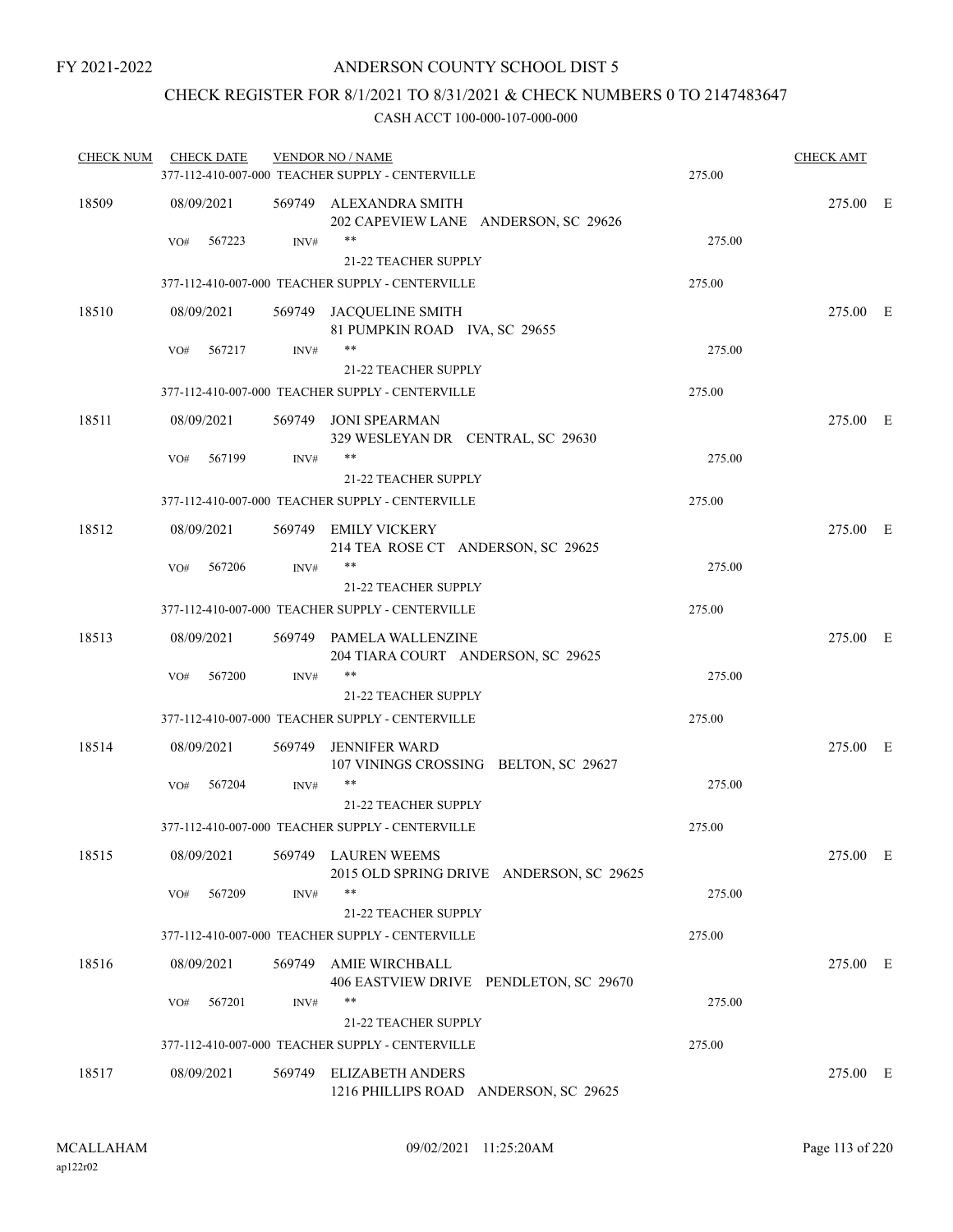# CHECK REGISTER FOR 8/1/2021 TO 8/31/2021 & CHECK NUMBERS 0 TO 2147483647

| <b>CHECK NUM</b> | <b>CHECK DATE</b> |                | <b>VENDOR NO / NAME</b>                                               |        | <b>CHECK AMT</b> |  |
|------------------|-------------------|----------------|-----------------------------------------------------------------------|--------|------------------|--|
|                  | VO#               | 567246<br>INV# | $***$                                                                 | 275.00 |                  |  |
|                  |                   |                | <b>21-22 TEACHER SUPPLY</b>                                           |        |                  |  |
|                  |                   |                | 377-112-410-008-000 TEACHER SUPPLY - MCLEES                           | 275.00 |                  |  |
| 18518            | 08/09/2021        |                | 569749 JESSICA BACCHUS<br>115 STREATER LANE ANDERSON, SC 29625        |        | 275.00 E         |  |
|                  | VO#               | 567268<br>INV# | **                                                                    | 275.00 |                  |  |
|                  |                   |                | 21-22 TEACHER SUPPLY                                                  |        |                  |  |
|                  |                   |                | 377-112-410-008-000 TEACHER SUPPLY - MCLEES                           | 275.00 |                  |  |
| 18519            | 08/09/2021        |                | 569749 LEAH BAILEY<br>P.O. BOX 4204 ANDERSON, SC 29622                |        | 275.00 E         |  |
|                  | VO#               | 567251<br>INV# | **                                                                    | 275.00 |                  |  |
|                  |                   |                | 21-22 TEACHER SUPPLY                                                  |        |                  |  |
|                  |                   |                | 377-112-410-008-000 TEACHER SUPPLY - MCLEES                           | 275.00 |                  |  |
| 18520            | 08/09/2021        |                | 569749 KIMBERLY BARNETTE<br>621 COUNTRY FARM WAY ANDERSON, SC 29626   |        | 275.00 E         |  |
|                  | VO#               | 567252<br>INV# | **                                                                    | 275.00 |                  |  |
|                  |                   |                | 21-22 TEACHER SUPPLY                                                  |        |                  |  |
|                  |                   |                | 377-112-410-008-000 TEACHER SUPPLY - MCLEES                           | 275.00 |                  |  |
| 18521            | 08/09/2021        |                | 569749 DANIELLE BARTAL<br>138 MCPHAIL FARMS CIRCLE ANDERSON, SC 29621 |        | 275.00 E         |  |
|                  | VO#               | 567262<br>INV# | **                                                                    | 275.00 |                  |  |
|                  |                   |                | <b>21-22 TEACHER SUPPLY</b>                                           |        |                  |  |
|                  |                   |                | 377-112-410-008-000 TEACHER SUPPLY - MCLEES                           | 275.00 |                  |  |
| 18522            | 08/09/2021        |                | 569749 CARISSA BRIDGEN<br>1078 EDENBROOKE CIRCLE ANDERSON, SC 29621   |        | 275.00 E         |  |
|                  | VO#               | 567277<br>INV# | $***$                                                                 | 275.00 |                  |  |
|                  |                   |                | 21-22 TEACHER SUPPLY                                                  |        |                  |  |
|                  |                   |                | 377-112-410-008-000 TEACHER SUPPLY - MCLEES                           | 275.00 |                  |  |
| 18523            | 08/09/2021        |                | 569749 JENNIFER BROWN<br>108 ARNOLD MILL ROAD SIMPSONVILLE, SC 29680  |        | 275.00 E         |  |
|                  | VO#               | 567278<br>INV# | $***$                                                                 | 275.00 |                  |  |
|                  |                   |                | 21-22 TEACHER SUPPLY                                                  |        |                  |  |
|                  |                   |                | 377-112-410-008-000 TEACHER SUPPLY - MCLEES                           | 275.00 |                  |  |
| 18524            | 08/09/2021        |                | 569749 ANDREA BUCKLESS<br>213B BLACK BASS ROAD ANDERSON, SC 29626     |        | 275.00 E         |  |
|                  | VO#               | INV#<br>567266 | **                                                                    | 275.00 |                  |  |
|                  |                   |                | 21-22 TEACHER SUPPLY                                                  |        |                  |  |
|                  |                   |                | 377-112-410-008-000 TEACHER SUPPLY - MCLEES                           | 275.00 |                  |  |
| 18525            | 08/09/2021        |                | 569749 HALLIE CANNON<br>117 GEMSTONE TRAIL ANDERSON, SC 29625         |        | 275.00 E         |  |
|                  | VO#               | 567273<br>INV# |                                                                       | 275.00 |                  |  |
|                  |                   |                | 21-22 TEACHER SUPPLY                                                  |        |                  |  |
|                  |                   |                | 377-112-410-008-000 TEACHER SUPPLY - MCLEES                           | 275.00 |                  |  |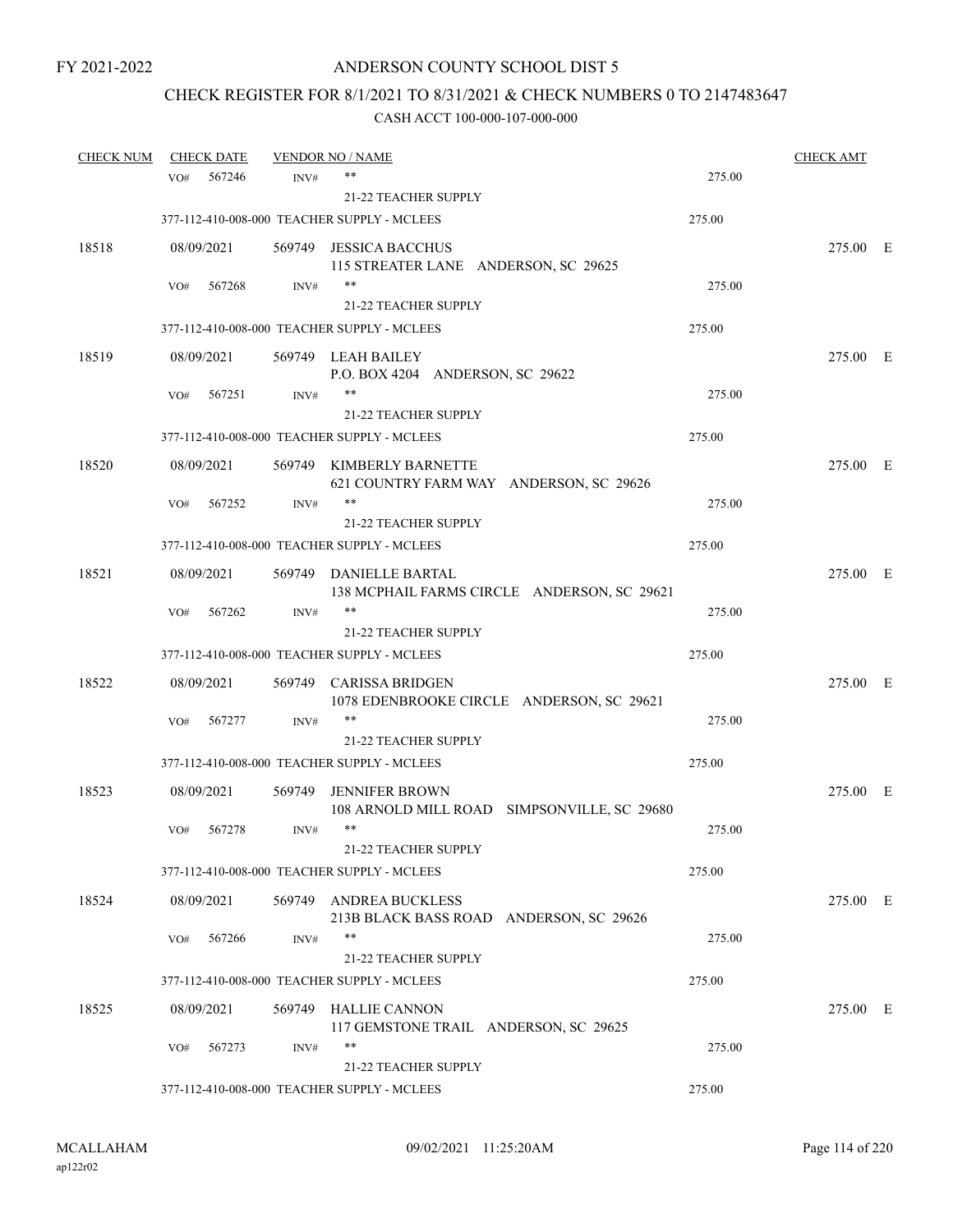### ANDERSON COUNTY SCHOOL DIST 5

# CHECK REGISTER FOR 8/1/2021 TO 8/31/2021 & CHECK NUMBERS 0 TO 2147483647

| <b>CHECK NUM</b> | <b>CHECK DATE</b> | <b>VENDOR NO / NAME</b> | <b>CHECK AMT</b>                                                            |        |          |  |
|------------------|-------------------|-------------------------|-----------------------------------------------------------------------------|--------|----------|--|
| 18526            | 08/09/2021        |                         | 569749 EMILY CAPE<br>300 PUBLIC WELL ROAD ANDERSON, SC 29626                |        | 275.00 E |  |
|                  | 567256<br>VO#     | INV#                    | **                                                                          | 275.00 |          |  |
|                  |                   |                         | 21-22 TEACHER SUPPLY                                                        |        |          |  |
|                  |                   |                         | 377-112-410-008-000 TEACHER SUPPLY - MCLEES                                 | 275.00 |          |  |
| 18527            | 08/09/2021        |                         | 569749 HAILEA CARWILE<br>508 SOUTH HAMILTON STREET WILLIAMSTON, SC<br>29697 |        | 275.00 E |  |
|                  | 567263<br>VO#     | INV#                    | $***$                                                                       | 275.00 |          |  |
|                  |                   |                         | 21-22 TEACHER SUPPLY                                                        |        |          |  |
|                  |                   |                         | 377-112-410-008-000 TEACHER SUPPLY - MCLEES                                 | 275.00 |          |  |
| 18528            | 08/09/2021        |                         | 569749 ROBIN CLARK<br>259 DEVONSHIRE ROAD STARR, SC 29684                   |        | 275.00 E |  |
|                  | VO#<br>567245     | INV#                    | $***$                                                                       | 275.00 |          |  |
|                  |                   |                         | 21-22 TEACHER SUPPLY                                                        |        |          |  |
|                  |                   |                         | 377-112-410-008-000 TEACHER SUPPLY - MCLEES                                 | 275.00 |          |  |
| 18529            | 08/09/2021        |                         | 569749 STACIE CLARK<br>5594 GUY ROAD ANDERSON, SC 29625                     |        | 275.00 E |  |
|                  | 567235<br>VO#     | INV#                    | $***$                                                                       | 275.00 |          |  |
|                  |                   |                         | <b>21-22 TEACHER SUPPLY</b>                                                 |        |          |  |
|                  |                   |                         | 377-112-410-008-000 TEACHER SUPPLY - MCLEES                                 | 275.00 |          |  |
| 18530            | 08/09/2021        |                         | 569749 VONDA COOLEY<br>215 WILEWOOD ROAD ABBEVILLE, SC 29620                |        | 275.00 E |  |
|                  | VO#<br>567269     | INV#                    | $***$                                                                       | 275.00 |          |  |
|                  |                   |                         | 21-22 TEACHER SUPPLY                                                        |        |          |  |
|                  |                   |                         | 377-112-410-008-000 TEACHER SUPPLY - MCLEES                                 | 275.00 |          |  |
| 18531            | 08/09/2021        |                         | 569749 ELIZABETH DICKARD<br>414 STONEHAVEN DR. ANDERSON, SC 29625           |        | 275.00 E |  |
|                  | 567236<br>VO#     | INV#                    | **                                                                          | 275.00 |          |  |
|                  |                   |                         | 21-22 TEACHER SUPPLY                                                        |        |          |  |
|                  |                   |                         | 377-112-410-008-000 TEACHER SUPPLY - MCLEES                                 | 275.00 |          |  |
| 18532            | 08/09/2021        |                         | 569749 MARGARET EARLEY<br>317 REGENCY CIRCLE ANDERSON, SC 29625             |        | 275.00 E |  |
|                  | 567259<br>VO#     | INV#                    | $***$<br>21-22 TEACHER SUPPLY                                               | 275.00 |          |  |
|                  |                   |                         | 377-112-410-008-000 TEACHER SUPPLY - MCLEES                                 | 275.00 |          |  |
| 18533            | 08/09/2021        |                         | 569749 CARMEN ELKINS<br>112 LYTTLETON WAY ANDERSON, SC 29621                |        | 275.00 E |  |
|                  | 567237<br>VO#     | INV#                    | $***$                                                                       | 275.00 |          |  |
|                  |                   |                         | 21-22 TEACHER SUPPLY                                                        |        |          |  |
|                  |                   |                         | 377-112-410-008-000 TEACHER SUPPLY - MCLEES                                 | 275.00 |          |  |
| 18534            | 08/09/2021        | 569749                  | <b>STEPHANIE EUBANKS</b><br>507 FAIRMONT ROAD ANDERSON, SC 29621            |        | 275.00 E |  |
|                  |                   |                         |                                                                             |        |          |  |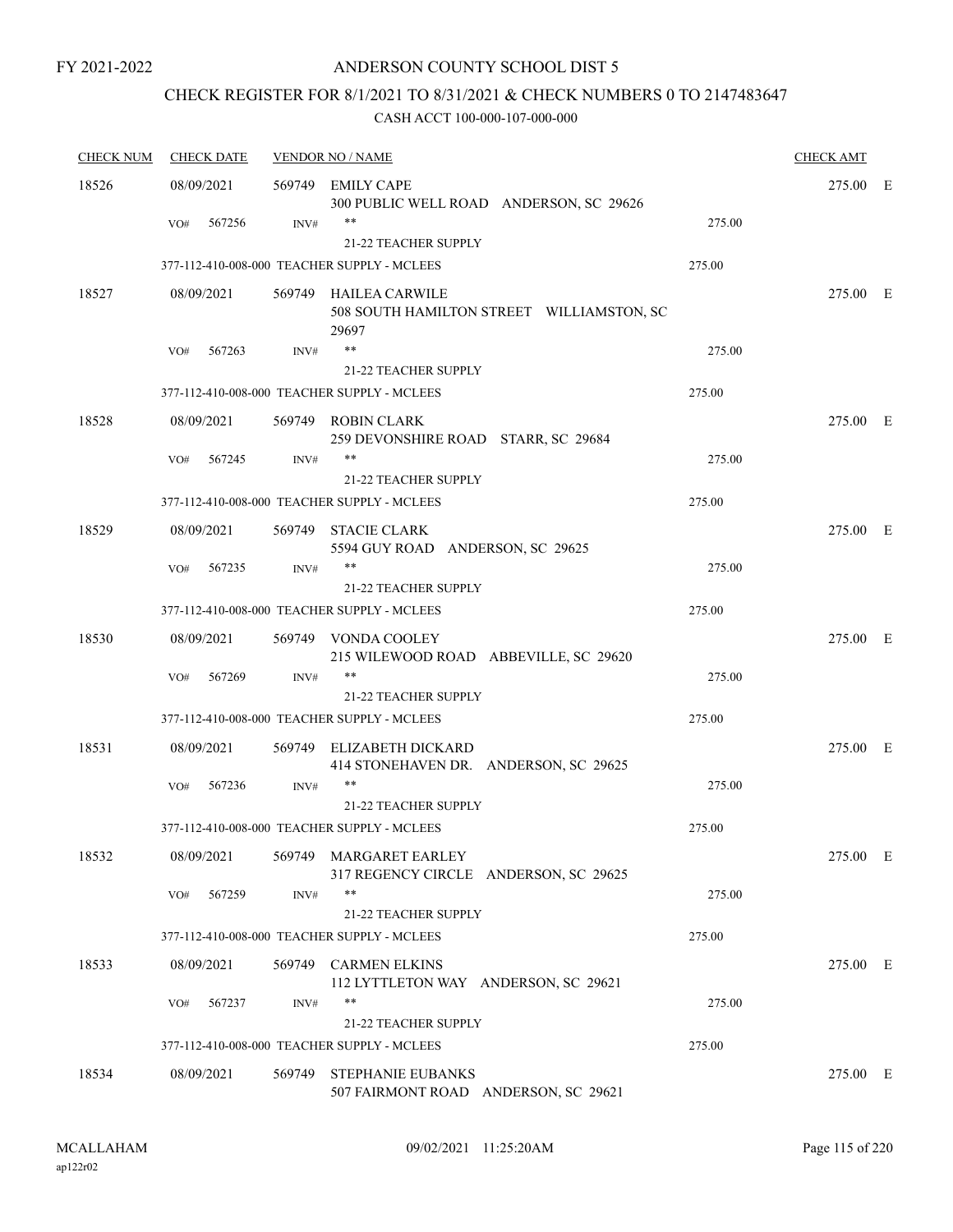# CHECK REGISTER FOR 8/1/2021 TO 8/31/2021 & CHECK NUMBERS 0 TO 2147483647

| <b>CHECK NUM</b> |     | <b>CHECK DATE</b> |        | <b>VENDOR NO / NAME</b>                                               |        | <b>CHECK AMT</b> |  |
|------------------|-----|-------------------|--------|-----------------------------------------------------------------------|--------|------------------|--|
|                  | VO# | 567272            | INV#   | **                                                                    | 275.00 |                  |  |
|                  |     |                   |        | <b>21-22 TEACHER SUPPLY</b>                                           |        |                  |  |
|                  |     |                   |        | 377-112-410-008-000 TEACHER SUPPLY - MCLEES                           | 275.00 |                  |  |
| 18535            |     | 08/09/2021        |        | 569749 MARY ELIZABETH FORD<br>111 GLEN ARBOR DRIVE ANDERSON, SC 29625 |        | 275.00 E         |  |
|                  | VO# | 567249            | INV#   | $***$                                                                 | 275.00 |                  |  |
|                  |     |                   |        | 21-22 TEACHER SUPPLY                                                  |        |                  |  |
|                  |     |                   |        | 377-112-410-008-000 TEACHER SUPPLY - MCLEES                           | 275.00 |                  |  |
| 18536            |     | 08/09/2021        |        | 569749 AUDEY GREEN<br>106 BRYSON ROAD ANDERSON, SC 29625              |        | 275.00 E         |  |
|                  | VO# | 567257            | INV#   | **                                                                    | 275.00 |                  |  |
|                  |     |                   |        | <b>21-22 TEACHER SUPPLY</b>                                           |        |                  |  |
|                  |     |                   |        | 377-112-410-008-000 TEACHER SUPPLY - MCLEES                           | 275.00 |                  |  |
| 18537            |     | 08/09/2021        | 569749 | TRACY HARBERT<br>2017 FOX FIRE ROAD ANDERSON, SC 29621                |        | 275.00 E         |  |
|                  | VO# | 567255            | INV#   | **                                                                    | 275.00 |                  |  |
|                  |     |                   |        | <b>21-22 TEACHER SUPPLY</b>                                           |        |                  |  |
|                  |     |                   |        | 377-112-410-008-000 TEACHER SUPPLY - MCLEES                           | 275.00 |                  |  |
| 18538            |     | 08/09/2021        |        | 569749 ASHLEY HARDWICK<br>8009 ABBEVILLE HIGHWAY IVA, SC 29655        |        | 275.00 E         |  |
|                  | VO# | 567267            | INV#   | **                                                                    | 275.00 |                  |  |
|                  |     |                   |        | 21-22 TEACHER SUPPLY                                                  |        |                  |  |
|                  |     |                   |        | 377-112-410-008-000 TEACHER SUPPLY - MCLEES                           | 275.00 |                  |  |
| 18539            |     | 08/09/2021        |        | 569749 AMY JANSSEN<br>207 SWEET GUM CIRCLE WILLIAMSTON, SC 29697      |        | 275.00 E         |  |
|                  | VO# | 567238            | INV#   | **                                                                    | 275.00 |                  |  |
|                  |     |                   |        | <b>21-22 TEACHER SUPPLY</b>                                           |        |                  |  |
|                  |     |                   |        | 377-112-410-008-000 TEACHER SUPPLY - MCLEES                           | 275.00 |                  |  |
| 18540            |     | 08/09/2021        | 569749 | <b>JEAN JONES</b><br>308 KINGS RD ANDERSON, SC 29621                  |        | 275.00 E         |  |
|                  | VO# | 567247            | INV#   | $***$                                                                 | 275.00 |                  |  |
|                  |     |                   |        | 21-22 TEACHER SUPPLY                                                  |        |                  |  |
|                  |     |                   |        | 377-112-410-008-000 TEACHER SUPPLY - MCLEES                           | 275.00 |                  |  |
| 18541            |     | 08/09/2021        |        | 569749 JUDITH JONES<br>618 PINEHOLLOW DRIVE ANDERSON, SC 29621        |        | 275.00 E         |  |
|                  | VO# | 567239            | INV#   | **                                                                    | 275.00 |                  |  |
|                  |     |                   |        | <b>21-22 TEACHER SUPPLY</b>                                           |        |                  |  |
|                  |     |                   |        | 377-112-410-008-000 TEACHER SUPPLY - MCLEES                           | 275.00 |                  |  |
| 18542            |     | 08/09/2021        |        | 569749 LAUREN KELLEY<br>3312 BERRY LANE ANDERSON, SC 29624            |        | 275.00 E         |  |
|                  | VO# | 567274            | INV#   | **                                                                    | 275.00 |                  |  |
|                  |     |                   |        | 21-22 TEACHER SUPPLY                                                  |        |                  |  |
|                  |     |                   |        | 377-112-410-008-000 TEACHER SUPPLY - MCLEES                           | 275.00 |                  |  |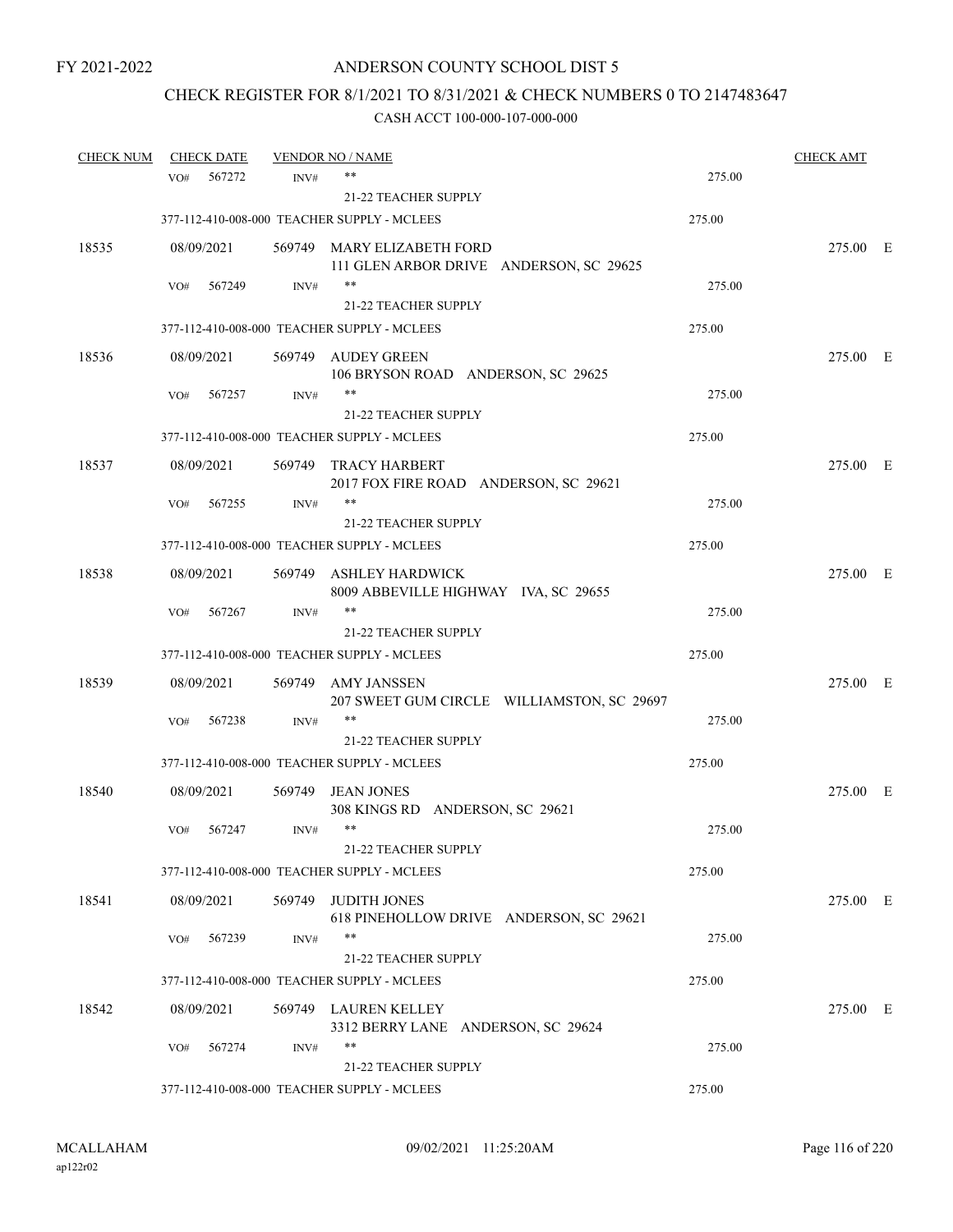### ANDERSON COUNTY SCHOOL DIST 5

# CHECK REGISTER FOR 8/1/2021 TO 8/31/2021 & CHECK NUMBERS 0 TO 2147483647

| <b>CHECK NUM</b> | <b>CHECK DATE</b> | <b>VENDOR NO / NAME</b> |                                                                            |        | <b>CHECK AMT</b> |     |
|------------------|-------------------|-------------------------|----------------------------------------------------------------------------|--------|------------------|-----|
| 18543            | 08/09/2021        |                         | 569749 TARA KELLY<br>903 WEST BROAD STREET IVA, SC 29655                   |        | 275.00 E         |     |
|                  | 567258<br>VO#     | INV#                    | **<br><b>21-22 TEACHER SUPPLY</b>                                          | 275.00 |                  |     |
|                  |                   |                         | 377-112-410-008-000 TEACHER SUPPLY - MCLEES                                | 275.00 |                  |     |
| 18544            | 08/09/2021        |                         | 569749 LESLEY MCCABE<br>364 GREEN HILL DRIVE ANDERSON, SC 29621            |        | 275.00 E         |     |
|                  | 567261<br>VO#     | INV#                    | **<br>21-22 TEACHER SUPPLY                                                 | 275.00 |                  |     |
|                  |                   |                         | 377-112-410-008-000 TEACHER SUPPLY - MCLEES                                | 275.00 |                  |     |
| 18545            | 08/09/2021        |                         | 569749 BARRY NEW<br>205 CHATEAU ROAD ANDERSON, SC 29625                    |        | 275.00 E         |     |
|                  | 567240<br>VO#     | INV#                    | **<br><b>21-22 TEACHER SUPPLY</b>                                          | 275.00 |                  |     |
|                  |                   |                         | 377-112-410-008-000 TEACHER SUPPLY - MCLEES                                | 275.00 |                  |     |
| 18546            | 08/09/2021        |                         | 569749 WENDY NIX<br>566 SAM BROWN ROAD SENECA, SC 29678                    |        | 275.00 E         |     |
|                  | 567260<br>VO#     | INV#                    | **                                                                         | 275.00 |                  |     |
|                  |                   |                         | <b>21-22 TEACHER SUPPLY</b><br>377-112-410-008-000 TEACHER SUPPLY - MCLEES | 275.00 |                  |     |
| 18547            | 08/09/2021        |                         | 569749 MELISSA PAYTON<br>502 REGENCY CIRCLE ANDERSON, SC 29625             |        | 275.00 E         |     |
|                  | 567248<br>VO#     | INV#                    | **<br><b>21-22 TEACHER SUPPLY</b>                                          | 275.00 |                  |     |
|                  |                   |                         | 377-112-410-008-000 TEACHER SUPPLY - MCLEES                                | 275.00 |                  |     |
| 18548            | 08/09/2021        |                         | 569749 JACQUELINE ROBERTS<br>100 SUNDOWNER BLVD ANDERSON, SC 29626         |        | 275.00 E         |     |
|                  | 567241<br>VO#     | INV#                    | **<br><b>21-22 TEACHER SUPPLY</b>                                          | 275.00 |                  |     |
|                  |                   |                         | 377-112-410-008-000 TEACHER SUPPLY - MCLEES                                | 275.00 |                  |     |
| 18549            | 08/09/2021        |                         | 569749 LACEY SCHMIDT<br>403 WOODLAKE ROAD ANDERSON, SC 29621               |        | 275.00           | - E |
|                  | 567270<br>VO#     | INV#                    | **<br>21-22 TEACHER SUPPLY                                                 | 275.00 |                  |     |
|                  |                   |                         | 377-112-410-008-000 TEACHER SUPPLY - MCLEES                                | 275.00 |                  |     |
| 18550            | 08/09/2021        |                         | 569749 KATHY SHILLINGBURG<br>107 MEDINAH DRIVE EASLEY, SC 29642            |        | 275.00 E         |     |
|                  | 567250<br>VO#     | INV#                    | **<br>21-22 TEACHER SUPPLY                                                 | 275.00 |                  |     |
|                  |                   |                         | 377-112-410-008-000 TEACHER SUPPLY - MCLEES                                | 275.00 |                  |     |
| 18551            | 08/09/2021        |                         | 569749 DABNEY STORZ<br>346 E. GOLDMINE ROAD WADESBORO, NC 28170            |        | 275.00 E         |     |
|                  | 567276<br>VO#     | INV#                    | **                                                                         | 275.00 |                  |     |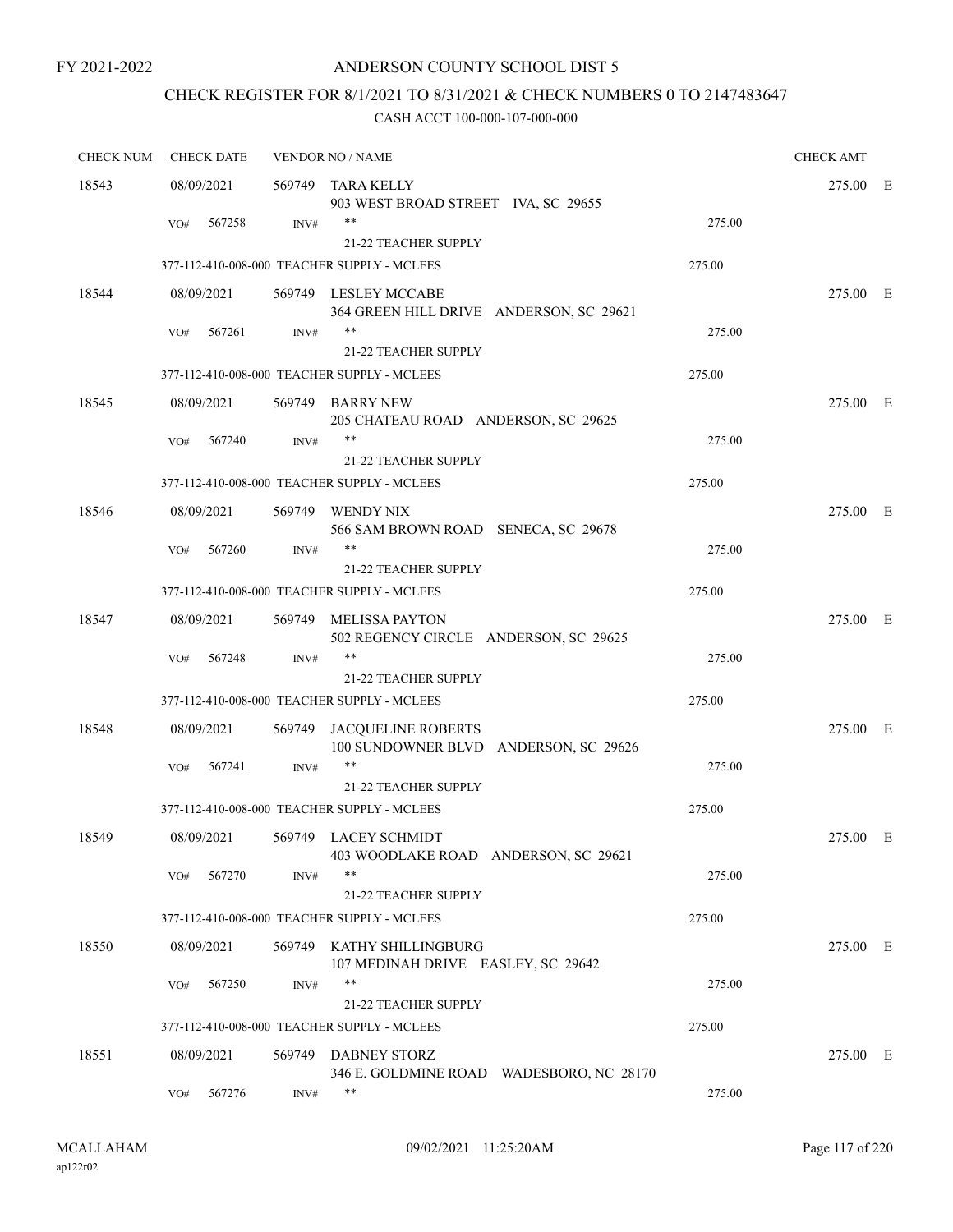### ANDERSON COUNTY SCHOOL DIST 5

### CHECK REGISTER FOR 8/1/2021 TO 8/31/2021 & CHECK NUMBERS 0 TO 2147483647

| <b>CHECK NUM</b> | <b>CHECK DATE</b> |        | <b>VENDOR NO / NAME</b><br><b>21-22 TEACHER SUPPLY</b>              |        | <b>CHECK AMT</b> |  |
|------------------|-------------------|--------|---------------------------------------------------------------------|--------|------------------|--|
|                  |                   |        | 377-112-410-008-000 TEACHER SUPPLY - MCLEES                         | 275.00 |                  |  |
| 18552            | 08/09/2021        |        | 569749 ANDREA THOMASON                                              |        | 275.00 E         |  |
|                  |                   |        | 108 RIDGEWAY TRL ANDERSON, SC 29621                                 |        |                  |  |
|                  | VO#<br>567242     | INV#   | $***$                                                               | 275.00 |                  |  |
|                  |                   |        | 21-22 TEACHER SUPPLY                                                |        |                  |  |
|                  |                   |        | 377-112-410-008-000 TEACHER SUPPLY - MCLEES                         | 275.00 |                  |  |
| 18553            | 08/09/2021        |        | 569749 EMMA THRONSEN                                                |        | 275.00 E         |  |
|                  |                   |        | 3009 MOREL AVENUE FORT MILL, SC 29715                               |        |                  |  |
|                  | 567279<br>VO#     | INV#   | $***$                                                               | 275.00 |                  |  |
|                  |                   |        | <b>21-22 TEACHER SUPPLY</b>                                         |        |                  |  |
|                  |                   |        | 377-112-410-008-000 TEACHER SUPPLY - MCLEES                         | 275.00 |                  |  |
| 18554            | 08/09/2021        |        | 569749 JULIE WERTZ                                                  |        | 275.00 E         |  |
|                  | 567243<br>VO#     | INV#   | 507 ASHLEY DOWNS ANDERSON, SC 29621<br>**                           | 275.00 |                  |  |
|                  |                   |        | 21-22 TEACHER SUPPLY                                                |        |                  |  |
|                  |                   |        | 377-112-410-008-000 TEACHER SUPPLY - MCLEES                         | 275.00 |                  |  |
| 18555            | 08/09/2021        |        | 569749 HANNAH WHITE                                                 |        | 275.00 E         |  |
|                  |                   |        | 170 WEXFORD DRIVE UNIT 201 ANDERSON, SC 29621                       |        |                  |  |
|                  | 567271<br>VO#     | INV#   | $***$                                                               | 275.00 |                  |  |
|                  |                   |        | <b>21-22 TEACHER SUPPLY</b>                                         |        |                  |  |
|                  |                   |        | 377-112-410-008-000 TEACHER SUPPLY - MCLEES                         | 275.00 |                  |  |
| 18556            | 08/09/2021        | 569749 | <b>BONNIE WILLIAMS</b>                                              |        | 275.00 E         |  |
|                  |                   |        | 112 STONE HEDGE CT. EASLEY, SC 29642                                |        |                  |  |
|                  | 567253<br>VO#     | INV#   | $***$<br><b>21-22 TEACHER SUPPLY</b>                                | 275.00 |                  |  |
|                  |                   |        | 377-112-410-008-000 TEACHER SUPPLY - MCLEES                         | 275.00 |                  |  |
|                  |                   |        |                                                                     |        |                  |  |
| 18557            | 08/09/2021        |        | 569749 COURTNEY WILSON<br>144 BACK TEE CIRCLE SUMMERVILLE, SC 29485 |        | 275.00 E         |  |
|                  | 567275<br>VO#     | INV#   | $***$                                                               | 275.00 |                  |  |
|                  |                   |        | 21-22 TEACHER SUPPLY                                                |        |                  |  |
|                  |                   |        | 377-112-410-008-000 TEACHER SUPPLY - MCLEES                         | 275.00 |                  |  |
| 18558            | 08/09/2021        | 569749 | <b>BRANDY WURST</b>                                                 |        | 275.00 E         |  |
|                  |                   |        | 111 RICHFIELD DR. ANDERSON, SC 29625                                |        |                  |  |
|                  | 567244<br>VO#     | INV#   | $***$                                                               | 275.00 |                  |  |
|                  |                   |        | 21-22 TEACHER SUPPLY                                                |        |                  |  |
|                  |                   |        | 377-112-410-008-000 TEACHER SUPPLY - MCLEES                         | 275.00 |                  |  |
| 18559            | 08/09/2021        | 569749 | KIMBERLY ADDIS                                                      |        | 275.00 E         |  |
|                  | 567285<br>VO#     | INV#   | 2024 MOULTRIE SQUARE ANDERSON, SC 29621<br>**                       | 275.00 |                  |  |
|                  |                   |        | <b>21-22 TEACHER SUPPLY</b>                                         |        |                  |  |
|                  |                   |        | 377-112-410-009-000 TEACHER SUPPLY - CONCORD                        | 275.00 |                  |  |
| 18560            | 08/09/2021        |        | 569749 ASHLEY ANDERSON                                              |        | 275.00 E         |  |
|                  |                   |        |                                                                     |        |                  |  |
|                  |                   |        |                                                                     |        |                  |  |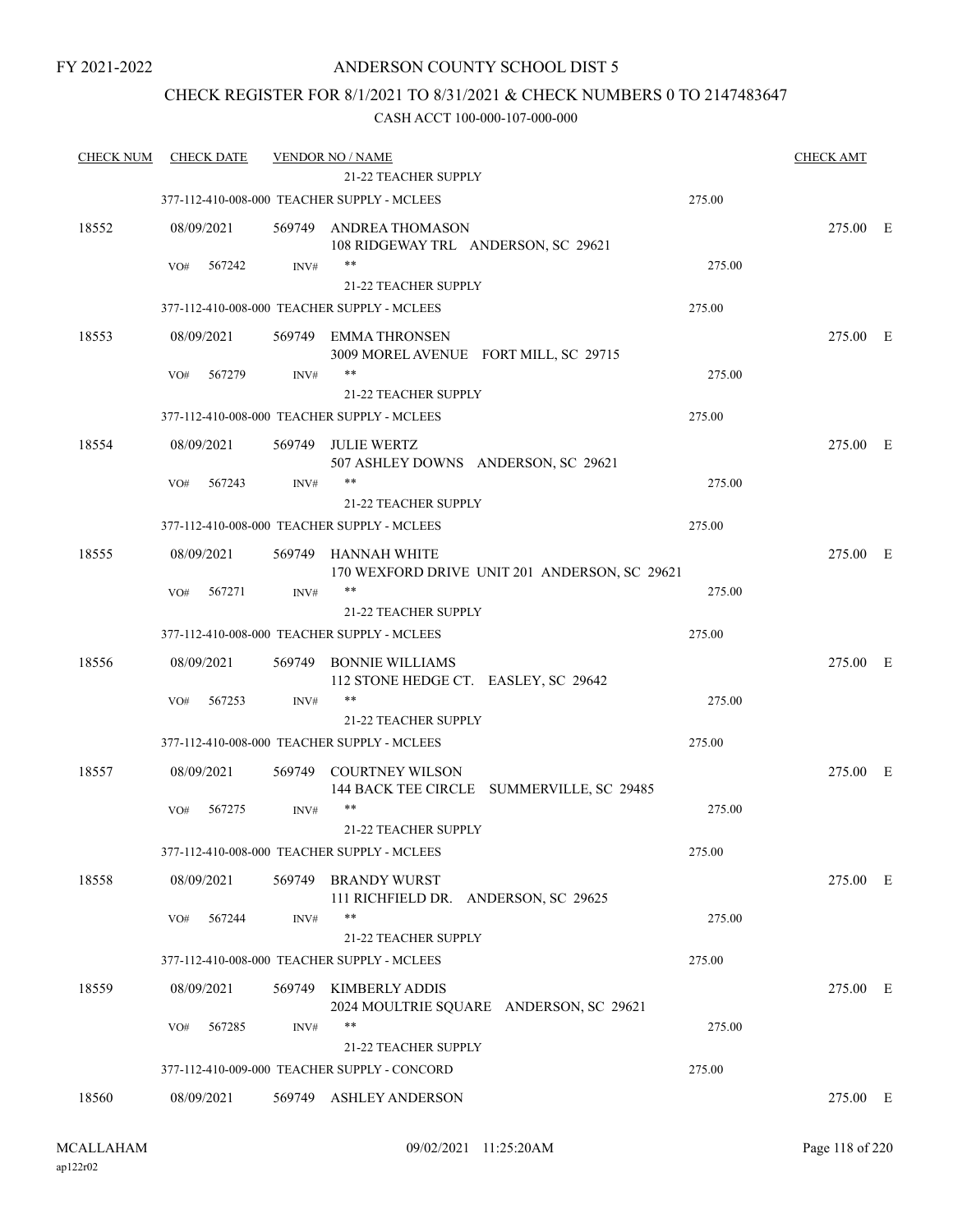### ANDERSON COUNTY SCHOOL DIST 5

### CHECK REGISTER FOR 8/1/2021 TO 8/31/2021 & CHECK NUMBERS 0 TO 2147483647

| <b>CHECK NUM</b> | <b>CHECK DATE</b> |      | <b>VENDOR NO / NAME</b>                                                |        | <b>CHECK AMT</b> |  |
|------------------|-------------------|------|------------------------------------------------------------------------|--------|------------------|--|
|                  |                   |      | 132 FOXCROFT WAY ANDERSON, SC 29621                                    |        |                  |  |
|                  | 567303<br>VO#     | INV# | $***$                                                                  | 275.00 |                  |  |
|                  |                   |      | 21-22 TEACHER SUPPLY                                                   |        |                  |  |
|                  |                   |      | 377-112-410-009-000 TEACHER SUPPLY - CONCORD                           | 275.00 |                  |  |
| 18561            | 08/09/2021        |      | 569749 EUNICE BARDIN<br>109 EVERGREEN ST WILLIAMSTON, SC 29697         |        | 275.00 E         |  |
|                  | 567280<br>VO#     | INV# | $***$                                                                  | 275.00 |                  |  |
|                  |                   |      | 21-22 TEACHER SUPPLY                                                   |        |                  |  |
|                  |                   |      | 377-112-410-009-000 TEACHER SUPPLY - CONCORD                           | 275.00 |                  |  |
| 18562            | 08/09/2021        |      | 569749 CARMELLA BLAKE<br>105 PALM BRANCH WAY ANDERSON, SC 29621        |        | 275.00 E         |  |
|                  | 567296<br>VO#     | INV# | **                                                                     | 275.00 |                  |  |
|                  |                   |      | 21-22 TEACHER SUPPLY                                                   |        |                  |  |
|                  |                   |      | 377-112-410-009-000 TEACHER SUPPLY - CONCORD                           | 275.00 |                  |  |
| 18563            | 08/09/2021        |      | 569749 CANDICE BRADSHAW<br>120 CAYMAN WAY ANDERSON, SC 29621           |        | 275.00 E         |  |
|                  | 567297<br>VO#     | INV# | **                                                                     | 275.00 |                  |  |
|                  |                   |      | 21-22 TEACHER SUPPLY                                                   |        |                  |  |
|                  |                   |      |                                                                        |        |                  |  |
|                  |                   |      | 377-112-410-009-000 TEACHER SUPPLY - CONCORD                           | 275.00 |                  |  |
| 18564            | 08/09/2021        |      | 569749 HEATHER BRADSHAW<br>105 MCPHAIL FARMS CIRCLE ANDERSON, SC 29621 |        | 275.00 E         |  |
|                  | 567298<br>VO#     | INV# | $***$                                                                  | 275.00 |                  |  |
|                  |                   |      | 21-22 TEACHER SUPPLY                                                   |        |                  |  |
|                  |                   |      | 377-112-410-009-000 TEACHER SUPPLY - CONCORD                           | 275.00 |                  |  |
| 18565            | 08/09/2021        |      | 569749 MARIAN CARWILE<br>127 GARDEN PARK DRIVE ANDERSON, SC 29621      |        | 275.00 E         |  |
|                  | 567281<br>VO#     | INV# | $***$                                                                  | 275.00 |                  |  |
|                  |                   |      | <b>21-22 TEACHER SUPPLY</b>                                            |        |                  |  |
|                  |                   |      | 377-112-410-009-000 TEACHER SUPPLY - CONCORD                           | 275.00 |                  |  |
| 18566            | 08/09/2021        |      | 569749 HEATHER CHANDLER<br>117 CHESTNUT LN ANDERSON, SC 29625-6300     |        | 275.00 E         |  |
|                  | VO# 567294        | INV# |                                                                        | 275.00 |                  |  |
|                  |                   |      | 21-22 TEACHER SUPPLY                                                   |        |                  |  |
|                  |                   |      | 377-112-410-009-000 TEACHER SUPPLY - CONCORD                           | 275.00 |                  |  |
| 18567            | 08/09/2021        |      | 569749 FRANCES CLARY<br>113 CARTER HALL DRIVE ANDERSON, SC 29621       |        | 275.00 E         |  |
|                  | 567315<br>VO#     | INV# | **                                                                     | 275.00 |                  |  |
|                  |                   |      | 21-22 TEACHER SUPPLY                                                   |        |                  |  |
|                  |                   |      | 377-112-410-009-000 TEACHER SUPPLY - CONCORD                           | 275.00 |                  |  |
| 18568            | 08/09/2021        |      | 569749 MISTIE CRONIC<br>105 REGENT ROAD ANDERSON, SC 29621             |        | 275.00 E         |  |
|                  | 567295<br>VO#     | INV# | **                                                                     | 275.00 |                  |  |
|                  |                   |      | 21-22 TEACHER SUPPLY                                                   |        |                  |  |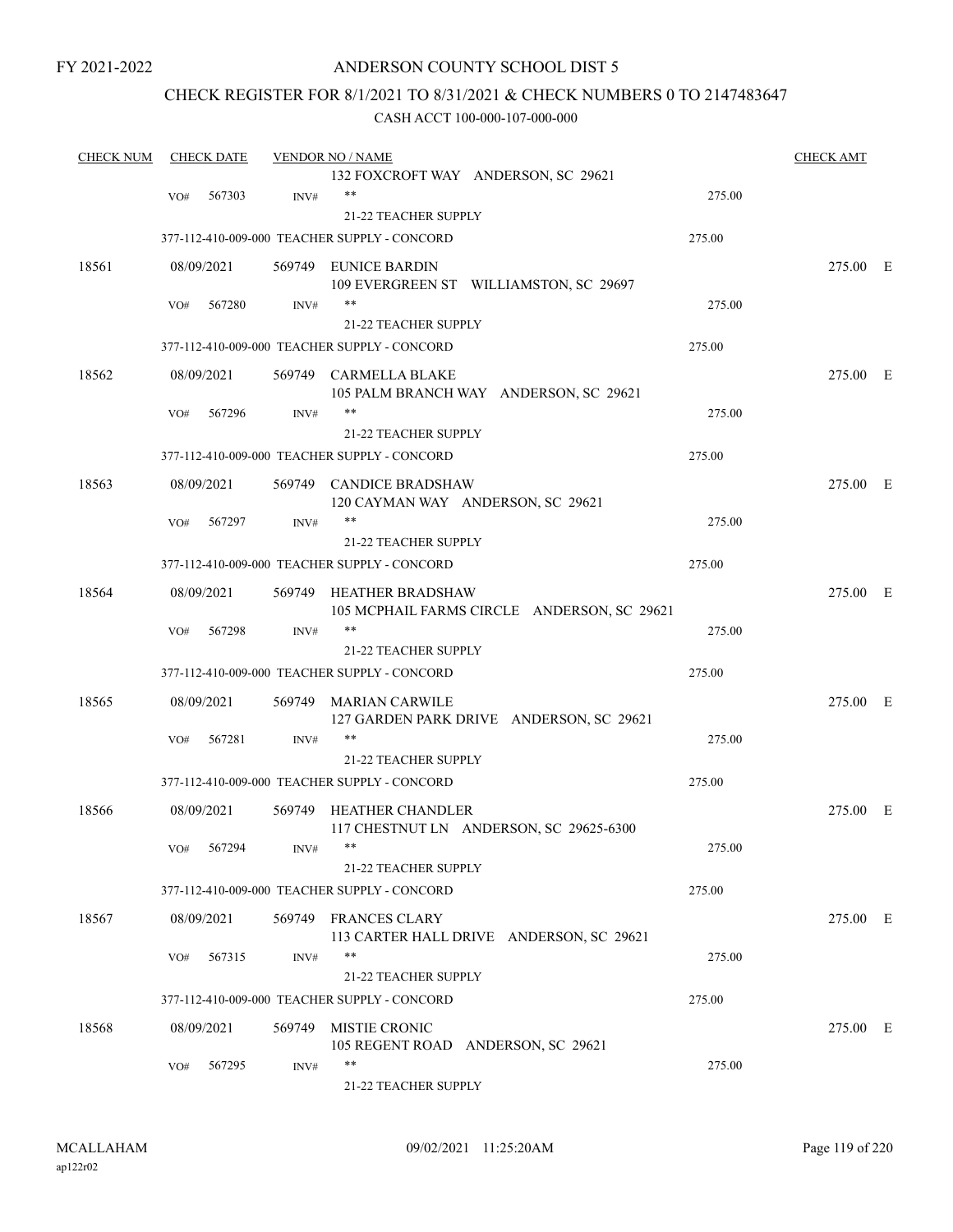### CHECK REGISTER FOR 8/1/2021 TO 8/31/2021 & CHECK NUMBERS 0 TO 2147483647

| <b>CHECK NUM</b> |            | <b>CHECK DATE</b> |                | <b>VENDOR NO / NAME</b><br>377-112-410-009-000 TEACHER SUPPLY - CONCORD      | 275.00 | <b>CHECK AMT</b> |  |
|------------------|------------|-------------------|----------------|------------------------------------------------------------------------------|--------|------------------|--|
| 18569            |            | 08/09/2021        |                | 569749 KARON DUKES<br>204 ARDEN CHASE ANDERSON, SC 29621                     |        | 275.00 E         |  |
|                  | VO#        | 567282            | INV#           | **<br><b>21-22 TEACHER SUPPLY</b>                                            | 275.00 |                  |  |
|                  |            |                   |                | 377-112-410-009-000 TEACHER SUPPLY - CONCORD                                 | 275.00 |                  |  |
| 18570            |            | 08/09/2021        |                | 569749 MEREDITH FINLEY<br>2027 MOULTRIE SQUARE ANDERSON, SC 29621            |        | 275.00 E         |  |
|                  | VO#        | 567284            | $\text{INV}\#$ | $***$<br><b>21-22 TEACHER SUPPLY</b>                                         | 275.00 |                  |  |
|                  |            |                   |                | 377-112-410-009-000 TEACHER SUPPLY - CONCORD                                 | 275.00 |                  |  |
| 18571            | 08/09/2021 |                   |                | 569749 ANNA GRAY<br>402 NORTH MAIN STREET APT 602 ANDERSON, SC<br>29621      |        | 275.00 E         |  |
|                  | VO#        | 567305            | INV#           | $***$<br>21-22 TEACHER SUPPLY                                                | 275.00 |                  |  |
|                  |            |                   |                | 377-112-410-009-000 TEACHER SUPPLY - CONCORD                                 | 275.00 |                  |  |
| 18572            |            | 08/09/2021        |                | 569749 MARICARY HANSEN<br>123 CAVERSHAM LANE ANDERSON, SC 29621              |        | 275.00 E         |  |
|                  | VO#        | 567311            | INV#           | **<br>21-22 TEACHER SUPPLY                                                   | 275.00 |                  |  |
|                  |            |                   |                | 377-112-410-009-000 TEACHER SUPPLY - CONCORD                                 | 275.00 |                  |  |
| 18573            |            | 08/09/2021        |                | 569749 ALEXIS HARTMAN<br>201 GEORGE B. TIMMERMAN DRIVE ANDERSON, SC<br>29621 |        | 275.00 E         |  |
|                  | VO#        | 567318            | INV#           | **<br><b>21-22 TEACHER SUPPLY</b>                                            | 275.00 |                  |  |
|                  |            |                   |                | 377-112-410-009-000 TEACHER SUPPLY - CONCORD                                 | 275.00 |                  |  |
| 18574            |            | 08/09/2021        | 569749         | AMY HILLIARD<br>4016 BRACKENBERRY DRIVE ANDERSON, SC 29621                   |        | 275.00 E         |  |
|                  | VO#        | 567302            | INV#           | **<br>21-22 TEACHER SUPPLY                                                   | 275.00 |                  |  |
|                  |            |                   |                | 377-112-410-009-000 TEACHER SUPPLY - CONCORD                                 | 275.00 |                  |  |
| 18575            |            | 08/09/2021        |                | 569749 SARAH HOGAN<br>1202 NORTHAMPTON ROAD ANDERSON, SC 29621               |        | 275.00 E         |  |
|                  | VO#        | 567313            | INV#           | **                                                                           | 275.00 |                  |  |
|                  |            |                   |                | 21-22 TEACHER SUPPLY                                                         |        |                  |  |
|                  |            |                   |                | 377-112-410-009-000 TEACHER SUPPLY - CONCORD                                 | 275.00 |                  |  |
| 18576            |            | 08/09/2021        |                | 569749 KURTIS HOLZSHU<br>1018 CARLISLE PLACE ANDERSON, SC 29621              |        | 275.00 E         |  |
|                  | VO#        | 567306            | INV#           | **<br>21-22 TEACHER SUPPLY                                                   | 275.00 |                  |  |
|                  |            |                   |                | 377-112-410-009-000 TEACHER SUPPLY - CONCORD                                 | 275.00 |                  |  |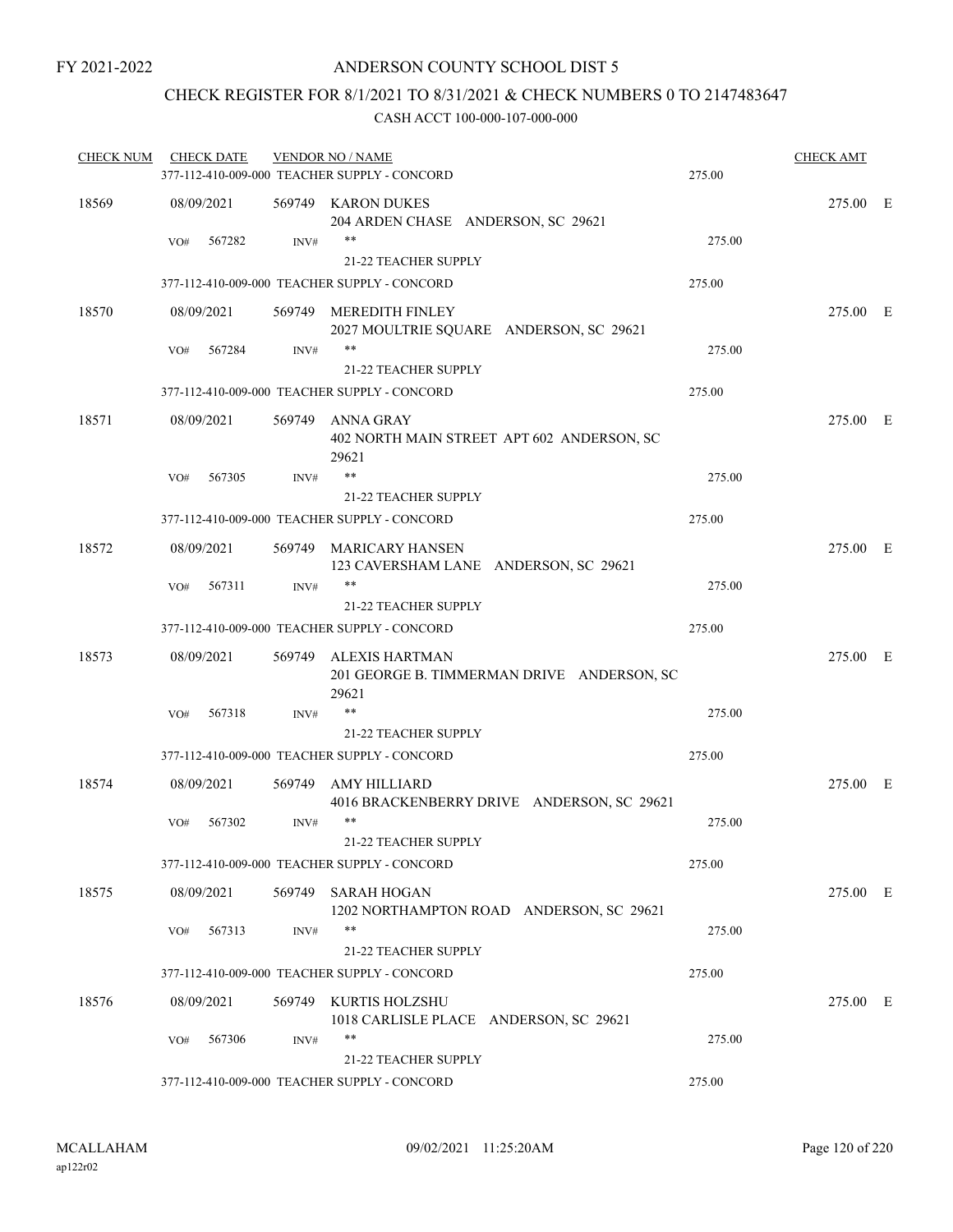### ANDERSON COUNTY SCHOOL DIST 5

# CHECK REGISTER FOR 8/1/2021 TO 8/31/2021 & CHECK NUMBERS 0 TO 2147483647

| <b>CHECK NUM</b> | <b>CHECK DATE</b> |        | <b>VENDOR NO / NAME</b>                                          |        | <b>CHECK AMT</b> |  |
|------------------|-------------------|--------|------------------------------------------------------------------|--------|------------------|--|
| 18577            | 08/09/2021        |        | 569749 SUSAN HUNSINGER<br>328 KNOLLWOOD DR ANDERSON, SC 29625    |        | 275.00 E         |  |
|                  | 567286<br>VO#     | INV#   | **<br>21-22 TEACHER SUPPLY                                       | 275.00 |                  |  |
|                  |                   |        | 377-112-410-009-000 TEACHER SUPPLY - CONCORD                     | 275.00 |                  |  |
| 18578            | 08/09/2021        |        | 569749 BUFFY JAMESON<br>1005 BROWN ROAD ANDERSON, SC 29621       |        | 275.00 E         |  |
|                  | 567309<br>VO#     | INV#   | **<br><b>21-22 TEACHER SUPPLY</b>                                | 275.00 |                  |  |
|                  |                   |        | 377-112-410-009-000 TEACHER SUPPLY - CONCORD                     | 275.00 |                  |  |
| 18579            | 08/09/2021        |        | 569749 KARIN JONES<br>123 HARTS COVE WAY SENECA, SC 29678        |        | 275.00 E         |  |
|                  | VO#<br>567321     | INV#   | **<br>21-22 TEACHER SUPPLY                                       | 275.00 |                  |  |
|                  |                   |        | 377-112-410-009-000 TEACHER SUPPLY - CONCORD                     | 275.00 |                  |  |
| 18580            | 08/09/2021        |        | 569749 KAY KING<br>401 MILFORD RD ANDERSON, SC 29621             |        | 275.00 E         |  |
|                  | 567288<br>VO#     | INV#   | 21-22 TEACHER SUPPLY                                             | 275.00 |                  |  |
|                  |                   |        | 377-112-410-009-000 TEACHER SUPPLY - CONCORD                     | 275.00 |                  |  |
| 18581            | 08/09/2021        |        | 569749 KRISTEN LOPEZ<br>4 DOTTIE COURT WILLIAMSTON, SC 29697     |        | 275.00 E         |  |
|                  | 567301<br>VO#     | INV#   | **<br><b>21-22 TEACHER SUPPLY</b>                                | 275.00 |                  |  |
|                  |                   |        | 377-112-410-009-000 TEACHER SUPPLY - CONCORD                     | 275.00 |                  |  |
| 18582            | 08/09/2021        |        | 569749 VICTOR MARTINEZ<br>161 RIVERMILL PLACE PIEDMONT, SC 29673 |        | 275.00 E         |  |
|                  | 567308<br>VO#     | INV#   | **<br>21-22 TEACHER SUPPLY                                       | 275.00 |                  |  |
|                  |                   |        | 377-112-410-009-000 TEACHER SUPPLY - CONCORD                     | 275.00 |                  |  |
| 18583            | 08/09/2021        |        | 569749 MARY MASSENGALE<br>611 GLENWOOD AVENUE ANDERSON, SC 29625 |        | 275.00 E         |  |
|                  | 567314<br>VO#     | INV#   | **<br><b>21-22 TEACHER SUPPLY</b>                                | 275.00 |                  |  |
|                  |                   |        | 377-112-410-009-000 TEACHER SUPPLY - CONCORD                     | 275.00 |                  |  |
| 18584            | 08/09/2021        |        | 569749 ANDREA MATHIS<br>2018 WOODSIDE AVENUE ANDERSON, SC 29625  |        | 275.00 E         |  |
|                  | 567317<br>VO#     | INV#   | **<br>21-22 TEACHER SUPPLY                                       | 275.00 |                  |  |
|                  |                   |        | 377-112-410-009-000 TEACHER SUPPLY - CONCORD                     | 275.00 |                  |  |
| 18585            | 08/09/2021        | 569749 | <b>ASHLEY MEARES</b><br>202 FOX CREEK ROAD ANDERSON, SC 29621    |        | 275.00 E         |  |
|                  | 567310<br>VO#     | INV#   | **                                                               | 275.00 |                  |  |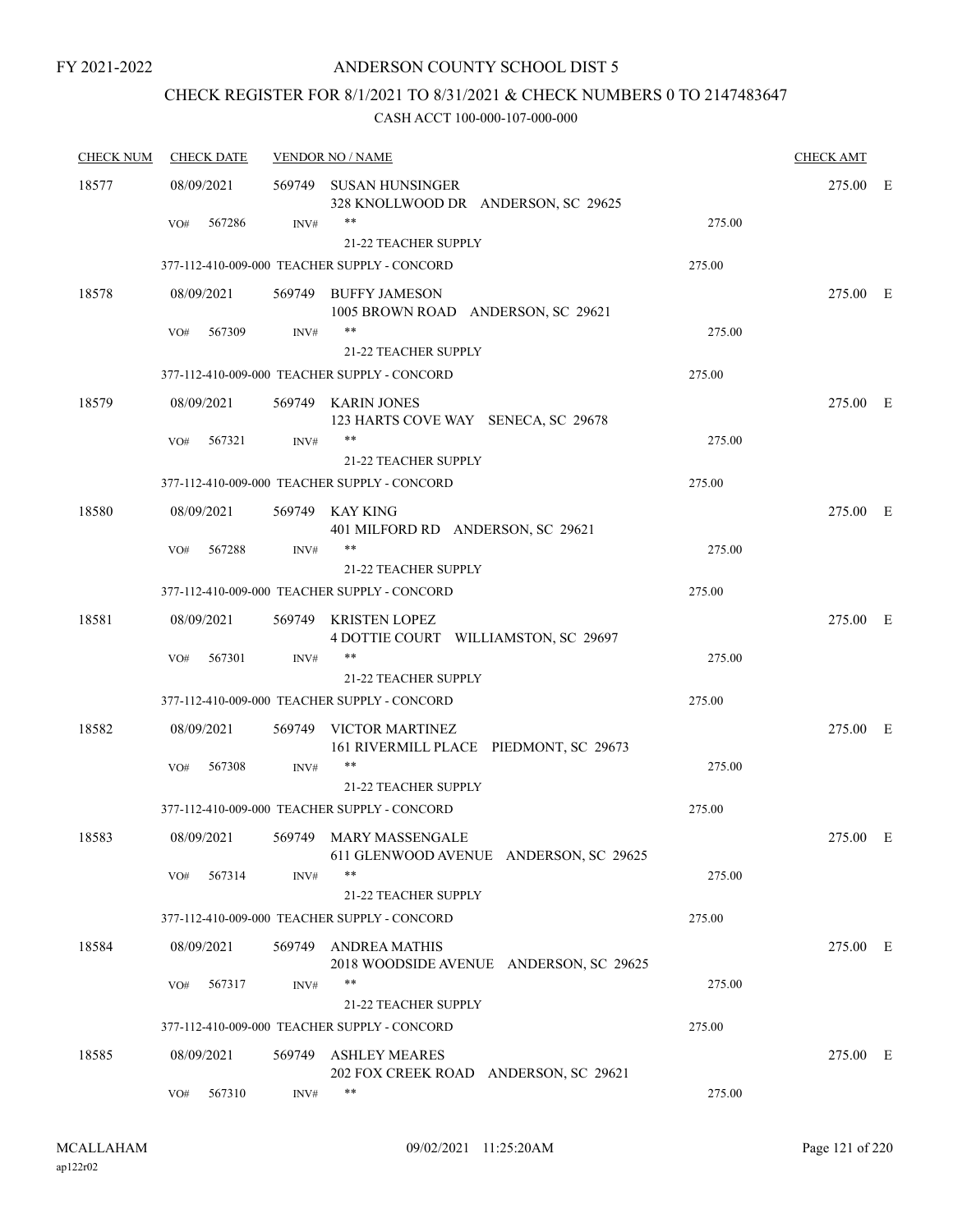### ANDERSON COUNTY SCHOOL DIST 5

### CHECK REGISTER FOR 8/1/2021 TO 8/31/2021 & CHECK NUMBERS 0 TO 2147483647

| <b>CHECK NUM</b> | <b>CHECK DATE</b> |        | <b>VENDOR NO / NAME</b>                                           |        | <b>CHECK AMT</b> |  |
|------------------|-------------------|--------|-------------------------------------------------------------------|--------|------------------|--|
|                  |                   |        | <b>21-22 TEACHER SUPPLY</b>                                       |        |                  |  |
|                  |                   |        | 377-112-410-009-000 TEACHER SUPPLY - CONCORD                      | 275.00 |                  |  |
| 18586            | 08/09/2021        |        | 569749 SHARON MEREDITH<br>129 SPANISH WELLS ANDERSON, SC 29621    |        | 275.00 E         |  |
|                  | 567300<br>VO#     | INV#   | $***$                                                             | 275.00 |                  |  |
|                  |                   |        | <b>21-22 TEACHER SUPPLY</b>                                       |        |                  |  |
|                  |                   |        | 377-112-410-009-000 TEACHER SUPPLY - CONCORD                      | 275.00 |                  |  |
| 18587            | 08/09/2021        |        | 569749 LAURIE MILLER<br>5 PEPPERTREE LANE ANDERSON, SC 29621      |        | 275.00 E         |  |
|                  | 567293<br>VO#     | INV#   | **                                                                | 275.00 |                  |  |
|                  |                   |        | 21-22 TEACHER SUPPLY                                              |        |                  |  |
|                  |                   |        | 377-112-410-009-000 TEACHER SUPPLY - CONCORD                      | 275.00 |                  |  |
| 18588            | 08/09/2021        | 569749 | SUMMER MORRELL<br>107 LYNDHURST DRIVE ANDERSON, SC 29621          |        | 275.00 E         |  |
|                  | 567312<br>VO#     | INV#   | **                                                                | 275.00 |                  |  |
|                  |                   |        | 21-22 TEACHER SUPPLY                                              |        |                  |  |
|                  |                   |        | 377-112-410-009-000 TEACHER SUPPLY - CONCORD                      | 275.00 |                  |  |
| 18589            | 08/09/2021        | 569749 | HEIDI PATTERSON<br>2505 POPE DRIVE ANDERSON, SC 29625             |        | 275.00 E         |  |
|                  | 567320<br>VO#     | INV#   | $***$                                                             | 275.00 |                  |  |
|                  |                   |        | <b>21-22 TEACHER SUPPLY</b>                                       |        |                  |  |
|                  |                   |        | 377-112-410-009-000 TEACHER SUPPLY - CONCORD                      | 275.00 |                  |  |
| 18590            | 08/09/2021        |        | 569749 KAYLA PEGRAM<br>237 ALLISON CIRCLE ANDERSON, SC 29625      |        | 275.00 E         |  |
|                  | 567316<br>VO#     | INV#   |                                                                   | 275.00 |                  |  |
|                  |                   |        | 21-22 TEACHER SUPPLY                                              |        |                  |  |
|                  |                   |        | 377-112-410-009-000 TEACHER SUPPLY - CONCORD                      | 275.00 |                  |  |
| 18591            | 08/09/2021        | 569749 | <b>JEAN ANN ROGERS</b><br>1017 WATERFORD COURT ANDERSON, SC 29621 |        | 275.00 E         |  |
|                  | 567289<br>VO#     | INV#   | $***$                                                             | 275.00 |                  |  |
|                  |                   |        | 21-22 TEACHER SUPPLY                                              |        |                  |  |
|                  |                   |        | 377-112-410-009-000 TEACHER SUPPLY - CONCORD                      | 275.00 |                  |  |
| 18592            | 08/09/2021        | 569749 | <b>SARAH SENN</b><br>307 MOUNTAIN VIEW DRIVE CENTRAL, SC 29630    |        | 275.00 E         |  |
|                  | 567299<br>VO#     | INV#   | $***$                                                             | 275.00 |                  |  |
|                  |                   |        | 21-22 TEACHER SUPPLY                                              |        |                  |  |
|                  |                   |        | 377-112-410-009-000 TEACHER SUPPLY - CONCORD                      | 275.00 |                  |  |
| 18593            | 08/09/2021        | 569749 | <b>MICHELLE SWANN</b><br>1311 DALRYMPLE RD ANDERSON, SC 29621     |        | 275.00 E         |  |
|                  | 567290<br>VO#     | INV#   | **                                                                | 275.00 |                  |  |
|                  |                   |        | <b>21-22 TEACHER SUPPLY</b>                                       |        |                  |  |
|                  |                   |        | 377-112-410-009-000 TEACHER SUPPLY - CONCORD                      | 275.00 |                  |  |
| 18594            | 08/09/2021        |        | 569749 LANE THORNTON                                              |        | 275.00 E         |  |
|                  |                   |        |                                                                   |        |                  |  |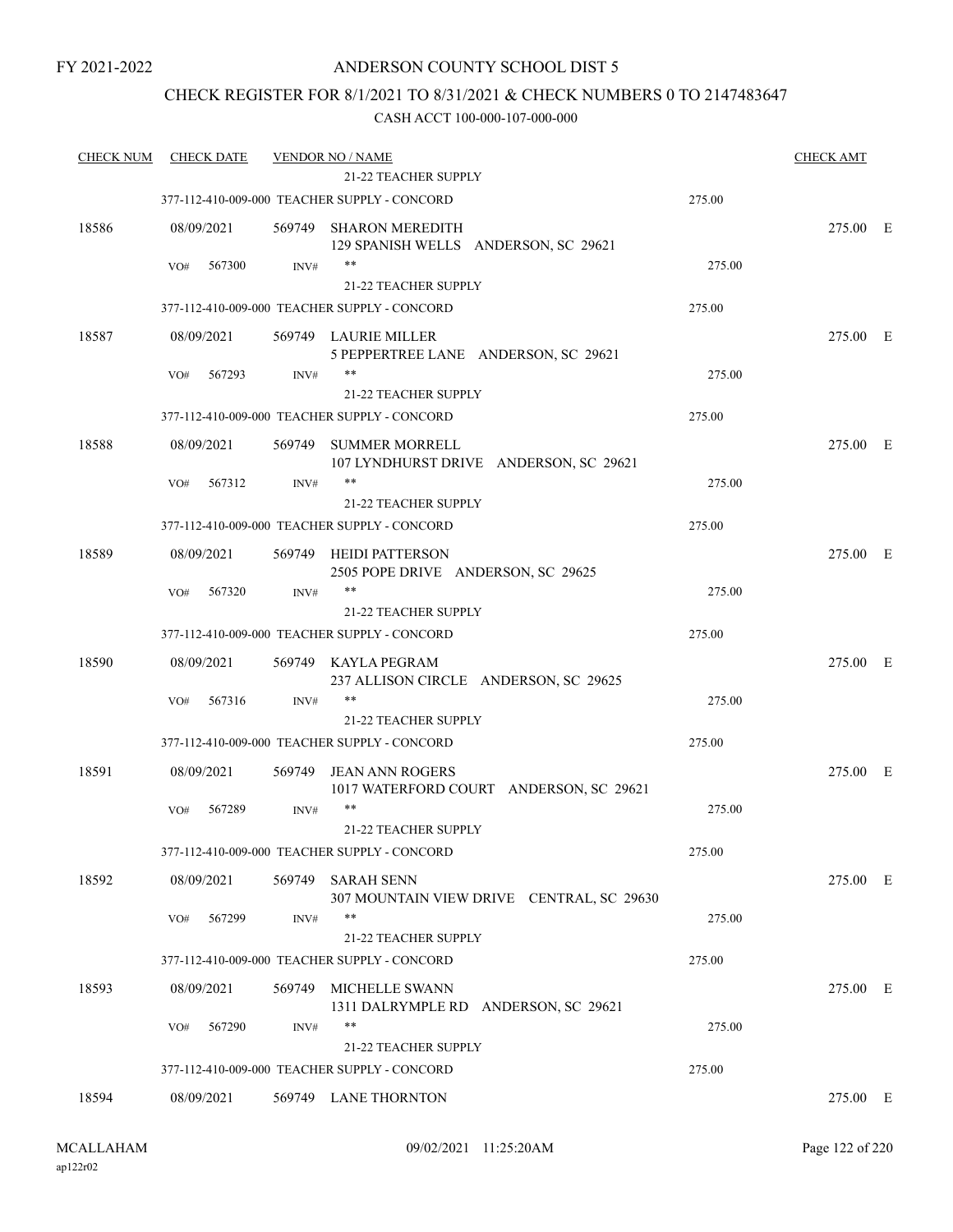#### ANDERSON COUNTY SCHOOL DIST 5

### CHECK REGISTER FOR 8/1/2021 TO 8/31/2021 & CHECK NUMBERS 0 TO 2147483647

| <b>CHECK NUM</b> | <b>CHECK DATE</b> |        | <b>VENDOR NO / NAME</b>                                                     |        | <b>CHECK AMT</b> |  |
|------------------|-------------------|--------|-----------------------------------------------------------------------------|--------|------------------|--|
|                  |                   |        | 1217 NORTHAMPTON ROAD ANDERSON, SC 29621                                    |        |                  |  |
|                  | 567292<br>VO#     | INV#   | $***$                                                                       | 275.00 |                  |  |
|                  |                   |        | 21-22 TEACHER SUPPLY                                                        |        |                  |  |
|                  |                   |        | 377-112-410-009-000 TEACHER SUPPLY - CONCORD                                | 275.00 |                  |  |
| 18595            | 08/09/2021        |        | 569749 MARY VAN HEULE                                                       |        | 275.00 E         |  |
|                  |                   |        | 1315 NORTHAMPTON ROAD ANDERSON, SC 29621                                    |        |                  |  |
|                  | 567287<br>VO#     | INV#   | **                                                                          | 275.00 |                  |  |
|                  |                   |        | 21-22 TEACHER SUPPLY                                                        |        |                  |  |
|                  |                   |        | 377-112-410-009-000 TEACHER SUPPLY - CONCORD                                | 275.00 |                  |  |
| 18596            | 08/09/2021        |        | 569749 DAWN VANDE WEGHE<br>106 GEORGE TIMMERMAN DRIVE ANDERSON, SC<br>29621 |        | 275.00 E         |  |
|                  | 567307<br>VO#     | INV#   | **                                                                          | 275.00 |                  |  |
|                  |                   |        | <b>21-22 TEACHER SUPPLY</b>                                                 |        |                  |  |
|                  |                   |        | 377-112-410-009-000 TEACHER SUPPLY - CONCORD                                | 275.00 |                  |  |
| 18597            | 08/09/2021        | 569749 | <b>JULIE WEATHERS</b><br>1503 FERNWOOD COURT ANDERSON, SC 29621             |        | 275.00 E         |  |
|                  | 567291<br>VO#     | INV#   | **                                                                          | 275.00 |                  |  |
|                  |                   |        | 21-22 TEACHER SUPPLY                                                        |        |                  |  |
|                  |                   |        | 377-112-410-009-000 TEACHER SUPPLY - CONCORD                                | 275.00 |                  |  |
| 18598            | 08/09/2021        | 569749 | JOELLEN WILKINSON<br>410 JEB STUART AVE ANDERSON, SC 29625                  |        | 275.00 E         |  |
|                  | VO#<br>567283     | INV#   | **                                                                          | 275.00 |                  |  |
|                  |                   |        | <b>21-22 TEACHER SUPPLY</b>                                                 |        |                  |  |
|                  |                   |        | 377-112-410-009-000 TEACHER SUPPLY - CONCORD                                | 275.00 |                  |  |
| 18599            | 08/09/2021        |        | 569749 KAREN YARBOROUGH<br>2812 ECHO TRAIL ANDERSON, SC 29621               |        | 275.00 E         |  |
|                  | 567304<br>VO#     | INV#   | **                                                                          | 275.00 |                  |  |
|                  |                   |        | 21-22 TEACHER SUPPLY                                                        |        |                  |  |
|                  |                   |        | 377-112-410-009-000 TEACHER SUPPLY - CONCORD                                | 275.00 |                  |  |
| 18600            | 08/09/2021        |        | 569749 ANGELA ALDRET<br>205 WINDJAMMER WAY ANDERSON, SC 29626               |        | 275.00 E         |  |
|                  | 567322<br>VO#     | INV#   |                                                                             | 275.00 |                  |  |
|                  |                   |        | <b>21-22 TEACHER SUPPLY</b>                                                 |        |                  |  |
|                  |                   |        | 377-112-410-010-000 TEACHER SUPPLY - NEW PROSPECT                           | 275.00 |                  |  |
| 18601            | 08/09/2021        | 569749 | NATALIE EVE BARNES<br>116 RICHFIELD DRIVE ANDERSON, SC 29625                |        | 275.00 E         |  |
|                  | VO#<br>567325     | INV#   | **                                                                          | 275.00 |                  |  |
|                  |                   |        | 21-22 TEACHER SUPPLY                                                        |        |                  |  |
|                  |                   |        | 377-112-410-010-000 TEACHER SUPPLY - NEW PROSPECT                           | 275.00 |                  |  |
| 18602            | 08/09/2021        | 569749 | <b>JEAN BENSON</b><br>155 MORRIS DRIVE SENECA, SC 29678                     |        | 275.00 E         |  |
|                  | 567355<br>VO#     | INV#   | **                                                                          | 275.00 |                  |  |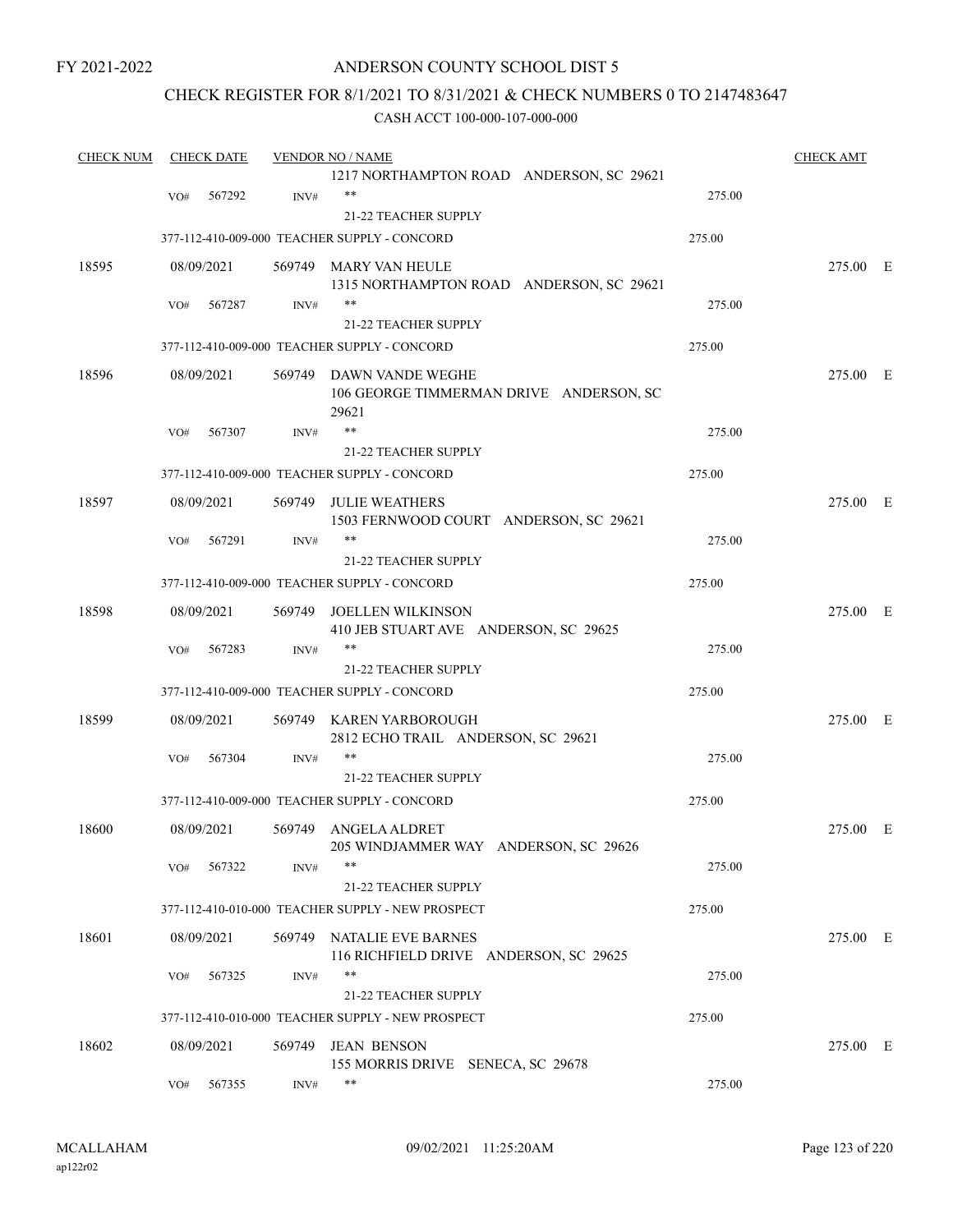#### ANDERSON COUNTY SCHOOL DIST 5

### CHECK REGISTER FOR 8/1/2021 TO 8/31/2021 & CHECK NUMBERS 0 TO 2147483647

| <b>CHECK NUM</b> | <b>CHECK DATE</b> |        | <b>VENDOR NO / NAME</b>                                         |        | <b>CHECK AMT</b> |  |
|------------------|-------------------|--------|-----------------------------------------------------------------|--------|------------------|--|
|                  |                   |        | 21-22 TEACHER SUPPLY                                            |        |                  |  |
|                  |                   |        | 377-112-410-010-000 TEACHER SUPPLY - NEW PROSPECT               | 275.00 |                  |  |
| 18603            | 08/09/2021        |        | 569749 NANCY BRENNAN<br>15206 HIGH PEAK DR GREENVILLE, SC 29609 |        | 275.00 E         |  |
|                  | VO#<br>567346     | INV#   | $***$                                                           | 275.00 |                  |  |
|                  |                   |        | 21-22 TEACHER SUPPLY                                            |        |                  |  |
|                  |                   |        | 377-112-410-010-000 TEACHER SUPPLY - NEW PROSPECT               | 275.00 |                  |  |
| 18604            | 08/09/2021        | 569749 | <b>JESSICA BROWN</b><br>720 BLUME ROAD ANDERSON, SC 29625       |        | 275.00 E         |  |
|                  | 567327<br>VO#     | INV#   | **                                                              | 275.00 |                  |  |
|                  |                   |        | 21-22 TEACHER SUPPLY                                            |        |                  |  |
|                  |                   |        | 377-112-410-010-000 TEACHER SUPPLY - NEW PROSPECT               | 275.00 |                  |  |
| 18605            | 08/09/2021        | 569749 | JENNIFER CAMPBELL<br>111 JENA LEIGH DRIVE PELZER, SC 29669      |        | 275.00 E         |  |
|                  | 567348<br>VO#     | INV#   | **                                                              | 275.00 |                  |  |
|                  |                   |        | 21-22 TEACHER SUPPLY                                            |        |                  |  |
|                  |                   |        | 377-112-410-010-000 TEACHER SUPPLY - NEW PROSPECT               | 275.00 |                  |  |
| 18606            | 08/09/2021        | 569749 | APRIL COWAN<br>100 TAYLORS TRAIL ANDERSON, SC 29621-2667        |        | 275.00 E         |  |
|                  | 567331<br>VO#     | INV#   | $***$                                                           | 275.00 |                  |  |
|                  |                   |        | 21-22 TEACHER SUPPLY                                            |        |                  |  |
|                  |                   |        | 377-112-410-010-000 TEACHER SUPPLY - NEW PROSPECT               | 275.00 |                  |  |
| 18607            | 08/09/2021        | 569749 | NICHOLAUS DAVIS<br>164 ASHTON LANE ANDERSON, SC 29621           |        | 275.00 E         |  |
|                  | 567324<br>VO#     | INV#   | **                                                              | 275.00 |                  |  |
|                  |                   |        | 21-22 TEACHER SUPPLY                                            |        |                  |  |
|                  |                   |        | 377-112-410-010-000 TEACHER SUPPLY - NEW PROSPECT               | 275.00 |                  |  |
| 18608            | 08/09/2021        | 569749 | VICKIE DOCKERY<br>101 PENINSULA DRIVE ANDERSON, SC 29626        |        | 275.00 E         |  |
|                  | 567323<br>VO#     | INV#   | $***$<br>21-22 TEACHER SUPPLY                                   | 275.00 |                  |  |
|                  |                   |        | 377-112-410-010-000 TEACHER SUPPLY - NEW PROSPECT               | 275.00 |                  |  |
| 18609            | 08/09/2021        | 569749 | <b>JADA GOODWIN</b><br>652 HUNTERS LANE ANDERSON, SC 29625      |        | 275.00 E         |  |
|                  | 567330<br>VO#     | INV#   | $***$                                                           | 275.00 |                  |  |
|                  |                   |        | 21-22 TEACHER SUPPLY                                            |        |                  |  |
|                  |                   |        | 377-112-410-010-000 TEACHER SUPPLY - NEW PROSPECT               | 275.00 |                  |  |
| 18610            | 08/09/2021        | 569749 | ANNE GOSNELL<br>707 WHITEHALL ROAD ANDERSON, SC 29625           |        | 275.00 E         |  |
|                  | 567326<br>VO#     | INV#   | **                                                              | 275.00 |                  |  |
|                  |                   |        | <b>21-22 TEACHER SUPPLY</b>                                     |        |                  |  |
|                  |                   |        | 377-112-410-010-000 TEACHER SUPPLY - NEW PROSPECT               | 275.00 |                  |  |
| 18611            | 08/09/2021        |        | 569749 MARIANNE HARDY                                           |        | 275.00 E         |  |
|                  |                   |        |                                                                 |        |                  |  |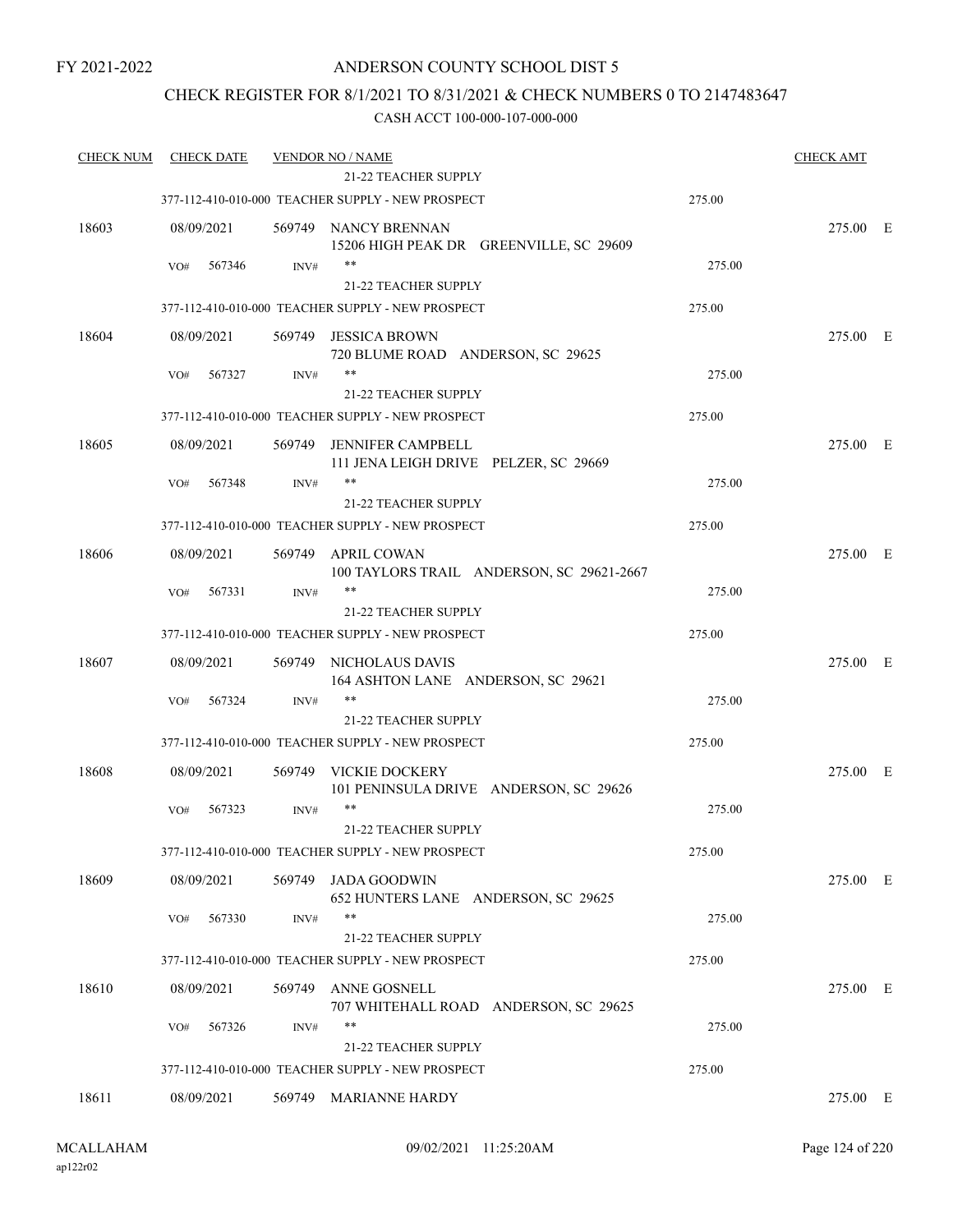### ANDERSON COUNTY SCHOOL DIST 5

### CHECK REGISTER FOR 8/1/2021 TO 8/31/2021 & CHECK NUMBERS 0 TO 2147483647

| <b>CHECK NUM</b> |     | <b>CHECK DATE</b> |                | <b>VENDOR NO / NAME</b>                                          |        | <b>CHECK AMT</b> |  |
|------------------|-----|-------------------|----------------|------------------------------------------------------------------|--------|------------------|--|
|                  |     |                   |                | 1727 DALRYMPLE ROAD ANDERSON, SC 29261                           |        |                  |  |
|                  | VO# | 567332            | INV#           | $***$                                                            | 275.00 |                  |  |
|                  |     |                   |                | 21-22 TEACHER SUPPLY                                             |        |                  |  |
|                  |     |                   |                | 377-112-410-010-000 TEACHER SUPPLY - NEW PROSPECT                | 275.00 |                  |  |
| 18612            |     | 08/09/2021        |                | 569749 KIMBERLY HOLLIDAY                                         |        | 275.00 E         |  |
|                  |     |                   |                | 624 ALLISON CIRCLE ANDERSON, SC 29625                            |        |                  |  |
|                  | VO# | 567342            | INV#           | $***$                                                            | 275.00 |                  |  |
|                  |     |                   |                | 21-22 TEACHER SUPPLY                                             |        |                  |  |
|                  |     |                   |                | 377-112-410-010-000 TEACHER SUPPLY - NEW PROSPECT                | 275.00 |                  |  |
| 18613            |     | 08/09/2021        |                | 569749 ASHLEY HUGHES                                             |        | 275.00 E         |  |
|                  |     |                   |                | 104 ABINGTON COURT ANDERSON, SC 29621                            |        |                  |  |
|                  | VO# | 567340            | INV#           | **                                                               | 275.00 |                  |  |
|                  |     |                   |                | 21-22 TEACHER SUPPLY                                             |        |                  |  |
|                  |     |                   |                | 377-112-410-010-000 TEACHER SUPPLY - NEW PROSPECT                | 275.00 |                  |  |
| 18614            |     | 08/09/2021        |                | 569749 LINDSEY HUGHES                                            |        | 275.00 E         |  |
|                  |     |                   |                | 105 ABINGTON COURT ANDERSON, SC 29621                            |        |                  |  |
|                  | VO# | 567341            | INV#           | $***$                                                            | 275.00 |                  |  |
|                  |     |                   |                | <b>21-22 TEACHER SUPPLY</b>                                      |        |                  |  |
|                  |     |                   |                | 377-112-410-010-000 TEACHER SUPPLY - NEW PROSPECT                | 275.00 |                  |  |
| 18615            |     | 08/09/2021        | 569749         | ANGELIKA JONES                                                   |        | 275.00 E         |  |
|                  |     |                   |                | 112 CAPSLOCK TRAIL PENDLETON, SC 29670                           |        |                  |  |
|                  | VO# | 567347            | INV#           | $***$                                                            | 275.00 |                  |  |
|                  |     |                   |                | 21-22 TEACHER SUPPLY                                             |        |                  |  |
|                  |     |                   |                | 377-112-410-010-000 TEACHER SUPPLY - NEW PROSPECT                | 275.00 |                  |  |
| 18616            |     | 08/09/2021        |                | 569749 CIERRA LOVEDAY                                            |        | 275.00 E         |  |
|                  |     |                   |                | 420 DOVER CT ANDERSON, SC 29625                                  |        |                  |  |
|                  | VO# | 567343            | $\text{INV}\#$ | $***$                                                            | 275.00 |                  |  |
|                  |     |                   |                | 21-22 TEACHER SUPPLY                                             |        |                  |  |
|                  |     |                   |                | 377-112-410-010-000 TEACHER SUPPLY - NEW PROSPECT                | 275.00 |                  |  |
| 18617            |     |                   |                |                                                                  |        |                  |  |
|                  |     | 08/09/2021        |                | 569749 BRIDGET MCCLOUD<br>23915 N 167TH DRIVE SURPRISE, AZ 85387 |        | 275.00 E         |  |
|                  |     | VO# 567349        | INV#           | **                                                               | 275.00 |                  |  |
|                  |     |                   |                | 21-22 TEACHER SUPPLY                                             |        |                  |  |
|                  |     |                   |                |                                                                  |        |                  |  |
|                  |     |                   |                | 377-112-410-010-000 TEACHER SUPPLY - NEW PROSPECT                | 275.00 |                  |  |
| 18618            |     | 08/09/2021        | 569749         | JENNIFER OGLESBY                                                 |        | 275.00 E         |  |
|                  |     |                   |                | 316 COOK STREET ELBERTON, GA 30635                               |        |                  |  |
|                  | VO# | 567336            | INV#           | $***$                                                            | 275.00 |                  |  |
|                  |     |                   |                | 21-22 TEACHER SUPPLY                                             |        |                  |  |
|                  |     |                   |                | 377-112-410-010-000 TEACHER SUPPLY - NEW PROSPECT                | 275.00 |                  |  |
| 18619            |     | 08/09/2021        | 569749         | <b>AMBER ORTEGO</b>                                              |        | 275.00 E         |  |
|                  |     |                   |                | 407 PINE HILL COURT ANDERSON, SC 29625                           |        |                  |  |
|                  | VO# | 567337            | INV#           | $***$                                                            | 275.00 |                  |  |
|                  |     |                   |                | 21-22 TEACHER SUPPLY                                             |        |                  |  |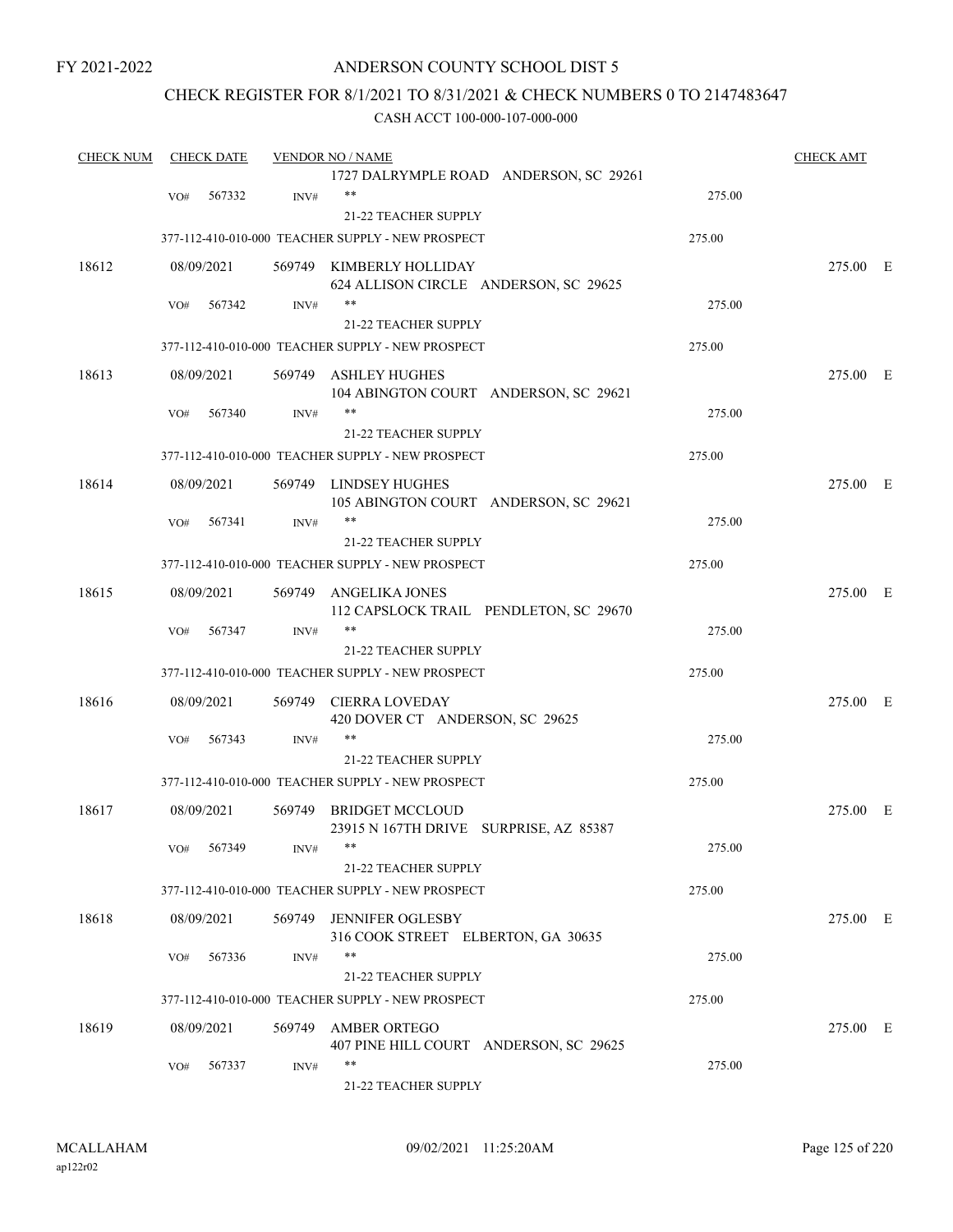### CHECK REGISTER FOR 8/1/2021 TO 8/31/2021 & CHECK NUMBERS 0 TO 2147483647

| <b>CHECK NUM</b> | <b>CHECK DATE</b> |      | <b>VENDOR NO / NAME</b><br>377-112-410-010-000 TEACHER SUPPLY - NEW PROSPECT     | 275.00 | <b>CHECK AMT</b> |  |
|------------------|-------------------|------|----------------------------------------------------------------------------------|--------|------------------|--|
| 18620            | 08/09/2021        |      | 569749 KINSLEY OWENS<br>123 ZANA LANE ANDERSON, SC 29621                         |        | 275.00 E         |  |
|                  | 567335<br>VO#     | INV# | **<br>21-22 TEACHER SUPPLY                                                       | 275.00 |                  |  |
|                  |                   |      | 377-112-410-010-000 TEACHER SUPPLY - NEW PROSPECT                                | 275.00 |                  |  |
| 18621            | 08/09/2021        |      | 569749 THERESA PORTER<br>1996 LIBERTY HIGHWAY P.O. BOX 161 SIX MILE, SC<br>29682 |        | 275.00 E         |  |
|                  | 567345<br>VO#     | INV# | **                                                                               | 275.00 |                  |  |
|                  |                   |      | <b>21-22 TEACHER SUPPLY</b>                                                      |        |                  |  |
|                  |                   |      | 377-112-410-010-000 TEACHER SUPPLY - NEW PROSPECT                                | 275.00 |                  |  |
| 18622            | 08/09/2021        |      | 569749 YASMIN PRINCE<br>210 BRISTOL COURT ANDERSON, SC 29625                     |        | 275.00 E         |  |
|                  | 567329<br>VO#     | INV# | 21-22 TEACHER SUPPLY                                                             | 275.00 |                  |  |
|                  |                   |      | 377-112-410-010-000 TEACHER SUPPLY - NEW PROSPECT                                | 275.00 |                  |  |
| 18623            | 08/09/2021        |      | 569749 ASHLEY RICKETTS<br>1253 COX LAKE ROAD BELTON, SC 29627                    |        | 275.00 E         |  |
|                  | 567339<br>VO#     | INV# | **                                                                               | 275.00 |                  |  |
|                  |                   |      | <b>21-22 TEACHER SUPPLY</b>                                                      |        |                  |  |
|                  |                   |      | 377-112-410-010-000 TEACHER SUPPLY - NEW PROSPECT                                | 275.00 |                  |  |
| 18624            | 08/09/2021        |      | 569749 KANDACE SEARLES<br>325 REGENCY CIRCLE ANDERSON, SC 29625                  |        | 275.00 E         |  |
|                  | 567351<br>VO#     | INV# | **                                                                               | 275.00 |                  |  |
|                  |                   |      | <b>21-22 TEACHER SUPPLY</b>                                                      |        |                  |  |
|                  |                   |      | 377-112-410-010-000 TEACHER SUPPLY - NEW PROSPECT                                | 275.00 |                  |  |
| 18625            | 08/09/2021        |      | 569749 MELISSA SWANSON<br>308 VALLEY OAK DRIVE BELTON, SC 29627                  |        | 275.00 E         |  |
|                  | VO#<br>567353     | INV# | **<br><b>21-22 TEACHER SUPPLY</b>                                                | 275.00 |                  |  |
|                  |                   |      | 377-112-410-010-000 TEACHER SUPPLY - NEW PROSPECT                                | 275.00 |                  |  |
| 18626            | 08/09/2021        |      | 569749 CHANDLER THOMPSON<br>206 WATERFRONT DRIVE WILLIAMSTON, SC 29697           |        | 275.00 E         |  |
|                  | 567352<br>VO#     | INV# | **                                                                               | 275.00 |                  |  |
|                  |                   |      | 21-22 TEACHER SUPPLY                                                             |        |                  |  |
|                  |                   |      | 377-112-410-010-000 TEACHER SUPPLY - NEW PROSPECT                                | 275.00 |                  |  |
| 18627            | 08/09/2021        |      | 569749 KAYLA THOMPSON<br>9 BOROUGHS COURT BELTON, SC 29627                       |        | 275.00 E         |  |
|                  | 567344<br>VO#     | INV# | **<br>21-22 TEACHER SUPPLY                                                       | 275.00 |                  |  |
|                  |                   |      | 377-112-410-010-000 TEACHER SUPPLY - NEW PROSPECT                                | 275.00 |                  |  |
| 18628            | 08/09/2021        |      | 569749 HANNAH TRADO                                                              |        | 275.00 E         |  |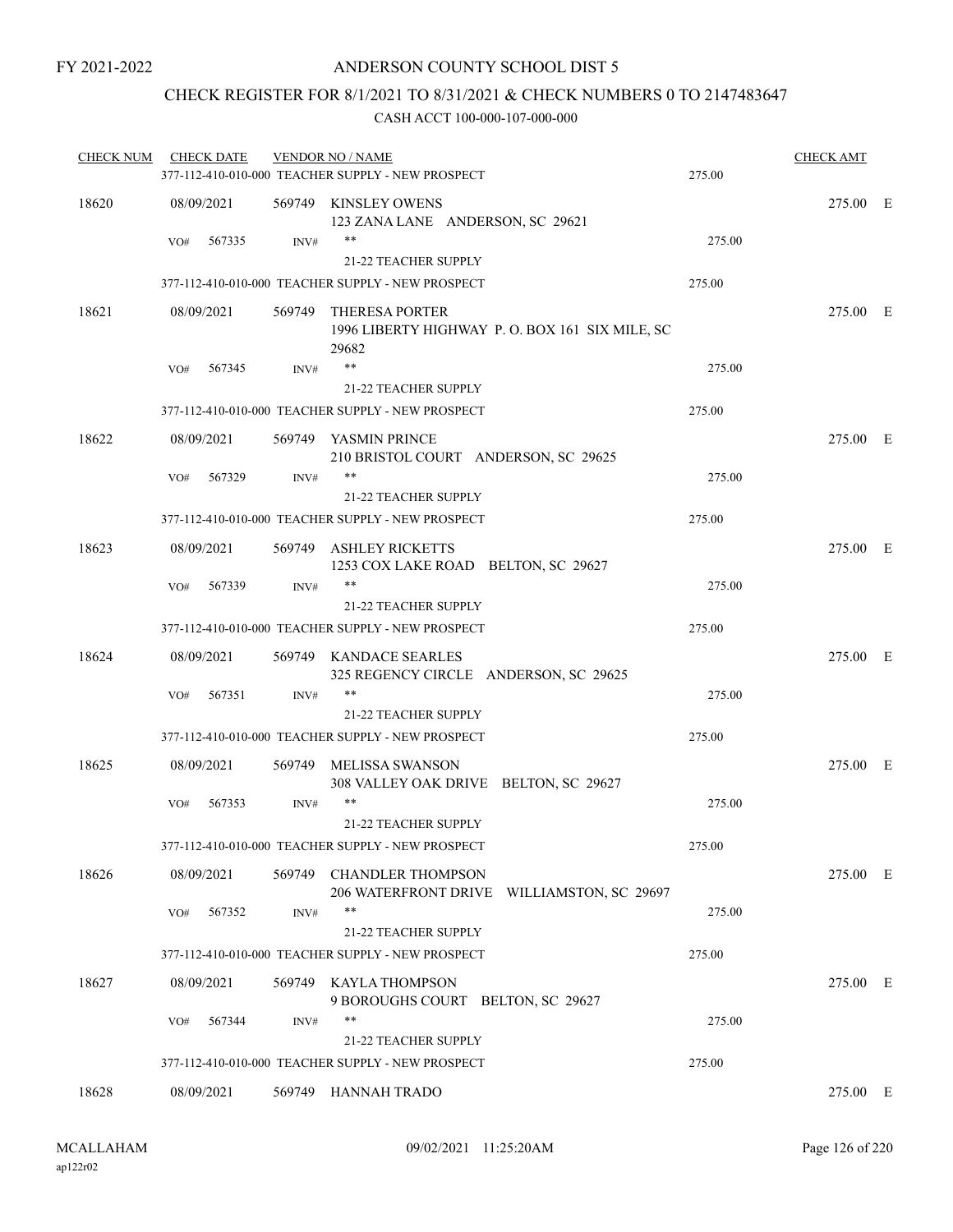#### ANDERSON COUNTY SCHOOL DIST 5

### CHECK REGISTER FOR 8/1/2021 TO 8/31/2021 & CHECK NUMBERS 0 TO 2147483647

| <b>CHECK NUM</b> |     | <b>CHECK DATE</b> |        | <b>VENDOR NO / NAME</b>                                     |        | <b>CHECK AMT</b> |  |
|------------------|-----|-------------------|--------|-------------------------------------------------------------|--------|------------------|--|
|                  |     |                   |        | 343 MONTI DR ANDERSON, SC 29625                             |        |                  |  |
|                  | VO# | 567333            | INV#   | $***$                                                       | 275.00 |                  |  |
|                  |     |                   |        | 21-22 TEACHER SUPPLY                                        |        |                  |  |
|                  |     |                   |        | 377-112-410-010-000 TEACHER SUPPLY - NEW PROSPECT           | 275.00 |                  |  |
| 18629            |     | 08/09/2021        |        | 569749 MARLEE WALDROP                                       |        | 275.00 E         |  |
|                  |     |                   |        | 158 GLASSY MOUNTAIN STREET PICKENS, SC 29671                |        |                  |  |
|                  | VO# | 567334            | INV#   | $***$                                                       | 275.00 |                  |  |
|                  |     |                   |        | <b>21-22 TEACHER SUPPLY</b>                                 |        |                  |  |
|                  |     |                   |        | 377-112-410-010-000 TEACHER SUPPLY - NEW PROSPECT           | 275.00 |                  |  |
| 18630            |     | 08/09/2021        |        | 569749 PHILLIP WATSON                                       |        | 275.00 E         |  |
|                  |     |                   |        | 101 JULIA CIRCLE ANDERSON, SC 29625                         |        |                  |  |
|                  | VO# | 567328            | INV#   | $***$                                                       | 275.00 |                  |  |
|                  |     |                   |        | <b>21-22 TEACHER SUPPLY</b>                                 |        |                  |  |
|                  |     |                   |        | 377-112-410-010-000 TEACHER SUPPLY - NEW PROSPECT           | 275.00 |                  |  |
| 18631            |     | 08/09/2021        |        | 569749 KARLEE WILSON                                        |        | 275.00 E         |  |
|                  |     |                   |        | 107 GRACEVIEW E ANDERSON, SC 29625                          |        |                  |  |
|                  | VO# | 567338            | INV#   | $***$                                                       | 275.00 |                  |  |
|                  |     |                   |        | 21-22 TEACHER SUPPLY                                        |        |                  |  |
|                  |     |                   |        | 377-112-410-010-000 TEACHER SUPPLY - NEW PROSPECT           | 275.00 |                  |  |
| 18632            |     | 08/09/2021        | 569749 | JONATHAN WOOD                                               |        | 275.00 E         |  |
|                  |     |                   |        | 4026 SOUTHERN OAKS DRIVE APT. 3 FAYETTEVILLE,<br>NC 28314   |        |                  |  |
|                  | VO# | 567350            | INV#   | $***$                                                       | 275.00 |                  |  |
|                  |     |                   |        | 21-22 TEACHER SUPPLY                                        |        |                  |  |
|                  |     |                   |        | 377-112-410-010-000 TEACHER SUPPLY - NEW PROSPECT           | 275.00 |                  |  |
| 18633            |     | 08/09/2021        | 569749 | EMILY WULLSTEIN                                             |        | 275.00 E         |  |
|                  |     |                   |        | 134 ALLISON CIRCLE ANDERSON, SC 29625                       |        |                  |  |
|                  | VO# | 567354            | INV#   | $***$                                                       | 275.00 |                  |  |
|                  |     |                   |        | <b>21-22 TEACHER SUPPLY</b>                                 |        |                  |  |
|                  |     |                   |        | 377-112-410-010-000 TEACHER SUPPLY - NEW PROSPECT           | 275.00 |                  |  |
| 18634            |     | 08/09/2021        |        | 569749 CHERYL ARCHIE                                        |        | 275.00 E         |  |
|                  |     |                   |        | 207 GREENLAND ROAD ANDERSON, SC 29626                       |        |                  |  |
|                  | VO# | 567366            | INV#   | **                                                          | 275.00 |                  |  |
|                  |     |                   |        | <b>21-22 TEACHER SUPPLY</b>                                 |        |                  |  |
|                  |     |                   |        | 377-112-410-011-000 TEACHER SUPPLY - HOMELAND PARK          | 275.00 |                  |  |
| 18635            |     | 08/09/2021        | 569749 | <b>HOLLY BEARDEN</b><br>5420 MCGILL ROAD ANDERSON, SC 29626 |        | 275.00 E         |  |
|                  | VO# | 567375            | INV#   | $***$                                                       | 275.00 |                  |  |
|                  |     |                   |        | 21-22 TEACHER SUPPLY                                        |        |                  |  |
|                  |     |                   |        | 377-112-410-011-000 TEACHER SUPPLY - HOMELAND PARK          | 275.00 |                  |  |
| 18636            |     | 08/09/2021        | 569749 | <b>HELEN BELL</b>                                           |        | 275.00 E         |  |
|                  |     |                   |        | 1033 MIZE ROAD BELTON, SC 29627                             |        |                  |  |
|                  | VO# | 567385            | INV#   | $***$                                                       | 275.00 |                  |  |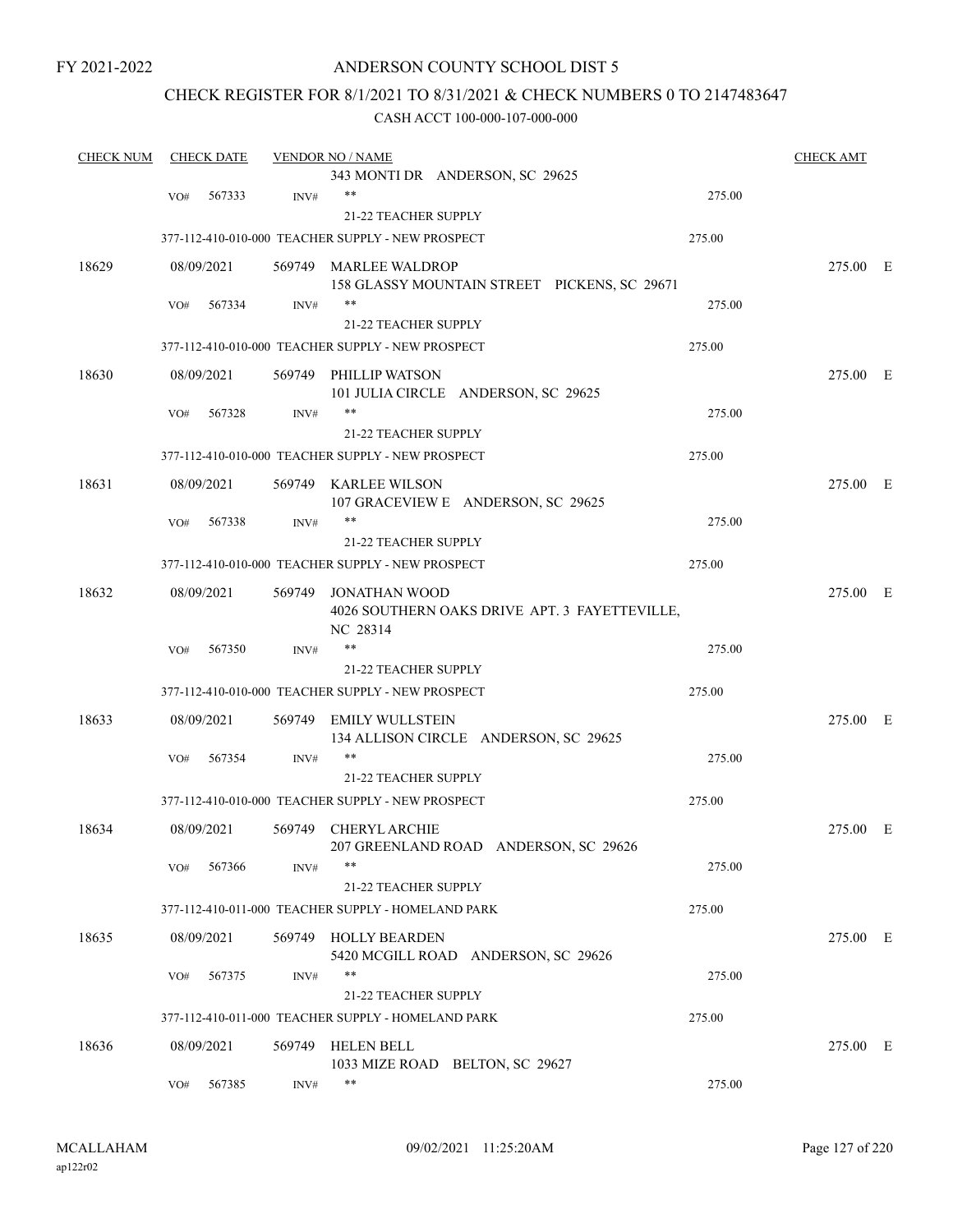#### ANDERSON COUNTY SCHOOL DIST 5

### CHECK REGISTER FOR 8/1/2021 TO 8/31/2021 & CHECK NUMBERS 0 TO 2147483647

| <b>CHECK NUM</b> | <b>CHECK DATE</b> |        | <b>VENDOR NO / NAME</b>                                             |        | <b>CHECK AMT</b> |  |
|------------------|-------------------|--------|---------------------------------------------------------------------|--------|------------------|--|
|                  |                   |        | <b>21-22 TEACHER SUPPLY</b>                                         |        |                  |  |
|                  |                   |        | 377-112-410-011-000 TEACHER SUPPLY - HOMELAND PARK                  | 275.00 |                  |  |
| 18637            | 08/09/2021        |        | 569749 DEVIN BRADY<br>140 WEXFORD DRIVE APT. 107 ANDERSON, SC 29621 |        | 275.00 E         |  |
|                  | VO#<br>567386     | INV#   | $***$                                                               | 275.00 |                  |  |
|                  |                   |        | 21-22 TEACHER SUPPLY                                                |        |                  |  |
|                  |                   |        | 377-112-410-011-000 TEACHER SUPPLY - HOMELAND PARK                  | 275.00 |                  |  |
| 18638            | 08/09/2021        |        | 569749 NICOLE CALLAHAM<br>511 ESKEW CIRCLE ANDERSON, SC 29621       |        | 275.00 E         |  |
|                  | 567376<br>VO#     | INV#   |                                                                     | 275.00 |                  |  |
|                  |                   |        | 21-22 TEACHER SUPPLY                                                |        |                  |  |
|                  |                   |        | 377-112-410-011-000 TEACHER SUPPLY - HOMELAND PARK                  | 275.00 |                  |  |
| 18639            | 08/09/2021        |        | 569749 KATHLEEN CANTRELL<br>103 MEILLAND DRIVE GREER, SC 29650      |        | 275.00 E         |  |
|                  | 567381<br>VO#     | INV#   | $***$                                                               | 275.00 |                  |  |
|                  |                   |        | 21-22 TEACHER SUPPLY                                                |        |                  |  |
|                  |                   |        | 377-112-410-011-000 TEACHER SUPPLY - HOMELAND PARK                  | 275.00 |                  |  |
| 18640            | 08/09/2021        | 569749 | KELLIE CATHEY<br>3342 TRAIL ROAD BELTON, SC 29627                   |        | 275.00 E         |  |
|                  | 567367<br>VO#     | INV#   | $***$                                                               | 275.00 |                  |  |
|                  |                   |        | 21-22 TEACHER SUPPLY                                                |        |                  |  |
|                  |                   |        | 377-112-410-011-000 TEACHER SUPPLY - HOMELAND PARK                  | 275.00 |                  |  |
| 18641            | 08/09/2021        | 569749 | <b>SHELBY CRUSE</b><br>442 WILDERNESS TRAIL LIBERTY, SC 29657       |        | 275.00 E         |  |
|                  | 567374<br>VO#     | INV#   | **                                                                  | 275.00 |                  |  |
|                  |                   |        | 21-22 TEACHER SUPPLY                                                |        |                  |  |
|                  |                   |        | 377-112-410-011-000 TEACHER SUPPLY - HOMELAND PARK                  | 275.00 |                  |  |
| 18642            | 08/09/2021        | 569749 | ANGELA DORSKI<br>211 LAKE GROVE LANE TOWNVILLE, SC 29689            |        | 275.00 E         |  |
|                  | 567370<br>VO#     | INV#   | **<br>21-22 TEACHER SUPPLY                                          | 275.00 |                  |  |
|                  |                   |        | 377-112-410-011-000 TEACHER SUPPLY - HOMELAND PARK                  | 275.00 |                  |  |
| 18643            | 08/09/2021        | 569749 | <b>AMY DOWDY</b><br>116 BLAKE DAIRY ROAD BELTON, SC 29627           |        | 275.00 E         |  |
|                  | 567380<br>VO#     | INV#   | **                                                                  | 275.00 |                  |  |
|                  |                   |        | 21-22 TEACHER SUPPLY                                                |        |                  |  |
|                  |                   |        | 377-112-410-011-000 TEACHER SUPPLY - HOMELAND PARK                  | 275.00 |                  |  |
| 18644            | 08/09/2021        | 569749 | ALEXANDRIA DRIVER<br>109 BEULAH DRIVE ANDERSON, SC 29625            |        | 275.00 E         |  |
|                  | 567373<br>VO#     | INV#   | **                                                                  | 275.00 |                  |  |
|                  |                   |        | 21-22 TEACHER SUPPLY                                                |        |                  |  |
|                  |                   |        | 377-112-410-011-000 TEACHER SUPPLY - HOMELAND PARK                  | 275.00 |                  |  |
| 18645            | 08/09/2021        |        | 569749 CIARA FOWLER                                                 |        | 275.00 E         |  |
|                  |                   |        |                                                                     |        |                  |  |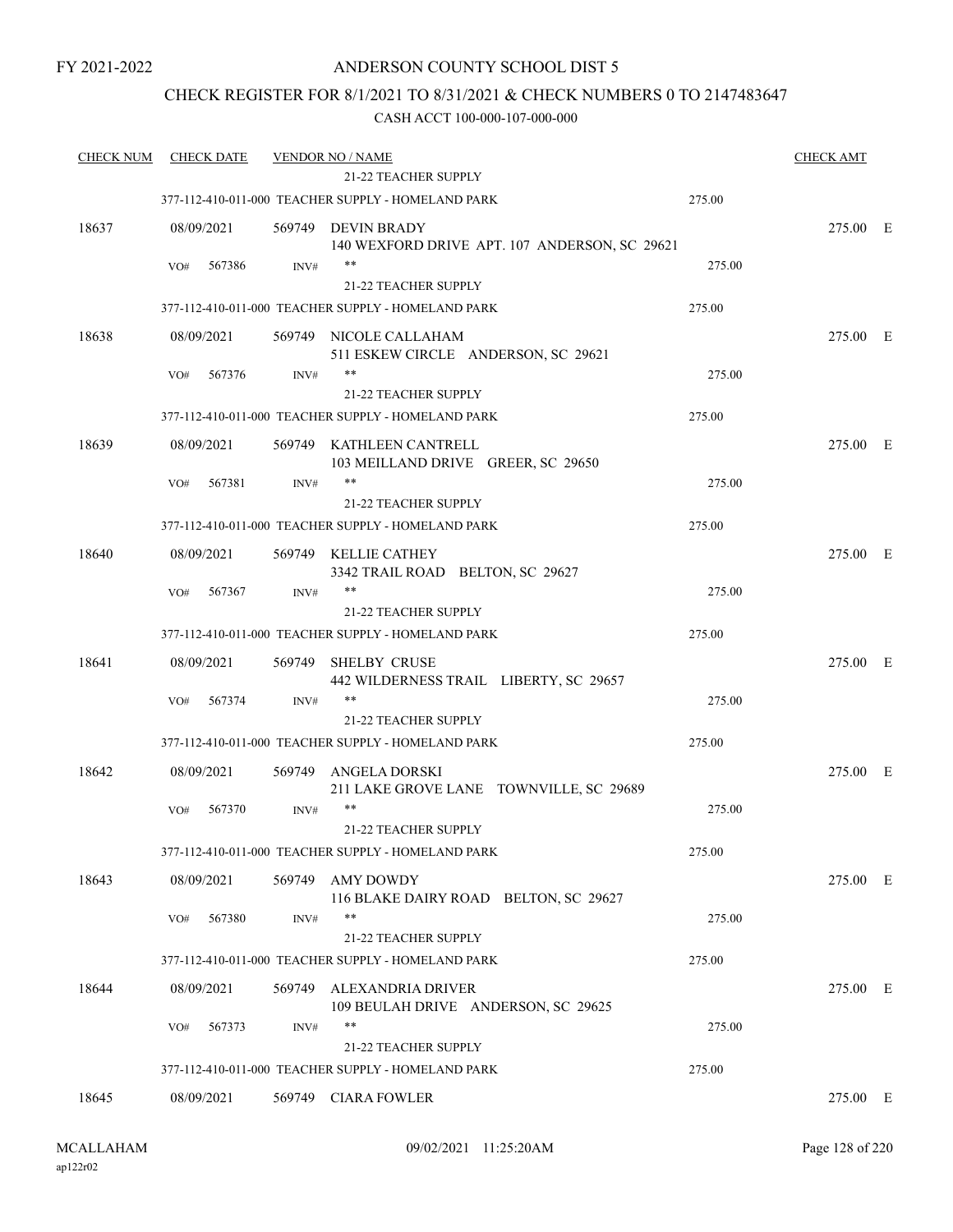#### ANDERSON COUNTY SCHOOL DIST 5

### CHECK REGISTER FOR 8/1/2021 TO 8/31/2021 & CHECK NUMBERS 0 TO 2147483647

| <b>CHECK NUM</b> |     | <b>CHECK DATE</b> |        | <b>VENDOR NO / NAME</b>                                                |        | <b>CHECK AMT</b> |  |
|------------------|-----|-------------------|--------|------------------------------------------------------------------------|--------|------------------|--|
|                  |     |                   |        | 3003 MIDWAY ROAD ANDERSON, SC 29621                                    |        |                  |  |
|                  | VO# | 567379            | INV#   | $***$                                                                  | 275.00 |                  |  |
|                  |     |                   |        | 21-22 TEACHER SUPPLY                                                   |        |                  |  |
|                  |     |                   |        | 377-112-410-011-000 TEACHER SUPPLY - HOMELAND PARK                     | 275.00 |                  |  |
| 18646            |     | 08/09/2021        |        | 569749 LILY FRANKLIN                                                   |        | 275.00 E         |  |
|                  |     |                   |        | 115 MCCLAIN LAKE DRIVE ANDERSON, SC 29625                              |        |                  |  |
|                  | VO# | 567383            | INV#   | $***$                                                                  | 275.00 |                  |  |
|                  |     |                   |        | <b>21-22 TEACHER SUPPLY</b>                                            |        |                  |  |
|                  |     |                   |        | 377-112-410-011-000 TEACHER SUPPLY - HOMELAND PARK                     | 275.00 |                  |  |
| 18647            |     | 08/09/2021        |        | 569749 CANDACE GRIFFEY<br>221 BEDFORD FOREST AVENUE ANDERSON, SC 29625 |        | 275.00 E         |  |
|                  | VO# | 567369            | INV#   | **                                                                     | 275.00 |                  |  |
|                  |     |                   |        | <b>21-22 TEACHER SUPPLY</b>                                            |        |                  |  |
|                  |     |                   |        | 377-112-410-011-000 TEACHER SUPPLY - HOMELAND PARK                     | 275.00 |                  |  |
| 18648            |     | 08/09/2021        | 569749 | <b>TRACY HUDGENS</b>                                                   |        | 275.00 E         |  |
|                  |     |                   |        | 120 MCCLAIN LAKE DR ANDERSON, SC 29625                                 |        |                  |  |
|                  | VO# | 567356            | INV#   | $***$                                                                  | 275.00 |                  |  |
|                  |     |                   |        | 21-22 TEACHER SUPPLY                                                   |        |                  |  |
|                  |     |                   |        | 377-112-410-011-000 TEACHER SUPPLY - HOMELAND PARK                     | 275.00 |                  |  |
| 18649            |     | 08/09/2021        | 569749 | MELISSA KNOWLES                                                        |        | 275.00 E         |  |
|                  |     |                   |        | 1305 HANOVER ROAD ANDERSON, SC 29621                                   |        |                  |  |
|                  | VO# | 567372            | INV#   | $***$                                                                  | 275.00 |                  |  |
|                  |     |                   |        | 21-22 TEACHER SUPPLY                                                   |        |                  |  |
|                  |     |                   |        | 377-112-410-011-000 TEACHER SUPPLY - HOMELAND PARK                     | 275.00 |                  |  |
| 18650            |     | 08/09/2021        |        | 569749 STACY KUBU                                                      |        | 275.00 E         |  |
|                  |     |                   |        | P.O. BOX 6127 ANDERSON, SC 29623                                       |        |                  |  |
|                  | VO# | 567364            | INV#   | $***$                                                                  | 275.00 |                  |  |
|                  |     |                   |        | 21-22 TEACHER SUPPLY                                                   |        |                  |  |
|                  |     |                   |        | 377-112-410-011-000 TEACHER SUPPLY - HOMELAND PARK                     | 275.00 |                  |  |
| 18651            |     | 08/09/2021        |        | 569749 CANDACE MADDOX                                                  |        | 275.00 E         |  |
|                  |     |                   |        | 142 RIVENDELL DRIVE ANDERSON, SC 29621                                 |        |                  |  |
|                  | VO# | 567365            | INV#   |                                                                        | 275.00 |                  |  |
|                  |     |                   |        | 21-22 TEACHER SUPPLY                                                   |        |                  |  |
|                  |     |                   |        | 377-112-410-011-000 TEACHER SUPPLY - HOMELAND PARK                     | 275.00 |                  |  |
| 18652            |     |                   |        | 569749 MELISSA MILANO                                                  |        |                  |  |
|                  |     | 08/09/2021        |        | 421 DUNCAN CHAPEL ROAD APT. 131 GREENVILLE,<br>SC 29617                |        | 275.00 E         |  |
|                  | VO# | 567382            | INV#   | $***$                                                                  | 275.00 |                  |  |
|                  |     |                   |        | 21-22 TEACHER SUPPLY                                                   |        |                  |  |
|                  |     |                   |        | 377-112-410-011-000 TEACHER SUPPLY - HOMELAND PARK                     | 275.00 |                  |  |
|                  |     |                   |        |                                                                        |        |                  |  |
| 18653            |     | 08/09/2021        | 569749 | ANNA MIZE                                                              |        | 275.00 E         |  |
|                  |     | 567357            |        | 815 O'NEAL FERRY ROAD TOWNVILLE, SC 29689<br>**                        | 275.00 |                  |  |
|                  | VO# |                   | INV#   |                                                                        |        |                  |  |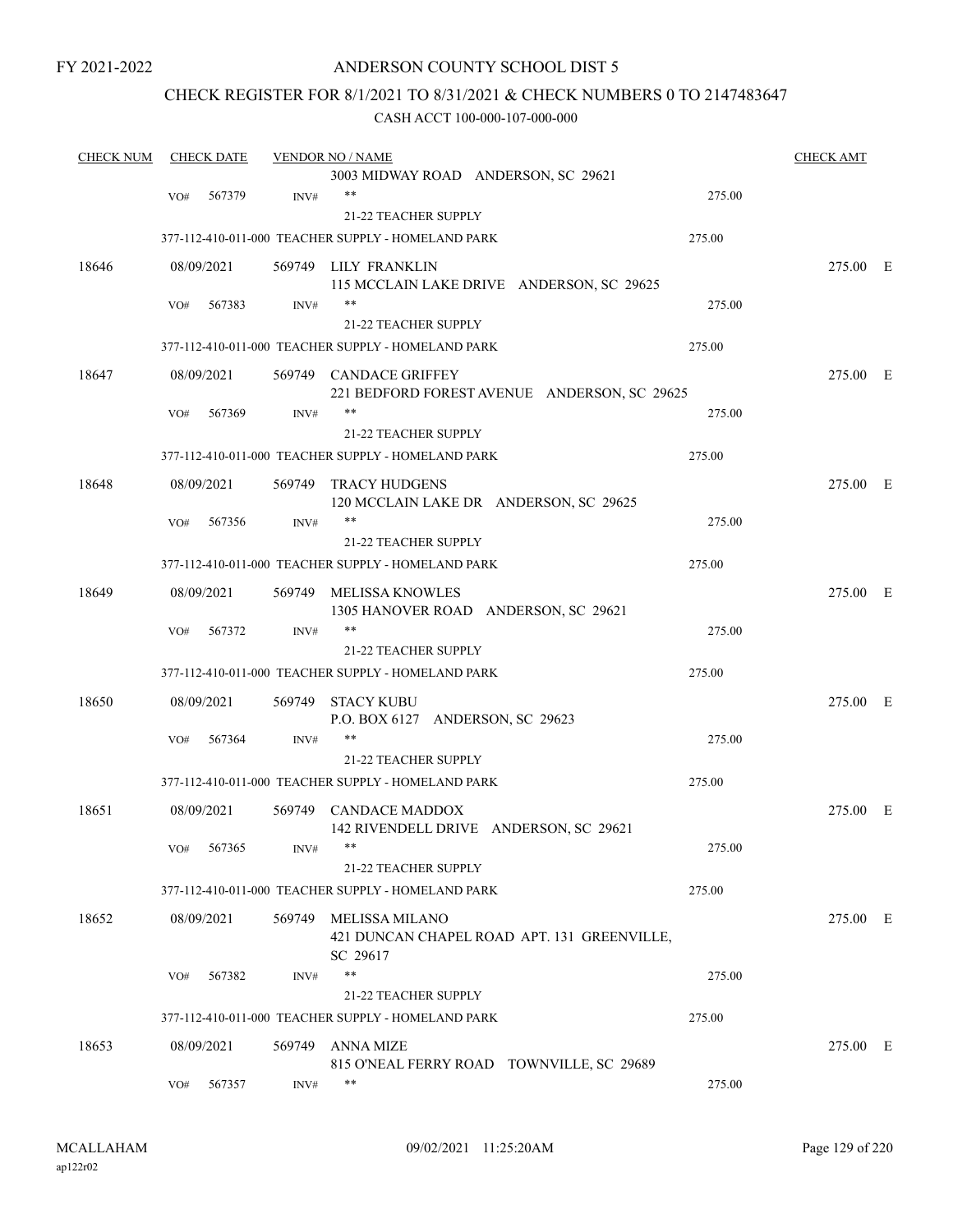### ANDERSON COUNTY SCHOOL DIST 5

### CHECK REGISTER FOR 8/1/2021 TO 8/31/2021 & CHECK NUMBERS 0 TO 2147483647

| <b>CHECK NUM</b> | <b>CHECK DATE</b> |        | <b>VENDOR NO / NAME</b>                                       |                                            | <b>CHECK AMT</b> |
|------------------|-------------------|--------|---------------------------------------------------------------|--------------------------------------------|------------------|
|                  |                   |        | 21-22 TEACHER SUPPLY                                          |                                            |                  |
|                  |                   |        | 377-112-410-011-000 TEACHER SUPPLY - HOMELAND PARK            | 275.00                                     |                  |
| 18654            | 08/09/2021        |        | 569749 LINDSAY MORGAN<br>100 TEESIDE COURT ANDERSON, SC 29625 |                                            | 275.00 E         |
|                  | 567371<br>VO#     | INV#   | $***$                                                         |                                            | 275.00           |
|                  |                   |        | 21-22 TEACHER SUPPLY                                          |                                            |                  |
|                  |                   |        | 377-112-410-011-000 TEACHER SUPPLY - HOMELAND PARK            | 275.00                                     |                  |
| 18655            | 08/09/2021        |        | 569749 YVONNE NIX<br>856 BLACKMAN RD PENDLETON, SC 29670      |                                            | 275.00 E         |
|                  | 567358<br>VO#     | INV#   | **<br>21-22 TEACHER SUPPLY                                    |                                            | 275.00           |
|                  |                   |        | 377-112-410-011-000 TEACHER SUPPLY - HOMELAND PARK            | 275.00                                     |                  |
| 18656            | 08/09/2021        |        | 569749 KINSLEY PARKER<br>116 LYNDHURST DR ANDERSON, SC 29621  |                                            | 275.00 E         |
|                  | VO#<br>567368     | INV#   | $***$                                                         |                                            | 275.00           |
|                  |                   |        | <b>21-22 TEACHER SUPPLY</b>                                   |                                            |                  |
|                  |                   |        | 377-112-410-011-000 TEACHER SUPPLY - HOMELAND PARK            | 275.00                                     |                  |
| 18657            | 08/09/2021        |        | 569749 MEGAN PENNINGER<br>205 ESKEW CIRCLE ANDERSON, SC 29621 |                                            | 275.00 E         |
|                  | 567384<br>VO#     | INV#   | $***$<br>21-22 TEACHER SUPPLY                                 |                                            | 275.00           |
|                  |                   |        | 377-112-410-011-000 TEACHER SUPPLY - HOMELAND PARK            | 275.00                                     |                  |
| 18658            | 08/09/2021        |        | 569749 CHARLES POLSON<br>29621                                | 116 JAMES LAWRENCE ORR DR. ANDERSON, SC    | 275.00 E         |
|                  | 567359<br>VO#     | INV#   | $***$                                                         |                                            | 275.00           |
|                  |                   |        | <b>21-22 TEACHER SUPPLY</b>                                   |                                            |                  |
|                  |                   |        | 377-112-410-011-000 TEACHER SUPPLY - HOMELAND PARK            | 275.00                                     |                  |
| 18659            | 08/09/2021        | 569749 | <b>JENNIFER SMITH</b>                                         | 105 COUNTRY GARDEN LANE ANDERSON, SC 29626 | 275.00 E         |
|                  | VO#<br>567363     | INV#   | $***$<br>21-22 TEACHER SUPPLY                                 |                                            | 275.00           |
|                  |                   |        | 377-112-410-011-000 TEACHER SUPPLY - HOMELAND PARK            | 275.00                                     |                  |
| 18660            | 08/09/2021        |        | 569749 CANDICE STANZIONE                                      | 2211 RIDGEWOOD AVENUE ANDERSON, SC 29625   | 275.00 E         |
|                  | 567360<br>VO#     | INV#   | **                                                            |                                            | 275.00           |
|                  |                   |        | 21-22 TEACHER SUPPLY                                          |                                            |                  |
|                  |                   |        | 377-112-410-011-000 TEACHER SUPPLY - HOMELAND PARK            | 275.00                                     |                  |
| 18661            | 08/09/2021        |        | 569749 LAUREN STEPHENS<br>406 MYRTLE AVENUE BELTON, SC 29627  |                                            | 275.00 E         |
|                  | VO#<br>567378     | INV#   | $***$                                                         |                                            | 275.00           |
|                  |                   |        | 21-22 TEACHER SUPPLY                                          |                                            |                  |
|                  |                   |        | 377-112-410-011-000 TEACHER SUPPLY - HOMELAND PARK            | 275.00                                     |                  |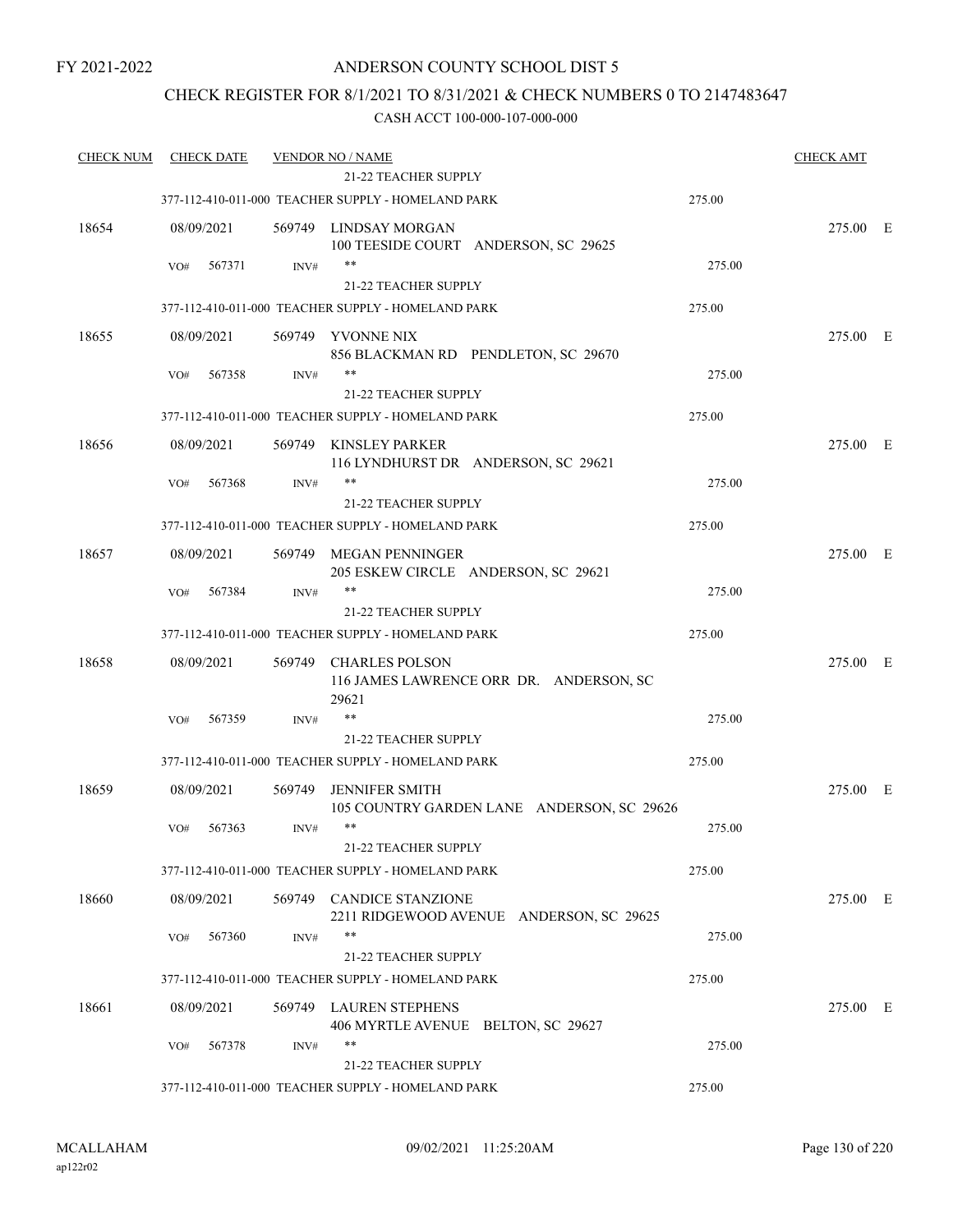### ANDERSON COUNTY SCHOOL DIST 5

# CHECK REGISTER FOR 8/1/2021 TO 8/31/2021 & CHECK NUMBERS 0 TO 2147483647

| <b>CHECK NUM</b> | <b>CHECK DATE</b> |        | <b>VENDOR NO / NAME</b>                                                    |        | <b>CHECK AMT</b> |  |
|------------------|-------------------|--------|----------------------------------------------------------------------------|--------|------------------|--|
| 18662            | 08/09/2021        |        | 569749 MICHELLE TRAYNUM<br>101 CORAL ST WILLIAMSTON, SC 29697              |        | 275.00 E         |  |
|                  | 567361<br>VO#     | INV#   | **<br>21-22 TEACHER SUPPLY                                                 | 275.00 |                  |  |
|                  |                   |        | 377-112-410-011-000 TEACHER SUPPLY - HOMELAND PARK                         | 275.00 |                  |  |
| 18663            | 08/09/2021        |        | 569749 DORIENNE WILLIAMS<br>414 FOREST LANE BELTON, SC 29627               |        | 275.00 E         |  |
|                  | VO#<br>567377     | INV#   | **<br>21-22 TEACHER SUPPLY                                                 | 275.00 |                  |  |
|                  |                   |        | 377-112-410-011-000 TEACHER SUPPLY - HOMELAND PARK                         | 275.00 |                  |  |
| 18664            | 08/09/2021        |        | 569749 SUSAN WOODWARD<br>1175 WILDERNESS TRAIL ANDERSON, SC 29626          |        | 275.00 E         |  |
|                  | 567362<br>VO#     | INV#   | 21-22 TEACHER SUPPLY                                                       | 275.00 |                  |  |
|                  |                   |        | 377-112-410-011-000 TEACHER SUPPLY - HOMELAND PARK                         | 275.00 |                  |  |
| 18665            | 08/09/2021        |        | 569749 PIERCE BIJEAU<br>428 STARKES STREET ANDERSON, SC 29625              |        | 275.00 E         |  |
|                  | 567410<br>VO#     | INV#   | **                                                                         | 275.00 |                  |  |
|                  |                   |        | 21-22 TEACHER SUPPLY<br>377-112-410-012-000 TEACHER SUPPLY - NEVITT FOREST | 275.00 |                  |  |
| 18666            | 08/09/2021        |        | 569749 KAITLYN BROWN<br>335 W. CHURCH ROAD EASLEY, SC 29642                |        | 275.00 E         |  |
|                  | 567408<br>VO#     | INV#   | **<br><b>21-22 TEACHER SUPPLY</b>                                          | 275.00 |                  |  |
|                  |                   |        | 377-112-410-012-000 TEACHER SUPPLY - NEVITT FOREST                         | 275.00 |                  |  |
| 18667            | 08/09/2021        |        | 569749 SAMUELYN BROWN<br>274 FULLER ROAD ABBEVILLE, SC 29620               |        | 275.00 E         |  |
|                  | 567402<br>VO#     | INV#   | **<br>21-22 TEACHER SUPPLY                                                 | 275.00 |                  |  |
|                  |                   |        | 377-112-410-012-000 TEACHER SUPPLY - NEVITT FOREST                         | 275.00 |                  |  |
| 18668            | 08/09/2021        |        | 569749 ASHLEIGH CHAMBERS<br>1202 BERN CIRCLE ANDERSON, SC 29626            |        | 275.00 E         |  |
|                  | 567411<br>VO#     | INV#   | **<br>21-22 TEACHER SUPPLY                                                 | 275.00 |                  |  |
|                  |                   |        | 377-112-410-012-000 TEACHER SUPPLY - NEVITT FOREST                         | 275.00 |                  |  |
| 18669            | 08/09/2021        |        | 569749 CASSANDRA CHURCHILL<br>1110 GILREATH RD ANDERSON, SC 29621          |        | 275.00 E         |  |
|                  | 567393<br>VO#     | INV#   | **<br>21-22 TEACHER SUPPLY                                                 | 275.00 |                  |  |
|                  |                   |        | 377-112-410-012-000 TEACHER SUPPLY - NEVITT FOREST                         | 275.00 |                  |  |
| 18670            | 08/09/2021        | 569749 | <b>CARLA CLARDY</b><br>108 NORTH AVENUE ANDERSON, SC 29621                 |        | 275.00 E         |  |
|                  | 567401<br>VO#     | INV#   | **                                                                         | 275.00 |                  |  |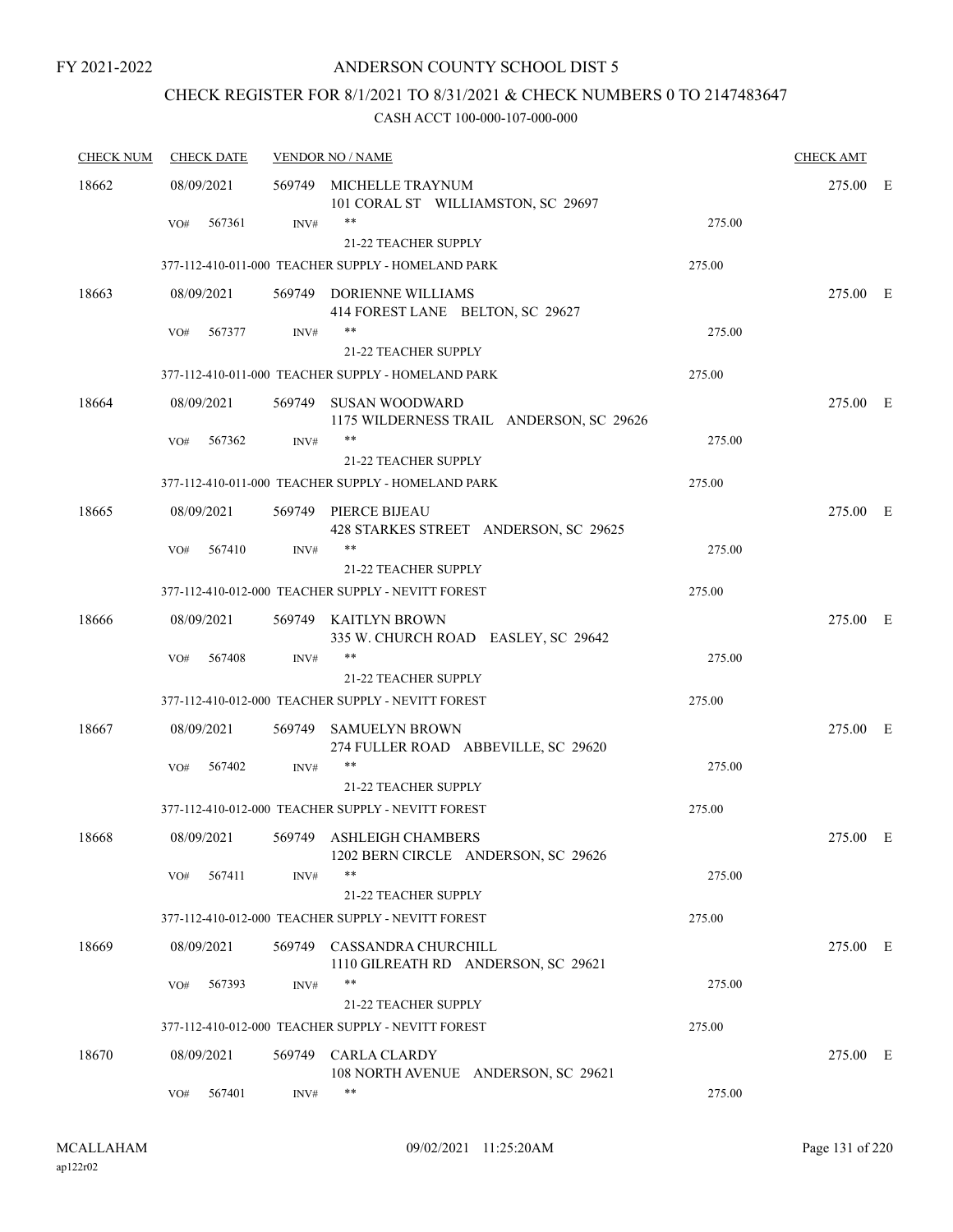### ANDERSON COUNTY SCHOOL DIST 5

### CHECK REGISTER FOR 8/1/2021 TO 8/31/2021 & CHECK NUMBERS 0 TO 2147483647

| <b>CHECK NUM</b> | <b>CHECK DATE</b> |        | <b>VENDOR NO / NAME</b><br><b>21-22 TEACHER SUPPLY</b>              |        | <b>CHECK AMT</b> |  |
|------------------|-------------------|--------|---------------------------------------------------------------------|--------|------------------|--|
|                  |                   |        | 377-112-410-012-000 TEACHER SUPPLY - NEVITT FOREST                  | 275.00 |                  |  |
| 18671            | 08/09/2021        |        | 569749 LORI CRISP<br>4346 HWY 20 DONALDS, SC 29638                  |        | 275.00 E         |  |
|                  | 567387<br>VO#     | INV#   | **                                                                  | 275.00 |                  |  |
|                  |                   |        | 21-22 TEACHER SUPPLY                                                |        |                  |  |
|                  |                   |        | 377-112-410-012-000 TEACHER SUPPLY - NEVITT FOREST                  | 275.00 |                  |  |
| 18672            | 08/09/2021        |        | 569749 JASON CUNNINGHAM<br>446 GEORGE ALEWINE RD DUE WEST, SC 29639 |        | 275.00 E         |  |
|                  | 567389<br>VO#     | INV#   | $***$                                                               | 275.00 |                  |  |
|                  |                   |        | 21-22 TEACHER SUPPLY                                                |        |                  |  |
|                  |                   |        | 377-112-410-012-000 TEACHER SUPPLY - NEVITT FOREST                  | 275.00 |                  |  |
| 18673            | 08/09/2021        | 569749 | ANNA DICKSON<br>303 PENNELLY STREET ANDERSON, SC 29626              |        | 275.00 E         |  |
|                  | 567403<br>VO#     | INV#   | **<br>21-22 TEACHER SUPPLY                                          | 275.00 |                  |  |
|                  |                   |        | 377-112-410-012-000 TEACHER SUPPLY - NEVITT FOREST                  | 275.00 |                  |  |
|                  |                   |        |                                                                     |        |                  |  |
| 18674            | 08/09/2021        | 569749 | JAY ESPOSITO<br>202 PENN AVENUE GREENWOOD, SC 29646                 |        | 275.00 E         |  |
|                  | 567416<br>VO#     | INV#   | $***$                                                               | 275.00 |                  |  |
|                  |                   |        | 21-22 TEACHER SUPPLY                                                |        |                  |  |
|                  |                   |        | 377-112-410-012-000 TEACHER SUPPLY - NEVITT FOREST                  | 275.00 |                  |  |
| 18675            | 08/09/2021        |        | 569749 DUSTIN FLEETWOOD<br>311 HICKORY LANE SENECA, SC 29678        |        | 275.00 E         |  |
|                  | 567420<br>VO#     | INV#   | $***$                                                               | 275.00 |                  |  |
|                  |                   |        | 21-22 TEACHER SUPPLY                                                |        |                  |  |
|                  |                   |        | 377-112-410-012-000 TEACHER SUPPLY - NEVITT FOREST                  | 275.00 |                  |  |
| 18676            | 08/09/2021        | 569749 | <b>TSITSI FORTSON</b><br>20 CLOVER STREET HARTWELL, GA 30643        |        | 275.00 E         |  |
|                  | 567405<br>VO#     | INV#   | $***$                                                               | 275.00 |                  |  |
|                  |                   |        | 21-22 TEACHER SUPPLY                                                |        |                  |  |
|                  |                   |        | 377-112-410-012-000 TEACHER SUPPLY - NEVITT FOREST                  | 275.00 |                  |  |
| 18677            | 08/09/2021        | 569749 | VERIKA GAMBRELL<br>220 GREENMEADOW CIRCLE ANDERSON, SC 29626        |        | 275.00 E         |  |
|                  | 567391<br>VO#     | INV#   | $***$                                                               | 275.00 |                  |  |
|                  |                   |        | 21-22 TEACHER SUPPLY                                                |        |                  |  |
|                  |                   |        | 377-112-410-012-000 TEACHER SUPPLY - NEVITT FOREST                  | 275.00 |                  |  |
| 18678            | 08/09/2021        |        | 569749 LAUREL GLADHILL<br>1021 CLOUD DRIVE BELTON, SC 29627         |        | 275.00 E         |  |
|                  | 567412<br>VO#     | INV#   | $***$                                                               | 275.00 |                  |  |
|                  |                   |        | 21-22 TEACHER SUPPLY                                                |        |                  |  |
|                  |                   |        | 377-112-410-012-000 TEACHER SUPPLY - NEVITT FOREST                  | 275.00 |                  |  |
| 18679            | 08/09/2021        |        | 569749 AMANDA GLADNEY                                               |        | 275.00 E         |  |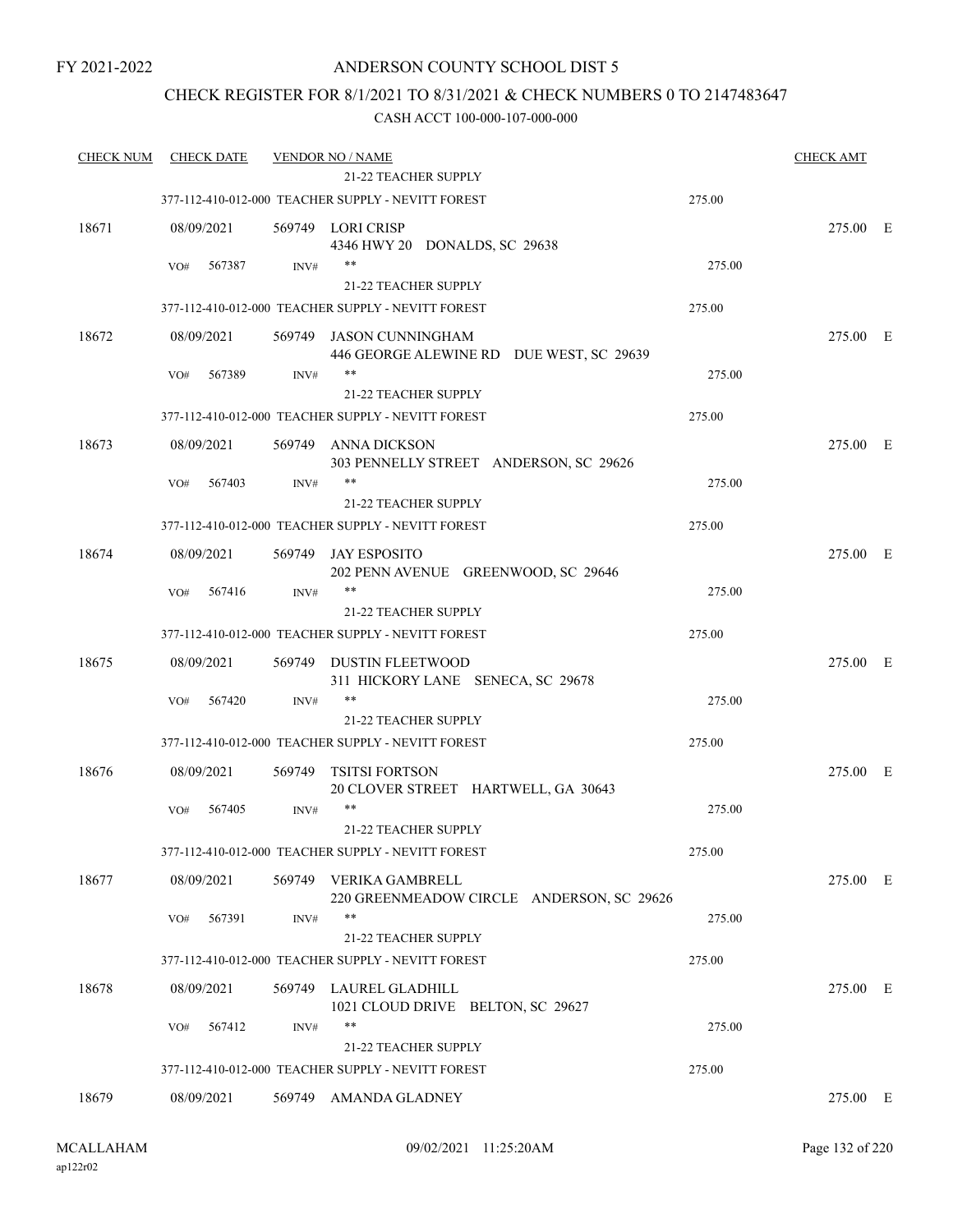### ANDERSON COUNTY SCHOOL DIST 5

### CHECK REGISTER FOR 8/1/2021 TO 8/31/2021 & CHECK NUMBERS 0 TO 2147483647

| <b>CHECK NUM</b> |     | <b>CHECK DATE</b> |        | <b>VENDOR NO / NAME</b>                                                  |        | <b>CHECK AMT</b> |  |
|------------------|-----|-------------------|--------|--------------------------------------------------------------------------|--------|------------------|--|
|                  |     |                   |        | 108 YELLOW PINE DRIVE ANDERSON, SC 29626                                 |        |                  |  |
|                  | VO# | 567395            | INV#   | $**$                                                                     | 275.00 |                  |  |
|                  |     |                   |        | 21-22 TEACHER SUPPLY                                                     |        |                  |  |
|                  |     |                   |        | 377-112-410-012-000 TEACHER SUPPLY - NEVITT FOREST                       | 275.00 |                  |  |
| 18680            |     | 08/09/2021        |        | 569749 KAREN GLENN                                                       |        | 275.00 E         |  |
|                  |     |                   |        | 140 TANGLEWOOD DRIVE ANDERSON, SC 29621                                  |        |                  |  |
|                  | VO# | 567388            | INV#   | **                                                                       | 275.00 |                  |  |
|                  |     |                   |        | 21-22 TEACHER SUPPLY                                                     |        |                  |  |
|                  |     |                   |        | 377-112-410-012-000 TEACHER SUPPLY - NEVITT FOREST                       | 275.00 |                  |  |
| 18681            |     | 08/09/2021        |        | 569749 KRISTIN HARRINGTON<br>116 Mediterranean Avenue ANDERSON, SC 29621 |        | 275.00 E         |  |
|                  | VO# | 567409            | INV#   | **                                                                       | 275.00 |                  |  |
|                  |     |                   |        | 21-22 TEACHER SUPPLY                                                     |        |                  |  |
|                  |     |                   |        | 377-112-410-012-000 TEACHER SUPPLY - NEVITT FOREST                       | 275.00 |                  |  |
|                  |     |                   |        |                                                                          |        | 275.00 E         |  |
| 18682            |     | 08/09/2021        |        | 569749 CASSANDRA HRTYANSKI<br>95 KIRKPATRICK LANE HARTWELL, GA 30643     |        |                  |  |
|                  | VO# | 567406            | INV#   |                                                                          | 275.00 |                  |  |
|                  |     |                   |        | 21-22 TEACHER SUPPLY                                                     |        |                  |  |
|                  |     |                   |        | 377-112-410-012-000 TEACHER SUPPLY - NEVITT FOREST                       | 275.00 |                  |  |
|                  |     |                   |        |                                                                          |        |                  |  |
| 18683            |     | 08/09/2021        | 569749 | ALISON JOHNSON<br>116 CORNISH WAY LEXINGTON, SC 29073                    |        | 275.00 E         |  |
|                  | VO# | 567418            | INV#   | **                                                                       | 275.00 |                  |  |
|                  |     |                   |        | 21-22 TEACHER SUPPLY                                                     |        |                  |  |
|                  |     |                   |        | 377-112-410-012-000 TEACHER SUPPLY - NEVITT FOREST                       | 275.00 |                  |  |
| 18684            |     | 08/09/2021        | 569749 | TAYLOR KUJAWA<br>153 CIVIC CENTER BLVD APT 276 ANDERSON, SC<br>29625     |        | 275.00 E         |  |
|                  | VO# | 567414            | INV#   | **                                                                       | 275.00 |                  |  |
|                  |     |                   |        | 21-22 TEACHER SUPPLY                                                     |        |                  |  |
|                  |     |                   |        | 377-112-410-012-000 TEACHER SUPPLY - NEVITT FOREST                       | 275.00 |                  |  |
| 18685            |     | 08/09/2021        |        | 569749 RACHEL LAWRENCE<br>11 SPYGLASS COURT GREENVILLE, SC 29609         |        | 275.00 E         |  |
|                  | VO# | 567415            | INV#   | **                                                                       | 275.00 |                  |  |
|                  |     |                   |        | <b>21-22 TEACHER SUPPLY</b>                                              |        |                  |  |
|                  |     |                   |        | 377-112-410-012-000 TEACHER SUPPLY - NEVITT FOREST                       | 275.00 |                  |  |
| 18686            |     | 08/09/2021        | 569749 | ZURII NORMAN<br>109 REAVES PL ANDERSON, SC 29625                         |        | 275.00 E         |  |
|                  | VO# | 567407            | INV#   | **                                                                       | 275.00 |                  |  |
|                  |     |                   |        | 21-22 TEACHER SUPPLY                                                     |        |                  |  |
|                  |     |                   |        | 377-112-410-012-000 TEACHER SUPPLY - NEVITT FOREST                       | 275.00 |                  |  |
| 18687            |     | 08/09/2021        |        | 569749 NATHANIEL PADGETT                                                 |        | 275.00 E         |  |
|                  |     |                   |        | 174 CROOKED CEDAR WAY PENDLETON, SC 26970                                |        |                  |  |
|                  | VO# | 567396            | INV#   | **                                                                       | 275.00 |                  |  |
|                  |     |                   |        |                                                                          |        |                  |  |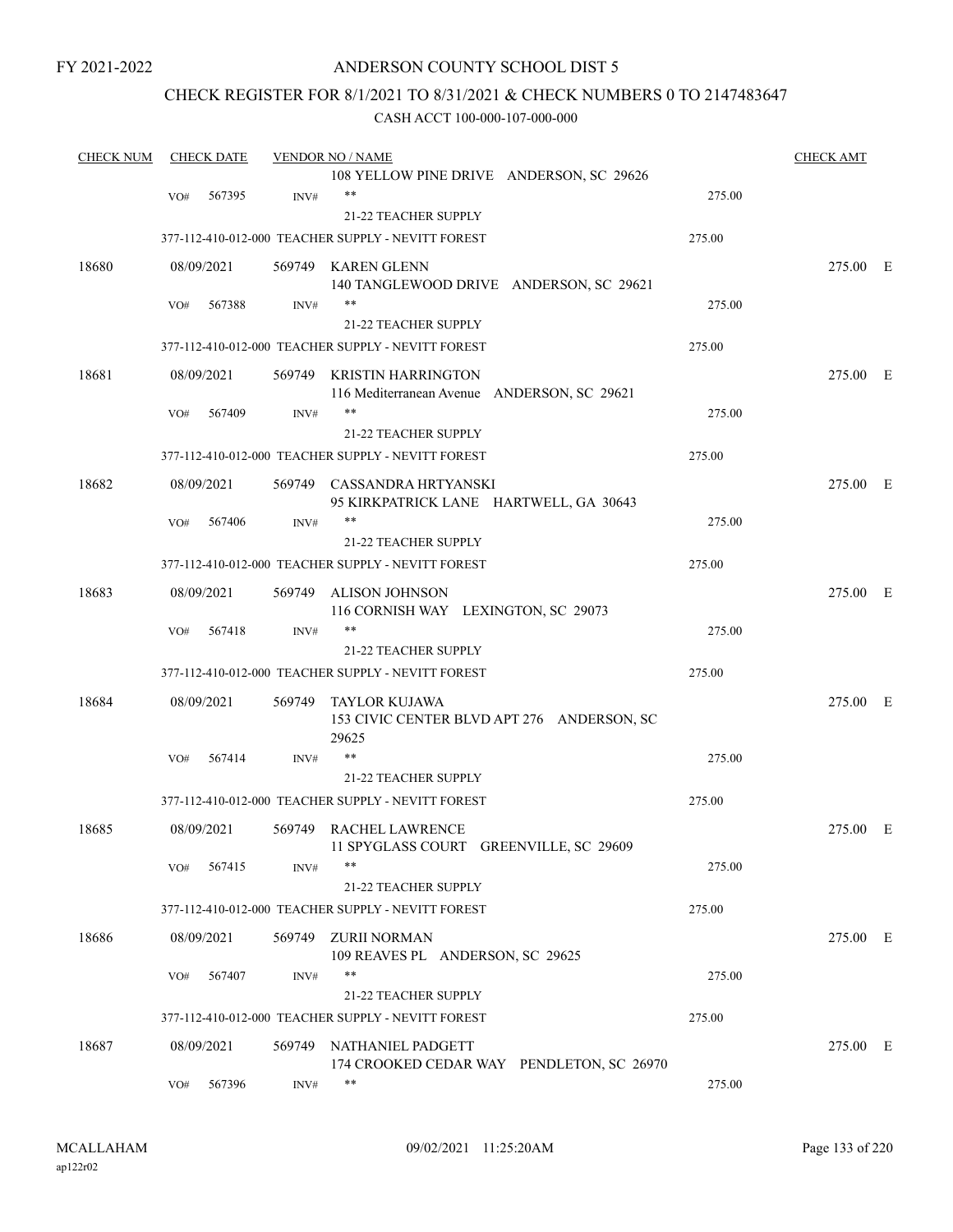### CHECK REGISTER FOR 8/1/2021 TO 8/31/2021 & CHECK NUMBERS 0 TO 2147483647

| <b>CHECK NUM</b> | <b>CHECK DATE</b> |        | <b>VENDOR NO / NAME</b>                                                                                 |        | <b>CHECK AMT</b> |  |
|------------------|-------------------|--------|---------------------------------------------------------------------------------------------------------|--------|------------------|--|
|                  |                   |        | <b>21-22 TEACHER SUPPLY</b>                                                                             |        |                  |  |
|                  |                   |        | 377-112-410-012-000 TEACHER SUPPLY - NEVITT FOREST                                                      | 275.00 |                  |  |
| 18688            | 08/09/2021        | 569749 | VICTORIA PANETTA<br>505 GREYSTOKE CIRCLE SENECA, SC 29678                                               |        | 275.00 E         |  |
|                  | VO#<br>567413     | INV#   | **                                                                                                      | 275.00 |                  |  |
|                  |                   |        | 21-22 TEACHER SUPPLY                                                                                    |        |                  |  |
|                  |                   |        | 377-112-410-012-000 TEACHER SUPPLY - NEVITT FOREST                                                      | 275.00 |                  |  |
| 18689            | 08/09/2021        | 569749 | TAYLOR QUINN<br>109 ROSSMOOR COURT ANDERSON, SC 29621                                                   |        | 275.00 E         |  |
|                  | 567400<br>VO#     | INV#   |                                                                                                         | 275.00 |                  |  |
|                  |                   |        | 21-22 TEACHER SUPPLY                                                                                    |        |                  |  |
|                  |                   |        | 377-112-410-012-000 TEACHER SUPPLY - NEVITT FOREST                                                      | 275.00 |                  |  |
| 18690            | 08/09/2021        | 569749 | BRITTANY RAHN<br>120 CEDAR CREEK CIRCLE CENTRAL, SC 29630                                               |        | 275.00 E         |  |
|                  | VO#<br>567422     | INV#   | **                                                                                                      | 275.00 |                  |  |
|                  |                   |        | 21-22 TEACHER SUPPLY                                                                                    |        |                  |  |
|                  |                   |        | 377-112-410-012-000 TEACHER SUPPLY - NEVITT FOREST                                                      | 275.00 |                  |  |
| 18691            | 08/09/2021        | 569749 | <b>ANGEL REESE</b><br>106 LAURELWOOD DRIVE ANDERSON, SC 29621                                           |        | 275.00 E         |  |
|                  | 567398<br>VO#     | INV#   | $***$                                                                                                   | 275.00 |                  |  |
|                  |                   |        | 21-22 TEACHER SUPPLY                                                                                    |        |                  |  |
|                  |                   |        | 377-112-410-012-000 TEACHER SUPPLY - NEVITT FOREST                                                      | 275.00 |                  |  |
| 18692            | 08/09/2021        | 569749 | PAMELA RITTERLING<br>713 MARSHALL AVENUE ANDERSON, SC 29621                                             |        | 275.00 E         |  |
|                  | 567390<br>VO#     | INV#   | **                                                                                                      | 275.00 |                  |  |
|                  |                   |        | <b>21-22 TEACHER SUPPLY</b>                                                                             |        |                  |  |
|                  |                   |        | 377-112-410-012-000 TEACHER SUPPLY - NEVITT FOREST                                                      | 275.00 |                  |  |
| 18693            | 08/09/2021        | 569749 | LORI RIZK<br>101 SHADOW OAKS DRIVE EASLEY, SC 29642                                                     |        | 275.00 E         |  |
|                  | 567399<br>VO#     | INV#   | **                                                                                                      | 275.00 |                  |  |
|                  |                   |        | 21-22 TEACHER SUPPLY                                                                                    |        |                  |  |
|                  |                   |        | 377-112-410-012-000 TEACHER SUPPLY - NEVITT FOREST                                                      | 275.00 |                  |  |
| 18694            | 08/09/2021        | 569749 | <b>CHRISTOPHER SADDLEMIRE</b><br>5801 OYSTER CATCHER DRIVE #1332 NORTH MYRTLE<br><b>BEACH, SC 29582</b> |        | 275.00 E         |  |
|                  | 567419<br>VO#     | INV#   | **                                                                                                      | 275.00 |                  |  |
|                  |                   |        | 21-22 TEACHER SUPPLY                                                                                    |        |                  |  |
|                  |                   |        | 377-112-410-012-000 TEACHER SUPPLY - NEVITT FOREST                                                      | 275.00 |                  |  |
| 18695            | 08/09/2021        |        | 569749 LEANN SHORT<br>5 DRAKEFORD CT ANDERSON, SC 29621                                                 |        | 275.00 E         |  |
|                  | VO#<br>567421     | INV#   | **                                                                                                      | 275.00 |                  |  |
|                  |                   |        | 21-22 TEACHER SUPPLY                                                                                    |        |                  |  |
|                  |                   |        | 377-112-410-012-000 TEACHER SUPPLY - NEVITT FOREST                                                      | 275.00 |                  |  |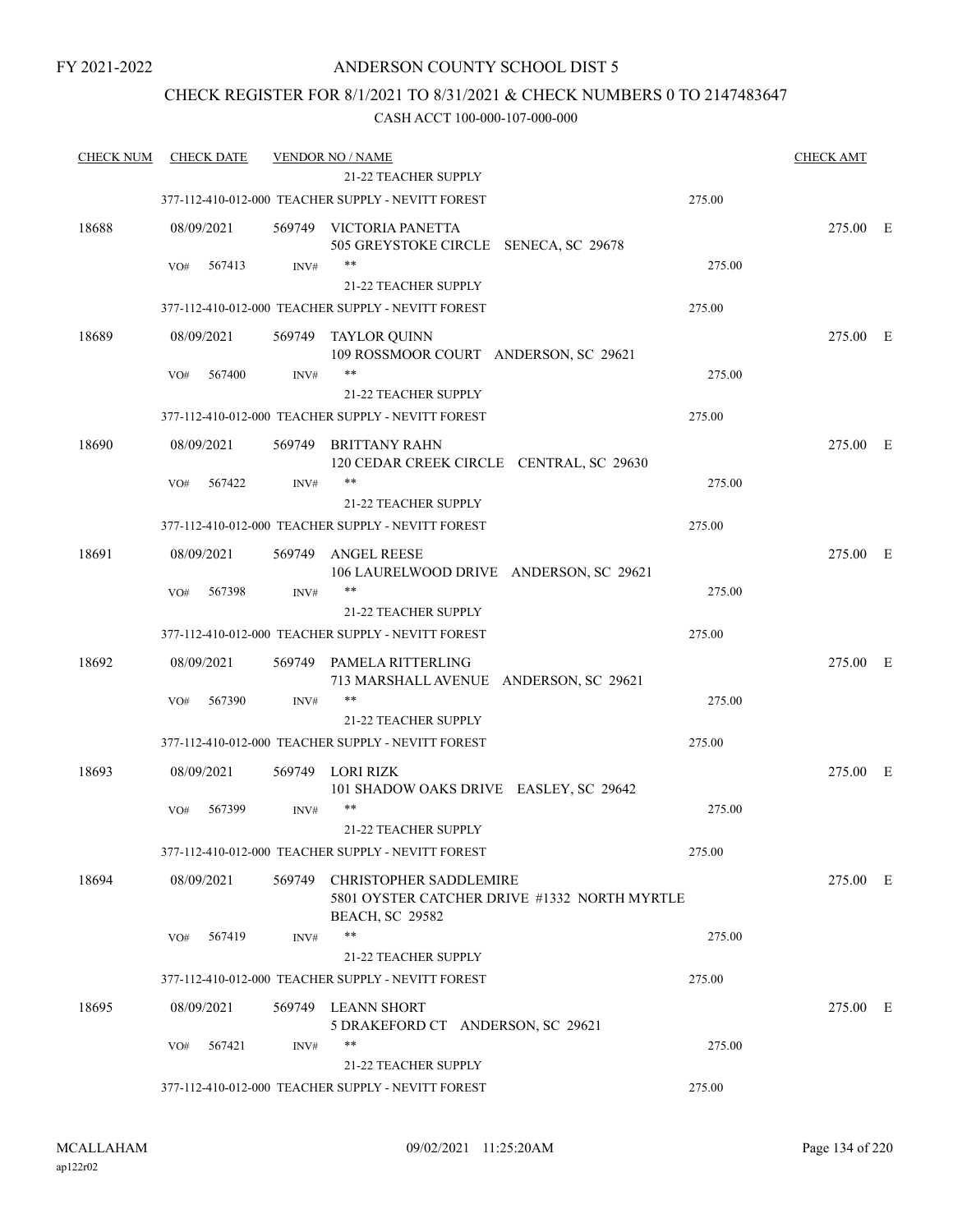### ANDERSON COUNTY SCHOOL DIST 5

# CHECK REGISTER FOR 8/1/2021 TO 8/31/2021 & CHECK NUMBERS 0 TO 2147483647

| <b>CHECK NUM</b> | <b>CHECK DATE</b> |        | <b>VENDOR NO / NAME</b>                                                    |        | <b>CHECK AMT</b> |  |
|------------------|-------------------|--------|----------------------------------------------------------------------------|--------|------------------|--|
| 18696            | 08/09/2021        |        | 569749 AMANDA SMITH<br>213 THORNBURY RIDGE EASLEY, SC 29640                |        | 275.00 E         |  |
|                  | 567417<br>VO#     | INV#   | **<br>21-22 TEACHER SUPPLY                                                 | 275.00 |                  |  |
|                  |                   |        | 377-112-410-012-000 TEACHER SUPPLY - NEVITT FOREST                         | 275.00 |                  |  |
| 18697            | 08/09/2021        | 569749 | MELISSA SOCCIO<br>1009 HILLCREST COURT ANDERSON, SC 29621                  |        | 275.00 E         |  |
|                  | 567397<br>VO#     | INV#   | **<br>21-22 TEACHER SUPPLY                                                 | 275.00 |                  |  |
|                  |                   |        | 377-112-410-012-000 TEACHER SUPPLY - NEVITT FOREST                         | 275.00 |                  |  |
| 18698            | 08/09/2021        |        | 569749 LORIE TRUHN<br>601 NORTH POINTE CREEK ANDERSON, SC 29625            |        | 275.00 E         |  |
|                  | 567394<br>VO#     | INV#   | 21-22 TEACHER SUPPLY                                                       | 275.00 |                  |  |
|                  |                   |        | 377-112-410-012-000 TEACHER SUPPLY - NEVITT FOREST                         | 275.00 |                  |  |
| 18699            | 08/09/2021        |        | 569749 CYNTHIA WANSER<br>201 W. HIGHLAND AVENUE ANDERSON, SC 29625         |        | 275.00 E         |  |
|                  | 567392<br>VO#     | INV#   | **                                                                         | 275.00 |                  |  |
|                  |                   |        | 21-22 TEACHER SUPPLY<br>377-112-410-012-000 TEACHER SUPPLY - NEVITT FOREST | 275.00 |                  |  |
| 18700            | 08/09/2021        |        | 569749 CHRISTINE WILSON<br>29 GILMER DRIVE ANDERSON, SC 29621              |        | 275.00 E         |  |
|                  | 567404<br>VO#     | INV#   | **<br><b>21-22 TEACHER SUPPLY</b>                                          | 275.00 |                  |  |
|                  |                   |        | 377-112-410-012-000 TEACHER SUPPLY - NEVITT FOREST                         | 275.00 |                  |  |
| 18701            | 08/09/2021        |        | 569749 HALEY BOST<br>607 EMILY LANE APT. 7103 PIEDMONT, SC 29673           |        | 275.00 E         |  |
|                  | 567460<br>VO#     | INV#   | **<br><b>21-22 TEACHER SUPPLY</b>                                          | 275.00 |                  |  |
|                  |                   |        | 377-112-410-013-000 TEACHER SUPPLY - NORTH POINTE                          | 275.00 |                  |  |
| 18702            | 08/09/2021        |        | 569749 MATTHEW BROPHY<br>1026 WHIRLAWAY CIRCLE ANDERSON, SC 29621          |        | 275.00 E         |  |
|                  | 567447<br>VO#     | INV#   | **<br>21-22 TEACHER SUPPLY                                                 | 275.00 |                  |  |
|                  |                   |        | 377-112-410-013-000 TEACHER SUPPLY - NORTH POINTE                          | 275.00 |                  |  |
| 18703            | 08/09/2021        | 569749 | <b>SAVANNA BROWN</b><br>323 SMITHFIELD DRIVE ANDERSON, SC 29621            |        | 275.00 E         |  |
|                  | 567452<br>VO#     | INV#   | **<br>21-22 TEACHER SUPPLY                                                 | 275.00 |                  |  |
|                  |                   |        | 377-112-410-013-000 TEACHER SUPPLY - NORTH POINTE                          | 275.00 |                  |  |
| 18704            | 08/09/2021        | 569749 | <b>VANESSA BROWN</b><br>104 QUEENSDALE END ANDERSON, SC 29621              |        | 275.00 E         |  |
|                  | 567431<br>VO#     | INV#   | **                                                                         | 275.00 |                  |  |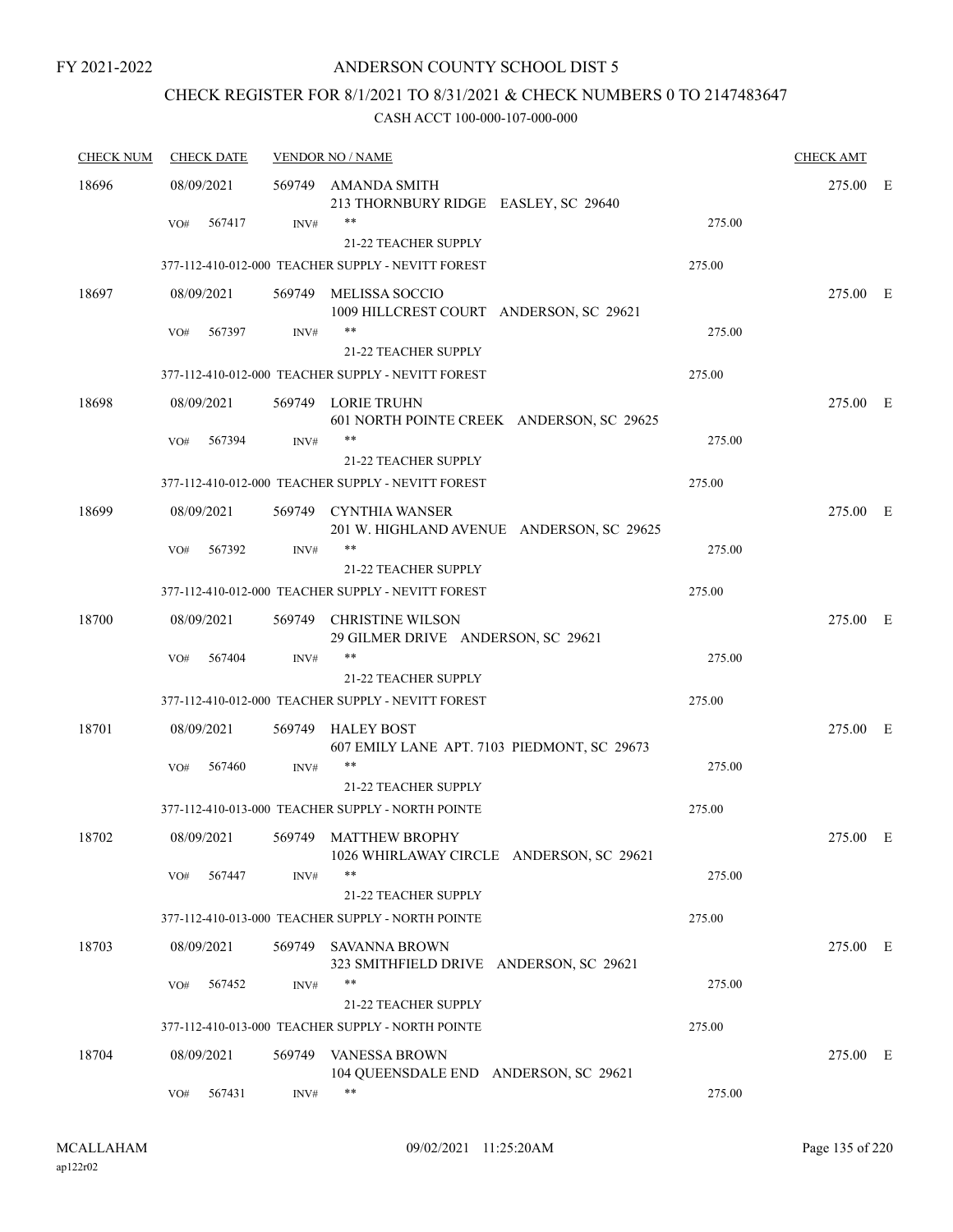### ANDERSON COUNTY SCHOOL DIST 5

### CHECK REGISTER FOR 8/1/2021 TO 8/31/2021 & CHECK NUMBERS 0 TO 2147483647

| <b>CHECK NUM</b> | <b>CHECK DATE</b> |        | <b>VENDOR NO / NAME</b><br><b>21-22 TEACHER SUPPLY</b>         |        | <b>CHECK AMT</b> |  |
|------------------|-------------------|--------|----------------------------------------------------------------|--------|------------------|--|
|                  |                   |        |                                                                |        |                  |  |
|                  |                   |        | 377-112-410-013-000 TEACHER SUPPLY - NORTH POINTE              | 275.00 |                  |  |
| 18705            | 08/09/2021        |        | 569749 AYLAH BURTON<br>817 GREEN AVENUE GREENVILLE, SC 29605   |        | 275.00 E         |  |
|                  | VO#<br>567458     | INV#   | $***$                                                          | 275.00 |                  |  |
|                  |                   |        | 21-22 TEACHER SUPPLY                                           |        |                  |  |
|                  |                   |        | 377-112-410-013-000 TEACHER SUPPLY - NORTH POINTE              | 275.00 |                  |  |
| 18706            | 08/09/2021        |        | 569749 RACHAEL CARY<br>119 BRIDGEVIEW DRIVE ANDERSON, SC 29625 |        | 275.00 E         |  |
|                  | 567446<br>VO#     | INV#   | **                                                             | 275.00 |                  |  |
|                  |                   |        | <b>21-22 TEACHER SUPPLY</b>                                    |        |                  |  |
|                  |                   |        | 377-112-410-013-000 TEACHER SUPPLY - NORTH POINTE              | 275.00 |                  |  |
| 18707            | 08/09/2021        |        | 569749 DANIEL COUGHENOUR                                       |        | 275.00 E         |  |
|                  |                   |        | 109 BANABUS LANE ANDERSON, SC 29621                            |        |                  |  |
|                  | 567423<br>VO#     | INV#   |                                                                | 275.00 |                  |  |
|                  |                   |        | <b>21-22 TEACHER SUPPLY</b>                                    |        |                  |  |
|                  |                   |        | 377-112-410-013-000 TEACHER SUPPLY - NORTH POINTE              | 275.00 |                  |  |
| 18708            | 08/09/2021        |        |                                                                |        | 275.00 E         |  |
|                  |                   |        | 569749 CASEY CROMER<br>138 EASY GAP ROAD ANDERSON, SC 29621    |        |                  |  |
|                  | 567434<br>VO#     | INV#   | $***$                                                          | 275.00 |                  |  |
|                  |                   |        | 21-22 TEACHER SUPPLY                                           |        |                  |  |
|                  |                   |        | 377-112-410-013-000 TEACHER SUPPLY - NORTH POINTE              | 275.00 |                  |  |
| 18709            | 08/09/2021        | 569749 | <b>JILL FINLEY</b>                                             |        | 275.00 E         |  |
|                  |                   |        | 115 LAKEVIEW DRIVE WILLIAMSTON, SC 29697                       |        |                  |  |
|                  | 567444<br>VO#     | INV#   | $***$                                                          | 275.00 |                  |  |
|                  |                   |        | <b>21-22 TEACHER SUPPLY</b>                                    |        |                  |  |
|                  |                   |        | 377-112-410-013-000 TEACHER SUPPLY - NORTH POINTE              | 275.00 |                  |  |
| 18710            | 08/09/2021        | 569749 | <b>ASHLEY GIBSON</b>                                           |        | 275.00 E         |  |
|                  |                   |        | 2315 HANNA ROAD ANDERSON, SC 29621                             |        |                  |  |
|                  | 567435<br>VO#     | INV#   | $***$                                                          | 275.00 |                  |  |
|                  |                   |        | 21-22 TEACHER SUPPLY                                           |        |                  |  |
|                  |                   |        | 377-112-410-013-000 TEACHER SUPPLY - NORTH POINTE              | 275.00 |                  |  |
| 18711            | 08/09/2021        | 569749 | <b>JESSICA GREEN</b><br>117 ABIGAIL LANE ANDERSON, SC 29621    |        | 275.00 E         |  |
|                  | 567441<br>VO#     | INV#   | $***$                                                          | 275.00 |                  |  |
|                  |                   |        | 21-22 TEACHER SUPPLY                                           |        |                  |  |
|                  |                   |        | 377-112-410-013-000 TEACHER SUPPLY - NORTH POINTE              | 275.00 |                  |  |
| 18712            | 08/09/2021        | 569749 | <b>ASHLEY HAYES</b><br>120 BRENTWOOD CIRCLE ANDERSON, SC 29625 |        | 275.00 E         |  |
|                  | VO#<br>567438     | INV#   | **                                                             | 275.00 |                  |  |
|                  |                   |        | <b>21-22 TEACHER SUPPLY</b>                                    |        |                  |  |
|                  |                   |        | 377-112-410-013-000 TEACHER SUPPLY - NORTH POINTE              | 275.00 |                  |  |
| 18713            | 08/09/2021        |        | 569749 BAILEY HAYNE                                            |        | 275.00 E         |  |
|                  |                   |        |                                                                |        |                  |  |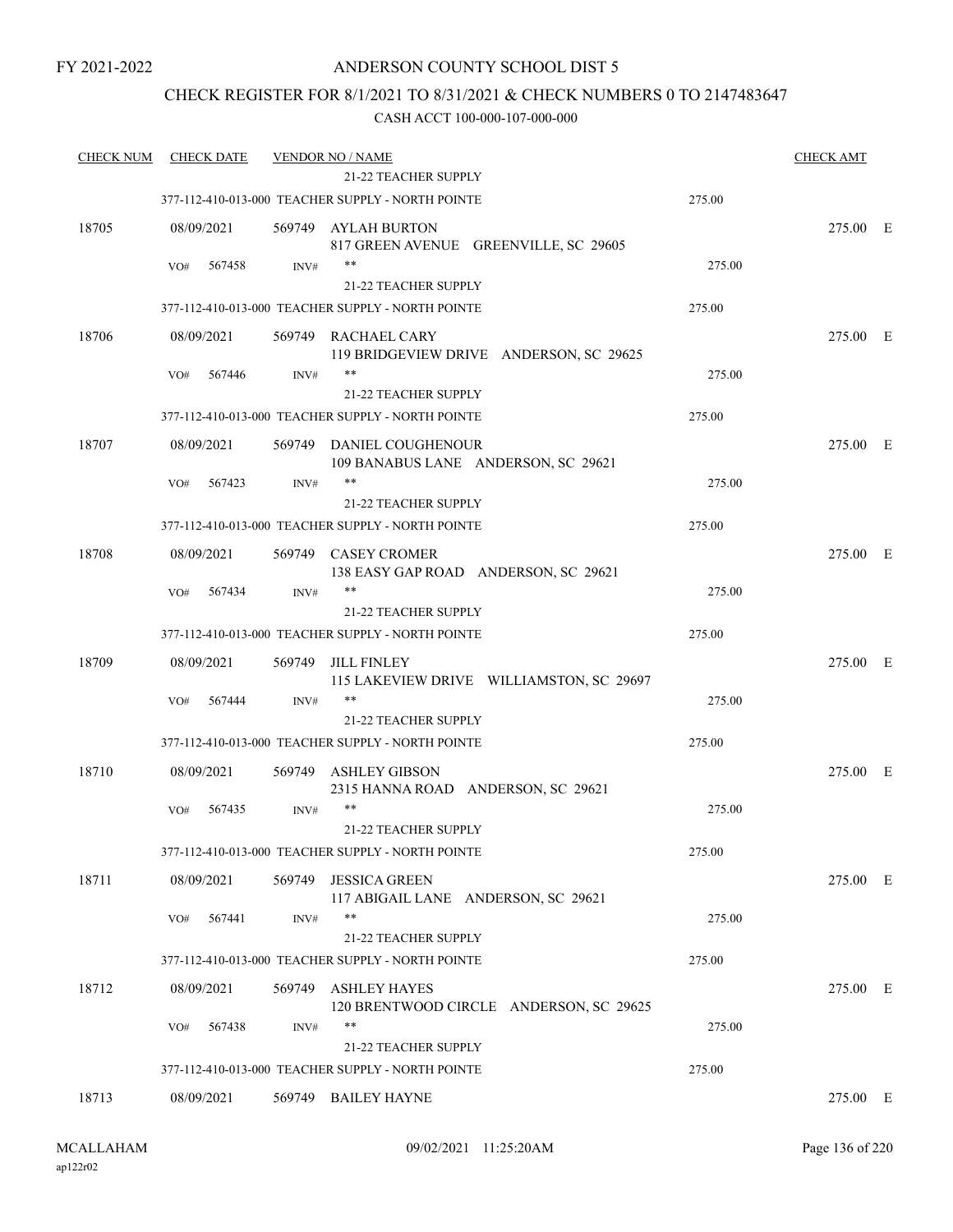### ANDERSON COUNTY SCHOOL DIST 5

### CHECK REGISTER FOR 8/1/2021 TO 8/31/2021 & CHECK NUMBERS 0 TO 2147483647

| <b>CHECK NUM</b> |     | <b>CHECK DATE</b> |        | <b>VENDOR NO / NAME</b>                                         |                                             |        | <b>CHECK AMT</b> |  |
|------------------|-----|-------------------|--------|-----------------------------------------------------------------|---------------------------------------------|--------|------------------|--|
|                  |     |                   |        | 106 VENTURA STREET ANDERSON, SC 29621                           |                                             |        |                  |  |
|                  | VO# | 567459            | INV#   | **                                                              |                                             | 275.00 |                  |  |
|                  |     |                   |        | 21-22 TEACHER SUPPLY                                            |                                             |        |                  |  |
|                  |     |                   |        | 377-112-410-013-000 TEACHER SUPPLY - NORTH POINTE               |                                             | 275.00 |                  |  |
| 18714            |     | 08/09/2021        |        | 569749 NATALIE HILL                                             |                                             |        | 275.00 E         |  |
|                  |     |                   |        | 104 NICKLAUS DRIVE ANDERSON, SC 29621                           |                                             |        |                  |  |
|                  | VO# | 567455            | INV#   | **                                                              |                                             | 275.00 |                  |  |
|                  |     |                   |        | 21-22 TEACHER SUPPLY                                            |                                             |        |                  |  |
|                  |     |                   |        | 377-112-410-013-000 TEACHER SUPPLY - NORTH POINTE               |                                             | 275.00 |                  |  |
| 18715            |     | 08/09/2021        |        | 569749 ANNE HODGES                                              |                                             |        | 275.00 E         |  |
|                  |     |                   |        |                                                                 | 142 TAYLOR CREEK RD MOUNTAIN REST, SC 29664 |        |                  |  |
|                  | VO# | 567453            | INV#   | **                                                              |                                             | 275.00 |                  |  |
|                  |     |                   |        | 21-22 TEACHER SUPPLY                                            |                                             |        |                  |  |
|                  |     |                   |        | 377-112-410-013-000 TEACHER SUPPLY - NORTH POINTE               |                                             | 275.00 |                  |  |
|                  |     |                   |        |                                                                 |                                             |        |                  |  |
| 18716            |     | 08/09/2021        |        | 569749 LAUREN HOLZSHU<br>1018 CARLISLE PLACE ANDERSON, SC 29621 |                                             |        | 275.00 E         |  |
|                  | VO# | 567442            | INV#   | **                                                              |                                             | 275.00 |                  |  |
|                  |     |                   |        | <b>21-22 TEACHER SUPPLY</b>                                     |                                             |        |                  |  |
|                  |     |                   |        | 377-112-410-013-000 TEACHER SUPPLY - NORTH POINTE               |                                             | 275.00 |                  |  |
|                  |     |                   |        |                                                                 |                                             |        |                  |  |
| 18717            |     | 08/09/2021        | 569749 | <b>JIYEON JEONG</b>                                             |                                             |        | 275.00 E         |  |
|                  |     |                   |        | 128 BAYBROOKE LANE ANDERSON, SC 29621<br>$***$                  |                                             |        |                  |  |
|                  | VO# | 567456            | INV#   | 21-22 TEACHER SUPPLY                                            |                                             | 275.00 |                  |  |
|                  |     |                   |        |                                                                 |                                             |        |                  |  |
|                  |     |                   |        | 377-112-410-013-000 TEACHER SUPPLY - NORTH POINTE               |                                             | 275.00 |                  |  |
| 18718            |     | 08/09/2021        |        | 569749 LAUREN KESLER                                            |                                             |        | 275.00 E         |  |
|                  |     |                   |        | 614 CATHEY ROAD ANDERSON, SC 29621                              |                                             |        |                  |  |
|                  | VO# | 567454            | INV#   |                                                                 |                                             | 275.00 |                  |  |
|                  |     |                   |        | 21-22 TEACHER SUPPLY                                            |                                             |        |                  |  |
|                  |     |                   |        | 377-112-410-013-000 TEACHER SUPPLY - NORTH POINTE               |                                             | 275.00 |                  |  |
| 18719            |     | 08/09/2021        |        | 569749 KRISTEN LAZARUS                                          |                                             |        | 275.00 E         |  |
|                  |     |                   |        | 216 DURSELY DRIVE ANDERSON, SC 29621                            |                                             |        |                  |  |
|                  |     | VO# 567450        | INV#   |                                                                 |                                             | 275.00 |                  |  |
|                  |     |                   |        | 21-22 TEACHER SUPPLY                                            |                                             |        |                  |  |
|                  |     |                   |        | 377-112-410-013-000 TEACHER SUPPLY - NORTH POINTE               |                                             | 275.00 |                  |  |
| 18720            |     | 08/09/2021        |        | 569749 ROBIN LOCKE                                              |                                             |        | 275.00 E         |  |
|                  |     |                   |        | 1902 LYNN AVENUE ANDERSON, SC 29621                             |                                             |        |                  |  |
|                  | VO# | 567443            | INV#   | **                                                              |                                             | 275.00 |                  |  |
|                  |     |                   |        | 21-22 TEACHER SUPPLY                                            |                                             |        |                  |  |
|                  |     |                   |        | 377-112-410-013-000 TEACHER SUPPLY - NORTH POINTE               |                                             | 275.00 |                  |  |
| 18721            |     | 08/09/2021        |        | 569749 JANAE MALIN                                              |                                             |        | 275.00 E         |  |
|                  |     |                   |        | 1202 RIVER ROAD PIEDMONT, SC 29673                              |                                             |        |                  |  |
|                  | VO# | 567457            | INV#   | **                                                              |                                             | 275.00 |                  |  |
|                  |     |                   |        | 21-22 TEACHER SUPPLY                                            |                                             |        |                  |  |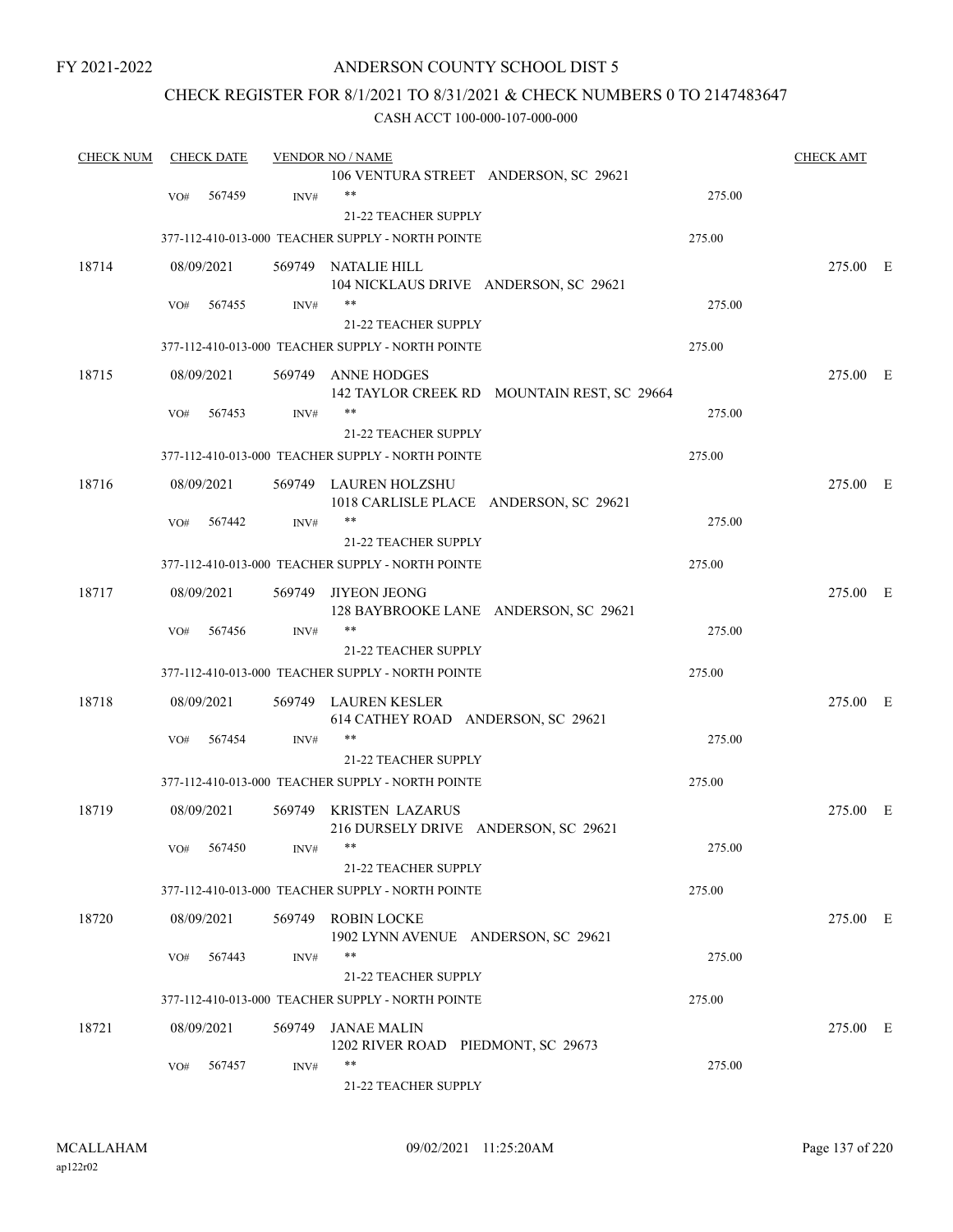### CHECK REGISTER FOR 8/1/2021 TO 8/31/2021 & CHECK NUMBERS 0 TO 2147483647

| <b>CHECK NUM</b> | <b>CHECK DATE</b> |        | <b>VENDOR NO / NAME</b>                                             |        | <b>CHECK AMT</b> |  |
|------------------|-------------------|--------|---------------------------------------------------------------------|--------|------------------|--|
|                  |                   |        | 377-112-410-013-000 TEACHER SUPPLY - NORTH POINTE                   | 275.00 |                  |  |
| 18722            | 08/09/2021        |        | 569749 KELLIE MARTIN<br>3014 BRACKENBERRY DRIVE ANDERSON, SC 29621  |        | 275.00 E         |  |
|                  | 567432<br>VO#     | INV#   | <b>21-22 TEACHER SUPPLY</b>                                         | 275.00 |                  |  |
|                  |                   |        | 377-112-410-013-000 TEACHER SUPPLY - NORTH POINTE                   | 275.00 |                  |  |
| 18723            | 08/09/2021        |        | 569749 ELIZABETH MCCUEN<br>302 BRITTANY PARK ANDERSON, SC 29621     |        | 275.00 E         |  |
|                  | 567448<br>VO#     | INV#   | **<br>21-22 TEACHER SUPPLY                                          | 275.00 |                  |  |
|                  |                   |        | 377-112-410-013-000 TEACHER SUPPLY - NORTH POINTE                   | 275.00 |                  |  |
| 18724            | 08/09/2021        |        | 569749 BRANDY MCDAVID<br>100 BUTEOS WAY ANDERSON, SC 29621          |        | 275.00 E         |  |
|                  | 567433<br>VO#     | INV#   | **<br>21-22 TEACHER SUPPLY                                          | 275.00 |                  |  |
|                  |                   |        | 377-112-410-013-000 TEACHER SUPPLY - NORTH POINTE                   | 275.00 |                  |  |
| 18725            | 08/09/2021        |        | 569749 JULIE ORR<br>414 SAYBROOKE LANE ANDERSON, SC 29621           |        | 275.00 E         |  |
|                  | VO#<br>567436     | INV#   | **<br><b>21-22 TEACHER SUPPLY</b>                                   | 275.00 |                  |  |
|                  |                   |        | 377-112-410-013-000 TEACHER SUPPLY - NORTH POINTE                   | 275.00 |                  |  |
| 18726            | 08/09/2021        |        | 569749 MELANIE OSBORN<br>109 SUNNY HILL LANE ANDERSON, SC 29626     |        | 275.00 E         |  |
|                  | 567437<br>VO#     | INV#   | **<br>21-22 TEACHER SUPPLY                                          | 275.00 |                  |  |
|                  |                   |        | 377-112-410-013-000 TEACHER SUPPLY - NORTH POINTE                   | 275.00 |                  |  |
| 18727            | 08/09/2021        |        | 569749 ANDREA OVERTON<br>311 WEST NORTH 2nd STREET SENECA, SC 29678 |        | 275.00 E         |  |
|                  | 567425<br>VO#     | INV#   | **<br>21-22 TEACHER SUPPLY                                          | 275.00 |                  |  |
|                  |                   |        | 377-112-410-013-000 TEACHER SUPPLY - NORTH POINTE                   | 275.00 |                  |  |
| 18728            | 08/09/2021        |        | 569749 ASHLI PETTUS<br>201 ARDEN CHASE ANDERSON, SC 29621           |        | 275.00 E         |  |
|                  | 567449<br>VO#     | INV#   | **<br>21-22 TEACHER SUPPLY                                          | 275.00 |                  |  |
|                  |                   |        | 377-112-410-013-000 TEACHER SUPPLY - NORTH POINTE                   | 275.00 |                  |  |
| 18729            | 08/09/2021        |        | 569749 LEIGH ANN RENNER<br>109 TOPSAIL DRIVE ANDERSON, SC 29625     |        | 275.00 E         |  |
|                  | 567440<br>VO#     | INV#   | **                                                                  | 275.00 |                  |  |
|                  |                   |        | 21-22 TEACHER SUPPLY                                                |        |                  |  |
|                  |                   |        | 377-112-410-013-000 TEACHER SUPPLY - NORTH POINTE                   | 275.00 |                  |  |
| 18730            | 08/09/2021        | 569749 | HAYLEE RUNYAN<br>120 DANIEL DRIVE APT. 22 CLEMSON, SC 29631         |        | 275.00 E         |  |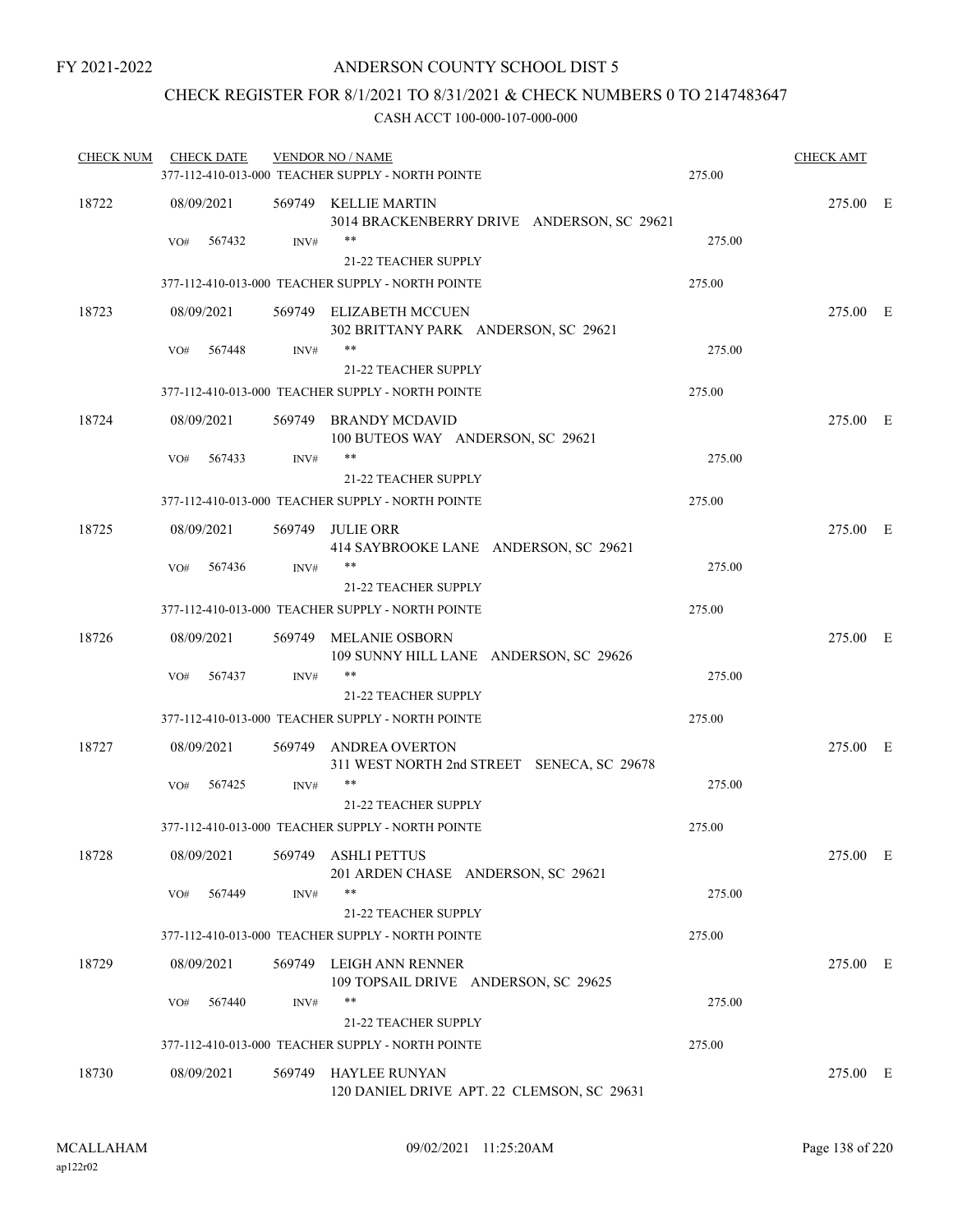# CHECK REGISTER FOR 8/1/2021 TO 8/31/2021 & CHECK NUMBERS 0 TO 2147483647

| <b>CHECK NUM</b> | <b>CHECK DATE</b> |                | <b>VENDOR NO / NAME</b>                                                                 |        | <b>CHECK AMT</b> |  |
|------------------|-------------------|----------------|-----------------------------------------------------------------------------------------|--------|------------------|--|
|                  | VO#               | 567461<br>INV# | **                                                                                      | 275.00 |                  |  |
|                  |                   |                | 21-22 TEACHER SUPPLY                                                                    |        |                  |  |
|                  |                   |                | 377-112-410-013-000 TEACHER SUPPLY - NORTH POINTE                                       | 275.00 |                  |  |
| 18731            | 08/09/2021        |                | 569749 KAREN SHUMAKER<br>713 EAST GREENVILLE STREET SUITE D, #144<br>ANDERSON, SC 29621 |        | 275.00 E         |  |
|                  | VO#               | 567445<br>INV# | **                                                                                      | 275.00 |                  |  |
|                  |                   |                | 21-22 TEACHER SUPPLY                                                                    |        |                  |  |
|                  |                   |                | 377-112-410-013-000 TEACHER SUPPLY - NORTH POINTE                                       | 275.00 |                  |  |
| 18732            | 08/09/2021        |                | 569749 SHANNON THOMAS<br>2801 BELLVIEW RD ANDERSON, SC 29621                            |        | 275.00 E         |  |
|                  | VO#               | 567439<br>INV# | **                                                                                      | 275.00 |                  |  |
|                  |                   |                | 21-22 TEACHER SUPPLY                                                                    |        |                  |  |
|                  |                   |                | 377-112-410-013-000 TEACHER SUPPLY - NORTH POINTE                                       | 275.00 |                  |  |
| 18733            | 08/09/2021        |                | 569749 EMILY TONE<br>46 FAWN HILL DR ANDERSON, SC 29621                                 |        | 275.00 E         |  |
|                  | VO#               | 567451<br>INV# | **                                                                                      | 275.00 |                  |  |
|                  |                   |                | 21-22 TEACHER SUPPLY                                                                    |        |                  |  |
|                  |                   |                | 377-112-410-013-000 TEACHER SUPPLY - NORTH POINTE                                       | 275.00 |                  |  |
| 18734            | 08/09/2021        | 569749         | TARA WELBORN<br>104 LIMELIGHT DRIVE ANDERSON, SC 29621                                  |        | 275.00 E         |  |
|                  | VO#               | 567426<br>INV# | $***$                                                                                   | 275.00 |                  |  |
|                  |                   |                | 21-22 TEACHER SUPPLY                                                                    |        |                  |  |
|                  |                   |                | 377-112-410-013-000 TEACHER SUPPLY - NORTH POINTE                                       | 275.00 |                  |  |
| 18735            | 08/09/2021        | 569749         | SUSAN WEST<br>4103 WEATHERSTONE WAY ANDERSON, SC 29621                                  |        | 275.00 E         |  |
|                  | VO#               | 567427<br>INV# | $***$                                                                                   | 275.00 |                  |  |
|                  |                   |                | 21-22 TEACHER SUPPLY                                                                    |        |                  |  |
|                  |                   |                | 377-112-410-013-000 TEACHER SUPPLY - NORTH POINTE                                       | 275.00 |                  |  |
| 18736            | 08/09/2021        |                | 569749 AMANDA WOODS<br>250 BENT TREE LANE PENDLETON, SC 29670                           |        | 275.00 E         |  |
|                  | 567428<br>VO#     | INV#           | 21-22 TEACHER SUPPLY                                                                    | 275.00 |                  |  |
|                  |                   |                | 377-112-410-013-000 TEACHER SUPPLY - NORTH POINTE                                       | 275.00 |                  |  |
| 18737            | 08/09/2021        |                | 569749 VALERIE WOODSON<br>215 WATERFRONT DR. WILLIAMSTON, SC 29697                      |        | 275.00 E         |  |
|                  | VO#               | INV#<br>567429 | **<br>21-22 TEACHER SUPPLY                                                              | 275.00 |                  |  |
|                  |                   |                | 377-112-410-013-000 TEACHER SUPPLY - NORTH POINTE                                       | 275.00 |                  |  |
| 18738            | 08/09/2021        |                | 569749 CAROLINE ZION<br>108 WORTHINGTON COURT ANDERSON, SC 29621                        |        | 275.00 E         |  |
|                  | VO#               | 567430<br>INV# | **<br>21-22 TEACHER SUPPLY                                                              | 275.00 |                  |  |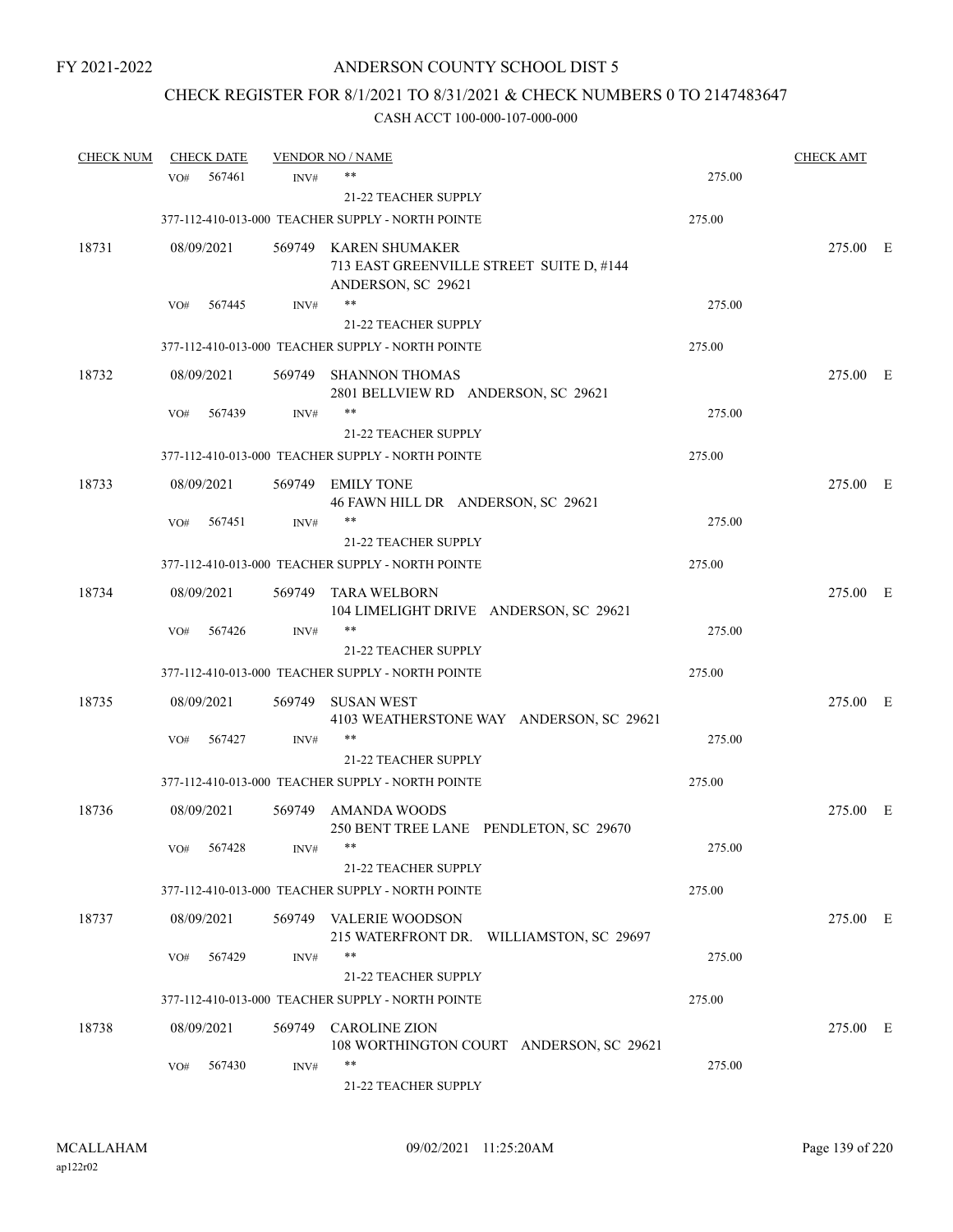### CHECK REGISTER FOR 8/1/2021 TO 8/31/2021 & CHECK NUMBERS 0 TO 2147483647

| <b>CHECK NUM</b> | <b>CHECK DATE</b> |        | <b>VENDOR NO / NAME</b><br>377-112-410-013-000 TEACHER SUPPLY - NORTH POINTE | 275.00 | <b>CHECK AMT</b> |  |
|------------------|-------------------|--------|------------------------------------------------------------------------------|--------|------------------|--|
| 18739            | 08/09/2021        |        | 569749 ROBIN BRACKEN                                                         |        | 275.00 E         |  |
|                  |                   |        | 728 RHYMES LANE PICKENS, SC 29671                                            |        |                  |  |
|                  | 567473<br>VO#     | INV#   | $***$                                                                        | 275.00 |                  |  |
|                  |                   |        | 21-22 TEACHER SUPPLY                                                         |        |                  |  |
|                  |                   |        | 377-112-410-014-000 TEACHER SUPPLY - CALHOUN                                 | 275.00 |                  |  |
| 18740            | 08/09/2021        |        | 569749 TIMOTHY CARTEE<br>202 CLUB ROAD WILLIAMSTON, SC 29697                 |        | 275.00 E         |  |
|                  | 567494<br>VO#     | INV#   | $***$                                                                        | 275.00 |                  |  |
|                  |                   |        | 21-22 TEACHER SUPPLY                                                         |        |                  |  |
|                  |                   |        | 377-112-410-014-000 TEACHER SUPPLY - CALHOUN                                 | 275.00 |                  |  |
| 18741            | 08/09/2021        |        | 569749 MEREDITH COLE<br>411 ROWLEY COURT EASLEY, SC 29642                    |        | 275.00 E         |  |
|                  | 567474<br>VO#     | INV#   | **                                                                           | 275.00 |                  |  |
|                  |                   |        | <b>21-22 TEACHER SUPPLY</b>                                                  |        |                  |  |
|                  |                   |        | 377-112-410-014-000 TEACHER SUPPLY - CALHOUN                                 | 275.00 |                  |  |
| 18742            | 08/09/2021        |        | 569749 TREVOR COLE<br>102 TRUDY LANE ANDERSON, SC 29621                      |        | 275.00 E         |  |
|                  | 567464<br>VO#     | INV#   | **                                                                           | 275.00 |                  |  |
|                  |                   |        | <b>21-22 TEACHER SUPPLY</b>                                                  |        |                  |  |
|                  |                   |        | 377-112-410-014-000 TEACHER SUPPLY - CALHOUN                                 | 275.00 |                  |  |
| 18743            | 08/09/2021        |        | 569749 EMILY COOLEY<br>113 PLAYERS DRIVE EASLEY, SC 29642                    |        | 275.00 E         |  |
|                  | 567496<br>VO#     | INV#   | **                                                                           | 275.00 |                  |  |
|                  |                   |        | <b>21-22 TEACHER SUPPLY</b>                                                  |        |                  |  |
|                  |                   |        | 377-112-410-014-000 TEACHER SUPPLY - CALHOUN                                 | 275.00 |                  |  |
| 18744            | 08/09/2021        |        | 569749 AMANDA COX<br>100 ENGRAM LANE ANDERSON, SC 29621                      |        | 275.00 E         |  |
|                  | 567465<br>VO#     | INV#   | **                                                                           | 275.00 |                  |  |
|                  |                   |        | 21-22 TEACHER SUPPLY                                                         |        |                  |  |
|                  |                   |        | 377-112-410-014-000 TEACHER SUPPLY - CALHOUN                                 | 275.00 |                  |  |
| 18745            | 08/09/2021        |        | 569749 DANA CRAFT<br>114 DANDELION TRAIL ANDERSON, SC 29621                  |        | 275.00 E         |  |
|                  | 567466<br>VO#     | INV#   | **<br>21-22 TEACHER SUPPLY                                                   | 275.00 |                  |  |
|                  |                   |        | 377-112-410-014-000 TEACHER SUPPLY - CALHOUN                                 | 275.00 |                  |  |
|                  |                   |        |                                                                              |        |                  |  |
| 18746            | 08/09/2021        | 569749 | <b>STACEY DORSEY</b><br>263 BOWEN ROAD ANDERSON, SC 29621                    |        | 275.00 E         |  |
|                  | 567467<br>VO#     | INV#   | **                                                                           | 275.00 |                  |  |
|                  |                   |        | 21-22 TEACHER SUPPLY                                                         |        |                  |  |
|                  |                   |        | 377-112-410-014-000 TEACHER SUPPLY - CALHOUN                                 | 275.00 |                  |  |
| 18747            | 08/09/2021        | 569749 | <b>KAYLA GUFFEE</b><br>111 CHASEWATER DRIVE ANDERSON, SC 29621               |        | 275.00 E         |  |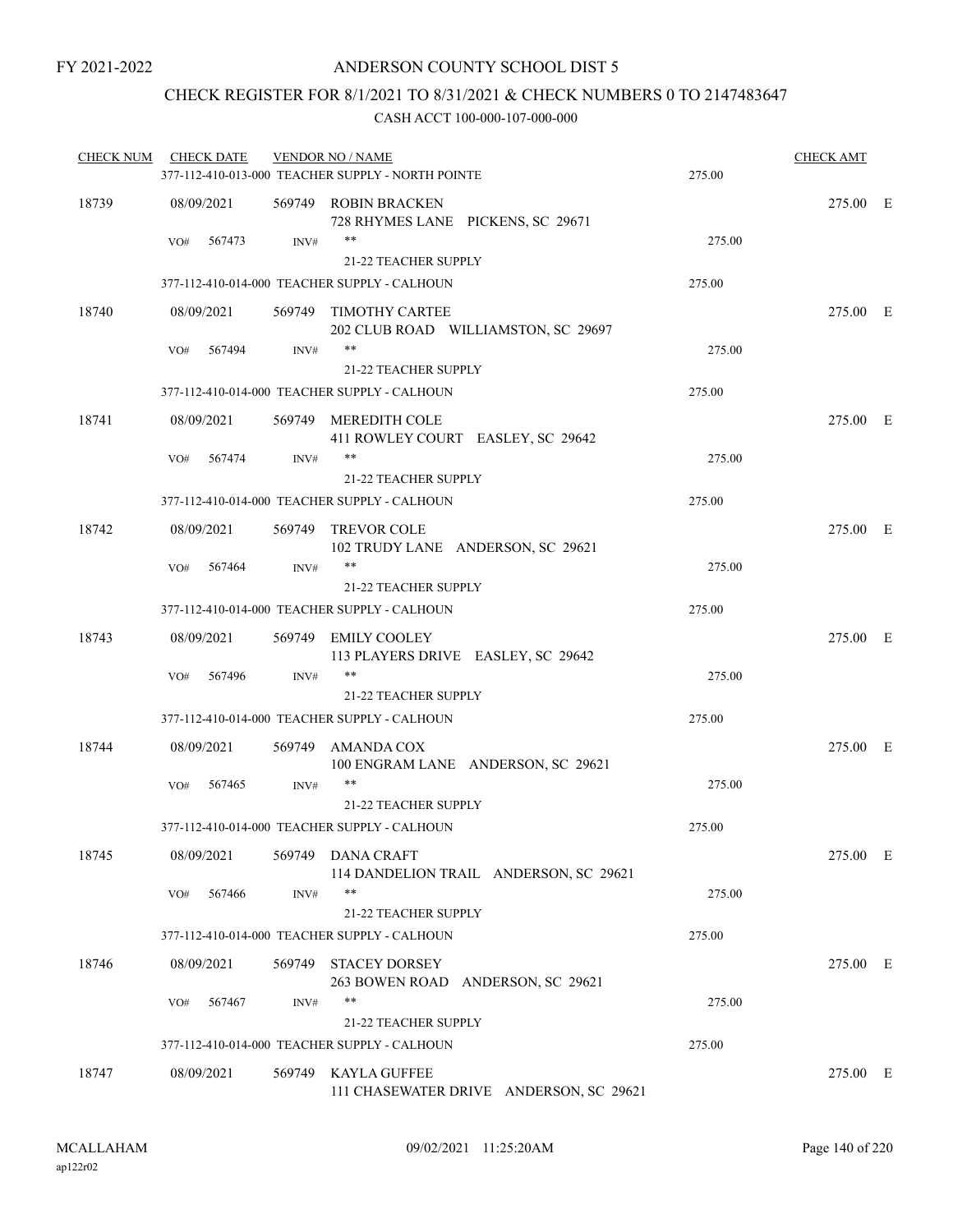# CHECK REGISTER FOR 8/1/2021 TO 8/31/2021 & CHECK NUMBERS 0 TO 2147483647

| <b>CHECK NUM</b> |     | <b>CHECK DATE</b> |        | <b>VENDOR NO / NAME</b>                                             |        | <b>CHECK AMT</b> |  |
|------------------|-----|-------------------|--------|---------------------------------------------------------------------|--------|------------------|--|
|                  | VO# | 567485            | INV#   | $***$                                                               | 275.00 |                  |  |
|                  |     |                   |        | 21-22 TEACHER SUPPLY                                                |        |                  |  |
|                  |     |                   |        | 377-112-410-014-000 TEACHER SUPPLY - CALHOUN                        | 275.00 |                  |  |
| 18748            |     | 08/09/2021        |        | 569749 CARLETTE HAMBY<br>516 DRAYTON CIRCLE ANDERSON, SC 29621      |        | 275.00 E         |  |
|                  | VO# | 567479            | INV#   | **                                                                  | 275.00 |                  |  |
|                  |     |                   |        | <b>21-22 TEACHER SUPPLY</b>                                         |        |                  |  |
|                  |     |                   |        | 377-112-410-014-000 TEACHER SUPPLY - CALHOUN                        | 275.00 |                  |  |
| 18749            |     | 08/09/2021        |        | 569749 ROBIN SUZETTE HART<br>300 DEVON WAY ANDERSON, SC 29621       |        | 275.00 E         |  |
|                  | VO# | 567468            | INV#   |                                                                     | 275.00 |                  |  |
|                  |     |                   |        | 21-22 TEACHER SUPPLY                                                |        |                  |  |
|                  |     |                   |        | 377-112-410-014-000 TEACHER SUPPLY - CALHOUN                        | 275.00 |                  |  |
| 18750            |     | 08/09/2021        |        | 569749 SAMANTHA HEMBREE<br>319 SHIRLEY CIRCLE TOWNVILLE, SC 29689   |        | 275.00 E         |  |
|                  | VO# | 567477            | INV#   |                                                                     | 275.00 |                  |  |
|                  |     |                   |        | <b>21-22 TEACHER SUPPLY</b>                                         |        |                  |  |
|                  |     |                   |        | 377-112-410-014-000 TEACHER SUPPLY - CALHOUN                        | 275.00 |                  |  |
| 18751            |     | 08/09/2021        | 569749 | MARY HILL<br>300 PENDLETON ROAD CLEMSON, SC 29631                   |        | 275.00 E         |  |
|                  | VO# | 567492            | INV#   | **                                                                  | 275.00 |                  |  |
|                  |     |                   |        | <b>21-22 TEACHER SUPPLY</b>                                         |        |                  |  |
|                  |     |                   |        | 377-112-410-014-000 TEACHER SUPPLY - CALHOUN                        | 275.00 |                  |  |
| 18752            |     | 08/09/2021        | 569749 | MADISON HODGE<br>2104 OLD WILLIAMSTON ROAD ANDERSON, SC<br>29621    |        | 275.00 E         |  |
|                  | VO# | 567495            | INV#   | $***$                                                               | 275.00 |                  |  |
|                  |     |                   |        | <b>21-22 TEACHER SUPPLY</b>                                         |        |                  |  |
|                  |     |                   |        | 377-112-410-014-000 TEACHER SUPPLY - CALHOUN                        | 275.00 |                  |  |
| 18753            |     | 08/09/2021        | 569749 | <b>SACHA HUNT</b><br>140 PRESCOTT DRIVE ANDERSON, SC 29621          |        | 275.00 E         |  |
|                  |     | VO# 567487        | INV#   |                                                                     | 275.00 |                  |  |
|                  |     |                   |        | 21-22 TEACHER SUPPLY                                                |        |                  |  |
|                  |     |                   |        | 377-112-410-014-000 TEACHER SUPPLY - CALHOUN                        | 275.00 |                  |  |
| 18754            |     | 08/09/2021        | 569749 | <b>MARJORIE JONES</b><br>1162 QUIET ACRES ROAD ROCK HILL, SC 29732  |        | 275.00 E         |  |
|                  | VO# | 567498            | INV#   | **                                                                  | 275.00 |                  |  |
|                  |     |                   |        | 21-22 TEACHER SUPPLY                                                |        |                  |  |
|                  |     |                   |        | 377-112-410-014-000 TEACHER SUPPLY - CALHOUN                        | 275.00 |                  |  |
| $*$ 18756        |     | 08/09/2021        |        | 569749 KATHERINE LAUGHRIDGE<br>5030 PATTERSON RD ANDERSON, SC 29625 |        | 275.00 E         |  |
|                  | VO# | 567482            | INV#   | $***$<br>21-22 TEACHER SUPPLY                                       | 275.00 |                  |  |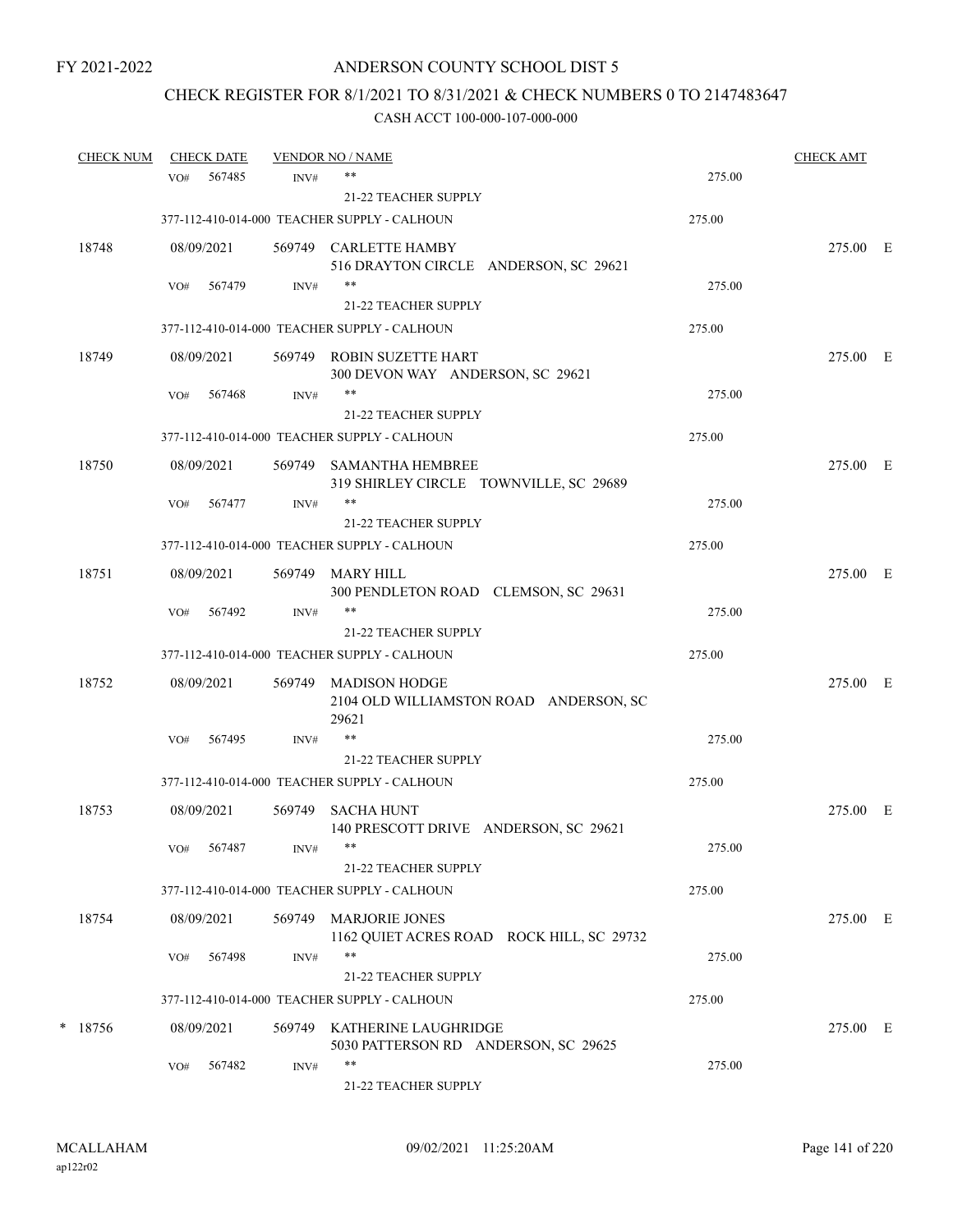### CHECK REGISTER FOR 8/1/2021 TO 8/31/2021 & CHECK NUMBERS 0 TO 2147483647

| <b>CHECK NUM</b> | <b>CHECK DATE</b> |        | <b>VENDOR NO / NAME</b>                                              |        | <b>CHECK AMT</b> |  |
|------------------|-------------------|--------|----------------------------------------------------------------------|--------|------------------|--|
|                  |                   |        | 377-112-410-014-000 TEACHER SUPPLY - CALHOUN                         | 275.00 |                  |  |
| 18757            | 08/09/2021        |        | 569749 ANGEL MCALISTER<br>401 MARTIN ROAD WILLIAMSTON, SC 29697      |        | 275.00 E         |  |
|                  | 567470<br>VO#     | INV#   | **<br><b>21-22 TEACHER SUPPLY</b>                                    | 275.00 |                  |  |
|                  |                   |        | 377-112-410-014-000 TEACHER SUPPLY - CALHOUN                         | 275.00 |                  |  |
| 18758            | 08/09/2021        |        | 569749 MELBA MCCORMICK<br>402 OAKWOOD ESTATES DR. ANDERSON, SC 29621 |        | 275.00 E         |  |
|                  | 567462<br>VO#     | INV#   | **<br>21-22 TEACHER SUPPLY                                           | 275.00 |                  |  |
|                  |                   |        | 377-112-410-014-000 TEACHER SUPPLY - CALHOUN                         | 275.00 |                  |  |
| 18759            | 08/09/2021        |        | 569749 HEATHER MCCULLOUGH<br>616 LIBERTY ROAD IVA, SC 29655          |        | 275.00 E         |  |
|                  | 567493<br>VO#     | INV#   | **                                                                   | 275.00 |                  |  |
|                  |                   |        | <b>21-22 TEACHER SUPPLY</b>                                          |        |                  |  |
|                  |                   |        | 377-112-410-014-000 TEACHER SUPPLY - CALHOUN                         | 275.00 |                  |  |
| 18760            | 08/09/2021        |        | 569749 CAROL MOORHEAD<br>5010 KING DRIVE ANDERSON, SC 29621          |        | 275.00 E         |  |
|                  | VO#<br>567475     | INV#   | **                                                                   | 275.00 |                  |  |
|                  |                   |        | <b>21-22 TEACHER SUPPLY</b>                                          |        |                  |  |
|                  |                   |        | 377-112-410-014-000 TEACHER SUPPLY - CALHOUN                         | 275.00 |                  |  |
| 18761            | 08/09/2021        |        | 569749 DONET MORF<br>102 LOTTS DRIVE CLINTON, SC 29325               |        | 275.00 E         |  |
|                  | 567472<br>VO#     | INV#   | **<br>21-22 TEACHER SUPPLY                                           | 275.00 |                  |  |
|                  |                   |        | 377-112-410-014-000 TEACHER SUPPLY - CALHOUN                         | 275.00 |                  |  |
| 18762            | 08/09/2021        | 569749 | <b>SUSAN MOSER</b><br>110 CEDAR POND ROAD ANDERSON, SC 29621         |        | 275.00 E         |  |
|                  | 567463<br>VO#     | INV#   | **                                                                   | 275.00 |                  |  |
|                  |                   |        | 21-22 TEACHER SUPPLY                                                 |        |                  |  |
|                  |                   |        | 377-112-410-014-000 TEACHER SUPPLY - CALHOUN                         | 275.00 |                  |  |
| 18763            | 08/09/2021        |        | 569749 HANNAH OHARE<br>106 VENTURA ST ANDERSON, SC 29621             |        | 275.00 E         |  |
|                  | 567499<br>VO#     | INV#   | **<br>21-22 TEACHER SUPPLY                                           | 275.00 |                  |  |
|                  |                   |        | 377-112-410-014-000 TEACHER SUPPLY - CALHOUN                         | 275.00 |                  |  |
| 18764            | 08/09/2021        | 569749 | MICHAEL PEARSON<br>91 MAIN STREET PELZER, SC 29669                   |        | 275.00 E         |  |
|                  | 567476<br>VO#     | INV#   | **<br>21-22 TEACHER SUPPLY                                           | 275.00 |                  |  |
|                  |                   |        | 377-112-410-014-000 TEACHER SUPPLY - CALHOUN                         | 275.00 |                  |  |
| 18765            | 08/09/2021        | 569749 | ASLYN PIFER<br>170 WEXFORD DRIVE UNIT 201 ANDERSON, SC 29621         |        | 275.00 E         |  |
|                  |                   |        |                                                                      |        |                  |  |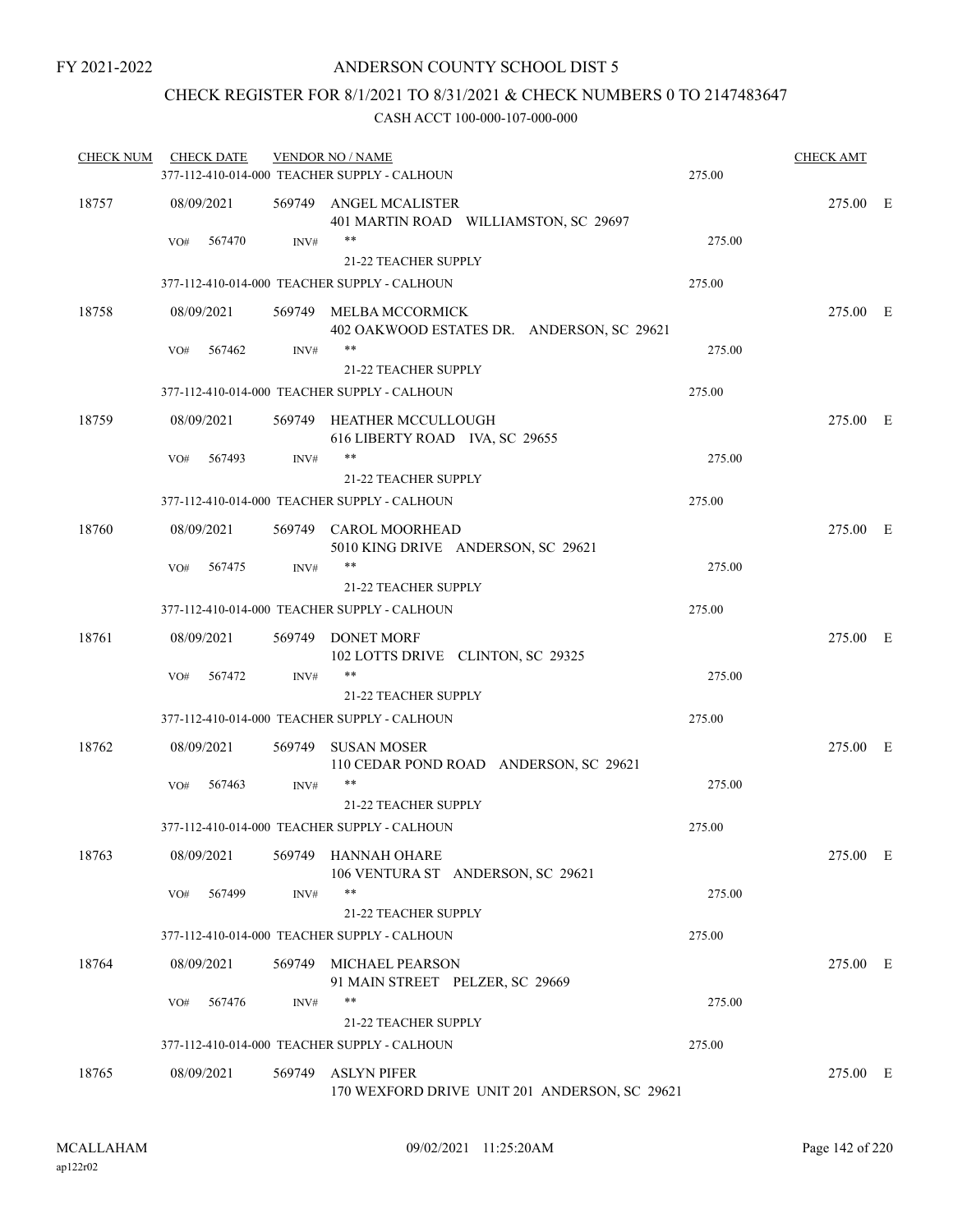# CHECK REGISTER FOR 8/1/2021 TO 8/31/2021 & CHECK NUMBERS 0 TO 2147483647

| <b>CHECK NUM</b> |     | <b>CHECK DATE</b> |        | <b>VENDOR NO / NAME</b>                                           |        | <b>CHECK AMT</b> |  |
|------------------|-----|-------------------|--------|-------------------------------------------------------------------|--------|------------------|--|
|                  | VO# | 567491            | INV#   | **                                                                | 275.00 |                  |  |
|                  |     |                   |        | <b>21-22 TEACHER SUPPLY</b>                                       |        |                  |  |
|                  |     |                   |        | 377-112-410-014-000 TEACHER SUPPLY - CALHOUN                      | 275.00 |                  |  |
| 18766            |     | 08/09/2021        |        | 569749 CRYSTAL QUALLS<br>113 DEBOS LANE ANDERSON, SC 29626        |        | 275.00 E         |  |
|                  | VO# | 567486            | INV#   | **                                                                | 275.00 |                  |  |
|                  |     |                   |        | 21-22 TEACHER SUPPLY                                              |        |                  |  |
|                  |     |                   |        | 377-112-410-014-000 TEACHER SUPPLY - CALHOUN                      | 275.00 |                  |  |
| 18767            |     | 08/09/2021        |        | 569749 MACKENZIE RASH<br>165 BUCKLAND DRIVE ANDERSON, SC 29621    |        | 275.00 E         |  |
|                  | VO# | 567490            | INV#   | **                                                                | 275.00 |                  |  |
|                  |     |                   |        | 21-22 TEACHER SUPPLY                                              |        |                  |  |
|                  |     |                   |        | 377-112-410-014-000 TEACHER SUPPLY - CALHOUN                      | 275.00 |                  |  |
| 18768            |     | 08/09/2021        |        | 569749 GRACE RYPKEMA<br>99 WYATT AVENUE APT 513 CLEMSON, SC 29631 |        | 275.00 E         |  |
|                  | VO# | 567500            | INV#   | **                                                                | 275.00 |                  |  |
|                  |     |                   |        | 21-22 TEACHER SUPPLY                                              |        |                  |  |
|                  |     |                   |        | 377-112-410-014-000 TEACHER SUPPLY - CALHOUN                      | 275.00 |                  |  |
| 18769            |     | 08/09/2021        |        | 569749 HANNAH SAMMONS<br>305 TILLOTSON ROAD ANDERSON, SC 29621    |        | 275.00 E         |  |
|                  | VO# | 567489            | INV#   | $***$                                                             | 275.00 |                  |  |
|                  |     |                   |        | 21-22 TEACHER SUPPLY                                              |        |                  |  |
|                  |     |                   |        | 377-112-410-014-000 TEACHER SUPPLY - CALHOUN                      | 275.00 |                  |  |
| 18770            |     | 08/09/2021        |        | 569749 CYNTHIA SELF<br>2605 DELLWOOD LANE ANDERSON, SC 29621      |        | 275.00 E         |  |
|                  | VO# | 567478            | INV#   | **                                                                | 275.00 |                  |  |
|                  |     |                   |        | 21-22 TEACHER SUPPLY                                              |        |                  |  |
|                  |     |                   |        | 377-112-410-014-000 TEACHER SUPPLY - CALHOUN                      | 275.00 |                  |  |
| 18771            |     | 08/09/2021        |        | 569749 ASHLEY SMITH<br>205 CANTRELL RD WILLIAMSTON, SC 29697      |        | 275.00 E         |  |
|                  | VO# | 567480            | INV#   | $***$                                                             | 275.00 |                  |  |
|                  |     |                   |        | 21-22 TEACHER SUPPLY                                              |        |                  |  |
|                  |     |                   |        | 377-112-410-014-000 TEACHER SUPPLY - CALHOUN                      | 275.00 |                  |  |
| 18772            |     | 08/09/2021        | 569749 | <b>DONNA SMITH</b><br>701 REGENCY CIRCLE ANDERSON, SC 29625       |        | 275.00 E         |  |
|                  | VO# | 567471            | INV#   | $***$                                                             | 275.00 |                  |  |
|                  |     |                   |        | 21-22 TEACHER SUPPLY                                              |        |                  |  |
|                  |     |                   |        | 377-112-410-014-000 TEACHER SUPPLY - CALHOUN                      | 275.00 |                  |  |
| 18773            |     | 08/09/2021        | 569749 | <b>MELLONEE SMITH</b><br>1616 CENTERVILLE ROAD ANDERSON, SC 29625 |        | 275.00 E         |  |
|                  | VO# | 567481            | INV#   | $***$<br><b>21-22 TEACHER SUPPLY</b>                              | 275.00 |                  |  |
|                  |     |                   |        | 377-112-410-014-000 TEACHER SUPPLY - CALHOUN                      | 275.00 |                  |  |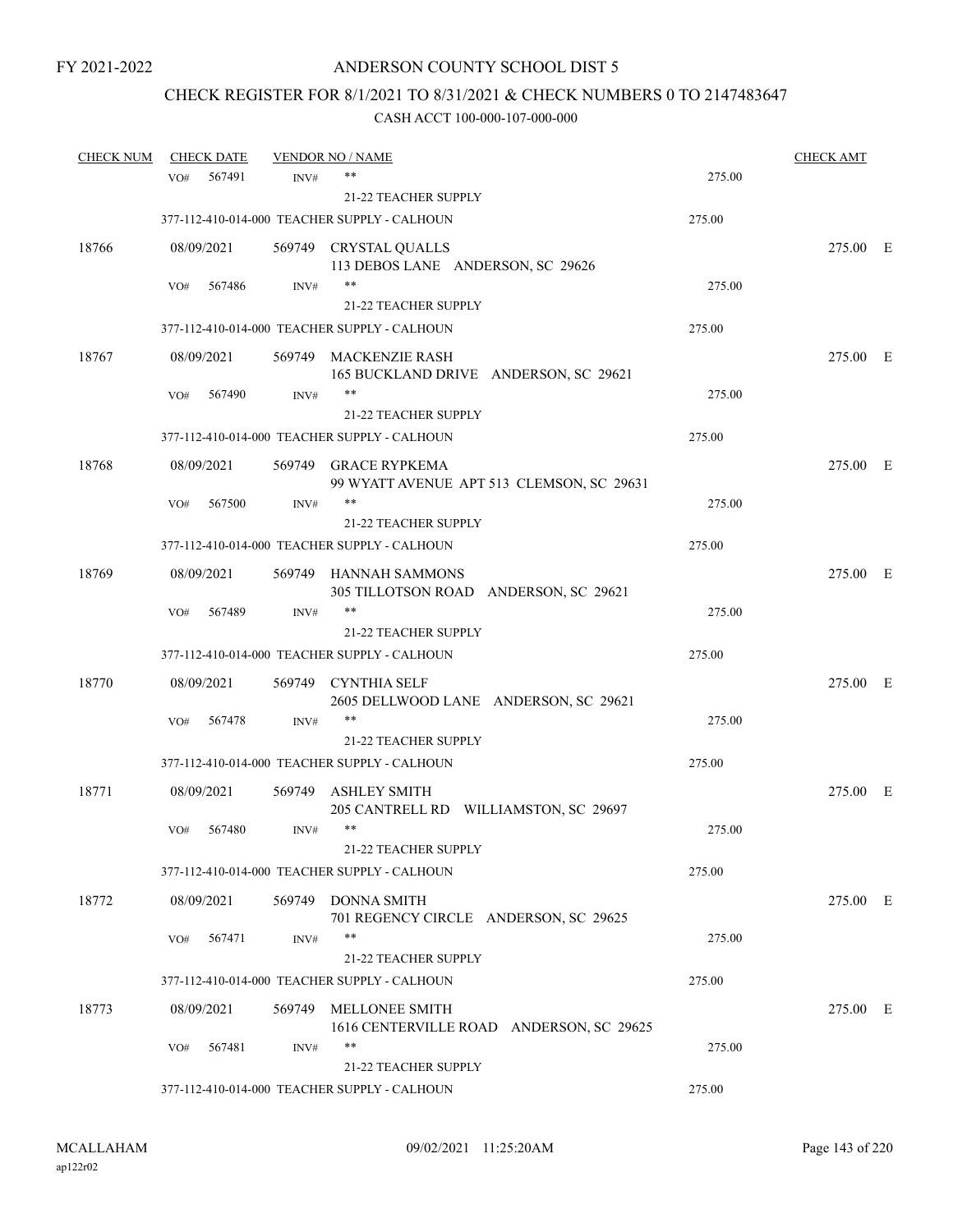#### ANDERSON COUNTY SCHOOL DIST 5

# CHECK REGISTER FOR 8/1/2021 TO 8/31/2021 & CHECK NUMBERS 0 TO 2147483647

| <b>CHECK NUM</b> | <b>CHECK DATE</b> |        | <b>VENDOR NO / NAME</b>                                          |        | <b>CHECK AMT</b> |  |
|------------------|-------------------|--------|------------------------------------------------------------------|--------|------------------|--|
| 18774            | 08/09/2021        | 569749 | <b>STACY SMITH</b><br>149 ASHTON LANE ANDERSON, SC 29621         |        | 275.00 E         |  |
|                  | 567484<br>VO#     | INV#   | **<br><b>21-22 TEACHER SUPPLY</b>                                | 275.00 |                  |  |
|                  |                   |        | 377-112-410-014-000 TEACHER SUPPLY - CALHOUN                     | 275.00 |                  |  |
| 18775            | 08/09/2021        |        | 569749 MARY STEPHENS<br>130 HERITAGE LANE EASLEY, SC 29642       |        | 275.00 E         |  |
|                  | 567497<br>VO#     | INV#   | **<br><b>21-22 TEACHER SUPPLY</b>                                | 275.00 |                  |  |
|                  |                   |        | 377-112-410-014-000 TEACHER SUPPLY - CALHOUN                     | 275.00 |                  |  |
| 18776            | 08/09/2021        |        | 569749 ASHLEY STONE<br>102 SPRING VALLEY ANDERSON, SC 29621      |        | 275.00 E         |  |
|                  | VO#<br>567469     | INV#   | **<br>21-22 TEACHER SUPPLY                                       | 275.00 |                  |  |
|                  |                   |        | 377-112-410-014-000 TEACHER SUPPLY - CALHOUN                     | 275.00 |                  |  |
| 18777            | 08/09/2021        |        | 569749 CARLISLE TAYLOR<br>3003 LECONTE ROAD ANDERSON, SC 29621   |        | 275.00 E         |  |
|                  | 567488<br>VO#     | INV#   | **                                                               | 275.00 |                  |  |
|                  |                   |        | 21-22 TEACHER SUPPLY                                             |        |                  |  |
|                  |                   |        | 377-112-410-014-000 TEACHER SUPPLY - CALHOUN                     | 275.00 |                  |  |
| 18778            | 08/09/2021        |        | 569749 PAMLICO WILLOUGHBY<br>P.O. BOX 27 LOWNDESVILLE, SC 29659  |        | 275.00 E         |  |
|                  | VO#<br>567483     | INV#   | **<br><b>21-22 TEACHER SUPPLY</b>                                | 275.00 |                  |  |
|                  |                   |        | 377-112-410-014-000 TEACHER SUPPLY - CALHOUN                     | 275.00 |                  |  |
| 18779            | 08/09/2021        |        | 569749 LISA ARNOLD<br>809 S MCDUFFIE STREET ANDERSON, SC 29624   |        | 275.00 E         |  |
|                  | 567503<br>VO#     | INV#   | **<br>21-22 TEACHER SUPPLY                                       | 275.00 |                  |  |
|                  |                   |        | 377-139-410-015-000 TEACHER SUPPLY - SOUTH FANT                  | 275.00 |                  |  |
| 18780            | 08/09/2021        | 569749 | TERRIE BROWN<br>601 CONCORD AVENUE ANDERSON, SC 29621            |        | 275.00 E         |  |
|                  | 567507<br>VO#     | INV#   | **<br>21-22 TEACHER SUPPLY                                       | 275.00 |                  |  |
|                  |                   |        | 377-139-410-015-000 TEACHER SUPPLY - SOUTH FANT                  | 275.00 |                  |  |
| 18781            | 08/09/2021        | 569749 | <b>SARAH DUNCAN</b><br>2101 BEAVERDAM ROAD WILLIAMSTON, SC 29697 |        | 275.00 E         |  |
|                  | 567509<br>VO#     | INV#   | **<br>21-22 TEACHER SUPPLY                                       | 275.00 |                  |  |
|                  |                   |        | 377-139-410-015-000 TEACHER SUPPLY - SOUTH FANT                  | 275.00 |                  |  |
| 18782            | 08/09/2021        | 569749 | <b>TEGAN DUTSCHKE</b><br>419 ISLAND POINT ROAD STARR, SC 29684   |        | 275.00 E         |  |
|                  | 567508<br>VO#     | INV#   | **                                                               | 275.00 |                  |  |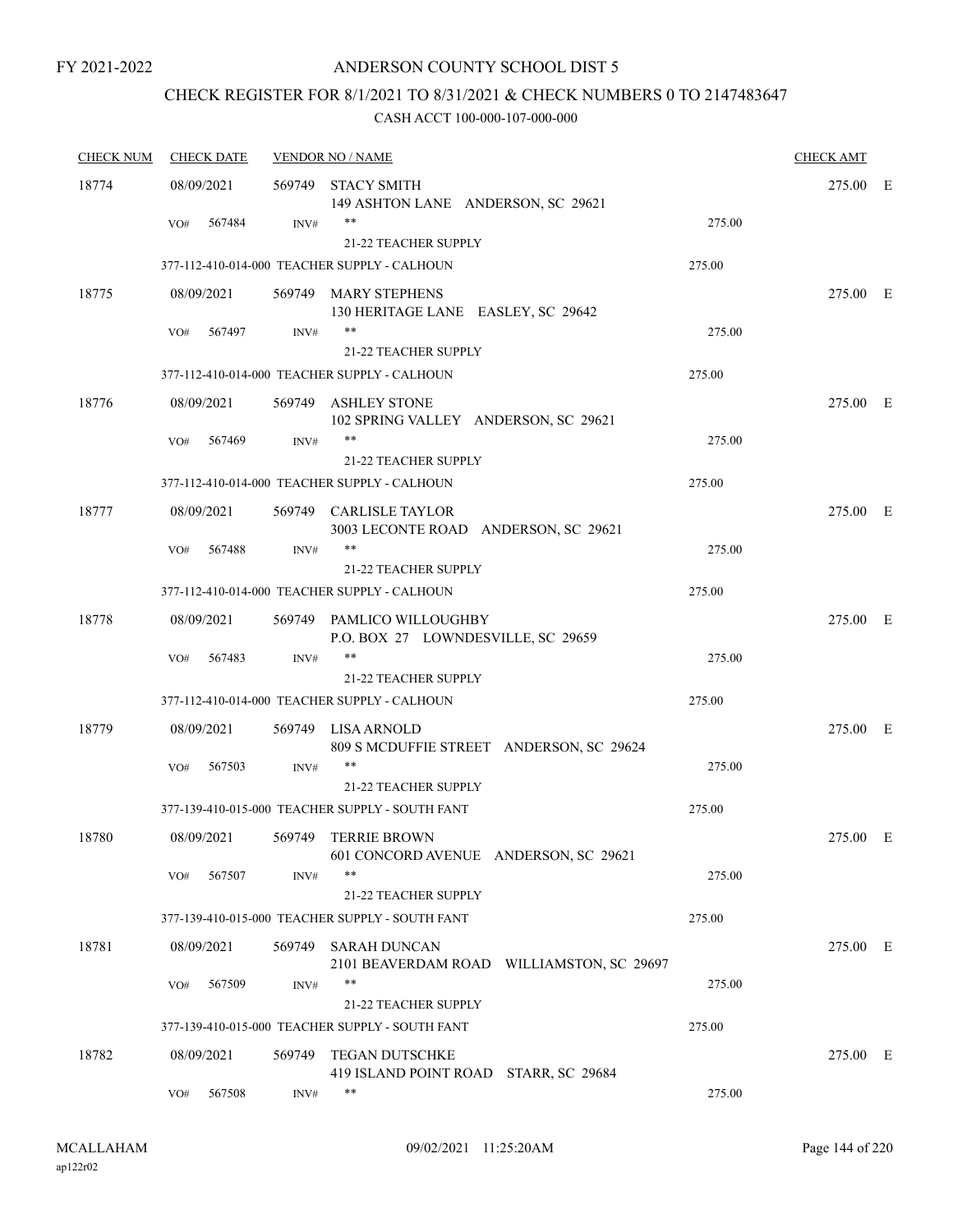## ANDERSON COUNTY SCHOOL DIST 5

## CHECK REGISTER FOR 8/1/2021 TO 8/31/2021 & CHECK NUMBERS 0 TO 2147483647

| <b>CHECK DATE</b> |                            |                                                           |                                                                                                                                                                                                                                                                                                                                                                                                                                                                                                                                                                                                                                                                                                  | <b>CHECK AMT</b>                                                                                          |  |
|-------------------|----------------------------|-----------------------------------------------------------|--------------------------------------------------------------------------------------------------------------------------------------------------------------------------------------------------------------------------------------------------------------------------------------------------------------------------------------------------------------------------------------------------------------------------------------------------------------------------------------------------------------------------------------------------------------------------------------------------------------------------------------------------------------------------------------------------|-----------------------------------------------------------------------------------------------------------|--|
|                   |                            |                                                           |                                                                                                                                                                                                                                                                                                                                                                                                                                                                                                                                                                                                                                                                                                  |                                                                                                           |  |
|                   |                            |                                                           | 275.00                                                                                                                                                                                                                                                                                                                                                                                                                                                                                                                                                                                                                                                                                           |                                                                                                           |  |
| 08/09/2021        |                            |                                                           |                                                                                                                                                                                                                                                                                                                                                                                                                                                                                                                                                                                                                                                                                                  | 275.00 E                                                                                                  |  |
| VO#               | INV#                       |                                                           |                                                                                                                                                                                                                                                                                                                                                                                                                                                                                                                                                                                                                                                                                                  |                                                                                                           |  |
|                   |                            |                                                           |                                                                                                                                                                                                                                                                                                                                                                                                                                                                                                                                                                                                                                                                                                  |                                                                                                           |  |
|                   |                            |                                                           |                                                                                                                                                                                                                                                                                                                                                                                                                                                                                                                                                                                                                                                                                                  |                                                                                                           |  |
| 08/09/2021        |                            | 402 S. GOSSETT STREET ANDERSON, SC 29624                  |                                                                                                                                                                                                                                                                                                                                                                                                                                                                                                                                                                                                                                                                                                  | 275.00 E                                                                                                  |  |
| 567505<br>VO#     | INV#                       | $***$                                                     | 275.00                                                                                                                                                                                                                                                                                                                                                                                                                                                                                                                                                                                                                                                                                           |                                                                                                           |  |
|                   |                            | 21-22 TEACHER SUPPLY                                      |                                                                                                                                                                                                                                                                                                                                                                                                                                                                                                                                                                                                                                                                                                  |                                                                                                           |  |
|                   |                            |                                                           | 275.00                                                                                                                                                                                                                                                                                                                                                                                                                                                                                                                                                                                                                                                                                           |                                                                                                           |  |
| 08/09/2021        |                            | 101 WINMAR DRIVE ANDERSON, SC 29621                       |                                                                                                                                                                                                                                                                                                                                                                                                                                                                                                                                                                                                                                                                                                  | 275.00 E                                                                                                  |  |
| 567506<br>VO#     | INV#                       | **<br>21-22 TEACHER SUPPLY                                | 275.00                                                                                                                                                                                                                                                                                                                                                                                                                                                                                                                                                                                                                                                                                           |                                                                                                           |  |
|                   |                            |                                                           | 275.00                                                                                                                                                                                                                                                                                                                                                                                                                                                                                                                                                                                                                                                                                           |                                                                                                           |  |
| 08/09/2021        |                            | PRISCILLA ROTHERY<br>P.O. BOX 624 DUE WEST, SC 29639      |                                                                                                                                                                                                                                                                                                                                                                                                                                                                                                                                                                                                                                                                                                  | 275.00 E                                                                                                  |  |
| 567510<br>VO#     | INV#                       | $***$                                                     | 275.00                                                                                                                                                                                                                                                                                                                                                                                                                                                                                                                                                                                                                                                                                           |                                                                                                           |  |
|                   |                            | 21-22 TEACHER SUPPLY                                      |                                                                                                                                                                                                                                                                                                                                                                                                                                                                                                                                                                                                                                                                                                  |                                                                                                           |  |
|                   |                            |                                                           | 275.00                                                                                                                                                                                                                                                                                                                                                                                                                                                                                                                                                                                                                                                                                           |                                                                                                           |  |
| 08/09/2021        | 569749                     | HALEY VAUGHN<br>409 LANCELOT COURT ANDERSON, SC 29625     |                                                                                                                                                                                                                                                                                                                                                                                                                                                                                                                                                                                                                                                                                                  | 275.00 E                                                                                                  |  |
| 567504<br>VO#     | INV#                       | $***$                                                     | 275.00                                                                                                                                                                                                                                                                                                                                                                                                                                                                                                                                                                                                                                                                                           |                                                                                                           |  |
|                   |                            | <b>21-22 TEACHER SUPPLY</b>                               |                                                                                                                                                                                                                                                                                                                                                                                                                                                                                                                                                                                                                                                                                                  |                                                                                                           |  |
|                   |                            |                                                           | 275.00                                                                                                                                                                                                                                                                                                                                                                                                                                                                                                                                                                                                                                                                                           |                                                                                                           |  |
| 08/09/2021        |                            | 10 BENNETT DR TAYLORS, SC 29687                           |                                                                                                                                                                                                                                                                                                                                                                                                                                                                                                                                                                                                                                                                                                  | 275.00 E                                                                                                  |  |
| 567533<br>VO#     | INV#                       | $***$                                                     | 275.00                                                                                                                                                                                                                                                                                                                                                                                                                                                                                                                                                                                                                                                                                           |                                                                                                           |  |
|                   |                            | 21-22 TEACHER SUPPLY                                      |                                                                                                                                                                                                                                                                                                                                                                                                                                                                                                                                                                                                                                                                                                  |                                                                                                           |  |
|                   |                            |                                                           | 275.00                                                                                                                                                                                                                                                                                                                                                                                                                                                                                                                                                                                                                                                                                           |                                                                                                           |  |
| 08/09/2021        | 569749                     | ALYSSA CARUANA                                            |                                                                                                                                                                                                                                                                                                                                                                                                                                                                                                                                                                                                                                                                                                  | 275.00 E                                                                                                  |  |
| 567534<br>VO#     | INV#                       | $***$                                                     | 275.00                                                                                                                                                                                                                                                                                                                                                                                                                                                                                                                                                                                                                                                                                           |                                                                                                           |  |
|                   |                            | 21-22 TEACHER SUPPLY                                      |                                                                                                                                                                                                                                                                                                                                                                                                                                                                                                                                                                                                                                                                                                  |                                                                                                           |  |
|                   |                            |                                                           | 275.00                                                                                                                                                                                                                                                                                                                                                                                                                                                                                                                                                                                                                                                                                           |                                                                                                           |  |
| 08/09/2021        | 569749                     | <b>ROBERT CASON</b><br>665 CAMPBELL ROAD PELZER, SC 29669 |                                                                                                                                                                                                                                                                                                                                                                                                                                                                                                                                                                                                                                                                                                  | 275.00 E                                                                                                  |  |
| 567516<br>VO#     | INV#                       | $***$                                                     | 275.00                                                                                                                                                                                                                                                                                                                                                                                                                                                                                                                                                                                                                                                                                           |                                                                                                           |  |
|                   |                            | <b>21-22 TEACHER SUPPLY</b>                               |                                                                                                                                                                                                                                                                                                                                                                                                                                                                                                                                                                                                                                                                                                  |                                                                                                           |  |
|                   |                            |                                                           | 275.00                                                                                                                                                                                                                                                                                                                                                                                                                                                                                                                                                                                                                                                                                           |                                                                                                           |  |
| 08/09/2021        |                            |                                                           |                                                                                                                                                                                                                                                                                                                                                                                                                                                                                                                                                                                                                                                                                                  | 275.00 E                                                                                                  |  |
|                   | <b>CHECK NUM</b><br>567502 |                                                           | <b>VENDOR NO / NAME</b><br>21-22 TEACHER SUPPLY<br>377-139-410-015-000 TEACHER SUPPLY - SOUTH FANT<br>569749 SYLVIA FOWLER<br>$***$<br>21-22 TEACHER SUPPLY<br>377-139-410-015-000 TEACHER SUPPLY - SOUTH FANT<br>569749 CHANDAWN MARTIN<br>377-139-410-015-000 TEACHER SUPPLY - SOUTH FANT<br>569749 MELODEE ROSOPA<br>377-139-410-015-000 TEACHER SUPPLY - SOUTH FANT<br>569749<br>377-139-410-015-000 TEACHER SUPPLY - SOUTH FANT<br>377-139-410-015-000 TEACHER SUPPLY - SOUTH FANT<br>569749 NANCY BENNETT MORRIS<br>377-112-410-016-000 TEACHER SUPPLY - VARENNES<br>377-112-410-016-000 TEACHER SUPPLY - VARENNES<br>377-112-410-016-000 TEACHER SUPPLY - VARENNES<br>569749 HALEY CASSEL | 806 STONE CREEK DRIVE ANDERSON, SC 29621<br>275.00<br>275.00<br>1001 E LAUREL DRIVE WESTMINSTER, SC 29693 |  |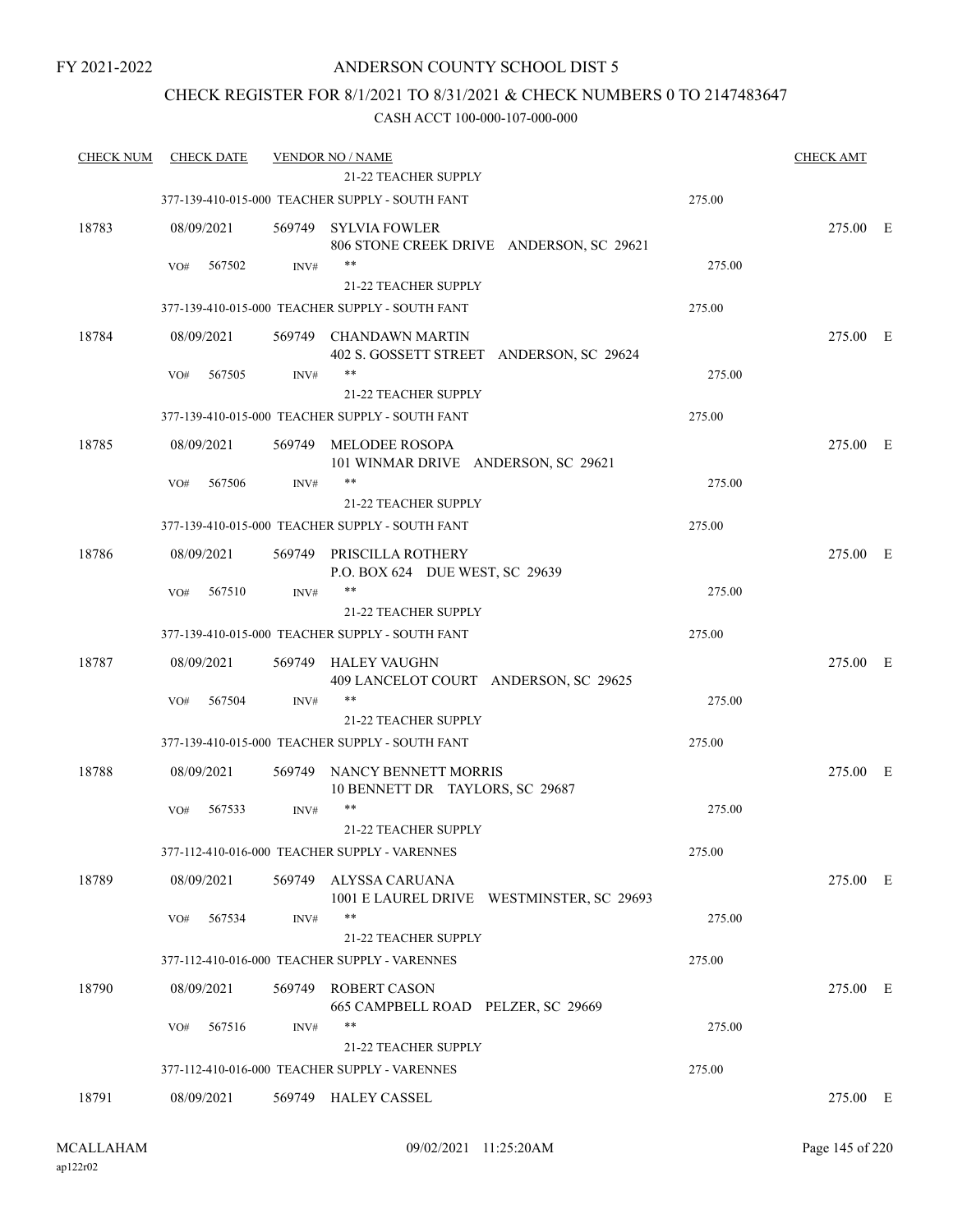## ANDERSON COUNTY SCHOOL DIST 5

## CHECK REGISTER FOR 8/1/2021 TO 8/31/2021 & CHECK NUMBERS 0 TO 2147483647

| <b>CHECK NUM</b> |     | <b>CHECK DATE</b> |        | <b>VENDOR NO / NAME</b>                                        |        | <b>CHECK AMT</b> |  |
|------------------|-----|-------------------|--------|----------------------------------------------------------------|--------|------------------|--|
|                  |     |                   |        | 50 GLENWOOD ROAD APT L15 GREENVILLE, SC 29615                  |        |                  |  |
|                  | VO# | 567529            | INV#   | **                                                             | 275.00 |                  |  |
|                  |     |                   |        | 21-22 TEACHER SUPPLY                                           |        |                  |  |
|                  |     |                   |        | 377-112-410-016-000 TEACHER SUPPLY - VARENNES                  | 275.00 |                  |  |
| 18792            |     | 08/09/2021        |        | 569749 JANEY CHARLES                                           |        | 275.00 E         |  |
|                  |     |                   |        | 229 BROOK WAY LIBERTY, SC 29657                                |        |                  |  |
|                  | VO# | 567538            | INV#   | **                                                             | 275.00 |                  |  |
|                  |     |                   |        | <b>21-22 TEACHER SUPPLY</b>                                    |        |                  |  |
|                  |     |                   |        | 377-112-410-016-000 TEACHER SUPPLY - VARENNES                  | 275.00 |                  |  |
| 18793            |     | 08/09/2021        |        | 569749 JUSTUS COX                                              |        | 275.00 E         |  |
|                  |     |                   |        | 324 CEDAR RIDGE ANDERSON, SC 29621                             |        |                  |  |
|                  | VO# | 567519            | INV#   |                                                                | 275.00 |                  |  |
|                  |     |                   |        | <b>21-22 TEACHER SUPPLY</b>                                    |        |                  |  |
|                  |     |                   |        | 377-112-410-016-000 TEACHER SUPPLY - VARENNES                  | 275.00 |                  |  |
| 18794            |     | 08/09/2021        |        | 569749 DEBORAH CROXTON                                         |        | 275.00 E         |  |
|                  |     |                   |        | 421 BLAIR STREET ANDERSON, SC 29625                            |        |                  |  |
|                  | VO# | 567514            | INV#   | **                                                             | 275.00 |                  |  |
|                  |     |                   |        | <b>21-22 TEACHER SUPPLY</b>                                    |        |                  |  |
|                  |     |                   |        | 377-112-410-016-000 TEACHER SUPPLY - VARENNES                  | 275.00 |                  |  |
| 18795            |     | 08/09/2021        | 569749 | AMY DAVIS                                                      |        | 275.00 E         |  |
|                  |     |                   |        | 700 WILDWOOD DRIVE ANDERSON, SC 29621                          |        |                  |  |
|                  | VO# | 567512            | INV#   | **                                                             | 275.00 |                  |  |
|                  |     |                   |        | <b>21-22 TEACHER SUPPLY</b>                                    |        |                  |  |
|                  |     |                   |        | 377-112-410-016-000 TEACHER SUPPLY - VARENNES                  | 275.00 |                  |  |
| 18796            |     | 08/09/2021        |        | 569749 DANIELLE DOROGI                                         |        | 275.00 E         |  |
|                  |     |                   |        | 1108 TIGER BOULEVARD APT. 152 CLEMSON, SC 29631                |        |                  |  |
|                  | VO# | 567525            | INV#   | **                                                             | 275.00 |                  |  |
|                  |     |                   |        | <b>21-22 TEACHER SUPPLY</b>                                    |        |                  |  |
|                  |     |                   |        | 377-112-410-016-000 TEACHER SUPPLY - VARENNES                  | 275.00 |                  |  |
| 18797            |     | 08/09/2021        |        | 569749 ROBIN ECHOLS                                            |        | 275.00 E         |  |
|                  |     |                   |        | 5200 OLDEN PORTER RD. PENDLETON, SC 29670                      |        |                  |  |
|                  |     | VO# 567513        | INV#   | **                                                             | 275.00 |                  |  |
|                  |     |                   |        | 21-22 TEACHER SUPPLY                                           |        |                  |  |
|                  |     |                   |        | 377-112-410-016-000 TEACHER SUPPLY - VARENNES                  | 275.00 |                  |  |
|                  |     |                   |        |                                                                |        |                  |  |
| 18798            |     | 08/09/2021        |        | 569749 KRISTIE HARRISON<br>117 STARRWOOD DRIVE STARR, SC 29684 |        | 275.00 E         |  |
|                  | VO# | 567511            | INV#   | **                                                             | 275.00 |                  |  |
|                  |     |                   |        | 21-22 TEACHER SUPPLY                                           |        |                  |  |
|                  |     |                   |        | 377-112-410-016-000 TEACHER SUPPLY - VARENNES                  | 275.00 |                  |  |
|                  |     |                   |        |                                                                |        |                  |  |
| 18799            |     | 08/09/2021        |        | 569749 CAROL HEATON                                            |        | 275.00 E         |  |
|                  | VO# | 567517            | INV#   | 2506 WHITEHALL AVENUE ANDERSON, SC 29621<br>**                 | 275.00 |                  |  |
|                  |     |                   |        | 21-22 TEACHER SUPPLY                                           |        |                  |  |
|                  |     |                   |        |                                                                |        |                  |  |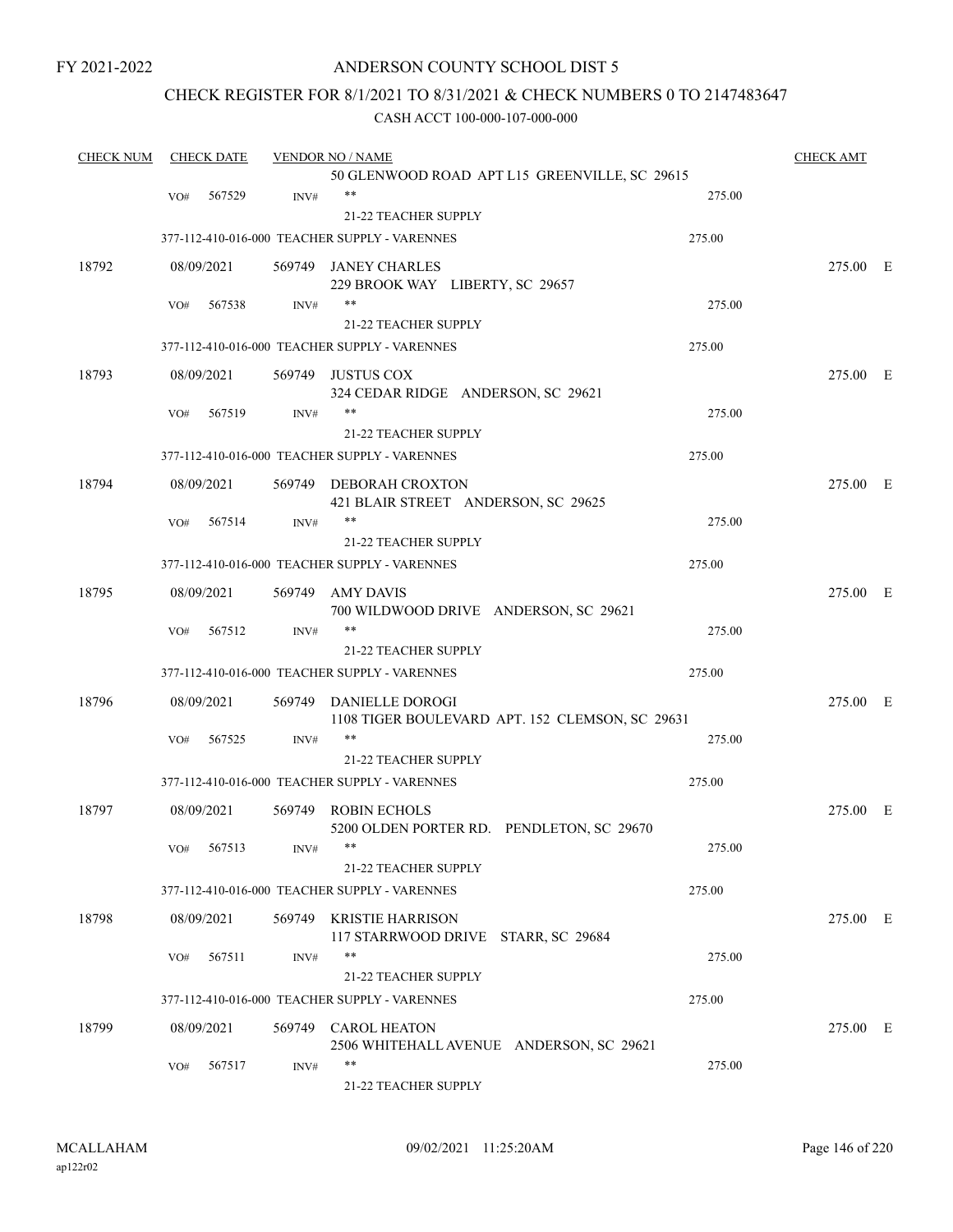## CHECK REGISTER FOR 8/1/2021 TO 8/31/2021 & CHECK NUMBERS 0 TO 2147483647

| <b>CHECK NUM</b> | <b>CHECK DATE</b> |        | <b>VENDOR NO / NAME</b>                                            |                                                 | <b>CHECK AMT</b> |  |
|------------------|-------------------|--------|--------------------------------------------------------------------|-------------------------------------------------|------------------|--|
|                  |                   |        | 377-112-410-016-000 TEACHER SUPPLY - VARENNES                      | 275.00                                          |                  |  |
| 18800            | 08/09/2021        |        | 569749 ALESIA JONES<br>703 E MAULDIN STREET ANDERSON, SC 29621     |                                                 | 275.00 E         |  |
|                  | 567523<br>VO#     | INV#   | $***$<br>21-22 TEACHER SUPPLY                                      | 275.00                                          |                  |  |
|                  |                   |        | 377-112-410-016-000 TEACHER SUPPLY - VARENNES                      | 275.00                                          |                  |  |
| 18801            | 08/09/2021        |        | 569749 KENNEDY KISH<br>1904 ASHLEY OAKS COURT ST CLOUD, FL 34771   |                                                 | 275.00 E         |  |
|                  | 567537<br>VO#     | INV#   | **<br>21-22 TEACHER SUPPLY                                         | 275.00                                          |                  |  |
|                  |                   |        | 377-112-410-016-000 TEACHER SUPPLY - VARENNES                      | 275.00                                          |                  |  |
| 18802            | 08/09/2021        |        | 569749 KRISTEN LANDERS<br>315 CLAUDINE DRIVE ANDERSON, SC 29624    |                                                 | 275.00 E         |  |
|                  | 567535<br>VO#     | INV#   | $***$                                                              | 275.00                                          |                  |  |
|                  |                   |        | <b>21-22 TEACHER SUPPLY</b>                                        |                                                 |                  |  |
|                  |                   |        | 377-112-410-016-000 TEACHER SUPPLY - VARENNES                      | 275.00                                          |                  |  |
| 18803            | 08/09/2021        |        | 569749 TAMAURIA MATTISON<br>144 WOODLAND DRIVE ANDERSON, SC 29621  |                                                 | 275.00 E         |  |
|                  | VO#<br>567531     | INV#   | **                                                                 | 275.00                                          |                  |  |
|                  |                   |        | 21-22 TEACHER SUPPLY                                               |                                                 |                  |  |
|                  |                   |        | 377-112-410-016-000 TEACHER SUPPLY - VARENNES                      | 275.00                                          |                  |  |
| 18804            | 08/09/2021        |        | 569749 ASHLEIGH MOORE<br>481 MAXWELL MILL ROAD DEWY ROSE, GA 30634 |                                                 | 275.00 E         |  |
|                  | 567526<br>VO#     | INV#   | **<br>21-22 TEACHER SUPPLY                                         | 275.00                                          |                  |  |
|                  |                   |        | 377-112-410-016-000 TEACHER SUPPLY - VARENNES                      | 275.00                                          |                  |  |
| 18805            | 08/09/2021        | 569749 | BRETT MRAKOVICH<br>1019 WATERSIDE DRIVE EASLEY, SC 29642           |                                                 | 275.00 E         |  |
|                  | 567532<br>VO#     | INV#   | **                                                                 | 275.00                                          |                  |  |
|                  |                   |        | 21-22 TEACHER SUPPLY                                               |                                                 |                  |  |
|                  |                   |        | 377-112-410-016-000 TEACHER SUPPLY - VARENNES                      | 275.00                                          |                  |  |
| 18806            | 08/09/2021        |        | 569749 RACHEL PRUITT<br>118 MONROE STREET ANDERSON, SC 29624       |                                                 | 275.00 E         |  |
|                  | 567539<br>VO#     | INV#   | **<br>21-22 TEACHER SUPPLY                                         | 275.00                                          |                  |  |
|                  |                   |        | 377-112-410-016-000 TEACHER SUPPLY - VARENNES                      | 275.00                                          |                  |  |
| 18807            | 08/09/2021        | 569749 | <b>CHASITY ROSE</b>                                                | 811 ISSAQUEENA TRAIL APT. 812 CENTRAL, SC 29630 | 275.00 E         |  |
|                  | 567530<br>VO#     | INV#   | **<br>21-22 TEACHER SUPPLY                                         | 275.00                                          |                  |  |
|                  |                   |        | 377-112-410-016-000 TEACHER SUPPLY - VARENNES                      | 275.00                                          |                  |  |
| 18808            | 08/09/2021        | 569749 | <b>CHRISTINE SHARP</b><br>2404 E. NORTH AVENUE ANDERSON, SC 29625  |                                                 | 275.00 E         |  |
|                  |                   |        |                                                                    |                                                 |                  |  |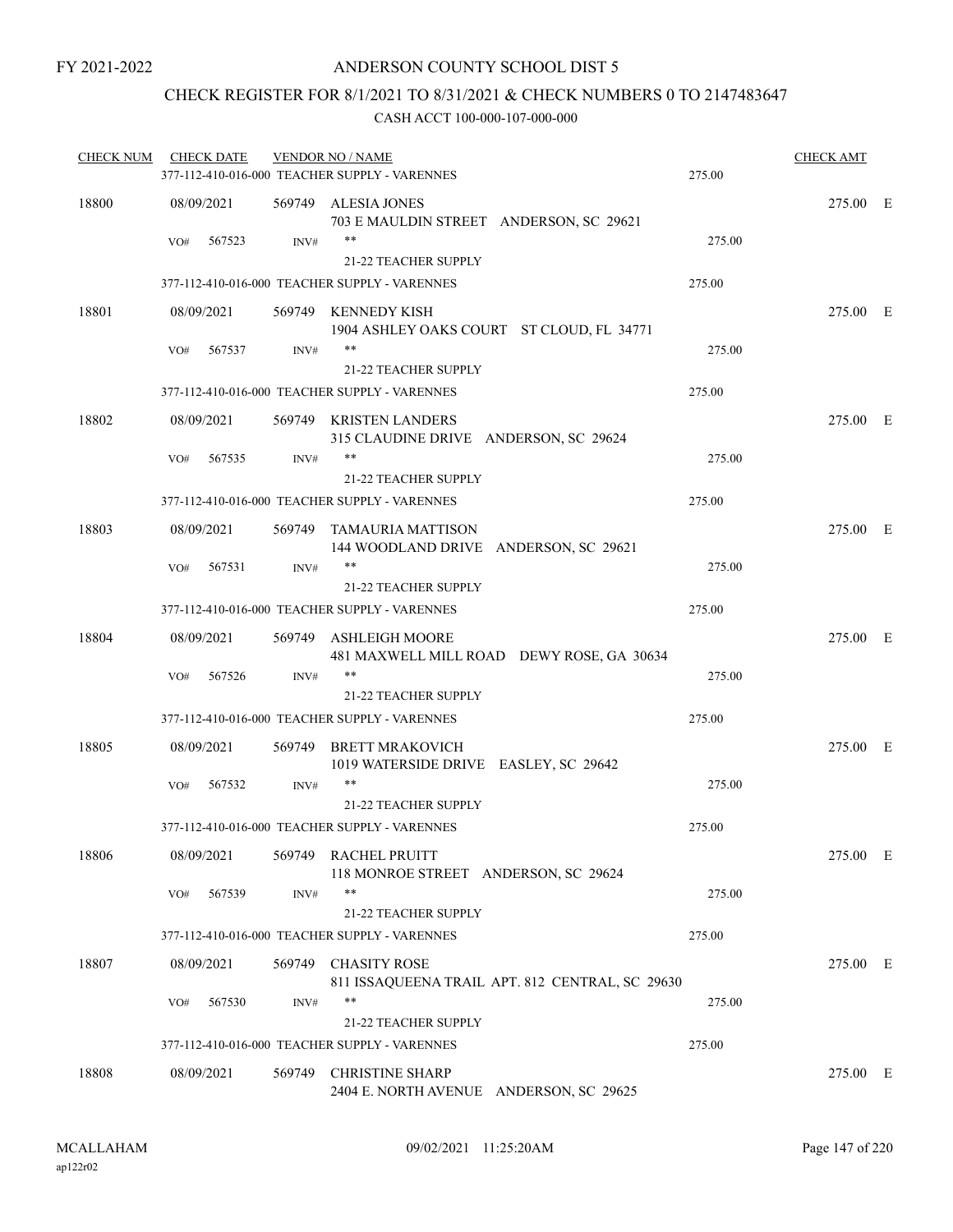## CHECK REGISTER FOR 8/1/2021 TO 8/31/2021 & CHECK NUMBERS 0 TO 2147483647

| <b>CHECK NUM</b> |            | <b>CHECK DATE</b> |        | <b>VENDOR NO / NAME</b>                                            |        | <b>CHECK AMT</b> |  |
|------------------|------------|-------------------|--------|--------------------------------------------------------------------|--------|------------------|--|
|                  | VO#        | 567521            | INV#   | **                                                                 | 275.00 |                  |  |
|                  |            |                   |        | 21-22 TEACHER SUPPLY                                               |        |                  |  |
|                  |            |                   |        | 377-112-410-016-000 TEACHER SUPPLY - VARENNES                      | 275.00 |                  |  |
| 18809            | 08/09/2021 |                   |        | 569749 TARA SHAVER                                                 |        | 275.00 E         |  |
|                  |            |                   |        | 76 B KEOWEE ROAD IVA, SC 29655                                     |        |                  |  |
|                  | VO#        | 567522            | INV#   | **                                                                 | 275.00 |                  |  |
|                  |            |                   |        | 21-22 TEACHER SUPPLY                                               |        |                  |  |
|                  |            |                   |        | 377-112-410-016-000 TEACHER SUPPLY - VARENNES                      | 275.00 |                  |  |
| 18810            | 08/09/2021 |                   |        | 569749 KAYLA SMITH<br>115 GRANT ROAD WESTMINSTER, SC 29693         |        | 275.00 E         |  |
|                  | VO#        | 567528            | INV#   | **                                                                 | 275.00 |                  |  |
|                  |            |                   |        | 21-22 TEACHER SUPPLY                                               |        |                  |  |
|                  |            |                   |        | 377-112-410-016-000 TEACHER SUPPLY - VARENNES                      | 275.00 |                  |  |
| 18811            | 08/09/2021 |                   |        | 569749 EVELYN STRICKLAND<br>P.O. BOX 827 PIEDMONT, SC 29673        |        | 275.00 E         |  |
|                  | VO#        | 567524            | INV#   | **                                                                 | 275.00 |                  |  |
|                  |            |                   |        | 21-22 TEACHER SUPPLY                                               |        |                  |  |
|                  |            |                   |        | 377-112-410-016-000 TEACHER SUPPLY - VARENNES                      | 275.00 |                  |  |
| 18812            | 08/09/2021 |                   |        | 569749 CATHERINE THOMAS<br>1401 GRADY HALL ROAD ANDERSON, SC 29626 |        | 275.00 E         |  |
|                  | VO#        | 567527            | INV#   | $***$                                                              | 275.00 |                  |  |
|                  |            |                   |        | <b>21-22 TEACHER SUPPLY</b>                                        |        |                  |  |
|                  |            |                   |        | 377-112-410-016-000 TEACHER SUPPLY - VARENNES                      | 275.00 |                  |  |
| 18813            | 08/09/2021 |                   | 569749 | TIFFINY WILLIAMS<br>112 BELSPRING LANE ANDERSON, SC 29621          |        | 275.00 E         |  |
|                  | VO#        | 567518            | INV#   | **                                                                 | 275.00 |                  |  |
|                  |            |                   |        | 21-22 TEACHER SUPPLY                                               |        |                  |  |
|                  |            |                   |        | 377-112-410-016-000 TEACHER SUPPLY - VARENNES                      | 275.00 |                  |  |
| 18814            | 08/09/2021 |                   |        | 569749 KELLY WILLIAMSON<br>114 CHARPING LANE ANDERSON, SC 29621    |        | 275.00 E         |  |
|                  | VO#        | 567520            | INV#   | $***$                                                              | 275.00 |                  |  |
|                  |            |                   |        | 21-22 TEACHER SUPPLY                                               |        |                  |  |
|                  |            |                   |        | 377-112-410-016-000 TEACHER SUPPLY - VARENNES                      | 275.00 |                  |  |
| 18815            | 08/09/2021 |                   |        | 569749 PAULINE YOUNG<br>508 BLUME RD. ANDERSON, SC 29625           |        | 275.00 E         |  |
|                  | VO#        | 567515            | INV#   | **                                                                 | 275.00 |                  |  |
|                  |            |                   |        | 21-22 TEACHER SUPPLY                                               |        |                  |  |
|                  |            |                   |        | 377-112-410-016-000 TEACHER SUPPLY - VARENNES                      | 275.00 |                  |  |
| 18816            | 08/09/2021 |                   |        | 569749 BRENT ZACOUR<br>335 LOOKOVER DRIVE ANDERSON, SC 29621       |        | 275.00 E         |  |
|                  | VO#        | 567536            | INV#   |                                                                    | 275.00 |                  |  |
|                  |            |                   |        | 21-22 TEACHER SUPPLY                                               |        |                  |  |
|                  |            |                   |        | 377-112-410-016-000 TEACHER SUPPLY - VARENNES                      | 275.00 |                  |  |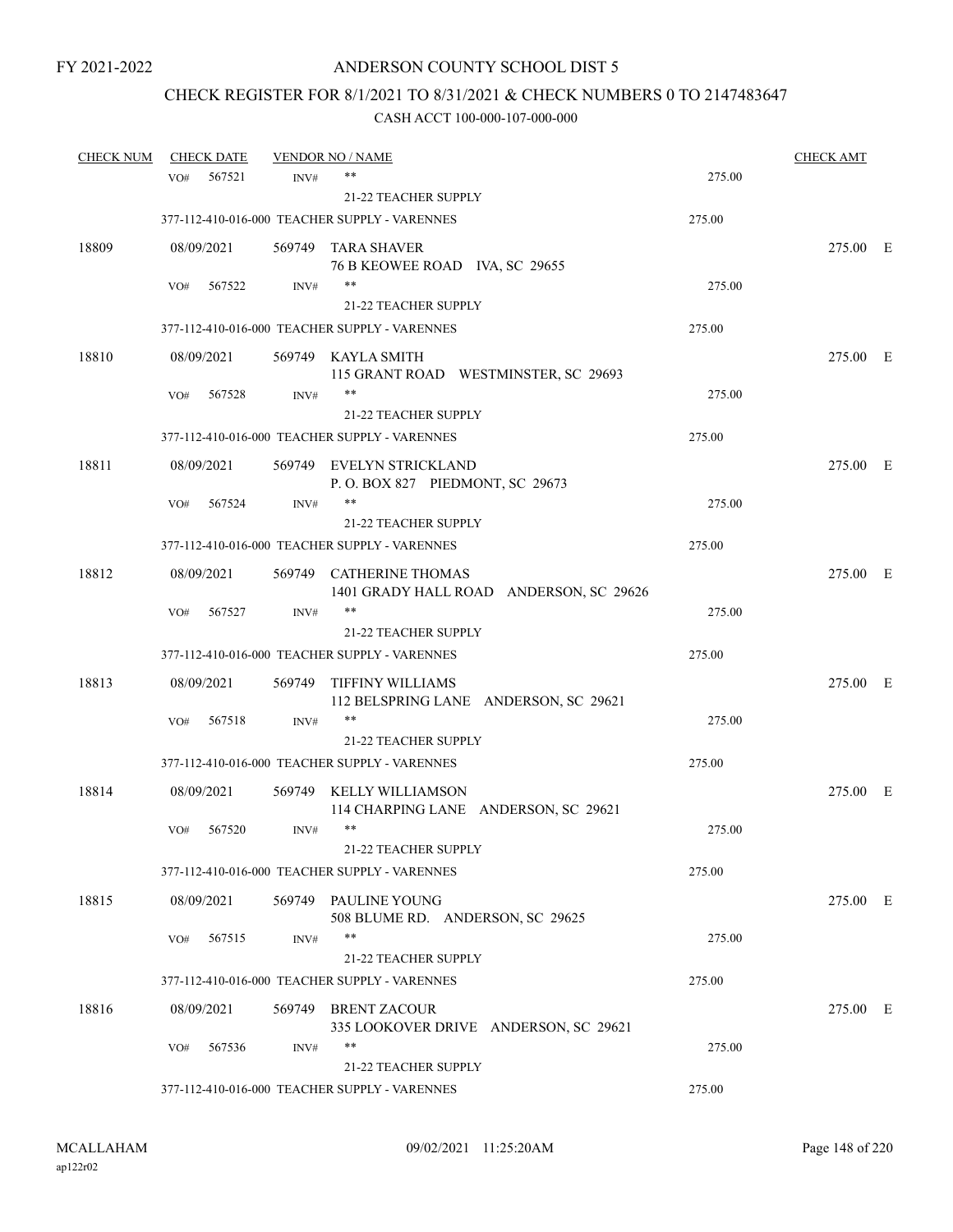## ANDERSON COUNTY SCHOOL DIST 5

## CHECK REGISTER FOR 8/1/2021 TO 8/31/2021 & CHECK NUMBERS 0 TO 2147483647

| <b>CHECK NUM</b> | <b>CHECK DATE</b> |      | <b>VENDOR NO / NAME</b>                                                    |        | <b>CHECK AMT</b> |  |
|------------------|-------------------|------|----------------------------------------------------------------------------|--------|------------------|--|
| 18817            | 08/09/2021        |      | 569749 EVA ADDISON<br>504 WILLIAMSBURG RD ANDERSON, SC 29621               |        | 275.00 E         |  |
|                  | 567554<br>VO#     | INV# | **<br>21-22 TEACHER SUPPLY                                                 | 275.00 |                  |  |
|                  |                   |      | 377-112-410-017-000 TEACHER SUPPLY - MIDWAY                                | 275.00 |                  |  |
| 18818            | 08/09/2021        |      | 569749 KATHRYN ANDRADE<br>117 TINSLEY DRIVE ANDERSON, SC 29621             |        | 275.00 E         |  |
|                  | 567564<br>VO#     | INV# | **<br>21-22 TEACHER SUPPLY                                                 | 275.00 |                  |  |
|                  |                   |      | 377-112-410-017-000 TEACHER SUPPLY - MIDWAY                                | 275.00 |                  |  |
| 18819            | 08/09/2021        |      | 569749 PAMELA ARROYO<br>116 KING ARTHUR DRIVE PIEDMONT, SC 29673           |        | 275.00 E         |  |
|                  | VO#<br>567573     | INV# | **<br>21-22 TEACHER SUPPLY                                                 | 275.00 |                  |  |
|                  |                   |      | 377-112-410-017-000 TEACHER SUPPLY - MIDWAY                                | 275.00 |                  |  |
| 18820            | 08/09/2021        |      | 569749 CURRY ASKEW<br>102 MCGEE COURT ANDERSON, SC 29621                   |        | 275.00 E         |  |
|                  | 567582<br>VO#     | INV# | **                                                                         | 275.00 |                  |  |
|                  |                   |      | <b>21-22 TEACHER SUPPLY</b><br>377-112-410-017-000 TEACHER SUPPLY - MIDWAY | 275.00 |                  |  |
|                  |                   |      |                                                                            |        |                  |  |
| 18821            | 08/09/2021        |      | 569749 HOLLY ATKINS<br>2407 LANE AVE ANDERSON, SC 29621<br>**              |        | 275.00 E         |  |
|                  | 567552<br>VO#     | INV# | <b>21-22 TEACHER SUPPLY</b>                                                | 275.00 |                  |  |
|                  |                   |      | 377-112-410-017-000 TEACHER SUPPLY - MIDWAY                                | 275.00 |                  |  |
| 18822            | 08/09/2021        |      | 569749 ERIN BEST<br>1020 GRADY HALL ROAD ANDERSON, SC 29626                |        | 275.00 E         |  |
|                  | 567563<br>VO#     | INV# | **<br><b>21-22 TEACHER SUPPLY</b>                                          | 275.00 |                  |  |
|                  |                   |      | 377-112-410-017-000 TEACHER SUPPLY - MIDWAY                                | 275.00 |                  |  |
| 18823            | 08/09/2021        |      | 569749 KAYLA BOWMAN<br>P.O. Box 227 STARR, SC 29684                        |        | 275.00 E         |  |
|                  | 567574<br>VO#     | INV# | **<br><b>21-22 TEACHER SUPPLY</b>                                          | 275.00 |                  |  |
|                  |                   |      | 377-112-410-017-000 TEACHER SUPPLY - MIDWAY                                | 275.00 |                  |  |
| 18824            | 08/09/2021        |      | 569749 RACHEL BROOKMAN<br>24 FAWN HILL DRIVE ANDERSON, SC 29621            |        | 275.00 E         |  |
|                  | 567577<br>VO#     | INV# | **<br>21-22 TEACHER SUPPLY                                                 | 275.00 |                  |  |
|                  |                   |      | 377-112-410-017-000 TEACHER SUPPLY - MIDWAY                                | 275.00 |                  |  |
| 18825            | 08/09/2021        |      | 569749 MELINDA BUTLER<br>403 CHASEN COURT ANDERSON, SC 29621               |        | 275.00 E         |  |
|                  | 567541<br>VO#     | INV# | **                                                                         | 275.00 |                  |  |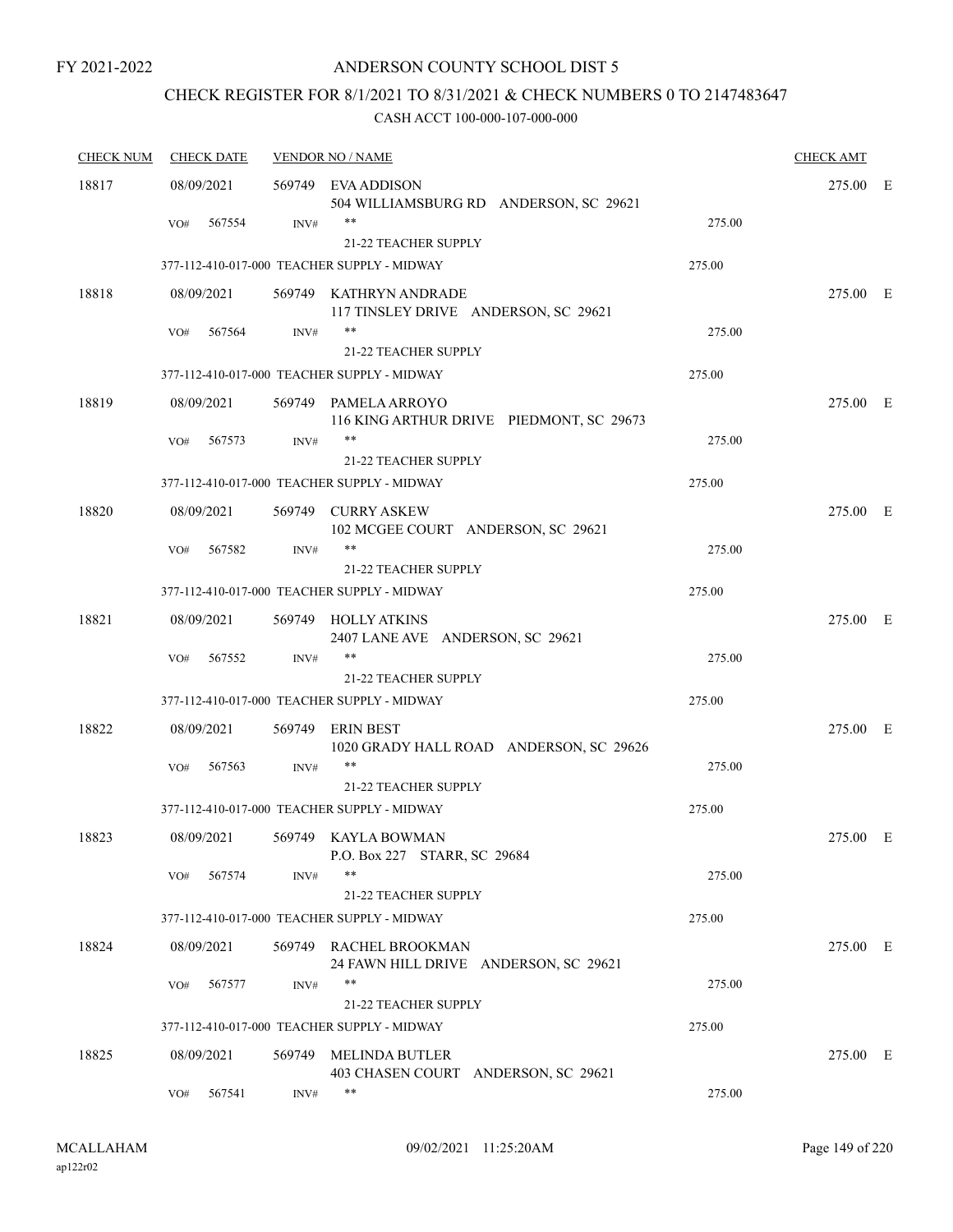## ANDERSON COUNTY SCHOOL DIST 5

## CHECK REGISTER FOR 8/1/2021 TO 8/31/2021 & CHECK NUMBERS 0 TO 2147483647

| <b>CHECK NUM</b> | <b>CHECK DATE</b> |        | <b>VENDOR NO / NAME</b>                                         |        | <b>CHECK AMT</b> |  |
|------------------|-------------------|--------|-----------------------------------------------------------------|--------|------------------|--|
|                  |                   |        | <b>21-22 TEACHER SUPPLY</b>                                     |        |                  |  |
|                  |                   |        | 377-112-410-017-000 TEACHER SUPPLY - MIDWAY                     | 275.00 |                  |  |
| 18826            | 08/09/2021        | 569749 | AMY CAMPBELL<br>111 CHAD COURT ANDERSON, SC 29621               |        | 275.00 E         |  |
|                  | VO#<br>567548     | INV#   | $***$                                                           | 275.00 |                  |  |
|                  |                   |        | 21-22 TEACHER SUPPLY                                            |        |                  |  |
|                  |                   |        | 377-112-410-017-000 TEACHER SUPPLY - MIDWAY                     | 275.00 |                  |  |
| 18827            | 08/09/2021        |        | 569749 KAILEIGH COATS<br>101 BRANDYWINE LANE ANDERSON, SC 29625 |        | 275.00 E         |  |
|                  | 567560<br>VO#     | INV#   | **                                                              | 275.00 |                  |  |
|                  |                   |        | 21-22 TEACHER SUPPLY                                            |        |                  |  |
|                  |                   |        | 377-112-410-017-000 TEACHER SUPPLY - MIDWAY                     | 275.00 |                  |  |
| 18828            | 08/09/2021        | 569749 | SARAH CORDELL                                                   |        | 275.00 E         |  |
|                  |                   |        | 417 ISSAQUEENA TRAIL CLEMSON, SC 29631                          |        |                  |  |
|                  | 567572<br>VO#     | INV#   | **                                                              | 275.00 |                  |  |
|                  |                   |        | <b>21-22 TEACHER SUPPLY</b>                                     |        |                  |  |
|                  |                   |        | 377-112-410-017-000 TEACHER SUPPLY - MIDWAY                     | 275.00 |                  |  |
|                  |                   |        |                                                                 |        |                  |  |
| 18829            | 08/09/2021        | 569749 | PAMELA DECAPRIO<br>4802 EDWARDS ROAD TAYLORS, SC 29687          |        | 275.00 E         |  |
|                  | 567569<br>VO#     | INV#   | $***$                                                           | 275.00 |                  |  |
|                  |                   |        | 21-22 TEACHER SUPPLY                                            |        |                  |  |
|                  |                   |        | 377-112-410-017-000 TEACHER SUPPLY - MIDWAY                     | 275.00 |                  |  |
| 18830            | 08/09/2021        | 569749 | LIZA DICKSON                                                    |        | 275.00 E         |  |
|                  |                   |        | 413 QUAIL HOLLOW ROAD ANDERSON, SC 29621                        |        |                  |  |
|                  | 567590<br>VO#     | INV#   |                                                                 | 275.00 |                  |  |
|                  |                   |        | <b>21-22 TEACHER SUPPLY</b>                                     |        |                  |  |
|                  |                   |        | 377-112-410-017-000 TEACHER SUPPLY - MIDWAY                     | 275.00 |                  |  |
|                  |                   |        |                                                                 |        |                  |  |
| 18831            | 08/09/2021        | 569749 | <b>CYNTHIA DOVE</b><br>515 HICKORY LANE PENDLETON, SC 29670     |        | 275.00 E         |  |
|                  | 567542<br>VO#     | INV#   | $***$                                                           | 275.00 |                  |  |
|                  |                   |        | 21-22 TEACHER SUPPLY                                            |        |                  |  |
|                  |                   |        | 377-112-410-017-000 TEACHER SUPPLY - MIDWAY                     | 275.00 |                  |  |
| 18832            | 08/09/2021        | 569749 | <b>TELVA ELWELL</b>                                             |        | 275.00 E         |  |
|                  |                   |        | 524 MOORES MILL ROAD PELZER, SC 29669                           |        |                  |  |
|                  | 567565<br>VO#     | INV#   | $***$                                                           | 275.00 |                  |  |
|                  |                   |        | 21-22 TEACHER SUPPLY                                            |        |                  |  |
|                  |                   |        | 377-112-410-017-000 TEACHER SUPPLY - MIDWAY                     | 275.00 |                  |  |
| 18833            | 08/09/2021        | 569749 | AMANDA EUBANKS                                                  |        | 275.00 E         |  |
|                  |                   |        | 507 BARCLIFF LANE ANDERSON, SC 29621                            |        |                  |  |
|                  | 567571<br>VO#     | INV#   | **                                                              | 275.00 |                  |  |
|                  |                   |        | <b>21-22 TEACHER SUPPLY</b>                                     |        |                  |  |
|                  |                   |        | 377-112-410-017-000 TEACHER SUPPLY - MIDWAY                     | 275.00 |                  |  |
|                  |                   |        |                                                                 |        |                  |  |
| 18834            | 08/09/2021        |        | 569749 STUART FOWLER                                            |        | 275.00 E         |  |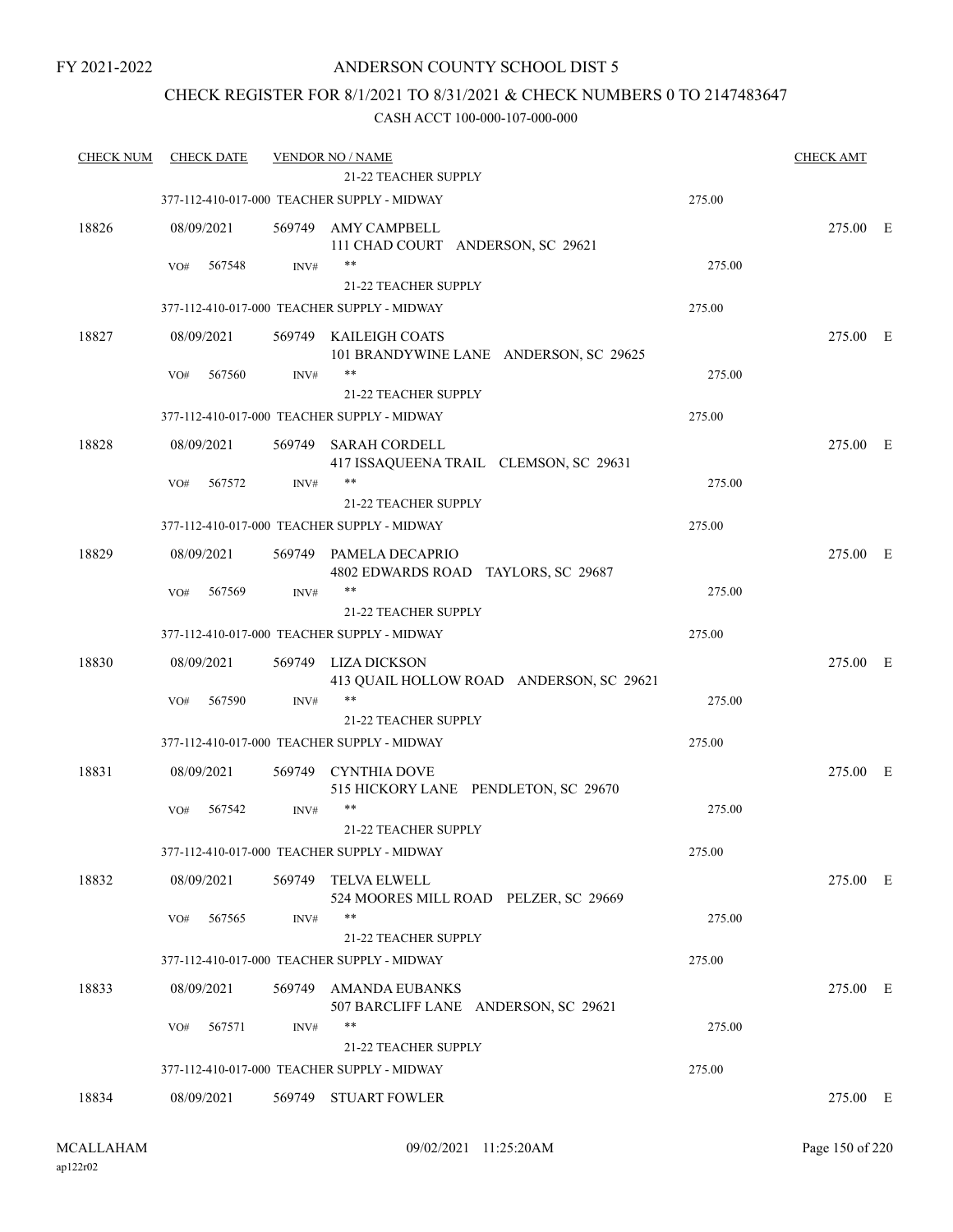## ANDERSON COUNTY SCHOOL DIST 5

## CHECK REGISTER FOR 8/1/2021 TO 8/31/2021 & CHECK NUMBERS 0 TO 2147483647

| <b>CHECK NUM</b> |     | <b>CHECK DATE</b> |                | <b>VENDOR NO / NAME</b>                                             |        | <b>CHECK AMT</b> |  |
|------------------|-----|-------------------|----------------|---------------------------------------------------------------------|--------|------------------|--|
|                  |     |                   |                | 2760 OLD GREENVILLE HWY CENTRAL, SC 29630                           |        |                  |  |
|                  | VO# | 567543            | INV#           | $***$                                                               | 275.00 |                  |  |
|                  |     |                   |                | 21-22 TEACHER SUPPLY                                                |        |                  |  |
|                  |     |                   |                | 377-112-410-017-000 TEACHER SUPPLY - MIDWAY                         | 275.00 |                  |  |
| 18835            |     | 08/09/2021        |                | 569749 RILEY FRADY                                                  |        | 275.00 E         |  |
|                  |     |                   |                | 105 HURST AVENUE ANDERSON, SC 29625                                 |        |                  |  |
|                  | VO# | 567588            | INV#           | **                                                                  | 275.00 |                  |  |
|                  |     |                   |                | <b>21-22 TEACHER SUPPLY</b>                                         |        |                  |  |
|                  |     |                   |                | 377-112-410-017-000 TEACHER SUPPLY - MIDWAY                         | 275.00 |                  |  |
| 18836            |     | 08/09/2021        |                | 569749 TRINA GABBARD<br>1205 WILLIAMSBURG DRIVE ANDERSON, SC 29621  |        | 275.00 E         |  |
|                  | VO# | 567570            | INV#           | **                                                                  | 275.00 |                  |  |
|                  |     |                   |                | 21-22 TEACHER SUPPLY                                                |        |                  |  |
|                  |     |                   |                | 377-112-410-017-000 TEACHER SUPPLY - MIDWAY                         | 275.00 |                  |  |
| 18837            |     | 08/09/2021        |                | 569749 ASHLEY GILREATH                                              |        | 275.00 E         |  |
|                  |     |                   |                | 123 BOXWOOD LANE ANDERSON, SC 29621                                 |        |                  |  |
|                  | VO# | 567551            | INV#           |                                                                     | 275.00 |                  |  |
|                  |     |                   |                | <b>21-22 TEACHER SUPPLY</b>                                         |        |                  |  |
|                  |     |                   |                | 377-112-410-017-000 TEACHER SUPPLY - MIDWAY                         | 275.00 |                  |  |
| 18838            |     | 08/09/2021        |                | 569749 ASHLEI GREENE<br>105 EDISTO ROAD ANDERSON, SC 29621          |        | 275.00 E         |  |
|                  | VO# | 567587            | INV#           | **                                                                  | 275.00 |                  |  |
|                  |     |                   |                | <b>21-22 TEACHER SUPPLY</b>                                         |        |                  |  |
|                  |     |                   |                | 377-112-410-017-000 TEACHER SUPPLY - MIDWAY                         | 275.00 |                  |  |
| 18839            |     | 08/09/2021        |                | 569749 SHARON HALL<br>217 WATERFRONT DRIVE WILLIAMSTON, SC 29697    |        | 275.00 E         |  |
|                  | VO# | 567580            | INV#           | **                                                                  | 275.00 |                  |  |
|                  |     |                   |                | <b>21-22 TEACHER SUPPLY</b>                                         |        |                  |  |
|                  |     |                   |                | 377-112-410-017-000 TEACHER SUPPLY - MIDWAY                         | 275.00 |                  |  |
| 18840            |     | 08/09/2021        |                | 569749 DANIEL HALLMAN<br>125 HERD PARK COURT ANDERSON, SC 29621     |        | 275.00 E         |  |
|                  |     | VO# 567544        | $\text{INV}\#$ |                                                                     | 275.00 |                  |  |
|                  |     |                   |                | 21-22 TEACHER SUPPLY                                                |        |                  |  |
|                  |     |                   |                | 377-112-410-017-000 TEACHER SUPPLY - MIDWAY                         | 275.00 |                  |  |
| 18841            |     | 08/09/2021        |                | 569749 CHANDLER HERBERT<br>110 CARTER HALL DRIVE ANDERSON, SC 29621 |        | 275.00 E         |  |
|                  | VO# | 567561            | INV#           | **                                                                  | 275.00 |                  |  |
|                  |     |                   |                | 21-22 TEACHER SUPPLY                                                |        |                  |  |
|                  |     |                   |                | 377-112-410-017-000 TEACHER SUPPLY - MIDWAY                         | 275.00 |                  |  |
| 18842            |     | 08/09/2021        |                | 569749 LESLIE HORNICK<br>117 CHAD COURT ANDERSON, SC 29621          |        | 275.00 E         |  |
|                  | VO# | 567550            | INV#           | **                                                                  | 275.00 |                  |  |
|                  |     |                   |                | 21-22 TEACHER SUPPLY                                                |        |                  |  |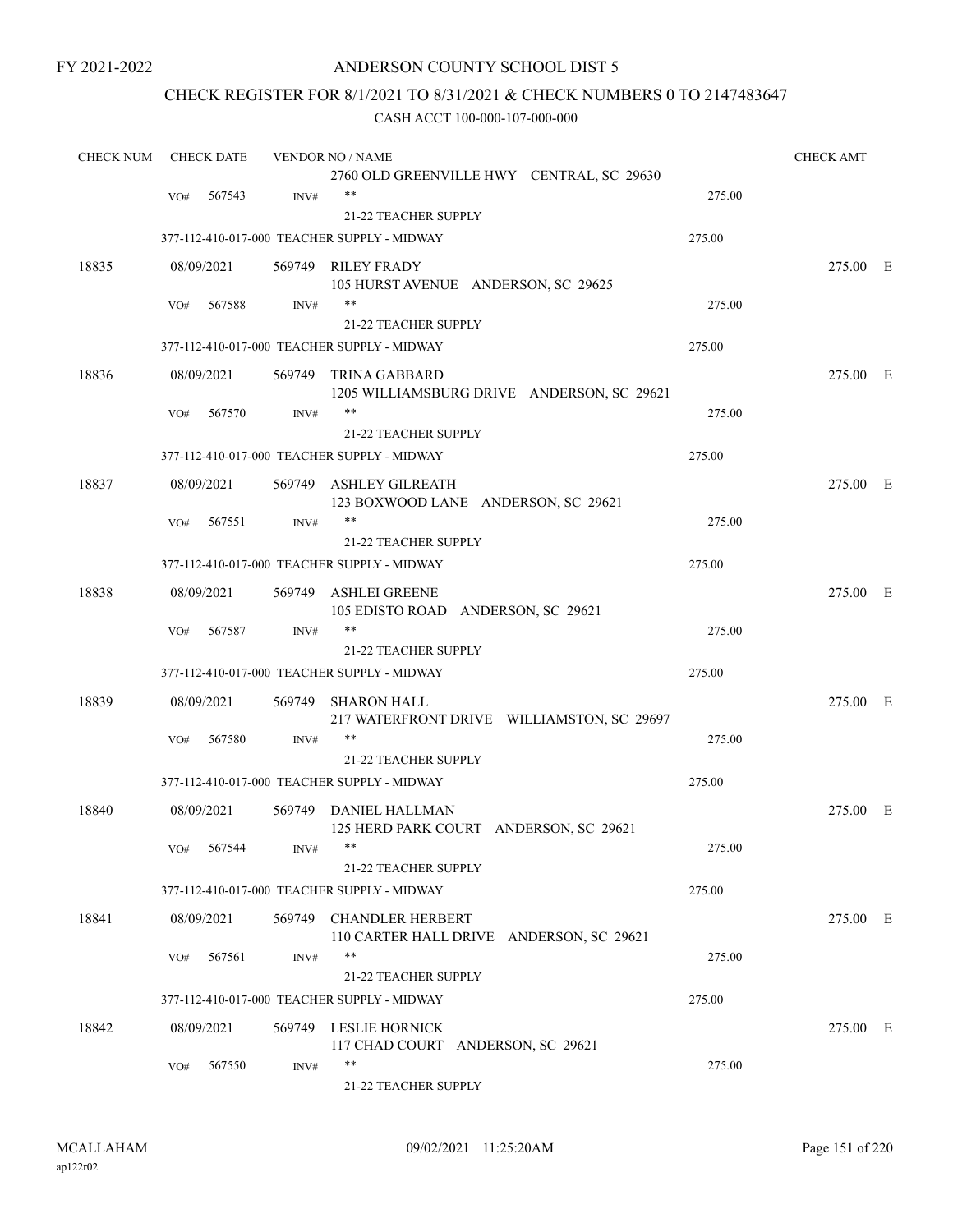## CHECK REGISTER FOR 8/1/2021 TO 8/31/2021 & CHECK NUMBERS 0 TO 2147483647

| 18843<br>08/09/2021<br>569749 WHITNEY JACKSON<br>275.00 E<br>119 TAYLORS TRAIL ANDERSON, SC 29621<br>**<br>567555<br>INV#<br>275.00<br>VO#<br><b>21-22 TEACHER SUPPLY</b><br>377-112-410-017-000 TEACHER SUPPLY - MIDWAY<br>275.00<br>18844<br>569749 TRACY JONES<br>275.00 E<br>08/09/2021<br>112 HERD PARK COURT ANDERSON, SC 29621<br>**<br>275.00<br>567576<br>INV#<br>VO#<br><b>21-22 TEACHER SUPPLY</b><br>377-112-410-017-000 TEACHER SUPPLY - MIDWAY<br>275.00<br>18845<br>08/09/2021<br>569749 BRANDI KELLEY<br>275.00 E<br>1133 BROWN ROAD ANDERSON, SC 29621<br>**<br>567558<br>275.00<br>VO#<br>INV#<br><b>21-22 TEACHER SUPPLY</b><br>377-112-410-017-000 TEACHER SUPPLY - MIDWAY<br>275.00<br>18846<br>08/09/2021<br>569749 HALLE LEWINSKI<br>275.00 E<br>3306 HOWLAND DRIVE ANDERSON, SC 29626<br>$***$<br>567585<br>INV#<br>275.00<br>VO#<br><b>21-22 TEACHER SUPPLY</b><br>377-112-410-017-000 TEACHER SUPPLY - MIDWAY<br>275.00<br>18847<br>08/09/2021<br>275.00 E<br>569749 TETA LEWIS<br>315 TILLOTSON ROAD ANDERSON, SC 29621<br>**<br>275.00<br>567557<br>$\text{INV}\#$<br>VO#<br><b>21-22 TEACHER SUPPLY</b><br>377-112-410-017-000 TEACHER SUPPLY - MIDWAY<br>275.00<br>18848<br>08/09/2021<br>275.00 E<br>569749<br>JIMMY MAYFIELD<br>2829 CONCORD ROAD ANDERSON, SC 29621<br>**<br>275.00<br>VO#<br>567584<br>INV#<br><b>21-22 TEACHER SUPPLY</b><br>377-112-410-017-000 TEACHER SUPPLY - MIDWAY<br>275.00<br>18849<br>08/09/2021<br>569749 MACKENZIE MCCLELLAND<br>275.00 E<br>108 FLYNN DR ANDERSON, SC 29626<br>**<br>275.00<br>567581<br>INV#<br>VO#<br><b>21-22 TEACHER SUPPLY</b><br>275.00<br>377-112-410-017-000 TEACHER SUPPLY - MIDWAY<br>18850<br>08/09/2021<br>569749 WHITNEY NEAL<br>275.00 E<br>5488 BELTON HIGHWAY BELTON, SC 29627<br>**<br>567583<br>275.00<br>VO#<br>INV#<br>21-22 TEACHER SUPPLY<br>275.00<br>377-112-410-017-000 TEACHER SUPPLY - MIDWAY<br>18851<br>08/09/2021<br>569749<br><b>MORGAN O'BRIEN</b><br>275.00 E<br>214 ANDALUSIAN TRAIL ANDERSON, SC 29621 | <b>CHECK NUM</b> | <b>CHECK DATE</b> | <b>VENDOR NO / NAME</b><br>377-112-410-017-000 TEACHER SUPPLY - MIDWAY | 275.00 | <b>CHECK AMT</b> |  |
|--------------------------------------------------------------------------------------------------------------------------------------------------------------------------------------------------------------------------------------------------------------------------------------------------------------------------------------------------------------------------------------------------------------------------------------------------------------------------------------------------------------------------------------------------------------------------------------------------------------------------------------------------------------------------------------------------------------------------------------------------------------------------------------------------------------------------------------------------------------------------------------------------------------------------------------------------------------------------------------------------------------------------------------------------------------------------------------------------------------------------------------------------------------------------------------------------------------------------------------------------------------------------------------------------------------------------------------------------------------------------------------------------------------------------------------------------------------------------------------------------------------------------------------------------------------------------------------------------------------------------------------------------------------------------------------------------------------------------------------------------------------------------------------------------------------------------------------------------------------------------------------------------------------------------------------------------------------------------------------------------------------------------|------------------|-------------------|------------------------------------------------------------------------|--------|------------------|--|
|                                                                                                                                                                                                                                                                                                                                                                                                                                                                                                                                                                                                                                                                                                                                                                                                                                                                                                                                                                                                                                                                                                                                                                                                                                                                                                                                                                                                                                                                                                                                                                                                                                                                                                                                                                                                                                                                                                                                                                                                                          |                  |                   |                                                                        |        |                  |  |
|                                                                                                                                                                                                                                                                                                                                                                                                                                                                                                                                                                                                                                                                                                                                                                                                                                                                                                                                                                                                                                                                                                                                                                                                                                                                                                                                                                                                                                                                                                                                                                                                                                                                                                                                                                                                                                                                                                                                                                                                                          |                  |                   |                                                                        |        |                  |  |
|                                                                                                                                                                                                                                                                                                                                                                                                                                                                                                                                                                                                                                                                                                                                                                                                                                                                                                                                                                                                                                                                                                                                                                                                                                                                                                                                                                                                                                                                                                                                                                                                                                                                                                                                                                                                                                                                                                                                                                                                                          |                  |                   |                                                                        |        |                  |  |
|                                                                                                                                                                                                                                                                                                                                                                                                                                                                                                                                                                                                                                                                                                                                                                                                                                                                                                                                                                                                                                                                                                                                                                                                                                                                                                                                                                                                                                                                                                                                                                                                                                                                                                                                                                                                                                                                                                                                                                                                                          |                  |                   |                                                                        |        |                  |  |
|                                                                                                                                                                                                                                                                                                                                                                                                                                                                                                                                                                                                                                                                                                                                                                                                                                                                                                                                                                                                                                                                                                                                                                                                                                                                                                                                                                                                                                                                                                                                                                                                                                                                                                                                                                                                                                                                                                                                                                                                                          |                  |                   |                                                                        |        |                  |  |
|                                                                                                                                                                                                                                                                                                                                                                                                                                                                                                                                                                                                                                                                                                                                                                                                                                                                                                                                                                                                                                                                                                                                                                                                                                                                                                                                                                                                                                                                                                                                                                                                                                                                                                                                                                                                                                                                                                                                                                                                                          |                  |                   |                                                                        |        |                  |  |
|                                                                                                                                                                                                                                                                                                                                                                                                                                                                                                                                                                                                                                                                                                                                                                                                                                                                                                                                                                                                                                                                                                                                                                                                                                                                                                                                                                                                                                                                                                                                                                                                                                                                                                                                                                                                                                                                                                                                                                                                                          |                  |                   |                                                                        |        |                  |  |
|                                                                                                                                                                                                                                                                                                                                                                                                                                                                                                                                                                                                                                                                                                                                                                                                                                                                                                                                                                                                                                                                                                                                                                                                                                                                                                                                                                                                                                                                                                                                                                                                                                                                                                                                                                                                                                                                                                                                                                                                                          |                  |                   |                                                                        |        |                  |  |
|                                                                                                                                                                                                                                                                                                                                                                                                                                                                                                                                                                                                                                                                                                                                                                                                                                                                                                                                                                                                                                                                                                                                                                                                                                                                                                                                                                                                                                                                                                                                                                                                                                                                                                                                                                                                                                                                                                                                                                                                                          |                  |                   |                                                                        |        |                  |  |
|                                                                                                                                                                                                                                                                                                                                                                                                                                                                                                                                                                                                                                                                                                                                                                                                                                                                                                                                                                                                                                                                                                                                                                                                                                                                                                                                                                                                                                                                                                                                                                                                                                                                                                                                                                                                                                                                                                                                                                                                                          |                  |                   |                                                                        |        |                  |  |
|                                                                                                                                                                                                                                                                                                                                                                                                                                                                                                                                                                                                                                                                                                                                                                                                                                                                                                                                                                                                                                                                                                                                                                                                                                                                                                                                                                                                                                                                                                                                                                                                                                                                                                                                                                                                                                                                                                                                                                                                                          |                  |                   |                                                                        |        |                  |  |
|                                                                                                                                                                                                                                                                                                                                                                                                                                                                                                                                                                                                                                                                                                                                                                                                                                                                                                                                                                                                                                                                                                                                                                                                                                                                                                                                                                                                                                                                                                                                                                                                                                                                                                                                                                                                                                                                                                                                                                                                                          |                  |                   |                                                                        |        |                  |  |
|                                                                                                                                                                                                                                                                                                                                                                                                                                                                                                                                                                                                                                                                                                                                                                                                                                                                                                                                                                                                                                                                                                                                                                                                                                                                                                                                                                                                                                                                                                                                                                                                                                                                                                                                                                                                                                                                                                                                                                                                                          |                  |                   |                                                                        |        |                  |  |
|                                                                                                                                                                                                                                                                                                                                                                                                                                                                                                                                                                                                                                                                                                                                                                                                                                                                                                                                                                                                                                                                                                                                                                                                                                                                                                                                                                                                                                                                                                                                                                                                                                                                                                                                                                                                                                                                                                                                                                                                                          |                  |                   |                                                                        |        |                  |  |
|                                                                                                                                                                                                                                                                                                                                                                                                                                                                                                                                                                                                                                                                                                                                                                                                                                                                                                                                                                                                                                                                                                                                                                                                                                                                                                                                                                                                                                                                                                                                                                                                                                                                                                                                                                                                                                                                                                                                                                                                                          |                  |                   |                                                                        |        |                  |  |
|                                                                                                                                                                                                                                                                                                                                                                                                                                                                                                                                                                                                                                                                                                                                                                                                                                                                                                                                                                                                                                                                                                                                                                                                                                                                                                                                                                                                                                                                                                                                                                                                                                                                                                                                                                                                                                                                                                                                                                                                                          |                  |                   |                                                                        |        |                  |  |
|                                                                                                                                                                                                                                                                                                                                                                                                                                                                                                                                                                                                                                                                                                                                                                                                                                                                                                                                                                                                                                                                                                                                                                                                                                                                                                                                                                                                                                                                                                                                                                                                                                                                                                                                                                                                                                                                                                                                                                                                                          |                  |                   |                                                                        |        |                  |  |
|                                                                                                                                                                                                                                                                                                                                                                                                                                                                                                                                                                                                                                                                                                                                                                                                                                                                                                                                                                                                                                                                                                                                                                                                                                                                                                                                                                                                                                                                                                                                                                                                                                                                                                                                                                                                                                                                                                                                                                                                                          |                  |                   |                                                                        |        |                  |  |
|                                                                                                                                                                                                                                                                                                                                                                                                                                                                                                                                                                                                                                                                                                                                                                                                                                                                                                                                                                                                                                                                                                                                                                                                                                                                                                                                                                                                                                                                                                                                                                                                                                                                                                                                                                                                                                                                                                                                                                                                                          |                  |                   |                                                                        |        |                  |  |
|                                                                                                                                                                                                                                                                                                                                                                                                                                                                                                                                                                                                                                                                                                                                                                                                                                                                                                                                                                                                                                                                                                                                                                                                                                                                                                                                                                                                                                                                                                                                                                                                                                                                                                                                                                                                                                                                                                                                                                                                                          |                  |                   |                                                                        |        |                  |  |
|                                                                                                                                                                                                                                                                                                                                                                                                                                                                                                                                                                                                                                                                                                                                                                                                                                                                                                                                                                                                                                                                                                                                                                                                                                                                                                                                                                                                                                                                                                                                                                                                                                                                                                                                                                                                                                                                                                                                                                                                                          |                  |                   |                                                                        |        |                  |  |
|                                                                                                                                                                                                                                                                                                                                                                                                                                                                                                                                                                                                                                                                                                                                                                                                                                                                                                                                                                                                                                                                                                                                                                                                                                                                                                                                                                                                                                                                                                                                                                                                                                                                                                                                                                                                                                                                                                                                                                                                                          |                  |                   |                                                                        |        |                  |  |
|                                                                                                                                                                                                                                                                                                                                                                                                                                                                                                                                                                                                                                                                                                                                                                                                                                                                                                                                                                                                                                                                                                                                                                                                                                                                                                                                                                                                                                                                                                                                                                                                                                                                                                                                                                                                                                                                                                                                                                                                                          |                  |                   |                                                                        |        |                  |  |
|                                                                                                                                                                                                                                                                                                                                                                                                                                                                                                                                                                                                                                                                                                                                                                                                                                                                                                                                                                                                                                                                                                                                                                                                                                                                                                                                                                                                                                                                                                                                                                                                                                                                                                                                                                                                                                                                                                                                                                                                                          |                  |                   |                                                                        |        |                  |  |
|                                                                                                                                                                                                                                                                                                                                                                                                                                                                                                                                                                                                                                                                                                                                                                                                                                                                                                                                                                                                                                                                                                                                                                                                                                                                                                                                                                                                                                                                                                                                                                                                                                                                                                                                                                                                                                                                                                                                                                                                                          |                  |                   |                                                                        |        |                  |  |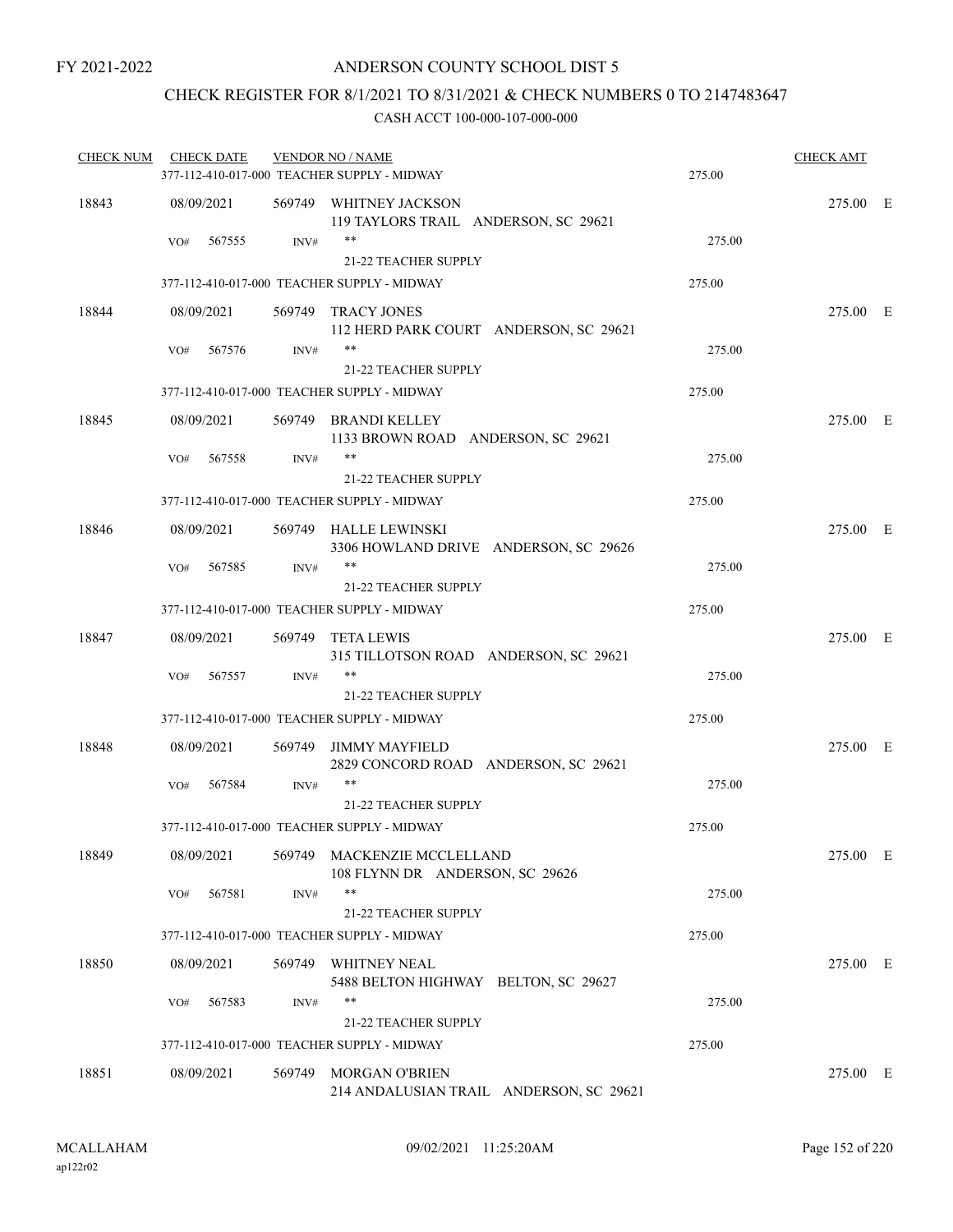## CHECK REGISTER FOR 8/1/2021 TO 8/31/2021 & CHECK NUMBERS 0 TO 2147483647

| <b>CHECK NUM</b> |     | <b>CHECK DATE</b> |      | <b>VENDOR NO / NAME</b>                                           |        | <b>CHECK AMT</b> |  |
|------------------|-----|-------------------|------|-------------------------------------------------------------------|--------|------------------|--|
|                  | VO# | 567562            | INV# | **                                                                | 275.00 |                  |  |
|                  |     |                   |      | 21-22 TEACHER SUPPLY                                              |        |                  |  |
|                  |     |                   |      | 377-112-410-017-000 TEACHER SUPPLY - MIDWAY                       | 275.00 |                  |  |
| 18852            |     | 08/09/2021        |      | 569749 SHELLEY PHILLIPS<br>121 DANDELION TRAIL ANDERSON, SC 29621 |        | 275.00 E         |  |
|                  | VO# | 567540            | INV# | $***$                                                             | 275.00 |                  |  |
|                  |     |                   |      | 21-22 TEACHER SUPPLY                                              |        |                  |  |
|                  |     |                   |      | 377-112-410-017-000 TEACHER SUPPLY - MIDWAY                       | 275.00 |                  |  |
| 18853            |     | 08/09/2021        |      | 569749 SYDNEY PHILLIPS<br>115 KINGSGATE WAY ANDERSON, SC 29621    |        | 275.00 E         |  |
|                  | VO# | 567553            | INV# | **                                                                | 275.00 |                  |  |
|                  |     |                   |      | <b>21-22 TEACHER SUPPLY</b>                                       |        |                  |  |
|                  |     |                   |      | 377-112-410-017-000 TEACHER SUPPLY - MIDWAY                       | 275.00 |                  |  |
| 18854            |     | 08/09/2021        |      | 569749 LAWANTE RAINEY<br>2413 WADE HAMPTON GREENVILLE, SC 29615   |        | 275.00 E         |  |
|                  | VO# | 567589            | INV# | **                                                                | 275.00 |                  |  |
|                  |     |                   |      | 21-22 TEACHER SUPPLY                                              |        |                  |  |
|                  |     |                   |      | 377-112-410-017-000 TEACHER SUPPLY - MIDWAY                       | 275.00 |                  |  |
| 18855            |     | 08/09/2021        |      | 569749 MARY ANN RENO<br>409 QUAIL HOLLOW RD. ANDERSON, SC 29621   |        | 275.00 E         |  |
|                  | VO# | 567556            | INV# | **                                                                | 275.00 |                  |  |
|                  |     |                   |      | <b>21-22 TEACHER SUPPLY</b>                                       |        |                  |  |
|                  |     |                   |      | 377-112-410-017-000 TEACHER SUPPLY - MIDWAY                       | 275.00 |                  |  |
| 18856            |     | 08/09/2021        |      | 569749 JENNIFER ROPER<br>128 SITKA LANE LIBERTY, SC 29657         |        | 275.00 E         |  |
|                  | VO# | 567549            | INV# | **                                                                | 275.00 |                  |  |
|                  |     |                   |      | 21-22 TEACHER SUPPLY                                              |        |                  |  |
|                  |     |                   |      | 377-112-410-017-000 TEACHER SUPPLY - MIDWAY                       | 275.00 |                  |  |
| 18857            |     | 08/09/2021        |      | 569749 HOLLY SCHLATER<br>110 BEECH LANE ANDERSON, SC 29621        |        | 275.00 E         |  |
|                  | VO# | 567579            | INV# | $***$                                                             | 275.00 |                  |  |
|                  |     |                   |      | 21-22 TEACHER SUPPLY                                              |        |                  |  |
|                  |     |                   |      | 377-112-410-017-000 TEACHER SUPPLY - MIDWAY                       | 275.00 |                  |  |
| 18858            |     | 08/09/2021        |      | 569749 MARCIA SELMAN<br>132 CHAD COURT ANDERSON, SC 29621         |        | 275.00 E         |  |
|                  | VO# | 567545            | INV# | $***$                                                             | 275.00 |                  |  |
|                  |     |                   |      | 21-22 TEACHER SUPPLY                                              |        |                  |  |
|                  |     |                   |      | 377-112-410-017-000 TEACHER SUPPLY - MIDWAY                       | 275.00 |                  |  |
| 18859            |     | 08/09/2021        |      | 569749 MARY SHIRLEY<br>130 FOXCROFT WAY ANDERSON, SC 29621        |        | 275.00 E         |  |
|                  | VO# | 567575            | INV# | **                                                                | 275.00 |                  |  |
|                  |     |                   |      | 21-22 TEACHER SUPPLY                                              |        |                  |  |
|                  |     |                   |      | 377-112-410-017-000 TEACHER SUPPLY - MIDWAY                       | 275.00 |                  |  |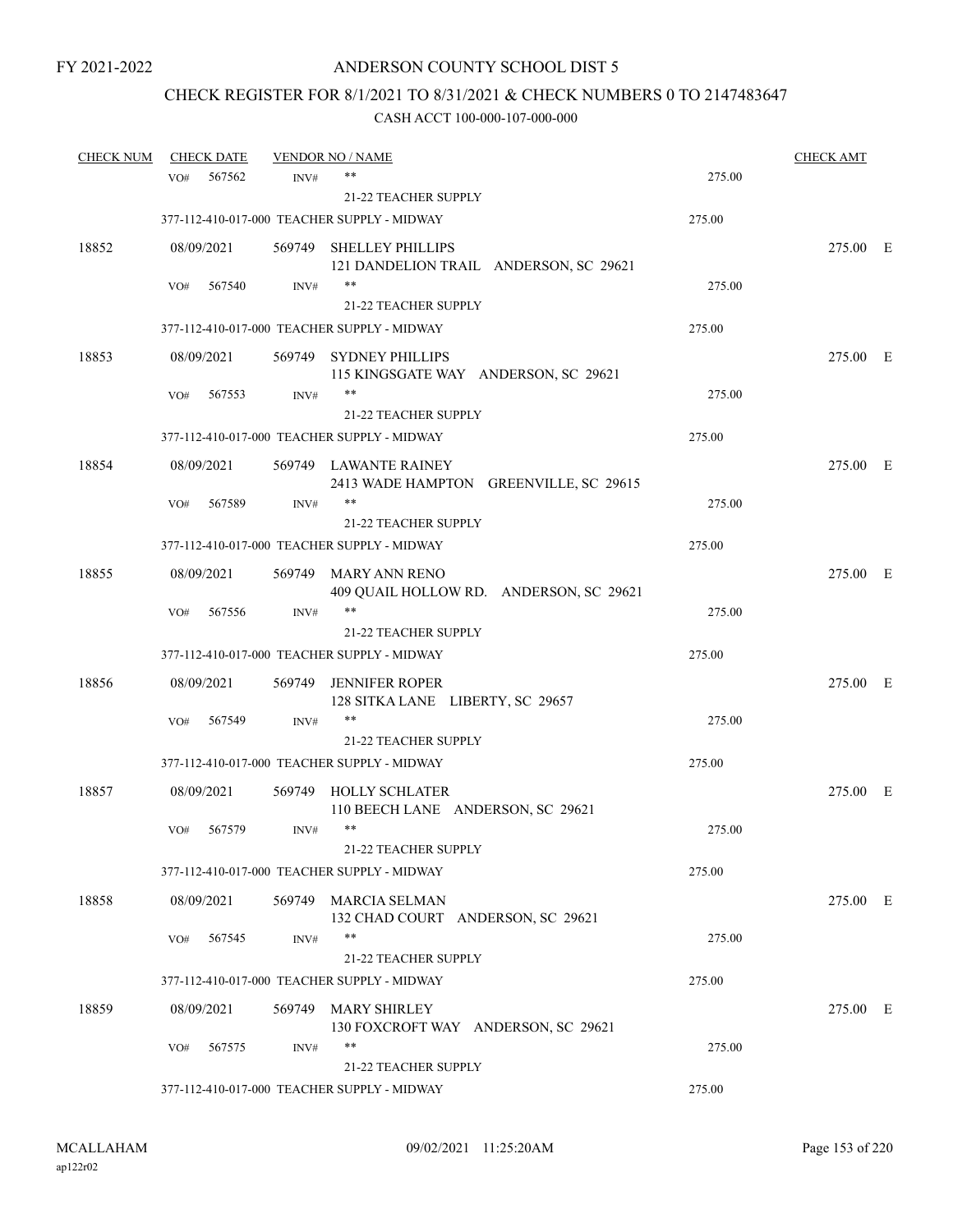## ANDERSON COUNTY SCHOOL DIST 5

## CHECK REGISTER FOR 8/1/2021 TO 8/31/2021 & CHECK NUMBERS 0 TO 2147483647

| <b>CHECK NUM</b> |            | <b>CHECK DATE</b> |        | <b>VENDOR NO / NAME</b>                                           |        | <b>CHECK AMT</b> |  |
|------------------|------------|-------------------|--------|-------------------------------------------------------------------|--------|------------------|--|
| 18860            | 08/09/2021 |                   |        | 569749 AMY STROM<br>131 SLOAN AVE ANDERSON, SC 29621              |        | 275.00 E         |  |
|                  | VO#        | 567559            | INV#   | **<br>21-22 TEACHER SUPPLY                                        | 275.00 |                  |  |
|                  |            |                   |        | 377-112-410-017-000 TEACHER SUPPLY - MIDWAY                       | 275.00 |                  |  |
| 18861            | 08/09/2021 |                   |        | 569749 ROBIN TWITTY<br>408 HOPEWELL RIDGE ANDERSON, SC 29621      |        | 275.00 E         |  |
|                  | VO#        | 567547            | INV#   | **<br>21-22 TEACHER SUPPLY                                        | 275.00 |                  |  |
|                  |            |                   |        | 377-112-410-017-000 TEACHER SUPPLY - MIDWAY                       | 275.00 |                  |  |
| 18862            | 08/09/2021 |                   |        | 569749 HEATHER UHALL<br>1177 MURDOCK ROAD HONEA PATH, SC 29654    |        | 275.00 E         |  |
|                  | VO#        | 567566            | INV#   | **<br>21-22 TEACHER SUPPLY                                        | 275.00 |                  |  |
|                  |            |                   |        | 377-112-410-017-000 TEACHER SUPPLY - MIDWAY                       | 275.00 |                  |  |
| 18863            | 08/09/2021 |                   |        | 569749 KIRSTAN VAUGHN<br>1413 STONEHURST DRIVE ANDERSON, SC 29621 |        | 275.00 E         |  |
|                  | VO#        | 567567            | INV#   | **<br>21-22 TEACHER SUPPLY                                        | 275.00 |                  |  |
|                  |            |                   |        | 377-112-410-017-000 TEACHER SUPPLY - MIDWAY                       | 275.00 |                  |  |
| 18864            | 08/09/2021 |                   |        | 569749 AMANDA VICKERY<br>255 PAULAN RD WILLIAMSTON, SC 29697      |        | 275.00 E         |  |
|                  | VO#        | 567546            | INV#   | **<br>21-22 TEACHER SUPPLY                                        | 275.00 |                  |  |
|                  |            |                   |        | 377-112-410-017-000 TEACHER SUPPLY - MIDWAY                       | 275.00 |                  |  |
| 18865            | 08/09/2021 |                   |        | 569749 KRISTIN WATKINS<br>1509 HILLTOP DRIVE ANDERSON, SC 29621   |        | 275.00 E         |  |
|                  | VO#        | 567568            | INV#   | **<br>21-22 TEACHER SUPPLY                                        | 275.00 |                  |  |
|                  |            |                   |        | 377-112-410-017-000 TEACHER SUPPLY - MIDWAY                       | 275.00 |                  |  |
| 18866            | 08/09/2021 |                   |        | 569749 ASHLEY WELLS<br>210 LAUREL RIDGE ROAD ANDERSON, SC 29621   |        | 275.00 E         |  |
|                  | VO#        | 567578            | INV#   | **<br>21-22 TEACHER SUPPLY                                        | 275.00 |                  |  |
|                  |            |                   |        | 377-112-410-017-000 TEACHER SUPPLY - MIDWAY                       | 275.00 |                  |  |
| 18867            | 08/09/2021 |                   |        | 569749 BROOKE WORLEY<br>205 VERDAE BLVD<br>GREENVILLE, SC 29607   |        | 275.00 E         |  |
|                  | VO#        | 567586            | INV#   | **<br>21-22 TEACHER SUPPLY                                        | 275.00 |                  |  |
|                  |            |                   |        | 377-112-410-017-000 TEACHER SUPPLY - MIDWAY                       | 275.00 |                  |  |
| 18868            | 08/09/2021 |                   | 569749 | <b>ANNA ACREE</b><br>837 ALLISON CIRCLE ANDERSON, SC 29625        |        | 275.00 E         |  |
|                  | VO#        | 567599            | INV#   | **                                                                | 275.00 |                  |  |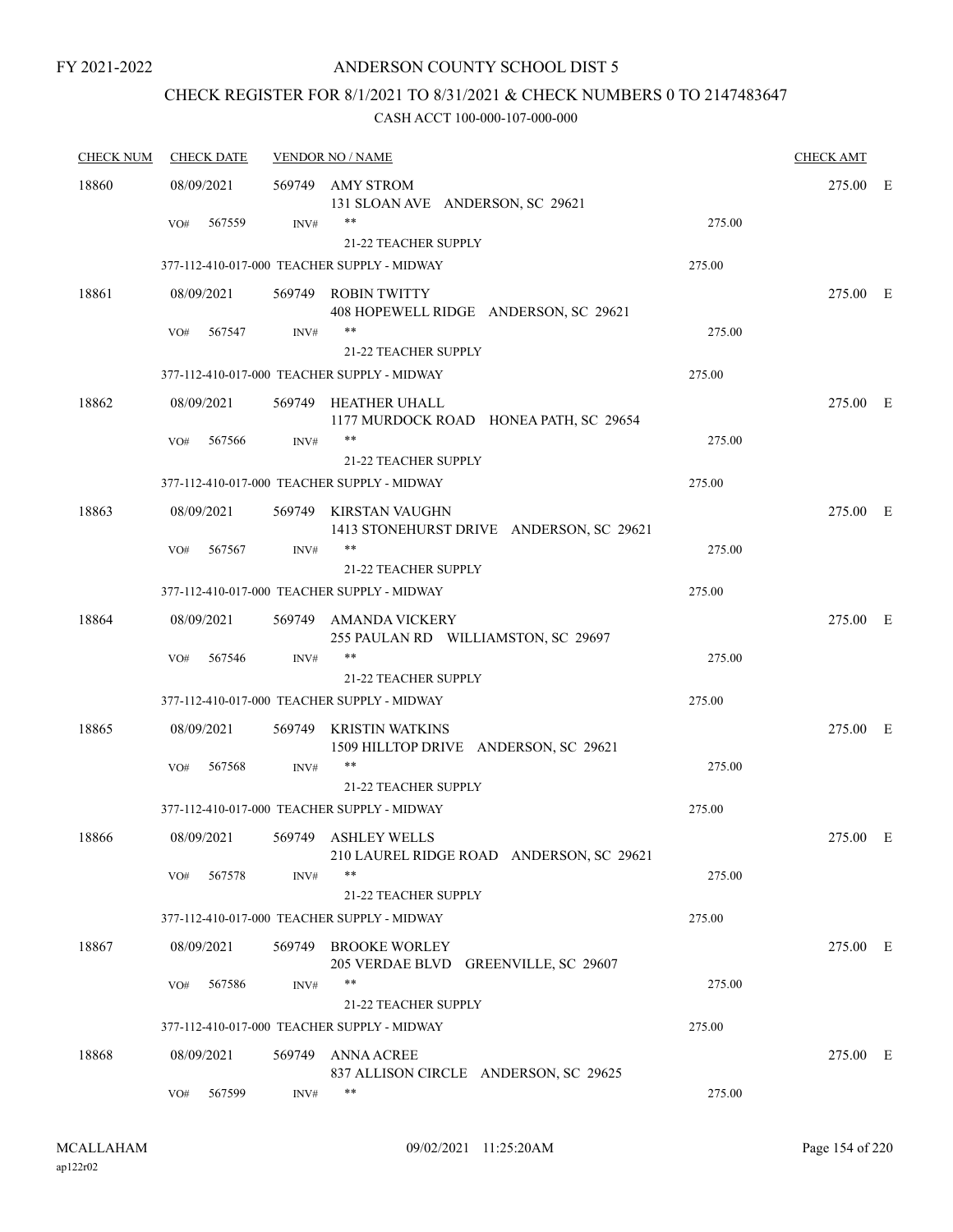## ANDERSON COUNTY SCHOOL DIST 5

## CHECK REGISTER FOR 8/1/2021 TO 8/31/2021 & CHECK NUMBERS 0 TO 2147483647

| <b>CHECK NUM</b> | <b>CHECK DATE</b>           |                | <b>VENDOR NO / NAME</b><br><b>21-22 TEACHER SUPPLY</b>                   |        | <b>CHECK AMT</b> |  |
|------------------|-----------------------------|----------------|--------------------------------------------------------------------------|--------|------------------|--|
|                  |                             |                | 377-139-410-018-000 TEACHER SUPPLY - WEST MARKET                         | 275.00 |                  |  |
| 18869            | 08/09/2021                  | 569749         | <b>JENNIFER ADAMS</b><br>102 JONES CREEK CIRCLE ANDERSON, SC 29621       |        | 275.00 E         |  |
|                  | VO#<br>567602               | INV#           | $***$<br>21-22 TEACHER SUPPLY                                            | 275.00 |                  |  |
|                  |                             |                | 377-139-410-018-000 TEACHER SUPPLY - WEST MARKET                         | 275.00 |                  |  |
| 18870            | 08/09/2021                  | 569749         | <b>DENISE BARRETT</b><br>206 LONDONBERRY DRIVE ANDERSON, SC 29621        |        | 275.00 E         |  |
|                  | 567596<br>VO#               | INV#           | **<br>21-22 TEACHER SUPPLY                                               | 275.00 |                  |  |
|                  |                             |                | 377-139-410-018-000 TEACHER SUPPLY - WEST MARKET                         | 275.00 |                  |  |
| 18871            | 08/09/2021                  | 569749         | <b>SHERRI BOWLES</b><br>111 TURNBERRY ROAD ANDERSON, SC 29621            |        | 275.00 E         |  |
|                  | 567591<br>VO#               | INV#           | **<br>21-22 TEACHER SUPPLY                                               | 275.00 |                  |  |
|                  |                             |                | 377-139-410-018-000 TEACHER SUPPLY - WEST MARKET                         | 275.00 |                  |  |
| 18872            | 08/09/2021                  | 569749         | <b>HEIDI LEVERETTE</b><br>104 WIEUCA CT. ANDERSON, SC 29625              |        | 275.00 E         |  |
|                  | 567595<br>VO#               | INV#           | $***$                                                                    | 275.00 |                  |  |
|                  |                             |                | 21-22 TEACHER SUPPLY<br>377-139-410-018-000 TEACHER SUPPLY - WEST MARKET | 275.00 |                  |  |
|                  |                             |                |                                                                          |        |                  |  |
| 18873            | 08/09/2021<br>567594<br>VO# | 569749<br>INV# | CAROLYN MOODY<br>123 INDIAN TRAIL ANDERSON, SC 29625<br>**               | 275.00 | 275.00 E         |  |
|                  |                             |                | 21-22 TEACHER SUPPLY                                                     |        |                  |  |
|                  |                             |                | 377-139-410-018-000 TEACHER SUPPLY - WEST MARKET                         | 275.00 |                  |  |
| 18874            | 08/09/2021                  | 569749         | <b>CAROL PIKE</b><br>106 CRIPPLE CREEK ROAD ANDERSON, SC 29626           |        | 275.00 E         |  |
|                  | 567598<br>VO#               | INV#           | $***$<br>21-22 TEACHER SUPPLY                                            | 275.00 |                  |  |
|                  |                             |                | 377-139-410-018-000 TEACHER SUPPLY - WEST MARKET                         | 275.00 |                  |  |
| 18875            | 08/09/2021                  | 569749         | KAYLA RACKLEY<br>476 FIRE TOWER ROAD SENECA, SC 29678                    |        | 275.00 E         |  |
|                  | 567601<br>VO#               | INV#           | $***$                                                                    | 275.00 |                  |  |
|                  |                             |                | 21-22 TEACHER SUPPLY<br>377-139-410-018-000 TEACHER SUPPLY - WEST MARKET | 275.00 |                  |  |
|                  |                             |                |                                                                          |        |                  |  |
| 18876            | 08/09/2021                  | 569749         | <b>KRISTIN ROBERTS</b><br>2406 E NORTH AVENUE ANDERSON, SC 29625<br>**   |        | 275.00 E         |  |
|                  | 567592<br>VO#               | INV#           | <b>21-22 TEACHER SUPPLY</b>                                              | 275.00 |                  |  |
|                  |                             |                | 377-139-410-018-000 TEACHER SUPPLY - WEST MARKET                         | 275.00 |                  |  |
| 18877            | 08/09/2021                  | 569749         | <b>TERESA SANDERS</b>                                                    |        | 275.00 E         |  |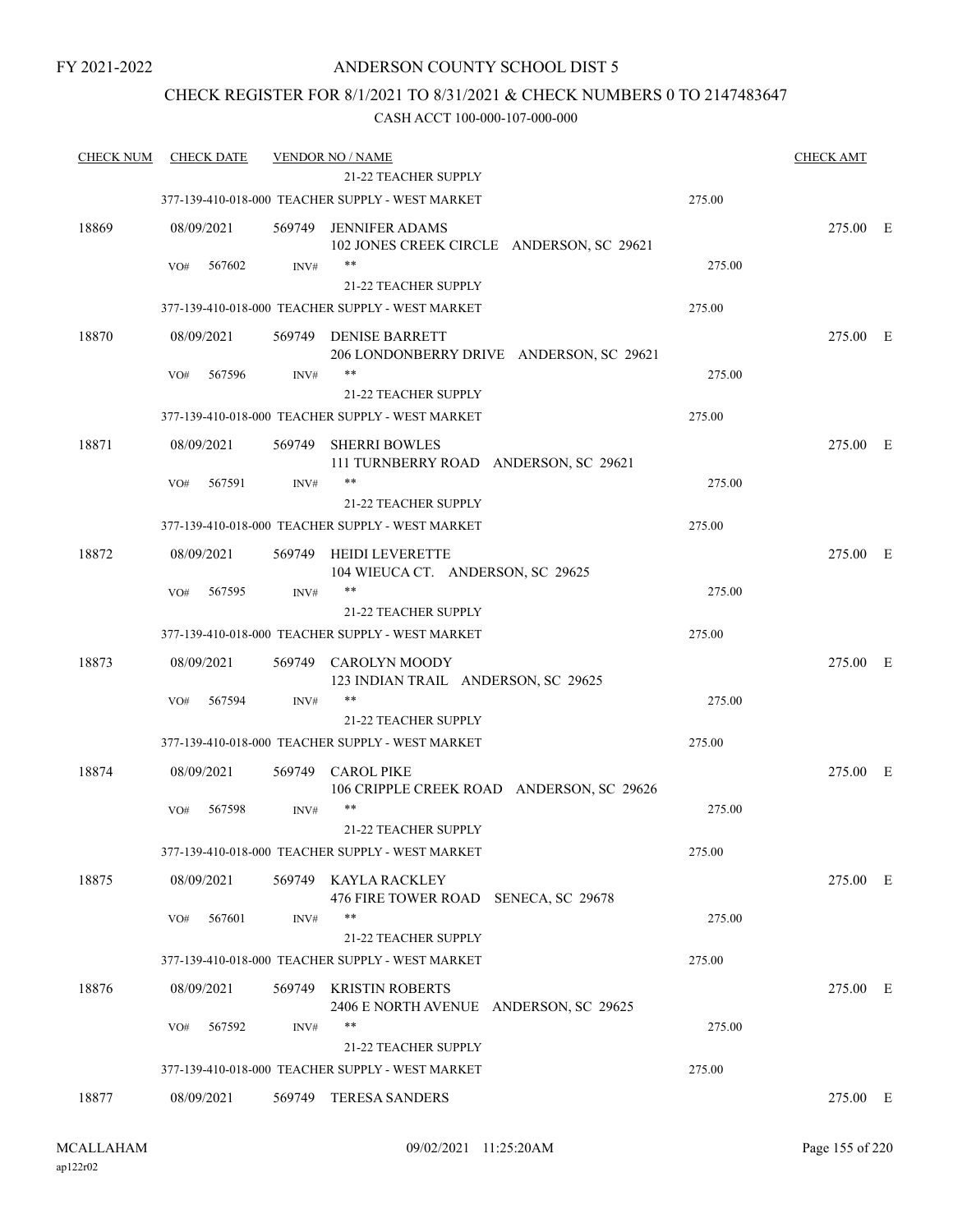## ANDERSON COUNTY SCHOOL DIST 5

## CHECK REGISTER FOR 8/1/2021 TO 8/31/2021 & CHECK NUMBERS 0 TO 2147483647

| <b>CHECK NUM</b> |     | <b>CHECK DATE</b> |        | <b>VENDOR NO / NAME</b>                                                    |        | <b>CHECK AMT</b> |  |
|------------------|-----|-------------------|--------|----------------------------------------------------------------------------|--------|------------------|--|
|                  |     |                   |        | 1005 CHANTILLY LANE ANDERSON, SC 29625                                     |        |                  |  |
|                  | VO# | 567597            | INV#   | $***$                                                                      | 275.00 |                  |  |
|                  |     |                   |        | 21-22 TEACHER SUPPLY                                                       |        |                  |  |
|                  |     |                   |        | 377-139-410-018-000 TEACHER SUPPLY - WEST MARKET                           | 275.00 |                  |  |
| 18878            |     | 08/09/2021        |        | 569749 ALESIA SMITH                                                        |        | 275.00 E         |  |
|                  |     |                   |        | 215 LIBERTY DRIVE ANDERSON, SC 29624                                       |        |                  |  |
|                  | VO# | 567600            | INV#   | $***$                                                                      | 275.00 |                  |  |
|                  |     |                   |        | 21-22 TEACHER SUPPLY                                                       |        |                  |  |
|                  |     |                   |        | 377-139-410-018-000 TEACHER SUPPLY - WEST MARKET                           | 275.00 |                  |  |
| 18879            |     | 08/09/2021        |        | 569749 APRIL WENTZKY<br>135 ASHTON LANE ANDERSON, SC 29621                 |        | 275.00 E         |  |
|                  | VO# | 567593            | INV#   | **                                                                         | 275.00 |                  |  |
|                  |     |                   |        | 21-22 TEACHER SUPPLY                                                       |        |                  |  |
|                  |     |                   |        | 377-139-410-018-000 TEACHER SUPPLY - WEST MARKET                           | 275.00 |                  |  |
|                  |     |                   |        |                                                                            |        |                  |  |
| 18880            |     | 08/09/2021        |        | 569749 AMANDA AGNELLO                                                      |        | 275.00 E         |  |
|                  |     |                   |        | 605 BLUME ROAD ANDERSON, SC 29625<br>**                                    | 275.00 |                  |  |
|                  | VO# | 567616            | INV#   |                                                                            |        |                  |  |
|                  |     |                   |        | 21-22 TEACHER SUPPLY                                                       |        |                  |  |
|                  |     |                   |        | 377-112-410-019-000 TEACHER SUPPLY - WHITEHALL                             | 275.00 |                  |  |
| 18881            |     | 08/09/2021        |        | 569749 LESLIE ALLERTON-MOFFITT<br>225 LONGVIEW DRIVE WILLIAMSTON, SC 29697 |        | 275.00 E         |  |
|                  | VO# | 567621            | INV#   | $***$                                                                      | 275.00 |                  |  |
|                  |     |                   |        | 21-22 TEACHER SUPPLY                                                       |        |                  |  |
|                  |     |                   |        | 377-112-410-019-000 TEACHER SUPPLY - WHITEHALL                             | 275.00 |                  |  |
| 18882            |     | 08/09/2021        |        | 569749 KENDALL ARIAS<br>112 Lighthouse Dr. Williamston, SC 29697           |        | 275.00 E         |  |
|                  | VO# | 567620            | INV#   | **                                                                         | 275.00 |                  |  |
|                  |     |                   |        | 21-22 TEACHER SUPPLY                                                       |        |                  |  |
|                  |     |                   |        | 377-112-410-019-000 TEACHER SUPPLY - WHITEHALL                             | 275.00 |                  |  |
|                  |     |                   |        |                                                                            |        |                  |  |
| 18883            |     | 08/09/2021        |        | 569749 CONNITHA BAUGH<br>103 GROVELAND COURT ANDERSON, SC 29626            |        | 275.00 E         |  |
|                  |     | VO# 567614        | INV#   |                                                                            | 275.00 |                  |  |
|                  |     |                   |        | 21-22 TEACHER SUPPLY                                                       |        |                  |  |
|                  |     |                   |        | 377-112-410-019-000 TEACHER SUPPLY - WHITEHALL                             | 275.00 |                  |  |
|                  |     |                   |        |                                                                            |        |                  |  |
| 18884            |     | 08/09/2021        |        | 569749 KATIE BLACK<br>170 WEXFORD DRIVE UNIT 205 ANDERSON, SC 29621        |        | 275.00 E         |  |
|                  | VO# | 567629            | INV#   | **                                                                         | 275.00 |                  |  |
|                  |     |                   |        | 21-22 TEACHER SUPPLY                                                       |        |                  |  |
|                  |     |                   |        | 377-112-410-019-000 TEACHER SUPPLY - WHITEHALL                             | 275.00 |                  |  |
| 18885            |     | 08/09/2021        | 569749 | <b>DEBRA BROWN</b><br>104 BROOKWOOD COURT ANDERSON, SC 29621               |        | 275.00 E         |  |
|                  | VO# | 567603            | INV#   | **                                                                         | 275.00 |                  |  |
|                  |     |                   |        | 21-22 TEACHER SUPPLY                                                       |        |                  |  |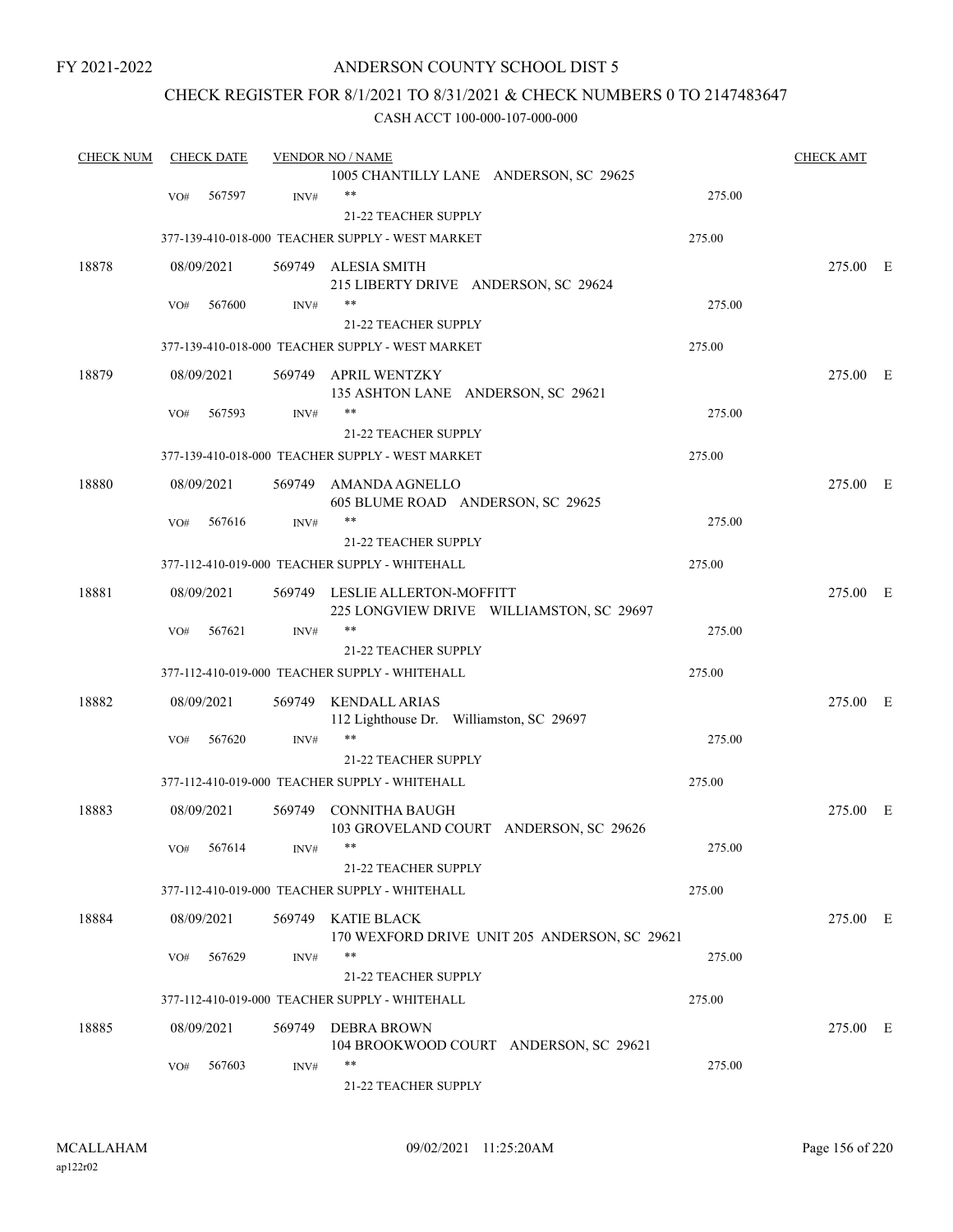## CHECK REGISTER FOR 8/1/2021 TO 8/31/2021 & CHECK NUMBERS 0 TO 2147483647

| <b>CHECK NUM</b> | <b>CHECK DATE</b> |                | <b>VENDOR NO / NAME</b>                                                        |        | <b>CHECK AMT</b> |  |
|------------------|-------------------|----------------|--------------------------------------------------------------------------------|--------|------------------|--|
|                  |                   |                | 377-112-410-019-000 TEACHER SUPPLY - WHITEHALL                                 | 275.00 |                  |  |
| 18886            | 08/09/2021        |                | 569749 CAITLYN BRUBAKER<br>311 ROCKY TOP DRIVE GREENVILLE, SC 29615            |        | 275.00 E         |  |
|                  | 567631<br>VO#     | $\text{INV}\#$ | $***$<br>21-22 TEACHER SUPPLY                                                  | 275.00 |                  |  |
|                  |                   |                | 377-112-410-019-000 TEACHER SUPPLY - WHITEHALL                                 | 275.00 |                  |  |
| 18887            | 08/09/2021        |                | 569749 MELISSA BRYAN<br>111 SENTRY LANE ANDERSON, SC 29621                     |        | 275.00 E         |  |
|                  | 567608<br>VO#     | $\text{INV}\#$ | $***$                                                                          | 275.00 |                  |  |
|                  |                   |                | 21-22 TEACHER SUPPLY                                                           |        |                  |  |
|                  |                   |                | 377-112-410-019-000 TEACHER SUPPLY - WHITEHALL                                 | 275.00 |                  |  |
| 18888            | 08/09/2021        |                | 569749 SHELBY CHASTAIN<br>8 SWEETGRASS TRAIL ANDERSON, SC 29625                |        | 275.00 E         |  |
|                  | 567618<br>VO#     | INV#           | **<br><b>21-22 TEACHER SUPPLY</b>                                              | 275.00 |                  |  |
|                  |                   |                | 377-112-410-019-000 TEACHER SUPPLY - WHITEHALL                                 | 275.00 |                  |  |
| 18889            | 08/09/2021        |                | 569749 COURTNEY CHILDS<br>209A EDGEWOOD DRIVE BELTON, SC 29627                 |        | 275.00 E         |  |
|                  | VO#<br>567636     | INV#           | **<br><b>21-22 TEACHER SUPPLY</b>                                              | 275.00 |                  |  |
|                  |                   |                | 377-112-410-019-000 TEACHER SUPPLY - WHITEHALL                                 | 275.00 |                  |  |
| 18890            | 08/09/2021        |                | 569749 AMY ELLISON<br>106 MELVIN LANE WILLIAMSTON, SC 29697                    |        | 275.00 E         |  |
|                  | 567637<br>VO#     | INV#           | **<br>21-22 TEACHER SUPPLY                                                     | 275.00 |                  |  |
|                  |                   |                | 377-112-410-019-000 TEACHER SUPPLY - WHITEHALL                                 | 275.00 |                  |  |
| 18891            | 08/09/2021        | 569749         | SOKOYA GAY<br>518 ROSE HILL STREET ANDERSON, SC 29624                          |        | 275.00 E         |  |
|                  | 567619<br>VO#     | INV#           | **                                                                             | 275.00 |                  |  |
|                  |                   |                | 21-22 TEACHER SUPPLY                                                           |        |                  |  |
|                  |                   |                | 377-112-410-019-000 TEACHER SUPPLY - WHITEHALL                                 | 275.00 |                  |  |
| 18892            | 08/09/2021        |                | 569749 KIMBERLY GENTRY<br>103 B RAEBURN WAY ANDERSON, SC 29621                 |        | 275.00 E         |  |
|                  | 567623<br>VO#     | INV#           | **                                                                             | 275.00 |                  |  |
|                  |                   |                | 21-22 TEACHER SUPPLY                                                           |        |                  |  |
|                  |                   |                | 377-112-410-019-000 TEACHER SUPPLY - WHITEHALL                                 | 275.00 |                  |  |
| 18893            | 08/09/2021        | 569749         | <b>ALISON GUTHRIE</b><br>5022 MOOREFIELD MEMORIAL HIGHWAY PICKENS,<br>SC 29671 |        | 275.00 E         |  |
|                  | 567625<br>VO#     | INV#           | **                                                                             | 275.00 |                  |  |
|                  |                   |                | <b>21-22 TEACHER SUPPLY</b>                                                    |        |                  |  |
|                  |                   |                | 377-112-410-019-000 TEACHER SUPPLY - WHITEHALL                                 | 275.00 |                  |  |
| 18894            | 08/09/2021        | 569749         | <b>CATHERINE HALE</b>                                                          |        | 275.00 E         |  |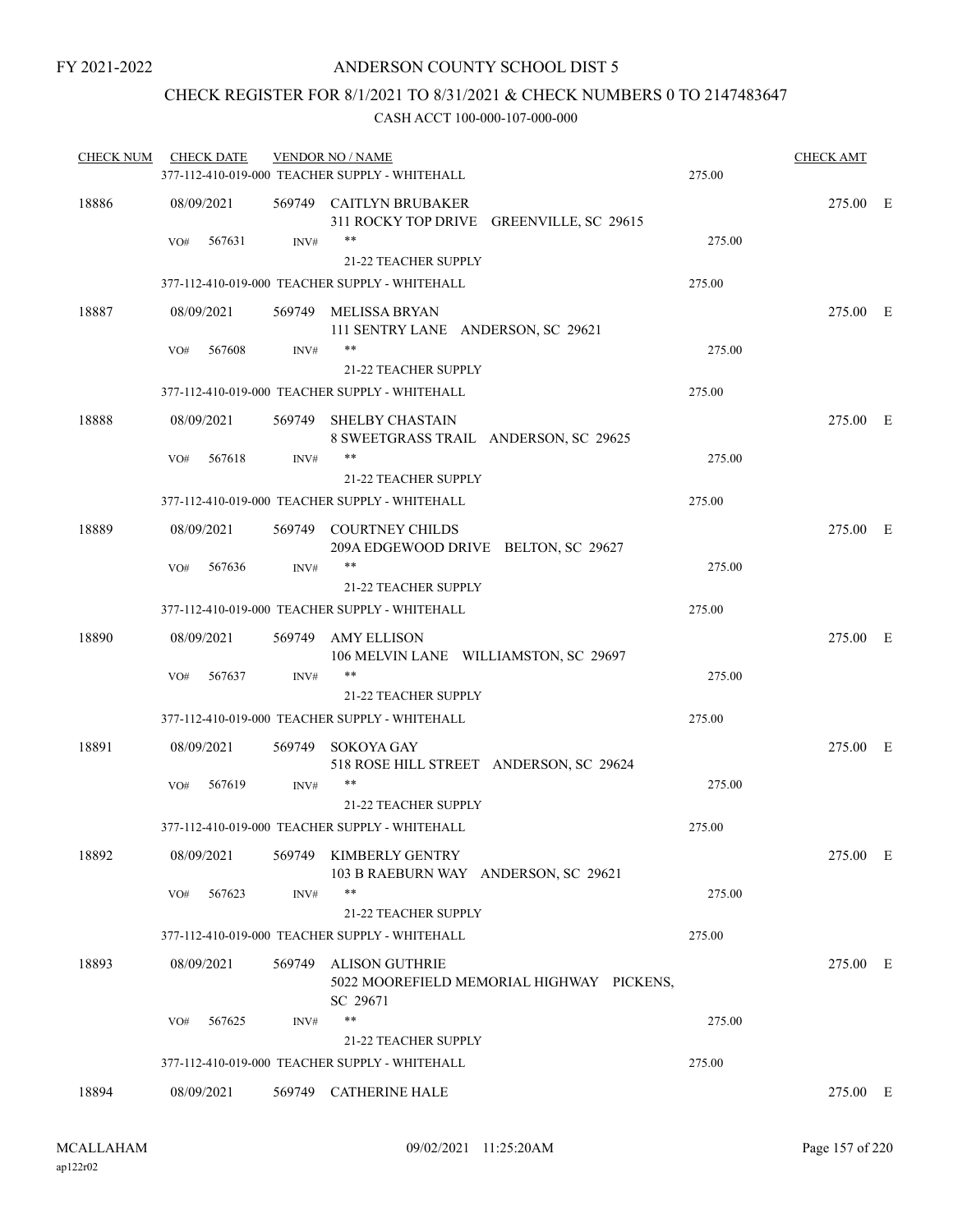## ANDERSON COUNTY SCHOOL DIST 5

## CHECK REGISTER FOR 8/1/2021 TO 8/31/2021 & CHECK NUMBERS 0 TO 2147483647

| <b>CHECK NUM</b> |     | <b>CHECK DATE</b> |      | <b>VENDOR NO / NAME</b>                        |        | <b>CHECK AMT</b> |  |
|------------------|-----|-------------------|------|------------------------------------------------|--------|------------------|--|
|                  |     |                   |      | 123 GLEN ARBOR DRIVE ANDERSON, SC 29625        |        |                  |  |
|                  | VO# | 567609            | INV# | $***$                                          | 275.00 |                  |  |
|                  |     |                   |      | 21-22 TEACHER SUPPLY                           |        |                  |  |
|                  |     |                   |      | 377-112-410-019-000 TEACHER SUPPLY - WHITEHALL | 275.00 |                  |  |
| 18895            |     | 08/09/2021        |      | 569749 LASHAUNA HARPER                         |        | 275.00 E         |  |
|                  |     |                   |      | 103 BUCKLAND DRIVE ANDERSON, SC 29621          |        |                  |  |
|                  | VO# | 567626            | INV# | **                                             | 275.00 |                  |  |
|                  |     |                   |      | <b>21-22 TEACHER SUPPLY</b>                    |        |                  |  |
|                  |     |                   |      | 377-112-410-019-000 TEACHER SUPPLY - WHITEHALL | 275.00 |                  |  |
| 18896            |     | 08/09/2021        |      | 569749 JOEL KEOWN                              |        | 275.00 E         |  |
|                  |     |                   |      | 544 POORE ROAD HONEA PATH, SC 29654            |        |                  |  |
|                  | VO# | 567632            | INV# | **                                             | 275.00 |                  |  |
|                  |     |                   |      | 21-22 TEACHER SUPPLY                           |        |                  |  |
|                  |     |                   |      | 377-112-410-019-000 TEACHER SUPPLY - WHITEHALL | 275.00 |                  |  |
| 18897            |     | 08/09/2021        |      | 569749 MICHAEL KIRBY                           |        | 275.00 E         |  |
|                  |     |                   |      | 103 GREENBRIAR ROAD ANDERSON, SC 29621         |        |                  |  |
|                  | VO# | 567615            | INV# | **                                             | 275.00 |                  |  |
|                  |     |                   |      | 21-22 TEACHER SUPPLY                           |        |                  |  |
|                  |     |                   |      | 377-112-410-019-000 TEACHER SUPPLY - WHITEHALL | 275.00 |                  |  |
| 18898            |     | 08/09/2021        |      | 569749 ERIN LANDRETH                           |        | 275.00 E         |  |
|                  |     |                   |      | 102 WALNUT HILL EASLEY, SC 29642               |        |                  |  |
|                  | VO# | 567607            | INV# | **                                             | 275.00 |                  |  |
|                  |     |                   |      | 21-22 TEACHER SUPPLY                           |        |                  |  |
|                  |     |                   |      | 377-112-410-019-000 TEACHER SUPPLY - WHITEHALL | 275.00 |                  |  |
| 18899            |     | 08/09/2021        |      | 569749 LEIGH ANNE LEMONS                       |        | 275.00 E         |  |
|                  |     |                   |      | 103 DEWARS TRAIL ANDERSON, SC 29621            |        |                  |  |
|                  | VO# | 567604            | INV# |                                                | 275.00 |                  |  |
|                  |     |                   |      | 21-22 TEACHER SUPPLY                           |        |                  |  |
|                  |     |                   |      | 377-112-410-019-000 TEACHER SUPPLY - WHITEHALL | 275.00 |                  |  |
| 18900            |     | 08/09/2021        |      | 569749 BRITTANY LOWE                           |        | 275.00 E         |  |
|                  |     |                   |      | 123 DANDELION TRAIL ANDERSON, SC 29621         |        |                  |  |
|                  |     | VO# 567630        | INV# |                                                | 275.00 |                  |  |
|                  |     |                   |      | 21-22 TEACHER SUPPLY                           |        |                  |  |
|                  |     |                   |      | 377-112-410-019-000 TEACHER SUPPLY - WHITEHALL | 275.00 |                  |  |
| 18901            |     | 08/09/2021        |      | 569749 KELLY MACKEY                            |        | 275.00 E         |  |
|                  |     |                   |      | 24 SPRING STREET WILLIAMSTON, SC 29697         |        |                  |  |
|                  | VO# | 567635            | INV# | **                                             | 275.00 |                  |  |
|                  |     |                   |      | 21-22 TEACHER SUPPLY                           |        |                  |  |
|                  |     |                   |      | 377-112-410-019-000 TEACHER SUPPLY - WHITEHALL | 275.00 |                  |  |
| 18902            |     | 08/09/2021        |      | 569749 CYNDEL MATHEWS                          |        | 275.00 E         |  |
|                  |     |                   |      | 11116 WATSON AVENUE SENECA, SC 29672           |        |                  |  |
|                  | VO# | 567628            | INV# | **                                             | 275.00 |                  |  |
|                  |     |                   |      | 21-22 TEACHER SUPPLY                           |        |                  |  |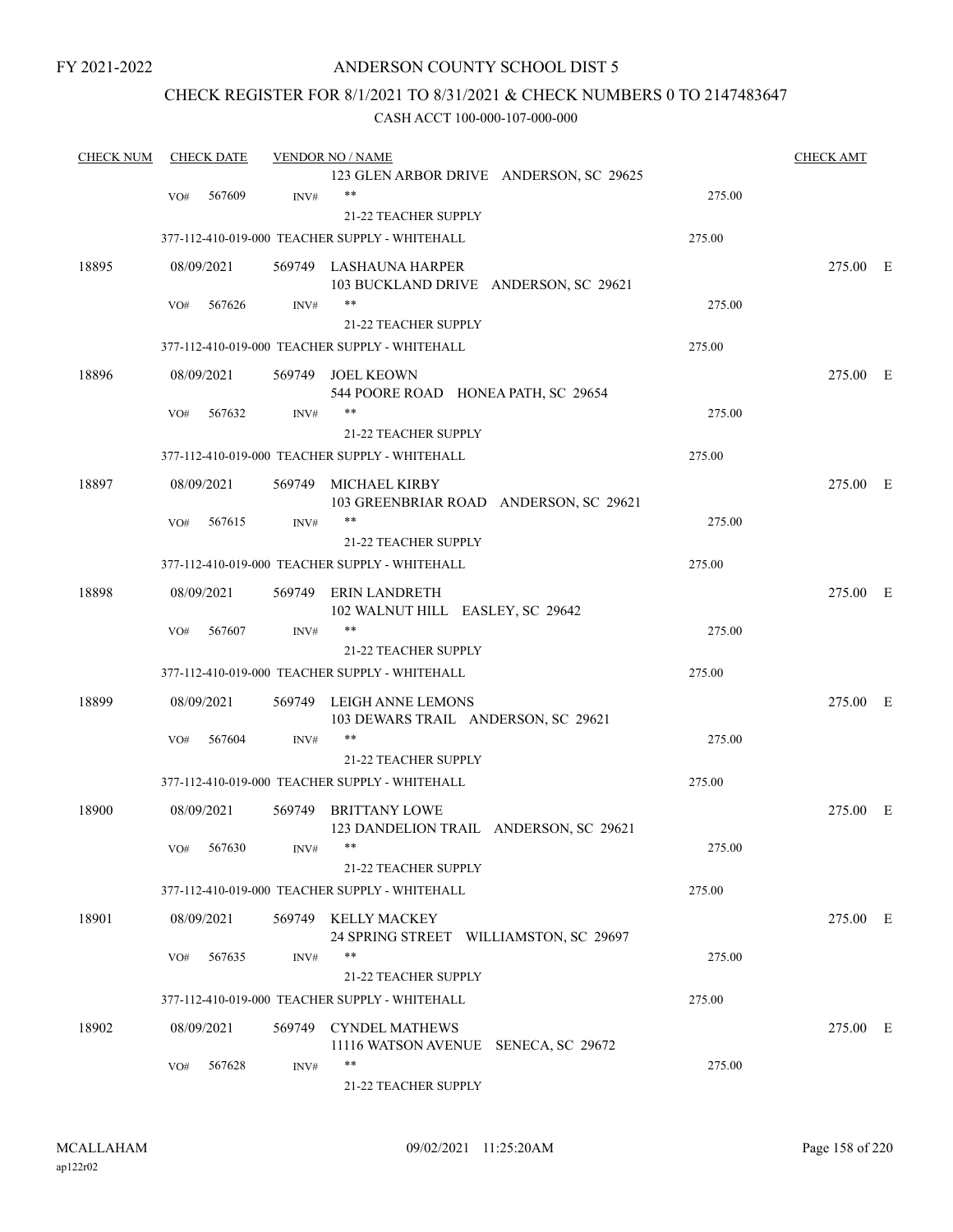## CHECK REGISTER FOR 8/1/2021 TO 8/31/2021 & CHECK NUMBERS 0 TO 2147483647

| <b>CHECK NUM</b> | <b>CHECK DATE</b> |        | <b>VENDOR NO / NAME</b><br>377-112-410-019-000 TEACHER SUPPLY - WHITEHALL     | 275.00 | <b>CHECK AMT</b> |  |
|------------------|-------------------|--------|-------------------------------------------------------------------------------|--------|------------------|--|
| 18903            | 08/09/2021        |        | 569749 CATHERINE MAZZA<br>2805 WOODRIDGE ANDERSON, SC 29621                   |        | 275.00 E         |  |
|                  | 567611<br>VO#     | INV#   | **<br>21-22 TEACHER SUPPLY                                                    | 275.00 |                  |  |
|                  |                   |        | 377-112-410-019-000 TEACHER SUPPLY - WHITEHALL                                | 275.00 |                  |  |
| 18904            | 08/09/2021        |        | 569749 HALEY MIXON                                                            |        | 275.00 E         |  |
|                  | 567622<br>VO#     | INV#   | 236 HILLENDALE WAY PELZER, SC 29669<br>$***$                                  | 275.00 |                  |  |
|                  |                   |        | <b>21-22 TEACHER SUPPLY</b><br>377-112-410-019-000 TEACHER SUPPLY - WHITEHALL | 275.00 |                  |  |
|                  |                   |        |                                                                               |        |                  |  |
| 18905            | 08/09/2021        | 569749 | <b>CHERYL NIMMONS</b><br>306 WHITEN ROAD ANDERSON, SC 29621                   |        | 275.00 E         |  |
|                  | 567617<br>VO#     | INV#   | **<br>21-22 TEACHER SUPPLY                                                    | 275.00 |                  |  |
|                  |                   |        | 377-112-410-019-000 TEACHER SUPPLY - WHITEHALL                                | 275.00 |                  |  |
|                  |                   |        |                                                                               |        |                  |  |
| 18906            | 08/09/2021        |        | 569749 MEREDITH PRICE<br>129 CHAD COURT ANDERSON, SC 29621                    |        | 275.00 E         |  |
|                  | 567605<br>VO#     | INV#   | **<br>21-22 TEACHER SUPPLY                                                    | 275.00 |                  |  |
|                  |                   |        | 377-112-410-019-000 TEACHER SUPPLY - WHITEHALL                                | 275.00 |                  |  |
| 18907            | 08/09/2021        |        | 569749 DIANE RIELLY-BOATMAN<br>7 HALE STREET PELZER, SC 29669                 |        | 275.00 E         |  |
|                  | 567624<br>VO#     | INV#   | **<br><b>21-22 TEACHER SUPPLY</b>                                             | 275.00 |                  |  |
|                  |                   |        | 377-112-410-019-000 TEACHER SUPPLY - WHITEHALL                                | 275.00 |                  |  |
| 18908            | 08/09/2021        | 569749 | <b>JESSICA SHARPE</b><br>3107 PINEHURST LN ANDERSON, SC 29621                 |        | 275.00 E         |  |
|                  | 567610<br>VO#     | INV#   | **<br>21-22 TEACHER SUPPLY                                                    | 275.00 |                  |  |
|                  |                   |        | 377-112-410-019-000 TEACHER SUPPLY - WHITEHALL                                | 275.00 |                  |  |
| 18909            | 08/09/2021        |        | 569749 ERICA SHIRLEY                                                          |        | 275.00 E         |  |
|                  | 567634<br>VO#     | INV#   | 11044 WATSON DRIVE SENECA, SC 29672<br>**                                     | 275.00 |                  |  |
|                  |                   |        | 21-22 TEACHER SUPPLY<br>377-112-410-019-000 TEACHER SUPPLY - WHITEHALL        | 275.00 |                  |  |
|                  |                   |        |                                                                               |        |                  |  |
| 18910            | 08/09/2021        |        | 569749 LAUREN SNEED<br>216 BROOKS DRIVE TOWNVILLE, SC 29689                   |        | 275.00 E         |  |
|                  | 567633<br>VO#     | INV#   | **<br>21-22 TEACHER SUPPLY                                                    | 275.00 |                  |  |
|                  |                   |        | 377-112-410-019-000 TEACHER SUPPLY - WHITEHALL                                | 275.00 |                  |  |
|                  |                   |        |                                                                               |        |                  |  |
| 18911            | 08/09/2021        | 569749 | <b>JENNIFER TALERICO</b><br>1301 KIMBERLY ROAD ANDERSON, SC 29621             |        | 275.00 E         |  |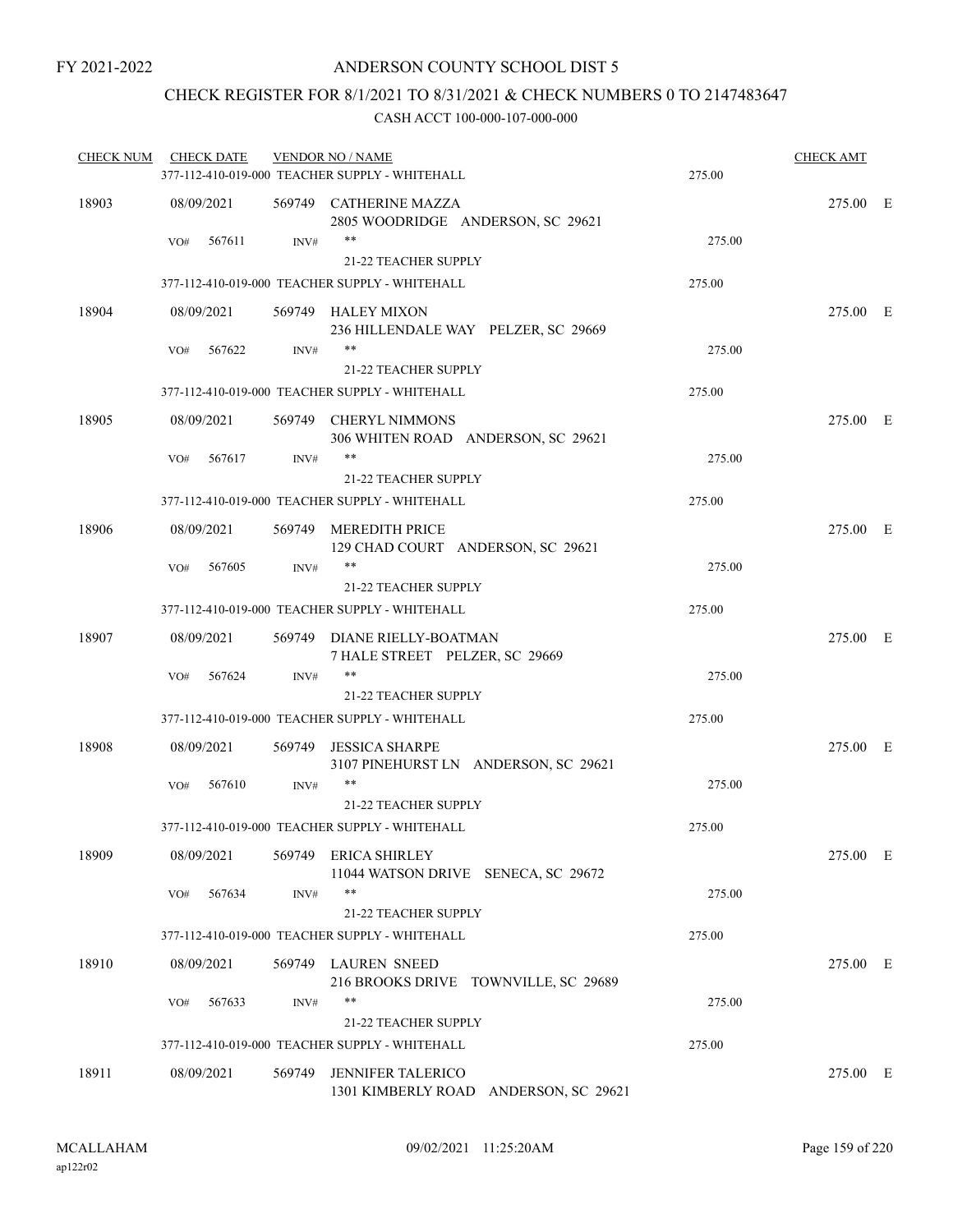## CHECK REGISTER FOR 8/1/2021 TO 8/31/2021 & CHECK NUMBERS 0 TO 2147483647

| <b>CHECK NUM</b> |                 | <b>CHECK DATE</b>    |                | <b>VENDOR NO / NAME</b>                                           |        | <b>CHECK AMT</b> |  |
|------------------|-----------------|----------------------|----------------|-------------------------------------------------------------------|--------|------------------|--|
|                  | VO <sub>#</sub> | 567612               | INV#           | $***$                                                             | 275.00 |                  |  |
|                  |                 |                      |                | 21-22 TEACHER SUPPLY                                              |        |                  |  |
|                  |                 |                      |                | 377-112-410-019-000 TEACHER SUPPLY - WHITEHALL                    | 275.00 |                  |  |
| 18912            |                 | 08/09/2021           |                | 569749 KATHERYN TATE<br>4006 WEATHERSTONE WAY ANDERSON, SC 29621  |        | 275.00 E         |  |
|                  | VO#             | 567613               | INV#           | $***$                                                             | 275.00 |                  |  |
|                  |                 |                      |                | 21-22 TEACHER SUPPLY                                              |        |                  |  |
|                  |                 |                      |                | 377-112-410-019-000 TEACHER SUPPLY - WHITEHALL                    | 275.00 |                  |  |
| 18913            |                 | 08/09/2021           |                | 569749 PAMELA THOMASON<br>2306 BELLVIEW RD ANDERSON, SC 29621     |        | 275.00 E         |  |
|                  | VO#             | 567606               | INV#           | **                                                                | 275.00 |                  |  |
|                  |                 |                      |                | <b>21-22 TEACHER SUPPLY</b>                                       |        |                  |  |
|                  |                 |                      |                | 377-112-410-019-000 TEACHER SUPPLY - WHITEHALL                    | 275.00 |                  |  |
| 18914            |                 | 08/09/2021           |                | 569749 LYNN WALKER<br>114 GREGORY COURT ANDERSON, SC 29626        |        | 275.00 E         |  |
|                  | VO#             | 567627               | INV#           | **                                                                | 275.00 |                  |  |
|                  |                 |                      |                | 21-22 TEACHER SUPPLY                                              |        |                  |  |
|                  |                 |                      |                | 377-112-410-019-000 TEACHER SUPPLY - WHITEHALL                    | 275.00 |                  |  |
| 18915            |                 | 08/09/2021           |                | 569749 LANCE ABERNATHY<br>211 GREEN VALLEY RD ANDERSON, SC 29621  |        | 275.00 E         |  |
|                  | VO#             | 567679               | INV#           | $***$                                                             | 275.00 |                  |  |
|                  |                 |                      |                | <b>21-22 TEACHER SUPPLY</b>                                       |        |                  |  |
|                  |                 |                      |                | 377-113-410-020-000 TEACHER SUPPLY - GLENVIEW                     | 275.00 |                  |  |
| 18916            |                 | 08/09/2021           | 569749         | <b>SUMMER ANZUR</b><br>1326 BROADWAY SCHOOL ROAD BELTON, SC 29627 |        | 275.00 E         |  |
|                  | VO#             | 567649               | INV#           | $***$                                                             | 275.00 |                  |  |
|                  |                 |                      |                | 21-22 TEACHER SUPPLY                                              |        |                  |  |
|                  |                 |                      |                | 377-113-410-020-000 TEACHER SUPPLY - GLENVIEW                     | 275.00 |                  |  |
| 18917            |                 | 08/09/2021           |                | 569749 KENNY BARNETT<br>214 BROOKS DRIVE TOWNVILLE, SC 29689      |        | 275.00 E         |  |
|                  | VO#             | 567678               | INV#           | $***$<br>21-22 TEACHER SUPPLY                                     | 275.00 |                  |  |
|                  |                 |                      |                | 377-113-410-020-000 TEACHER SUPPLY - GLENVIEW                     | 275.00 |                  |  |
| 18918            |                 |                      |                | <b>BETH BEARD</b>                                                 |        |                  |  |
|                  | VO#             | 08/09/2021<br>567638 | 569749<br>INV# | 100 TOWN CREEK DRIVE ANDERSON, SC 29621<br>$***$                  | 275.00 | 275.00 E         |  |
|                  |                 |                      |                | 21-22 TEACHER SUPPLY                                              |        |                  |  |
|                  |                 |                      |                | 377-113-410-020-000 TEACHER SUPPLY - GLENVIEW                     | 275.00 |                  |  |
| 18919            |                 |                      |                | <b>DONNA BIBB</b>                                                 |        |                  |  |
|                  |                 | 08/09/2021           | 569749         | 113 LYNDHURST DR. ANDERSON, SC 29621                              |        | 275.00 E         |  |
|                  | VO#             | 567656               | INV#           | **                                                                | 275.00 |                  |  |
|                  |                 |                      |                | <b>21-22 TEACHER SUPPLY</b>                                       |        |                  |  |
|                  |                 |                      |                | 377-113-410-020-000 TEACHER SUPPLY - GLENVIEW                     | 275.00 |                  |  |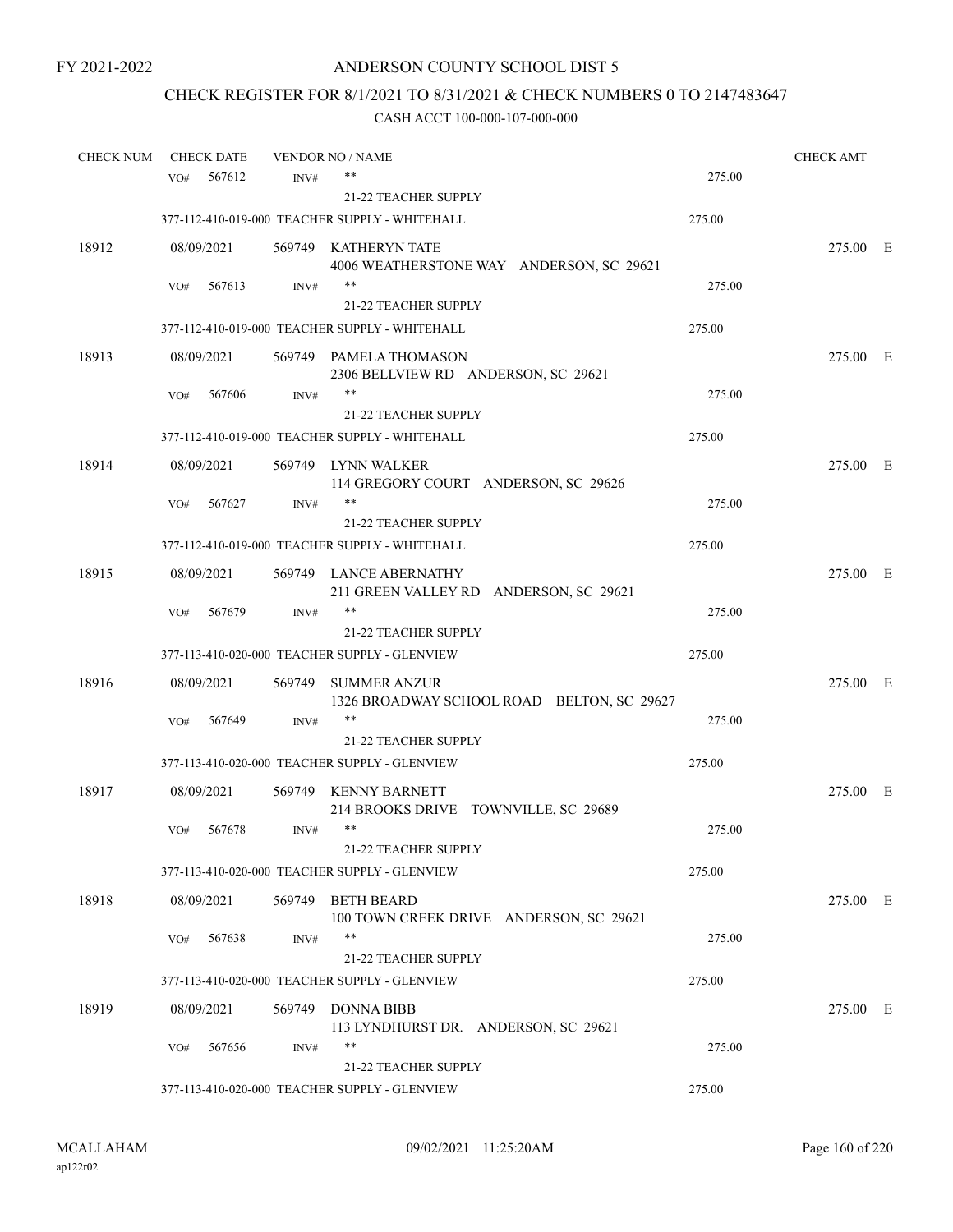## ANDERSON COUNTY SCHOOL DIST 5

## CHECK REGISTER FOR 8/1/2021 TO 8/31/2021 & CHECK NUMBERS 0 TO 2147483647

| <b>CHECK NUM</b> | <b>CHECK DATE</b> |                | <b>VENDOR NO / NAME</b>                                                      |        | <b>CHECK AMT</b> |  |
|------------------|-------------------|----------------|------------------------------------------------------------------------------|--------|------------------|--|
| 18920            | 08/09/2021        |                | 569749 ALEXA BLOSSER<br>206 CLARY DRIVE BELTON, SC 29627                     |        | 275.00 E         |  |
|                  | 567662<br>VO#     | INV#           | **<br>21-22 TEACHER SUPPLY                                                   | 275.00 |                  |  |
|                  |                   |                | 377-113-410-020-000 TEACHER SUPPLY - GLENVIEW                                | 275.00 |                  |  |
| 18921            | 08/09/2021        |                | 569749 GEORGIA BOLT<br>1184 DAPRYMPLE ROAD ANDERSON, SC 29621                |        | 275.00 E         |  |
|                  | 567670<br>VO#     | $\text{INV}\#$ | $\ast\ast$<br>21-22 TEACHER SUPPLY                                           | 275.00 |                  |  |
|                  |                   |                | 377-113-410-020-000 TEACHER SUPPLY - GLENVIEW                                | 275.00 |                  |  |
| 18922            | 08/09/2021        |                | 569749 MEGHAN BUCH<br>202 VINTAGE AVENUE GREENVILLE, SC 29607                |        | 275.00 E         |  |
|                  | 567659<br>VO#     | INV#           | $***$<br><b>21-22 TEACHER SUPPLY</b>                                         | 275.00 |                  |  |
|                  |                   |                | 377-113-410-020-000 TEACHER SUPPLY - GLENVIEW                                | 275.00 |                  |  |
| 18923            | 08/09/2021        | 569749         | <b>JAMES BUTTREY</b><br>103 STONELEIGH COURT ANDERSON, SC 29621              |        | 275.00 E         |  |
|                  | 567648<br>VO#     | INV#           | $***$                                                                        | 275.00 |                  |  |
|                  |                   |                | <b>21-22 TEACHER SUPPLY</b><br>377-113-410-020-000 TEACHER SUPPLY - GLENVIEW |        |                  |  |
|                  |                   |                |                                                                              | 275.00 |                  |  |
| 18924            | 08/09/2021        | 569749         | KIMBERLY CARABO<br>200 SLEEPY HOLLOW PENDLETON, SC 29670<br>$***$            |        | 275.00 E         |  |
|                  | VO#<br>567676     | INV#           | <b>21-22 TEACHER SUPPLY</b>                                                  | 275.00 |                  |  |
|                  |                   |                | 377-113-410-020-000 TEACHER SUPPLY - GLENVIEW                                | 275.00 |                  |  |
| 18925            | 08/09/2021        | 569749         | KARMON CARPENTER<br>304 PHIL WATSON ROAD ANDERSON, SC 29625                  |        | 275.00 E         |  |
|                  | 567650<br>VO#     | INV#           | **<br>21-22 TEACHER SUPPLY                                                   | 275.00 |                  |  |
|                  |                   |                | 377-113-410-020-000 TEACHER SUPPLY - GLENVIEW                                | 275.00 |                  |  |
| 18926            | 08/09/2021        | 569749         | BRITTANY COLEMAN<br>302 SALUDA STREET BELTON, SC 29627                       |        | 275.00 E         |  |
|                  | 567672<br>VO#     | INV#           | **<br>21-22 TEACHER SUPPLY                                                   | 275.00 |                  |  |
|                  |                   |                | 377-113-410-020-000 TEACHER SUPPLY - GLENVIEW                                | 275.00 |                  |  |
| 18927            | 08/09/2021        | 569749         | <b>BRANDI COLLINS</b><br>108 WESTVIEW NORTH PIEDMONT, SC 29673               |        | 275.00 E         |  |
|                  | 567639<br>VO#     | INV#           | $***$<br>21-22 TEACHER SUPPLY                                                | 275.00 |                  |  |
|                  |                   |                | 377-113-410-020-000 TEACHER SUPPLY - GLENVIEW                                | 275.00 |                  |  |
| 18928            | 08/09/2021        | 569749         | <b>SERENA COUGHENOUR</b><br>109 BANABUS LANE ANDERSON, SC 29621              |        | 275.00 E         |  |
|                  | 567640<br>VO#     | INV#           | **                                                                           | 275.00 |                  |  |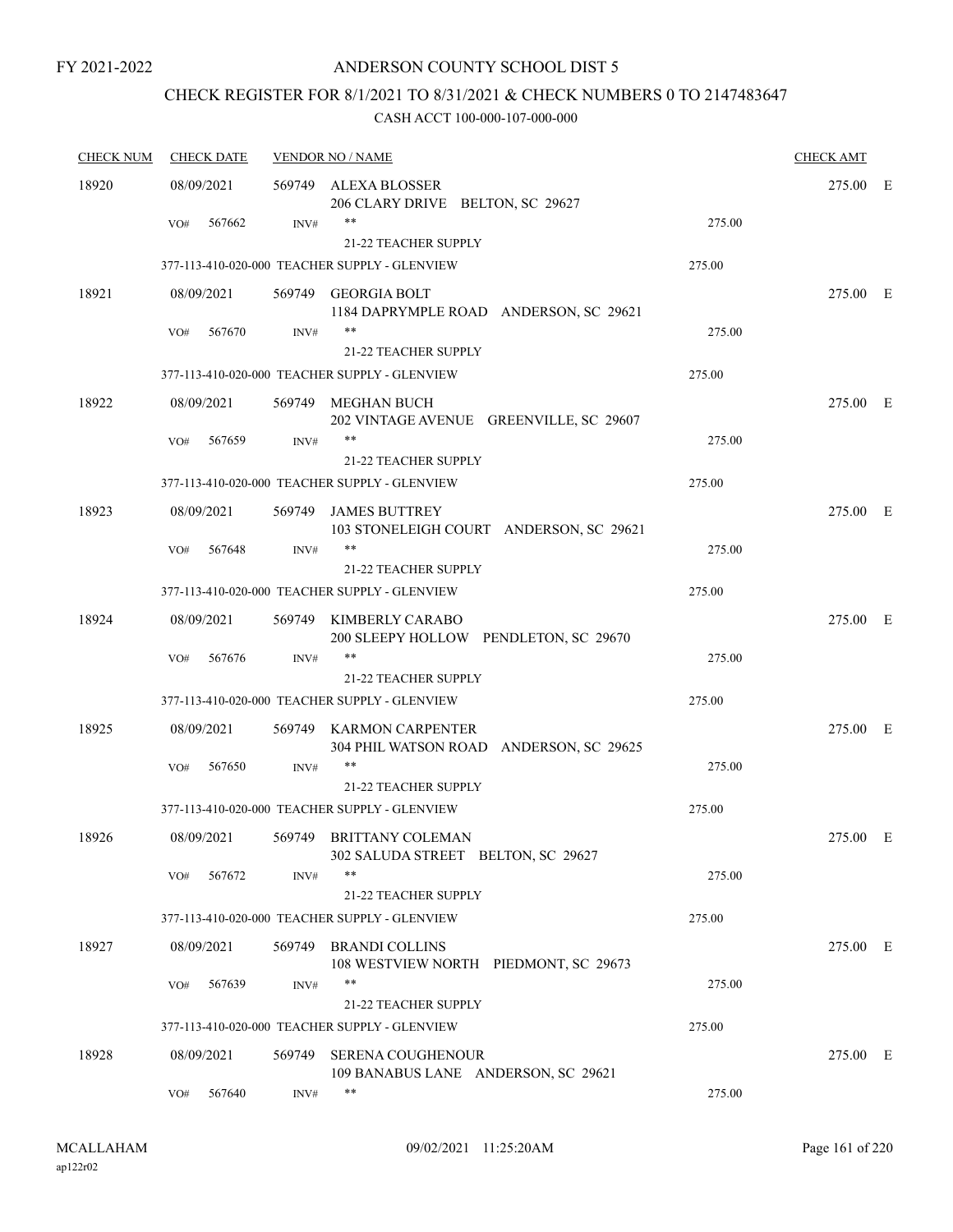## ANDERSON COUNTY SCHOOL DIST 5

## CHECK REGISTER FOR 8/1/2021 TO 8/31/2021 & CHECK NUMBERS 0 TO 2147483647

| <b>CHECK NUM</b> |     | <b>CHECK DATE</b> |        | <b>VENDOR NO / NAME</b>                                                          |        | <b>CHECK AMT</b> |  |
|------------------|-----|-------------------|--------|----------------------------------------------------------------------------------|--------|------------------|--|
|                  |     |                   |        | 21-22 TEACHER SUPPLY                                                             |        |                  |  |
|                  |     |                   |        | 377-113-410-020-000 TEACHER SUPPLY - GLENVIEW                                    | 275.00 |                  |  |
| 18929            |     | 08/09/2021        |        | 569749 APRIL CRAWFORD<br>31 RAVENCREST DRIVE ANDERSON, SC 29621                  |        | 275.00 E         |  |
|                  | VO# | 567677            | INV#   | $***$<br>21-22 TEACHER SUPPLY                                                    | 275.00 |                  |  |
|                  |     |                   |        | 377-113-410-020-000 TEACHER SUPPLY - GLENVIEW                                    | 275.00 |                  |  |
| 18930            |     | 08/09/2021        |        | 569749 MISTY DILLARD                                                             |        | 275.00 E         |  |
|                  | VO# | 567641            | INV#   | 217 GRAYLYN DRIVE ANDERSON, SC 29621<br>**                                       | 275.00 |                  |  |
|                  |     |                   |        | 21-22 TEACHER SUPPLY                                                             |        |                  |  |
|                  |     |                   |        | 377-113-410-020-000 TEACHER SUPPLY - GLENVIEW                                    | 275.00 |                  |  |
|                  |     |                   |        |                                                                                  |        |                  |  |
| 18931            |     | 08/09/2021        |        | 569749 LINDSEY DOSHER<br>403 ARCADIA DRIVE ANDERSON, SC 29621                    |        | 275.00 E         |  |
|                  | VO# | 567673            | INV#   | **                                                                               | 275.00 |                  |  |
|                  |     |                   |        | <b>21-22 TEACHER SUPPLY</b>                                                      |        |                  |  |
|                  |     |                   |        | 377-113-410-020-000 TEACHER SUPPLY - GLENVIEW                                    | 275.00 |                  |  |
| 18932            |     | 08/09/2021        | 569749 | <b>KRISTINE GOSSETT</b><br>111 HIAWATHA DR BELTON, SC 29627                      |        | 275.00 E         |  |
|                  | VO# | 567653            | INV#   | **                                                                               | 275.00 |                  |  |
|                  |     |                   |        | 21-22 TEACHER SUPPLY                                                             |        |                  |  |
|                  |     |                   |        | 377-113-410-020-000 TEACHER SUPPLY - GLENVIEW                                    | 275.00 |                  |  |
| 18933            |     | 08/09/2021        | 569749 | JENNIFER GUTHRIE<br>282 PARADISE VISTA DRIVE WILLIAMSTON, SC<br>29697            |        | 275.00 E         |  |
|                  | VO# | 567661            | INV#   | **                                                                               | 275.00 |                  |  |
|                  |     |                   |        | 21-22 TEACHER SUPPLY                                                             |        |                  |  |
|                  |     |                   |        | 377-113-410-020-000 TEACHER SUPPLY - GLENVIEW                                    | 275.00 |                  |  |
| 18934            |     | 08/09/2021        | 569749 | BRIAN HEATON<br>1001 CARLISLE PLACE ANDERSON, SC 29621                           |        | 275.00 E         |  |
|                  | VO# | 567654            | INV#   | $***$                                                                            | 275.00 |                  |  |
|                  |     |                   |        | 21-22 TEACHER SUPPLY                                                             |        |                  |  |
|                  |     |                   |        | 377-113-410-020-000 TEACHER SUPPLY - GLENVIEW                                    | 275.00 |                  |  |
| 18935            |     | 08/09/2021        | 569749 | <b>TAMARA HEFNER</b><br>421 DUNCAN CHAPEL ROAD, APT. 418 GREENVILLE,<br>SC 29617 |        | 275.00 E         |  |
|                  | VO# | 567664            | INV#   | $***$                                                                            | 275.00 |                  |  |
|                  |     |                   |        | <b>21-22 TEACHER SUPPLY</b>                                                      |        |                  |  |
|                  |     |                   |        | 377-113-410-020-000 TEACHER SUPPLY - GLENVIEW                                    | 275.00 |                  |  |
| 18936            |     | 08/09/2021        | 569749 | <b>MEGAN JENNINGS</b><br>105 SOUTH NICKEL SPRINGS DRIVE EASLEY, SC<br>29642      |        | 275.00 E         |  |
|                  | VO# | 567665            | INV#   | $***$                                                                            | 275.00 |                  |  |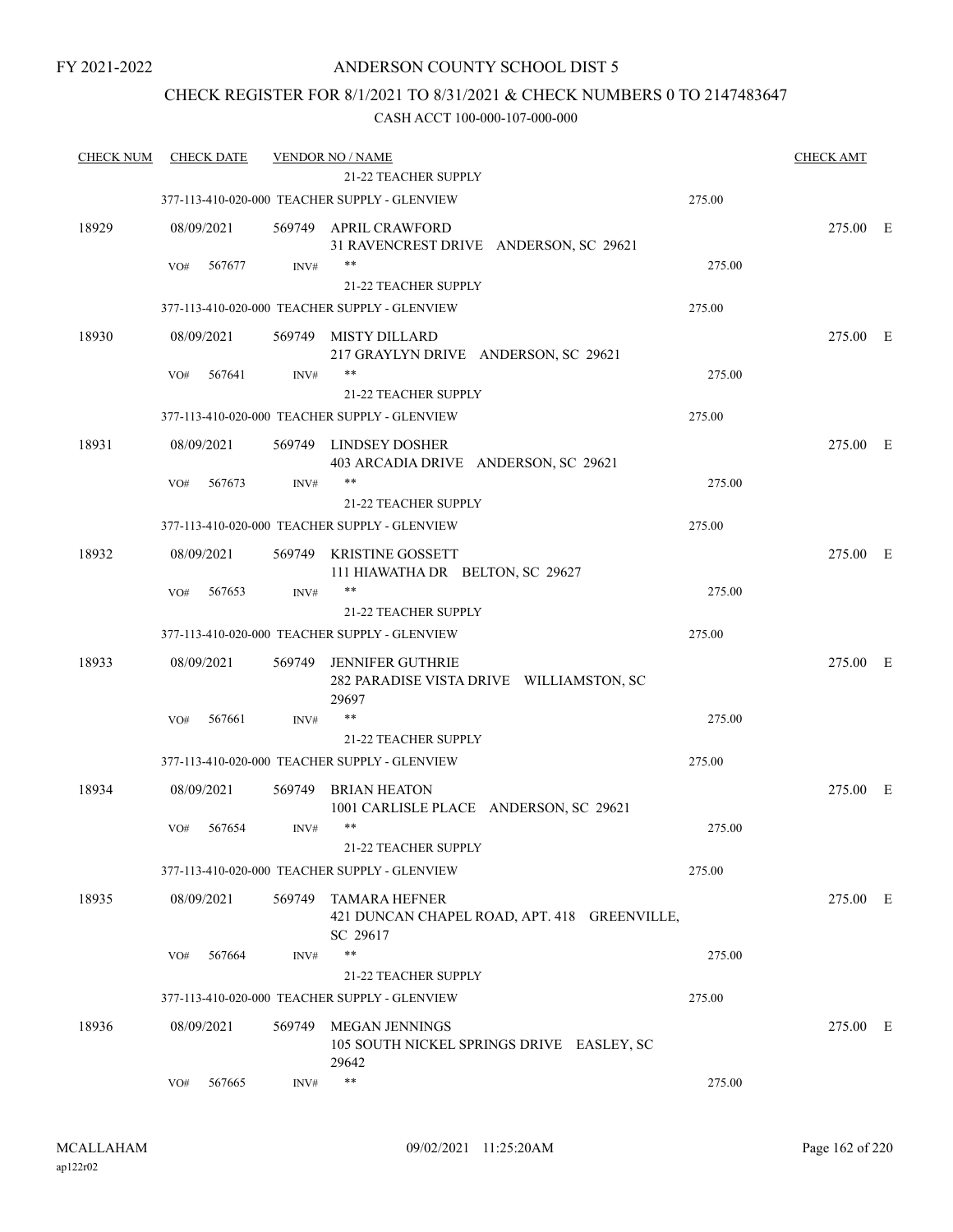## CHECK REGISTER FOR 8/1/2021 TO 8/31/2021 & CHECK NUMBERS 0 TO 2147483647

| <b>CHECK NUM</b> | <b>CHECK DATE</b> |        | <b>VENDOR NO / NAME</b>                                             |        | <b>CHECK AMT</b> |  |
|------------------|-------------------|--------|---------------------------------------------------------------------|--------|------------------|--|
|                  |                   |        | 21-22 TEACHER SUPPLY                                                |        |                  |  |
|                  |                   |        | 377-113-410-020-000 TEACHER SUPPLY - GLENVIEW                       | 275.00 |                  |  |
| 18937            | 08/09/2021        |        | 569749 ANDREW KING<br>104 BELSPRING LANE ANDERSON, SC 29621         |        | 275.00 E         |  |
|                  | 567658<br>VO#     | INV#   | $***$                                                               | 275.00 |                  |  |
|                  |                   |        | 21-22 TEACHER SUPPLY                                                |        |                  |  |
|                  |                   |        | 377-113-410-020-000 TEACHER SUPPLY - GLENVIEW                       | 275.00 |                  |  |
| 18938            | 08/09/2021        |        | 569749 ANDREA KNIGHT<br>223 LANCASTER DR ANDERSON, SC 29621         |        | 275.00 E         |  |
|                  | 567657<br>VO#     | INV#   | **                                                                  | 275.00 |                  |  |
|                  |                   |        | 21-22 TEACHER SUPPLY                                                |        |                  |  |
|                  |                   |        | 377-113-410-020-000 TEACHER SUPPLY - GLENVIEW                       | 275.00 |                  |  |
| 18939            | 08/09/2021        |        | 569749 BARBARA KNOBLAUCH<br>225 STELLING ROAD TOWNVILLE, SC 29689   |        | 275.00 E         |  |
|                  | 567671<br>VO#     | INV#   | $***$                                                               | 275.00 |                  |  |
|                  |                   |        | 21-22 TEACHER SUPPLY                                                |        |                  |  |
|                  |                   |        | 377-113-410-020-000 TEACHER SUPPLY - GLENVIEW                       | 275.00 |                  |  |
| 18940            | 08/09/2021        | 569749 | <b>CARALOTT</b><br>306 WEST FREDERICKS STREET ANDERSON, SC<br>29625 |        | 275.00 E         |  |
|                  | 567645<br>VO#     | INV#   | $***$                                                               | 275.00 |                  |  |
|                  |                   |        | 21-22 TEACHER SUPPLY                                                |        |                  |  |
|                  |                   |        | 377-113-410-020-000 TEACHER SUPPLY - GLENVIEW                       | 275.00 |                  |  |
| 18941            | 08/09/2021        |        | 569749 DANETTE MCCLINTON<br>501 AIRDALE LANE SIMPSONVILLE, SC 29680 |        | 275.00 E         |  |
|                  | 567682<br>VO#     | INV#   | **                                                                  | 275.00 |                  |  |
|                  |                   |        | 21-22 TEACHER SUPPLY                                                |        |                  |  |
|                  |                   |        | 377-113-410-020-000 TEACHER SUPPLY - GLENVIEW                       | 275.00 |                  |  |
| 18942            | 08/09/2021        |        | 569749 EMILY MCDOWELL<br>702 BRITTON STREET ANDERSON, SC 29621      |        | 275.00 E         |  |
|                  | 567666<br>VO#     | INV#   | $***$                                                               | 275.00 |                  |  |
|                  |                   |        | 21-22 TEACHER SUPPLY                                                |        |                  |  |
|                  |                   |        | 377-113-410-020-000 TEACHER SUPPLY - GLENVIEW                       | 275.00 |                  |  |
| 18943            | 08/09/2021        |        | 569749 LISA MCKIBBON<br>305 STARLING AVENUE EASLEY, SC 29642        |        | 275.00 E         |  |
|                  | 567683<br>VO#     | INV#   | **                                                                  | 275.00 |                  |  |
|                  |                   |        | <b>21-22 TEACHER SUPPLY</b>                                         |        |                  |  |
|                  |                   |        | 377-113-410-020-000 TEACHER SUPPLY - GLENVIEW                       | 275.00 |                  |  |
| 18944            | 08/09/2021        | 569749 | <b>CHRISTOPHER MOORE</b><br>215 BROWN STREET BELTON, SC 29627       |        | 275.00 E         |  |
|                  | 567685<br>VO#     | INV#   | $***$                                                               | 275.00 |                  |  |
|                  |                   |        | 21-22 TEACHER SUPPLY                                                |        |                  |  |
|                  |                   |        | 377-113-410-020-000 TEACHER SUPPLY - GLENVIEW                       | 275.00 |                  |  |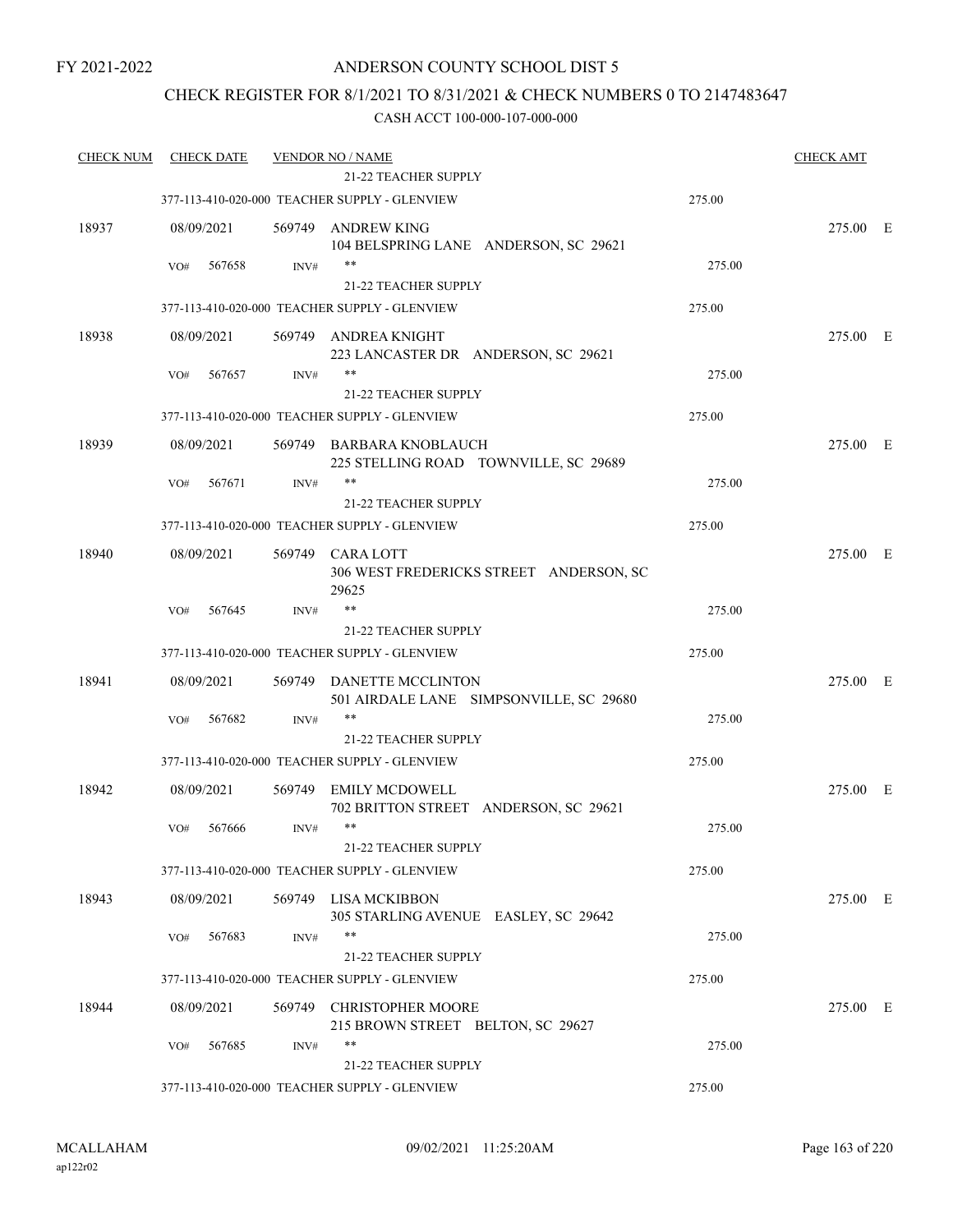## ANDERSON COUNTY SCHOOL DIST 5

## CHECK REGISTER FOR 8/1/2021 TO 8/31/2021 & CHECK NUMBERS 0 TO 2147483647

| <b>CHECK NUM</b> | <b>CHECK DATE</b> |        | <b>VENDOR NO / NAME</b>                                               |        | <b>CHECK AMT</b> |   |
|------------------|-------------------|--------|-----------------------------------------------------------------------|--------|------------------|---|
| 18945            | 08/09/2021        |        | 569749 KENA PAUL<br>1005 SAND PALM WAY ANDERSON, SC 29621             |        | 275.00 E         |   |
|                  | 567674<br>VO#     | INV#   | **<br>21-22 TEACHER SUPPLY                                            | 275.00 |                  |   |
|                  |                   |        | 377-113-410-020-000 TEACHER SUPPLY - GLENVIEW                         | 275.00 |                  |   |
| 18946            | 08/09/2021        |        | 569749 VALERIE PETERSON<br>200 JARRETT ROAD ANDERSON, SC 29626        |        | 275.00 E         |   |
|                  | 567667<br>VO#     | INV#   | 21-22 TEACHER SUPPLY                                                  | 275.00 |                  |   |
|                  |                   |        | 377-113-410-020-000 TEACHER SUPPLY - GLENVIEW                         | 275.00 |                  |   |
| 18947            | 08/09/2021        |        | 569749 MATTHEW PIOTROWSKY<br>822 CROUCH DRIVE PENDLETON, SC 29670     |        | 275.00 E         |   |
|                  | VO#<br>567680     | INV#   | **<br>21-22 TEACHER SUPPLY                                            | 275.00 |                  |   |
|                  |                   |        | 377-113-410-020-000 TEACHER SUPPLY - GLENVIEW                         | 275.00 |                  |   |
| 18948            | 08/09/2021        | 569749 | <b>JESSICA REID</b><br>1415 CRESTVIEW ROAD ANDERSON, SC 29621         |        | 275.00 E         |   |
|                  | 567668<br>VO#     | INV#   | **                                                                    | 275.00 |                  |   |
|                  |                   |        | 21-22 TEACHER SUPPLY<br>377-113-410-020-000 TEACHER SUPPLY - GLENVIEW | 275.00 |                  |   |
| 18949            | 08/09/2021        |        | 569749 CHAD ROPER<br>128 SITKA LANE LIBERTY, SC 29657                 |        | 275.00 E         |   |
|                  | 567681<br>VO#     | INV#   | **<br><b>21-22 TEACHER SUPPLY</b>                                     | 275.00 |                  |   |
|                  |                   |        | 377-113-410-020-000 TEACHER SUPPLY - GLENVIEW                         | 275.00 |                  |   |
| 18950            | 08/09/2021        |        | 569749 MARIE SAMSTAG<br>103 CREEKSIDE COURT ANDERSON, SC 29621        |        | 275.00 E         |   |
|                  | 567652<br>VO#     | INV#   | **<br><b>21-22 TEACHER SUPPLY</b>                                     | 275.00 |                  |   |
|                  |                   |        | 377-113-410-020-000 TEACHER SUPPLY - GLENVIEW                         | 275.00 |                  |   |
| 18951            | 08/09/2021        |        | 569749 ERICA SHAW<br>102 RHODEHAVEN DRIVE ANDERSON, SC 29625          |        | 275.00           | E |
|                  | 567660<br>VO#     | INV#   | **<br>21-22 TEACHER SUPPLY                                            | 275.00 |                  |   |
|                  |                   |        | 377-113-410-020-000 TEACHER SUPPLY - GLENVIEW                         | 275.00 |                  |   |
| 18952            | 08/09/2021        |        | 569749 ANNA SPRAKER<br>119 LANGWELL DRIVE ANDERSON, SC 29621          |        | 275.00 E         |   |
|                  | 567647<br>VO#     | INV#   | **<br>21-22 TEACHER SUPPLY                                            | 275.00 |                  |   |
|                  |                   |        | 377-113-410-020-000 TEACHER SUPPLY - GLENVIEW                         | 275.00 |                  |   |
| 18953            | 08/09/2021        |        | 569749 REBECCA STINEDURF<br>128 FOREST DR. TOWNVILLE, SC 29689        |        | 275.00 E         |   |
|                  | 567644<br>VO#     | INV#   | **                                                                    | 275.00 |                  |   |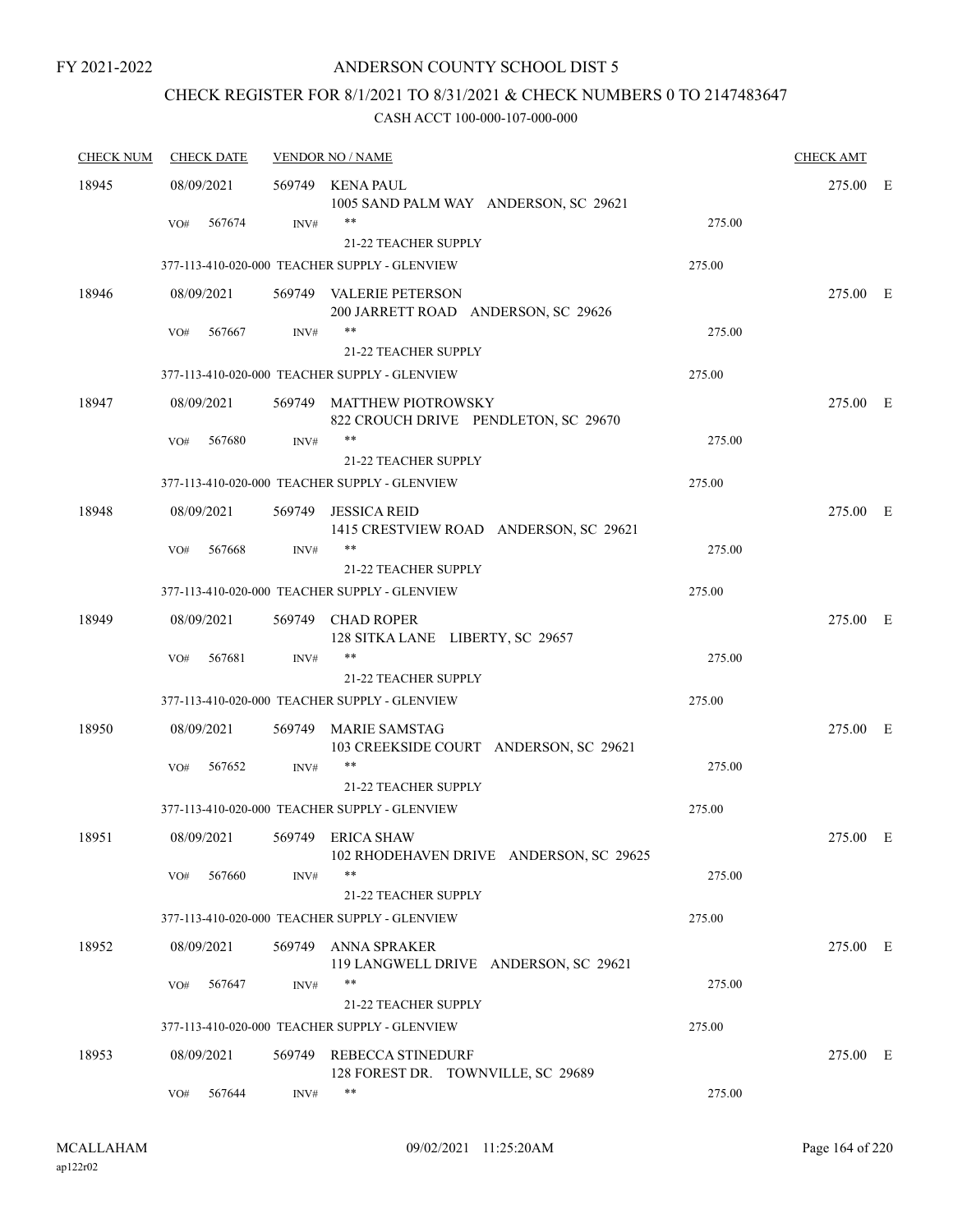## ANDERSON COUNTY SCHOOL DIST 5

## CHECK REGISTER FOR 8/1/2021 TO 8/31/2021 & CHECK NUMBERS 0 TO 2147483647

| <b>CHECK NUM</b> | <b>CHECK DATE</b> |        | <b>VENDOR NO / NAME</b>                                           |        | <b>CHECK AMT</b> |  |
|------------------|-------------------|--------|-------------------------------------------------------------------|--------|------------------|--|
|                  |                   |        | <b>21-22 TEACHER SUPPLY</b>                                       |        |                  |  |
|                  |                   |        | 377-113-410-020-000 TEACHER SUPPLY - GLENVIEW                     | 275.00 |                  |  |
| 18954            | 08/09/2021        |        | 569749 VICTORIA TARCSON<br>212 SPRUCE CREEK ANDERSON, SC 29625    |        | 275.00 E         |  |
|                  | VO#<br>567675     | INV#   | $***$                                                             | 275.00 |                  |  |
|                  |                   |        | <b>21-22 TEACHER SUPPLY</b>                                       |        |                  |  |
|                  |                   |        | 377-113-410-020-000 TEACHER SUPPLY - GLENVIEW                     | 275.00 |                  |  |
| 18955            | 08/09/2021        |        | 569749 KIMBERLY THOMPSON<br>102 WILLOW COURT ANDERSON, SC 29621   |        | 275.00 E         |  |
|                  | 567646<br>VO#     | INV#   | **                                                                | 275.00 |                  |  |
|                  |                   |        | <b>21-22 TEACHER SUPPLY</b>                                       |        |                  |  |
|                  |                   |        | 377-113-410-020-000 TEACHER SUPPLY - GLENVIEW                     | 275.00 |                  |  |
| 18956            | 08/09/2021        |        | 569749 BROOKE TIMMS<br>227 ALLISON CIR ANDERSON, SC 29621-3558    |        | 275.00 E         |  |
|                  | 567669<br>VO#     | INV#   | $***$<br><b>21-22 TEACHER SUPPLY</b>                              | 275.00 |                  |  |
|                  |                   |        | 377-113-410-020-000 TEACHER SUPPLY - GLENVIEW                     | 275.00 |                  |  |
| 18957            | 08/09/2021        |        | 569749 CARRIEANN TURNER<br>4863 TURNER ACRES HONEA PATH, SC 29654 |        | 275.00 E         |  |
|                  | 567642<br>VO#     | INV#   | $***$                                                             | 275.00 |                  |  |
|                  |                   |        | <b>21-22 TEACHER SUPPLY</b>                                       |        |                  |  |
|                  |                   |        | 377-113-410-020-000 TEACHER SUPPLY - GLENVIEW                     | 275.00 |                  |  |
| 18958            | 08/09/2021        | 569749 | <b>CHRISTY WALKER</b><br>113 FAIROAKS DRIVE WILLIAMSTON, SC 29697 |        | 275.00 E         |  |
|                  | 567663<br>VO#     | INV#   | $***$                                                             | 275.00 |                  |  |
|                  |                   |        | <b>21-22 TEACHER SUPPLY</b>                                       |        |                  |  |
|                  |                   |        | 377-113-410-020-000 TEACHER SUPPLY - GLENVIEW                     | 275.00 |                  |  |
| 18959            | 08/09/2021        | 569749 | <b>ANGELA WATT</b><br>1209 ROUNDABOUT TRAIL ANDERSON, SC 29625    |        | 275.00 E         |  |
|                  | 567655<br>VO#     | INV#   | $***$<br><b>21-22 TEACHER SUPPLY</b>                              | 275.00 |                  |  |
|                  |                   |        | 377-113-410-020-000 TEACHER SUPPLY - GLENVIEW                     | 275.00 |                  |  |
| 18960            | 08/09/2021        | 569749 | <b>DOUGLAS WERTZ</b><br>507 ASHLEY DOWNS ANDERSON, SC 29621       |        | 275.00 E         |  |
|                  | 567651<br>VO#     | INV#   | $***$                                                             | 275.00 |                  |  |
|                  |                   |        | <b>21-22 TEACHER SUPPLY</b>                                       |        |                  |  |
|                  |                   |        | 377-113-410-020-000 TEACHER SUPPLY - GLENVIEW                     | 275.00 |                  |  |
| 18961            | 08/09/2021        | 569749 | <b>DONNA WOFFORD</b><br>328 SMITHFIELD DRIVE ANDERSON, SC 29621   |        | 275.00 E         |  |
|                  | VO#<br>567643     | INV#   | $***$                                                             | 275.00 |                  |  |
|                  |                   |        | 21-22 TEACHER SUPPLY                                              |        |                  |  |
|                  |                   |        | 377-113-410-020-000 TEACHER SUPPLY - GLENVIEW                     | 275.00 |                  |  |
| 18962            | 08/09/2021        |        | 569749 MICHAEL BENITEZ                                            |        | 275.00 E         |  |
|                  |                   |        |                                                                   |        |                  |  |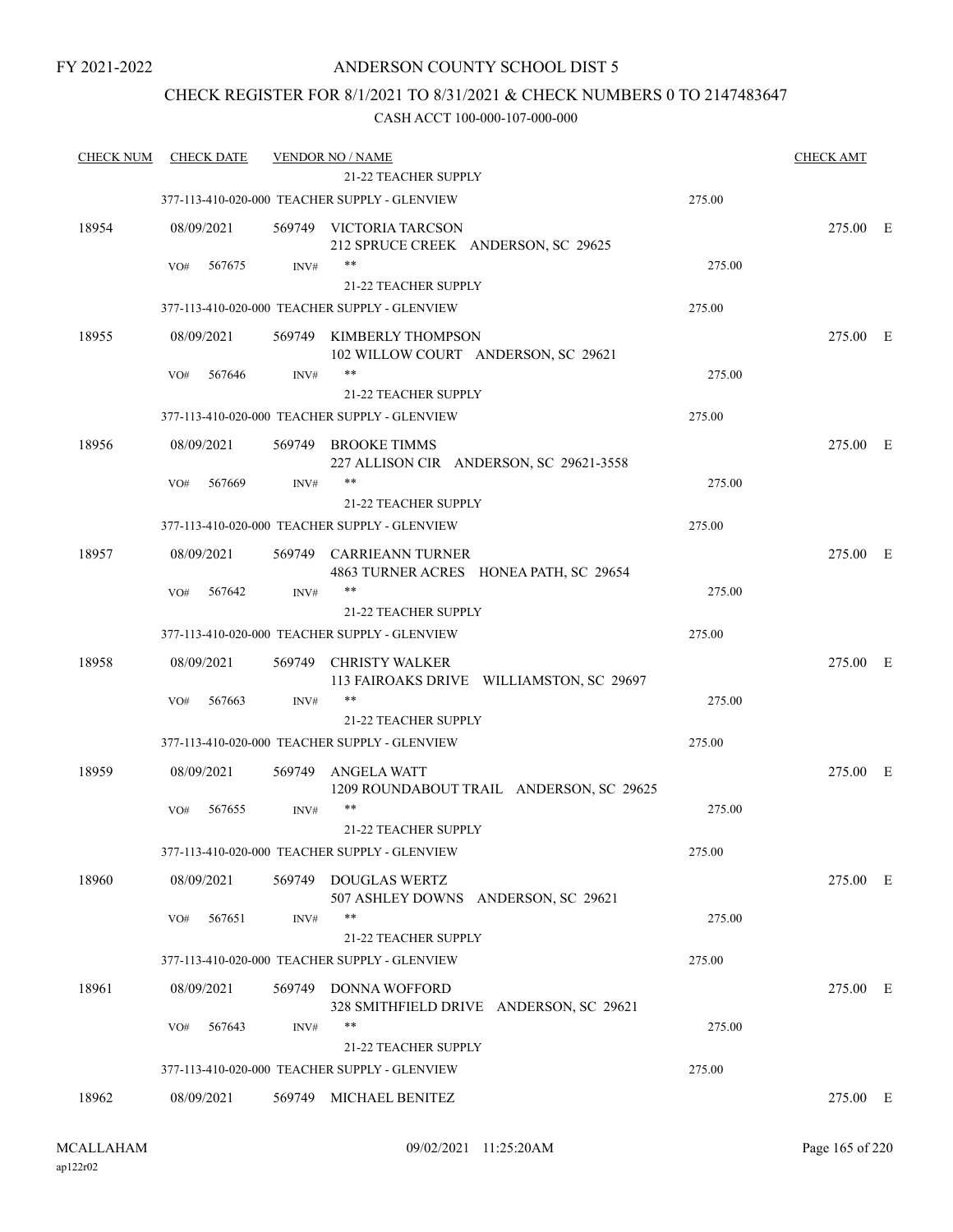## ANDERSON COUNTY SCHOOL DIST 5

## CHECK REGISTER FOR 8/1/2021 TO 8/31/2021 & CHECK NUMBERS 0 TO 2147483647

| <b>CHECK NUM</b> |     | <b>CHECK DATE</b> |        | <b>VENDOR NO / NAME</b>                                              |        | <b>CHECK AMT</b> |  |
|------------------|-----|-------------------|--------|----------------------------------------------------------------------|--------|------------------|--|
|                  |     |                   |        | 227 SELWYN DRIVE ANDERSON, SC 29625                                  |        |                  |  |
|                  | VO# | 567718            | INV#   | $***$                                                                | 275.00 |                  |  |
|                  |     |                   |        | 21-22 TEACHER SUPPLY                                                 |        |                  |  |
|                  |     |                   |        | 377-113-410-021-000 TEACHER SUPPLY - SOUTHWOOD                       | 275.00 |                  |  |
| 18963            |     | 08/09/2021        |        | 569749 MONTE BLACKWELL                                               |        | 275.00 E         |  |
|                  |     |                   |        | 105 SOUTH VALLEY LANE GREENVILLE, SC 29611                           |        |                  |  |
|                  | VO# | 567701            | INV#   | $***$                                                                | 275.00 |                  |  |
|                  |     |                   |        | <b>21-22 TEACHER SUPPLY</b>                                          |        |                  |  |
|                  |     |                   |        | 377-113-410-021-000 TEACHER SUPPLY - SOUTHWOOD                       | 275.00 |                  |  |
| 18964            |     | 08/09/2021        |        | 569749 HARRISON BOLTIN<br>129 VICTORIA WAY PIEDMONT, SC 29673        |        | 275.00 E         |  |
|                  | VO# | 567704            | INV#   | **                                                                   | 275.00 |                  |  |
|                  |     |                   |        | 21-22 TEACHER SUPPLY                                                 |        |                  |  |
|                  |     |                   |        | 377-113-410-021-000 TEACHER SUPPLY - SOUTHWOOD                       | 275.00 |                  |  |
| 18965            |     | 08/09/2021        |        | 569749 CHRISTINE BOSWELL                                             |        | 275.00 E         |  |
|                  |     |                   |        | 608 WESTVIEW AVE ANDERSON, SC 29625                                  |        |                  |  |
|                  | VO# | 567699            | INV#   | **                                                                   | 275.00 |                  |  |
|                  |     |                   |        | 21-22 TEACHER SUPPLY                                                 |        |                  |  |
|                  |     |                   |        | 377-113-410-021-000 TEACHER SUPPLY - SOUTHWOOD                       | 275.00 |                  |  |
| 18966            |     | 08/09/2021        |        | 569749 ALAN CLARK<br>2402 HWY 172W BOWMAN, GA 30624                  |        | 275.00 E         |  |
|                  | VO# | 567717            | INV#   | $***$                                                                | 275.00 |                  |  |
|                  |     |                   |        | 21-22 TEACHER SUPPLY                                                 |        |                  |  |
|                  |     |                   |        | 377-113-410-021-000 TEACHER SUPPLY - SOUTHWOOD                       | 275.00 |                  |  |
| 18967            |     | 08/09/2021        |        | 569749 MARY FRANCES CLONINGER<br>532 NAUTICAL WAY ANDERSON, SC 29625 |        | 275.00 E         |  |
|                  | VO# | 567692            | INV#   | **                                                                   | 275.00 |                  |  |
|                  |     |                   |        | 21-22 TEACHER SUPPLY                                                 |        |                  |  |
|                  |     |                   |        | 377-113-410-021-000 TEACHER SUPPLY - SOUTHWOOD                       | 275.00 |                  |  |
| 18968            |     | 08/09/2021        |        | 569749 CAROLINE DAVIS                                                |        | 275.00 E         |  |
|                  |     |                   |        | PO BOX 314 WILLIAMSTON, SC 29697                                     |        |                  |  |
|                  | VO# | 567686            | INV#   |                                                                      | 275.00 |                  |  |
|                  |     |                   |        | <b>21-22 TEACHER SUPPLY</b>                                          |        |                  |  |
|                  |     |                   |        | 377-113-410-021-000 TEACHER SUPPLY - SOUTHWOOD                       | 275.00 |                  |  |
| 18969            |     | 08/09/2021        | 569749 | <b>JENNIFER DOBSON</b><br>2702 LITTLE CREEK DRIVE ANDERSON, SC 29621 |        | 275.00 E         |  |
|                  | VO# | 567712            | INV#   | $***$                                                                | 275.00 |                  |  |
|                  |     |                   |        | 21-22 TEACHER SUPPLY                                                 |        |                  |  |
|                  |     |                   |        | 377-113-410-021-000 TEACHER SUPPLY - SOUTHWOOD                       | 275.00 |                  |  |
|                  |     |                   |        |                                                                      |        |                  |  |
| 18970            |     | 08/09/2021        |        | 569749 PAULA DOOLITTLE<br>232 BRIARCLIFF ROAD CENTRAL, SC 29630      |        | 275.00 E         |  |
|                  | VO# | 567700            | INV#   | **                                                                   | 275.00 |                  |  |
|                  |     |                   |        | 21-22 TEACHER SUPPLY                                                 |        |                  |  |
|                  |     |                   |        |                                                                      |        |                  |  |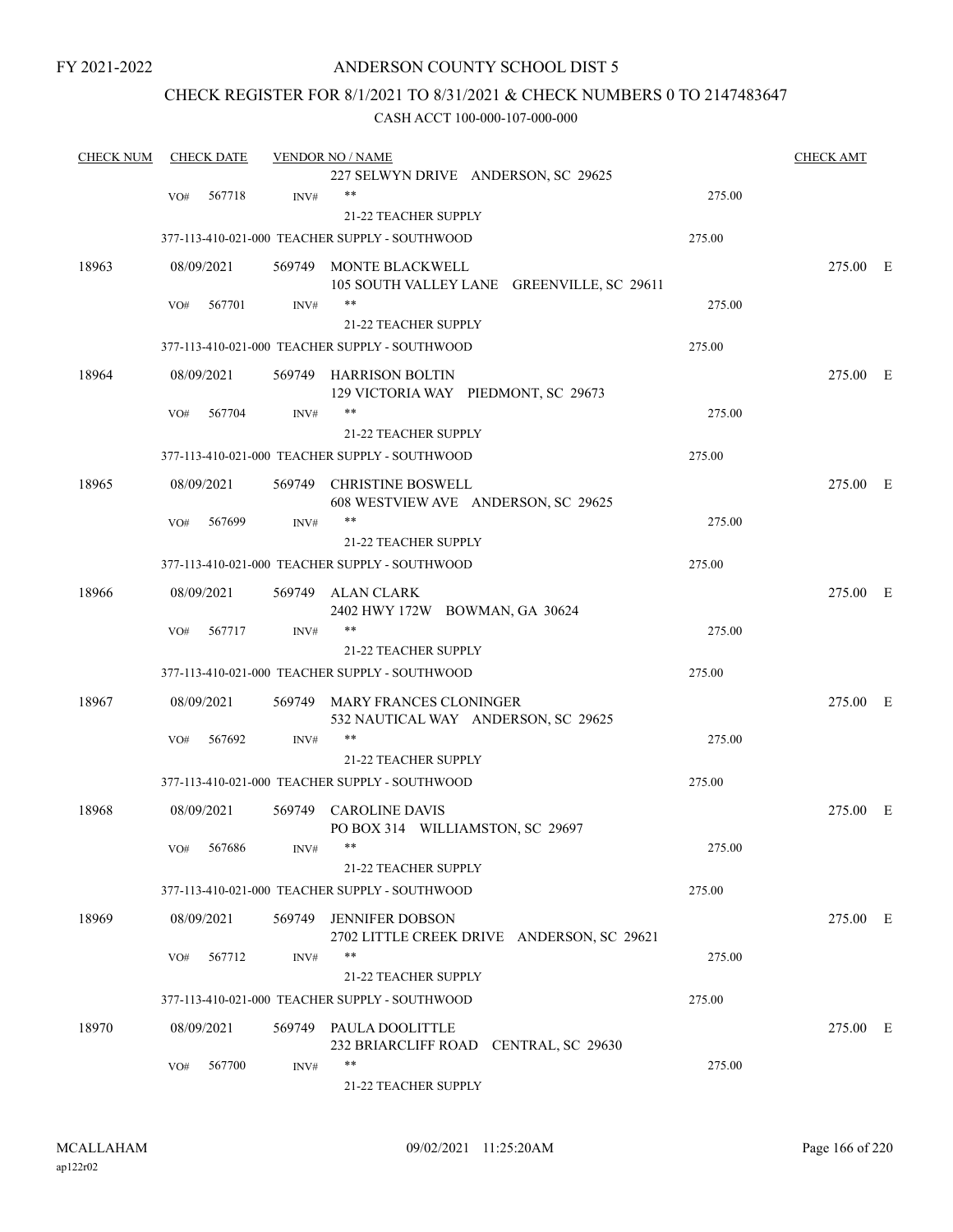## CHECK REGISTER FOR 8/1/2021 TO 8/31/2021 & CHECK NUMBERS 0 TO 2147483647

| <b>CHECK NUM</b> | <b>CHECK DATE</b> |                | <b>VENDOR NO / NAME</b><br>377-113-410-021-000 TEACHER SUPPLY - SOUTHWOOD | 275.00 | <b>CHECK AMT</b> |  |
|------------------|-------------------|----------------|---------------------------------------------------------------------------|--------|------------------|--|
| 18971            | 08/09/2021        |                | 569749 CELESTE GRIFFITH<br>1313 NORTHAMPTON ROAD ANDERSON, SC 29621       |        | 275.00 E         |  |
|                  | 567691<br>VO#     | INV#           | $***$<br>21-22 TEACHER SUPPLY                                             | 275.00 |                  |  |
|                  |                   |                | 377-113-410-021-000 TEACHER SUPPLY - SOUTHWOOD                            | 275.00 |                  |  |
| 18972            | 08/09/2021        |                | 569749 WILSON HATCHER<br>13 ALEXANDER STREET LIBERTY, SC 29657            |        | 275.00 E         |  |
|                  | 567708<br>VO#     | $\text{INV}\#$ | **                                                                        | 275.00 |                  |  |
|                  |                   |                | <b>21-22 TEACHER SUPPLY</b>                                               |        |                  |  |
|                  |                   |                | 377-113-410-021-000 TEACHER SUPPLY - SOUTHWOOD                            | 275.00 |                  |  |
| 18973            | 08/09/2021        |                | 569749 DIAMONEKA HEYWARD<br>109 HILLCREST CIRCLE ANDERSON, SC 29624       |        | 275.00 E         |  |
|                  | 567693<br>VO#     | INV#           | $***$<br>21-22 TEACHER SUPPLY                                             | 275.00 |                  |  |
|                  |                   |                | 377-113-410-021-000 TEACHER SUPPLY - SOUTHWOOD                            | 275.00 |                  |  |
| 18974            | 08/09/2021        |                | 569749 MELISSA HOLLINGSWORTH<br>107 MATTHEW DRIVE BELTON, SC 29627        |        | 275.00 E         |  |
|                  | 567705<br>VO#     | $\text{INV}\#$ | **                                                                        | 275.00 |                  |  |
|                  |                   |                | 21-22 TEACHER SUPPLY                                                      |        |                  |  |
|                  |                   |                | 377-113-410-021-000 TEACHER SUPPLY - SOUTHWOOD                            | 275.00 |                  |  |
| 18975            | 08/09/2021        | 569749         | <b>JESSICA KAY</b><br>1212 HIGHWAY 413 ANDERSON, SC 29621                 |        | 275.00 E         |  |
|                  | 567707<br>VO#     | INV#           | **<br>21-22 TEACHER SUPPLY                                                | 275.00 |                  |  |
|                  |                   |                | 377-113-410-021-000 TEACHER SUPPLY - SOUTHWOOD                            | 275.00 |                  |  |
| 18976            | 08/09/2021        |                | 569749 WILLIAM KAY<br>1212 HWY. 413 ANDERSON, SC 29621                    |        | 275.00 E         |  |
|                  | 567710<br>VO#     | INV#           | **                                                                        | 275.00 |                  |  |
|                  |                   |                | <b>21-22 TEACHER SUPPLY</b>                                               |        |                  |  |
|                  |                   |                | 377-113-410-021-000 TEACHER SUPPLY - SOUTHWOOD                            | 275.00 |                  |  |
| 18977            | 08/09/2021        | 569749         | <b>TAYLOR LESTER</b><br>100 MARIPOSA CIR ANDERSON, SC 29621               |        | 275.00 E         |  |
|                  | 567703<br>VO#     | INV#           | **<br>21-22 TEACHER SUPPLY                                                | 275.00 |                  |  |
|                  |                   |                | 377-113-410-021-000 TEACHER SUPPLY - SOUTHWOOD                            | 275.00 |                  |  |
| 18978            | 08/09/2021        | 569749         | <b>EMILY LILES</b><br>715 COLLEGE AVENUE ANDERSON, SC 29621               |        | 275.00 E         |  |
|                  | 567714<br>VO#     | INV#           | **                                                                        | 275.00 |                  |  |
|                  |                   |                | 21-22 TEACHER SUPPLY                                                      |        |                  |  |
|                  |                   |                | 377-113-410-021-000 TEACHER SUPPLY - SOUTHWOOD                            | 275.00 |                  |  |
| 18979            | 08/09/2021        | 569749         | <b>DENNIS MAEGER</b><br>908 MEADOW LN ANDERSON, SC 29621                  |        | 275.00 E         |  |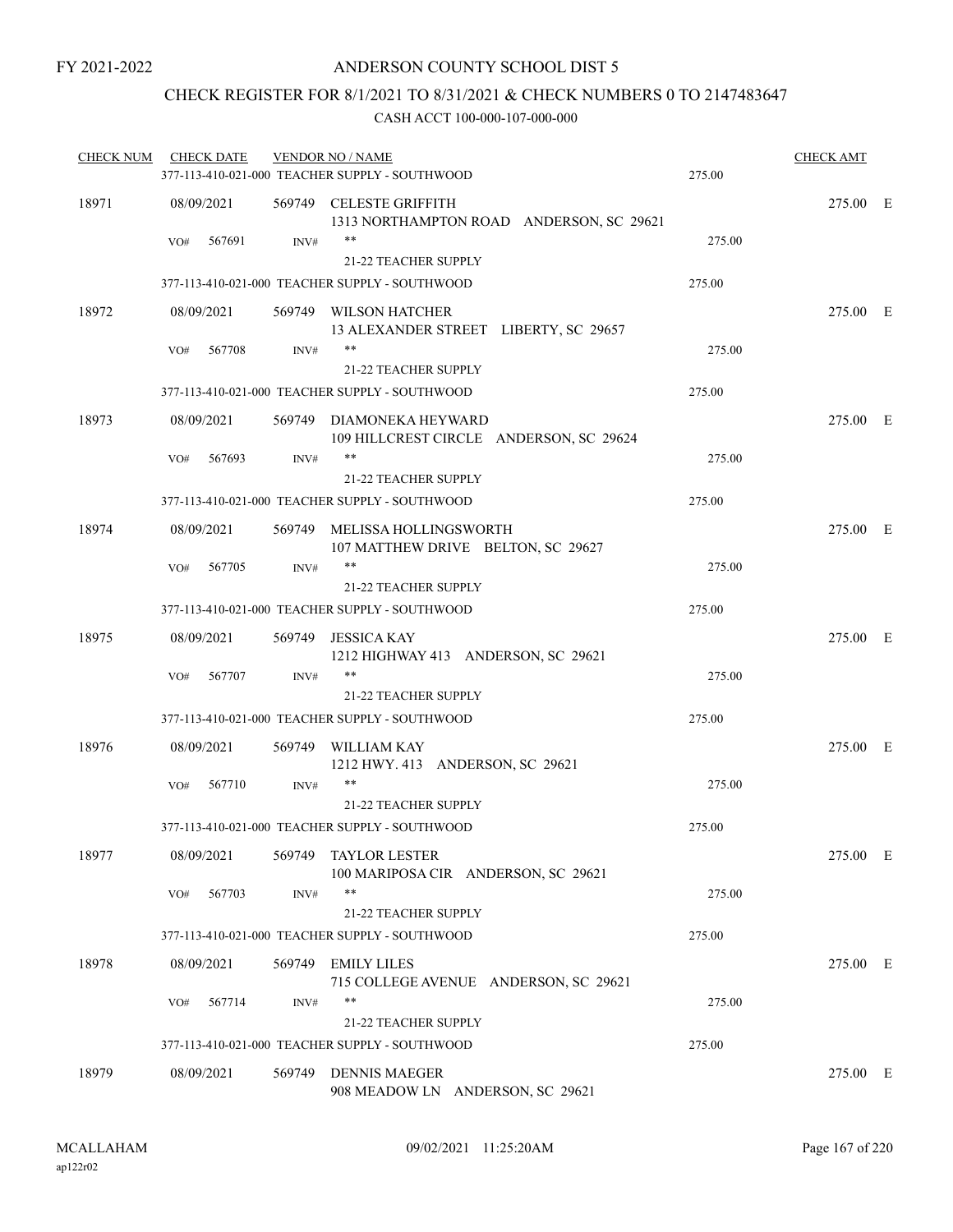## CHECK REGISTER FOR 8/1/2021 TO 8/31/2021 & CHECK NUMBERS 0 TO 2147483647

| <b>CHECK NUM</b> | <b>CHECK DATE</b> |                | <b>VENDOR NO / NAME</b>                                                    |        | <b>CHECK AMT</b> |  |
|------------------|-------------------|----------------|----------------------------------------------------------------------------|--------|------------------|--|
|                  | VO#               | 567698<br>INV# | **                                                                         | 275.00 |                  |  |
|                  |                   |                | <b>21-22 TEACHER SUPPLY</b>                                                |        |                  |  |
|                  |                   |                | 377-113-410-021-000 TEACHER SUPPLY - SOUTHWOOD                             | 275.00 |                  |  |
| 18980            | 08/09/2021        |                | 569749 LESLIE ANNE MARCHI-MONROE<br>222 GREENWAY DRIVE GREENWOOD, SC 29649 |        | 275.00 E         |  |
|                  | VO#               | 567689<br>INV# | $***$                                                                      | 275.00 |                  |  |
|                  |                   |                | 21-22 TEACHER SUPPLY                                                       |        |                  |  |
|                  |                   |                | 377-113-410-021-000 TEACHER SUPPLY - SOUTHWOOD                             | 275.00 |                  |  |
| 18981            | 08/09/2021        |                | 569749 JANE MCELHANNON<br>103 MAPLE LEAF DRIVE HONEA PATH, SC 29654        |        | 275.00 E         |  |
|                  | VO#               | 567711<br>INV# | **                                                                         | 275.00 |                  |  |
|                  |                   |                | 21-22 TEACHER SUPPLY                                                       |        |                  |  |
|                  |                   |                | 377-113-410-021-000 TEACHER SUPPLY - SOUTHWOOD                             | 275.00 |                  |  |
| 18982            | 08/09/2021        |                | 569749 MARIAN MILLER<br>326 SHADOW CREEK LANE ANDERSON, SC 29621           |        | 275.00 E         |  |
|                  | VO#               | 567702<br>INV# | **                                                                         | 275.00 |                  |  |
|                  |                   |                | 21-22 TEACHER SUPPLY                                                       |        |                  |  |
|                  |                   |                | 377-113-410-021-000 TEACHER SUPPLY - SOUTHWOOD                             | 275.00 |                  |  |
| 18983            | 08/09/2021        |                | 569749 MCKENZIE MOULES<br>2005 FENWICK WAY ANDERSON, SC 29621              |        | 275.00 E         |  |
|                  | VO#               | 567715<br>INV# | $***$                                                                      | 275.00 |                  |  |
|                  |                   |                | <b>21-22 TEACHER SUPPLY</b>                                                |        |                  |  |
|                  |                   |                | 377-113-410-021-000 TEACHER SUPPLY - SOUTHWOOD                             | 275.00 |                  |  |
| 18984            | 08/09/2021        |                | 569749 CASEY MUNDY<br>105 DEAN STREET BELTON, SC 29627                     |        | 275.00 E         |  |
|                  | VO#               | 567706<br>INV# | $***$                                                                      | 275.00 |                  |  |
|                  |                   |                | 21-22 TEACHER SUPPLY                                                       |        |                  |  |
|                  |                   |                | 377-113-410-021-000 TEACHER SUPPLY - SOUTHWOOD                             | 275.00 |                  |  |
| 18985            | 08/09/2021        | 569749         | <b>CHERYL NICKLES</b><br>1000 WILL HANKS ROAD HONEA PATH, SC 29654         |        | 275.00 E         |  |
|                  | VO#               | 567696<br>INV# | $***$<br><b>21-22 TEACHER SUPPLY</b>                                       | 275.00 |                  |  |
|                  |                   |                | 377-113-410-021-000 TEACHER SUPPLY - SOUTHWOOD                             | 275.00 |                  |  |
| 18986            | 08/09/2021        |                | 569749 LAURA PARADIS<br>303 E. FRANKLIN STREET ANDERSON, SC 29624          |        | 275.00 E         |  |
|                  | VO#               | INV#<br>567697 | $***$                                                                      | 275.00 |                  |  |
|                  |                   |                | 21-22 TEACHER SUPPLY                                                       |        |                  |  |
|                  |                   |                | 377-113-410-021-000 TEACHER SUPPLY - SOUTHWOOD                             | 275.00 |                  |  |
| 18987            | 08/09/2021        |                | 569749 KATHRYN PATTERSON<br>403 REGENCY CIRCLE ANDERSON, SC 29625          |        | 275.00 E         |  |
|                  | VO#               | 567687<br>INV# | **                                                                         | 275.00 |                  |  |
|                  |                   |                | 21-22 TEACHER SUPPLY                                                       |        |                  |  |
|                  |                   |                | 377-113-410-021-000 TEACHER SUPPLY - SOUTHWOOD                             | 275.00 |                  |  |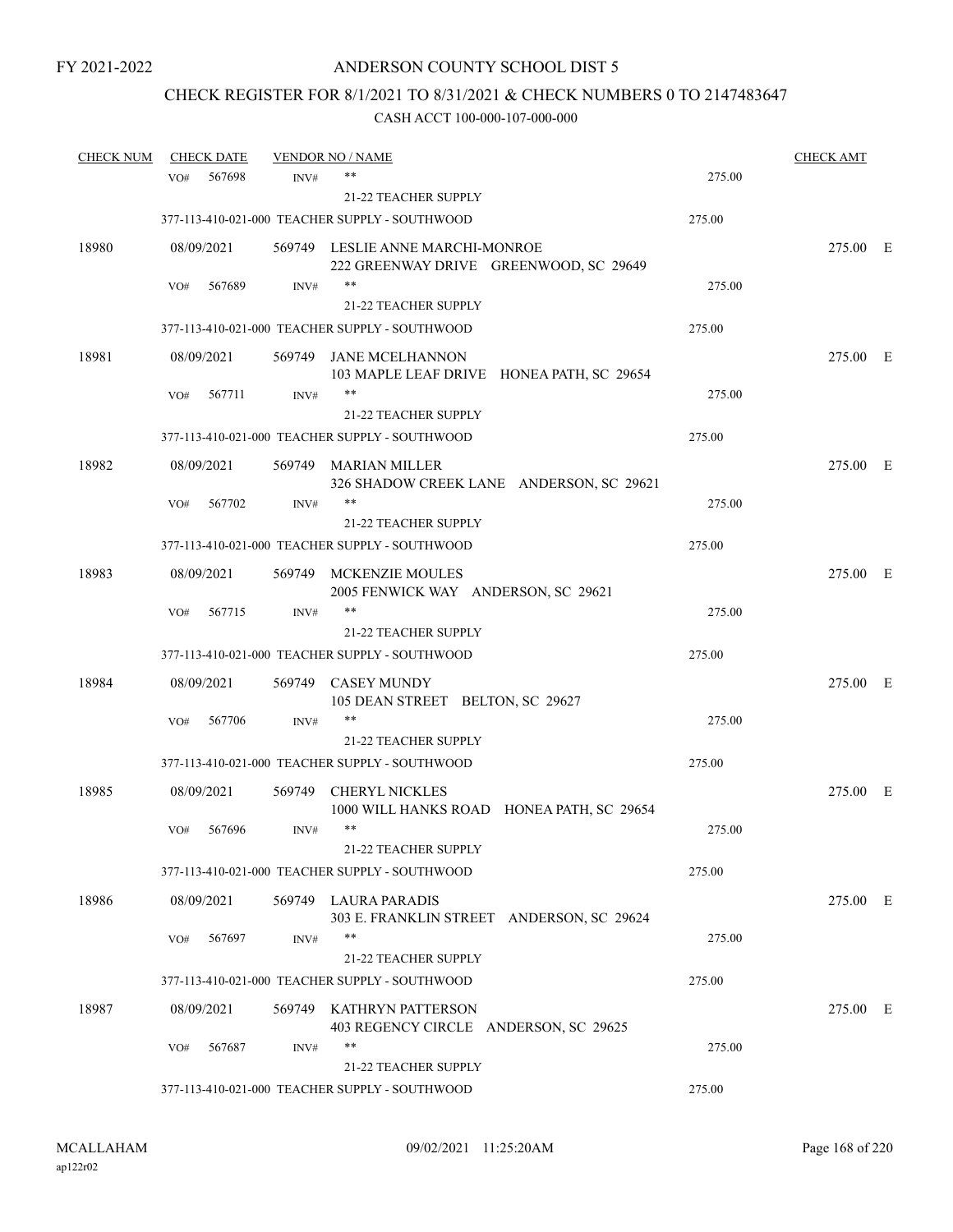## ANDERSON COUNTY SCHOOL DIST 5

## CHECK REGISTER FOR 8/1/2021 TO 8/31/2021 & CHECK NUMBERS 0 TO 2147483647

| <b>CHECK NUM</b> | <b>CHECK DATE</b> |        | <b>VENDOR NO / NAME</b>                                                       |        | <b>CHECK AMT</b> |  |
|------------------|-------------------|--------|-------------------------------------------------------------------------------|--------|------------------|--|
| 18988            | 08/09/2021        |        | 569749 LOWNDES PENDERGRASS<br>105 RICHFIELD DRIVE ANDERSON, SC 29625          |        | 275.00 E         |  |
|                  | 567709<br>VO#     | INV#   | **<br>21-22 TEACHER SUPPLY                                                    | 275.00 |                  |  |
|                  |                   |        | 377-113-410-021-000 TEACHER SUPPLY - SOUTHWOOD                                | 275.00 |                  |  |
| 18989            | 08/09/2021        | 569749 | <b>JOSHUA POWELL</b><br>402 CATHEY ROAD ANDERSON, SC 29621                    |        | 275.00 E         |  |
|                  | 567690<br>VO#     | INV#   | $***$<br><b>21-22 TEACHER SUPPLY</b>                                          | 275.00 |                  |  |
|                  |                   |        | 377-113-410-021-000 TEACHER SUPPLY - SOUTHWOOD                                | 275.00 |                  |  |
| 18990            | 08/09/2021        |        | 569749 JOSEPH SCARBOROUGH<br>1116 OLD ROBERTS CHURCH RD ANDERSON, SC<br>29625 |        | 275.00 E         |  |
|                  | 567695<br>VO#     | INV#   | **<br><b>21-22 TEACHER SUPPLY</b>                                             | 275.00 |                  |  |
|                  |                   |        | 377-113-410-021-000 TEACHER SUPPLY - SOUTHWOOD                                | 275.00 |                  |  |
| 18991            | 08/09/2021        |        | 569749 ELIZABETH SILVEY<br>121 SPANISH WELLS ANDERSON, SC 29621               |        | 275.00 E         |  |
|                  | 567716<br>VO#     | INV#   | $***$<br>21-22 TEACHER SUPPLY                                                 | 275.00 |                  |  |
|                  |                   |        | 377-113-410-021-000 TEACHER SUPPLY - SOUTHWOOD                                | 275.00 |                  |  |
| 18992            | 08/09/2021        |        | 569749 KERI SMALL<br>228 BROADWAY SCHOOL ROAD ANDERSON, SC<br>29621           |        | 275.00 E         |  |
|                  | 567688<br>VO#     | INV#   | **                                                                            | 275.00 |                  |  |
|                  |                   |        | <b>21-22 TEACHER SUPPLY</b>                                                   |        |                  |  |
|                  |                   |        | 377-113-410-021-000 TEACHER SUPPLY - SOUTHWOOD                                | 275.00 |                  |  |
| 18993            | 08/09/2021        | 569749 | KRISTIN SPENCER<br>102 CHAD COURT ANDERSON, SC 29621                          |        | 275.00 E         |  |
|                  | 567694<br>VO#     | INV#   | **<br><b>21-22 TEACHER SUPPLY</b>                                             | 275.00 |                  |  |
|                  |                   |        | 377-113-410-021-000 TEACHER SUPPLY - SOUTHWOOD                                | 275.00 |                  |  |
| 18994            | 08/09/2021        |        | 569749 STACEY WADE<br>413 ARROWHEAD DRIVE LAVONIA, GA 30553                   |        | 275.00 E         |  |
|                  | 567713<br>VO#     | INV#   | **<br>21-22 TEACHER SUPPLY                                                    | 275.00 |                  |  |
|                  |                   |        | 377-113-410-021-000 TEACHER SUPPLY - SOUTHWOOD                                | 275.00 |                  |  |
| 18995            | 08/09/2021        |        | 569749 KATHERINE BANASZAK<br>100 PINE NEEDLE TRAIL ANDERSON, SC 29625         |        | 275.00 E         |  |
|                  | 567723<br>VO#     | INV#   | **<br>21-22 TEACHER SUPPLY                                                    | 275.00 |                  |  |
|                  |                   |        | 377-114-410-024-000 TEACHER SUPPLY - CHARTER                                  | 275.00 |                  |  |
| 18996            | 08/09/2021        |        | 569749 DAVID HYMSON                                                           |        | 275.00 E         |  |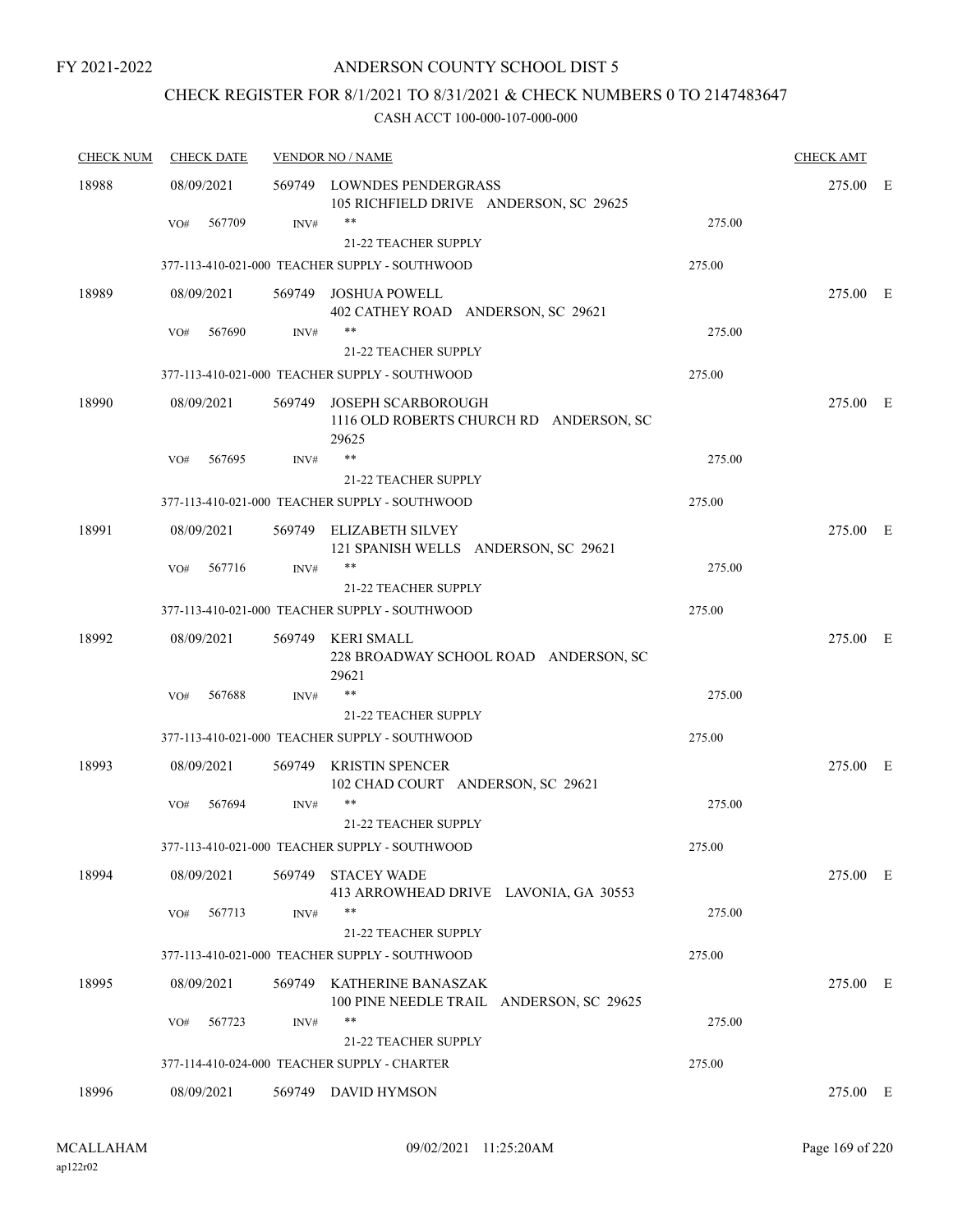## ANDERSON COUNTY SCHOOL DIST 5

## CHECK REGISTER FOR 8/1/2021 TO 8/31/2021 & CHECK NUMBERS 0 TO 2147483647

| <b>CHECK NUM</b> |     | <b>CHECK DATE</b> |        | <b>VENDOR NO / NAME</b>                                                  |        | <b>CHECK AMT</b> |  |
|------------------|-----|-------------------|--------|--------------------------------------------------------------------------|--------|------------------|--|
|                  |     |                   |        | 295 PARADISE VISTA DRIVE WILLIAMSTON, SC<br>29697                        |        |                  |  |
|                  | VO# | 567722            | INV#   | $***$                                                                    | 275.00 |                  |  |
|                  |     |                   |        | 21-22 TEACHER SUPPLY                                                     |        |                  |  |
|                  |     |                   |        | 377-114-410-024-000 TEACHER SUPPLY - CHARTER                             | 275.00 |                  |  |
| 18997            |     | 08/09/2021        |        | 569749 TRACY JAMES<br>115 DEVON WAY ANDERSON, SC 29621                   |        | 275.00 E         |  |
|                  | VO# | 567721            | INV#   | **                                                                       | 275.00 |                  |  |
|                  |     |                   |        | 21-22 TEACHER SUPPLY                                                     |        |                  |  |
|                  |     |                   |        | 377-114-410-024-000 TEACHER SUPPLY - CHARTER                             | 275.00 |                  |  |
| 18998            |     | 08/09/2021        |        | 569749 TERESA NAJJAR<br>2603 CENTERVILLE ROAD ANDERSON, SC 29625         |        | 275.00 E         |  |
|                  | VO# | 567719            | INV#   | **                                                                       | 275.00 |                  |  |
|                  |     |                   |        | <b>21-22 TEACHER SUPPLY</b>                                              |        |                  |  |
|                  |     |                   |        | 377-114-410-024-000 TEACHER SUPPLY - CHARTER                             | 275.00 |                  |  |
| 18999            |     | 08/09/2021        |        | 569749 KENA STEEPLE<br>117 SHAKLETON DRIVE ANDERSON, SC 29625            |        | 275.00 E         |  |
|                  | VO# | 567720            | INV#   | **                                                                       | 275.00 |                  |  |
|                  |     |                   |        | 21-22 TEACHER SUPPLY                                                     |        |                  |  |
|                  |     |                   |        | 377-114-410-024-000 TEACHER SUPPLY - CHARTER                             | 275.00 |                  |  |
| 19000            |     | 08/09/2021        |        | 569749 JOHN ALEXANDER<br>1520 OLD WILLIAMSTON ROAD ANDERSON, SC<br>29621 |        | 275.00 E         |  |
|                  | VO# | 567731            | INV#   | **                                                                       | 275.00 |                  |  |
|                  |     |                   |        | <b>21-22 TEACHER SUPPLY</b>                                              |        |                  |  |
|                  |     |                   |        | 377-115-410-031-000 TEACHER SUPPLY - AIT                                 | 275.00 |                  |  |
| 19001            |     | 08/09/2021        |        | 569749 MICHAEL BENOIR<br>915 CENTERVILLE ROAD ANDERSON, SC 29625         |        | 275.00 E         |  |
|                  | VO# | 567738            | INV#   | **                                                                       | 275.00 |                  |  |
|                  |     |                   |        | <b>21-22 TEACHER SUPPLY</b>                                              |        |                  |  |
|                  |     |                   |        | 377-115-410-031-000 TEACHER SUPPLY - AIT                                 | 275.00 |                  |  |
| 19002            |     | 08/09/2021        |        | 569749 STACY COLEMAN<br>604 SWEET WILLIAM WAY FOUNTAIN INN, SC 29644     |        | 275.00 E         |  |
|                  | VO# | 567734            | INV#   | **                                                                       | 275.00 |                  |  |
|                  |     |                   |        | <b>21-22 TEACHER SUPPLY</b>                                              |        |                  |  |
|                  |     |                   |        | 377-115-410-031-000 TEACHER SUPPLY - AIT                                 | 275.00 |                  |  |
| 19003            |     | 08/09/2021        | 569749 | <b>ERIN DRENNON</b><br>104 OAKCREST CIRCLE SENECA, SC 29672              |        | 275.00 E         |  |
|                  | VO# | 567728            | INV#   | **                                                                       | 275.00 |                  |  |
|                  |     |                   |        | 21-22 TEACHER SUPPLY                                                     |        |                  |  |
|                  |     |                   |        | 377-115-410-031-000 TEACHER SUPPLY - AIT                                 | 275.00 |                  |  |
| 19004            |     | 08/09/2021        |        | 569749 RHONDA EVATT<br>119 WILD OAK RUN ANDERSON, SC 29625               |        | 275.00 E         |  |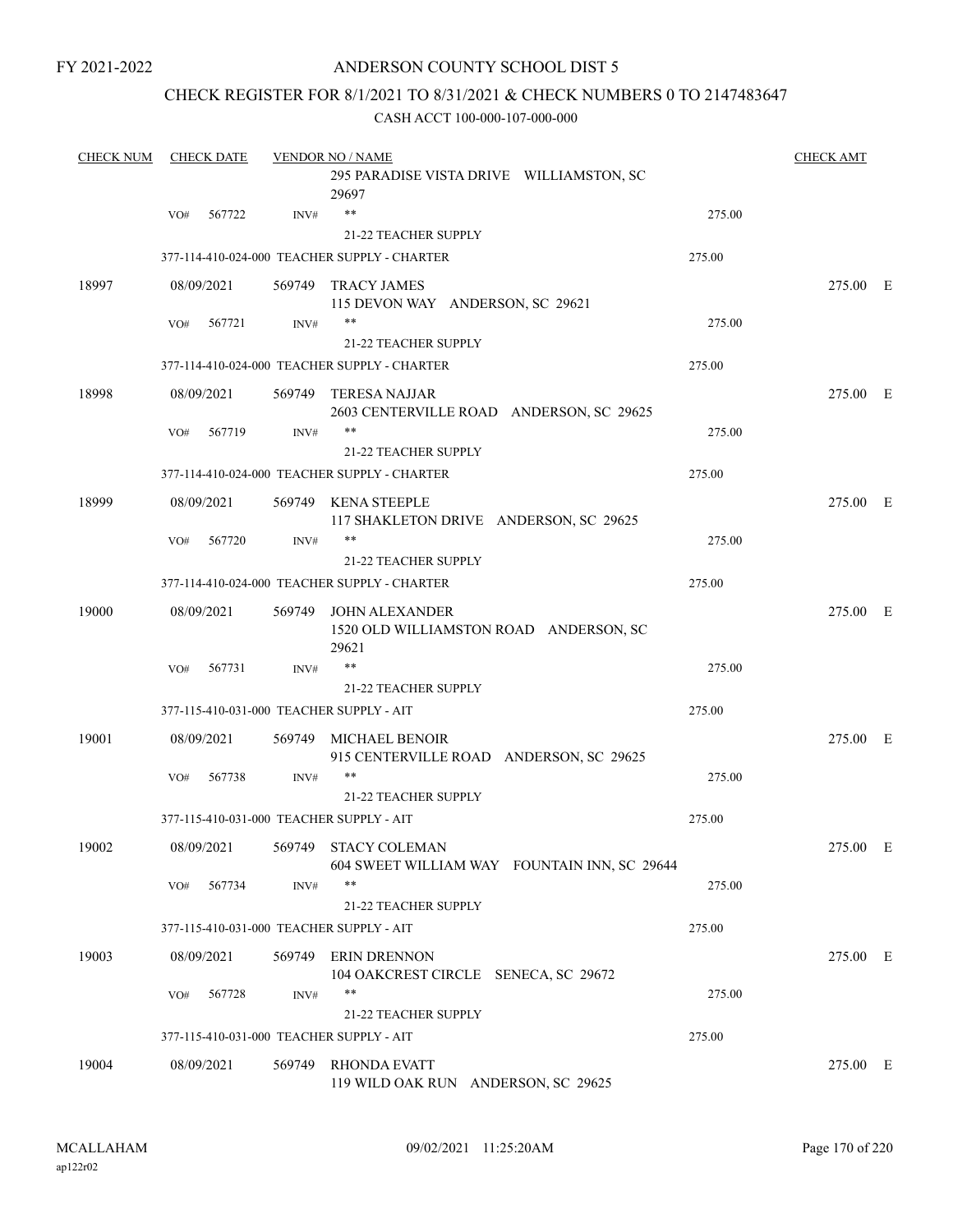## CHECK REGISTER FOR 8/1/2021 TO 8/31/2021 & CHECK NUMBERS 0 TO 2147483647

| <b>CHECK NUM</b> | <b>CHECK DATE</b>                        |      | <b>VENDOR NO / NAME</b>                                            |        | <b>CHECK AMT</b> |  |
|------------------|------------------------------------------|------|--------------------------------------------------------------------|--------|------------------|--|
|                  | 567737<br>VO#                            | INV# | $***$                                                              | 275.00 |                  |  |
|                  |                                          |      | 21-22 TEACHER SUPPLY                                               |        |                  |  |
|                  | 377-115-410-031-000 TEACHER SUPPLY - AIT |      |                                                                    | 275.00 |                  |  |
| 19005            | 08/09/2021                               |      | 569749 JAMES FOWLER                                                |        | 275.00 E         |  |
|                  |                                          |      | 621 HAMPTON ROAD LIBERTY, SC 29657                                 |        |                  |  |
|                  | 567741<br>VO#                            | INV# | **                                                                 | 275.00 |                  |  |
|                  |                                          |      | <b>21-22 TEACHER SUPPLY</b>                                        |        |                  |  |
|                  | 377-115-410-031-000 TEACHER SUPPLY - AIT |      |                                                                    | 275.00 |                  |  |
| 19006            | 08/09/2021                               |      | 569749 CRYSTAL GARNER<br>73 HILLSBOROUGH DRIVE ANDERSON, SC 29621  |        | 275.00 E         |  |
|                  | VO#<br>567729                            | INV# | **                                                                 | 275.00 |                  |  |
|                  |                                          |      | 21-22 TEACHER SUPPLY                                               |        |                  |  |
|                  | 377-115-410-031-000 TEACHER SUPPLY - AIT |      |                                                                    | 275.00 |                  |  |
| 19007            | 08/09/2021                               |      | 569749 WANDA HAYNES<br>3775 KEYS ST ANDERSON, SC 29624             |        | 275.00 E         |  |
|                  | 567744<br>VO#                            | INV# | **                                                                 | 275.00 |                  |  |
|                  |                                          |      | 21-22 TEACHER SUPPLY                                               |        |                  |  |
|                  | 377-115-410-031-000 TEACHER SUPPLY - AIT |      |                                                                    | 275.00 |                  |  |
| 19008            | 08/09/2021                               |      | 569749 KEVIN HAYNIE<br>413 LIBERTY COURT ANDERSON, SC 29621        |        | 275.00 E         |  |
|                  | VO#<br>567740                            | INV# | **                                                                 | 275.00 |                  |  |
|                  |                                          |      | <b>21-22 TEACHER SUPPLY</b>                                        |        |                  |  |
|                  | 377-115-410-031-000 TEACHER SUPPLY - AIT |      |                                                                    | 275.00 |                  |  |
| 19009            | 08/09/2021                               |      | 569749 BRETT HUNGERFORD<br>606 RYAN ROAD ANDERSON, SC 29625        |        | 275.00 E         |  |
|                  | 567730<br>VO#                            | INV# | **                                                                 | 275.00 |                  |  |
|                  |                                          |      | 21-22 TEACHER SUPPLY                                               |        |                  |  |
|                  | 377-115-410-031-000 TEACHER SUPPLY - AIT |      |                                                                    | 275.00 |                  |  |
| 19010            | 08/09/2021                               |      | 569749 KYLE LOCKE<br>1809 COLLEGE AVE ANDERSON, SC 29621           |        | 275.00 E         |  |
|                  | 567725<br>VO#                            | INV# | $***$                                                              | 275.00 |                  |  |
|                  |                                          |      | 21-22 TEACHER SUPPLY                                               |        |                  |  |
|                  | 377-115-410-031-000 TEACHER SUPPLY - AIT |      |                                                                    | 275.00 |                  |  |
| 19011            | 08/09/2021                               |      | 569749 MARK LYON<br>326 MAXCY DRIVE BELTON, SC 29627               |        | 275.00 E         |  |
|                  | VO#<br>567743                            | INV# | $***$                                                              | 275.00 |                  |  |
|                  |                                          |      | 21-22 TEACHER SUPPLY                                               |        |                  |  |
|                  | 377-115-410-031-000 TEACHER SUPPLY - AIT |      |                                                                    | 275.00 |                  |  |
| 19012            | 08/09/2021                               |      | 569749 BRIAN MARSHBANKS<br>205 HAMMETT STREET HONEA PATH, SC 29654 |        | 275.00 E         |  |
|                  | 567732<br>VO#                            | INV# | **                                                                 | 275.00 |                  |  |
|                  |                                          |      | <b>21-22 TEACHER SUPPLY</b>                                        |        |                  |  |
|                  | 377-115-410-031-000 TEACHER SUPPLY - AIT |      |                                                                    | 275.00 |                  |  |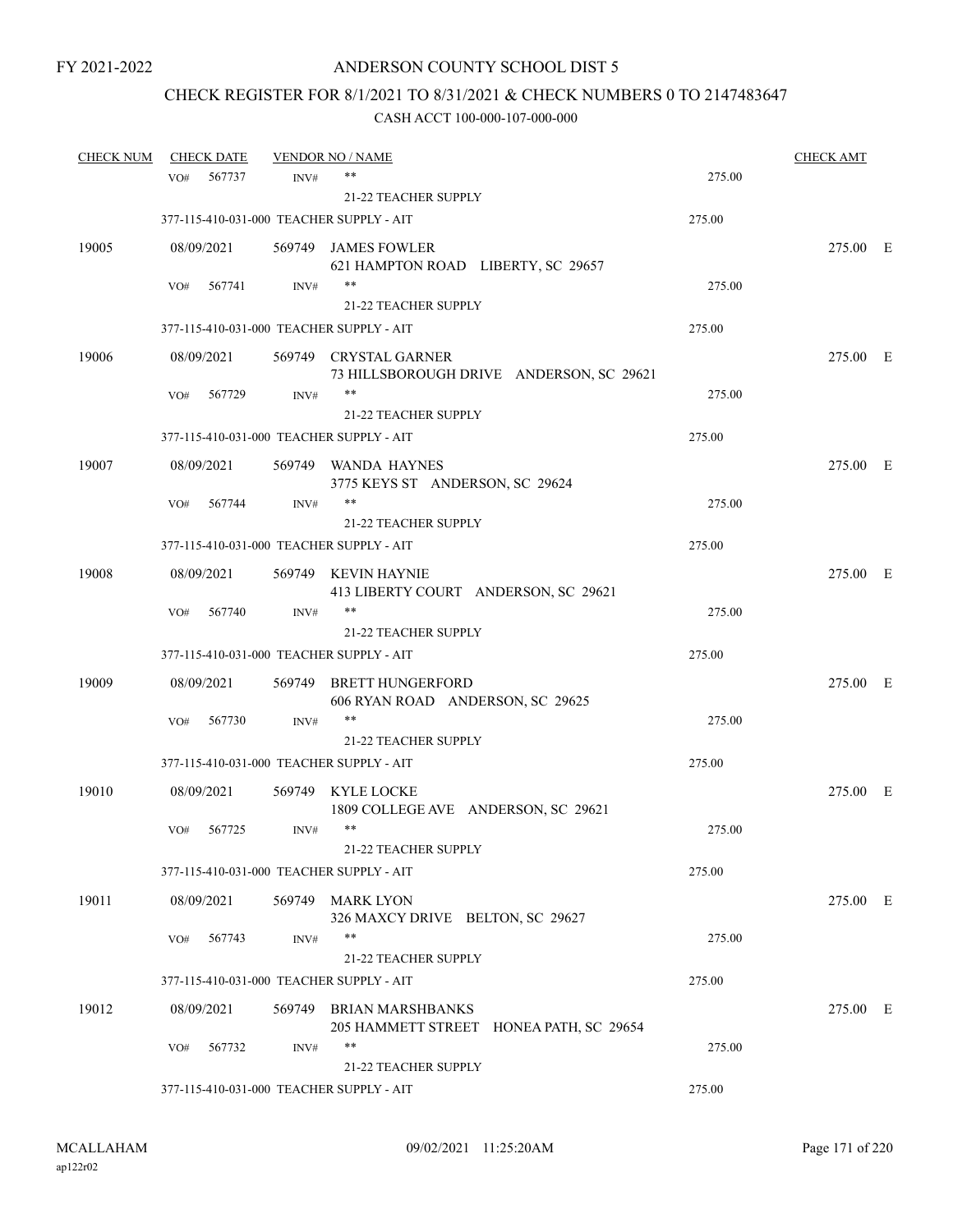## ANDERSON COUNTY SCHOOL DIST 5

## CHECK REGISTER FOR 8/1/2021 TO 8/31/2021 & CHECK NUMBERS 0 TO 2147483647

| <b>CHECK NUM</b> | <b>CHECK DATE</b><br><b>VENDOR NO / NAME</b><br><b>CHECK AMT</b> |            |        |                                                                         |        |          |  |
|------------------|------------------------------------------------------------------|------------|--------|-------------------------------------------------------------------------|--------|----------|--|
| 19013            |                                                                  | 08/09/2021 |        | 569749 RANDY MARTIN<br>3143 OLD WILLIAMSTON RD ANDERSON, SC 29621       |        | 275.00 E |  |
|                  | VO#                                                              | 567727     | INV#   | **<br>21-22 TEACHER SUPPLY                                              | 275.00 |          |  |
|                  |                                                                  |            |        | 377-115-410-031-000 TEACHER SUPPLY - AIT                                | 275.00 |          |  |
| 19014            |                                                                  | 08/09/2021 |        | 569749 GAIL NASH<br>427 BROADWAY LAKE RD ANDERSON, SC 29621             |        | 275.00 E |  |
|                  | VO#                                                              | 567724     | INV#   | **<br>21-22 TEACHER SUPPLY                                              | 275.00 |          |  |
|                  | 377-115-410-031-000 TEACHER SUPPLY - AIT                         |            |        |                                                                         | 275.00 |          |  |
| 19015            |                                                                  | 08/09/2021 |        | 569749 WAYLON PRIESTER<br>1130 MILFORD ROAD TOWNVILLE, SC 29689         |        | 275.00 E |  |
|                  | VO#                                                              | 567742     | INV#   | $***$<br>21-22 TEACHER SUPPLY                                           | 275.00 |          |  |
|                  |                                                                  |            |        | 377-115-410-031-000 TEACHER SUPPLY - AIT                                | 275.00 |          |  |
| 19016            |                                                                  | 08/09/2021 |        | 569749 KERRY RANKIN<br>112 ASHLAWN CT ANDERSON, SC 29625                |        | 275.00 E |  |
|                  | VO#                                                              | 567726     | INV#   | $***$<br><b>21-22 TEACHER SUPPLY</b>                                    | 275.00 |          |  |
|                  |                                                                  |            |        | 377-115-410-031-000 TEACHER SUPPLY - AIT                                | 275.00 |          |  |
| 19017            |                                                                  | 08/09/2021 |        | 569749 CARY RITA<br>115 MT. TABOR ROAD ANDERSON, SC 29625               |        | 275.00 E |  |
|                  | VO#                                                              | 567736     | INV#   | **<br>21-22 TEACHER SUPPLY                                              | 275.00 |          |  |
|                  |                                                                  |            |        | 377-115-410-031-000 TEACHER SUPPLY - AIT                                | 275.00 |          |  |
| 19018            |                                                                  | 08/09/2021 |        | 569749 KIMBERLY WHITEHEAD<br>826 SHARONWOOD DR ANDERSON, SC 29621       |        | 275.00 E |  |
|                  | VO#                                                              | 567733     | INV#   | 21-22 TEACHER SUPPLY                                                    | 275.00 |          |  |
|                  |                                                                  |            |        | 377-115-410-031-000 TEACHER SUPPLY - AIT                                | 275.00 |          |  |
| 19019            |                                                                  | 08/09/2021 |        | 569749 BRITTANY WILLIAMSON<br>105 DEBOS LANE ANDERSON, SC 29625         |        | 275.00 E |  |
|                  | VO#                                                              | 567735     | INV#   | **<br>21-22 TEACHER SUPPLY                                              | 275.00 |          |  |
|                  |                                                                  |            |        | 377-115-410-031-000 TEACHER SUPPLY - AIT                                | 275.00 |          |  |
| 19020            |                                                                  | 08/09/2021 |        | 569749 MICHAEL WILSON<br>300 PARK ROAD BELTON, SC 29627                 |        | 275.00 E |  |
|                  | VO#                                                              | 567739     | INV#   | **                                                                      | 275.00 |          |  |
|                  |                                                                  |            |        | <b>21-22 TEACHER SUPPLY</b><br>377-115-410-031-000 TEACHER SUPPLY - AIT | 275.00 |          |  |
| $*$ 19022        |                                                                  | 08/09/2021 | 576959 | EMPLOYEE VENDOR                                                         |        | 275.00 E |  |
|                  | VO#                                                              | 567746     | INV#   | 2021-2022<br><b>TEACHER SUPPLY</b>                                      | 275.00 |          |  |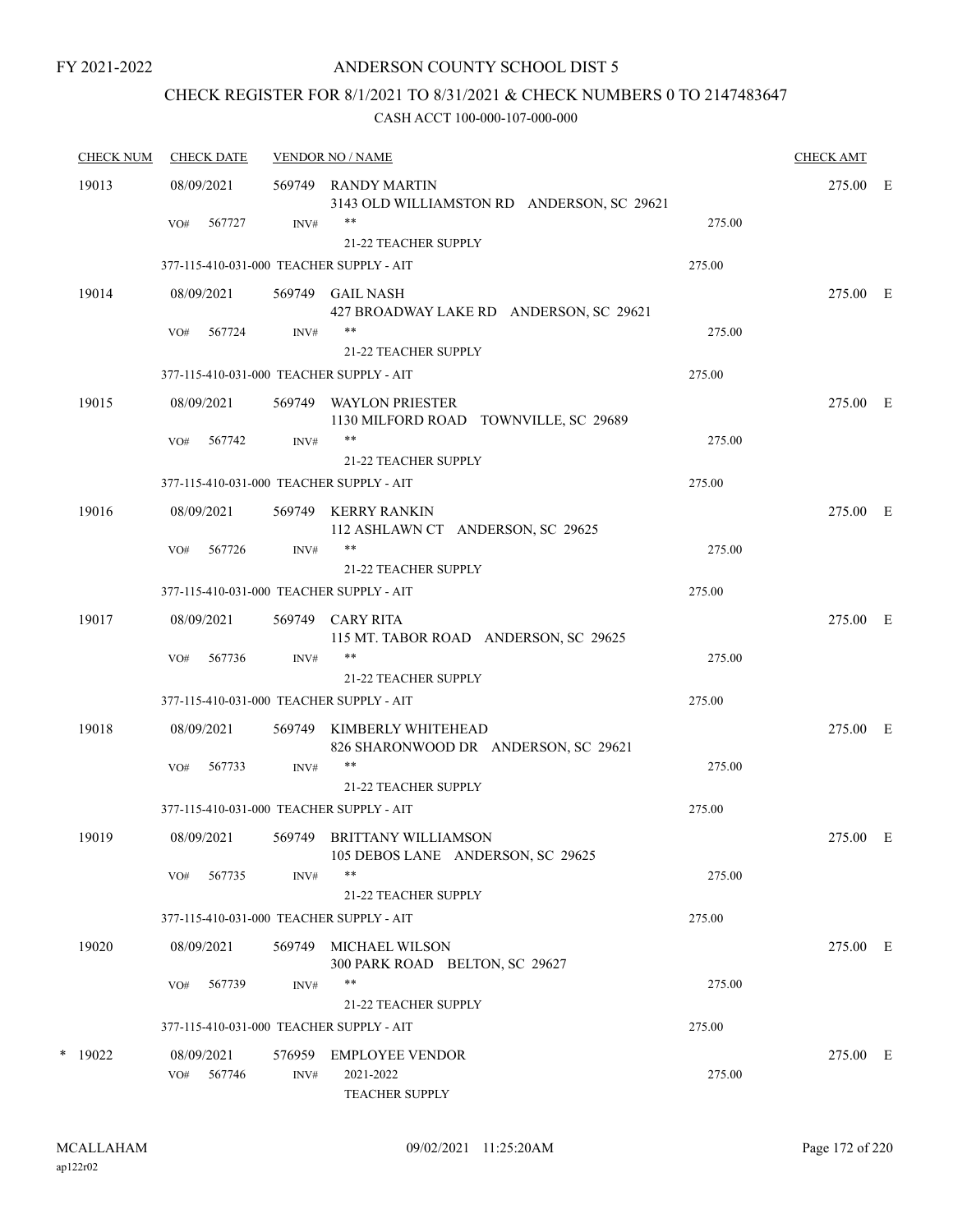## CHECK REGISTER FOR 8/1/2021 TO 8/31/2021 & CHECK NUMBERS 0 TO 2147483647

|       | <b>CHECK NUM</b> |     | <b>CHECK DATE</b>            |        | <b>VENDOR NO / NAME</b><br>377-112-410-008-000 TEACHER SUPPLY - MCLEES                                            |     |           | 275.00   | <b>CHECK AMT</b> |  |
|-------|------------------|-----|------------------------------|--------|-------------------------------------------------------------------------------------------------------------------|-----|-----------|----------|------------------|--|
|       |                  |     |                              |        |                                                                                                                   |     |           |          |                  |  |
| 19023 |                  |     | 08/10/2021                   | 111125 | <b>ANDERSON AWARDS</b><br>716 WHITEHALL ROAD ATT: ACCOUNTS<br>RECEIVABLE ANDERSON, SC 29625                       |     |           |          | 138.03 E         |  |
|       |                  | VO# | 567759                       | INV#   | <b>CF REAMES</b><br><b>DOOR PLATES</b>                                                                            |     |           | 25.68    |                  |  |
|       |                  |     | 124-114-410-024-000 SUPPLIES |        |                                                                                                                   |     |           | 25.68    |                  |  |
|       |                  | VO# | 567760                       | INV#   | <b>ACE &amp; CHARTER</b><br><b>NAME BADGES</b>                                                                    |     |           | 44.94    |                  |  |
|       |                  |     | 100-114-410-001-ALT SUPPLIES |        |                                                                                                                   |     |           | 44.94    |                  |  |
|       |                  | VO# | 567761                       | INV#   | <b>CENTERVILLE</b><br><b>NAME BADGES</b>                                                                          |     |           | 67.41    |                  |  |
|       |                  |     |                              |        | 707-190-660-007-201 MISCELLANEOUS EXPENSE                                                                         |     |           | 67.41    |                  |  |
|       | 19024            |     | 08/10/2021                   | 566562 | ANDERSON OUTDOOR POWER EQUIPMENT<br>110 MIRACLE MILE DRIVE ATT: ACCOUNTS<br>RECEIVABLE ANDERSON, SC 29621         |     |           |          | 169.18 E         |  |
|       |                  | VO# | 567762                       | INV#   | 28340<br><b>SUPPLIES</b>                                                                                          |     |           | 35.30    |                  |  |
|       |                  |     |                              |        | 100-254-410-000-001 MAINT, SUPPLIES-STRUCTURES                                                                    |     |           | 35.30    |                  |  |
|       |                  | VO# | 567763                       | INV#   | 27610<br><b>SUPPLIES</b>                                                                                          |     |           | 133.88   |                  |  |
|       |                  |     |                              |        | 100-254-410-000-001 MAINT. SUPPLIES-STRUCTURES                                                                    |     |           | 133.88   |                  |  |
| *     | 19026            |     | 08/10/2021                   | 201391 | BLICK ART MATERIALS<br>6910 EAGLE WAY CHICAGO, IL 60670-1069                                                      |     |           |          | 696.81 E         |  |
|       |                  | VO# | 567766                       | INV#   | PO 14826<br><b>SOUTHWOOD</b>                                                                                      | PO# | 14826     | 696.81   |                  |  |
|       |                  |     |                              |        | 100-221-410-000-000 SUPPLIES AND MATERIALS                                                                        |     |           | 541.32   |                  |  |
|       |                  |     |                              |        | 100-221-410-000-000 SUPPLIES AND MATERIALS                                                                        |     |           | 33.32    |                  |  |
|       |                  |     |                              |        | 100-221-410-000-000 SUPPLIES AND MATERIALS                                                                        |     |           | 66.64    |                  |  |
|       |                  |     |                              |        | 100-221-410-000-000 SUPPLIES AND MATERIALS                                                                        |     |           | 55.53    |                  |  |
| *     | 19028            |     | 08/10/2021                   | 574566 | <b>EMPLOYEE VENDOR</b>                                                                                            |     |           |          | 106.70 E         |  |
|       |                  | VO# | 567749                       | INV#   | 8/5 LUNCH<br>REIMBURSEMENT                                                                                        |     |           | 106.70   |                  |  |
|       |                  |     | 852-252-410-000-000 SUPPLIES |        |                                                                                                                   |     |           | 106.70   |                  |  |
|       | $*$ 19030        |     | 08/10/2021                   | 202600 | DILLARD'S SPORTS CENTER<br>708 WHITEHALL ROAD ATT: ACCOUNTS<br>RECEIVABLE ANDERSON, SC 29625                      |     |           |          | 882.84 E         |  |
|       |                  | VO# | 567771                       | INV#   | 105331<br><b>ROBERT ANDERSON</b>                                                                                  |     |           | 882.84   |                  |  |
|       |                  |     |                              |        | 706-271-660-006-663 ATHLETIC GENERAL EXPENSE                                                                      |     |           | 882.84   |                  |  |
|       | $*$ 19032        |     | 08/10/2021                   | 569871 | FOLLETT SCHOOL SOLUTIONS, INC<br>91826 COLLECTION CENTER DRIVE ATT: ACCOUNTS<br>RECEIVABLE CHICAGO, IL 60693-0918 |     |           |          | 5,794.58 E       |  |
|       |                  | VO# | 567778                       | INV#   | 880682                                                                                                            |     | PO# 14248 | 5,413.20 |                  |  |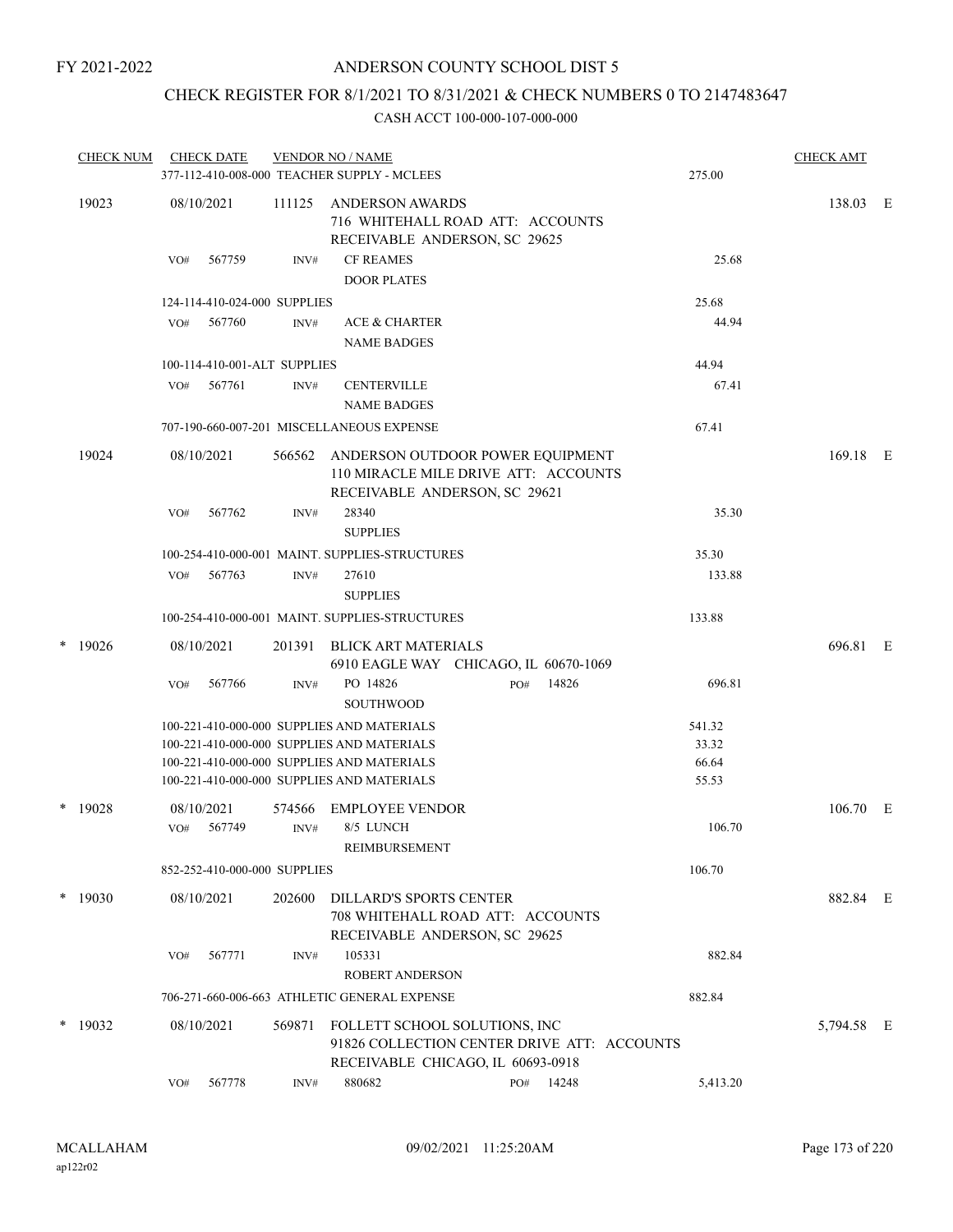## CHECK REGISTER FOR 8/1/2021 TO 8/31/2021 & CHECK NUMBERS 0 TO 2147483647

|        | <b>CHECK NUM</b> | <b>CHECK DATE</b>            |                | <b>VENDOR NO / NAME</b>                            |                | <b>CHECK AMT</b> |  |
|--------|------------------|------------------------------|----------------|----------------------------------------------------|----------------|------------------|--|
|        |                  |                              |                | <b>ROBERT ANDERSON</b>                             |                |                  |  |
|        |                  |                              |                | 100-113-410-006-BOK ONE SCHOOL ONE BOOK            | 2,750.40 A     |                  |  |
|        |                  |                              |                | 100-113-410-006-BOK ONE SCHOOL ONE BOOK            | 2,662.80 A     |                  |  |
|        |                  | 567779<br>VO#                | INV#           | 711449                                             | 381.38         |                  |  |
|        |                  |                              |                | <b>ROBERT ANDERSON</b>                             |                |                  |  |
|        |                  | 100-222-410-006-000 SUPPLIES |                |                                                    | 381.38         |                  |  |
|        | $*$ 19034        | 08/10/2021                   | 573317         | <b>EMPLOYEE VENDOR</b>                             |                | 187.46 E         |  |
|        |                  | 567756<br>VO#                | INV#           | <b>WALL MAPS</b>                                   | 187.46         |                  |  |
|        |                  |                              |                | REIMBURSEMENT                                      |                |                  |  |
|        |                  |                              |                | 702-271-660-002-410 GENERAL ADMINISTRATION EXPENSE | 187.46         |                  |  |
| $\ast$ | 19036            | 08/10/2021                   | 576961         | <b>EMPLOYEE VENDOR</b>                             |                | 275.00 E         |  |
|        |                  | 567821<br>VO#                | $\text{INV}\#$ | 2021-2022                                          | 275.00         |                  |  |
|        |                  |                              |                | <b>TEACHER SUPPLY</b>                              |                |                  |  |
|        |                  |                              |                | 377-112-410-014-000 TEACHER SUPPLY - CALHOUN       | 275.00         |                  |  |
|        | $*$ 19038        | 08/10/2021                   | 576932         | <b>EMPLOYEE VENDOR</b>                             |                | 1,749.52 E       |  |
|        |                  | 567750<br>VO#                | INV#           | <b>JULY 18-24</b>                                  | 1,749.52       |                  |  |
|        |                  |                              |                | <b>SAN DIEGO</b>                                   |                |                  |  |
|        |                  |                              |                | 702-271-660-002-656 ROTC/ NAVY GENERAL EXPENSE     | 1,749.52       |                  |  |
|        | 19039            | 08/10/2021                   | 349701         | MED CENTRAL HEALTH RESOURCES                       |                | 435.00 E         |  |
|        |                  |                              |                | 3424 CLEMSON BLVD ATT: ACCOUNTS RECEIVABLE         |                |                  |  |
|        |                  |                              |                | ANDERSON, SC 29621                                 |                |                  |  |
|        |                  | 567783<br>VO#                | INV#           | 33191                                              | 45.00          |                  |  |
|        |                  |                              |                | <b>MCCLAIN</b>                                     |                |                  |  |
|        |                  |                              |                | 100-255-323-000-000 CONTRACTED SERVICES            | 45.00          |                  |  |
|        |                  | VO#<br>567784                | INV#           | 55454                                              | 65.00          |                  |  |
|        |                  |                              |                | <b>BOWEN</b>                                       |                |                  |  |
|        |                  |                              |                | 100-255-323-000-000 CONTRACTED SERVICES            | 65.00          |                  |  |
|        |                  | 567785<br>VO#                | INV#           | 52475                                              | 65.00          |                  |  |
|        |                  |                              |                | <b>HARDIN</b>                                      |                |                  |  |
|        |                  |                              |                | 100-255-323-000-000 CONTRACTED SERVICES            | 65.00          |                  |  |
|        |                  | 567786<br>VO#                | INV#           | 22863                                              | 65.00          |                  |  |
|        |                  |                              |                | <b>STURGEON</b>                                    |                |                  |  |
|        |                  |                              |                | 100-255-323-000-000 CONTRACTED SERVICES            | 65.00          |                  |  |
|        |                  | 567822<br>VO#                | INV#           | 51623                                              | 65.00          |                  |  |
|        |                  |                              |                | <b>GAINES</b>                                      |                |                  |  |
|        |                  | 567823                       |                | 100-255-323-000-000 CONTRACTED SERVICES<br>8148    | 65.00<br>65.00 |                  |  |
|        |                  | VO#                          | INV#           | <b>WILLIAMS</b>                                    |                |                  |  |
|        |                  |                              |                | 100-255-323-000-000 CONTRACTED SERVICES            | 65.00          |                  |  |
|        |                  | 567824<br>VO#                | INV#           | 45495                                              | 65.00          |                  |  |
|        |                  |                              |                | <b>MASSINGALE</b>                                  |                |                  |  |
|        |                  |                              |                | 100-255-323-000-000 CONTRACTED SERVICES            | 65.00          |                  |  |
|        |                  |                              |                |                                                    |                |                  |  |
|        | $*$ 19043        | 08/10/2021                   |                | 570443 PROJECT LEAD THE WAY                        |                | 23,664.00 E      |  |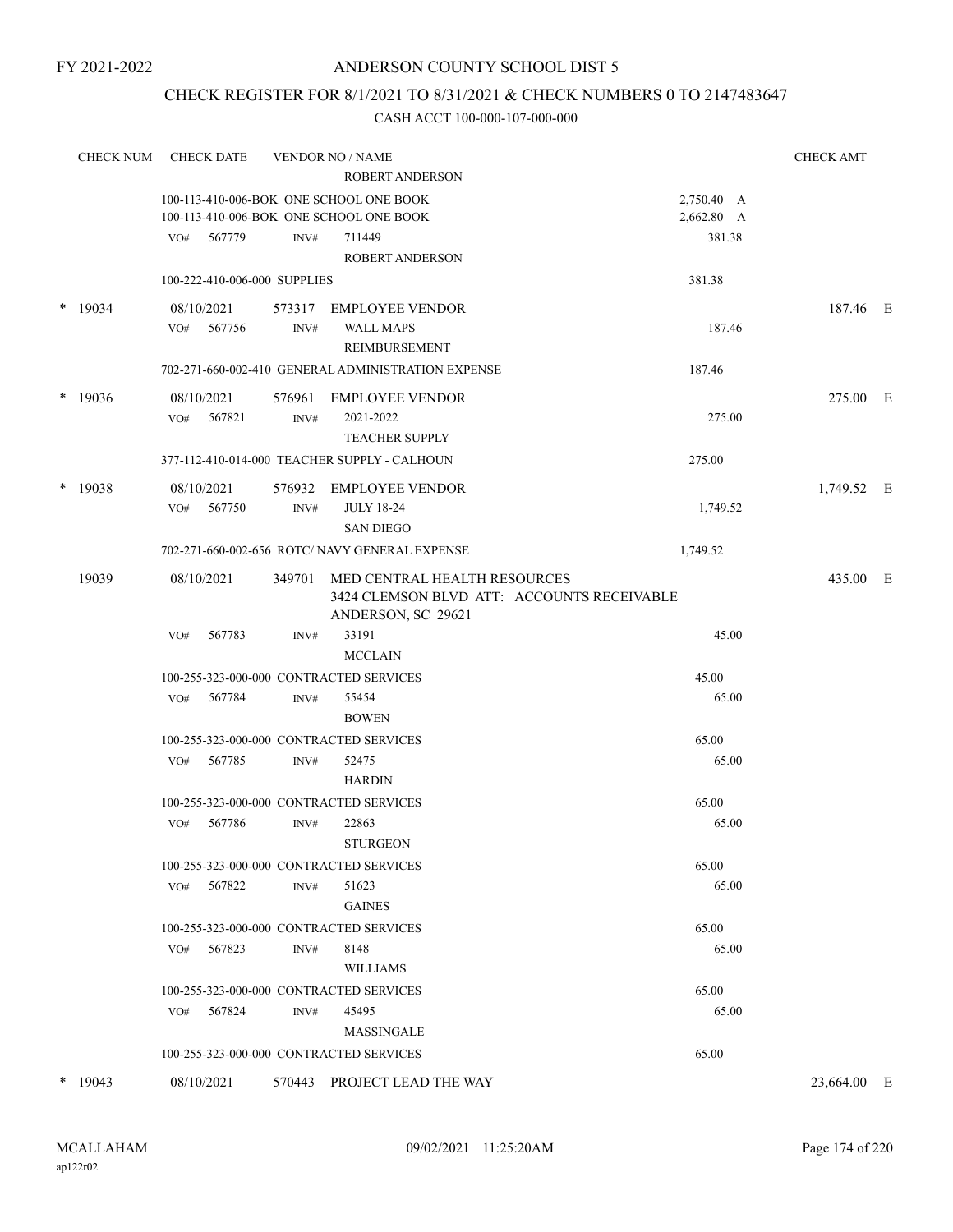## ANDERSON COUNTY SCHOOL DIST 5

## CHECK REGISTER FOR 8/1/2021 TO 8/31/2021 & CHECK NUMBERS 0 TO 2147483647

|   | <b>CHECK NUM</b> |     | <b>CHECK DATE</b>                       |                                    | <b>VENDOR NO / NAME</b>                                                                           |     |       |             | <b>CHECK AMT</b> |  |  |
|---|------------------|-----|-----------------------------------------|------------------------------------|---------------------------------------------------------------------------------------------------|-----|-------|-------------|------------------|--|--|
|   |                  |     | 3939 PRIORITY WAY SOUTH DRIVE SUITE 400 |                                    |                                                                                                   |     |       |             |                  |  |  |
|   |                  |     |                                         |                                    | INDIANAPOLIS, IN 46240                                                                            |     |       |             |                  |  |  |
|   |                  | VO# | 567791                                  | INV#                               | PO 14641<br><b>SUPPLIES</b>                                                                       | PO# | 14641 | 23,664.00   |                  |  |  |
|   |                  |     |                                         |                                    | 100-221-410-000-PLW PROJECT LEAD THE WAY                                                          |     |       | 16,471.50 A |                  |  |  |
|   |                  |     |                                         |                                    | 100-221-410-000-PLW PROJECT LEAD THE WAY                                                          |     |       | 3,343.50 A  |                  |  |  |
|   |                  |     |                                         |                                    | 100-221-410-000-PLW PROJECT LEAD THE WAY                                                          |     |       | 15.00 A     |                  |  |  |
|   |                  |     |                                         |                                    | 100-221-410-017-PLW PROJECT LEAD THE WAY                                                          |     |       | 3,507.00 A  |                  |  |  |
|   |                  |     |                                         |                                    | 100-221-410-017-PLW PROJECT LEAD THE WAY                                                          |     |       | 327.00 A    |                  |  |  |
|   | 19044            |     | 08/10/2021                              | 567435                             | SCHOLASTIC INC<br>POBOX 3720 ATT: ACCOUNTS RECEIVABLE<br>JEFFERSON CITY, MO 65102-3720            |     |       |             | 847.00 E         |  |  |
|   |                  | VO# | 567795                                  | INV#                               | M70654389<br><b>WEST MARKET</b>                                                                   |     |       | 847.00      |                  |  |  |
|   |                  |     |                                         |                                    | 718-271-660-018-280 REGISTRATION/WKLY FEES EXPENSE                                                |     |       | 847.00      |                  |  |  |
| * | 19046            |     | 08/10/2021                              | 570059                             | <b>SHARP BUSINESS SYSTEMS</b>                                                                     |     |       |             | 442.85 E         |  |  |
|   |                  |     |                                         |                                    | DEPT 1216 PO BOX 121216 DALLAS, TX 75312-1216                                                     |     |       |             |                  |  |  |
|   |                  | VO# | 567800                                  | INV#                               | 9003393292                                                                                        |     |       | 424.52      |                  |  |  |
|   |                  |     |                                         |                                    | <b>COPIES</b>                                                                                     |     |       |             |                  |  |  |
|   |                  |     |                                         | 100-113-410-006-000 SUPPLIES       |                                                                                                   |     |       | 424.52      |                  |  |  |
|   |                  | VO# | 567801                                  | INV#                               | 9003394410                                                                                        |     |       | 18.33       |                  |  |  |
|   |                  |     |                                         |                                    | <b>COPIES</b>                                                                                     |     |       |             |                  |  |  |
|   |                  |     |                                         | 713-271-660-013-362 COPIER EXPENSE |                                                                                                   |     |       | 18.33       |                  |  |  |
|   | 19047            |     | 08/10/2021                              | 472700                             | <b>SHERWIN WILLIAMS</b><br>613 NORTH MURRAY AVENUE ATT: ACCOUNTS<br>RECEIVABLE ANDERSON, SC 29625 |     |       |             | 277.56 E         |  |  |
|   |                  | VO# | 567802                                  | INV#                               | 4518-8<br><b>SUPPLIES</b>                                                                         |     |       | 277.56      |                  |  |  |
|   |                  |     |                                         |                                    | 100-254-410-002-001 SUPPLIES - MAINTENANCE                                                        |     |       | 208.17      |                  |  |  |
|   |                  |     |                                         |                                    | 100-254-410-003-001 SUPPLIES - MAINTENANCE                                                        |     |       | 69.39       |                  |  |  |
|   | 19048            |     | 08/10/2021                              | 574671                             | <b>EMPLOYEE VENDOR</b>                                                                            |     |       |             | $121.27$ E       |  |  |
|   |                  | VO# | 567754                                  | INV#                               | <b>SULLIVANS</b>                                                                                  |     |       | 121.27      |                  |  |  |
|   |                  |     |                                         |                                    | REIMBURSEMENT                                                                                     |     |       |             |                  |  |  |
|   |                  |     |                                         | 100-233-410-006-000 SUPPLIES       |                                                                                                   |     |       | 121.27      |                  |  |  |
|   | $*$ 19050        |     | 08/10/2021                              | 569789                             | UNIFIRST CORPORATION<br>PO BOX 650481 DALLAS, TX 75265-0481                                       |     |       |             | 385.49 E         |  |  |
|   |                  | VO# | 567813                                  | INV#                               | <b>JUNE 2021</b><br><b>MOP SERVICE</b>                                                            | PO# | 12978 | 385.49      |                  |  |  |
|   |                  |     |                                         | 100-254-410-001-000 SUPPLIES       |                                                                                                   |     |       | 8.91 A      |                  |  |  |
|   |                  |     |                                         | 100-254-410-002-000 SUPPLIES       |                                                                                                   |     |       | 27.08 A     |                  |  |  |
|   |                  |     |                                         | 100-254-410-003-000 SUPPLIES       |                                                                                                   |     |       | 29.86 A     |                  |  |  |
|   |                  |     |                                         | 100-254-410-005-000 SUPPLIES       |                                                                                                   |     |       | 20.89 A     |                  |  |  |
|   |                  |     |                                         | 100-254-410-006-000 SUPPLIES       |                                                                                                   |     |       | 28.19 A     |                  |  |  |
|   |                  |     |                                         | 100-254-410-007-000 SUPPLIES       |                                                                                                   |     |       | 11.22 A     |                  |  |  |
|   |                  |     |                                         |                                    |                                                                                                   |     |       |             |                  |  |  |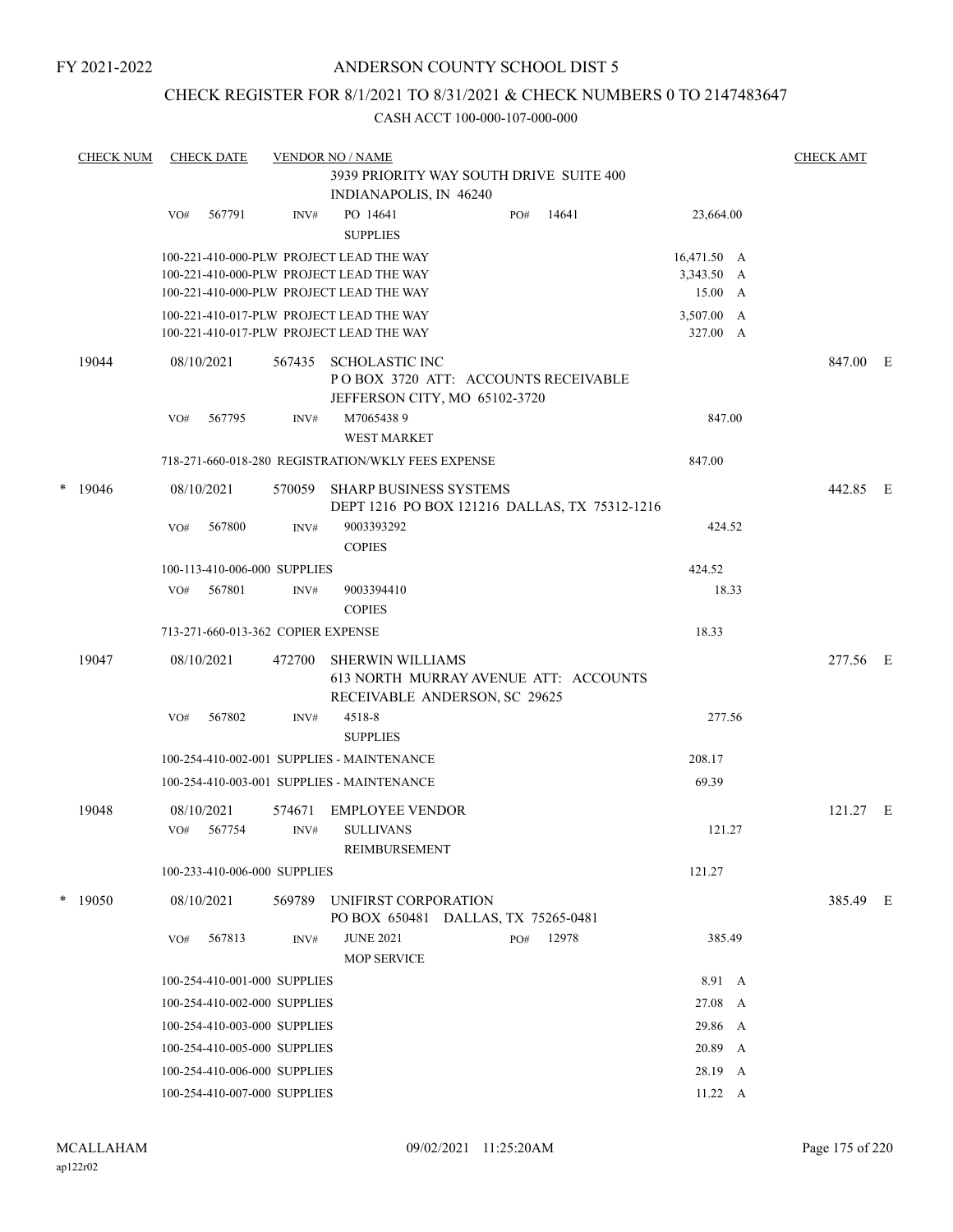# CHECK REGISTER FOR 8/1/2021 TO 8/31/2021 & CHECK NUMBERS 0 TO 2147483647

|        | <b>CHECK NUM</b> | <b>CHECK DATE</b> |                                   |        | <b>VENDOR NO / NAME</b>                                                          |                 |   | <b>CHECK AMT</b> |  |
|--------|------------------|-------------------|-----------------------------------|--------|----------------------------------------------------------------------------------|-----------------|---|------------------|--|
|        |                  |                   | 100-254-410-008-000 SUPPLIES      |        |                                                                                  | 20.70 A         |   |                  |  |
|        |                  |                   | 100-254-410-009-000 SUPPLIES      |        |                                                                                  | 15.71 A         |   |                  |  |
|        |                  |                   | 100-254-410-010-000 SUPPLIES      |        |                                                                                  | $9.21 \quad A$  |   |                  |  |
|        |                  |                   | 100-254-410-011-000 SUPPLIES      |        |                                                                                  | $9.75 \quad A$  |   |                  |  |
|        |                  |                   | 100-254-410-012-000 SUPPLIES      |        |                                                                                  | 9.38 A          |   |                  |  |
|        |                  |                   | 100-254-410-013-000 SUPPLIES      |        |                                                                                  | 21.45 A         |   |                  |  |
|        |                  |                   | 100-254-410-014-000 SUPPLIES      |        |                                                                                  | $14.21 \, A$    |   |                  |  |
|        |                  |                   | 100-254-410-015-000 SUPPLIES      |        |                                                                                  | $11.71 \quad A$ |   |                  |  |
|        |                  |                   | 100-254-410-016-000 SUPPLIES      |        |                                                                                  | $11.71 \quad A$ |   |                  |  |
|        |                  |                   | 100-254-410-017-000 SUPPLIES      |        |                                                                                  | 27.38 A         |   |                  |  |
|        |                  |                   | 100-254-410-018-000 SUPPLIES      |        |                                                                                  | 14.61 A         |   |                  |  |
|        |                  |                   | 100-254-410-019-000 SUPPLIES      |        |                                                                                  | 18.75 A         |   |                  |  |
|        |                  |                   | 100-254-410-020-000 SUPPLIES      |        |                                                                                  | 16.96           | A |                  |  |
|        |                  |                   | 100-254-410-021-000 SUPPLIES      |        |                                                                                  | 23.95 A         |   |                  |  |
|        |                  |                   | 100-254-410-023-000 SUPPLIES      |        |                                                                                  | 7.59            | A |                  |  |
|        |                  |                   | 131-254-410-031-000 SUPPLIES      |        |                                                                                  | 26.27 A         |   |                  |  |
| *      | 19052            | 08/10/2021        |                                   | 526475 | <b>EMPLOYEE VENDOR</b>                                                           |                 |   | 280.49 E         |  |
|        |                  | VO#               | 567748                            | INV#   | <b>POSTAGE</b>                                                                   | 62.70           |   |                  |  |
|        |                  |                   |                                   |        | REIMBURSEMENT                                                                    |                 |   |                  |  |
|        |                  |                   |                                   |        | 715-271-660-015-201 MISCELLANEOUS EXPENSE                                        | 62.70           |   |                  |  |
|        |                  | VO#               | 567830                            | INV#   | <b>DECORATIONS</b>                                                               | 217.79          |   |                  |  |
|        |                  |                   |                                   |        | REIMBURSEMENT                                                                    |                 |   |                  |  |
|        |                  |                   |                                   |        | 715-271-660-015-201 MISCELLANEOUS EXPENSE                                        | 217.79          |   |                  |  |
| $\ast$ | 19054            | 08/12/2021        |                                   | 576969 | <b>EMPLOYEE VENDOR</b>                                                           |                 |   | 275.00 E         |  |
|        |                  | VO#               | 567926                            | INV#   | 2021-2022                                                                        | 275.00          |   |                  |  |
|        |                  |                   |                                   |        | <b>TEACHER SUPPLY</b>                                                            |                 |   |                  |  |
|        |                  |                   |                                   |        | 377-113-410-020-000 TEACHER SUPPLY - GLENVIEW                                    | 275.00          |   |                  |  |
|        | 19055            | 08/12/2021        |                                   | 110901 | ANDERSON AREA CHAMBER OF COMMERCE<br>129 N. MAIN ST SUITE 200 ANDERSON, SC 29621 |                 |   | 435.00 E         |  |
|        |                  | VO#               | 567834                            | INV#   | 10056876                                                                         | 435.00          |   |                  |  |
|        |                  |                   |                                   |        | <b>KYLE NEWTON</b>                                                               |                 |   |                  |  |
|        |                  |                   | 100-263-640-000-000 DUES AND FEES |        |                                                                                  | 435.00          |   |                  |  |
|        | 19056            | 08/12/2021        |                                   |        | 572893 ANDERSON MAGAZINE                                                         |                 |   | 235.00 E         |  |
|        |                  |                   |                                   |        | POBOX 3848 ANDERSON, SC 29622                                                    |                 |   |                  |  |
|        |                  | VO#               | 567835                            | INV#   | 11644                                                                            | 235.00          |   |                  |  |
|        |                  |                   |                                   |        | SEPT - OCT                                                                       |                 |   |                  |  |
|        |                  |                   |                                   |        | 100-263-360-000-000 PRINTING AND BINDING                                         | 235.00          |   |                  |  |
|        | 19057            | 08/12/2021        |                                   | 574512 | <b>EMPLOYEE VENDOR</b>                                                           |                 |   | 105.94 E         |  |
|        |                  | VO#               | 567931                            | INV#   | <b>SUPPLIES</b>                                                                  | 105.94          |   |                  |  |
|        |                  |                   |                                   |        | REIMBURSEMENT                                                                    |                 |   |                  |  |
|        |                  |                   |                                   |        | 100-221-410-000-DIS DIGITAL INTEGRATION SUPPLIES                                 | 105.94          |   |                  |  |
|        | 19058            | 08/12/2021        |                                   |        | 573677 EMPLOYEE VENDOR                                                           |                 |   | 123.13 E         |  |
|        |                  |                   |                                   |        |                                                                                  |                 |   |                  |  |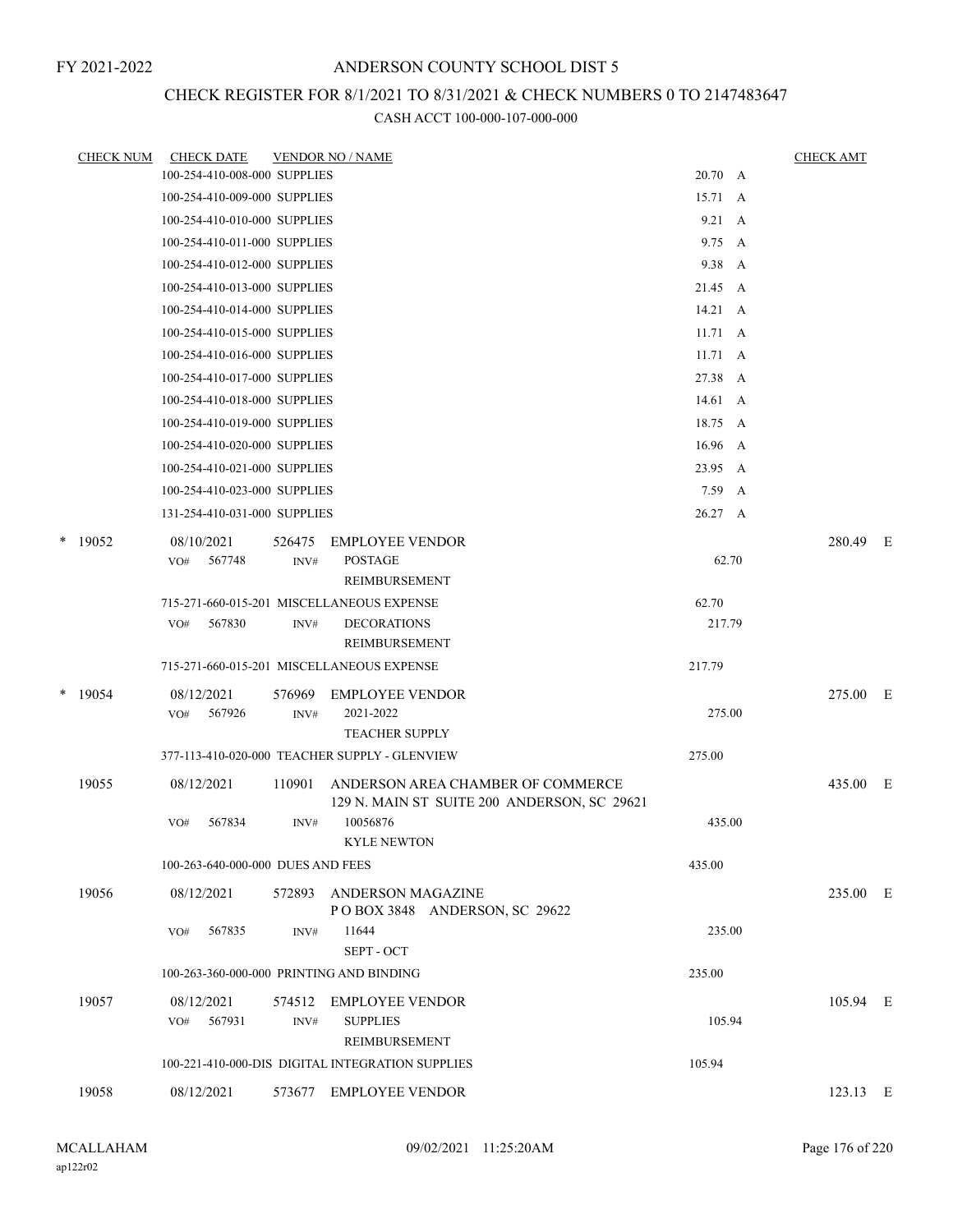## CHECK REGISTER FOR 8/1/2021 TO 8/31/2021 & CHECK NUMBERS 0 TO 2147483647

|        | <b>CHECK NUM</b> |     | <b>CHECK DATE</b>            |        | <b>VENDOR NO / NAME</b>                                                                                           |     |       |           | <b>CHECK AMT</b> |  |
|--------|------------------|-----|------------------------------|--------|-------------------------------------------------------------------------------------------------------------------|-----|-------|-----------|------------------|--|
|        |                  | VO# | 567870                       | INV#   | <b>DECORATIONS</b><br><b>REIMBURSEMENT</b>                                                                        |     |       | 46.94     |                  |  |
|        |                  |     |                              |        | 716-271-660-016-201 MISCELLANEOUS EXPENSE                                                                         |     |       | 46.94     |                  |  |
|        |                  | VO# | 567871                       | INV#   | <b>DECORATIONS</b>                                                                                                |     |       | 76.19     |                  |  |
|        |                  |     |                              |        | <b>REIMBURSEMENT</b>                                                                                              |     |       |           |                  |  |
|        |                  |     |                              |        | 716-271-660-016-201 MISCELLANEOUS EXPENSE                                                                         |     |       | 76.19     |                  |  |
| $\ast$ | 19060            |     | 08/12/2021                   | 564662 | <b>BRADY'S SCREEN PRINTING</b><br>106 CONCORD ROAD ATT: ACCOUNTS RECEIVABLE<br>ANDERSON, SC 29621                 |     |       |           | 1,214.46 E       |  |
|        |                  | VO# | 567892                       | INV#   | 39076                                                                                                             |     |       | 607.23    |                  |  |
|        |                  |     |                              |        | NEVITT FOREST                                                                                                     |     |       |           |                  |  |
|        |                  |     |                              |        | 712-271-660-012-201 MISCELLANEOUS EXPENSE                                                                         |     |       | 607.23    |                  |  |
|        |                  | VO# | 567893                       | INV#   | 39084                                                                                                             |     |       | 607.23    |                  |  |
|        |                  |     |                              |        | <b>NEVITT FOREST</b>                                                                                              |     |       |           |                  |  |
|        |                  |     |                              |        | 712-271-660-012-201 MISCELLANEOUS EXPENSE                                                                         |     |       | 607.23    |                  |  |
|        | $*19062$         |     | 08/12/2021                   | 574679 | <b>EMPLOYEE VENDOR</b>                                                                                            |     |       |           | 477.57 E         |  |
|        |                  | VO# | 567869                       | INV#   | <b>EXPENSES</b>                                                                                                   |     |       | 477.57    |                  |  |
|        |                  |     |                              |        | <b>REIMBURSEMENT</b>                                                                                              |     |       |           |                  |  |
|        |                  |     |                              |        | 702-271-660-002-663 ATHLETIC GENERAL EXPENSE                                                                      |     |       | 477.57    |                  |  |
| $\ast$ | 19064            |     | 08/12/2021                   | 185675 | <b>EMPLOYEE VENDOR</b>                                                                                            |     |       |           | 275.00 E         |  |
|        |                  | VO# | 567929                       | INV#   | 2021-2022                                                                                                         |     |       | 275.00    |                  |  |
|        |                  |     |                              |        | <b>TEACHER SUPPLY</b>                                                                                             |     |       |           |                  |  |
|        |                  |     |                              |        | 377-112-410-013-000 TEACHER SUPPLY - NORTH POINTE                                                                 |     |       | 275.00    |                  |  |
|        | 19065            |     | 08/12/2021                   | 569871 | FOLLETT SCHOOL SOLUTIONS, INC<br>91826 COLLECTION CENTER DRIVE ATT: ACCOUNTS<br>RECEIVABLE CHICAGO, IL 60693-0918 |     |       |           | 12,458.39 E      |  |
|        |                  | VO# | 567938                       | INV#   | 307890F<br><b>CONCORD ELEM</b>                                                                                    |     |       | 1,800.00  |                  |  |
|        |                  |     |                              |        | 802-112-410-009-001 BOOK STUDY SUPPLIES                                                                           |     |       | 1,800.00  |                  |  |
|        |                  | VO# | 567939                       | INV#   | 308197                                                                                                            | PO# | 14510 | 10,658.39 |                  |  |
|        |                  |     |                              |        | <b>WESTSIDE</b>                                                                                                   |     |       |           |                  |  |
|        |                  |     | 338-114-410-003-EAR SUPPLIES |        |                                                                                                                   |     |       | 10,658.39 |                  |  |
|        | 19066            |     | 08/12/2021                   |        | 237555 FORMS & SUPPLY<br>POBOX 563953 ATT: ACCOUNTS RECEIVABLE<br>CHARLOTTE, NC 28256                             |     |       |           | 848.03 E         |  |
|        |                  | VO# | 567899                       | INV#   | 5848387                                                                                                           |     |       | 79.92     |                  |  |
|        |                  |     |                              |        | CONCORD                                                                                                           |     |       |           |                  |  |
|        |                  |     |                              |        | 709-271-660-009-201 MISCELLANEOUS EXPENSE                                                                         |     |       | 79.92     |                  |  |
|        |                  | VO# | 567900                       | INV#   | 5851278                                                                                                           |     |       | 46.76     |                  |  |
|        |                  |     |                              |        | CONCORD                                                                                                           |     |       |           |                  |  |
|        |                  |     |                              |        | 709-271-660-009-201 MISCELLANEOUS EXPENSE                                                                         |     |       | 46.76     |                  |  |
|        |                  | VO# | 567901                       | INV#   | 5844837                                                                                                           |     |       | 721.35    |                  |  |
|        |                  |     |                              |        | <b>BENEFITS</b>                                                                                                   |     |       |           |                  |  |
|        |                  |     | 100-264-410-000-000 SUPPLIES |        |                                                                                                                   |     |       | 721.35    |                  |  |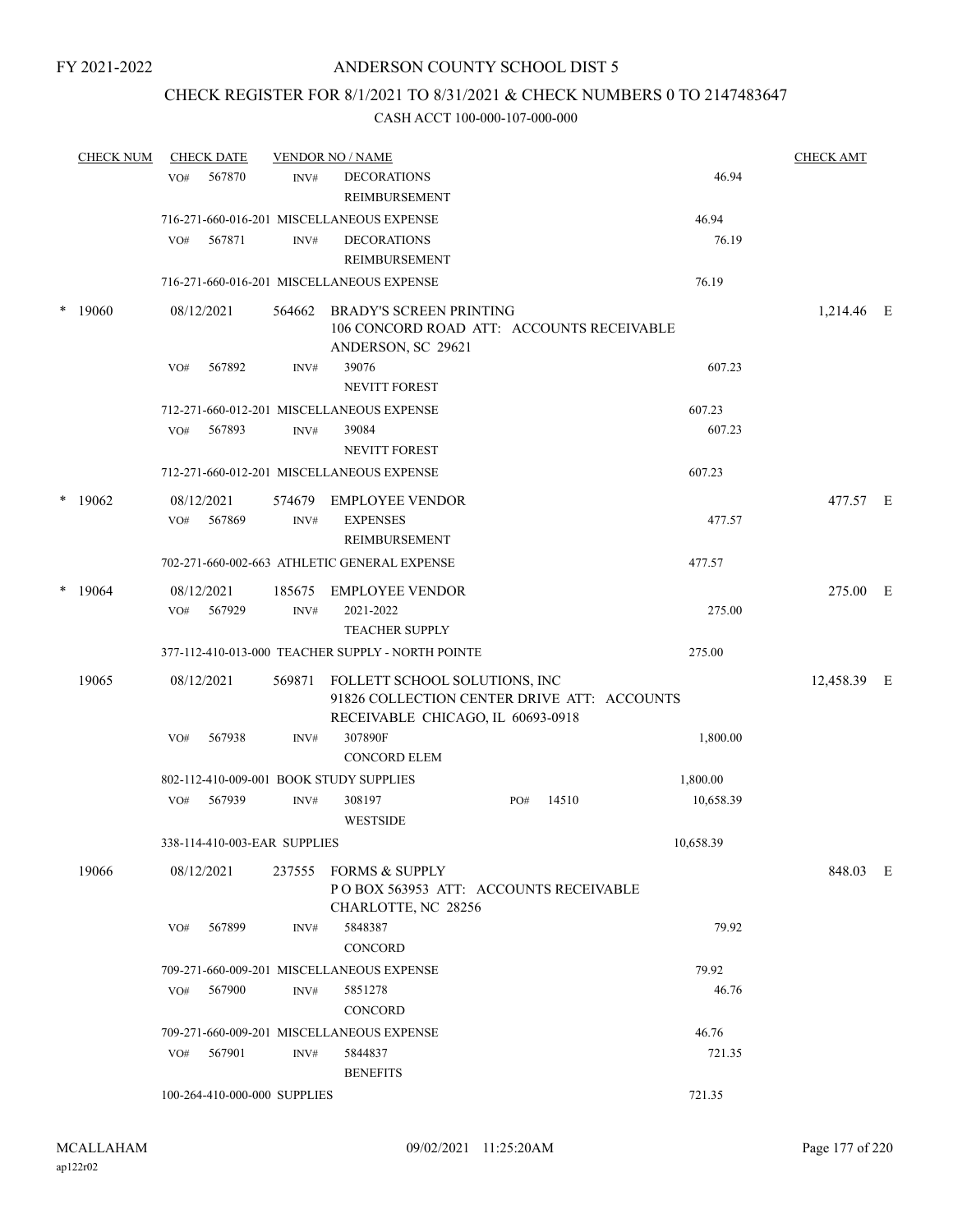## CHECK REGISTER FOR 8/1/2021 TO 8/31/2021 & CHECK NUMBERS 0 TO 2147483647

| <b>CHECK NUM</b> | <b>CHECK DATE</b>                        |                          | <b>VENDOR NO / NAME</b>                                                                            |     |       |                 | <b>CHECK AMT</b> |  |
|------------------|------------------------------------------|--------------------------|----------------------------------------------------------------------------------------------------|-----|-------|-----------------|------------------|--|
| 19067            | 08/12/2021<br>567932<br>VO#              | 565398<br>INV#           | <b>EMPLOYEE VENDOR</b><br>LUNCH 8/9<br><b>REIMBURSEMENT</b>                                        |     |       | 173.69          | 173.69 E         |  |
|                  |                                          |                          | 100-113-410-020-VEN SUPPLY-ADDT'L FOR LOST VENDING                                                 |     |       | 173.69          |                  |  |
| 19068            | 08/12/2021<br>567927<br>VO#              | 576968<br>$\text{INV}\#$ | EMPLOYEE VENDOR<br>2021-2022<br><b>TEACHER SUPPLY</b>                                              |     |       | 275.00          | 275.00 E         |  |
|                  |                                          |                          | 377-113-410-006-000 TEACHER SUPPLY - ROBERT ANDERSON                                               |     |       | 275.00          |                  |  |
| 19069            | 08/12/2021                               | 264114                   | HEINEMANN<br>15963 COLLECTIONS CENTER DRIVE CHICAGO, IL<br>60693                                   |     |       |                 | 262.90 E         |  |
|                  | 567902<br>VO#                            | INV#                     | 7338511<br><b>CONCORD</b>                                                                          |     |       | 262.90          |                  |  |
|                  |                                          |                          | 709-271-660-009-201 MISCELLANEOUS EXPENSE<br>709-271-660-009-201 MISCELLANEOUS EXPENSE             |     |       | 239.00<br>23.90 |                  |  |
| $*$ 19073        | 08/12/2021                               | 571162                   | INTERNATIONAL BACCALAUREATE ORGANIZATION<br>P.O. BOX 5950 NEW YORK, NY 10087-5950                  |     |       |                 | 8,520.00 E       |  |
|                  | VO#<br>567940                            | INV#                     | 12025450<br><b>ANNUAL FEE</b>                                                                      | PO# | 14989 | 8,520.00        |                  |  |
|                  | 100-221-640-009-IBO DUES AND FEES        |                          |                                                                                                    |     |       | 8,520.00 A      |                  |  |
| 19074            | 08/12/2021                               | 570161                   | IXL LEARNING<br>777 MARINERS ISLAND BLVD SUITE 600 ATT:<br>ACCOUNTS RECEIVABLE SAN MATEO, CA 94404 |     |       |                 | 5,250.00 E       |  |
|                  | 567841<br>VO#                            | INV#                     | S408290<br><b>LICENSE</b>                                                                          | PO# | 14894 | 5,250.00        |                  |  |
|                  | 356-181-410-023-000 SUPPLIES             |                          |                                                                                                    |     |       | 1,750.00        |                  |  |
|                  | 356-182-410-023-000 SUPPLIES             |                          |                                                                                                    |     |       | 1,750.00        |                  |  |
|                  | 356-183-410-023-000 SUPPLIES             |                          |                                                                                                    |     |       | 1,750.00        |                  |  |
| $*$ 19076        | 08/12/2021<br>567928<br>VO#              | 576965<br>INV#           | <b>EMPLOYEE VENDOR</b><br>2021-2022<br><b>TEACHER SUPPLY</b>                                       |     |       | 275.00          | 275.00 E         |  |
|                  | 377-114-410-002-000 TEACHER SUPPLY - TLH |                          |                                                                                                    |     |       | 275.00          |                  |  |
| 19077            | 08/12/2021<br>567930<br>VO#              | 576960<br>INV#           | <b>EMPLOYEE VENDOR</b><br>2021-2022<br><b>TEACHER SUPPLY</b>                                       |     |       | 275.00          | 275.00 E         |  |
|                  |                                          |                          | 377-113-410-020-000 TEACHER SUPPLY - GLENVIEW                                                      |     |       | 275.00          |                  |  |
| $*$ 19079        | 08/12/2021<br>567861<br>VO#              | 576240<br>INV#           | <b>EMPLOYEE VENDOR</b><br><b>JULY 18-24</b><br><b>SAN DIEGO</b>                                    |     |       | 2,032.60        | 2,032.60 E       |  |
|                  |                                          |                          | 702-271-660-002-656 ROTC/ NAVY GENERAL EXPENSE                                                     |     |       | 2,032.60        |                  |  |
| 19080            | 08/12/2021<br>567874<br>VO#              | 574757<br>INV#           | <b>EMPLOYEE VENDOR</b><br><b>SAMS CLUB</b><br>REIMBURSEMENT                                        |     |       | 580.03          | 580.03 E         |  |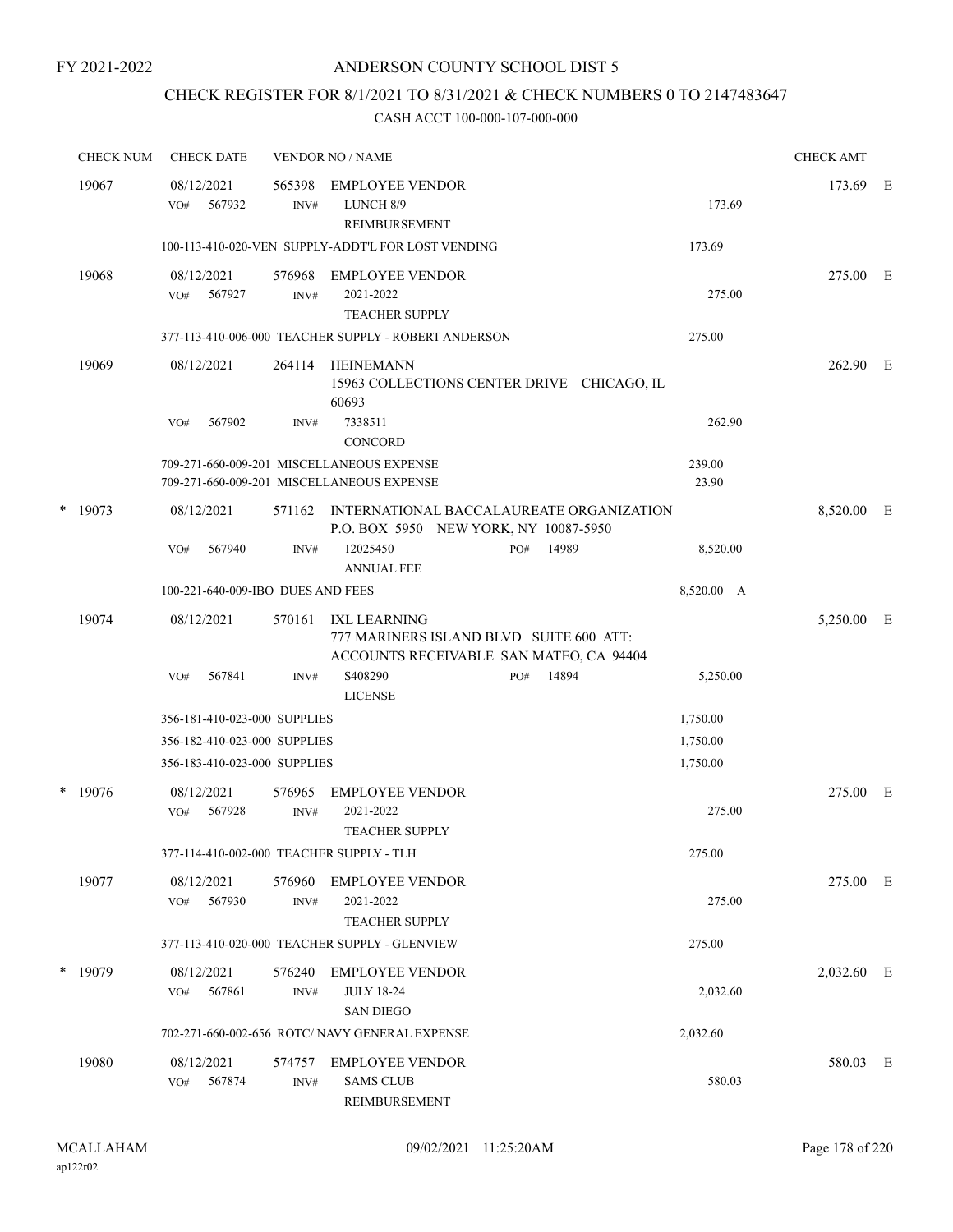## CHECK REGISTER FOR 8/1/2021 TO 8/31/2021 & CHECK NUMBERS 0 TO 2147483647

| <b>CHECK NUM</b> | <b>CHECK DATE</b>                        |                | <b>VENDOR NO / NAME</b>                                                    |     |       |                    | <b>CHECK AMT</b> |  |
|------------------|------------------------------------------|----------------|----------------------------------------------------------------------------|-----|-------|--------------------|------------------|--|
|                  |                                          |                | 713-271-660-013-201 MISCELLANEOUS EXPENSE                                  |     |       | 580.03             |                  |  |
| 19081            | 08/12/2021<br>VO#<br>567936              | 338700<br>INV# | <b>EMPLOYEE VENDOR</b><br><b>JULY 25-28</b><br><b>AUSTIN TX</b>            |     |       | 1,517.02           | 1,517.02 E       |  |
|                  | 263-224-333-009-PD4 TRIPS-IB             |                |                                                                            |     |       | 1,517.02           |                  |  |
| 19082            | 08/12/2021<br>567860<br>VO#              | 576057<br>INV# | <b>EMPLOYEE VENDOR</b><br><b>JULY 18-23</b><br><b>ORLANDO</b>              |     |       | 1,710.87           | 1,710.87 E       |  |
|                  |                                          |                | 201-224-333-007-000 TRIPS AND CONFERENCES                                  |     |       | 1,710.87           |                  |  |
| 19083            | 08/12/2021<br>567875<br>VO#              | 571837<br>INV# | EMPLOYEE VENDOR<br><b>BREAKFAST</b><br>REIMBURSEMENT                       |     |       | 398.67             | 398.67 E         |  |
|                  |                                          |                | 717-190-660-017-201 MISCELLANEOUS EXPENSE                                  |     |       | 398.67             |                  |  |
| 19084            | 08/12/2021                               | 569461         | METROGROUP, INC<br>50-23 TWENTY-THIRD STREET LONG ISLAND CITY,<br>NY 11101 |     |       |                    | 2,343.01 E       |  |
|                  | 567904<br>VO#                            | INV#           | 717634<br><b>HVAC</b>                                                      | PO# | 13055 | 2,343.01           |                  |  |
|                  | 100-254-323-000-600 MAINTENANCE SERVICES |                |                                                                            |     |       | 25.35 A            |                  |  |
|                  | 100-254-323-001-600 MAINTENANCE SERVICES |                |                                                                            |     |       | 52.43 A            |                  |  |
|                  | 100-254-323-002-600 MAINTENANCE SERVICES |                |                                                                            |     |       | 471.91 A           |                  |  |
|                  | 100-254-323-003-600 MAINTENANCE SERVICES |                |                                                                            |     |       | 407.45 A           |                  |  |
|                  | 100-254-323-005-600 MAINTENANCE SERVICES |                |                                                                            |     |       | 8.05 A             |                  |  |
|                  | 100-254-323-007-600 MAINTENANCE SERVICES |                |                                                                            |     |       | 25.35 A            |                  |  |
|                  | 100-254-323-008-600 MAINTENANCE SERVICES |                |                                                                            |     |       | 25.35 A            |                  |  |
|                  | 100-254-323-010-600 MAINTENANCE SERVICES |                |                                                                            |     |       | 135.24 A           |                  |  |
|                  | 100-254-323-011-600 MAINTENANCE SERVICES |                |                                                                            |     |       | 25.35 A            |                  |  |
|                  | 100-254-323-012-600 MAINTENANCE SERVICES |                |                                                                            |     |       | $110.15 \text{ A}$ |                  |  |
|                  | 100-254-323-014-600 MAINTENANCE SERVICES |                |                                                                            |     |       | 346.62 A           |                  |  |
|                  | 100-254-323-015-600 MAINTENANCE SERVICES |                |                                                                            |     |       | 25.35 A            |                  |  |
|                  | 100-254-323-016-600 MAINTENANCE SERVICES |                |                                                                            |     |       | 332.17 A           |                  |  |
|                  | 100-254-323-017-600 MAINTENANCE SERVICES |                |                                                                            |     |       | 25.35 A            |                  |  |
|                  |                                          |                | 100-254-323-019-600 MAINTENANCE SERVICES                                   |     |       | 170.71 A           |                  |  |
|                  |                                          |                | 100-254-323-021-600 MAINTENANCE SERVICES                                   |     |       | 156.18 A           |                  |  |
| 19085            | 08/12/2021<br>567933<br>VO#              | 575011<br>INV# | <b>EMPLOYEE VENDOR</b><br><b>SUPPLIES</b><br>REIMBURSEMENT                 |     |       | 192.06             | 192.06 E         |  |
|                  | 100-211-410-001-000 SUPPLIES             |                |                                                                            |     |       | 192.06             |                  |  |
| $*$ 19087        | 08/12/2021<br>567852<br>VO#              | 572025<br>INV# | <b>EMPLOYEE VENDOR</b><br>AUG 10 LUNCH<br>REIMBURSEMENT                    |     |       | 110.06             | 110.06 E         |  |
|                  | 100-232-410-000-000 SUPPLIES             |                |                                                                            |     |       | 110.06             |                  |  |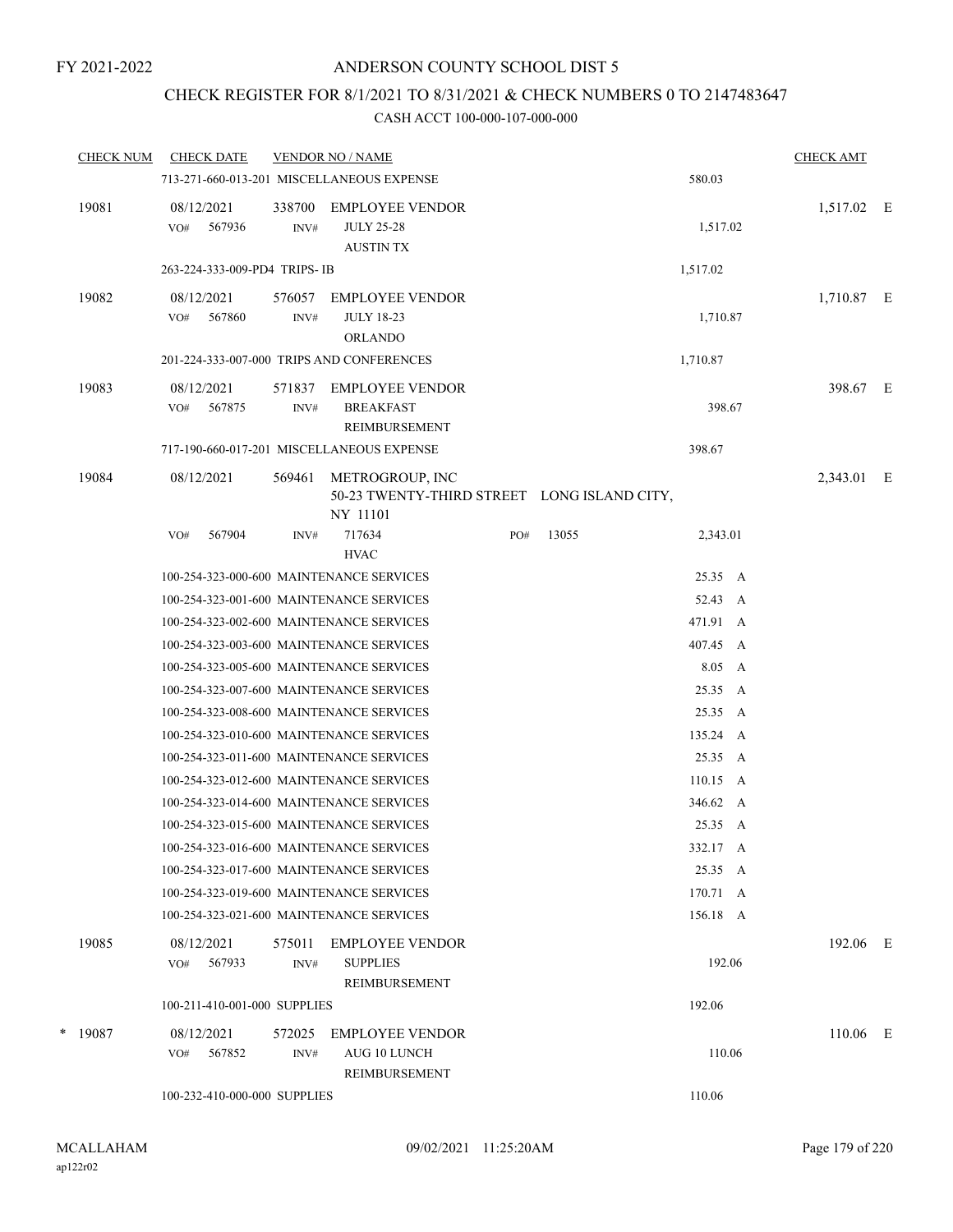## CHECK REGISTER FOR 8/1/2021 TO 8/31/2021 & CHECK NUMBERS 0 TO 2147483647

| <b>CHECK NUM</b> |           |            | <b>CHECK DATE</b>                  |        | <b>VENDOR NO / NAME</b>                             |     |       |          | <b>CHECK AMT</b> |  |
|------------------|-----------|------------|------------------------------------|--------|-----------------------------------------------------|-----|-------|----------|------------------|--|
| 19088            |           | 08/12/2021 |                                    |        | 389900 OFFICE DEPOT                                 |     |       |          | 397.96 E         |  |
|                  |           |            |                                    |        | POBOX 1413 CHARLOTTE, NC 28201-1413                 |     |       |          |                  |  |
|                  |           | VO#        | 567846                             | INV#   | 2509852533                                          | PO# | 14933 | 185.94   |                  |  |
|                  |           |            |                                    |        | <b>SUPPLIES</b>                                     |     |       |          |                  |  |
|                  |           |            | 100-255-410-000-000 SUPPLIES       |        |                                                     |     |       | 185.94   |                  |  |
|                  |           |            | VO# 567847                         | INV#   | 2510142120                                          | PO# | 14933 | 2.04     |                  |  |
|                  |           |            |                                    |        | <b>SUPPLIES</b>                                     |     |       |          |                  |  |
|                  |           |            | 100-255-410-000-000 SUPPLIES       |        |                                                     |     |       | 2.04     |                  |  |
|                  |           |            | VO# 567907                         | INV#   | 186238436001                                        |     |       | 15.40    |                  |  |
|                  |           |            |                                    |        | <b>SUPPLIES</b>                                     |     |       |          |                  |  |
|                  |           |            | 100-264-410-000-000 SUPPLIES       |        |                                                     |     |       | 15.40    |                  |  |
|                  |           |            | VO# 567908                         | INV#   | 186180662001                                        |     |       | 30.84    |                  |  |
|                  |           |            |                                    |        | <b>SUPPLIES</b>                                     |     |       |          |                  |  |
|                  |           |            | 100-264-410-000-000 SUPPLIES       |        |                                                     |     |       | 30.84    |                  |  |
|                  |           |            | VO# 567909                         | INV#   | 186180663001                                        |     |       | 11.44    |                  |  |
|                  |           |            |                                    |        | <b>SUPPLIES</b>                                     |     |       |          |                  |  |
|                  |           |            | 100-264-410-000-000 SUPPLIES       |        |                                                     |     |       | 11.44    |                  |  |
|                  |           | VO#        | 567910                             | INV#   | 182757022001                                        | PO# | 14948 | 73.03    |                  |  |
|                  |           |            |                                    |        | <b>SUPPLIES</b>                                     |     |       |          |                  |  |
|                  |           |            |                                    |        | 220-173-410-000-000 SUMMER SCHOOL SUPPLIES (GR9-12) |     |       | 73.03    |                  |  |
|                  |           | VO#        | 567911                             | INV#   | 185381342001                                        | PO# | 14949 | 79.27    |                  |  |
|                  |           |            |                                    |        | <b>SUPPLIES</b>                                     |     |       |          |                  |  |
|                  |           |            |                                    |        | 100-221-410-000-TST SUPPLIES-TESTING                |     |       | 79.27    |                  |  |
|                  | 19089     |            | 08/12/2021                         | 397310 | PAPER DIRECT                                        |     |       |          | 455.22 E         |  |
|                  |           |            |                                    |        | POBOX 1151 ATT: ACCOUNTS RECEIVABLE                 |     |       |          |                  |  |
|                  |           |            |                                    |        | MINNEAPOLIS, MN 55440-1151                          |     |       |          |                  |  |
|                  |           | VO#        | 567914                             | INV#   | 1838109                                             |     |       | 455.22   |                  |  |
|                  |           |            |                                    |        | <b>GLENVIEW</b>                                     |     |       |          |                  |  |
|                  |           |            | 100-113-410-020-000 SUPPLIES       |        |                                                     |     |       | 455.22 A |                  |  |
|                  | $*$ 19092 |            | 08/12/2021                         |        | 445100 SCASA                                        |     |       |          | 3,175.25 E       |  |
|                  |           |            |                                    |        | SC ASSOC SCHOOL ADMINISTRATORS 1                    |     |       |          |                  |  |
|                  |           |            |                                    |        | FERNANDINA COURT COLUMBIA, SC 29212                 |     |       |          |                  |  |
|                  |           | VO#        | 567941                             | INV#   | 2022-22808-SD                                       | PO# | 14991 | 3,175.25 |                  |  |
|                  |           |            |                                    |        | <b>SUBSCRIPTION</b>                                 |     |       |          |                  |  |
|                  |           |            |                                    |        | 100-224-312-000-000 STAFF DEV. - PURCHASED SERVICES |     |       | 3,175.25 |                  |  |
|                  | $*$ 19094 |            | 08/12/2021                         | 570059 | <b>SHARP BUSINESS SYSTEMS</b>                       |     |       |          | 265.01 E         |  |
|                  |           |            |                                    |        | DEPT 1216 PO BOX 121216 DALLAS, TX 75312-1216       |     |       |          |                  |  |
|                  |           | VO#        | 567917                             | INV#   | 9003369528                                          |     |       | 6.74     |                  |  |
|                  |           |            |                                    |        | <b>SUPPORT</b>                                      |     |       |          |                  |  |
|                  |           |            | 709-271-660-009-362 COPIER EXPENSE |        |                                                     |     |       | 6.74     |                  |  |
|                  |           | VO#        | 567946                             | INV#   | <b>ACCT 726714</b>                                  | PO# | 14996 | 258.27   |                  |  |
|                  |           |            |                                    |        | <b>COPIES</b>                                       |     |       |          |                  |  |
|                  |           |            | 100-114-410-002-000 SUPPLIES       |        |                                                     |     |       | 217.83   |                  |  |
|                  |           |            | 100-114-410-002-000 SUPPLIES       |        |                                                     |     |       | 20.22    |                  |  |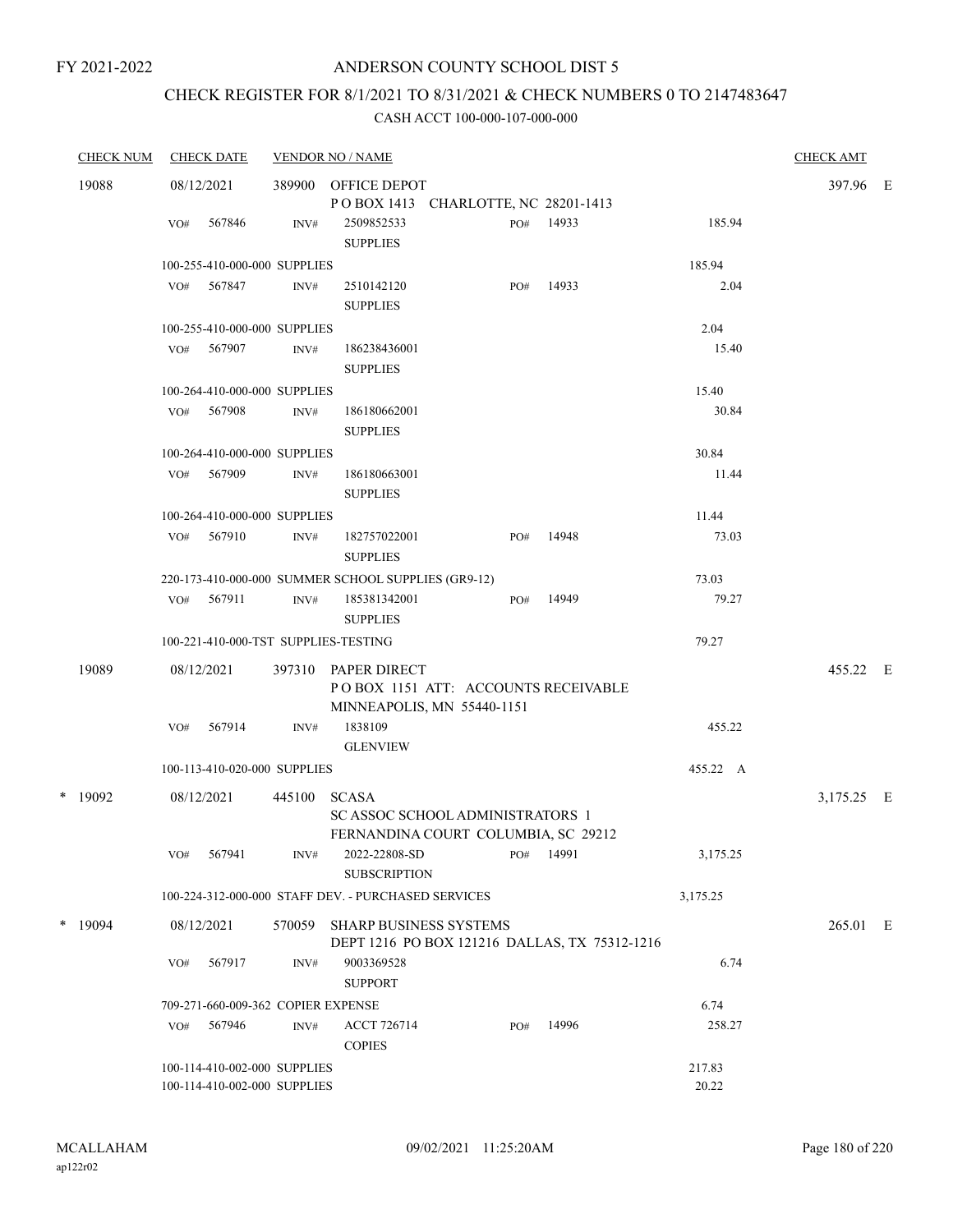## CHECK REGISTER FOR 8/1/2021 TO 8/31/2021 & CHECK NUMBERS 0 TO 2147483647

|   | <b>CHECK NUM</b> | <b>CHECK DATE</b><br>100-114-410-002-000 SUPPLIES |                | <b>VENDOR NO / NAME</b>                                                                     |                                          | 20.22            | <b>CHECK AMT</b> |  |
|---|------------------|---------------------------------------------------|----------------|---------------------------------------------------------------------------------------------|------------------------------------------|------------------|------------------|--|
|   | 19095            | 08/12/2021<br>567925<br>VO#                       | 576970<br>INV# | <b>EMPLOYEE VENDOR</b><br>2021-2022<br><b>TEACHER SUPPLY</b>                                |                                          | 275.00           | 275.00 E         |  |
|   |                  | 377-115-410-031-000 TEACHER SUPPLY - AIT          |                |                                                                                             |                                          | 275.00           |                  |  |
|   | 19096            | 08/12/2021<br>567924<br>VO#                       | 574371<br>INV# | EMPLOYEE VENDOR<br>2021-2022<br><b>TEACHER SUPPLY</b>                                       |                                          | 275.00           | 275.00 E         |  |
|   |                  |                                                   |                | 377-112-410-009-000 TEACHER SUPPLY - CONCORD                                                |                                          | 275.00           |                  |  |
|   | 19097            | 08/12/2021<br>567876<br>VO#                       | 576967<br>INV# | EMPLOYEE VENDOR<br>2021-2022<br><b>TEACHER SUPPLY</b>                                       |                                          | 275.00           | 275.00 E         |  |
|   |                  |                                                   |                | 377-112-410-016-000 TEACHER SUPPLY - VARENNES                                               |                                          | 275.00           |                  |  |
|   | 19098            | 08/12/2021<br>567832<br>VO#                       | 571825<br>INV# | EMPLOYEE VENDOR<br><b>JULY 28</b><br><b>COLUMBIA</b>                                        |                                          | 308.28           | 308.28 E         |  |
|   |                  | 100-211-332-006-000 TRAVEL                        |                |                                                                                             |                                          | 308.28           |                  |  |
| * | 19101            | 08/12/2021<br>567937<br>VO#                       | 574884<br>INV# | <b>EMPLOYEE VENDOR</b><br><b>JULY 25-28</b><br><b>AUSTIN TX</b>                             |                                          | 1,397.39         | 1,397.39 E       |  |
|   |                  | 263-224-333-009-PD4 TRIPS-IB                      |                |                                                                                             |                                          | 1,397.39         |                  |  |
|   | 19102            | 08/12/2021<br>567935<br>VO#                       | 574654<br>INV# | <b>EMPLOYEE VENDOR</b><br><b>BOOKSHELVES</b><br>REIMBURSEMENT                               |                                          | 149.54           | 149.54 E         |  |
|   |                  | 100-112-410-010-000 SUPPLIES                      |                |                                                                                             |                                          | 149.54           |                  |  |
|   | 19103            | 08/17/2021                                        | 102640         | <b>ACTION AUTO</b><br>ANDERSON, SC 29625                                                    | 529 FAIR STREET ATT: ACCOUNTS RECEIVABLE |                  | 2,254.28 E       |  |
|   |                  | 567988<br>VO#                                     | INV#           | 94423<br><b>REPAIR</b>                                                                      |                                          | 946.66           |                  |  |
|   |                  | 567989<br>VO#                                     | INV#           | 100-254-412-000-001 TRUCK SERVICE - MAINTENANCE<br>94231<br><b>REPAIR</b>                   |                                          | 946.66<br>776.24 |                  |  |
|   |                  |                                                   |                | 100-254-412-000-001 TRUCK SERVICE - MAINTENANCE                                             |                                          | 776.24           |                  |  |
|   |                  | 567990<br>VO#                                     | INV#           | 94350<br><b>REPAIR</b>                                                                      |                                          | 531.38           |                  |  |
|   |                  |                                                   |                | 100-254-412-000-001 TRUCK SERVICE - MAINTENANCE                                             |                                          | 531.38           |                  |  |
|   | 19104            | 08/17/2021                                        | 111125         | <b>ANDERSON AWARDS</b><br>716 WHITEHALL ROAD ATT: ACCOUNTS<br>RECEIVABLE ANDERSON, SC 29625 |                                          |                  | 191.53 E         |  |
|   |                  | 567991<br>VO#                                     | INV#           | <b>CF REAMES</b><br><b>BADGES</b>                                                           |                                          | 14.98            |                  |  |
|   |                  | 100-233-410-001-000 SUPPLIES                      |                |                                                                                             |                                          | 14.98            |                  |  |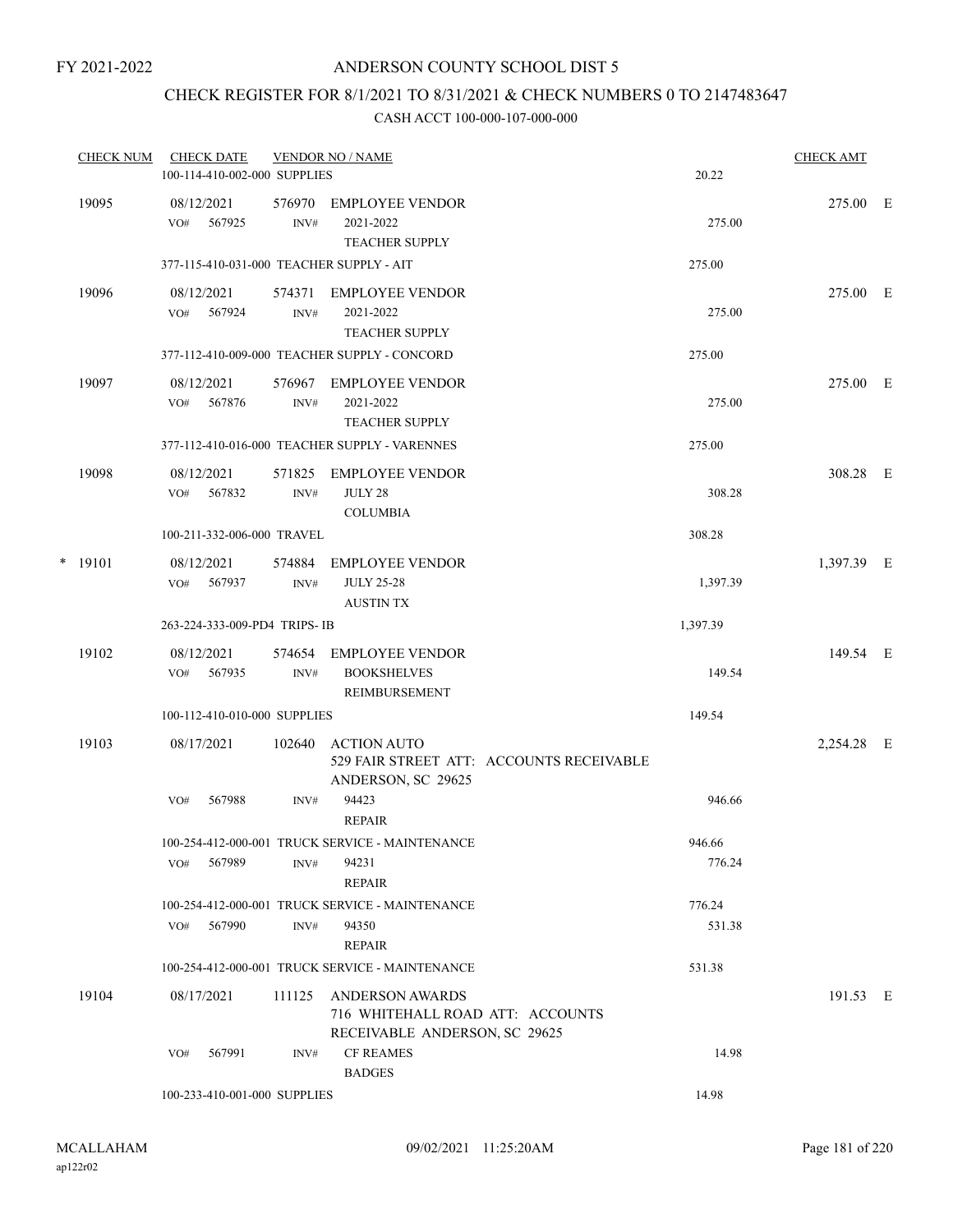### CHECK REGISTER FOR 8/1/2021 TO 8/31/2021 & CHECK NUMBERS 0 TO 2147483647

| <b>CHECK NUM</b> |                   | <b>CHECK DATE</b>                   |                | <b>VENDOR NO / NAME</b>                                                                                 |        | <b>CHECK AMT</b> |  |
|------------------|-------------------|-------------------------------------|----------------|---------------------------------------------------------------------------------------------------------|--------|------------------|--|
|                  | VO#               | 567992                              | INV#           | <b>CF REAMES</b>                                                                                        | 40.66  |                  |  |
|                  |                   |                                     |                | <b>BADGES</b>                                                                                           |        |                  |  |
|                  |                   | 124-114-410-024-000 SUPPLIES        |                |                                                                                                         | 40.66  |                  |  |
|                  | VO#               | 568001                              | INV#           | <b>CENTERVILLE</b><br><b>BADGES</b>                                                                     | 82.39  |                  |  |
|                  |                   |                                     |                | 707-190-660-007-201 MISCELLANEOUS EXPENSE                                                               | 82.39  |                  |  |
|                  | VO#               | 568002                              | INV#           | AWARD                                                                                                   | 53.50  |                  |  |
|                  |                   |                                     |                | <b>SCHOOL BOARD</b>                                                                                     |        |                  |  |
|                  |                   | 100-231-334-000-000 TRUSTEE EXPENSE |                |                                                                                                         | 53.50  |                  |  |
| $*$ 19106        | 08/17/2021        |                                     | 114225         | ANDERSON RESTAURANT EQUIPMENT<br>112 EAST MAULDIN STREET ATT: ACCOUNTS<br>RECEIVABLE ANDERSON, SC 29621 |        | 445.30 E         |  |
|                  | VO#               | 567993                              | INV#           | 072068<br><b>SUPPLIES</b>                                                                               | 108.48 |                  |  |
|                  |                   | 600-256-410-000-000 SUPPLIES        |                |                                                                                                         | 108.48 |                  |  |
|                  | VO#               | 567994                              | INV#           | 072116                                                                                                  | 336.82 |                  |  |
|                  |                   |                                     |                | <b>SUPPLIES</b>                                                                                         |        |                  |  |
|                  |                   | 600-256-410-000-000 SUPPLIES        |                |                                                                                                         | 336.82 |                  |  |
| $*$ 19108        | 08/17/2021        |                                     | 130300         | <b>BAKER DISTRIBUTING COMPANY</b><br>PO BOX 409635 ATT: ACCOUNTS RECEIVABLE<br>ATLANTA, GA 30384-9635   |        | 148.72 E         |  |
|                  | VO#               | 567999                              | INV#           | CF48271<br><b>SUPPLIES</b>                                                                              | 148.72 |                  |  |
|                  |                   |                                     |                | 600-256-323-005-000 REPAIRS TO EQUIPMENT                                                                | 148.72 |                  |  |
| 19109            | 08/17/2021        |                                     | 576974         | <b>EMPLOYEE VENDOR</b>                                                                                  |        | 108.12 E         |  |
|                  | VO#               | 568152                              | INV#           | <b>UPS STORE</b><br>REIMBURSEMENT                                                                       | 108.12 |                  |  |
|                  |                   |                                     |                | 702-271-660-002-663 ATHLETIC GENERAL EXPENSE                                                            | 108.12 |                  |  |
| 19110            | 08/17/2021        |                                     | 571798         | <b>EMPLOYEE VENDOR</b>                                                                                  |        | 275.00 E         |  |
|                  | VO#               | 567960                              | INV#           | 2021-2022<br><b>TEACHER SUPPLY</b>                                                                      | 275.00 |                  |  |
|                  |                   |                                     |                | 377-113-410-020-000 TEACHER SUPPLY - GLENVIEW                                                           | 275.00 |                  |  |
| 19111            | 08/17/2021        |                                     | 564662         | <b>BRADY'S SCREEN PRINTING</b><br>106 CONCORD ROAD ATT: ACCOUNTS RECEIVABLE<br>ANDERSON, SC 29621       |        | 191.53 E         |  |
|                  | VO#               | 568000                              | INV#           | 39079<br>ROBERT ANDERSON                                                                                | 191.53 |                  |  |
|                  |                   |                                     |                | 100-113-410-006-VEN SUPPLY-ADDT'L FOR LOST VENDING                                                      | 191.53 |                  |  |
| 19112            |                   |                                     |                | EMPLOYEE VENDOR                                                                                         |        | 396.09 E         |  |
|                  | 08/17/2021<br>VO# | 567971                              | 147195<br>INV# | <b>SUPPLIES</b>                                                                                         | 396.09 |                  |  |
|                  |                   |                                     |                | REIMBURSEMENT                                                                                           |        |                  |  |
|                  |                   |                                     |                | 723-190-660-023-911 MISCELLANEOUS- ADULT ED EXPENSE                                                     | 396.09 |                  |  |
|                  |                   |                                     |                |                                                                                                         |        |                  |  |
| 19113            | 08/17/2021        |                                     |                | 564176 BSN SPORTS, LLC                                                                                  |        | 19,883.08 E      |  |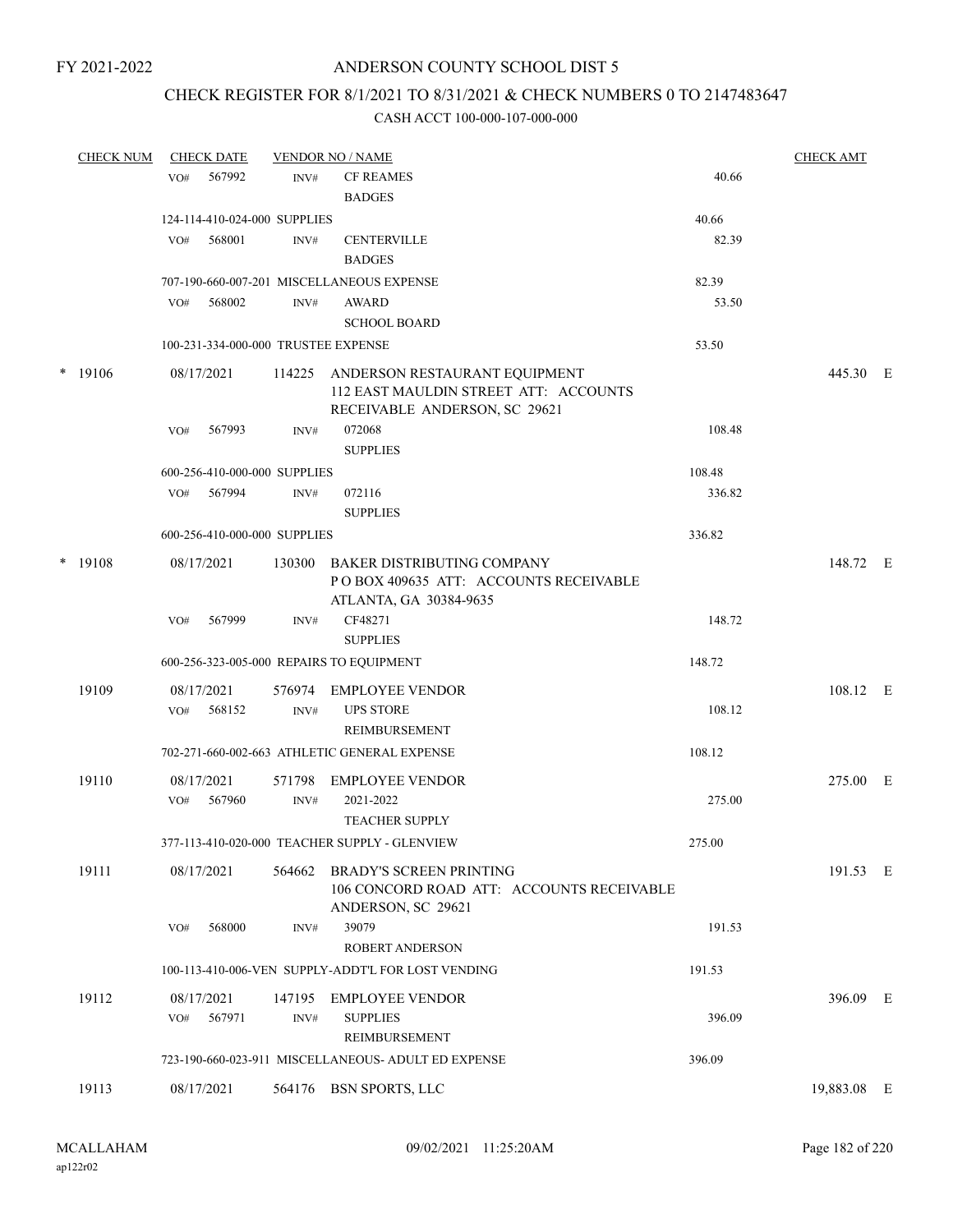### ANDERSON COUNTY SCHOOL DIST 5

### CHECK REGISTER FOR 8/1/2021 TO 8/31/2021 & CHECK NUMBERS 0 TO 2147483647

| <b>CHECK NUM</b> |     | <b>CHECK DATE</b> |        | <b>VENDOR NO / NAME</b>                         |                                                |       |           | <b>CHECK AMT</b> |  |
|------------------|-----|-------------------|--------|-------------------------------------------------|------------------------------------------------|-------|-----------|------------------|--|
|                  |     |                   |        |                                                 | PO BOX 660176 DALLAS, TX 75209-0176            |       |           |                  |  |
|                  | VO# | 568004            | INV#   | 913152126                                       |                                                |       | 2,261.23  |                  |  |
|                  |     |                   |        | <b>TL HANNA</b>                                 |                                                |       |           |                  |  |
|                  |     |                   |        | 702-271-660-002-696 WRESTLING EXPENSE           |                                                |       | 2,261.23  |                  |  |
|                  | VO# | 568005            | INV#   | 913062916                                       |                                                |       | 1,142.40  |                  |  |
|                  |     |                   |        | TL HANNA                                        |                                                |       |           |                  |  |
|                  |     |                   |        | 702-271-660-002-755 TENNIS GIRLS EXPENSE        |                                                |       | 1,142.40  |                  |  |
|                  | VO# | 568006            | INV#   | 913178227                                       |                                                |       | 16,294.25 |                  |  |
|                  |     |                   |        | <b>TL HANNA</b>                                 |                                                |       |           |                  |  |
|                  |     |                   |        | 702-271-660-002-674 FOOTBALL EXPENSE            |                                                |       | 16,294.25 |                  |  |
|                  | VO# | 568007            | INV#   | 913062909                                       |                                                |       | 185.20    |                  |  |
|                  |     |                   |        | TL HANNA                                        |                                                |       |           |                  |  |
|                  |     |                   |        | 702-271-660-002-748 SWIMMING EXPENSE            |                                                |       | 185.20    |                  |  |
| $*$ 19115        |     | 08/17/2021        |        | 572787 CC&I SERVICES LLC                        |                                                |       |           | 2,529.24 E       |  |
|                  |     |                   |        |                                                 | 4795 S CHURCH ST EXT SUITE 2 ROEBUCK, SC 29376 |       |           |                  |  |
|                  | VO# | 568009            | INV#   | 7090                                            | PO#                                            | 14494 | 202.50    |                  |  |
|                  |     |                   |        | <b>RELOCATION</b>                               |                                                |       |           |                  |  |
|                  |     |                   |        | 515-253-520-000-HQ1 DOWNTOWN PROJECT BLDG 1     |                                                |       | 202.50    |                  |  |
|                  | VO# | 568010            | INV#   | 7083                                            | PO#                                            | 14596 | 2,326.74  |                  |  |
|                  |     |                   |        | <b>BUS PARKING</b>                              |                                                |       |           |                  |  |
|                  |     |                   |        | 505-253-540-000-BLD TRANSPORTATION RENOVATIONS  |                                                |       | 2,326.74  |                  |  |
| $*$ 19120        |     | 08/17/2021        | 187300 | CRESCENT SUPPLY CO, INC<br>GREENVILLE, SC 29604 | POBOX 8798 ATT: ACCOUNTS RECEIVABLE            |       |           | 1,496.54 E       |  |
|                  | VO# | 568015            | INV#   | 390007<br><b>SUPPLIES</b>                       |                                                |       | 404.64    |                  |  |
|                  |     |                   |        | 100-254-410-020-001 SUPPLIES - MAINTENANCE      |                                                |       | 404.64    |                  |  |
|                  | VO# | 568016            | INV#   | 399981                                          |                                                |       | 41.79     |                  |  |
|                  |     |                   |        | <b>SUPPLIES</b>                                 |                                                |       |           |                  |  |
|                  |     |                   |        | 100-254-410-020-001 SUPPLIES - MAINTENANCE      |                                                |       | 41.79     |                  |  |
|                  | VO# | 568017            | INV#   | 390008                                          |                                                |       | 363.80    |                  |  |
|                  |     |                   |        | <b>SUPPLIES</b>                                 |                                                |       |           |                  |  |
|                  |     |                   |        | 100-254-410-020-001 SUPPLIES - MAINTENANCE      |                                                |       | 363.80    |                  |  |
|                  | VO# | 568018            | INV#   | 390006                                          |                                                |       | 529.15    |                  |  |
|                  |     |                   |        | <b>SUPPLIES</b>                                 |                                                |       |           |                  |  |
|                  |     |                   |        | 100-254-410-013-001 SUPPLIES - MAINTENANCE      |                                                |       | 529.15    |                  |  |
|                  | VO# | 568019            | INV#   | 390009                                          |                                                |       | 44.81     |                  |  |
|                  |     |                   |        | <b>SUPPLIES</b>                                 |                                                |       |           |                  |  |
|                  |     |                   |        | 100-254-410-003-001 SUPPLIES - MAINTENANCE      |                                                |       | 44.81     |                  |  |
|                  | VO# | 568020            | INV#   | 399901                                          |                                                |       | 112.35    |                  |  |
|                  |     |                   |        | <b>SUPPLIES</b>                                 |                                                |       |           |                  |  |
|                  |     |                   |        | 100-254-410-003-001 SUPPLIES - MAINTENANCE      |                                                |       | 112.35    |                  |  |
| 19121            |     | 08/17/2021        |        | 202600 DILLARD'S SPORTS CENTER                  |                                                |       |           | 139.10 E         |  |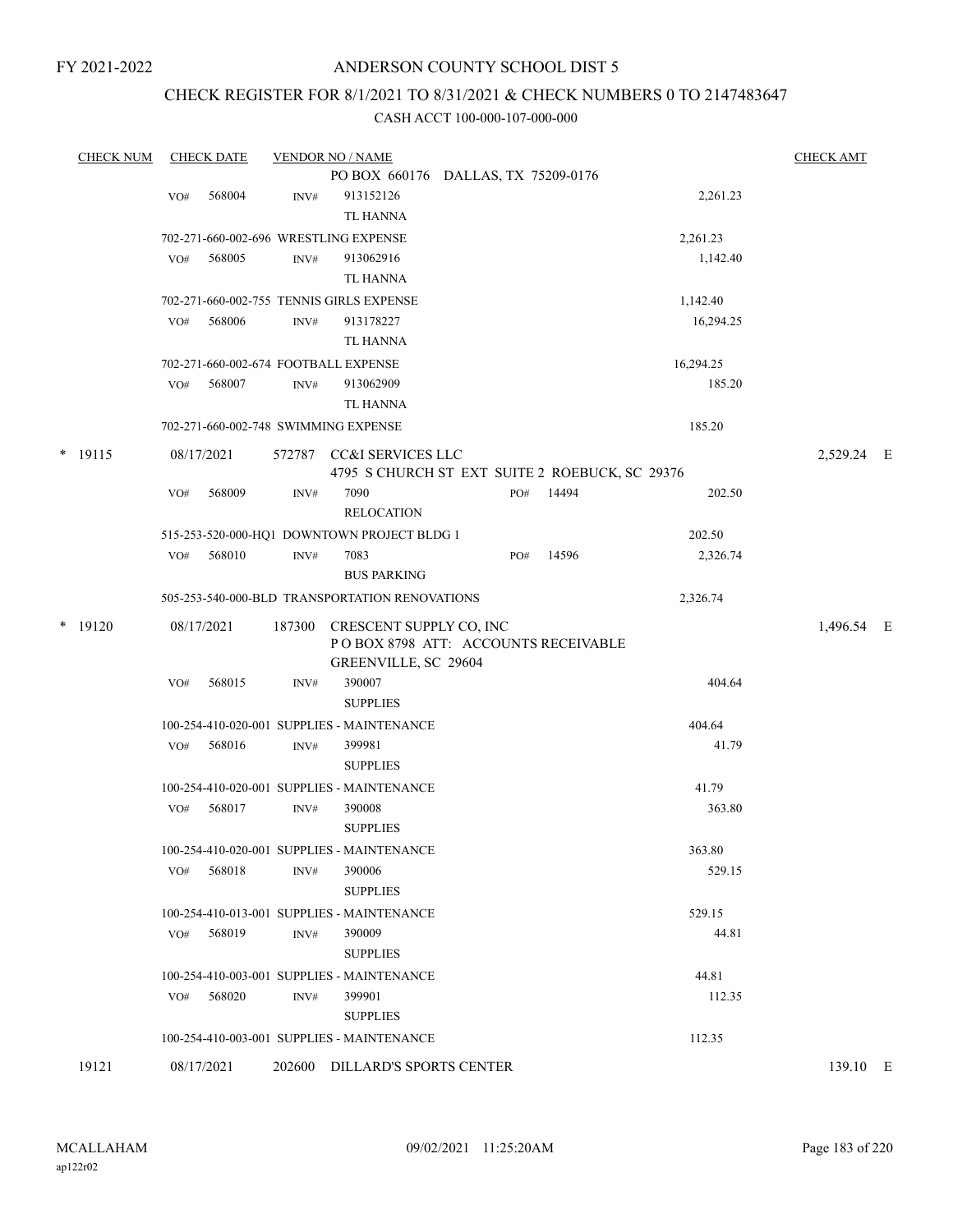### ANDERSON COUNTY SCHOOL DIST 5

### CHECK REGISTER FOR 8/1/2021 TO 8/31/2021 & CHECK NUMBERS 0 TO 2147483647

| <b>CHECK NUM</b> |     | <b>CHECK DATE</b>            |                | <b>VENDOR NO / NAME</b>                                                   |                                              |           | <b>CHECK AMT</b> |  |
|------------------|-----|------------------------------|----------------|---------------------------------------------------------------------------|----------------------------------------------|-----------|------------------|--|
|                  |     |                              |                | 708 WHITEHALL ROAD ATT: ACCOUNTS                                          |                                              |           |                  |  |
|                  |     |                              |                | RECEIVABLE ANDERSON, SC 29625                                             |                                              |           |                  |  |
|                  | VO# | 568026                       | INV#           | 105388                                                                    |                                              | 107.00    |                  |  |
|                  |     |                              |                | <b>TL HANNA</b>                                                           |                                              |           |                  |  |
|                  |     |                              |                | 702-271-660-002-674 FOOTBALL EXPENSE                                      |                                              | 107.00    |                  |  |
|                  | VO# | 568027                       | INV#           | 105339<br><b>WESTSIDE</b>                                                 |                                              | 32.10     |                  |  |
|                  |     |                              |                | 100-254-410-003-001 SUPPLIES - MAINTENANCE                                |                                              | 32.10     |                  |  |
| 19122            |     | 08/17/2021                   |                | 569871 FOLLETT SCHOOL SOLUTIONS, INC<br>RECEIVABLE CHICAGO, IL 60693-0918 | 91826 COLLECTION CENTER DRIVE ATT: ACCOUNTS  |           | 49,998.14 E      |  |
|                  |     | VO# 568034                   | INV#           | 308210F                                                                   | PO# 14509                                    | 49,998.14 |                  |  |
|                  |     |                              |                | <b>TL HANNA</b>                                                           |                                              |           |                  |  |
|                  |     | 338-114-410-002-EAR SUPPLIES |                |                                                                           |                                              | 49,998.14 |                  |  |
| 19123            |     | 08/17/2021                   |                | 237555 FORMS & SUPPLY<br>CHARLOTTE, NC 28256                              | POBOX 563953 ATT: ACCOUNTS RECEIVABLE        |           | 372.28 E         |  |
|                  | VO# | 568035                       | INV#           | 5842859<br><b>SUPPLIES</b>                                                |                                              | 182.05    |                  |  |
|                  |     | 100-233-410-007-000 SUPPLIES |                |                                                                           |                                              | 182.05    |                  |  |
|                  | VO# | 568036                       | INV#           | 5839234                                                                   |                                              | 182.05    |                  |  |
|                  |     |                              |                | <b>SUPPLIES</b>                                                           |                                              |           |                  |  |
|                  |     | 100-233-410-007-000 SUPPLIES |                |                                                                           |                                              | 182.05    |                  |  |
|                  | VO# | 568037                       | INV#           | C5842862                                                                  |                                              | $-182.05$ |                  |  |
|                  |     |                              |                | <b>CREDIT</b>                                                             |                                              |           |                  |  |
|                  |     | 100-233-410-007-000 SUPPLIES |                |                                                                           |                                              | $-182.05$ |                  |  |
|                  | VO# | 568038                       | INV#           | 5863586<br><b>SUPPLIES</b>                                                |                                              | 41.94     |                  |  |
|                  |     | 100-111-410-012-000 SUPPLIES |                |                                                                           |                                              | 41.94     |                  |  |
|                  | VO# | 568039                       | INV#           | 5858138                                                                   |                                              | 148.29    |                  |  |
|                  |     |                              |                | <b>SUPPLIES</b>                                                           |                                              |           |                  |  |
|                  |     | 100-111-410-014-000 SUPPLIES |                |                                                                           |                                              | 91.00     |                  |  |
|                  |     | 100-233-410-014-000 SUPPLIES |                |                                                                           |                                              | 57.29     |                  |  |
|                  |     |                              |                |                                                                           |                                              |           |                  |  |
| 19124            | VO# | 08/17/2021<br>567966         | 573317<br>INV# | <b>EMPLOYEE VENDOR</b><br><b>SAMS CLUB</b><br>REIMBURSEMENT               |                                              | 113.11    | 113.11 E         |  |
|                  |     |                              |                | 702-271-660-002-410 GENERAL ADMINISTRATION EXPENSE                        |                                              | 113.11    |                  |  |
|                  |     |                              |                |                                                                           |                                              |           |                  |  |
| $*$ 19126        |     | 08/17/2021                   | 570843         | <b>GATEWAY SUPPLY CO</b><br>29202                                         | CORPORATE OFFICES P.O. BOX 2826 COLUMBIA, SC |           | 2,900.44 E       |  |
|                  | VO# | 568040                       | INV#           | S5248944<br><b>SUPPLIES</b>                                               |                                              | 990.25    |                  |  |
|                  |     |                              |                | 100-254-410-005-001 SUPPLIES - MAINTENANCE                                |                                              | 990.25    |                  |  |
|                  | VO# | 568041                       | INV#           | S5234651                                                                  |                                              | 615.25    |                  |  |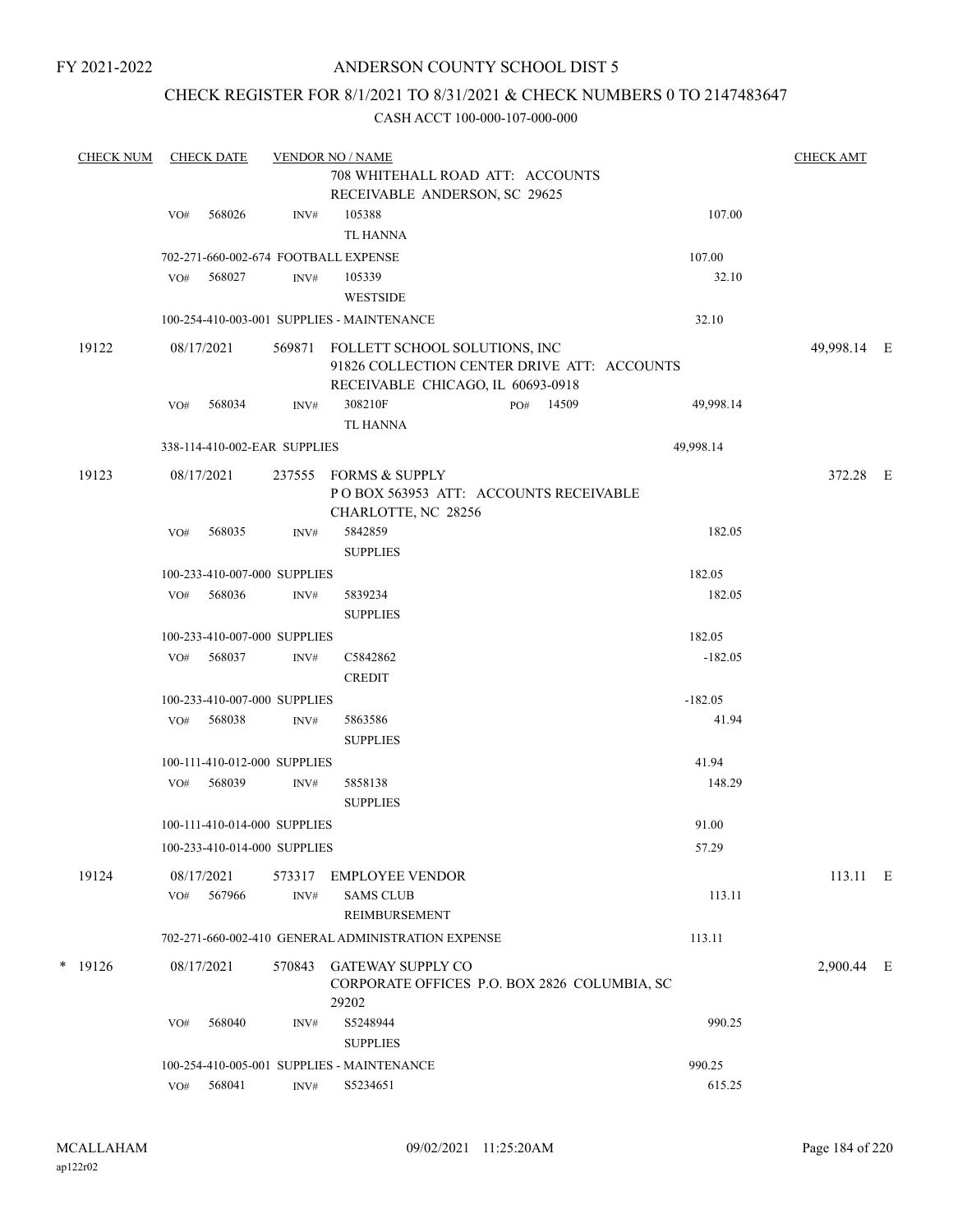### CHECK REGISTER FOR 8/1/2021 TO 8/31/2021 & CHECK NUMBERS 0 TO 2147483647

| <b>CHECK NUM</b> |            | <b>CHECK DATE</b>    |        | <b>VENDOR NO / NAME</b><br><b>SUPPLIES</b>                                                                |                    | <b>CHECK AMT</b> |  |
|------------------|------------|----------------------|--------|-----------------------------------------------------------------------------------------------------------|--------------------|------------------|--|
|                  | VO#        | 568042               | INV#   | 100-254-410-017-001 SUPPLIES - MANTENANCE<br>S5240223<br><b>SUPPLIES</b>                                  | 615.25<br>1,294.94 |                  |  |
|                  |            |                      |        | 131-254-410-031-001 SUPPLIES - MAINTENANCE                                                                | 1,294.94           |                  |  |
| 19127            | VO#        | 08/17/2021<br>567981 | INV#   | 564815 EMPLOYEE VENDOR<br><b>EXPENSES</b>                                                                 | 513.74             | 513.74 E         |  |
|                  |            |                      |        | REIMBURSEMENT<br>100-113-410-021-VEN SUPPLY-ADDT'L FOR LOST VENDING                                       | 377.72             |                  |  |
|                  |            |                      |        | 721-190-660-021-429 FACULTY EXPENSE                                                                       | 136.02             |                  |  |
| 19128            | VO#        | 08/17/2021<br>568151 | INV#   | 576644 EMPLOYEE VENDOR<br><b>STAFF LUNCH</b>                                                              | 521.62             | 521.62 E         |  |
|                  |            |                      |        | REIMBURSEMENT                                                                                             |                    |                  |  |
|                  |            |                      |        | 721-190-660-021-429 FACULTY EXPENSE                                                                       | 521.62             |                  |  |
| 19129            | 08/17/2021 |                      |        | 563904 GREENVILLE TURF & TRACTOR INC<br>722 MAULDIN ROAD ATT: ACCOUNTS RECEIVABLE<br>GREENVILLE, SC 29607 |                    | 120.00 E         |  |
|                  | VO#        | 568043               | INV#   | W91498<br><b>REPAIR</b>                                                                                   | 120.00             |                  |  |
|                  |            |                      |        | 100-254-323-003-400 CONTR SERV-HVAC/ELECT/PLUMBING                                                        | 120.00             |                  |  |
| $*$ 19132        |            | 08/17/2021           | 564696 | JOHNSTONE SUPPLY<br>POBOX 17466 GREENVILLE, SC 29606                                                      |                    | 1,501.75 E       |  |
|                  | VO#        | 568049               | INV#   | 4022074<br><b>SUPPLIES</b>                                                                                | 278.06             |                  |  |
|                  |            |                      |        | 600-256-323-018-000 REPAIRS TO EQUIPMENT                                                                  | 278.06             |                  |  |
|                  | VO#        | 568050               | INV#   | 4022338<br><b>SUPPLIES</b>                                                                                | 149.06             |                  |  |
|                  |            |                      |        | 100-254-410-006-001 SUPPLIES - MAINTENANCE                                                                | 149.06             |                  |  |
|                  | VO#        | 568051               | INV#   | 4022143<br><b>SUPPLIES</b>                                                                                | 239.77             |                  |  |
|                  |            |                      |        | 100-254-410-000-001 MAINT, SUPPLIES-STRUCTURES                                                            | 239.77             |                  |  |
|                  | VO#        | 568052               | INV#   | 4022476<br><b>SUPPLIES</b>                                                                                | 24.87              |                  |  |
|                  | VO#        | 568053               | INV#   | 100-254-410-001-001 SUPPLIES - MAINTENANCE<br>4022545<br><b>SUPPLIES</b>                                  | 24.87<br>278.06    |                  |  |
|                  |            |                      |        | 100-254-410-003-001 SUPPLIES - MAINTENANCE                                                                | 278.06             |                  |  |
|                  | VO#        | 568054               | INV#   | 4022282<br><b>SUPPLIES</b>                                                                                | 531.93             |                  |  |
|                  |            |                      |        | 100-254-410-020-001 SUPPLIES - MAINTENANCE                                                                | 531.93             |                  |  |
| $*$ 19134        | 08/17/2021 |                      | 563608 | JW PEPPER & SON, INC<br>POBOX 642 ATT: ACCOUNTS RECEIVABLE EXTON,<br>PA 19341                             |                    | 499.75 E         |  |
|                  | VO#        | 568056               | INV#   | 363500740                                                                                                 | 399.00             |                  |  |
|                  |            |                      |        |                                                                                                           |                    |                  |  |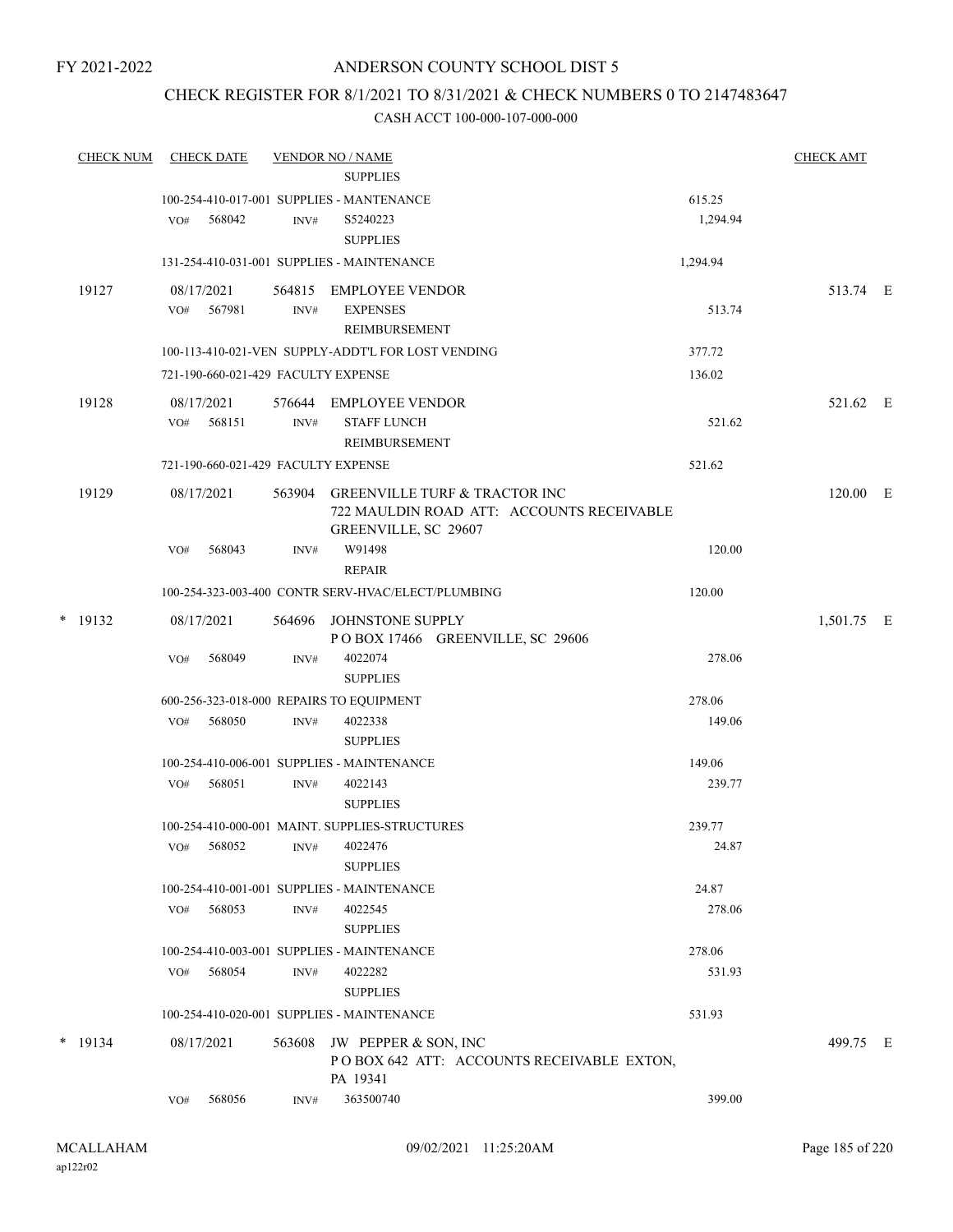### ANDERSON COUNTY SCHOOL DIST 5

### CHECK REGISTER FOR 8/1/2021 TO 8/31/2021 & CHECK NUMBERS 0 TO 2147483647

| CHECK NUM CHECK DATE |                   |                                   |                | <b>VENDOR NO / NAME</b>                                     |                 | <b>CHECK AMT</b> |  |
|----------------------|-------------------|-----------------------------------|----------------|-------------------------------------------------------------|-----------------|------------------|--|
|                      |                   |                                   |                | <b>MCCANTS</b>                                              |                 |                  |  |
|                      |                   |                                   |                | 100-113-410-005-VEN SUPPLY-ADDT'L FOR LOST VENDING          | 399.00          |                  |  |
|                      | VO#               | 568057                            | INV#           | <b>ACCT 922595</b><br><b>CREDIT</b>                         | $-19.24$        |                  |  |
|                      |                   |                                   |                | 721-190-660-021-637 BAND MS/HS EXPENSE                      | $-19.24$        |                  |  |
|                      | VO#               | 568058                            | INV#           | 363211552<br><b>CREDIT</b>                                  | $-46.25$        |                  |  |
|                      |                   |                                   |                | 721-190-660-021-641 CHORUS MIDDLE EXPENSE                   | $-46.25$        |                  |  |
|                      |                   | VO# 568059                        | INV#           | 363389052<br>14431<br>PO#<br><b>SOUTHWOOD</b>               | 130.00          |                  |  |
|                      |                   |                                   |                | 100-113-410-021-COB CHORUS, ORCHESTRA & BAND                | $130.00\quad A$ |                  |  |
|                      | VO#               | 568060                            | INV#           | 363394302<br><b>NORTH POINTE</b>                            | 36.24           |                  |  |
|                      |                   | 713-271-660-013-220 MUSIC EXPENSE |                |                                                             | 36.24           |                  |  |
| $*$ 19136            | 08/17/2021        |                                   |                | 576574 LOC-DOC SECURITY<br>PO BOX 78987 CHARLOTTE, NC 28271 |                 | 343.71 E         |  |
|                      | VO#               | 568063                            | INV#           | C <sub>205072</sub><br><b>KEYS/LOCKS</b>                    | 83.46           |                  |  |
|                      |                   |                                   |                | 100-254-323-002-400 CONTR SERV-HVAC/ELECT/PLUMBING          | 83.46           |                  |  |
|                      | VO#               | 568064                            | INV#           | C <sub>205077</sub><br><b>KEYS/LOCKS</b>                    | 20.87           |                  |  |
|                      |                   |                                   |                | 100-254-323-002-400 CONTR SERV-HVAC/ELECT/PLUMBING          | 20.87           |                  |  |
|                      |                   | VO# 568065                        | INV#           | C <sub>205100</sub><br><b>KEYS/LOCKS</b>                    | 108.86          |                  |  |
|                      |                   |                                   |                | 100-254-323-005-400 CONTR SERV-HVAC/ELECT/PLUMBING          | 108.86          |                  |  |
|                      | VO#               | 568066                            | INV#           | C <sub>205132</sub><br><b>KEYS/LOCKS</b>                    | 102.69          |                  |  |
|                      |                   |                                   |                | 100-254-323-005-400 CONTR SERV-HVAC/ELECT/PLUMBING          | 102.69          |                  |  |
|                      | VO#               | 568067                            | INV#           | C <sub>205117</sub><br><b>KEYS/LOCKS</b>                    | 6.96            |                  |  |
|                      |                   |                                   |                | 100-254-323-014-400 CONTR SERV-HVAC/ELECT/PLUMBING          | 6.96            |                  |  |
|                      |                   | $VO#$ 568068                      | INV#           | C <sub>205040</sub><br>KEYS/LOCKS                           | 6.96            |                  |  |
|                      |                   |                                   |                | 100-254-323-000-400 CONTRACT SRVS.-HVAC                     | 6.96            |                  |  |
|                      | VO#               | 568069                            | $\text{INV}\#$ | C205099<br><b>KEYS/LOCKS</b>                                | 13.91           |                  |  |
|                      |                   |                                   |                | 131-254-323-031-001 CONTRACTED SERVICES                     | 13.91           |                  |  |
| 19137                | 08/17/2021<br>VO# | 567986                            | 327400<br>INV# | <b>EMPLOYEE VENDOR</b><br><b>JULY 25-31</b>                 | 1,874.75        | 1,874.75 E       |  |
|                      |                   |                                   |                | AUSTIN, TX                                                  |                 |                  |  |
|                      |                   | 263-224-333-009-PD4 TRIPS-IB      |                |                                                             | 1,874.75        |                  |  |
| 19138                | 08/17/2021<br>VO# | 567965                            | 345207<br>INV# | <b>EMPLOYEE VENDOR</b><br><b>MARCOS</b><br>REIMBURSEMENT    | 281.22          | 281.22 E         |  |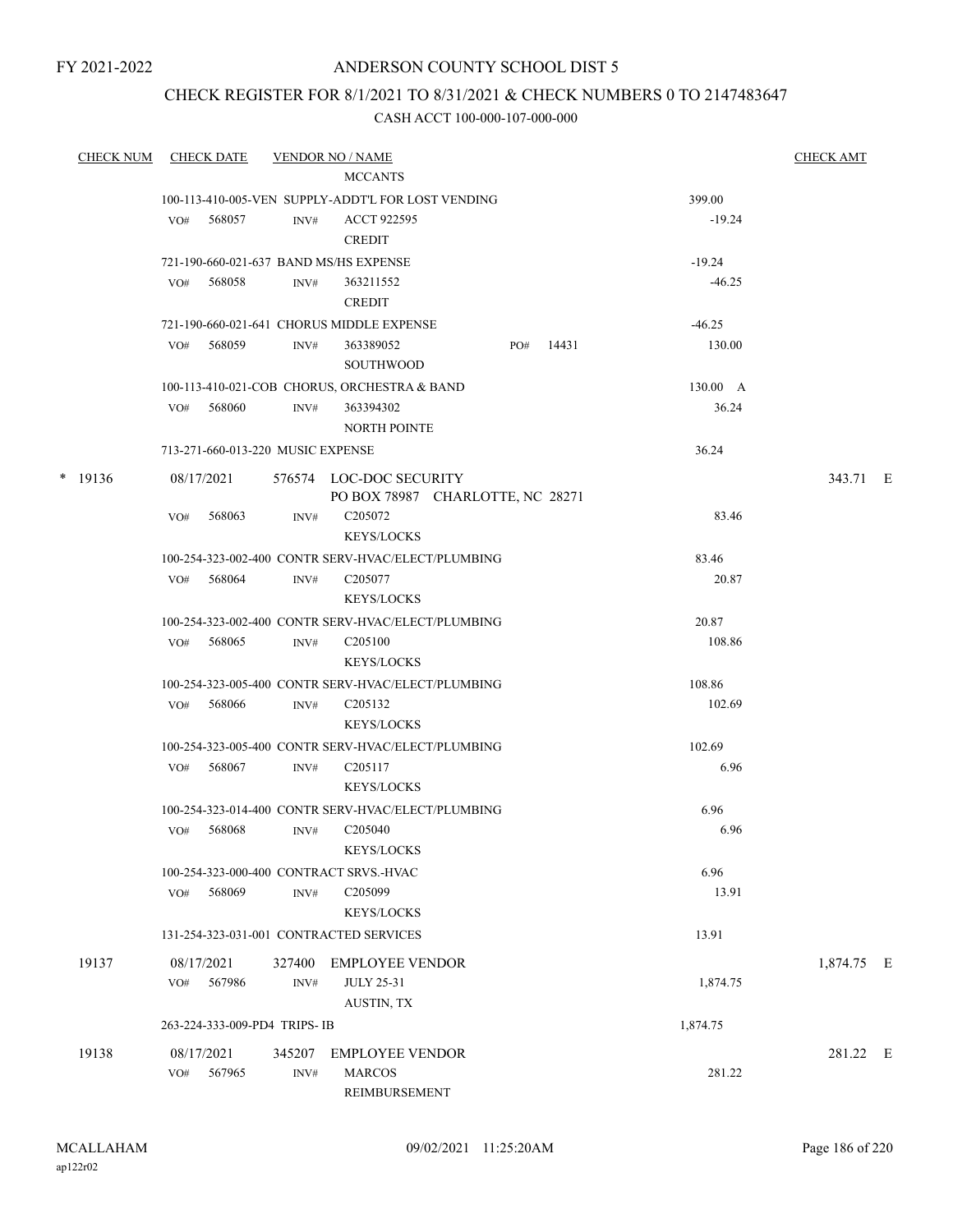### CHECK REGISTER FOR 8/1/2021 TO 8/31/2021 & CHECK NUMBERS 0 TO 2147483647

| <b>CHECK NUM</b> |                   | <b>CHECK DATE</b>            |                  | <b>VENDOR NO / NAME</b><br>702-271-660-002-410 GENERAL ADMINISTRATION EXPENSE                                |     |       | 281.22      | <b>CHECK AMT</b> |  |
|------------------|-------------------|------------------------------|------------------|--------------------------------------------------------------------------------------------------------------|-----|-------|-------------|------------------|--|
| 19139            | 08/17/2021<br>VO# | 567968                       | INV#             | 226700 EMPLOYEE VENDOR<br><b>TOTE BAGS</b><br>REIMBURSEMENT                                                  |     |       | 364.75      | 364.75 E         |  |
|                  |                   |                              |                  | 718-271-660-018-201 MISCELLANEOUS EXPENSE                                                                    |     |       | 364.75      |                  |  |
| 19140            | 08/17/2021        |                              |                  | 570395 NETWORK CONTROLS & ELECTRIC, INC<br>136 JOHNS ROAD ATT: ACCOUNTS RECEIVABLE<br><b>GREER, SC 29650</b> |     |       |             | 16,173.07 E      |  |
|                  | VO#               | 568074                       | INV#             | 26065<br><b>CAMERA CABLING</b>                                                                               | PO# | 14505 | 16,173.07   |                  |  |
|                  |                   | 100-258-410-015-CAM CAMERAS  |                  |                                                                                                              |     |       | 317.49 A    |                  |  |
|                  |                   | 100-258-410-018-CAM CAMERAS  |                  |                                                                                                              |     |       | 579.78 A    |                  |  |
|                  |                   |                              |                  | 397-258-410-000-000 RADIOS/CAMERAS                                                                           |     |       | 15,275.80 A |                  |  |
| 19141            | 08/17/2021        |                              |                  | 389900 OFFICE DEPOT<br>POBOX 1413 CHARLOTTE, NC 28201-1413                                                   |     |       |             | 652.79 E         |  |
|                  | VO#               | 568076                       | INV#             | 183836570001<br><b>SUPPLIES</b>                                                                              |     |       | 129.62      |                  |  |
|                  |                   | 100-111-410-007-000 SUPPLIES |                  |                                                                                                              |     |       | 129.62      |                  |  |
|                  | VO#               | 568077                       | INV#             | 183876112001<br><b>SUPPLIES</b>                                                                              |     |       | 49.63       |                  |  |
|                  |                   | 100-112-410-007-000 SUPPLIES |                  |                                                                                                              |     |       | 49.63       |                  |  |
|                  | VO#               | 568078                       | INV#             | 183876449001<br><b>SUPPLIES</b>                                                                              |     |       | 12.58       |                  |  |
|                  |                   | 100-112-410-007-000 SUPPLIES |                  |                                                                                                              |     |       | 12.58       |                  |  |
|                  | VO#               | 568079                       | INV#             | 179516774001<br><b>SUPPLIES</b>                                                                              |     |       | 58.89       |                  |  |
|                  |                   | 100-112-410-007-000 SUPPLIES |                  |                                                                                                              |     |       | 58.89       |                  |  |
|                  | VO#               | 568080                       | INV#             | 184443256001<br><b>SUPPLIES</b>                                                                              |     |       | 10.58       |                  |  |
|                  |                   | 600-256-410-000-000 SUPPLIES |                  |                                                                                                              |     |       | 10.58       |                  |  |
|                  | VO#               | 568081                       | $\mathrm{INV}\#$ | 2501148145<br><b>SUPPLIES</b>                                                                                |     |       | 184.56      |                  |  |
|                  |                   | 131-115-410-031-000 SUPPLIES |                  |                                                                                                              |     |       | 184.56 A    |                  |  |
|                  | VO#               | 568082                       | INV#             | 184443255001<br><b>SUPPLIES</b>                                                                              |     |       | 31.20       |                  |  |
|                  |                   | 600-256-410-000-000 SUPPLIES |                  |                                                                                                              |     |       | 31.20       |                  |  |
|                  | VO#               | 568083                       | INV#             | 184441992001<br><b>SUPPLIES</b>                                                                              |     |       | 25.67       |                  |  |
|                  |                   | 600-256-410-000-000 SUPPLIES |                  |                                                                                                              |     |       | 25.67       |                  |  |
|                  |                   | VO# 568084                   | INV#             | 183758562001<br><b>SUPPLIES</b>                                                                              |     |       | 11.76       |                  |  |
|                  |                   | 600-256-410-000-000 SUPPLIES |                  |                                                                                                              |     |       | 11.76       |                  |  |
|                  | VO#               | 568085                       | INV#             | 183744967001<br><b>SUPPLIES</b>                                                                              |     |       | 138.30      |                  |  |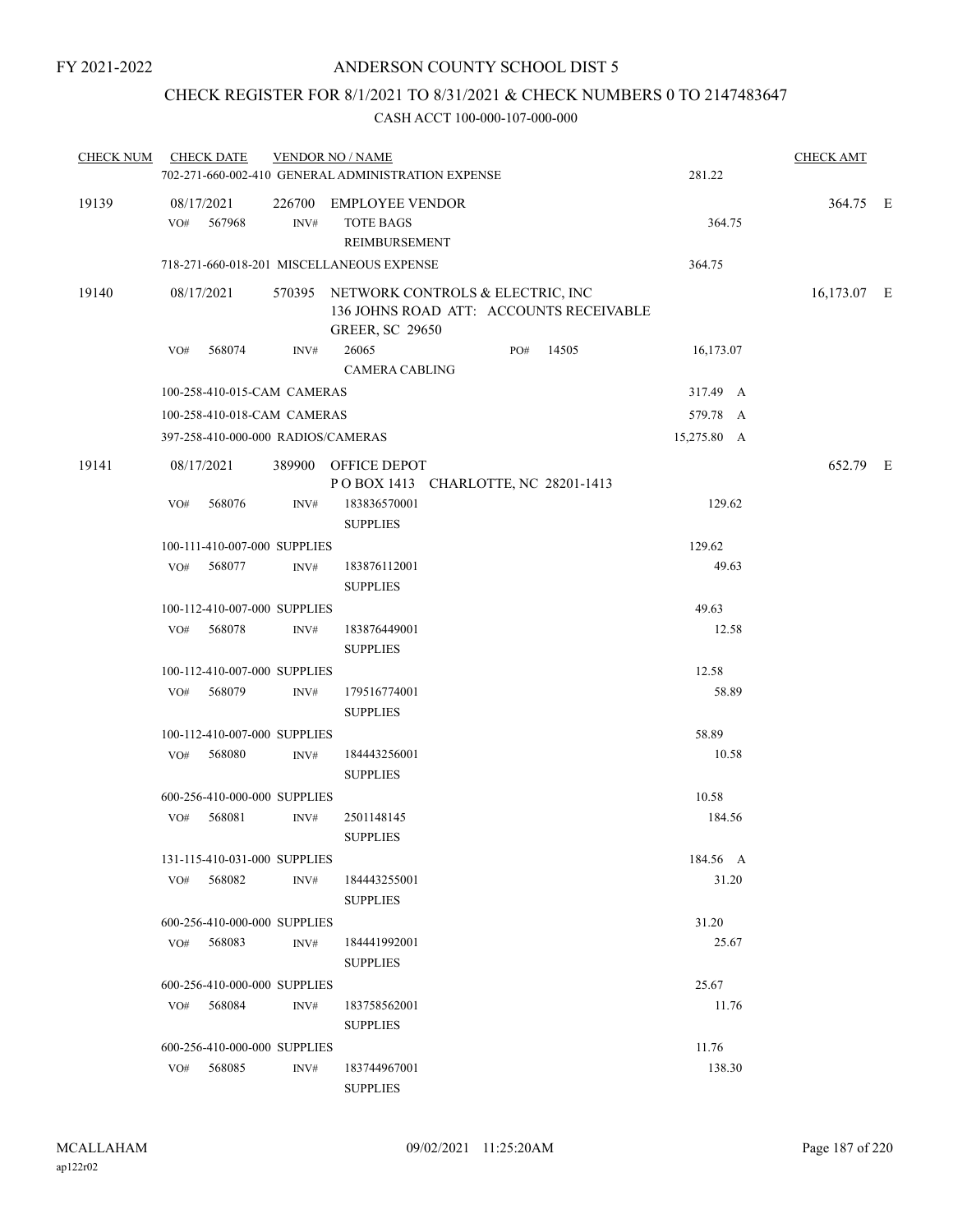### ANDERSON COUNTY SCHOOL DIST 5

# CHECK REGISTER FOR 8/1/2021 TO 8/31/2021 & CHECK NUMBERS 0 TO 2147483647

| <b>CHECK NUM</b> | <b>CHECK DATE</b><br>600-256-410-000-000 SUPPLIES |        | <b>VENDOR NO / NAME</b>                                                               |     |       | 138.30   | <b>CHECK AMT</b> |   |
|------------------|---------------------------------------------------|--------|---------------------------------------------------------------------------------------|-----|-------|----------|------------------|---|
| 19142            | 08/17/2021                                        |        | 389900 OFFICE DEPOT<br>POBOX 1413 CHARLOTTE, NC 28201-1413                            |     |       |          | $1,019.35$ E     |   |
|                  | 568086<br>VO#                                     | INV#   | 183978895001<br><b>SUPPLIES</b>                                                       |     |       | 173.60   |                  |   |
|                  | 100-114-410-001-ALT SUPPLIES                      |        |                                                                                       |     |       | 57.87    |                  |   |
|                  | 124-114-410-024-000 SUPPLIES                      |        |                                                                                       |     |       | 57.87    |                  |   |
|                  |                                                   |        | 723-190-660-023-911 MISCELLANEOUS- ADULT ED EXPENSE                                   |     |       | 57.86    |                  |   |
|                  | 568087<br>VO#                                     | INV#   | 183959449001<br><b>SUPPLIES</b>                                                       |     |       | 307.99   |                  |   |
|                  | 100-114-410-001-ALT SUPPLIES                      |        |                                                                                       |     |       | 102.66   |                  |   |
|                  | 124-114-410-024-000 SUPPLIES                      |        |                                                                                       |     |       | 102.66   |                  |   |
|                  |                                                   |        | 723-190-660-023-911 MISCELLANEOUS- ADULT ED EXPENSE                                   |     |       | 102.67   |                  |   |
|                  | VO# 568088                                        | INV#   | 183978903001<br><b>SUPPLIES</b>                                                       |     |       | 81.94    |                  |   |
|                  | 100-114-410-001-ALT SUPPLIES                      |        |                                                                                       |     |       | 27.31    |                  |   |
|                  | 124-114-410-024-000 SUPPLIES                      |        |                                                                                       |     |       | 27.31    |                  |   |
|                  |                                                   |        | 723-190-660-023-911 MISCELLANEOUS- ADULT ED EXPENSE                                   |     |       | 27.32    |                  |   |
|                  | VO# 568089                                        | INV#   | 183978893001<br><b>SUPPLIES</b>                                                       |     |       | 455.82   |                  |   |
|                  | 100-114-410-001-ALT SUPPLIES                      |        |                                                                                       |     |       | 151.94   |                  |   |
|                  | 124-114-410-024-000 SUPPLIES                      |        |                                                                                       |     |       | 151.94   |                  |   |
|                  |                                                   |        | 723-190-660-023-911 MISCELLANEOUS- ADULT ED EXPENSE                                   |     |       | 151.94   |                  |   |
| $*$ 19146        | 08/17/2021                                        | 394675 | PIP PRINTING<br>1005 NORTH FANT STREET ATT: ACCOUNTS<br>RECEIVABLE ANDERSON, SC 29621 |     |       |          | 834.50 E         |   |
|                  | 568094<br>VO#                                     | INV#   | 102088<br><b>ROBERT ANDERSON</b>                                                      |     |       | 407.71   |                  |   |
|                  | 100-113-410-006-000 SUPPLIES                      |        |                                                                                       |     |       | 407.71   |                  |   |
|                  | 568095<br>VO#                                     | INV#   | 102102<br><b>NEW PROSPECT</b>                                                         |     |       | 426.79   |                  |   |
|                  | 100-111-410-010-000 SUPPLIES                      |        |                                                                                       |     |       | 426.79   |                  |   |
| 19147            | 08/17/2021                                        |        | 574372 PLAYGROUND GUARDIAN<br>PO BOX 240981 CHARLOTTE, NC 28224                       |     |       |          | 6,500.00         | E |
|                  | 568096<br>VO#                                     | INV#   | 12556<br><b>INSPECTIONS</b>                                                           | PO# | 14867 | 6,500.00 |                  |   |
|                  |                                                   |        | 100-254-323-007-400 CONTR SERV-HVAC/ELECT/PLUMBING                                    |     |       | 500.00   |                  |   |
|                  |                                                   |        | 100-254-323-008-400 CONTR SERV-HVAC/ELECT/PLUMBING                                    |     |       | 500.00   |                  |   |
|                  |                                                   |        | 100-254-323-009-400 CONTR SERV-HVAC/ELECT/PLUMBING                                    |     |       | 500.00   |                  |   |
|                  |                                                   |        | 100-254-323-010-400 CONTR SERV-HVAC/ELECT/PLUMBING                                    |     |       | 500.00   |                  |   |
|                  |                                                   |        | 100-254-323-011-400 CONTR SERV-HVAC/ELECT/PLUMBING                                    |     |       | 500.00   |                  |   |
|                  |                                                   |        | 100-254-323-012-400 CONTR SERV-HVAC/ELECT/PLUMBING                                    |     |       | 500.00   |                  |   |
|                  |                                                   |        | 100-254-323-013-400 CONTR SERV-HVAC/ELECT/PLUMBING                                    |     |       | 500.00   |                  |   |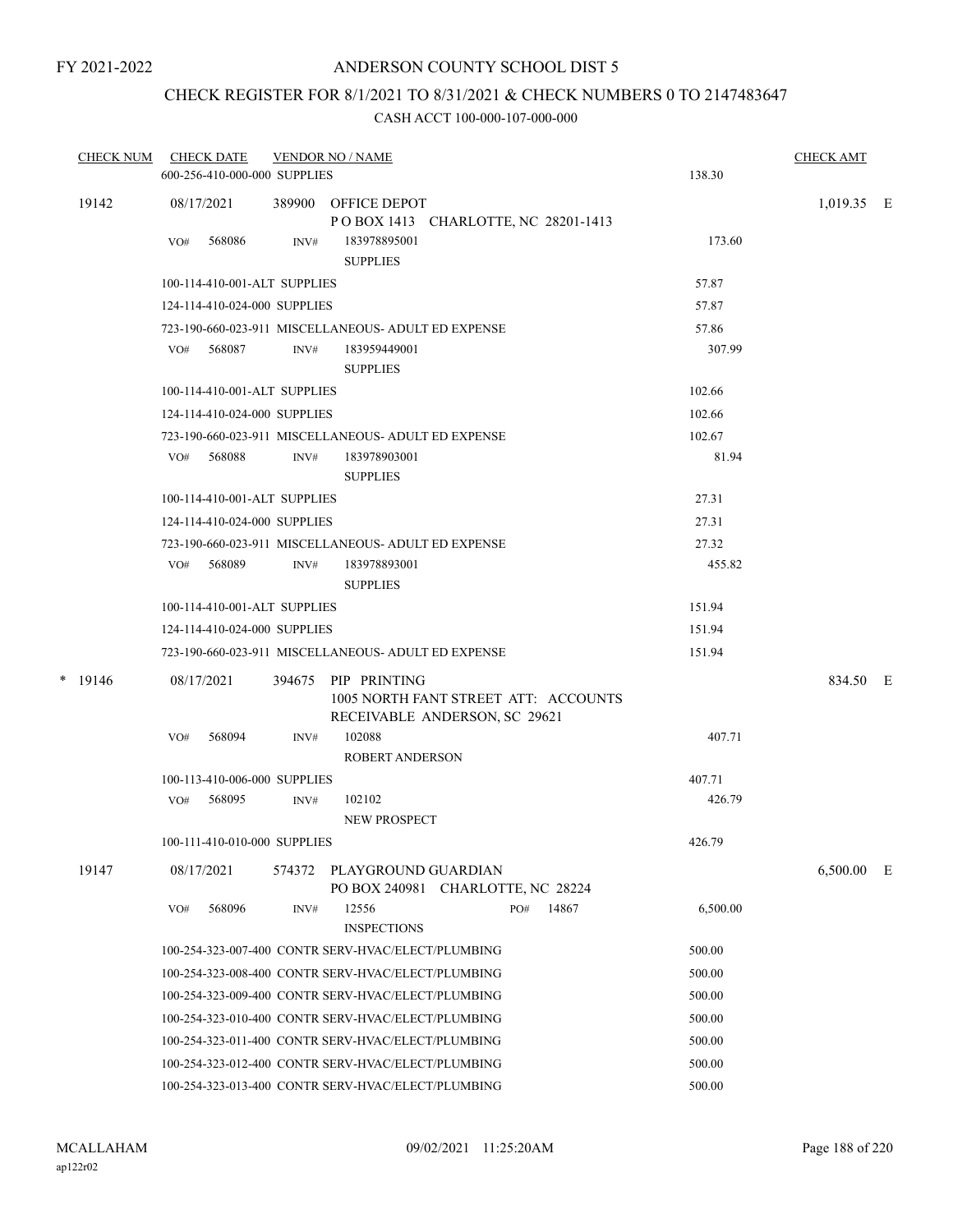### CHECK REGISTER FOR 8/1/2021 TO 8/31/2021 & CHECK NUMBERS 0 TO 2147483647

| <b>CHECK NUM</b> |            | <b>CHECK DATE</b>                |        | <b>VENDOR NO / NAME</b>                                                                         |          | <b>CHECK AMT</b> |  |
|------------------|------------|----------------------------------|--------|-------------------------------------------------------------------------------------------------|----------|------------------|--|
|                  |            |                                  |        | 100-254-323-014-400 CONTR SERV-HVAC/ELECT/PLUMBING                                              | 500.00   |                  |  |
|                  |            |                                  |        | 100-254-323-015-400 CONTR SERV-HVAC/ELECT/PLUMBING                                              | 500.00   |                  |  |
|                  |            |                                  |        | 100-254-323-016-400 CONTR SERV-HVAC/ELECT/PLUMBING                                              | 500.00   |                  |  |
|                  |            |                                  |        | 100-254-323-017-400 CONTR SERV-HVAC/ELECT/PLUMBING                                              | 500.00   |                  |  |
|                  |            |                                  |        | 100-254-323-018-400 CONTR SERV-HVAC/ELECT/PLUMBING                                              | 500.00   |                  |  |
|                  |            |                                  |        | 100-254-323-019-400 CONTR SERV-HVAC/ELECT/PLUMBING                                              | 500.00   |                  |  |
| 19148            | 08/17/2021 |                                  | 573637 | <b>EMPLOYEE VENDOR</b>                                                                          |          | 120.00 E         |  |
|                  | VO#        | 567983                           | INV#   | <b>PRAXIS</b>                                                                                   | 120.00   |                  |  |
|                  |            |                                  |        | REIMBURSEMENT                                                                                   |          |                  |  |
|                  |            |                                  |        | 263-264-312-020-RR1 HQ CERTIFICATIONS                                                           | 120.00   |                  |  |
| 19149            | 08/17/2021 |                                  | 416350 | PRESENTATION SYSTEMS SOUTH, INC<br>POBOX 3872 ATT: ACCOUNTS RECEIVABLE<br>MOORESVILLE, NC 28117 |          | 582.80 E         |  |
|                  | VO#        | 568101                           | INV#   | 3295                                                                                            | 582.80   |                  |  |
|                  |            |                                  |        | <b>NORTH POINTE</b>                                                                             |          |                  |  |
|                  |            | 100-111-410-013-000 SUPPLIES     |        |                                                                                                 | 116.56   |                  |  |
|                  |            | 100-112-410-013-000 SUPPLIES     |        |                                                                                                 | 116.56   |                  |  |
|                  |            | 100-112-410-013-0RE RELATED ARTS |        |                                                                                                 | 116.56   |                  |  |
|                  |            | 100-113-410-013-000 SUPPLIES     |        |                                                                                                 | 116.56   |                  |  |
|                  |            | 100-212-410-013-000 SUPPLIES     |        |                                                                                                 | 116.56   |                  |  |
| $*$ 19151        | 08/17/2021 |                                  | 570955 | RIDDELL/ ALL AMERICAN SPORTS<br>PO BOX 71914 CHICAGO, IL 60694-1914                             |          | 3,736.38 E       |  |
|                  | VO#        | 568103                           | INV#   | 951350036                                                                                       | 50.48    |                  |  |
|                  |            |                                  |        | <b>TL HANNA</b>                                                                                 |          |                  |  |
|                  |            |                                  |        | 702-271-660-002-674 FOOTBALL EXPENSE                                                            | 50.48    |                  |  |
|                  | VO#        | 568104                           | INV#   | 951434508                                                                                       | 3,685.90 |                  |  |
|                  |            |                                  |        | <b>MCCANTS</b>                                                                                  |          |                  |  |
|                  |            |                                  |        | 705-271-660-005-663 ATHLETIC GENERAL EXPENSE                                                    | 3,685.90 |                  |  |
| $*$ 19155        | 08/17/2021 |                                  | 576092 | <b>SECURITY CENTRAL</b><br>PO BOX 602371 CHARLOTTE, NC 28260-2371                               |          | 459.96 E         |  |
|                  | VO#        | 568107                           | INV#   | S1002578741<br>21-22 MONITORING                                                                 | 459.96   |                  |  |
|                  |            |                                  |        | 131-254-323-031-001 CONTRACTED SERVICES                                                         | 459.96   |                  |  |
| 19156            | 08/17/2021 |                                  | 469775 | SEVEN OAKS DOORS & HARDWARE, INC<br>POBOX 280 ATT: ACCOUNTS RECEIVABLE<br>OAKBORO, NC 28129     |          | 6,748.07 E       |  |
|                  | VO#        | 568106                           | INV#   | 984331<br>14685<br>PO#<br><b>HANNA BAND</b>                                                     | 6,748.07 |                  |  |
|                  |            |                                  |        | 100-254-323-002-600 MAINTENANCE SERVICES                                                        | 6,748.07 |                  |  |
| 19157            | 08/17/2021 |                                  | 570059 | <b>SHARP BUSINESS SYSTEMS</b>                                                                   |          | 231.19 E         |  |
|                  | VO#        | 568108                           | INV#   | DEPT 1216 PO BOX 121216 DALLAS, TX 75312-1216<br>9003401789<br><b>COPIES</b>                    | 46.63    |                  |  |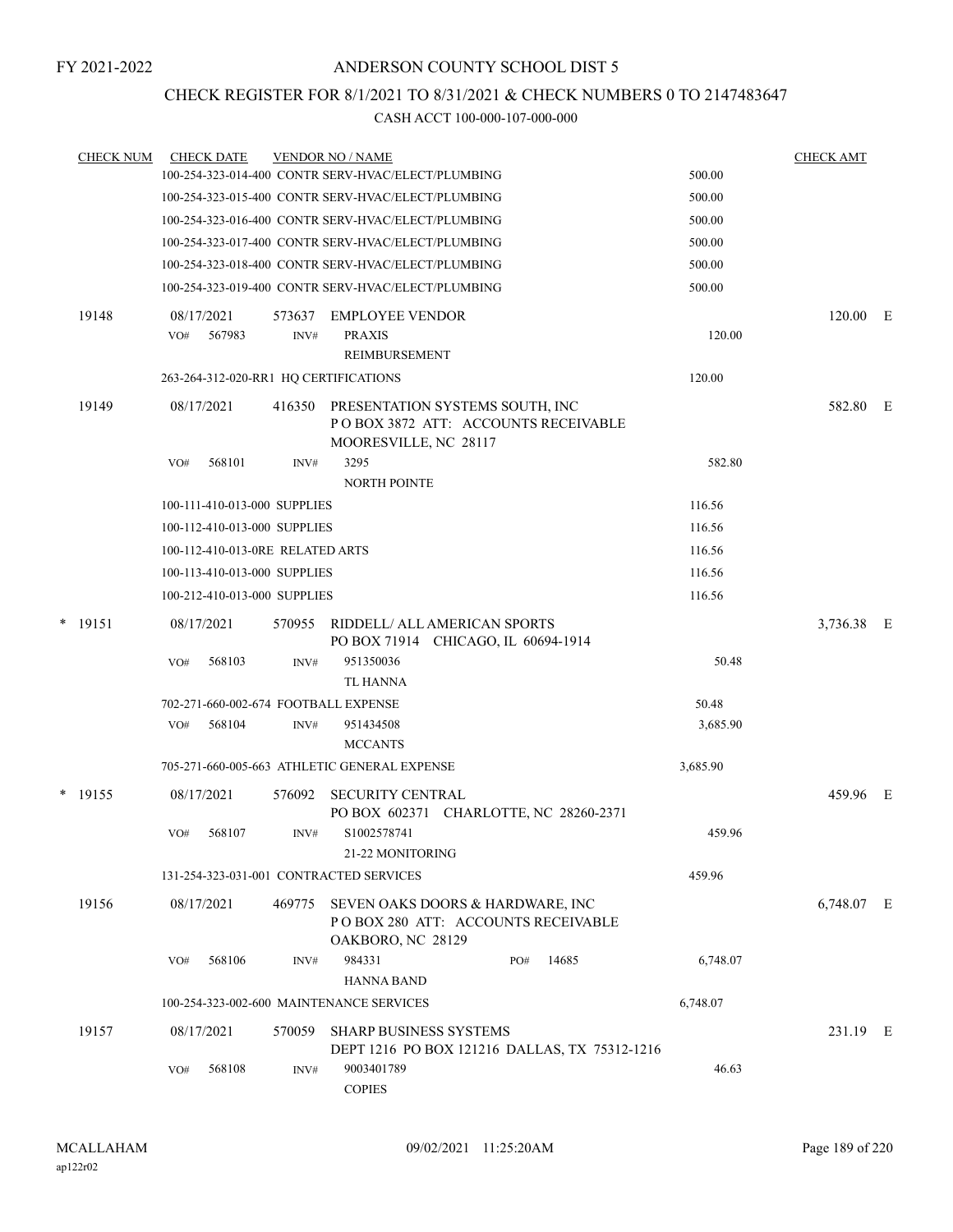## CHECK REGISTER FOR 8/1/2021 TO 8/31/2021 & CHECK NUMBERS 0 TO 2147483647

| <b>CHECK NUM</b> | <b>CHECK DATE</b> |                                       | <b>VENDOR NO / NAME</b>                                                                           |                | <b>CHECK AMT</b> |
|------------------|-------------------|---------------------------------------|---------------------------------------------------------------------------------------------------|----------------|------------------|
|                  |                   |                                       | 100-255-323-000-000 CONTRACTED SERVICES                                                           | 46.63          |                  |
|                  | VO# 568109        | INV#                                  | 9003412965                                                                                        | 13.48          |                  |
|                  |                   |                                       | <b>COPIES</b>                                                                                     |                |                  |
|                  |                   |                                       | 100-113-410-005-VEN SUPPLY-ADDT'L FOR LOST VENDING                                                | 13.48          |                  |
|                  | VO#               | 568110<br>INV#                        | 9003403382                                                                                        | 24.61          |                  |
|                  |                   |                                       | <b>COPIES</b>                                                                                     |                |                  |
|                  |                   |                                       | 100-254-323-000-400 CONTRACT SRVS.-HVAC                                                           | 24.61          |                  |
|                  | VO# 568111        | INV#                                  | 9003412881                                                                                        | 13.48          |                  |
|                  |                   |                                       | <b>COPIES</b>                                                                                     |                |                  |
|                  |                   | 723-190-660-023-913 COPIER EXPENSE    |                                                                                                   | 13.48          |                  |
|                  | 568112<br>VO#     | INV#                                  | 9003412888                                                                                        | 13.48          |                  |
|                  |                   |                                       | <b>COPIES</b>                                                                                     |                |                  |
|                  |                   | 202-112-490-016-000 OTHER/COPIER COST |                                                                                                   | 13.48          |                  |
|                  | VO#               | 568113<br>INV#                        | 9003413074                                                                                        | 97.98          |                  |
|                  |                   |                                       | <b>COPIES</b>                                                                                     |                |                  |
|                  |                   |                                       |                                                                                                   |                |                  |
|                  |                   | 202-112-490-012-000 COPIER COST       |                                                                                                   | 97.98          |                  |
|                  | $VO#$ 568114      | INV#                                  | 9003403388                                                                                        | 11.43          |                  |
|                  |                   |                                       | <b>COPIES</b>                                                                                     |                |                  |
|                  |                   | 202-112-490-019-000 COPIER COST       |                                                                                                   | 11.43          |                  |
|                  | VO# 568115        | INV#                                  | 9003403429                                                                                        | 10.10          |                  |
|                  |                   |                                       | <b>COPIES</b>                                                                                     |                |                  |
|                  |                   | 202-112-490-011-000 COPIER COST       |                                                                                                   | 10.10          |                  |
| 19158            | 08/17/2021        | 472700                                | <b>SHERWIN WILLIAMS</b><br>613 NORTH MURRAY AVENUE ATT: ACCOUNTS<br>RECEIVABLE ANDERSON, SC 29625 |                | 471.95 E         |
|                  | VO#               | 568116<br>INV#                        | 4424-9<br><b>SUPPLIES</b>                                                                         | 121.98         |                  |
|                  |                   |                                       | 100-254-410-001-001 SUPPLIES - MAINTENANCE                                                        | 121.98         |                  |
|                  | VO#               | 568117<br>INV#                        | 5017-0                                                                                            | 102.91         |                  |
|                  |                   |                                       | <b>SUPPLIES</b>                                                                                   |                |                  |
|                  |                   |                                       | 100-254-410-005-001 SUPPLIES - MAINTENANCE                                                        | 102.91         |                  |
|                  | 568118<br>VO#     | INV#                                  | 4840-6                                                                                            | 23.53          |                  |
|                  |                   |                                       | <b>SUPPLIES</b>                                                                                   |                |                  |
|                  |                   |                                       |                                                                                                   |                |                  |
|                  |                   |                                       | 100-254-410-005-001 SUPPLIES - MAINTENANCE                                                        | 23.53<br>50.65 |                  |
|                  | VO#               | 568119<br>INV#                        | 4405-8                                                                                            |                |                  |
|                  |                   |                                       | <b>SUPPLIES</b>                                                                                   |                |                  |
|                  |                   |                                       | 100-254-410-000-001 MAINT. SUPPLIES-STRUCTURES                                                    | 50.65          |                  |
|                  | VO# 568120        | INV#                                  | 5020-4                                                                                            | 101.63         |                  |
|                  |                   |                                       | <b>SUPPLIES</b>                                                                                   |                |                  |
|                  |                   |                                       | 100-254-410-003-001 SUPPLIES - MAINTENANCE                                                        | 101.63         |                  |
|                  | VO# 568121        | INV#                                  | $0603 - 1$                                                                                        | 71.25          |                  |
|                  |                   |                                       | <b>SUPPLIES</b>                                                                                   |                |                  |
|                  |                   |                                       | 100-254-410-003-001 SUPPLIES - MAINTENANCE                                                        | 71.25          |                  |
| $*$ 19160        | 08/17/2021        |                                       | 504870 TK ELEVATOR<br>PO BOX 3796 CAROL STREAM, IL 60132-3796                                     |                | 497.50 E         |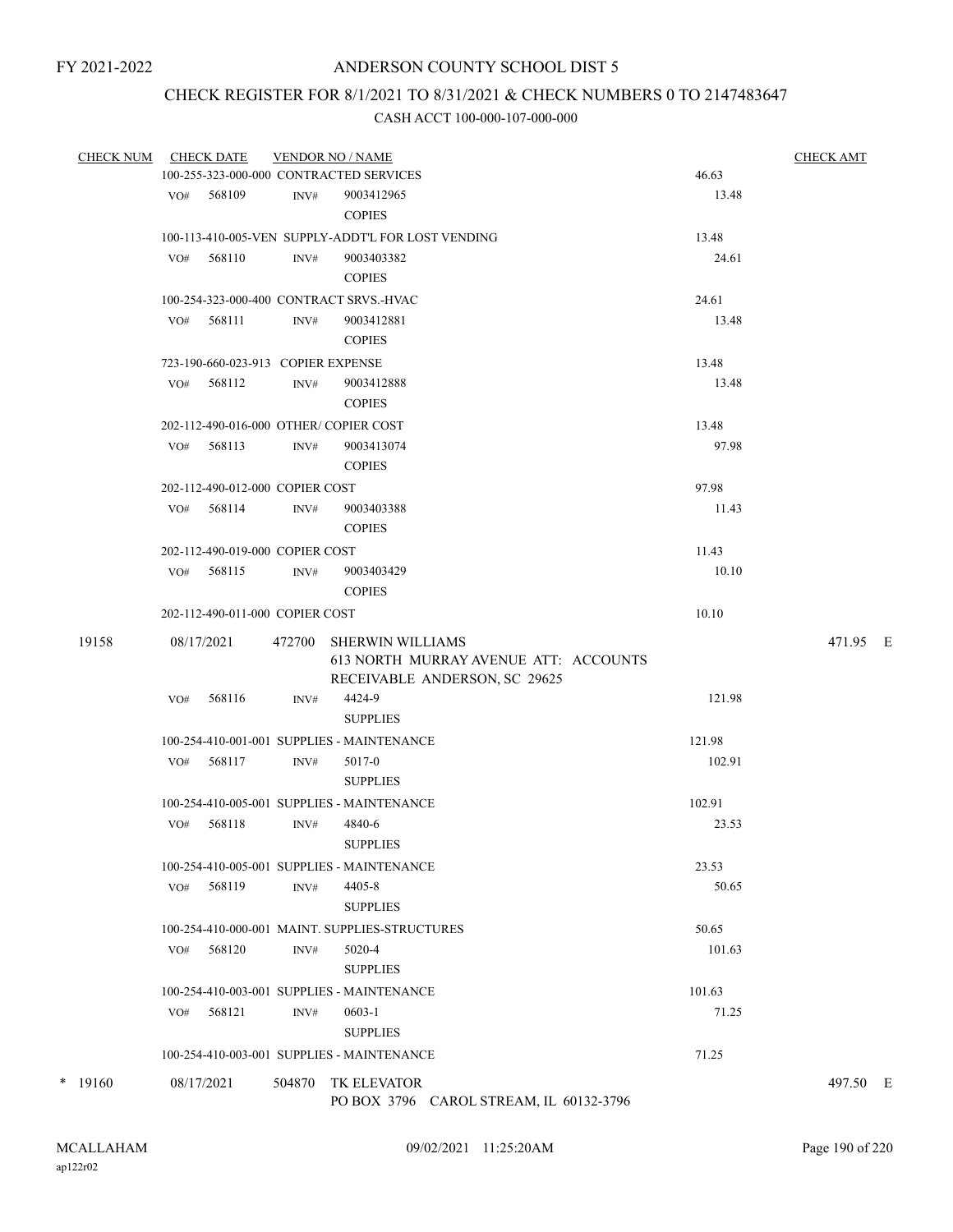# CHECK REGISTER FOR 8/1/2021 TO 8/31/2021 & CHECK NUMBERS 0 TO 2147483647

|   | <b>CHECK NUM</b> |     | <b>CHECK DATE</b>            |                | <b>VENDOR NO / NAME</b>                                                                     |             | <b>CHECK AMT</b> |  |
|---|------------------|-----|------------------------------|----------------|---------------------------------------------------------------------------------------------|-------------|------------------|--|
|   |                  | VO# | 568128                       | INV#           | 5001586948<br><b>WESTSIDE</b>                                                               | 497.50      |                  |  |
|   |                  |     |                              |                | 100-254-323-003-400 CONTR SERV-HVAC/ELECT/PLUMBING                                          | 497.50      |                  |  |
|   | 19161            |     | 08/17/2021                   | 507850         | <b>TRANE</b><br>POBOX 406469 ATT: ACCOUNTS RECEIVABLE<br>ATLANTA, GA 30384-6469             |             | 567.44 E         |  |
|   |                  | VO# | 568129                       | INV#           | 10546217<br><b>REPAIR PARTS</b>                                                             | 567.44      |                  |  |
|   |                  |     |                              |                | 100-254-410-012-001 SUPPLIES - MAINTENANCE                                                  | 567.44      |                  |  |
|   | 19162            |     | 08/17/2021                   | 573363         | VARSITY SPIRIT FASHION<br>PO BOX 751210 MEMPHIS, TN 38175-1210                              |             | 10,688.29 E      |  |
|   |                  | VO# | 568140                       | INV#           | 41704781<br>14305<br>PO#<br><b>TL HANNA</b>                                                 | 10,688.29   |                  |  |
|   |                  |     | 100-271-410-002-000 SUPPLIES |                |                                                                                             | 10,688.29 A |                  |  |
| * | 19166            | VO# | 08/17/2021<br>567970         | 574654<br>INV# | EMPLOYEE VENDOR<br><b>MICROWAVE</b><br>REIMBURSEMENT                                        | 109.05      | 109.05 E         |  |
|   |                  |     |                              |                | 710-271-660-010-201 MISCELLANEOUS EXPENSE                                                   | 109.05      |                  |  |
|   | 19167            |     | 08/19/2021                   | 102640         | <b>ACTION AUTO</b><br>529 FAIR STREET ATT: ACCOUNTS RECEIVABLE<br>ANDERSON, SC 29625        |             | 200.43 E         |  |
|   |                  | VO# | 568176                       | INV#           | 94528<br><b>REPAIR</b>                                                                      | 200.43      |                  |  |
|   |                  |     |                              |                | 100-254-412-000-001 TRUCK SERVICE - MAINTENANCE                                             | 200.43      |                  |  |
|   | 19168            |     | 08/19/2021                   | 111125         | <b>ANDERSON AWARDS</b><br>716 WHITEHALL ROAD ATT: ACCOUNTS<br>RECEIVABLE ANDERSON, SC 29625 |             | 284.62 E         |  |
|   |                  | VO# | 568181                       | INV#           | <b>NURSING</b><br><b>NAME BADGES</b>                                                        | 67.41       |                  |  |
|   |                  |     |                              |                | 100-213-410-000-000 SUPPLIES AND MATERIALS                                                  | 67.41       |                  |  |
|   |                  | VO# | 568182                       | INV#           | <b>MIDWAY</b><br><b>NAME BADGES</b>                                                         | 89.88       |                  |  |
|   |                  |     | 100-112-410-017-000 SUPPLIES |                |                                                                                             | 89.88       |                  |  |
|   |                  | VO# | 568183                       | INV#           | <b>NURSING</b><br><b>NAME BADGES</b>                                                        | 22.47       |                  |  |
|   |                  |     |                              |                | 100-213-410-000-000 SUPPLIES AND MATERIALS                                                  | 22.47       |                  |  |
|   |                  | VO# | 568265                       | INV#           | <b>GLENVIEW</b><br><b>NAME BADGES</b>                                                       | 52.43       |                  |  |
|   |                  |     |                              |                | 720-271-660-020-411 MISCELLANEOUS EXPENSE                                                   | 52.43       |                  |  |
|   |                  | VO# | 568266                       | $\text{INV}\#$ | <b>SOUTHWOOD</b><br><b>NAME BADGES</b>                                                      | 52.43       |                  |  |
|   |                  |     |                              |                | 721-190-660-021-411 MISCELLANEOUS EXPENSE                                                   | 52.43       |                  |  |
|   | 19169            |     | 08/19/2021                   | 566562         | ANDERSON OUTDOOR POWER EQUIPMENT                                                            |             | 258.68 E         |  |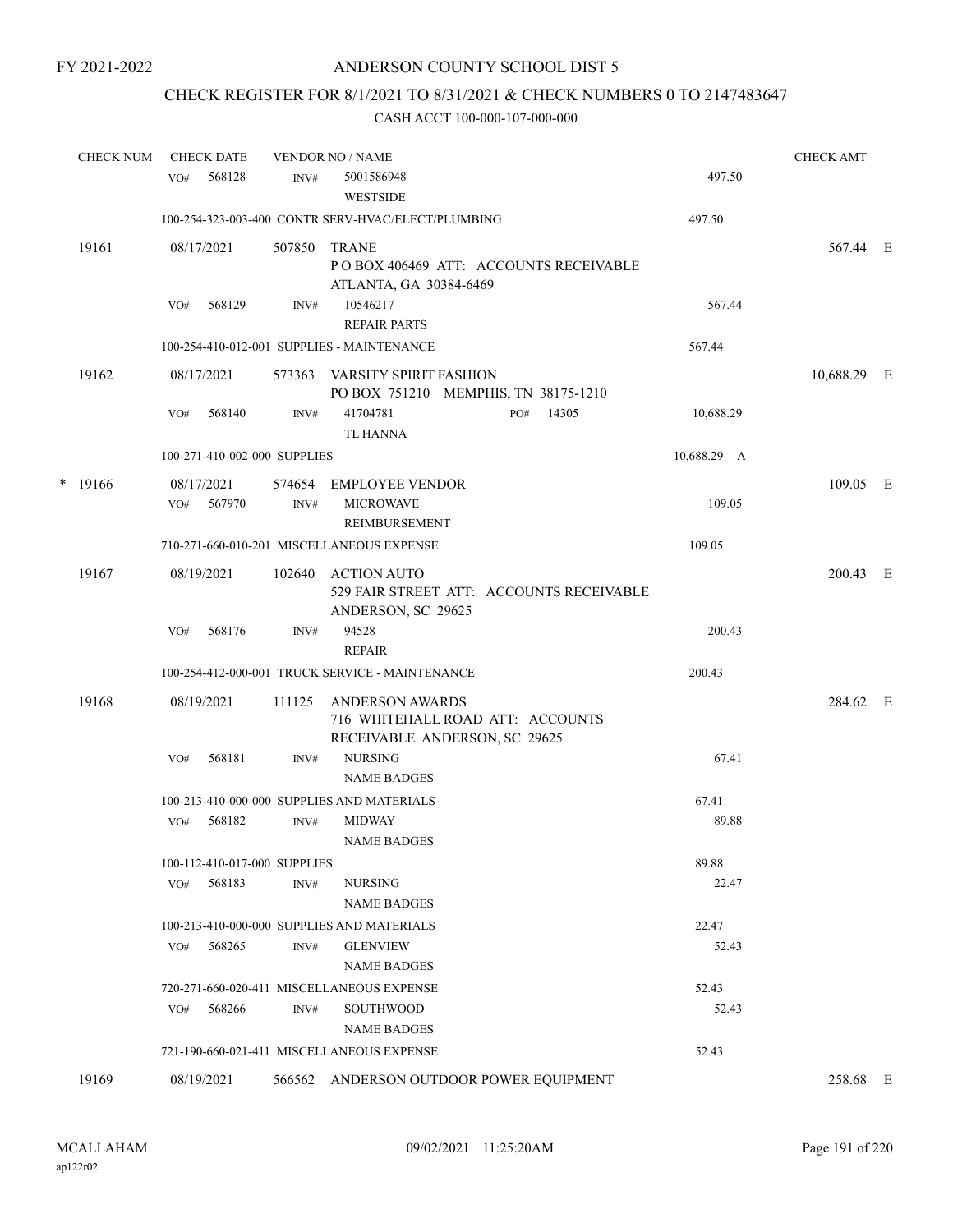### ANDERSON COUNTY SCHOOL DIST 5

### CHECK REGISTER FOR 8/1/2021 TO 8/31/2021 & CHECK NUMBERS 0 TO 2147483647

| <b>CHECK NUM</b> | <b>CHECK DATE</b> |     |                              | <b>VENDOR NO / NAME</b> | <b>CHECK AMT</b>                                                          |                  |              |  |
|------------------|-------------------|-----|------------------------------|-------------------------|---------------------------------------------------------------------------|------------------|--------------|--|
|                  |                   |     |                              |                         | 110 MIRACLE MILE DRIVE ATT: ACCOUNTS<br>RECEIVABLE ANDERSON, SC 29621     |                  |              |  |
|                  |                   | VO# | 568267                       | INV#                    | 20427<br><b>REPAIR PARTS</b>                                              | 258.68           |              |  |
|                  |                   |     |                              |                         | 100-254-410-000-100 SMALL EQUIPMENT                                       | 258.68           |              |  |
|                  | 19170             |     | 08/19/2021                   | 576113                  | <b>EMPLOYEE VENDOR</b>                                                    |                  | 421.28 E     |  |
|                  |                   | VO# | 568259                       | INV#                    | AUG 11 LUNCH                                                              | 421.28           |              |  |
|                  |                   |     |                              |                         | <b>REIMBURSEMENT</b>                                                      |                  |              |  |
|                  |                   |     |                              |                         | 100-212-410-000-000 SUPPLIES AND MATERIALS                                | 421.28           |              |  |
|                  | 19171             |     | 08/19/2021                   | 143760                  | <b>EMPLOYEE VENDOR</b>                                                    |                  | 715.44 E     |  |
|                  |                   | VO# | 568257                       | INV#                    | <b>JULY 29-30</b>                                                         | 327.60           |              |  |
|                  |                   |     |                              |                         | <b>COLUMBIA</b>                                                           |                  |              |  |
|                  |                   |     | 568258                       |                         | 263-224-333-011-P15 TRIPS AND CONFERENCES                                 | 327.60<br>387.84 |              |  |
|                  |                   | VO# |                              | INV#                    | <b>JULY 21-23</b><br><b>COLUMBIA</b>                                      |                  |              |  |
|                  |                   |     |                              |                         | 263-224-333-011-P15 TRIPS AND CONFERENCES                                 | 387.84           |              |  |
|                  |                   |     |                              |                         |                                                                           |                  |              |  |
|                  | 19172             |     | 08/19/2021                   |                         | 564176 BSN SPORTS, LLC<br>PO BOX 660176 DALLAS, TX 75209-0176             |                  | 7,087.58 E   |  |
|                  |                   | VO# | 568186                       | INV#                    | 912953401                                                                 | 1,392.62         |              |  |
|                  |                   |     |                              |                         | <b>TL HANNA</b>                                                           |                  |              |  |
|                  |                   |     |                              |                         | 702-271-660-002-674 FOOTBALL EXPENSE                                      | 1,392.62         |              |  |
|                  |                   | VO# | 568187                       | INV#                    | 913226192                                                                 | 3,048.49         |              |  |
|                  |                   |     |                              |                         | TL HANNA                                                                  |                  |              |  |
|                  |                   |     |                              |                         | 702-271-660-002-674 FOOTBALL EXPENSE                                      | 3,048.49         |              |  |
|                  |                   | VO# | 568188                       | INV#                    | 913249820<br>TL HANNA                                                     | 951.97           |              |  |
|                  |                   |     |                              |                         | 702-271-660-002-663 ATHLETIC GENERAL EXPENSE                              | 951.97           |              |  |
|                  |                   | VO# | 568270                       | INV#                    | 913234776                                                                 | 1,694.50         |              |  |
|                  |                   |     |                              |                         | TL HANNA                                                                  |                  |              |  |
|                  |                   |     |                              |                         | 702-271-660-002-663 ATHLETIC GENERAL EXPENSE                              | 1,694.50         |              |  |
|                  | $*$ 19175         |     | 08/19/2021                   |                         | 568574 CCP CROWE'S CORPORATE PROMOTIONS<br>PO BOX 2647 ANDERSON, SC 29622 |                  | 2,256.87 E   |  |
|                  |                   | VO# | 568189                       | INV#                    | 17176<br>NORTH POINTE                                                     | 746.98           |              |  |
|                  |                   |     |                              |                         | 713-271-660-013-201 MISCELLANEOUS EXPENSE                                 | 746.98           |              |  |
|                  |                   | VO# | 568190                       | INV#                    | 17181                                                                     | 1,509.89         |              |  |
|                  |                   |     |                              |                         | AIT                                                                       |                  |              |  |
|                  |                   |     | 131-115-410-031-000 SUPPLIES |                         |                                                                           | 1,509.89         |              |  |
|                  | * 19178           |     | 08/19/2021                   | 226585                  | <b>EMPLOYEE VENDOR</b>                                                    |                  | 193.00 E     |  |
|                  |                   | VO# | 568166                       | INV#                    | <b>BREAKFAST</b>                                                          | 193.00           |              |  |
|                  |                   |     |                              |                         | REIMBURSEMENT                                                             |                  |              |  |
|                  |                   |     |                              |                         | 705-271-660-005-429 FACULTY EXPENSE                                       | 193.00           |              |  |
|                  | 19179             |     | 08/19/2021                   |                         | 569871 FOLLETT SCHOOL SOLUTIONS, INC                                      |                  | 136,495.96 E |  |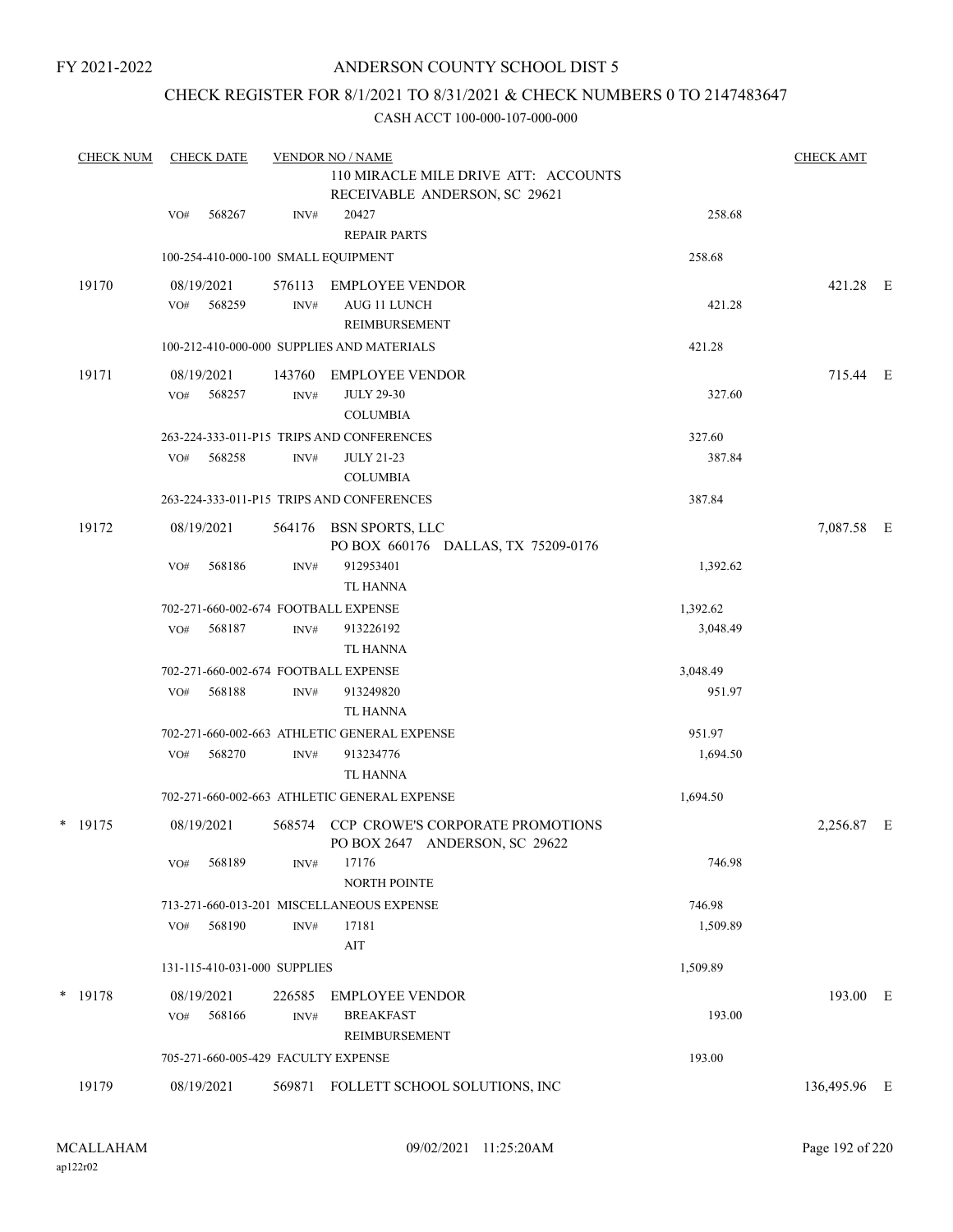### ANDERSON COUNTY SCHOOL DIST 5

### CHECK REGISTER FOR 8/1/2021 TO 8/31/2021 & CHECK NUMBERS 0 TO 2147483647

| <b>CHECK NUM</b> |     | <b>CHECK DATE</b> |                                   | <b>VENDOR NO / NAME</b>                                                                          |     |           |           | <b>CHECK AMT</b> |  |
|------------------|-----|-------------------|-----------------------------------|--------------------------------------------------------------------------------------------------|-----|-----------|-----------|------------------|--|
|                  |     |                   |                                   | 91826 COLLECTION CENTER DRIVE ATT: ACCOUNTS                                                      |     |           |           |                  |  |
|                  |     |                   |                                   | RECEIVABLE CHICAGO, IL 60693-0918                                                                |     |           |           |                  |  |
|                  | VO# | 568153            | INV#                              | 896276F<br>ROBERT ANDERSON                                                                       |     | PO# 14712 | 41,230.36 |                  |  |
|                  |     |                   | 397-222-430-006-000 LIBRARY BOOKS |                                                                                                  |     |           | 41,230.36 |                  |  |
|                  | VO# | 568154            | INV#                              | 883035F<br><b>MIDWAY ELEM</b>                                                                    | PO# | 14270     | 55,896.85 |                  |  |
|                  |     |                   | 338-222-430-017-EAR LIBRARY BOOKS |                                                                                                  |     |           | 55,896.85 |                  |  |
|                  | VO# | 568155            | INV#                              | 308197F<br><b>WESTSIDE</b>                                                                       | PO# | 14510     | 39,341.43 |                  |  |
|                  |     |                   | 338-114-410-003-EAR SUPPLIES      |                                                                                                  |     |           | 39,341.43 |                  |  |
|                  | VO# | 568196            | INV#                              | 329564                                                                                           |     |           | 27.32     |                  |  |
|                  |     |                   |                                   | <b>CONCORD ELEM</b>                                                                              |     |           |           |                  |  |
|                  |     |                   |                                   | 709-271-660-009-305 LIBRARY EXPENSE                                                              |     |           | 27.32     |                  |  |
| 19180            |     | 08/19/2021        | 237555                            | FORMS & SUPPLY<br>POBOX 563953 ATT: ACCOUNTS RECEIVABLE<br>CHARLOTTE, NC 28256                   |     |           |           | 263.94 E         |  |
|                  | VO# | 568197            | INV#                              | 5791913-2<br><b>CONCORD ELEM</b>                                                                 |     |           | 44.81     |                  |  |
|                  |     |                   | 100-233-410-009-000 SUPPLIES      |                                                                                                  |     |           | 44.81     |                  |  |
|                  | VO# | 568198            | INV#                              | 5851278-1<br><b>CONCORD ELEM</b>                                                                 |     |           | 21.40     |                  |  |
|                  |     |                   | 100-233-410-009-000 SUPPLIES      |                                                                                                  |     |           | 21.40     |                  |  |
|                  | VO# | 568199            | INV#                              | 5864692-0<br><b>SUPPLIES</b>                                                                     | PO# | 15008     | 197.73    |                  |  |
|                  |     |                   |                                   | 202-223-410-000-000 SUPPLIES- POSTAGE/PRINTING                                                   |     |           | 197.73    |                  |  |
| 19181            |     | 08/19/2021        | 565398                            | <b>EMPLOYEE VENDOR</b>                                                                           |     |           |           | 636.00 E         |  |
|                  | VO# | 568160            | INV#                              | <b>FIELD TRIP</b><br><b>REIMBURSEMENT</b>                                                        |     |           | 636.00    |                  |  |
|                  |     |                   |                                   | 720-271-660-020-593 FIELD TRIPS- MISC. EXPENSE                                                   |     |           | 636.00    |                  |  |
| 19182            |     | 08/19/2021        | 574701                            | <b>EMPLOYEE VENDOR</b>                                                                           |     |           |           | 270.88 E         |  |
|                  | VO# | 568161            | INV#                              | <b>SUPPLIES</b><br>REIMBURSEMENT                                                                 |     |           | 58.01     |                  |  |
|                  |     |                   |                                   | 709-271-660-009-201 MISCELLANEOUS EXPENSE                                                        |     |           | 58.01     |                  |  |
|                  | VO# | 568163            | INV#                              | <b>SUPPLIES</b><br>REIMBURSEMENT                                                                 |     |           | 212.87    |                  |  |
|                  |     |                   |                                   | 709-271-660-009-201 MISCELLANEOUS EXPENSE                                                        |     |           | 212.87    |                  |  |
| $*$ 19184        |     | 08/19/2021        | 272800                            | HOUSE OF TROPHIES<br>616 NORTH MURRAY AVENUE ATT: ACCOUNTS<br>RECEIVABLE ANDERSON, SC 29625-4311 |     |           |           | 454.76 E         |  |
|                  | VO# | 568201            | INV#                              | <b>CONCORD</b><br><b>NAME BADGES</b>                                                             |     |           | 128.40    |                  |  |
|                  |     |                   |                                   | 709-271-660-009-375 FACULTY EXPENSE                                                              |     |           | 128.40    |                  |  |
|                  | VO# | 568202            | INV#                              | 33000                                                                                            |     |           | 48.15     |                  |  |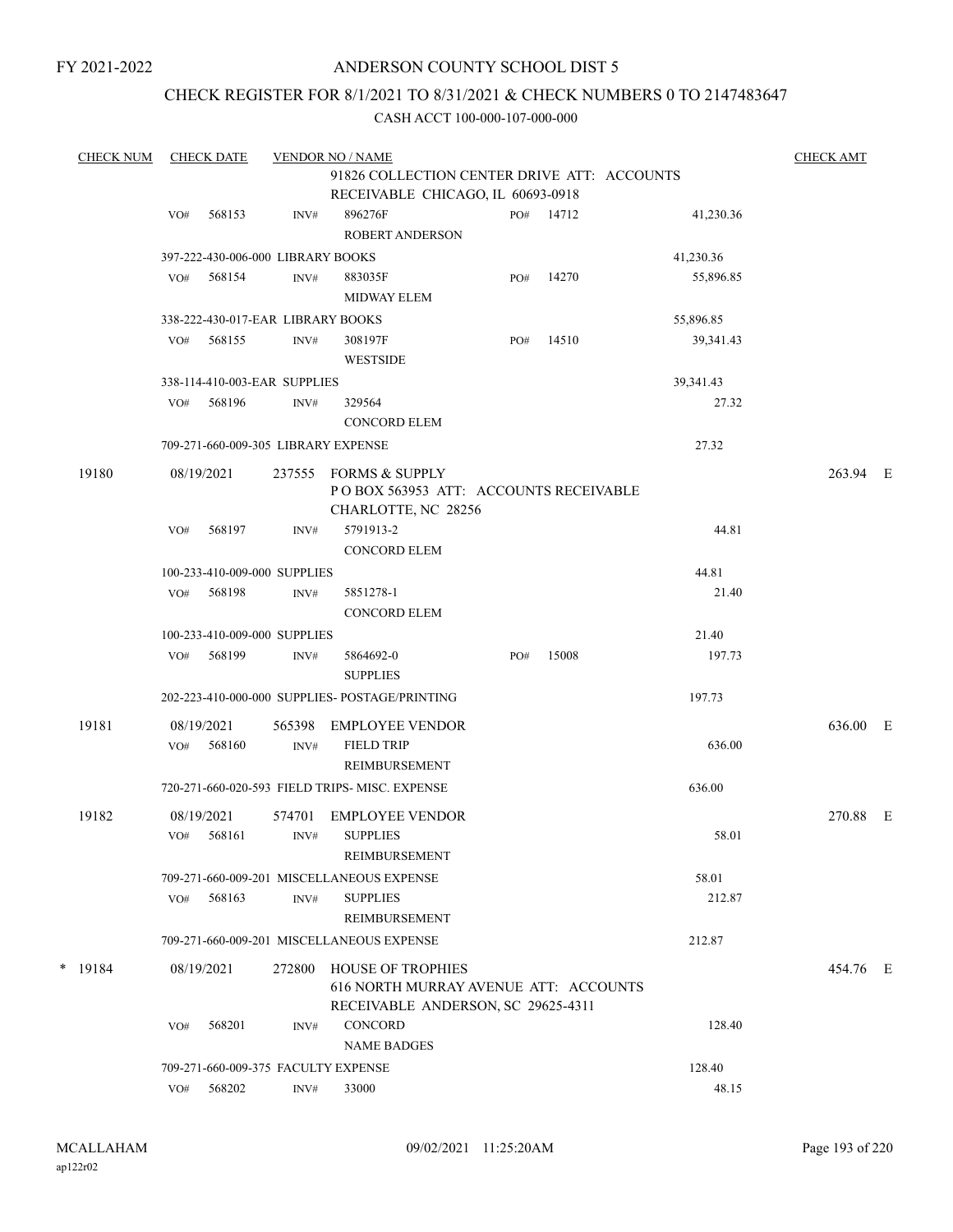### ANDERSON COUNTY SCHOOL DIST 5

### CHECK REGISTER FOR 8/1/2021 TO 8/31/2021 & CHECK NUMBERS 0 TO 2147483647

| <b>CHECK NUM</b> | <b>CHECK DATE</b>                       |        | <b>VENDOR NO / NAME</b>                                          |        | <b>CHECK AMT</b> |  |
|------------------|-----------------------------------------|--------|------------------------------------------------------------------|--------|------------------|--|
|                  |                                         |        | <b>WEST MARKET</b>                                               |        |                  |  |
|                  |                                         |        | 718-271-660-018-201 MISCELLANEOUS EXPENSE                        | 48.15  |                  |  |
|                  | 568203<br>VO#                           | INV#   | 32997                                                            | 88.28  |                  |  |
|                  |                                         |        | <b>NORTH POINTE</b>                                              |        |                  |  |
|                  | 100-233-410-013-000 SUPPLIES            |        |                                                                  | 88.28  |                  |  |
|                  | 568277<br>VO#                           | INV#   | 32994                                                            | 189.93 |                  |  |
|                  |                                         |        | WHITEHALL                                                        |        |                  |  |
|                  |                                         |        | 719-271-660-019-201 MISCELLANEOUS EXPENSE                        | 189.93 |                  |  |
| * 19191          | 08/19/2021                              | 574462 | <b>EMPLOYEE VENDOR</b>                                           |        | $112.05$ E       |  |
|                  | 568158<br>VO#                           | INV#   | <b>BDAY LUNCH</b>                                                | 112.05 |                  |  |
|                  |                                         |        | REIMBURSEMENT                                                    |        |                  |  |
|                  | 852-252-410-000-000 SUPPLIES            |        |                                                                  | 112.05 |                  |  |
| 19192            | 08/19/2021                              | 349701 | MED CENTRAL HEALTH RESOURCES                                     |        | 130.00 E         |  |
|                  |                                         |        | 3424 CLEMSON BLVD ATT: ACCOUNTS RECEIVABLE<br>ANDERSON, SC 29621 |        |                  |  |
|                  | 568208<br>VO#                           | INV#   | 53080                                                            | 65.00  |                  |  |
|                  |                                         |        | WRIGHT                                                           |        |                  |  |
|                  | 100-255-323-000-000 CONTRACTED SERVICES |        |                                                                  | 65.00  |                  |  |
|                  | 568209<br>VO#                           | INV#   | 35621                                                            | 65.00  |                  |  |
|                  |                                         |        | <b>SMITH</b>                                                     |        |                  |  |
|                  | 100-255-323-000-000 CONTRACTED SERVICES |        |                                                                  | 65.00  |                  |  |
| 19193            | 08/19/2021                              | 572025 | <b>EMPLOYEE VENDOR</b>                                           |        | 159.48 E         |  |
|                  | 568174<br>VO#                           | INV#   | <b>GRACES</b>                                                    | 159.48 |                  |  |
|                  |                                         |        | REIMBURSEMENT                                                    |        |                  |  |
|                  | 100-232-410-000-000 SUPPLIES            |        |                                                                  | 159.48 |                  |  |
| 19194            | 08/19/2021                              | 572183 | <b>EMPLOYEE VENDOR</b>                                           |        | 508.33 E         |  |
|                  | 568260<br>VO#                           | INV#   | <b>EXPENSES</b>                                                  | 508.33 |                  |  |
|                  |                                         |        | REIMBURSEMENT                                                    |        |                  |  |
|                  | 100-211-410-001-000 SUPPLIES            |        |                                                                  | 329.97 |                  |  |
|                  |                                         |        | 100-224-312-000-000 STAFF DEV. - PURCHASED SERVICES              | 135.49 |                  |  |
|                  | 100-233-410-001-SNA SNACKS FOR MEETINGS |        |                                                                  | 42.87  |                  |  |
| 19195            | 08/19/2021                              | 389900 | OFFICE DEPOT<br>POBOX 1413 CHARLOTTE, NC 28201-1413              |        | 3,245.34 E       |  |
|                  | 568213<br>VO#                           | INV#   | 182551935001<br><b>SUPPLIES</b>                                  | 196.87 |                  |  |
|                  | 100-114-410-003-000 SUPPLIES            |        |                                                                  | 196.87 |                  |  |
|                  | 568214<br>VO#                           | INV#   | 185121815001                                                     | 279.23 |                  |  |
|                  |                                         |        | <b>SUPPLIES</b>                                                  |        |                  |  |
|                  | 100-111-410-013-000 SUPPLIES            |        |                                                                  | 12.36  |                  |  |
|                  | 100-112-410-013-000 SUPPLIES            |        |                                                                  | 65.24  |                  |  |
|                  | 100-112-410-013-0RE RELATED ARTS        |        |                                                                  | 27.03  |                  |  |
|                  | 100-113-410-013-000 SUPPLIES            |        |                                                                  | 65.23  |                  |  |
|                  |                                         |        | 713-271-660-013-201 MISCELLANEOUS EXPENSE                        | 109.37 |                  |  |
|                  |                                         |        |                                                                  |        |                  |  |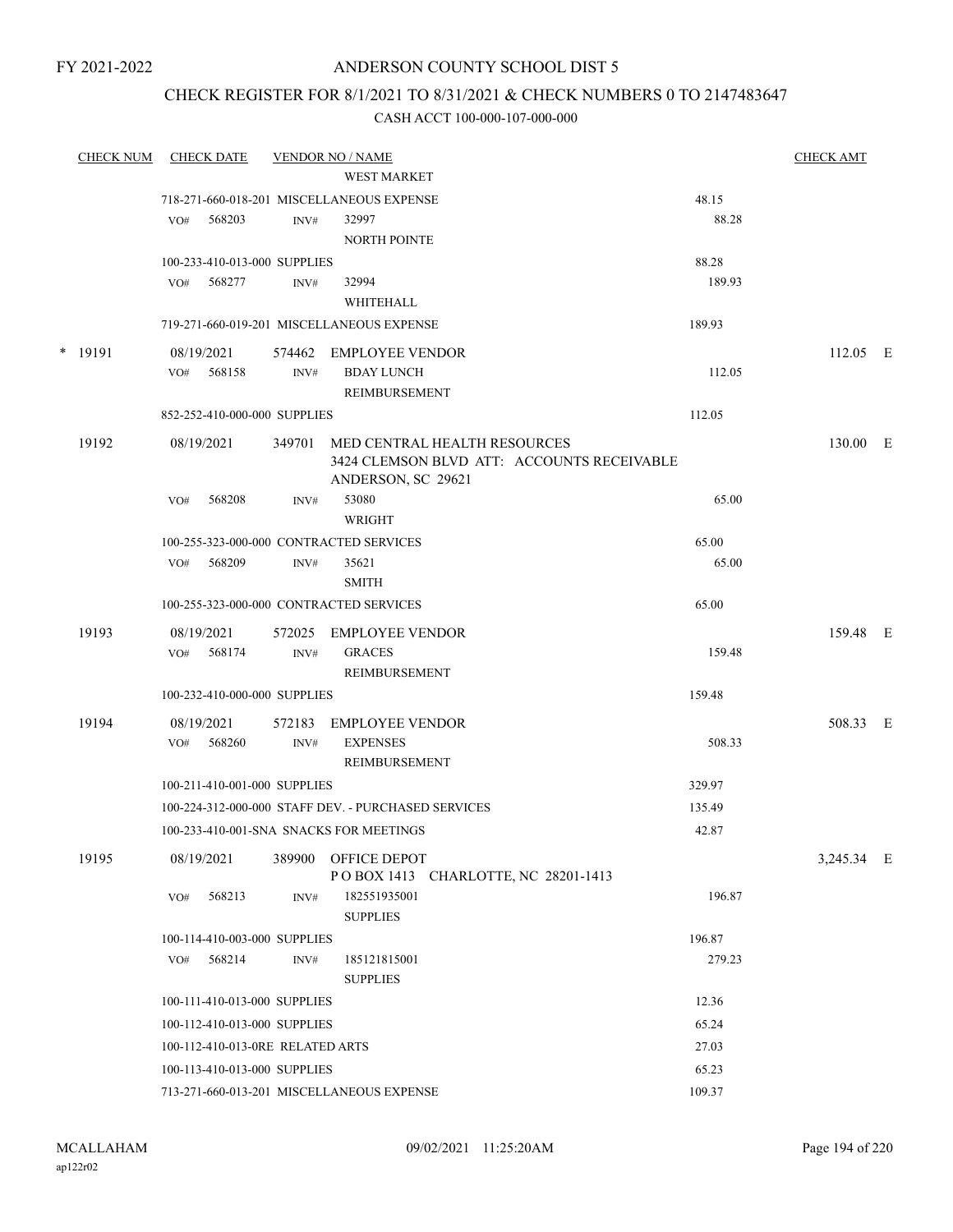# CHECK REGISTER FOR 8/1/2021 TO 8/31/2021 & CHECK NUMBERS 0 TO 2147483647

| <b>CHECK NUM</b> | <b>CHECK DATE</b>                | <b>VENDOR NO / NAME</b>                      |     |       |          | <b>CHECK AMT</b> |
|------------------|----------------------------------|----------------------------------------------|-----|-------|----------|------------------|
|                  | 568215<br>VO#                    | INV#<br>185134734001                         |     |       | 11.68    |                  |
|                  |                                  | <b>SUPPLIES</b>                              |     |       |          |                  |
|                  | 100-112-410-013-0RE RELATED ARTS |                                              |     |       | 11.68    |                  |
|                  | VO#<br>568216                    | INV#<br>185842730001                         |     |       | 332.89   |                  |
|                  |                                  | <b>SUPPLIES</b>                              |     |       |          |                  |
|                  | 600-256-410-000-000 SUPPLIES     |                                              |     |       | 332.89   |                  |
|                  | 568217<br>VO#                    | 185381342002<br>INV#                         | PO# | 14949 | 52.43    |                  |
|                  |                                  | <b>SUPPLIES</b>                              |     |       |          |                  |
|                  |                                  | 100-221-410-000-TST SUPPLIES-TESTING         |     |       | 52.43    |                  |
|                  | 568218<br>VO#                    | 185836892001<br>INV#                         | PO# | 14944 | 594.92   |                  |
|                  |                                  | <b>SUPPLIES</b>                              |     |       |          |                  |
|                  | 100-112-410-014-000 SUPPLIES     |                                              |     |       | 594.92   |                  |
|                  | VO# 568219                       | INV#<br>186775056001                         |     |       | 145.51   |                  |
|                  |                                  | <b>SUPPLIES</b>                              |     |       |          |                  |
|                  | 100-264-410-000-000 SUPPLIES     |                                              |     |       | 145.51   |                  |
|                  | VO# 568220                       | $\text{INV}\#$<br>186775765001               |     |       | 4.61     |                  |
|                  |                                  | <b>SUPPLIES</b>                              |     |       |          |                  |
|                  | 100-264-410-000-000 SUPPLIES     |                                              |     |       | 4.61     |                  |
|                  | VO# 568221                       | PO 14831<br>INV#                             | PO# | 14831 | 1,090.76 |                  |
|                  |                                  | <b>SUPPLIES</b>                              |     |       |          |                  |
|                  |                                  | 100-213-410-000-000 SUPPLIES AND MATERIALS   |     |       | 996.94   |                  |
|                  |                                  | 100-213-410-003-000 SUPPLIES-HEALTH SERVICES |     |       | 17.54    |                  |
|                  | 100-213-410-007-000 SUPPLIES     |                                              |     |       | 66.44    |                  |
|                  |                                  | 100-213-410-008-000 SUPPLIES AND MATERIALS   |     |       | 9.84     |                  |
|                  | VO# 568222                       | INV#<br>PO 14945                             | PO# | 14945 | 164.00   |                  |
|                  |                                  | <b>SUPPLIES</b>                              |     |       |          |                  |
|                  |                                  | 100-213-410-000-000 SUPPLIES AND MATERIALS   |     |       | 138.55   |                  |
|                  | 100-213-410-011-000 SUPPLIES     |                                              |     |       | 11.13    |                  |
|                  | 100-213-410-021-000 SUPPLIES     |                                              |     |       | 14.32    |                  |
|                  | VO# 568223                       | 183377859001<br>INV#                         | PO# | 14930 | 186.81   |                  |
|                  |                                  | <b>SUPPLIES</b>                              |     |       |          |                  |
|                  | 100-213-410-006-000 SUPPLIES     |                                              |     |       | 186.81   |                  |
|                  | 568283<br>VO#                    | INV#<br>179516774002                         |     |       | 12.38    |                  |
|                  |                                  | <b>SUPPLIES</b>                              |     |       |          |                  |
|                  | 100-112-410-007-000 SUPPLIES     |                                              |     |       | 12.38    |                  |
|                  | 568284<br>VO#                    | 185134742001<br>INV#                         |     |       | 19.89    |                  |
|                  |                                  | <b>SUPPLIES</b>                              |     |       |          |                  |
|                  |                                  | 713-271-660-013-201 MISCELLANEOUS EXPENSE    |     |       | 19.89    |                  |
|                  | 568285<br>VO#                    | 185134735001<br>INV#                         |     |       | 34.22    |                  |
|                  |                                  | <b>SUPPLIES</b>                              |     |       |          |                  |
|                  |                                  | 713-271-660-013-201 MISCELLANEOUS EXPENSE    |     |       | 34.22    |                  |
|                  | 568286<br>VO#                    | INV#<br>185134738001                         |     |       | 68.66    |                  |
|                  |                                  | <b>SUPPLIES</b>                              |     |       |          |                  |
|                  |                                  | 713-271-660-013-201 MISCELLANEOUS EXPENSE    |     |       | 68.66    |                  |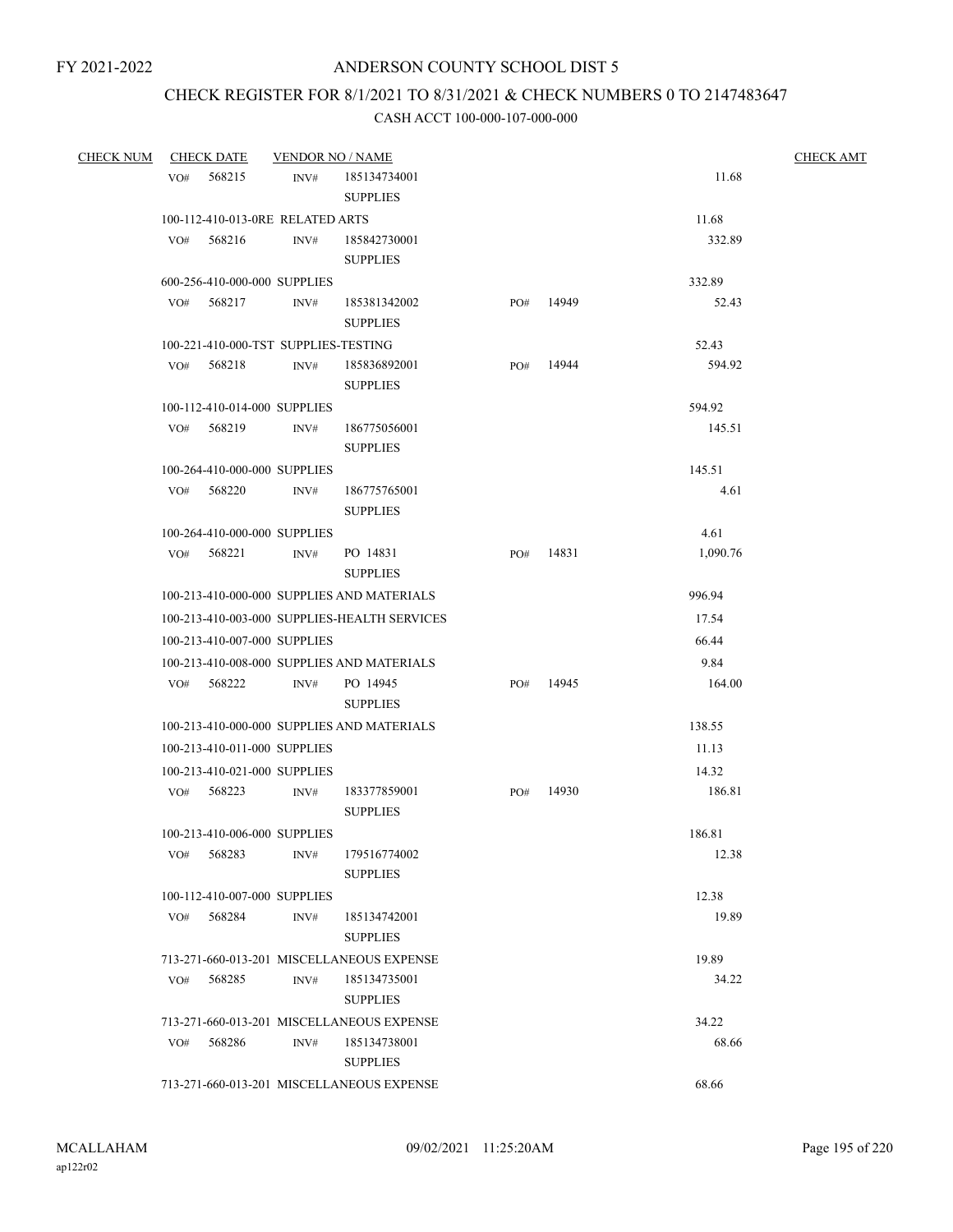# CHECK REGISTER FOR 8/1/2021 TO 8/31/2021 & CHECK NUMBERS 0 TO 2147483647

|   | <b>CHECK NUM</b> |     | <b>CHECK DATE</b> |                              | <b>VENDOR NO / NAME</b>                                                                         |                 | <b>CHECK AMT</b> |  |
|---|------------------|-----|-------------------|------------------------------|-------------------------------------------------------------------------------------------------|-----------------|------------------|--|
|   |                  | VO# | 568287            | INV#                         | 2507548618<br><b>SUPPLIES</b>                                                                   | 50.48           |                  |  |
|   |                  |     |                   | 100-112-410-007-000 SUPPLIES |                                                                                                 | 50.48           |                  |  |
|   | 19196            |     | 08/19/2021        | 391100                       | OLD STONE TRACTOR CO, INC<br>PO BOX 13565 ATT: ACCOUNTS RECEIVABLE<br>ANDERSON, SC 29624        |                 | 479.47 E         |  |
|   |                  | VO# | 568288            | INV#                         | 02829<br><b>REPAIR PARTS</b>                                                                    | 68.59           |                  |  |
|   |                  |     |                   |                              | 100-254-410-000-001 MAINT. SUPPLIES-STRUCTURES                                                  | 68.59           |                  |  |
|   |                  | VO# | 568289            | INV#                         | 02611<br><b>REPAIR PARTS</b>                                                                    | 410.88          |                  |  |
|   |                  |     |                   |                              | 100-254-410-000-100 SMALL EQUIPMENT                                                             | 410.88          |                  |  |
|   | * 19199          |     | 08/19/2021        | 426200                       | <b>QUILL CORPORATION</b><br>POBOX 37600 ATT: ACCOUNTS RECEIVABLE<br>PHILADELPHIA, PA 19101-0600 |                 | 403.38 E         |  |
|   |                  | VO# | 568227            | INV#                         | 18448108<br><b>SUPPLIES</b>                                                                     | 403.38          |                  |  |
|   |                  |     |                   |                              | 100-113-410-021-VEN SUPPLY-ADDT'L FOR LOST VENDING                                              | 403.38          |                  |  |
| * | 19201            |     | 08/19/2021        | 571719                       | REPUBLIC SERVICES #744<br>PO BOX 9001099 LOUISVILLE, KY 40290-1099                              |                 | 18,006.90 E      |  |
|   |                  | VO# | 568229            | INV#                         | 0744002077038<br>13248<br>PO#<br><b>JUNE SERVICE</b>                                            | 8,425.18        |                  |  |
|   |                  |     |                   |                              | 100-254-323-000-600 MAINTENANCE SERVICES                                                        | 559.03 A        |                  |  |
|   |                  |     |                   |                              | 100-254-323-001-600 MAINTENANCE SERVICES                                                        | $1,101.45 \, A$ |                  |  |
|   |                  |     |                   |                              | 100-254-323-002-600 MAINTENANCE SERVICES                                                        | 606.50 A        |                  |  |
|   |                  |     |                   |                              | 100-254-323-003-600 MAINTENANCE SERVICES                                                        | 583.17 A        |                  |  |
|   |                  |     |                   |                              | 100-254-323-005-600 MAINTENANCE SERVICES                                                        | 571.51 A        |                  |  |
|   |                  |     |                   |                              | 100-254-323-006-600 MAINTENANCE SERVICES                                                        | 466.53 A        |                  |  |
|   |                  |     |                   |                              | 100-254-323-007-600 MAINTENANCE SERVICES                                                        | 233.26 A        |                  |  |
|   |                  |     |                   |                              | 100-254-323-008-600 MAINTENANCE SERVICES                                                        | 279.93 A        |                  |  |
|   |                  |     |                   |                              | 100-254-323-009-600 MAINTENANCE SERVICES                                                        | 233.26 A        |                  |  |
|   |                  |     |                   |                              | 100-254-323-010-600 MAINTENANCE SERVICES                                                        | 233.26 A        |                  |  |
|   |                  |     |                   |                              | 100-254-323-011-600 MAINTENANCE SERVICES                                                        | 233.26 A        |                  |  |
|   |                  |     |                   |                              | 100-254-323-012-600 MAINTENANCE SERVICES                                                        | 408.21 A        |                  |  |
|   |                  |     |                   |                              | 100-254-323-013-600 MAINTENANCE SERVICES                                                        | 233.26 A        |                  |  |
|   |                  |     |                   |                              | 100-254-323-014-600 MAINTENANCE SERVICES                                                        | 233.26 A        |                  |  |
|   |                  |     |                   |                              | 100-254-323-015-600 MAINTENANCE SERVICES                                                        | 233.26 A        |                  |  |
|   |                  |     |                   |                              | 100-254-323-016-600 MAINTENANCE SERVICES                                                        | 233.26 A        |                  |  |
|   |                  |     |                   |                              | 100-254-323-017-600 MAINTENANCE SERVICES                                                        | 279.93 A        |                  |  |
|   |                  |     |                   |                              | 100-254-323-018-600 MAINTENANCE SERVICES                                                        | 233.26 A        |                  |  |
|   |                  |     |                   |                              | 100-254-323-019-600 MAINTENANCE SERVICES                                                        | 233.26 A        |                  |  |
|   |                  |     |                   |                              | 100-254-323-020-600 MAINTENANCE SERVICES                                                        | 466.53 A        |                  |  |
|   |                  |     |                   |                              | 100-254-323-021-600 MAINTENANCE SERVICES                                                        | 454.87 A        |                  |  |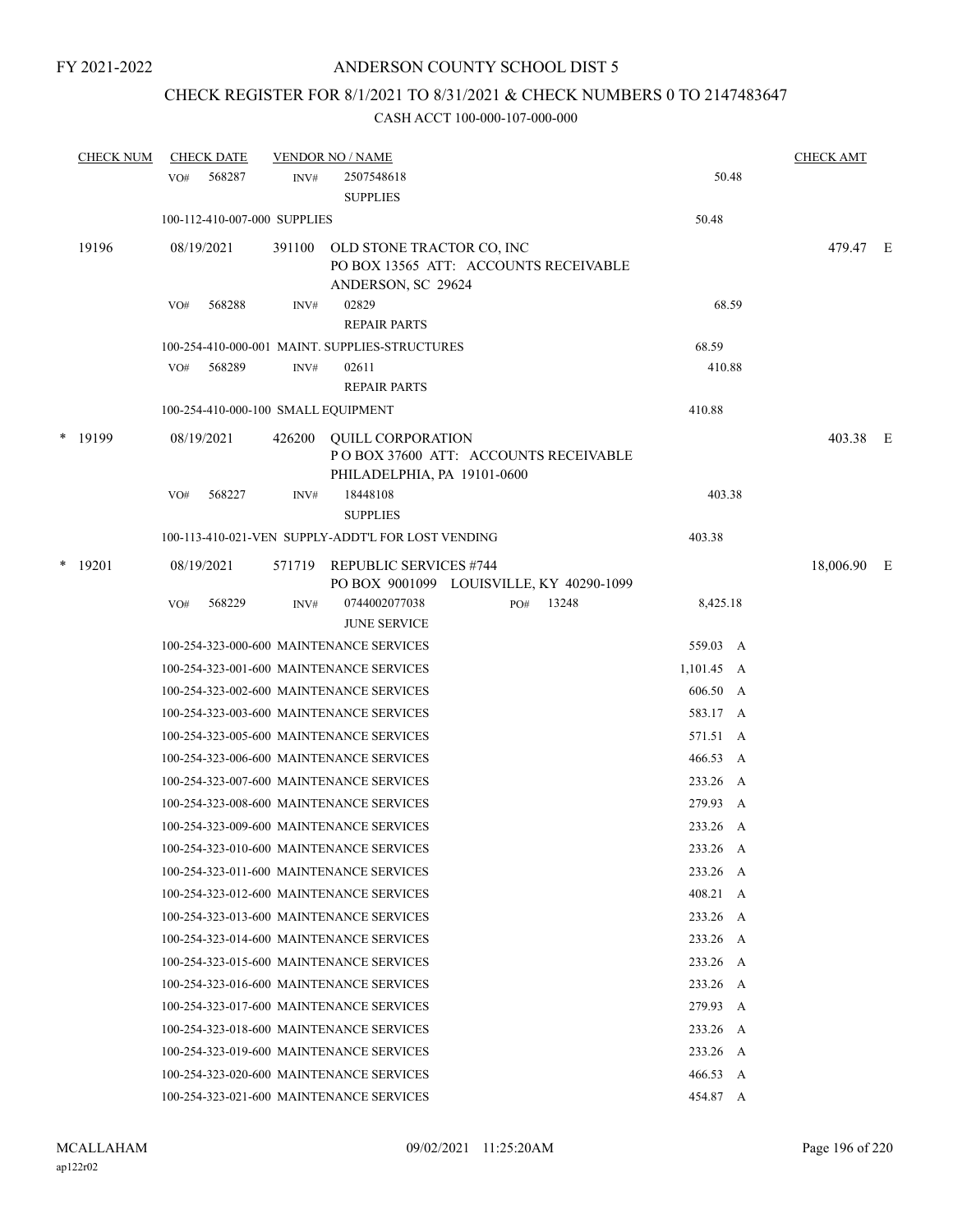### CHECK REGISTER FOR 8/1/2021 TO 8/31/2021 & CHECK NUMBERS 0 TO 2147483647

| CHECK NUM | <b>CHECK DATE</b> | <b>VENDOR NO / NAME</b>                             |     |       |          | <b>CHECK AMT</b> |
|-----------|-------------------|-----------------------------------------------------|-----|-------|----------|------------------|
|           |                   | 100-254-323-023-600 MAINTENANCE SERVICES            |     |       | 174.95 A |                  |
|           |                   | 131-254-323-031-600 MAINTENANCE SERVICES            |     |       | 139.97 A |                  |
|           | VO#<br>568305     | 002101307<br>INV#                                   | PO# | 14897 | 8,364.21 |                  |
|           |                   | <b>AUG SERVICES</b>                                 |     |       |          |                  |
|           |                   | 100-254-323-000-400 CONTRACT SRVS.-HVAC             |     |       | 691.13   |                  |
|           |                   | 100-254-323-001-400 CONTR SERV-HVAC/ELECT/PLUMBING  |     |       | 203.76   |                  |
|           |                   | 100-254-323-002-400 CONTR SERV-HVAC/ELECT/PLUMBING  |     |       | 1,298.87 |                  |
|           |                   | 100-254-323-003-400 CONTR SERV-HVAC/ELECT/PLUMBING  |     |       | 907.32   |                  |
|           |                   | 100-254-323-005-400 CONTR SERV-HVAC/ELECT/PLUMBING  |     |       | 1,221.91 |                  |
|           |                   | 100-254-323-006-400 CONTR SERV-HVAC/ELECT/PLUMBING  |     |       | 991.05   |                  |
|           |                   | 100-254-323-007-400 CONTR SERV-HVAC/ELECT/PLUMBING  |     |       | 478.01   |                  |
|           |                   | 100-254-323-008-400 CONTR SERV-HVAC/ELECT/PLUMBING  |     |       | 35.01    |                  |
|           |                   | 100-254-323-009-400 CONTR SERV-HVAC/ELECT/PLUMBING  |     |       | 35.01    |                  |
|           |                   | 100-254-323-010-400 CONTR SERV-HVAC/ELECT/PLUMBING  |     |       | 35.01    |                  |
|           |                   | 100-254-323-011-400 CONTR SERV-HVAC/ELECT/PLUMBING  |     |       | 35.01    |                  |
|           |                   | 100-254-323-012-400 CONTR SERV-HVAC/ELECT/PLUMBING  |     |       | 862.79   |                  |
|           |                   | 100-254-323-013-400 CONTR SERV-HVAC/ELECT/PLUMBING  |     |       | 333.23   |                  |
|           |                   | 100-254-323-014-400 CONTR SERV-HVAC/ELECT/PLUMBING  |     |       | 35.01    |                  |
|           |                   | 100-254-323-015-400 CONTR SERV-HVAC/ELECT/PLUMBING  |     |       | 35.01    |                  |
|           |                   | 100-254-323-016-400 CONTR SERV-HVAC/ELECT/PLUMBING  |     |       | 478.01   |                  |
|           |                   | 100-254-323-017-400 CONTR SERV-HVAC/ELECT/PLUMBING  |     |       | 35.01    |                  |
|           |                   | 100-254-323-018-400 CONTR SERV-HVAC/ELECT/PLUMBING  |     |       | 35.01    |                  |
|           |                   | 100-254-323-019-400 CONTR SERV-HVAC/ELECT/PLUMBING  |     |       | 478.01   |                  |
|           |                   | 100-254-323-020-400 CONTR SERV-HVAC/ELECT/PLUMBING  |     |       | 35.01    |                  |
|           |                   | 100-254-323-021-400 CONTR SERV-HVAC/ELECT/PLUMBING  |     |       | 35.01    |                  |
|           |                   | 100-254-323-023-400 CONTR SERV.-HVAC/ELECT/PLUMBING |     |       | 35.01    |                  |
|           |                   | 131-254-323-031-600 MAINTENANCE SERVICES            |     |       | 35.01    |                  |
|           | 568306<br>VO#     | 002091581<br>INV#                                   | PO# | 14897 | 1,217.51 |                  |
|           |                   | <b>JULY SERVICES</b>                                |     |       |          |                  |
|           |                   | 100-254-323-000-400 CONTRACT SRVS-HVAC              |     |       | 183.03   |                  |
|           |                   | 100-254-323-001-400 CONTR SERV-HVAC/ELECT/PLUMBING  |     |       | 203.76   |                  |
|           |                   | 100-254-323-002-400 CONTR SERV-HVAC/ELECT/PLUMBING  |     |       | 35.01    |                  |
|           |                   | 100-254-323-003-400 CONTR SERV-HVAC/ELECT/PLUMBING  |     |       | 130.52   |                  |
|           |                   | 100-254-323-005-400 CONTR SERV-HVAC/ELECT/PLUMBING  |     |       | 35.01    |                  |
|           |                   | 100-254-323-006-400 CONTR SERV-HVAC/ELECT/PLUMBING  |     |       | 35.01    |                  |
|           |                   | 100-254-323-007-400 CONTR SERV-HVAC/ELECT/PLUMBING  |     |       | 35.01    |                  |
|           |                   | 100-254-323-008-400 CONTR SERV-HVAC/ELECT/PLUMBING  |     |       | 35.01    |                  |
|           |                   | 100-254-323-009-400 CONTR SERV-HVAC/ELECT/PLUMBING  |     |       | 35.01    |                  |
|           |                   | 100-254-323-010-400 CONTR SERV-HVAC/ELECT/PLUMBING  |     |       | 35.01    |                  |
|           |                   | 100-254-323-011-400 CONTR SERV-HVAC/ELECT/PLUMBING  |     |       | 35.01    |                  |
|           |                   | 100-254-323-012-400 CONTR SERV-HVAC/ELECT/PLUMBING  |     |       | 35.01    |                  |
|           |                   | 100-254-323-013-400 CONTR SERV-HVAC/ELECT/PLUMBING  |     |       | 35.01    |                  |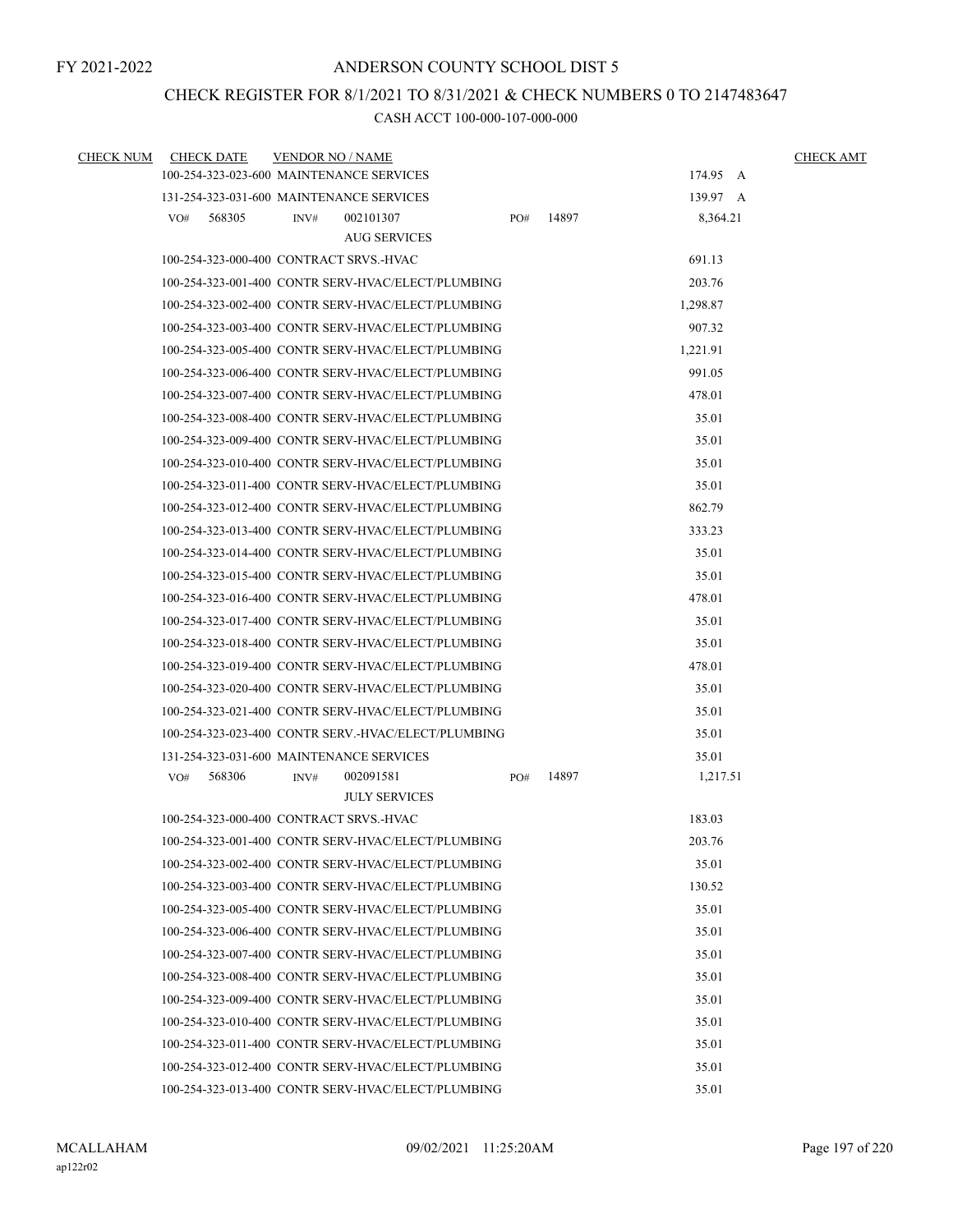### CHECK REGISTER FOR 8/1/2021 TO 8/31/2021 & CHECK NUMBERS 0 TO 2147483647

| <b>CHECK NUM</b> | <b>CHECK DATE</b> |                                    |      | <b>VENDOR NO / NAME</b>                                                        |               | <b>CHECK AMT</b> |  |
|------------------|-------------------|------------------------------------|------|--------------------------------------------------------------------------------|---------------|------------------|--|
|                  |                   |                                    |      | 100-254-323-014-400 CONTR SERV-HVAC/ELECT/PLUMBING                             | 35.01         |                  |  |
|                  |                   |                                    |      | 100-254-323-015-400 CONTR SERV-HVAC/ELECT/PLUMBING                             | 35.01         |                  |  |
|                  |                   |                                    |      | 100-254-323-016-400 CONTR SERV-HVAC/ELECT/PLUMBING                             | 35.01         |                  |  |
|                  |                   |                                    |      | 100-254-323-017-400 CONTR SERV-HVAC/ELECT/PLUMBING                             | 35.01         |                  |  |
|                  |                   |                                    |      | 100-254-323-018-400 CONTR SERV-HVAC/ELECT/PLUMBING                             | 35.01         |                  |  |
|                  |                   |                                    |      | 100-254-323-019-400 CONTR SERV-HVAC/ELECT/PLUMBING                             | 35.01         |                  |  |
|                  |                   |                                    |      | 100-254-323-020-400 CONTR SERV-HVAC/ELECT/PLUMBING                             | 35.01         |                  |  |
|                  |                   |                                    |      | 100-254-323-021-400 CONTR SERV-HVAC/ELECT/PLUMBING                             | 35.01         |                  |  |
|                  |                   |                                    |      | 100-254-323-023-400 CONTR SERV.-HVAC/ELECT/PLUMBING                            | 35.01         |                  |  |
|                  |                   |                                    |      | 131-254-323-031-600 MAINTENANCE SERVICES                                       | 35.01         |                  |  |
| $*$ 19205        | 08/19/2021        |                                    |      | 570059 SHARP BUSINESS SYSTEMS<br>DEPT 1216 PO BOX 121216 DALLAS, TX 75312-1216 |               | 270.23 E         |  |
|                  | VO#               | 568232                             | INV# | 9003369582                                                                     | 13.48         |                  |  |
|                  |                   |                                    |      | <b>LICENSE</b>                                                                 |               |                  |  |
|                  |                   | 202-112-490-010-000 COPIER COST    |      |                                                                                | 13.48         |                  |  |
|                  | VO#               | 568233                             | INV# | 9003412977                                                                     | 6.74          |                  |  |
|                  |                   |                                    |      | <b>LICENSE</b>                                                                 |               |                  |  |
|                  |                   | 717-190-660-017-362 COPIER EXPENSE |      |                                                                                | 6.74          |                  |  |
|                  | VO#               | 568234                             | INV# | 9003403436                                                                     | 0.50          |                  |  |
|                  |                   |                                    |      | <b>COPIES</b>                                                                  |               |                  |  |
|                  |                   | 717-190-660-017-362 COPIER EXPENSE |      |                                                                                | 0.50          |                  |  |
|                  | VO#               | 568235                             | INV# | 9003412954<br><b>COPIES</b>                                                    | 13.48         |                  |  |
|                  |                   | 100-113-410-020-000 SUPPLIES       |      |                                                                                | 13.48         |                  |  |
|                  | VO#               | 568236                             | INV# | 9003398216<br><b>COPIES</b>                                                    | 4.15          |                  |  |
|                  |                   | 709-271-660-009-362 COPIER EXPENSE |      |                                                                                | 4.15          |                  |  |
|                  | VO#               | 568237                             | INV# | 9003412918                                                                     | 6.74          |                  |  |
|                  |                   |                                    |      | <b>COPIES</b>                                                                  |               |                  |  |
|                  |                   | 709-271-660-009-362 COPIER EXPENSE |      |                                                                                | 6.74          |                  |  |
|                  | VO#               | 568238                             | INV# | 9003412992                                                                     | 6.74          |                  |  |
|                  |                   |                                    |      | <b>COPIES</b>                                                                  |               |                  |  |
|                  |                   | 715-271-660-015-362 COPIER         |      |                                                                                | 6.74          |                  |  |
|                  | VO#               | 568239                             | INV# | 9003391951                                                                     | 0.06          |                  |  |
|                  |                   |                                    |      | <b>COPIES</b>                                                                  |               |                  |  |
|                  |                   |                                    |      | 329-115-690-031-0CO OTHER OBJECTS-WBL (C/O)                                    | 0.06          |                  |  |
|                  | VO#               | 568240                             | INV# | 9003391946                                                                     | 171.03        |                  |  |
|                  |                   |                                    |      | <b>COPIES</b>                                                                  |               |                  |  |
|                  |                   |                                    |      | 329-115-690-031-0CO OTHER OBJECTS-WBL (C/O)                                    | 171.03        |                  |  |
|                  | VO#               | 568241                             | INV# | 9003391958                                                                     | 0.12          |                  |  |
|                  |                   |                                    |      | <b>COPIES</b>                                                                  |               |                  |  |
|                  |                   |                                    |      | 329-115-690-031-0CO OTHER OBJECTS-WBL (C/O)                                    | 0.12<br>47.19 |                  |  |
|                  | VO#               | 568242                             | INV# | 9003369504<br><b>COPIES</b>                                                    |               |                  |  |
|                  |                   |                                    |      |                                                                                |               |                  |  |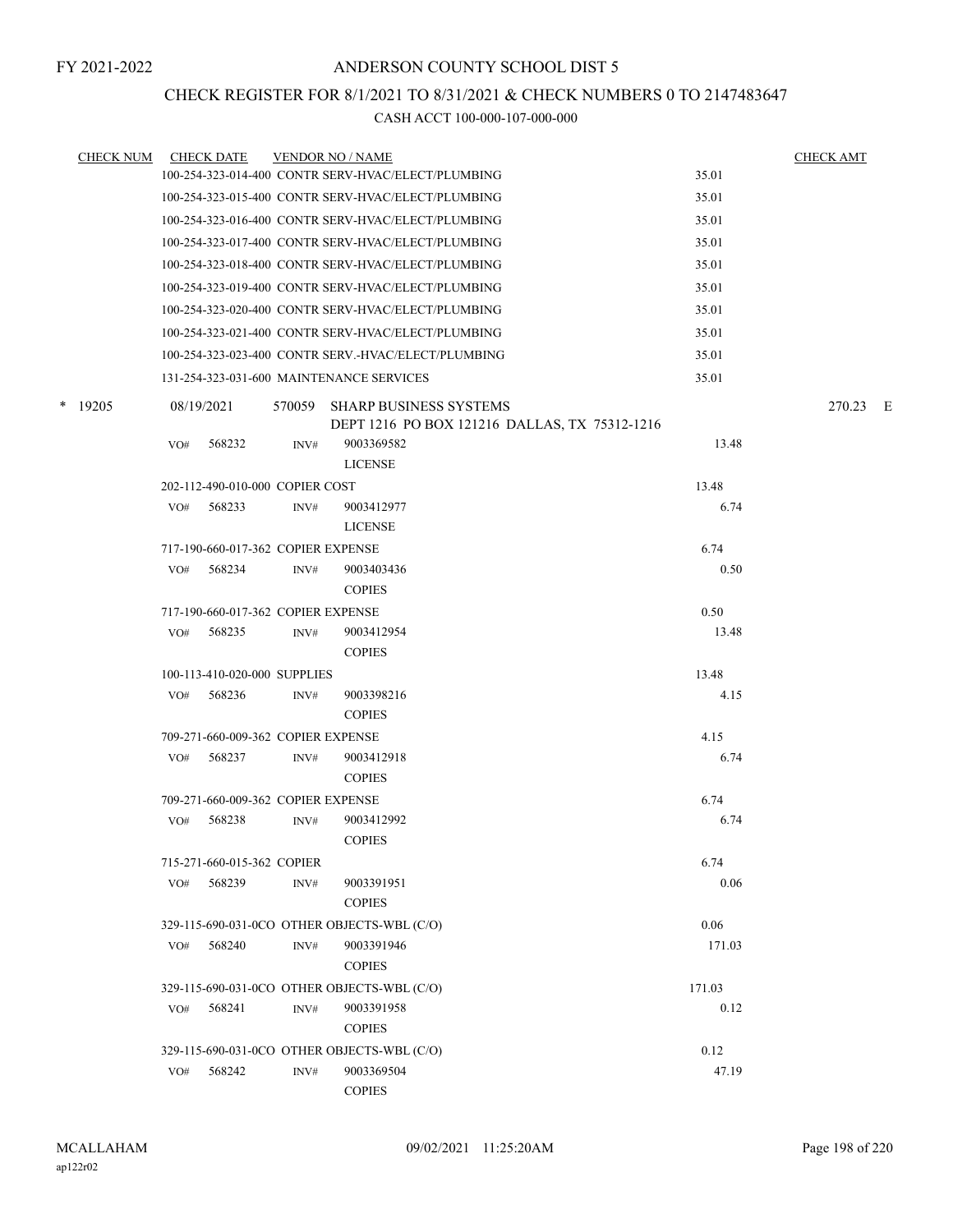### ANDERSON COUNTY SCHOOL DIST 5

# CHECK REGISTER FOR 8/1/2021 TO 8/31/2021 & CHECK NUMBERS 0 TO 2147483647

| <b>CHECK NUM</b> |     | <b>CHECK DATE</b><br>100-115-410-003-000 SUPPLIES |        | <b>VENDOR NO / NAME</b>                                                              | 47.19     | <b>CHECK AMT</b> |
|------------------|-----|---------------------------------------------------|--------|--------------------------------------------------------------------------------------|-----------|------------------|
| 19206            |     | 08/19/2021                                        | 576554 | <b>SIGNS BY TOMORROW</b><br>413 NORTH PLEASANTBURG DRIVE GREENVILLE, SC<br>29607     |           | 320.29 E         |
|                  | VO# | 568290                                            | INV#   | 44005<br><b>TL HANNA</b>                                                             | 320.29    |                  |
|                  |     |                                                   |        | 100-114-410-002-VEN SUPPLY-ADDT'L FOR LOST VENDING                                   | 320.29    |                  |
| * 19208          |     | 08/19/2021                                        |        | 569256 SNAP-ON INDUSTRIAL<br>21755 NETWORK PLACE CHICAGO, IL 60673-1217              |           | 26,079.55 E      |
|                  | VO# | 568293                                            | INV#   | PO# 14472<br>ARV 49263282<br><b>SUPPLIES</b>                                         | 26,079.55 |                  |
|                  |     | 131-115-410-031-000 SUPPLIES                      |        |                                                                                      | 26,079.55 |                  |
| 19209            |     | 08/19/2021                                        | 573363 | VARSITY SPIRIT FASHION<br>PO BOX 751210 MEMPHIS, TN 38175-1210                       |           | 17,410.20 E      |
|                  | VO# | 568251                                            | INV#   | 12837576<br><b>GLENVIEW</b>                                                          | 12,282.22 |                  |
|                  |     | 720-271-660-020-611 PEP CLUB EXPENSE              |        |                                                                                      | 12,282.22 |                  |
|                  | VO# | 568295                                            | INV#   | 12823618<br><b>MCCANTS</b>                                                           | 5,127.98  |                  |
|                  |     | 705-271-660-005-611 PEP CLUB EXPENSE              |        |                                                                                      | 5,127.98  |                  |
| $*$ 19211        |     | 08/24/2021                                        | 102640 | <b>ACTION AUTO</b><br>529 FAIR STREET ATT: ACCOUNTS RECEIVABLE<br>ANDERSON, SC 29625 |           | 562.84 E         |
|                  | VO# | 568320                                            | INV#   | 94540<br><b>REPAIR</b>                                                               | 562.84    |                  |
|                  |     |                                                   |        | 100-254-412-000-001 TRUCK SERVICE - MAINTENANCE                                      | 562.84    |                  |
| 19212            |     | 08/24/2021                                        | 111125 | ANDERSON AWARDS<br>716 WHITEHALL ROAD ATT: ACCOUNTS<br>RECEIVABLE ANDERSON, SC 29625 |           | 393.62 E         |
|                  | VO# | 568321                                            | INV#   | <b>CENTERVILLE</b><br><b>NAME BADGES</b>                                             | 44.80     |                  |
|                  |     |                                                   |        | 707-190-660-007-201 MISCELLANEOUS EXPENSE                                            | 44.80     |                  |
|                  | VO# | 568322                                            | INV#   | <b>CF REAMES</b><br><b>NAME BADGES</b>                                               | 51.36     |                  |
|                  |     |                                                   |        | 100-254-410-001-001 SUPPLIES - MAINTENANCE                                           | 51.36     |                  |
|                  | VO# | 568323                                            | INV#   | OFFICE SIGNS<br><b>DISTRICT OFFICE</b>                                               | 42.80     |                  |
|                  |     |                                                   |        | 100-254-410-000-001 MAINT. SUPPLIES-STRUCTURES                                       | 42.80     |                  |
|                  | VO# | 568407                                            | INV#   | <b>GLENVIEW</b><br><b>NAME BADGES</b>                                                | 239.68    |                  |
|                  |     |                                                   |        | 720-271-660-020-411 MISCELLANEOUS EXPENSE                                            | 239.68    |                  |
|                  | VO# | 568408                                            | INV#   | DISTRICT 5<br><b>NAME BADGES</b>                                                     | 14.98     |                  |
|                  |     | 883-223-410-000-000 SUPPLIES                      |        |                                                                                      | 14.98     |                  |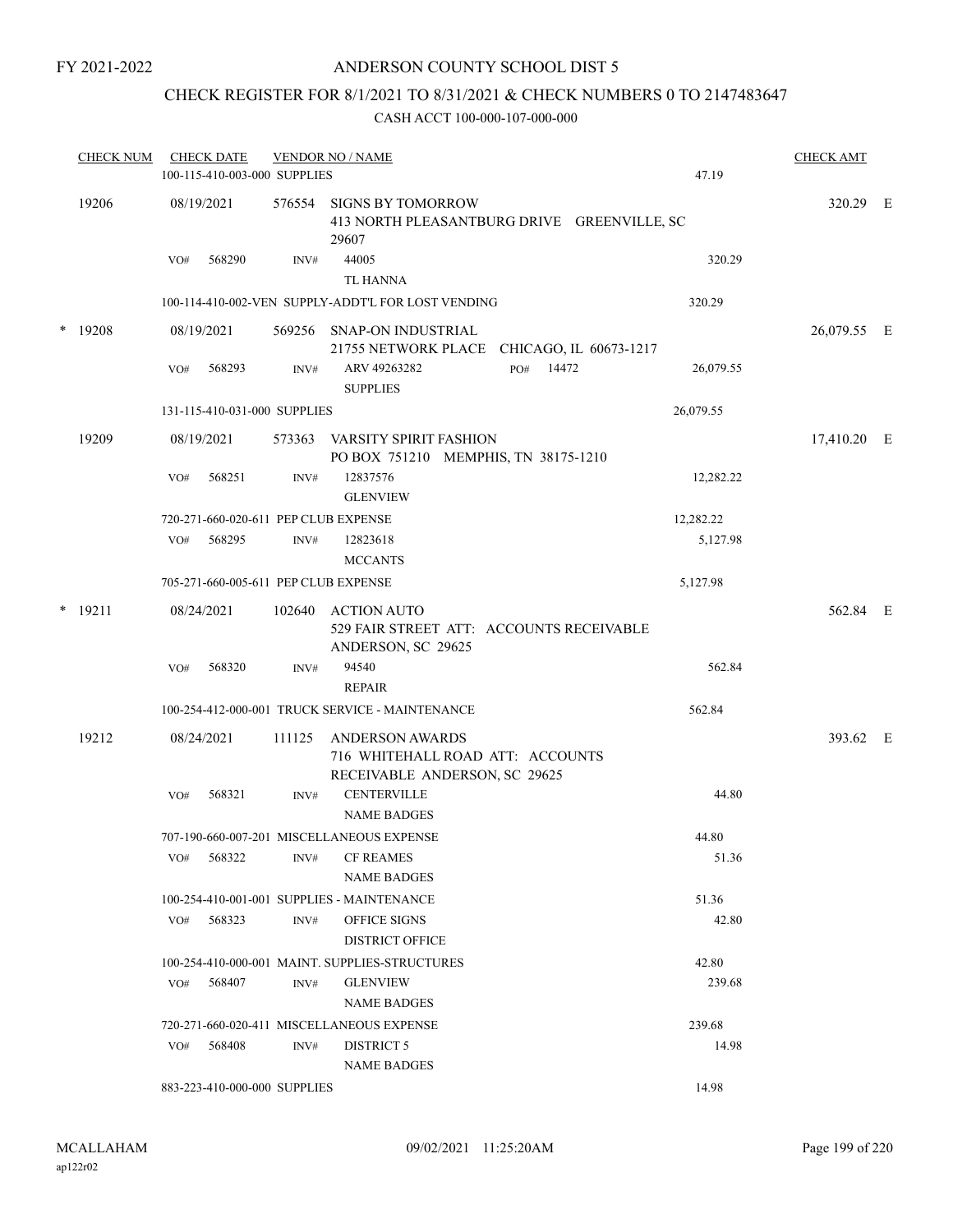### CHECK REGISTER FOR 8/1/2021 TO 8/31/2021 & CHECK NUMBERS 0 TO 2147483647

|  | <b>CHECK NUM</b> |     | <b>CHECK DATE</b>                    |                | <b>VENDOR NO / NAME</b>                                                                           |     |       |                 | <b>CHECK AMT</b> |   |
|--|------------------|-----|--------------------------------------|----------------|---------------------------------------------------------------------------------------------------|-----|-------|-----------------|------------------|---|
|  | 19213            | VO# | 08/24/2021<br>568307                 | 574534<br>INV# | <b>EMPLOYEE VENDOR</b><br><b>JULY-AUG</b><br><b>MILEAGE</b>                                       |     |       | 79.02           | 294.02           | E |
|  |                  | VO# | 568393                               | INV#           | 100-224-333-000-000 TRIPS/CONFERENCES<br><b>SNACKS</b><br>REIMBURSEMENT                           |     |       | 79.02<br>215.00 |                  |   |
|  |                  |     | 802-221-410-000-005 MEETING SUPPLIES |                |                                                                                                   |     |       | 215.00          |                  |   |
|  | 19214            | VO# | 08/24/2021<br>568311                 | 576819<br>INV# | EMPLOYEE VENDOR<br><b>COOKIE DOUGH</b><br>REIMBURSEMENT                                           |     |       | 168.00          | 221.00 E         |   |
|  |                  | VO# | 568312                               | INV#           | 702-271-660-002-751 BASKETBALL BOYS EXPENSE<br><b>ANTENNA</b><br>REIMBURSEMENT                    |     |       | 168.00<br>53.00 |                  |   |
|  |                  |     |                                      |                | 702-271-660-002-663 ATHLETIC GENERAL EXPENSE                                                      |     |       | 53.00           |                  |   |
|  | $*$ 19216        |     | 08/24/2021                           | 126675         | ATTAWAY INC<br>POBOX 302 ATT: ACCOUNTS RECEIVABLE<br>ANDERSON, SC 29622                           |     |       |                 | 2,179.38 E       |   |
|  |                  | VO# | 568412                               | INV#           | 234890<br><b>SOUTH FANT</b>                                                                       | PO# | 14981 | 841.29          |                  |   |
|  |                  |     | 100-147-410-015-000 SUPPLIES         |                |                                                                                                   |     |       | 841.29          |                  |   |
|  |                  | VO# | 568413                               | INV#           | 234891<br><b>WEST MARKET</b>                                                                      | PO# | 14982 | 700.37          |                  |   |
|  |                  |     | 100-147-410-018-000 SUPPLIES         |                |                                                                                                   |     |       | 700.37          |                  |   |
|  |                  | VO# | 568414                               | INV#           | 234876<br><b>VARENNES</b>                                                                         |     |       | 637.72          |                  |   |
|  |                  |     | 100-112-410-016-000 SUPPLIES         |                |                                                                                                   |     |       | 637.72          |                  |   |
|  | $*$ 19218        | VO# | 08/24/2021<br>568405                 | 575109<br>INV# | <b>EMPLOYEE VENDOR</b><br>AUG $2-6$<br>CAYCE SC                                                   |     |       | 495.45          | 495.45 E         |   |
|  |                  |     |                                      |                | 100-211-333-001-000 TRIPS AND CONFERENCES                                                         |     |       | 495.45          |                  |   |
|  | $*$ 19220        |     | 08/24/2021                           |                | 564662 BRADY'S SCREEN PRINTING<br>106 CONCORD ROAD ATT: ACCOUNTS RECEIVABLE<br>ANDERSON, SC 29621 |     |       |                 | 1,637.10 E       |   |
|  |                  | VO# | 568326                               | INV#           | 39130<br><b>NEVITT FOREST</b>                                                                     |     |       | 818.55          |                  |   |
|  |                  |     |                                      |                | 712-271-660-012-201 MISCELLANEOUS EXPENSE                                                         |     |       | 818.55          |                  |   |
|  |                  | VO# | 568327                               | INV#           | 39132<br>NEVITT FOREST                                                                            |     |       | 818.55          |                  |   |
|  |                  |     |                                      |                | 712-271-660-012-201 MISCELLANEOUS EXPENSE                                                         |     |       | 818.55          |                  |   |
|  | 19221            | VO# | 08/24/2021<br>568315                 | 147195<br>INV# | <b>EMPLOYEE VENDOR</b><br><b>STAFF LUNCH</b><br>REIMBURSEMENT                                     |     |       | 163.50          | 163.50 E         |   |
|  |                  |     | 723-190-660-023-973 FACULTY EXPENSE  |                |                                                                                                   |     |       | 163.50          |                  |   |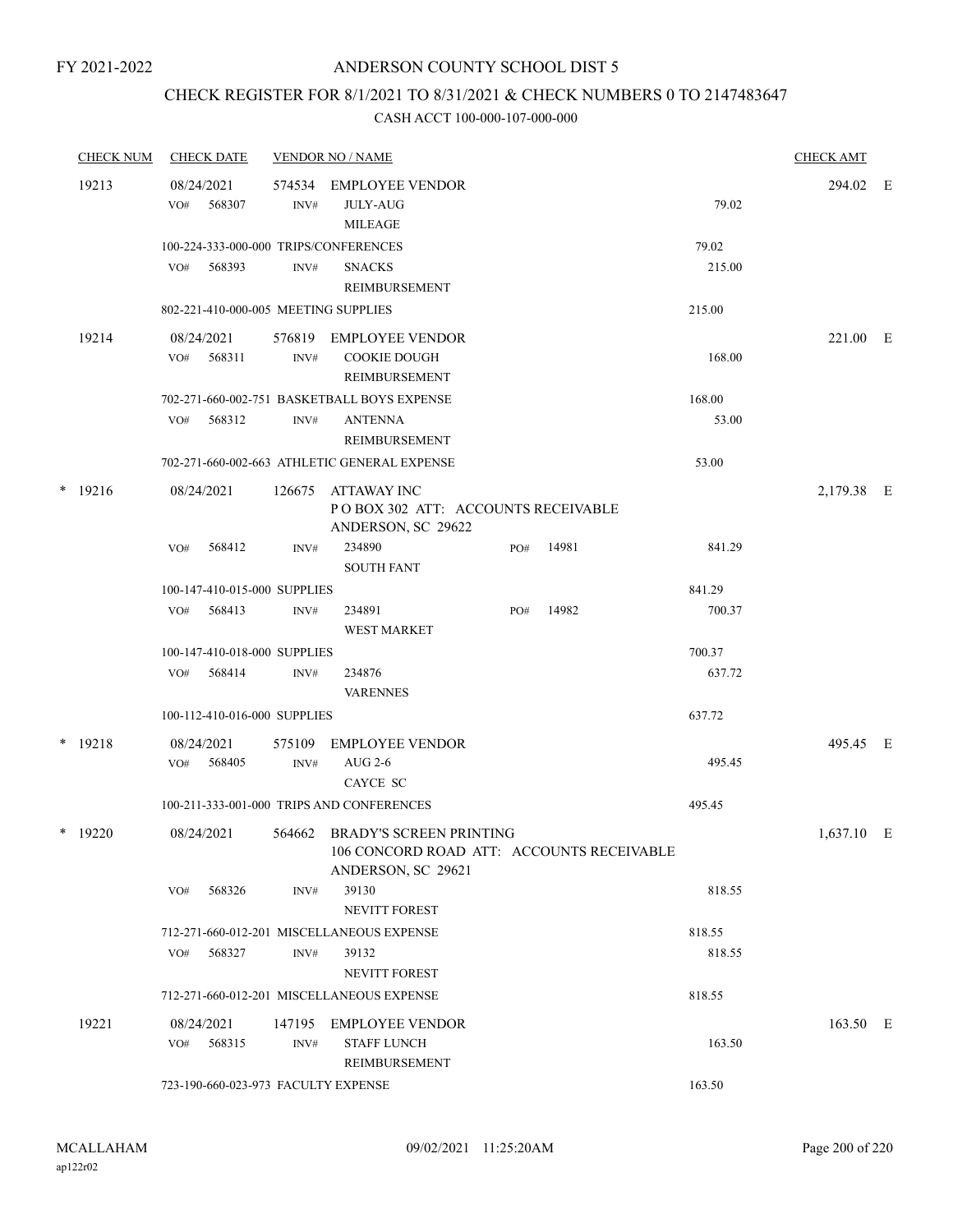## CHECK REGISTER FOR 8/1/2021 TO 8/31/2021 & CHECK NUMBERS 0 TO 2147483647

|        | <b>CHECK NUM</b> |     | <b>CHECK DATE</b>    |                                     | <b>VENDOR NO / NAME</b>                                                                                           |     |           |           |           | <b>CHECK AMT</b> |  |
|--------|------------------|-----|----------------------|-------------------------------------|-------------------------------------------------------------------------------------------------------------------|-----|-----------|-----------|-----------|------------------|--|
|        | 19222            |     | 08/24/2021           |                                     | 564176 BSN SPORTS, LLC<br>PO BOX 660176 DALLAS, TX 75209-0176                                                     |     |           |           |           | 801.40 E         |  |
|        |                  | VO# | 568416               | INV#                                | 913139234<br><b>MCCANTS</b>                                                                                       |     |           |           | 801.40    |                  |  |
|        |                  |     |                      |                                     | 705-271-660-005-663 ATHLETIC GENERAL EXPENSE                                                                      |     |           | 801.40    |           |                  |  |
| $\ast$ | 19225            | VO# | 08/24/2021<br>568461 | INV#                                | 576982 EMPLOYEE VENDOR<br><b>MEMBERSHIPS</b><br><b>REIMBURSEMENT</b>                                              |     |           |           | 269.00    | $269.00$ E       |  |
|        |                  |     |                      | 100-114-410-021-STR STRING SUPPLIES |                                                                                                                   |     |           | 269.00    |           |                  |  |
|        | 19226            |     | 08/24/2021           | 569462                              | CROSSROADS ENVIRONMENTAL, LLC<br>1258 BOILING SPRINGS ROAD SPARTANBURG, SC<br>29303                               |     |           |           |           | 2,295.01 E       |  |
|        |                  | VO# | 568420               | INV#                                | 10043<br>WHS INSPECTION                                                                                           | PO# | 15033     |           | 2,295.01  |                  |  |
|        |                  |     |                      |                                     | 515-253-520-003-SCI SCIENCE BLD UPGRADE                                                                           |     |           | 2,295.01  |           |                  |  |
|        | 19227            |     | 08/24/2021           |                                     | 226585 EMPLOYEE VENDOR                                                                                            |     |           |           |           | 226.01 E         |  |
|        |                  | VO# | 568399               | INV#                                | COOK-OUT<br><b>REIMBURSEMENT</b>                                                                                  |     |           |           | 226.01    |                  |  |
|        |                  |     |                      |                                     | 802-113-410-005-000 SUPPLIES - RETENTION                                                                          |     |           | 226.01    |           |                  |  |
|        | 19228            |     | 08/24/2021           |                                     | 568037 EXPLORE LEARNING<br>23939 NETWORK PLACE ATT: ACCOUNTS<br>RECEIVABLE CHICAGO, IL 60673-1239                 |     |           |           |           | 3,295.00 E       |  |
|        |                  | VO# | 568422               | INV#                                | 00113177<br>REFLEXSITE RENEWAL                                                                                    |     |           |           | 3,295.00  |                  |  |
|        |                  |     |                      |                                     | 720-271-660-020-411 MISCELLANEOUS EXPENSE                                                                         |     |           | 3,295.00  |           |                  |  |
|        | 19229            |     | 08/24/2021           | 569871                              | FOLLETT SCHOOL SOLUTIONS, INC<br>91826 COLLECTION CENTER DRIVE ATT: ACCOUNTS<br>RECEIVABLE CHICAGO, IL 60693-0918 |     |           |           |           | 119,530.76 E     |  |
|        |                  | VO# | 568382               | INV#                                | 315687F<br><b>CALHOUN ELEM</b>                                                                                    |     | PO# 14454 |           | 38,630.64 |                  |  |
|        |                  |     |                      | 338-222-430-014-EAR LIBRARY BOOKS   |                                                                                                                   |     |           | 38,630.64 |           |                  |  |
|        |                  |     | VO# 568383           | INV#                                | 313308F<br><b>HOMELAND PARK</b>                                                                                   |     | PO# 14680 |           | 9,297.77  |                  |  |
|        |                  |     |                      | 338-222-430-011-EAR LIBRARY BOOKS   |                                                                                                                   |     |           | 9,297.77  |           |                  |  |
|        |                  | VO# | 568384               | INV#                                | 890125F<br><b>GLENVIEW</b>                                                                                        | PO# | 14310     |           | 51,422.18 |                  |  |
|        |                  |     |                      | 397-222-430-020-000 LIBRARY BOOKS   |                                                                                                                   |     |           | 51,422.18 |           |                  |  |
|        |                  | VO# | 568385               | INV#                                | 883323F<br><b>MCLEES ELEM</b>                                                                                     | PO# | 14301     |           | 20,180.17 |                  |  |
|        |                  |     |                      | 338-222-430-008-EAR LIBRARY BOOKS   |                                                                                                                   |     |           | 20,180.17 |           |                  |  |
|        | 19230            |     | 08/24/2021           |                                     | 237555 FORMS & SUPPLY<br>POBOX 563953 ATT: ACCOUNTS RECEIVABLE<br>CHARLOTTE, NC 28256                             |     |           |           |           | 64,149.04 E      |  |
|        |                  | VO# | 568333               | INV#                                | 5867636                                                                                                           |     |           |           | 209.94    |                  |  |
|        |                  |     |                      |                                     |                                                                                                                   |     |           |           |           |                  |  |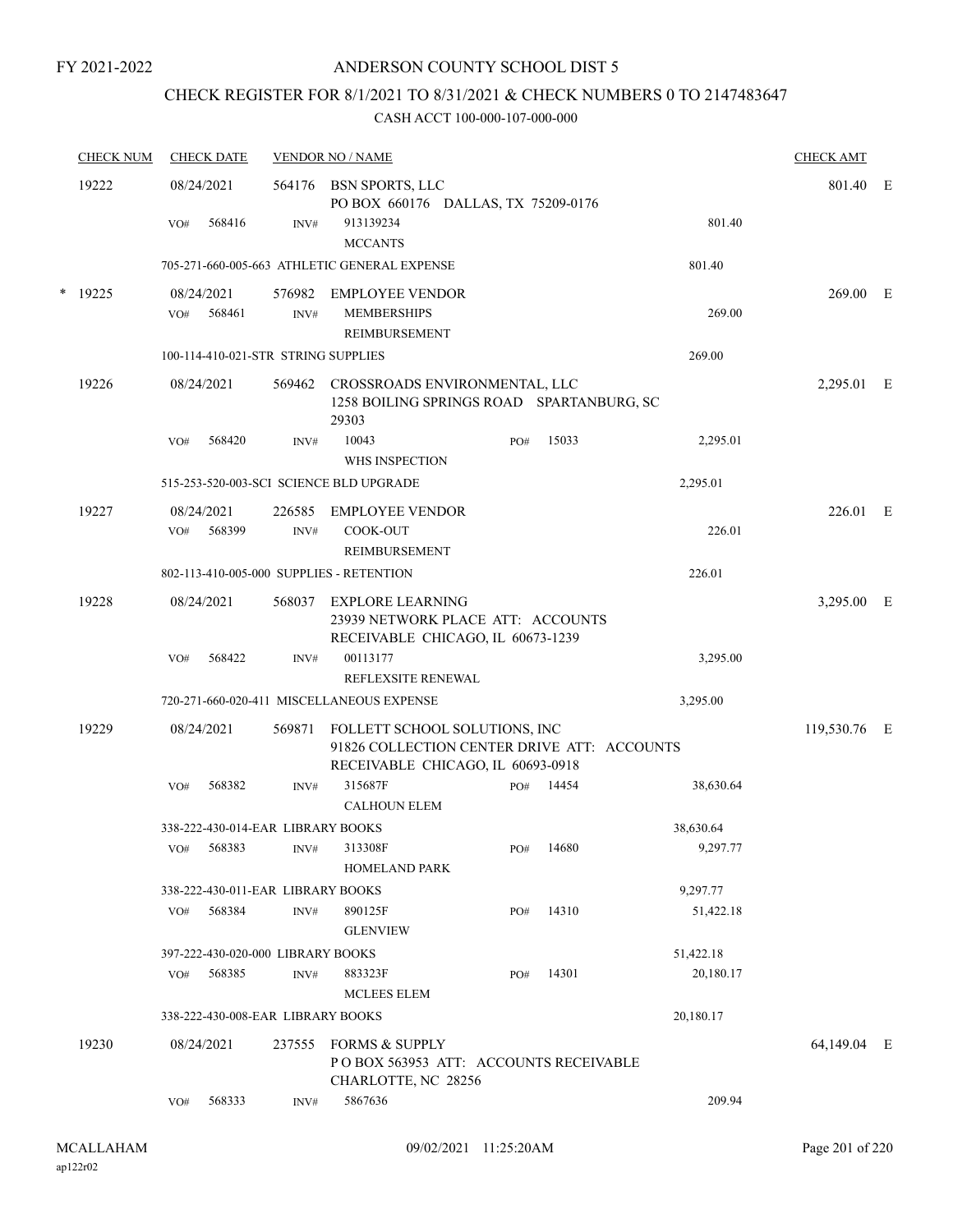#### ANDERSON COUNTY SCHOOL DIST 5

## CHECK REGISTER FOR 8/1/2021 TO 8/31/2021 & CHECK NUMBERS 0 TO 2147483647

| <b>CHECK NUM</b> | <b>CHECK DATE</b>                       |        | <b>VENDOR NO / NAME</b>                            |     |       |           | <b>CHECK AMT</b> |  |
|------------------|-----------------------------------------|--------|----------------------------------------------------|-----|-------|-----------|------------------|--|
|                  |                                         |        | <b>SUPPLIES</b>                                    |     |       |           |                  |  |
|                  |                                         |        | 100-252-410-000-000 SUPPLIES AND MATERIALS         |     |       | 209.94    |                  |  |
|                  | VO#<br>568336                           | INV#   | 5856664                                            | PO# | 14956 | 151.97    |                  |  |
|                  |                                         |        | <b>SUPPLIES</b>                                    |     |       |           |                  |  |
|                  |                                         |        | 100-212-410-000-000 SUPPLIES AND MATERIALS         |     |       | 151.97    |                  |  |
|                  | 568425<br>VO#                           | INV#   | 5810393                                            | PO# | 14744 | 63,504.50 |                  |  |
|                  |                                         |        | <b>WHSE SUPPLIES</b>                               |     |       |           |                  |  |
|                  | 100-000-170-000-000 WAREHOUSE INVENTORY |        |                                                    |     |       | 63,504.50 |                  |  |
|                  | VO#<br>568426                           | INV#   | 5871890                                            |     |       | 60.34     |                  |  |
|                  |                                         |        | <b>SUPPLIES</b>                                    |     |       |           |                  |  |
|                  | 100-212-410-008-000 SUPPLIES            |        |                                                    |     |       | 43.25     |                  |  |
|                  | 100-233-410-008-000 SUPPLIES            |        |                                                    |     |       | 17.09     |                  |  |
|                  | 568427<br>VO#                           | INV#   | 5861185<br><b>SUPPLIES</b>                         |     |       | 176.72    |                  |  |
|                  |                                         |        | 715-271-660-015-201 MISCELLANEOUS EXPENSE          |     |       | 176.72    |                  |  |
|                  | 568428<br>VO#                           | INV#   | 5859097                                            |     |       | 39.55     |                  |  |
|                  |                                         |        | <b>SUPPLIES</b>                                    |     |       |           |                  |  |
|                  |                                         |        | 719-271-660-019-201 MISCELLANEOUS EXPENSE          |     |       | 39.55     |                  |  |
|                  | 568429<br>VO#                           | INV#   | 5859097-1                                          |     |       | 6.02      |                  |  |
|                  |                                         |        | <b>SUPPLIES</b>                                    |     |       |           |                  |  |
|                  |                                         |        | 719-271-660-019-201 MISCELLANEOUS EXPENSE          |     |       | 6.02      |                  |  |
| 19231            | 08/24/2021                              |        | 565398 EMPLOYEE VENDOR                             |     |       |           | 323.81 E         |  |
|                  | 568316<br>VO#                           | INV#   | <b>LONGHORN</b>                                    |     |       | 179.00    |                  |  |
|                  |                                         |        | REIMBURSEMENT                                      |     |       |           |                  |  |
|                  |                                         |        | 720-271-660-020-411 MISCELLANEOUS EXPENSE          |     |       | 179.00    |                  |  |
|                  | 568317<br>VO#                           | INV#   | <b>STAFF LUNCH</b><br>REIMBURSEMENT                |     |       | 144.81    |                  |  |
|                  |                                         |        | 720-271-660-020-411 MISCELLANEOUS EXPENSE          |     |       | 144.81    |                  |  |
| 19232            | 08/24/2021                              | 564815 | <b>EMPLOYEE VENDOR</b>                             |     |       |           | $113.61$ E       |  |
|                  | 568309<br>VO#                           | INV#   | <b>SHIPPING</b>                                    |     |       | 113.61    |                  |  |
|                  |                                         |        | REIMBURSEMENT                                      |     |       |           |                  |  |
|                  |                                         |        | 721-190-660-021-411 MISCELLANEOUS EXPENSE          |     |       | 113.61    |                  |  |
| 19233            | 08/24/2021                              | 254475 | <b>EMPLOYEE VENDOR</b>                             |     |       |           | 130.94 E         |  |
|                  | 568386<br>VO#                           | INV#   | <b>FLOWERS</b>                                     |     |       | 130.94    |                  |  |
|                  |                                         |        | REIMBURSEMENT                                      |     |       |           |                  |  |
|                  |                                         |        | 702-271-660-002-663 ATHLETIC GENERAL EXPENSE       |     |       | 130.94    |                  |  |
| 19234            | 08/24/2021                              | 573256 | <b>EMPLOYEE VENDOR</b>                             |     |       |           | 655.33 E         |  |
|                  | 568318<br>VO#                           | INV#   | <b>MATH EXPENSE</b>                                |     |       | 389.00    |                  |  |
|                  |                                         |        | <b>REIMBURSEMENT</b>                               |     |       |           |                  |  |
|                  |                                         |        | 100-113-410-006-INQ INQUIRY BASED LEARNING         |     |       | 389.00    |                  |  |
|                  | 568395<br>VO#                           | INV#   | <b>EXPENSES</b>                                    |     |       | 87.99     |                  |  |
|                  |                                         |        | REIMBURSEMENT                                      |     |       |           |                  |  |
|                  |                                         |        | 100-113-410-006-VEN SUPPLY-ADDT'L FOR LOST VENDING |     |       | 87.99     |                  |  |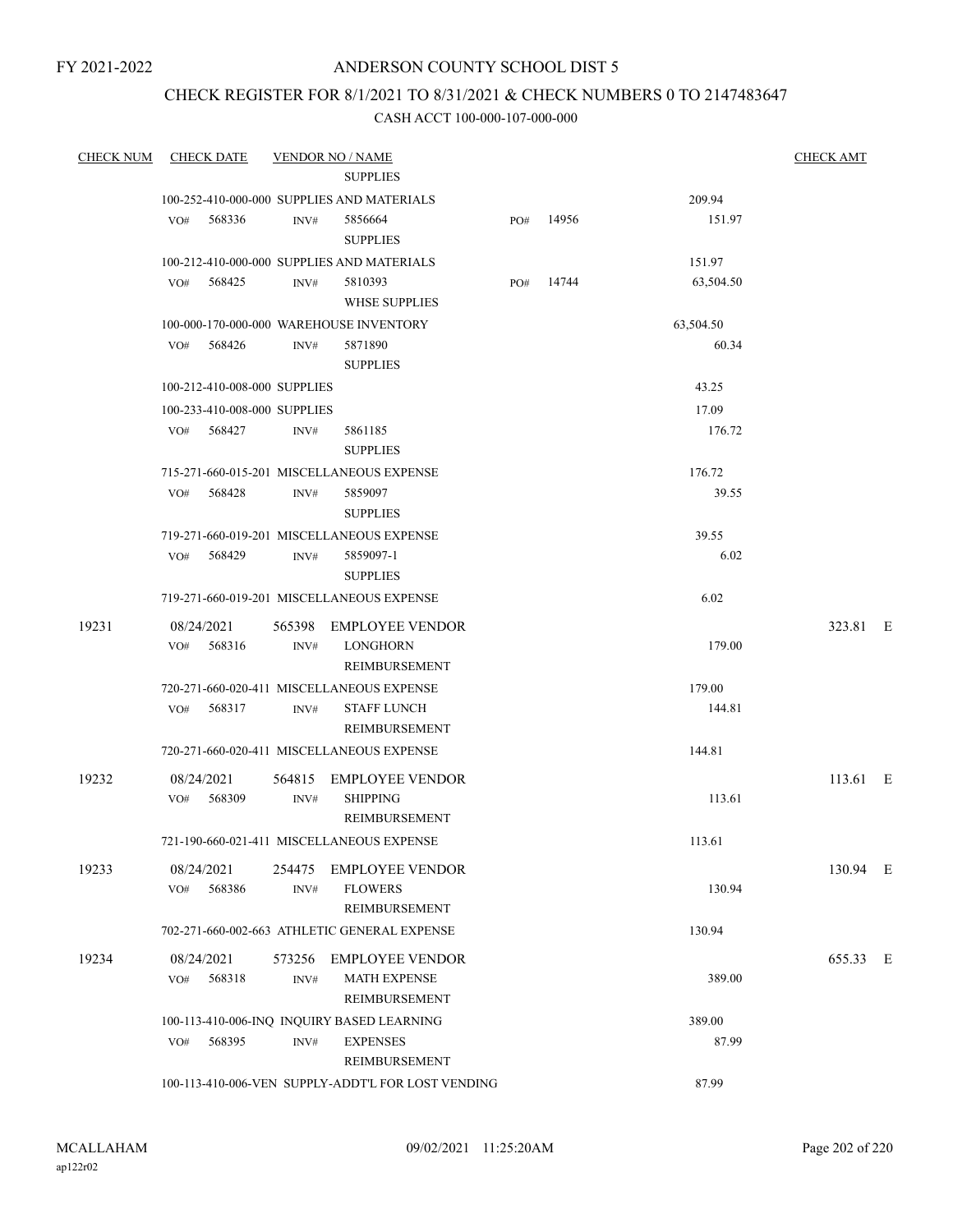## CHECK REGISTER FOR 8/1/2021 TO 8/31/2021 & CHECK NUMBERS 0 TO 2147483647

|   | <b>CHECK NUM</b> |     | <b>CHECK DATE</b>            |                | <b>VENDOR NO / NAME</b>                                                                                 |                 | <b>CHECK AMT</b> |  |
|---|------------------|-----|------------------------------|----------------|---------------------------------------------------------------------------------------------------------|-----------------|------------------|--|
|   |                  | VO# | 568396                       | INV#           | <b>EXPENSES</b>                                                                                         | 178.34          |                  |  |
|   |                  |     |                              |                | REIMBURSEMENT                                                                                           |                 |                  |  |
|   |                  |     | 100-113-410-006-000 SUPPLIES |                |                                                                                                         | 178.34          |                  |  |
| * | 19236            |     | 08/24/2021                   |                | 573279 HERSHEY CREAMERY COMPANY<br>710 CORPORATE CIRCLE SALISBURY, NC 28145                             |                 | 175.89 E         |  |
|   |                  | VO# | 568338                       | INV#           | 0016891913                                                                                              | 175.89          |                  |  |
|   |                  |     |                              |                | <b>NEVITT FOREST</b>                                                                                    |                 |                  |  |
|   |                  |     |                              |                | 712-271-660-012-391 ICE CREAM SALES EXPENSE                                                             | 175.89          |                  |  |
|   | 19237            |     | 08/24/2021                   | 272800         | HOUSE OF TROPHIES<br>616 NORTH MURRAY AVENUE ATT: ACCOUNTS<br>RECEIVABLE ANDERSON, SC 29625-4311        |                 | 586.36 E         |  |
|   |                  | VO# | 568339                       | INV#           | 33001<br><b>MCCANTS</b>                                                                                 | 464.38          |                  |  |
|   |                  |     |                              |                | 705-271-660-005-411 MISCELLANEOUS EXPENSE                                                               | 464.38          |                  |  |
|   |                  | VO# | 568433                       | $\text{INV}\#$ | WHITEHALL                                                                                               | 57.78           |                  |  |
|   |                  |     |                              |                | <b>NAME BADGES</b>                                                                                      |                 |                  |  |
|   |                  |     |                              |                | 719-271-660-019-201 MISCELLANEOUS EXPENSE                                                               | 57.78           |                  |  |
|   |                  | VO# | 568434                       | INV#           | 33006<br><b>MCCANTS</b>                                                                                 | 64.20           |                  |  |
|   |                  |     |                              |                | 100-113-410-005-VEN SUPPLY-ADDT'L FOR LOST VENDING                                                      | 64.20           |                  |  |
|   | 19238            |     | 08/24/2021                   | 226700         | <b>EMPLOYEE VENDOR</b>                                                                                  |                 | 113.97 E         |  |
|   |                  | VO# | 568314                       | INV#           | <b>SAMS CLUB</b><br>REIMBURSEMENT                                                                       | 113.97          |                  |  |
|   |                  |     |                              |                | 718-271-660-018-201 MISCELLANEOUS EXPENSE                                                               | 113.97          |                  |  |
|   | 19239            |     | 08/24/2021                   |                | 349701 MED CENTRAL HEALTH RESOURCES<br>3424 CLEMSON BLVD ATT: ACCOUNTS RECEIVABLE<br>ANDERSON, SC 29621 |                 | 405.00 E         |  |
|   |                  | VO# | 568342                       | INV#           | 57166                                                                                                   | 85.00           |                  |  |
|   |                  |     |                              |                | <b>MCKINNEY</b>                                                                                         |                 |                  |  |
|   |                  |     |                              |                | 100-255-323-000-000 CONTRACTED SERVICES                                                                 | 85.00           |                  |  |
|   |                  | VO# | 568343                       | INV#           | 57166                                                                                                   | 20.00           |                  |  |
|   |                  |     |                              |                | <b>MCKINNEY</b>                                                                                         |                 |                  |  |
|   |                  | VO# | 568344                       | INV#           | 100-255-323-000-000 CONTRACTED SERVICES<br>43578                                                        | 20.00<br>105.00 |                  |  |
|   |                  |     |                              |                | <b>BELL</b>                                                                                             |                 |                  |  |
|   |                  |     |                              |                | 100-255-323-000-000 CONTRACTED SERVICES                                                                 | 105.00          |                  |  |
|   |                  | VO# | 568345                       | INV#           | 15574                                                                                                   | 65.00           |                  |  |
|   |                  |     |                              |                | <b>JONES</b>                                                                                            |                 |                  |  |
|   |                  |     |                              |                | 100-255-323-000-000 CONTRACTED SERVICES                                                                 | 65.00           |                  |  |
|   |                  | VO# | 568346                       | INV#           | 57172                                                                                                   | 65.00           |                  |  |
|   |                  |     |                              |                | <b>MCNULTY</b>                                                                                          |                 |                  |  |
|   |                  |     |                              |                | 100-255-323-000-000 CONTRACTED SERVICES                                                                 | 65.00           |                  |  |
|   |                  | VO# | 568347                       | INV#           | 57172<br><b>MCNULTY</b>                                                                                 | 65.00           |                  |  |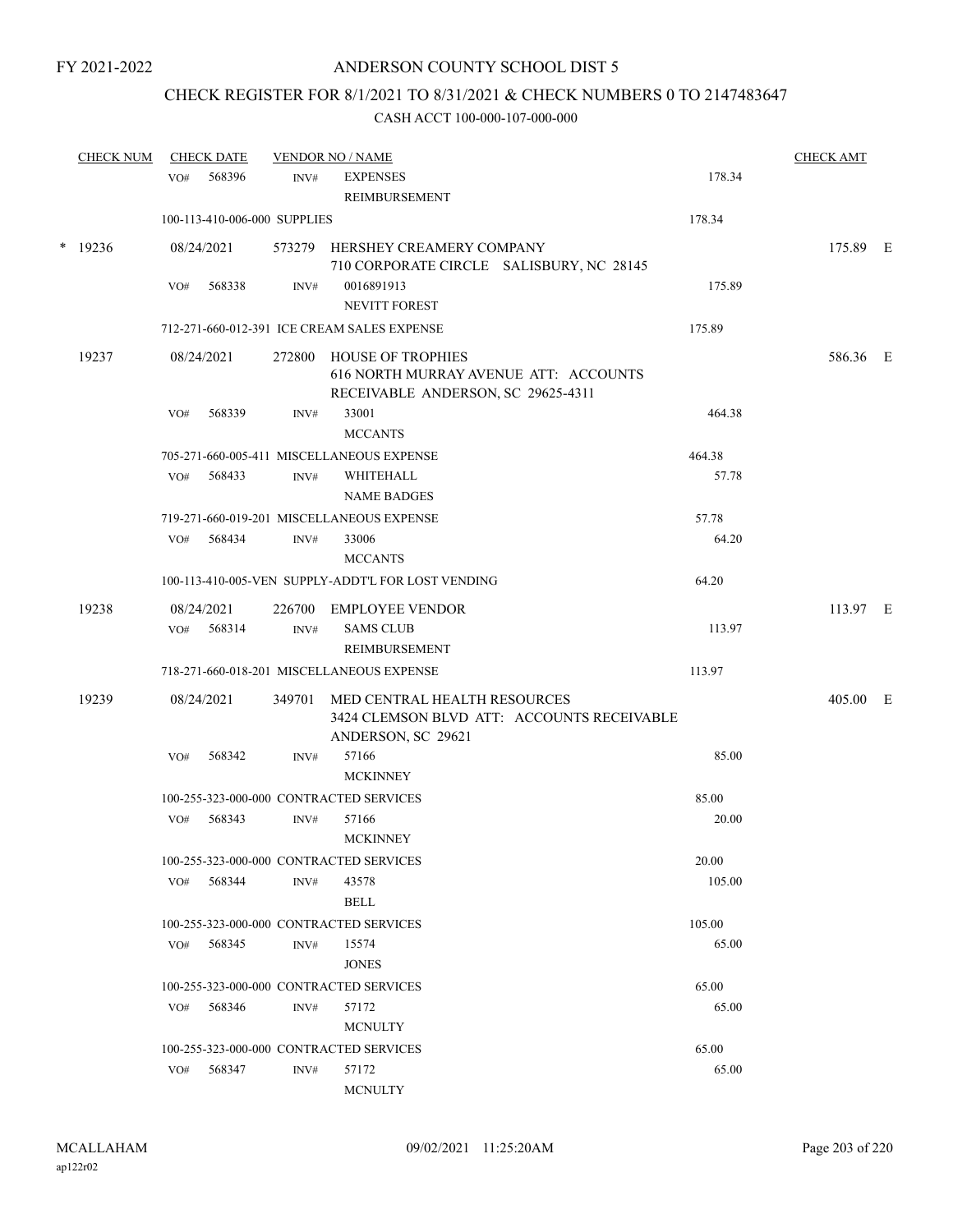### ANDERSON COUNTY SCHOOL DIST 5

## CHECK REGISTER FOR 8/1/2021 TO 8/31/2021 & CHECK NUMBERS 0 TO 2147483647

| <b>CHECK NUM</b> | <b>CHECK DATE</b>            |                | <b>VENDOR NO / NAME</b><br>100-255-323-000-000 CONTRACTED SERVICES                                           | 65.00  | <b>CHECK AMT</b> |  |
|------------------|------------------------------|----------------|--------------------------------------------------------------------------------------------------------------|--------|------------------|--|
| 19240            | 08/24/2021                   |                | 570395 NETWORK CONTROLS & ELECTRIC, INC<br>136 JOHNS ROAD ATT: ACCOUNTS RECEIVABLE<br><b>GREER, SC 29650</b> |        | 915.81 E         |  |
|                  | 568350<br>VO#                | $\text{INV}\#$ | 26240<br><b>ROBERT ANDERSON</b>                                                                              | 220.00 |                  |  |
|                  |                              |                | 100-266-314-006-000 REPAIRS TO EQUIPMENT                                                                     | 220.00 |                  |  |
|                  | 568351<br>VO#                | INV#           | 26239<br><b>WESTSIDE</b>                                                                                     | 165.00 |                  |  |
|                  |                              |                | 100-266-314-003-000 REPAIRS TO EQUIPMENT                                                                     | 165.00 |                  |  |
|                  | VO# 568437                   | INV#           | 26238<br>WHITEHALL                                                                                           | 530.81 |                  |  |
|                  |                              |                | 100-266-314-019-000 REPAIRS TO EQUIPMENT                                                                     | 530.81 |                  |  |
| 19241            | 08/24/2021                   |                | 389900 OFFICE DEPOT<br>POBOX 1413 CHARLOTTE, NC 28201-1413                                                   |        | 1,980.94 E       |  |
|                  | 568360<br>VO#                | INV#           | 185919005001<br><b>SUPPLIES</b>                                                                              | 71.99  |                  |  |
|                  | 100-112-410-007-000 SUPPLIES |                |                                                                                                              | 71.99  |                  |  |
|                  | 568361<br>VO#                | INV#           | 180598958002<br><b>SUPPLIES</b>                                                                              | 7.23   |                  |  |
|                  | 100-112-410-007-000 SUPPLIES |                |                                                                                                              | 7.23   |                  |  |
|                  | 568362<br>VO#                | INV#           | 183561168001<br><b>SUPPLIES</b>                                                                              | 85.56  |                  |  |
|                  | 100-114-410-002-000 SUPPLIES |                |                                                                                                              | 85.56  |                  |  |
|                  | 568363<br>VO#                | INV#           | 187499340001<br><b>SUPPLIES</b>                                                                              | 25.52  |                  |  |
|                  | 100-114-410-002-000 SUPPLIES |                |                                                                                                              | 25.52  |                  |  |
|                  | 568364<br>VO#                | INV#           | 183557049001<br><b>SUPPLIES</b>                                                                              | 358.00 |                  |  |
|                  | 100-114-410-002-000 SUPPLIES |                |                                                                                                              | 358.00 |                  |  |
|                  | 568365<br>VO#                | INV#           | 185354856001<br><b>SUPPLIES</b>                                                                              | 223.74 |                  |  |
|                  | 100-112-410-014-000 SUPPLIES |                |                                                                                                              | 223.74 |                  |  |
|                  | VO# 568439                   | INV#           | 185364112001<br><b>SUPPLIES</b>                                                                              | 727.43 |                  |  |
|                  | 357-171-410-000-000 SUPPLIES |                |                                                                                                              | 727.43 |                  |  |
|                  | VO# 568440                   | INV#           | 173451771001<br><b>SUPPLIES</b>                                                                              | 481.47 |                  |  |
|                  |                              |                | 720-271-660-020-411 MISCELLANEOUS EXPENSE                                                                    | 481.47 |                  |  |
| 19242            | 08/24/2021                   |                | 389900 OFFICE DEPOT<br>POBOX 1413 CHARLOTTE, NC 28201-1413                                                   |        | 585.06 E         |  |
|                  | VO# 568354                   | INV#           | 187492701001<br><b>SUPPLIES</b>                                                                              | 23.53  |                  |  |
|                  |                              |                | 723-190-660-023-911 MISCELLANEOUS- ADULT ED EXPENSE                                                          | 23.53  |                  |  |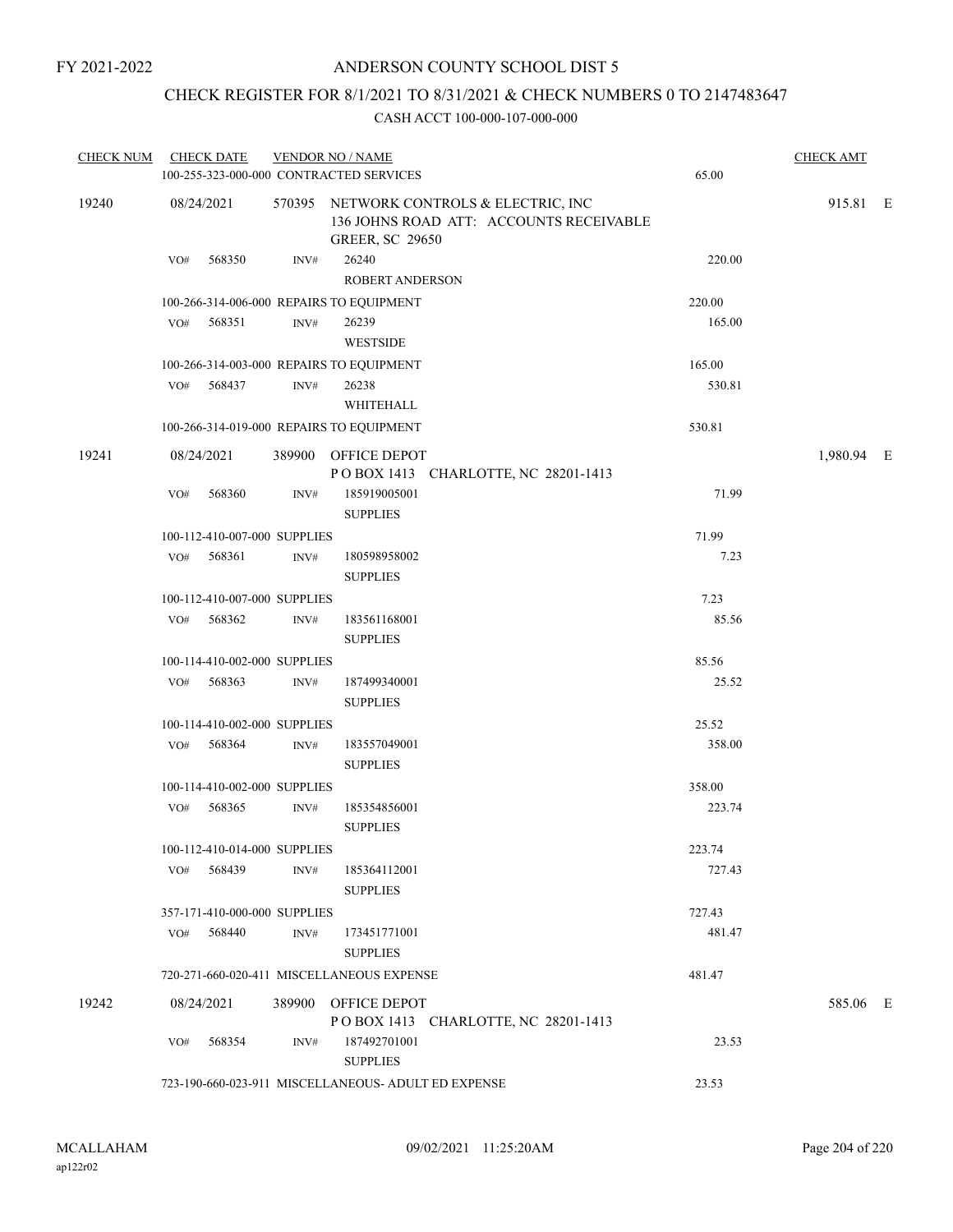# CHECK REGISTER FOR 8/1/2021 TO 8/31/2021 & CHECK NUMBERS 0 TO 2147483647

| <b>CHECK NUM</b> | <b>CHECK DATE</b>                   |      | <b>VENDOR NO / NAME</b>                                                                 |           |          | <b>CHECK AMT</b> |  |
|------------------|-------------------------------------|------|-----------------------------------------------------------------------------------------|-----------|----------|------------------|--|
|                  | 568355<br>VO#                       | INV# | 187492168001                                                                            |           | 49.21    |                  |  |
|                  |                                     |      | <b>SUPPLIES</b>                                                                         |           |          |                  |  |
|                  |                                     |      | 723-190-660-023-911 MISCELLANEOUS- ADULT ED EXPENSE                                     |           | 49.21    |                  |  |
|                  | 568356<br>VO#                       | INV# | 187492700001                                                                            |           | 12.82    |                  |  |
|                  |                                     |      | <b>SUPPLIES</b>                                                                         |           |          |                  |  |
|                  | 124-114-410-024-000 SUPPLIES        |      |                                                                                         |           | 12.82    |                  |  |
|                  | 568357<br>VO#                       | INV# | 184189836001                                                                            |           | 68.96    |                  |  |
|                  |                                     |      | <b>SUPPLIES</b>                                                                         |           |          |                  |  |
|                  | 124-114-410-024-000 SUPPLIES        |      |                                                                                         |           | 68.96    |                  |  |
|                  | 568358<br>VO#                       | INV# | 184117618001                                                                            |           | 94.09    |                  |  |
|                  |                                     |      | <b>SUPPLIES</b>                                                                         |           |          |                  |  |
|                  | 100-114-410-001-ALT SUPPLIES        |      |                                                                                         |           | 47.05    |                  |  |
|                  | 356-181-410-023-000 SUPPLIES        |      |                                                                                         |           | 47.04    |                  |  |
|                  | VO# 568359                          | INV# | 184189849001<br><b>SUPPLIES</b>                                                         |           | 336.45   |                  |  |
|                  | 100-114-410-001-ALT SUPPLIES        |      |                                                                                         |           | 168.22   |                  |  |
|                  | 356-181-410-023-000 SUPPLIES        |      |                                                                                         |           | 168.23   |                  |  |
| 19243            |                                     |      |                                                                                         |           |          | 448.33 E         |  |
|                  | 08/24/2021                          |      | 574531 PALMETTO SCREEN PRINTING & EMBROIDERY, L<br>614 N. MURRAY AVE ANDERSON, SC 29625 |           |          |                  |  |
|                  | VO#<br>568441                       | INV# | 5099                                                                                    |           | 448.33   |                  |  |
|                  |                                     |      | <b>SOUTH FANT</b>                                                                       |           |          |                  |  |
|                  | 715-271-660-015-375 FACULTY EXPENSE |      |                                                                                         |           | 448.33   |                  |  |
| 19244            | 08/24/2021                          |      | 572704 PIEDMONT FIRE EXTINGUISHERS<br>PO BOX 89 WARE SHOALS, SC 29692                   |           |          | 9,923.60 E       |  |
|                  | 568443<br>VO#                       | INV# | PO 15077                                                                                | PO# 15077 | 8,023.60 |                  |  |
|                  |                                     |      | <b>RANGE HOODS</b>                                                                      |           |          |                  |  |
|                  |                                     |      | 600-256-323-002-000 REPAIRS TO EQUIPMENT                                                |           | 424.00   |                  |  |
|                  |                                     |      | 600-256-323-003-000 REPAIRS TO EQUIPMENT                                                |           | 456.40   |                  |  |
|                  |                                     |      | 600-256-323-005-000 REPAIRS TO EQUIPMENT                                                |           | 413.20   |                  |  |
|                  |                                     |      | 600-256-323-006-000 REPAIRS TO EQUIPMENT                                                |           | 456.40   |                  |  |
|                  |                                     |      | 600-256-323-007-000 REPAIRS TO EQUIPMENT                                                |           | 424.00   |                  |  |
|                  |                                     |      | 600-256-323-008-000 REPAIRS TO EQUIPMENT                                                |           | 434.80   |                  |  |
|                  |                                     |      | 600-256-323-009-000 REPAIRS TO EQUIPMENT                                                |           | 424.00   |                  |  |
|                  |                                     |      | 600-256-323-010-000 REPAIRS TO EQUIPMENT                                                |           | 402.40   |                  |  |
|                  |                                     |      | 600-256-323-011-000 REPAIRS TO EQUIPMENT                                                |           | 445.60   |                  |  |
|                  |                                     |      | 600-256-323-012-000 REPAIRS TO EQUIPMENT                                                |           | 402.40   |                  |  |
|                  |                                     |      | 600-256-323-013-000 REPAIRS TO EQUIPMENT                                                |           | 402.40   |                  |  |
|                  |                                     |      | 600-256-323-014-000 REPAIRS TO EQUIPMENT                                                |           | 402.40   |                  |  |
|                  |                                     |      |                                                                                         |           |          |                  |  |
|                  |                                     |      | 600-256-323-015-000 REPAIRS TO EQUIPMENT                                                |           | 391.60   |                  |  |
|                  |                                     |      | 600-256-323-016-000 REPAIRS TO EQUIPMENT                                                |           | 402.40   |                  |  |
|                  |                                     |      | 600-256-323-017-000 REPAIRS TO EQUIPMENT                                                |           | 456.40   |                  |  |
|                  |                                     |      | 600-256-323-018-000 REPAIRS TO EQUIPMENT                                                |           | 434.80   |                  |  |
|                  |                                     |      | 600-256-323-019-000 REPAIRS TO EQUIPMENT                                                |           | 402.40   |                  |  |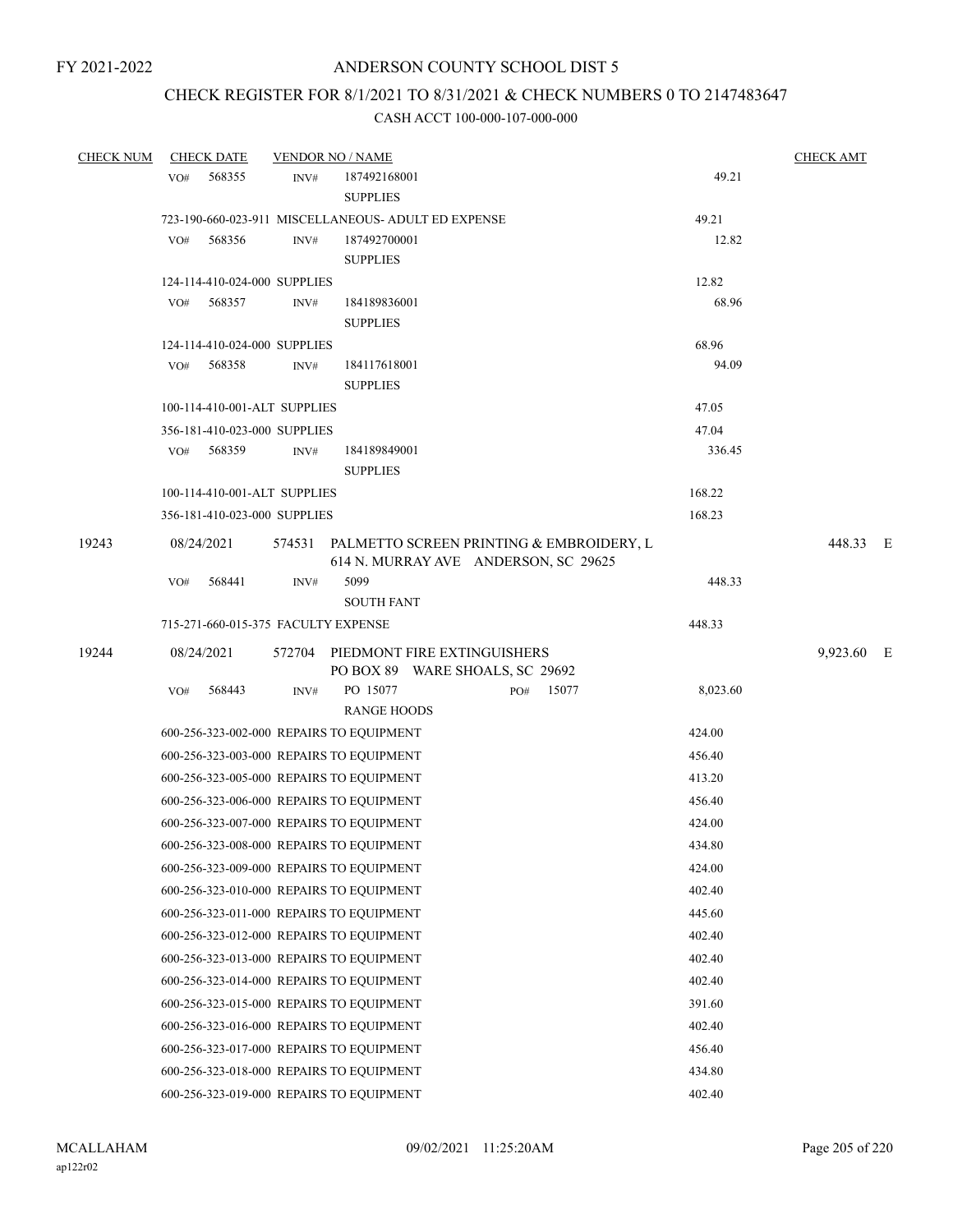### CHECK REGISTER FOR 8/1/2021 TO 8/31/2021 & CHECK NUMBERS 0 TO 2147483647

| <b>CHECK NUM</b> | <b>CHECK DATE</b>                        |        | <b>VENDOR NO / NAME</b>                                                                                |     |       |          | <b>CHECK AMT</b> |  |
|------------------|------------------------------------------|--------|--------------------------------------------------------------------------------------------------------|-----|-------|----------|------------------|--|
|                  | 600-256-323-020-000 REPAIRS TO EQUIPMENT |        |                                                                                                        |     |       | 456.40   |                  |  |
|                  | 600-256-323-021-000 REPAIRS TO EQUIPMENT |        |                                                                                                        |     |       | 391.60   |                  |  |
|                  | 568444<br>VO#                            | INV#   | <b>AIR VENTS</b>                                                                                       |     |       | 1,900.00 |                  |  |
|                  |                                          |        | <b>FOOD SERVICE</b>                                                                                    |     |       |          |                  |  |
|                  | 600-256-323-002-000 REPAIRS TO EQUIPMENT |        |                                                                                                        |     |       | 100.00   |                  |  |
|                  | 600-256-323-003-000 REPAIRS TO EQUIPMENT |        |                                                                                                        |     |       | 100.00   |                  |  |
|                  | 600-256-323-005-000 REPAIRS TO EQUIPMENT |        |                                                                                                        |     |       | 100.00   |                  |  |
|                  | 600-256-323-006-000 REPAIRS TO EQUIPMENT |        |                                                                                                        |     |       | 100.00   |                  |  |
|                  | 600-256-323-007-000 REPAIRS TO EQUIPMENT |        |                                                                                                        |     |       | 100.00   |                  |  |
|                  | 600-256-323-008-000 REPAIRS TO EQUIPMENT |        |                                                                                                        |     |       | 100.00   |                  |  |
|                  | 600-256-323-009-000 REPAIRS TO EQUIPMENT |        |                                                                                                        |     |       | 100.00   |                  |  |
|                  | 600-256-323-010-000 REPAIRS TO EQUIPMENT |        |                                                                                                        |     |       | 100.00   |                  |  |
|                  | 600-256-323-011-000 REPAIRS TO EQUIPMENT |        |                                                                                                        |     |       | 100.00   |                  |  |
|                  | 600-256-323-012-000 REPAIRS TO EQUIPMENT |        |                                                                                                        |     |       | 100.00   |                  |  |
|                  | 600-256-323-013-000 REPAIRS TO EQUIPMENT |        |                                                                                                        |     |       | 100.00   |                  |  |
|                  | 600-256-323-014-000 REPAIRS TO EQUIPMENT |        |                                                                                                        |     |       | 100.00   |                  |  |
|                  | 600-256-323-015-000 REPAIRS TO EQUIPMENT |        |                                                                                                        |     |       | 100.00   |                  |  |
|                  | 600-256-323-016-000 REPAIRS TO EQUIPMENT |        |                                                                                                        |     |       | 100.00   |                  |  |
|                  | 600-256-323-017-000 REPAIRS TO EQUIPMENT |        |                                                                                                        |     |       | 100.00   |                  |  |
|                  | 600-256-323-018-000 REPAIRS TO EQUIPMENT |        |                                                                                                        |     |       | 100.00   |                  |  |
|                  | 600-256-323-019-000 REPAIRS TO EQUIPMENT |        |                                                                                                        |     |       | 100.00   |                  |  |
|                  | 600-256-323-020-000 REPAIRS TO EQUIPMENT |        |                                                                                                        |     |       | 100.00   |                  |  |
|                  | 600-256-323-021-000 REPAIRS TO EQUIPMENT |        |                                                                                                        |     |       | 100.00   |                  |  |
| 19245            | 08/24/2021                               | 394675 | PIP PRINTING<br>1005 NORTH FANT STREET ATT: ACCOUNTS<br>RECEIVABLE ANDERSON, SC 29621                  |     |       |          | 2,167.64 E       |  |
|                  | VO#<br>568445                            | INV#   | 102143<br><b>HANDBOOKS</b>                                                                             | PO# | 15023 | 1,998.38 |                  |  |
|                  | 131-115-410-031-000 SUPPLIES             |        |                                                                                                        |     |       | 1,998.38 |                  |  |
|                  | 568446<br>VO#                            | INV#   | 102135<br><b>CF REAMES</b>                                                                             |     |       | 169.26   |                  |  |
|                  | 100-211-410-001-000 SUPPLIES             |        |                                                                                                        |     |       | 120.90   |                  |  |
|                  | 100-390-410-001-000 SUPPLIES             |        |                                                                                                        |     |       | 48.36    |                  |  |
|                  |                                          |        |                                                                                                        |     |       |          |                  |  |
| 19246            | 08/24/2021                               |        | 416350 PRESENTATION SYSTEMS SOUTH, INC<br>POBOX 3872 ATT: ACCOUNTS RECEIVABLE<br>MOORESVILLE, NC 28117 |     |       |          | 279.73 E         |  |
|                  | 568447<br>VO#                            | INV#   | 3465<br><b>MCCANTS</b>                                                                                 |     |       | 279.73   |                  |  |
|                  | 100-113-410-005-000 SUPPLIES             |        |                                                                                                        |     |       | 279.73   |                  |  |
|                  |                                          |        | PRIORITY ONE SECURITY                                                                                  |     |       |          |                  |  |
| 19247            | 08/24/2021                               | 574687 | PO BOX 36 MAULDIN, SC 29662                                                                            |     |       |          | 1,282.00 E       |  |
|                  | 568387<br>VO#                            | INV#   | 2140788<br><b>AUGUST SERVICE</b>                                                                       | PO# | 14898 | 1,282.00 |                  |  |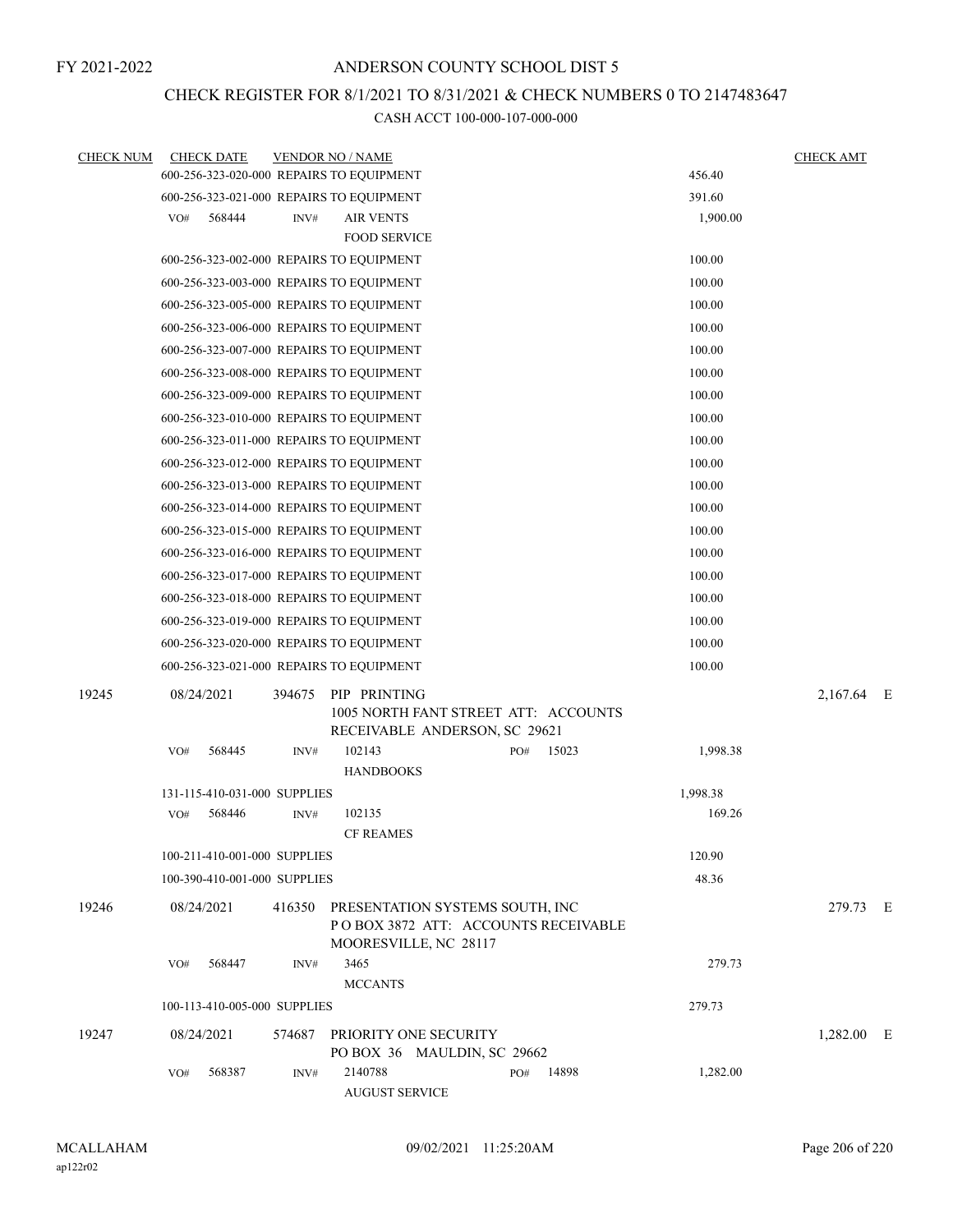### CHECK REGISTER FOR 8/1/2021 TO 8/31/2021 & CHECK NUMBERS 0 TO 2147483647

| <b>CHECK NUM</b> | <b>CHECK DATE</b>                       |        | <b>VENDOR NO / NAME</b>                                                          |     |       |          | <b>CHECK AMT</b> |  |
|------------------|-----------------------------------------|--------|----------------------------------------------------------------------------------|-----|-------|----------|------------------|--|
|                  | 100-254-323-000-400 CONTRACT SRVS.-HVAC |        |                                                                                  |     |       | 92.00    |                  |  |
|                  |                                         |        | 100-254-323-001-400 CONTR SERV-HVAC/ELECT/PLUMBING                               |     |       | 46.00    |                  |  |
|                  |                                         |        | 100-254-323-002-400 CONTR SERV-HVAC/ELECT/PLUMBING                               |     |       | 168.00   |                  |  |
|                  |                                         |        | 100-254-323-003-400 CONTR SERV-HVAC/ELECT/PLUMBING                               |     |       | 102.00   |                  |  |
|                  |                                         |        | 100-254-323-005-400 CONTR SERV-HVAC/ELECT/PLUMBING                               |     |       | 46.00    |                  |  |
|                  |                                         |        | 100-254-323-006-400 CONTR SERV-HVAC/ELECT/PLUMBING                               |     |       | 69.00    |                  |  |
|                  |                                         |        | 100-254-323-007-400 CONTR SERV-HVAC/ELECT/PLUMBING                               |     |       | 46.00    |                  |  |
|                  |                                         |        | 100-254-323-008-400 CONTR SERV-HVAC/ELECT/PLUMBING                               |     |       | 46.00    |                  |  |
|                  |                                         |        | 100-254-323-009-400 CONTR SERV-HVAC/ELECT/PLUMBING                               |     |       | 46.00    |                  |  |
|                  |                                         |        | 100-254-323-010-400 CONTR SERV-HVAC/ELECT/PLUMBING                               |     |       | 46.00    |                  |  |
|                  |                                         |        | 100-254-323-011-400 CONTR SERV-HVAC/ELECT/PLUMBING                               |     |       | 46.00    |                  |  |
|                  |                                         |        | 100-254-323-012-400 CONTR SERV-HVAC/ELECT/PLUMBING                               |     |       | 46.00    |                  |  |
|                  |                                         |        | 100-254-323-013-400 CONTR SERV-HVAC/ELECT/PLUMBING                               |     |       | 46.00    |                  |  |
|                  |                                         |        | 100-254-323-014-400 CONTR SERV-HVAC/ELECT/PLUMBING                               |     |       | 46.00    |                  |  |
|                  |                                         |        | 100-254-323-015-400 CONTR SERV-HVAC/ELECT/PLUMBING                               |     |       | 46.00    |                  |  |
|                  |                                         |        | 100-254-323-016-400 CONTR SERV-HVAC/ELECT/PLUMBING                               |     |       | 46.00    |                  |  |
|                  |                                         |        | 100-254-323-017-400 CONTR SERV-HVAC/ELECT/PLUMBING                               |     |       | 46.00    |                  |  |
|                  |                                         |        | 100-254-323-018-400 CONTR SERV-HVAC/ELECT/PLUMBING                               |     |       | 46.00    |                  |  |
|                  |                                         |        | 100-254-323-019-400 CONTR SERV-HVAC/ELECT/PLUMBING                               |     |       | 46.00    |                  |  |
|                  |                                         |        | 100-254-323-020-400 CONTR SERV-HVAC/ELECT/PLUMBING                               |     |       | 46.00    |                  |  |
|                  |                                         |        | 100-254-323-021-400 CONTR SERV-HVAC/ELECT/PLUMBING                               |     |       | 46.00    |                  |  |
|                  |                                         |        | 100-254-323-023-400 CONTR SERV.-HVAC/ELECT/PLUMBING                              |     |       | 69.00    |                  |  |
| 19248            | 08/24/2021                              | 570443 | PROJECT LEAD THE WAY<br>3939 PRIORITY WAY SOUTH DRIVE SUITE 400                  |     |       |          | 7,800.00 E       |  |
|                  |                                         |        | INDIANAPOLIS, IN 46240                                                           |     |       |          |                  |  |
|                  | 568367<br>VO#                           | INV#   | 298633<br><b>REGISTRATION</b>                                                    | PO# | 14910 | 2,400.00 |                  |  |
|                  |                                         |        | 207-224-333-031-C04 TRIPS/CONFERENCES (C/O)                                      |     |       | 2,400.00 |                  |  |
|                  | 568448<br>VO#                           | INV#   | 279203<br>AIT 2021-2022                                                          | PO# | 15021 | 5,400.00 |                  |  |
|                  | 131-115-410-031-000 SUPPLIES            |        |                                                                                  |     |       | 5.400.00 |                  |  |
| 19249            | 08/24/2021                              | 576080 | <b>EMPLOYEE VENDOR</b>                                                           |     |       |          | 146.00 E         |  |
|                  | 568403<br>VO#                           | INV#   | <b>PRAXIS</b><br><b>REIMBURSEMENT</b>                                            |     |       | 146.00   |                  |  |
|                  | 263-264-312-020-RR1 HQ CERTIFICATIONS   |        |                                                                                  |     |       | 146.00   |                  |  |
| 19250            | 08/24/2021                              | 440950 | ROCHESTER 100 INC<br>POBOX 92801 ATT: ACCOUNTS RECEIVABLE<br>ROCHESTER, NY 14692 |     |       |          | 1,350.00 E       |  |
|                  | 568371<br>VO#                           | INV#   | 93282<br><b>WEST MARKET</b>                                                      |     |       | 675.00   |                  |  |
|                  |                                         |        | 718-271-660-018-201 MISCELLANEOUS EXPENSE                                        |     |       | 675.00   |                  |  |
|                  | 568453<br>VO#                           | INV#   | 89837                                                                            |     |       | 675.00   |                  |  |
|                  |                                         |        | NORTH POINTE                                                                     |     |       |          |                  |  |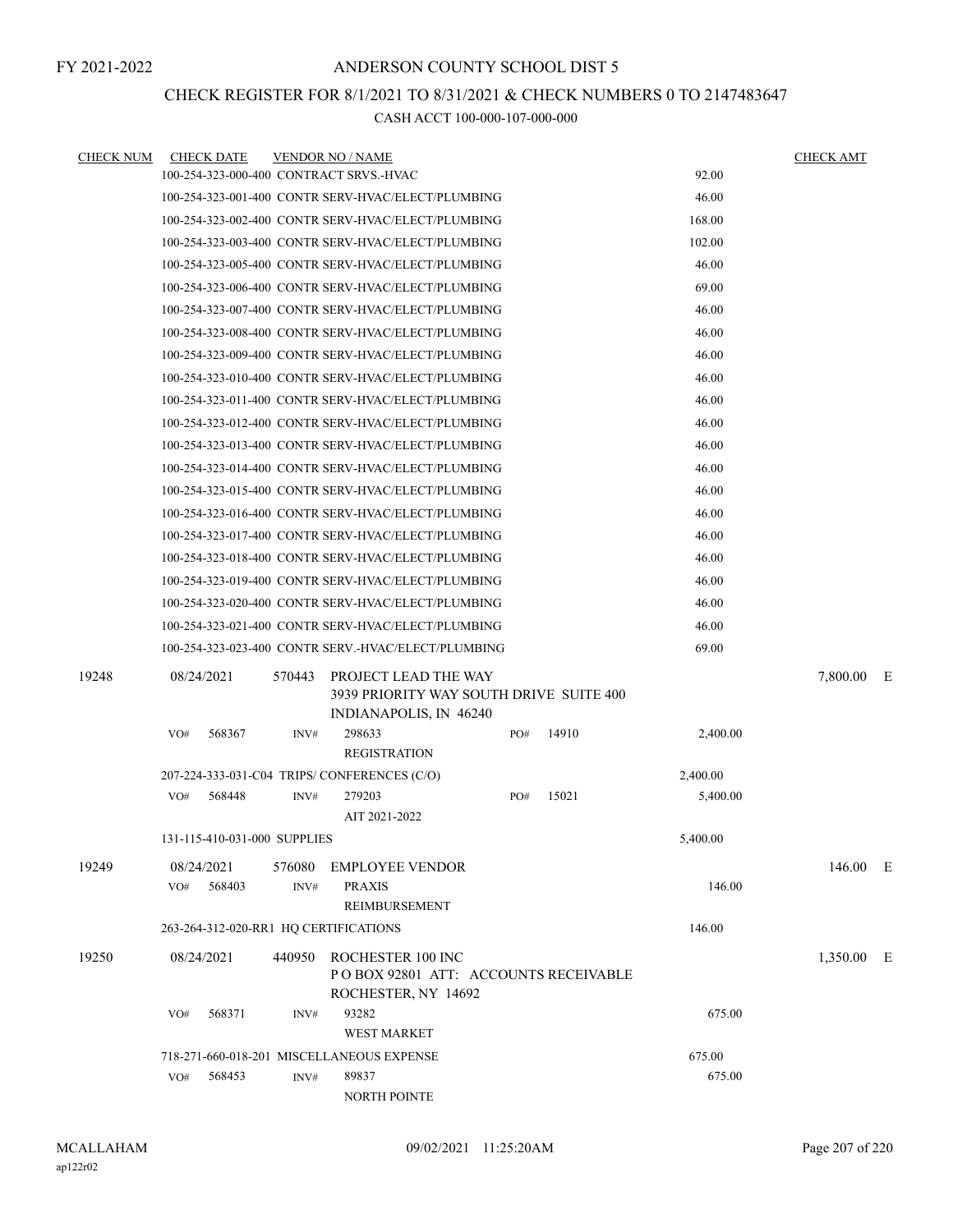## CHECK REGISTER FOR 8/1/2021 TO 8/31/2021 & CHECK NUMBERS 0 TO 2147483647

| <b>CHECK NUM</b> | <b>CHECK DATE</b>                                   |        | <b>VENDOR NO / NAME</b>                       |               | <b>CHECK AMT</b> |  |
|------------------|-----------------------------------------------------|--------|-----------------------------------------------|---------------|------------------|--|
|                  | 100-111-410-013-000 SUPPLIES                        |        |                                               | 81.00         |                  |  |
|                  | 100-112-410-013-000 SUPPLIES                        |        |                                               | 371.25        |                  |  |
|                  | 100-113-410-013-000 SUPPLIES                        |        |                                               | 168.75        |                  |  |
|                  | 100-147-410-013-000 SUPPLIES                        |        |                                               | 54.00         |                  |  |
| 19251            | 08/24/2021                                          |        | 574616 EMPLOYEE VENDOR                        |               | 115.47 E         |  |
|                  | VO# 568310                                          | INV#   | <b>UMBRELLAS</b>                              | 115.47        |                  |  |
|                  |                                                     |        | REIMBURSEMENT                                 |               |                  |  |
|                  |                                                     |        | 705-271-660-005-411 MISCELLANEOUS EXPENSE     | 115.47        |                  |  |
| 19252            | 08/24/2021                                          | 468850 | EMPLOYEE VENDOR                               |               | 297.82 E         |  |
|                  | 568398<br>VO#                                       | INV#   | <b>SKINS</b>                                  | 297.82        |                  |  |
|                  |                                                     |        | REIMBURSEMENT                                 |               |                  |  |
|                  | 802-112-410-014-000 SUPPLIES - RETENTION            |        |                                               | 297.82        |                  |  |
| 19253            | 08/24/2021                                          |        | 570059 SHARP BUSINESS SYSTEMS                 |               | 118.54 E         |  |
|                  |                                                     |        | DEPT 1216 PO BOX 121216 DALLAS, TX 75312-1216 |               |                  |  |
|                  | 568373<br>VO#                                       | INV#   | 9003412968                                    | 13.48         |                  |  |
|                  |                                                     |        | <b>SUPPORT</b>                                |               |                  |  |
|                  | 708-271-660-008-362 COPIER EXPENSE<br>VO#<br>568374 | INV#   | 9003428526                                    | 13.48<br>3.43 |                  |  |
|                  |                                                     |        | <b>COPIES</b>                                 |               |                  |  |
|                  | 708-271-660-008-362 COPIER EXPENSE                  |        |                                               | 3.43          |                  |  |
|                  | 568375<br>VO#                                       | INV#   | 9003428537                                    | 12.51         |                  |  |
|                  |                                                     |        | <b>COPIES</b>                                 |               |                  |  |
|                  | 708-271-660-008-362 COPIER EXPENSE                  |        |                                               | 12.51         |                  |  |
|                  | 568454<br>VO#                                       | INV#   | 9003435318                                    | 89.12         |                  |  |
|                  |                                                     |        | <b>COPIES</b>                                 |               |                  |  |
|                  | 100-113-410-021-000 SUPPLIES                        |        |                                               | 89.12         |                  |  |
| 19254            | 08/24/2021                                          |        | 574734 EMPLOYEE VENDOR                        |               | 146.00 E         |  |
|                  | $VO#$ 568404                                        | INV#   | <b>PRAXIS</b>                                 | 146.00        |                  |  |
|                  |                                                     |        | REIMBURSEMENT                                 |               |                  |  |
|                  | 263-264-312-020-RR1 HQ CERTIFICATIONS               |        |                                               | 146.00        |                  |  |
| $*$ 19261        | 08/24/2021                                          |        | 526475 EMPLOYEE VENDOR                        |               | 213.66 E         |  |
|                  | 568400<br>VO#                                       | INV#   | <b>STAFF LUNCH</b>                            | 213.66        |                  |  |
|                  |                                                     |        | <b>REIMBURSEMENT</b>                          |               |                  |  |
|                  |                                                     |        | 715-271-660-015-201 MISCELLANEOUS EXPENSE     | 213.66        |                  |  |
| $*$ 19263        | 08/26/2021                                          | 569031 | AIRGAS USA                                    |               | 226.20 E         |  |
|                  |                                                     |        | POBOX 532609 ATT: ACCOUNTS RECEIVABLE         |               |                  |  |
|                  |                                                     |        | ATLANTA, GA 30353-2609                        |               |                  |  |
|                  | 568579<br>VO#                                       | INV#   | 9115807847<br>14943<br>PO#                    | 226.20        |                  |  |
|                  |                                                     |        | <b>SUPPLIES</b>                               |               |                  |  |
|                  | 329-115-410-031-0CO SUPPLIES-STATE (C/O)            |        |                                               | 226.20        |                  |  |
| 19264            | 08/26/2021                                          | 111125 | <b>ANDERSON AWARDS</b>                        |               | 224.70 E         |  |
|                  |                                                     |        | 716 WHITEHALL ROAD ATT: ACCOUNTS              |               |                  |  |
|                  |                                                     |        | RECEIVABLE ANDERSON, SC 29625                 |               |                  |  |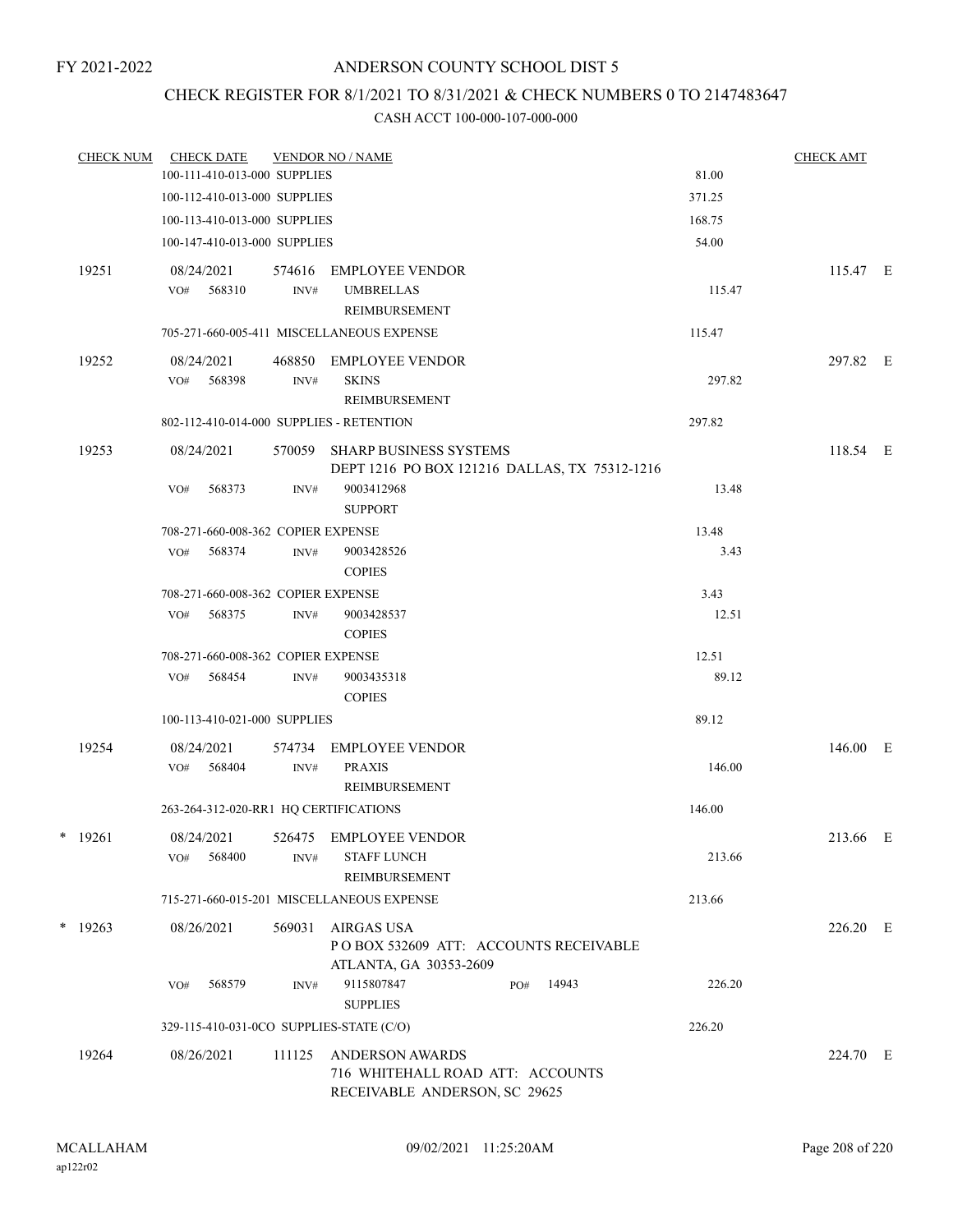# CHECK REGISTER FOR 8/1/2021 TO 8/31/2021 & CHECK NUMBERS 0 TO 2147483647

|   | <b>CHECK NUM</b> |                              | <b>CHECK DATE</b>                  |        | <b>VENDOR NO / NAME</b>                                                     |          | <b>CHECK AMT</b> |  |
|---|------------------|------------------------------|------------------------------------|--------|-----------------------------------------------------------------------------|----------|------------------|--|
|   |                  | VO#                          | 568580                             | INV#   | <b>WESTSIDE</b>                                                             | 224.70   |                  |  |
|   |                  |                              |                                    |        | <b>NAME BADGES</b>                                                          |          |                  |  |
|   |                  | 100-114-410-003-000 SUPPLIES | 224.70                             |        |                                                                             |          |                  |  |
|   | 19265            |                              | 08/26/2021                         | 574765 | APPLIED EDUCATIONAL SYSTEMS                                                 |          | 3,500.00 E       |  |
|   |                  |                              |                                    |        | 312 E. WALNUT ST., SUITE 200 LANCASTER, PA 17602                            |          |                  |  |
|   |                  | VO#                          | 568581                             | INV#   | 15016<br>0031082<br>PO#<br><b>LICENSE</b>                                   | 3,500.00 |                  |  |
|   |                  |                              | 207-115-410-031-C06 SUPPLIES (C/O) |        |                                                                             | 3,500.00 |                  |  |
| * | 19267            |                              | 08/26/2021                         | 126675 | ATTAWAY INC<br>POBOX 302 ATT: ACCOUNTS RECEIVABLE<br>ANDERSON, SC 29622     |          | 641.74 E         |  |
|   |                  | VO#                          | 568475                             | INV#   | 234865                                                                      | 79.99    |                  |  |
|   |                  |                              |                                    |        | <b>TL HANNA</b>                                                             |          |                  |  |
|   |                  |                              | 100-114-410-002-000 SUPPLIES       |        |                                                                             | 79.99    |                  |  |
|   |                  | VO#                          | 568476                             | INV#   | 234863<br><b>TL HANNA</b>                                                   | 80.25    |                  |  |
|   |                  |                              | 100-114-410-002-000 SUPPLIES       |        |                                                                             | 80.25    |                  |  |
|   |                  | VO#                          | 568477                             | INV#   | 234868                                                                      | 165.85   |                  |  |
|   |                  |                              |                                    |        | <b>NORTH POINTE</b>                                                         |          |                  |  |
|   |                  |                              |                                    |        | 713-271-660-013-201 MISCELLANEOUS EXPENSE                                   | 165.85   |                  |  |
|   |                  | VO#                          | 568582                             | INV#   | 234323                                                                      | 315.65   |                  |  |
|   |                  |                              |                                    |        | <b>HOMELAND PARK</b>                                                        |          |                  |  |
|   |                  |                              | 100-112-410-011-000 SUPPLIES       |        |                                                                             | 315.65   |                  |  |
| * | 19269            |                              | 08/26/2021                         | 143760 | <b>EMPLOYEE VENDOR</b>                                                      |          | 346.38 E         |  |
|   |                  | VO#                          | 568577                             | INV#   | <b>HOBBY LOBBY</b>                                                          | 346.38   |                  |  |
|   |                  |                              |                                    |        | REIMBURSEMENT                                                               |          |                  |  |
|   |                  |                              |                                    |        | 802-111-410-011-000 SUPPLIES - RETENTION                                    | 346.38   |                  |  |
|   | 19270            |                              | 08/26/2021                         | 564662 | <b>BRADY'S SCREEN PRINTING</b><br>106 CONCORD ROAD ATT: ACCOUNTS RECEIVABLE |          | 1,570.00 E       |  |
|   |                  | VO#                          | 568484                             | INV#   | ANDERSON, SC 29621<br>39099                                                 | 1,570.00 |                  |  |
|   |                  |                              |                                    |        | <b>WESTSIDE</b>                                                             |          |                  |  |
|   |                  |                              | 100-223-410-003-000 SUPPLIES       |        |                                                                             | 1,570.00 |                  |  |
|   | 19271            |                              | 08/26/2021                         | 564276 | <b>EMPLOYEE VENDOR</b>                                                      |          | 142.05 E         |  |
|   |                  | VO#                          | 568575                             | INV#   | OFFICE DEPOT                                                                | 142.05   |                  |  |
|   |                  |                              |                                    |        | REIMBURSEMENT                                                               |          |                  |  |
|   |                  |                              | 100-112-410-011-000 SUPPLIES       |        |                                                                             | 142.05   |                  |  |
|   | 19272            |                              | 08/26/2021                         | 564176 | <b>BSN SPORTS, LLC</b><br>PO BOX 660176 DALLAS, TX 75209-0176               |          | 1,307.35 E       |  |
|   |                  | VO#                          | 568583                             | INV#   | 913389615                                                                   | 40.67    |                  |  |
|   |                  |                              |                                    |        | <b>MCCANTS</b>                                                              |          |                  |  |
|   |                  |                              |                                    |        | 705-271-660-005-674 FOOTBALL EXPENSE                                        | 40.67    |                  |  |
|   |                  | VO#                          | 568584                             | INV#   | 913231583                                                                   | 1,266.68 |                  |  |
|   |                  |                              |                                    |        | <b>MCCANTS</b>                                                              |          |                  |  |
|   |                  |                              |                                    |        |                                                                             |          |                  |  |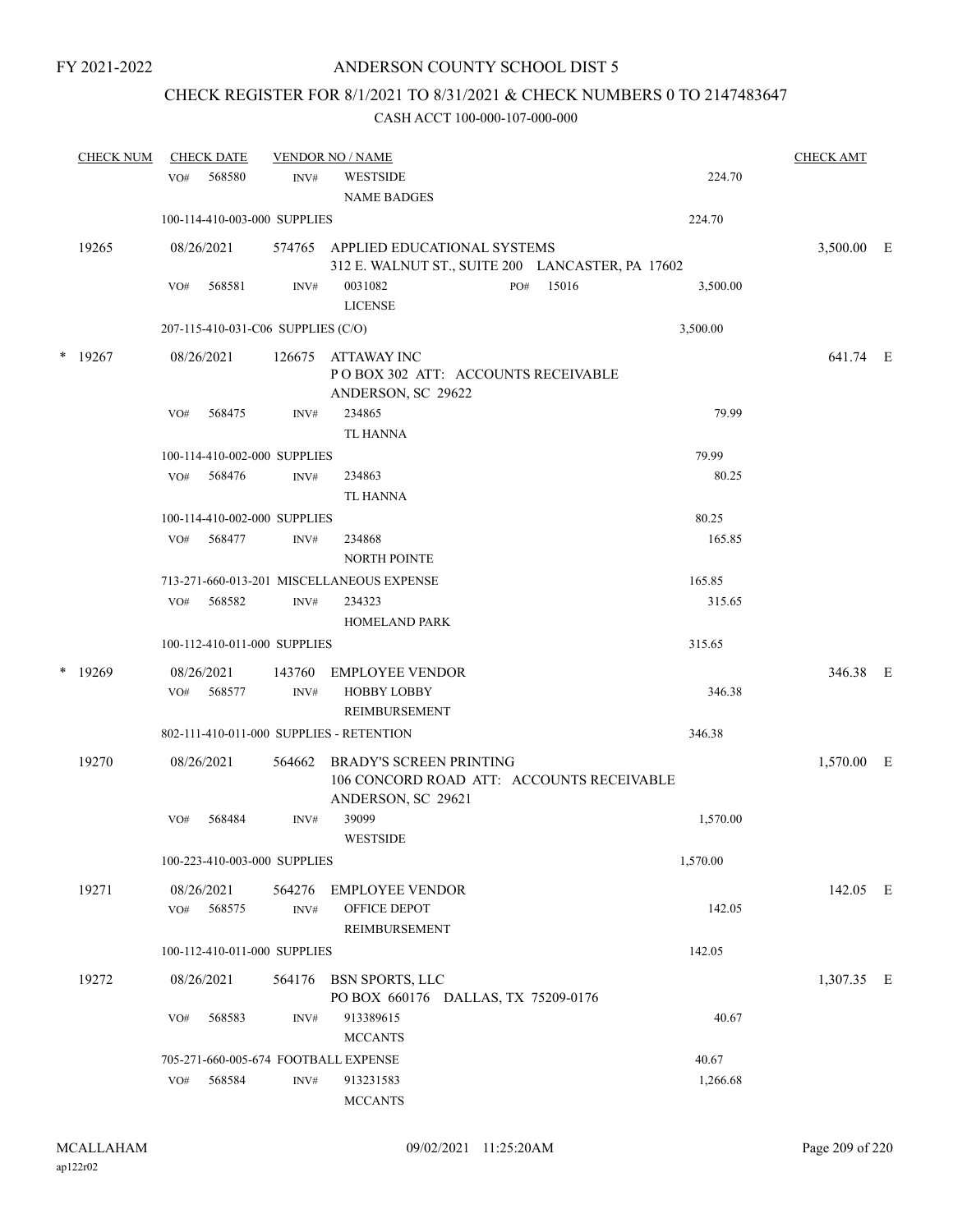### CHECK REGISTER FOR 8/1/2021 TO 8/31/2021 & CHECK NUMBERS 0 TO 2147483647

| <b>CHECK NUM</b> | <b>CHECK DATE</b>        |        |                                   | <b>VENDOR NO / NAME</b>                                                                                 |     |       |           | <b>CHECK AMT</b> |  |
|------------------|--------------------------|--------|-----------------------------------|---------------------------------------------------------------------------------------------------------|-----|-------|-----------|------------------|--|
|                  |                          |        |                                   | 705-271-660-005-674 FOOTBALL EXPENSE                                                                    |     |       | 1,266.68  |                  |  |
| * 19274          | 08/26/2021               |        | 202600                            | DILLARD'S SPORTS CENTER<br>708 WHITEHALL ROAD ATT: ACCOUNTS<br>RECEIVABLE ANDERSON, SC 29625            |     |       |           | 859.21 E         |  |
|                  | VO#                      | 568588 | INV#                              | 105592<br><b>CENTERVILLE</b>                                                                            |     |       | 859.21    |                  |  |
|                  |                          |        |                                   | 707-190-660-007-201 MISCELLANEOUS EXPENSE                                                               |     |       | 859.21    |                  |  |
| 19275            | 08/26/2021               |        | 569871                            | FOLLETT SCHOOL SOLUTIONS, INC<br>91826 COLLECTION CENTER DRIVE ATT: ACCOUNTS                            |     |       |           | 26,360.75 E      |  |
|                  | VO#                      | 568489 | INV#                              | RECEIVABLE CHICAGO, IL 60693-0918<br>894333F<br><b>VARENNES</b>                                         | PO# | 14453 | 23,056.75 |                  |  |
|                  |                          |        | 338-222-430-016-EAR LIBRARY BOOKS |                                                                                                         |     |       | 23,056.75 |                  |  |
|                  | VO#                      | 568590 | INV#                              | 859154F<br><b>CENTERVILLE</b>                                                                           | PO# | 14171 | 3,304.00  |                  |  |
|                  |                          |        | 338-222-430-007-EAR LIBRARY BOOKS |                                                                                                         |     |       | 3,304.00  |                  |  |
| 19276            | 08/26/2021               |        | 237555                            | <b>FORMS &amp; SUPPLY</b><br>POBOX 563953 ATT: ACCOUNTS RECEIVABLE<br>CHARLOTTE, NC 28256               |     |       |           | 602.73 E         |  |
|                  | VO#                      | 568490 | INV#                              | 5863586-1<br><b>SUPPLIES</b>                                                                            |     |       | 73.72     |                  |  |
|                  |                          |        | 100-111-410-012-000 SUPPLIES      |                                                                                                         |     |       | 73.72     |                  |  |
|                  | VO#                      | 568591 | INV#                              | 5865245<br><b>ROBERT ANDERSON</b>                                                                       |     |       | 147.66    |                  |  |
|                  |                          |        | 100-113-410-006-000 SUPPLIES      |                                                                                                         |     |       | 147.66    |                  |  |
|                  | VO#                      | 568592 | INV#                              | 5872282<br><b>CALHOUN ELEM</b>                                                                          |     |       | 291.13    |                  |  |
|                  |                          |        | 100-112-410-014-000 SUPPLIES      |                                                                                                         |     |       | 291.13    |                  |  |
|                  | VO#                      | 568593 | INV#                              | 5872282-1<br><b>CALHOUN ELEM</b>                                                                        |     |       | 90.22     |                  |  |
|                  |                          |        | 100-233-410-014-000 SUPPLIES      |                                                                                                         |     |       | 90.22     |                  |  |
| 19277            | 08/26/2021<br>VO# 568576 |        | INV#                              | 564815 EMPLOYEE VENDOR<br><b>SUPPLIES</b><br>REIMBURSEMENT                                              |     |       | 222.26    | 222.26 E         |  |
|                  |                          |        |                                   | 100-113-410-021-VEN SUPPLY-ADDT'L FOR LOST VENDING                                                      |     |       | 222.26    |                  |  |
| 19278            | 08/26/2021               |        | 252650                            | GRAINGER<br>DEPT 867098550 ATT: ACCOUNTS RECEIVABLE                                                     |     |       |           | 213.74 E         |  |
|                  | VO#                      | 568491 | INV#                              | PALATINE, IL 60038-0001<br>9021053591<br><b>BIKE RACK</b>                                               |     |       | 213.74    |                  |  |
|                  |                          |        |                                   | 100-254-410-009-001 SUPPLIES - MAINTENANCE                                                              |     |       | 213.74    |                  |  |
| 19279            | 08/26/2021               |        | 272800                            | <b>HOUSE OF TROPHIES</b><br>616 NORTH MURRAY AVENUE ATT: ACCOUNTS<br>RECEIVABLE ANDERSON, SC 29625-4311 |     |       |           | 1,574.24 E       |  |
|                  |                          |        |                                   |                                                                                                         |     |       |           |                  |  |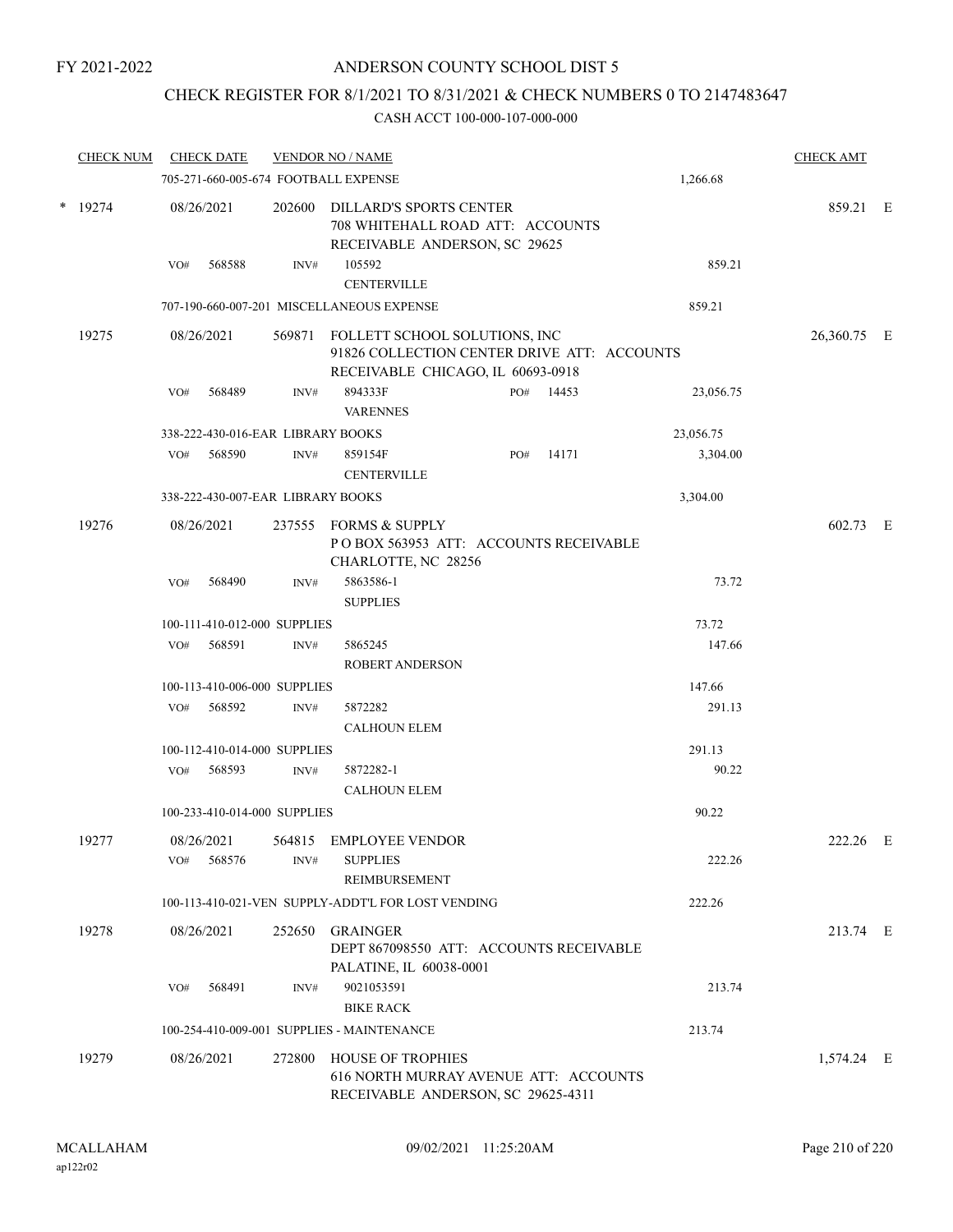## CHECK REGISTER FOR 8/1/2021 TO 8/31/2021 & CHECK NUMBERS 0 TO 2147483647

| <b>CHECK NUM</b> |     | <b>CHECK DATE</b>                 |      | <b>VENDOR NO / NAME</b>                                                                 |                | <b>CHECK AMT</b> |  |
|------------------|-----|-----------------------------------|------|-----------------------------------------------------------------------------------------|----------------|------------------|--|
|                  | VO# | 568493                            | INV# | 33002<br><b>SILVER PLATES</b>                                                           | 1,574.24       |                  |  |
|                  |     |                                   |      | 100-264-312-000-ERP EMPLOYEE RECOGNITION PROGRAM                                        | 1,574.24       |                  |  |
| 19280            |     | 08/26/2021                        |      | 564696 JOHNSTONE SUPPLY<br>POBOX 17466 GREENVILLE, SC 29606                             |                | 278.06 E         |  |
|                  | VO# | 568495                            | INV# | 4022557<br><b>SUPPLIES</b>                                                              | 278.06         |                  |  |
|                  |     |                                   |      | 100-254-410-003-001 SUPPLIES - MAINTENANCE                                              | 278.06         |                  |  |
| * 19282          |     | 08/26/2021<br>VO# 568462          | INV# | 307650 EMPLOYEE VENDOR<br>DEC - JUNE<br><b>MILEAGE</b>                                  | 153.12         | 178.12 E         |  |
|                  |     | 100-221-332-000-000 TRAVEL        |      |                                                                                         | 153.12         |                  |  |
|                  |     | VO# 568467                        | INV# | ${\rm DUES}$<br><b>REIMBURSEMENT</b>                                                    | 25.00          |                  |  |
|                  |     | 100-221-640-000-000 DUES AND FEES |      |                                                                                         | 25.00          |                  |  |
| 19283            |     | 08/26/2021                        |      | 576574 LOC-DOC SECURITY<br>PO BOX 78987 CHARLOTTE, NC 28271                             |                | 602.24 E         |  |
|                  | VO# | 568497                            | INV# | C <sub>205223</sub><br><b>KEYS/LOCKS</b>                                                | 34.78          |                  |  |
|                  |     |                                   |      | 100-254-323-000-400 CONTRACT SRVS.-HVAC                                                 | 27.82          |                  |  |
|                  |     |                                   |      | 100-254-323-005-400 CONTR SERV-HVAC/ELECT/PLUMBING                                      | 6.96           |                  |  |
|                  |     | VO# 568498                        | INV# | C <sub>205246</sub><br><b>KEYS/LOCKS</b>                                                | 121.43         |                  |  |
|                  |     |                                   |      | 100-254-323-003-400 CONTR SERV-HVAC/ELECT/PLUMBING                                      | 121.43         |                  |  |
|                  |     | VO# 568499                        | INV# | C <sub>205245</sub><br><b>KEYS/LOCKS</b>                                                | 13.91          |                  |  |
|                  |     |                                   |      | 100-254-323-002-400 CONTR SERV-HVAC/ELECT/PLUMBING                                      | 13.91          |                  |  |
|                  | VO# | 568500                            | INV# | C <sub>205227</sub><br><b>KEYS/LOCKS</b>                                                | 35.31          |                  |  |
|                  | VO# | 568501                            | INV# | 100-254-323-002-400 CONTR SERV-HVAC/ELECT/PLUMBING<br>C <sub>205239</sub><br>KEYS/LOCKS | 35.31<br>17.66 |                  |  |
|                  |     |                                   |      | 100-254-323-015-400 CONTR SERV-HVAC/ELECT/PLUMBING                                      | 17.66          |                  |  |
|                  | VO# | 568502                            | INV# | C <sub>205163</sub><br><b>KEYS/LOCKS</b>                                                | 88.11          |                  |  |
|                  |     |                                   |      | 100-254-323-008-400 CONTR SERV-HVAC/ELECT/PLUMBING                                      | 88.11          |                  |  |
|                  | VO# | 568503                            | INV# | C <sub>205229</sub><br><b>KEYS/LOCKS</b>                                                | 48.69          |                  |  |
|                  |     |                                   |      | 100-254-323-005-400 CONTR SERV-HVAC/ELECT/PLUMBING                                      | 48.69          |                  |  |
|                  |     | VO# 568504                        | INV# | C <sub>205238</sub><br><b>KEYS/LOCKS</b>                                                | 96.78          |                  |  |
|                  |     |                                   |      | 100-254-323-007-400 CONTR SERV-HVAC/ELECT/PLUMBING                                      | 96.78          |                  |  |
|                  | VO# | 568505                            | INV# | C <sub>205260</sub><br><b>KEYS/LOCKS</b>                                                | 13.91          |                  |  |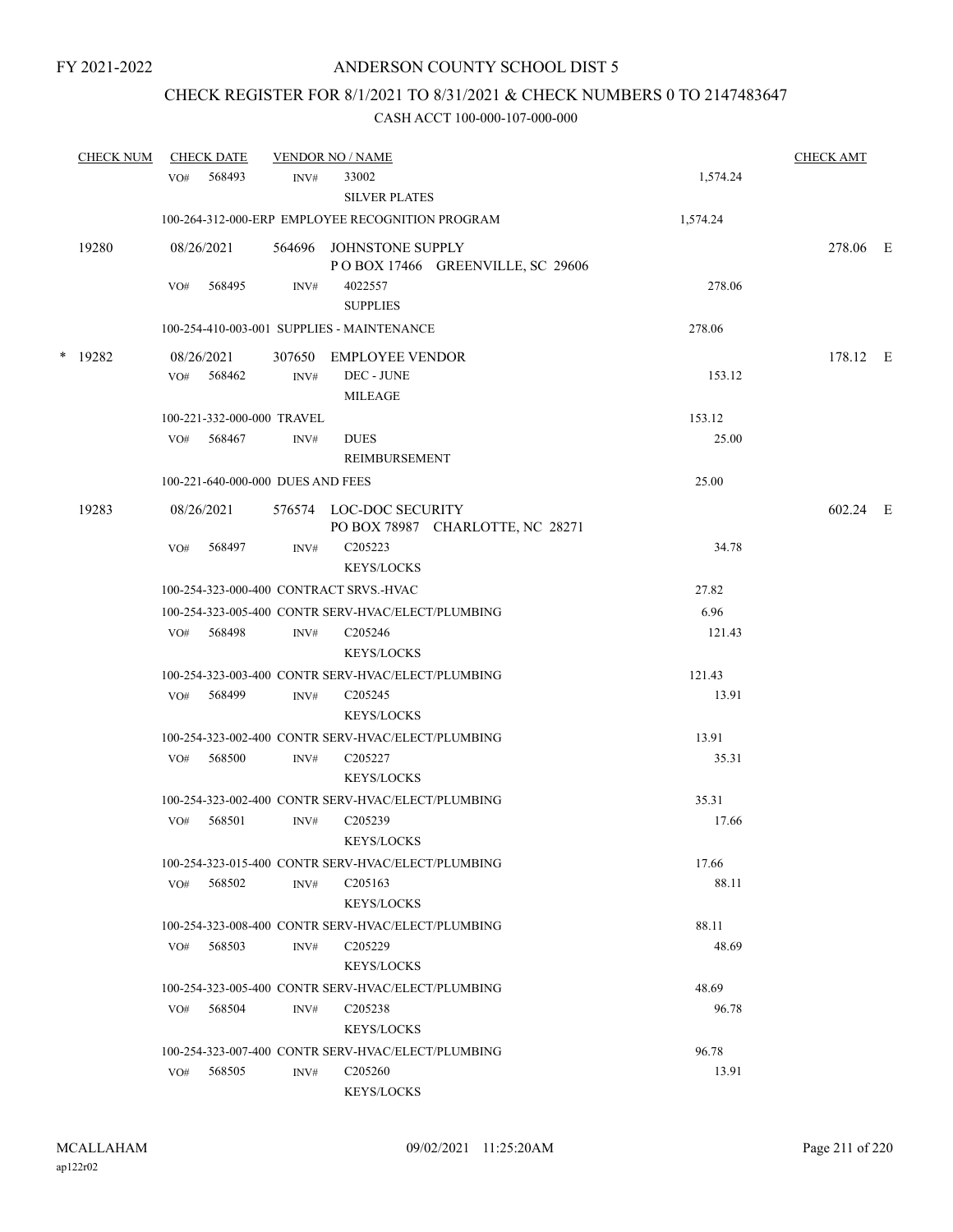### CHECK REGISTER FOR 8/1/2021 TO 8/31/2021 & CHECK NUMBERS 0 TO 2147483647

| <b>CHECK NUM</b> |     | <b>CHECK DATE</b>            |      | <b>VENDOR NO / NAME</b>                                                                                      |          | <b>CHECK AMT</b> |  |
|------------------|-----|------------------------------|------|--------------------------------------------------------------------------------------------------------------|----------|------------------|--|
|                  |     |                              |      | 100-254-323-000-400 CONTRACT SRVS.-HVAC                                                                      | 13.91    |                  |  |
|                  |     | VO# 568506                   | INV# | C205188                                                                                                      | 77.66    |                  |  |
|                  |     |                              |      | <b>KEYS/LOCKS</b>                                                                                            |          |                  |  |
|                  |     |                              |      | 100-254-323-013-400 CONTR SERV-HVAC/ELECT/PLUMBING                                                           | 17.83    |                  |  |
|                  |     |                              |      | 100-254-323-014-400 CONTR SERV-HVAC/ELECT/PLUMBING                                                           | 59.83    |                  |  |
|                  | VO# | 568507                       | INV# | C <sub>2</sub> 05241                                                                                         | 54.00    |                  |  |
|                  |     |                              |      | <b>KEYS/LOCKS</b>                                                                                            |          |                  |  |
|                  |     |                              |      | 100-254-323-003-400 CONTR SERV-HVAC/ELECT/PLUMBING                                                           | 54.00    |                  |  |
| * 19285          |     | 08/26/2021                   |      | 570395 NETWORK CONTROLS & ELECTRIC, INC<br>136 JOHNS ROAD ATT: ACCOUNTS RECEIVABLE<br><b>GREER, SC 29650</b> |          | 220.00 E         |  |
|                  | VO# | 568597                       | INV# | 26260                                                                                                        | 82.50    |                  |  |
|                  |     |                              |      | <b>WESTSIDE</b>                                                                                              |          |                  |  |
|                  |     |                              |      | 100-266-314-003-000 REPAIRS TO EQUIPMENT                                                                     | 82.50    |                  |  |
|                  |     | VO# 568598                   | INV# | 26261                                                                                                        | 137.50   |                  |  |
|                  |     |                              |      | <b>MCCANTS</b>                                                                                               |          |                  |  |
|                  |     |                              |      | 100-266-314-005-000 REPAIRS TO EQUIPMENT                                                                     | 137.50   |                  |  |
| 19286            |     | 08/26/2021                   |      | 389900 OFFICE DEPOT                                                                                          |          | 2,016.67 E       |  |
|                  |     |                              |      | POBOX 1413 CHARLOTTE, NC 28201-1413                                                                          |          |                  |  |
|                  | VO# | 568515                       | INV# | 182067077001                                                                                                 | 3.49     |                  |  |
|                  |     |                              |      | <b>SUPPLIES</b>                                                                                              |          |                  |  |
|                  |     | 100-111-410-013-000 SUPPLIES |      |                                                                                                              | 3.49     |                  |  |
|                  | VO# | 568516                       | INV# | 178472447001                                                                                                 | 140.89   |                  |  |
|                  |     |                              |      | <b>SUPPLIES</b>                                                                                              |          |                  |  |
|                  |     | 100-111-410-013-000 SUPPLIES |      |                                                                                                              | 41.27    |                  |  |
|                  |     | 100-113-410-013-000 SUPPLIES |      |                                                                                                              | 99.62    |                  |  |
|                  | VO# | 568519                       | INV# | 2512133629                                                                                                   | 82.65    |                  |  |
|                  |     |                              |      | <b>SUPPLIES</b>                                                                                              |          |                  |  |
|                  |     | 100-114-410-003-000 SUPPLIES |      |                                                                                                              | 82.65    |                  |  |
|                  | VO# | 568520                       | INV# | 187497617001                                                                                                 | 132.18   |                  |  |
|                  |     |                              |      | <b>SUPPLIES</b>                                                                                              |          |                  |  |
|                  |     | 100-114-410-003-000 SUPPLIES |      |                                                                                                              | 132.18   |                  |  |
|                  | VO# | 568521                       | INV# | 178478592001                                                                                                 | 328.90   |                  |  |
|                  |     |                              |      | <b>SUPPLIES</b>                                                                                              |          |                  |  |
|                  |     | 100-114-410-003-000 SUPPLIES |      |                                                                                                              | 328.90   |                  |  |
|                  | VO# | 568522                       | INV# | 177833442001                                                                                                 | 152.04   |                  |  |
|                  |     |                              |      | <b>SUPPLIES</b>                                                                                              |          |                  |  |
|                  |     |                              |      | 100-114-410-003-VEN SUPPLY-ADDT'L FOR LOST VENDING                                                           | 152.04 A |                  |  |
|                  | VO# | 568523                       | INV# | 2503717718                                                                                                   | 220.14   |                  |  |
|                  |     |                              |      | <b>SUPPLIES</b>                                                                                              |          |                  |  |
|                  |     |                              |      |                                                                                                              |          |                  |  |
|                  |     |                              |      | 100-114-410-003-VEN SUPPLY-ADDT'L FOR LOST VENDING                                                           | 220.14 A |                  |  |
|                  |     | VO# 568524                   | INV# | 178665437001<br><b>SUPPLIES</b>                                                                              | 895.59   |                  |  |
|                  |     |                              |      |                                                                                                              |          |                  |  |
|                  |     |                              |      | 100-114-410-003-VEN SUPPLY-ADDT'L FOR LOST VENDING                                                           | 895.59 A |                  |  |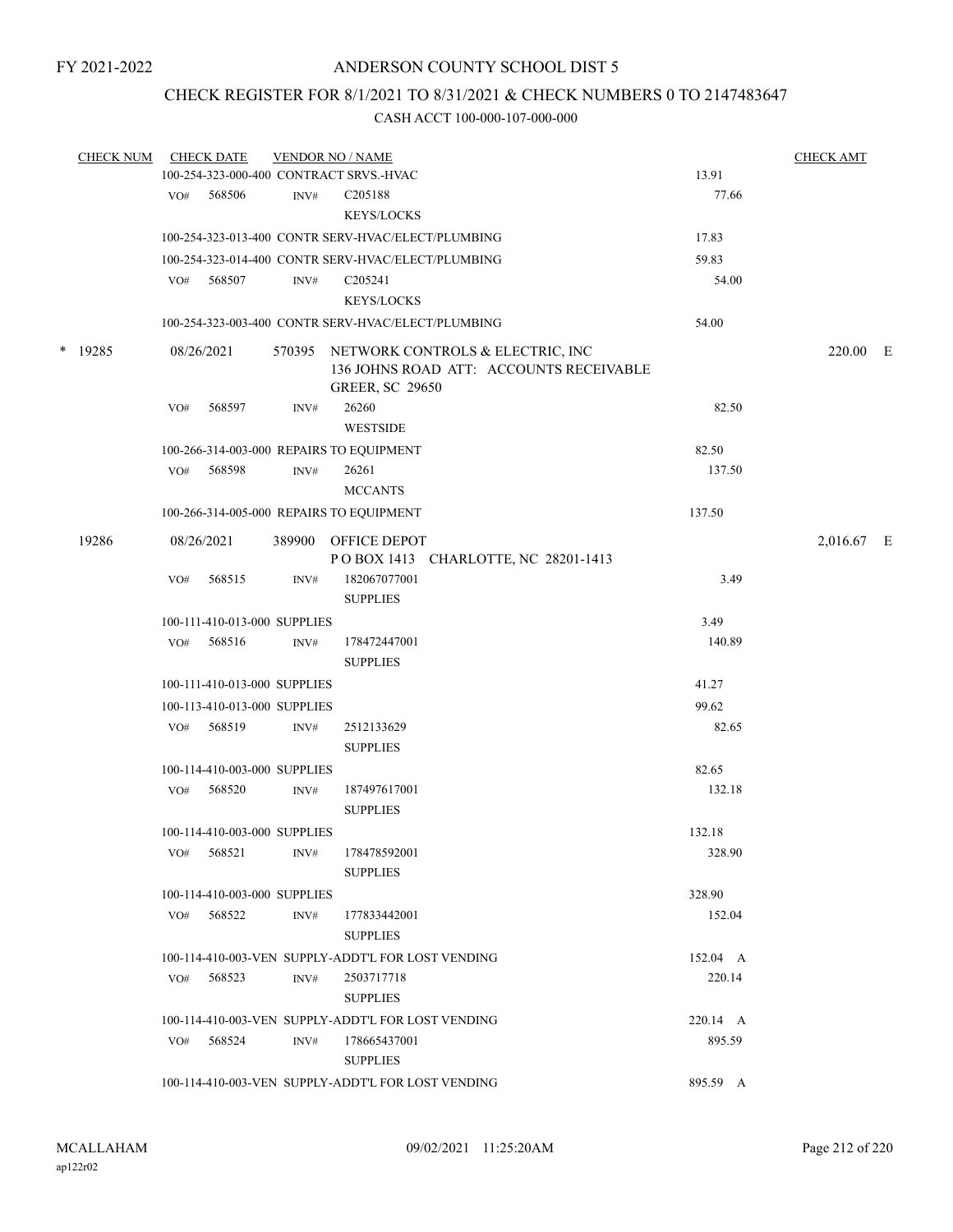# CHECK REGISTER FOR 8/1/2021 TO 8/31/2021 & CHECK NUMBERS 0 TO 2147483647

| <b>CHECK NUM</b> |            | <b>CHECK DATE</b>                  |      | <b>VENDOR NO / NAME</b>                                                                       |     |       |        | <b>CHECK AMT</b> |  |
|------------------|------------|------------------------------------|------|-----------------------------------------------------------------------------------------------|-----|-------|--------|------------------|--|
|                  | VO#        | 568599                             | INV# | 2513521908<br><b>SUPPLIES</b>                                                                 | PO# | 14977 | 60.79  |                  |  |
|                  |            | 100-255-410-000-000 SUPPLIES       |      |                                                                                               |     |       | 60.79  |                  |  |
| 19287            | 08/26/2021 |                                    |      | 389900 OFFICE DEPOT<br>POBOX 1413 CHARLOTTE, NC 28201-1413                                    |     |       |        | 163.45 E         |  |
|                  | VO#        | 568517                             | INV# | 187940980001<br><b>SUPPLIES</b>                                                               |     |       | 53.45  |                  |  |
|                  |            |                                    |      | 723-190-660-023-911 MISCELLANEOUS- ADULT ED EXPENSE                                           |     |       | 53.45  |                  |  |
|                  | VO#        | 568518                             | INV# | 188002143001<br><b>SUPPLIES</b>                                                               |     |       | 110.00 |                  |  |
|                  |            |                                    |      | 723-190-660-023-911 MISCELLANEOUS- ADULT ED EXPENSE                                           |     |       | 110.00 |                  |  |
| 19288            | 08/26/2021 |                                    |      | 567435 SCHOLASTIC INC<br>POBOX 3720 ATT: ACCOUNTS RECEIVABLE<br>JEFFERSON CITY, MO 65102-3720 |     |       |        | 114.52 E         |  |
|                  | VO#        | 568601                             | INV# | M71062426<br><b>CENTERVILLE</b>                                                               |     |       | 114.52 |                  |  |
|                  |            |                                    |      | 707-190-660-007-288 LITERACY EXPENSE                                                          |     |       | 114.52 |                  |  |
| 19289            | 08/26/2021 |                                    |      | 570059 SHARP BUSINESS SYSTEMS<br>DEPT 1216 PO BOX 121216 DALLAS, TX 75312-1216                |     |       |        | 808.20 E         |  |
|                  | VO#        | 568528                             | INV# | 9003435279<br><b>COPIES</b>                                                                   |     |       | 171.19 |                  |  |
|                  |            | 124-114-410-024-000 SUPPLIES       |      |                                                                                               |     |       | 171.19 |                  |  |
|                  | VO#        | 568529                             | INV# | 9003431356<br><b>COPIES</b>                                                                   |     |       | 6.02   |                  |  |
|                  |            | 723-190-660-023-913 COPIER EXPENSE |      |                                                                                               |     |       | 6.02   |                  |  |
|                  | VO#        | 568530                             | INV# | 9003435282<br><b>COPIES</b>                                                                   |     |       | 123.97 |                  |  |
|                  |            | 723-190-660-023-913 COPIER EXPENSE |      |                                                                                               |     |       | 123.97 |                  |  |
|                  | VO#        | 568531                             | INV# | 9003435277<br><b>COPIES</b>                                                                   |     |       | 68.22  |                  |  |
|                  |            | 723-190-660-023-913 COPIER EXPENSE |      |                                                                                               |     |       | 68.22  |                  |  |
|                  | VO#        | 568532                             | INV# | 9003412894<br><b>COPIES</b>                                                                   |     |       | 47.19  |                  |  |
|                  |            | 100-115-410-003-000 SUPPLIES       |      |                                                                                               |     |       | 47.19  |                  |  |
|                  | VO#        | 568533                             | INV# | 9003403386<br><b>COPIES</b>                                                                   |     |       | 16.85  |                  |  |
|                  |            | 100-115-410-003-000 SUPPLIES       |      |                                                                                               |     |       | 16.85  |                  |  |
|                  | VO#        | 568534                             | INV# | 9003403403<br><b>COPIES</b>                                                                   |     |       | 81.01  |                  |  |
|                  |            | 100-115-410-003-000 SUPPLIES       |      |                                                                                               |     |       | 81.01  |                  |  |
|                  | VO#        | 568535                             | INV# | 9003434299<br><b>COPIES</b>                                                                   |     |       | 19.26  |                  |  |
|                  |            | 202-112-490-007-000 COPIER COST    |      |                                                                                               |     |       | 19.26  |                  |  |
|                  | VO#        | 568536                             | INV# | 9003434303                                                                                    |     |       | 19.26  |                  |  |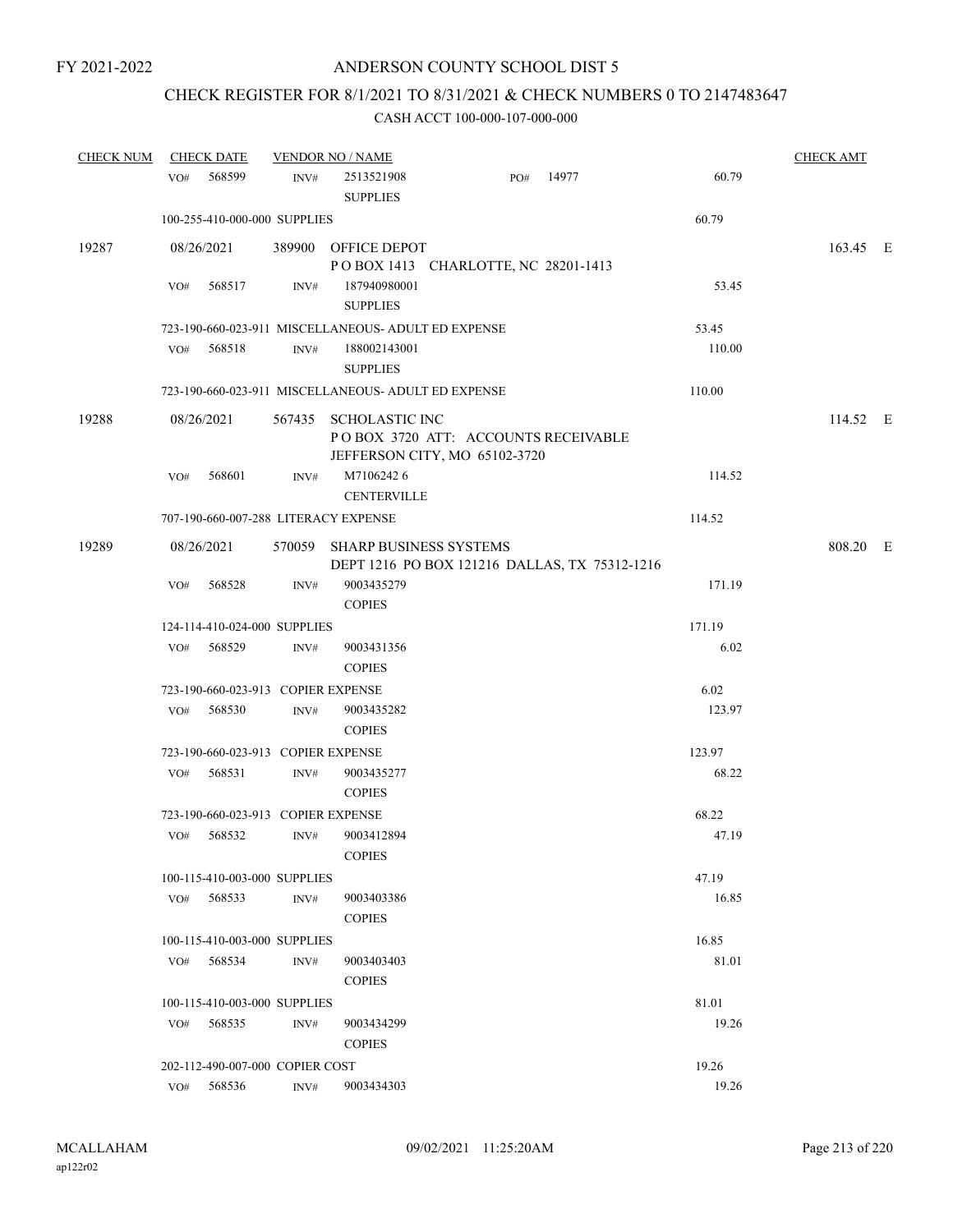# ANDERSON COUNTY SCHOOL DIST 5

### CHECK REGISTER FOR 8/1/2021 TO 8/31/2021 & CHECK NUMBERS 0 TO 2147483647

| <b>CHECK NUM</b> |     | <b>CHECK DATE</b>               |        | <b>VENDOR NO / NAME</b>                                                                           |     |       |          | <b>CHECK AMT</b> |  |
|------------------|-----|---------------------------------|--------|---------------------------------------------------------------------------------------------------|-----|-------|----------|------------------|--|
|                  |     |                                 |        | <b>COPIES</b>                                                                                     |     |       |          |                  |  |
|                  |     | 201-112-490-014-000 COPIER COST |        |                                                                                                   |     |       | 19.26    |                  |  |
|                  | VO# | 568537                          | INV#   | 9003437067                                                                                        |     |       | 232.69   |                  |  |
|                  |     |                                 |        | <b>COPIES</b>                                                                                     |     |       |          |                  |  |
|                  |     |                                 |        | 100-252-360-000-000 PRINTING AND BINDING                                                          |     |       | 232.69   |                  |  |
|                  | VO# | 568602                          | INV#   | 9003435285                                                                                        |     |       | 22.54    |                  |  |
|                  |     |                                 |        | <b>COPIES</b>                                                                                     |     |       |          |                  |  |
|                  |     | 100-147-410-018-000 SUPPLIES    |        |                                                                                                   |     |       | 22.54    |                  |  |
| 19290            |     | 08/26/2021                      | 472700 | <b>SHERWIN WILLIAMS</b><br>613 NORTH MURRAY AVENUE ATT: ACCOUNTS<br>RECEIVABLE ANDERSON, SC 29625 |     |       |          | 317.40 E         |  |
|                  | VO# | 568538                          | INV#   | 1030-6<br><b>SUPPLIES</b>                                                                         |     |       | 51.46    |                  |  |
|                  |     |                                 |        | 100-254-410-003-001 SUPPLIES - MAINTENANCE                                                        |     |       | 51.46    |                  |  |
|                  | VO# | 568539                          | INV#   | 0898-7                                                                                            |     |       | 55.17    |                  |  |
|                  |     |                                 |        | <b>SUPPLIES</b>                                                                                   |     |       |          |                  |  |
|                  |     |                                 |        | 100-254-410-016-001 SUPPLIES - MAINTENANCE                                                        |     |       | 55.17    |                  |  |
|                  | VO# | 568540                          | INV#   | 0862-3                                                                                            |     |       | 52.58    |                  |  |
|                  |     |                                 |        | <b>SUPPLIES</b>                                                                                   |     |       |          |                  |  |
|                  |     |                                 |        | 100-254-410-000-001 MAINT. SUPPLIES-STRUCTURES                                                    |     |       | 52.58    |                  |  |
|                  | VO# | 568541                          | INV#   | 0922-5<br><b>SUPPLIES</b>                                                                         |     |       | 158.19   |                  |  |
|                  |     |                                 |        | 100-254-410-003-001 SUPPLIES - MAINTENANCE                                                        |     |       | 158.19   |                  |  |
| 19291            |     | 08/26/2021                      | 576130 | <b>EMPLOYEE VENDOR</b>                                                                            |     |       |          | 1,739.00 E       |  |
|                  | VO# | 568574                          | INV#   | <b>JULY 18-23</b><br><b>ORLANDO</b>                                                               |     |       | 1,739.00 |                  |  |
|                  |     |                                 |        | 201-224-333-007-000 TRIPS AND CONFERENCES                                                         |     |       | 1,739.00 |                  |  |
| $*$ 19293        |     | 08/26/2021                      | 504870 | <b>TK ELEVATOR</b><br>PO BOX 3796 CAROL STREAM, IL 60132-3796                                     |     |       |          | 3,144.64 E       |  |
|                  | VO# | 568603                          | INV#   | 3006009986<br><b>WESTSIDE</b>                                                                     | PO# | 14871 | 676.89   |                  |  |
|                  |     |                                 |        | 100-254-323-003-400 CONTR SERV-HVAC/ELECT/PLUMBING                                                |     |       | 676.89   |                  |  |
|                  | VO# | 568604                          | INV#   | 3006010136<br><b>WESTSIDE</b>                                                                     | PO# | 14872 | 561.96   |                  |  |
|                  |     |                                 |        | 100-254-323-003-400 CONTR SERV-HVAC/ELECT/PLUMBING                                                |     |       | 561.96   |                  |  |
|                  | VO# | 568605                          | INV#   | 3006009113<br><b>TL HANNA</b>                                                                     | PO# | 14874 | 1,228.90 |                  |  |
|                  |     |                                 |        | 100-254-323-002-400 CONTR SERV-HVAC/ELECT/PLUMBING                                                |     |       | 1,228.90 |                  |  |
|                  | VO# | 568606                          | INV#   | 3006009982<br><b>WESTSIDE</b>                                                                     | PO# | 14873 | 676.89   |                  |  |
|                  |     |                                 |        | 100-254-323-003-400 CONTR SERV-HVAC/ELECT/PLUMBING                                                |     |       | 676.89   |                  |  |
|                  |     |                                 |        |                                                                                                   |     |       |          |                  |  |
| 19294            |     | 08/26/2021                      | 532300 | WHITE JONES ACE HARDWARE<br>PO BOX 13012 ATT: ACCOUNTS RECEIVABLE<br>ANDERSON, SC 29624           |     |       |          | 103.34 E         |  |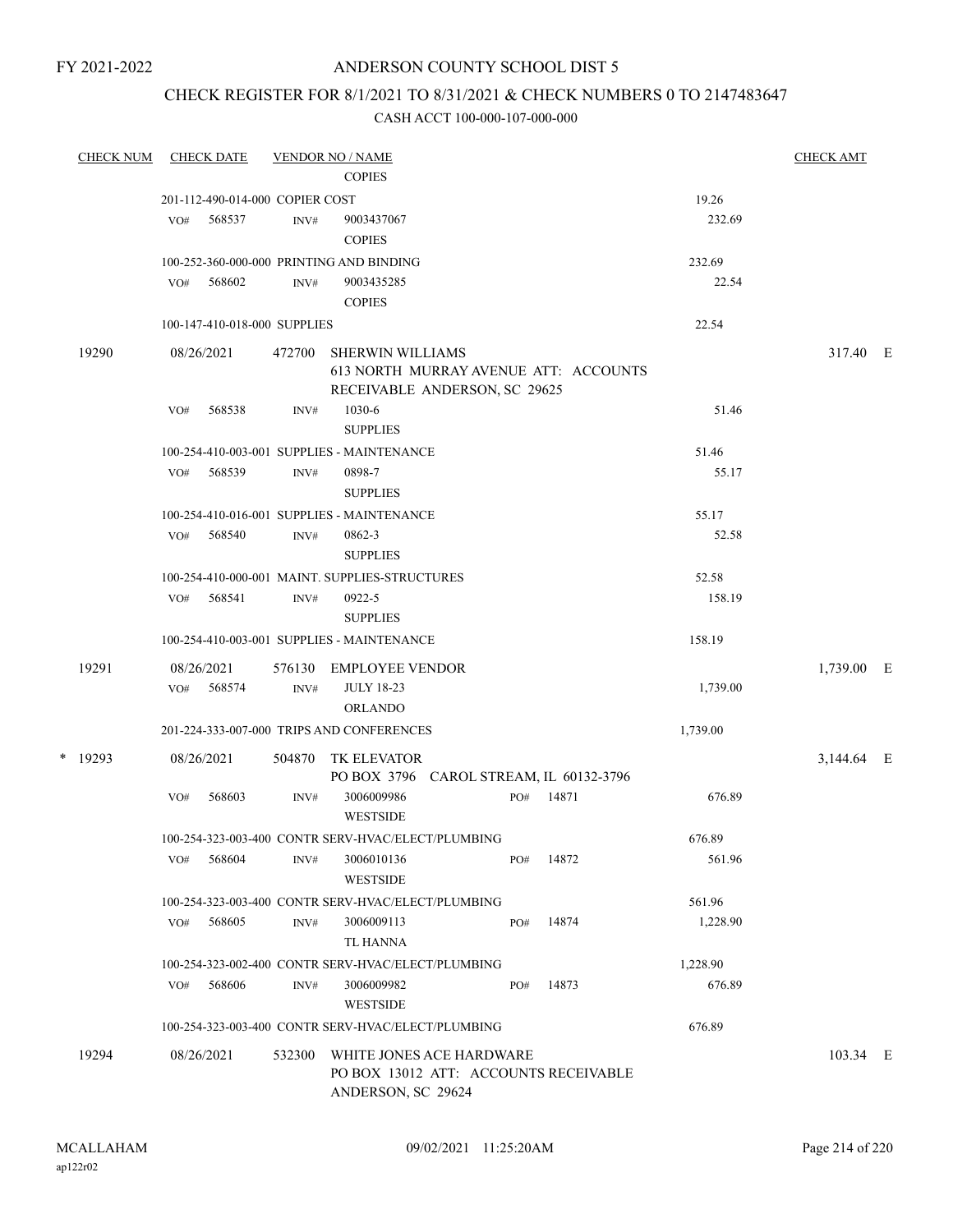### CHECK REGISTER FOR 8/1/2021 TO 8/31/2021 & CHECK NUMBERS 0 TO 2147483647

|   | <b>CHECK NUM</b> | <b>CHECK DATE</b> |                      |                | <b>VENDOR NO / NAME</b>                                                                                   |        |          |  |  |
|---|------------------|-------------------|----------------------|----------------|-----------------------------------------------------------------------------------------------------------|--------|----------|--|--|
|   |                  | VO#               | 568560               | INV#           | 410477<br><b>SUPPLIES</b>                                                                                 | 30.50  |          |  |  |
|   |                  |                   |                      |                | 100-254-410-019-001 SUPPLIES - MAINTENANCE                                                                | 30.50  |          |  |  |
|   |                  | VO#               | 568561               | INV#           | 410479<br><b>SUPPLIES</b>                                                                                 | 43.34  |          |  |  |
|   |                  |                   |                      |                | 100-254-410-000-001 MAINT. SUPPLIES-STRUCTURES                                                            | 43.34  |          |  |  |
|   |                  | VO#               | 568562               | INV#           | 410559<br><b>SUPPLIES</b>                                                                                 | 5.90   |          |  |  |
|   |                  |                   |                      |                | 100-254-410-002-001 SUPPLIES - MAINTENANCE                                                                | 5.90   |          |  |  |
|   |                  | VO#               | 568563               | INV#           | 410450<br><b>SUPPLIES</b>                                                                                 | 23.60  |          |  |  |
|   |                  |                   |                      |                | 100-254-410-018-001 SUPPLIES - MAINTENANCE                                                                | 23.60  |          |  |  |
|   | * 19296          |                   | 08/31/2021           |                | 102640 ACTION AUTO<br>529 FAIR STREET ATT: ACCOUNTS RECEIVABLE<br>ANDERSON, SC 29625                      |        | 260.65 E |  |  |
|   |                  | VO#               | 568632               | INV#           | 94577<br><b>REPAIR</b>                                                                                    | 260.65 |          |  |  |
|   |                  |                   |                      |                | 100-254-412-000-001 TRUCK SERVICE - MAINTENANCE                                                           | 260.65 |          |  |  |
| * | 19298            |                   | 08/31/2021           |                | 114325 ANDERSON-OCONEE SPEECH & HEARING SVCS<br>106 DOSTAK DRIVE ATT: BRIAN CURTIS ANDERSON,<br>SC 29621  |        | 965.00 E |  |  |
|   |                  | VO#               | 568635               | INV#           | AND00001<br><b>DONGLE</b>                                                                                 | 65.00  |          |  |  |
|   |                  |                   |                      |                | 203-127-410-000-000 SUPPLIES-LD/DD/OHI, SUPPLEMENTAL                                                      | 65.00  |          |  |  |
|   |                  | VO#               | 568636               | $\text{INV}\#$ | AND00001<br><b>CALIBRATION</b>                                                                            | 900.00 |          |  |  |
|   |                  |                   |                      |                | 283-126-312-000-000 CONTRACTED SERVICES                                                                   | 900.00 |          |  |  |
|   | 19299            |                   | 08/31/2021           | 566562         | ANDERSON OUTDOOR POWER EQUIPMENT<br>110 MIRACLE MILE DRIVE ATT: ACCOUNTS<br>RECEIVABLE ANDERSON, SC 29621 |        | 308.90 E |  |  |
|   |                  | VO#               | 568633               | INV#           | 30180<br><b>SUPPLIES</b>                                                                                  | 132.08 |          |  |  |
|   |                  |                   |                      |                | 100-254-410-000-001 MAINT. SUPPLIES-STRUCTURES                                                            | 132.08 |          |  |  |
|   |                  | VO#               | 568634               | INV#           | 30787<br><b>SUPPLIES</b>                                                                                  | 176.82 |          |  |  |
|   |                  |                   |                      |                | 100-254-410-000-001 MAINT. SUPPLIES-STRUCTURES                                                            | 176.82 |          |  |  |
|   | $*$ 19302        |                   | 08/31/2021<br>568684 | 576987         | <b>EMPLOYEE VENDOR</b><br>AUG 13-14                                                                       | 156.80 | 156.80 E |  |  |
|   |                  | VO#               |                      | INV#           | <b>COLUMBIA</b>                                                                                           |        |          |  |  |
|   |                  |                   |                      |                | 809-224-333-003-000 TRIPS AND CONFERENCES                                                                 | 156.80 |          |  |  |
|   | 19303            |                   | 08/31/2021           | 201391         | BLICK ART MATERIALS<br>6910 EAGLE WAY CHICAGO, IL 60670-1069                                              |        | 652.07 E |  |  |
|   |                  | VO#               | 568699               | INV#           | 6927243<br><b>RBT ANDERSON</b>                                                                            | 652.07 |          |  |  |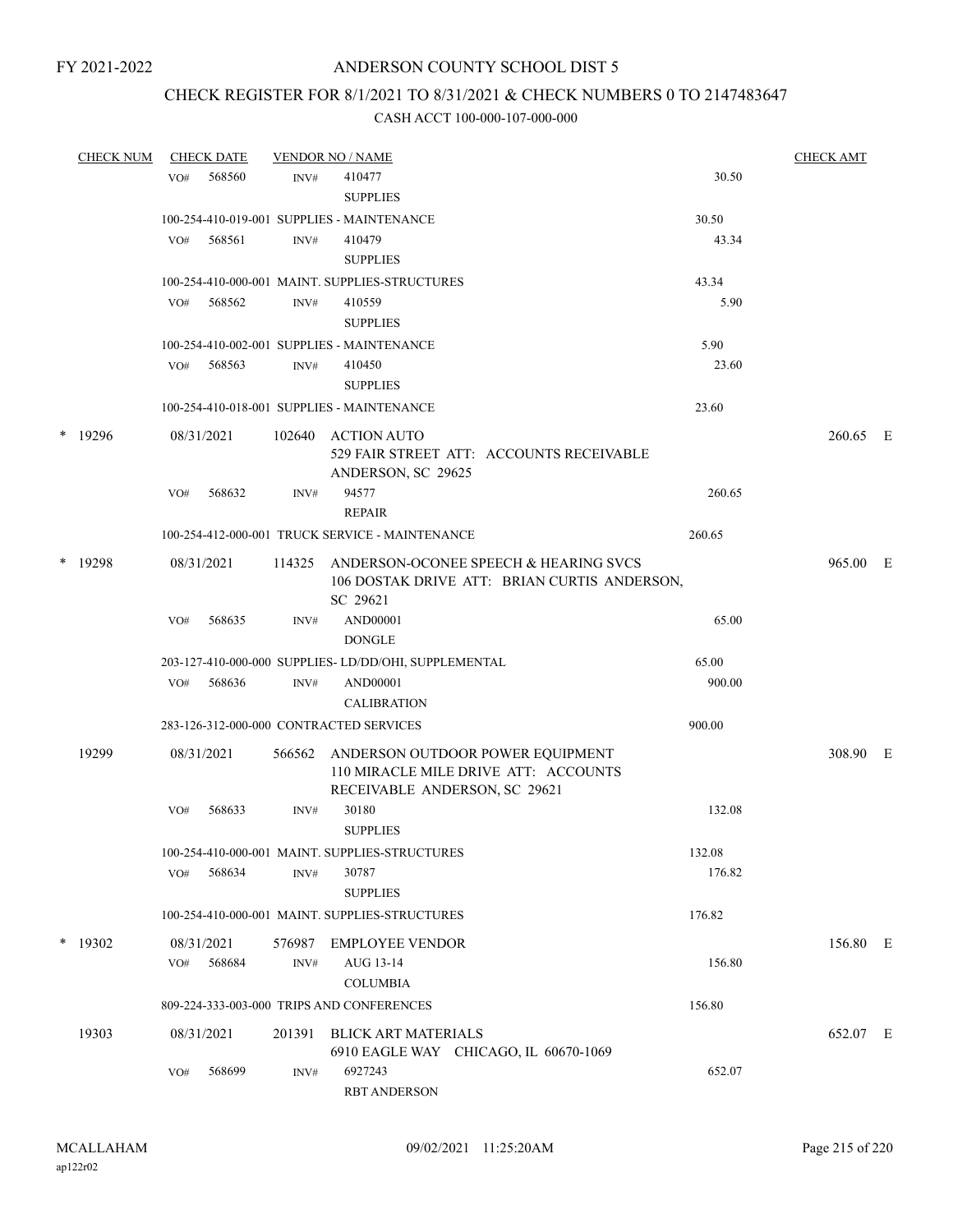### ANDERSON COUNTY SCHOOL DIST 5

# CHECK REGISTER FOR 8/1/2021 TO 8/31/2021 & CHECK NUMBERS 0 TO 2147483647

| <b>CHECK NUM</b> |     | <b>CHECK DATE</b>    | 100-113-410-006-ART ART SUPPLIES | <b>VENDOR NO / NAME</b>                                                                   | 652.07 | <b>CHECK AMT</b> |  |
|------------------|-----|----------------------|----------------------------------|-------------------------------------------------------------------------------------------|--------|------------------|--|
| 19304            |     | 08/31/2021           |                                  | 569895 BROADWAY TECHNOLOGIES, INC<br>203 N. HAMILTON STREET WILLIAMSTON, SC 29697         |        | 185.87 E         |  |
|                  | VO# | 568639               | INV#                             | 9510<br><b>TL HANNA</b>                                                                   | 185.87 |                  |  |
|                  |     |                      |                                  | 100-114-410-002-VEN SUPPLY-ADDT'L FOR LOST VENDING                                        | 185.87 |                  |  |
| 19305            |     | 08/31/2021           | 187300                           | CRESCENT SUPPLY CO, INC<br>POBOX 8798 ATT: ACCOUNTS RECEIVABLE<br>GREENVILLE, SC 29604    |        | 174.84 E         |  |
|                  | VO# | 568704               | INV#                             | 390243                                                                                    | 174.84 |                  |  |
|                  |     |                      |                                  | <b>SUPPLIES</b>                                                                           |        |                  |  |
|                  |     |                      |                                  | 100-254-410-000-001 MAINT. SUPPLIES-STRUCTURES                                            | 174.84 |                  |  |
| 19306            | VO# | 08/31/2021<br>568625 | 575698<br>INV#                   | <b>EMPLOYEE VENDOR</b><br><b>MUSIC</b>                                                    | 389.63 | 389.63 E         |  |
|                  |     |                      |                                  | REIMBURSEMENT                                                                             |        |                  |  |
|                  |     |                      |                                  | 100-113-410-006-COB CHORUS, ORCHESTRA & BAND                                              | 389.63 |                  |  |
| 19307            |     | 08/31/2021           | 237555                           | <b>FORMS &amp; SUPPLY</b><br>POBOX 563953 ATT: ACCOUNTS RECEIVABLE<br>CHARLOTTE, NC 28256 |        | 299.90 E         |  |
|                  | VO# | 568646               | INV#                             | 5865245<br>ROBERT ANDERSON                                                                | 209.68 |                  |  |
|                  |     |                      |                                  | 100-113-410-006-VEN SUPPLY-ADDT'L FOR LOST VENDING                                        | 209.68 |                  |  |
|                  | VO# | 568710               | INV#                             | 5872505-0<br><b>SUPPLIES</b>                                                              | 69.87  |                  |  |
|                  |     |                      |                                  | 100-252-410-000-000 SUPPLIES AND MATERIALS                                                | 69.87  |                  |  |
|                  | VO# | 568711               | INV#                             | 5875108-0                                                                                 | 20.35  |                  |  |
|                  |     |                      |                                  | <b>SUPPLIES</b>                                                                           |        |                  |  |
|                  |     |                      |                                  | 100-252-410-000-000 SUPPLIES AND MATERIALS                                                | 20.35  |                  |  |
| $*$ 19309        |     | 08/31/2021           | 570843                           | <b>GATEWAY SUPPLY CO</b><br>CORPORATE OFFICES P.O. BOX 2826 COLUMBIA, SC<br>29202         |        | 705.02 E         |  |
|                  | VO# | 568647               | INV#                             | S5273833<br><b>SUPPLIES</b>                                                               | 416.12 |                  |  |
|                  |     |                      |                                  | 100-254-410-002-001 SUPPLIES - MAINTENANCE                                                | 19.98  |                  |  |
|                  |     |                      |                                  | 100-254-410-007-001 SUPPLIES - MAINTENANCE                                                | 99.85  |                  |  |
|                  |     |                      |                                  | 100-254-410-008-001 SUPPLIES - MAINTENANCE                                                | 166.01 |                  |  |
|                  |     |                      |                                  | 100-254-410-019-001 SUPPLIES - MAINTENANCE                                                | 99.85  |                  |  |
|                  |     |                      |                                  | 100-254-410-021-001 SUPPLIES - MAINTENANCE                                                | 30.43  |                  |  |
|                  | VO# | 568648               | INV#                             | S5273769<br><b>SUPPLIES</b>                                                               | 288.90 |                  |  |
|                  |     |                      |                                  | 100-254-410-014-001 SUPPLIES - MAINTENANCE                                                | 288.90 |                  |  |
| 19310            |     | 08/31/2021           | 575140                           | <b>EMPLOYEE VENDOR</b>                                                                    |        | 133.00 E         |  |
|                  | VO# | 568689               | INV#                             | <b>DUES</b><br>REIMBURSEMENT                                                              | 133.00 |                  |  |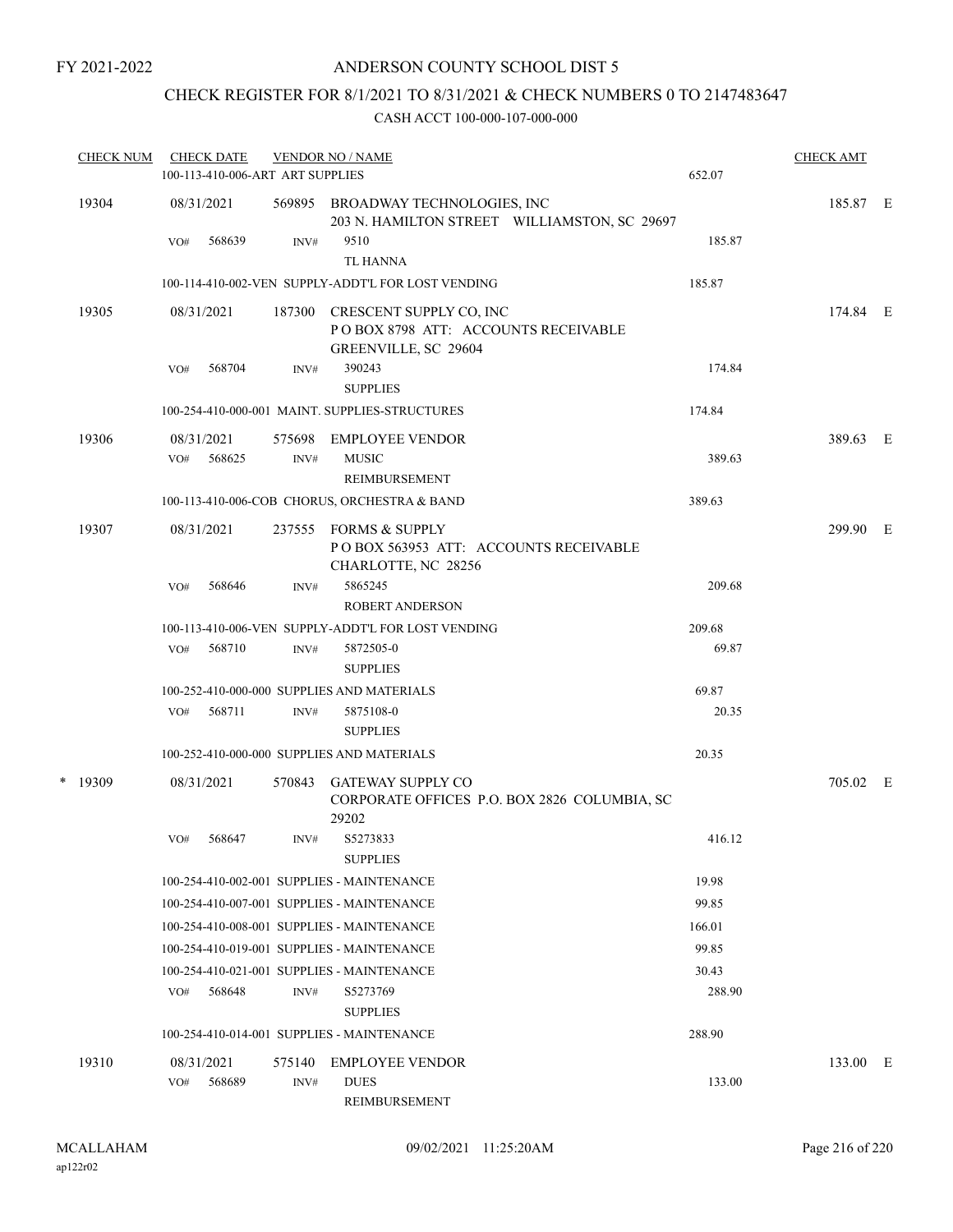FY 2021-2022

### ANDERSON COUNTY SCHOOL DIST 5

# CHECK REGISTER FOR 8/1/2021 TO 8/31/2021 & CHECK NUMBERS 0 TO 2147483647

#### CASH ACCT 100-000-107-000-000

|  | <b>CHECK NUM</b> | <b>CHECK DATE</b>                                  |        |        | <b>VENDOR NO / NAME</b>                                                                                 |     |       |  |           | <b>CHECK AMT</b> |  |
|--|------------------|----------------------------------------------------|--------|--------|---------------------------------------------------------------------------------------------------------|-----|-------|--|-----------|------------------|--|
|  |                  | 100-233-410-021-000 SUPPLIES<br>133.00             |        |        |                                                                                                         |     |       |  |           |                  |  |
|  | 19311            | 08/31/2021                                         |        | 272800 | <b>HOUSE OF TROPHIES</b><br>616 NORTH MURRAY AVENUE ATT: ACCOUNTS<br>RECEIVABLE ANDERSON, SC 29625-4311 |     |       |  |           | 128.40 E         |  |
|  |                  | VO#                                                | 568649 | INV#   | <b>BADGES</b><br><b>NEW PROSPECT</b>                                                                    |     |       |  | 128.40    |                  |  |
|  |                  | 710-271-660-010-201 MISCELLANEOUS EXPENSE          |        |        |                                                                                                         |     |       |  | 128.40    |                  |  |
|  | 19312            | 08/31/2021                                         |        | 563608 | JW PEPPER & SON, INC<br>POBOX 642 ATT: ACCOUNTS RECEIVABLE EXTON,<br>PA 19341                           |     |       |  |           | 1,325.92 E       |  |
|  |                  | VO#                                                | 568712 | INV#   | 363531531<br><b>SOUTHWOOD</b>                                                                           |     |       |  | 985.99    |                  |  |
|  |                  |                                                    |        |        | 100-114-410-021-CHR CHORUS SUPPLIES                                                                     |     |       |  | 985.99    |                  |  |
|  |                  | VO#                                                | 568713 | INV#   | 363528704<br><b>SOUTHWOOD</b>                                                                           |     |       |  | 339.93    |                  |  |
|  |                  |                                                    |        |        | 100-114-410-021-CHR CHORUS SUPPLIES                                                                     |     |       |  | 339.93    |                  |  |
|  | 19313            | 08/31/2021                                         |        | 576991 | <b>EMPLOYEE VENDOR</b>                                                                                  |     |       |  |           | 239.34 E         |  |
|  |                  | VO#                                                | 568692 | INV#   | FEB 12, 2021<br>REPLACEMENT CK                                                                          |     |       |  | 239.34    |                  |  |
|  |                  | 100-000-108-000-000 CASH - PAYROLL ACCT            |        |        | 239.34                                                                                                  |     |       |  |           |                  |  |
|  | 19314            | 08/31/2021                                         |        | 574848 | KNOWBE4, INC<br>PO BOX 734977 DALLAS, TX 75373-4977                                                     |     |       |  |           | 44,928.00 E      |  |
|  |                  | VO#                                                | 568714 | INV#   | 146634<br>2021-2024                                                                                     | PO# | 15111 |  | 44,928.00 |                  |  |
|  |                  |                                                    |        |        | 100-266-445-000-000 SOFTWARE TECHNOLOGY                                                                 |     |       |  | 44,928.00 |                  |  |
|  | $* 19316$        | 08/31/2021                                         |        | 576574 | LOC-DOC SECURITY<br>PO BOX 78987 CHARLOTTE, NC 28271                                                    |     |       |  |           | 179.20 E         |  |
|  |                  | VO#                                                | 568653 | INV#   | C <sub>205271</sub><br>KEYS/LOCKS                                                                       |     |       |  | 69.55     |                  |  |
|  |                  |                                                    |        |        | 100-254-323-020-400 CONTR SERV-HVAC/ELECT/PLUMBING                                                      |     |       |  | 69.55     |                  |  |
|  |                  | VO#                                                | 568654 | INV#   | C <sub>205267</sub><br><b>KEYS/LOCKS</b>                                                                |     |       |  | 20.87     |                  |  |
|  |                  | 100-254-323-008-400 CONTR SERV-HVAC/ELECT/PLUMBING |        |        | 20.87                                                                                                   |     |       |  |           |                  |  |
|  |                  | VO#                                                | 568655 | INV#   | C <sub>205270</sub><br><b>KEYS/LOCKS</b>                                                                |     |       |  | 6.96      |                  |  |
|  |                  |                                                    |        |        | 100-254-323-013-400 CONTR SERV-HVAC/ELECT/PLUMBING                                                      |     |       |  | 6.96      |                  |  |
|  |                  | VO#                                                | 568715 | INV#   | C <sub>205024</sub><br><b>KEYS/LOCKS</b>                                                                |     |       |  | 81.82     |                  |  |
|  |                  |                                                    |        |        | 100-254-323-015-400 CONTR SERV-HVAC/ELECT/PLUMBING                                                      |     |       |  | 81.82     |                  |  |
|  | 19317            | 08/31/2021                                         |        | 570294 | MARIANNA INDUSTRIES<br>11222 "I" STREET ATT: ACCOUNTS RECEIVABLE<br>OMAHA, NE 68137-1296                |     |       |  |           | 9,938.16 E       |  |
|  |                  | VO#                                                | 568656 | INV#   | 001-066107-21<br><b>ACCT 48481</b>                                                                      |     |       |  | 9,938.16  |                  |  |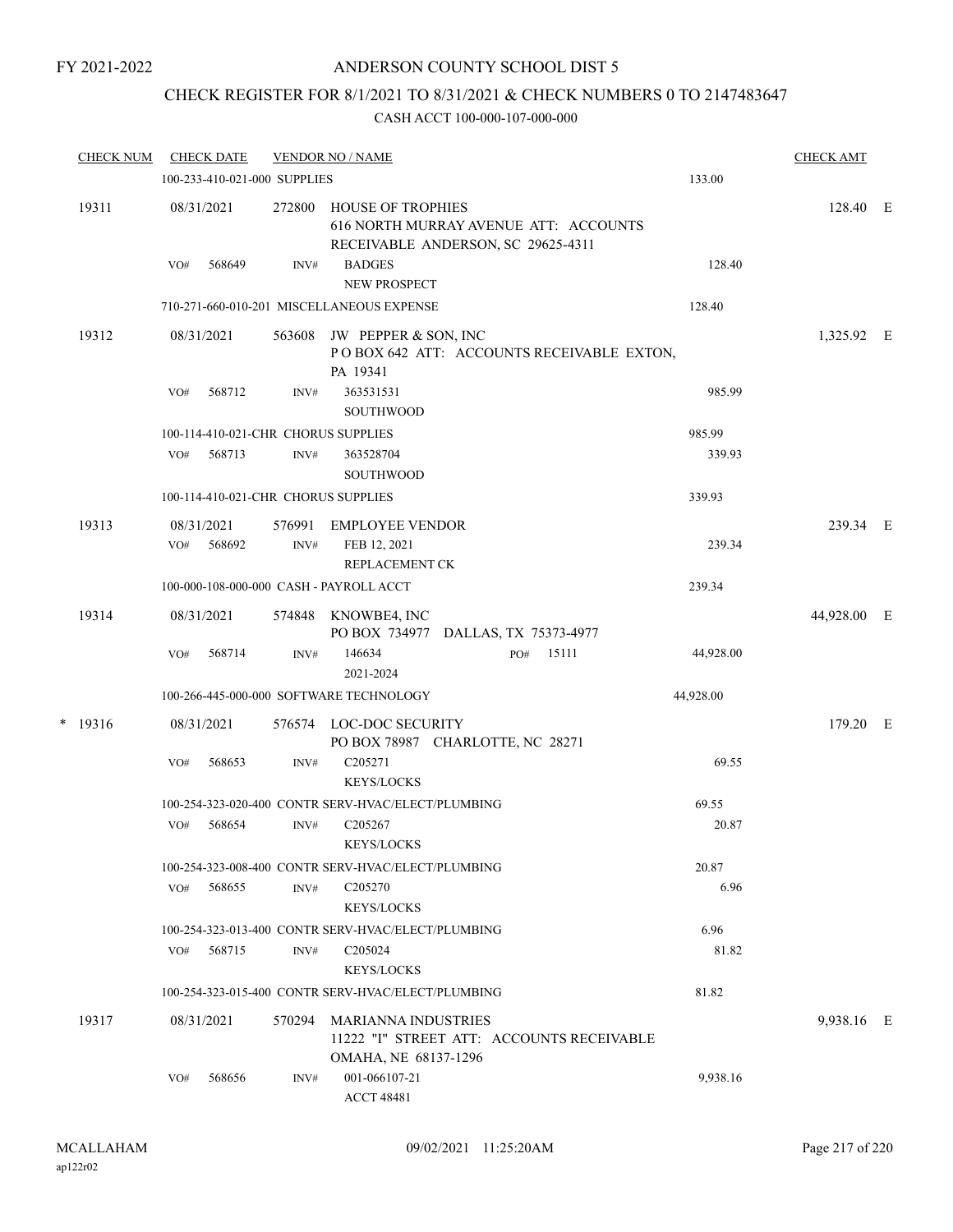### ANDERSON COUNTY SCHOOL DIST 5

# CHECK REGISTER FOR 8/1/2021 TO 8/31/2021 & CHECK NUMBERS 0 TO 2147483647

#### CASH ACCT 100-000-107-000-000

|   | <b>CHECK NUM</b> |     | <b>CHECK DATE</b>            |                          | <b>VENDOR NO / NAME</b>                                                                               |          | <b>CHECK AMT</b> |  |
|---|------------------|-----|------------------------------|--------------------------|-------------------------------------------------------------------------------------------------------|----------|------------------|--|
|   |                  |     |                              |                          | 731-271-660-031-823 COSMETOLOGY EXPENSE                                                               | 9,938.16 |                  |  |
|   | 19318            | VO# | 08/31/2021<br>568618         | 574462<br>$\text{INV}\#$ | <b>EMPLOYEE VENDOR</b><br>AUG 20 LUNCH<br><b>REIMBURSEMENT</b>                                        | 113.85   | 218.38 E         |  |
|   |                  |     | 852-252-410-000-000 SUPPLIES |                          |                                                                                                       | 113.85   |                  |  |
|   |                  | VO# | 568624                       | INV#                     | AUG 26 LUNCH<br>REIMBURSEMENT                                                                         | 104.53   |                  |  |
|   |                  |     | 852-252-410-000-000 SUPPLIES |                          |                                                                                                       | 104.53   |                  |  |
| * | 19321            | VO# | 08/31/2021<br>568683         | 576988<br>INV#           | <b>EMPLOYEE VENDOR</b><br>AUG 12-13<br><b>COLUMBIA</b>                                                | 144.68   | 144.68 E         |  |
|   |                  |     |                              |                          | 809-224-333-003-000 TRIPS AND CONFERENCES                                                             | 144.68   |                  |  |
|   | 19322            |     | 08/31/2021                   | 570395                   | NETWORK CONTROLS & ELECTRIC, INC<br>136 JOHNS ROAD ATT: ACCOUNTS RECEIVABLE<br><b>GREER, SC 29650</b> |          | $1,225.00$ E     |  |
|   |                  | VO# | 568659                       | INV#                     | 26288<br>15069<br>PO#<br><b>PAXTON</b>                                                                | 1,225.00 |                  |  |
|   |                  |     |                              |                          | 100-266-345-000-000 TECHNOLOGY INFRASTRUCTURE                                                         | 1,225.00 |                  |  |
|   | 19323            |     | 08/31/2021                   | 389900                   | OFFICE DEPOT<br>POBOX 1413 CHARLOTTE, NC 28201-1413                                                   |          | 1,485.31 E       |  |
|   |                  | VO# | 568660                       | INV#                     | 188776456001<br><b>SUPPLIES</b>                                                                       | 226.82   |                  |  |
|   |                  |     | 100-264-410-000-000 SUPPLIES |                          |                                                                                                       | 226.82   |                  |  |
|   |                  | VO# | 568661                       | INV#                     | 188775691001<br><b>SUPPLIES</b>                                                                       | 83.56    |                  |  |
|   |                  |     | 100-264-410-000-000 SUPPLIES |                          |                                                                                                       | 83.56    |                  |  |
|   |                  | VO# | 568662                       | INV#                     | 2513521907<br><b>SUPPLIES</b>                                                                         | 150.72   |                  |  |
|   |                  |     | 100-264-410-000-000 SUPPLIES |                          |                                                                                                       | 150.72   |                  |  |
|   |                  | VO# | 568663                       | INV#                     | 180598958003<br><b>SUPPLIES</b>                                                                       | 10.42    |                  |  |
|   |                  |     | 100-113-410-007-000 SUPPLIES |                          |                                                                                                       | 10.42    |                  |  |
|   |                  | VO# | 568664                       | INV#                     | 188250633001<br><b>SUPPLIES</b>                                                                       | 334.69   |                  |  |
|   |                  |     | 100-113-410-007-000 SUPPLIES |                          |                                                                                                       | 334.69   |                  |  |
|   |                  |     | VO# 568665                   | INV#                     | 188263289001<br><b>SUPPLIES</b>                                                                       | 25.17    |                  |  |
|   |                  |     | 100-113-410-007-000 SUPPLIES |                          |                                                                                                       | 25.17    |                  |  |
|   |                  | VO# | 568666                       | INV#                     | 188232028001<br><b>SUPPLIES</b>                                                                       | 27.17    |                  |  |
|   |                  |     | 100-113-410-007-000 SUPPLIES |                          |                                                                                                       | 27.17    |                  |  |
|   |                  |     | VO# 568667                   | INV#                     | 188232532001<br><b>SUPPLIES</b>                                                                       | 29.95    |                  |  |
|   |                  |     | 100-113-410-007-000 SUPPLIES |                          |                                                                                                       | 29.95    |                  |  |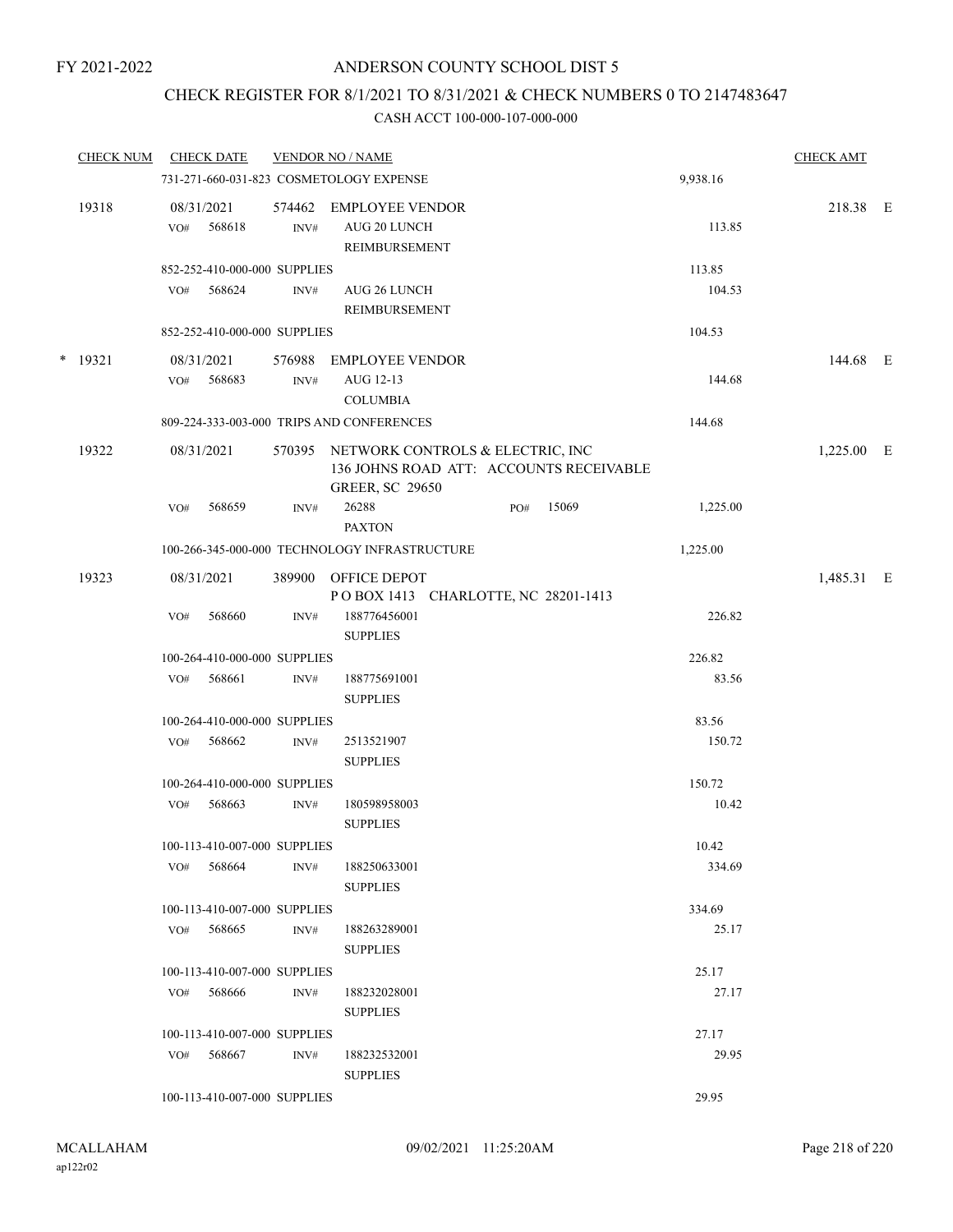### ANDERSON COUNTY SCHOOL DIST 5

### CHECK REGISTER FOR 8/1/2021 TO 8/31/2021 & CHECK NUMBERS 0 TO 2147483647

#### CASH ACCT 100-000-107-000-000

| <b>CHECK NUM</b> |                                 | <b>CHECK DATE</b>    |                                       | <b>VENDOR NO / NAME</b>                                                                         |     |       |          | <b>CHECK AMT</b> |  |
|------------------|---------------------------------|----------------------|---------------------------------------|-------------------------------------------------------------------------------------------------|-----|-------|----------|------------------|--|
|                  | VO#                             | 568717               | INV#                                  | 2514391698<br><b>SUPPLIES</b>                                                                   | PO# | 15012 | 180.58   |                  |  |
|                  | 100-255-410-000-000 SUPPLIES    |                      |                                       |                                                                                                 |     |       | 180.58   |                  |  |
|                  | VO#                             | 568718               | INV#                                  | 189746497001<br><b>SUPPLIES</b>                                                                 | PO# | 15052 | 416.23   |                  |  |
|                  |                                 |                      |                                       | 203-127-410-000-000 SUPPLIES- LD/DD/OHI, SUPPLEMENTAL                                           |     |       | 416.23   |                  |  |
| $*$ 19326        | VO#                             | 08/31/2021<br>568620 | 576835<br>$\text{INV}\#$              | EMPLOYEE VENDOR<br><b>UNIFORM BELTS</b><br><b>REIMBURSEMENT</b>                                 |     |       | 298.64   | 298.64 E         |  |
|                  |                                 |                      |                                       | 720-271-660-020-674 FOOTBALL EXPENSE                                                            |     |       | 298.64   |                  |  |
| 19327            |                                 | 08/31/2021           | 416350                                | PRESENTATION SYSTEMS SOUTH, INC<br>POBOX 3872 ATT: ACCOUNTS RECEIVABLE<br>MOORESVILLE, NC 28117 |     |       |          | 117.65 E         |  |
|                  | VO#                             | 568720               | INV#                                  | 3698<br><b>SOUTHWOOD</b>                                                                        |     |       | 117.65   |                  |  |
|                  |                                 |                      |                                       | 100-113-410-021-VEN SUPPLY-ADDT'L FOR LOST VENDING                                              |     |       | 117.65   |                  |  |
| 19328            |                                 | 08/31/2021           | 570443                                | PROJECT LEAD THE WAY<br>3939 PRIORITY WAY SOUTH DRIVE SUITE 400<br>INDIANAPOLIS, IN 46240       |     |       |          | $1,000.00$ E     |  |
|                  | VO#                             | 568672               | INV#                                  | 302597<br>21/22 HOSTING FEE                                                                     |     |       | 1,000.00 |                  |  |
|                  |                                 |                      |                                       | 900-115-410-031-054 PLTW (AIT) COMPUTER SCIENCE PROGRAM                                         |     |       | 1,000.00 |                  |  |
| 19329            |                                 | 08/31/2021           | 570059                                | SHARP BUSINESS SYSTEMS<br>DEPT 1216 PO BOX 121216 DALLAS, TX 75312-1216                         |     |       |          | 471.41 E         |  |
|                  | VO#                             | 568674               | INV#                                  | 9003412982<br><b>LICENSE</b>                                                                    |     |       | 13.48    |                  |  |
|                  | 201-112-490-010-000 COPIER COST |                      |                                       |                                                                                                 |     |       | 13.48    |                  |  |
|                  | VO#                             | 568675               | INV#                                  | 9003440847<br><b>COPIES</b>                                                                     |     |       | 215.37   |                  |  |
|                  |                                 |                      | 202-112-490-010-000 COPIER COST       |                                                                                                 |     |       | 215.37   |                  |  |
|                  | VO#                             | 568676               | INV#                                  | 9003439091<br><b>COPIES</b>                                                                     |     |       | 112.57   |                  |  |
|                  |                                 |                      | 202-112-490-016-000 OTHER/COPIER COST |                                                                                                 |     |       | 112.57   |                  |  |
|                  | VO#                             | 568677               | INV#                                  | 9003434314<br><b>COPIES</b>                                                                     |     |       | 24.26    |                  |  |
|                  |                                 |                      | 717-190-660-017-362 COPIER EXPENSE    |                                                                                                 |     |       | 24.26    |                  |  |
|                  | VO#                             | 568678               | INV#                                  | 9003440843<br><b>COPIES</b>                                                                     |     |       | 105.73   |                  |  |
|                  |                                 |                      |                                       | 100-113-410-006-VEN SUPPLY-ADDT'L FOR LOST VENDING                                              |     |       | 105.73   |                  |  |